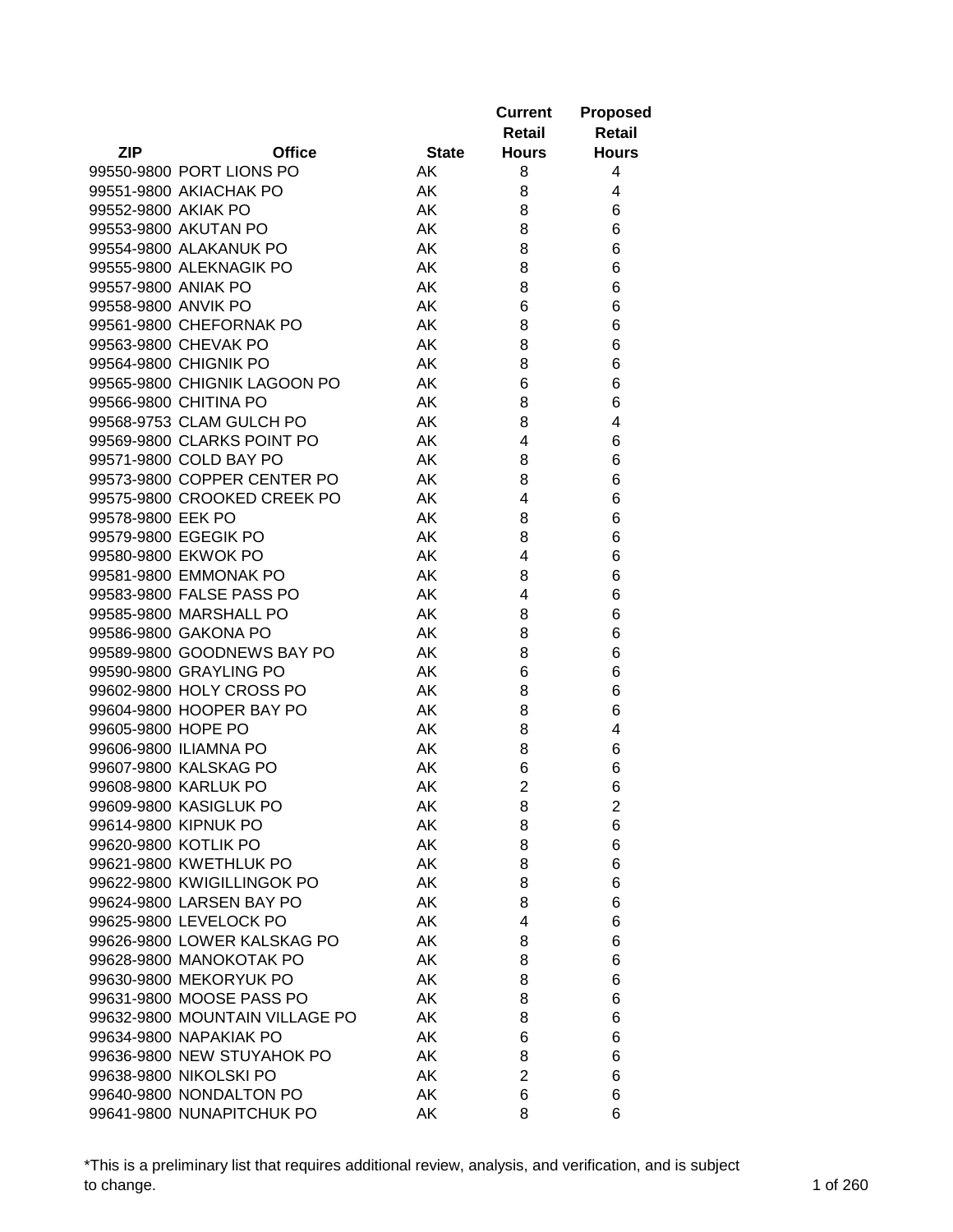|                     |                                  |              | <b>Current</b><br>Retail | <b>Proposed</b><br><b>Retail</b> |
|---------------------|----------------------------------|--------------|--------------------------|----------------------------------|
| <b>ZIP</b>          | <b>Office</b>                    | <b>State</b> | <b>Hours</b>             | <b>Hours</b>                     |
|                     | 99643-9800 OLD HARBOR PO         | AK.          | 8                        | 6                                |
|                     | 99644-9800 OUZINKIE PO           | AK           | 8                        | 6                                |
|                     | 99648-9800 PERRYVILLE PO         | AK           | 4                        | 6                                |
|                     | 99649-9800 PILOT POINT PO        | AK           | 8                        | 6                                |
|                     | 99650-9800 PILOT STATION PO      | AK           | 8                        | 6                                |
|                     | 99651-9800 PLATINUM PO           | AK           | 4                        | 6                                |
|                     | 99653-9800 PORT ALSWORTH PO      | AK           | 6                        | 6                                |
|                     | 99655-9800 QUINHAGAK PO          | AK           | 8                        | 6                                |
|                     | 99656-9800 RED DEVIL PO          | AK           | 4                        | 6                                |
|                     | 99657-9800 RUSSIAN MISSION PO    | AK           | 8                        | 6                                |
|                     | 99658-9800 SAINT MARYS PO        | AK           | 8                        | 6                                |
|                     | 99659-9800 SAINT MICHAEL PO      | AK           | 8                        | 6                                |
|                     | 99660-9800 SAINT PAUL ISLAND PO  | AK           | 8                        | 6                                |
|                     | 99662-9800 SCAMMON BAY PO        | AK           | 8                        | 6                                |
|                     | 99663-9800 SELDOVIA PO           | AK           | 8                        | 6                                |
|                     | 99665-9800 SHAGELUK PO           | AK           | 6                        | 6                                |
|                     | 99667-9800 SKWENTNA PO           | AK           | 8                        | 6                                |
|                     | 99668-9800 SLEETMUTE PO          | AK           | 4                        | 6                                |
|                     | 99670-9800 SOUTH NAKNEK PO       | AK           | 8                        | 6                                |
|                     | 99671-9800 STEBBINS PO           | AK           | 8                        | 6                                |
|                     |                                  | AK           |                          |                                  |
|                     | 99678-9800 TOGIAK PO             |              | 8                        | 6                                |
|                     | 99681-9800 TUNUNAK PO            | AK           | 8                        | 6                                |
|                     | 99682-9800 TYONEK PO             | AK           | 8                        | 6                                |
|                     | 99720-9800 ALLAKAKET PO          | AK           | 8                        | 6                                |
|                     | 99721-9800 ANAKTUVUK PASS PO     | AK.          | 8                        | 6                                |
|                     | 99722-9800 ARCTIC VILLAGE PO     | AK.          | 4                        | 6                                |
|                     | 99724-9800 BEAVER PO             | AK           | 4                        | 6                                |
|                     | 99726-9800 BETTLES FIELD PO      | AK           | 4                        | 6                                |
|                     | 99727-9800 BUCKLAND PO           | AK           | 8                        | 6                                |
|                     | 99729-9800 CANTWELL PO           | AK           | 8                        | 6                                |
|                     | 99730-9800 CENTRAL PO            | AK           | 8                        | 6                                |
|                     | 99732-9800 CHICKEN PO            | AK           | 6                        | 6                                |
|                     | 99733-9800 CIRCLE PO             | AK           | 8                        | 6                                |
|                     | 99736-9800 DEERING PO            | AK           | 6                        | 6                                |
| 99738-9800 EAGLE PO |                                  | AK           | 8                        | 6                                |
| 99739-9800 ELIM PO  |                                  | AK           | 8                        | 6                                |
|                     | 99740-9800 FORT YUKON PO         | AK           | 8                        | 6                                |
|                     | 99742-9800 GAMBELL PO            | AK           | 8                        | 6                                |
|                     | 99745-9800 HUGHES PO             | AK           | 4                        | 6                                |
|                     | 99746-9800 HUSLIA PO             | AK           | 8                        | 6                                |
|                     | 99747-9800 KAKTOVIK PO           | AK           | 8                        | 6                                |
|                     | 99748-9800 KALTAG PO             | AK           | 6                        | 6                                |
| 99749-9800 KIANA PO |                                  | AK           | 8                        | 6                                |
|                     | 99750-9800 KIVALINA PO           | AK           | 6                        | 6                                |
| 99751-9800 KOBUK PO |                                  | AK           | 4                        | 6                                |
| 99753-9800 KOYUK PO |                                  | AK           | 8                        | 6                                |
|                     | 99754-9800 KOYUKUK PO            | AK           | 4                        | 6                                |
|                     | 99756-9800 MANLEY HOT SPRINGS PO | AK           | 6                        | 6                                |
|                     | 99757-9800 LAKE MINCHUMINA PO    | AK           | $\overline{c}$           | 6                                |
| 99758-9800 MINTO PO |                                  | AK           | 6                        | 6                                |

\*This is a preliminary list that requires additional review, analysis, and verification, and is subject to change. 2 of 260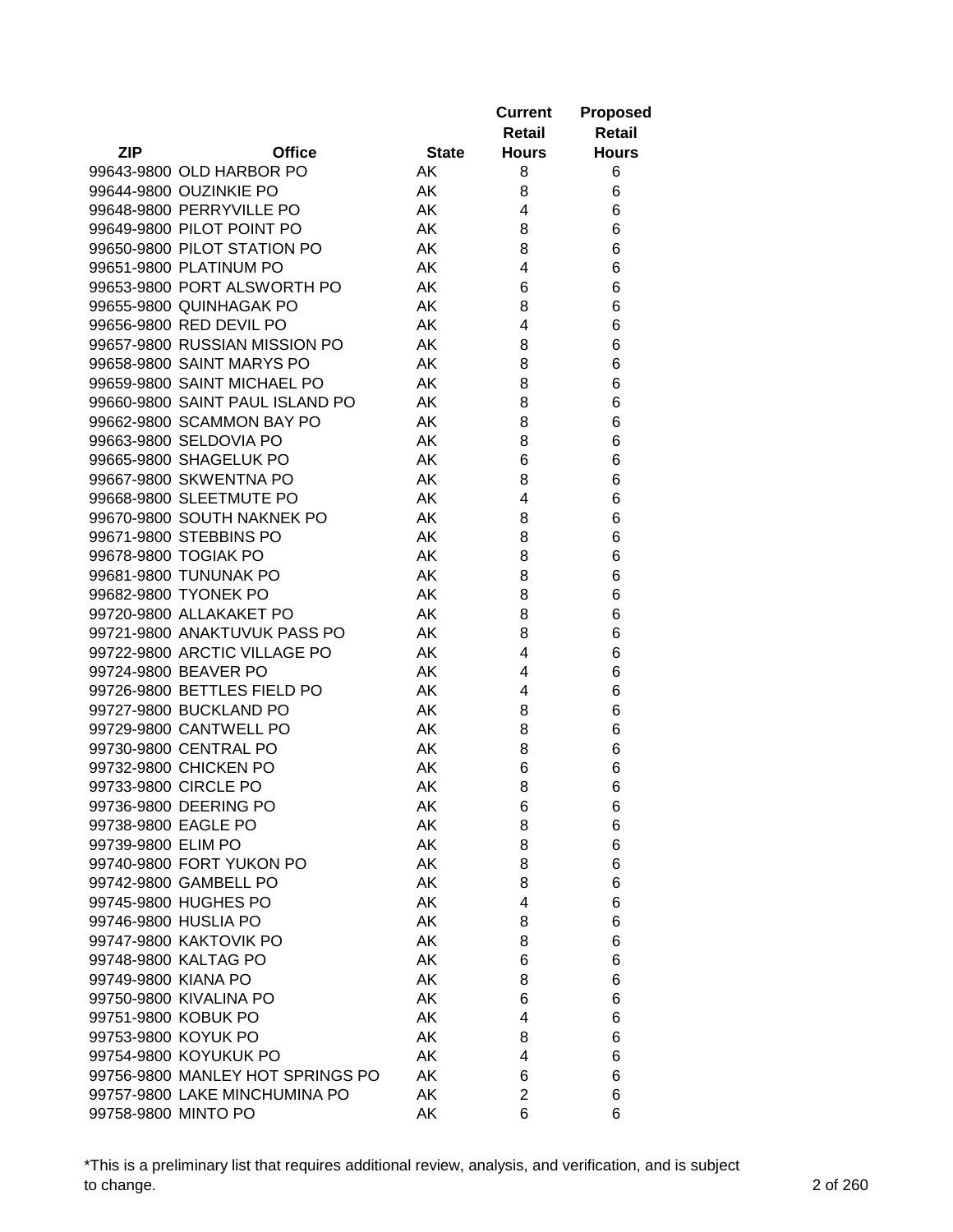|                     |                               |              | <b>Current</b><br>Retail | <b>Proposed</b><br><b>Retail</b> |
|---------------------|-------------------------------|--------------|--------------------------|----------------------------------|
| <b>ZIP</b>          | <b>Office</b>                 | <b>State</b> | <b>Hours</b>             | <b>Hours</b>                     |
|                     | 99761-9800 NOATAK PO          | AK.          | 8                        | 6                                |
|                     | 99763-9800 NOORVIK PO         | AK           | 8                        | 6                                |
|                     | 99764-9800 NORTHWAY PO        | AK           | 8                        | 6                                |
|                     | 99765-9800 NULATO PO          | AK           | 8                        | 6                                |
|                     | 99766-9800 POINT HOPE PO      | AK           | 8                        | 6                                |
| 99768-9800 RUBY PO  |                               | AK           | 8                        | 6                                |
|                     | 99769-9800 SAVOONGA PO        | AK           | 8                        | 6                                |
|                     | 99770-9800 SELAWIK PO         | AK           | 8                        | 6                                |
|                     | 99771-9800 SHAKTOOLIK PO      | AK           | 6                        | 6                                |
|                     | 99772-9800 SHISHMAREF PO      | AK           | 8                        | 6                                |
|                     | 99773-9800 SHUNGNAK PO        | AK           | 6                        | 6                                |
|                     | 99774-9800 STEVENS VILLAGE PO | AK           | 4                        | 6                                |
|                     | 99777-9800 TANANA PO          | AK           | 8                        | 6                                |
|                     | 99778-9800 TELLER PO          | AK           | 8                        | 6                                |
|                     | 99781-9800 VENETIE PO         | AK           | 6                        | 6                                |
|                     | 99782-9800 WAINWRIGHT PO      | AK           | 8                        | 6                                |
| 99783-9800 WALES PO |                               | AK           | 6                        | 6                                |
|                     | 99784-9800 WHITE MOUNTAIN PO  | AK           | 6                        | 6                                |
|                     | 99785-9800 BREVIG MISSION PO  | AK           | 6                        | 6                                |
|                     | 99786-9800 AMBLER PO          | AK           | 8                        | 6                                |
|                     | 99820-9800 ANGOON PO          | AK           | 8                        | 6                                |
|                     | 99825-9800 ELFIN COVE PO      | AK           | 8                        | 6                                |
| 99830-9800 KAKE PO  |                               | AK           | 8                        | 6                                |
|                     | 99832-9800 PELICAN PO         | AK           | 8                        | 6                                |
|                     | 99841-9800 TENAKEE SPRINGS PO | AK.          | 8                        | 6                                |
|                     | 99922-9800 HYDABURG PO        | AK           | 8                        | 6                                |
| 99923-9800 HYDER PO |                               | AK           | 8                        | 6                                |
|                     | 99927-9800 POINT BAKER PO     | AK           | 6                        |                                  |
| 35006-1409 ADGER PO |                               |              |                          | 6                                |
|                     | 35013-2000 ALLGOOD PO         | AL           | 8                        | 6                                |
|                     |                               | AL           | 8                        | $\overline{2}$                   |
|                     | 35014-5706 ALPINE PO          | AL           | 8                        | 6                                |
| 35015-2001 ALTON PO |                               | AL           | 8                        | 4                                |
|                     | 35019-9321 BAILEYTON PO       | AL           | 8                        | 6                                |
|                     | 35032-2000 BON AIR PO         | AL           | 8                        | 2                                |
|                     | 35035-3605 BRIERFIELD PO      | <b>AL</b>    | 8                        | 4                                |
| 35048-2000 CLAY PO  |                               | AL           | 8                        | 6                                |
|                     | 35060-2000 DOCENA PO          | <b>AL</b>    | 8                        | 4                                |
|                     | 35063-4202 EMPIRE PO          | AL           | 8                        | 6                                |
|                     | 35070-2001 GARDEN CITY PO     | <b>AL</b>    | 8                        | 4                                |
|                     | 35073-1143 GRAYSVILLE PO      | <b>AL</b>    | 8                        | 6                                |
|                     | 35074-2000 GREEN POND PO      | <b>AL</b>    | 8                        | 4                                |
|                     | 35083-6475 HOLLY POND PO      | <b>AL</b>    | 8                        | 6                                |
| 35087-2170 JOPPA PO |                               | <b>AL</b>    | 8                        | 6                                |
|                     | 35089-2000 KELLYTON PO        | <b>AL</b>    | 8                        | 4                                |
|                     | 35091-2103 KIMBERLY PO        | AL           | 8                        | 6                                |
| 35098-1552 LOGAN PO |                               | <b>AL</b>    | 8                        | 4                                |
|                     | 35112-2000 MARGARET PO        | <b>AL</b>    | 8                        | 4                                |
|                     | 35114-5900 MAYLENE PO         | AL           | 8                        | 4                                |
|                     | 35116-1230 MORRIS PO          | AL           | 8                        | 6                                |
|                     | 35118-9735 MULGA PO           | <b>AL</b>    | 8                        | 6                                |

\*This is a preliminary list that requires additional review, analysis, and verification, and is subject to change. 3 of 260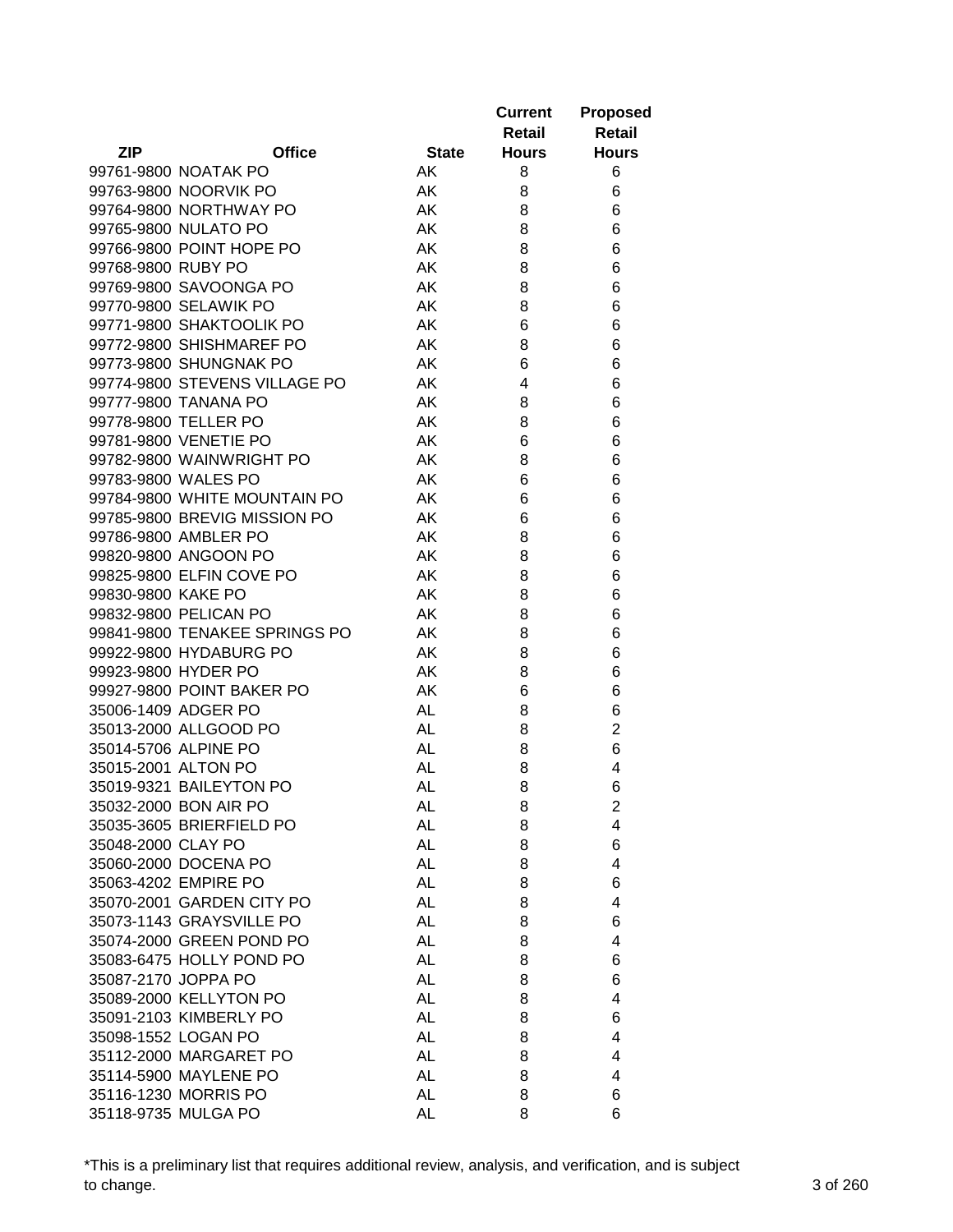|                                             |              | <b>Current</b><br>Retail | Proposed<br><b>Retail</b> |
|---------------------------------------------|--------------|--------------------------|---------------------------|
| <b>ZIP</b><br><b>Office</b>                 | <b>State</b> | <b>Hours</b>             | <b>Hours</b>              |
| 35119-2000 NEW CASTLE PO                    | AL           | 8                        | 4                         |
| 35123-2001 PALMERDALE PO                    | AL           | 8                        | 4                         |
| 35130-4329 QUINTON PO                       | AL           | 8                        | 6                         |
| 35133-4246 REMLAP PO                        | <b>AL</b>    | 8                        | 4                         |
| 35135-1434 RIVERSIDE PO                     | <b>AL</b>    | 8                        | 4                         |
| 35137-2000 SAGINAW PO                       | <b>AL</b>    | 8                        | 6                         |
| 35142-2000 SHANNON PO                       | AL           | 8                        | 6                         |
| 35143-7150 SHELBY PO                        | <b>AL</b>    | 8                        | 6                         |
| 35149-2000 SYCAMORE PO                      | <b>AL</b>    | 8                        | 4                         |
| 35176-7314 VANDIVER PO                      | <b>AL</b>    | 8                        | 4                         |
| 35181-2000 WATSON PO                        | <b>AL</b>    | 8                        | $\overline{2}$            |
| 35182-2000 WATTSVILLE PO                    | <b>AL</b>    | 8                        | 4                         |
| 35183-2000 WEOGUFKA PO                      | <b>AL</b>    | 8                        | 4                         |
| 35185-2000 WESTOVER PO                      | <b>AL</b>    | 8                        | 4                         |
| 35187-2000 WILTON PO                        | <b>AL</b>    | 8                        | 4                         |
| 35440-2000 ABERNANT PO                      | <b>AL</b>    | 8                        | $\overline{2}$            |
| 35441-1935 AKRON PO                         | <b>AL</b>    | 8                        | 6                         |
| 35443-2005 BOLIGEE PO                       | <b>AL</b>    |                          | 6                         |
|                                             | <b>AL</b>    | 8                        | 4                         |
| 35446-9427 BUHL PO<br>35448-2001 CLINTON PO | <b>AL</b>    | 8<br>4                   | $\overline{2}$            |
|                                             |              |                          |                           |
| 35449-2000 COALING PO                       | <b>AL</b>    | 8                        | 4                         |
| 35452-3165 COKER PO                         | AL           | 8                        | 4                         |
| 35456-1602 DUNCANVILLE PO                   | AL           | 8                        | 6                         |
| 35458-2506 ELROD PO                         | AL           | 8                        | 4                         |
| 35459-1900 EMELLE PO                        | <b>AL</b>    | 8                        | 4                         |
| 35460-3026 EPES PO                          | <b>AL</b>    | 8                        | 4                         |
| 35461-3358 ETHELSVILLE PO                   | AL           | 8                        | 6                         |
| 35464-2143 GAINESVILLE PO                   | AL           | 8                        | 4                         |
| 35468-2000 KELLERMAN PO                     | <b>AL</b>    | 6                        | $\overline{c}$            |
| 35477-2000 PANOLA PO                        | <b>AL</b>    | 8                        | $\overline{c}$            |
| 35478-2000 PETERSON PO                      | <b>AL</b>    | 8                        | 4                         |
| 35480-9998 RALPH PO                         | <b>AL</b>    | 8                        | 4                         |
| 35482-2000 SAMANTHA PO                      | <b>AL</b>    | 8                        | 4                         |
| 35491-2000 WEST GREENE PO                   | AL           | 4                        | 2                         |
| 35542-2738 BANKSTON PO                      | <b>AL</b>    | 6                        | $\overline{2}$            |
| 35543-4425 BEAR CREEK PO                    | <b>AL</b>    | 8                        | 4                         |
| 35544-2522 BEAVERTON PO                     | <b>AL</b>    | 8                        | 4                         |
| 35545-2000 BELK PO                          | <b>AL</b>    | 8                        | $\overline{2}$            |
| 35548-2000 BRILLIANT PO                     | <b>AL</b>    | 8                        | 6                         |
| 35552-2223 DETROIT PO                       | <b>AL</b>    | 8                        | 4                         |
| 35554-3305 ELDRIDGE PO                      | AL           | 8                        | 4                         |
| 35559-2000 GLEN ALLEN PO                    | <b>AL</b>    | 8                        | $\overline{2}$            |
| 35560-2000 GOODSPRINGS PO                   | AL           | 8                        | $\overline{2}$            |
| 35571-3421 HODGES PO                        | <b>AL</b>    | 6                        | 4                         |
| 35572-2643 HOUSTON PO                       | <b>AL</b>    | 8                        | 4                         |
| 35573-2000 KANSAS PO                        | <b>AL</b>    | 6                        | $\overline{2}$            |
| 35574-2510 KENNEDY PO                       | <b>AL</b>    | 8                        | 6                         |
| 35575-2156 LYNN PO                          | <b>AL</b>    | 8                        | 4                         |
| 35577-9998 NATURAL BRIDGE PO                | <b>AL</b>    | 6                        | $\overline{2}$            |
| 35584-2000 SIPSEY PO                        | AL           | 8                        | 4                         |

\*This is a preliminary list that requires additional review, analysis, and verification, and is subject to change. 4 of 260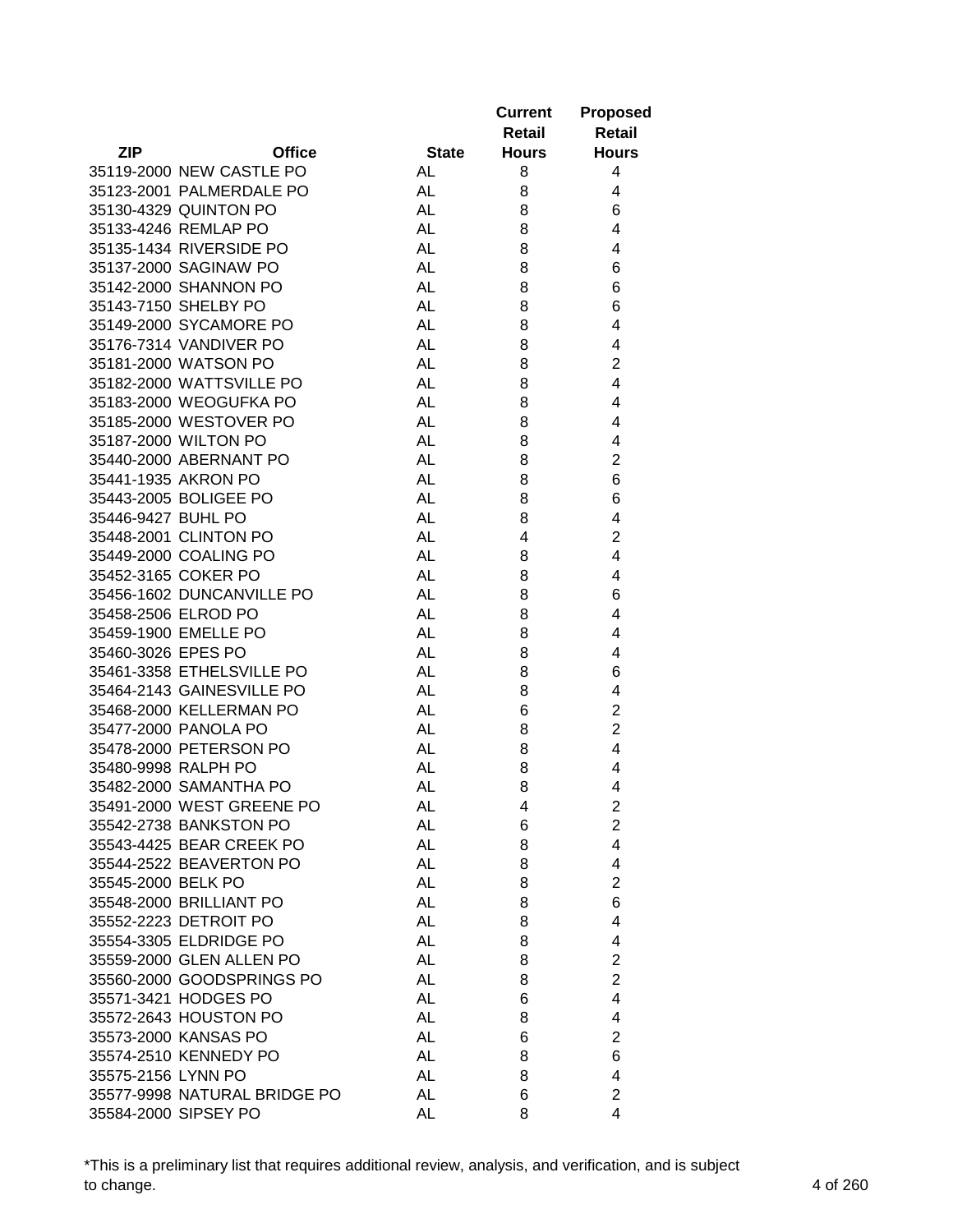|                                  |              | <b>Current</b><br>Retail | <b>Proposed</b><br><b>Retail</b> |
|----------------------------------|--------------|--------------------------|----------------------------------|
| <b>ZIP</b><br><b>Office</b>      | <b>State</b> | <b>Hours</b>             | <b>Hours</b>                     |
| 35585-4722 SPRUCE PINE PO        | AL           | 8                        | 6                                |
| 35587-3705 TOWNLEY PO            | AL           | 8                        | 4                                |
| 35593-5133 VINA PO               | AL           | 6                        | 4                                |
| 35610-4840 ANDERSON PO           | <b>AL</b>    | 8                        | 6                                |
| 35615-2000 BELLE MINA PO         | <b>AL</b>    | 8                        | 4                                |
| 35617-2000 CLOVERDALE PO         | AL           | 8                        | 4                                |
| 35618-3346 COURTLAND PO          | <b>AL</b>    | 8                        | 6                                |
| 35621-7900 EVA PO                | <b>AL</b>    | 8                        | 6                                |
| 35643-3851 HILLSBORO PO          | <b>AL</b>    | 8                        | 6                                |
| 35648-3747 LEXINGTON PO          | <b>AL</b>    | 8                        | 6                                |
| 35649-2000 MOORESVILLE PO        | AL           | 8                        | $\overline{2}$                   |
| 35651-9793 MOUNT HOPE PO         | AL           | 8                        | 4                                |
| 35671-3646 TANNER PO             | <b>AL</b>    | 8                        | 6                                |
| 35677-4405 WATERLOO PO           | <b>AL</b>    | 8                        | 6                                |
| 35744-8651 DUTTON PO             | <b>AL</b>    | 8                        | 6                                |
| 35752-6408 HOLLYWOOD PO          | <b>AL</b>    | 8                        | 6                                |
| 35755-8231 LANGSTON PO           | <b>AL</b>    | 8                        | 4                                |
| 35764-6427 PAINT ROCK PO         | <b>AL</b>    | 8                        | 4                                |
| 35765-8253 PISGAH PO             | <b>AL</b>    | 8                        | 6                                |
| 35766-6637 PRINCETON PO          | <b>AL</b>    | 6                        | $\overline{2}$                   |
| 35767-2000 RYLAND PO             | <b>AL</b>    | 8                        | 6                                |
| 35775-7015 VALHERMOSO SPRINGS PO | <b>AL</b>    | 8                        | 4                                |
| 35776-6176 WOODVILLE PO          | <b>AL</b>    | 8                        | 6                                |
| 35958-4239 BRYANT PO             | <b>AL</b>    | 8                        | 6                                |
| 35963-3068 DAWSON PO             | <b>AL</b>    | 8                        | 4                                |
| 35964-5000 DOUGLAS PO            | AL           | 8                        | 4                                |
| 35966-5109 FLAT ROCK PO          | AL           | 8                        | 6                                |
| 35972-2023 GALLANT PO            | AL           | 8                        | 4                                |
| 35973-4419 GAYLESVILLE PO        | <b>AL</b>    | 8                        | 4                                |
| 35979-6200 HIGDON PO             | AL           | 8                        | 6                                |
| 35988-2212 SYLVANIA PO           | AL           | 8                        | 6                                |
| 35989-4244 VALLEY HEAD PO        | AL           | 8                        | 6                                |
| 35990-2000 WALNUT GROVE PO       | AL           | 8                        | 4                                |
| 36003-9998 AUTAUGAVILLE PO       | AL           | 8                        | 6                                |
| 36005-3425 BANKS PO              | <b>AL</b>    | 8                        | 6                                |
| 36006-9998 BILLINGSLEY PO        | <b>AL</b>    | 8                        | 4                                |
| 36008-9998 BOOTH PO              | <b>AL</b>    | 4                        | $\overline{2}$                   |
| 36015-2000 CHAPMAN PO            | <b>AL</b>    | 8                        | $\overline{2}$                   |
| 36017-9998 CLIO PO               | <b>AL</b>    | 8                        | 6                                |
| 36020-9998 COOSADA PO            | <b>AL</b>    | 8                        | 4                                |
| 36025-9998 ELMORE PO             | <b>AL</b>    | 8                        | 6                                |
| 36026-2800 EQUALITY PO           | <b>AL</b>    | 8                        | 4                                |
| 36028-9998 DOZIER PO             | <b>AL</b>    | 8                        | 4                                |
| 36029-9998 FITZPATRICK PO        | AL           | 6                        | 4                                |
| 36030-9998 FOREST HOME PO        | AL           | 8                        | 4                                |
| 36031-9998 FORT DAVIS PO         | <b>AL</b>    | 8                        | $\overline{2}$                   |
| 36032-4031 FORT DEPOSIT PO       | AL           | 8                        | 6                                |
| 36034-9998 GLENWOOD PO           | AL           | 8                        | 4                                |
| 36035-9998 GOSHEN PO             | AL           | 8                        | 4                                |
| 36036-9998 GRADY PO              | <b>AL</b>    | 8                        | 4                                |

\*This is a preliminary list that requires additional review, analysis, and verification, and is subject to change. 5 of 260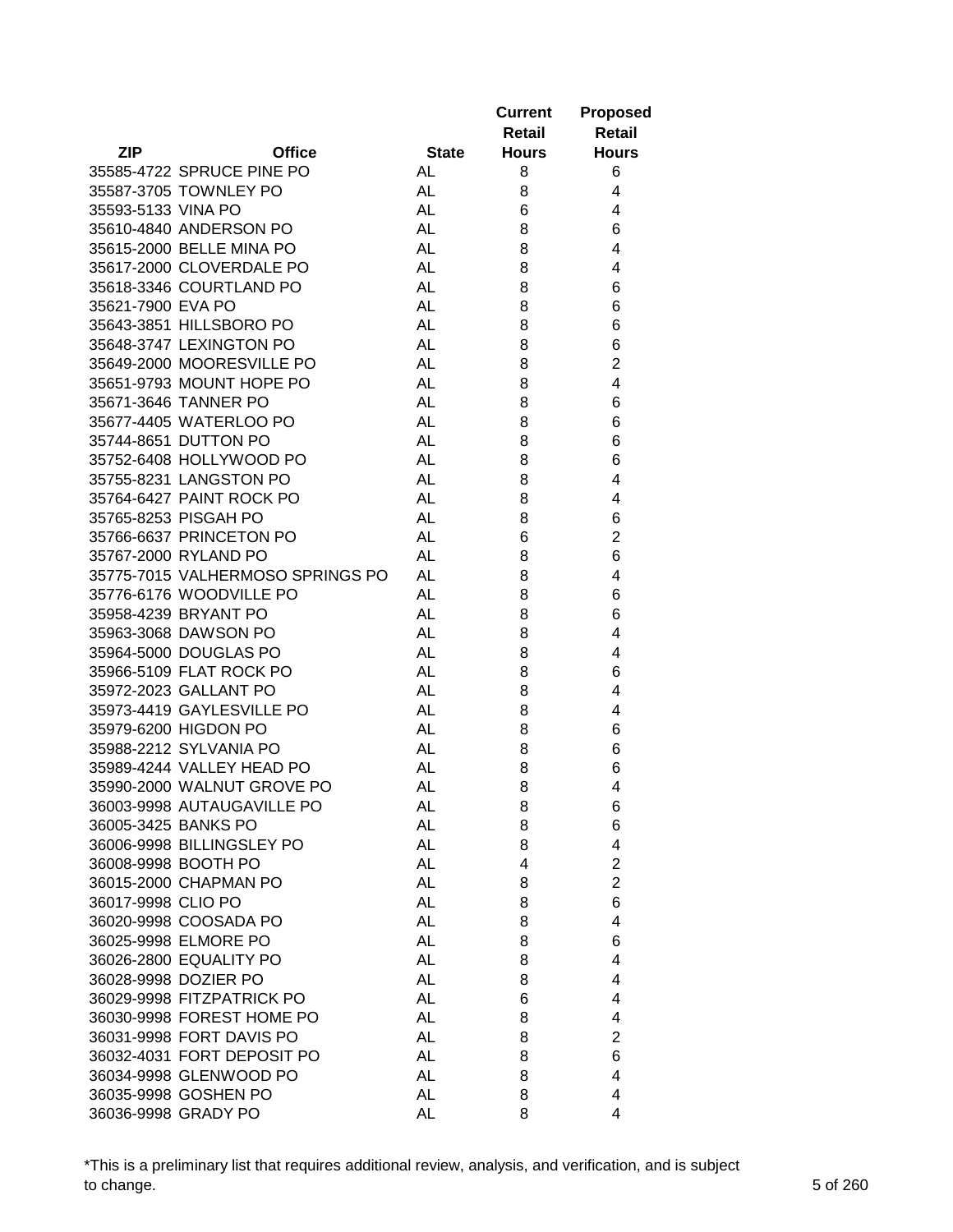|                     |                                                |                 | <b>Current</b><br>Retail | <b>Proposed</b><br><b>Retail</b> |
|---------------------|------------------------------------------------|-----------------|--------------------------|----------------------------------|
| <b>ZIP</b>          | <b>Office</b>                                  | <b>State</b>    | <b>Hours</b>             | <b>Hours</b>                     |
| 36038-2001 GANTT PO |                                                | AL              | 8                        | 4                                |
|                     | 36041-9998 HIGHLAND HOME PO                    | AL              | 8                        | 6                                |
|                     | 36042-9998 HONORAVILLE PO                      | AL              | 6                        | 4                                |
|                     | 36046-9998 LAPINE PO                           | <b>AL</b>       | 8                        | 4                                |
|                     | 36047-9998 LETOHATCHEE PO                      | <b>AL</b>       | 8                        | 4                                |
|                     | 36048-9998 LOUISVILLE PO                       | <b>AL</b>       | 8                        | 6                                |
|                     | 36051-9998 MARBURY PO                          | <b>AL</b>       | 8                        | 4                                |
|                     | 36053-5618 MIDWAY PO                           | <b>AL</b>       | 8                        | 6                                |
|                     | 36057-2500 MOUNT MEIGS PO                      | <b>AL</b>       | 8                        | 4                                |
|                     | 36065-9998 PINE LEVEL PO                       | <b>AL</b>       | 8                        | 4                                |
|                     | 36069-9998 RAMER PO                            | <b>AL</b>       | 8                        | 6                                |
|                     | 36071-9998 RUTLEDGE PO                         | <b>AL</b>       | 8                        | 4                                |
|                     | 36075-9998 SHORTER PO                          | <b>AL</b>       | 8                        | 6                                |
| 36080-9998 TITUS PO |                                                | <b>AL</b>       | 8                        | 6                                |
|                     | 36087-9998 TUSKEGEE INST PO                    | <b>AL</b>       | 8                        | 6                                |
|                     | 36091-9998 VERBENA PO                          | <b>AL</b>       | 8                        | 6                                |
|                     | 36253-2001 BYNUM PO                            | <b>AL</b>       | 8                        | 6                                |
|                     | 36254-2000 CHOCCOLOCCO PO                      | <b>AL</b>       | 8                        | 6                                |
|                     | 36255-6038 CRAGFORD PO                         | <b>AL</b>       | 8                        | 4                                |
|                     | 36256-6240 DAVISTON PO                         | <b>AL</b>       | 8                        | 4                                |
|                     | 36257-2000 DE ARMANVILLE PO                    | <b>AL</b>       | 8                        | 6                                |
| 36258-5407 DELTA PO |                                                | <b>AL</b>       | 8                        | 4                                |
|                     | 36261-2000 EDWARDSVILLE PO                     | <b>AL</b>       | 8                        | $\overline{2}$                   |
|                     | 36262-3783 FRUITHURST PO                       | <b>AL</b>       | 8                        | $\overline{4}$                   |
|                     | 36263-4063 GRAHAM PO                           | <b>AL</b>       | 8                        | 4                                |
|                     | 36269-3446 MUSCADINE PO                        | <b>AL</b>       | 8                        | 4                                |
|                     | 36273-4226 RANBURNE PO                         | AL              | 8                        | 6                                |
|                     | 36275-2000 SPRING GARDEN PO                    | AL              | 8                        | 4                                |
|                     | 36279-6714 WELLINGTON PO                       | <b>AL</b>       | 8                        | 4                                |
|                     | 36313-2000 BELLWOOD PO                         | <b>AL</b>       | 8                        | 4                                |
| 36314-4936 BLACK PO |                                                | <b>AL</b>       | 8                        | 4                                |
|                     | 36316-5002 CHANCELLOR PO                       | AL              | 8                        | 6                                |
|                     | 36318-5001 COFFEE SPRINGS PO                   |                 |                          | 4                                |
|                     |                                                | AL              | 8                        |                                  |
|                     | 36321-4219 COWARTS PO                          | AL              | 8                        | 6                                |
|                     | 36343-7848 GORDON PO                           | <b>AL</b><br>AL | 8                        | 4                                |
| 36346-5065 JACK PO  |                                                | <b>AL</b>       | 8                        | 4                                |
|                     | 36353-4000 NEWVILLE PO<br>36370-4054 PANSEY PO | <b>AL</b>       | 8                        | 4<br>4                           |
|                     |                                                |                 | 8                        |                                  |
|                     | 36371-2000 PINCKARD PO                         | <b>AL</b>       | 8                        | 6                                |
|                     | 36373-6203 SHORTERVILLE PO                     | <b>AL</b>       | 8                        | $\overline{2}$                   |
|                     | 36374-7715 SKIPPERVILLE PO                     | <b>AL</b>       | 4                        | 4                                |
| 36376-5295 WEBB PO  |                                                | <b>AL</b>       | 8                        | 6                                |
|                     | 36425-4350 BEATRICE PO                         | <b>AL</b>       | 8                        | 6                                |
|                     | 36432-3602 CASTLEBERRY PO                      | AL              | 8                        | 6                                |
| 36435-5050 COY PO   |                                                | AL              | 8                        | 4                                |
| 36439-2000 EXCEL PO |                                                | <b>AL</b>       | 8                        | 6                                |
|                     | 36444-5440 FRANKLIN PO                         | <b>AL</b>       | 8                        | 4                                |
|                     | 36446-2000 FULTON PO                           | <b>AL</b>       | 8                        | 6                                |
|                     | 36453-3442 KINSTON PO                          | AL              | 8                        | 6                                |
|                     | 36455-2000 LOCKHART PO                         | <b>AL</b>       | 8                        | 4                                |

\*This is a preliminary list that requires additional review, analysis, and verification, and is subject to change. 6 of 260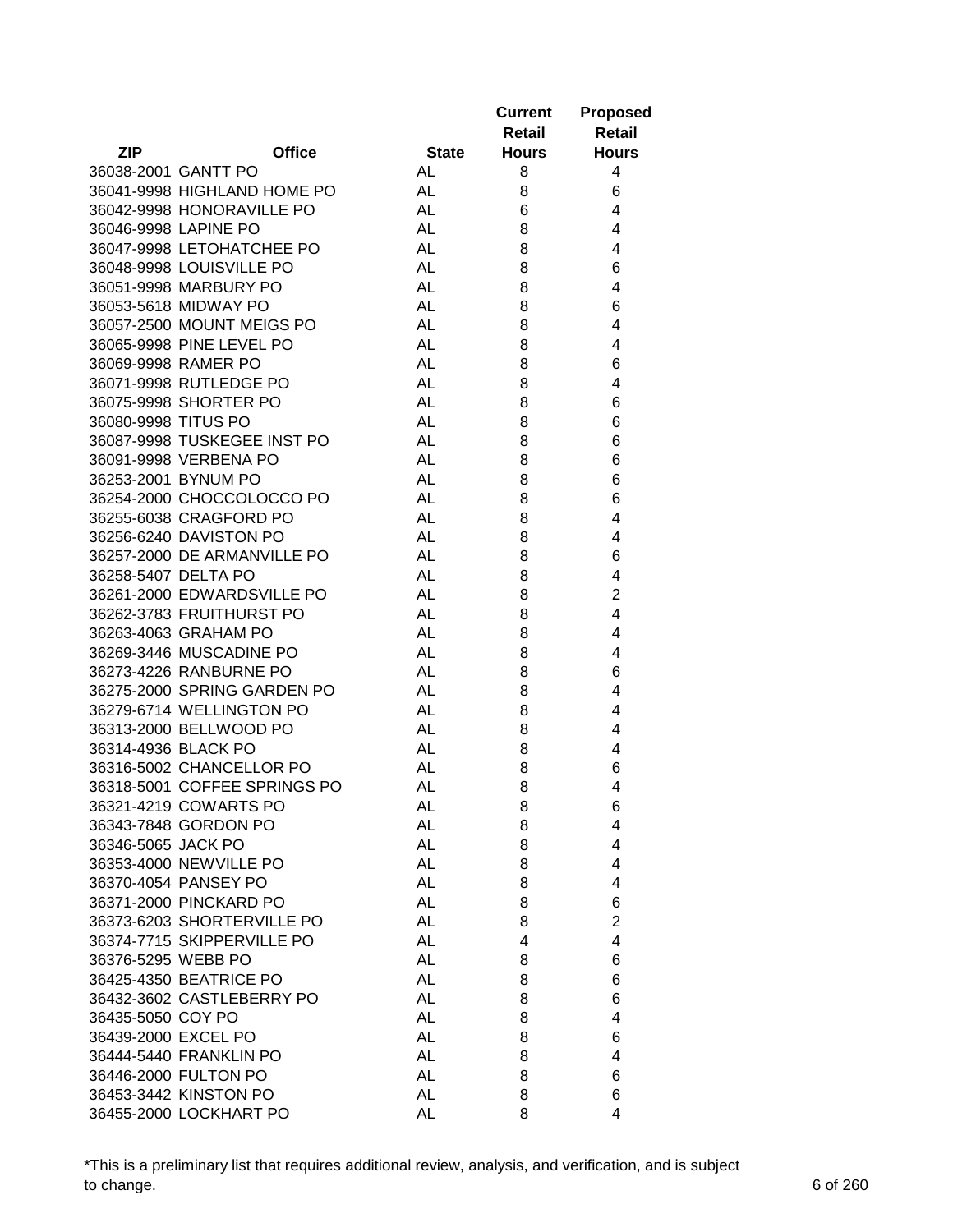|                      |                               |              | <b>Current</b><br>Retail | <b>Proposed</b><br><b>Retail</b> |
|----------------------|-------------------------------|--------------|--------------------------|----------------------------------|
| <b>ZIP</b>           | <b>Office</b>                 | <b>State</b> | <b>Hours</b>             | <b>Hours</b>                     |
|                      | 36456-9998 MCKENZIE PO        | AL           | 8                        | 4                                |
| 36458-2000 MEXIA PO  |                               | AL           | 8                        | 4                                |
|                      | 36470-2000 PERDUE HILL PO     | <b>AL</b>    | 8                        | 4                                |
|                      | 36471-4114 PETERMAN PO        | <b>AL</b>    | 8                        | 4                                |
|                      | 36474-2212 RED LEVEL PO       | <b>AL</b>    | 8                        | 6                                |
|                      | 36475-3000 REPTON PO          | <b>AL</b>    | 8                        | 6                                |
|                      | 36476-2000 RIVER FALLS PO     | <b>AL</b>    | 8                        | 4                                |
| 36480-5086 URIAH PO  |                               | <b>AL</b>    | 8                        | 6                                |
|                      | 36481-2000 VREDENBURGH PO     | <b>AL</b>    | 8                        | 4                                |
|                      | 36482-3021 WHATLEY PO         | <b>AL</b>    | 6                        | $\overline{2}$                   |
| 36483-2108 WING PO   |                               | <b>AL</b>    | 8                        | 4                                |
| 36505-4646 AXIS PO   |                               | <b>AL</b>    | 8                        | 4                                |
|                      | 36511-3213 BON SECOUR PO      | <b>AL</b>    | 8                        | 6                                |
| 36512-2000 BUCKS PO  |                               | <b>AL</b>    | 8                        | 4                                |
|                      | 36513-2000 CALVERT PO         | <b>AL</b>    | 8                        | 4                                |
|                      | 36521-3431 CHUNCHULA PO       | <b>AL</b>    | 8                        | 6                                |
|                      | 36523-3216 CODEN PO           | <b>AL</b>    | 8                        | 6                                |
|                      | 36524-5003 COFFEEVILLE PO     | <b>AL</b>    | 8                        | 4                                |
|                      | 36525-4527 CREOLA PO          | <b>AL</b>    | 8                        | 6                                |
|                      | 36529-7000 DEER PARK PO       | <b>AL</b>    | 8                        | 4                                |
|                      | 36538-6200 FRANKVILLE PO      | <b>AL</b>    | 4                        | $\overline{2}$                   |
|                      | 36539-2000 FRUITDALE PO       | <b>AL</b>    | 8                        | $\overline{4}$                   |
|                      | 36540-6208 GAINESTOWN PO      | <b>AL</b>    | 6                        | 4                                |
| 36548-5100 LEROY PO  |                               | <b>AL</b>    | 8                        | 4                                |
|                      | 36550-9998 LITTLE RIVER PO    | <b>AL</b>    | 6                        | $\overline{2}$                   |
|                      | 36556-2000 MALCOLM PO         | AL           |                          | 4                                |
|                      | 36562-3069 PERDIDO PO         | AL           | 8<br>8                   | 4                                |
|                      | 36568-2000 SAINT ELMO PO      | AL           | 8                        |                                  |
|                      | 36569-6500 SAINT STEPHENS PO  | <b>AL</b>    | 8                        | 6<br>4                           |
|                      |                               | <b>AL</b>    |                          |                                  |
|                      | 36578-3003 STAPLETON PO       |              | 8                        | 6                                |
|                      | 36579-4031 STOCKTON PO        | AL           | 8                        | 6                                |
|                      | 36581-2000 SUNFLOWER PO       | <b>AL</b>    | 4                        | $\overline{c}$<br>$\overline{2}$ |
| 36583-5209 TIBBIE PO |                               | AL           | 8                        |                                  |
|                      | 36585-6200 WAGARVILLE PO      | AL           | 8                        | 4                                |
|                      | 36722-9998 ARLINGTON PO       | <b>AL</b>    | 8                        | 4                                |
|                      | 36723-9998 BOYKIN PO          | <b>AL</b>    | 8                        | 4                                |
|                      | 36727-9998 CAMPBELL PO        | <b>AL</b>    | 4                        | $\overline{2}$                   |
|                      | 36728-9998 CATHERINE PO       | <b>AL</b>    | 8                        | 6                                |
|                      | 36736-9998 DIXONS MILLS PO    | <b>AL</b>    | 8                        | 6                                |
|                      | 36738-9998 FAUNSDALE PO       | <b>AL</b>    | 8                        | 4                                |
|                      | 36740-9998 FORKLAND PO        | <b>AL</b>    | 8                        | 4                                |
|                      | 36741-9998 FURMAN PO          | <b>AL</b>    | 8                        | $\overline{2}$                   |
|                      | 36742-9998 GALLION PO         | AL           | 8                        | 6                                |
|                      | 36745-9998 JEFFERSON PO       | AL           | 6                        | $\overline{2}$                   |
| 36749-9998 JONES PO  |                               | AL           | 8                        | 4                                |
|                      | 36751-9998 LWR PEACH TREE PO  | <b>AL</b>    | 8                        | 4                                |
|                      | 36752-9998 LOWNDESBORO PO     | AL           | 8                        | 6                                |
|                      | 36754-9998 MAGNOLIA PO        | AL           | 6                        | $\overline{2}$                   |
|                      | 36758-9998 PLANTERSVILLE PO   | AL           | 8                        | 4                                |
|                      | 36759-9998 MARION JUNCTION PO | AL           | 8                        | 4                                |

\*This is a preliminary list that requires additional review, analysis, and verification, and is subject to change. 7 of 260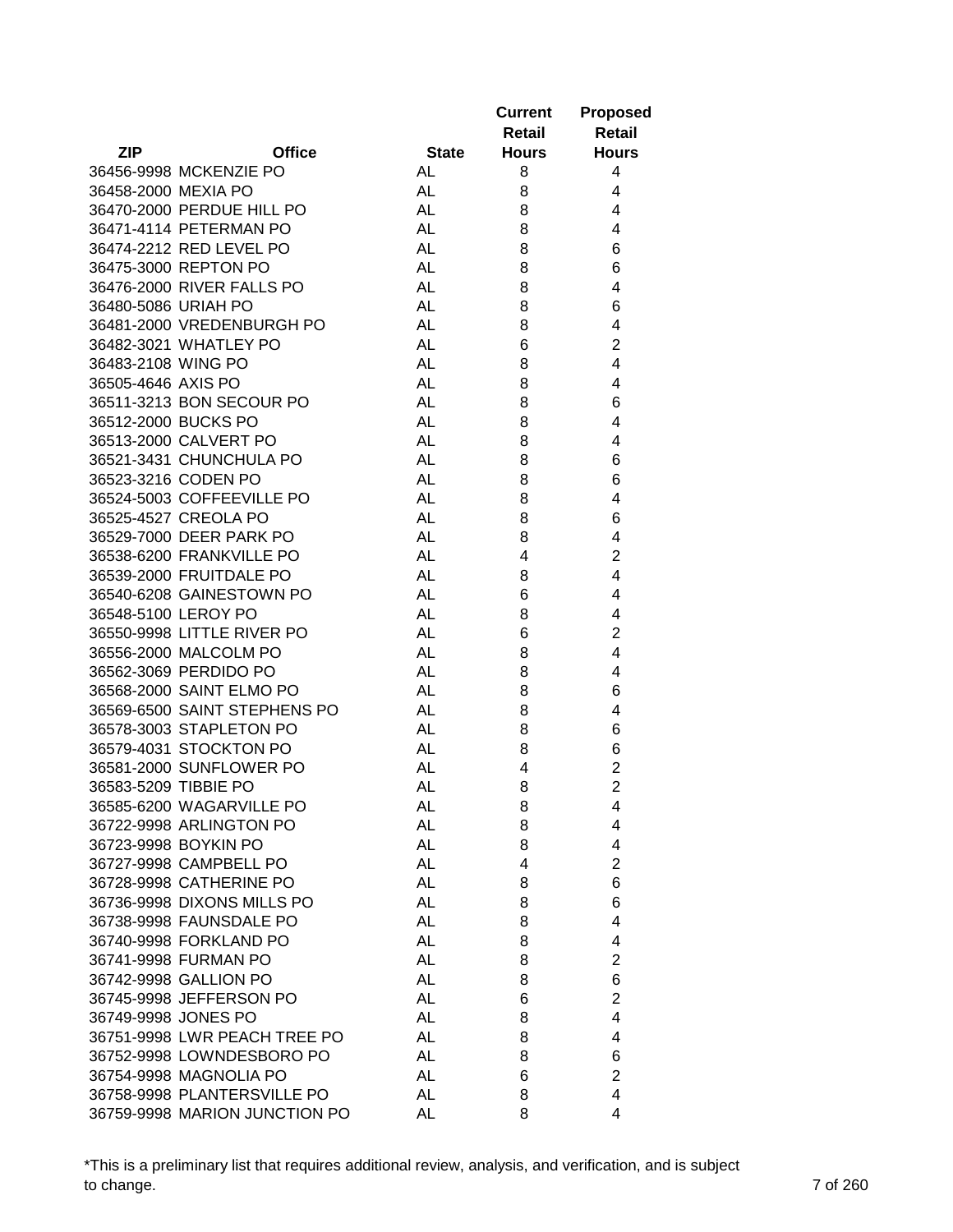|                     |                             |              | <b>Current</b><br>Retail | <b>Proposed</b><br><b>Retail</b> |
|---------------------|-----------------------------|--------------|--------------------------|----------------------------------|
| <b>ZIP</b>          | <b>Office</b>               | <b>State</b> | <b>Hours</b>             | <b>Hours</b>                     |
|                     | 36761-9998 MINTER PO        | AL           | 8                        | 4                                |
|                     | 36763-9998 MYRTLEWOOD PO    | AL           | 8                        | $\overline{2}$                   |
|                     | 36764-9998 NANAFALIA PO     | AL           | 8                        | 4                                |
|                     | 36765-9998 NEWBERN PO       | <b>AL</b>    | 8                        | 4                                |
|                     | 36766-9998 OAK HILL PO      | <b>AL</b>    | 6                        | $\overline{2}$                   |
|                     | 36768-9998 PINE APPLE PO    | <b>AL</b>    | 8                        | 4                                |
|                     | 36773-9998 SAFFORD PO       | <b>AL</b>    | 8                        | $\overline{2}$                   |
|                     | 36775-9998 SARDIS PO        | <b>AL</b>    | 8                        | 4                                |
|                     | 36776-9998 SAWYERVILLE PO   | <b>AL</b>    | 8                        | 4                                |
|                     | 36783-9998 THOMASTON PO     | AL           | 8                        | 4                                |
| 36785-9998 TYLER PO |                             | AL           | 8                        | 4                                |
|                     | 36790-9998 STANTON PO       | <b>AL</b>    | 8                        | $\overline{2}$                   |
|                     | 36792-9998 RANDOLPH PO      | <b>AL</b>    | 8                        | 4                                |
|                     | 36850-9998 CAMP HILL PO     | <b>AL</b>    | 8                        | 6                                |
|                     | 36851-9998 COTTONTON PO     | <b>AL</b>    | 8                        | 4                                |
|                     | 36852-9998 CUSSETA PO       | <b>AL</b>    | 8                        | $\overline{2}$                   |
|                     | 36855-9998 FIVE POINTS PO   | <b>AL</b>    | 8                        | 4                                |
|                     | 36858-9998 HATCHECHUBBEE PO | <b>AL</b>    | 8                        | $\overline{2}$                   |
|                     | 36860-9998 HURTSBORO PO     | <b>AL</b>    | 8                        | 6                                |
|                     | 36861-9998 JACKSONS GAP PO  | <b>AL</b>    | 8                        | 6                                |
|                     | 36865-9998 LOACHAPOKA PO    | <b>AL</b>    | 8                        | 4                                |
|                     | 36871-9998 PITTSVIEW PO     | <b>AL</b>    | 8                        | 4                                |
|                     | 36879-9998 WAVERLY PO       | <b>AL</b>    | 8                        | 6                                |
|                     | 36901-9998 BELLAMY PO       | <b>AL</b>    | 8                        | 4                                |
| 36907-9998 CUBA PO  |                             | <b>AL</b>    | 8                        | 4                                |
|                     | 36908-9998 GILBERTOWN PO    | AL           |                          |                                  |
|                     |                             |              | 8                        | 6                                |
|                     | 36912-9998 LISMAN PO        | AL           | 8                        | 6<br>$\overline{2}$              |
|                     | 36913-9998 MELVIN PO        | AL           | 4                        |                                  |
|                     | 36916-9998 PENNINGTON PO    | <b>AL</b>    | 8                        | 4                                |
| 36919-9998 SILAS PO |                             | <b>AL</b>    | 8                        | 6                                |
|                     | 36921-9998 TOXEY PO         | AL           | 8                        | 4                                |
| 36922-9998 WARD PO  |                             | <b>AL</b>    | 8                        | 2                                |
|                     | 71630-9998 ARKANSAS CITY PO | AR           | 8                        | 4                                |
|                     | 71631-9998 BANKS PO         | AR           | 8                        | 4                                |
|                     | 71642-9998 FOUNTAIN HILL PO | AR           | 8                        | 4                                |
|                     | 71643-9998 GOULD PO         | AR           | 8                        | 4                                |
|                     | 71647-9998 HERMITAGE PO     | AR           | 8                        | 6                                |
|                     | 71651-9998 JERSEY PO        | AR           | 6                        | $\overline{2}$                   |
|                     | 71652-9998 KINGSLAND PO     | AR           | 8                        | $\overline{4}$                   |
|                     | 71658-9998 MONTROSE PO      | AR           | 8                        | $\overline{2}$                   |
|                     | 71659-9998 MOSCOW PO        | AR           | 6                        | $\overline{c}$                   |
|                     | 71660-9998 NEW EDINBURG PO  | AR.          | 8                        | $\overline{4}$                   |
|                     | 71661-9998 PARKDALE PO      | AR           | 8                        | 4                                |
|                     | 71662-9998 PICKENS PO       | AR           | 6                        | $\overline{2}$                   |
|                     | 71663-9998 PORTLAND PO      | AR           | 8                        | 4                                |
|                     | 71670-9998 TILLAR PO        | AR           | 8                        | 4                                |
|                     | 71674-9998 WATSON PO        | AR           | 8                        | 4                                |
|                     | 71675-9998 WILMAR PO        | AR           | 8                        | 4                                |
|                     | 71676-9998 WILMOT PO        | AR           | 8                        | 4                                |
|                     | 71677-9998 WINCHESTER PO    | AR           | 8                        | $\overline{2}$                   |

\*This is a preliminary list that requires additional review, analysis, and verification, and is subject to change. 8 of 260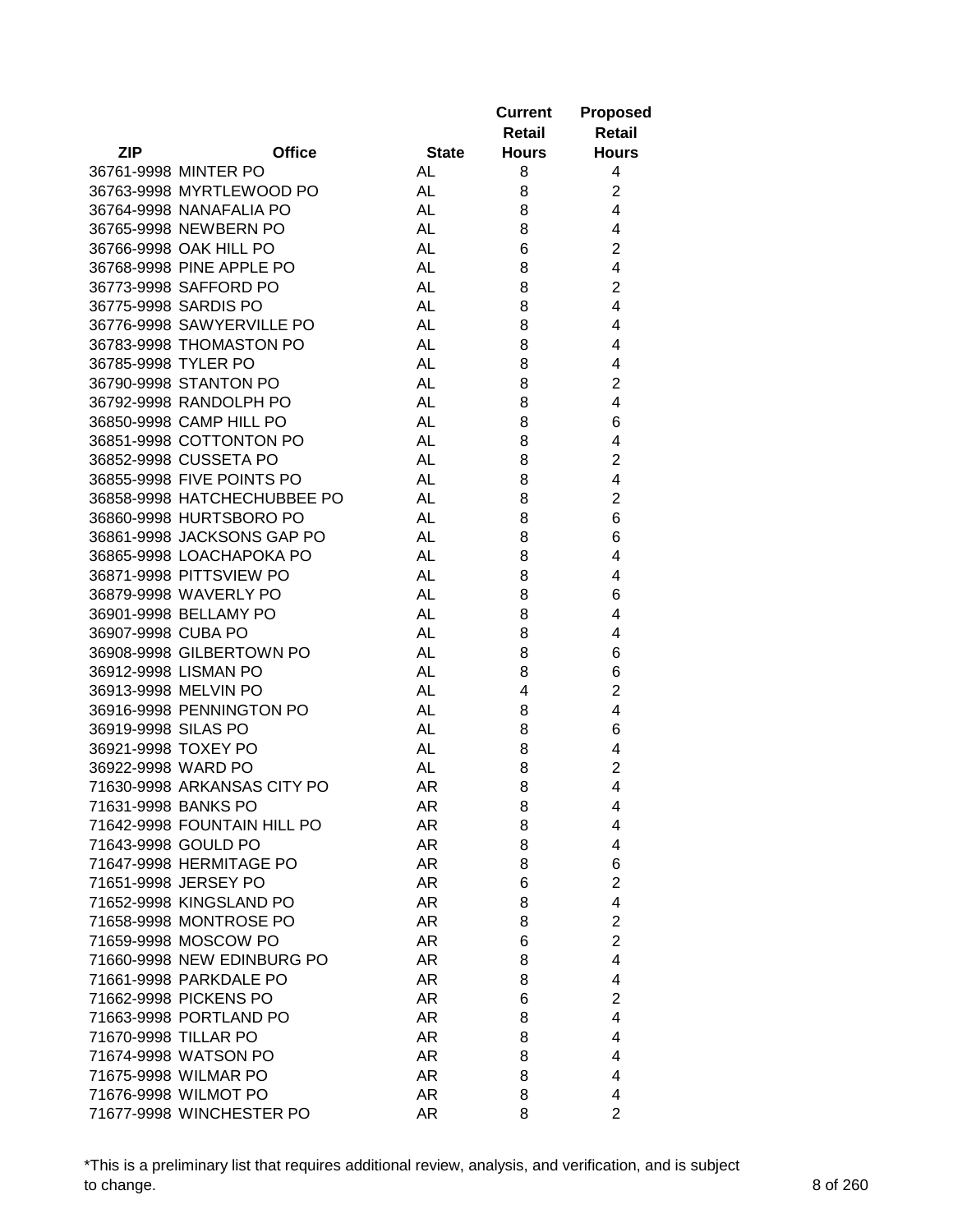|                               |              | <b>Current</b><br>Retail | <b>Proposed</b><br><b>Retail</b> |
|-------------------------------|--------------|--------------------------|----------------------------------|
| <b>ZIP</b><br><b>Office</b>   | <b>State</b> | <b>Hours</b>             | <b>Hours</b>                     |
| 71678-8800 YORKTOWN PO        | AR.          | 6                        | $\overline{c}$                   |
| 71721-9998 BEIRNE PO          | AR.          | 4                        | $\overline{c}$                   |
| 71722-9998 BLUFF CITY PO      | AR.          | 6                        | $\overline{c}$                   |
| 71724-9998 CALION PO          | AR.          | 8                        | 4                                |
| 71725-9998 CARTHAGE PO        | AR.          | 8                        | 4                                |
| 71726-9998 CHIDESTER PO       | AR.          | 8                        | 4                                |
| 71728-9998 CURTIS PO          | AR           | 6                        | $\overline{2}$                   |
| 71740-9998 EMERSON PO         | AR           | 8                        | 4                                |
| 71745-8800 HARRELL PO         | AR           | 8                        | 4                                |
| 71747-9998 HUTTIG PO          | AR           | 8                        | 4                                |
| 71748-8800 IVAN PO            | AR.          | 6                        | $\overline{2}$                   |
| 71750-9998 LAWSON PO          | AR           | 6                        | $\overline{2}$                   |
| 71751-9998 LOUANN PO          | AR           | 8                        | 4                                |
| 71752-9998 MCNEIL PO          | AR.          | 8                        | 4                                |
| 71758-9998 MOUNT HOLLY PO     | AR           | 8                        | 4                                |
| 71759-9998 NORPHLET PO        | AR           | 8                        | 4                                |
| 71763-9998 SPARKMAN PO        | AR           | 8                        | 4                                |
| 71764-9998 STEPHENS PO        | AR           | 8                        | 6                                |
| 71766-9998 THORNTON PO        | AR           | 8                        | 4                                |
| 71770-9998 WALDO PO           | AR.          | 8                        | 6                                |
| 71772-9998 WHELEN SPRINGS PO  | AR           | 4                        | $\overline{2}$                   |
| 71820-9998 ALLEENE PO         | AR.          | 6                        | $\overline{c}$                   |
| 71823-8800 BEN LOMOND PO      | AR           | 6                        | $\overline{2}$                   |
| 71825-9998 BLEVINS PO         | AR           | 8                        | 4                                |
| 71826-9998 BRADLEY PO         | AR           | 8                        | 4                                |
| 71827-9998 BUCKNER PO         | AR.          | 8                        | 4                                |
| 71828-9998 CALE PO            | AR.          | $\overline{2}$           | $\overline{2}$                   |
| 71831-9998 COLUMBUS PO        | AR.          | 6                        | $\overline{2}$                   |
| 71834-9998 DODDRIDGE PO       | AR.          | 8                        | 4                                |
| 71835-9998 EMMET PO           | AR.          | 8                        | 4                                |
| 71838-9998 FULTON PO          | AR.          | 8                        | 4                                |
| 71839-9998 GARLAND CITY PO    | AR.          | 8                        | 4                                |
| 71840-8800 GENOA PO           | AR           | 8                        | 4                                |
| 71841-9998 GILLHAM PO         | AR           | 8                        | 4                                |
| 71842-9998 HORATIO PO         | AR           | 8                        | 6                                |
| 71846-9998 LOCKESBURG PO      | AR           | 8                        | 6                                |
| 71847-9998 MCCASKILL PO       | AR           | 8                        | $\overline{2}$                   |
| 71851-9998 MINERAL SPRINGS PO | AR.          | 8                        | 6                                |
| 71853-9998 OGDEN PO           | AR.          | 8                        | 4                                |
| 71855-9998 OZAN PO            | AR           | 8                        | $\overline{2}$                   |
| 71858-9998 ROSSTON PO         | AR.          | 8                        | 4                                |
| 71859-9998 SARATOGA PO        | AR           | 8                        | 4                                |
| 71861-9998 TAYLOR PO          | AR.          | 8                        | 6                                |
| 71862-9998 WASHINGTON PO      | AR.          | 8                        | 4                                |
| 71864-9998 WILLISVILLE PO     | AR.          | 6                        | $\overline{2}$                   |
| 71865-9998 WILTON PO          | AR.          | 8                        | 4                                |
| 71866-9998 WINTHROP PO        | AR.          | 8                        | 4                                |
| 71921-9998 AMITY PO           | AR.          | 8                        | 6                                |
| 71922-9998 ANTOINE PO         | AR.          | 8                        | 4                                |
| 71932-8800 BOARD CAMP PO      | AR           | 6                        | $\overline{2}$                   |

\*This is a preliminary list that requires additional review, analysis, and verification, and is subject to change. 9 of 260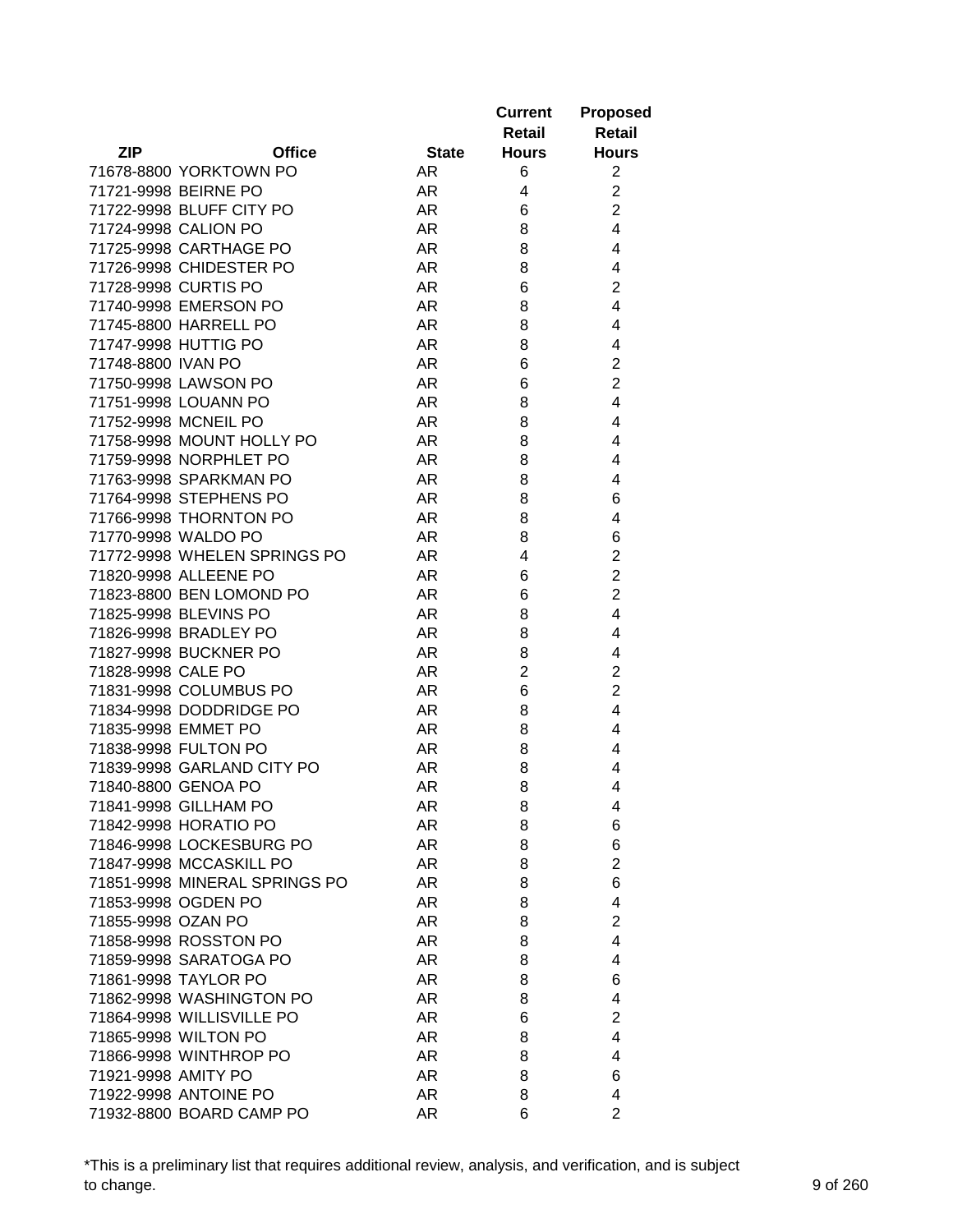|                     |                               |              | <b>Current</b><br>Retail | <b>Proposed</b><br><b>Retail</b> |
|---------------------|-------------------------------|--------------|--------------------------|----------------------------------|
| <b>ZIP</b>          | <b>Office</b>                 | <b>State</b> | <b>Hours</b>             | <b>Hours</b>                     |
|                     | 71933-9998 BONNERDALE PO      | AR.          | 8                        | 4                                |
|                     | 71935-9998 CADDO GAP PO       | AR           | 8                        | 4                                |
| 71937-9998 COVE PO  |                               | AR           | 8                        | 6                                |
|                     | 71940-9998 DELIGHT PO         | <b>AR</b>    | 8                        | 6                                |
|                     | 71941-9998 DONALDSON PO       | <b>AR</b>    | 8                        | 4                                |
|                     | 71942-8800 FRIENDSHIP PO      | AR           | 8                        | $\overline{2}$                   |
|                     | 71944-9998 GRANNIS PO         | AR           | 8                        | $\overline{2}$                   |
|                     | 71945-9998 HATFIELD PO        | <b>AR</b>    | 8                        | 4                                |
|                     | 71949-9998 JESSIEVILLE PO     | AR           | 8                        | 6                                |
| 71950-9998 KIRBY PO |                               | AR.          | 8                        | 4                                |
|                     | 71952-9998 LANGLEY PO         | AR.          | 6                        | $\overline{2}$                   |
|                     | 71956-9998 MOUNTAIN PINE PO   | AR.          | 8                        | 6                                |
|                     | 71959-9998 NEWHOPE PO         | AR           | 8                        | 4                                |
|                     | 71960-9998 NORMAN PO          | AR           | 8                        | 6                                |
| 71961-9998 ODEN PO  |                               | AR           | 8                        | 4                                |
|                     | 71962-9998 OKOLONA PO         | AR           | 8                        | 4                                |
|                     | 71964-9998 PEARCY PO          | AR           | 8                        | 6                                |
|                     | 71965-9998 PENCIL BLUFF PO    | AR           | 8                        | 4                                |
| 71969-9998 SIMS PO  |                               | AR           | 8                        | 4                                |
| 71970-9998 STORY PO |                               | AR           | 8                        | 4                                |
|                     | 71971-9998 UMPIRE PO          | <b>AR</b>    | 8                        | 4                                |
|                     | 71972-9998 VANDERVOORT PO     | <b>AR</b>    | 8                        | $\overline{2}$                   |
|                     | 71973-9998 WICKES PO          | <b>AR</b>    | 8                        | 6                                |
| 72001-9998 ADONA PO |                               | <b>AR</b>    | 8                        | 4                                |
|                     | 72003-9998 ALMYRA PO          | <b>AR</b>    | 8                        | 4                                |
|                     | 72004-9998 ALTHEIMER PO       | AR.          | 8                        | 6                                |
|                     | 72005-9998 AMAGON PO          | AR.          | 8                        | $\overline{2}$                   |
|                     | 72007-9998 AUSTIN PO          | AR.          | 8                        | 6                                |
|                     | 72013-9998 BEE BRANCH PO      | AR           |                          | 6                                |
|                     |                               |              | 8                        | $\overline{2}$                   |
|                     | 72014-9998 BEEDEVILLE PO      | AR           | 8                        |                                  |
|                     | 72017-9998 BISCOE PO          | AR.          | 8                        | 4                                |
| 72025-8248 CASA PO  |                               | AR           | 8                        | 4                                |
|                     | 72026-9998 CASSCOE PO         | AR           | 8                        | 4                                |
|                     | 72027-9998 CENTER RIDGE PO    | AR           | 8                        | 4                                |
|                     | 72028-8800 CHOCTAW PO         | AR           | 8                        | 4                                |
|                     | 72030-9998 CLEVELAND PO       | AR           | 8                        | 4                                |
|                     | 72036-9998 COTTON PLANT PO    | AR           | 8                        | 4                                |
| 72037-9998 COY PO   |                               | AR.          | 6                        | $\overline{c}$                   |
|                     | 72038-9998 CROCKETTS BLUFF PO | AR           | 4                        | $\overline{c}$                   |
|                     | 72039-9998 DAMASCUS PO        | AR.          | 8                        | 6                                |
|                     | 72041-9998 DE VALLS BLUFF PO  | AR.          | 8                        | 6                                |
| 72043-8800 DIAZ PO  |                               | AR           | 8                        | 4                                |
|                     | 72044-9998 EDGEMONT PO        | AR           | 8                        | 4                                |
|                     | 72045-9998 EL PASO PO         | AR.          | 8                        | 6                                |
| 72047-9998 ENOLA PO |                               | AR.          | 8                        | 4                                |
| 72048-9998 ETHEL PO |                               | AR.          | 6                        | $\overline{2}$                   |
| 72051-9998 FOX PO   |                               | AR.          | 8                        | 4                                |
|                     | 72052-9998 GARNER PO          | AR.          | 8                        | $\overline{c}$                   |
|                     | 72053-9998 COLLEGE STATION PO | AR.          | 8                        | 4                                |
|                     | 72055-9998 GILLETT PO         | AR           | 8                        | 6                                |

\*This is a preliminary list that requires additional review, analysis, and verification, and is subject to change. 10 of 260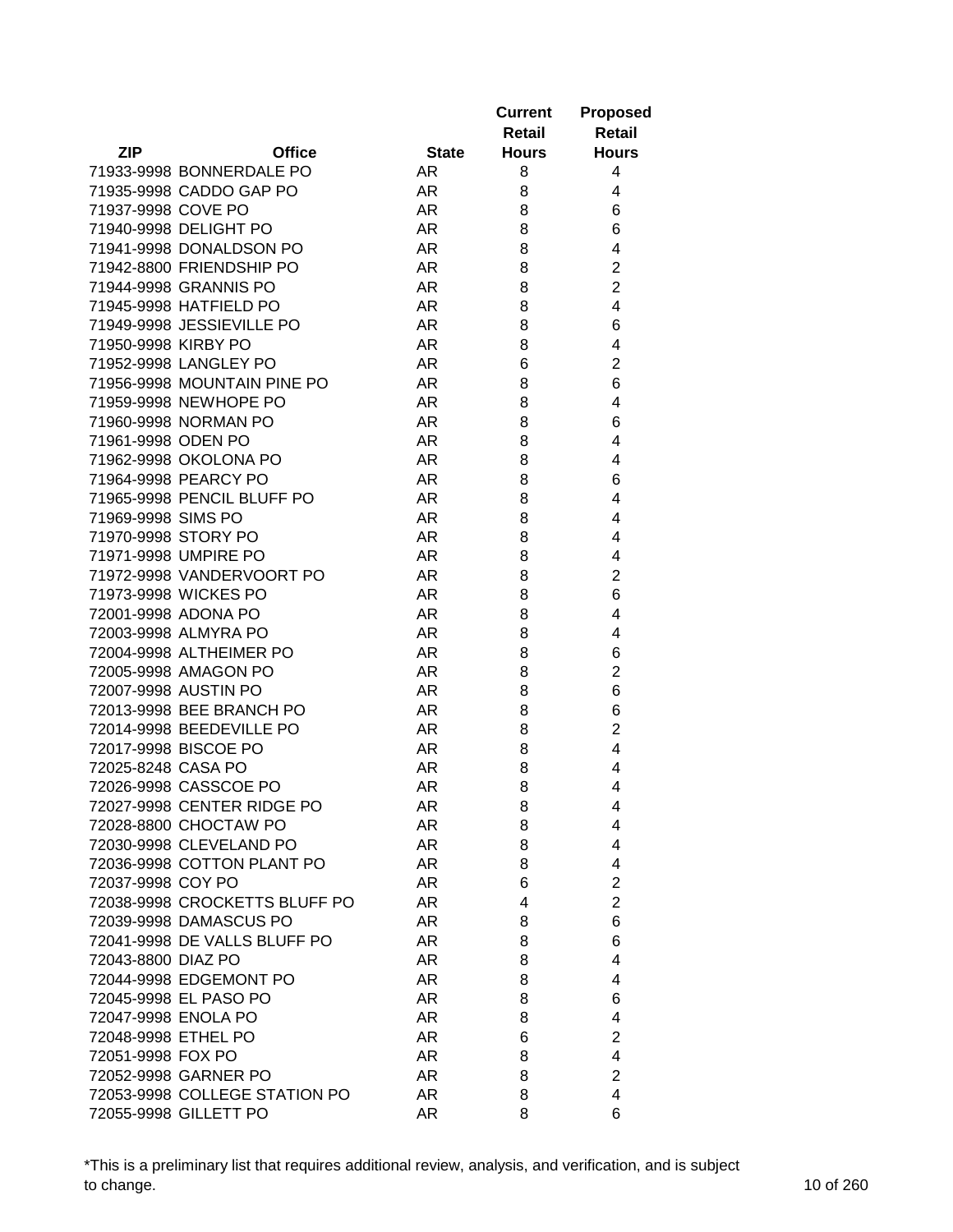|                              |               |              | <b>Current</b><br>Retail | <b>Proposed</b><br><b>Retail</b> |
|------------------------------|---------------|--------------|--------------------------|----------------------------------|
| <b>ZIP</b>                   | <b>Office</b> | <b>State</b> | <b>Hours</b>             | <b>Hours</b>                     |
| 72057-9998 GRAPEVINE PO      |               | AR           | 8                        | 4                                |
| 72059-9998 GREGORY PO        |               | AR           | 4                        | $\overline{2}$                   |
| 72060-9998 GRIFFITHVILLE PO  |               | AR           | 8                        | 4                                |
| 72061-9998 GUY PO            |               | AR           | 8                        | 4                                |
| 72063-9998 HATTIEVILLE PO    |               | AR           | 8                        | 4                                |
| 72065-9998 HENSLEY PO        |               | AR           | 8                        | 6                                |
| 72066-8800 HICKORY PLAINS PO |               | AR           | 6                        | $\overline{2}$                   |
| 72068-9998 HIGGINSON PO      |               | AR           | 8                        | 4                                |
| 72069-9998 HOLLY GROVE PO    |               | <b>AR</b>    | 8                        | 6                                |
| 72070-9998 HOUSTON PO        |               | AR           | 8                        | 4                                |
| 72072-9998 HUMNOKE PO        |               | AR           | 8                        | 4                                |
| 72073-9998 HUMPHREY PO       |               | AR           | 8                        | 6                                |
| 72074-9998 HUNTER PO         |               | <b>AR</b>    | 8                        | $\overline{2}$                   |
| 72075-9998 JACKSONPORT PO    |               | <b>AR</b>    | 8                        | $\overline{2}$                   |
| 72079-9998 JEFFERSON PO      |               | AR           | 8                        | 4                                |
| 72080-9998 JERUSALEM PO      |               | <b>AR</b>    | 8                        | 4                                |
| 72082-9998 KENSETT PO        |               | <b>AR</b>    | 8                        | 6                                |
| 72083-9998 KEO PO            |               | AR           | 8                        | 4                                |
| 72084-9998 LEOLA PO          |               | AR.          | 8                        | 4                                |
| 72085-9998 LETONA PO         |               | AR           | 8                        | 4                                |
| 72087-9998 LONSDALE PO       |               | <b>AR</b>    | 8                        | 4                                |
| 72102-9998 MCRAE PO          |               | <b>AR</b>    | 8                        | 6                                |
| 72107-9998 MENIFEE PO        |               | AR           | 8                        | 4                                |
| 72111-9998 MOUNT VERNON PO   |               | AR           | 8                        | 4                                |
| 72121-9998 PANGBURN PO       |               | <b>AR</b>    | 8                        | 6                                |
| 72122-9998 PARON PO          |               | AR           | 8                        | 4                                |
| 72123-9998 PATTERSON PO      |               | AR           | 8                        | 4                                |
| 72125-9998 PERRY PO          |               | AR           | 8                        | 4                                |
| 72127-9998 PLUMERVILLE PO    |               | AR           | 8                        | 6                                |
| 72128-9998 POYEN PO          |               | AR           | 8                        | 4                                |
| 72129-9998 PRATTSVILLE PO    |               | AR           | 8                        | 4                                |
| 72130-9998 PRIM PO           |               | AR           | 8                        | 4                                |
| 72133-9998 REYDELL PO        |               | AR           | 4                        | $\overline{2}$                   |
| 72134-9998 ROE PO            |               | AR           | 8                        | 4                                |
| 72135-9998 ROLAND PO         |               | AR           | 8                        | 6                                |
| 72136-9998 ROMANCE PO        |               | AR           | 8                        | 4                                |
| 72139-9998 RUSSELL PO        |               | AR           | 8                        | 4                                |
| 72140-9998 SAINT CHARLES PO  |               | AR.          | 8                        | 4                                |
| 72141-9998 SCOTLAND PO       |               | AR           | 6                        | $\overline{2}$                   |
| 72142-9998 SCOTT PO          |               | AR           | 8                        | 6                                |
| 72152-9998 SHERRILL PO       |               | AR           | 8                        | 4                                |
| 72156-9998 SOLGOHACHIA PO    |               | AR           | 8                        | 4                                |
|                              |               |              |                          | 4                                |
| 72157-9998 SPRINGFIELD PO    |               | AR.          | 8                        |                                  |
| 72164-9998 SWEET HOME PO     |               | AR.          | 8                        | 4                                |
| 72165-9998 THIDA PO          |               | AR.          | 4                        | $\overline{2}$                   |
| 72166-9998 TICHNOR PO        |               | AR.          | 8                        | $\overline{2}$                   |
| 72167-9998 TRASKWOOD PO      |               | AR.          | 8                        | 4                                |
| 72168-9998 TUCKER PO         |               | AR.          | 8                        | 4                                |
| 72169-9998 TUPELO PO         |               | AR           | 8                        | $\overline{c}$                   |
| 72170-9998 ULM PO            |               | AR           | 8                        | $\overline{2}$                   |

\*This is a preliminary list that requires additional review, analysis, and verification, and is subject to change. 11 of 260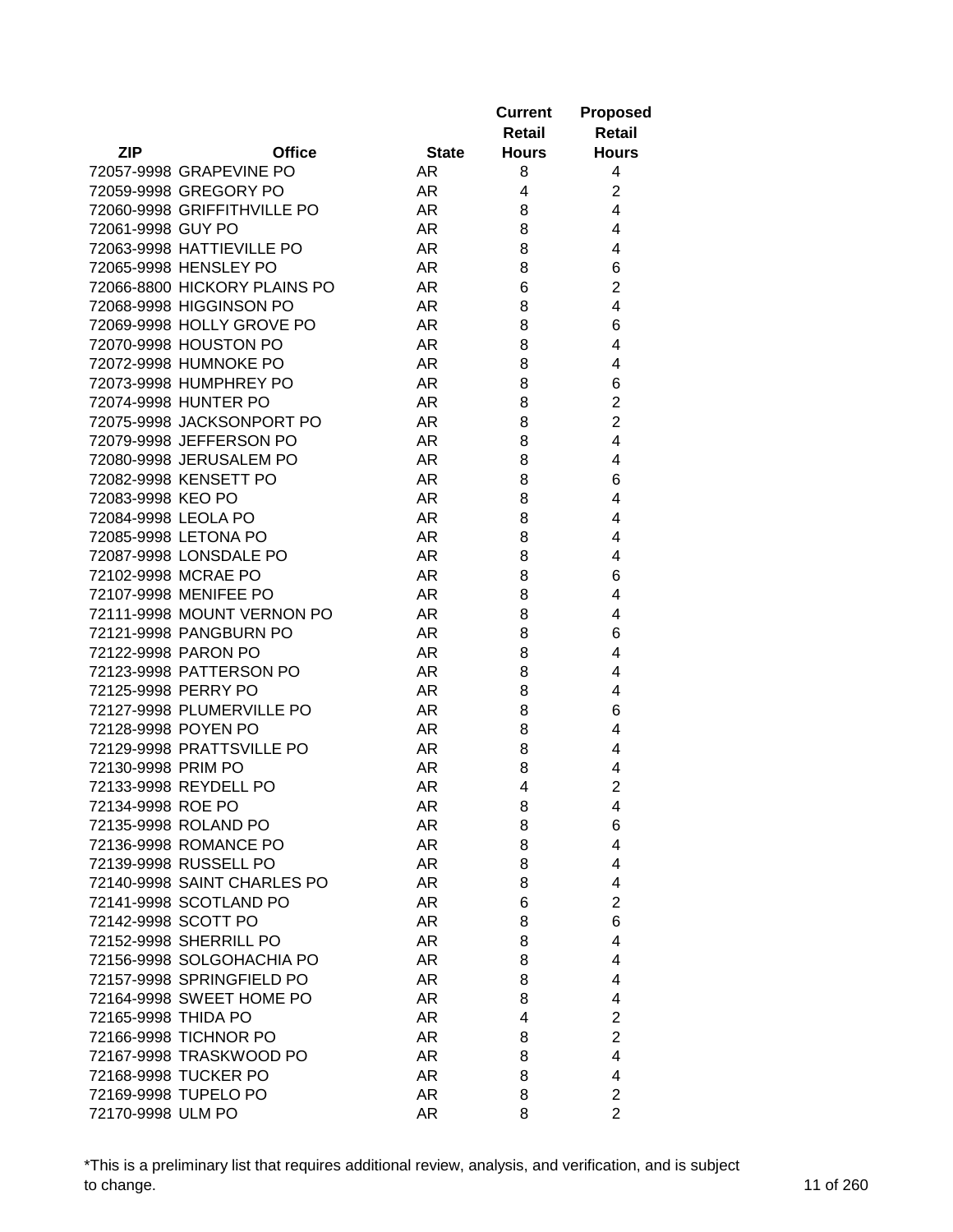|                                            |              | <b>Current</b> | <b>Proposed</b>         |
|--------------------------------------------|--------------|----------------|-------------------------|
|                                            |              | Retail         | Retail                  |
| <b>ZIP</b><br><b>Office</b>                | <b>State</b> | <b>Hours</b>   | <b>Hours</b>            |
| 72175-9998 WABBASEKA PO                    | AR           | 8              | 4                       |
| 72178-9998 WEST POINT PO                   | <b>AR</b>    | 4              | $\overline{c}$          |
| 72179-9998 WILBURN PO                      | <b>AR</b>    | 8              | $\overline{4}$          |
| 72180-9998 WOODSON PO                      | <b>AR</b>    | 8              | $\overline{4}$          |
| 72181-9998 WOOSTER PO                      | <b>AR</b>    | 8              | 4                       |
| 72183-9998 WRIGHTSVILLE PO                 | AR           | 8              | 4                       |
| 72310-9998 ARMOREL PO                      | AR           | 8              | 4                       |
| 72311-9998 AUBREY PO                       | AR           | 8              | $\overline{2}$          |
| 72312-9998 BARTON PO                       | AR           | 8              | 4                       |
| 72313-9998 BASSETT PO                      | <b>AR</b>    | 8              | $\overline{2}$          |
| 72320-9998 BRICKEYS PO                     | AR           | 8              | 4                       |
| 72321-9998 BURDETTE PO                     | AR           | 6              | $\overline{2}$          |
| 72324-9998 CHERRY VALLEY PO                | AR           | 8              | 4                       |
| 72325-9998 CLARKEDALE PO                   | <b>AR</b>    | 8              | $\mathbf 2$             |
| 72326-9998 COLT PO                         | AR           | 8              | $\,6$                   |
| 72327-9998 CRAWFORDSVILLE PO               | AR           | 8              | 4                       |
| 72328-9998 CRUMROD PO                      | <b>AR</b>    | 4              | $\overline{2}$          |
| 72330-9998 DYESS PO                        | <b>AR</b>    | 8              | $\overline{\mathbf{4}}$ |
| 72332-9998 EDMONDSON PO                    | <b>AR</b>    | 8              | $\mathbf 2$             |
| 72333-9998 ELAINE PO                       | <b>AR</b>    | 8              | 6                       |
| 72338-9998 FRENCHMANS BAYOU PO             | <b>AR</b>    | 6              | $\overline{c}$          |
| 72339-9998 GILMORE PO                      | <b>AR</b>    | 6              | $\overline{2}$          |
| 72340-9998 GOODWIN PO                      | AR           | 4              | $\overline{2}$          |
| 72341-8800 HAYNES PO                       | AR           | 8              | $\overline{4}$          |
| 72346-9998 HETH PO                         | AR           | 8              | $\overline{4}$          |
| 72347-9998 HICKORY RIDGE PO                | <b>AR</b>    | 8              | 4                       |
| 72350-9998 JOINER PO                       | AR           | 8              | 4                       |
| 72351-9998 KEISER PO                       | AR           | 8              | 4                       |
| 72352-9998 LA GRANGE PO                    | AR           | 4              | $\mathbf 2$             |
| 72353-9998 LAMBROOK PO                     | <b>AR</b>    | 4              | $\overline{2}$          |
| 72355-9998 LEXA PO                         | AR           |                | 4                       |
| 72358-9998 LUXORA PO                       |              | 8              | 4                       |
| 72359-9998 MADISON PO                      | AR           | 8              | 4                       |
| 72367-9998 MELLWOOD PO                     | AR           | 8              |                         |
|                                            | <b>AR</b>    | 6              | $\overline{2}$          |
| 72368-9998 MORO PO<br>72369-9998 ONEIDA PO | AR<br>AR     | 8<br>4         | 4<br>$\overline{c}$     |
|                                            |              |                |                         |
| 72372-9998 PALESTINE PO                    | AR           | 8              | 6                       |
| 72373-9998 PARKIN PO                       | <b>AR</b>    | 8              | 6                       |
| 72374-9998 POPLAR GROVE PO                 | AR           | 8              | 4                       |
| 72376-9998 PROCTOR PO                      | AR.          | 8              | 6                       |
| 72379-8800 SNOW LAKE PO                    | AR.          | 4              | $\overline{2}$          |
| 72383-9998 TURNER PO                       | AR.          | 6              | $\overline{2}$          |
| 72384-9998 TURRELL PO                      | AR.          | 8              | 4                       |
| 72386-9998 TYRONZA PO                      | AR.          | 8              | 6                       |
| 72387-9998 VANNDALE PO                     | AR.          | 8              | $\overline{2}$          |
| 72389-9998 WABASH PO                       | AR.          | 8              | $\overline{c}$          |
| 72391-9998 WEST RIDGE PO                   | AR           | 6              | $\overline{c}$          |
| 72392-9998 WHEATLEY PO                     | AR.          | 8              | 4                       |
| 72394-9998 WIDENER PO                      | AR.          | 8              | 4                       |
| 72395-9998 WILSON PO                       | AR           | 8              | 4                       |

\*This is a preliminary list that requires additional review, analysis, and verification, and is subject to change. 12 of 260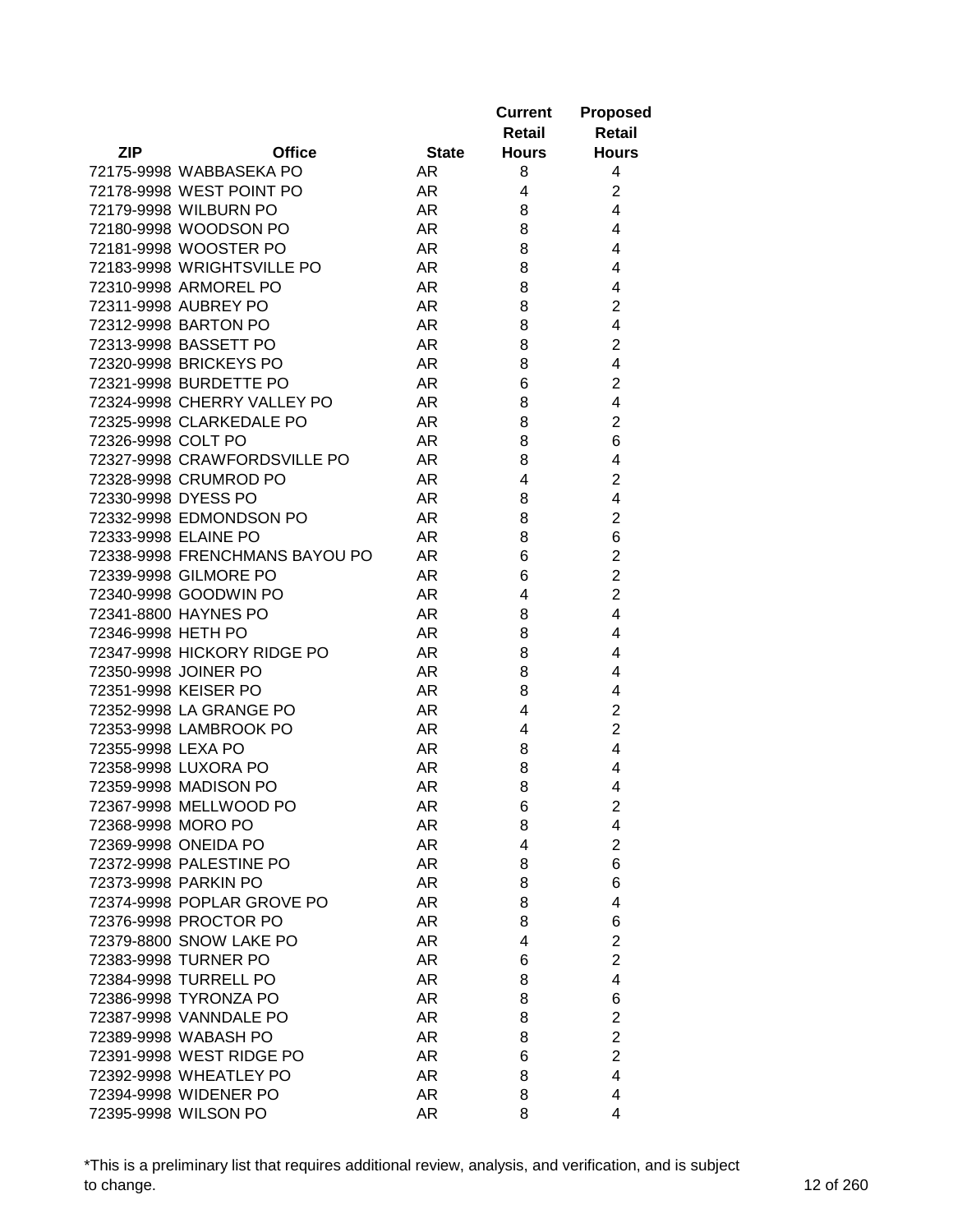| <b>ZIP</b><br><b>Office</b><br><b>State</b><br><b>Hours</b><br><b>Hours</b><br>72411-9998 BAY PO<br>AR.<br>8<br>6<br>72412-9998 BEECH GROVE PO<br>$\overline{2}$<br>AR.<br>8<br>72413-9998 BIGGERS PO<br>4<br>AR<br>8<br>72414-9998 BLACK OAK PO<br>AR.<br>8<br>4<br>72415-9998 BLACK ROCK PO<br>AR.<br>8<br>6<br>72416-9998 BONO PO<br>AR.<br>8<br>6<br>72419-9998 CARAWAY PO<br>AR.<br>8<br>6<br>AR<br>4<br>72421-9998 CASH PO<br>8<br><b>AR</b><br>$\overline{2}$<br>72424-9998 DATTO PO<br>4<br>72425-8192 DELAPLAINE PO<br>AR.<br>4<br>8<br>72426-9998 DELL PO<br>AR.<br>8<br>4<br>$\overline{2}$<br>72427-9998 EGYPT PO<br>AR.<br>6<br>72428-9998 ETOWAH PO<br>AR<br>$\overline{2}$<br>6<br>4<br>72429-9998 FISHER PO<br>AR.<br>8<br>$\overline{2}$<br>72430-9998 GREENWAY PO<br>AR.<br>8<br>72431-9998 GRUBBS PO<br>4<br>AR.<br>8<br>72433-9998 HOXIE PO<br>AR<br>8<br>4<br>72434-9998 IMBODEN PO<br>AR.<br>8<br>6<br>72435-9998 KNOBEL PO<br>AR.<br>8<br>4<br>72440-9998 LYNN PO<br>AR<br>8<br>4<br>$\overline{2}$<br>72441-9998 MCDOUGAL PO<br><b>AR</b><br>8<br>6<br>72444-9998 MAYNARD PO<br>AR.<br>8<br>$\overline{2}$<br>72445-9998 MINTURN PO<br>AR.<br>6<br>AR<br>6<br>72447-9998 MONETTE PO<br>8<br>$\overline{2}$<br>72449-9998 O'KEAN PO<br>AR.<br>6<br>$\overline{2}$<br>72453-9998 PEACH ORCHARD PO<br>AR.<br>8<br>$\overline{2}$<br>72456-9998 POLLARD PO<br>AR.<br>8<br>72457-9998 PORTIA PO<br>AR.<br>4<br>8<br>72458-9998 POWHATAN PO<br>AR.<br>8<br>4<br>72459-9998 RAVENDEN PO<br>AR.<br>8<br>4<br>72460-9998 RAVENDEN SPRINGS PO<br>AR<br>8<br>$\overline{2}$<br>4<br>72462-9998 REYNO PO<br>AR<br>8<br>$\overline{2}$<br>72464-9998 SAINT FRANCIS PO<br>AR<br>8<br>72465-9998 SEDGWICK PO<br>AR<br>2<br>4<br>4<br>72466-8554 SMITHVILLE PO<br>AR.<br>8<br>4<br>72469-9998 STRAWBERRY PO<br>AR<br>8<br>$\overline{2}$<br>72470-9998 SUCCESS PO<br>AR<br>8<br>72471-9998 SWIFTON PO<br>AR<br>4<br>8<br>72474-9998 WALCOTT PO<br>AR.<br>8<br>4<br>$\overline{2}$<br>72475-9998 WALDENBURG PO<br>AR.<br>8<br>AR<br>6<br>72479-9998 WEINER PO<br>8<br>AR<br>72482-9998 WILLIFORD PO<br>4<br>8<br>72517-8800 BROCKWELL PO<br>AR.<br>4<br>8<br>72520-9998 CAMP PO<br>AR.<br>2<br>8<br>72523-9998 CONCORD PO<br>AR.<br>4<br>8<br>72524-9998 CORD PO<br>AR.<br>8<br>4<br>72526-9998 CUSHMAN PO<br>AR.<br>8<br>4<br>72527-9998 DESHA PO<br>AR.<br>8<br>4<br>72528-8800 DOLPH PO<br>$\overline{2}$<br>AR.<br>8 |  | <b>Current</b><br>Retail | <b>Proposed</b><br><b>Retail</b> |
|---------------------------------------------------------------------------------------------------------------------------------------------------------------------------------------------------------------------------------------------------------------------------------------------------------------------------------------------------------------------------------------------------------------------------------------------------------------------------------------------------------------------------------------------------------------------------------------------------------------------------------------------------------------------------------------------------------------------------------------------------------------------------------------------------------------------------------------------------------------------------------------------------------------------------------------------------------------------------------------------------------------------------------------------------------------------------------------------------------------------------------------------------------------------------------------------------------------------------------------------------------------------------------------------------------------------------------------------------------------------------------------------------------------------------------------------------------------------------------------------------------------------------------------------------------------------------------------------------------------------------------------------------------------------------------------------------------------------------------------------------------------------------------------------------------------------------------------------------------------------------------------------------------------------------------------------------------------------------------------------------------------------------------------------------------------------------------------------------------------------------------------------------------------------------------------------------------------------------------------------------------------------------------------------------------------------------------------------------------------------------------------------------------------------------------|--|--------------------------|----------------------------------|
|                                                                                                                                                                                                                                                                                                                                                                                                                                                                                                                                                                                                                                                                                                                                                                                                                                                                                                                                                                                                                                                                                                                                                                                                                                                                                                                                                                                                                                                                                                                                                                                                                                                                                                                                                                                                                                                                                                                                                                                                                                                                                                                                                                                                                                                                                                                                                                                                                                 |  |                          |                                  |
|                                                                                                                                                                                                                                                                                                                                                                                                                                                                                                                                                                                                                                                                                                                                                                                                                                                                                                                                                                                                                                                                                                                                                                                                                                                                                                                                                                                                                                                                                                                                                                                                                                                                                                                                                                                                                                                                                                                                                                                                                                                                                                                                                                                                                                                                                                                                                                                                                                 |  |                          |                                  |
|                                                                                                                                                                                                                                                                                                                                                                                                                                                                                                                                                                                                                                                                                                                                                                                                                                                                                                                                                                                                                                                                                                                                                                                                                                                                                                                                                                                                                                                                                                                                                                                                                                                                                                                                                                                                                                                                                                                                                                                                                                                                                                                                                                                                                                                                                                                                                                                                                                 |  |                          |                                  |
|                                                                                                                                                                                                                                                                                                                                                                                                                                                                                                                                                                                                                                                                                                                                                                                                                                                                                                                                                                                                                                                                                                                                                                                                                                                                                                                                                                                                                                                                                                                                                                                                                                                                                                                                                                                                                                                                                                                                                                                                                                                                                                                                                                                                                                                                                                                                                                                                                                 |  |                          |                                  |
|                                                                                                                                                                                                                                                                                                                                                                                                                                                                                                                                                                                                                                                                                                                                                                                                                                                                                                                                                                                                                                                                                                                                                                                                                                                                                                                                                                                                                                                                                                                                                                                                                                                                                                                                                                                                                                                                                                                                                                                                                                                                                                                                                                                                                                                                                                                                                                                                                                 |  |                          |                                  |
|                                                                                                                                                                                                                                                                                                                                                                                                                                                                                                                                                                                                                                                                                                                                                                                                                                                                                                                                                                                                                                                                                                                                                                                                                                                                                                                                                                                                                                                                                                                                                                                                                                                                                                                                                                                                                                                                                                                                                                                                                                                                                                                                                                                                                                                                                                                                                                                                                                 |  |                          |                                  |
|                                                                                                                                                                                                                                                                                                                                                                                                                                                                                                                                                                                                                                                                                                                                                                                                                                                                                                                                                                                                                                                                                                                                                                                                                                                                                                                                                                                                                                                                                                                                                                                                                                                                                                                                                                                                                                                                                                                                                                                                                                                                                                                                                                                                                                                                                                                                                                                                                                 |  |                          |                                  |
|                                                                                                                                                                                                                                                                                                                                                                                                                                                                                                                                                                                                                                                                                                                                                                                                                                                                                                                                                                                                                                                                                                                                                                                                                                                                                                                                                                                                                                                                                                                                                                                                                                                                                                                                                                                                                                                                                                                                                                                                                                                                                                                                                                                                                                                                                                                                                                                                                                 |  |                          |                                  |
|                                                                                                                                                                                                                                                                                                                                                                                                                                                                                                                                                                                                                                                                                                                                                                                                                                                                                                                                                                                                                                                                                                                                                                                                                                                                                                                                                                                                                                                                                                                                                                                                                                                                                                                                                                                                                                                                                                                                                                                                                                                                                                                                                                                                                                                                                                                                                                                                                                 |  |                          |                                  |
|                                                                                                                                                                                                                                                                                                                                                                                                                                                                                                                                                                                                                                                                                                                                                                                                                                                                                                                                                                                                                                                                                                                                                                                                                                                                                                                                                                                                                                                                                                                                                                                                                                                                                                                                                                                                                                                                                                                                                                                                                                                                                                                                                                                                                                                                                                                                                                                                                                 |  |                          |                                  |
|                                                                                                                                                                                                                                                                                                                                                                                                                                                                                                                                                                                                                                                                                                                                                                                                                                                                                                                                                                                                                                                                                                                                                                                                                                                                                                                                                                                                                                                                                                                                                                                                                                                                                                                                                                                                                                                                                                                                                                                                                                                                                                                                                                                                                                                                                                                                                                                                                                 |  |                          |                                  |
|                                                                                                                                                                                                                                                                                                                                                                                                                                                                                                                                                                                                                                                                                                                                                                                                                                                                                                                                                                                                                                                                                                                                                                                                                                                                                                                                                                                                                                                                                                                                                                                                                                                                                                                                                                                                                                                                                                                                                                                                                                                                                                                                                                                                                                                                                                                                                                                                                                 |  |                          |                                  |
|                                                                                                                                                                                                                                                                                                                                                                                                                                                                                                                                                                                                                                                                                                                                                                                                                                                                                                                                                                                                                                                                                                                                                                                                                                                                                                                                                                                                                                                                                                                                                                                                                                                                                                                                                                                                                                                                                                                                                                                                                                                                                                                                                                                                                                                                                                                                                                                                                                 |  |                          |                                  |
|                                                                                                                                                                                                                                                                                                                                                                                                                                                                                                                                                                                                                                                                                                                                                                                                                                                                                                                                                                                                                                                                                                                                                                                                                                                                                                                                                                                                                                                                                                                                                                                                                                                                                                                                                                                                                                                                                                                                                                                                                                                                                                                                                                                                                                                                                                                                                                                                                                 |  |                          |                                  |
|                                                                                                                                                                                                                                                                                                                                                                                                                                                                                                                                                                                                                                                                                                                                                                                                                                                                                                                                                                                                                                                                                                                                                                                                                                                                                                                                                                                                                                                                                                                                                                                                                                                                                                                                                                                                                                                                                                                                                                                                                                                                                                                                                                                                                                                                                                                                                                                                                                 |  |                          |                                  |
|                                                                                                                                                                                                                                                                                                                                                                                                                                                                                                                                                                                                                                                                                                                                                                                                                                                                                                                                                                                                                                                                                                                                                                                                                                                                                                                                                                                                                                                                                                                                                                                                                                                                                                                                                                                                                                                                                                                                                                                                                                                                                                                                                                                                                                                                                                                                                                                                                                 |  |                          |                                  |
|                                                                                                                                                                                                                                                                                                                                                                                                                                                                                                                                                                                                                                                                                                                                                                                                                                                                                                                                                                                                                                                                                                                                                                                                                                                                                                                                                                                                                                                                                                                                                                                                                                                                                                                                                                                                                                                                                                                                                                                                                                                                                                                                                                                                                                                                                                                                                                                                                                 |  |                          |                                  |
|                                                                                                                                                                                                                                                                                                                                                                                                                                                                                                                                                                                                                                                                                                                                                                                                                                                                                                                                                                                                                                                                                                                                                                                                                                                                                                                                                                                                                                                                                                                                                                                                                                                                                                                                                                                                                                                                                                                                                                                                                                                                                                                                                                                                                                                                                                                                                                                                                                 |  |                          |                                  |
|                                                                                                                                                                                                                                                                                                                                                                                                                                                                                                                                                                                                                                                                                                                                                                                                                                                                                                                                                                                                                                                                                                                                                                                                                                                                                                                                                                                                                                                                                                                                                                                                                                                                                                                                                                                                                                                                                                                                                                                                                                                                                                                                                                                                                                                                                                                                                                                                                                 |  |                          |                                  |
|                                                                                                                                                                                                                                                                                                                                                                                                                                                                                                                                                                                                                                                                                                                                                                                                                                                                                                                                                                                                                                                                                                                                                                                                                                                                                                                                                                                                                                                                                                                                                                                                                                                                                                                                                                                                                                                                                                                                                                                                                                                                                                                                                                                                                                                                                                                                                                                                                                 |  |                          |                                  |
|                                                                                                                                                                                                                                                                                                                                                                                                                                                                                                                                                                                                                                                                                                                                                                                                                                                                                                                                                                                                                                                                                                                                                                                                                                                                                                                                                                                                                                                                                                                                                                                                                                                                                                                                                                                                                                                                                                                                                                                                                                                                                                                                                                                                                                                                                                                                                                                                                                 |  |                          |                                  |
|                                                                                                                                                                                                                                                                                                                                                                                                                                                                                                                                                                                                                                                                                                                                                                                                                                                                                                                                                                                                                                                                                                                                                                                                                                                                                                                                                                                                                                                                                                                                                                                                                                                                                                                                                                                                                                                                                                                                                                                                                                                                                                                                                                                                                                                                                                                                                                                                                                 |  |                          |                                  |
|                                                                                                                                                                                                                                                                                                                                                                                                                                                                                                                                                                                                                                                                                                                                                                                                                                                                                                                                                                                                                                                                                                                                                                                                                                                                                                                                                                                                                                                                                                                                                                                                                                                                                                                                                                                                                                                                                                                                                                                                                                                                                                                                                                                                                                                                                                                                                                                                                                 |  |                          |                                  |
|                                                                                                                                                                                                                                                                                                                                                                                                                                                                                                                                                                                                                                                                                                                                                                                                                                                                                                                                                                                                                                                                                                                                                                                                                                                                                                                                                                                                                                                                                                                                                                                                                                                                                                                                                                                                                                                                                                                                                                                                                                                                                                                                                                                                                                                                                                                                                                                                                                 |  |                          |                                  |
|                                                                                                                                                                                                                                                                                                                                                                                                                                                                                                                                                                                                                                                                                                                                                                                                                                                                                                                                                                                                                                                                                                                                                                                                                                                                                                                                                                                                                                                                                                                                                                                                                                                                                                                                                                                                                                                                                                                                                                                                                                                                                                                                                                                                                                                                                                                                                                                                                                 |  |                          |                                  |
|                                                                                                                                                                                                                                                                                                                                                                                                                                                                                                                                                                                                                                                                                                                                                                                                                                                                                                                                                                                                                                                                                                                                                                                                                                                                                                                                                                                                                                                                                                                                                                                                                                                                                                                                                                                                                                                                                                                                                                                                                                                                                                                                                                                                                                                                                                                                                                                                                                 |  |                          |                                  |
|                                                                                                                                                                                                                                                                                                                                                                                                                                                                                                                                                                                                                                                                                                                                                                                                                                                                                                                                                                                                                                                                                                                                                                                                                                                                                                                                                                                                                                                                                                                                                                                                                                                                                                                                                                                                                                                                                                                                                                                                                                                                                                                                                                                                                                                                                                                                                                                                                                 |  |                          |                                  |
|                                                                                                                                                                                                                                                                                                                                                                                                                                                                                                                                                                                                                                                                                                                                                                                                                                                                                                                                                                                                                                                                                                                                                                                                                                                                                                                                                                                                                                                                                                                                                                                                                                                                                                                                                                                                                                                                                                                                                                                                                                                                                                                                                                                                                                                                                                                                                                                                                                 |  |                          |                                  |
|                                                                                                                                                                                                                                                                                                                                                                                                                                                                                                                                                                                                                                                                                                                                                                                                                                                                                                                                                                                                                                                                                                                                                                                                                                                                                                                                                                                                                                                                                                                                                                                                                                                                                                                                                                                                                                                                                                                                                                                                                                                                                                                                                                                                                                                                                                                                                                                                                                 |  |                          |                                  |
|                                                                                                                                                                                                                                                                                                                                                                                                                                                                                                                                                                                                                                                                                                                                                                                                                                                                                                                                                                                                                                                                                                                                                                                                                                                                                                                                                                                                                                                                                                                                                                                                                                                                                                                                                                                                                                                                                                                                                                                                                                                                                                                                                                                                                                                                                                                                                                                                                                 |  |                          |                                  |
|                                                                                                                                                                                                                                                                                                                                                                                                                                                                                                                                                                                                                                                                                                                                                                                                                                                                                                                                                                                                                                                                                                                                                                                                                                                                                                                                                                                                                                                                                                                                                                                                                                                                                                                                                                                                                                                                                                                                                                                                                                                                                                                                                                                                                                                                                                                                                                                                                                 |  |                          |                                  |
|                                                                                                                                                                                                                                                                                                                                                                                                                                                                                                                                                                                                                                                                                                                                                                                                                                                                                                                                                                                                                                                                                                                                                                                                                                                                                                                                                                                                                                                                                                                                                                                                                                                                                                                                                                                                                                                                                                                                                                                                                                                                                                                                                                                                                                                                                                                                                                                                                                 |  |                          |                                  |
|                                                                                                                                                                                                                                                                                                                                                                                                                                                                                                                                                                                                                                                                                                                                                                                                                                                                                                                                                                                                                                                                                                                                                                                                                                                                                                                                                                                                                                                                                                                                                                                                                                                                                                                                                                                                                                                                                                                                                                                                                                                                                                                                                                                                                                                                                                                                                                                                                                 |  |                          |                                  |
|                                                                                                                                                                                                                                                                                                                                                                                                                                                                                                                                                                                                                                                                                                                                                                                                                                                                                                                                                                                                                                                                                                                                                                                                                                                                                                                                                                                                                                                                                                                                                                                                                                                                                                                                                                                                                                                                                                                                                                                                                                                                                                                                                                                                                                                                                                                                                                                                                                 |  |                          |                                  |
|                                                                                                                                                                                                                                                                                                                                                                                                                                                                                                                                                                                                                                                                                                                                                                                                                                                                                                                                                                                                                                                                                                                                                                                                                                                                                                                                                                                                                                                                                                                                                                                                                                                                                                                                                                                                                                                                                                                                                                                                                                                                                                                                                                                                                                                                                                                                                                                                                                 |  |                          |                                  |
|                                                                                                                                                                                                                                                                                                                                                                                                                                                                                                                                                                                                                                                                                                                                                                                                                                                                                                                                                                                                                                                                                                                                                                                                                                                                                                                                                                                                                                                                                                                                                                                                                                                                                                                                                                                                                                                                                                                                                                                                                                                                                                                                                                                                                                                                                                                                                                                                                                 |  |                          |                                  |
|                                                                                                                                                                                                                                                                                                                                                                                                                                                                                                                                                                                                                                                                                                                                                                                                                                                                                                                                                                                                                                                                                                                                                                                                                                                                                                                                                                                                                                                                                                                                                                                                                                                                                                                                                                                                                                                                                                                                                                                                                                                                                                                                                                                                                                                                                                                                                                                                                                 |  |                          |                                  |
|                                                                                                                                                                                                                                                                                                                                                                                                                                                                                                                                                                                                                                                                                                                                                                                                                                                                                                                                                                                                                                                                                                                                                                                                                                                                                                                                                                                                                                                                                                                                                                                                                                                                                                                                                                                                                                                                                                                                                                                                                                                                                                                                                                                                                                                                                                                                                                                                                                 |  |                          |                                  |
|                                                                                                                                                                                                                                                                                                                                                                                                                                                                                                                                                                                                                                                                                                                                                                                                                                                                                                                                                                                                                                                                                                                                                                                                                                                                                                                                                                                                                                                                                                                                                                                                                                                                                                                                                                                                                                                                                                                                                                                                                                                                                                                                                                                                                                                                                                                                                                                                                                 |  |                          |                                  |
|                                                                                                                                                                                                                                                                                                                                                                                                                                                                                                                                                                                                                                                                                                                                                                                                                                                                                                                                                                                                                                                                                                                                                                                                                                                                                                                                                                                                                                                                                                                                                                                                                                                                                                                                                                                                                                                                                                                                                                                                                                                                                                                                                                                                                                                                                                                                                                                                                                 |  |                          |                                  |
|                                                                                                                                                                                                                                                                                                                                                                                                                                                                                                                                                                                                                                                                                                                                                                                                                                                                                                                                                                                                                                                                                                                                                                                                                                                                                                                                                                                                                                                                                                                                                                                                                                                                                                                                                                                                                                                                                                                                                                                                                                                                                                                                                                                                                                                                                                                                                                                                                                 |  |                          |                                  |
|                                                                                                                                                                                                                                                                                                                                                                                                                                                                                                                                                                                                                                                                                                                                                                                                                                                                                                                                                                                                                                                                                                                                                                                                                                                                                                                                                                                                                                                                                                                                                                                                                                                                                                                                                                                                                                                                                                                                                                                                                                                                                                                                                                                                                                                                                                                                                                                                                                 |  |                          |                                  |
|                                                                                                                                                                                                                                                                                                                                                                                                                                                                                                                                                                                                                                                                                                                                                                                                                                                                                                                                                                                                                                                                                                                                                                                                                                                                                                                                                                                                                                                                                                                                                                                                                                                                                                                                                                                                                                                                                                                                                                                                                                                                                                                                                                                                                                                                                                                                                                                                                                 |  |                          |                                  |
|                                                                                                                                                                                                                                                                                                                                                                                                                                                                                                                                                                                                                                                                                                                                                                                                                                                                                                                                                                                                                                                                                                                                                                                                                                                                                                                                                                                                                                                                                                                                                                                                                                                                                                                                                                                                                                                                                                                                                                                                                                                                                                                                                                                                                                                                                                                                                                                                                                 |  |                          |                                  |
|                                                                                                                                                                                                                                                                                                                                                                                                                                                                                                                                                                                                                                                                                                                                                                                                                                                                                                                                                                                                                                                                                                                                                                                                                                                                                                                                                                                                                                                                                                                                                                                                                                                                                                                                                                                                                                                                                                                                                                                                                                                                                                                                                                                                                                                                                                                                                                                                                                 |  |                          |                                  |
|                                                                                                                                                                                                                                                                                                                                                                                                                                                                                                                                                                                                                                                                                                                                                                                                                                                                                                                                                                                                                                                                                                                                                                                                                                                                                                                                                                                                                                                                                                                                                                                                                                                                                                                                                                                                                                                                                                                                                                                                                                                                                                                                                                                                                                                                                                                                                                                                                                 |  |                          |                                  |
|                                                                                                                                                                                                                                                                                                                                                                                                                                                                                                                                                                                                                                                                                                                                                                                                                                                                                                                                                                                                                                                                                                                                                                                                                                                                                                                                                                                                                                                                                                                                                                                                                                                                                                                                                                                                                                                                                                                                                                                                                                                                                                                                                                                                                                                                                                                                                                                                                                 |  |                          |                                  |
|                                                                                                                                                                                                                                                                                                                                                                                                                                                                                                                                                                                                                                                                                                                                                                                                                                                                                                                                                                                                                                                                                                                                                                                                                                                                                                                                                                                                                                                                                                                                                                                                                                                                                                                                                                                                                                                                                                                                                                                                                                                                                                                                                                                                                                                                                                                                                                                                                                 |  |                          |                                  |
|                                                                                                                                                                                                                                                                                                                                                                                                                                                                                                                                                                                                                                                                                                                                                                                                                                                                                                                                                                                                                                                                                                                                                                                                                                                                                                                                                                                                                                                                                                                                                                                                                                                                                                                                                                                                                                                                                                                                                                                                                                                                                                                                                                                                                                                                                                                                                                                                                                 |  |                          |                                  |
|                                                                                                                                                                                                                                                                                                                                                                                                                                                                                                                                                                                                                                                                                                                                                                                                                                                                                                                                                                                                                                                                                                                                                                                                                                                                                                                                                                                                                                                                                                                                                                                                                                                                                                                                                                                                                                                                                                                                                                                                                                                                                                                                                                                                                                                                                                                                                                                                                                 |  |                          |                                  |
| 6<br>72530-9998 DRASCO PO<br>AR<br>8                                                                                                                                                                                                                                                                                                                                                                                                                                                                                                                                                                                                                                                                                                                                                                                                                                                                                                                                                                                                                                                                                                                                                                                                                                                                                                                                                                                                                                                                                                                                                                                                                                                                                                                                                                                                                                                                                                                                                                                                                                                                                                                                                                                                                                                                                                                                                                                            |  |                          |                                  |

\*This is a preliminary list that requires additional review, analysis, and verification, and is subject to change. 13 of 260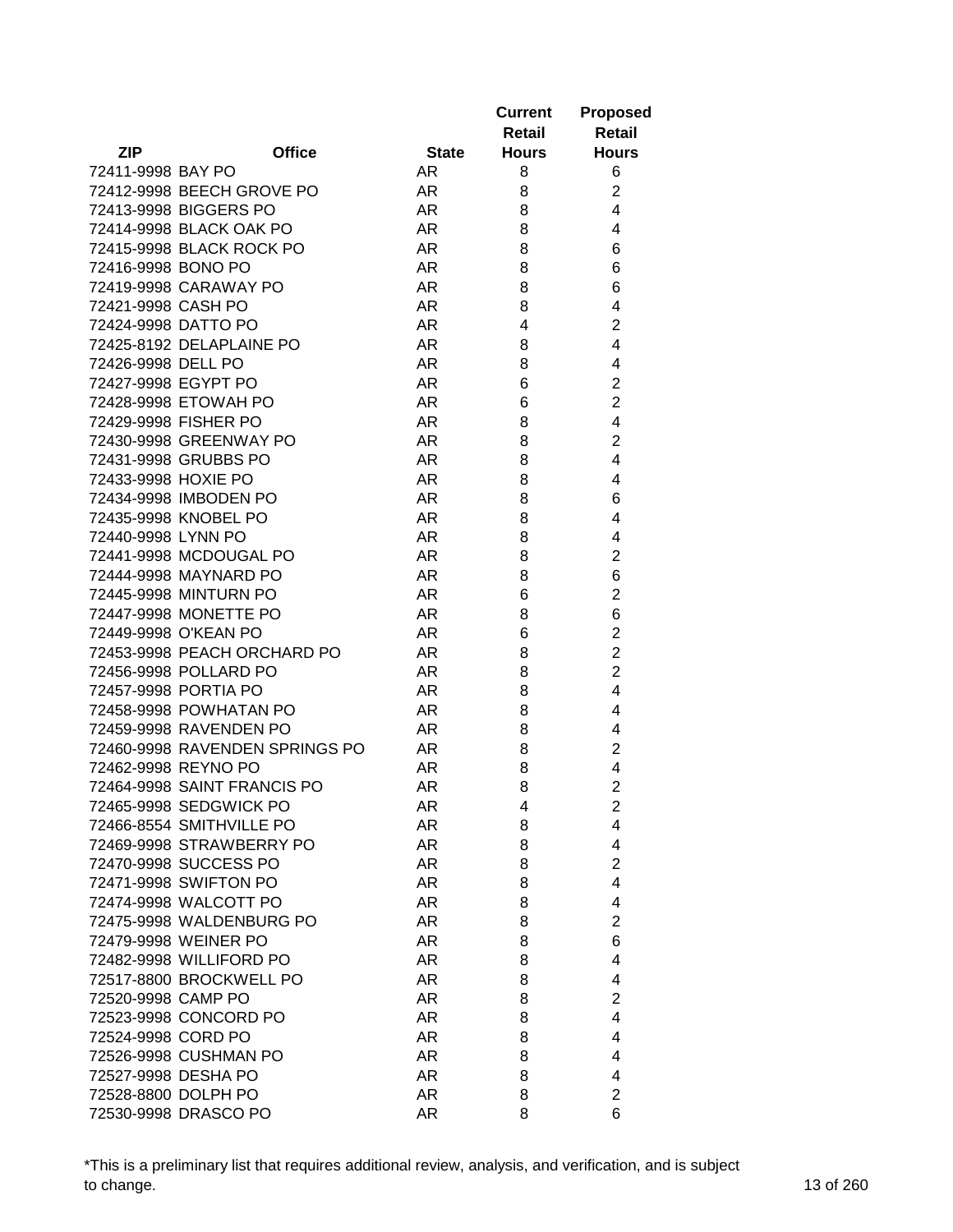|                               |              | <b>Current</b><br>Retail | <b>Proposed</b><br><b>Retail</b> |
|-------------------------------|--------------|--------------------------|----------------------------------|
| <b>ZIP</b><br><b>Office</b>   | <b>State</b> | <b>Hours</b>             | <b>Hours</b>                     |
| 72531-9998 ELIZABETH PO       | AR.          | 8                        | 4                                |
| 72532-9998 EVENING SHADE PO   | AR           | 8                        | 4                                |
| 72534-9998 FLORAL PO          | AR           | 8                        | 4                                |
| 72537-9998 GAMALIEL PO        | <b>AR</b>    | 8                        | 4                                |
| 72539-9998 GLENCOE PO         | <b>AR</b>    | 8                        | 4                                |
| 72540-9998 GUION PO           | <b>AR</b>    | 6                        | $\overline{2}$                   |
| 72544-9998 HENDERSON PO       | <b>AR</b>    | 8                        | 4                                |
| 72546-9998 IDA PO             | AR           | 8                        | $\overline{2}$                   |
| 72550-9998 LOCUST GROVE PO    | <b>AR</b>    | 8                        | $\overline{4}$                   |
| 72553-9998 MAGNESS PO         | AR           | 8                        | $\overline{2}$                   |
| 72555-9998 MARCELLA PO        | AR           | 6                        | $\overline{2}$                   |
| 72561-9998 MOUNT PLEASANT PO  | AR           | 8                        | 4                                |
| 72562-9998 NEWARK PO          | AR           | 8                        | 6                                |
| 72564-9998 OIL TROUGH PO      | AR           | 8                        | 4                                |
| 72565-9998 OXFORD PO          | AR.          | 8                        | 4                                |
| 72567-9998 PLEASANT GROVE PO  | AR           | 8                        | 4                                |
| 72568-9998 PLEASANT PLAINS PO | <b>AR</b>    | 8                        | 6                                |
| 72569-9998 POUGHKEEPSIE PO    | AR.          | 8                        | 4                                |
| 72571-9998 ROSIE PO           | AR.          | 4                        | $\overline{2}$                   |
| 72572-9998 SAFFELL PO         | <b>AR</b>    | 8                        | $\overline{2}$                   |
| 72573-9998 SAGE PO            | AR           | 8                        | $\overline{4}$                   |
| 72575-9998 SALADO PO          | <b>AR</b>    | 8                        | 4                                |
| 72577-9998 SIDNEY PO          | <b>AR</b>    | 8                        | $\overline{2}$                   |
| 72578-9998 STURKIE PO         | AR           | 6                        | $\overline{2}$                   |
| 72579-9998 SULPHUR ROCK PO    | <b>AR</b>    | 8                        | 6                                |
| 72581-9998 TUMBLING SHOALS PO | AR           | 8                        | 4                                |
| 72583-9998 VIOLA PO           | AR.          | 8                        | 6                                |
| 72584-8800 VIOLET HILL PO     | AR.          | 8                        | 4                                |
| 72587-8800 WISEMAN PO         | AR           | 6                        | $\overline{2}$                   |
| 72611-9998 ALPENA PO          | AR           | 8                        | 6                                |
| 72613-8800 BEAVER PO          | AR.          | 8                        | $\overline{2}$                   |
| 72615-9998 BERGMAN PO         | AR           | 8                        | 4                                |
| 72623-9998 CLARKRIDGE PO      | AR           | 8                        | 4                                |
| 72624-9998 COMPTON PO         | AR           | 8                        | 4                                |
| 72626-9998 COTTER PO          | AR           | 8                        | 6                                |
| 72628-9998 DEER PO            | AR           | 8                        | 4                                |
| 72629-7335 DENNARD PO         | AR           | 8                        | 4                                |
| 72633-9998 EVERTON PO         | AR           | 6                        | $\overline{2}$                   |
| 72636-8800 GILBERT PO         | AR           | 6                        | $\overline{2}$                   |
| 72639-9998 HARRIET PO         | AR           | 8                        | 4                                |
| 72640-9998 HASTY PO           | AR           | 8                        | $\overline{2}$                   |
| 72642-9998 LAKEVIEW PO        | AR           | 8                        | 6                                |
| 72645-9998 LESLIE PO          | AR           | 8                        | 6                                |
| 72648-9998 MARBLE FALLS PO    | AR.          | 8                        | 4                                |
| 72651-9998 MIDWAY PO          | AR.          | 8                        | 6                                |
| 72655-9998 MOUNT JUDEA PO     | AR.          | 8                        | 4                                |
| 72658-9998 NORFORK PO         | AR           | 8                        | 6                                |
| 72660-9998 OAK GROVE PO       | AR.          | 8                        | $\overline{2}$                   |
| 72661-9998 OAKLAND PO         | AR.          | 8                        | $\overline{4}$                   |
| 72663-9998 ONIA PO            | AR           | 8                        | 4                                |

\*This is a preliminary list that requires additional review, analysis, and verification, and is subject to change. 14 of 260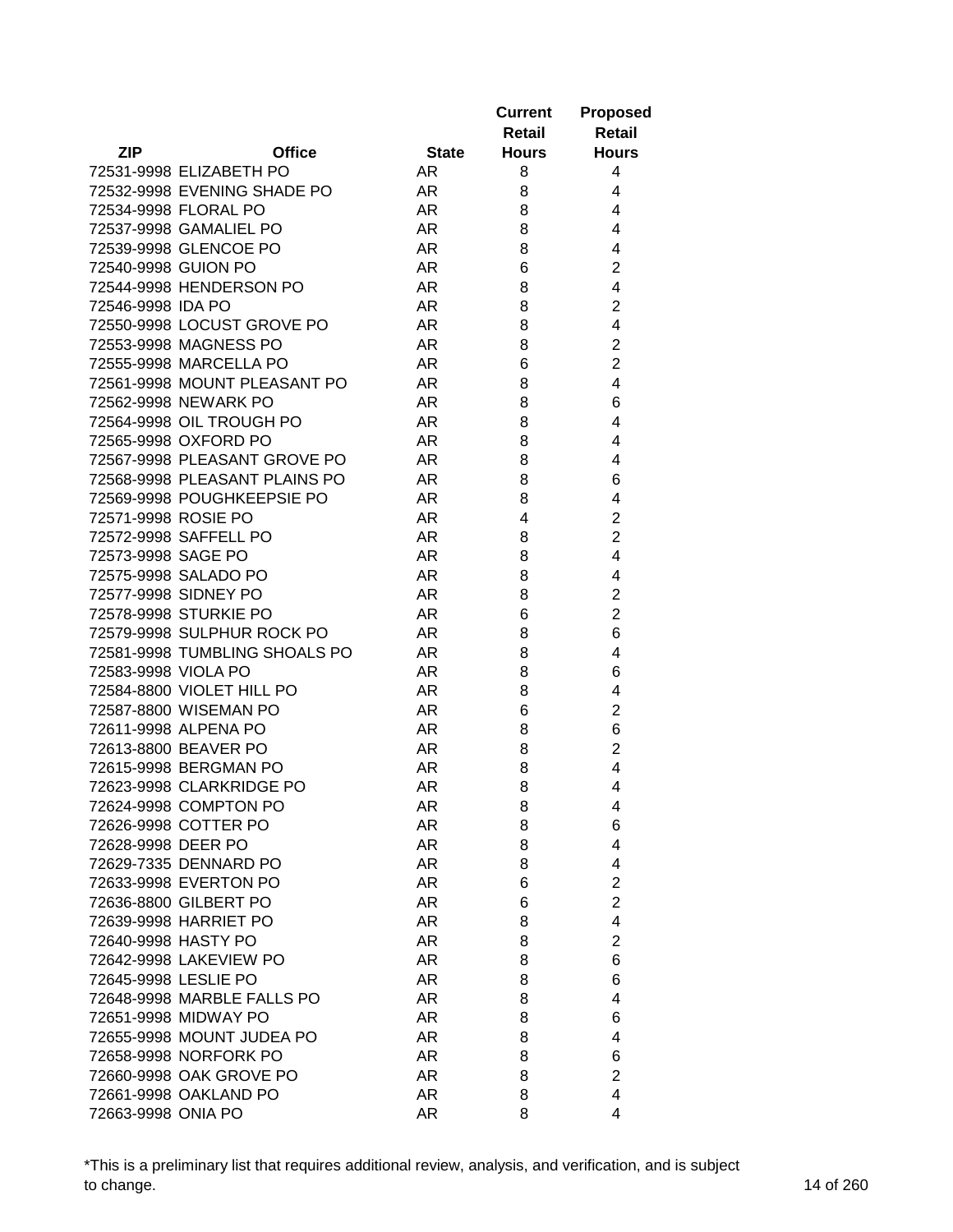|                     |                               |              | <b>Current</b> | <b>Proposed</b> |
|---------------------|-------------------------------|--------------|----------------|-----------------|
|                     |                               |              | Retail         | Retail          |
| ZIP                 | <b>Office</b>                 | <b>State</b> | <b>Hours</b>   | <b>Hours</b>    |
|                     | 72666-9998 PARTHENON PO       | AR.          | 8              | 4               |
| 72668-9998 PEEL PO  |                               | AR           | 8              | 4               |
|                     | 72669-8800 PINDALL PO         | AR           | 8              | $\overline{2}$  |
|                     | 72670-8800 PONCA PO           | AR           | 6              | $\overline{4}$  |
| 72672-9998 PYATT PO |                               | AR           | 8              | 4               |
|                     | 72675-9998 SAINT JOE PO       | AR.          | 8              | 4               |
|                     | 72677-9998 SUMMIT PO          | AR.          | 8              | 4               |
| 72679-9998 TILLY PO |                               | AR.          | 8              | 4               |
| 72680-9998 TIMBO PO |                               | AR           | 8              | 4               |
|                     | 72682-9998 VALLEY SPRINGS PO  | <b>AR</b>    | 8              | 6               |
|                     | 72683-9998 VENDOR PO          | AR           | 8              | 4               |
|                     | 72685-9998 WESTERN GROVE PO   | AR           | 8              | 4               |
|                     | 72686-9998 WITTS SPRINGS PO   | AR           | 8              | 4               |
|                     | 72711-9998 AVOCA PO           | AR           | 8              | 4               |
|                     | 72717-9998 CANEHILL PO        | AR           | 6              | $\overline{c}$  |
|                     | 72721-9998 COMBS PO           | AR           | 8              | $\overline{2}$  |
|                     | 72722-9998 DECATUR PO         | <b>AR</b>    | 8              | 6               |
|                     | 72728-9998 ELM SPRINGS PO     | <b>AR</b>    | 8              | 4               |
|                     | 72729-9998 EVANSVILLE PO      | <b>AR</b>    | 8              | 4               |
|                     | 72733-9998 GATEWAY PO         | AR           | 8              | 4               |
|                     | 72735-9998 GOSHEN PO          | AR           | 8              | 4               |
|                     | 72738-9998 HINDSVILLE PO      | AR           | 8              | 4               |
|                     | 72739-9998 HIWASSE PO         | AR.          | 8              | 4               |
|                     | 72742-9998 KINGSTON PO        | AR.          | 8              | 4               |
|                     | 72747-9998 MAYSVILLE PO       | AR.          | 8              | $\overline{2}$  |
|                     | 72749-9998 MORROW PO          | <b>AR</b>    | 6              | $\overline{2}$  |
|                     | 72752-8466 PETTIGREW PO       | <b>AR</b>    | 8              | 4               |
|                     | 72760-9998 SAINT PAUL PO      | AR           | 8              | 4               |
|                     | 72768-9998 SULPHUR SPRINGS PO | AR           | 8              | 4               |
|                     | 72769-9998 SUMMERS PO         | AR           | 8              | $\overline{c}$  |
|                     | 72773-9998 WESLEY PO          | AR.          | 8              | 4               |
|                     | 72776-9998 WITTER PO          | AR           | 8              | 4               |
| 72820-9998 ALIX PO  |                               | AR           | 4              | $\overline{2}$  |
| 72821-9998 ALTUS PO |                               | <b>AR</b>    | 8              | 6               |
|                     | 72824-9998 BELLEVILLE PO      |              |                | 4               |
|                     | 72826-9998 BLUE MOUNTAIN PO   | AR<br>AR     | 8<br>6         | $\overline{2}$  |
|                     |                               | AR           |                | $\overline{2}$  |
|                     | 72827-9998 BLUFFTON PO        |              | 6              |                 |
|                     | 72829-8800 CENTERVILLE PO     | AR           | 8              | 4               |
|                     | 72832-9998 COAL HILL PO       | AR           | 8              | 4               |
|                     | 72835-9998 DELAWARE PO        | AR           | 8              | 4               |
|                     | 72838-9998 GRAVELLY PO        | AR.          | 6              | $\overline{2}$  |
|                     | 72839-9998 HAGARVILLE PO      | AR           | 8              | $\overline{2}$  |
|                     | 72840-9998 HARTMAN PO         | AR           | 8              | 4               |
|                     | 72841-9998 HARVEY PO          | AR           | 8              | 4               |
|                     | 72842-9998 HAVANA PO          | AR.          | 8              | 4               |
|                     | 72843-9998 HECTOR PO          | AR.          | 8              | 4               |
|                     | 72845-9998 KNOXVILLE PO       | AR           | 8              | 4               |
|                     | 72847-9998 LONDON PO          | AR           | 8              | 6               |
|                     | 72851-9998 NEW BLAINE PO      | AR           | 8              | $\overline{2}$  |
| 72852-9998 OARK PO  |                               | AR           | 8              | 4               |

\*This is a preliminary list that requires additional review, analysis, and verification, and is subject to change. 15 of 260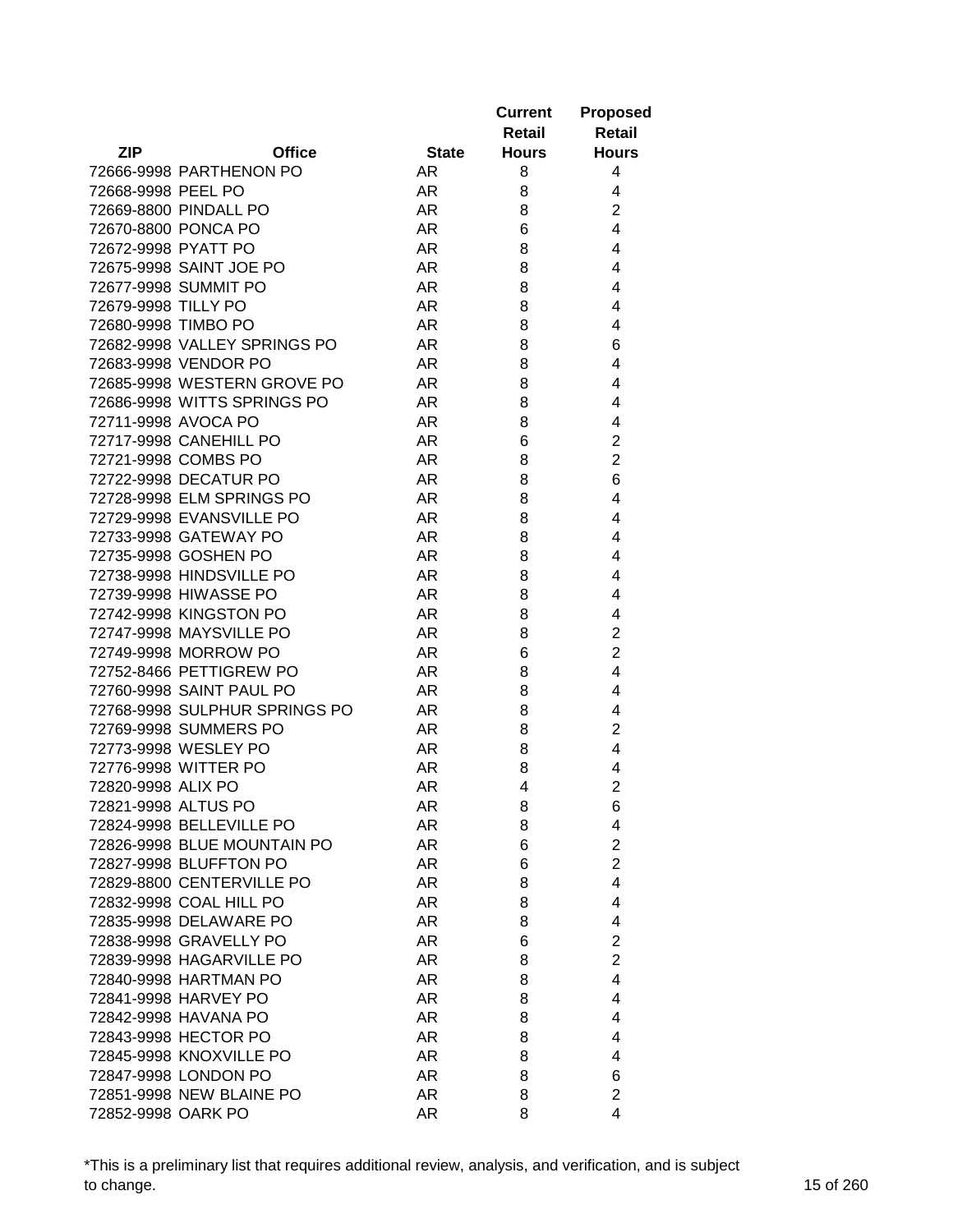|                     |                            |              | <b>Current</b><br>Retail | <b>Proposed</b><br><b>Retail</b> |
|---------------------|----------------------------|--------------|--------------------------|----------------------------------|
| <b>ZIP</b>          | <b>Office</b>              | <b>State</b> | <b>Hours</b>             | <b>Hours</b>                     |
| 72853-9998 OLA PO   |                            | AR           | 8                        | 6                                |
|                     | 72854-9998 OZONE PO        | AR           | 8                        | 4                                |
|                     | 72856-9998 PELSOR PO       | AR           | 8                        | 4                                |
|                     | 72857-9998 PLAINVIEW PO    | AR           | 8                        | 6                                |
|                     | 72860-9998 ROVER PO        | AR           | 8                        | $\overline{4}$                   |
|                     | 72863-9998 SCRANTON PO     | <b>AR</b>    | 8                        | 6                                |
|                     | 72865-9998 SUBIACO PO      | <b>AR</b>    | 8                        | 4                                |
| 72926-9998 BOLES PO |                            | <b>AR</b>    | 8                        | 4                                |
|                     | 72928-9998 BRANCH PO       | <b>AR</b>    | 8                        | 4                                |
| 72930-9998 CECIL PO |                            | AR           | 8                        | $\overline{2}$                   |
|                     | 72932-9998 CEDARVILLE PO   | AR           | 8                        | 6                                |
|                     | 72934-9998 CHESTER PO      | AR           | 8                        | 4                                |
| 72935-9998 DYER PO  |                            | <b>AR</b>    | 8                        | 4                                |
|                     | 72938-9998 HARTFORD PO     | AR           | 8                        | 4                                |
|                     | 72940-9998 HUNTINGTON PO   | AR           | 8                        | 6                                |
|                     | 72943-9998 MAGAZINE PO     | AR           | 8                        | 6                                |
|                     | 72945-9998 MIDLAND PO      | <b>AR</b>    | 8                        | 4                                |
|                     | 72948-9998 NATURAL DAM PO  | <b>AR</b>    | 8                        | 4                                |
| 72950-9998 PARKS PO |                            | AR           | 8                        | 4                                |
|                     | 72951-9998 RATCLIFF PO     | <b>AR</b>    | 8                        | 4                                |
| 72952-9998 RUDY PO  |                            | <b>AR</b>    | 8                        | 4                                |
|                     | 72955-9998 UNIONTOWN PO    | <b>AR</b>    | 8                        | 4                                |
|                     | 72959-9998 WINSLOW PO      | <b>AR</b>    | 8                        | 6                                |
|                     | 85135-9901 HAYDEN PO       | AZ           | 8                        | 4                                |
|                     | 85145-9997 RED ROCK PO     | <b>AZ</b>    | 8                        | $\overline{4}$                   |
|                     | 85191-9997 VALLEY FARMS PO | AZ           | 8                        | 4                                |
|                     | 85320-9600 AGUILA PO       | <b>AZ</b>    | 8                        | 6                                |
|                     | 85322-9998 ARLINGTON PO    | AZ           | 8                        | 4                                |
|                     |                            | AZ           |                          | 4                                |
|                     | 85336-5300 GADSDEN PO      | AZ           | 8                        |                                  |
| 85352-5300 TACNA PO |                            |              | 8                        | 6                                |
|                     | 85357-9600 WENDEN PO       | AZ           | 8                        | 4                                |
|                     | 85360-9600 WIKIEUP PO      | <b>AZ</b>    | 8                        | 4                                |
| 85530-9900 BYLAS PO |                            | <b>AZ</b>    | 8                        | 6                                |
|                     | 85531-9997 CENTRAL PO      | AΖ           | 8                        | 4                                |
|                     | 85536-9996 FORT THOMAS PO  | AΖ           | 8                        | 4                                |
|                     | 85542-9900 PERIDOT PO      | AZ           | 8                        | 6                                |
|                     | 85545-9900 ROOSEVELT PO    | AZ           | 8                        | 6                                |
|                     | 85551-9996 SOLOMON PO      | AZ           | 8                        | 4                                |
|                     | 85554-9996 YOUNG PO        | AΖ           | 8                        | 6                                |
|                     | 85601-9997 ARIVACA PO      | AZ           | 8                        | 6                                |
| 85605-9900 BOWIE PO |                            | <b>AZ</b>    | 8                        | 4                                |
|                     | 85606-9998 COCHISE PO      | AΖ           | 8                        | 4                                |
|                     | 85609-9900 DRAGOON PO      | AZ           | 8                        | 4                                |
|                     | 85610-9998 ELFRIDA PO      | AΖ           | 8                        | 6                                |
|                     | 85617-9713 MCNEAL PO       | AZ           | 8                        | 6                                |
|                     | 85619-9997 MOUNT LEMMON PO | AZ           | 8                        | 4                                |
| 85620-9998 NACO PO  |                            | AZ           | 8                        | 6                                |
|                     | 85626-9900 PIRTLEVILLE PO  | AΖ           | 8                        | 6                                |
|                     | 85627-9900 POMERENE PO     | AZ           | 8                        | 4                                |
|                     | 85633-9901 SASABE PO       | AZ           | 6                        | $\overline{2}$                   |

\*This is a preliminary list that requires additional review, analysis, and verification, and is subject to change. 16 of 260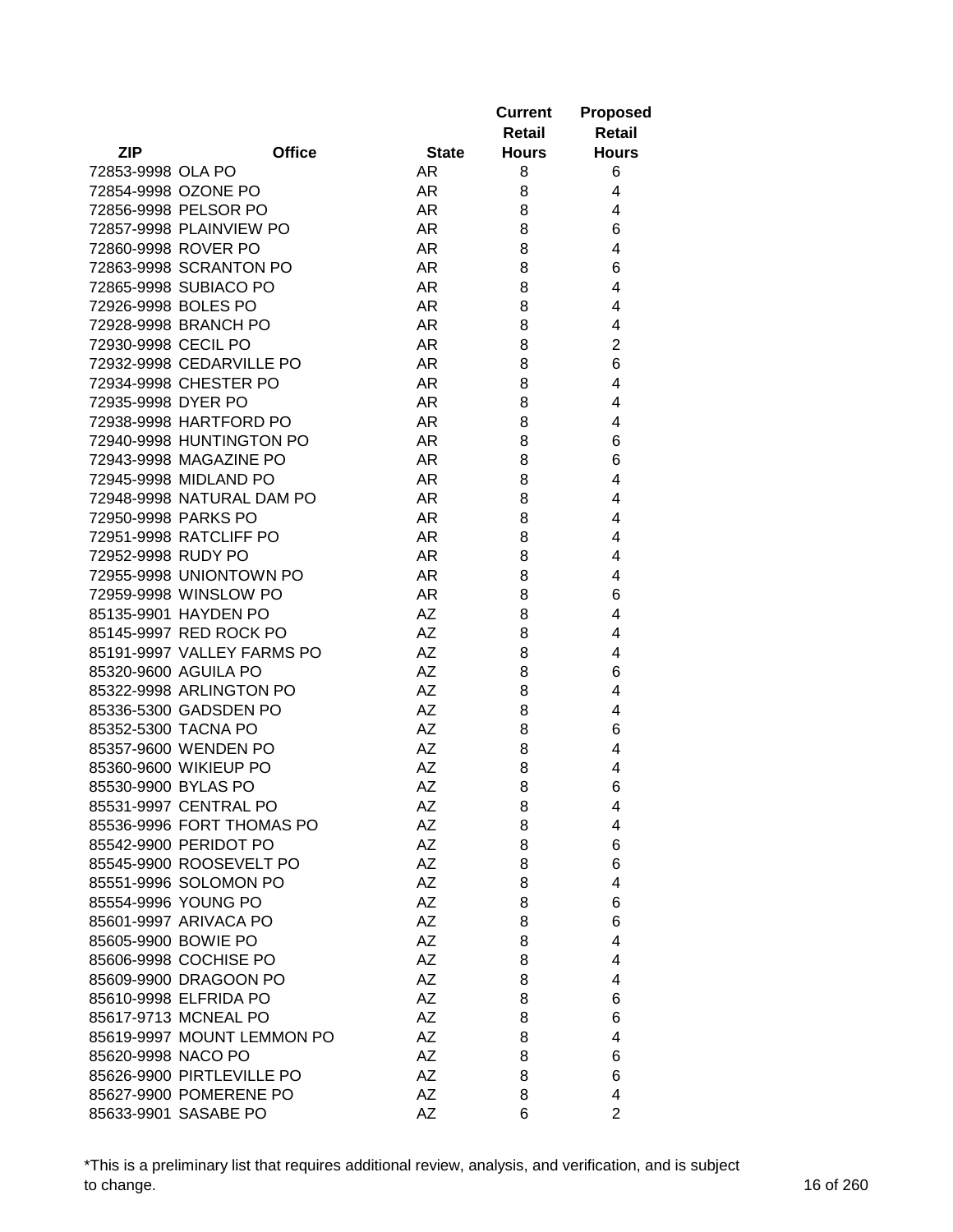|                     |                                  |              | <b>Current</b> | <b>Proposed</b> |
|---------------------|----------------------------------|--------------|----------------|-----------------|
|                     |                                  |              | Retail         | <b>Retail</b>   |
| <b>ZIP</b>          | <b>Office</b>                    | <b>State</b> | <b>Hours</b>   | <b>Hours</b>    |
|                     | 85639-9900 TOPAWA PO             | AZ           | 8              | $\overline{2}$  |
|                     | 85654-9997 RILLITO PO            | AZ           | 8              | 4               |
| 85922-9900 BLUE PO  |                                  | AZ           | $\overline{2}$ | $\overline{2}$  |
|                     | 85923-9997 CLAY SPRINGS PO       | <b>AZ</b>    | 8              | $\overline{4}$  |
|                     | 85926-5300 FORT APACHE PO        | <b>AZ</b>    | 8              | 4               |
| 85927-9802 GREER PO |                                  | <b>AZ</b>    | 8              | 4               |
|                     | 85930-9997 MCNARY PO             | <b>AZ</b>    | 8              | 4               |
|                     | 85932-9900 NUTRIOSO PO           | AΖ           | 8              | 4               |
|                     | 85934-9997 PINEDALE PO           | AZ           | 8              | 4               |
|                     | 86020-9995 CAMERON PO            | AZ           | 8              | 6               |
|                     | 86030-9997 HOTEVILLA PO          | AZ           | 8              | 4               |
|                     | 86032-9997 JOSEPH CITY PO        | AZ           | 8              | 6               |
|                     | 86039-9997 KYKOTSMOVI VILLAGE PO | AZ           | 8              | 4               |
|                     |                                  | AZ           |                |                 |
|                     | 86042-9997 POLACCA PO            |              | 8              | 6               |
|                     | 86043-9997 SECOND MESA PO        | AZ           | 8              | 4               |
|                     | 86331-9997 JEROME PO             | AZ           | 8              | 6               |
|                     | 86332-5301 KIRKLAND PO           | AZ           | 8              | 6               |
|                     | 86338-9900 SKULL VALLEY PO       | AZ           | 8              | 4               |
|                     | 86431-9997 CHLORIDE PO           | AZ           | 8              | 4               |
|                     | 86433-9997 OATMAN PO             | <b>AZ</b>    | 8              | 4               |
| 86435-1100 SUPAI PO |                                  | <b>AZ</b>    | 8              | 6               |
| 86438-9997 YUCCA PO |                                  | <b>AZ</b>    | 8              | 6               |
|                     | 86502-1701 CHAMBERS PO           | <b>AZ</b>    | 8              | 6               |
|                     | 90743-9800 SURFSIDE PO           | CA           | 8              | 4               |
|                     | 91759-9000 MT BALDY PO           | CA           | 8              | 4               |
|                     | 91917-9998 DULZURA PO            | CA           | 8              | 4               |
|                     | 91934-9800 JACUMBA PO            | CA           | 8              | 4               |
|                     | 91948-9800 MOUNT LAGUNA PO       | CA           | 8              | 4               |
|                     | 91963-9998 POTRERO PO            | CA           | 8              | 6               |
|                     | 92060-0019 PALOMAR MOUNTAIN PO   | CA           | 8              | 6               |
| 92222-9800 BARD PO  |                                  | CA           | 8              | 4               |
|                     | 92239-0400 DESERT CENTER PO      | CA           | 8              | 6               |
|                     | 92259-9800 OCOTILLO PO           | CA           | 8              | 4               |
|                     | 92266-9800 PALO VERDE PO         | CA           | 8              | 4               |
|                     | 92267-9800 PARKER DAM PO         | CA           | 8              | 4               |
|                     | 92327-9998 DAGGETT PO            | CA           | 8              | 6               |
|                     | 92333-0400 FAWNSKIN PO           | CA           | 8              | 6               |
|                     | 92339-9998 FOREST FALLS PO       | CA           | 8              | 6               |
|                     | 92347-9998 HINKLEY PO            | CA           | 8              | 6               |
|                     | 92358-9998 LYTLE CREEK PO        | CA           | 8              | 6               |
|                     | 92368-9998 ORO GRANDE PO         | CA           | 8              | 6               |
|                     | 92384-9998 SHOSHONE PO           | CA           | 8              | 6               |
|                     | 92389-0010 TECOPA PO             | CA           | 8              | 6               |
|                     | 93201-1100 ALPAUGH PO            | CA           | 8              | 4               |
|                     | 93207-9998 CALIF HOT SPRING PO   | CA           | 8              | 4               |
|                     | 93218-9997 DUCOR PO              | CA           | 8              | 4               |
|                     | 93220-9997 EDISON PO             | CA           | 8              | 6               |
|                     | 93224-9998 FELLOWS PO            | CA           | 8              | 4               |
|                     | 93226-9998 GLENNVILLE PO         | CA           | 8              | 4               |
|                     | 93227-9997 GOSHEN PO             | СA           | 8              | 6               |
|                     |                                  |              |                |                 |

\*This is a preliminary list that requires additional review, analysis, and verification, and is subject to change. 17 of 260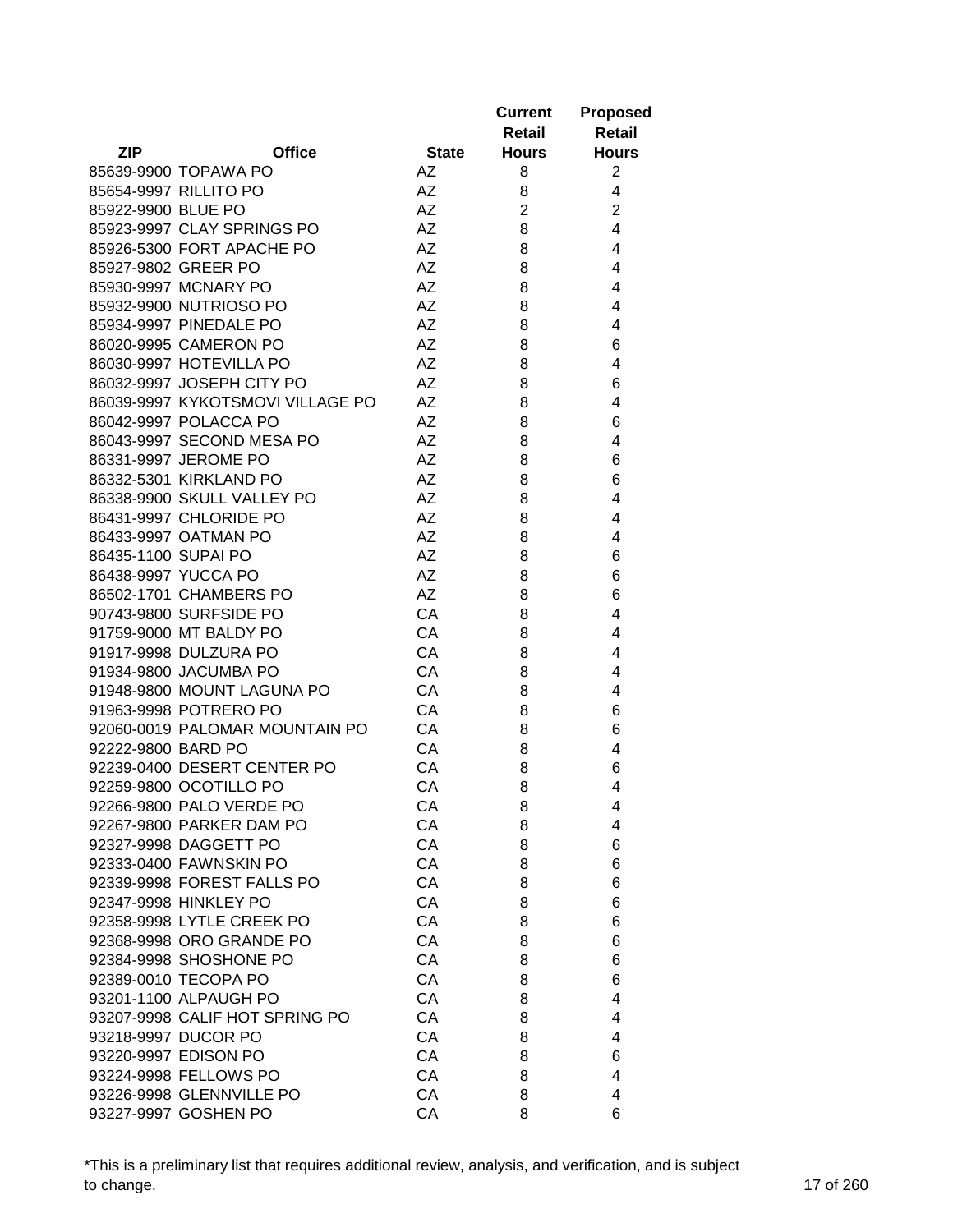|                     |                                 |              | <b>Current</b><br>Retail | <b>Proposed</b><br><b>Retail</b> |
|---------------------|---------------------------------|--------------|--------------------------|----------------------------------|
| <b>ZIP</b>          | <b>Office</b>                   | <b>State</b> | <b>Hours</b>             | <b>Hours</b>                     |
|                     | 93239-9998 KETTLEMAN CITY PO    | CA           | 8                        | 6                                |
|                     | 93244-9998 LEMONCOVE PO         | CA           | 8                        | 6                                |
|                     | 93249-9998 LOST HILLS PO        | CA           | 8                        | 6                                |
|                     | 93251-9998 MC KITTRICK PO       | CA           | 8                        | 4                                |
|                     | 93254-9998 NEW CUYAMA PO        | CA           | 8                        | 6                                |
| 93255-9998 ONYX PO  |                                 | CA           | 8                        | 4                                |
| 93260-9998 POSEY PO |                                 | CA           | 8                        | 4                                |
|                     | 93262-9997 SEQUOIA NATL PARK PO | CA           | 8                        | 4                                |
|                     | 93266-9998 STRATFORD PO         | <b>CA</b>    | 8                        | 6                                |
|                     | 93276-9996 TUPMAN PO            | CA           | 8                        | 4                                |
|                     | 93287-9719 WOODY PO             | CA           | 8                        | 4                                |
|                     | 93426-9682 BRADLEY PO           | CA           | 8                        | 6                                |
|                     | 93429-9997 CASMALIA PO          | CA           | 6                        | 4                                |
|                     | 93450-9997 SAN ARDO PO          | CA           | 8                        | 6                                |
|                     | 93452-9997 SAN SIMEON PO        | CA           | 8                        | 4                                |
|                     | 93518-9997 CALIENTE PO          | CA           | 8                        | 4                                |
|                     | 93528-9997 JOHANNESBURG PO      | CA           | 8                        | 4                                |
|                     | 93529-9997 JUNE LAKE PO         | CA           | 8                        | 6                                |
|                     | 93530-9997 KEELER PO            | CA           | 6                        | $\overline{2}$                   |
| 93531-9997 KEENE PO |                                 | CA           | 8                        | 4                                |
|                     | 93541-9997 LEE VINING PO        | CA           | 8                        | 6                                |
| 93544-9998 LLANO PO |                                 | CA           | 8                        | 6                                |
|                     | 93549-9997 OLANCHA PO           | CA           | 8                        | 4                                |
| 93562-9998 TRONA PO |                                 | CA           | 8                        | 6                                |
|                     | 93605-9998 BIG CREEK PO         | CA           | 8                        | 4                                |
|                     | 93608-9998 CANTUA CREEK PO      | CA           | 8                        | 4                                |
|                     | 93616-9998 DEL REY PO           | CA           | 8                        | 6                                |
|                     | 93621-9998 DUNLAP PO            | CA           | 8                        | 6                                |
|                     | 93623-9998 FISH CAMP PO         | CA           | 8                        | 4                                |
|                     | 93624-9998 FIVE POINTS PO       | CA           | 8                        | 4                                |
| 93627-9998 HELM PO  |                                 | CA           | 8                        | 4                                |
|                     | 93645-9998 O NEALS PO           | СA           | 8                        | 4                                |
|                     | 93649-9998 PIEDRA PO            | CA           | 8                        | 4                                |
|                     | 93652-9998 RAISIN CITY PO       | CA           | 8                        | 4                                |
|                     | 93653-9998 RAYMOND PO           | CA           | 8                        | 6                                |
|                     | 93661-9998 SANTA RITA PARK PO   | CA           | 8                        | 4                                |
|                     | 93665-9998 SOUTH DOS PALOS PO   | CA           | 8                        | 4                                |
|                     | 93666-9998 SULTANA PO           | CA           | 8                        | 6                                |
|                     | 93667-9508 TOLLHOUSE PO         | CA           | 8                        | 6                                |
|                     | 93668-9998 TRANQUILLITY PO      | CA           | 8                        | 6                                |
|                     | 93670-9998 YETTEM PO            | CA           | 8                        | $\overline{2}$                   |
|                     | 93673-9998 TRAVER PO            | CA           | 8                        | 6                                |
| 93928-9800 JOLON PO |                                 | CA           | 8                        | 6                                |
|                     | 93932-9800 LOCKWOOD PO          | CA           | 8                        | 6                                |
|                     | 93954-9800 SAN LUCAS PO         | CA           | 8                        | 4                                |
|                     | 94021-9720 LOMA MAR PO          | CA           | 6                        | 4                                |
|                     | 94074-9805 SAN GREGORIO PO      | CA           | 8                        | 4                                |
|                     | 94516-9800 CANYON PO            | CA           | 8                        | 6                                |
|                     | 94567-9800 POPE VALLEY PO       | СA           | 8                        | 6                                |
|                     | 94569-9800 PORT COSTA PO        | CA           | 8                        | 4                                |

\*This is a preliminary list that requires additional review, analysis, and verification, and is subject to change. 18 of 260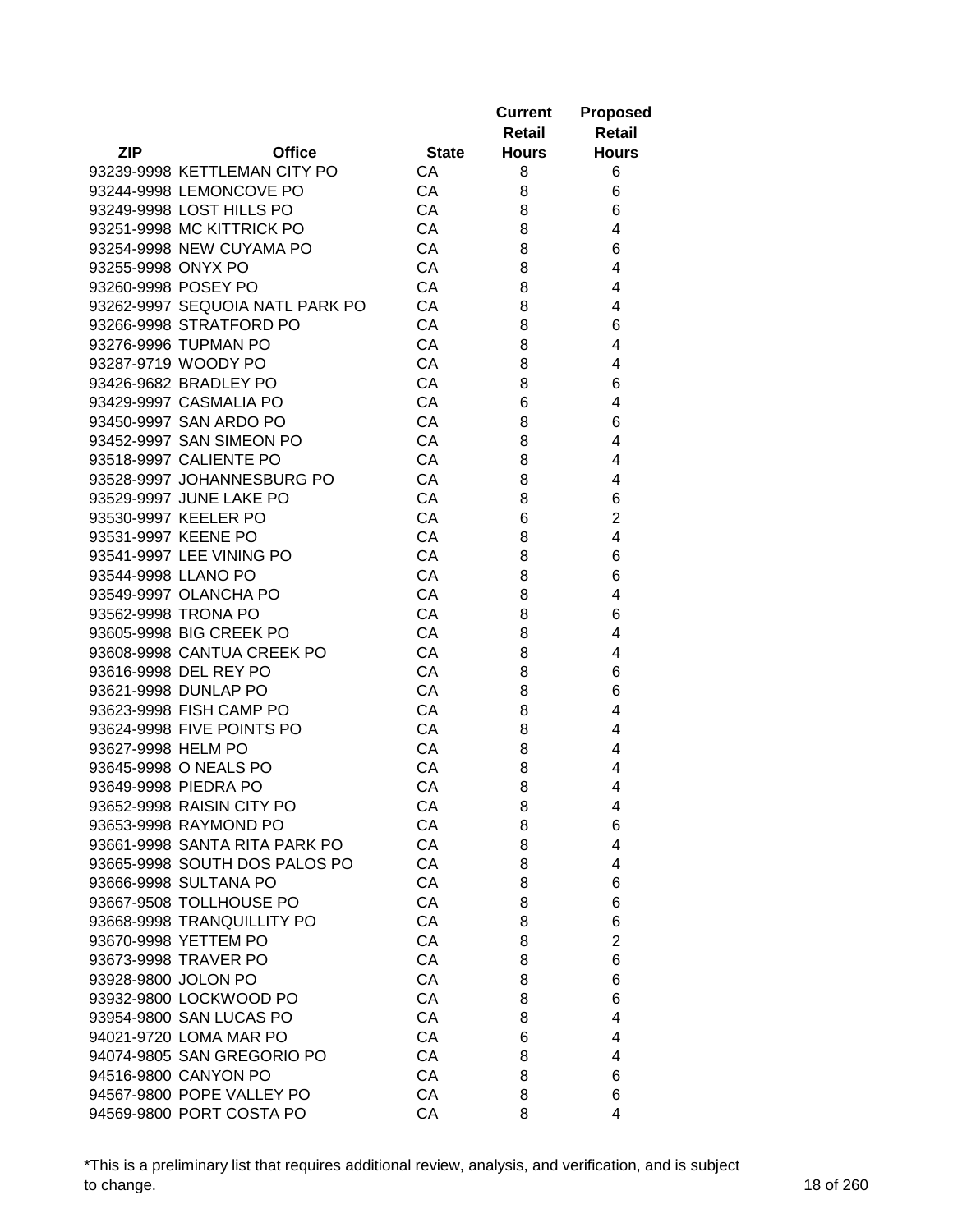|                    |                              |              | <b>Current</b><br>Retail | <b>Proposed</b><br><b>Retail</b> |
|--------------------|------------------------------|--------------|--------------------------|----------------------------------|
| <b>ZIP</b>         | <b>Office</b>                | <b>State</b> | <b>Hours</b>             | <b>Hours</b>                     |
|                    | 94922-9706 BODEGA PO         | CA           | 8                        | 6                                |
|                    | 94929-9600 DILLON BEACH PO   | CA           | 8                        | 4                                |
|                    | 94938-8900 LAGUNITAS PO      | CA           | 8                        | 6                                |
|                    | 94940-9720 MARSHALL PO       | CA           | 8                        | 4                                |
|                    | 94946-9701 NICASIO PO        | CA           | 8                        | 6                                |
|                    | 94950-8900 OLEMA PO          | CA           | 8                        | 4                                |
|                    | 94963-8900 SAN GERONIMO PO   | CA           | 8                        | 6                                |
|                    | 94971-8800 TOMALES PO        | CA           | 8                        | 6                                |
|                    | 94972-9700 VALLEY FORD PO    | CA           | 8                        | 6                                |
|                    | 95041-9800 MOUNT HERMON PO   | CA           | 8                        | 6                                |
|                    | 95043-9998 PAICINES PO       | CA           | 8                        | 6                                |
|                    | 95120-4306 NEW ALMADEN PO    | CA           | 8                        | 4                                |
|                    | 95224-9998 AVERY PO          | CA           | 8                        | 6                                |
|                    | 95230-9998 FARMINGTON PO     | CA           | 8                        | 6                                |
|                    | 95232-9998 GLENCOE PO        | CA           | 8                        | 4                                |
|                    | 95233-9998 HATHAWAY PINES PO | CA           | 8                        | 4                                |
| 95234-9998 HOLT PO |                              | CA           | 8                        | 4                                |
|                    | 95248-9998 RAIL ROAD FLAT PO | CA           | 8                        | 4                                |
|                    | 95251-9998 VALLECITO PO      | CA           | 8                        | 6                                |
|                    | 95254-9998 WALLACE PO        | CA           | 8                        | 6                                |
|                    | 95257-9998 WILSEYVILLE PO    | CA           | 8                        | 4                                |
|                    | 95303-9998 BALLICO PO        | CA           | 8                        | 6                                |
|                    | 95305-9998 BIG OAK FLAT PO   | CA           | 8                        | 6                                |
|                    | 95306-9998 CATHEYS VALLEY PO | CA           | 8                        | 6                                |
|                    | 95309-9998 CHINESE CAMP PO   | CA           | 8                        | 4                                |
|                    | 95312-9998 CRESSEY PO        | CA           | 8                        | 4                                |
|                    | 95313-9998 CROWS LANDING PO  | CA           | 8                        | 6                                |
|                    | 95317-9998 EL NIDO PO        | CA           | 8                        | 4                                |
|                    | 95318-9998 EL PORTAL PO      | CA           | 8                        | 6                                |
|                    | 95323-9998 HICKMAN PO        | CA           | 8                        | 6                                |
|                    | 95325-9998 HORNITOS PO       | CA           | 6                        | $\overline{2}$                   |
|                    | 95335-9998 LONG BARN PO      | CA           | 8                        | 4                                |
|                    | 95345-9998 MIDPINES PO       | CA           | 8                        | 6                                |
|                    | 95347-9998 MOCCASIN PO       | CA           | 6                        | 2                                |
|                    | 95364-9998 PINECREST PO      | CA           | 8                        | 4                                |
|                    | 95369-9998 SNELLING PO       | CA           | 8                        | 6                                |
|                    | 95374-9998 STEVINSON PO      | CA           | 8                        | 6                                |
|                    | 95419-9600 CAMP MEEKER PO    | CA           | 8                        | 4                                |
|                    | 95424-7900 CLEARLAKE PARK PO | CA           | 8                        | 6                                |
|                    | 95427-9900 COMPTCHE PO       | CA           | 8                        | 4                                |
|                    | 95430-9400 DUNCANS MILLS PO  | CA           | 8                        | 4                                |
|                    | 95431-8900 ELDRIDGE PO       | CA           | 8                        | 6                                |
| 95432-9998 ELK PO  |                              | CA           | 8                        | 6                                |
|                    | 95435-8900 FINLEY PO         | CA           | 8                        | 4                                |
|                    | 95443-9900 GLENHAVEN PO      | CA           | 8                        | 4                                |
|                    | 95450-9605 JENNER PO         | CA           | 8                        | 4                                |
|                    | 95459-9998 MANCHESTER PO     | CA           | 8                        | 6                                |
|                    | 95480-9900 STEWARTS POINT PO | CA           | 8                        | 4                                |
|                    | 95486-8900 VILLA GRANDE PO   | CA           | 8                        | 4                                |
|                    | 95511-9402 ALDERPOINT PO     | CA           | 8                        | 4                                |

\*This is a preliminary list that requires additional review, analysis, and verification, and is subject to change. 19 of 260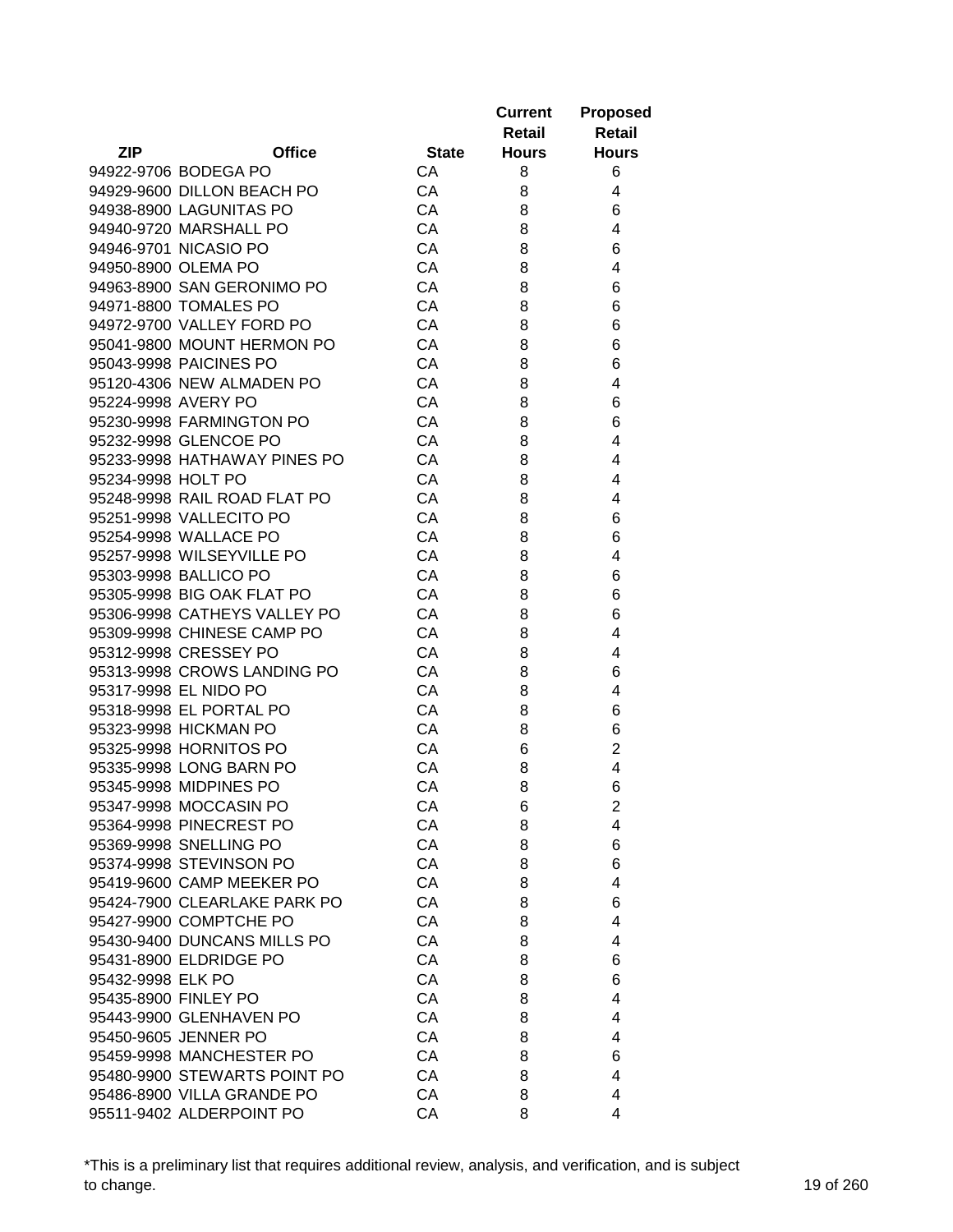|                     |                                                  |              | <b>Current</b><br>Retail | <b>Proposed</b><br><b>Retail</b> |
|---------------------|--------------------------------------------------|--------------|--------------------------|----------------------------------|
| <b>ZIP</b>          | <b>Office</b>                                    | <b>State</b> | <b>Hours</b>             | <b>Hours</b>                     |
|                     | 95514-9900 BLOCKSBURG PO                         | CA           | 8                        | 4                                |
|                     | 95526-9699 BRIDGEVILLE PO                        | CA           | 8                        | 4                                |
|                     | 95527-9508 BURNT RANCH PO                        | CA           | 8                        | 4                                |
|                     | 95528-9735 CARLOTTA PO                           | CA           | 8                        | 4                                |
|                     | 95537-8900 FIELDS LANDING PO                     | CA           | 8                        | 4                                |
|                     | 95543-9900 GASQUET PO                            | CA           | 8                        | 4                                |
|                     | 95545-8900 HONEYDEW PO                           | CA           | 8                        | 4                                |
|                     | 95547-9900 HYDESVILLE PO                         | CA           | 8                        | 6                                |
|                     | 95548-9387 KLAMATH PO                            | CA           | 8                        | 6                                |
|                     | 95550-9613 KORBEL PO                             | CA           | 8                        | 4                                |
|                     | 95552-9321 MAD RIVER PO                          | CA           | 8                        | 4                                |
|                     | 95553-8900 MIRANDA PO                            | CA           | 8                        | 6                                |
|                     | 95554-9538 MYERS FLAT PO                         | CA           | 8                        | 4                                |
| 95555-9505 ORICK PO |                                                  | CA           | 8                        | 4                                |
|                     | 95558-9535 PETROLIA PO                           | CA           | 8                        | 4                                |
|                     | 95559-9998 PHILLIPSVILLE PO                      | CA           | 8                        | 4                                |
|                     | 95563-8701 SALYER PO                             | CA           | 8                        | 4                                |
|                     | 95564-9523 SAMOA PO                              | CA           | 8                        | 4                                |
|                     | 95565-9998 SCOTIA PO                             | CA           | 8                        | 6                                |
|                     | 95569-9631 REDCREST PO                           | CA           | 8                        | 4                                |
|                     | 95571-8800 WEOTT PO                              | CA           | 8                        | 4                                |
|                     | 95585-9900 LEGGETT PO                            | CA           | 8                        | 6                                |
|                     | 95589-9998 WHITETHORN PO                         | CA           | 8                        | 6                                |
| 95595-9998 ZENIA PO |                                                  | CA           | 8                        | $\overline{2}$                   |
|                     | 95601-9998 AMADOR CITY PO                        | CA           | 8                        | 4                                |
|                     | 95606-9998 BROOKS PO                             | CA           | 8                        | 4                                |
|                     | 95612-9998 CLARKSBURG PO                         | CA           | 8                        | 6                                |
|                     | 95613-9998 COLOMA PO                             | CA           | 8                        | 6                                |
|                     | 95615-9998 COURTLAND PO                          | CA           | 8                        | 6                                |
|                     | 95625-9998 ELMIRA PO                             | CA           | 8                        | 6                                |
|                     | 95629-9998 FIDDLETOWN PO                         | CA           | 8                        | 6                                |
|                     | 95635-9998 GREENWOOD PO                          | CA           | 8                        | 6                                |
|                     | 95636-9998 GRIZZLY FLATS PO                      | CA           | 8                        | 6                                |
|                     | 95637-9998 GUINDA PO                             | CA           | 8                        | 4                                |
| 95639-9998 HOOD PO  |                                                  | CA           | 8                        | 4                                |
| 95651-9998 LOTUS PO |                                                  | CA           | 8                        | 6                                |
|                     | 95653-9998 MADISON PO                            | CA           | 8                        | 4                                |
|                     | 95659-9998 NICOLAUS PO                           | CA           | 8                        | 4                                |
|                     | 95664-9998 PILOT HILL PO                         | CA           | 8                        | 6                                |
|                     | 95668-9998 PLEASANT GROVE PO                     | CA           | 8                        | 4                                |
|                     | 95672-9998 RESCUE PO                             | CA           | 8                        | 6                                |
|                     | 95674-9998 RIO OSO PO                            | CA           | 8                        | 4                                |
|                     | 95676-9998 ROBBINS PO                            | CA           |                          | 4                                |
| 95680-9998 RYDE PO  |                                                  | CA           | 8<br>6                   | 2                                |
|                     |                                                  |              |                          |                                  |
|                     | 95681-9998 SHERIDAN PO<br>95686-9998 THORNTON PO | CA<br>CA     | 8                        | 4                                |
|                     |                                                  |              | 8                        | 6                                |
|                     | 95689-9998 VOLCANO PO                            | CA           | 8                        | 6                                |
| 95697-9998 YOLO PO  |                                                  | CA           | 8                        | 4                                |
|                     | 95698-9998 ZAMORA PO                             | CA           | 8                        | 4                                |
|                     | 95714-9998 DUTCH FLAT PO                         | CA           | 8                        | 4                                |

\*This is a preliminary list that requires additional review, analysis, and verification, and is subject to change. 20 of 260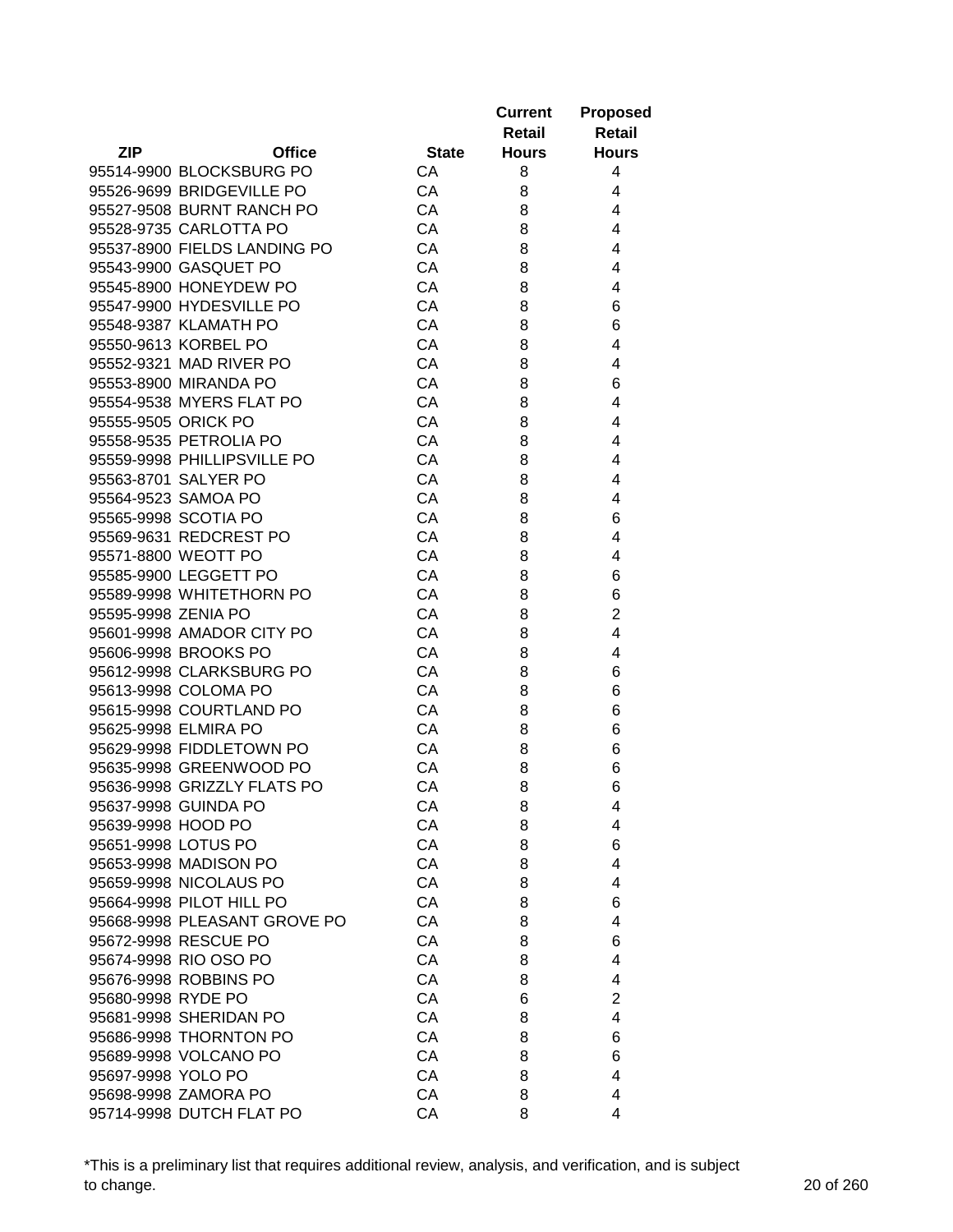|                     |                               |              | <b>Current</b><br>Retail | <b>Proposed</b><br><b>Retail</b> |
|---------------------|-------------------------------|--------------|--------------------------|----------------------------------|
| <b>ZIP</b>          | <b>Office</b>                 | <b>State</b> | <b>Hours</b>             | <b>Hours</b>                     |
|                     | 95717-9998 GOLD RUN PO        | CA           | 8                        | 4                                |
|                     | 95720-9998 KYBURZ PO          | CA           | 8                        | $\overline{2}$                   |
|                     | 95728-9998 SODA SPRINGS PO    | CA           | 8                        | 6                                |
|                     | 95735-9998 TWIN BRIDGES PO    | CA           | 8                        | 6                                |
|                     | 95910-9998 ALLEGHANY PO       | CA           | 6                        | $\overline{2}$                   |
|                     | 95913-9998 ARTOIS PO          | CA           | 8                        | 4                                |
|                     | 95914-9998 BANGOR PO          | CA           | 8                        | 6                                |
|                     | 95920-9998 BUTTE CITY PO      | CA           | 8                        | 4                                |
|                     | 95922-9998 CAMPTONVILLE PO    | CA           | 8                        | 4                                |
|                     | 95923-9998 CANYON DAM PO      | CA           | 8                        | 4                                |
|                     | 95925-9998 CHALLENGE PO       | CA           | 8                        | 4                                |
|                     | 95930-9998 CLIPPER MILLS PO   | CA           | 8                        | 4                                |
|                     | 95934-9998 CRESCENT MILLS PO  | CA           | 8                        | 4                                |
|                     | 95935-9998 DOBBINS PO         | CA           | 8                        | 6                                |
|                     | 95936-9998 DOWNIEVILLE PO     | CA           | 8                        | 6                                |
|                     | 95939-9998 ELK CREEK PO       | CA           | 8                        | 4                                |
|                     | 95941-9998 FORBESTOWN PO      | CA           | 8                        | 4                                |
| 95943-9998 GLENN PO |                               | CA           | 8                        | 4                                |
|                     | 95944-9998 GOODYEARS BAR PO   | CA           | 6                        | $\overline{2}$                   |
|                     | 95950-9998 GRIMES PO          | CA           | 8                        | 4                                |
|                     | 95956-9998 MEADOW VALLEY PO   | CA           | 8                        | 4                                |
|                     | 95957-9998 MERIDIAN PO        | CA           | 8                        | 4                                |
|                     | 95970-9998 PRINCETON PO       | CA           | 8                        | 4                                |
|                     | 95972-9998 RACKERBY PO        | CA           | 8                        | 4                                |
|                     | 95974-9998 RICHVALE PO        | CA           | 8                        | 4                                |
|                     | 95977-9998 SMARTVILLE PO      | CA           | 8                        | 6                                |
|                     | 95978-9998 STIRLING CITY PO   | CA           | 8                        | $\overline{2}$                   |
|                     | 95979-9998 STONYFORD PO       | CA           | 8                        | 4                                |
|                     | 95983-9998 TAYLORSVILLE PO    | CA           | 8                        | 4                                |
| 95984-9998 TWAIN PO |                               | CA           | 6                        | $\overline{c}$                   |
|                     | 95986-9998 WASHINGTON PO      | CA           | 8                        | $\overline{2}$                   |
|                     | 96009-9998 BIEBER PO          | CA           | 8                        | 6                                |
|                     | 96010-9400 BIG BAR PO         | CA           | 8                        | 4                                |
|                     | 96011-9998 BIG BEND PO        | CA           |                          |                                  |
|                     | 96014-9998 CALLAHAN PO        | CA           | 8                        | 2<br>4                           |
| 96015-9998 CANBY PO |                               | CA           | 8<br>8                   | 6                                |
|                     | 96016-9506 CASSEL PO          | CA           |                          |                                  |
|                     | 96017-9998 CASTELLA PO        |              | 8                        | 4                                |
|                     |                               | CA           | 8                        | 4                                |
|                     | 96024-9998 DOUGLAS CITY PO    | CA           | 8                        | 6                                |
|                     | 96031-9998 FORKS OF SALMON PO | CA           | 6                        | 6                                |
|                     | 96033-9998 FRENCH GULCH PO    | CA           | 8                        | 4                                |
|                     | 96034-9998 GAZELLE PO         | CA           | 8                        | 4                                |
|                     | 96037-9998 GREENVIEW PO       | CA           | 8                        | 4                                |
|                     | 96038-9998 GRENADA PO         | CA           | 8                        | 6                                |
|                     | 96040-9998 HAT CREEK PO       | CA           | 8                        | 4                                |
|                     | 96044-9998 HORNBROOK PO       | CA           | 8                        | 6                                |
|                     | 96046-9998 HYAMPOM PO         | CA           | 8                        | 4                                |
| 96047-9998 IGO PO   |                               | CA           | 8                        | 6                                |
|                     | 96048-9998 JUNCTION CITY PO   | CA           | 8                        | 6                                |
|                     | 96050-9998 KLAMATH RIVER PO   | CA           | 8                        | 4                                |

\*This is a preliminary list that requires additional review, analysis, and verification, and is subject to change. 21 of 260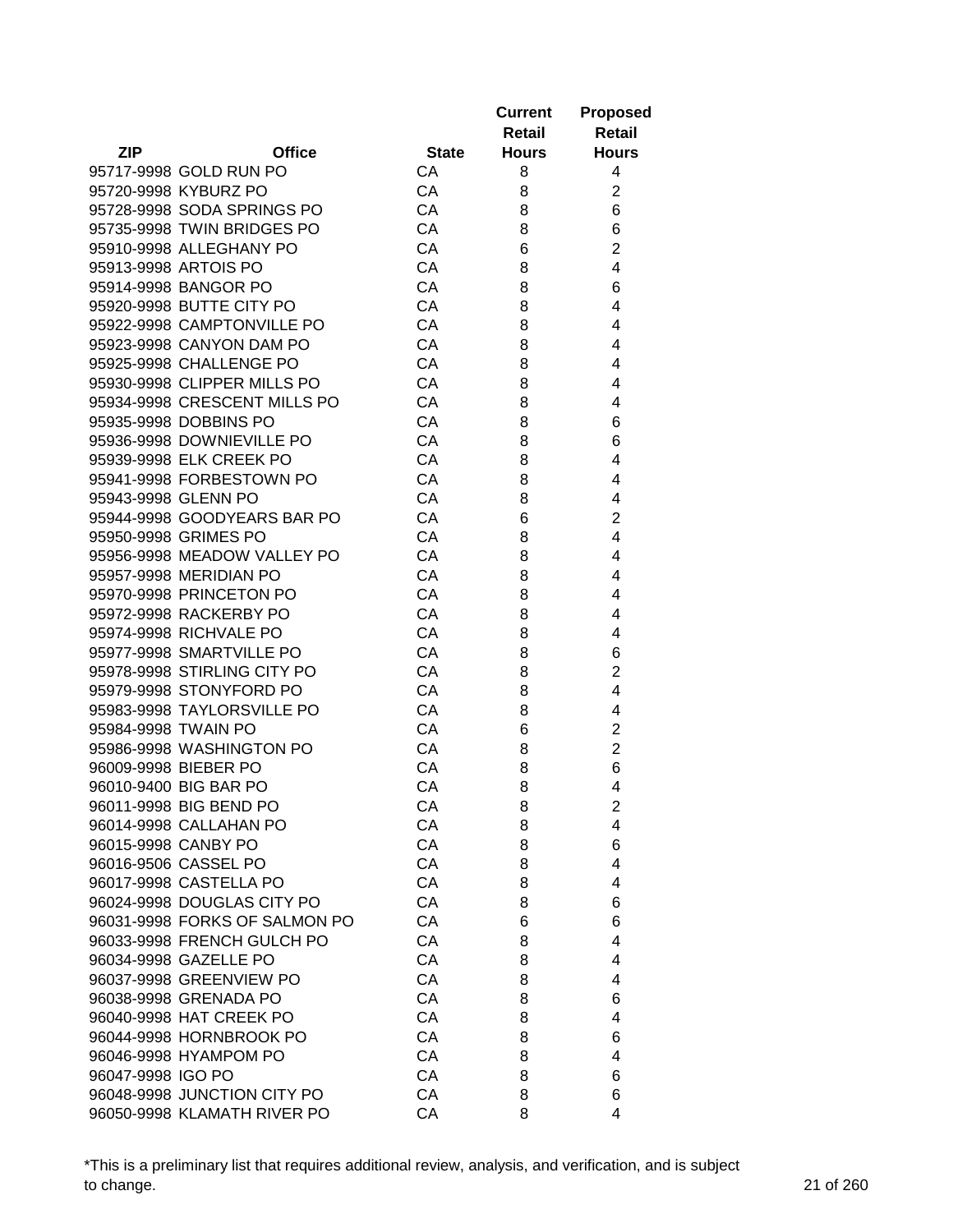|                      |                                |              | <b>Current</b><br>Retail | <b>Proposed</b><br><b>Retail</b> |
|----------------------|--------------------------------|--------------|--------------------------|----------------------------------|
| <b>ZIP</b>           | <b>Office</b>                  | <b>State</b> | <b>Hours</b>             | <b>Hours</b>                     |
|                      | 96054-9998 LOOKOUT PO          | CA           | 8                        | 4                                |
|                      | 96058-9998 MACDOEL PO          | CA           | 8                        | 4                                |
|                      | 96059-9998 MANTON PO           | CA           | 8                        | 6                                |
|                      | 96062-9998 MILLVILLE PO        | CA           | 8                        | 4                                |
|                      | 96063-9998 MINERAL PO          | CA           | 8                        | 4                                |
|                      | 96065-9998 MONTGOMERY CREEK PO | CA           | 8                        | 4                                |
|                      | 96068-9998 NUBIEBER PO         | CA           | 6                        | $\overline{2}$                   |
|                      | 96069-9998 OAK RUN PO          | CA           | 8                        | 4                                |
|                      | 96071-9998 OLD STATION PO      | CA           | 8                        | 4                                |
|                      | 96074-9998 PASKENTA PO         | CA           | 8                        | $\overline{2}$                   |
|                      | 96076-9998 PLATINA PO          | CA           | 8                        | 4                                |
|                      | 96078-9998 PROBERTA PO         | CA           | 8                        | 4                                |
|                      | 96084-9998 ROUND MOUNTAIN PO   | CA           | 8                        | 4                                |
|                      | 96085-9998 SCOTT BAR PO        | CA           | 8                        | $\overline{2}$                   |
|                      | 96086-9998 SEIAD VALLEY PO     | CA           | 8                        | 4                                |
|                      | 96090-9998 TEHAMA PO           | CA           | 8                        | 4                                |
|                      | 96091-9998 TRINITY CENTER PO   | CA           | 8                        | 6                                |
| 96092-9998 VINA PO   |                                | CA           | 8                        | 4                                |
|                      | 96096-9998 WHITMORE PO         | CA           | 8                        | 6                                |
|                      | 96105-9996 CHILCOOT PO         | CA           | 8                        | 4                                |
| 96106-1800 CLIO PO   |                                | CA           | 8                        | 6                                |
|                      | 96107-9995 COLEVILLE PO        | CA           | 8                        | 6                                |
|                      | 96108-9500 DAVIS CREEK PO      | CA           | 8                        | 6                                |
| 96109-9995 DOYLE PO  |                                | CA           | 8                        | 6                                |
|                      | 96110-9800 EAGLEVILLE PO       | CA           | 6                        | $\overline{2}$                   |
|                      | 96112-9800 FORT BIDWELL PO     | CA           | 8                        | 6                                |
|                      | 96115-9995 LAKE CITY PO        | CA           | 6                        | $\overline{2}$                   |
| 96116-9998 LIKELY PO |                                | CA           | 8                        | 4                                |
|                      | 96117-9995 LITCHFIELD PO       | CA           | 8                        | 4                                |
|                      | 96119-9800 MADELINE PO         | CA           | 4                        | 6                                |
|                      | 96120-9995 MARKLEEVILLE PO     | CA           | 8                        | 6                                |
|                      | 96121-9995 MILFORD PO          | CA           | 8                        | 4                                |
|                      | 96123-9995 RAVENDALE PO        | CA           | 8                        | 6                                |
|                      | 96124-9995 SATTLEY PO          | CA           | 8                        | 4                                |
|                      | 96125-9995 SIERRA CITY PO      | CA           | 8                        | 4                                |
|                      | 96126-9995 SIERRAVILLE PO      | CA           | 8                        | $\overline{2}$                   |
|                      | 96128-9068 STANDISH PO         | CA           | 8                        | $\overline{4}$                   |
| 96133-9995 TOPAZ PO  |                                | CA           | 8                        | 4                                |
|                      | 80022-5315 DUPONT PO           | CO           | 8                        | 4                                |
|                      | 80025-9900 ELDORADO SPRINGS PO | CO           | 8                        | 4                                |
| 80101-9755 AGATE PO  |                                | CO           | 8                        | 4                                |
|                      | 80105-8801 DEER TRAIL PO       | CO           | 8                        | 6                                |
|                      | 80131-9997 LOUVIERS PO         | CO           | 8                        | 4                                |
| 80420-9900 ALMA PO   |                                | CO           | 8                        | 4                                |
| 80423-9997 BOND PO   |                                | CO           | 6                        | $\overline{2}$                   |
| 80426-9990 BURNS PO  |                                | CO           | 4                        | $\overline{2}$                   |
|                      | 80427-9997 CENTRAL CITY PO     | CO           | 8                        | 6                                |
| 80428-9997 CLARK PO  |                                | CO           | 8                        | 6                                |
|                      | 80434-9901 COWDREY PO          | CO           | 6                        | $\overline{2}$                   |
|                      | 80436-9901 DUMONT PO           | CO           | 8                        | 4                                |

\*This is a preliminary list that requires additional review, analysis, and verification, and is subject to change. 22 of 260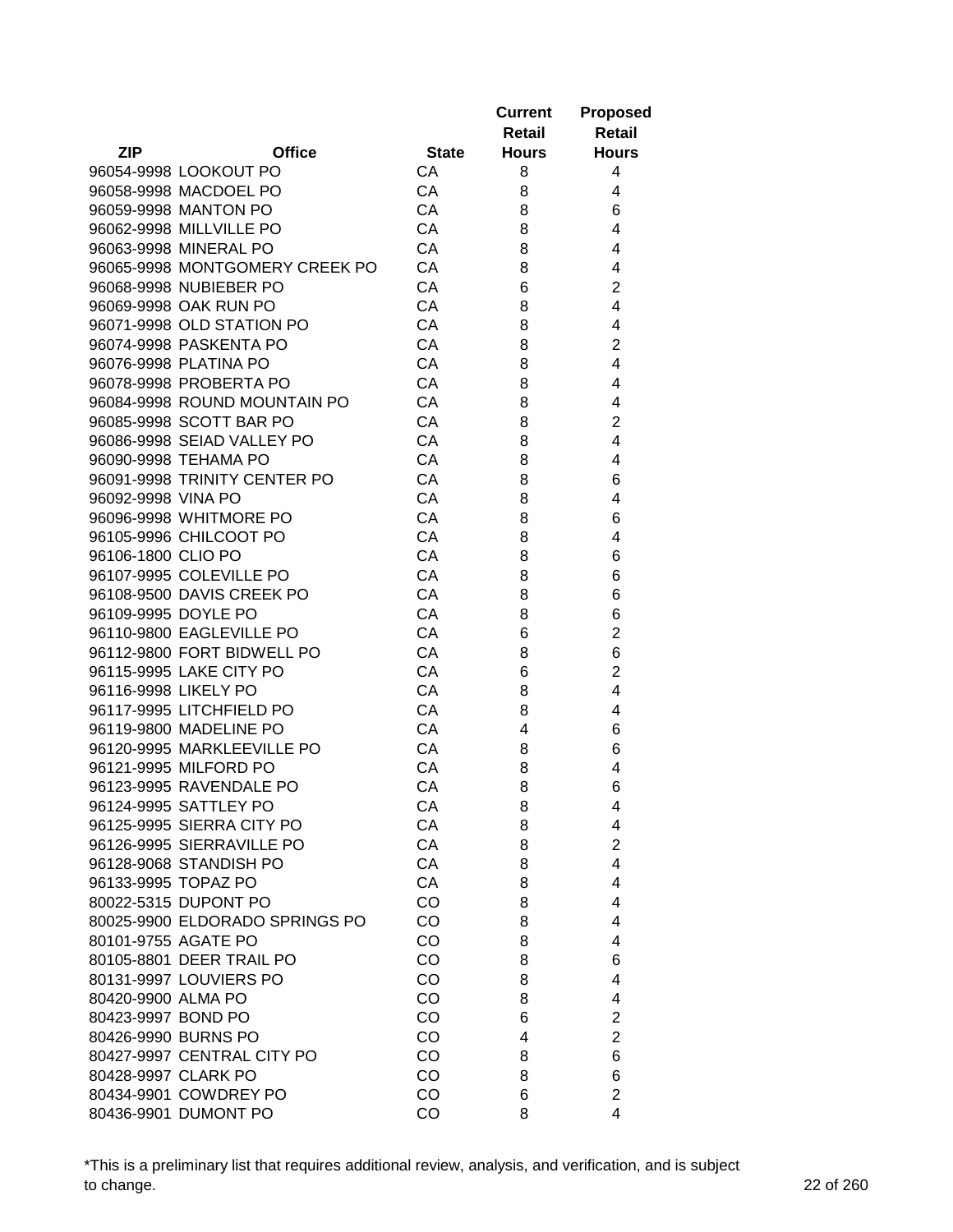|                      |                                 |              | <b>Current</b><br>Retail | <b>Proposed</b><br><b>Retail</b> |
|----------------------|---------------------------------|--------------|--------------------------|----------------------------------|
| <b>ZIP</b>           | <b>Office</b>                   | <b>State</b> | <b>Hours</b>             | <b>Hours</b>                     |
|                      | 80438-9997 EMPIRE PO            | CO           | 8                        | 6                                |
|                      | 80449-9990 HARTSEL PO           | CO           | 8                        | 6                                |
|                      | 80451-9997 HOT SULPHUR SPG PO   | CO           | 8                        | 4                                |
|                      | 80453-9997 IDLEDALE PO          | CO           | 8                        | 4                                |
|                      | 80455-9997 JAMESTOWN PO         | CO           | 8                        | 6                                |
|                      | 80463-9997 MCCOY PO             | CO           | 8                        | 4                                |
|                      | 80468-9997 PARSHALL PO          | CO           | 8                        | 4                                |
|                      | 80469-9997 PHIPPSBURG PO        | CO           | 8                        | 4                                |
|                      | 80471-9997 PINECLIFFE PO        | CO           | 8                        | 4                                |
| 80473-9997 RAND PO   |                                 | CO           | 8                        | $\overline{2}$                   |
|                      | 80474-9990 ROLLINSVILLE PO      | CO           | 8                        | 4                                |
|                      | 80475-9997 SHAWNEE PO           | CO           | 8                        | 4                                |
|                      | 80476-9997 SILVER PLUME PO      | CO           | 8                        | $\overline{2}$                   |
|                      | 80478-9997 TABERNASH PO         | CO           | 8                        | 6                                |
|                      | 80479-9997 TOPONAS PO           | CO           | 4                        | $\overline{2}$                   |
| 80481-9900 WARD PO   |                                 | CO           | 8                        | 4                                |
|                      | 80483-9997 YAMPA PO             | CO           | 8                        | 4                                |
|                      | 80510-9997 ALLENSPARK PO        | CO           | 8                        | 6                                |
| 80515-9997 DRAKE PO  |                                 | CO           | 8                        | 6                                |
|                      | 80532-9997 GLEN HAVEN PO        | CO           | 8                        | 4                                |
|                      | 80536-9997 LIVERMORE PO         | CO           | 8                        | 6                                |
|                      | 80541-9997 MASONVILLE PO        | CO           | 8                        | 6                                |
|                      | 80545-9997 RED FEATHER LAKES PO | CO           | 8                        | 6                                |
|                      | 80546-9997 SEVERANCE PO         | CO           | 8                        | 4                                |
|                      | 80611-9997 BRIGGSDALE PO        | CO           | 8                        | 4                                |
| 80612-9997 CARR PO   |                                 | CO           | 8                        | 4                                |
|                      | 80622-9997 GALETON PO           | CO           | 8                        | 4                                |
|                      | 80623-9997 GILCREST PO          | CO           | 8                        | 6                                |
| 80624-9997 GILL PO   |                                 | CO           | 8                        | 4                                |
|                      | 80646-9997 LUCERNE PO           | CO           | 8                        | 4                                |
| 80648-9997 NUNN PO   |                                 | CO           | 8                        | 4                                |
|                      | 80649-9601 ORCHARD PO           | CO           | 8                        | 4                                |
|                      | 80650-9997 PIERCE PO            | CO           | 8                        | 6                                |
|                      | 80652-9997 ROGGEN PO            | CO           | 8                        | 4                                |
|                      | 80653-9997 WELDONA PO           | CO           | 8                        | 4                                |
|                      | 80721-8000 AMHERST PO           | CO           | 4                        | $\overline{2}$                   |
|                      | 80722-9998 ATWOOD PO            | CO           | 8                        | 4                                |
|                      | 80726-9998 CROOK PO             | CO           | 8                        | 4                                |
|                      | 80727-9998 ECKLEY PO            | CO           | 8                        | 4                                |
|                      | 80728-9998 FLEMING PO           | CO           | 8                        | 6                                |
|                      | 80729-9998 GROVER PO            | CO           | 8                        | 4                                |
|                      | 80732-9997 HEREFORD PO          | CO           | 4                        | $\overline{2}$                   |
|                      | 80733-9998 HILLROSE PO          | CO           | 8                        | 4                                |
| 80735-9998 IDALIA PO |                                 | CO           | 8                        | 6                                |
| 80736-9998 ILIFF PO  |                                 | CO           | 8                        | 4                                |
|                      | 80740-9998 LINDON PO            | CO           | 4                        | 6                                |
|                      | 80741-9998 MERINO PO            | CO           | 8                        | 6                                |
|                      | 80742-9998 NEW RAYMER PO        | CO           | 8                        | 4                                |
| 80743-9998 OTIS PO   |                                 | CO           | 8                        | 4                                |
| 80744-9500 OVID PO   |                                 | CO           | 8                        | 4                                |

\*This is a preliminary list that requires additional review, analysis, and verification, and is subject to change. 23 of 260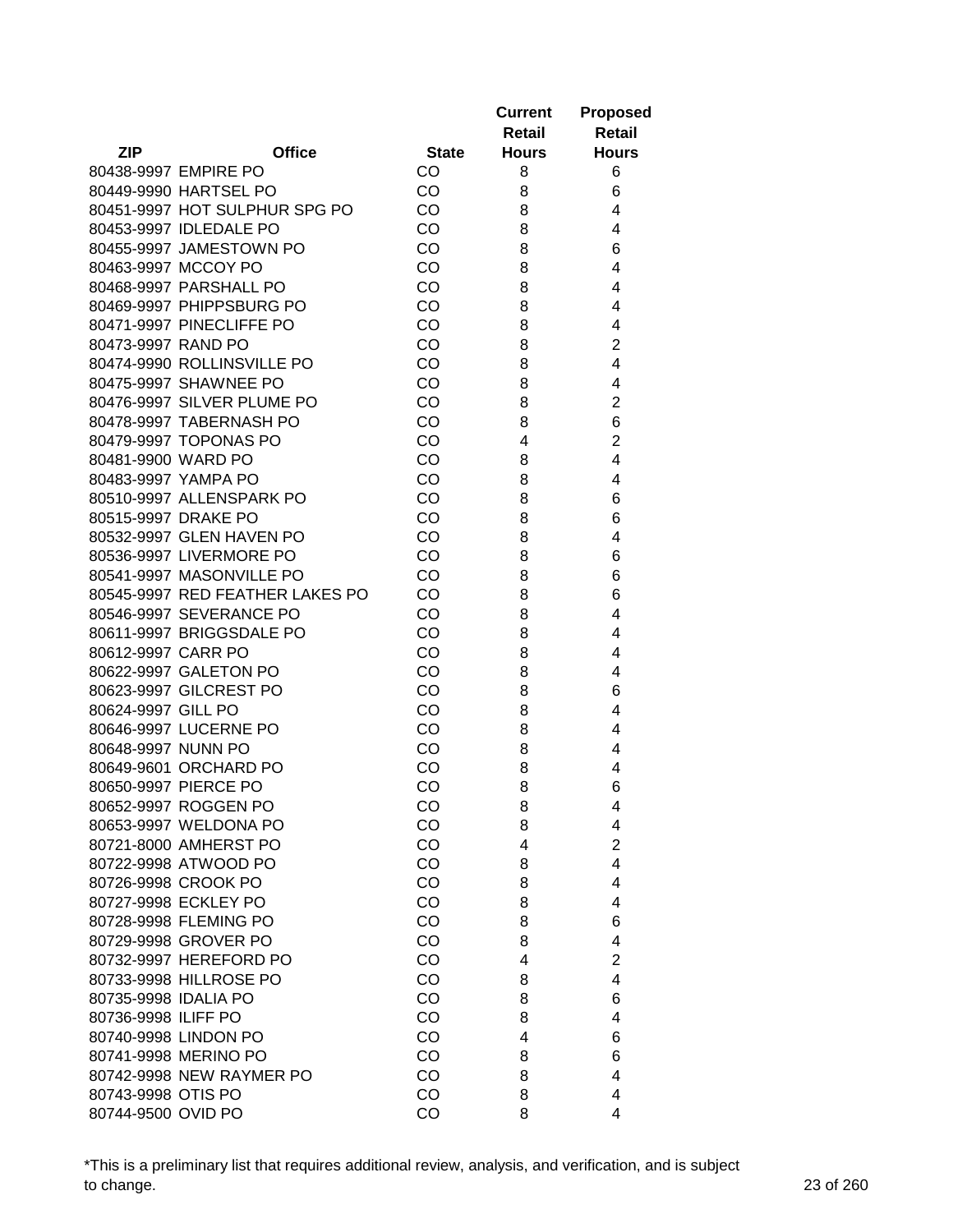|                     |                              |              | <b>Current</b><br>Retail | <b>Proposed</b><br><b>Retail</b> |
|---------------------|------------------------------|--------------|--------------------------|----------------------------------|
| <b>ZIP</b>          | <b>Office</b>                | <b>State</b> | <b>Hours</b>             | <b>Hours</b>                     |
|                     | 80745-9998 PADRONI PO        | CO           | 4                        | $\overline{2}$                   |
| 80746-9990 PAOLI PO |                              | <b>CO</b>    | 8                        | $\overline{2}$                   |
| 80747-9998 PEETZ PO |                              | <b>CO</b>    | 8                        | 4                                |
|                     | 80749-9998 SEDGWICK PO       | CO           | 8                        | 4                                |
|                     | 80750-9998 SNYDER PO         | CO           | 8                        | 4                                |
|                     | 80754-9998 STONEHAM PO       | CO           | 6                        | 4                                |
|                     | 80755-9998 VERNON PO         | CO           | 8                        | 4                                |
|                     | 80757-9998 WOODROW PO        | CO           | 8                        | 4                                |
|                     | 80801-9724 ANTON PO          | CO           | 8                        | 6                                |
|                     | 80802-9701 ARAPAHOE PO       | CO           | 8                        | 4                                |
|                     | 80804-9752 ARRIBA PO         | CO           | 8                        | 4                                |
|                     | 80805-9637 BETHUNE PO        | CO           | 8                        | 4                                |
| 80812-9502 COPE PO  |                              | <b>CO</b>    | 8                        | 6                                |
|                     | 80818-9706 GENOA PO          | CO           | 8                        | 4                                |
|                     | 80819-9902 GREEN MTN FLLS PO | CO           | 8                        | 6                                |
|                     | 80820-9506 GUFFEY PO         | CO           | 8                        | 6                                |
| 80822-9501 JOES PO  |                              | <b>CO</b>    | 8                        | 6                                |
|                     | 80823-9407 KARVAL PO         | CO           | 8                        | 6                                |
| 80824-9506 KIRK PO  |                              | CO           | 8                        | 6                                |
|                     | 80825-9502 KIT CARSON PO     | CO           | 8                        | 4                                |
|                     | 80827-9710 LAKE GEORGE PO    | CO           | 8                        | 6                                |
|                     | 80830-9997 MATHESON PO       | CO           | 8                        | 4                                |
|                     | 80832-9700 RAMAH PO          | CO           | 8                        | 4                                |
| 80833-9706 RUSH PO  |                              | CO           | 6                        | 4                                |
|                     | 80834-9332 SEIBERT PO        | CO           | 8                        | 6                                |
|                     | 80836-1155 STRATTON PO       | CO           | 8                        | 6                                |
|                     | 80860-9700 VICTOR PO         | CO           | 8                        | 4                                |
| 80861-9405 VONA PO  |                              | CO           | 8                        | 4                                |
|                     | 80862-9900 WILD HORSE PO     | CO           | 4                        | 6                                |
|                     | 80864-9805 YODER PO          | CO           | 8                        | 6                                |
|                     | 81020-9900 AGUILAR PO        | CO           | 8                        | 6                                |
|                     | 81022-8700 AVONDALE PO       | CO           | 8                        | 6                                |
|                     | 81023-9741 BEULAH PO         | CO           | 8                        | 6                                |
|                     | 81025-9900 BOONE PO          | CO           | 8                        | 6                                |
|                     | 81027-9901 BRANSON PO        | CO           | 6                        | 6                                |
|                     | 81029-9997 CAMPO PO          | CO           | 8                        | 6                                |
|                     | 81030-9900 CHERAW PO         | CO           | 8                        | 4                                |
|                     | 81033-9900 CROWLEY PO        | CO           | 8                        | 4                                |
|                     | 81040-9900 GARDNER PO        | CO           | 8                        | 6                                |
|                     | 81041-9900 GRANADA PO        | CO           | 8                        | 6                                |
|                     | 81043-9901 HARTMAN PO        | CO           | 4                        | $\overline{2}$                   |
| 81044-9900 HASTY PO |                              | CO           | 8                        | 4                                |
|                     | 81045-9900 HASWELL PO        | CO           | 6                        | 6                                |
|                     | 81046-9990 HOEHNE PO         | CO           | 6                        | 2                                |
| 81049-9900 KIM PO   |                              | CO           | 8                        | 6                                |
|                     | 81057-9900 MC CLAVE PO       | CO           | 8                        | 4                                |
|                     | 81058-9900 MANZANOLA PO      | CO           | 8                        | 4                                |
|                     | 81062-9611 OLNEY SPRINGS PO  | CO           | 8                        | 4                                |
|                     | 81064-9900 PRITCHETT PO      | CO           | 8                        | 4                                |
|                     | 81071-9628 SHERIDAN LAKE PO  | CO           | 8                        | 6                                |

\*This is a preliminary list that requires additional review, analysis, and verification, and is subject to change. 24 of 260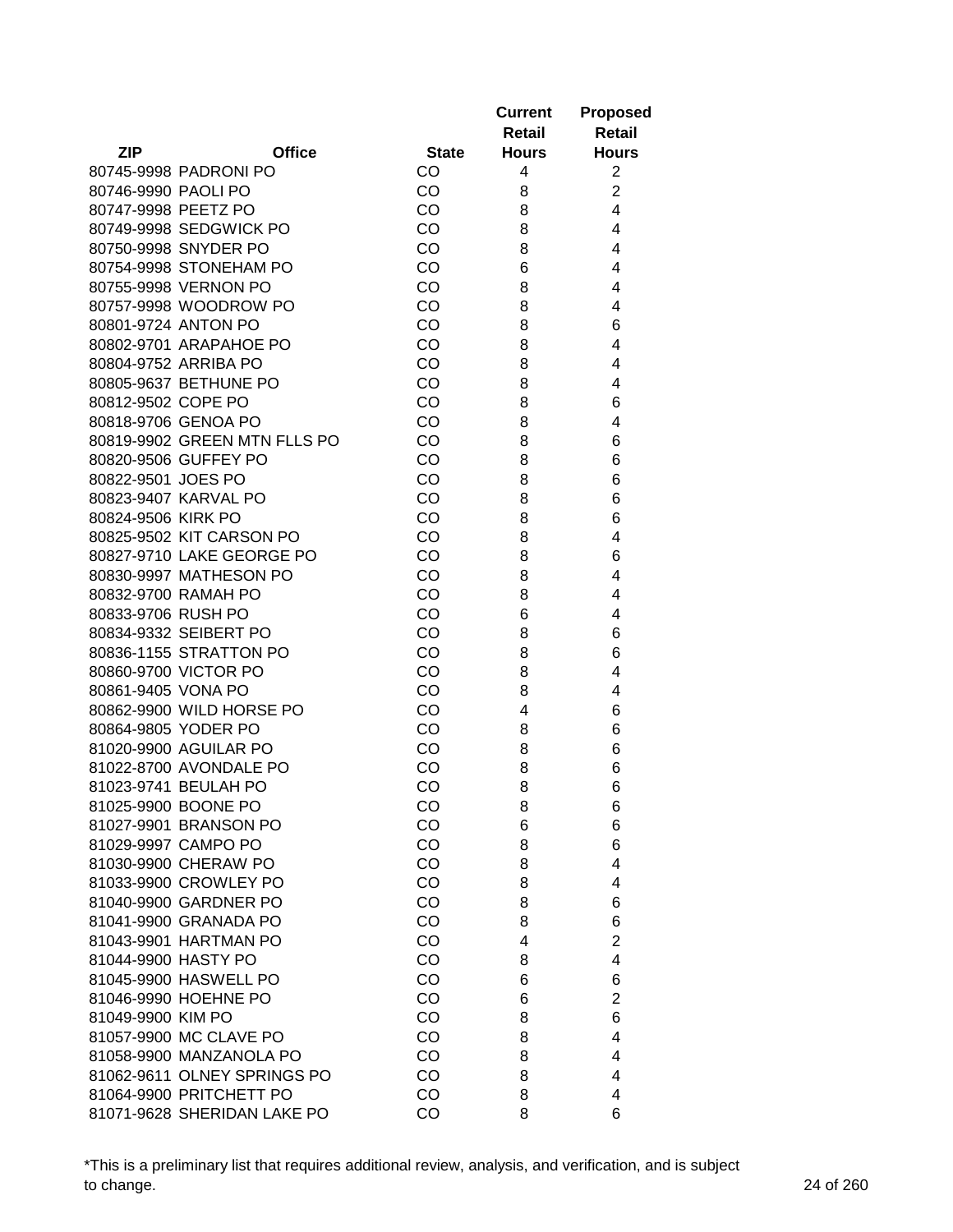|                              |              | <b>Current</b> | <b>Proposed</b> |
|------------------------------|--------------|----------------|-----------------|
|                              |              | Retail         | <b>Retail</b>   |
| <b>ZIP</b><br><b>Office</b>  | <b>State</b> | <b>Hours</b>   | <b>Hours</b>    |
| 81076-9700 SUGAR CITY PO     | CO           | 8              | 4               |
| 81077-9900 SWINK PO          | CO           | 8              | 4               |
| 81081-9990 TRINCHERA PO      | CO           | 4              | $\overline{2}$  |
| 81084-9900 TWO BUTTES PO     | CO           | 8              | $\overline{2}$  |
| 81087-9900 VILAS PO          | CO           | 6              | $\overline{2}$  |
| 81091-9900 WESTON PO         | CO           | 8              | 4               |
| 81092-9900 WILEY PO          | CO           | 8              | 6               |
| 81121-9801 ARBOLES PO        | CO           | 8              | 4               |
| 81123-9173 BLANCA PO         | CO           | 8              | 4               |
| 81124-9990 CAPULIN PO        | CO           | 8              | $\overline{2}$  |
| 81126-9990 CHAMA PO          | CO           | 8              | 6               |
| 81128-9990 CHROMO PO         | CO           | 8              | 4               |
| 81129-9990 CONEJOS PO        | CO           | 8              | 4               |
| 81136-9990 HOOPER PO         | CO           | 8              | 4               |
| 81138-9990 JAROSO PO         | CO           | 4              | $\overline{c}$  |
| 81141-9990 MANASSA PO        | CO           | 8              | 6               |
| 81143-9802 MOFFAT PO         | CO           | 8              | 4               |
| 81146-9990 MOSCA PO          | CO           | 8              | 4               |
| 81148-9100 ROMEO PO          | CO           | 8              | 4               |
| 81149-9990 SAGUACHE PO       | CO           | 8              | 6               |
| 81151-2064 SANFORD PO        | CO           | 8              | 6               |
| 81152-9990 SAN LUIS PO       | CO           | 8              | 6               |
| 81155-9990 VILLA GROVE PO    | CO           | 8              | 4               |
| 81210-9990 ALMONT PO         | CO           | 8              | 4               |
| 81220-9990 CIMARRON PO       | CO           | 8              | 4               |
| 81221-9997 COAL CREEK PO     | CO           | 8              | 4               |
| 81222-9990 COALDALE PO       | CO           | 8              | 4               |
| 81223-9990 COTOPAXI PO       | CO           | 8              | 6               |
| 81233-9990 HOWARD PO         | CO           | 8              | 4               |
| 81236-9731 NATHROP PO        | CO           | 8              | 6               |
| 81239-9605 PARLIN PO         | CO           | 8              | $\overline{c}$  |
| 81241-9990 PITKIN PO         | CO           | 8              | $\overline{2}$  |
| 81242-9990 PONCHA SPRINGS PO | CO           | 8              | 6               |
| 81243-9705 POWDERHORN PO     | CO           | 6              | 6               |
| 81244-9990 ROCKVALE PO       | CO           | 8              | 4               |
| 81248-9990 SARGENTS PO       | CO           | 8              | $\overline{2}$  |
| 81253-9511 WETMORE PO        | CO           | 8              | 4               |
| 81320-9800 CAHONE PO         | CO           | 8              | 4               |
| 81325-9997 EGNAR PO          | CO           | 6              | $\overline{2}$  |
| 81326-7808 HESPERUS PO       |              |                |                 |
|                              | CO           | 8              | 6               |
| 81327-9997 LEWIS PO          | CO           | 8              | 4               |
| 81329-9997 MARVEL PO         | CO           | 8              | 4               |
| 81330-9500 MESA VERDE PK PO  | CO           | 8              | $\overline{2}$  |
| 81331-9997 PLEASANT VIEW PO  | CO           | 8              | 4               |
| 81332-9901 RICO PO           | CO           | 8              | 4               |
| 81334-9801 TOWAOC PO         | CO           | 8              | 4               |
| 81335-9997 YELLOW JACKET PO  | CO           | 8              | 4               |
| 81410-9997 AUSTIN PO         | CO           | 8              | 6               |
| 81411-9807 BEDROCK PO        | CO           | 4              | $\overline{2}$  |
| 81414-9997 CORY PO           | CO           | 8              | 4               |

\*This is a preliminary list that requires additional review, analysis, and verification, and is subject to change. 25 of 260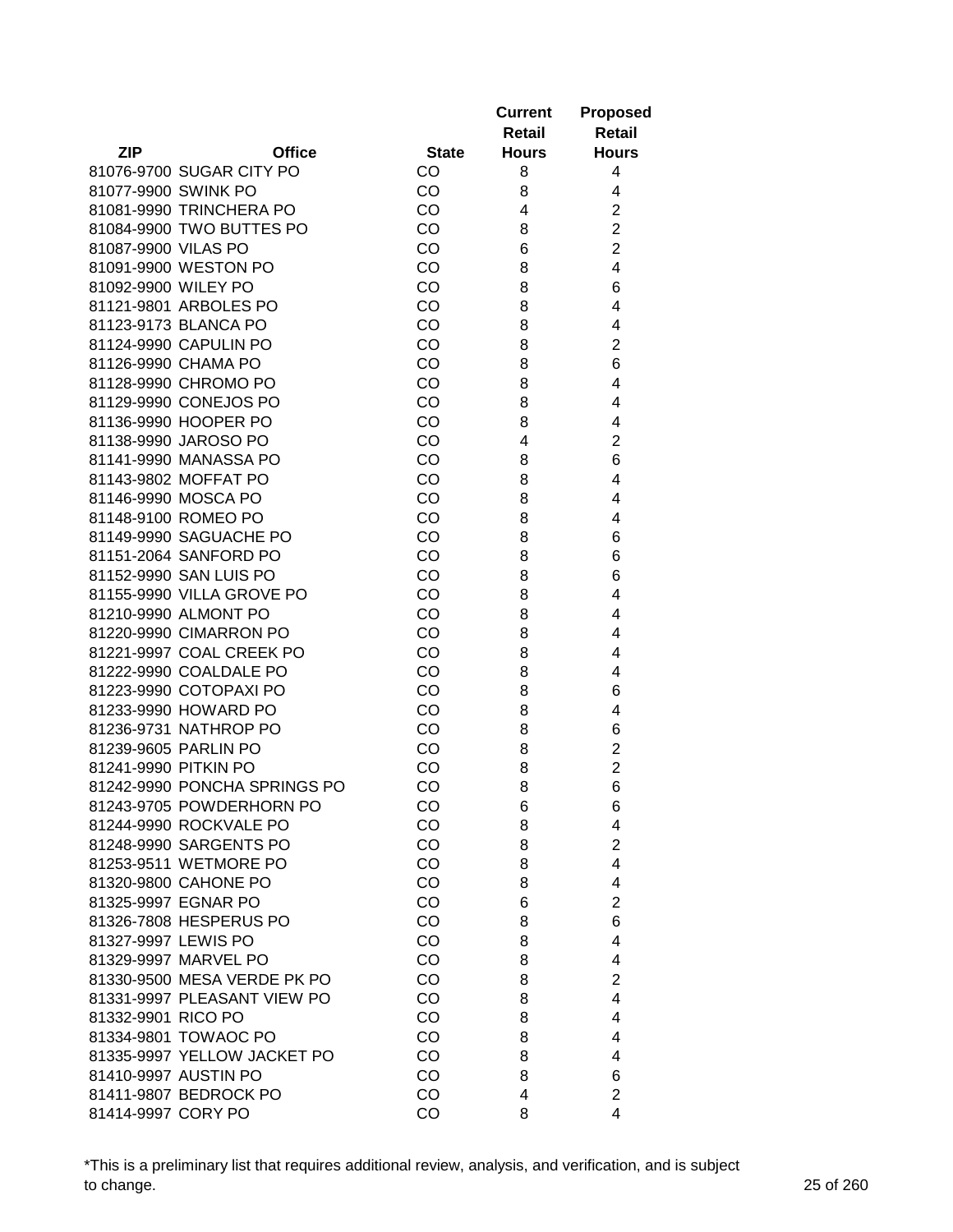|                     |                                 |              | <b>Current</b><br>Retail | <b>Proposed</b><br><b>Retail</b> |
|---------------------|---------------------------------|--------------|--------------------------|----------------------------------|
| <b>ZIP</b>          | <b>Office</b>                   | <b>State</b> | <b>Hours</b>             | <b>Hours</b>                     |
|                     | 81420-9996 LAZEAR PO            | CO           | 6                        | $\overline{2}$                   |
|                     | 81422-9997 NATURITA PO          | CO           | 8                        | 6                                |
| 81426-9900 OPHIR PO |                                 | CO           | 8                        | 4                                |
|                     | 81429-9802 PARADOX PO           | CO           | 6                        | $\overline{2}$                   |
|                     | 81430-9997 PLACERVILLE PO       | CO           | 8                        | 4                                |
|                     | 81431-9997 REDVALE PO           | CO           | 8                        | 4                                |
|                     | 81433-9997 SILVERTON PO         | CO           | 8                        | 6                                |
|                     | 81434-9997 SOMERSET PO          | CO           | 8                        | 4                                |
|                     | 81522-9997 GATEWAY PO           | CO           | 8                        | 6                                |
| 81524-9997 LOMA PO  |                                 | CO           | 8                        | 6                                |
| 81525-9743 MACK PO  |                                 | CO           | 8                        | 4                                |
|                     | 81527-9997 WHITEWATER PO        | CO           | 8                        | 4                                |
|                     | 81610-9997 DINOSAUR PO          | CO           | 8                        | 4                                |
|                     | 81624-9997 COLLBRAN PO          | CO           | 8                        | 6                                |
|                     | 81630-9997 DE BEQUE PO          | CO           | 8                        | 6                                |
|                     | 81640-9997 MAYBELL PO           | CO           | 8                        | 6                                |
|                     | 81642-9997 MEREDITH PO          | CO           | 4                        | $\overline{2}$                   |
| 81643-9900 MESA PO  |                                 | CO           | 8                        | 6                                |
|                     | 81646-9997 MOLINA PO            | CO           | 8                        | $\overline{2}$                   |
|                     | 81649-9997 RED CLIFF PO         | CO           | 8                        | 4                                |
|                     | 81653-9800 SLATER PO            | CO           | 4                        | $\overline{2}$                   |
|                     | 81655-9800 WOLCOTT PO           | CO           | 8                        | 4                                |
|                     | 81656-9997 WOODY CREEK PO       | CO           | 8                        | 6                                |
|                     | 06020-9997 CANTON CENTER PO     | <b>CT</b>    | 8                        | 4                                |
|                     | 06021-9998 COLEBROOK PO         | <b>CT</b>    | 8                        | 4                                |
|                     | 06022-9992 COLLINSVILLE PO      | <b>CT</b>    | 8                        | 6                                |
|                     | 06024-9998 EAST CANAAN PO       | <b>CT</b>    | 8                        | 4                                |
|                     | 06025-9992 EAST GLASTONBURY PO  | <b>CT</b>    | 8                        | 6                                |
|                     | 06027-9998 EAST HARTLAND PO     | <b>CT</b>    | 8                        | 6                                |
|                     | 06028-9992 EAST WINDSOR HILL PO | <b>CT</b>    | 8                        | 6                                |
|                     | 06059-9991 NORTH CANTON PO      | <b>CT</b>    | 8                        | 4                                |
|                     | 06060-9998 NORTH GRANBY PO      | СT           | 8                        | 6                                |
|                     | 06061-9992 PINE MEADOW PO       | <b>CT</b>    | 8                        | 4                                |
|                     | 06063-9998 PLEASANT VALLEY PO   | CТ           | 8                        | 4                                |
|                     | 06064-9992 POQUONOCK PO         | <b>CT</b>    | 8                        | 6                                |
|                     | 06065-9998 RIVERTON PO          | <b>CT</b>    | 8                        | 6                                |
|                     | 06072-9992 SOMERSVILLE PO       | <b>CT</b>    | 8                        | 6                                |
|                     | 06075-9997 STAFFORD PO          | <b>CT</b>    | 8                        | 4                                |
|                     | 06077-9995 STAFFORDVILLE PO     | <b>CT</b>    | 8                        | $\overline{2}$                   |
|                     | 06079-9995 TACONIC PO           | <b>CT</b>    | 8                        | 4                                |
|                     | 06090-9998 WEST GRANBY PO       | <b>CT</b>    | 8                        | 4                                |
|                     | 06093-9992 WEST SUFFIELD PO     | <b>CT</b>    | 8                        | 4                                |
|                     | 06231-9998 AMSTON PO            | <b>CT</b>    | 8                        | 4                                |
|                     | 06233-9997 BALLOUVILLE PO       | <b>CT</b>    | 8                        | 2                                |
|                     | 06242-9998 EASTFORD PO          | <b>CT</b>    | 8                        | 6                                |
|                     | 06243-9998 EAST KILLINGLY PO    | <b>CT</b>    | 8                        | 6                                |
|                     | 06244-9997 EAST WOODSTOCK PO    | <b>CT</b>    | 8                        | 4                                |
|                     | 06246-9997 GROSVENOR DALE PO    | <b>CT</b>    | 8                        | 4                                |
|                     | 06247-9998 HAMPTON PO           | <b>CT</b>    | 8                        | 6                                |
|                     | 06249-9998 LEBANON PO           | <b>CT</b>    | 8                        | 6                                |

\*This is a preliminary list that requires additional review, analysis, and verification, and is subject to change. 26 of 260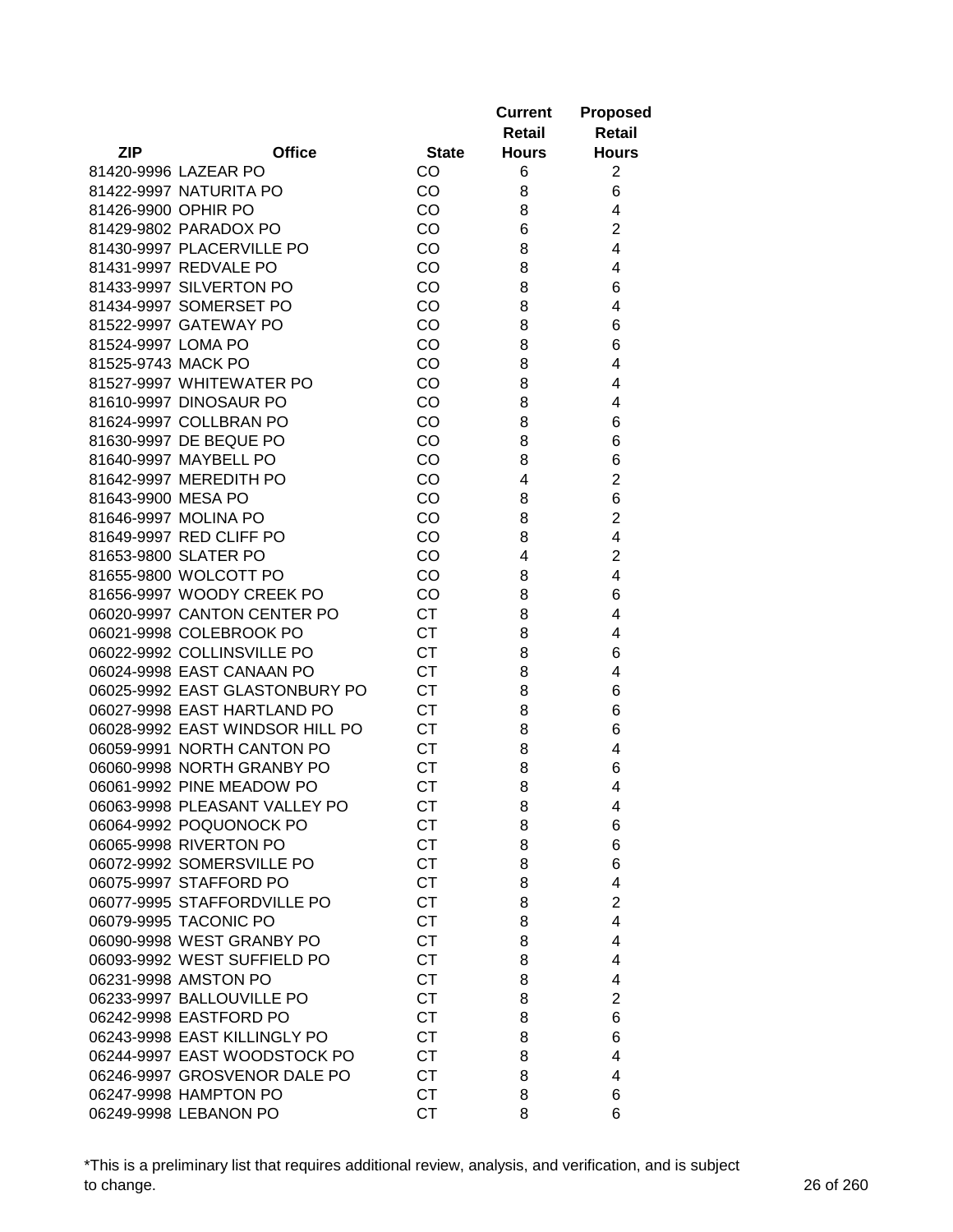|                     |                                 |              | <b>Current</b> | <b>Proposed</b> |
|---------------------|---------------------------------|--------------|----------------|-----------------|
|                     |                                 |              | Retail         | Retail          |
| <b>ZIP</b>          | <b>Office</b>                   | <b>State</b> | <b>Hours</b>   | <b>Hours</b>    |
|                     | 06254-9998 NORTH FRANKLIN PO    | <b>CT</b>    | 8              | 4               |
|                     | 06256-1115 NORTH WINDHAM PO     | <b>CT</b>    | 8              | 4               |
|                     | 06258-9997 POMFRET PO           | <b>CT</b>    | 8              | 6               |
|                     | 06262-9998 QUINEBAUG PO         | <b>CT</b>    | 8              | 6               |
|                     | 06263-9997 ROGERS PO            | <b>CT</b>    | 8              | 4               |
|                     | 06264-9998 SCOTLAND PO          | <b>CT</b>    | 8              | 6               |
|                     | 06266-9998 SOUTH WINDHAM PO     | <b>CT</b>    | 8              | 4               |
|                     | 06267-9997 SOUTH WOODSTOCK PO   | <b>CT</b>    | 8              | 4               |
|                     | 06277-9998 THOMPSON PO          | <b>CT</b>    | 8              | 6               |
|                     | 06280-9998 WINDHAM PO           | <b>CT</b>    | 8              | 6               |
|                     | 06332-9992 CENTRAL VILLAGE PO   | <b>CT</b>    | 8              | 6               |
|                     | 06334-9998 FITCHVILLE/BOZRAH PO | <b>CT</b>    | 8              | 6               |
|                     | 06336-9992 GILMAN PO            | <b>CT</b>    | 8              | $\overline{c}$  |
|                     | 06350-9992 HANOVER PO           | <b>CT</b>    | 8              | 4               |
|                     | 06353-9998 MONTVILLE PO         | <b>CT</b>    | 8              | 4               |
|                     | 06370-9998 OAKDALE PO           | <b>CT</b>    |                | 6               |
|                     |                                 | <b>CT</b>    | 8              |                 |
|                     | 06372-9992 OLD MYSTIC PO        |              | 8              | 6               |
|                     | 06373-9992 ONECO PO             | <b>CT</b>    | 8              | 6               |
|                     | 06376-9992 SOUTH LYME PO        | <b>CT</b>    | 8              | 6               |
|                     | 06377-9998 STERLING PO          | <b>CT</b>    | 8              | 6               |
|                     | 06383-9992 VERSAILLES PO        | <b>CT</b>    | 8              | 4               |
|                     | 06387-9992 WAUREGAN PO          | <b>CT</b>    | 8              | 4               |
|                     | 06414-9800 COBALT PO            | <b>CT</b>    | 8              | 6               |
|                     | 06439-9992 HADLYME PO           | <b>CT</b>    | 8              | 6               |
|                     | 06456-9992 MIDDLE HADDAM PO     | <b>CT</b>    | 8              | 4               |
|                     | 06481-9998 ROCKFALL PO          | <b>CT</b>    | 8              | 6               |
|                     | 06491-9992 STEVENSON PO         | <b>CT</b>    | 8              | 6               |
|                     | 06753-9800 CORNWALL PO          | <b>CT</b>    | 8              | 4               |
|                     | 06781-9995 PEQUABUCK PO         | <b>CT</b>    | 8              | 4               |
|                     | 06785-9998 SOUTH KENT PO        | <b>CT</b>    | 8              | 6               |
|                     | 06796-9998 WEST CORNWALL PO     | <b>CT</b>    | 8              | 6               |
|                     | 06875-9992 REDDING PO           | <b>CT</b>    | 8              | 6               |
|                     | 06876-9997 REDDING RIDGE PO     | <b>CT</b>    | 8              | 6               |
|                     | 19708-9998 KIRKWOOD PO          | DE           | 8              | 6               |
|                     | 19731-9998 PORT PENN PO         | DE           | 8              | 4               |
|                     | 19733-9998 SAINT GEORGES PO     | DE           | 8              | 6               |
|                     | 19736-9998 YORKLYN PO           | DE           | 8              | 4               |
|                     | 19931-9998 BETHEL PO            | <b>DE</b>    | 8              | 4               |
|                     | 19941-9998 ELLENDALE PO         | <b>DE</b>    | 8              | 6               |
|                     | 19954-2072 HOUSTON PO           | DE           | 8              | 4               |
|                     | 19955-9998 KENTON PO            | DE           | 8              | 4               |
|                     | 19961-9998 LITTLE CREEK PO      | DE           | 8              | 6               |
| 19979-9998 VIOLA PO |                                 | <b>DE</b>    | 8              | 4               |
|                     | 19980-9998 WOODSIDE PO          | DE           | 8              | 4               |
|                     | 32007-2100 BOSTWICK PO          | FL.          | 8              | 4               |
|                     | 32009-9998 BRYCEVILLE PO        | FL.          | 8              | 6               |
|                     | 32042-9998 GRAHAM PO            | FL.          | 8              | 4               |
|                     | 32044-9998 HAMPTON PO           | FL           | 8              | 6               |
|                     | 32054-7642 WORTHINGTON SPRNG PO | FL.          | 8              | 4               |
| 32059-5762 LEE PO   |                                 | FL.          | 8              | 6               |

\*This is a preliminary list that requires additional review, analysis, and verification, and is subject to change. 27 of 260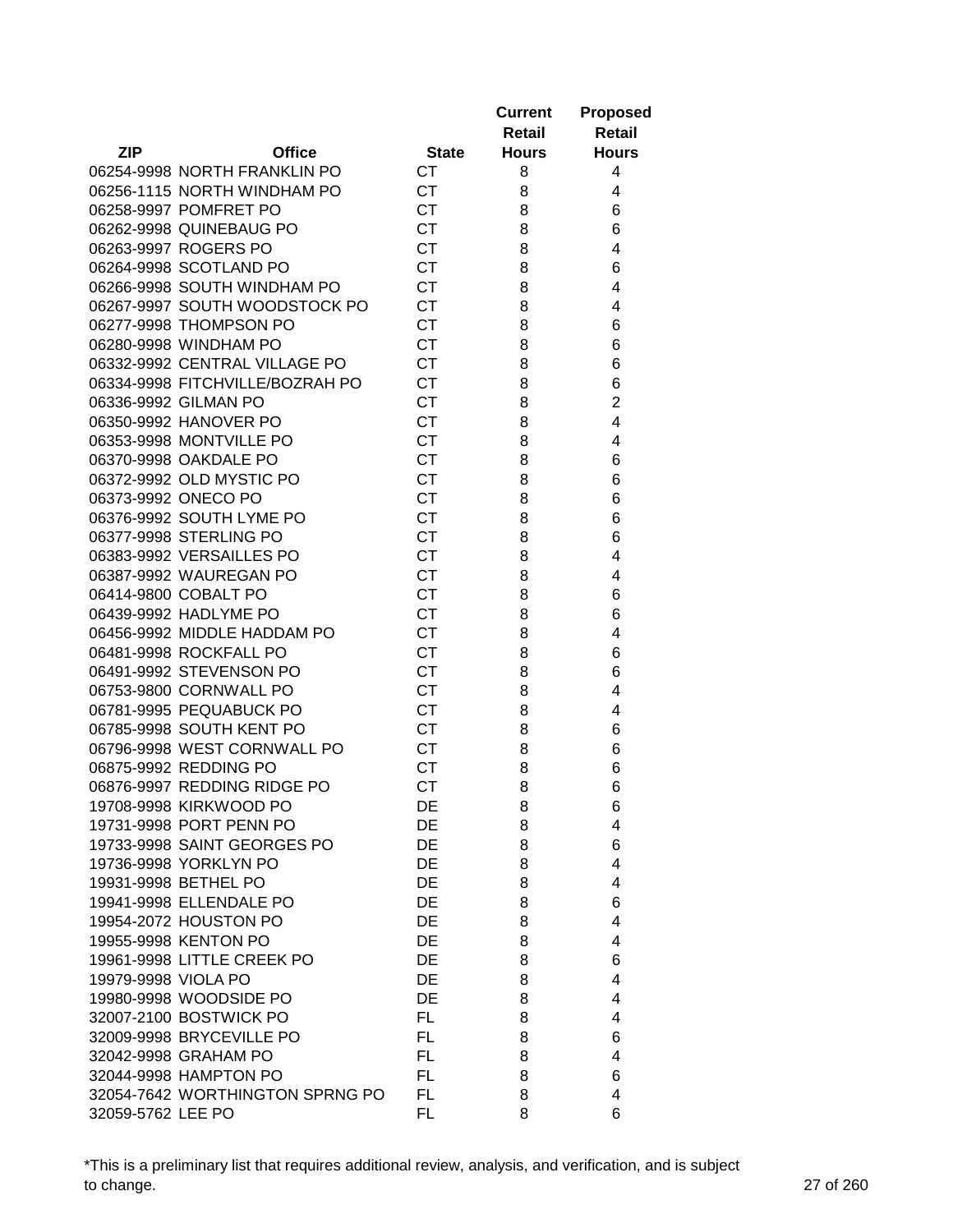|                     |                              |              | <b>Current</b><br>Retail | <b>Proposed</b><br><b>Retail</b> |
|---------------------|------------------------------|--------------|--------------------------|----------------------------------|
| <b>ZIP</b>          | <b>Office</b>                | <b>State</b> | <b>Hours</b>             | <b>Hours</b>                     |
|                     | 32062-9998 MCALPIN PO        | FL.          | 8                        | 4                                |
| 32066-2818 DAY PO   |                              | FL           | 8                        | $\overline{2}$                   |
|                     | 32079-9600 PENNEY FARMS PO   | FL           | 8                        | 6                                |
|                     | 32083-9998 RAIFORD PO        | FL.          | 8                        | 4                                |
|                     | 32087-9998 SANDERSON PO      | <b>FL</b>    | 8                        | 6                                |
|                     | 32105-5000 BARBERVILLE PO    | FL.          | 8                        | 4                                |
|                     | 32111-0079 CANDLER PO        | FL.          | 8                        | 6                                |
|                     | 32133-0070 EASTLAKE WEIR PO  | FL.          | 8                        | 4                                |
|                     | 32139-9998 GEORGETOWN PO     | FL.          | 8                        | 6                                |
|                     | 32140-2870 FLORAHOME PO      | FL           | 8                        | 6                                |
|                     | 32147-9990 HOLLISTER PO      | FL.          | 8                        | 6                                |
|                     | 32160-2100 LAKE GENEVA PO    | FL.          | 8                        | 4                                |
|                     | 32181-2437 LAKE COMO PO      | FL           | 8                        | 4                                |
|                     | 32181-9998 POMONA PARK PO    | FL           | 8                        | 6                                |
|                     | 32182-9700 ORANGE SPRINGS PO | FL.          | 8                        | 4                                |
|                     | 32190-9998 SEVILLE PO        | FL.          | 8                        | 4                                |
|                     | 32192-2101 SPARR PO          | FL.          | 8                        | 6                                |
|                     | 32193-9998 WELAKA PO         | FL           | 8                        | 6                                |
|                     | 32330-1500 GREENSBORO PO     | FL.          | 8                        | 6                                |
|                     | 32332-9998 GRETNA PO         | FL           | 8                        | 6                                |
|                     | 32334-2403 HOSFORD PO        | FL.          | 8                        | 4                                |
|                     | 32336-9998 LAMONT PO         | FL           | 8                        | 4                                |
| 32337-9900 LLOYD PO |                              | <b>FL</b>    | 8                        | 4                                |
|                     |                              | FL.          |                          | 4                                |
|                     | 32350-9998 PINETTA PO        |              | 8                        |                                  |
|                     | 32355-1500 SAINT MARKS PO    | FL.          | 8                        | 4                                |
| 32356-2104 SALEM PO |                              | FL           | 6                        | $\overline{2}$                   |
|                     | 32357-9998 SHADY GROVE PO    | FL.          | 8                        | $\overline{2}$                   |
|                     | 32360-3098 TELOGIA PO        | FL           | 8                        | $\overline{2}$                   |
|                     | 32361-9900 WACISSA PO        | FL           | 8                        | 4                                |
|                     | 32420-9998 ALFORD PO         | FL           | 8                        | 6                                |
|                     | 32422-9998 ARGYLE PO         | FL           | 8                        | $\overline{2}$                   |
|                     | 32423-9998 BASCOM PO         | FL           | 8                        | 4                                |
|                     | 32426-9998 CAMPBELLTON PO    | FL           | 8                        | 4                                |
|                     | 32427-9998 CARYVILLE PO      | FL           | 6                        | 4                                |
|                     | 32430-9998 CLARKSVILLE PO    | FL.          | 8                        | 4                                |
|                     | 32432-9998 CYPRESS PO        | FL           | 8                        | $\overline{2}$                   |
| 32437-9998 EBRO PO  |                              | FL.          | 8                        | 4                                |
|                     | 32438-2040 FOUNTAIN PO       | FL.          | 8                        | 6                                |
|                     | 32442-9998 GRAND RIDGE PO    | FL.          | 8                        | 6                                |
|                     | 32445-3265 MALONE PO         | FL.          | 8                        | 6                                |
|                     | 32463-9998 WAUSAU PO         | <b>FL</b>    | 8                        | 6                                |
|                     | 32464-9998 WESTVILLE PO      | FL           | 8                        | 6                                |
| 32564-9998 HOLT PO  |                              | FL           | 8                        | 6                                |
|                     | 32567-9998 LAUREL HILL PO    | FL.          | 8                        | 6                                |
|                     | 32568-9998 MCDAVID PO        | FL.          | 8                        | 6                                |
|                     | 32622-9998 BROOKER PO        | FL.          | 8                        | 4                                |
|                     | 32631-9701 EARLETON PO       | FL           | 8                        | 4                                |
|                     | 32633-9998 EVINSTON PO       | FL           | 8                        | 2                                |
|                     | 32634-9700 FAIRFIELD PO      | FL           | 8                        | 6                                |
|                     | 32639-2100 GULF HAMMOCK PO   | FL.          | 8                        | 4                                |

\*This is a preliminary list that requires additional review, analysis, and verification, and is subject to change. 28 of 260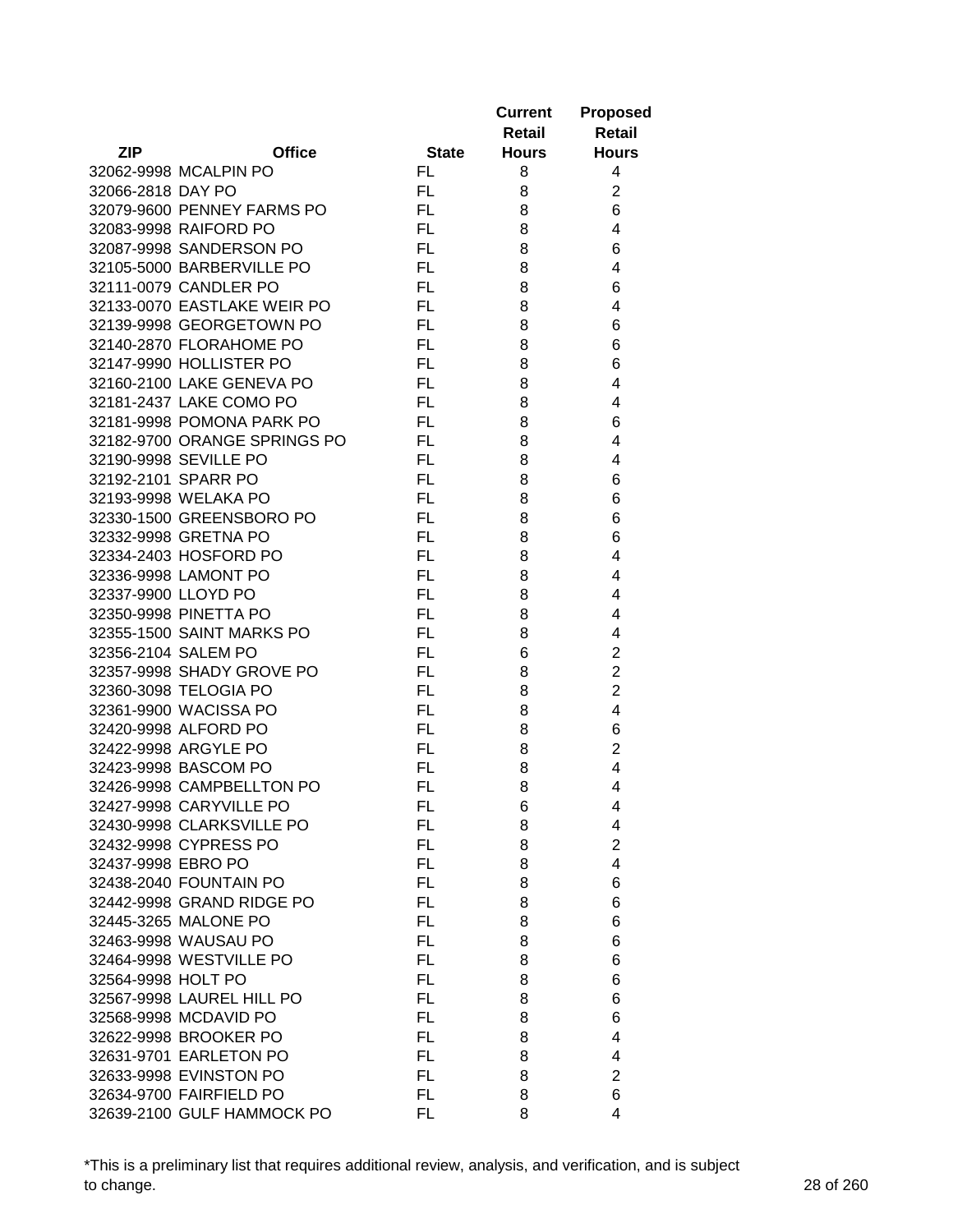|                      |                               |              | <b>Current</b><br>Retail | <b>Proposed</b><br><b>Retail</b> |
|----------------------|-------------------------------|--------------|--------------------------|----------------------------------|
| <b>ZIP</b>           | <b>Office</b>                 | <b>State</b> | <b>Hours</b>             | <b>Hours</b>                     |
|                      | 32648-2102 HORSESHOE BEACH PO | FL.          | 8                        | 4                                |
|                      | 32654-9998 ISLAND GROVE PO    | FL.          | 8                        | $\overline{2}$                   |
|                      | 32658-2100 LA CROSSE PO       | FL.          | 8                        | 6                                |
|                      | 32662-9700 LOCHLOOSA PO       | FL.          | 6                        | $\overline{2}$                   |
|                      | 32663-2100 LOWELL PO          | FL.          | 8                        | 6                                |
|                      | 32664-9998 MCINTOSH PO        | FL.          | 8                        | 6                                |
|                      | 32666-3141 PUTNAM HALL PO     | FL.          | 8                        | $\overline{2}$                   |
|                      | 32666-3721 GRANDIN PO         | FL.          | 8                        | 4                                |
|                      | 32681-9998 ORANGE LAKE PO     | FL.          | 8                        | 6                                |
|                      | 32683-9700 OTTER CREEK PO     | FL.          | 8                        | $\overline{2}$                   |
|                      | 32692-9990 SUWANNEE PO        | FL.          | 8                        | 4                                |
|                      | 32706-3358 CASSADAGA PO       | FL.          | 8                        | 4                                |
|                      | 32775-6998 SCOTTSMOOR PO      | FL.          | 8                        | 4                                |
|                      | 32777-7198 TANGERINE PO       | FL.          | 8                        | 6                                |
|                      | 32971-9998 Winter Beach       | FL.          | 8                        | 4                                |
|                      | 33001-9998 LONG KEY PO        | FL.          | 8                        | 6                                |
|                      | 33438-9998 CANAL POINT PO     | FL.          | 8                        | 6                                |
| 33503-9700 BALM PO   |                               | FL.          | 8                        | 4                                |
|                      | 33514-9997 CENTER HILL PO     | FL.          | 8                        | 6                                |
|                      | 33524-9700 CRYSTAL SPRINGS PO | FL.          | 8                        | 6                                |
|                      | 33530-9700 DURANT PO          | FL.          | 8                        | 6                                |
|                      | 33537-9700 LACOOCHEE PO       | FL.          | 8                        | 4                                |
|                      | 33574-9700 SAINT LEO PO       | FL.          | 8                        | 6                                |
|                      | 33585-4941 SUMTERVILLE PO     | FL.          | 8                        | 6                                |
|                      | 33586-9700 SUN CITY PO        | FL.          | 8                        | 6                                |
|                      | 33587-9800 SYDNEY PO          | FL.          | 8                        | 6                                |
| 33593-9800 TRILBY PO |                               | FL.          | 8                        | 6                                |
|                      | 33820-9700 ALTURAS PO         | FL.          | 8                        | 4                                |
|                      | 33835-9023 BRADLEY PO         | FL.          | 8                        | 4                                |
|                      | 33847-1703 HOMELAND PO        | FL.          | 8                        | 4                                |
|                      | 33863-9800 NICHOLS PO         | FL.          | 8                        | 4                                |
| 33865-8709 ONA PO    |                               | <b>FL</b>    | 8                        | 4                                |
|                      | 33877-9700 WAVERLY PO         | FL           | 8                        | 6                                |
| 33930-9800 FELDA PO  |                               | FL           | 8                        | 4                                |
|                      | 33944-9800 PALMDALE PO        | FL.          | 8                        | 4                                |
|                      | 33945-9800 PINELAND PO        | FL.          | 8                        | 6                                |
| 33960-9998 VENUS PO  |                               | FL.          | 8                        | 4                                |
|                      | 34138-9800 CHOKOLOSKEE PO     | FL.          | 8                        | 6                                |
|                      | 34139-9800 EVERGLADES CITY PO | FL.          | 8                        | 6                                |
|                      | 34140-9800 GOODLAND PO        | FL.          | 8                        | 6                                |
|                      | 34141-2003 OCHOPEE PO         | <b>FL</b>    | 8                        | 6                                |
|                      | 34250-9800 TERRA CEIA PO      | FL.          | 8                        | 6                                |
|                      | 34267-9800 FORT OGDEN PO      | FL.          | 8                        | 6                                |
|                      | 34445-0195 HOLDER PO          | FL.          | 8                        | 6                                |
|                      | 34487-9998 HOMOSASSA PO       | FL           | 8                        | 6                                |
|                      | 34498-9998 YANKEETOWN PO      | FL.          | 8                        | 4                                |
|                      | 34636-9801 ISTACHATTA PO      | FL.          | 8                        | 4                                |
|                      | 34660-9801 OZONA PO           | FL.          | 8                        | 6                                |
|                      | 34661-9801 NOBLETON PO        | FL.          | 8                        | 4                                |
|                      | 34679-9801 ARIPEKA PO         | FL.          | 8                        | 6                                |

\*This is a preliminary list that requires additional review, analysis, and verification, and is subject to change. 29 of 260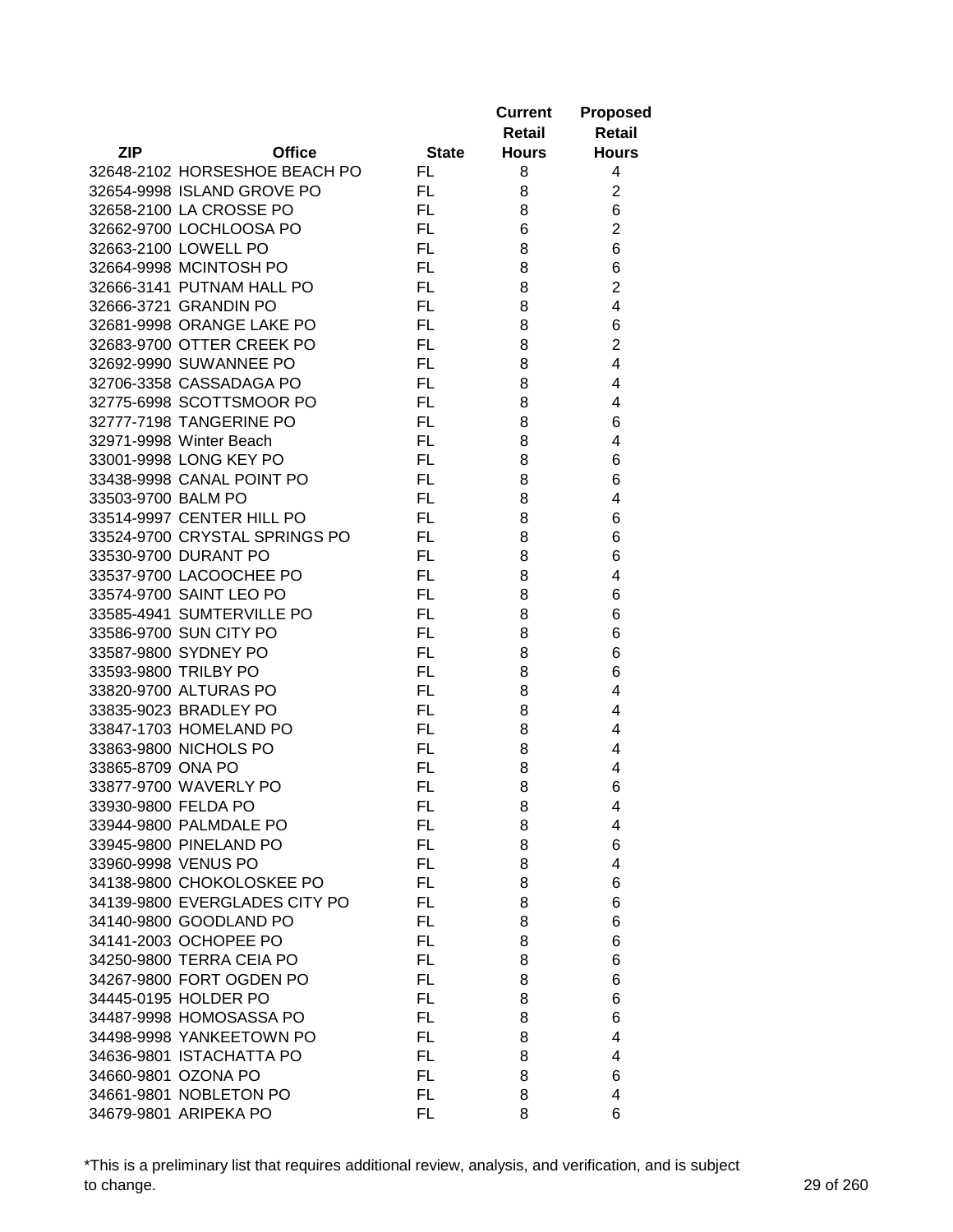|                                                    |              | <b>Current</b> | <b>Proposed</b>     |
|----------------------------------------------------|--------------|----------------|---------------------|
|                                                    |              | <b>Retail</b>  | <b>Retail</b>       |
| <b>ZIP</b><br><b>Office</b>                        | <b>State</b> | <b>Hours</b>   | <b>Hours</b>        |
| 34739-9998 KENANSVILLE PO                          | FL.          | 8              | 6                   |
| 34797-9998 YALAHA PO                               | FL.          | 8              | 6                   |
| 30018-9900 JERSEY PO                               | GA           | 8              | 6                   |
| 30055-9998 MANSFIELD PO                            | GA           | 8              | 6                   |
| 30056-9998 NEWBORN PO                              | GA           | 8              | 4                   |
| 30109-9997 BOWDON JUNCTION PO                      | GA           | 8              | 4                   |
| 30129-9800 COOSA PO                                | GA           | 8              | 4                   |
| 30138-9800 ESOM HILL PO                            | GA           | 6              | $\overline{2}$      |
| 30140-9800 FELTON PO                               | GA           | 8              | 4                   |
| 30150-9800 MOUNT ZION PO                           | GA           | 8              | 4                   |
| 30151-2500 NELSON PO                               | GA           | 8              | 4                   |
| 30177-2530 TATE PO                                 | GA           | 8              | 6                   |
| 30182-9998 WACO PO                                 | GA           | 8              | 6                   |
| 30205-9998 BROOKS PO                               | GA           | 8              | 6                   |
| 30216-9998 FLOVILLA PO                             | GA           | 8              | 4                   |
| 30218-9998 GAY PO                                  | GA           | 8              | 6                   |
| 30220-9998 GRANTVILLE PO                           | GA           | 8              | 6                   |
| 30229-9900 HARALSON PO                             | GA           | 8              | 4                   |
| 30251-9998 LUTHERSVILLE PO                         | GA           | 8              | 6                   |
| 30256-2367 MEANSVILLE PO                           | GA           | 8              | 6                   |
| 30258-9998 MOLENA PO                               | GA           |                |                     |
|                                                    | GA           | 8              | 6                   |
| 30266-7809 ORCHARD HILL PO                         |              | 8              | 6                   |
| 30275-3840 SARGENT PO                              | GA           | 8              | 4                   |
| 30284-2539 SUNNY SIDE PO<br>30285-9800 THE ROCK PO | GA<br>GA     | 8              | 6<br>$\overline{2}$ |
| 30289-3403 TURIN PO                                | GA           | 8<br>8         | 4                   |
| 30410-9998 AILEY PO                                | GA           | 8              | 4                   |
| 30412-9998 ALSTON PO                               | GA           |                | $\overline{2}$      |
|                                                    | GA           | 8              | 4                   |
| 30413-9998 BARTOW PO<br>30420-9998 COBBTOWN PO     | GA           | 8              | 4                   |
| 30421-9998 COLLINS PO                              | GA           | 8              |                     |
| 30423-9998 DAISY PO                                | GA           | 8              | 6                   |
| 30424-9998 DOVER PO                                | GA           | 8<br>8         | 4<br>$\overline{2}$ |
|                                                    |              |                |                     |
| 30425-9998 GARFIELD PO                             | GA           | 8              | 4                   |
| 30426-9998 GIRARD PO<br>30428-9998 GLENWOOD PO     | GA<br>GA     | 8<br>8         | 4<br>6              |
|                                                    | GA           |                | 6                   |
| 30429-9998 HAGAN PO                                | GA           | 8              | 6                   |
| 30441-9998 MIDVILLE PO                             |              | 8              |                     |
| 30446-9998 NEWINGTON PO                            | GA           | 8              | 6                   |
| 30448-9998 NUNEZ PO                                | GA           | 8              | 4                   |
| 30449-9998 OLIVER PO                               | GA           | 8              | $\overline{2}$      |
| 30450-9998 PORTAL PO                               | GA           | 8              | 6                   |
| 30451-9997 PULASKI PO                              | GA           | 8              | 4                   |
| 30452-9998 REGISTER PO                             | GA           | 8              | 4                   |
| 30454-9998 ROCKLEDGE PO                            | GA           | 4              | $\overline{2}$      |
| 30455-9998 ROCKY FORD PO                           | GA           | 8              | $\overline{2}$      |
| 30456-9998 SARDIS PO                               | GA           | 8              | 6                   |
| 30464-9998 STILLMORE PO                            | GA           | 8              | 4                   |
| 30470-9998 TARRYTOWN PO                            | GA           | 8              | 4                   |
| 30473-9998 UVALDA PO                               | GA           | 8              | 6                   |

\*This is a preliminary list that requires additional review, analysis, and verification, and is subject to change. 30 of 260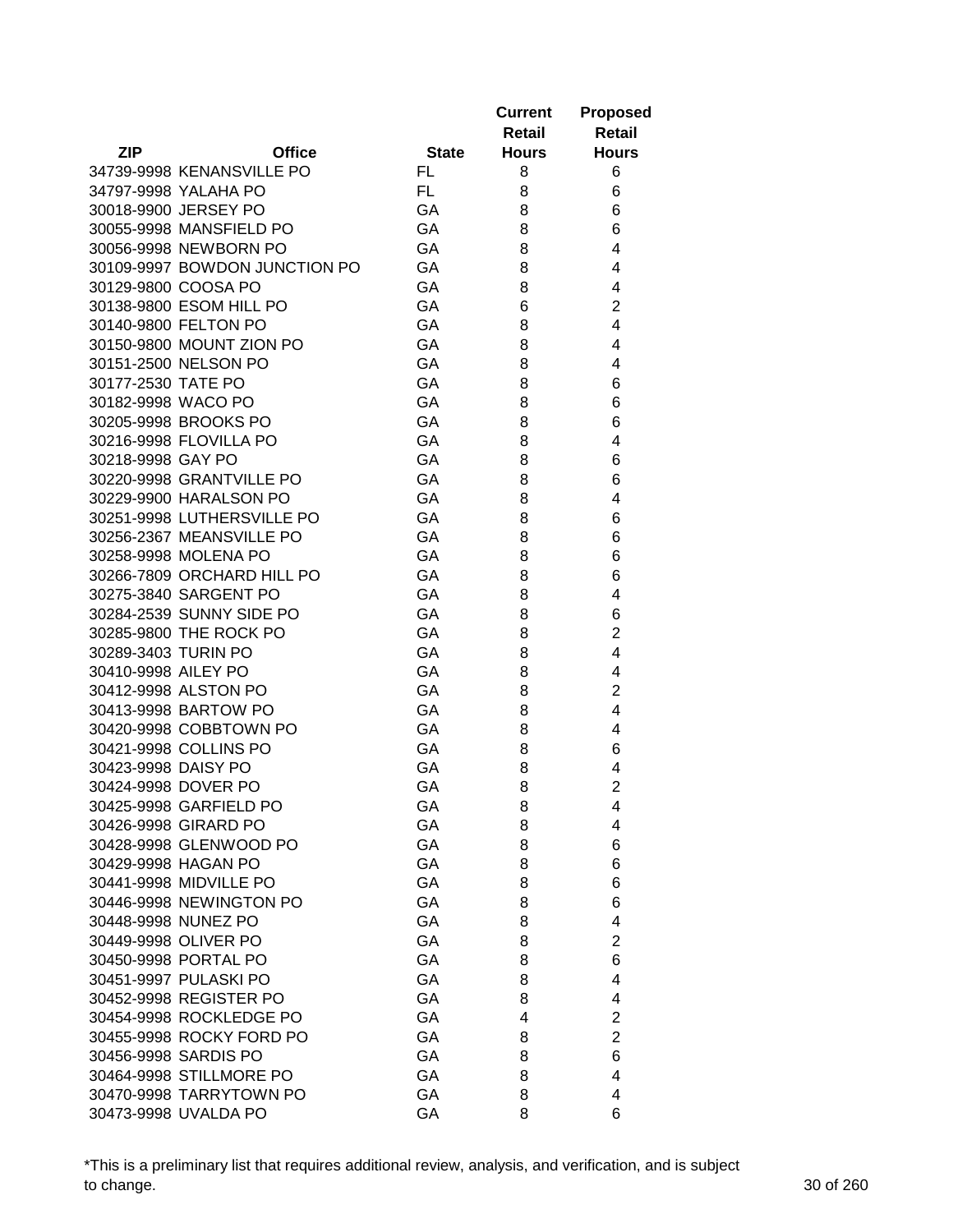|                     |                              |              | <b>Current</b> | <b>Proposed</b> |
|---------------------|------------------------------|--------------|----------------|-----------------|
|                     |                              |              | Retail         | Retail          |
| <b>ZIP</b>          | <b>Office</b>                | <b>State</b> | <b>Hours</b>   | <b>Hours</b>    |
|                     | 30516-1220 BOWERSVILLE PO    | GA           | 8              | 4               |
|                     | 30522-9998 CHERRYLOG PO      | GA           | 8              | 6               |
|                     | 30537-9998 DILLARD PO        | GA           | 8              | 6               |
|                     | 30538-2300 EASTANOLLEE PO    | GA           | 8              | 6               |
|                     | 30562-2900 MOUNTAIN CITY PO  | GA           | 8              | 6               |
|                     | 30563-9998 MOUNT AIRY PO     | GA           | 8              | 6               |
|                     | 30565-9998 NICHOLSON PO      | GA           | 8              | 6               |
|                     | 30568-9998 RABUN GAP PO      | GA           | 8              | 6               |
|                     | 30572-9998 SUCHES PO         | GA           | 8              | 4               |
|                     | 30573-9800 TALLULAH FALLS PO | GA           | 8              | 4               |
|                     | 30575-9998 TALMO PO          | GA           | 8              | 4               |
| 30576-9998 TIGER PO |                              | GA           | 8              | 6               |
|                     | 30580-2410 TURNERVILLE PO    | GA           | 8              | 4               |
| 30581-1815 WILEY PO |                              | GA           | 8              | 4               |
|                     | 30619-9998 ARNOLDSVILLE PO   | GA           | 8              | 4               |
|                     | 30621-9998 BISHOP PO         | GA           | 8              | 6               |
|                     | 30623-9900 BOSTWICK PO       | GA           | 8              | 4               |
|                     | 30625-9998 BUCKHEAD PO       | GA           | 8              | 6               |
|                     | 30627-9998 CARLTON PO        | GA           | 8              | 4               |
|                     | 30631-9998 CRAWFORDVILLE PO  | GA           | 8              | 6               |
|                     |                              | GA           | 8              | 4               |
|                     | 30634-9998 DEWY ROSE PO      | GA           |                | 4               |
|                     | 30638-9800 FARMINGTON PO     |              | 8              |                 |
|                     | 30641-9998 GOOD HOPE PO      | GA           | 8              | 4               |
|                     | 30645-1555 HIGH SHOALS PO    | GA<br>GA     | 8              | 4               |
| 30647-4205 ILA PO   | 30648-9998 LEXINGTON PO      | GA           | 8<br>8         | 6<br>6          |
| 30660-9998 RAYLE PO |                              | GA           | 8              | 4               |
|                     | 30664-3601 SHARON PO         | GA           | $\overline{2}$ | $\overline{2}$  |
|                     |                              |              |                |                 |
|                     | 30665-9800 SILOAM PO         | GA           | 8              | 4               |
|                     | 30667-9998 STEPHENS PO       | GA           | 8              | 4               |
|                     | 30668-9998 TIGNALL PO        | GA           | 8              | 6               |
|                     | 30678-9998 WHITE PLAINS PO   | GA           | 8              | 4               |
| 30708-9998 CISCO PO |                              | GA           | 8              | 4               |
|                     | 30711-9998 CRANDALL PO       | GA           | 8              | 6               |
| 30724-9998 ETON PO  |                              | GA           | 8              | 6               |
|                     | 30726-9998 GRAYSVILLE PO     | GA           | 8              | 4               |
|                     | 30730-9998 LYERLY PO         | GA           | 8              | 4               |
|                     | 30731-9998 MENLO PO          | GA           | 8              | 6               |
|                     | 30732-9998 OAKMAN PO         | GA           | 8              | 4               |
|                     | 30733-9998 PLAINVILLE PO     | GA           | 8              | 4               |
|                     | 30734-9998 RANGER PO         | GA           | 8              | 4               |
|                     | 30738-9998 RISING FAWN PO    | GA           | 8              | 6               |
|                     | 30746-9998 SUGAR VALLEY PO   | GA           | 8              | 4               |
|                     | 30751-9998 TENNGA PO         | GA           | 8              | $\overline{2}$  |
|                     | 30756-9998 VARNELL PO        | GA           | 8              | 6               |
|                     | 30757-9998 WILDWOOD PO       | GA           | 8              | 6               |
| 30803-9998 AVERA PO |                              | GA           | 8              | 4               |
|                     | 30805-9998 BLYTHE PO         | GA           | 8              | 6               |
|                     | 30807-9998 CAMAK PO          | GA           | 8              | 4               |
|                     | 30808-9998 DEARING PO        | GA           | 8              | 6               |

\*This is a preliminary list that requires additional review, analysis, and verification, and is subject to change. 31 of 260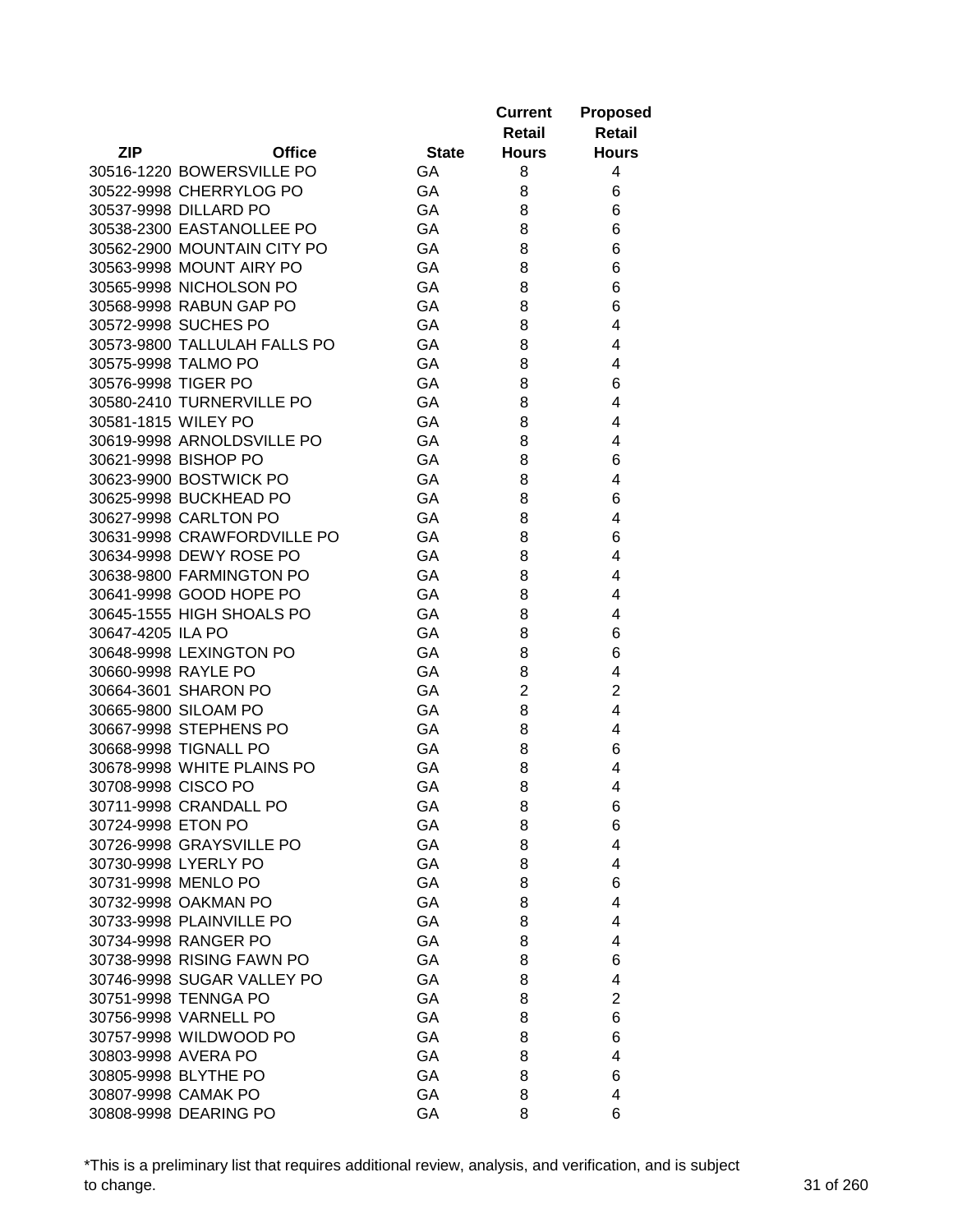|                     |                                                  |              | <b>Current</b> | <b>Proposed</b>     |
|---------------------|--------------------------------------------------|--------------|----------------|---------------------|
|                     |                                                  |              | <b>Retail</b>  | <b>Retail</b>       |
| <b>ZIP</b>          | <b>Office</b>                                    | <b>State</b> | <b>Hours</b>   | <b>Hours</b>        |
|                     | 30810-9998 GIBSON PO                             | GA           | 8              | 6                   |
|                     | 30812-9998 GRACEWOOD PO                          | GA           | 8              | 6                   |
|                     | 30816-9998 KEYSVILLE PO                          | GA           | 8              | 6                   |
|                     | 30819-9998 MESENA PO                             | GA           | 8              | $\overline{2}$      |
|                     | 30820-9998 MITCHELL PO                           | GA           | 8              | 4                   |
|                     | 30821-9998 NORWOOD PO                            | GA           | 8              | 4                   |
|                     | 30822-9998 PERKINS PO                            | GA           | 8              | $\overline{2}$      |
|                     | 30823-9998 STAPLETON PO                          | GA           | 8              | 4                   |
|                     | 31002-9998 ADRIAN PO                             | GA           | 8              | 6                   |
|                     | 31003-9998 ALLENTOWN PO                          | GA           | 8              | $\overline{c}$      |
|                     | 31004-9998 BOLINGBROKE PO                        | GA           | 8              | 6                   |
|                     | 31007-9998 BYROMVILLE PO                         | GA           | 8              | 4                   |
|                     | 31009-9998 CADWELL PO                            | GA           | 8              | 4                   |
|                     | 31011-9998 CHAUNCEY PO                           | GA           | 8              | 4                   |
|                     | 31012-9998 CHESTER PO                            | GA           | 8              | 6                   |
|                     | 31013-9998 CLINCHFIELD PO                        | GA           | 8              | $\overline{c}$      |
|                     | 31016-9998 CULLODEN PO                           | GA           | 8              | 4                   |
|                     | 31017-9998 DANVILLE PO                           | GA           | 8              | 4                   |
|                     | 31018-9998 DAVISBORO PO                          | GA           | 8              | 6                   |
|                     | 31019-9998 DEXTER PO                             | GA           | 8              | 6                   |
|                     |                                                  | GA           |                |                     |
|                     | 31020-9998 DRY BRANCH PO                         | GA           | 8              | 6                   |
|                     | 31022-9998 DUDLEY PO                             |              | 8              | 6<br>4              |
| 31025-9998 ELKO PO  |                                                  | GA           | 8              |                     |
|                     | 31035-9998 HARRISON PO                           | GA           | 8              | 4                   |
|                     | 31037-9998 HELENA PO<br>31038-9998 HILLSBORO PO  | GA<br>GA     | 8              | 6<br>$\overline{c}$ |
|                     |                                                  |              | 8<br>4         |                     |
|                     | 31039-9700 HOWARD PO                             | GA           |                | $\overline{c}$<br>4 |
| 31041-9998 IDEAL PO |                                                  | GA           | 8              |                     |
|                     | 31042-9998 IRWINTON PO                           | GA           | 8              | 6                   |
|                     | 31046-9998 JULIETTE PO<br>31047-9998 KATHLEEN PO | GA           | 8              | 6                   |
|                     |                                                  | GA           | 8              | 6                   |
| 31049-9998 KITE PO  |                                                  | GA           | 8              | 6                   |
| 31051-2500 LILLY PO |                                                  | GA           | 8              | $\overline{2}$      |
|                     | 31054-9998 MCINTYRE PO                           | GA           | 8              | 6                   |
|                     | 31057-9998 MARSHALLVILLE PO                      | GA           | 8              | 4                   |
| 31058-9998 MAUK PO  |                                                  | GA           | 8              | 4                   |
| 31060-9998 MILAN PO |                                                  | GA           | 8              | 4                   |
|                     | 31065-9998 MONTROSE PO                           | GA           | 8              | 4                   |
|                     | 31066-9998 MUSELLA PO                            | GA           | 8              | 4                   |
|                     | 31067-9998 OCONEE PO                             | GA           | 8              | $\overline{2}$      |
|                     | 31070-9998 PINEHURST PO                          | GA           | 8              | 4                   |
|                     | 31071-9998 PINEVIEW PO                           | GA           | 8              | 4                   |
| 31072-9998 PITTS PO |                                                  | GA           | 8              | 4                   |
|                     | 31075-9998 RENTZ PO                              | GA           | 8              | 6                   |
| 31077-9998 RHINE PO |                                                  | GA           | 8              | 4                   |
|                     | 31081-9998 RUPERT PO                             | GA           | 6              | $\overline{c}$      |
|                     | 31083-9997 SCOTLAND PO                           | GA           | 8              | $\overline{2}$      |
|                     | 31084-9998 SEVILLE PO                            | GA           | 6              | $\overline{2}$      |
|                     | 31085-9998 SHADY DALE PO                         | GA           | 8              | 4                   |
|                     | 31086-9998 SMARR PO                              | GA           | 8              | 4                   |

\*This is a preliminary list that requires additional review, analysis, and verification, and is subject to change. 32 of 260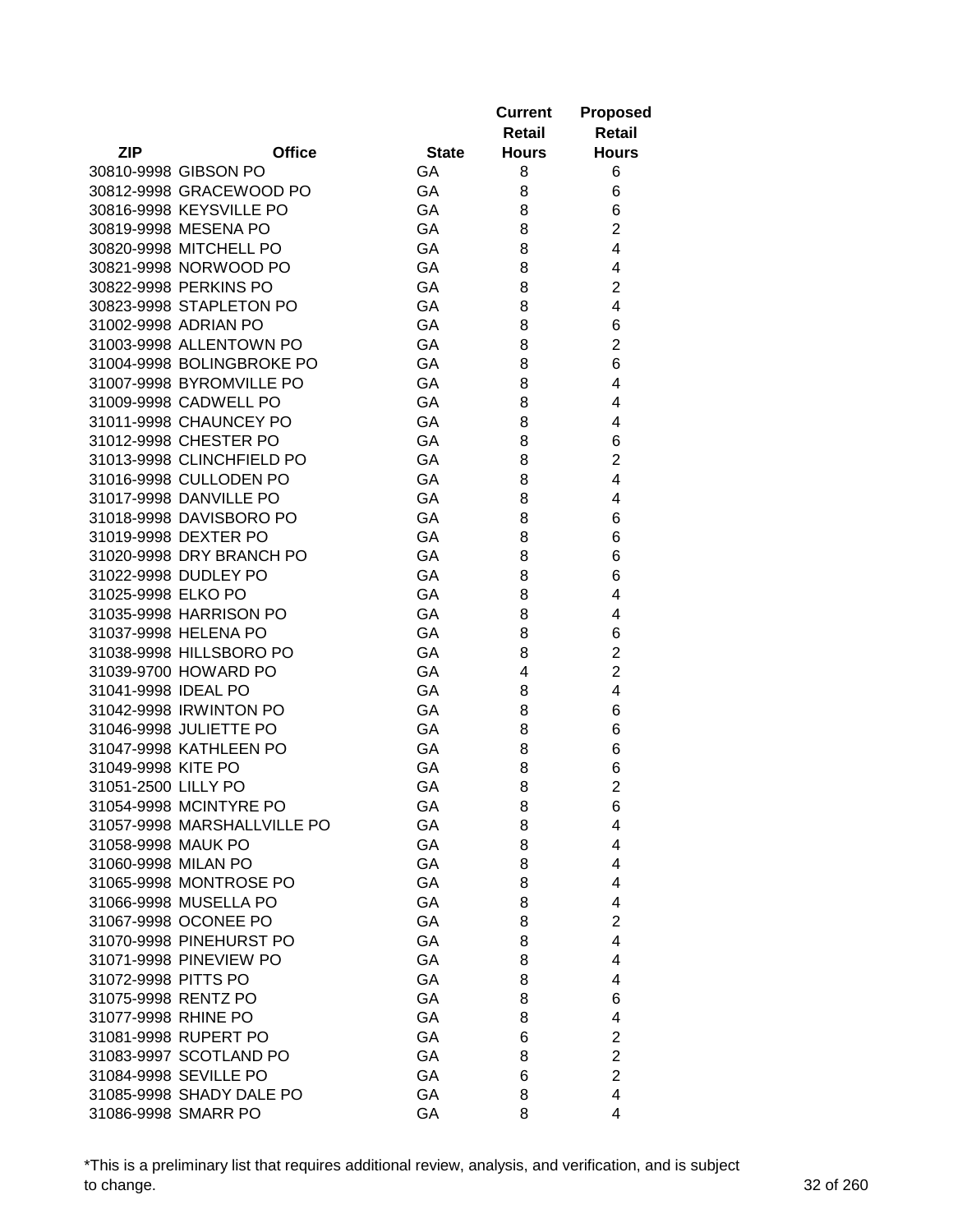|                     |                                                     |              | <b>Current</b> | <b>Proposed</b>         |
|---------------------|-----------------------------------------------------|--------------|----------------|-------------------------|
|                     |                                                     |              | <b>Retail</b>  | <b>Retail</b>           |
| <b>ZIP</b>          | <b>Office</b>                                       | <b>State</b> | <b>Hours</b>   | <b>Hours</b>            |
|                     | 31090-9998 TOOMSBORO PO                             | GA           | 8              | 4                       |
|                     | 31094-9998 WARTHEN PO                               | GA           | 8              | $\overline{c}$          |
|                     | 31097-9998 YATESVILLE PO                            | GA           | 8              | 4                       |
| 31303-9998 CLYO PO  |                                                     | GA           | 8              | 4                       |
|                     | 31304-9997 CRESCENT PO                              | GA           | 8              | 4                       |
| 31307-9998 EDEN PO  |                                                     | GA           | 8              | 6                       |
|                     | 31318-9998 MELDRIM PO                               | GA           | 8              | 4                       |
|                     | 31319-9997 MERIDIAN PO                              | GA           | 8              | 4                       |
|                     | 31323-9998 RICEBORO PO                              | GA           | 8              | 4                       |
|                     | 31327-9998 SAPELO ISLAND PO                         | GA           | 4              | $\overline{2}$          |
|                     | 31333-9998 WALTHOURVILLE PO                         | GA           | 8              | 6                       |
|                     | 31512-9998 AMBROSE PO                               | GA           | 8              | 4                       |
|                     | 31518-9998 BRISTOL PO                               | GA           | 8              | 4                       |
|                     | 31532-9998 DENTON PO                                | GA           | 8              | 4                       |
|                     | 31542-9998 HOBOKEN PO                               | GA           | 8              | 6                       |
|                     | 31543-9997 HORTENSE PO                              | GA           | 8              | 6                       |
|                     | 31544-9997 JACKSONVILLE PO                          | GA           | 8              | 4                       |
|                     | 31549-9998 LUMBER CITY PO                           | GA           | 8              | 6                       |
|                     | 31550-9998 MANOR PO                                 | GA           | 8              | 4                       |
|                     | 31551-9998 MERSHON PO                               | GA           | 8              | 4                       |
|                     |                                                     | GA           |                | 4                       |
|                     | 31552-9998 MILLWOOD PO                              |              | 8              |                         |
| 31555-9998 ODUM PO  |                                                     | GA           | 8              | 6                       |
|                     | 31556-9700 OFFERMAN PO                              | GA           | 8              | $\overline{2}$          |
|                     | 31557-9998 PATTERSON PO                             | GA<br>GA     | 8              | 6<br>6                  |
|                     | 31560-9998 SCREVEN PO<br>31562-9998 SAINT GEORGE PO | GA           | 8              | 4                       |
|                     | 31563-9998 SURRENCY PO                              | GA           | 8              | 4                       |
|                     | 31564-9900 WARESBORO PO                             | GA           | 8              | 4                       |
|                     |                                                     |              | 8              |                         |
|                     | 31565-9998 WAVERLY PO<br>31567-9998 WEST GREEN PO   | GA           | 8              | 4                       |
|                     |                                                     | GA           | 8              | 4                       |
|                     | 31568-9998 WHITE OAK PO                             | GA           | 6              | $\overline{c}$          |
|                     | 31622-9998 ALAPAHA PO                               | GA           | 8              | 4<br>$\overline{2}$     |
|                     | 31623-9997 ARGYLE PO                                | GA           | 8              |                         |
|                     | 31624-9997 AXSON PO                                 | GA           | 4              | $\overline{\mathbf{c}}$ |
| 31627-9998 CECIL PO | 31625-9998 BARNEY PO                                | GA<br>GA     | 8<br>8         | 4<br>$\overline{2}$     |
|                     |                                                     |              |                | 4                       |
| 31629-9998 DIXIE PO |                                                     | GA<br>GA     | 8              | 4                       |
|                     | 31630-3225 DU PONT PO                               |              | 8              |                         |
|                     | 31631-9998 FARGO PO                                 | GA           | 8              | 4                       |
| 31637-9998 LENOX PO |                                                     | GA           | 8              | 6                       |
|                     | 31638-9998 MORVEN PO                                | GA           | 8              | 4                       |
|                     | 31641-9998 NAYLOR PO                                | GA           | 8              | 4                       |
|                     | 31647-9998 SPARKS PO                                | GA           | 8              | 6                       |
|                     | 31648-9998 STATENVILLE PO                           | GA           | 8              | 4                       |
|                     | 31649-9997 STOCKTON PO                              | GA           | 8              | $\overline{2}$          |
|                     | 31650-9998 WILLACOOCHEE PO                          | GA           | 8              | 6                       |
|                     | 31711-9998 ANDERSONVILLE PO                         | GA           | 8              | 4                       |
| 31712-9998 ARABI PO |                                                     | GA           | 8              | 4                       |
|                     | 31716-9998 BACONTON PO                              | GA           | 8              | 6                       |
|                     | 31720-9998 BARWICK PO                               | GA           | 8              | 4                       |

\*This is a preliminary list that requires additional review, analysis, and verification, and is subject to change. 33 of 260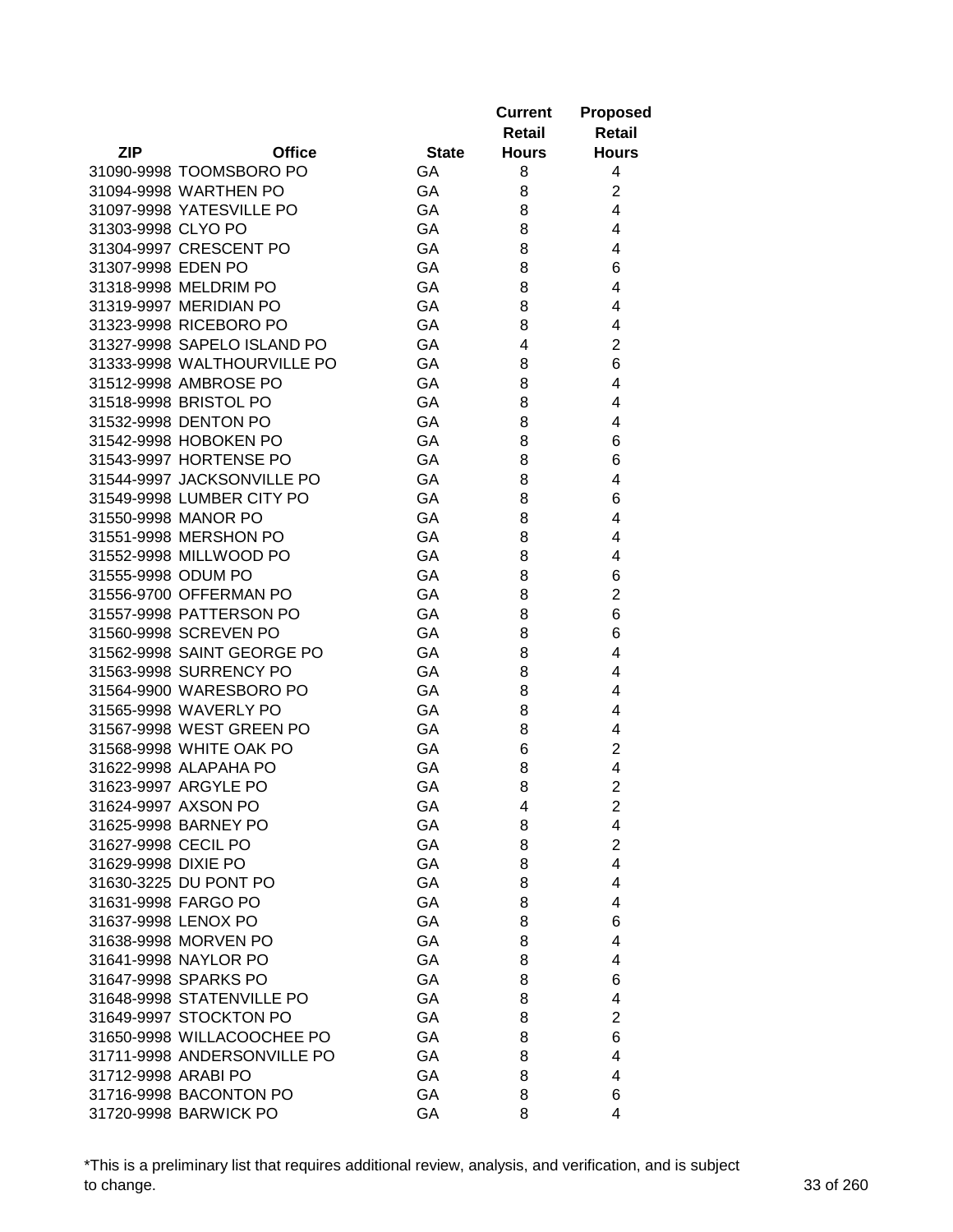|                       |                              |              | <b>Current</b> | <b>Proposed</b>                  |
|-----------------------|------------------------------|--------------|----------------|----------------------------------|
|                       |                              |              | Retail         | <b>Retail</b>                    |
| <b>ZIP</b>            | <b>Office</b>                | <b>State</b> | <b>Hours</b>   | <b>Hours</b>                     |
| 31722-9998 BERLIN PO  |                              | GA           | 8              | 4                                |
|                       | 31727-9998 BROOKFIELD PO     | GA           | 8              | 4                                |
| 31733-9998 CHULA PO   |                              | GA           | 8              | 6                                |
| 31735-9998 COBB PO    |                              | GA           | 8              | 4                                |
|                       | 31738-9998 COOLIDGE PO       | GA           | 8              | 4                                |
| 31743-9998 DE SOTO PO |                              | GA           | 8              | 4                                |
| 31744-9998 DOERUN PO  |                              | GA           | 8              | 6                                |
|                       | 31747-9998 ELLENTON PO       | GA           | 8              | 4                                |
| 31749-9998 ENIGMA PO  |                              | GA           | 8              | 4                                |
| 31753-9998 FUNSTON PO |                              | GA           | 8              | 4                                |
|                       | 31756-9998 HARTSFIELD PO     | GA           | 8              | 4                                |
| 31765-9998 MEIGS PO   |                              | GA           | 8              | 6                                |
| 31769-9998 MYSTIC PO  |                              | GA           | 8              | $\overline{c}$                   |
|                       | 31772-9998 OAKFIELD PO       | GA           | 8              | $\overline{2}$                   |
|                       | 31773-9998 OCHLOCKNEE PO     | GA           | 8              | $\,6$                            |
| 31775-9998 OMEGA PO   |                              | GA           |                | 6                                |
|                       |                              |              | 8              |                                  |
| 31778-9998 PAVO PO    |                              | GA           | 8              | 6                                |
| 31780-9998 PLAINS PO  |                              | GA           | 8              | 6                                |
| 31781-9998 POULAN PO  |                              | GA           | 8              | 4                                |
| 31782-9998 PUTNEY PO  |                              | GA           | 8              | 4                                |
| 31783-9998 REBECCA PO |                              | GA           | 8              | 4                                |
|                       | 31784-9998 SALE CITY PO      | GA           | 8              | 4                                |
|                       | 31787-9998 SMITHVILLE PO     | GA           | 8              | 4                                |
| 31789-9998 SUMNER PO  |                              | GA           | 8              | 4                                |
|                       | 31790-9998 SYCAMORE PO       | GA           | 8              | 6                                |
| 31795-9998 TY TY PO   |                              | GA           | 8              | 6                                |
|                       | 31796-9998 WARWICK PO        | GA           | 8              | 4                                |
| 31798-9998 WRAY PO    |                              | GA           | 8              | 4                                |
|                       | 31801-9998 BOX SPRINGS PO    | GA           | 8              | 6                                |
|                       | 31807-9998 ELLERSLIE PO      | GA           | 8              | 6                                |
| 31810-9998 GENEVA PO  |                              | GA           | 8              | 4                                |
|                       | 31812-9998 JUNCTION CITY PO  | GA           | 8              | $\overline{c}$<br>$\overline{2}$ |
| 31821-9997 OMAHA PO   |                              | GA           | 8              |                                  |
|                       | 31823-9998 PINE MT VALLEY PO | GA           | 8              | 4                                |
| 31824-9998 PRESTON PO |                              | GA           | 8              | 4                                |
|                       | 31825-9998 RICHLAND PO       | GA           | 8              | 6                                |
| 31826-9998 SHILOH PO  |                              | GA           | 8              | 4                                |
|                       | 31827-9998 TALBOTTON PO      | GA           | 8              | 6                                |
|                       | 31830-9998 WARM SPRINGS PO   | GA           | 8              | 6                                |
| 31832-9998 WESTON PO  |                              | GA           | 6              | $\overline{2}$                   |
|                       | 31836-9998 WOODLAND PO       | GA           | 8              | 4                                |
|                       | 39815-9998 ATTAPULGUS PO     | GA           | 8              | 4                                |
|                       | 39824-9998 BLUFFTON PO       | GA           | 8              | 4                                |
| 39825-9998 BRINSON PO |                              | GA           | 8              | 4                                |
|                       | 39826-9998 BRONWOOD PO       | GA           | 8              | 4                                |
| 39829-9998 CALVARY PO |                              | GA           | 8              | 4                                |
|                       | 39832-9998 CEDAR SPRINGS PO  | GA           | 8              | $\overline{c}$                   |
| 39834-9998 CLIMAX PO  |                              | GA           | 8              | 6                                |
|                       | 39836-9997 COLEMAN PO        | GA           | 8              | $\overline{2}$                   |
|                       | 39841-9998 DAMASCUS PO       | GA           | 8              | 4                                |

\*This is a preliminary list that requires additional review, analysis, and verification, and is subject to change. 34 of 260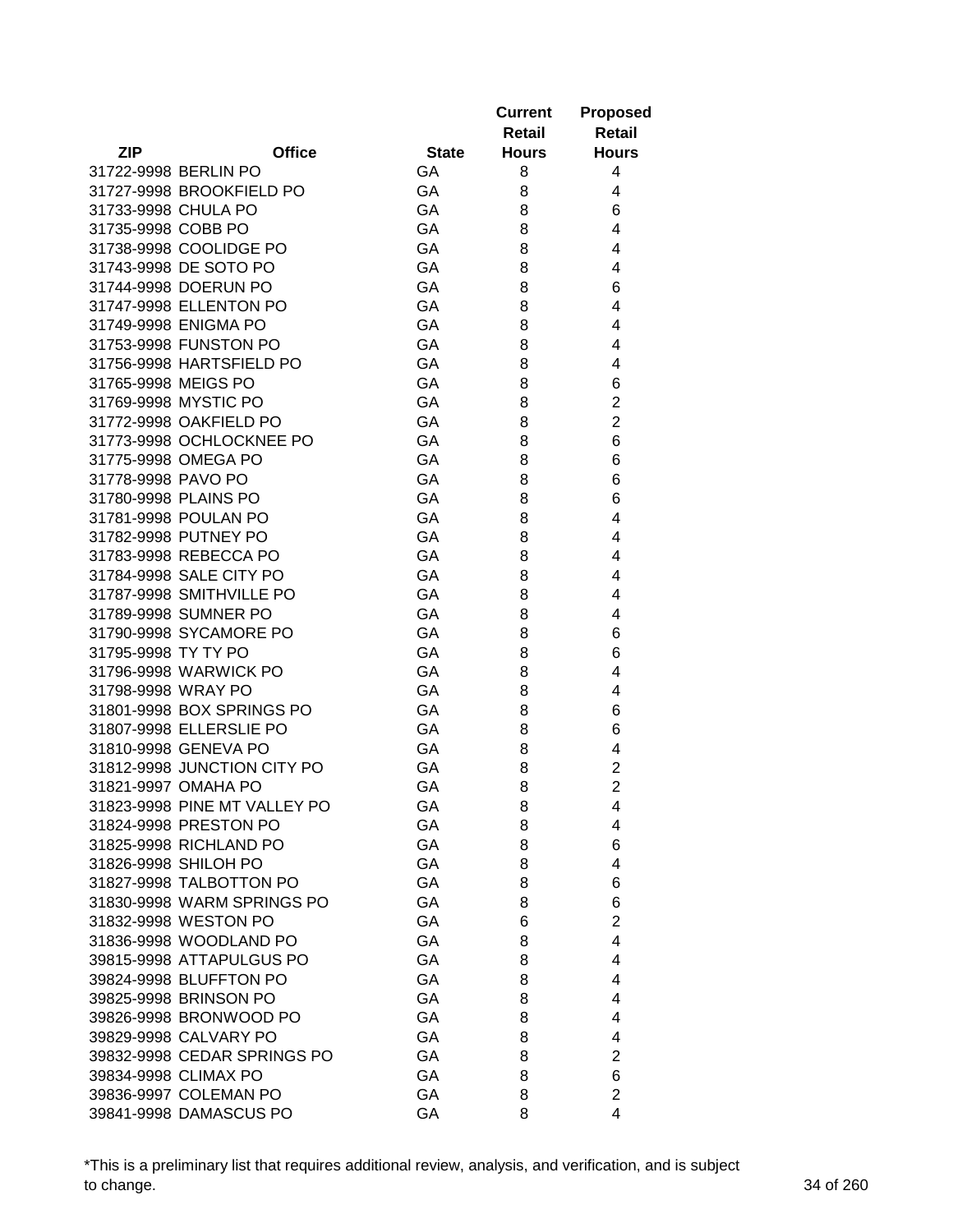|                     |                             |                | <b>Current</b><br>Retail | <b>Proposed</b><br><b>Retail</b> |
|---------------------|-----------------------------|----------------|--------------------------|----------------------------------|
| <b>ZIP</b>          | <b>Office</b>               | <b>State</b>   | <b>Hours</b>             | <b>Hours</b>                     |
|                     | 39846-9998 EDISON PO        | GA             | 8                        | 6                                |
|                     | 39852-9998 FOWLSTOWN PO     | GA             | 8                        | $\overline{2}$                   |
|                     | 39859-9998 IRON CITY PO     | GA             | 8                        | 4                                |
| 39861-9998 JAKIN PO |                             | GA             | 8                        | 4                                |
| 39862-9998 LEARY PO |                             | GA             | 8                        | 4                                |
|                     | 39866-9998 MORGAN PO        | GA             | 8                        | 6                                |
|                     | 39870-9998 NEWTON PO        | GA             | 8                        | 6                                |
|                     | 39877-9998 PARROTT PO       | GA             | 8                        | $\overline{2}$                   |
|                     | 39885-9998 SASSER PO        | GA             | 8                        | $\overline{4}$                   |
|                     | 39886-9997 SHELLMAN PO      | GA             | 8                        | 6                                |
|                     | 96710-9997 HAKALAU PO       | HI             | 8                        | 4                                |
|                     | 96718-9997 HAWAII NAT PK PO | HI             | 8                        | 4                                |
|                     | 96728-9997 HONOMU PO        | HI             | 8                        | 6                                |
|                     | 96729-9997 HOOLEHUA PO      | HI             | 8                        | 6                                |
|                     | 96742-9997 KALAUPAPA PO     | HI             | 6                        | $\overline{2}$                   |
|                     | 96747-9997 KAUMAKANI PO     | HI             | 8                        | 4                                |
|                     | 96757-9997 KUALAPUU PO      | HI             | 8                        | 4                                |
| 96759-9997 KUNIA PO |                             | HI             | 8                        | 6                                |
|                     | 96764-9997 LAUPAHOEHOE PO   |                |                          | 6                                |
|                     |                             | HI             | 8                        |                                  |
|                     | 96769-9997 MAKAWELI PO      | HI             | 8                        | 4                                |
|                     | 96770-9997 MAUNALOA PO      | H <sub>l</sub> | 8                        | 4                                |
|                     | 96780-9997 PAPAALOA PO      | H <sub>l</sub> | 8                        | 4                                |
| 50002-7711 ADAIR PO |                             | IA             | 8                        | 6                                |
|                     | 50005-7781 ALBION PO        | IA             | 8                        | 4                                |
| 50006-9997 ALDEN PO |                             | IA             | 8                        | 6                                |
|                     | 50007-7702 ALLEMAN PO       | IA             | 8                        | 4                                |
|                     | 50008-7726 ALLERTON PO      | IA             | 8                        | 4                                |
|                     | 50026-1015 BAGLEY PO        | IA             | 8                        | 4                                |
|                     | 50027-7709 BARNES CITY PO   | IA             | 8                        | 4                                |
|                     | 50028-7771 BAXTER PO        | IA             | 8                        | 6                                |
|                     | 50029-1019 BAYARD PO        | IA             | 8                        | 4                                |
|                     | 50031-7700 BEAVER PO        | IA             | 4                        | $\overline{c}$                   |
|                     | 50032-7700 BERWICK PO       | IA             | 8                        | $\overline{4}$                   |
|                     | 50034-7717 BLAIRSBURG PO    | IA             | 8                        | 4                                |
|                     | 50038-7707 BOONEVILLE PO    | IA             | 4                        | $\overline{2}$                   |
|                     | 50039-7704 BOUTON PO        | IA             | 8                        | 4                                |
|                     | 50040-7700 BOXHOLM PO       | IA             | 8                        | 4                                |
|                     | 50041-7713 BRADFORD PO      | IA             | 6                        | $\overline{2}$                   |
|                     | 50042-7710 BRAYTON PO       | IA             | 8                        | $\overline{2}$                   |
|                     | 50044-8150 BUSSEY PO        | IA             | 8                        | $\overline{4}$                   |
|                     | 50046-7701 CAMBRIDGE PO     | IA             | 8                        | 4                                |
| 50048-1009 CASEY PO |                             | IA             | 8                        | 4                                |
|                     | 50050-7712 CHURDAN PO       | IA             | 8                        | 4                                |
|                     | 50051-7714 CLEMONS PO       | IA             | 4                        | $\overline{2}$                   |
|                     | 50055-1023 COLLINS PO       | IA             | 8                        | 4                                |
| 50056-7723 COLO PO  |                             | IA             | 8                        | 4                                |
|                     | 50061-1047 CUMMING PO       | IA             | 8                        | 4                                |
| 50064-4621 DANA PO  |                             | IA             | $\overline{2}$           | $\overline{2}$                   |
|                     | 50065-4311 DAVIS CITY PO    | IA             | 8                        | 4                                |
|                     | 50066-7708 DAWSON PO        | IA             | 6                        | $\overline{2}$                   |

\*This is a preliminary list that requires additional review, analysis, and verification, and is subject to change. 35 of 260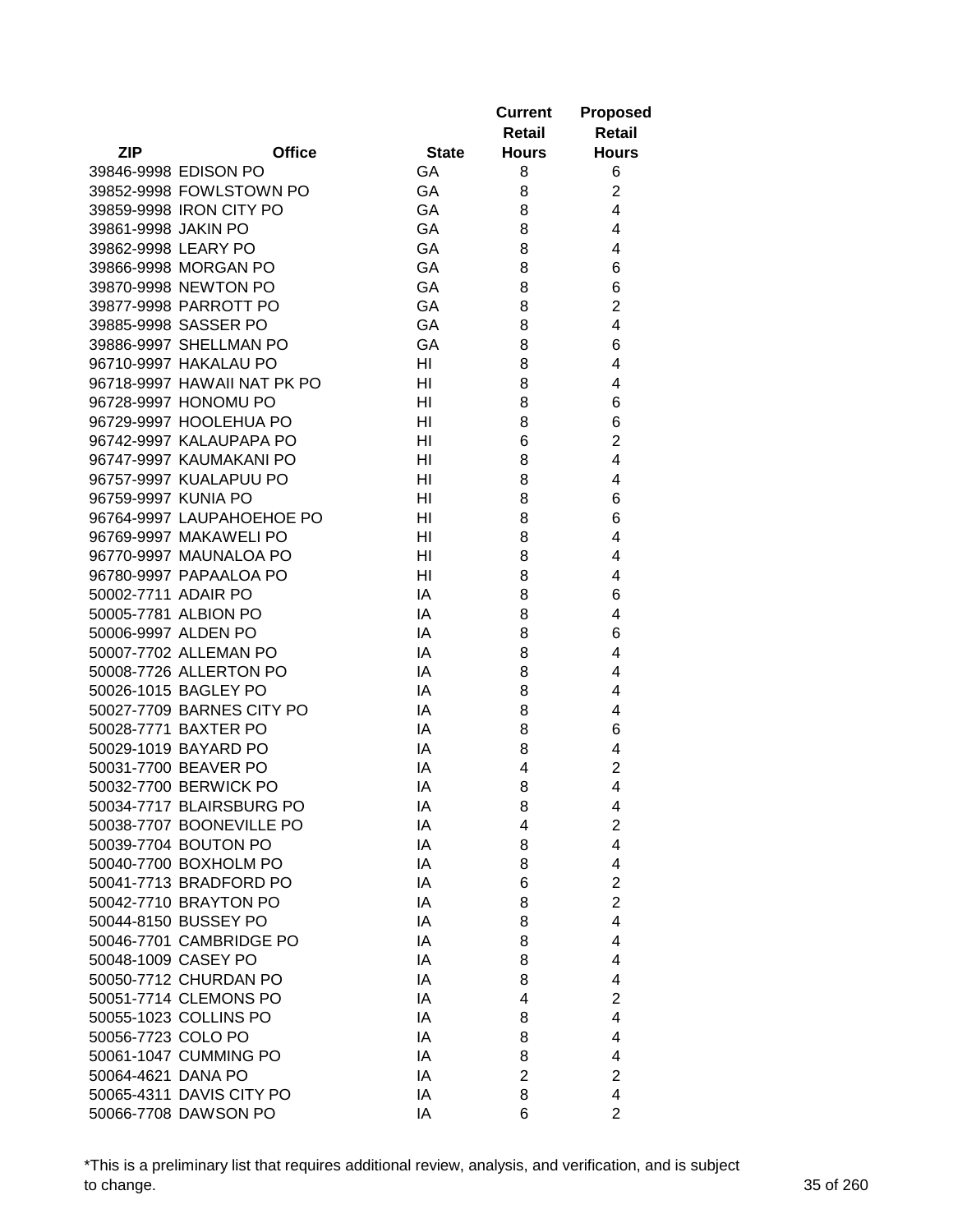|                     |                              |              | <b>Current</b>          | <b>Proposed</b>         |
|---------------------|------------------------------|--------------|-------------------------|-------------------------|
|                     |                              |              | Retail                  | <b>Retail</b>           |
| <b>ZIP</b>          | <b>Office</b>                | <b>State</b> | <b>Hours</b>            | <b>Hours</b>            |
|                     | 50067-7700 DECATUR PO        | IA           | 8                       | 4                       |
|                     | 50068-8505 DERBY PO          | IA           | 8                       | 4                       |
|                     | 50069-7712 DE SOTO PO        | IA           | 8                       | 6                       |
|                     | 50070-1030 DEXTER PO         | IA           | 8                       | 4                       |
| 50071-2032 DOWS PO  |                              | IA           | 8                       | 6                       |
|                     | 50073-7701 ELKHART PO        | IA           | 8                       | 4                       |
|                     | 50074-4652 ELLSTON PO        | IA           | 8                       | 4                       |
|                     | 50075-5007 ELLSWORTH PO      | IA           | 8                       | 4                       |
| 50076-7707 EXIRA PO |                              | IA           | 8                       | 6                       |
|                     | 50078-7700 FERGUSON PO       | IA           | 8                       | $\overline{2}$          |
|                     | 50102-4400 GARDEN CITY PO    | IA           | 4                       | $\overline{2}$          |
|                     | 50103-1033 GARDEN GROVE PO   | IA           | 8                       | 4                       |
|                     | 50104-4400 GIBSON PO         | IA           | 6                       | 4                       |
|                     | 50105-7705 GILBERT PO        | IA           | 8                       | 6                       |
|                     | 50106-7702 GILMAN PO         | IA           | 8                       | 4                       |
|                     | 50107-7703 GRAND JUNCTION PO | IA           | 8                       | 4                       |
|                     | 50108-4400 GRAND RIVER PO    | IA           | 8                       | 4                       |
| 50110-4400 GRAY PO  |                              | IA           | $\overline{2}$          | $\overline{2}$          |
|                     | 50116-7503 HAMILTON PO       | IA           | $\overline{\mathbf{4}}$ | $\overline{2}$          |
|                     | 50118-8748 HARTFORD PO       | IA           | 8                       | 4                       |
|                     | 50119-7727 HARVEY PO         | IA           | 6                       | $\overline{2}$          |
|                     | 50120-7714 HAVERHILL PO      | IA           | 8                       | $\overline{4}$          |
|                     | 50122-7729 HUBBARD PO        | IA           | 8                       | 6                       |
|                     | 50123-7736 HUMESTON PO       | IA           | 8                       | 4                       |
|                     | 50128-7703 JAMAICA PO        | IA           | 8                       | 4                       |
|                     | 50130-7708 JEWELL PO         | IA           | 8                       | 6                       |
|                     | 50132-7705 KAMRAR PO         | IA           | 8                       | 4                       |
|                     | 50133-3457 KELLERTON PO      | IA           | 8                       | 4                       |
|                     | 50135-1144 KELLOGG PO        | IA           | 8                       | 6                       |
|                     | 50136-1029 KESWICK PO        | IA           | 8                       | 4                       |
|                     | 50137-9900 KILLDUFF PO       | IA           | 6                       | $\overline{c}$          |
|                     | 50139-7705 LACONA PO         | IA           | 8                       | 4                       |
|                     | 50140-1000 LAMONI PO         | IA           | 8                       | 6                       |
|                     | 50141-7734 LAUREL PO         | IA           | 8                       | 4                       |
|                     | 50142-7807 LE GRAND PO       | IA           | 8                       | 4                       |
|                     | 50143-7701 LEIGHTON PO       | IA           | 8                       | 4                       |
|                     | 50145-7709 LIBERTY CENTER PO | IA           | 4                       | $\overline{2}$          |
|                     | 50146-7701 LINDEN PO         | IA           | 8                       | 4                       |
|                     | 50147-7701 LINEVILLE PO      | IA           | 8                       | 4                       |
|                     | 50148-7734 LISCOMB PO        | IA           | 8                       | 4                       |
|                     | 50149-1060 LORIMOR PO        | IA           | 8                       | 4                       |
|                     | 50150-1013 LOVILIA PO        | IA           | 8                       | 4                       |
|                     | 50151-9617 LUCAS PO          | IA           | 8                       | 4                       |
|                     | 50153-8553 LYNNVILLE PO      | IA           | 8                       | 4                       |
|                     | 50154-7719 MCCALLSBURG PO    | IA           | 8                       | 4                       |
|                     | 50155-1020 MACKSBURG PO      | IA           | 4                       | $\overline{\mathbf{c}}$ |
|                     | 50157-7706 MALCOM PO         | IA           | 8                       | 4                       |
|                     | 50160-7719 MARTENSDALE PO    | IA           | 8                       | 4                       |
|                     | 50161-7722 MAXWELL PO        | IA           | 8                       | 6                       |
|                     | 50162-7713 MELBOURNE PO      | IA           | 8                       | 4                       |

\*This is a preliminary list that requires additional review, analysis, and verification, and is subject to change. 36 of 260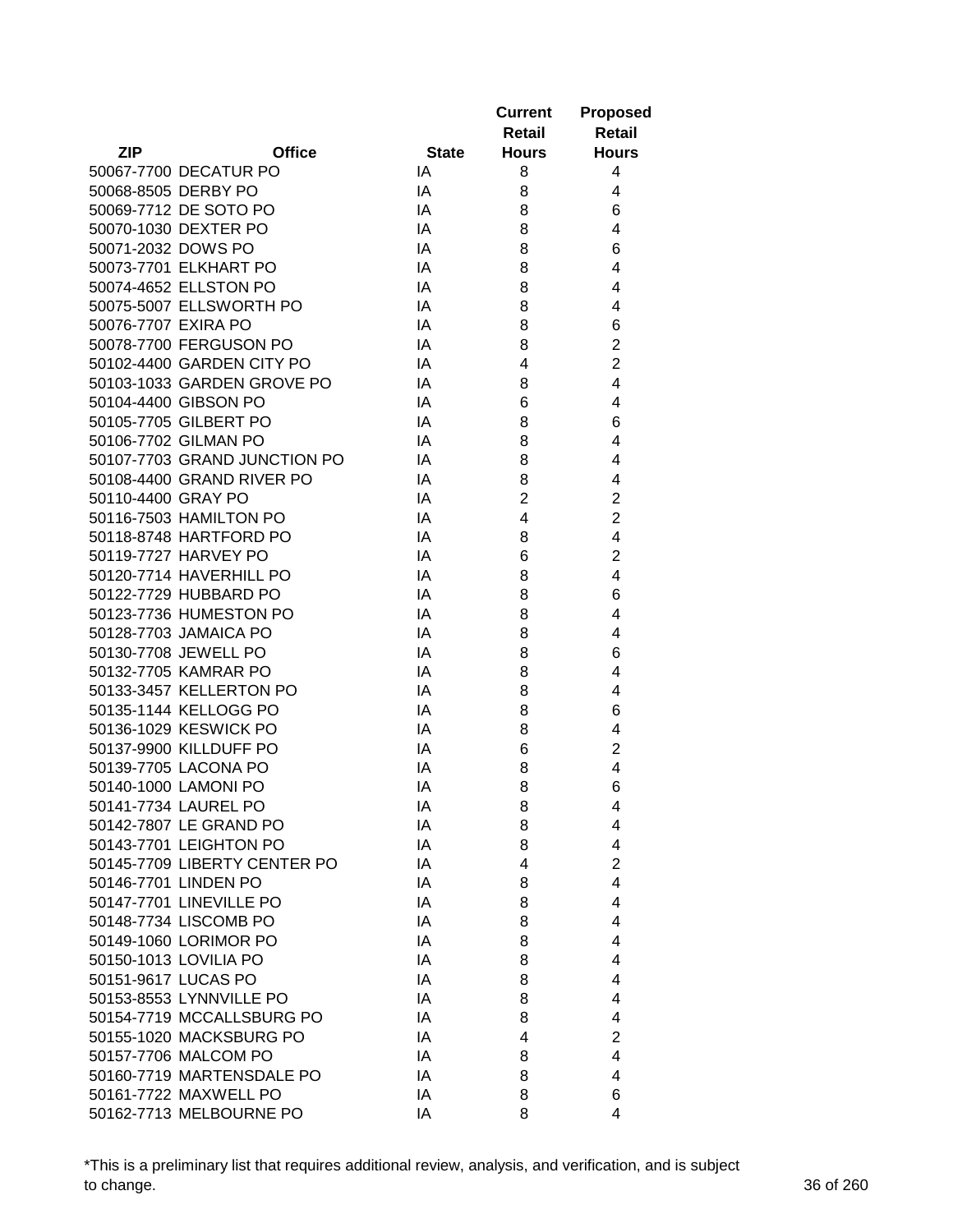|                     |                              |              | <b>Current</b> | <b>Proposed</b>         |
|---------------------|------------------------------|--------------|----------------|-------------------------|
|                     |                              |              | <b>Retail</b>  | <b>Retail</b>           |
| <b>ZIP</b>          | <b>Office</b>                | <b>State</b> | <b>Hours</b>   | <b>Hours</b>            |
|                     | 50163-4400 MELCHER PO        | IA           | 8              | 6                       |
| 50164-1027 MENLO PO |                              | IA           | 8              | 4                       |
| 50166-7700 MILO PO  |                              | IA           | 8              | 4                       |
|                     | 50167-4400 MINBURN PO        | IA           | 8              | $\overline{4}$          |
| 50168-7706 MINGO PO |                              | IA           | 8              | 4                       |
|                     | 50169-7723 MITCHELLVILLE PO  | IA           | 8              | 6                       |
|                     | 50173-7765 MONTOUR PO        | IA           | 8              | 4                       |
|                     | 50174-2003 MURRAY PO         | IA           | 8              | 4                       |
|                     | 50206-7716 NEW PROVIDENCE PO | IA           | 8              | 4                       |
|                     | 50210-7705 NEW VIRGINIA PO   | IA           | 8              | 4                       |
| 50214-7718 OTLEY PO |                              | IA           | 8              | $\overline{2}$          |
| 50217-7729 PATON PO |                              | IA           | 8              | 4                       |
|                     | 50223-7730 PILOT MOUND PO    | IA           | 8              | 4                       |
|                     | 50228-8686 PRAIRIE CITY PO   | IA           | 8              | 6                       |
| 50229-9532 PROLE PO |                              | IA           | $\overline{2}$ | $\overline{2}$          |
|                     | 50230-7712 RADCLIFFE PO      | IA           | 8              | 6                       |
|                     | 50231-7706 RANDALL PO        | IA           | 8              | $\overline{4}$          |
|                     | 50232-7721 REASNOR PO        | IA           | 8              | 4                       |
|                     | 50233-7749 REDFIELD PO       | IA           | 8              | 4                       |
|                     | 50234-7730 RHODES PO         | IA           | 8              | 4                       |
|                     | 50235-5000 RIPPEY PO         | IA           | 8              | $\overline{4}$          |
|                     | 50236-7741 ROLAND PO         | IA           | 8              | 6                       |
|                     | 50237-7720 RUNNELLS PO       | IA           | 8              | 6                       |
|                     | 50238-2020 RUSSELL PO        | IA           | 8              | 4                       |
|                     | 50239-9700 SAINT ANTHONY PO  | IA           | 6              | $\overline{2}$          |
|                     | 50240-7700 SAINT CHARLES PO  | IA           | 8              | 6                       |
|                     | 50241-5000 SAINT MARYS PO    | IA           | 6              | $\overline{2}$          |
|                     | 50243-7722 SHELDAHL PO       | IA           | 8              | 4                       |
|                     | 50246-7721 STANHOPE PO       | IA           | 8              | 4                       |
|                     | 50249-7775 STRATFORD PO      | IA           | 8              | 6                       |
| 50251-7707 SULLY PO |                              | IA           | 8              | 6                       |
|                     | 50254-7713 THAYER PO         | IA           | 4              | $\overline{c}$          |
|                     | 50255-5000 THORNBURG PO      | IA           | 4              | $\overline{2}$          |
| 50256-8556 TRACY PO |                              | IA           | 8              | $\overline{\mathbf{4}}$ |
|                     | 50257-1014 TRURO PO          | IA           | 8              | 4                       |
| 50258-7810 UNION PO |                              | IA           | 8              | 6                       |
|                     | 50261-9722 VAN METER PO      | IA           | 8              | 6                       |
|                     | 50262-5000 VAN WERT PO       | IA           | 8              | $\overline{2}$          |
|                     | 50264-8549 WELDON PO         | IA           | 8              | $\overline{4}$          |
|                     | 50268-7709 WHAT CHEER PO     | IA           | 8              | 6                       |
|                     | 50269-5000 WHITTEN PO        | IA           | 6              | $\overline{2}$          |
|                     | 50271-7731 WILLIAMS PO       | IA           | 8              | $\overline{4}$          |
|                     | 50272-5000 WILLIAMSON PO     | IA           | 8              | $\overline{2}$          |
| 50274-1102 WIOTA PO |                              | IA           | 4              | $\overline{c}$          |
|                     | 50275-8089 WOODBURN PO       | IA           | 8              | $\overline{c}$          |
| 50277-8500 YALE PO  |                              | IA           | 8              | 4                       |
|                     | 50278-7728 ZEARING PO        | IA           | 8              | $\overline{4}$          |
|                     | 50420-8066 ALEXANDER PO      | IA           | 8              | 4                       |
| 50423-1512 BRITT PO |                              | IA           | 8              | 6                       |
|                     | 50430-5007 CORWITH PO        | IA           | 8              | 4                       |
|                     |                              |              |                |                         |

\*This is a preliminary list that requires additional review, analysis, and verification, and is subject to change. 37 of 260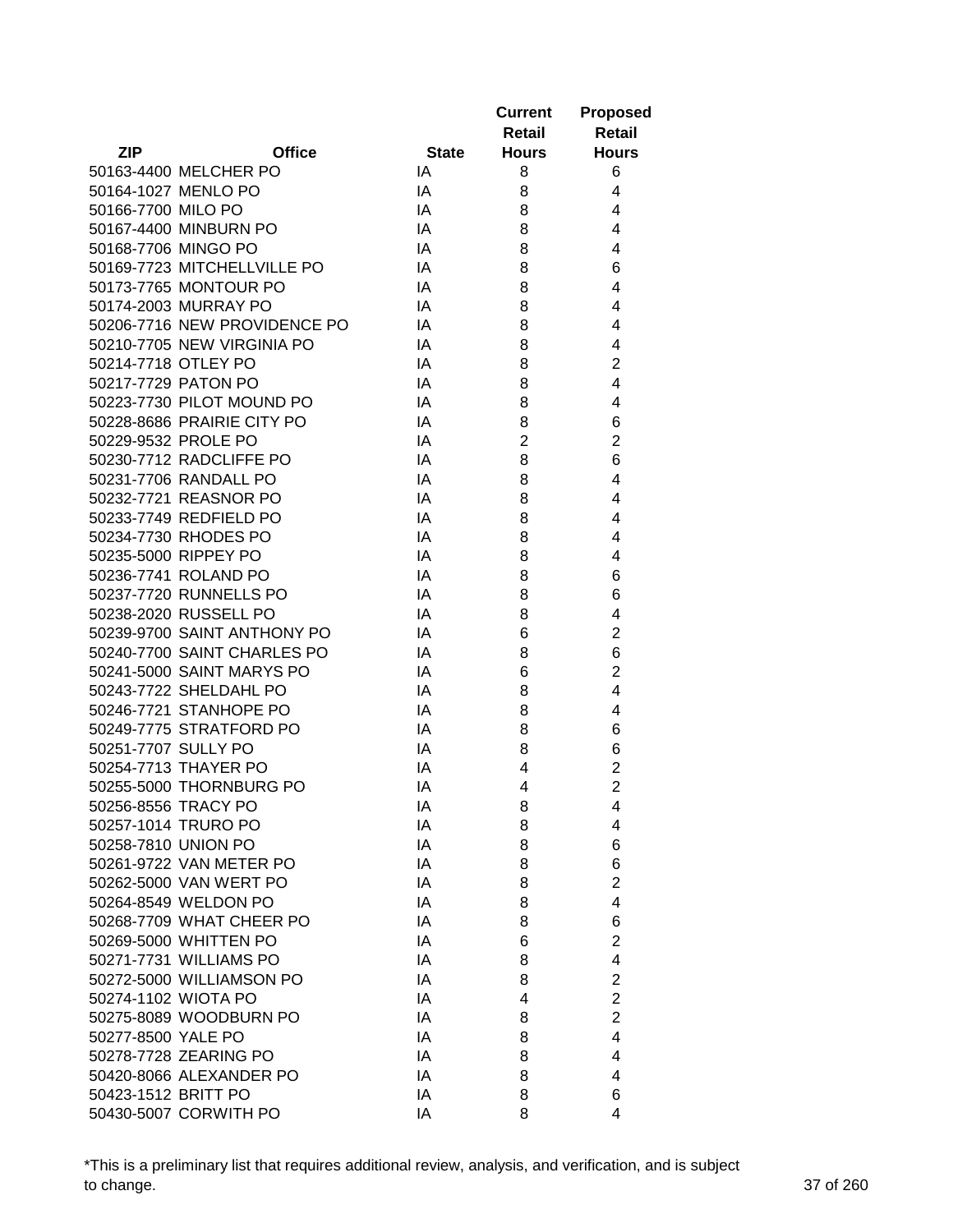|                     |                            |              | <b>Current</b> | <b>Proposed</b> |
|---------------------|----------------------------|--------------|----------------|-----------------|
|                     |                            |              | Retail         | <b>Retail</b>   |
| <b>ZIP</b>          | <b>Office</b>              | <b>State</b> | <b>Hours</b>   | <b>Hours</b>    |
|                     | 50431-5000 COULTER PO      | IA           | 8              | 4               |
|                     | 50432-7734 CRYSTAL LAKE PO | IA           | 8              | 4               |
|                     | 50434-1018 FERTILE PO      | IA           | 8              | 4               |
| 50435-5007 FLOYD PO |                            | IA           | 8              | 4               |
|                     | 50440-7559 GRAFTON PO      | IA           | 8              | 4               |
|                     | 50444-1016 HANLONTOWN PO   | IA           | 8              | 4               |
| 50446-7713 JOICE PO |                            | IA           | 8              | 4               |
|                     | 50447-7707 KANAWHA PO      | IA           | 8              | 4               |
|                     | 50448-7625 KENSETT PO      | IA           | 8              | 4               |
|                     | 50449-9048 KLEMME PO       | IA           | 8              | 4               |
|                     | 50451-7084 LAKOTA PO       | IA           | 8              | 4               |
|                     | 50452-7591 LATIMER PO      | IA           | 8              | 4               |
|                     | 50453-7470 LELAND PO       | IA           | 8              | 4               |
|                     | 50456-7717 MANLY PO        | IA           | 8              | 6               |
|                     | 50457-1004 MESERVEY PO     | IA           | 8              | 4               |
|                     | 50458-7739 NORA SPRINGS PO |              |                | 6               |
|                     |                            | IA<br>IA     | 8              | $\overline{2}$  |
|                     | 50460-7526 ORCHARD PO      |              | 6              | $\overline{4}$  |
|                     | 50464-7712 PLYMOUTH PO     | IA           | 8              |                 |
| 50465-5000 RAKE PO  |                            | IA           | 8              | 4               |
|                     | 50466-7706 RICEVILLE PO    | IA           | 8              | 6               |
|                     | 50468-7718 ROCKFORD PO     | IA           | 8              | 6               |
|                     | 50469-1073 ROCKWELL PO     | IA           | 8              | 6               |
|                     | 50470-5005 ROWAN PO        | IA           | 8              | 4               |
| 50471-5029 RUDD PO  |                            | IA           | 8              | 4               |
|                     | 50473-7555 SCARVILLE PO    | IA           | 6              | $\overline{2}$  |
|                     | 50476-5054 STACYVILLE PO   | IA           | 8              | 4               |
|                     | 50477-8825 SWALEDALE PO    | IA           | 8              | 4               |
|                     | 50478-5035 THOMPSON PO     | IA           | 8              | 4               |
|                     | 50479-7720 THORNTON PO     | IA           | 8              | 4               |
|                     | 50480-7725 TITONKA PO      | IA           | 8              | 4               |
|                     | 50482-5035 VENTURA PO      | IA           | 8              | 4               |
|                     | 50483-7761 WESLEY PO       | IA           | 8              | 4               |
|                     | 50484-7719 WODEN PO        | IA           | 8              | 4               |
|                     | 50510-1217 ALBERT CITY PO  | IA           | 8              | 6               |
|                     | 50514-7604 ARMSTRONG PO    | IA           | 8              | 6               |
|                     | 50515-8550 AYRSHIRE PO     | IA           | 8              | 4               |
|                     | 50516-7707 BADGER PO       | IA           | 8              | 4               |
|                     | 50518-7548 BARNUM PO       | IA           | 4              | $\overline{2}$  |
| 50519-5034 BODE PO  |                            | IA           | 8              | $\overline{4}$  |
|                     | 50520-8740 BRADGATE PO     | IA           | 4              | $\overline{2}$  |
|                     | 50521-5000 BURNSIDE PO     | IA           | 6              | $\overline{2}$  |
| 50522-7738 BURT PO  |                            | IA           | 8              | 4               |
|                     | 50523-5001 CALLENDER PO    | IA           | 8              | 4               |
| 50524-7604 CLARE PO |                            | IA           | 8              | 4               |
|                     | 50527-8577 CURLEW PO       | IA           | 8              | 4               |
|                     | 50528-7702 CYLINDER PO     | IA           | 8              | 4               |
|                     | 50529-5064 DAKOTA CITY PO  | IA           | 8              | 4               |
|                     | 50530-7609 DAYTON PO       | IA           | 8              | 6               |
|                     | 50531-7568 DOLLIVER PO     | IA           | 8              | $\overline{2}$  |
|                     | 50532-7604 DUNCOMBE PO     | ΙA           | 8              | 4               |

\*This is a preliminary list that requires additional review, analysis, and verification, and is subject to change. 38 of 260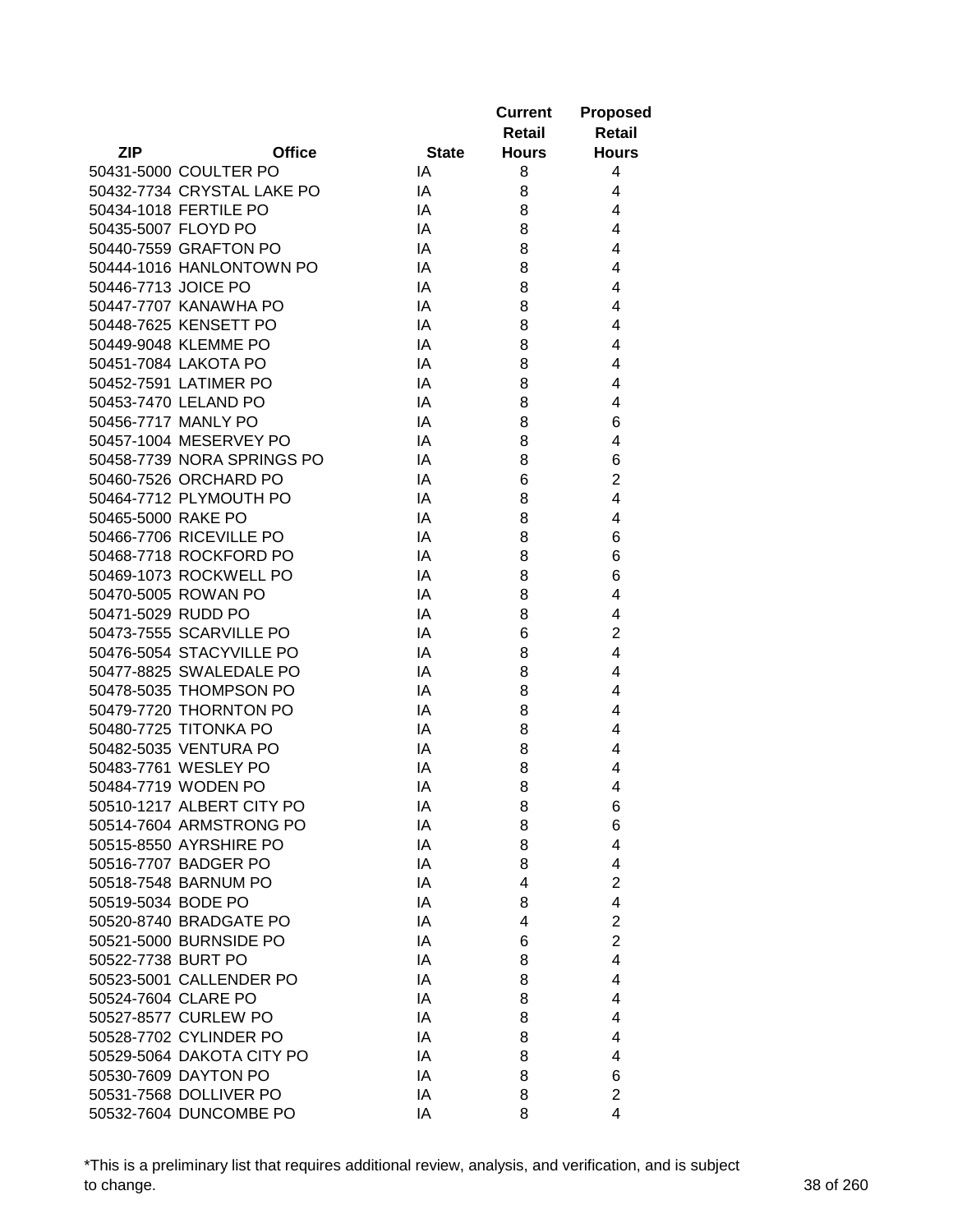|                     |                             |              | <b>Current</b><br>Retail | <b>Proposed</b><br><b>Retail</b> |
|---------------------|-----------------------------|--------------|--------------------------|----------------------------------|
| <b>ZIP</b>          | <b>Office</b>               | <b>State</b> | <b>Hours</b>             | <b>Hours</b>                     |
| 50535-5011 EARLY PO |                             | IA           | 8                        | 4                                |
|                     | 50538-5000 FARNHAMVILLE PO  | IA           | 8                        | 4                                |
|                     | 50539-5009 FENTON PO        | IA           | 8                        | 4                                |
| 50540-1003 FONDA PO |                             | IA           | 8                        | 4                                |
|                     | 50541-8801 GILMORE CITY PO  | IA           | 8                        | 4                                |
|                     | 50542-5043 GOLDFIELD PO     | IA           | 8                        | 4                                |
|                     | 50544-7576 HARCOURT PO      | IA           | 8                        | 4                                |
| 50545-8763 HARDY PO |                             | IA           | 6                        | $\overline{c}$                   |
|                     | 50546-7629 HAVELOCK PO      | IA           | 8                        | $\overline{\mathbf{4}}$          |
|                     | 50551-7568 JOLLEY PO        | IA           | 6                        | $\overline{2}$                   |
|                     | 50552-5000 KNIERIM PO       | IA           | 4                        | $\overline{2}$                   |
|                     | 50554-1367 LAURENS PO       | IA           | 8                        | 6                                |
|                     | 50556-7716 LEDYARD PO       | IA           | 8                        | 4                                |
|                     | 50557-7596 LEHIGH PO        | IA           | 8                        | 4                                |
|                     | 50558-9541 LIVERMORE PO     | IA           | 8                        | 4                                |
|                     | 50559-8566 LONE ROCK PO     | IA           | 8                        | 4                                |
|                     | 50560-5006 LU VERNE PO      | IA           | 8                        | 4                                |
|                     | 50561-7556 LYTTON PO        | IA           | 8                        | 4                                |
|                     | 50565-5005 MARATHON PO      | IA           | 8                        | 4                                |
|                     | 50566-7569 MOORLAND PO      | IA           | 8                        | 4                                |
|                     | 50567-7554 NEMAHA PO        | IA           | 6                        | 4                                |
|                     | 50568-5022 NEWELL PO        | IA           | 8                        | 4                                |
|                     | 50570-8751 OTTOSEN PO       | IA           | 6                        | $\overline{2}$                   |
|                     | 50571-5000 PALMER PO        | IA           | 8                        | 4                                |
|                     | 50573-5000 PLOVER PO        | IA           | 6                        | $\overline{2}$                   |
|                     | 50575-7736 POMEROY PO       | IA           | 8                        | 4                                |
|                     | 50576-5003 REMBRANDT PO     | IA           | 8                        | $\overline{2}$                   |
|                     | 50577-8857 RENWICK PO       | IA           | 8                        | 4                                |
|                     | 50578-5036 RINGSTED PO      | IA           | 8                        | 6                                |
|                     | 50579-9998 ROCKWELL CITY PO | IA           | 8                        | 6                                |
| 50581-1168 ROLFE PO |                             | IA           | 8                        | 4                                |
|                     | 50582-5001 RUTLAND PO       | IA           | 8                        | $\overline{c}$                   |
|                     | 50585-2056 SIOUX RAPIDS PO  | ΙA           | 8                        | 6                                |
|                     | 50586-5006 SOMERS PO        | IA           | 8                        | 4                                |
|                     | 50590-1107 SWEA CITY PO     | IA           | 8                        | 6                                |
| 50591-5000 THOR PO  |                             | IA           | 8                        | 4                                |
|                     | 50592-5000 TRUESDALE PO     | IA           | 4                        | $\overline{2}$                   |
|                     | 50594-7506 VINCENT PO       | IA           | 8                        | $\overline{2}$                   |
|                     | 50598-8512 WHITTEMORE PO    | IA           | 8                        | 6                                |
|                     | 50599-8055 WOOLSTOCK PO     | IA           | 8                        | $\overline{2}$                   |
|                     | 50603-7708 ALTA VISTA PO    | IA           | 8                        | 4                                |
|                     | 50604-7705 APLINGTON PO     | IA           | 8                        | 6                                |
|                     | 50605-8402 AREDALE PO       |              |                          | $\overline{2}$                   |
|                     |                             | IA           | 6                        |                                  |
|                     | 50607-9756 AURORA PO        | IA           | 8                        | 4<br>4                           |
|                     | 50609-8562 BEAMAN PO        | IA           | 8                        |                                  |
|                     | 50623-5000 DEWAR PO         | IA           | 8                        | 4                                |
| 50624-7724 DIKE PO  |                             | IA           | 8                        | 6                                |
|                     | 50625-1035 DUMONT PO        | IA           | 8                        | 6                                |
|                     | 50626-9514 DUNKERTON PO     | IA           | 8                        | 4                                |
| 50628-8372 ELMA PO  |                             | IA           | 8                        | 6                                |

\*This is a preliminary list that requires additional review, analysis, and verification, and is subject to change. 39 of 260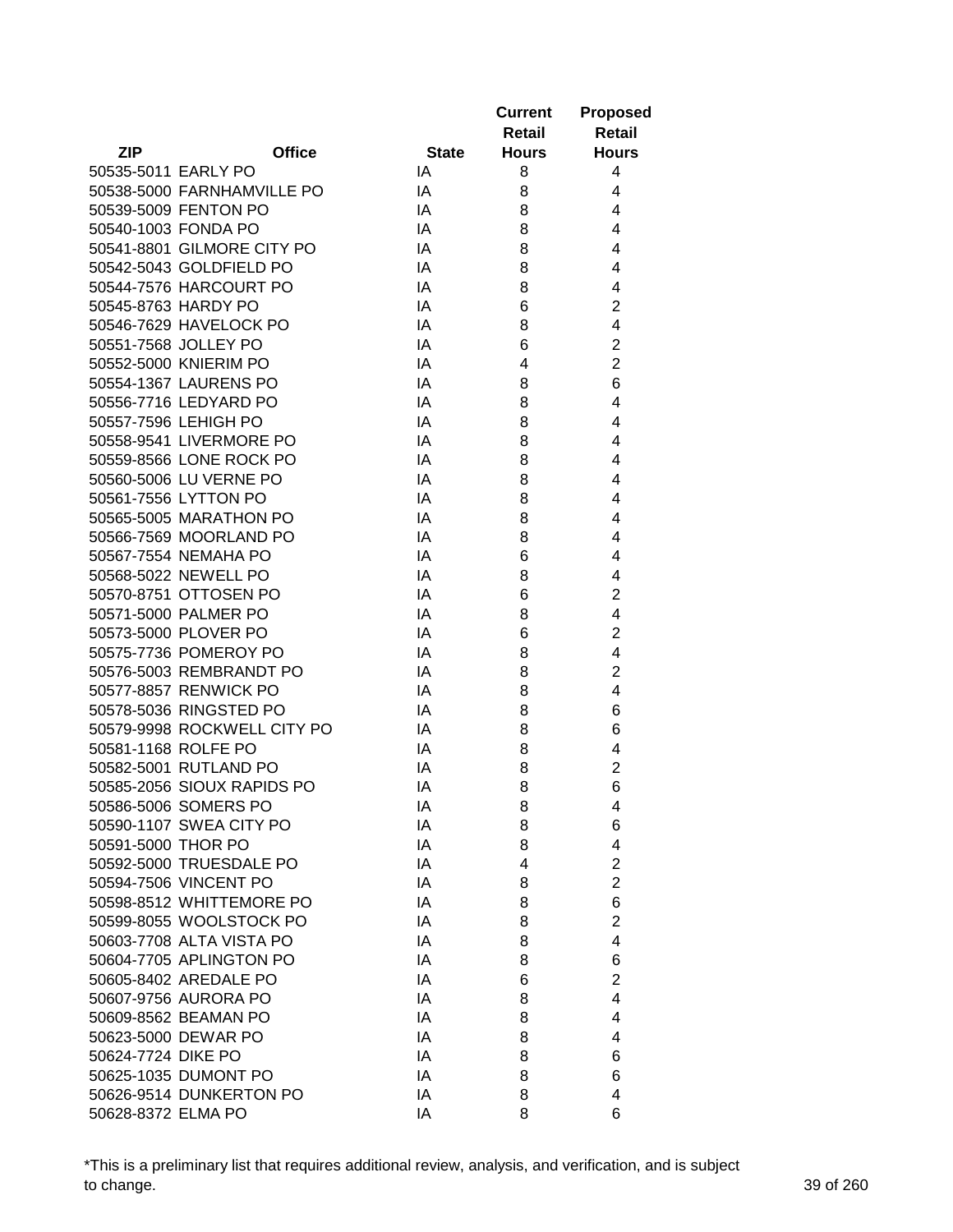|                     |                               |              | <b>Current</b> | <b>Proposed</b> |
|---------------------|-------------------------------|--------------|----------------|-----------------|
|                     |                               |              | <b>Retail</b>  | <b>Retail</b>   |
| <b>ZIP</b>          | <b>Office</b>                 | <b>State</b> | <b>Hours</b>   | <b>Hours</b>    |
|                     | 50631-5000 FREDERIKA PO       | IA           | 8              | 4               |
|                     | 50634-7726 GILBERTVILLE PO    | IA           | 8              | 4               |
|                     | 50641-9504 HAZLETON PO        | IA           | 8              | 6               |
|                     | 50642-7713 HOLLAND PO         | IA           | 8              | 4               |
| 50645-9622 IONIA PO |                               | IA           | 8              | 4               |
|                     | 50647-7738 JANESVILLE PO      | IA           | 8              | 6               |
|                     | 50650-9041 LAMONT PO          | IA           | 8              | 6               |
|                     | 50652-5000 LINCOLN PO         | IA           | 6              | $\overline{2}$  |
|                     | 50653-9998 MARBLE ROCK PO     | IA           | 8              | 4               |
|                     | 50654-8533 MASONVILLE PO      | IA           | 4              | $\overline{2}$  |
|                     | 50655-7655 MAYNARD PO         | IA           | 8              | 4               |
|                     | 50660-9706 NEW HARTFORD PO    | IA           | 8              | 4               |
|                     | 50666-7730 PLAINFIELD PO      | IA           | 8              | 4               |
|                     | 50667-7727 RAYMOND PO         | IA           | 8              | 4               |
|                     | 50668-7733 READLYN PO         | IA           | 8              | 6               |
|                     | 50669-1185 REINBECK PO        | IA           | 8              | 6               |
|                     | 50670-7780 SHELL ROCK PO      | IA           | 8              | 6               |
|                     | 50672-1013 STEAMBOAT ROCK PO  | IA           | 8              | 4               |
| 50673-5000 STOUT PO |                               | IA           | 6              | 4               |
|                     | 50680-7811 WELLSBURG PO       | IA           | 8              | 6               |
|                     | 50682-7705 WINTHROP PO        | IA           | 8              | 6               |
|                     | 50830-1091 AFTON PO           | IA           | 8              | 6               |
|                     | 50831-9900 ARISPE PO          | IA           | 4              | $\overline{2}$  |
|                     | 50835-9901 BENTON PO          | IA           | 4              | $\overline{2}$  |
|                     | 50836-2042 BLOCKTON PO        | IA           | 8              | 4               |
|                     | 50837-1001 BRIDGEWATER PO     | IA           | 8              | 4               |
|                     | 50840-9902 CLEARFIELD PO      | IA           | 8              | 4               |
|                     | 50843-9900 CUMBERLAND PO      | IA           | 8              | 4               |
|                     | 50845-1046 DIAGONAL PO        | IA           | 8              | 4               |
|                     | 50846-9900 FONTANELLE PO      | IA           | 8              | 6               |
|                     | 50847-9901 GRANT PO           | IA           | 4              | $\overline{2}$  |
|                     | 50848-9900 GRAVITY PO         | IA           | 8              | 4               |
|                     | 50853-1016 MASSENA PO         | IA           | 8              | 4               |
|                     | 50858-9900 ORIENT PO          | IA           | 8              | 4               |
|                     | 50859-9901 PRESCOTT PO        | IA           | 8              | 4               |
|                     | 50860-8863 REDDING PO         | IA           | 4              | $\overline{2}$  |
|                     | 50861-9900 SHANNON CITY PO    | IA           | 4              | $\overline{c}$  |
|                     | 50862-9900 SHARPSBURG PO      | IA           | 4              | $\overline{2}$  |
|                     | 50863-9900 TINGLEY PO         | IA           | 8              | $\overline{4}$  |
| 51003-8680 ALTON PO |                               | IA           | 8              | 6               |
|                     | 51004-7700 ANTHON PO          | IA           | 8              | 6               |
|                     | 51006-7704 BATTLE CREEK PO    | IA           | 8              | 4               |
|                     | 51007-7724 BRONSON PO         | IA           | 8              | 4               |
|                     | 51008-7700 BRUNSVILLE PO      | IA           | 8              | 4               |
|                     | 51009-7700 CALUMET PO         | IA           | 6              | 4               |
|                     | 51010-7719 CASTANA PO         | IA           | 8              | 4               |
|                     | 51014-7704 CLEGHORN PO        | IA           | 8              | 4               |
|                     | 51016-7710 CORRECTIONVILLE PO | IA           | 8              | 6               |
|                     | 51018-7715 CUSHING PO         | IA           | 8              | 4               |
|                     | 51019-7725 DANBURY PO         | IA           | 8              | 6               |
|                     |                               |              |                |                 |

\*This is a preliminary list that requires additional review, analysis, and verification, and is subject to change. 40 of 260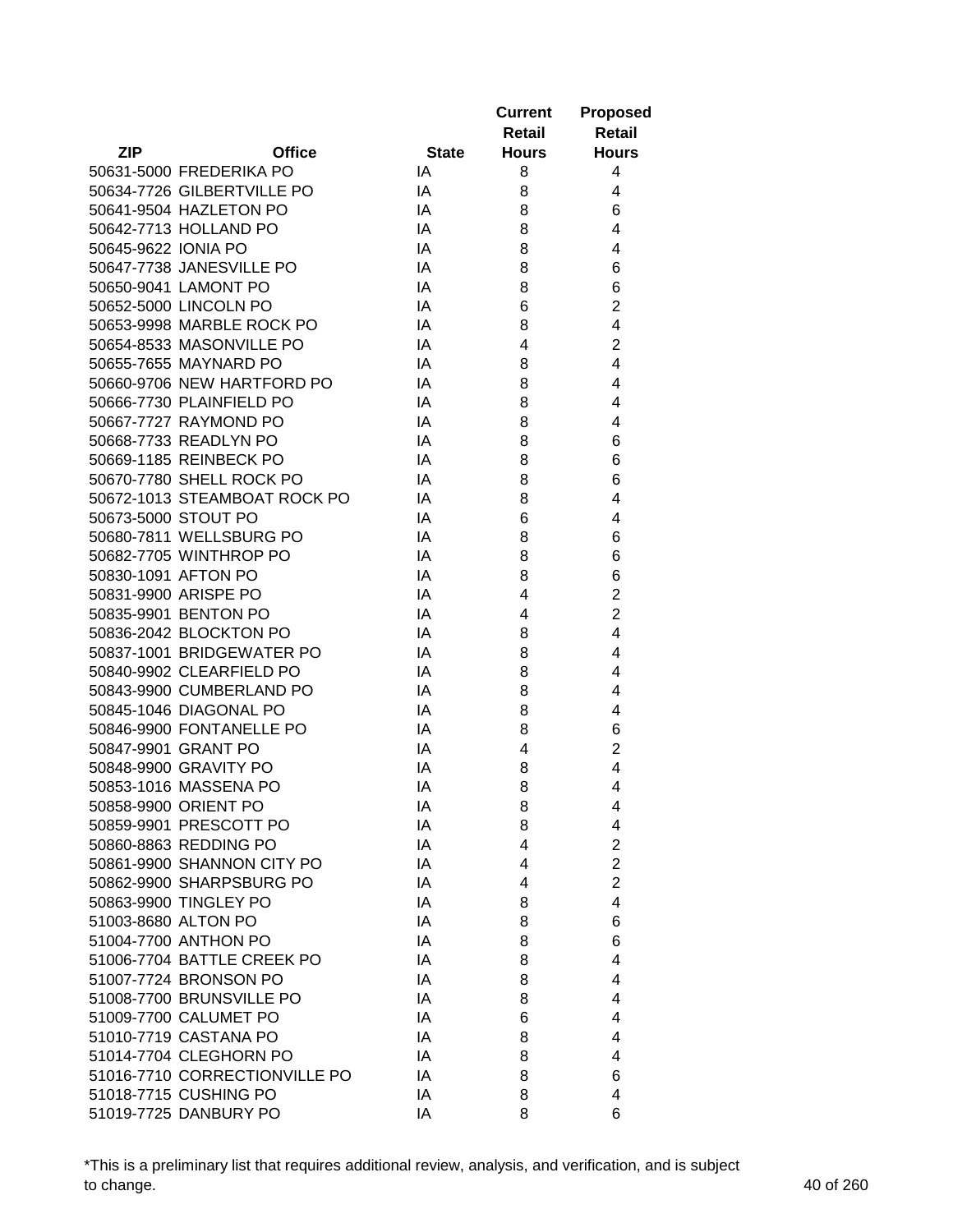|                     |                             |              | <b>Current</b> | <b>Proposed</b>         |
|---------------------|-----------------------------|--------------|----------------|-------------------------|
|                     |                             |              | Retail         | <b>Retail</b>           |
| <b>ZIP</b>          | <b>Office</b>               | <b>State</b> | <b>Hours</b>   | <b>Hours</b>            |
| 51020-7716 GALVA PO |                             | IA           | 8              | 4                       |
|                     | 51022-7714 GRANVILLE PO     | IA           | 8              | 4                       |
|                     | 51024-7713 HINTON PO        | IA           | 8              | 6                       |
|                     | 51026-8161 HORNICK PO       | IA           | 8              | 4                       |
|                     | 51027-7749 IRETON PO        | IA           | 8              | 6                       |
|                     | 51029-7717 LARRABEE PO      | IA           | 6              | 4                       |
|                     | 51030-7721 LAWTON PO        | IA           | 8              | 6                       |
|                     | 51033-1019 LINN GROVE PO    | IA           | 8              | 4                       |
|                     | 51036-7731 MAURICE PO       | IA           | 8              | 4                       |
|                     | 51037-7733 MERIDEN PO       | IA           | 8              | 4                       |
|                     | 51038-7739 MERRILL PO       | IA           | 8              | 6                       |
| 51044-7705 OTO PO   |                             | IA           | 8              | 4                       |
| 51045-7701 OYENS PO |                             | IA           | 4              | $\overline{c}$          |
|                     | 51047-7713 PETERSON PO      | IA           | 8              | 4                       |
|                     | 51048-8063 PIERSON PO       | IA           | 8              | 4                       |
|                     | 51049-7736 QUIMBY PO        | IA           | 8              | 4                       |
|                     | 51051-7700 RODNEY PO        | IA           | 4              | $\overline{2}$          |
| 51052-7718 SALIX PO |                             | IA           | 8              | $\overline{\mathbf{4}}$ |
|                     | 51053-7732 SCHALLER PO      | IA           | 8              | 6                       |
| 51055-7702 SLOAN PO |                             | IA           | 8              | 6                       |
|                     | 51056-8633 SMITHLAND PO     | IA           | 8              | 4                       |
|                     | 51058-7720 SUTHERLAND PO    | IA           | 8              | 6                       |
| 51060-7716 UTE PO   |                             | IA           | 8              | 4                       |
|                     | 51061-1018 WASHTA PO        | IA           | 8              | 4                       |
|                     | 51062-7701 WESTFIELD PO     | IA           | 8              | 4                       |
|                     | 51063-7702 WHITING PO       | IA           | 8              | 6                       |
|                     | 51230-7707 ALVORD PO        | IA           | 8              | 4                       |
|                     | 51231-7708 ARCHER PO        | IA           | 8              | 4                       |
|                     | 51232-7098 ASHTON PO        | IA           | 8              | 4                       |
|                     | 51234-7727 BOYDEN PO        | IA           | 8              | 6                       |
| 51235-7710 DOON PO  |                             | IA           | 8              | 4                       |
|                     | 51238-7725 HOSPERS PO       | IA           | 8              | 6                       |
|                     | 51241-7765 LARCHWOOD PO     | IA           | 8              | 6                       |
|                     | 51242-7700 LESTER PO        | IA           | 8              | 4                       |
|                     | 51243-7701 LITTLE ROCK PO   | IA           | 8              | 4                       |
|                     | 51333-7917 DICKENS PO       | IA           | 8              | 4                       |
|                     | 51338-7729 EVERLY PO        | IA           | 8              | 6                       |
|                     | 51340-7700 FOSTORIA PO      | IA           | 8              | 4                       |
|                     | 51341-7700 GILLETT GROVE PO | IA           | 4              | $\overline{2}$          |
|                     | 51342-7732 GRAETTINGER PO   | IA           | 8              | 6                       |
|                     | 51345-7728 HARRIS PO        | IA           | 8              | 4                       |
|                     | 51350-1006 MELVIN PO        | IA           | 8              | 4                       |
|                     | 51354-7726 OCHEYEDAN PO     | IA           | 8              | 6                       |
| 51357-7607 ROYAL PO |                             | IA           | 8              | 4                       |
|                     | 51358-7717 RUTHVEN PO       | IA           | 8              | 6                       |
|                     | 51363-7700 SUPERIOR PO      | IA           | 6              | 4                       |
|                     | 51364-7706 TERRIL PO        | IA           | 8              | 4                       |
|                     | 51365-7701 WALLINGFORD PO   | IA           | 8              | 4                       |
| 51366-7582 WEBB PO  |                             | IA           | 8              | 4                       |
|                     | 51430-1005 ARCADIA PO       | IA           | 8              | 4                       |
|                     |                             |              |                |                         |

\*This is a preliminary list that requires additional review, analysis, and verification, and is subject to change. 41 of 260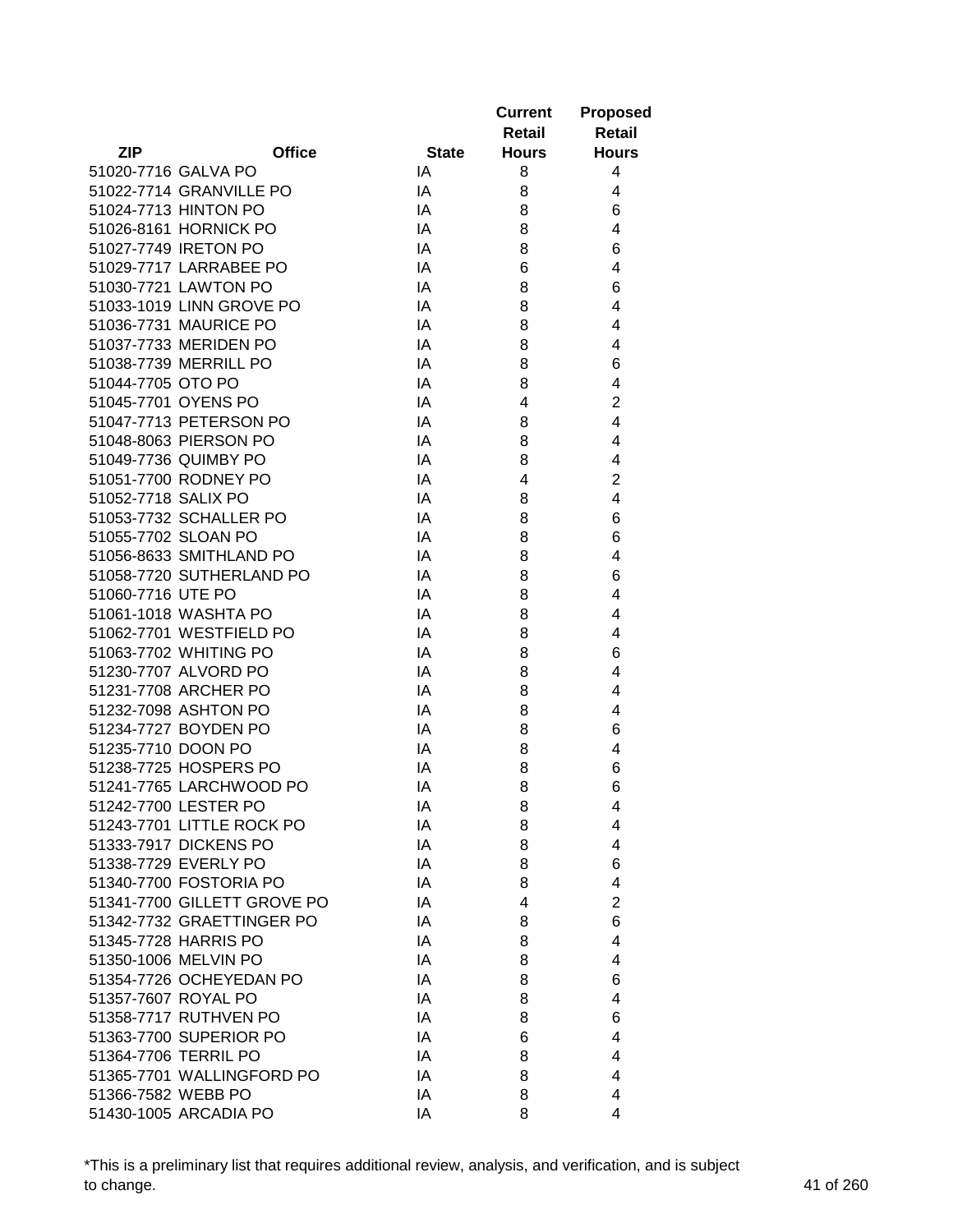|                     |                           |              | <b>Current</b> | <b>Proposed</b> |
|---------------------|---------------------------|--------------|----------------|-----------------|
|                     |                           |              | <b>Retail</b>  | <b>Retail</b>   |
| <b>ZIP</b>          | <b>Office</b>             | <b>State</b> | <b>Hours</b>   | <b>Hours</b>    |
|                     | 51431-8053 ARTHUR PO      | IA           | 8              | 4               |
|                     | 51433-5022 AUBURN PO      | IA           | 8              | 4               |
| 51436-8702 BREDA PO |                           | IA           | 8              | 6               |
|                     | 51439-7469 CHARTER OAK PO | IA           | 8              | $\overline{4}$  |
|                     | 51440-8567 DEDHAM PO      | IA           | 8              | $\overline{4}$  |
|                     | 51441-7555 DELOIT PO      | IA           | 8              | 4               |
|                     | 51443-1076 GLIDDEN PO     | IA           | 8              | 6               |
|                     | 51444-7700 HALBUR PO      | IA           | 8              | 4               |
| 51446-7568 IRWIN PO |                           | IA           | 8              | 4               |
| 51448-7560 KIRON PO |                           | IA           | 8              | 4               |
|                     | 51451-7700 LANESBORO PO   | IA           | 6              | 4               |
|                     | 51452-7700 LIDDERDALE PO  | IA           | 8              | 4               |
|                     | 51453-1060 LOHRVILLE PO   | IA           | 8              | 4               |
|                     | 51454-7636 MANILLA PO     | IA           | 8              | 6               |
|                     | 51459-7700 RALSTON PO     | IA           | 8              | $\overline{2}$  |
|                     | 51460-7700 RICKETTS PO    | IA           | 6              | $\overline{2}$  |
|                     | 51461-1024 SCHLESWIG PO   | IA           | 8              | 6               |
|                     | 51462-8511 SCRANTON PO    | IA           | 8              | 6               |
|                     | 51463-2309 TEMPLETON PO   | IA           | 8              | 6               |
| 51465-7701 VAIL PO  |                           | IA           | 8              | 4               |
|                     | 51466-7030 WALL LAKE PO   | IA           | 8              | $\overline{4}$  |
|                     | 51467-7592 WESTSIDE PO    | IA           | 8              | $\overline{4}$  |
|                     | 51525-4412 CARSON PO      | IA           | 8              | 6               |
|                     | 51527-9700 DEFIANCE PO    | IA           | 8              | 4               |
|                     | 51528-9700 DOW CITY PO    | IA           | 8              | 6               |
|                     | 51529-9998 DUNLAP PO      | IA           | 8              | 6               |
|                     | 51530-9700 EARLING PO     | IA           | 8              | 4               |
|                     | 51531-8018 ELK HORN PO    | IA           | 8              | 6               |
|                     | 51532-9700 ELLIOTT PO     | IA           | 8              | 4               |
|                     | 51533-5000 EMERSON PO     | IA           | 8              | 4               |
|                     | 51536-9700 HANCOCK PO     | IA           | 8              | $\overline{4}$  |
|                     | 51540-5012 HASTINGS PO    | IA           | 8              | 4               |
|                     | 51543-3043 KIMBALLTON PO  | IA           | 8              | 4               |
| 51544-5536 LEWIS PO |                           | IA           | 8              | 4               |
|                     | 51549-3002 MACEDONIA PO   | IA           | 8              | 4               |
|                     | 51552-2528 MARNE PO       | IA           | 6              | 4               |
|                     | 51553-2123 MINDEN PO      | IA           | 8              | 4               |
|                     | 51554-9700 MINEOLA PO     | IA           | 8              | $\overline{4}$  |
|                     | 51557-2088 MONDAMIN PO    | IA           | 8              | 4               |
|                     | 51558-3028 MOORHEAD PO    | IA           | 6              | 4               |
| 51559-3103 NEOLA PO |                           | IA           | 8              | 6               |
|                     | 51562-9700 PANAMA PO      | IA           | 8              | 4               |
|                     | 51563-6040 PERSIA PO      | IA           | 8              | 4               |
|                     | 51564-2046 PISGAH PO      | IA           | 8              | 4               |
|                     | 51565-2013 PORTSMOUTH PO  | IA           | 8              | 4               |
|                     | 51570-3315 SHELBY PO      | IA           | 8              | $\overline{4}$  |
|                     | 51571-3001 SILVER CITY PO | IA           | 8              | $\overline{4}$  |
|                     | 51572-6233 SOLDIER PO     | IA           | 8              | 4               |
|                     | 51573-2028 STANTON PO     | IA           | 8              | 6               |
|                     | 51576-4909 UNDERWOOD PO   | IA           | 8              | 6               |
|                     |                           |              |                |                 |

\*This is a preliminary list that requires additional review, analysis, and verification, and is subject to change. 42 of 260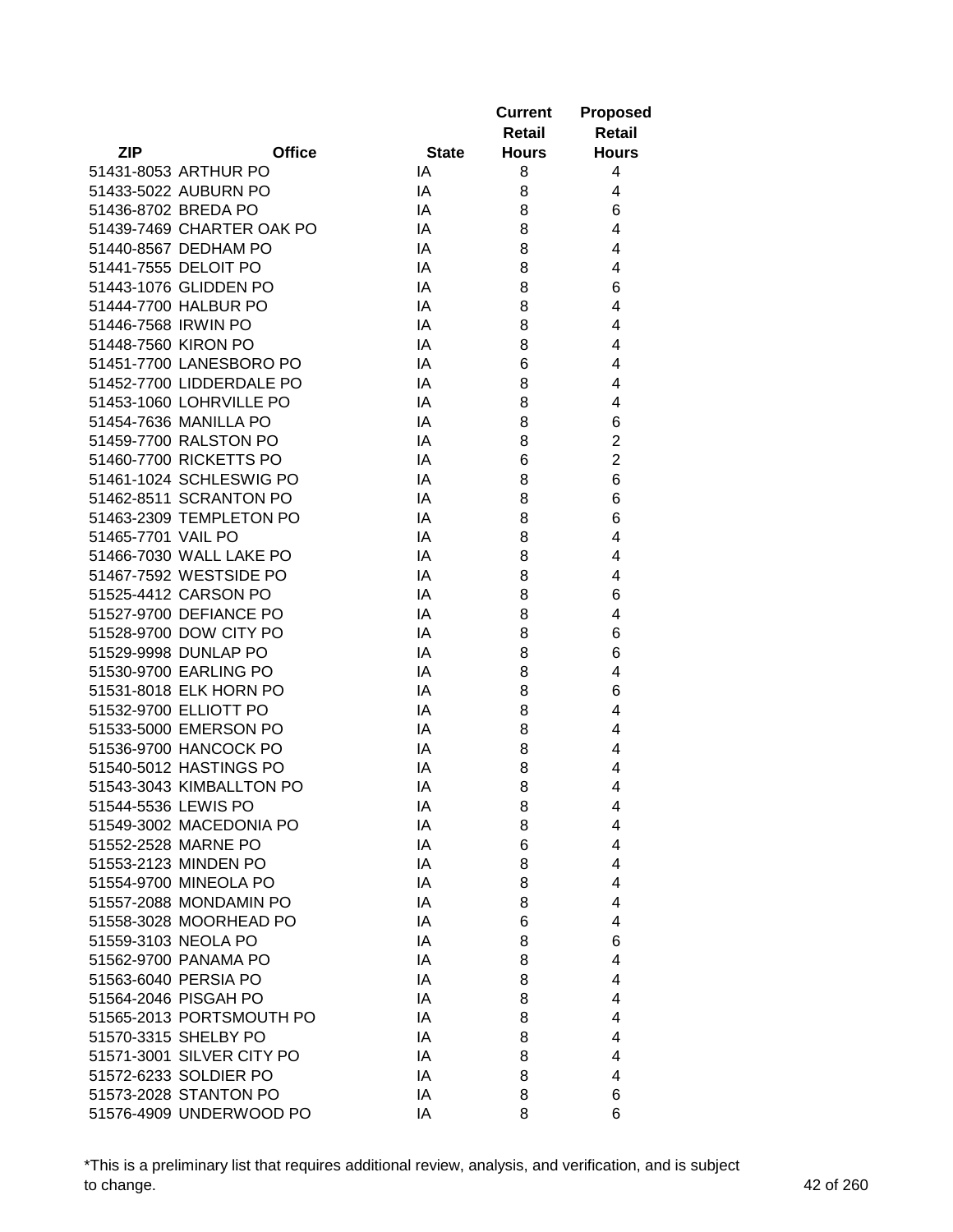|                     |                               |              | <b>Current</b> | <b>Proposed</b>         |
|---------------------|-------------------------------|--------------|----------------|-------------------------|
|                     |                               |              | Retail         | <b>Retail</b>           |
| <b>ZIP</b>          | <b>Office</b>                 | <b>State</b> | <b>Hours</b>   | <b>Hours</b>            |
|                     | 51577-2000 WALNUT PO          | IA           | 8              | 6                       |
|                     | 51630-9000 BLANCHARD PO       | IA           | 8              | $\overline{c}$          |
|                     | 51631-9000 BRADDYVILLE PO     | IA           | 8              | $\overline{2}$          |
| 51636-2019 COIN PO  |                               | IA           | 8              | $\overline{4}$          |
|                     | 51637-9000 COLLEGE SPRINGS PO | IA           | 8              | $\overline{2}$          |
| 51638-9000 ESSEX PO |                               | IA           | 8              | 6                       |
|                     | 51639-9000 FARRAGUT PO        | IA           | 8              | 4                       |
|                     | 51649-9000 RANDOLPH PO        | IA           | 8              | 4                       |
|                     | 51650-2022 RIVERTON PO        | IA           | 8              | 4                       |
|                     | 51651-9000 SHAMBAUGH PO       | IA           | 6              | $\overline{2}$          |
| 51653-2074 TABOR PO |                               | IA           | 8              | 6                       |
|                     | 51654-9000 THURMAN PO         | IA           | 8              | $\overline{c}$          |
|                     | 51656-9000 YORKTOWN PO        | IA           | 4              | $\overline{c}$          |
|                     | 52030-4400 ANDREW PO          | IA           | 8              | $\overline{\mathbf{4}}$ |
|                     | 52032-4400 BERNARD PO         | IA           | 8              | 6                       |
|                     | 52035-4400 COLESBURG PO       | IA           | 8              | 6                       |
|                     | 52037-4400 DELMAR PO          | IA           | 8              | 4                       |
|                     | 52038-4400 DUNDEE PO          | IA           | 8              | 4                       |
|                     | 52046-9318 FARLEY PO          | IA           | 8              | 6                       |
|                     | 52047-4400 FARMERSBURG PO     | IA           | 8              | 4                       |
|                     | 52049-4400 GARNAVILLO PO      | IA           | 8              | 6                       |
|                     | 52050-4400 GREELEY PO         | IA           | 8              | 4                       |
|                     | 52053-9321 HOLY CROSS PO      | IA           | 8              | 4                       |
|                     | 52054-4400 LA MOTTE PO        | IA           | 8              | 4                       |
|                     | 52056-4400 LUXEMBURG PO       | IA           | 8              | 4                       |
| 52064-4400 MILES PO |                               | IA           | 8              | 4                       |
|                     | 52065-7734 NEW VIENNA PO      | IA           | 8              | 4                       |
|                     | 52070-4400 SABULA PO          | IA           | 8              | 6                       |
|                     | 52071-4400 SAINT DONATUS PO   | IA           | 6              | $\overline{\mathbf{c}}$ |
|                     | 52072-4400 SAINT OLAF PO      | IA           | 6              | $\overline{2}$          |
|                     | 52073-9564 SHERRILL PO        | IA           | 6              | 4                       |
|                     | 52075-4400 SPRINGBROOK PO     | IA           | 6              | $\overline{2}$          |
|                     | 52078-9677 WORTHINGTON PO     | IA           | 8              | 4                       |
|                     | 52079-7719 ZWINGLE PO         | IA           | 8              | 4                       |
|                     | 52133-8549 CASTALIA PO        | IA           |                |                         |
|                     | 52134-7705 CHESTER PO         | IA           | 8<br>6         | 4<br>$\overline{c}$     |
|                     | 52135-4400 CLERMONT PO        | IA           | 8              | 4                       |
| 52141-9334 ELGIN PO |                               | IA           | 8              | 6                       |
|                     | 52144-7506 FORT ATKINSON PO   | IA           | 8              | 6                       |
|                     | 52146-4400 HARPERS FERRY PO   | IA           |                | 4                       |
|                     |                               |              | 8              |                         |
|                     | 52147-4400 HAWKEYE PO         | IA           | 8              | 4                       |
|                     | 52154-4400 LAWLER PO          | IA           | 8              | 4                       |
|                     | 52155-4400 LIME SPRINGS PO    | IA           | 8              | 4                       |
| 52156-4400 LUANA PO |                               | IA           | 8              | 4                       |
|                     | 52157-4400 MCGREGOR PO        | IA           | 8              | 6                       |
|                     | 52158-4400 MARQUETTE PO       | IA           | 8              | 4                       |
|                     | 52160-4400 NEW ALBIN PO       | IA           | 8              | 6                       |
|                     | 52161-8132 OSSIAN PO          | IA           | 8              | 6                       |
|                     | 52163-7744 PROTIVIN PO        | IA           | 8              | 4                       |
|                     | 52165-7715 RIDGEWAY PO        | IA           | 8              | 4                       |

\*This is a preliminary list that requires additional review, analysis, and verification, and is subject to change. 43 of 260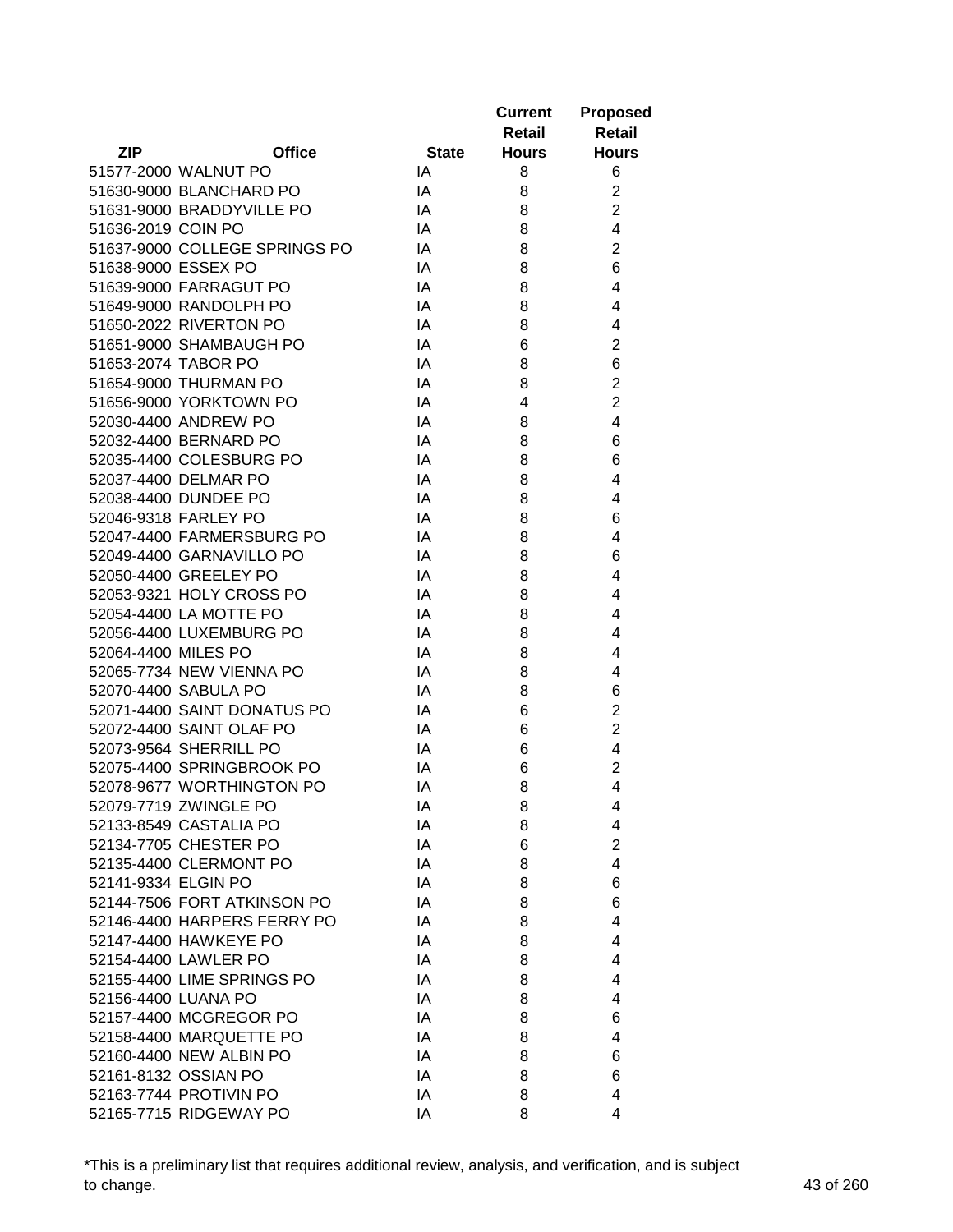|                      |                               |              | <b>Current</b> | <b>Proposed</b> |
|----------------------|-------------------------------|--------------|----------------|-----------------|
|                      |                               |              | <b>Retail</b>  | <b>Retail</b>   |
| <b>ZIP</b>           | <b>Office</b>                 | <b>State</b> | <b>Hours</b>   | <b>Hours</b>    |
|                      | 52166-4400 ST LUCAS PO        | IA           | 6              | 4               |
|                      | 52168-4400 SPILLVILLE PO      | IA           | 8              | 4               |
|                      | 52169-4400 WADENA PO          | IA           | 8              | 4               |
|                      | 52171-9463 WAUCOMA PO         | IA           | 8              | 4               |
|                      | 52201-9308 AINSWORTH PO       | IA           | 8              | 4               |
|                      | 52202-4400 ALBURNETT PO       | IA           | 8              | 4               |
| 52206-9750 ATKINS PO |                               | IA           | 8              | 6               |
|                      | 52207-4400 BALDWIN PO         | IA           | 8              | 4               |
|                      | 52209-4400 BLAIRSTOWN PO      | IA           | 8              | 6               |
|                      | 52210-9760 BRANDON PO         | IA           | 8              | 4               |
|                      | 52212-4400 CENTER JUNCTION PO | IA           | 8              | 4               |
|                      | 52215-9700 CHELSEA PO         | IA           | 8              | 4               |
|                      | 52216-4400 CLARENCE PO        | IA           | 8              | 6               |
|                      | 52218-9314 COGGON PO          | IA           | 8              | 4               |
|                      | 52220-8800 CONROY PO          | IA           | 8              | 4               |
|                      | 52222-8598 DEEP RIVER PO      | IA           | 8              | 4               |
| 52223-9602 DELHI PO  |                               | IA           | 8              | 6               |
|                      | 52225-8729 ELBERON PO         | IA           | 6              | $\overline{2}$  |
| 52227-9568 ELY PO    |                               | IA           | 8              | 6               |
|                      | 52228-9508 FAIRFAX PO         | IA           | 8              | 6               |
|                      | 52229-9508 GARRISON PO        | IA           | 8              | 4               |
|                      | 52237-7769 HOPKINTON PO       | IA           | 8              | 4               |
| 52248-9402 KEOTA PO  |                               | IA           | 8              | 6               |
|                      | 52249-9529 KEYSTONE PO        | IA           | 8              | $\overline{4}$  |
|                      | 52251-7500 LADORA PO          | IA           | 8              | 4               |
|                      | 52254-9696 LOST NATION PO     | IA           | 8              | 4               |
|                      | 52255-9613 LOWDEN PO          | IA           | 8              | 6               |
|                      | 52305-8800 MARTELLE PO        | IA           | 8              | 4               |
|                      | 52306-7701 MECHANICSVILLE PO  | IA           | 8              | 6               |
|                      | 52307-7700 MIDDLE PO          | IA           | 8              | 4               |
|                      | 52308-8800 MILLERSBURG PO     | IA           | 8              | 4               |
|                      | 52309-9498 MONMOUTH PO        | IA           | 8              | 4               |
|                      | 52313-8800 MOUNT AUBURN PO    | IA           | 8              | 4               |
|                      | 52315-8800 NEWHALL PO         | IA           | 8              | 6               |
|                      | 52316-9537 NORTH ENGLISH PO   | IA           | 8              | 6               |
|                      | 52318-8800 NORWAY PO          | IA           | 8              | 6               |
| 52320-9612 OLIN PO   |                               | IA           | 8              | 4               |
|                      | 52321-7605 ONSLOW PO          | IA           | 8              | 4               |
|                      | 52322-9021 OXFORD PO          | IA           | 8              | 6               |
|                      | 52323-7585 OXFORD JUNCTION PO | IA           | 8              | 4               |
| 52324-9667 PALO PO   |                               | IA           | 8              | 6               |
|                      | 52325-8871 PARNELL PO         | IA           | 8              | 4               |
|                      | 52326-9719 QUASQUETON PO      | IA           | 8              | 4               |
|                      | 52329-9802 ROWLEY PO          | IA           | 8              | 4               |
| 52330-8586 RYAN PO   |                               | IA           | 8              | 4               |
|                      | 52332-9717 SHELLSBURG PO      | IA           | 8              | 6               |
|                      | 52334-8532 SOUTH AMANA PO     | IA           | 8              | $\overline{c}$  |
|                      | 52335-8678 SOUTH ENGLISH PO   | IA           | 8              | 4               |
|                      | 52336-9668 SPRINGVILLE PO     | IA           | 8              | 6               |
|                      |                               |              | 8              | 4               |
|                      | 52337-9764 STANWOOD PO        | IA           |                |                 |

\*This is a preliminary list that requires additional review, analysis, and verification, and is subject to change. 44 of 260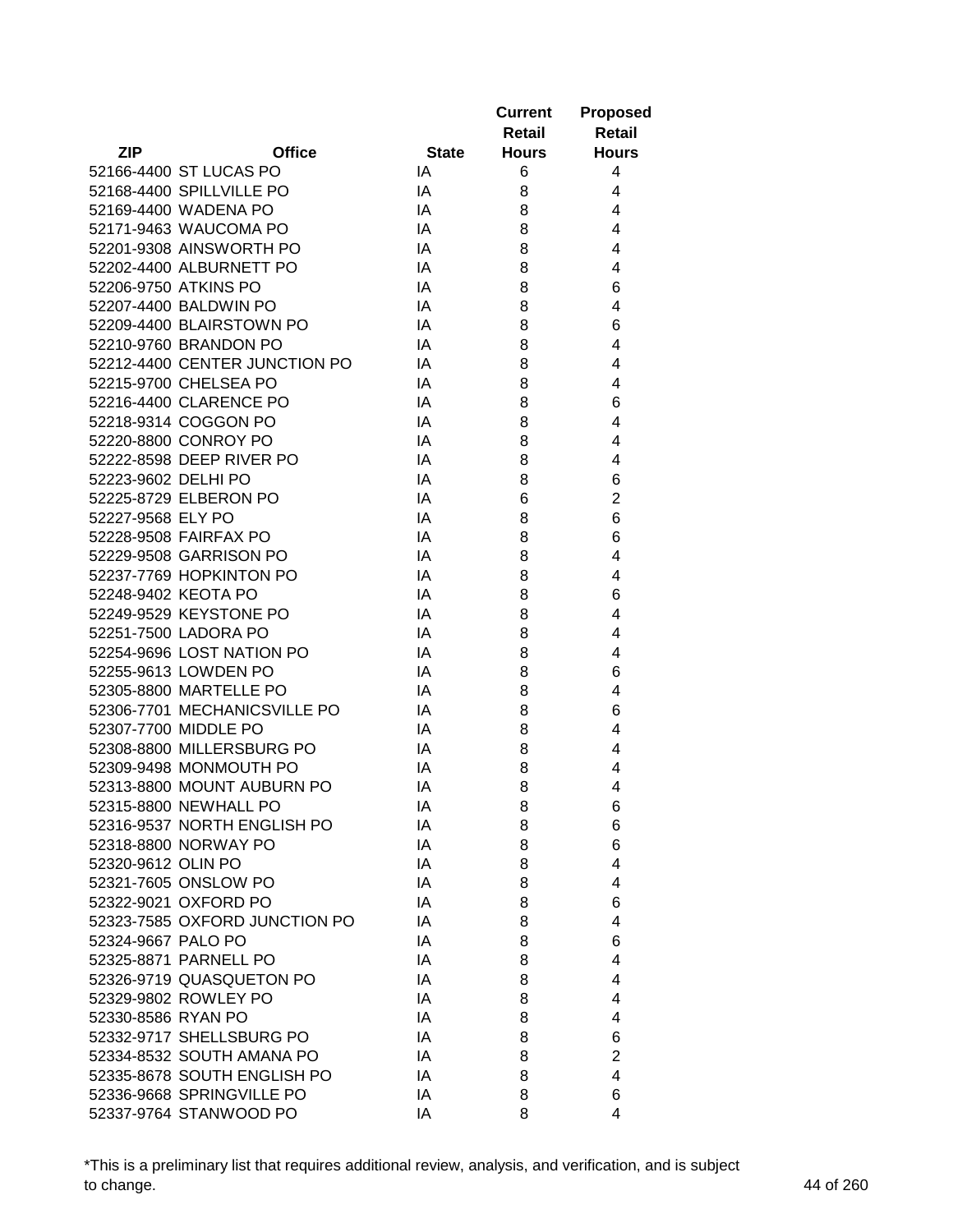|                                                           |               |              | <b>Current</b> | <b>Proposed</b>     |
|-----------------------------------------------------------|---------------|--------------|----------------|---------------------|
|                                                           |               |              | Retail         | <b>Retail</b>       |
| <b>ZIP</b>                                                | <b>Office</b> | <b>State</b> | <b>Hours</b>   | <b>Hours</b>        |
| 52338-9628 SWISHER PO                                     |               | IA           | 8              | 6                   |
| 52344-8800 TROY MILLS PO                                  |               | IA           | 8              | 4                   |
| 52345-9105 URBANA PO                                      |               | IA           | 8              | 6                   |
| 52346-9718 VAN HORNE PO                                   |               | IA           | 8              | 6                   |
| 52348-8800 VINING PO                                      |               | IA           | 4              | $\overline{2}$      |
| 52351-8013 WALFORD PO                                     |               | IA           | 8              | 6                   |
| 52352-9400 WALKER PO                                      |               | IA           | 8              | 6                   |
| 52354-9660 WATKINS PO                                     |               | IA           | 6              | $\overline{c}$      |
| 52362-7703 WYOMING PO                                     |               | IA           | 8              | 6                   |
| 52530-9712 AGENCY PO                                      |               | IA           | 8              | $\overline{4}$      |
| 52533-9604 BATAVIA PO                                     |               | IA           | 8              | 4                   |
| 52534-9715 BEACON PO                                      |               | IA           | 8              | 4                   |
| 52535-7706 BIRMINGHAM PO                                  |               | IA           | 8              | 4                   |
| 52536-8212 BLAKESBURG PO                                  |               | IA           | 8              | 4                   |
| 52540-8646 BRIGHTON PO                                    |               | IA           | 8              | 6                   |
| 52542-1061 CANTRIL PO                                     |               | IA           | 8              | 4                   |
| 52543-9704 CEDAR PO                                       |               | IA           | 8              | $\overline{c}$      |
| 52548-9014 CHILLICOTHE PO                                 |               | IA           | 4              | $\overline{2}$      |
| 52549-8798 CINCINNATI PO                                  |               | IA           | 8              | $\overline{4}$      |
| 52551-8213 DOUDS PO                                       |               | IA           | 6              | 4                   |
| 52552-7721 DRAKESVILLE PO                                 |               | IA           | 8              | 4                   |
| 52554-9668 ELDON PO                                       |               | IA           | 8              | 6                   |
| 52555-8093 EXLINE PO                                      |               | IA           | 6              | $\overline{2}$      |
| 52560-8807 FLORIS PO                                      |               | IA           | 6              | $\overline{c}$      |
| 52561-9720 FREMONT PO                                     |               | IA           | 8              | 4                   |
| 52562-7700 HAYESVILLE PO                                  |               | IA           | $\overline{2}$ | $\overline{2}$      |
| 52563-7720 HEDRICK PO                                     |               | IA           | 8              | $\overline{4}$      |
| 52566-8812 KIRKVILLE PO                                   |               | IA           | 4              | $\overline{2}$      |
| 52567-7754 LIBERTYVILLE PO                                |               | IA           | 8              | 4                   |
| 52568-7700 MARTINSBURG PO                                 |               | IA           | 4              | $\mathbf 2$         |
| 52569-8634 MELROSE PO                                     |               | IA           | 8              | $\overline{4}$      |
| 52570-7701 MILTON PO                                      |               | IA           | 8              | 4                   |
| 52571-7730 MORAVIA PO                                     |               | IA           | 8              | 6                   |
| 52572-1363 MOULTON PO                                     |               | IA           | 8              | 6                   |
| 52574-8822 MYSTIC PO                                      |               | IA           | 6              | 4                   |
| 52576-7708 OLLIE PO                                       |               | IA           | 8              | 4                   |
| 52580-7722 PACKWOOD PO                                    |               | IA           | 8              | 4                   |
| 52581-8501 PLANO PO                                       |               | IA           | 4              | $\overline{2}$      |
| 52583-8700 PROMISE CITY PO                                |               | IA           | 8              | $\overline{4}$      |
| 52584-7702 PULASKI PO                                     |               | IA           | 8              | $\overline{2}$      |
| 52585-9506 RICHLAND PO                                    |               | IA           | 8              | $\overline{4}$      |
| 52586-9559 ROSE HILL PO                                   |               | IA           | 8              | $\overline{2}$      |
| 52590-1378 SEYMOUR PO                                     |               | IA           | 8              | 6                   |
|                                                           |               |              | 4              |                     |
| 52594-7721 UNIONVILLE PO<br>52595-7700 UNIVERSITY PARK PO |               | IA           |                | $\overline{2}$<br>4 |
|                                                           |               | IA           | 8              |                     |
| 52619-9604 ARGYLE PO                                      |               | IA           | 6              | $\mathbf 2$         |
| 52620-1012 BONAPARTE PO                                   |               | ΙA           | 8              | 4                   |
| 52621-9719 CRAWFORDSVILLE PO                              |               | ΙA           | 8              | 4                   |
| 52623-9710 DANVILLE PO                                    |               | IA           | 8              | 4                   |
| 52624-5000 DENMARK PO                                     |               | ΙA           | 8              | 4                   |

\*This is a preliminary list that requires additional review, analysis, and verification, and is subject to change. 45 of 260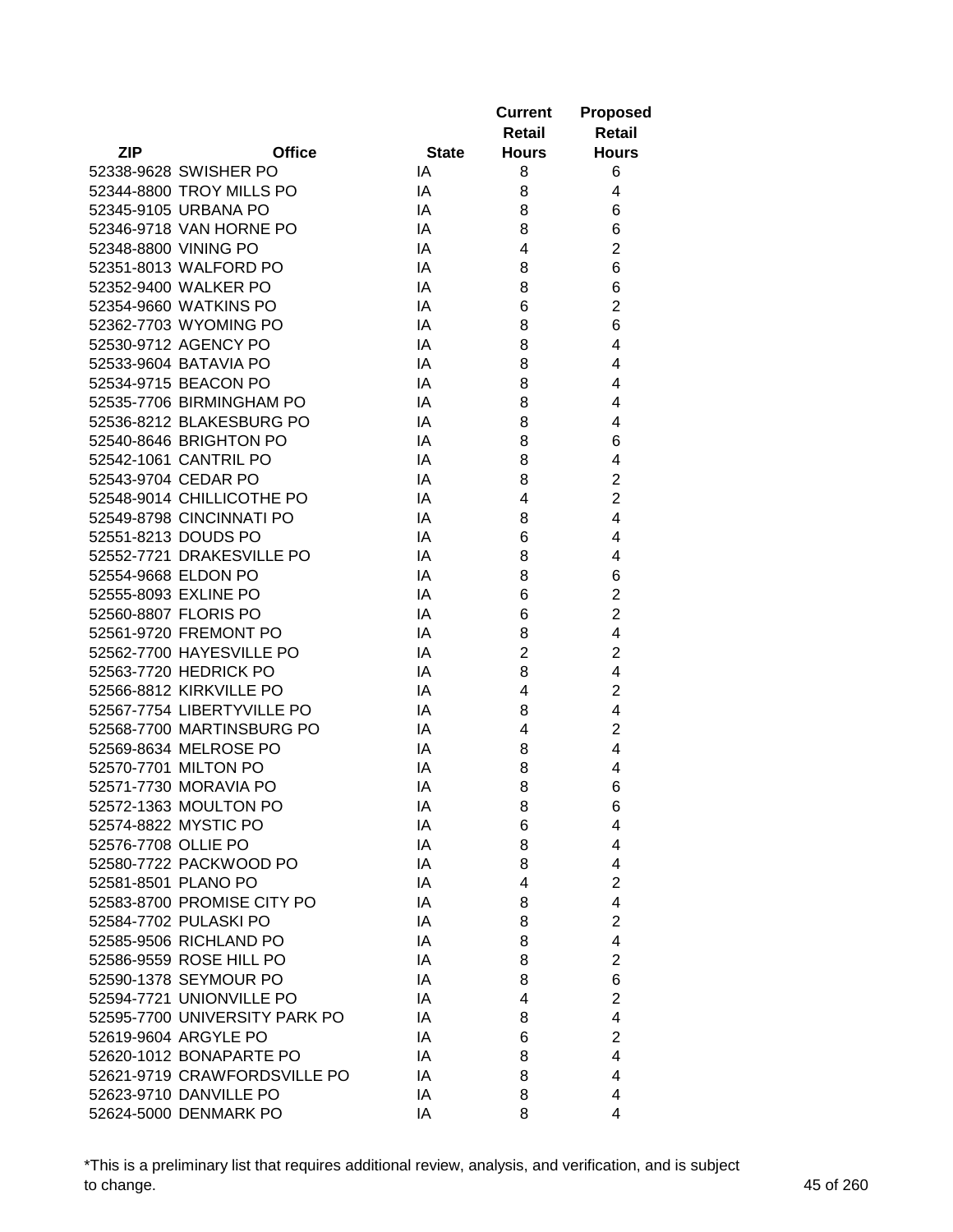|                     |                               |              | <b>Current</b> | <b>Proposed</b> |
|---------------------|-------------------------------|--------------|----------------|-----------------|
|                     |                               |              | Retail         | <b>Retail</b>   |
| <b>ZIP</b>          | <b>Office</b>                 | <b>State</b> | <b>Hours</b>   | <b>Hours</b>    |
|                     | 52626-9231 FARMINGTON PO      | IA           | 8              | 6               |
|                     | 52630-9312 HILLSBORO PO       | IA           | 8              | $\overline{c}$  |
|                     | 52631-5000 HOUGHTON PO        | IA           | 8              | 4               |
|                     | 52635-9756 LOCKRIDGE PO       | IA           | 8              | 4               |
|                     | 52638-9751 MIDDLETOWN PO      | IA           | 8              | 4               |
|                     | 52639-9700 MONTROSE PO        | IA           | 8              | 6               |
|                     | 52640-9701 MORNING SUN PO     | IA           | 8              | 6               |
|                     | 52644-9608 MOUNT UNION PO     | IA           | 8              | 4               |
|                     | 52645-9998 NEW LONDON PO      | IA           | 8              | 6               |
|                     | 52646-7569 OAKVILLE PO        | IA           | 8              | 4               |
| 52647-5000 OLDS PO  |                               | IA           | 8              | 4               |
|                     | 52648-5000 PILOT GROVE PO     | IA           | 8              | 4               |
|                     | 52649-7704 SALEM PO           | IA           | 8              | 4               |
|                     | 52651-7715 STOCKPORT PO       | IA           | 8              | 4               |
|                     | 52652-5000 SWEDESBURG PO      | IA           | 4              | $\overline{c}$  |
|                     | 52654-9760 WAYLAND PO         | IA           | 8              | 6               |
|                     | 52656-9410 WEST POINT PO      | IA           | 8              | 6               |
|                     | 52658-9582 WEVER PO           | IA           | 8              | 4               |
|                     | 52659-9795 WINFIELD PO        | IA           | 8              | 6               |
|                     | 52701-9000 ANDOVER PO         | IA           | 6              | $\overline{2}$  |
|                     | 52720-7727 ATALISSA PO        | IA           | 8              | 4               |
|                     | 52721-7713 BENNETT PO         | IA           | 8              | 4               |
|                     | 52728-9000 BUFFALO PO         | IA           | 8              | 6               |
|                     | 52729-9000 CALAMUS PO         | IA           | 8              | 4               |
|                     | 52731-9686 CHARLOTTE PO       | IA           | 8              | 4               |
|                     | 52739-8531 CONESVILLE PO      | IA           | 8              | 4               |
| 52745-7711 DIXON PO |                               | IA           | 8              | 4               |
|                     | 52746-7725 DONAHUE PO         | IA           | 8              | 4               |
|                     | 52749-9371 FRUITLAND PO       | IA           | 8              | $\overline{c}$  |
|                     | 52750-9655 GOOSE LAKE PO      | IA           | 8              | 4               |
|                     | 52751-9000 GRAND MOUND PO     | IA           | 8              | 4               |
|                     | 52752-9000 GRANDVIEW PO       | IA           | 8              | 4               |
| 52754-9702 LETTS PO |                               | IA           | 8              | 4               |
|                     | 52756-9998 LONG GROVE PO      | IA           | 8              | 6               |
|                     | 52757-9000 LOW MOOR PO        | IA           | 8              | 4               |
|                     | 52758-9000 MCCAUSLAND PO      | IA           | 8              | 4               |
|                     | 52760-9741 MOSCOW PO          | IA           | 8              | 4               |
|                     | 52765-9000 NEW LIBERTY PO     | IA           | 8              | 4               |
|                     | 52766-7710 NICHOLS PO         | IA           | 8              | 4               |
|                     | 52767-9000 PLEASANT VALLEY PO | IA           | 8              | 4               |
|                     | 52768-9772 PRINCETON PO       | IA           | 8              | 6               |
|                     | 52769-9000 STOCKTON PO        | IA           | 8              | 4               |
|                     | 52774-9000 WELTON PO          | IA           | 6              | $\overline{2}$  |
|                     | 52777-7702 WHEATLAND PO       | IA           | 8              | 6               |
|                     | 83212-9998 ARBON PO           | ID           | 4              | $\overline{c}$  |
|                     | 83214-9998 ARIMO PO           | ID           | 8              | 4               |
|                     | 83217-9998 BANCROFT PO        | ID           | 8              | 6               |
|                     | 83218-9998 BASALT PO          | ID           | 8              | 4               |
|                     | 83223-9998 BLOOMINGTON PO     | ID           | 8              | 4               |
|                     | 83227-9998 CLAYTON PO         | ID           | 8              | 4               |

\*This is a preliminary list that requires additional review, analysis, and verification, and is subject to change. 46 of 260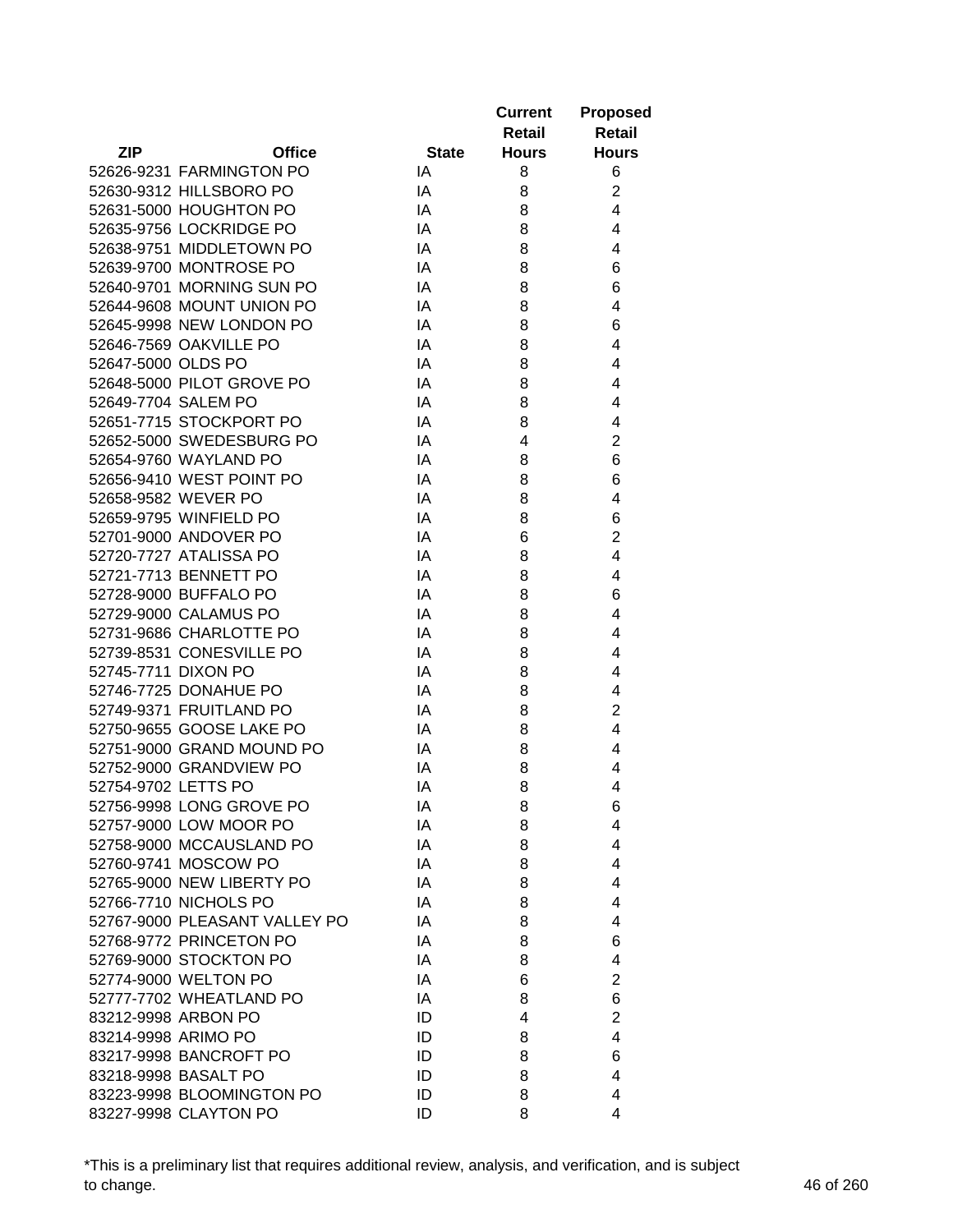|                     |                                |              | <b>Current</b> | <b>Proposed</b>         |
|---------------------|--------------------------------|--------------|----------------|-------------------------|
|                     |                                |              | <b>Retail</b>  | <b>Retail</b>           |
| <b>ZIP</b>          | <b>Office</b>                  | <b>State</b> | <b>Hours</b>   | <b>Hours</b>            |
|                     | 83228-9998 CLIFTON PO          | ID           | 8              | 4                       |
|                     | 83232-9998 DAYTON PO           | ID           | 8              | 4                       |
|                     | 83234-9998 DOWNEY PO           | ID           | 8              | 6                       |
| 83235-8001 ELLIS PO |                                | ID           | 6              | $\overline{2}$          |
|                     | 83237-9998 FRANKLIN PO         | ID           | 8              | $\overline{\mathbf{4}}$ |
|                     | 83238-9998 GENEVA PO           | ID           | 4              | $\overline{c}$          |
|                     | 83239-9998 GEORGETOWN PO       | ID           | 8              | 4                       |
| 83244-9998 HOWE PO  |                                | ID           | 8              | 4                       |
|                     | 83246-9998 LAVA HOT SPRINGS PO | ID           | 8              | 6                       |
|                     | 83255-9998 MOORE PO            | ID           | 8              | 6                       |
|                     | 83256-9998 MORELAND PO         | ID           | 8              | 6                       |
| 83261-9998 PARIS PO |                                | ID           | 8              | 6                       |
|                     | 83262-9998 PINGREE PO          | ID           | 8              | 6                       |
|                     | 83271-9998 ROCKLAND PO         | ID           | 8              | 4                       |
|                     | 83272-9998 SAINT CHARLES PO    | ID           | 8              | 4                       |
|                     | 83281-9998 SWANLAKE PO         | ID           | 4              | $\overline{c}$          |
|                     | 83286-9998 WESTON PO           | ID           | 8              | 4                       |
|                     | 83311-9998 ALBION PO           | ID           | 8              | 4                       |
| 83312-9998 ALMO PO  |                                | ID           | 6              | 6                       |
| 83314-9998 BLISS PO |                                | ID           | 8              | 4                       |
| 83320-5050 CAREY PO |                                | ID           | 8              | 4                       |
|                     | 83321-9998 CASTLEFORD PO       | ID           | 8              | 4                       |
| 83323-9998 DECLO PO |                                | ID           | 8              | 4                       |
| 83325-9998 EDEN PO  |                                | ID           | 8              | 4                       |
|                     | 83327-9998 FAIRFIELD PO        | ID           | 8              | 6                       |
|                     | 83334-9998 HANSEN PO           | ID           | 8              | 4                       |
|                     | 83335-9998 HAZELTON PO         | ID           | 8              | 6                       |
| 83342-9998 MALTA PO |                                | ID           | 8              | 6                       |
|                     | 83344-9998 MURTAUGH PO         | ID           | 8              | 4                       |
|                     | 83346-9998 OAKLEY PO           | ID           | 8              | 4                       |
|                     | 83349-9998 RICHFIELD PO        | ID           | 8              | 4                       |
|                     | 83421-9998 CHESTER PO          | ID           | 8              | 4                       |
|                     | 83425-9998 HAMER PO            | ID           | 8              | 4                       |
| 83428-9998 IRWIN PO |                                | ID           | 8              | 4                       |
|                     | 83431-9998 LEWISVILLE PO       | ID           | 8              | 4                       |
|                     | 83434-9998 MENAN PO            | ID           | 8              | 6                       |
|                     | 83435-9998 MONTEVIEW PO        | ID           | 4              | 6                       |
|                     | 83436-9998 NEWDALE PO          | ID           | 8              | 4                       |
|                     | 83438-9998 PARKER PO           | ID           | 8              | 4                       |
|                     | 83444-9998 ROBERTS PO          | ID           | 8              | 6                       |
|                     | 83449-9998 SWAN VALLEY PO      | ID           | 8              | 4                       |
| 83451-9998 TETON PO |                                | ID           | 8              | 6                       |
|                     | 83452-9998 TETONIA PO          | ID           | 8              | 6                       |
| 83454-9998 UCON PO  |                                | ID           | 8              | 6                       |
|                     | 83462-9998 CARMEN PO           | ID           | 8              | 4                       |
|                     | 83464-9998 LEADORE PO          | ID           | 8              | 6                       |
| 83465-9998 LEMHI PO |                                | ID           | 8              | 6                       |
|                     | 83466-9998 NORTH FORK PO       | ID           | 8              | 6                       |
|                     | 83468-9998 TENDOY PO           | ID           | 8              | 4                       |
|                     | 83520-9998 AHSAHKA PO          | ID           | 8              | 4                       |

\*This is a preliminary list that requires additional review, analysis, and verification, and is subject to change. 47 of 260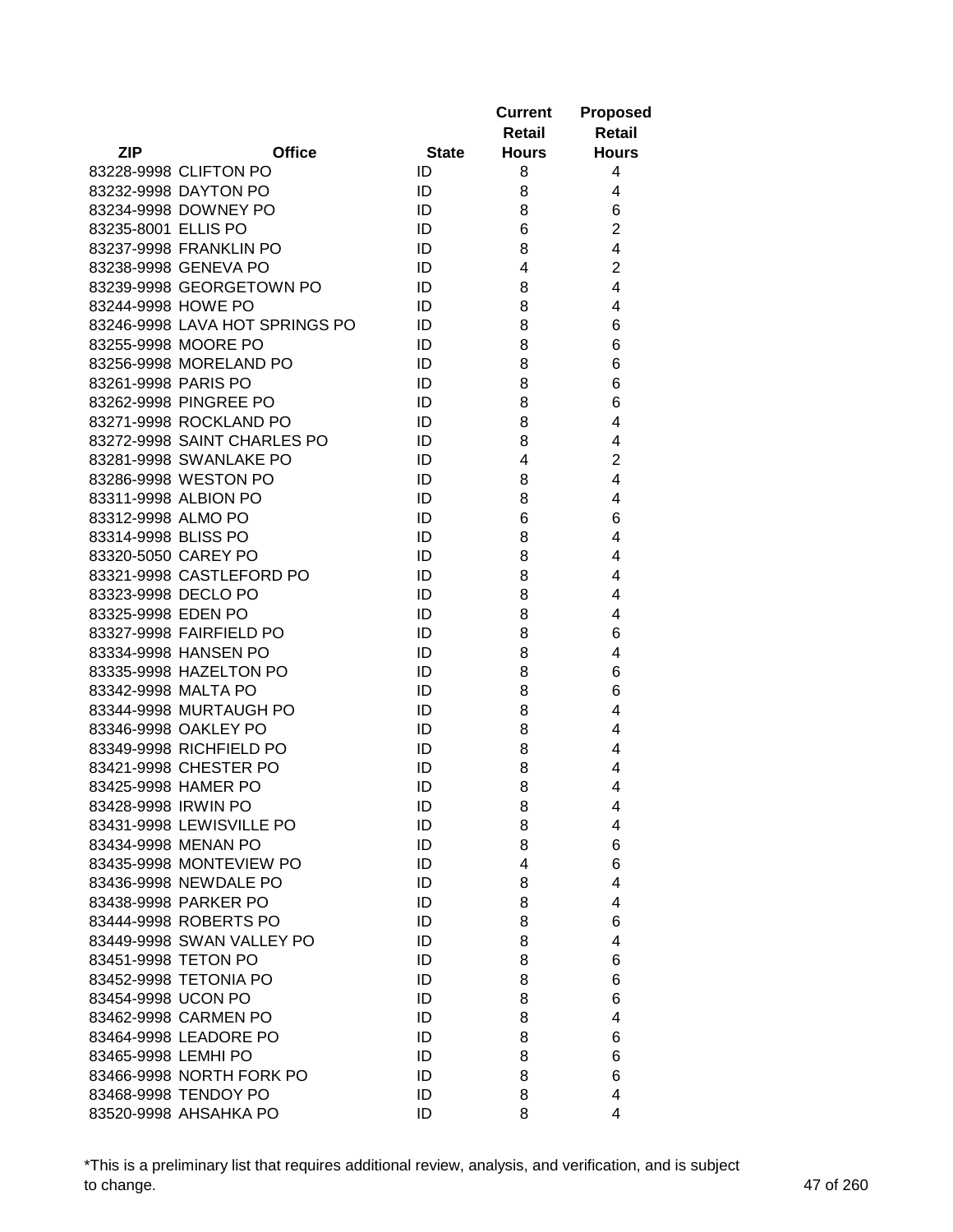| <b>ZIP</b><br><b>Office</b><br><b>State</b><br><b>Hours</b><br><b>Hours</b><br>83523-9998 CRAIGMONT PO<br>ID<br>8<br>6<br>83524-9998 CULDESAC PO<br>ID<br>8<br>4<br>83525-9998 ELK CITY PO<br>6<br>ID<br>8<br>ID<br>4<br>83526-9998 FERDINAND PO<br>8<br>83535-9741 JULIAETTA PO<br>6<br>ID<br>8<br>6<br>83537-9998 KENDRICK PO<br>ID<br>8<br>4<br>83541-9998 LENORE PO<br>ID<br>8<br>ID<br>4<br>83542-9998 LUCILE PO<br>6<br>6<br>83543-9998 NEZPERCE PO<br>ID<br>8<br>83545-9998 PECK PO<br>ID<br>8<br>4<br>83546-9998 PIERCE PO<br>6<br>ID<br>8<br>ID<br>83547-9998 POLLOCK PO<br>8<br>4<br>83552-9998 STITES PO<br>ID<br>6<br>8<br>83553-9998 WEIPPE PO<br>ID<br>8<br>6<br>83554-9998 WHITE BIRD PO<br>6<br>ID<br>8<br>83555-9998 WINCHESTER PO<br>4<br>ID<br>8<br>83604-9998 BRUNEAU PO<br>ID<br>8<br>4<br>83626-9998 GREENLEAF PO<br>6<br>ID<br>8<br>83627-9998 HAMMETT PO<br>ID<br>8<br>4<br>83630-9998 HUSTON PO<br>6<br>ID<br>8<br>83632-9998 INDIAN VALLEY PO<br>ID<br>4<br>8<br>83645-2067 MIDVALE PO<br>ID<br>4<br>8<br>ID<br>4<br>83650-9998 MURPHY PO<br>8<br>83656-9998 NOTUS PO<br>ID<br>6<br>8<br>83657-9998 OLA PO<br>ID<br>6<br>4<br>6<br>83677-9998 YELLOW PINE PO<br>ID<br>6<br>83802-9998 AVERY PO<br>ID<br>6<br>4<br>ID<br>83806-9998 BOVILL PO<br>8<br>4<br>83808-9998 CALDER PO<br>ID<br>4<br>6<br>83810-9998 CATALDO PO<br>ID<br>4<br>8<br>83821-9998 COOLIN PO<br>ID<br>8<br>4<br>83824-9998 DESMET PO<br>ID<br>8<br>4<br>83825-9998 DOVER PO<br>8<br>6<br>ID<br>83826-9998 EASTPORT PO<br>ID<br>8<br>4<br>83827-9998 ELK RIVER PO<br>ID<br>6<br>4<br>6<br>83830-9998 FERNWOOD PO<br>ID<br>8<br>83832-9998 GENESEE PO<br>ID<br>8<br>6<br>83834-9998 HARVARD PO<br>ID<br>4<br>6<br>83839-9998 KINGSTON PO<br>ID<br>6<br>8<br>83841-9998 LACLEDE PO<br>ID<br>8<br>6<br>83846-9998 MULLAN PO<br>ID<br>8<br>6<br>83847-9998 NAPLES PO<br>ID<br>6<br>8<br>83848-9998 NORDMAN PO<br>ID<br>4<br>8<br>83853-9998 PORTHILL PO<br>ID<br>6<br>8<br>83857-9998 PRINCETON PO<br>ID<br>4<br>8<br>83866-9900 SANTA PO<br>ID<br>8<br>4<br>83867-9998 SILVERTON PO<br>ID<br>8<br>6<br>83868-9998 SMELTERVILLE PO<br>ID<br>8<br>6<br>83870-9998 TENSED PO<br>ID<br>8<br>4 |                     |    | <b>Current</b><br>Retail | <b>Proposed</b><br><b>Retail</b> |
|------------------------------------------------------------------------------------------------------------------------------------------------------------------------------------------------------------------------------------------------------------------------------------------------------------------------------------------------------------------------------------------------------------------------------------------------------------------------------------------------------------------------------------------------------------------------------------------------------------------------------------------------------------------------------------------------------------------------------------------------------------------------------------------------------------------------------------------------------------------------------------------------------------------------------------------------------------------------------------------------------------------------------------------------------------------------------------------------------------------------------------------------------------------------------------------------------------------------------------------------------------------------------------------------------------------------------------------------------------------------------------------------------------------------------------------------------------------------------------------------------------------------------------------------------------------------------------------------------------------------------------------------------------------------------------------------------------------------------------------------------------------------------------------------------------------------------------------------------------------------------------------------------------------------------------------------------------------------------------------------------------------------------------------------------------------------------------------------------------------------------------------------------------------------------------|---------------------|----|--------------------------|----------------------------------|
|                                                                                                                                                                                                                                                                                                                                                                                                                                                                                                                                                                                                                                                                                                                                                                                                                                                                                                                                                                                                                                                                                                                                                                                                                                                                                                                                                                                                                                                                                                                                                                                                                                                                                                                                                                                                                                                                                                                                                                                                                                                                                                                                                                                    |                     |    |                          |                                  |
|                                                                                                                                                                                                                                                                                                                                                                                                                                                                                                                                                                                                                                                                                                                                                                                                                                                                                                                                                                                                                                                                                                                                                                                                                                                                                                                                                                                                                                                                                                                                                                                                                                                                                                                                                                                                                                                                                                                                                                                                                                                                                                                                                                                    |                     |    |                          |                                  |
|                                                                                                                                                                                                                                                                                                                                                                                                                                                                                                                                                                                                                                                                                                                                                                                                                                                                                                                                                                                                                                                                                                                                                                                                                                                                                                                                                                                                                                                                                                                                                                                                                                                                                                                                                                                                                                                                                                                                                                                                                                                                                                                                                                                    |                     |    |                          |                                  |
|                                                                                                                                                                                                                                                                                                                                                                                                                                                                                                                                                                                                                                                                                                                                                                                                                                                                                                                                                                                                                                                                                                                                                                                                                                                                                                                                                                                                                                                                                                                                                                                                                                                                                                                                                                                                                                                                                                                                                                                                                                                                                                                                                                                    |                     |    |                          |                                  |
|                                                                                                                                                                                                                                                                                                                                                                                                                                                                                                                                                                                                                                                                                                                                                                                                                                                                                                                                                                                                                                                                                                                                                                                                                                                                                                                                                                                                                                                                                                                                                                                                                                                                                                                                                                                                                                                                                                                                                                                                                                                                                                                                                                                    |                     |    |                          |                                  |
|                                                                                                                                                                                                                                                                                                                                                                                                                                                                                                                                                                                                                                                                                                                                                                                                                                                                                                                                                                                                                                                                                                                                                                                                                                                                                                                                                                                                                                                                                                                                                                                                                                                                                                                                                                                                                                                                                                                                                                                                                                                                                                                                                                                    |                     |    |                          |                                  |
|                                                                                                                                                                                                                                                                                                                                                                                                                                                                                                                                                                                                                                                                                                                                                                                                                                                                                                                                                                                                                                                                                                                                                                                                                                                                                                                                                                                                                                                                                                                                                                                                                                                                                                                                                                                                                                                                                                                                                                                                                                                                                                                                                                                    |                     |    |                          |                                  |
|                                                                                                                                                                                                                                                                                                                                                                                                                                                                                                                                                                                                                                                                                                                                                                                                                                                                                                                                                                                                                                                                                                                                                                                                                                                                                                                                                                                                                                                                                                                                                                                                                                                                                                                                                                                                                                                                                                                                                                                                                                                                                                                                                                                    |                     |    |                          |                                  |
|                                                                                                                                                                                                                                                                                                                                                                                                                                                                                                                                                                                                                                                                                                                                                                                                                                                                                                                                                                                                                                                                                                                                                                                                                                                                                                                                                                                                                                                                                                                                                                                                                                                                                                                                                                                                                                                                                                                                                                                                                                                                                                                                                                                    |                     |    |                          |                                  |
|                                                                                                                                                                                                                                                                                                                                                                                                                                                                                                                                                                                                                                                                                                                                                                                                                                                                                                                                                                                                                                                                                                                                                                                                                                                                                                                                                                                                                                                                                                                                                                                                                                                                                                                                                                                                                                                                                                                                                                                                                                                                                                                                                                                    |                     |    |                          |                                  |
|                                                                                                                                                                                                                                                                                                                                                                                                                                                                                                                                                                                                                                                                                                                                                                                                                                                                                                                                                                                                                                                                                                                                                                                                                                                                                                                                                                                                                                                                                                                                                                                                                                                                                                                                                                                                                                                                                                                                                                                                                                                                                                                                                                                    |                     |    |                          |                                  |
|                                                                                                                                                                                                                                                                                                                                                                                                                                                                                                                                                                                                                                                                                                                                                                                                                                                                                                                                                                                                                                                                                                                                                                                                                                                                                                                                                                                                                                                                                                                                                                                                                                                                                                                                                                                                                                                                                                                                                                                                                                                                                                                                                                                    |                     |    |                          |                                  |
|                                                                                                                                                                                                                                                                                                                                                                                                                                                                                                                                                                                                                                                                                                                                                                                                                                                                                                                                                                                                                                                                                                                                                                                                                                                                                                                                                                                                                                                                                                                                                                                                                                                                                                                                                                                                                                                                                                                                                                                                                                                                                                                                                                                    |                     |    |                          |                                  |
|                                                                                                                                                                                                                                                                                                                                                                                                                                                                                                                                                                                                                                                                                                                                                                                                                                                                                                                                                                                                                                                                                                                                                                                                                                                                                                                                                                                                                                                                                                                                                                                                                                                                                                                                                                                                                                                                                                                                                                                                                                                                                                                                                                                    |                     |    |                          |                                  |
|                                                                                                                                                                                                                                                                                                                                                                                                                                                                                                                                                                                                                                                                                                                                                                                                                                                                                                                                                                                                                                                                                                                                                                                                                                                                                                                                                                                                                                                                                                                                                                                                                                                                                                                                                                                                                                                                                                                                                                                                                                                                                                                                                                                    |                     |    |                          |                                  |
|                                                                                                                                                                                                                                                                                                                                                                                                                                                                                                                                                                                                                                                                                                                                                                                                                                                                                                                                                                                                                                                                                                                                                                                                                                                                                                                                                                                                                                                                                                                                                                                                                                                                                                                                                                                                                                                                                                                                                                                                                                                                                                                                                                                    |                     |    |                          |                                  |
|                                                                                                                                                                                                                                                                                                                                                                                                                                                                                                                                                                                                                                                                                                                                                                                                                                                                                                                                                                                                                                                                                                                                                                                                                                                                                                                                                                                                                                                                                                                                                                                                                                                                                                                                                                                                                                                                                                                                                                                                                                                                                                                                                                                    |                     |    |                          |                                  |
|                                                                                                                                                                                                                                                                                                                                                                                                                                                                                                                                                                                                                                                                                                                                                                                                                                                                                                                                                                                                                                                                                                                                                                                                                                                                                                                                                                                                                                                                                                                                                                                                                                                                                                                                                                                                                                                                                                                                                                                                                                                                                                                                                                                    |                     |    |                          |                                  |
|                                                                                                                                                                                                                                                                                                                                                                                                                                                                                                                                                                                                                                                                                                                                                                                                                                                                                                                                                                                                                                                                                                                                                                                                                                                                                                                                                                                                                                                                                                                                                                                                                                                                                                                                                                                                                                                                                                                                                                                                                                                                                                                                                                                    |                     |    |                          |                                  |
|                                                                                                                                                                                                                                                                                                                                                                                                                                                                                                                                                                                                                                                                                                                                                                                                                                                                                                                                                                                                                                                                                                                                                                                                                                                                                                                                                                                                                                                                                                                                                                                                                                                                                                                                                                                                                                                                                                                                                                                                                                                                                                                                                                                    |                     |    |                          |                                  |
|                                                                                                                                                                                                                                                                                                                                                                                                                                                                                                                                                                                                                                                                                                                                                                                                                                                                                                                                                                                                                                                                                                                                                                                                                                                                                                                                                                                                                                                                                                                                                                                                                                                                                                                                                                                                                                                                                                                                                                                                                                                                                                                                                                                    |                     |    |                          |                                  |
|                                                                                                                                                                                                                                                                                                                                                                                                                                                                                                                                                                                                                                                                                                                                                                                                                                                                                                                                                                                                                                                                                                                                                                                                                                                                                                                                                                                                                                                                                                                                                                                                                                                                                                                                                                                                                                                                                                                                                                                                                                                                                                                                                                                    |                     |    |                          |                                  |
|                                                                                                                                                                                                                                                                                                                                                                                                                                                                                                                                                                                                                                                                                                                                                                                                                                                                                                                                                                                                                                                                                                                                                                                                                                                                                                                                                                                                                                                                                                                                                                                                                                                                                                                                                                                                                                                                                                                                                                                                                                                                                                                                                                                    |                     |    |                          |                                  |
|                                                                                                                                                                                                                                                                                                                                                                                                                                                                                                                                                                                                                                                                                                                                                                                                                                                                                                                                                                                                                                                                                                                                                                                                                                                                                                                                                                                                                                                                                                                                                                                                                                                                                                                                                                                                                                                                                                                                                                                                                                                                                                                                                                                    |                     |    |                          |                                  |
|                                                                                                                                                                                                                                                                                                                                                                                                                                                                                                                                                                                                                                                                                                                                                                                                                                                                                                                                                                                                                                                                                                                                                                                                                                                                                                                                                                                                                                                                                                                                                                                                                                                                                                                                                                                                                                                                                                                                                                                                                                                                                                                                                                                    |                     |    |                          |                                  |
|                                                                                                                                                                                                                                                                                                                                                                                                                                                                                                                                                                                                                                                                                                                                                                                                                                                                                                                                                                                                                                                                                                                                                                                                                                                                                                                                                                                                                                                                                                                                                                                                                                                                                                                                                                                                                                                                                                                                                                                                                                                                                                                                                                                    |                     |    |                          |                                  |
|                                                                                                                                                                                                                                                                                                                                                                                                                                                                                                                                                                                                                                                                                                                                                                                                                                                                                                                                                                                                                                                                                                                                                                                                                                                                                                                                                                                                                                                                                                                                                                                                                                                                                                                                                                                                                                                                                                                                                                                                                                                                                                                                                                                    |                     |    |                          |                                  |
|                                                                                                                                                                                                                                                                                                                                                                                                                                                                                                                                                                                                                                                                                                                                                                                                                                                                                                                                                                                                                                                                                                                                                                                                                                                                                                                                                                                                                                                                                                                                                                                                                                                                                                                                                                                                                                                                                                                                                                                                                                                                                                                                                                                    |                     |    |                          |                                  |
|                                                                                                                                                                                                                                                                                                                                                                                                                                                                                                                                                                                                                                                                                                                                                                                                                                                                                                                                                                                                                                                                                                                                                                                                                                                                                                                                                                                                                                                                                                                                                                                                                                                                                                                                                                                                                                                                                                                                                                                                                                                                                                                                                                                    |                     |    |                          |                                  |
|                                                                                                                                                                                                                                                                                                                                                                                                                                                                                                                                                                                                                                                                                                                                                                                                                                                                                                                                                                                                                                                                                                                                                                                                                                                                                                                                                                                                                                                                                                                                                                                                                                                                                                                                                                                                                                                                                                                                                                                                                                                                                                                                                                                    |                     |    |                          |                                  |
|                                                                                                                                                                                                                                                                                                                                                                                                                                                                                                                                                                                                                                                                                                                                                                                                                                                                                                                                                                                                                                                                                                                                                                                                                                                                                                                                                                                                                                                                                                                                                                                                                                                                                                                                                                                                                                                                                                                                                                                                                                                                                                                                                                                    |                     |    |                          |                                  |
|                                                                                                                                                                                                                                                                                                                                                                                                                                                                                                                                                                                                                                                                                                                                                                                                                                                                                                                                                                                                                                                                                                                                                                                                                                                                                                                                                                                                                                                                                                                                                                                                                                                                                                                                                                                                                                                                                                                                                                                                                                                                                                                                                                                    |                     |    |                          |                                  |
|                                                                                                                                                                                                                                                                                                                                                                                                                                                                                                                                                                                                                                                                                                                                                                                                                                                                                                                                                                                                                                                                                                                                                                                                                                                                                                                                                                                                                                                                                                                                                                                                                                                                                                                                                                                                                                                                                                                                                                                                                                                                                                                                                                                    |                     |    |                          |                                  |
|                                                                                                                                                                                                                                                                                                                                                                                                                                                                                                                                                                                                                                                                                                                                                                                                                                                                                                                                                                                                                                                                                                                                                                                                                                                                                                                                                                                                                                                                                                                                                                                                                                                                                                                                                                                                                                                                                                                                                                                                                                                                                                                                                                                    |                     |    |                          |                                  |
|                                                                                                                                                                                                                                                                                                                                                                                                                                                                                                                                                                                                                                                                                                                                                                                                                                                                                                                                                                                                                                                                                                                                                                                                                                                                                                                                                                                                                                                                                                                                                                                                                                                                                                                                                                                                                                                                                                                                                                                                                                                                                                                                                                                    |                     |    |                          |                                  |
|                                                                                                                                                                                                                                                                                                                                                                                                                                                                                                                                                                                                                                                                                                                                                                                                                                                                                                                                                                                                                                                                                                                                                                                                                                                                                                                                                                                                                                                                                                                                                                                                                                                                                                                                                                                                                                                                                                                                                                                                                                                                                                                                                                                    |                     |    |                          |                                  |
|                                                                                                                                                                                                                                                                                                                                                                                                                                                                                                                                                                                                                                                                                                                                                                                                                                                                                                                                                                                                                                                                                                                                                                                                                                                                                                                                                                                                                                                                                                                                                                                                                                                                                                                                                                                                                                                                                                                                                                                                                                                                                                                                                                                    |                     |    |                          |                                  |
|                                                                                                                                                                                                                                                                                                                                                                                                                                                                                                                                                                                                                                                                                                                                                                                                                                                                                                                                                                                                                                                                                                                                                                                                                                                                                                                                                                                                                                                                                                                                                                                                                                                                                                                                                                                                                                                                                                                                                                                                                                                                                                                                                                                    |                     |    |                          |                                  |
|                                                                                                                                                                                                                                                                                                                                                                                                                                                                                                                                                                                                                                                                                                                                                                                                                                                                                                                                                                                                                                                                                                                                                                                                                                                                                                                                                                                                                                                                                                                                                                                                                                                                                                                                                                                                                                                                                                                                                                                                                                                                                                                                                                                    |                     |    |                          |                                  |
|                                                                                                                                                                                                                                                                                                                                                                                                                                                                                                                                                                                                                                                                                                                                                                                                                                                                                                                                                                                                                                                                                                                                                                                                                                                                                                                                                                                                                                                                                                                                                                                                                                                                                                                                                                                                                                                                                                                                                                                                                                                                                                                                                                                    |                     |    |                          |                                  |
|                                                                                                                                                                                                                                                                                                                                                                                                                                                                                                                                                                                                                                                                                                                                                                                                                                                                                                                                                                                                                                                                                                                                                                                                                                                                                                                                                                                                                                                                                                                                                                                                                                                                                                                                                                                                                                                                                                                                                                                                                                                                                                                                                                                    |                     |    |                          |                                  |
|                                                                                                                                                                                                                                                                                                                                                                                                                                                                                                                                                                                                                                                                                                                                                                                                                                                                                                                                                                                                                                                                                                                                                                                                                                                                                                                                                                                                                                                                                                                                                                                                                                                                                                                                                                                                                                                                                                                                                                                                                                                                                                                                                                                    |                     |    |                          |                                  |
|                                                                                                                                                                                                                                                                                                                                                                                                                                                                                                                                                                                                                                                                                                                                                                                                                                                                                                                                                                                                                                                                                                                                                                                                                                                                                                                                                                                                                                                                                                                                                                                                                                                                                                                                                                                                                                                                                                                                                                                                                                                                                                                                                                                    |                     |    |                          |                                  |
|                                                                                                                                                                                                                                                                                                                                                                                                                                                                                                                                                                                                                                                                                                                                                                                                                                                                                                                                                                                                                                                                                                                                                                                                                                                                                                                                                                                                                                                                                                                                                                                                                                                                                                                                                                                                                                                                                                                                                                                                                                                                                                                                                                                    |                     |    |                          |                                  |
|                                                                                                                                                                                                                                                                                                                                                                                                                                                                                                                                                                                                                                                                                                                                                                                                                                                                                                                                                                                                                                                                                                                                                                                                                                                                                                                                                                                                                                                                                                                                                                                                                                                                                                                                                                                                                                                                                                                                                                                                                                                                                                                                                                                    |                     |    |                          |                                  |
|                                                                                                                                                                                                                                                                                                                                                                                                                                                                                                                                                                                                                                                                                                                                                                                                                                                                                                                                                                                                                                                                                                                                                                                                                                                                                                                                                                                                                                                                                                                                                                                                                                                                                                                                                                                                                                                                                                                                                                                                                                                                                                                                                                                    |                     |    |                          |                                  |
|                                                                                                                                                                                                                                                                                                                                                                                                                                                                                                                                                                                                                                                                                                                                                                                                                                                                                                                                                                                                                                                                                                                                                                                                                                                                                                                                                                                                                                                                                                                                                                                                                                                                                                                                                                                                                                                                                                                                                                                                                                                                                                                                                                                    |                     |    |                          |                                  |
|                                                                                                                                                                                                                                                                                                                                                                                                                                                                                                                                                                                                                                                                                                                                                                                                                                                                                                                                                                                                                                                                                                                                                                                                                                                                                                                                                                                                                                                                                                                                                                                                                                                                                                                                                                                                                                                                                                                                                                                                                                                                                                                                                                                    |                     |    |                          |                                  |
|                                                                                                                                                                                                                                                                                                                                                                                                                                                                                                                                                                                                                                                                                                                                                                                                                                                                                                                                                                                                                                                                                                                                                                                                                                                                                                                                                                                                                                                                                                                                                                                                                                                                                                                                                                                                                                                                                                                                                                                                                                                                                                                                                                                    |                     |    |                          |                                  |
|                                                                                                                                                                                                                                                                                                                                                                                                                                                                                                                                                                                                                                                                                                                                                                                                                                                                                                                                                                                                                                                                                                                                                                                                                                                                                                                                                                                                                                                                                                                                                                                                                                                                                                                                                                                                                                                                                                                                                                                                                                                                                                                                                                                    |                     |    |                          |                                  |
|                                                                                                                                                                                                                                                                                                                                                                                                                                                                                                                                                                                                                                                                                                                                                                                                                                                                                                                                                                                                                                                                                                                                                                                                                                                                                                                                                                                                                                                                                                                                                                                                                                                                                                                                                                                                                                                                                                                                                                                                                                                                                                                                                                                    | 83872-9998 VIOLA PO | ID | 6                        | 4                                |

\*This is a preliminary list that requires additional review, analysis, and verification, and is subject to change. 48 of 260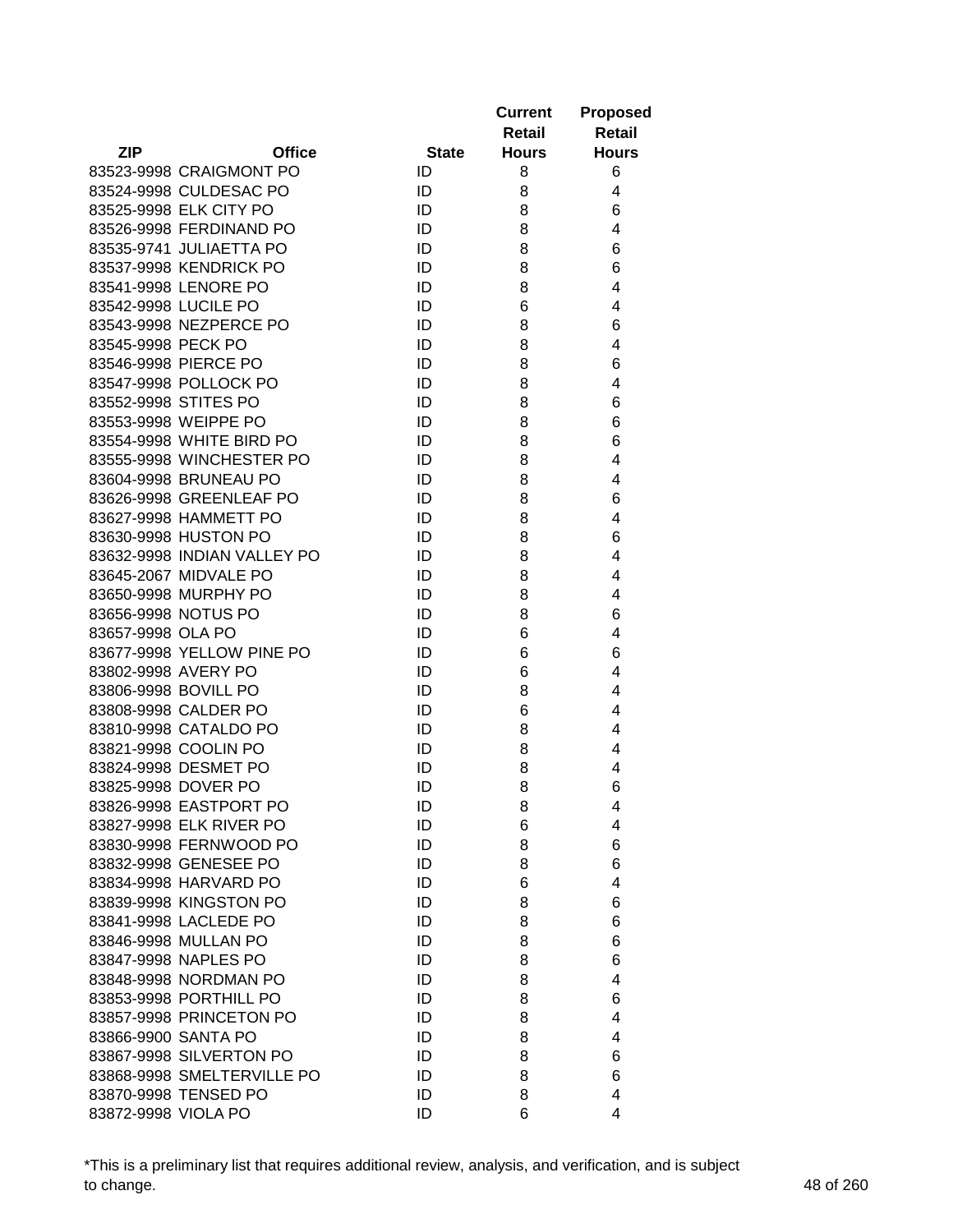|                     |                                |              | <b>Current</b><br>Retail | <b>Proposed</b><br><b>Retail</b> |
|---------------------|--------------------------------|--------------|--------------------------|----------------------------------|
| <b>ZIP</b>          | <b>Office</b>                  | <b>State</b> | <b>Hours</b>             | <b>Hours</b>                     |
|                     | 60075-1000 RUSSELL PO          | IL           | 8                        | 4                                |
| 60111-9151 CLARE PO |                                | IL           | 8                        | 4                                |
|                     | 60112-4071 CORTLAND PO         | IL           | 8                        | 6                                |
|                     | 60113-1001 CRESTON PO          | IL           | 8                        | 4                                |
|                     | 60129-1000 ESMOND PO           | IL           | 8                        | $\overline{2}$                   |
|                     | 60144-1000 KANEVILLE PO        | IL           | 8                        | 4                                |
| 60147-1000 LAFOX PO |                                | IL           | 8                        | 6                                |
| 60150-1000 MALTA PO |                                | IL           | 8                        | 6                                |
| 60180-1000 UNION PO |                                | IL           | 8                        | 6                                |
|                     | 60407-9998 BRACEVILLE PO       | IL           | 8                        | 4                                |
|                     | 60437-9998 KINSMAN PO          | IL           | 8                        | $\overline{2}$                   |
| 60460-9800 ODELL PO |                                | IL           | 8                        | 6                                |
|                     | 60470-8500 RANSOM PO           | IL           | 8                        | 4                                |
|                     | 60474-9800 SOUTH WILMINGTON PO | IL           | 8                        | 4                                |
|                     | 60479-9998 VERONA PO           | IL           | 8                        | 4                                |
|                     | 60512-9998 BRISTOL PO          | IL           | 8                        | 6                                |
| 60519-9800 EOLA PO  |                                | IL           | 8                        | 6                                |
| 60530-9998 LEE PO   |                                | IL           | 8                        | 4                                |
|                     | 60536-9800 MILLBROOK PO        | IL           | 8                        | 4                                |
|                     | 60537-9800 MILLINGTON PO       | IL           | 8                        | 4                                |
|                     | 60549-9800 SERENA PO           | IL           | 8                        | 4                                |
|                     | 60550-9998 SHABBONA PO         | IL           | 8                        | 6                                |
|                     | 60553-9800 STEWARD PO          | IL           | 8                        | 4                                |
|                     | 60557-9902 WEDRON PO           | IL           | 8                        | 4                                |
|                     | 60910-9800 AROMA PARK PO       | IL           | 8                        | 6                                |
|                     | 60911-7169 ASHKUM PO           | IL           | 8                        | 6                                |
|                     | 60912-9998 BEAVERVILLE PO      | IL           | 8                        | 4                                |
|                     | 60913-9800 BONFIELD PO         | IL           | 8                        | 4                                |
|                     | 60917-9998 BUCKINGHAM PO       | IL           | 8                        | 4                                |
|                     | 60918-9998 BUCKLEY PO          | IL           | 8                        | 6                                |
|                     | 60919-9800 CABERY PO           | IL           | 8                        | 4                                |
|                     | 60920-9998 CAMPUS PO           | IL           | 8                        | $\overline{2}$                   |
|                     | 60922-9998 CHEBANSE PO         | IL           | 8                        | 6                                |
|                     | 60926-9998 CLAYTONVILLE PO     | IL           | 4                        | 2                                |
|                     | 60928-9800 CRESCENT CITY PO    | IL.          | 8                        | 6                                |
|                     | 60929-7133 CULLOM PO           | IL.          | 8                        | 4                                |
|                     | 60930-9013 DANFORTH PO         | IL           | 8                        | 4                                |
|                     | 60931-9998 DONOVAN PO          | IL.          | 8                        | 4                                |
|                     | 60932-9998 EAST LYNN PO        | IL           | 6                        | $\overline{2}$                   |
|                     | 60933-9800 ELLIOTT PO          | IL           |                          | $\overline{2}$                   |
|                     |                                |              | 8                        | $\overline{4}$                   |
| 60935-9800 ESSEX PO | 60934-9800 EMINGTON PO         | IL           | 8                        |                                  |
|                     |                                | IL           | 8                        | 4                                |
|                     | 60939-9998 GOODWINE PO         | IL           | 4                        | $\overline{2}$                   |
|                     | 60944-9998 HOPKINS PARK PO     | IL           | 8                        | 4                                |
|                     | 60945-9800 IROQUOIS PO         | IL           | 8                        | 4                                |
|                     | 60946-9800 KEMPTON PO          | IL           | 8                        | 4                                |
| 60948-9998 LODA PO  |                                | IL           | 8                        | 4                                |
|                     | 60949-9998 LUDLOW PO           | IL           | 8                        | 4                                |
|                     | 60951-9800 MARTINTON PO        | IL           | 8                        | 4                                |
|                     | 60952-9800 MELVIN PO           | IL           | 8                        | 4                                |

\*This is a preliminary list that requires additional review, analysis, and verification, and is subject to change. 49 of 260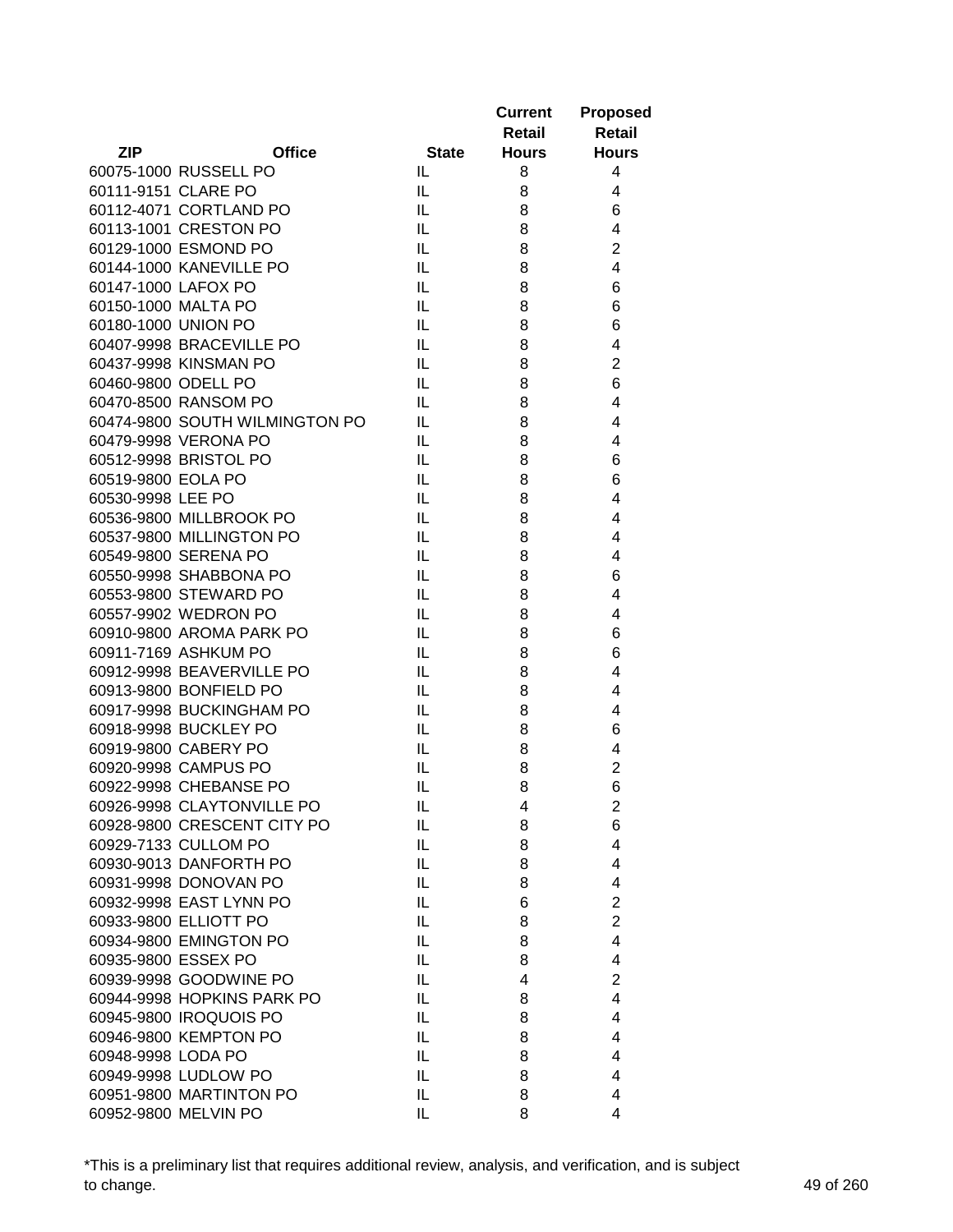|                     |                              |              | <b>Current</b><br>Retail | <b>Proposed</b><br><b>Retail</b> |
|---------------------|------------------------------|--------------|--------------------------|----------------------------------|
| <b>ZIP</b>          | <b>Office</b>                | <b>State</b> | <b>Hours</b>             | <b>Hours</b>                     |
|                     | 60955-9998 ONARGA PO         | IL           | 8                        | 6                                |
|                     | 60956-9800 PAPINEAU PO       | IL.          | 6                        | $\overline{c}$                   |
|                     | 60959-9800 PIPER CITY PO     | IL           | 8                        | 6                                |
|                     | 60960-9998 RANKIN PO         | IL.          | 8                        | 6                                |
|                     | 60961-5606 REDDICK PO        | IL           | 8                        | 4                                |
|                     | 60962-9800 ROBERTS PO        | IL           | 8                        | 4                                |
|                     | 60967-9998 STOCKLAND PO      | IL           | 4                        | $\overline{2}$                   |
|                     | 60968-9800 THAWVILLE PO      | IL           | 8                        | 4                                |
|                     | 60969-9800 UNION HILL PO     | IL           | 4                        | $\overline{2}$                   |
|                     | 60973-9998 WELLINGTON PO     | IL           | 8                        | 4                                |
|                     | 60974-9997 WOODLAND PO       | IL           | 8                        | 4                                |
|                     | 61001-9233 APPLE RIVER PO    | IL           | 8                        | 4                                |
|                     | 61006-9777 ASHTON PO         | IL           | 8                        | 6                                |
|                     | 61007-9762 BAILEYVILLE PO    | IL           | 8                        | 4                                |
|                     | 61011-9796 CALEDONIA PO      | IL           | 8                        | 4                                |
|                     | 61012-9783 CAPRON PO         | IL           | 8                        | 6                                |
|                     | 61013-9800 CEDARVILLE PO     | IL           | 8                        | 6                                |
|                     | 61014-9380 CHADWICK PO       | IL.          | 8                        | 6                                |
| 61015-9796 CHANA PO |                              | IL.          | 8                        | 4                                |
|                     | 61018-9792 DAKOTA PO         | IL           | 8                        | 4                                |
|                     | 61020-9414 DAVIS JUNCTION PO | IL.          | 8                        | 6                                |
|                     | 61024-8922 DURAND PO         | IL           | 8                        | 6                                |
|                     | 61027-9800 ELEROY PO         | IL           | 4                        | $\overline{2}$                   |
|                     | 61028-9787 ELIZABETH PO      | IL           | 8                        | 6                                |
|                     | 61031-9788 FRANKLIN GROVE PO | IL           | 8                        | 4                                |
| 61037-9800 GALT PO  |                              | IL           | 8                        | 4                                |
|                     | 61038-9547 GARDEN PRAIRIE PO | IL           | 8                        | 4                                |
|                     | 61039-9536 GERMAN VALLEY PO  | IL           | 8                        | 4                                |
|                     | 61041-9697 HANOVER PO        | IL           | 8                        | 6                                |
|                     | 61042-9442 HARMON PO         | IL           | 8                        | 4                                |
|                     | 61043-9800 HOLCOMB PO        | IL           | 8                        | 4                                |
| 61044-9614 KENT PO  |                              | IL           | 8                        | $\overline{c}$                   |
|                     | 61047-9793 LEAF RIVER PO     | IL           | 8                        | 6                                |
|                     | 61049-9742 LINDENWOOD PO     | IL           | 8                        | 4                                |
|                     | 61050-9998 MCCONNELL PO      | IL           | 8                        | 4                                |
|                     | 61052-9474 MONROE CENTER PO  | IL           | 8                        | 4                                |
|                     | 61053-1148 MOUNT CARROLL PO  | IL           | 8                        | 6                                |
|                     | 61057-9800 NACHUSA PO        | IL           | 6                        | $\overline{2}$                   |
| 61059-9998 NORA PO  |                              | IL           | 8                        | $\overline{c}$                   |
|                     | 61060-9215 ORANGEVILLE PO    | IL           | 8                        | 6                                |
|                     | 61062-8702 PEARL CITY PO     | IL           | 8                        | 6                                |
| 61064-1553 POLO PO  |                              | IL           | 8                        | 6                                |
|                     | 61065-8325 POPLAR GROVE PO   | IL           | 8                        | 6                                |
|                     | 61067-9685 RIDOTT PO         |              |                          |                                  |
|                     | 61070-9998 ROCK CITY PO      | IL           | 8                        | 4<br>4                           |
|                     |                              | IL           | 8                        |                                  |
|                     | 61075-9599 SCALES MOUND PO   | IL           | 8                        | 6                                |
|                     | 61077-9800 SEWARD PO         | IL           | 8                        | $\overline{2}$                   |
|                     | 61078-9012 SHANNON PO        | IL           | 8                        | 6                                |
|                     | 61079-9801 SHIRLAND PO       | IL           | 8                        | 4                                |
|                     | 61087-9382 WARREN PO         | IL           | 8                        | 6                                |

\*This is a preliminary list that requires additional review, analysis, and verification, and is subject to change. 50 of 260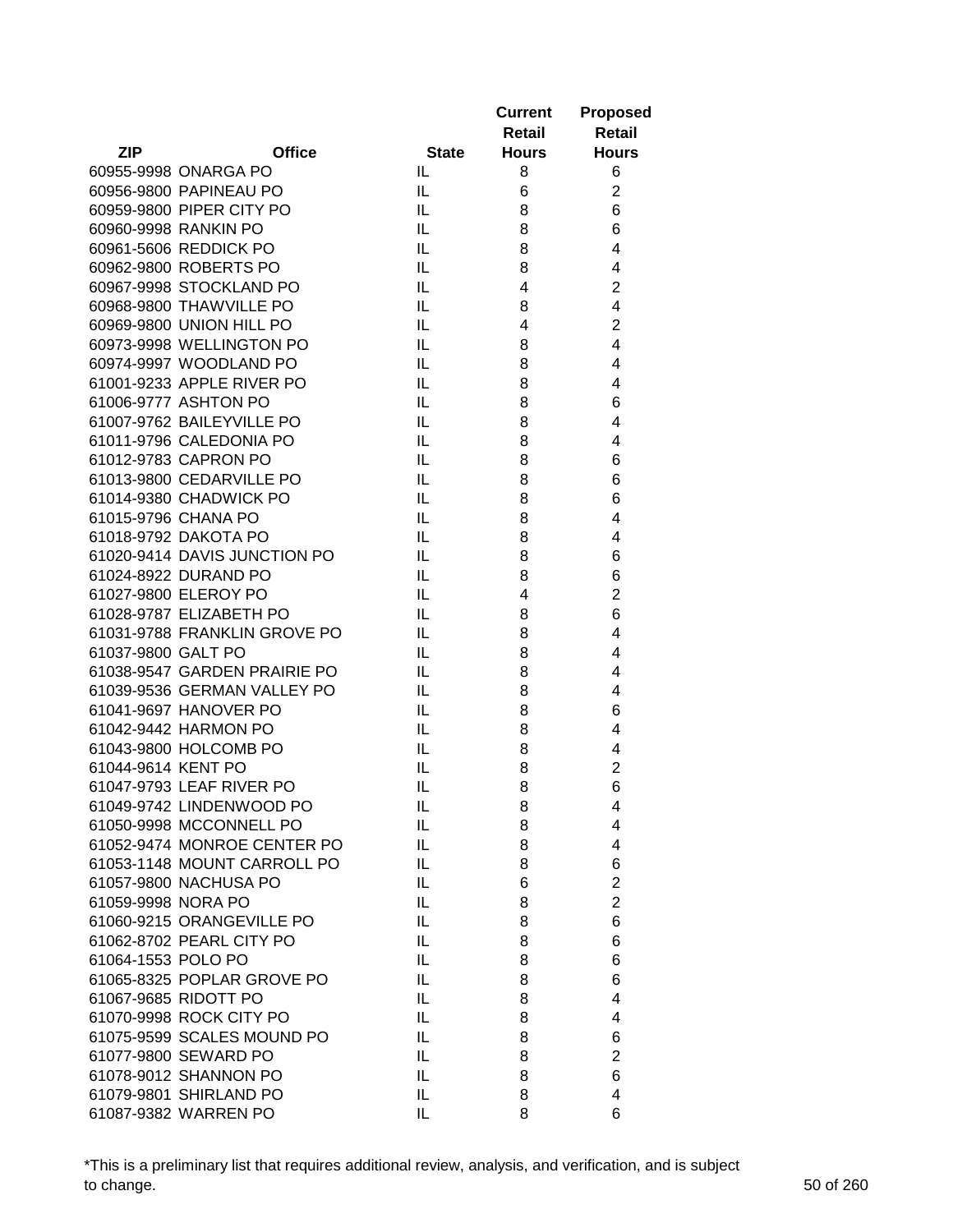|                    |                               |              | <b>Current</b> | <b>Proposed</b>         |
|--------------------|-------------------------------|--------------|----------------|-------------------------|
|                    |                               |              | Retail         | <b>Retail</b>           |
| <b>ZIP</b>         | <b>Office</b>                 | <b>State</b> | <b>Hours</b>   | <b>Hours</b>            |
|                    | 61089-9488 WINSLOW PO         | IL           | 8              | 4                       |
|                    | 61091-9800 WOOSUNG PO         | IL           | 8              | $\overline{c}$          |
|                    | 61230-9000 ALBANY PO          | IL           | 8              | $\overline{4}$          |
|                    | 61232-9000 ANDALUSIA PO       | IL           | 8              | 6                       |
|                    | 61233-9000 ANDOVER PO         | IL           | 8              | 4                       |
|                    | 61234-7701 ANNAWAN PO         | IL           | 8              | 6                       |
|                    | 61235-7717 ATKINSON PO        | IL           | 8              | 6                       |
|                    | 61236-9000 BARSTOW PO         | IL           | 8              | $\overline{c}$          |
|                    | 61237-9000 BUFFALO PRAIRIE PO | IL           | 4              | $\overline{c}$          |
|                    | 61239-7711 CARBON CLIFF PO    | IL           | 8              | $\overline{4}$          |
|                    | 61242-9000 CORDOVA PO         | IL           | 8              | 4                       |
|                    | 61243-9005 DEER GROVE PO      | IL           | 8              | $\overline{c}$          |
|                    | 61251-9716 FENTON PO          | IL           | 8              | $\overline{2}$          |
|                    | 61256-9625 HAMPTON PO         | IL           | 8              | 6                       |
|                    | 61257-7703 HILLSDALE PO       | IL           | 8              | 4                       |
|                    | 61259-9000 ILLINOIS CITY PO   | IL           | 8              | 4                       |
| 61260-7752 JOY PO  |                               | IL           | 8              | 4                       |
|                    | 61261-9000 LYNDON PO          | IL           | 8              | 4                       |
|                    | 61262-9706 LYNN CENTER PO     | IL           | 8              | 4                       |
|                    | 61263-9000 MATHERVILLE PO     | IL           | 8              | 4                       |
| 61274-9000 OSCO PO |                               | IL           | 8              | 4                       |
|                    | 61275-9490 PORT BYRON PO      | IL           | 8              | 6                       |
|                    | 61276-9000 PREEMPTION PO      | IL           | 8              | 4                       |
|                    | 61279-9000 REYNOLDS PO        | IL           | 8              | 4                       |
|                    | 61281-7705 SHERRARD PO        | IL           | 8              | 6                       |
|                    | 61283-7721 TAMPICO PO         | IL           | 8              | 6                       |
|                    | 61284-9726 TAYLOR RIDGE PO    | IL           | 8              | 4                       |
|                    | 61285-7772 THOMSON PO         | IL           | 8              | 6                       |
|                    | 61312-9800 ARLINGTON PO       | IL           | 8              | 4                       |
|                    | 61313-9609 BLACKSTONE PO      | IL           | 4              | $\overline{c}$          |
| 61314-9497 BUDA PO |                               | IL           | 8              | 4                       |
|                    | 61315-9700 BUREAU PO          | IL           | 8              | 4                       |
|                    | 61316-9700 CEDAR POINT PO     | IL           | 8              | 4                       |
|                    | 61317-9998 CHERRY PO          | IL           | 8              | 4                       |
|                    | 61318-9803 COMPTON PO         | IL           | 8              | 4                       |
|                    | 61319-9900 CORNELL PO         | IL           | 8              | 4                       |
|                    | 61320-9705 DALZELL PO         | IL           | 8              | 4                       |
| 61321-9700 DANA PO |                               | IL           | 8              | 4                       |
|                    | 61322-9700 DEPUE PO           | IL           | 8              | 6                       |
|                    | 61323-9700 DOVER PO           | IL           | 6              | $\overline{c}$          |
|                    | 61325-9800 GRAND RIDGE PO     | IL           | 8              | 4                       |
|                    | 61327-9800 HENNEPIN PO        | IL           | 8              | 6                       |
|                    | 61328-9800 KASBEER PO         | IL           | 4              | $\overline{2}$          |
| 61329-9998 LADD PO |                               | IL           | 8              | 6                       |
|                    | 61330-9701 LA MOILLE PO       | IL           | 8              | 6                       |
|                    | 61331-9998 LEE CENTER PO      | IL           | 6              | $\overline{\mathbf{c}}$ |
|                    | 61332-9998 LEONORE PO         | IL           | 8              | $\overline{2}$          |
|                    | 61333-9701 LONG POINT PO      | IL           | 8              | $\overline{2}$          |
|                    | 61334-9700 LOSTANT PO         | IL           | 8              | 4                       |
|                    | 61335-9998 MCNABB PO          | IL           | 8              | 4                       |
|                    |                               |              |                |                         |

\*This is a preliminary list that requires additional review, analysis, and verification, and is subject to change. 51 of 260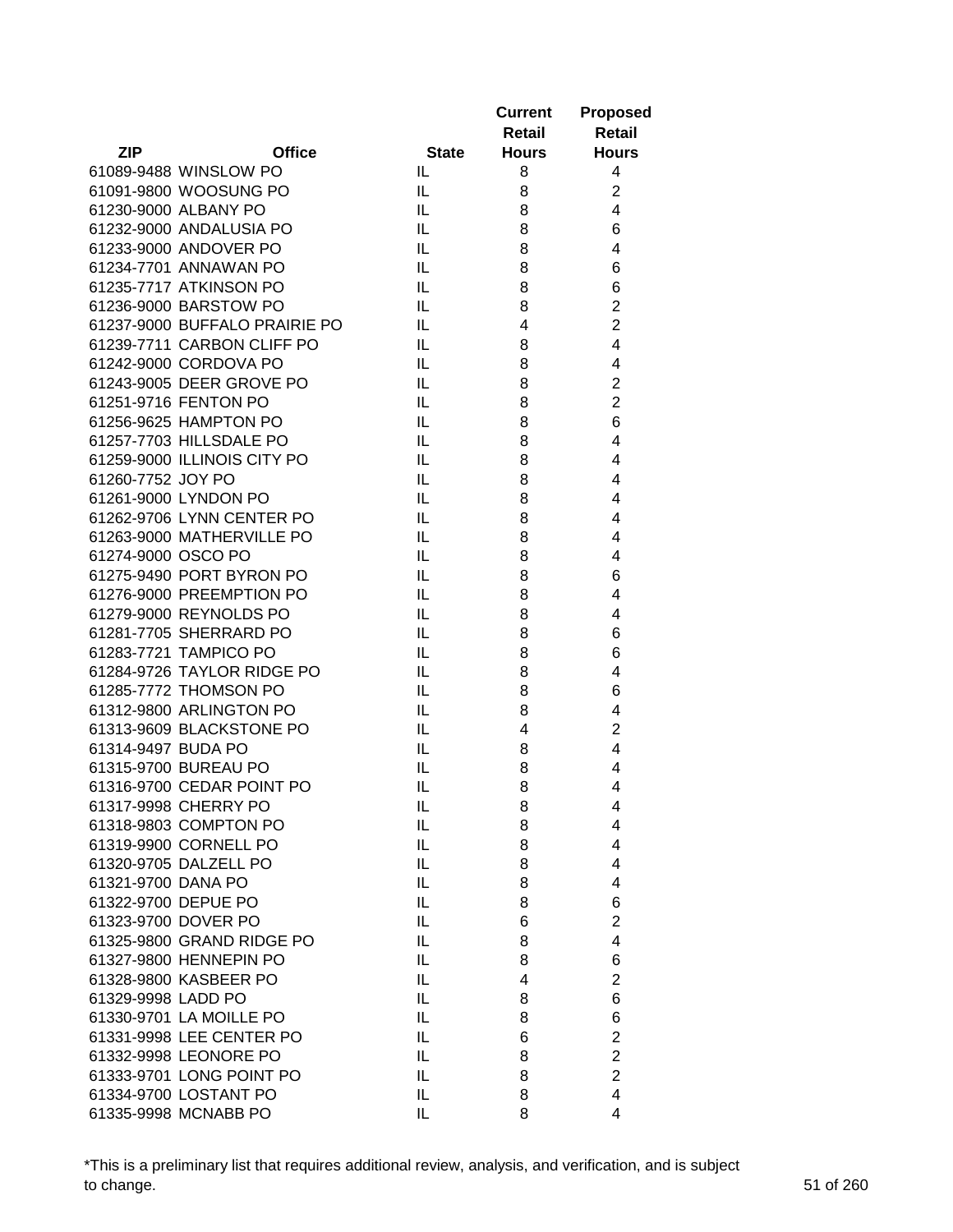|                     |                              |              | <b>Current</b> | <b>Proposed</b>         |
|---------------------|------------------------------|--------------|----------------|-------------------------|
|                     |                              |              | <b>Retail</b>  | <b>Retail</b>           |
| <b>ZIP</b>          | <b>Office</b>                | <b>State</b> | <b>Hours</b>   | <b>Hours</b>            |
|                     | 61336-9682 MAGNOLIA PO       | IL.          | 8              | 4                       |
|                     | 61337-9026 MALDEN PO         | IL           | 8              | 4                       |
|                     | 61338-9700 MANLIUS PO        | IL           | 8              | 4                       |
| 61340-9700 MARK PO  |                              | IL           | 8              | 4                       |
|                     | 61344-8900 MINERAL PO        | IL           | 8              | 4                       |
|                     | 61345-9708 NEPONSET PO       | IL           | 8              | 4                       |
|                     | 61346-9700 NEW BEDFORD PO    | IL           | 4              | $\overline{2}$          |
| 61349-9701 OHIO PO  |                              | IL           | 8              | 4                       |
|                     | 61353-9536 PAW PAW PO        | IL           | 8              | 6                       |
|                     | 61358-9703 RUTLAND PO        | IL           | 8              | 4                       |
|                     | 61359-9700 SEATONVILLE PO    | IL           | 8              | 4                       |
|                     | 61361-9357 SHEFFIELD PO      | IL           | 8              | 6                       |
|                     | 61363-7500 STANDARD PO       | IL           | 8              | $\overline{c}$          |
|                     | 61367-9437 SUBLETTE PO       | IL           | 8              | 6                       |
|                     | 61368-9800 TISKILWA PO       | IL           | 8              | 6                       |
|                     | 61370-9701 TONICA PO         | IL           | 8              | 6                       |
|                     | 61371-9700 TRIUMPH PO        | IL           | 6              | $\overline{2}$          |
|                     | 61372-9800 TROY GROVE PO     | IL           | 8              | $\overline{2}$          |
|                     | 61374-9700 VAN ORIN PO       | IL           | 6              | $\overline{2}$          |
|                     | 61375-9700 VARNA PO          | IL           | 8              | $\overline{4}$          |
|                     | 61377-9743 WENONA PO         | IL           | 8              | 6                       |
|                     | 61378-9703 WEST BROOKLYN PO  | IL           | 8              | 4                       |
|                     | 61379-9700 WYANET PO         | IL           | 8              | 6                       |
| 61411-9800 ADAIR PO |                              | IL           | 8              | 4                       |
|                     | 61412-5158 ALEXIS PO         | IL           | 8              | 6                       |
|                     | 61413-9800 ALPHA PO          | IL           | 8              | 6                       |
|                     | 61414-9997 ALTONA PO         | IL           | 8              | 4                       |
| 61415-9800 AVON PO  |                              | IL           | 8              | 6                       |
|                     | 61416-9800 BARDOLPH PO       | IL           | 8              | $\overline{\mathbf{c}}$ |
|                     | 61417-9636 BERWICK PO        | IL           | 8              | $\overline{2}$          |
|                     | 61418-9800 BIGGSVILLE PO     | IL           | 8              | $\overline{4}$          |
|                     | 61419-9800 BISHOP HILL PO    | IL           | 8              | 4                       |
|                     | 61420-9800 BLANDINSVILLE PO  | IL           | 8              | 6                       |
|                     | 61421-9800 BRADFORD PO       | IL           | 8              | 6                       |
|                     | 61423-9800 CAMERON PO        | IL           | 8              | 4                       |
|                     | 61424-9800 CAMP GROVE PO     | IL           | 6              | $\overline{c}$          |
|                     | 61425-9800 CARMAN PO         | IL           | 8              | $\overline{2}$          |
|                     | 61426-9998 CASTLETON PO      | IL           | 4              | $\overline{2}$          |
|                     | 61428-9802 DAHINDA PO        | IL           | 8              | $\overline{4}$          |
|                     | 61430-9998 EAST GALESBURG PO | IL           | 8              | $\overline{c}$          |
|                     | 61431-9800 ELLISVILLE PO     | IL           | 8              | $\overline{2}$          |
|                     | 61432-9800 FAIRVIEW PO       | IL           | 8              | 4                       |
| 61433-9998 FIATT PO |                              | IL           | 6              | $\overline{2}$          |
|                     | 61436-9800 GILSON PO         | IL           | 8              | 4                       |
|                     | 61437-5110 GLADSTONE PO      | IL           | 8              | 4                       |
|                     | 61438-9800 GOOD HOPE PO      | IL           | 8              | 4                       |
|                     | 61439-9800 HENDERSON PO      | IL.          | 8              | 4                       |
|                     | 61440-5059 INDUSTRY PO       | IL.          | 8              | 4                       |
| 61441-9800 IPAVA PO |                              | IL.          | 8              | 4                       |
|                     | 61442-9998 KEITHSBURG PO     | IL           | 8              | 4                       |

\*This is a preliminary list that requires additional review, analysis, and verification, and is subject to change. 52 of 260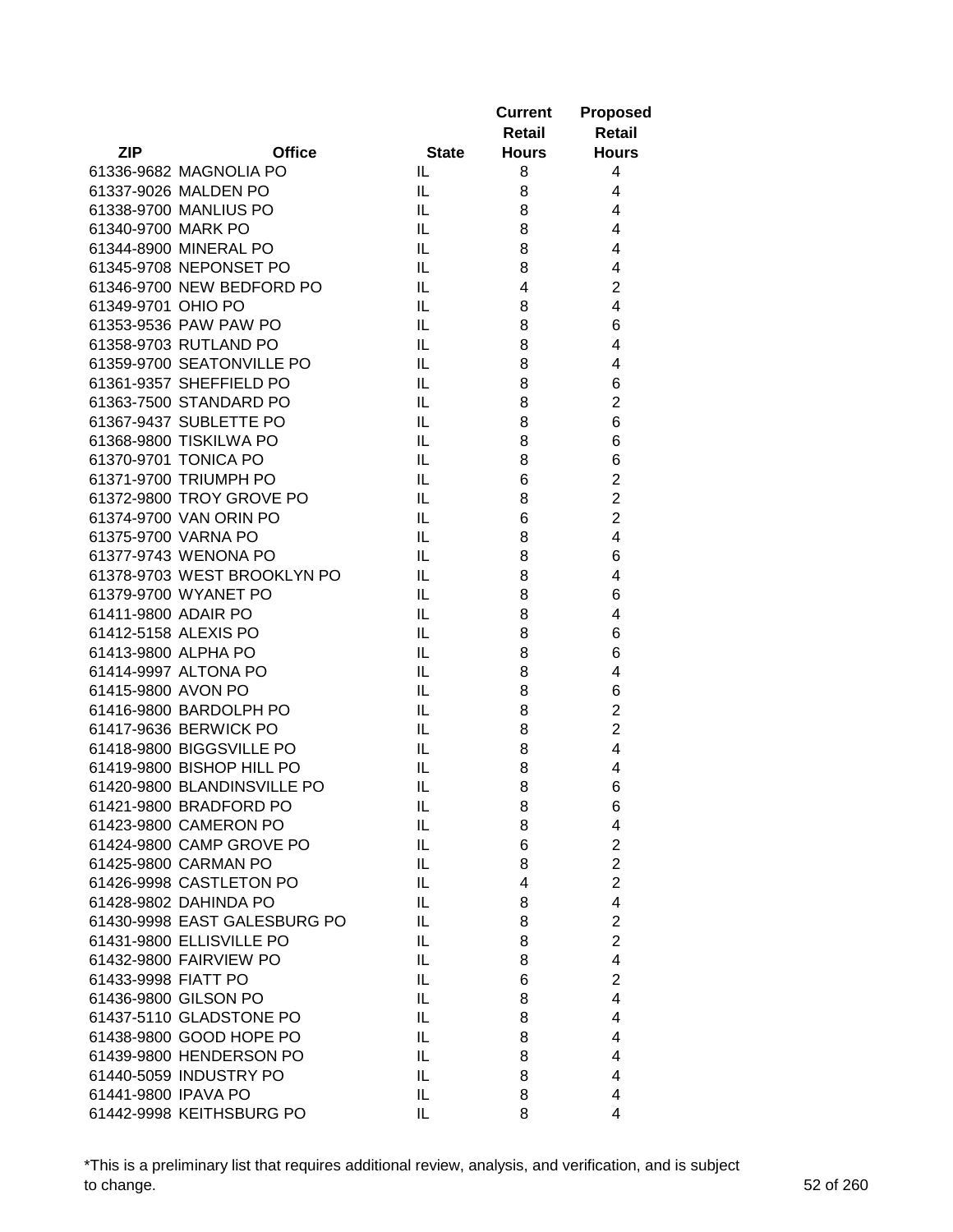|                     |                               |              | <b>Current</b> | <b>Proposed</b>         |
|---------------------|-------------------------------|--------------|----------------|-------------------------|
|                     |                               |              | Retail         | Retail                  |
| <b>ZIP</b>          | <b>Office</b>                 | <b>State</b> | <b>Hours</b>   | <b>Hours</b>            |
|                     | 61447-9800 KIRKWOOD PO        | IL           | 8              | 4                       |
|                     | 61449-9800 LA FAYETTE PO      | IL           | 8              | $\overline{c}$          |
| 61451-9800 LAURA PO |                               | IL           | 8              | $\overline{c}$          |
|                     | 61452-5076 LITTLETON PO       | IL           | 8              | $\overline{2}$          |
|                     | 61453-9870 LITTLE YORK PO     | IL           | 8              | $\overline{4}$          |
| 61454-9800 LOMAX PO |                               | IL           | 8              | 4                       |
|                     | 61458-9800 MAQUON PO          | IL           | 8              | 4                       |
|                     | 61459-9800 MARIETTA PO        | IL           | 8              | $\overline{c}$          |
| 61460-9800 MEDIA PO |                               | IL           | 6              | $\overline{c}$          |
|                     | 61465-9800 NEW WINDSOR PO     | IL           | 8              | 6                       |
|                     | 61466-9800 NORTH HENDERSON PO | IL           | 8              | 4                       |
|                     | 61467-5054 ONEIDA PO          | IL           | 8              | 6                       |
|                     | 61470-5100 PRAIRIE CITY PO    | IL           | 8              | $\overline{\mathbf{c}}$ |
|                     | 61471-9800 RARITAN PO         | IL           | 8              | $\overline{c}$          |
| 61472-5000 RIO PO   |                               | IL.          | 8              | 4                       |
|                     | 61474-9800 SAINT AUGUSTINE PO | IL.          | 8              | 4                       |
|                     | 61476-9800 SEATON PO          | IL           | 8              | 4                       |
|                     | 61477-9679 SMITHFIELD PO      | IL           | 8              | 4                       |
|                     | 61478-9410 SMITHSHIRE PO      | IL           | 8              | $\overline{2}$          |
| 61479-9800 SPEER PO |                               | IL           | 8              | $\overline{2}$          |
|                     | 61480-9800 STRONGHURST PO     | IL           | 8              | 6                       |
|                     | 61482-9800 TABLE GROVE PO     | IL           | 8              | 4                       |
|                     | 61484-9800 VERMONT PO         | IL           | 8              | $\overline{4}$          |
|                     | 61485-9850 VICTORIA PO        | IL           | 8              | 4                       |
| 61486-9800 VIOLA PO |                               | IL           | 8              | 6                       |
|                     | 61488-9800 WATAGA PO          | IL           | 8              | 4                       |
|                     | 61489-5407 WILLIAMSFIELD PO   | IL           | 8              | 4                       |
|                     | 61490-9800 WOODHULL PO        | IL           | 8              | 6                       |
|                     | 61516-7500 BENSON PO          | IL           | 8              | 4                       |
|                     | 61519-9500 BRYANT PO          | IL           |                | $\overline{c}$          |
|                     |                               |              | 8              | $\overline{c}$          |
|                     | 61524-9700 DUNFERMLINE PO     | IL           | 8              | 4                       |
|                     | 61526-9636 EDELSTEIN PO       | IL           | 8              |                         |
|                     | 61528-9998 EDWARDS PO         | IL           | 8              | 6                       |
|                     | 61532-9800 FOREST CITY PO     | $\sf IL$     | 8              | 4                       |
|                     | 61534-9800 GREEN VALLEY PO    | IL           | 8              | 4                       |
|                     | 61535-9800 GROVELAND PO       | IL           | 8              | 6                       |
|                     | 61539-9800 KINGSTON MINES PO  | IL           | 8              | $\overline{c}$          |
|                     | 61541-9800 LA ROSE PO         | IL           | 6              | $\overline{2}$          |
|                     | 61543-9995 LIVERPOOL PO       | IL           | 6              | $\overline{c}$          |
|                     | 61544-9995 LONDON MILLS PO    | IL           | 8              | 4                       |
|                     | 61545-9800 LOWPOINT PO        | IL           | 8              | 4                       |
|                     | 61547-9305 MAPLETON PO        | IL           | 8              | 6                       |
|                     | 61552-9800 MOSSVILLE PO       | IL           | 8              | 6                       |
|                     | 61553-9995 NORRIS PO          | IL           | 8              | $\overline{2}$          |
|                     | 61560-9995 PUTNAM PO          | IL           | 8              | 4                       |
| 61562-9995 ROME PO  |                               | IL           | 8              | 4                       |
|                     | 61563-9995 SAINT DAVID PO     | IL           | 8              | 4                       |
|                     | 61564-9800 SOUTH PEKIN PO     | IL           | 8              | 6                       |
|                     | 61565-7538 SPARLAND PO        | IL           | 8              | 4                       |
|                     | 61567-9395 TOPEKA PO          | IL           | 8              | 4                       |

\*This is a preliminary list that requires additional review, analysis, and verification, and is subject to change. 53 of 260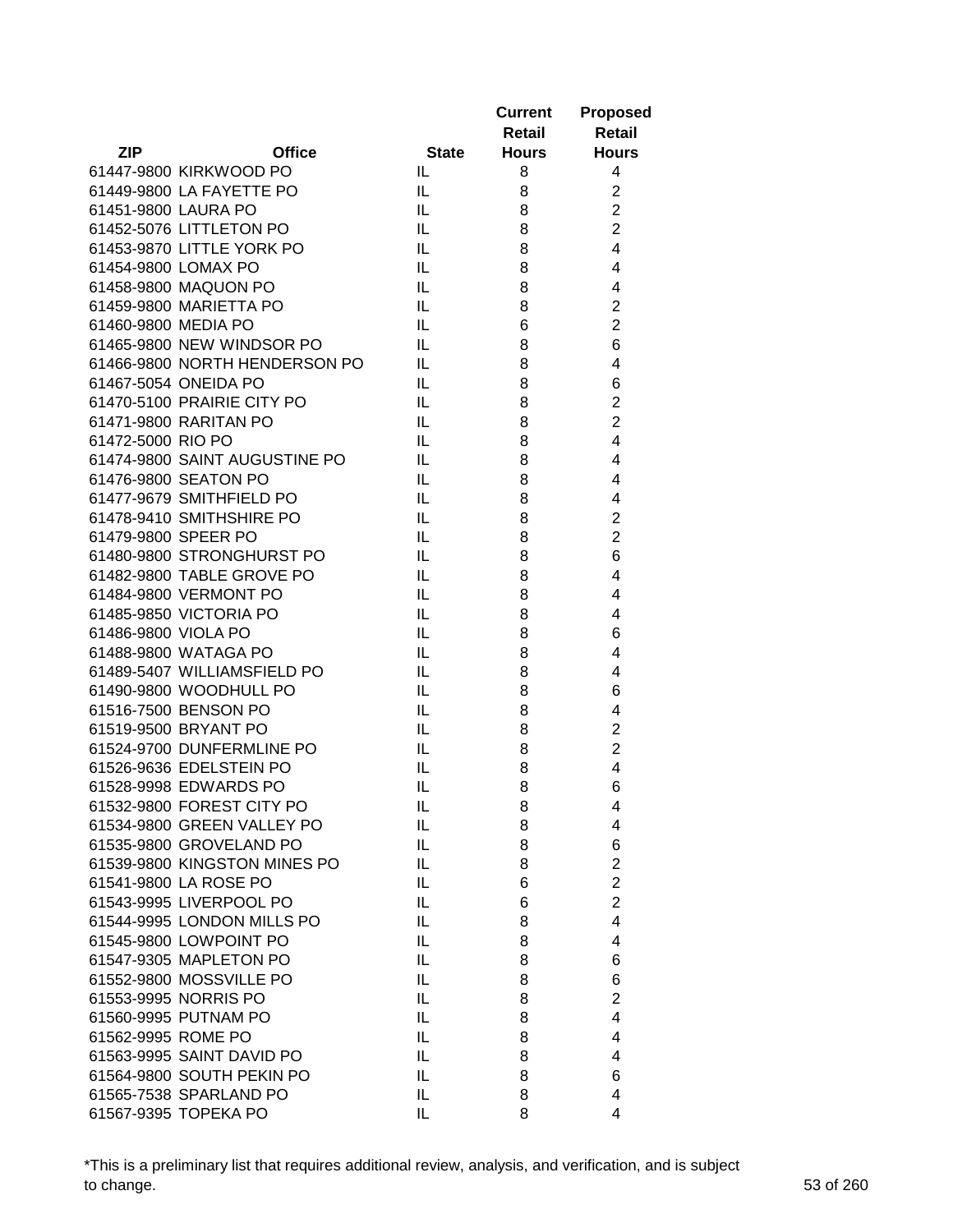|                             |              | <b>Current</b><br>Retail | <b>Proposed</b><br><b>Retail</b> |
|-----------------------------|--------------|--------------------------|----------------------------------|
| <b>ZIP</b><br><b>Office</b> | <b>State</b> | <b>Hours</b>             | <b>Hours</b>                     |
| 61569-9756 TRIVOLI PO       | IL.          | 8                        | 4                                |
| 61570-7526 WASHBURN PO      | IL.          | 8                        | 6                                |
| 61572-7552 YATES CITY PO    | IL           | 8                        | 4                                |
| 61720-9900 ANCHOR PO        | IL           | 8                        | $\overline{4}$                   |
| 61721-9900 ARMINGTON PO     | IL           | 8                        | 4                                |
| 61722-7523 ARROWSMITH PO    | IL           | 8                        | 4                                |
| 61724-9998 BELLFLOWER PO    | IL           | 8                        | 4                                |
| 61725-9901 CARLOCK PO       | IL           | 8                        | 6                                |
| 61728-9900 COLFAX PO        | IL           | 8                        | 6                                |
| 61729-9900 CONGERVILLE PO   | IL           | 8                        | 4                                |
| 61730-7537 COOKSVILLE PO    | IL           | 8                        | 4                                |
| 61731-7510 CROPSEY PO       | IL           | 8                        | $\overline{2}$                   |
| 61733-9534 DEER CREEK PO    | IL           | 8                        | 4                                |
| 61735-9900 DEWITT PO        | IL           | 8                        | $\overline{2}$                   |
| 61736-7583 DOWNS PO         | IL           | 8                        | 6                                |
| 61737-7544 ELLSWORTH PO     | IL           | 8                        | 4                                |
| 61740-7538 FLANAGAN PO      | IL           | 8                        | 6                                |
| 61742-9900 GOODFIELD PO     | IL           | 8                        | 6                                |
| 61743-9998 GRAYMONT PO      | IL           | 8                        | 4                                |
| 61747-7512 HOPEDALE PO      | IL           | 8                        | 6                                |
| 61749-9607 KENNEY PO        | IL           | 8                        | 4                                |
| 61751-9900 LAWNDALE PO      | IL           | 4                        | $\overline{2}$                   |
| 61754-9900 MCLEAN PO        | IL           | 8                        | 6                                |
| 61756-7502 MAROA PO         | IL           | 8                        | 6                                |
| 61769-9900 SAUNEMIN PO      | IL           | 8                        | 4                                |
| 61770-9900 SAYBROOK PO      | IL           | 8                        | 4                                |
| 61771-9900 SECOR PO         | IL           | 8                        | 4                                |
| 61772-9900 SHIRLEY PO       | IL           | 8                        | 4                                |
| 61773-9900 SIBLEY PO        | IL           | 8                        | 4                                |
| 61774-7540 STANFORD PO      | IL           | 8                        | 4                                |
| 61775-9900 STRAWN PO        | IL           | 8                        | $\overline{2}$                   |
| 61776-7614 TOWANDA PO       | IL           | 8                        | 6                                |
| 61777-9900 WAPELLA PO       | IL           | 8                        | 4                                |
| 61778-9900 WAYNESVILLE PO   | IL           | 8                        | 4                                |
| 61810-9998 ALLERTON PO      | IL           | 8                        | 4                                |
| 61811-9998 ALVIN PO         | IL           | 8                        | 4                                |
| 61812-9998 ARMSTRONG PO     | IL           | 8                        | $\overline{2}$                   |
| 61813-9998 BEMENT PO        | IL           | 8                        | 6                                |
| 61814-9998 BISMARCK PO      | IL           | 8                        | $\overline{4}$                   |
| 61815-9998 BONDVILLE PO     | IL           | 8                        | $\overline{2}$                   |
| 61816-9998 BROADLANDS PO    | IL           | 8                        | $\overline{4}$                   |
| 61830-9998 CISCO PO         | IL           | 8                        | 4                                |
| 61831-9998 COLLISON PO      |              |                          | $\overline{2}$                   |
| 61839-7501 DE LAND PO       | IL           | 6                        | $\overline{4}$                   |
|                             | IL           | 8                        |                                  |
| 61840-9998 DEWEY PO         | IL           | 8                        | 4                                |
| 61841-9998 FAIRMOUNT PO     | IL           | 8                        | 4                                |
| 61844-9998 FITHIAN PO       | IL           | 8                        | 4                                |
| 61845-9998 FOOSLAND PO      | IL           | 8                        | $\overline{2}$                   |
| 61847-9998 GIFFORD PO       | IL           | 8                        | 6                                |
| 61848-9998 HENNING PO       | IL           | 8                        | $\overline{2}$                   |

\*This is a preliminary list that requires additional review, analysis, and verification, and is subject to change. 54 of 260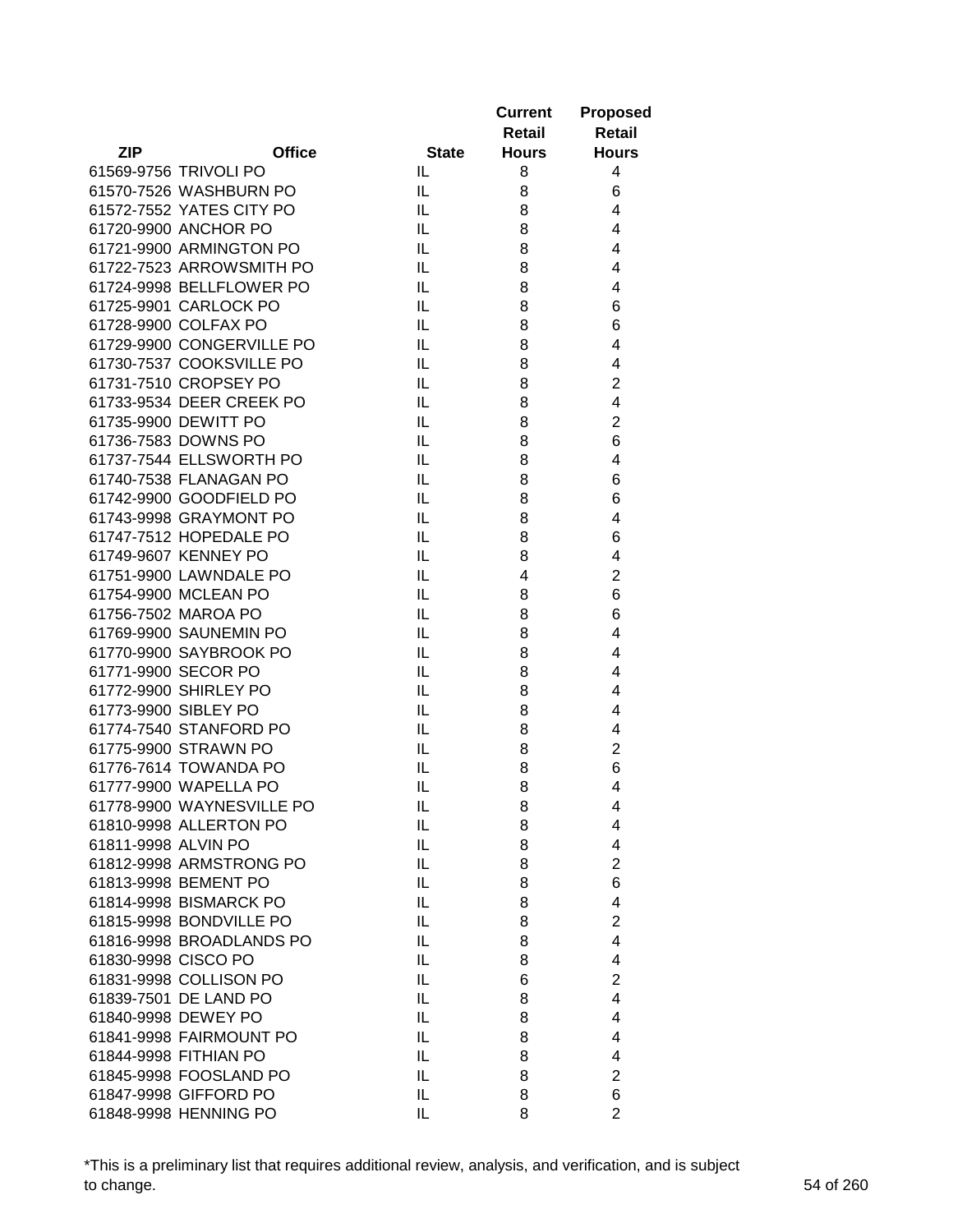|                      |                                                   |              | <b>Current</b> | <b>Proposed</b>                  |
|----------------------|---------------------------------------------------|--------------|----------------|----------------------------------|
|                      |                                                   |              | <b>Retail</b>  | <b>Retail</b>                    |
| <b>ZIP</b>           | <b>Office</b>                                     | <b>State</b> | <b>Hours</b>   | <b>Hours</b>                     |
|                      | 61849-9998 HOMER PO                               | IL.          | 8              | 6                                |
|                      | 61850-9998 INDIANOLA PO                           | IL           | 8              | 4                                |
|                      | 61851-9998 IVESDALE PO                            | IL           | 8              | 4                                |
|                      | 61852-9998 LONGVIEW PO                            | IL           | 8              | $\mathbf 2$                      |
|                      | 61854-9998 MANSFIELD PO                           | IL           | 8              | 6                                |
|                      | 61857-9998 MUNCIE PO                              | IL           | 8              | $\overline{c}$                   |
|                      | 61859-9998 OGDEN PO                               | IL           | 8              | 6                                |
|                      | 61862-9998 PENFIELD PO                            | IL           | 8              | 4                                |
|                      | 61863-9998 PESOTUM PO                             | IL           | 8              | 4                                |
|                      | 61865-9998 POTOMAC PO                             | IL           | 8              | 6                                |
|                      | 61870-9998 RIDGE FARM PO                          | IL           | 8              | 6                                |
| 61871-9998 ROYAL PO  |                                                   | IL           | 8              | 4                                |
|                      | 61872-9998 SADORUS PO                             | IL           | 8              | 4                                |
|                      | 61875-9998 SEYMOUR PO                             | IL.          | 8              | 4                                |
| 61876-9998 SIDELL PO |                                                   | IL           | 8              | 4                                |
|                      | 61877-9998 SIDNEY PO                              | IL.          | 8              | 6                                |
|                      | 61878-9998 THOMASBORO PO                          | IL           | 8              | 6                                |
|                      | 61882-9998 WELDON PO                              | IL           |                | $\overline{4}$                   |
|                      |                                                   |              | 8              |                                  |
|                      | 61884-9998 WHITE HEATH PO                         | IL           | 8              | 4                                |
|                      | 61912-9998 ASHMORE PO                             | IL           | 8              | 6                                |
|                      | 61917-9998 BROCTON PO                             | IL           | 8              | 4                                |
|                      | 61919-9998 CAMARGO PO                             | IL           | 8              | $\overline{4}$                   |
|                      | 61924-9998 CHRISMAN PO                            | IL           | 8              | 6                                |
|                      | 61925-9998 DALTON CITY PO                         | IL           | 8              | $\overline{4}$<br>$\overline{4}$ |
|                      | 61929-9998 HAMMOND PO<br>61930-9998 HINDSBORO PO  | IL           | 8              | $\overline{4}$                   |
|                      |                                                   | IL<br>IL     | 8              | 4                                |
| 61932-9998 HUME PO   | 61931-9998 HUMBOLDT PO                            | IL           | 8              |                                  |
|                      |                                                   |              | 8              | 4                                |
|                      | 61933-9998 KANSAS PO<br>61936-9998 LA PLACE PO    | IL<br>IL.    | 8              | 6<br>$\overline{2}$              |
|                      | 61937-9998 LOVINGTON PO                           |              | 8              |                                  |
|                      |                                                   | IL           | 8              | 6<br>$\overline{2}$              |
|                      | 61940-9998 METCALF PO                             | IL           | 8<br>4         | $\overline{2}$                   |
|                      | 61941-9998 MURDOCK PO<br>61942-9998 NEWMAN PO     | IL           |                |                                  |
|                      |                                                   | IL           | 8              | 6                                |
|                      | 61949-9000 REDMON PO<br>61955-7501 VERMILION PO   | IL<br>IL     | 8<br>8         | $\mathbf 2$<br>$\overline{c}$    |
|                      |                                                   |              |                | 6                                |
|                      | 61957-9998 WINDSOR PO                             | IL           | 8              | 6                                |
|                      | 62001-9998 ALHAMBRA PO<br>62006-9998 BATCHTOWN PO | IL           | 8              |                                  |
|                      |                                                   | IL           | 8              | $\overline{4}$                   |
|                      | 62011-9998 BINGHAM PO                             | IL           | 8              | $\overline{2}$                   |
|                      | 62013-9998 BRUSSELS PO                            | IL           | 8              | 6                                |
|                      | 62015-9998 BUTLER PO                              | IL           | 8              | 4                                |
|                      | 62017-9998 COFFEEN PO                             | IL           | 8              | 4                                |
|                      | 62019-9998 DONNELLSON PO                          | IL           | 8              | 4                                |
|                      | 62021-9998 DORSEY PO                              | IL           | 8              | 4                                |
| 62022-9998 DOW PO    |                                                   | IL           | 8              | $\overline{4}$                   |
|                      | 62023-9998 EAGARVILLE PO                          | IL           | 4              | $\overline{2}$                   |
|                      | 62027-9998 ELDRED PO                              | IL           | 8              | $\overline{4}$                   |
| 62028-9800 ELSAH PO  |                                                   | IL.          | 8              | 4                                |
|                      | 62030-9998 FIDELITY PO                            | IL           | 4              | $\overline{2}$                   |

\*This is a preliminary list that requires additional review, analysis, and verification, and is subject to change. 55 of 260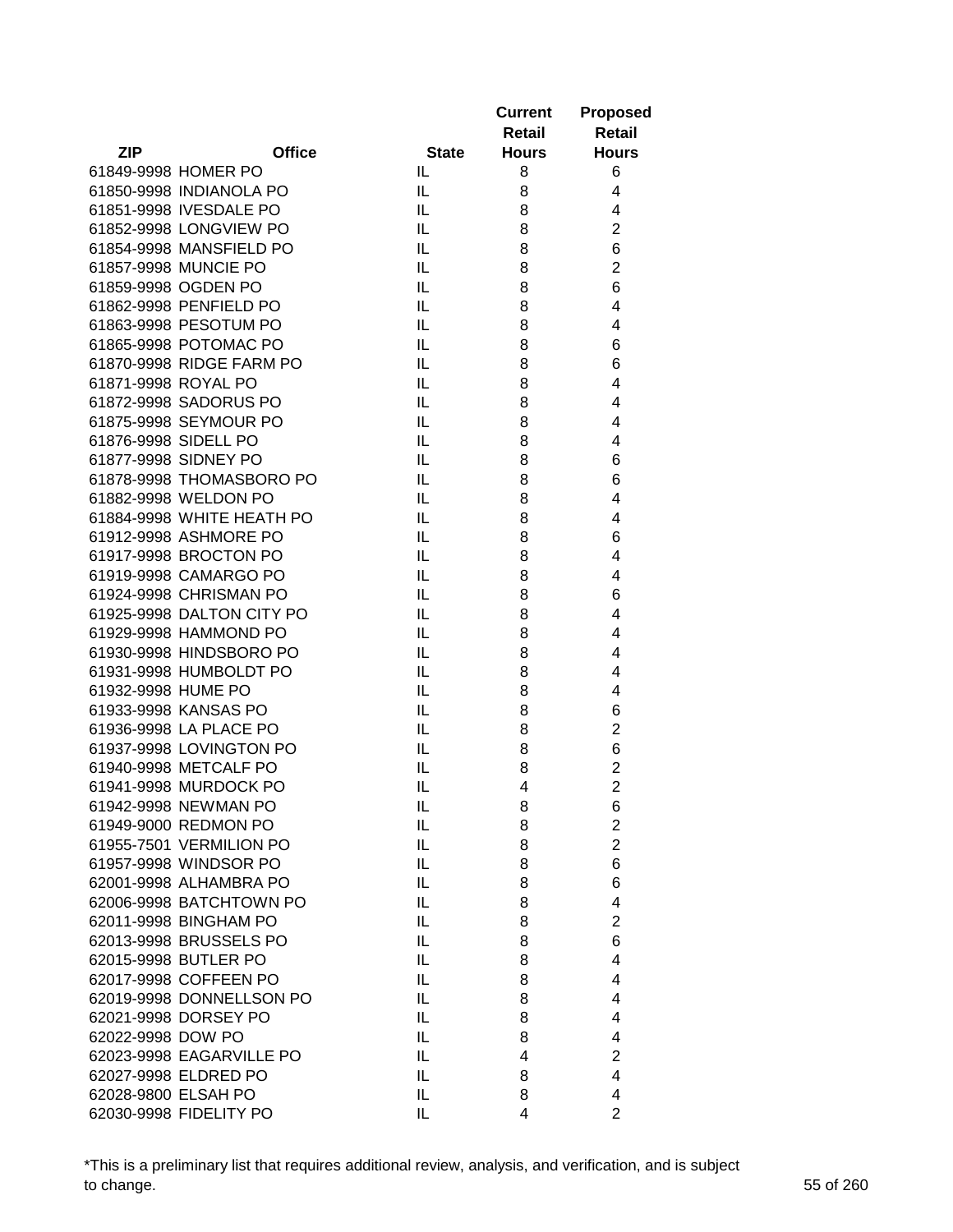|                      |                               |              | <b>Current</b> | <b>Proposed</b>         |
|----------------------|-------------------------------|--------------|----------------|-------------------------|
|                      |                               |              | Retail         | <b>Retail</b>           |
| <b>ZIP</b>           | <b>Office</b>                 | <b>State</b> | <b>Hours</b>   | <b>Hours</b>            |
|                      | 62031-9998 FIELDON PO         | IL.          | 8              | 4                       |
|                      | 62032-9998 FILLMORE PO        | IL           | 8              | 4                       |
|                      | 62037-9998 GRAFTON PO         | IL.          | 8              | 6                       |
|                      | 62044-1440 GREENFIELD PO      | IL           | 8              | 6                       |
|                      | 62045-9998 HAMBURG PO         | IL.          | 8              | $\overline{4}$          |
|                      | 62048-9998 HARTFORD PO        | IL.          | 8              | 4                       |
|                      | 62050-9998 HILLVIEW PO        | IL           | 4              | $\overline{2}$          |
| 62051-9998 IRVING PO |                               | IL.          | 8              | 6                       |
|                      | 62053-9998 KAMPSVILLE PO      | IL           | 8              | $\overline{4}$          |
| 62054-9998 KANE PO   |                               | IL.          | 8              | 4                       |
|                      | 62058-9998 LIVINGSTON PO      | IL           | 8              | 6                       |
|                      | 62059-9998 LOVEJOY PO         | IL           | 8              | 4                       |
|                      | 62060-9998 MADISON PO         | IL           | 8              | 6                       |
|                      | 62061-9998 MARINE PO          | IL.          | 8              | 6                       |
|                      | 62063-9998 MEDORA PO          | IL.          | 8              | 6                       |
| 62067-9998 MORO PO   |                               | IL.          | 8              | 6                       |
|                      | 62071-9998 NAT STOCK YARDS PO | IL.          | 8              | 4                       |
|                      | 62074-9998 NEW DOUGLAS PO     | IL.          | 8              | 4                       |
|                      | 62076-9998 OHLMAN PO          | IL           | 6              | $\overline{2}$          |
|                      | 62077-9998 PANAMA PO          | IL           | 8              | $\overline{\mathbf{4}}$ |
|                      | 62078-9998 PATTERSON PO       | IL           | 6              | $\mathbf 2$             |
| 62079-9998 PIASA PO  |                               | IL           | 8              | $\overline{4}$          |
|                      | 62081-1000 ROCKBRIDGE PO      | IL           | 8              | $\overline{2}$          |
|                      | 62082-9998 ROODHOUSE PO       | IL.          | 8              | $\overline{4}$          |
|                      | 62083-9998 ROSAMOND PO        | IL           | 8              | 4                       |
|                      | 62085-9998 SAWYERVILLE PO     | IL.          | 8              | $\overline{2}$          |
|                      | 62086-9998 SORENTO PO         | IL           | 8              | 6                       |
|                      | 62087-9998 SOUTH ROXANA PO    | IL           | 8              | 6                       |
|                      | 62089-9998 TAYLOR SPRINGS PO  | IL           | 8              | 6                       |
|                      | 62090-9998 VENICE PO          | IL.          | 8              | $\mathbf 2$             |
|                      | 62093-9998 WILSONVILLE PO     | IL.          | 8              | $\overline{4}$          |
| 62094-9998 WITT PO   |                               | IL           | 8              | 6                       |
|                      | 62098-9998 WRIGHTS PO         | IL           | 4              | $\overline{2}$          |
|                      | 62214-9998 ADDIEVILLE PO      | IL           | 8              | $\overline{\mathbf{4}}$ |
|                      | 62216-9998 AVISTON PO         | IL           | 8              | 6                       |
|                      | 62217-9998 BALDWIN PO         | IL           | 8              | $\overline{4}$          |
|                      | 62218-9998 BARTELSO PO        | IL           | 8              | 6                       |
|                      | 62219-9998 BECKEMEYER PO      | IL           | 8              | 6                       |
|                      | 62238-9998 CUTLER PO          | IL           | 8              | 4                       |
| 62239-9998 DUPO PO   |                               | IL           | 8              | 6                       |
|                      | 62240-9998 EAST CARONDELET PO | IL           | 8              | 4                       |
|                      | 62241-9998 ELLIS GROVE PO     | IL           | 8              | 4                       |
|                      | 62242-9998 EVANSVILLE PO      | IL           | 8              | 6                       |
| 62244-2009 FULTS PO  |                               | IL           | 8              | 4                       |
|                      | 62247-9998 HAGARSTOWN PO      | IL           | $\overline{2}$ | $\overline{2}$          |
|                      | 62248-9998 HECKER PO          | IL           | 8              | 6                       |
|                      | 62250-9998 HOFFMAN PO         |              |                | 6                       |
|                      |                               | IL           | 8              | $\overline{c}$          |
| 62252-9998 HUEY PO   |                               | IL           | 6              |                         |
|                      | 62253-9998 KEYESPORT PO       | IL           | 8              | $\overline{4}$          |
|                      | 62255-9998 LENZBURG PO        | IL           | 8              | 4                       |

\*This is a preliminary list that requires additional review, analysis, and verification, and is subject to change. 56 of 260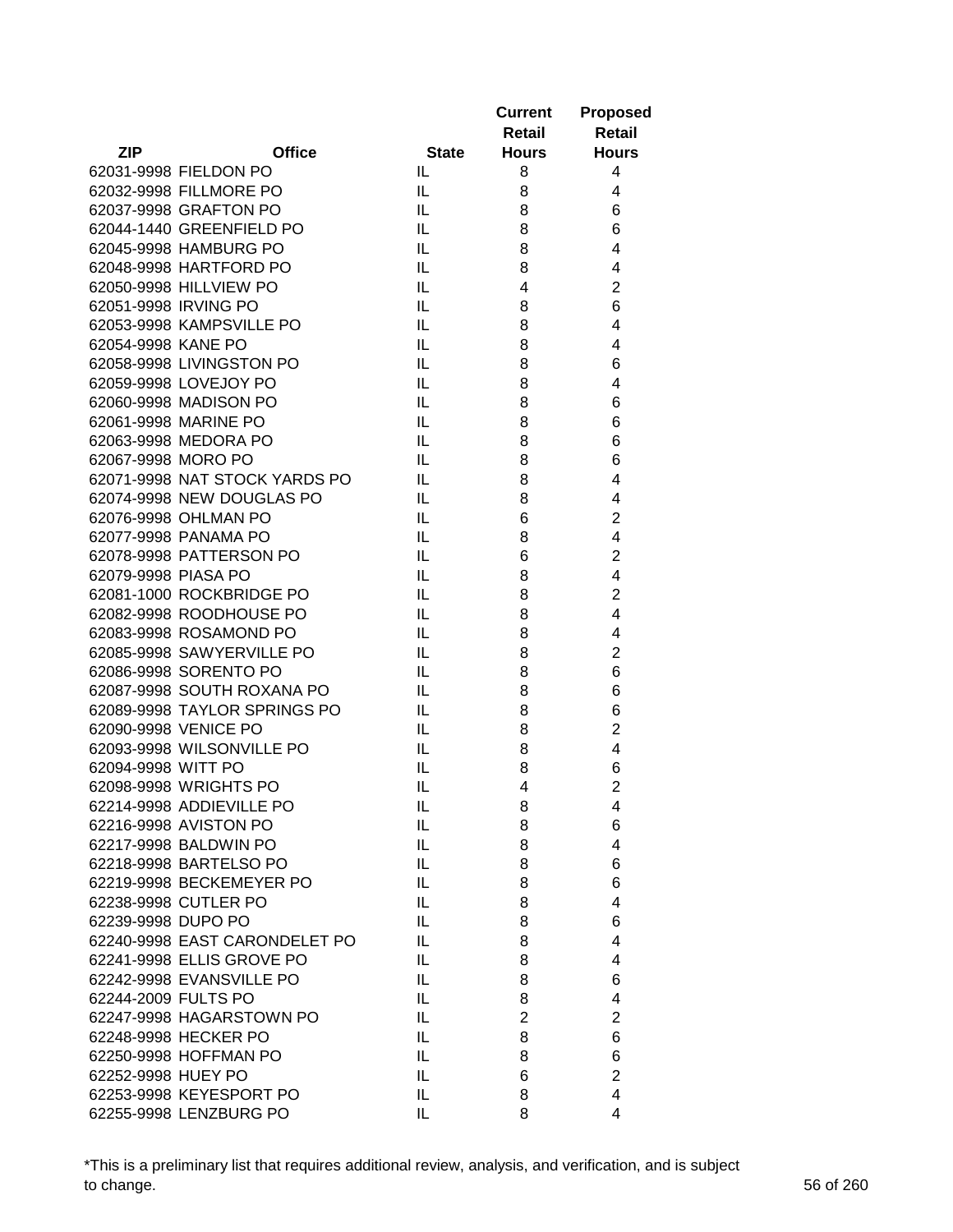|                      |                                 |              | <b>Current</b><br>Retail | <b>Proposed</b><br><b>Retail</b> |
|----------------------|---------------------------------|--------------|--------------------------|----------------------------------|
| <b>ZIP</b>           | <b>Office</b>                   | <b>State</b> | <b>Hours</b>             | <b>Hours</b>                     |
|                      | 62256-9998 MAEYSTOWN PO         | IL           | 8                        | $\overline{2}$                   |
|                      | 62262-9998 MULBERRY GROVE PO    | IL.          | 8                        | 6                                |
|                      | 62266-9998 NEW MEMPHIS PO       | IL.          | 8                        | $\overline{2}$                   |
|                      | 62268-9998 OAKDALE PO           | IL           | 8                        | $\overline{4}$                   |
| 62272-9998 PERCY PO  |                                 | IL           | 8                        | 4                                |
|                      | 62273-9998 PIERRON PO           | IL           | 8                        | 4                                |
|                      | 62277-2268 PRAIRIE DU ROCHER PO | IL           | 8                        | 4                                |
|                      | 62279-9998 RENAULT PO           | IL           | 6                        | $\overline{2}$                   |
|                      | 62280-9998 ROCKWOOD PO          | IL           | 8                        | $\overline{4}$                   |
|                      | 62282-9998 SAINT LIBORY PO      | IL           | 8                        | 6                                |
|                      | 62284-9998 SMITHBORO PO         | IL           | 8                        | 4                                |
|                      | 62289-9998 SUMMERFIELD PO       | IL           | 8                        | 4                                |
|                      | 62292-9998 TILDEN PO            | IL           | 8                        | 6                                |
|                      | 62295-9998 VALMEYER PO          | IL           | 8                        | 6                                |
|                      | 62311-9998 AUGUSTA PO           | IL           | 8                        | 6                                |
| 62313-9998 BASCO PO  |                                 | IL           | 8                        | 4                                |
| 62314-9998 BAYLIS PO |                                 | IL           | 8                        | 4                                |
|                      | 62316-9998 BOWEN PO             | IL           | 8                        | 4                                |
|                      | 62319-9998 CAMDEN PO            | IL           | 4                        | $\overline{2}$                   |
|                      | 62334-9998 ELVASTON PO          |              |                          | 4                                |
|                      |                                 | IL           | 8                        |                                  |
|                      | 62336-9998 FERRIS PO            | IL           | 6                        | 4                                |
|                      | 62338-9998 FOWLER PO            | IL           | 8                        | 4                                |
|                      | 62339-9998 GOLDEN PO            | IL           | 8                        | 6                                |
|                      | 62340-9998 GRIGGSVILLE PO       | IL           | 8                        | 6                                |
| 62343-9998 HULL PO   |                                 | IL           | 8                        | 4                                |
|                      | 62345-9998 KINDERHOOK PO        | IL           | 8                        | 4                                |
|                      | 62346-9998 LA PRAIRIE PO        | IL           | 6                        | $\overline{2}$                   |
| 62348-9998 LIMA PO   |                                 | IL           | 6                        | $\overline{2}$                   |
|                      | 62349-9998 LORAINE PO           | IL           | 8                        | 4                                |
|                      | 62351-9998 MENDON PO            | IL           | 8                        | 6                                |
|                      | 62352-9998 MILTON PO            | IL           | 8                        | 4                                |
| 62355-9998 NEBO PO   |                                 | IL           | 8                        | 4                                |
|                      | 62356-9998 NEW CANTON PO        | IL           | 8                        | 4                                |
|                      | 62357-9998 NEW SALEM PO         | IL           | 4                        | 2                                |
| 62358-9998 NIOTA PO  |                                 | IL           | 8                        | 4                                |
|                      | 62360-9998 PAYSON PO            | IL           | 8                        | 6                                |
| 62361-9998 PEARL PO  |                                 | IL           | 8                        | 4                                |
| 62362-9998 PERRY PO  |                                 | IL           | 8                        | 4                                |
|                      | 62365-9998 PLAINVILLE PO        | IL           | 4                        | $\overline{2}$                   |
|                      | 62366-9998 PLEASANT HILL PO     | IL           | 8                        | 6                                |
|                      | 62367-9998 PLYMOUTH PO          | IL           | 8                        | 6                                |
|                      | 62370-9998 ROCKPORT PO          | IL           | 8                        | 4                                |
|                      | 62374-9998 TENNESSEE PO         | IL           | 6                        | $\overline{2}$                   |
|                      | 62375-9998 TIMEWELL PO          | IL           | 6                        | 4                                |
| 62376-9998 URSA PO   |                                 | IL           | 8                        | 4                                |
|                      | 62378-9998 VERSAILLES PO        | IL           | 8                        | 4                                |
|                      | 62380-9998 WEST POINT PO        | IL           | 4                        | 2                                |
|                      | 62410-9998 ALLENDALE PO         | IL           | 8                        | 6                                |
|                      | 62413-9998 ANNAPOLIS PO         | IL           | 6                        | 4                                |
|                      | 62417-9998 BRIDGEPORT PO        | IL           | 8                        | 4                                |

\*This is a preliminary list that requires additional review, analysis, and verification, and is subject to change. 57 of 260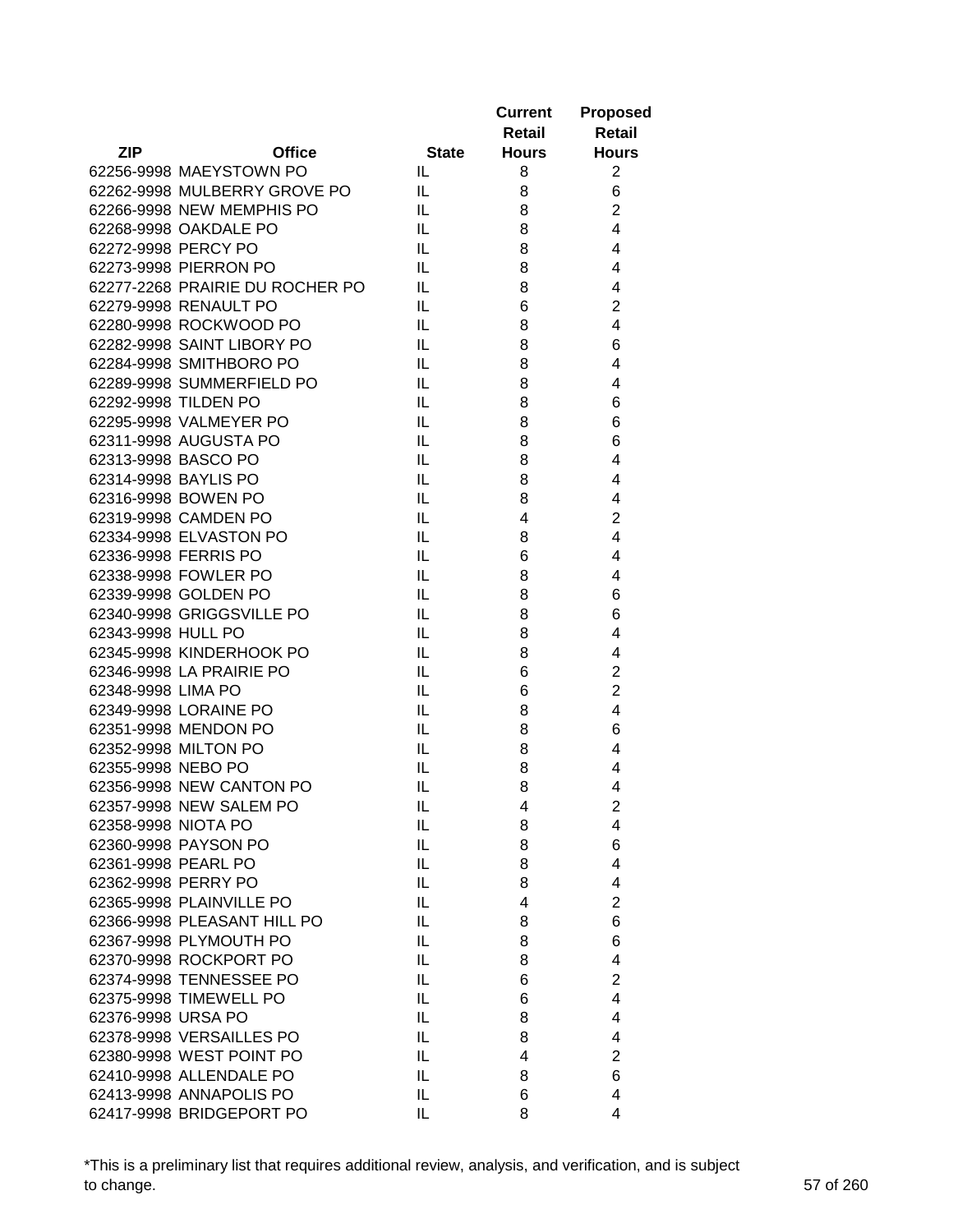|                      |                                  |              | <b>Current</b><br>Retail | <b>Proposed</b><br><b>Retail</b> |
|----------------------|----------------------------------|--------------|--------------------------|----------------------------------|
| <b>ZIP</b>           | <b>Office</b>                    | <b>State</b> | <b>Hours</b>             | <b>Hours</b>                     |
|                      | 62418-9998 BROWNSTOWN PO         | IL           | 8                        | 4                                |
|                      | 62419-9998 CALHOUN PO            | IL.          | 8                        | 4                                |
|                      | 62421-9998 CLAREMONT PO          | IL.          | 8                        | 4                                |
|                      | 62424-9998 DIETERICH PO          | IL.          | 8                        | 6                                |
|                      | 62425-9998 DUNDAS PO             | IL           | 8                        | $\overline{4}$                   |
|                      | 62426-9998 EDGEWOOD PO           | IL           | 8                        | 6                                |
|                      | 62427-9998 FLAT ROCK PO          | IL           | 8                        | 6                                |
|                      | 62431-9998 HERRICK PO            | IL           | 8                        | 6                                |
|                      | 62432-9998 HIDALGO PO            | IL           | 8                        | 4                                |
|                      | 62433-9998 HUTSONVILLE PO        | IL           | 8                        | 6                                |
|                      | 62434-9998 INGRAHAM PO           | IL           | 8                        | 4                                |
|                      | 62435-9998 JANESVILLE PO         | IL           | 6                        | $\overline{2}$                   |
|                      | 62436-9998 JEWETT PO             | IL           | 8                        | 4                                |
| 62440-9998 LERNA PO  |                                  | IL           | 8                        | 6                                |
| 62443-9998 MASON PO  |                                  | IL           | 8                        | 4                                |
|                      | 62445-9998 MONTROSE PO           | IL           | 8                        | 4                                |
|                      | 62446-9998 MOUNT ERIE PO         | IL           | 8                        | 4                                |
|                      | 62451-9998 PALESTINE PO          | IL.          | 8                        | 4                                |
|                      | 62452-9998 PARKERSBURG PO        | IL.          | 8                        | 4                                |
|                      | 62459-9998 SAINTE MARIE PO       |              |                          | 4                                |
|                      | 62460-9998 SAINT FRANCISVILLE PO | IL<br>IL     | 8                        |                                  |
|                      |                                  |              | 8                        | 6                                |
|                      | 62461-9998 SHUMWAY PO            | IL           | 8                        | 4                                |
| 62462-9998 SIGEL PO  |                                  | IL           | 8                        | 6                                |
|                      | 62463-9998 STEWARDSON PO         | IL           | 8                        | 6                                |
| 62464-9998 STOY PO   |                                  | IL           | 4                        | $\overline{2}$                   |
|                      | 62465-1000 STRASBURG PO          | IL           | 8                        | 6                                |
| 62469-9998 TRILLA PO |                                  | IL           | 8                        | 4                                |
|                      | 62473-9998 WATSON PO             | IL           | 8                        | 4                                |
|                      | 62474-9998 WESTFIELD PO          | IL           | 8                        | 4                                |
|                      | 62475-9998 WEST LIBERTY PO       | IL           | 8                        | 4                                |
|                      | 62476-1192 WEST SALEM PO         | IL           | 8                        | 6                                |
|                      | 62477-9998 WEST UNION PO         | IL           | 8                        | 4                                |
|                      | 62478-9998 WEST YORK PO          | IL           | 8                        | 4                                |
|                      | 62479-9998 WHEELER PO            | IL           | 8                        | 6                                |
|                      | 62480-9998 WILLOW HILL PO        | IL           | 8                        | 4                                |
| 62481-9998 YALE PO   |                                  | IL           | 8                        | 4                                |
|                      | 62501-9998 ARGENTA PO            | IL           | 8                        | 6                                |
|                      | 62510-9998 ASSUMPTION PO         | IL           | 8                        | 6                                |
|                      | 62512-9998 BEASON PO             | IL           | 8                        | 4                                |
|                      | 62513-9998 BLUE MOUND PO         | IL           | 8                        | 6                                |
| 62514-9998 BOODY PO  |                                  | IL           | 8                        | $\overline{4}$                   |
|                      | 62515-9998 BUFFALO PO            | IL           | 8                        | 4                                |
|                      | 62518-9998 CHESTNUT PO           | IL           | 8                        | 4                                |
|                      | 62519-9998 CORNLAND PO           | IL           | 4                        | $\overline{2}$                   |
|                      | 62520-9998 DAWSON PO             | IL           | 8                        | 4                                |
|                      | 62530-9998 DIVERNON PO           | IL           | 8                        | 6                                |
|                      | 62531-9998 EDINBURG PO           | IL           | 8                        | 6                                |
| 62532-9998 ELWIN PO  |                                  | IL           | 6                        | 4                                |
|                      | 62533-9998 FARMERSVILLE PO       | IL           | 8                        | 6                                |
|                      | 62534-9998 FINDLAY PO            | IL           | 8                        | 6                                |

\*This is a preliminary list that requires additional review, analysis, and verification, and is subject to change. 58 of 260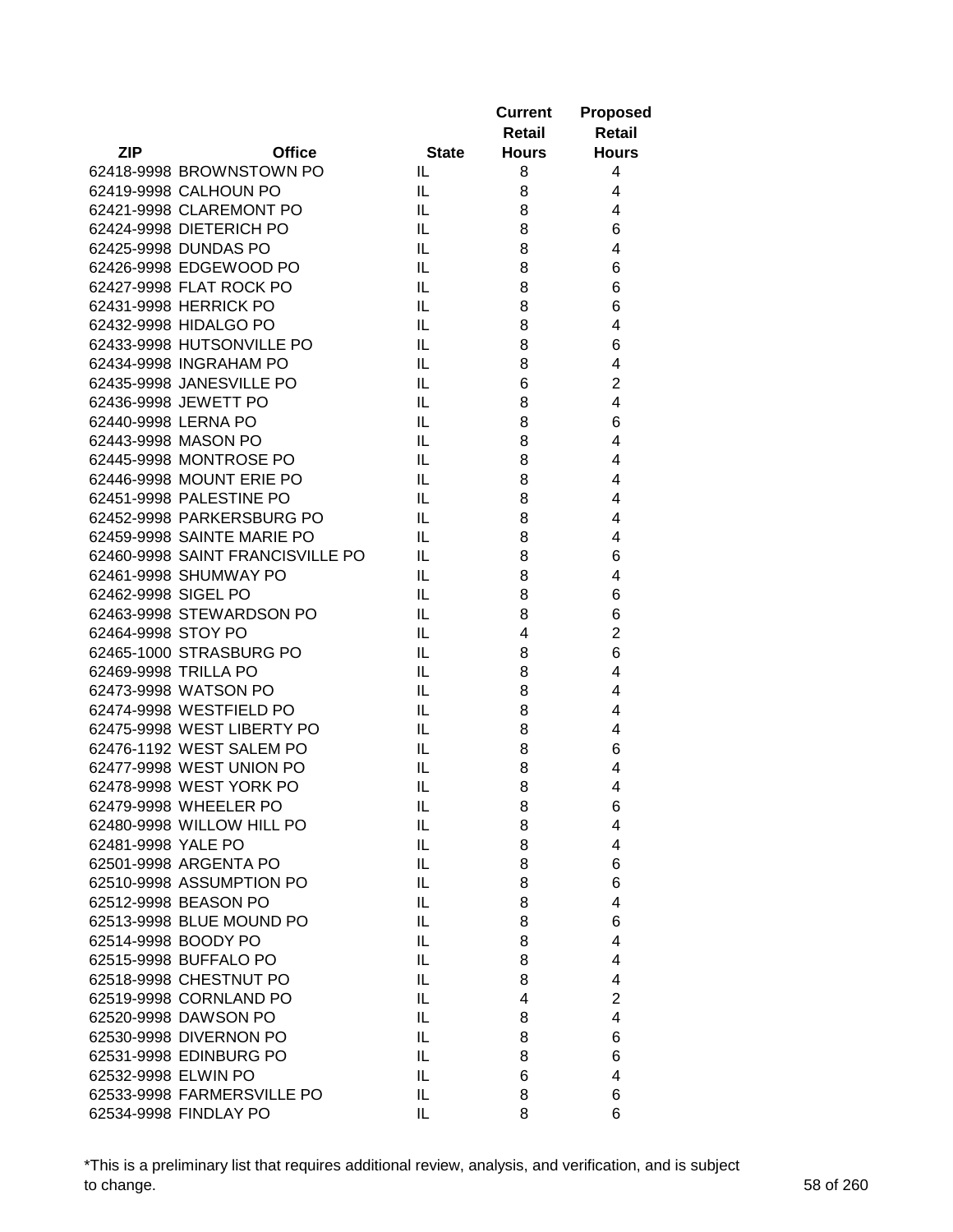| Retail<br>Retail<br><b>ZIP</b><br><b>Office</b><br><b>State</b><br><b>Hours</b><br><b>Hours</b><br>62536-9998 GLENARM PO<br>IL.<br>8<br>4<br>62537-9998 HARRISTOWN PO<br>IL<br>4<br>8<br>IL<br>$\overline{4}$<br>62538-9998 HARVEL PO<br>8<br>62539-9998 ILLIOPOLIS PO<br>IL<br>4<br>8<br>$\overline{c}$<br>62541-9998 LAKE FORK PO<br>IL<br>4<br>62543-9998 LATHAM PO<br>4<br>IL<br>8<br>62544-9998 MACON PO<br>6<br>IL<br>8<br>62545-9998 MECHANICSBURG PO<br>4<br>IL<br>8<br>62546-9998 MORRISONVILLE PO<br>IL<br>8<br>6<br>62547-9998 MOUNT AUBURN PO<br>4<br>IL<br>8<br>62548-9998 MOUNT PULASKI PO<br>IL<br>8<br>6<br>62551-9998 NIANTIC PO<br>4<br>IL<br>8<br>62553-9998 OCONEE PO<br>IL<br>4<br>8<br>62554-9998 OREANA PO<br>IL<br>4<br>8<br>62556-9998 PALMER PO<br>4<br>IL.<br>8<br>62567-9998 STONINGTON PO<br>4<br>IL.<br>8<br>62570-9998 TOVEY PO<br>4<br>IL<br>8<br>62571-9998 TOWER HILL PO<br>IL<br>4<br>8<br>62572-9998 WAGGONER PO<br>IL<br>4<br>8<br>IL<br>6<br>62573-9998 WARRENSBURG PO<br>8<br>$\overline{c}$<br>IL<br>62601-9998 ALEXANDER PO<br>8<br>$\overline{2}$<br>62610-9998 ALSEY PO<br>IL<br>8<br>62611-9998 ARENZVILLE PO<br>IL<br>4<br>8<br>62613-9998 ATHENS PO<br>6<br>IL<br>8<br>62617-9998 BATH PO<br>4<br>IL<br>8<br>62621-9998 BLUFFS PO<br>IL<br>4<br>8<br>62622-7500 BLUFF SPRINGS PO<br>IL<br>$\overline{2}$<br>4<br>62624-7500 BROWNING PO<br>IL<br>4<br>8<br>62625-9998 CANTRALL PO<br>IL<br>4<br>8<br>62627-9998 CHANDLERVILLE PO<br>IL<br>4<br>8<br>62628-9998 CHAPIN PO<br>IL<br>4<br>8<br>62630-7500 CHESTERFIELD PO<br>IL<br>4<br>8<br>$\overline{2}$<br>62631-9998 CONCORD PO<br>IL<br>8<br>62633-9998 EASTON PO<br>$\sf IL$<br>8<br>4<br>62634-9998 ELKHART PO<br>IL<br>8<br>4<br>IL<br>62635-9998 EMDEN PO<br>8<br>4<br>IL<br>4<br>62638-9998 FRANKLIN PO<br>8<br>$\overline{2}$<br>62639-9998 FREDERICK PO<br>IL<br>8<br>6<br>62642-9998 GREENVIEW PO<br>IL<br>8<br>62643-9998 HARTSBURG PO<br>IL<br>8<br>4<br>62649-9998 HETTICK PO<br>IL<br>8<br>4<br>62655-9998 KILBOURNE PO<br>$\overline{2}$<br>IL<br>8<br>$\overline{2}$<br>62660-7500 LITERBERRY PO<br>IL<br>4<br>62661-9998 LOAMI PO<br>IL<br>6<br>8<br>62663-9998 MANCHESTER PO<br>IL<br>4<br>8<br>62665-9998 MEREDOSIA PO<br>IL<br>8<br>6<br>62666-9998 MIDDLETOWN PO<br>IL<br>4<br>8<br>62667-9800 MODESTO PO<br>IL<br>4<br>8<br>62668-7500 MURRAYVILLE PO<br>IL<br>8<br>4<br>62671-9998 NEW HOLLAND PO |  |    | <b>Current</b> | <b>Proposed</b> |
|-------------------------------------------------------------------------------------------------------------------------------------------------------------------------------------------------------------------------------------------------------------------------------------------------------------------------------------------------------------------------------------------------------------------------------------------------------------------------------------------------------------------------------------------------------------------------------------------------------------------------------------------------------------------------------------------------------------------------------------------------------------------------------------------------------------------------------------------------------------------------------------------------------------------------------------------------------------------------------------------------------------------------------------------------------------------------------------------------------------------------------------------------------------------------------------------------------------------------------------------------------------------------------------------------------------------------------------------------------------------------------------------------------------------------------------------------------------------------------------------------------------------------------------------------------------------------------------------------------------------------------------------------------------------------------------------------------------------------------------------------------------------------------------------------------------------------------------------------------------------------------------------------------------------------------------------------------------------------------------------------------------------------------------------------------------------------------------------------------------------------------------------------------------------------------------------------------------------------------------------------------------------------------------------------------------------------------------------------------------------------------------------------------------------------|--|----|----------------|-----------------|
|                                                                                                                                                                                                                                                                                                                                                                                                                                                                                                                                                                                                                                                                                                                                                                                                                                                                                                                                                                                                                                                                                                                                                                                                                                                                                                                                                                                                                                                                                                                                                                                                                                                                                                                                                                                                                                                                                                                                                                                                                                                                                                                                                                                                                                                                                                                                                                                                                         |  |    |                |                 |
|                                                                                                                                                                                                                                                                                                                                                                                                                                                                                                                                                                                                                                                                                                                                                                                                                                                                                                                                                                                                                                                                                                                                                                                                                                                                                                                                                                                                                                                                                                                                                                                                                                                                                                                                                                                                                                                                                                                                                                                                                                                                                                                                                                                                                                                                                                                                                                                                                         |  |    |                |                 |
|                                                                                                                                                                                                                                                                                                                                                                                                                                                                                                                                                                                                                                                                                                                                                                                                                                                                                                                                                                                                                                                                                                                                                                                                                                                                                                                                                                                                                                                                                                                                                                                                                                                                                                                                                                                                                                                                                                                                                                                                                                                                                                                                                                                                                                                                                                                                                                                                                         |  |    |                |                 |
|                                                                                                                                                                                                                                                                                                                                                                                                                                                                                                                                                                                                                                                                                                                                                                                                                                                                                                                                                                                                                                                                                                                                                                                                                                                                                                                                                                                                                                                                                                                                                                                                                                                                                                                                                                                                                                                                                                                                                                                                                                                                                                                                                                                                                                                                                                                                                                                                                         |  |    |                |                 |
|                                                                                                                                                                                                                                                                                                                                                                                                                                                                                                                                                                                                                                                                                                                                                                                                                                                                                                                                                                                                                                                                                                                                                                                                                                                                                                                                                                                                                                                                                                                                                                                                                                                                                                                                                                                                                                                                                                                                                                                                                                                                                                                                                                                                                                                                                                                                                                                                                         |  |    |                |                 |
|                                                                                                                                                                                                                                                                                                                                                                                                                                                                                                                                                                                                                                                                                                                                                                                                                                                                                                                                                                                                                                                                                                                                                                                                                                                                                                                                                                                                                                                                                                                                                                                                                                                                                                                                                                                                                                                                                                                                                                                                                                                                                                                                                                                                                                                                                                                                                                                                                         |  |    |                |                 |
|                                                                                                                                                                                                                                                                                                                                                                                                                                                                                                                                                                                                                                                                                                                                                                                                                                                                                                                                                                                                                                                                                                                                                                                                                                                                                                                                                                                                                                                                                                                                                                                                                                                                                                                                                                                                                                                                                                                                                                                                                                                                                                                                                                                                                                                                                                                                                                                                                         |  |    |                |                 |
|                                                                                                                                                                                                                                                                                                                                                                                                                                                                                                                                                                                                                                                                                                                                                                                                                                                                                                                                                                                                                                                                                                                                                                                                                                                                                                                                                                                                                                                                                                                                                                                                                                                                                                                                                                                                                                                                                                                                                                                                                                                                                                                                                                                                                                                                                                                                                                                                                         |  |    |                |                 |
|                                                                                                                                                                                                                                                                                                                                                                                                                                                                                                                                                                                                                                                                                                                                                                                                                                                                                                                                                                                                                                                                                                                                                                                                                                                                                                                                                                                                                                                                                                                                                                                                                                                                                                                                                                                                                                                                                                                                                                                                                                                                                                                                                                                                                                                                                                                                                                                                                         |  |    |                |                 |
|                                                                                                                                                                                                                                                                                                                                                                                                                                                                                                                                                                                                                                                                                                                                                                                                                                                                                                                                                                                                                                                                                                                                                                                                                                                                                                                                                                                                                                                                                                                                                                                                                                                                                                                                                                                                                                                                                                                                                                                                                                                                                                                                                                                                                                                                                                                                                                                                                         |  |    |                |                 |
|                                                                                                                                                                                                                                                                                                                                                                                                                                                                                                                                                                                                                                                                                                                                                                                                                                                                                                                                                                                                                                                                                                                                                                                                                                                                                                                                                                                                                                                                                                                                                                                                                                                                                                                                                                                                                                                                                                                                                                                                                                                                                                                                                                                                                                                                                                                                                                                                                         |  |    |                |                 |
|                                                                                                                                                                                                                                                                                                                                                                                                                                                                                                                                                                                                                                                                                                                                                                                                                                                                                                                                                                                                                                                                                                                                                                                                                                                                                                                                                                                                                                                                                                                                                                                                                                                                                                                                                                                                                                                                                                                                                                                                                                                                                                                                                                                                                                                                                                                                                                                                                         |  |    |                |                 |
|                                                                                                                                                                                                                                                                                                                                                                                                                                                                                                                                                                                                                                                                                                                                                                                                                                                                                                                                                                                                                                                                                                                                                                                                                                                                                                                                                                                                                                                                                                                                                                                                                                                                                                                                                                                                                                                                                                                                                                                                                                                                                                                                                                                                                                                                                                                                                                                                                         |  |    |                |                 |
|                                                                                                                                                                                                                                                                                                                                                                                                                                                                                                                                                                                                                                                                                                                                                                                                                                                                                                                                                                                                                                                                                                                                                                                                                                                                                                                                                                                                                                                                                                                                                                                                                                                                                                                                                                                                                                                                                                                                                                                                                                                                                                                                                                                                                                                                                                                                                                                                                         |  |    |                |                 |
|                                                                                                                                                                                                                                                                                                                                                                                                                                                                                                                                                                                                                                                                                                                                                                                                                                                                                                                                                                                                                                                                                                                                                                                                                                                                                                                                                                                                                                                                                                                                                                                                                                                                                                                                                                                                                                                                                                                                                                                                                                                                                                                                                                                                                                                                                                                                                                                                                         |  |    |                |                 |
|                                                                                                                                                                                                                                                                                                                                                                                                                                                                                                                                                                                                                                                                                                                                                                                                                                                                                                                                                                                                                                                                                                                                                                                                                                                                                                                                                                                                                                                                                                                                                                                                                                                                                                                                                                                                                                                                                                                                                                                                                                                                                                                                                                                                                                                                                                                                                                                                                         |  |    |                |                 |
|                                                                                                                                                                                                                                                                                                                                                                                                                                                                                                                                                                                                                                                                                                                                                                                                                                                                                                                                                                                                                                                                                                                                                                                                                                                                                                                                                                                                                                                                                                                                                                                                                                                                                                                                                                                                                                                                                                                                                                                                                                                                                                                                                                                                                                                                                                                                                                                                                         |  |    |                |                 |
|                                                                                                                                                                                                                                                                                                                                                                                                                                                                                                                                                                                                                                                                                                                                                                                                                                                                                                                                                                                                                                                                                                                                                                                                                                                                                                                                                                                                                                                                                                                                                                                                                                                                                                                                                                                                                                                                                                                                                                                                                                                                                                                                                                                                                                                                                                                                                                                                                         |  |    |                |                 |
|                                                                                                                                                                                                                                                                                                                                                                                                                                                                                                                                                                                                                                                                                                                                                                                                                                                                                                                                                                                                                                                                                                                                                                                                                                                                                                                                                                                                                                                                                                                                                                                                                                                                                                                                                                                                                                                                                                                                                                                                                                                                                                                                                                                                                                                                                                                                                                                                                         |  |    |                |                 |
|                                                                                                                                                                                                                                                                                                                                                                                                                                                                                                                                                                                                                                                                                                                                                                                                                                                                                                                                                                                                                                                                                                                                                                                                                                                                                                                                                                                                                                                                                                                                                                                                                                                                                                                                                                                                                                                                                                                                                                                                                                                                                                                                                                                                                                                                                                                                                                                                                         |  |    |                |                 |
|                                                                                                                                                                                                                                                                                                                                                                                                                                                                                                                                                                                                                                                                                                                                                                                                                                                                                                                                                                                                                                                                                                                                                                                                                                                                                                                                                                                                                                                                                                                                                                                                                                                                                                                                                                                                                                                                                                                                                                                                                                                                                                                                                                                                                                                                                                                                                                                                                         |  |    |                |                 |
|                                                                                                                                                                                                                                                                                                                                                                                                                                                                                                                                                                                                                                                                                                                                                                                                                                                                                                                                                                                                                                                                                                                                                                                                                                                                                                                                                                                                                                                                                                                                                                                                                                                                                                                                                                                                                                                                                                                                                                                                                                                                                                                                                                                                                                                                                                                                                                                                                         |  |    |                |                 |
|                                                                                                                                                                                                                                                                                                                                                                                                                                                                                                                                                                                                                                                                                                                                                                                                                                                                                                                                                                                                                                                                                                                                                                                                                                                                                                                                                                                                                                                                                                                                                                                                                                                                                                                                                                                                                                                                                                                                                                                                                                                                                                                                                                                                                                                                                                                                                                                                                         |  |    |                |                 |
|                                                                                                                                                                                                                                                                                                                                                                                                                                                                                                                                                                                                                                                                                                                                                                                                                                                                                                                                                                                                                                                                                                                                                                                                                                                                                                                                                                                                                                                                                                                                                                                                                                                                                                                                                                                                                                                                                                                                                                                                                                                                                                                                                                                                                                                                                                                                                                                                                         |  |    |                |                 |
|                                                                                                                                                                                                                                                                                                                                                                                                                                                                                                                                                                                                                                                                                                                                                                                                                                                                                                                                                                                                                                                                                                                                                                                                                                                                                                                                                                                                                                                                                                                                                                                                                                                                                                                                                                                                                                                                                                                                                                                                                                                                                                                                                                                                                                                                                                                                                                                                                         |  |    |                |                 |
|                                                                                                                                                                                                                                                                                                                                                                                                                                                                                                                                                                                                                                                                                                                                                                                                                                                                                                                                                                                                                                                                                                                                                                                                                                                                                                                                                                                                                                                                                                                                                                                                                                                                                                                                                                                                                                                                                                                                                                                                                                                                                                                                                                                                                                                                                                                                                                                                                         |  |    |                |                 |
|                                                                                                                                                                                                                                                                                                                                                                                                                                                                                                                                                                                                                                                                                                                                                                                                                                                                                                                                                                                                                                                                                                                                                                                                                                                                                                                                                                                                                                                                                                                                                                                                                                                                                                                                                                                                                                                                                                                                                                                                                                                                                                                                                                                                                                                                                                                                                                                                                         |  |    |                |                 |
|                                                                                                                                                                                                                                                                                                                                                                                                                                                                                                                                                                                                                                                                                                                                                                                                                                                                                                                                                                                                                                                                                                                                                                                                                                                                                                                                                                                                                                                                                                                                                                                                                                                                                                                                                                                                                                                                                                                                                                                                                                                                                                                                                                                                                                                                                                                                                                                                                         |  |    |                |                 |
|                                                                                                                                                                                                                                                                                                                                                                                                                                                                                                                                                                                                                                                                                                                                                                                                                                                                                                                                                                                                                                                                                                                                                                                                                                                                                                                                                                                                                                                                                                                                                                                                                                                                                                                                                                                                                                                                                                                                                                                                                                                                                                                                                                                                                                                                                                                                                                                                                         |  |    |                |                 |
|                                                                                                                                                                                                                                                                                                                                                                                                                                                                                                                                                                                                                                                                                                                                                                                                                                                                                                                                                                                                                                                                                                                                                                                                                                                                                                                                                                                                                                                                                                                                                                                                                                                                                                                                                                                                                                                                                                                                                                                                                                                                                                                                                                                                                                                                                                                                                                                                                         |  |    |                |                 |
|                                                                                                                                                                                                                                                                                                                                                                                                                                                                                                                                                                                                                                                                                                                                                                                                                                                                                                                                                                                                                                                                                                                                                                                                                                                                                                                                                                                                                                                                                                                                                                                                                                                                                                                                                                                                                                                                                                                                                                                                                                                                                                                                                                                                                                                                                                                                                                                                                         |  |    |                |                 |
|                                                                                                                                                                                                                                                                                                                                                                                                                                                                                                                                                                                                                                                                                                                                                                                                                                                                                                                                                                                                                                                                                                                                                                                                                                                                                                                                                                                                                                                                                                                                                                                                                                                                                                                                                                                                                                                                                                                                                                                                                                                                                                                                                                                                                                                                                                                                                                                                                         |  |    |                |                 |
|                                                                                                                                                                                                                                                                                                                                                                                                                                                                                                                                                                                                                                                                                                                                                                                                                                                                                                                                                                                                                                                                                                                                                                                                                                                                                                                                                                                                                                                                                                                                                                                                                                                                                                                                                                                                                                                                                                                                                                                                                                                                                                                                                                                                                                                                                                                                                                                                                         |  |    |                |                 |
|                                                                                                                                                                                                                                                                                                                                                                                                                                                                                                                                                                                                                                                                                                                                                                                                                                                                                                                                                                                                                                                                                                                                                                                                                                                                                                                                                                                                                                                                                                                                                                                                                                                                                                                                                                                                                                                                                                                                                                                                                                                                                                                                                                                                                                                                                                                                                                                                                         |  |    |                |                 |
|                                                                                                                                                                                                                                                                                                                                                                                                                                                                                                                                                                                                                                                                                                                                                                                                                                                                                                                                                                                                                                                                                                                                                                                                                                                                                                                                                                                                                                                                                                                                                                                                                                                                                                                                                                                                                                                                                                                                                                                                                                                                                                                                                                                                                                                                                                                                                                                                                         |  |    |                |                 |
|                                                                                                                                                                                                                                                                                                                                                                                                                                                                                                                                                                                                                                                                                                                                                                                                                                                                                                                                                                                                                                                                                                                                                                                                                                                                                                                                                                                                                                                                                                                                                                                                                                                                                                                                                                                                                                                                                                                                                                                                                                                                                                                                                                                                                                                                                                                                                                                                                         |  |    |                |                 |
|                                                                                                                                                                                                                                                                                                                                                                                                                                                                                                                                                                                                                                                                                                                                                                                                                                                                                                                                                                                                                                                                                                                                                                                                                                                                                                                                                                                                                                                                                                                                                                                                                                                                                                                                                                                                                                                                                                                                                                                                                                                                                                                                                                                                                                                                                                                                                                                                                         |  |    |                |                 |
|                                                                                                                                                                                                                                                                                                                                                                                                                                                                                                                                                                                                                                                                                                                                                                                                                                                                                                                                                                                                                                                                                                                                                                                                                                                                                                                                                                                                                                                                                                                                                                                                                                                                                                                                                                                                                                                                                                                                                                                                                                                                                                                                                                                                                                                                                                                                                                                                                         |  |    |                |                 |
|                                                                                                                                                                                                                                                                                                                                                                                                                                                                                                                                                                                                                                                                                                                                                                                                                                                                                                                                                                                                                                                                                                                                                                                                                                                                                                                                                                                                                                                                                                                                                                                                                                                                                                                                                                                                                                                                                                                                                                                                                                                                                                                                                                                                                                                                                                                                                                                                                         |  |    |                |                 |
|                                                                                                                                                                                                                                                                                                                                                                                                                                                                                                                                                                                                                                                                                                                                                                                                                                                                                                                                                                                                                                                                                                                                                                                                                                                                                                                                                                                                                                                                                                                                                                                                                                                                                                                                                                                                                                                                                                                                                                                                                                                                                                                                                                                                                                                                                                                                                                                                                         |  |    |                |                 |
|                                                                                                                                                                                                                                                                                                                                                                                                                                                                                                                                                                                                                                                                                                                                                                                                                                                                                                                                                                                                                                                                                                                                                                                                                                                                                                                                                                                                                                                                                                                                                                                                                                                                                                                                                                                                                                                                                                                                                                                                                                                                                                                                                                                                                                                                                                                                                                                                                         |  |    |                |                 |
|                                                                                                                                                                                                                                                                                                                                                                                                                                                                                                                                                                                                                                                                                                                                                                                                                                                                                                                                                                                                                                                                                                                                                                                                                                                                                                                                                                                                                                                                                                                                                                                                                                                                                                                                                                                                                                                                                                                                                                                                                                                                                                                                                                                                                                                                                                                                                                                                                         |  |    |                |                 |
|                                                                                                                                                                                                                                                                                                                                                                                                                                                                                                                                                                                                                                                                                                                                                                                                                                                                                                                                                                                                                                                                                                                                                                                                                                                                                                                                                                                                                                                                                                                                                                                                                                                                                                                                                                                                                                                                                                                                                                                                                                                                                                                                                                                                                                                                                                                                                                                                                         |  |    |                |                 |
|                                                                                                                                                                                                                                                                                                                                                                                                                                                                                                                                                                                                                                                                                                                                                                                                                                                                                                                                                                                                                                                                                                                                                                                                                                                                                                                                                                                                                                                                                                                                                                                                                                                                                                                                                                                                                                                                                                                                                                                                                                                                                                                                                                                                                                                                                                                                                                                                                         |  |    |                |                 |
|                                                                                                                                                                                                                                                                                                                                                                                                                                                                                                                                                                                                                                                                                                                                                                                                                                                                                                                                                                                                                                                                                                                                                                                                                                                                                                                                                                                                                                                                                                                                                                                                                                                                                                                                                                                                                                                                                                                                                                                                                                                                                                                                                                                                                                                                                                                                                                                                                         |  |    |                |                 |
|                                                                                                                                                                                                                                                                                                                                                                                                                                                                                                                                                                                                                                                                                                                                                                                                                                                                                                                                                                                                                                                                                                                                                                                                                                                                                                                                                                                                                                                                                                                                                                                                                                                                                                                                                                                                                                                                                                                                                                                                                                                                                                                                                                                                                                                                                                                                                                                                                         |  |    |                |                 |
|                                                                                                                                                                                                                                                                                                                                                                                                                                                                                                                                                                                                                                                                                                                                                                                                                                                                                                                                                                                                                                                                                                                                                                                                                                                                                                                                                                                                                                                                                                                                                                                                                                                                                                                                                                                                                                                                                                                                                                                                                                                                                                                                                                                                                                                                                                                                                                                                                         |  |    |                |                 |
|                                                                                                                                                                                                                                                                                                                                                                                                                                                                                                                                                                                                                                                                                                                                                                                                                                                                                                                                                                                                                                                                                                                                                                                                                                                                                                                                                                                                                                                                                                                                                                                                                                                                                                                                                                                                                                                                                                                                                                                                                                                                                                                                                                                                                                                                                                                                                                                                                         |  |    |                |                 |
|                                                                                                                                                                                                                                                                                                                                                                                                                                                                                                                                                                                                                                                                                                                                                                                                                                                                                                                                                                                                                                                                                                                                                                                                                                                                                                                                                                                                                                                                                                                                                                                                                                                                                                                                                                                                                                                                                                                                                                                                                                                                                                                                                                                                                                                                                                                                                                                                                         |  |    |                |                 |
|                                                                                                                                                                                                                                                                                                                                                                                                                                                                                                                                                                                                                                                                                                                                                                                                                                                                                                                                                                                                                                                                                                                                                                                                                                                                                                                                                                                                                                                                                                                                                                                                                                                                                                                                                                                                                                                                                                                                                                                                                                                                                                                                                                                                                                                                                                                                                                                                                         |  |    |                |                 |
|                                                                                                                                                                                                                                                                                                                                                                                                                                                                                                                                                                                                                                                                                                                                                                                                                                                                                                                                                                                                                                                                                                                                                                                                                                                                                                                                                                                                                                                                                                                                                                                                                                                                                                                                                                                                                                                                                                                                                                                                                                                                                                                                                                                                                                                                                                                                                                                                                         |  |    |                |                 |
|                                                                                                                                                                                                                                                                                                                                                                                                                                                                                                                                                                                                                                                                                                                                                                                                                                                                                                                                                                                                                                                                                                                                                                                                                                                                                                                                                                                                                                                                                                                                                                                                                                                                                                                                                                                                                                                                                                                                                                                                                                                                                                                                                                                                                                                                                                                                                                                                                         |  | IL | 8              | 4               |

\*This is a preliminary list that requires additional review, analysis, and verification, and is subject to change. 59 of 260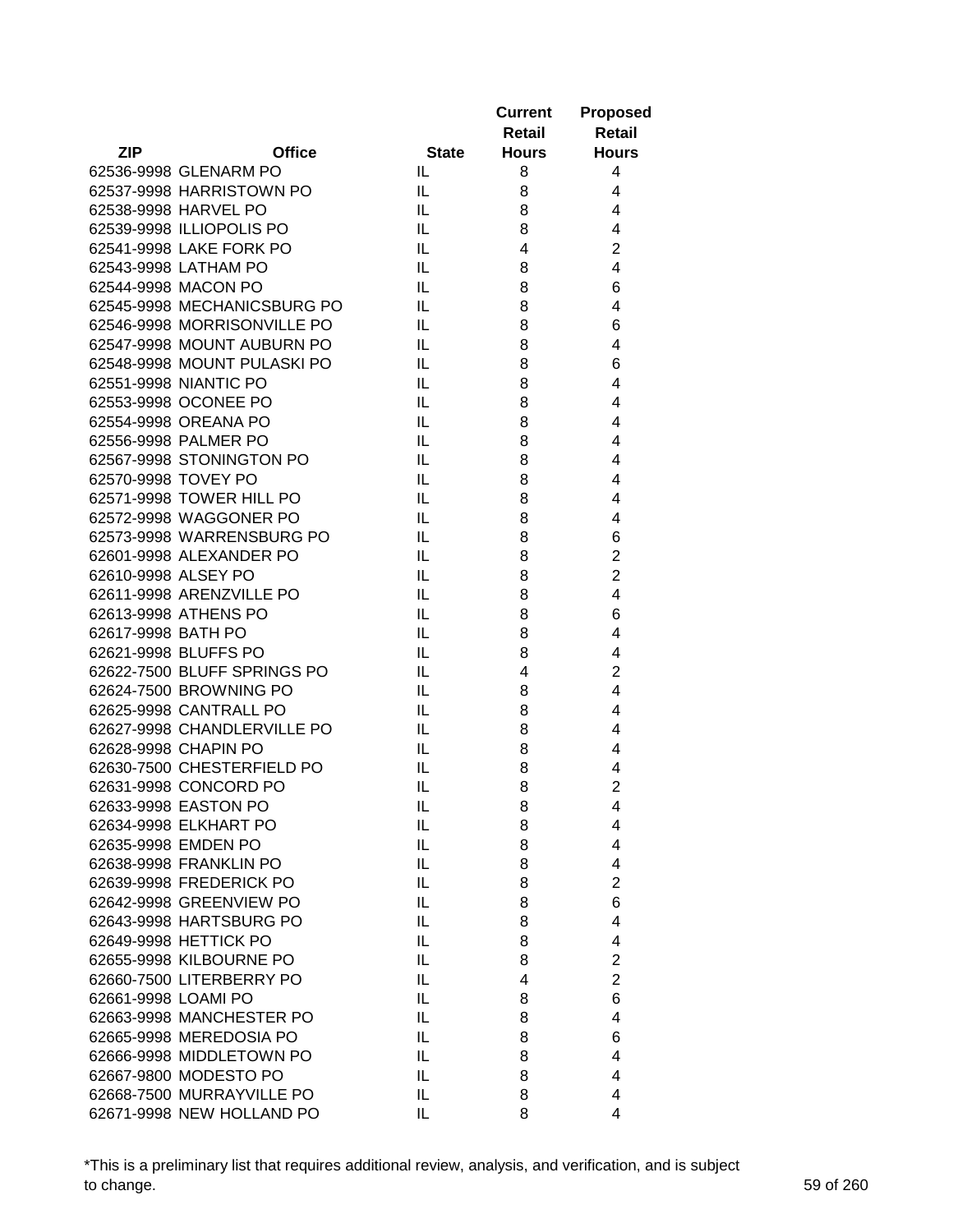|                     |                               |              | <b>Current</b> | <b>Proposed</b> |
|---------------------|-------------------------------|--------------|----------------|-----------------|
|                     |                               |              | <b>Retail</b>  | Retail          |
| <b>ZIP</b>          | <b>Office</b>                 | <b>State</b> | <b>Hours</b>   | <b>Hours</b>    |
|                     | 62672-9998 NILWOOD PO         | IL.          | 8              | $\overline{2}$  |
|                     | 62673-9998 OAKFORD PO         | IL           | 8              | $\overline{4}$  |
|                     | 62674-9998 PALMYRA PO         | IL           | 8              | 4               |
|                     | 62677-9998 PLEASANT PLAINS PO | IL           | 8              | 6               |
|                     | 62682-9998 SAN JOSE PO        | IL           | 8              | 4               |
|                     | 62685-9998 SHIPMAN PO         | IL           | 8              | 6               |
|                     | 62688-9998 TALLULA PO         | IL           | 8              | 4               |
|                     | 62689-9998 THAYER PO          | IL           | 8              | 4               |
|                     | 62692-9998 WAVERLY PO         | IL           | 8              | 6               |
|                     | 62693-9998 WILLIAMSVILLE PO   | IL           | 8              | 6               |
|                     | 62695-9998 WOODSON PO         | IL           | 8              | 4               |
|                     | 62803-9998 HOYLETON PO        | IL           | 8              | 4               |
| 62807-9998 ALMA PO  |                               | IL           | 8              | 4               |
|                     | 62808-9998 ASHLEY PO          | IL           | 8              | 6               |
|                     | 62810-9998 BELLE RIVE PO      | IL           | 8              | 6               |
|                     | 62811-9998 BELLMONT PO        | IL.          | 8              | 4               |
|                     | 62814-9998 BLUFORD PO         | IL           | 8              | 4               |
|                     | 62815-9998 BONE GAP PO        | IL           | 8              | 4               |
|                     | 62816-9997 BONNIE PO          | IL           | 8              | 4               |
|                     | 62817-9998 BROUGHTON PO       | IL           | 8              | 4               |
|                     | 62818-9998 BROWNS PO          | IL           | 8              | 4               |
|                     | 62819-9998 BUCKNER PO         | IL           | 8              | 4               |
|                     | 62820-9997 BURNT PRAIRIE PO   | IL           | 6              | 4               |
|                     | 62824-9998 CLAY CITY PO       | IL           | 8              | 6               |
|                     | 62825-9998 COELLO PO          | IL           | 8              | 4               |
|                     | 62827-9998 CROSSVILLE PO      | IL           | 8              | 6               |
|                     | 62828-9998 DAHLGREN PO        | IL           | 8              | 6               |
| 62829-9998 DALE PO  |                               | IL           | 6              | $\overline{2}$  |
| 62830-9998 DIX PO   |                               | IL           | 8              | 6               |
|                     | 62831-9998 DUBOIS PO          | IL.          | 8              | 4               |
| 62834-9998 EMMA PO  |                               | IL           | 4              | $\overline{2}$  |
|                     | 62835-9998 ENFIELD PO         | IL           | 8              | 6               |
| 62836-9998 EWING PO |                               | IL           | 8              | 4               |
|                     | 62838-9998 FARINA PO          | IL           | 8              | 6               |
|                     | 62841-9998 FREEMAN SPUR PO    | IL           | 8              | 4               |
| 62842-9998 GEFF PO  |                               | IL           | 8              | $\overline{4}$  |
| 62846-9998 INA PO   |                               | IL           | 8              | 6               |
|                     | 62848-9998 IRVINGTON PO       | IL           | 8              | $\overline{4}$  |
| 62849-9998 IUKA PO  |                               | IL           | 8              | 6               |
|                     | 62850-9998 JOHNSONVILLE PO    | IL           | 8              | 4               |
|                     | 62851-9998 KEENES PO          | IL           | 8              | 4               |
|                     | 62852-9800 KEENSBURG PO       | IL           | 8              | 4               |
| 62853-9998 KELL PO  |                               | IL           | 8              | 4               |
|                     | 62854-9998 KINMUNDY PO        | IL           | 8              | 6               |
|                     | 62855-9998 LANCASTER PO       | IL           | 4              | $\overline{2}$  |
| 62856-9998 LOGAN PO |                               | IL           | 8              | 4               |
|                     | 62860-9998 MACEDONIA PO       | IL           |                | 4               |
|                     |                               |              | 8              |                 |
|                     | 62861-9998 MAUNIE PO          | IL           | 6              | $\overline{2}$  |
|                     | 62862-9997 MILL SHOALS PO     | IL           | 8              | 4               |
|                     | 62865-9997 MULKEYTOWN PO      | IL           | 8              | 4               |

\*This is a preliminary list that requires additional review, analysis, and verification, and is subject to change. 60 of 260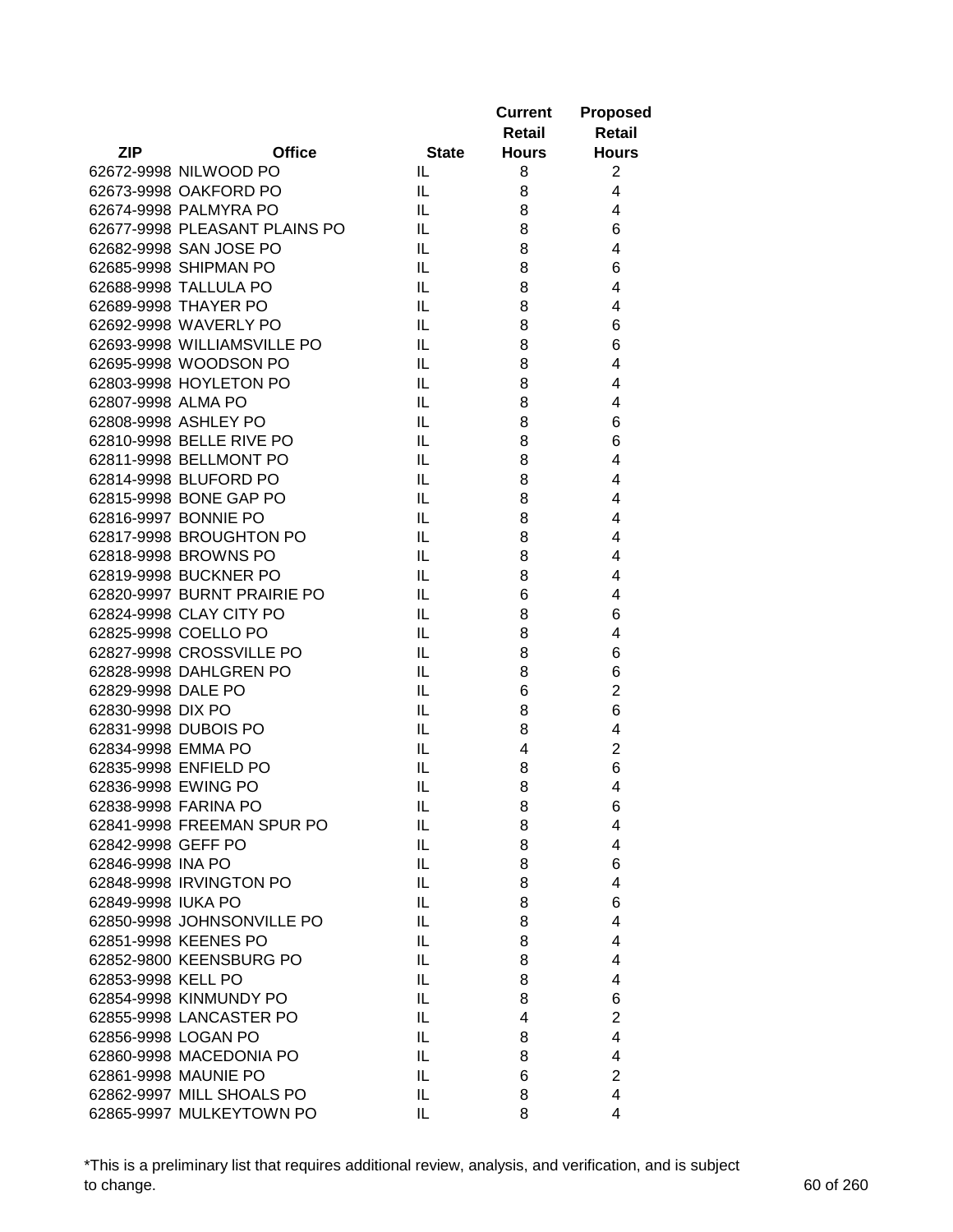|                     |                             |              | <b>Current</b> | <b>Proposed</b>         |
|---------------------|-----------------------------|--------------|----------------|-------------------------|
|                     |                             |              | Retail         | <b>Retail</b>           |
| <b>ZIP</b>          | <b>Office</b>               | <b>State</b> | <b>Hours</b>   | <b>Hours</b>            |
|                     | 62866-9998 NASON PO         | IL.          | 4              | $\overline{2}$          |
|                     | 62867-9998 NEW HAVEN PO     | IL           | 8              | 4                       |
|                     | 62868-9997 NOBLE PO         | IL           | 8              | 6                       |
| 62870-9998 ODIN PO  |                             | IL           | 8              | 6                       |
|                     | 62871-9997 OMAHA PO         | IL.          | 8              | $\overline{4}$          |
|                     | 62872-9997 OPDYKE PO        | IL           | 8              | $\overline{4}$          |
|                     | 62874-9998 ORIENT PO        | IL           | 8              | 4                       |
|                     | 62875-9998 PATOKA PO        | IL           | 8              | 6                       |
|                     | 62876-9998 RADOM PO         | IL           | 8              | $\overline{4}$          |
|                     | 62877-9997 RICHVIEW PO      | IL           | 8              | 4                       |
|                     | 62878-9998 RINARD PO        | IL           | 6              | $\mathbf 2$             |
|                     | 62880-9998 SAINT PETER PO   | IL           | 8              | 4                       |
|                     | 62882-9998 SANDOVAL PO      | IL           | 8              | 6                       |
|                     | 62883-9997 SCHELLER PO      | IL.          | 8              | 4                       |
|                     | 62885-9998 SHOBONIER PO     | IL.          | 8              | 4                       |
| 62886-9998 SIMS PO  |                             | IL.          | 8              | 4                       |
|                     | 62887-9997 SPRINGERTON PO   | IL           | 8              | 4                       |
|                     | 62888-9998 TAMAROA PO       | IL           | 8              | 6                       |
|                     | 62889-9997 TEXICO PO        | IL           | 8              | $\overline{4}$          |
|                     | 62890-9998 THOMPSONVILLE PO | IL           | 8              | 6                       |
|                     | 62891-9998 VALIER PO        | IL           | 8              | 6                       |
|                     | 62892-9998 VERNON PO        | IL           | 8              | $\overline{4}$          |
|                     | 62893-9998 WALNUT HILL PO   | IL           | 8              | $\overline{4}$          |
|                     | 62894-9997 WALTONVILLE PO   | IL           | 8              | $\overline{4}$          |
|                     | 62897-9997 WHITTINGTON PO   | IL           | 8              | 4                       |
|                     | 62898-9998 WOODLAWN PO      | IL           | 8              | 6                       |
| 62899-9998 XENIA PO |                             | IL           | 8              | 6                       |
|                     | 62905-9998 ALTO PASS PO     | IL           | 8              | 4                       |
|                     | 62908-1125 BELKNAP PO       | IL           | 8              | $\mathbf 2$             |
|                     | 62912-2288 BUNCOMBE PO      | IL           | 8              | $\overline{\mathbf{4}}$ |
|                     | 62915-9998 CAMBRIA PO       | IL           | 8              | 6                       |
|                     | 62916-2527 CAMPBELL HILL PO | IL.          | 8              | 4                       |
|                     | 62919-9998 CAVE IN ROCK PO  | IL           | 8              | 4                       |
| 62921-9998 COLP PO  |                             | IL           | 8              | 4                       |
|                     | 62922-9998 CREAL SPRINGS PO | IL           | 8              | 6                       |
|                     | 62923-9998 CYPRESS PO       | IL           | 8              | $\overline{4}$          |
|                     | 62924-9998 DE SOTO PO       | IL           | 8              | 6                       |
|                     | 62926-9998 DONGOLA PO       | IL           | 8              | 6                       |
|                     | 62927-9998 DOWELL PO        | IL           | 8              | 4                       |
|                     | 62928-9998 EDDYVILLE PO     | IL           | 8              | 4                       |
|                     | 62932-9998 ELKVILLE PO      | IL           | 8              | 6                       |
|                     | 62934-1346 EQUALITY PO      | IL           | 8              | 6                       |
|                     | 62940-9998 GORHAM PO        | IL           | 8              | 4                       |
|                     | 62941-3513 GRAND CHAIN PO   | IL           | 8              | 4                       |
|                     |                             |              |                |                         |
|                     | 62942-1169 GRAND TOWER PO   | IL           | 8              | 4                       |
|                     | 62943-2117 GRANTSBURG PO    | IL           | 8              | 4                       |
|                     | 62947-9998 HEROD PO         | IL           | 8              | 4                       |
|                     | 62949-9998 HURST PO         | IL           | 8              | 6                       |
|                     | 62950-2740 JACOB PO         | IL.          | 6              | $\overline{2}$          |
| 62953-9998 JOPPA PO |                             | IL           | 8              | 4                       |

\*This is a preliminary list that requires additional review, analysis, and verification, and is subject to change. 61 of 260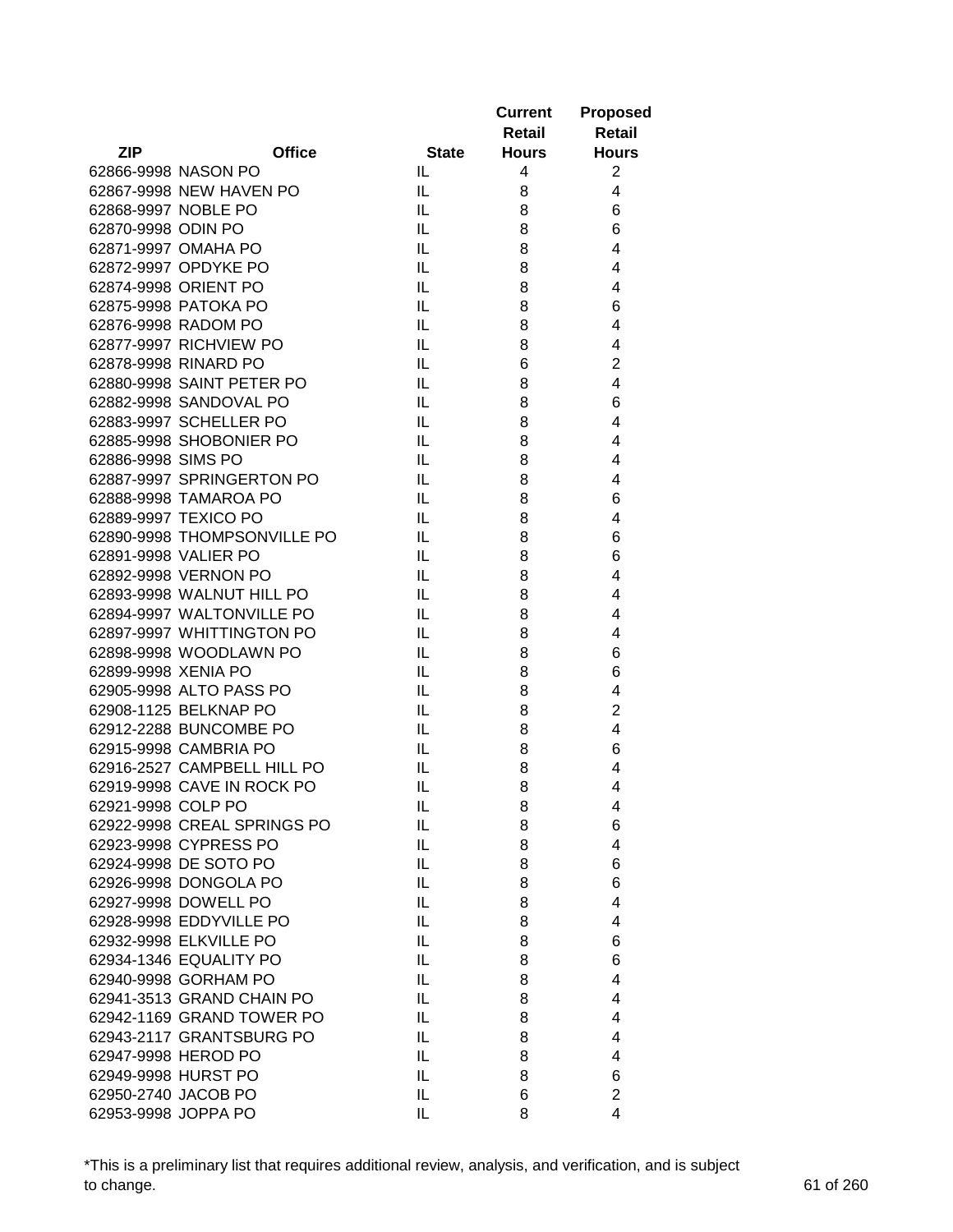|                             |              | <b>Current</b> | <b>Proposed</b> |
|-----------------------------|--------------|----------------|-----------------|
|                             |              | Retail         | <b>Retail</b>   |
| <b>ZIP</b><br><b>Office</b> | <b>State</b> | <b>Hours</b>   | <b>Hours</b>    |
| 62954-1128 JUNCTION PO      | IL.          | 8              | 4               |
| 62956-9998 KARNAK PO        | IL           | 8              | 4               |
| 62957-9998 MCCLURE PO       | IL           | 8              | 4               |
| 62958-9998 MAKANDA PO       | IL           | 8              | 6               |
| 62961-1000 MILLCREEK PO     | IL           | 4              | $\overline{2}$  |
| 62962-9998 MILLER CITY PO   | IL           | 4              | $\overline{c}$  |
| 62963-1138 MOUND CITY PO    | IL           | 8              | 4               |
| 62964-1074 MOUNDS PO        | IL           | 8              | 4               |
| 62965-9998 MUDDY PO         | IL           | 6              | $\overline{2}$  |
| 62967-1009 NEW BURNSIDE PO  | IL           | 8              | 4               |
| 62969-9998 OLIVE BRANCH PO  | IL           | 8              | 4               |
| 62970-1208 OLMSTED PO       | IL           | 8              | 4               |
| 62971-9998 ORAVILLE PO      | IL           | 4              | $\overline{2}$  |
| 62972-9998 OZARK PO         | IL           | 8              | 4               |
| 62973-9998 PERKS PO         | IL           | 4              | $\overline{c}$  |
| 62974-9998 PITTSBURG PO     | IL           | 8              | 6               |
| 62976-9998 PULASKI PO       | IL           | 8              | 4               |
| 62977-9998 RALEIGH PO       | IL           | 8              | 4               |
| 62983-9998 ROYALTON PO      | IL           | 8              | 4               |
| 62985-9998 SIMPSON PO       | IL           | 8              | 4               |
| 62987-9998 STONEFORT PO     | IL           | 8              | 6               |
| 62988-9998 TAMMS PO         | IL           | 8              | 6               |
| 62990-9998 THEBES PO        | IL           | 8              | 4               |
| 62992-9998 ULLIN PO         | IL           | 8              | 6               |
| 62994-9998 VERGENNES PO     | IL           | 8              | 4               |
| 62996-9998 VILLA RIDGE PO   | IL           | 8              | 4               |
| 62997-9998 WILLISVILLE PO   | IL           | 8              | 4               |
| 62998-9998 WOLF LAKE PO     | IL           | 8              | 4               |
| 62999-9998 ZEIGLER PO       | IL           | 8              | 4               |
| 46030-9998 ARCADIA PO       | $\sf IN$     |                | 6               |
| 46031-9998 ATLANTA PO       | IN           | 8<br>8         | 4               |
| 46035-9998 COLFAX PO        |              |                | 4               |
| 46039-9998 FOREST PO        | IN           | 8<br>8         | 4               |
|                             | IN           |                | $\overline{c}$  |
| 46047-9998 HOBBS PO         | ${\sf IN}$   | 6              |                 |
| 46048-9998 INGALLS PO       | IN           | 8              | 4               |
| 46049-9998 KEMPTON PO       | $\sf IN$     | 8              | 4               |
| 46050-9998 KIRKLIN PO       | IN           | 8              | 6               |
| 46056-9998 MARKLEVILLE PO   | IN           | 8              | 6               |
| 46057-9998 MICHIGANTOWN PO  | IN           | 8              | 4               |
| 46058-9998 MULBERRY PO      | IN           | 8              | 6               |
| 46063-9998 ORESTES PO       | IN           | 8              | 4               |
| 46067-9800 SEDALIA PO       | IN           | 6              | $\overline{2}$  |
| 46068-9998 SHARPSVILLE PO   | IN           | 8              | 6               |
| 46070-9998 SUMMITVILLE PO   | IN           | 8              | 4               |
| 46071-9998 THORNTOWN PO     | IN           | 8              | 6               |
| 46075-9998 WHITESTOWN PO    | IN           | 8              | 6               |
| 46076-9998 WINDFALL PO      | IN           | 8              | 6               |
| 46102-9998 ADVANCE PO       | IN           | 8              | 4               |
| 46103-9998 AMO PO           | IN           | 8              | $\overline{2}$  |
| 46104-9998 ARLINGTON PO     | IN           | 8              | 4               |

\*This is a preliminary list that requires additional review, analysis, and verification, and is subject to change. 62 of 260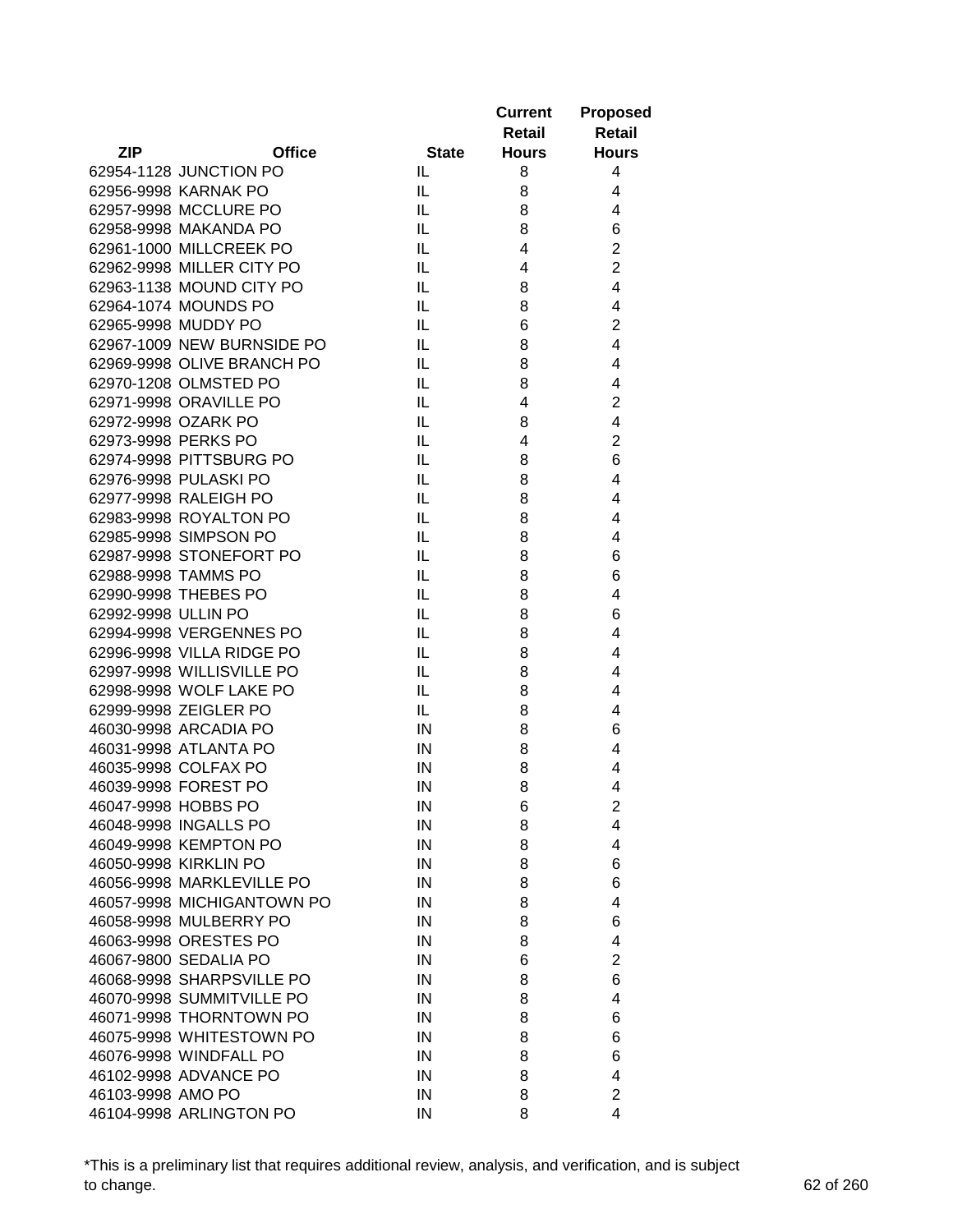|                                 |              | <b>Current</b> | <b>Proposed</b> |
|---------------------------------|--------------|----------------|-----------------|
|                                 |              | Retail         | <b>Retail</b>   |
| <b>ZIP</b><br><b>Office</b>     | <b>State</b> | <b>Hours</b>   | <b>Hours</b>    |
| 46110-9998 BOGGSTOWN PO         | IN           | 6              | $\overline{2}$  |
| 46111-9998 BROOKLYN PO          | IN           | 8              | 4               |
| 46115-9998 CARTHAGE PO          | IN           | 8              | 6               |
| 46117-9998 CHARLOTTESVILLE PO   | IN           | 8              | 4               |
| 46125-9998 EMINENCE PO          | IN           | 8              | 4               |
| 46127-9998 FALMOUTH PO          | IN           | 8              | 4               |
| 46128-9223 FILLMORE PO          | IN           | 8              | 4               |
| 46130-9998 FOUNTAINTOWN PO      | IN           | 8              | 4               |
| 46133-9998 GLENWOOD PO          | IN           | 8              | $\overline{c}$  |
| 46144-9998 GWYNNEVILLE PO       | IN           | 8              | $\overline{c}$  |
| 46147-9998 JAMESTOWN PO         | IN           | 8              | 4               |
| 46149-9998 LIZTON PO            | IN           | 8              | 4               |
| 46150-9998 MANILLA PO           | IN           | 8              | 4               |
| 46154-9998 MAXWELL PO           | IN           | 8              | 4               |
| 46156-9998 MILROY PO            | IN           | 8              | 4               |
| 46165-9998 NORTH SALEM PO       | IN           | 8              | 4               |
| 46166-9998 PARAGON PO           | IN           | 8              | 6               |
| 46171-9998 REELSVILLE PO        | IN           | 8              | 4               |
| 46172-9998 ROACHDALE PO         | IN           | 8              | 6               |
| 46175-9998 RUSSELLVILLE PO      | IN           | 8              | 4               |
| 46180-9998 STILESVILLE PO       | IN           | 8              | 4               |
| 46182-9998 WALDRON PO           | IN           | 8              | 6               |
| 46183-9998 WEST NEWTON PO       | IN           | 8              | 4               |
| 46186-9998 WILKINSON PO         | IN           | 8              | 4               |
| 46301-9998 BEVERLY SHORES PO    | IN           | 8              | 6               |
| 46302-9998 BOONE GROVE PO       | IN           | 8              | $\overline{2}$  |
| 46340-9998 HANNA PO             | IN           | 8              | 4               |
| 46345-9998 KINGSBURY PO         | IN           | 8              | 4               |
| 46346-9998 KINGSFORD HEIGHTS PO | IN           | 8              | 4               |
| 46348-9998 LA CROSSE PO         | IN           | 8              | 4               |
| 46349-9998 LAKE VILLAGE PO      | IN           | 8              | 6               |
| 46355-9998 LEROY PO             | IN           | 8              | 4               |
| 46365-9998 MILL CREEK PO        | IN           | 8              | 4               |
| 46372-9998 ROSELAWN PO          | ${\sf IN}$   | 8              | 6               |
| 46374-9998 SAN PIERRE PO        | IN           | 8              | 4               |
| 46376-9998 SCHNEIDER PO         | IN           | 8              | 4               |
| 46377-9998 SHELBY PO            | IN           | 8              | 4               |
| 46379-9998 SUMAVA RESORTS PO    | IN           | 8              | $\overline{2}$  |
| 46382-9998 UNION MILLS PO       | IN           | 8              | 4               |
| 46393-9998 WHEELER PO           |              |                | 4               |
|                                 | IN           | 8              |                 |
| 46502-9998 ATWOOD PO            | IN           | 8              | 4               |
| 46508-9998 BURKET PO            | IN           | 8              | $\overline{2}$  |
| 46510-9998 CLAYPOOL PO          | IN           | 8              | 4               |
| 46513-9998 DONALDSON PO         | IN           | 8              | 4               |
| 46524-9998 ETNA GREEN PO        | IN           | 8              | 4               |
| 46531-9998 GROVERTOWN PO        | IN           | 8              | 4               |
| 46532-9998 HAMLET PO            | IN           | 8              | 6               |
| 46536-9998 LAKEVILLE PO         | IN           | 8              | 6               |
| 46537-9998 LAPAZ PO             | IN           | 8              | 4               |
| 46538-9998 LEESBURG PO          | IN           | 8              | 4               |

\*This is a preliminary list that requires additional review, analysis, and verification, and is subject to change. 63 of 260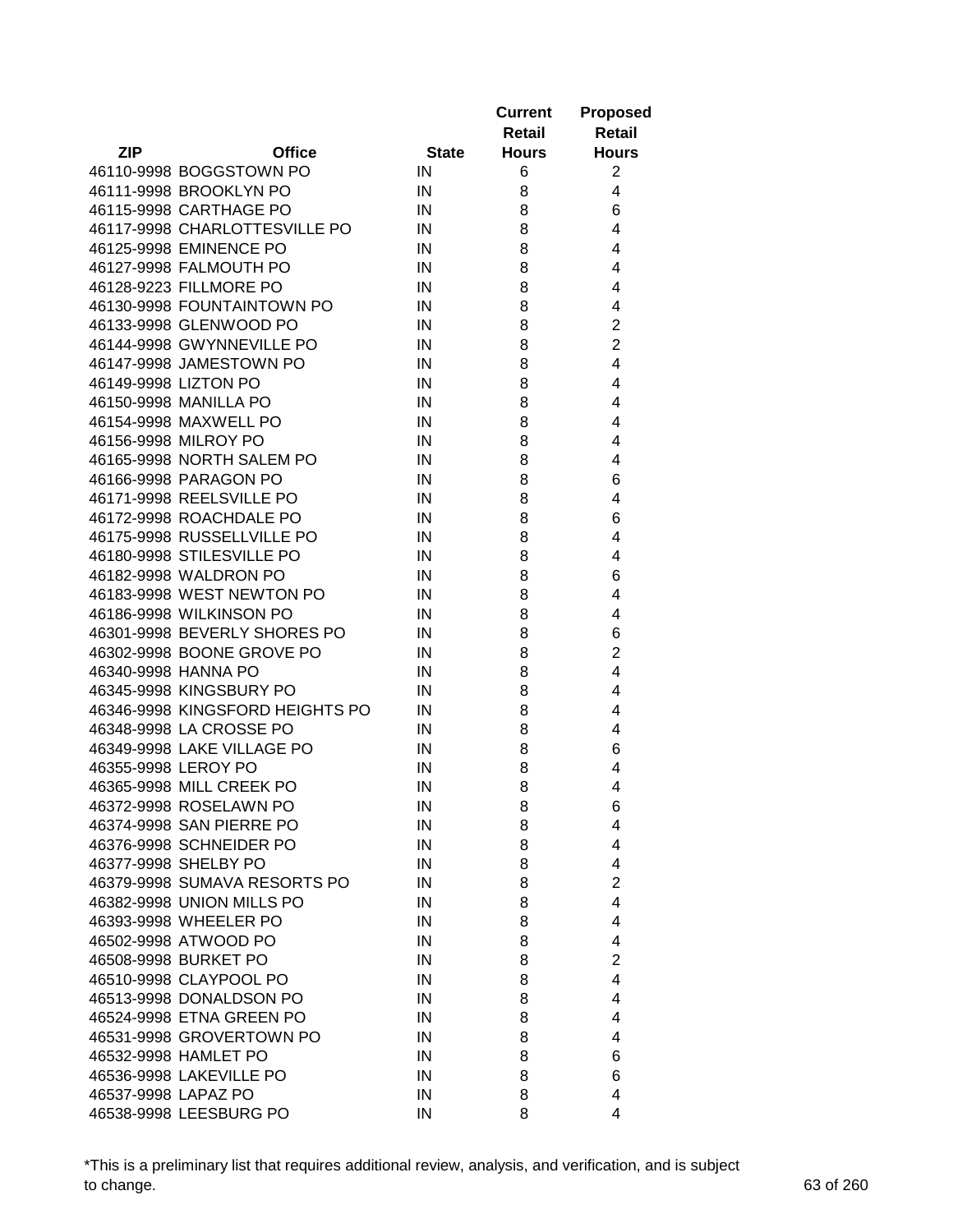|                              |              | <b>Current</b><br>Retail | <b>Proposed</b><br><b>Retail</b> |
|------------------------------|--------------|--------------------------|----------------------------------|
| <b>ZIP</b><br><b>Office</b>  | <b>State</b> | <b>Hours</b>             | <b>Hours</b>                     |
| 46539-9998 MENTONE PO        | IN           | 8                        | 6                                |
| 46543-9998 MILLERSBURG PO    | IN           | 8                        | 4                                |
| 46570-9998 TIPPECANOE PO     | IN           | 6                        | $\overline{2}$                   |
| 46595-9998 WYATT PO          | IN           | 8                        | $\overline{4}$                   |
| 46702-9998 ANDREWS PO        | IN           | 8                        | 4                                |
| 46704-9998 ARCOLA PO         | IN           | 8                        | 4                                |
| 46705-9998 ASHLEY PO         | IN           | 8                        | 6                                |
| 46730-9998 CORUNNA PO        | IN           | 8                        | 4                                |
| 46731-9998 CRAIGVILLE PO     | IN           | 8                        | $\overline{2}$                   |
| 46732-9998 CROMWELL PO       | IN           | 8                        | 6                                |
| 46741-9998 GRABILL PO        | IN           | 8                        | 6                                |
| 46742-9998 HAMILTON PO       | IN           | 8                        | 6                                |
| 46743-9998 HARLAN PO         | IN           | 8                        | 6                                |
| 46745-9998 HOAGLAND PO       | IN           | 8                        | 6                                |
| 46747-9998 HUDSON PO         | IN           | 8                        | 6                                |
| 46759-9998 KEYSTONE PO       | IN           | 8                        | $\overline{\mathbf{c}}$          |
| 46760-9998 KIMMELL PO        | IN           | 8                        | $\overline{2}$                   |
| 46763-9998 LAOTTO PO         | IN           | 8                        | 6                                |
| 46764-9998 LARWILL PO        | IN           | 8                        | 4                                |
| 46766-9998 LIBERTY CENTER PO | IN           | 6                        | $\overline{2}$                   |
| 46771-9998 MONGO PO          | IN           | 8                        | $\overline{4}$                   |
| 46773-9998 MONROEVILLE PO    | IN           | 8                        | 6                                |
| 46776-9998 ORLAND PO         | IN           | 8                        | 6                                |
| 46778-9998 PETROLEUM PO      | IN           | 6                        | $\overline{2}$                   |
| 46779-9998 PLEASANT LAKE PO  | IN           | 8                        | $\overline{4}$                   |
| 46780-9998 PLEASANT MILLS PO | IN           | 6                        | 2                                |
| 46781-9998 PONETO PO         | IN           | 8                        | 4                                |
| 46782-9998 PREBLE PO         | IN           | 8                        | $\overline{2}$                   |
| 46784-9998 ROME CITY PO      | IN           | 8                        | 4                                |
| 46785-9998 SAINT JOE PO      | IN           | 8                        | 4                                |
| 46786-9998 SOUTH MILFORD PO  | IN           | 8                        | 4                                |
| 46788-9998 SPENCERVILLE PO   | IN           | 8                        | 6                                |
| 46789-9998 STROH PO          | IN           | 8                        | 4                                |
| 46791-9998 UNIONDALE PO      | IN           | 8                        | 4                                |
| 46794-9998 WAWAKA PO         | IN           | 8                        | 4                                |
| 46796-9998 WOLFLAKE PO       | IN           | 8                        | 4                                |
| 46798-9998 YODER PO          | IN           | 8                        | $\overline{c}$                   |
| 46799-9998 ZANESVILLE PO     | IN           | 8                        | $\overline{4}$                   |
| 46910-9998 AKRON PO          | IN           | 8                        | 6                                |
| 46911-9998 AMBOY PO          | IN           | 8                        | 4                                |
| 46912-9998 ATHENS PO         | IN           | 4                        | $\overline{2}$                   |
| 46914-9998 BUNKER HILL PO    | IN           | 8                        | 4                                |
| 46915-9998 BURLINGTON PO     |              |                          | 4                                |
| 46916-9998 BURROWS PO        | IN           | 8                        | 4                                |
|                              | IN           | 8                        |                                  |
| 46917-9998 CAMDEN PO         | IN           | 8                        | 4                                |
| 46920-9998 CUTLER PO         | IN           | 4                        | 2                                |
| 46921-9998 DEEDSVILLE PO     | IN           | 4                        | $\overline{2}$                   |
| 46922-9998 DELONG PO         | IN           | 6                        | $\overline{2}$                   |
| 46926-9998 DENVER PO         | IN           | 8                        | 4                                |
| 46930-9998 FOWLERTON PO      | IN           | 8                        | $\overline{2}$                   |

\*This is a preliminary list that requires additional review, analysis, and verification, and is subject to change. 64 of 260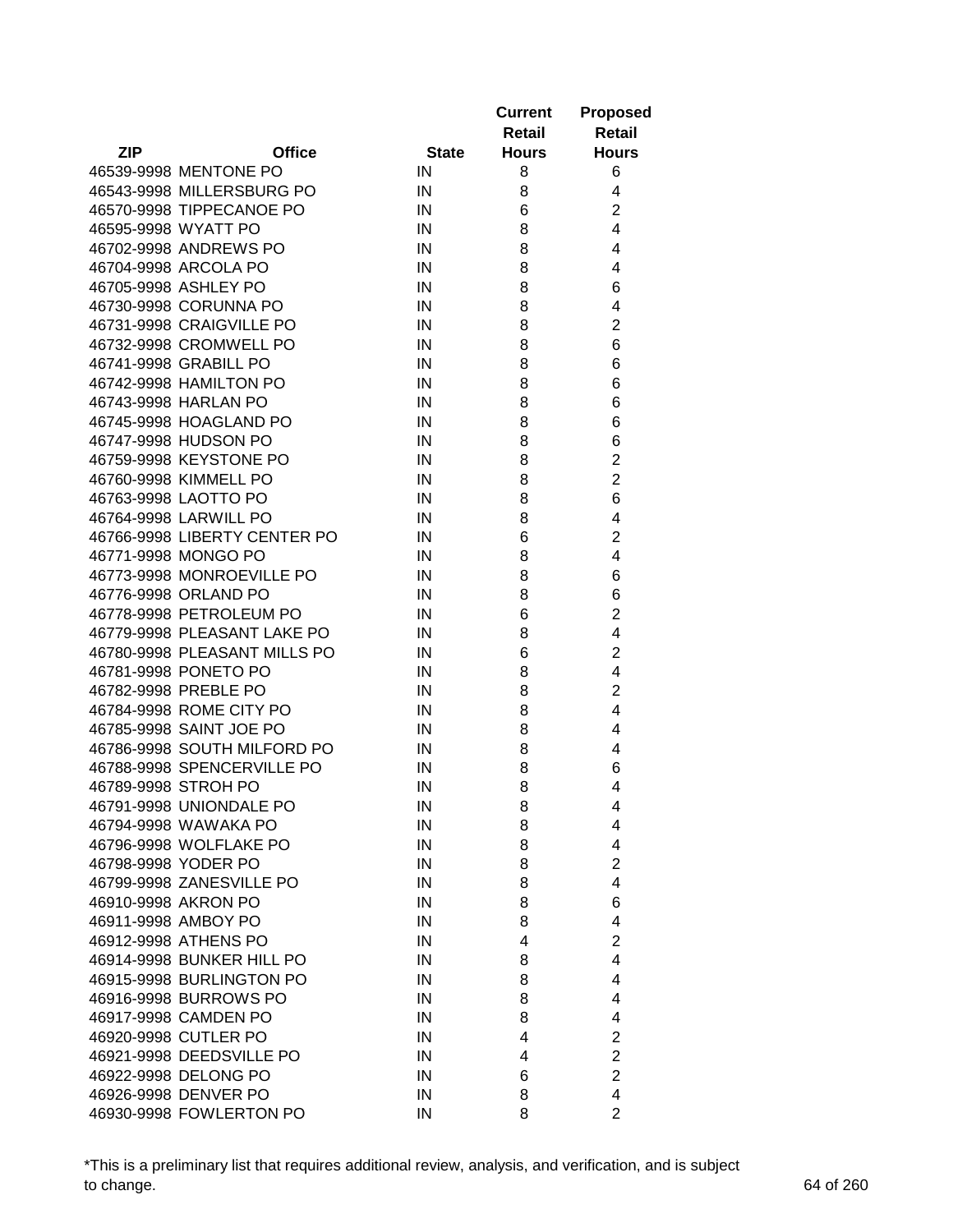|                    |                               |              | <b>Current</b><br>Retail | <b>Proposed</b><br><b>Retail</b> |
|--------------------|-------------------------------|--------------|--------------------------|----------------------------------|
| <b>ZIP</b>         | <b>Office</b>                 | <b>State</b> | <b>Hours</b>             | <b>Hours</b>                     |
|                    | 46931-9998 FULTON PO          | IN           | 8                        | 4                                |
|                    | 46932-9998 GALVESTON PO       | IN           | 8                        | 6                                |
|                    | 46937-9998 HEMLOCK PO         | IN           | 8                        | 4                                |
|                    | 46939-9998 KEWANNA PO         | IN           | 8                        | 6                                |
|                    | 46940-9998 LA FONTAINE PO     | IN           | 8                        | 4                                |
|                    | 46941-9998 LAGRO PO           | IN           | 8                        | 4                                |
|                    | 46942-9998 LAKE CICOTT PO     | IN           | 6                        | $\overline{2}$                   |
|                    | 46945-9998 LEITERS FORD PO    | IN           | 8                        | $\overline{2}$                   |
|                    | 46946-9998 LIBERTY MILLS PO   | IN           | 8                        | $\overline{2}$                   |
|                    | 46950-9998 LUCERNE PO         | IN           | 8                        | $\overline{2}$                   |
| 46951-9998 MACY PO |                               | IN           | 8                        | 4                                |
|                    | 46957-9998 MATTHEWS PO        | IN           | 8                        | 4                                |
|                    | 46958-9998 MEXICO PO          | IN           | 8                        | 4                                |
|                    | 46960-9998 MONTEREY PO        | IN           | 8                        | 4                                |
|                    | 46965-9998 OAKFORD PO         | IN           | 8                        | 4                                |
|                    | 46974-9998 ROANN PO           | IN           | 8                        | 4                                |
|                    | 46977-9998 ROCKFIELD PO       | IN           | 6                        | $\overline{2}$                   |
|                    | 46978-9998 ROYAL CENTER PO    | IN           | 8                        | 6                                |
|                    | 46980-9998 SERVIA PO          | IN           | 4                        | $\overline{c}$                   |
|                    | 46982-9998 SILVER LAKE PO     | IN           | 8                        | 4                                |
|                    | 46984-9998 SOMERSET PO        | IN           | 8                        | 4                                |
|                    | 46985-9998 STAR CITY PO       | IN           | 8                        | 4                                |
|                    | 46986-9998 SWAYZEE PO         | IN           | 8                        | 4                                |
|                    | 46987-9998 SWEETSER PO        | IN           | 8                        | 6                                |
|                    | 46988-9998 TWELVE MILE PO     | IN           | 8                        | 4                                |
|                    | 46990-9998 URBANA PO          | IN           | 8                        | 4                                |
|                    | 46991-9998 VAN BUREN PO       | IN           | 8                        | 6                                |
|                    | 46994-9998 WALTON PO          | IN           | 8                        | 6                                |
|                    | 46995-9998 WEST MIDDLETON PO  | IN           | 8                        | 4                                |
| 47010-9998 BATH PO |                               | IN           | 8                        | 4                                |
|                    | 47016-9998 CEDAR GROVE PO     | IN           | 8                        | 4                                |
|                    | 47017-9998 CROSS PLAINS PO    | IN           | 8                        | 4                                |
|                    | 47019-9998 EAST ENTERPRISE PO | IN           | 8                        | 4                                |
|                    | 47020-9998 FLORENCE PO        | IN           | 8                        | 4                                |
|                    | 47021-9998 FRIENDSHIP PO      | IN           | 8                        | $\overline{2}$                   |
|                    | 47023-9998 HOLTON PO          | IN           | 8                        | 6                                |
|                    | 47030-9998 METAMORA PO        | IN           | 8                        | 6                                |
|                    | 47033-9998 MORRIS PO          | IN           | 8                        | 4                                |
|                    | 47034-9998 NAPOLEON PO        | IN           | 8                        | 4                                |
|                    | 47035-9998 NEW TRENTON PO     | IN           | 8                        | 4                                |
|                    | 47036-9998 OLDENBURG PO       | IN           | 8                        | 6                                |
|                    | 47038-9998 PATRIOT PO         | IN           | 8                        | 4                                |
|                    | 47039-9998 PIERCEVILLE PO     | IN           | 6                        | $\overline{2}$                   |
|                    | 47104-9998 BETHLEHEM PO       | IN           | 4                        | $\overline{2}$                   |
|                    | 47108-9998 CAMPBELLSBURG PO   | IN           | 8                        | 6                                |
|                    | 47114-9998 CRANDALL PO        | IN           | 8                        | 4                                |
|                    | 47115-9998 DEPAUW PO          | IN           | 8                        | 4                                |
|                    | 47116-9998 ECKERTY PO         | IN           | 8                        | 4                                |
|                    | 47120-9998 FREDERICKSBURG PO  | IN           | 8                        | $\overline{c}$                   |
|                    | 47125-9998 HARDINSBURG PO     | IN           | 8                        | 4                                |

\*This is a preliminary list that requires additional review, analysis, and verification, and is subject to change. 65 of 260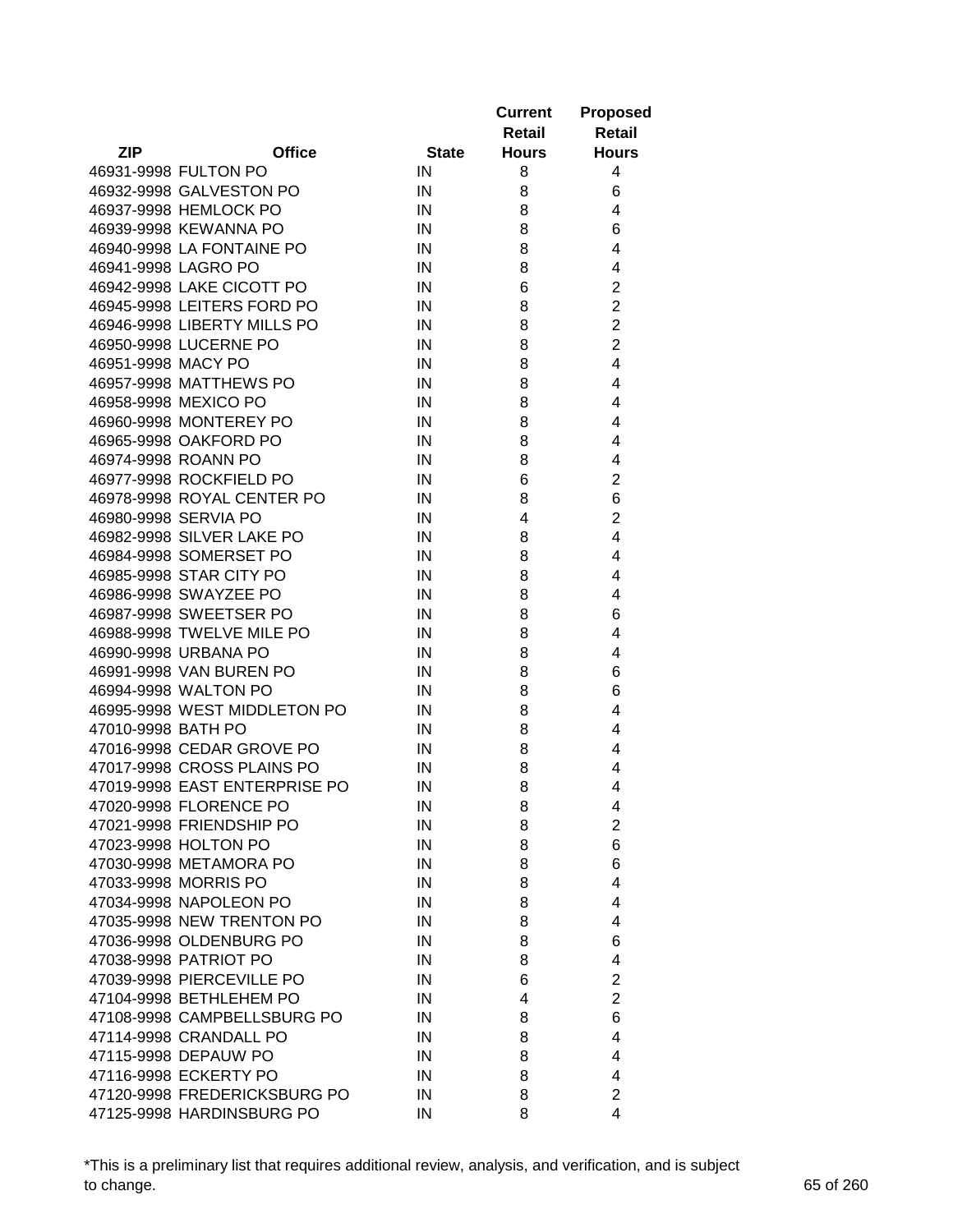|                      |                                |              | <b>Current</b> | <b>Proposed</b>         |
|----------------------|--------------------------------|--------------|----------------|-------------------------|
|                      |                                |              | Retail         | Retail                  |
| <b>ZIP</b>           | <b>Office</b>                  | <b>State</b> | <b>Hours</b>   | <b>Hours</b>            |
|                      | 47135-9998 LACONIA PO          | IN           | 8              | 4                       |
|                      | 47137-9998 LEAVENWORTH PO      | $\sf IN$     | 8              | 4                       |
|                      | 47140-9998 MARENGO PO          | IN           | 8              | 6                       |
|                      | 47141-9998 MARYSVILLE PO       | IN           | 8              | 4                       |
|                      | 47142-9998 MAUCKPORT PO        | IN           | 8              | 4                       |
|                      | 47143-9998 MEMPHIS PO          | IN           | 8              | 6                       |
|                      | 47145-9998 MILLTOWN PO         | IN           | 8              | 6                       |
|                      | 47146-9998 MOUNT ST FRANCIS PO | IN           | 8              | 4                       |
| 47147-9998 NABB PO   |                                | IN           | 8              | 4                       |
|                      | 47162-9998 NEW WASHINGTON PO   | IN           | 8              | 4                       |
|                      | 47163-9998 OTISCO PO           | IN           | 8              | 4                       |
|                      | 47166-9998 RAMSEY PO           | IN           | 8              | 6                       |
|                      | 47223-9998 BUTLERVILLE PO      | IN           | 8              | 4                       |
|                      | 47224-9998 CANAAN PO           | IN           | 8              | 4                       |
|                      | 47225-9998 CLARKSBURG PO       | IN           | 8              | $\overline{c}$          |
|                      | 47226-9998 CLIFFORD PO         | IN           | 8              | $\overline{2}$          |
|                      | 47227-9998 COMMISKEY PO        | IN           | 8              | 4                       |
|                      | 47228-9998 CORTLAND PO         | $\sf IN$     | 6              | $\overline{2}$          |
|                      | 47230-9998 DEPUTY PO           | $\sf IN$     | 8              | $\overline{4}$          |
|                      | 47231-9998 DUPONT PO           | $\sf IN$     | 8              | 4                       |
|                      | 47234-9998 FLAT ROCK PO        | $\sf IN$     | 8              | 4                       |
|                      | 47235-9998 FREETOWN PO         | IN           | 8              | 4                       |
|                      | 47244-9998 HARTSVILLE PO       | IN           | 8              | 4                       |
|                      | 47245-9998 HAYDEN PO           | IN           | 8              | 4                       |
|                      | 47260-9998 MEDORA PO           | IN           | 8              | 6                       |
|                      | 47263-9998 NEW POINT PO        | IN           | 8              | 4                       |
|                      | 47264-9998 NORMAN PO           | IN           | 8              | 4                       |
|                      | 47270-9998 PARIS CROSSING PO   | IN           | 4              | $\overline{2}$          |
|                      | 47272-9998 SAINT PAUL PO       | IN           | 8              | 6                       |
| 47273-9998 SCIPIO PO |                                | IN           | 8              | 4                       |
|                      | 47280-9998 TAYLORSVILLE PO     | IN           | 8              | 6                       |
|                      | 47281-9998 VALLONIA PO         | IN           | 8              | 4                       |
|                      | 47282-9998 VERNON PO           | IN           | 8              | 4                       |
|                      | 47322-9998 BENTONVILLE PO      | IN           | 4              | $\overline{c}$          |
|                      | 47324-9998 BOSTON PO           | IN           | 8              | $\overline{\mathbf{c}}$ |
|                      | 47325-9998 BROWNSVILLE PO      | IN           | 8              | $\overline{c}$          |
|                      | 47326-9998 BRYANT PO           | IN           | 8              | $\overline{4}$          |
|                      | 47335-9998 DUBLIN PO           | IN           | 8              | 4                       |
|                      | 47337-9998 DUNREITH PO         | IN           | 8              | 4                       |
| 47338-9998 EATON PO  |                                | IN           | 8              | 6                       |
|                      | 47339-9998 ECONOMY PO          | IN           | 6              | $\overline{2}$          |
|                      | 47340-9998 FARMLAND PO         | IN           | 8              | 6                       |
|                      | 47341-9998 FOUNTAIN CITY PO    | IN           | 8              | 4                       |
|                      | 47342-9998 GASTON PO           | IN           | 8              | 6                       |
|                      |                                |              |                | $\overline{2}$          |
|                      | 47344-9998 GREENSBORO PO       | IN           | 8              |                         |
|                      | 47345-9998 GREENS FORK PO      | IN           | 8              | 4                       |
|                      | 47351-9700 KENNARD PO          | IN           | 8              | 4                       |
|                      | 47352-9998 LEWISVILLE PO       | IN           | 8              | 4                       |
|                      | 47354-9998 LOSANTVILLE PO      | IN           | 8              | 4                       |
|                      | 47357-9998 MILTON PO           | IN           | 8              | 4                       |

\*This is a preliminary list that requires additional review, analysis, and verification, and is subject to change. 66 of 260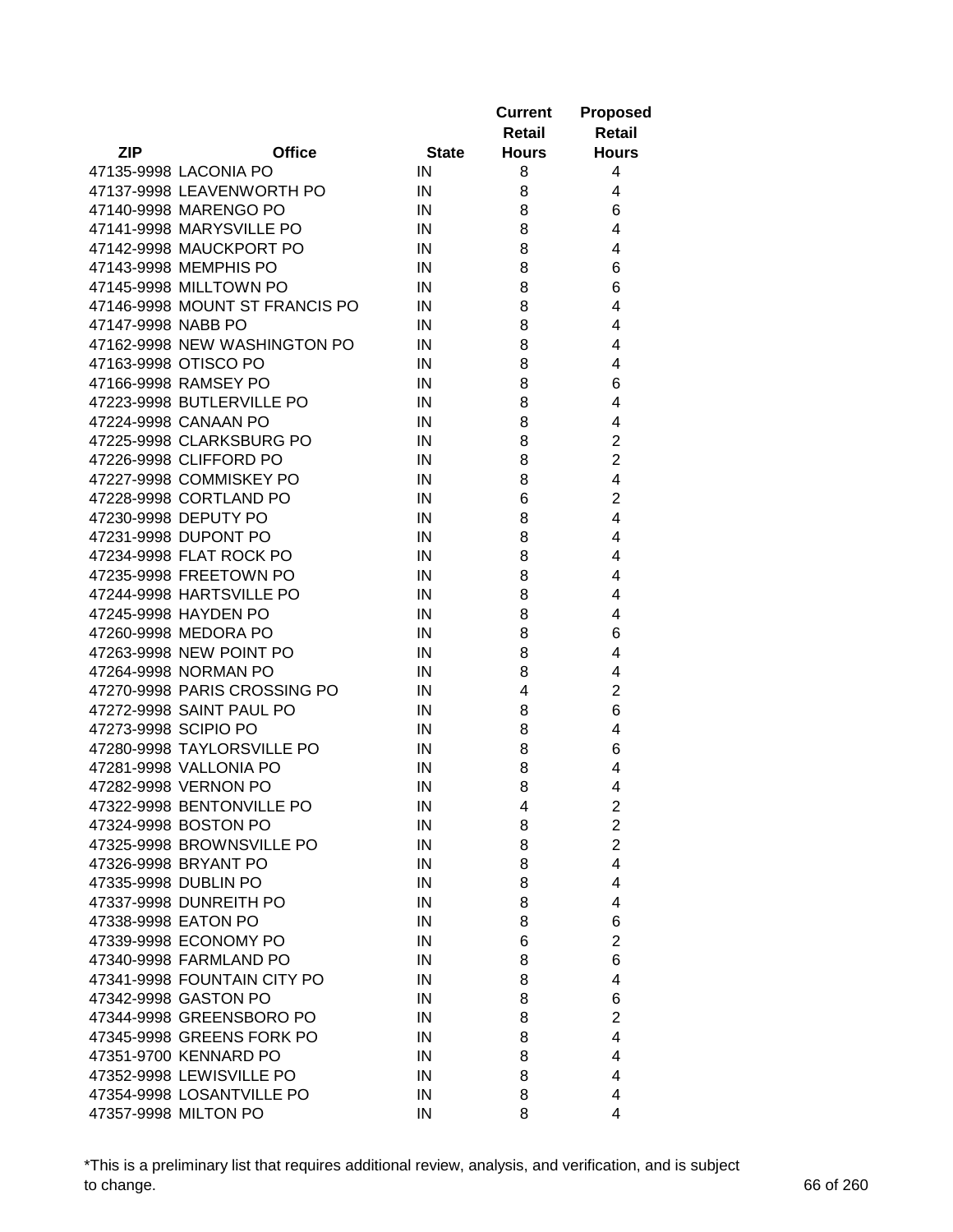|            |                                  |              | <b>Current</b><br>Retail | <b>Proposed</b><br><b>Retail</b> |
|------------|----------------------------------|--------------|--------------------------|----------------------------------|
| <b>ZIP</b> | <b>Office</b>                    | <b>State</b> | <b>Hours</b>             | <b>Hours</b>                     |
|            | 47358-9998 MODOC PO              | IN           | 8                        | 4                                |
|            | 47360-9998 MOORELAND PO          | IN           | 8                        | 4                                |
|            | 47361-9998 MOUNT SUMMIT PO       | IN           | 8                        | 4                                |
|            | 47366-9998 NEW LISBON PO         | IN           | 8                        | $\overline{2}$                   |
|            | 47367-9998 OAKVILLE PO           | IN           | 8                        | $\overline{4}$                   |
|            | 47368-9998 PARKER CITY PO        | IN           | 8                        | 6                                |
|            | 47369-9998 PENNVILLE PO          | IN           | 8                        | 4                                |
|            | 47370-9998 PERSHING PO           | IN           | 8                        | 4                                |
|            | 47373-9998 REDKEY PO             | IN           | 8                        | 6                                |
|            | 47380-9998 RIDGEVILLE PO         | IN           | 8                        | 6                                |
|            | 47382-9998 SARATOGA PO           | IN           | 8                        | $\overline{2}$                   |
|            | 47383-9998 SELMA PO              | IN           | 8                        | 6                                |
|            | 47384-9998 SHIRLEY PO            | IN           | 8                        | 6                                |
|            | 47385-9998 SPICELAND PO          | IN           | 8                        | 6                                |
|            | 47386-9998 SPRINGPORT PO         | IN           | 8                        | 4                                |
|            | 47387-9998 STRAUGHN PO           | IN           | 8                        | 4                                |
|            | 47388-9998 SULPHUR SPRINGS PO    | IN           | 8                        | 4                                |
|            | 47392-9998 WEBSTER PO            | IN           | 8                        | 4                                |
|            | 47393-9998 WILLIAMSBURG PO       | IN           | 8                        | 4                                |
|            | 47420-9998 AVOCA PO              | IN           | 8                        | 4                                |
|            | 47427-9998 COAL CITY PO          | IN           | 8                        | 4                                |
|            | 47431-9998 FREEDOM PO            | IN           | 8                        | 4                                |
|            | 47434-9998 HARRODSBURG PO        | IN           | 8                        | 4                                |
|            | 47435-9998 HELMSBURG PO          | IN           | 8                        | $\overline{c}$                   |
|            | 47436-9998 HELTONVILLE PO        | IN           | 8                        | 4                                |
|            | 47437-9998 HURON PO              | IN           | 8                        | $\overline{2}$                   |
|            | 47439-9998 KOLEEN PO             | IN           | 4                        | $\overline{2}$                   |
|            | 47443-9998 LYONS PO              | IN           | 8                        | 4                                |
|            | 47445-9998 MIDLAND PO            | IN           | 4                        | $\overline{2}$                   |
|            | 47449-9997 NEWBERRY PO           | IN           | 8                        | 4                                |
|            | 47451-9998 OOLITIC PO            | IN           | 8                        | 4                                |
|            | 47455-9998 PATRICKSBURG PO       | IN           | 8                        | 4                                |
|            | 47456-9998 QUINCY PO             | IN           | 8                        | 4                                |
|            | 47458-9998 SMITHVILLE PO         | IN           | 8                        | 4                                |
|            | 47459-9998 SOLSBERRY PO          | IN           | 8                        | 6                                |
|            | 47462-9998 SPRINGVILLE PO        | IN           | 8                        | 6                                |
|            | 47463-9998 STANFORD PO           | IN           | 8                        | 4                                |
|            | 47465-9998 SWITZ CITY PO         | IN           | 8                        | 4                                |
|            | 47467-9998 TUNNELTON PO          | IN           | 4                        | $\overline{2}$                   |
|            | 47468-9998 UNIONVILLE PO         | IN           | 8                        | 6                                |
|            | 47469-9998 WEST BADEN SPRINGS PO | IN           | 8                        | 4                                |
|            | 47470-9998 WILLIAMS PO           | IN           | 8                        | 4                                |
|            | 47471-9998 WORTHINGTON PO        | IN           | 8                        | 6                                |
|            | 47513-9998 BIRDSEYE PO           | IN           | 8                        | 4                                |
|            | 47515-9998 BRISTOW PO            | IN           | 8                        | 4                                |
|            | 47516-9998 BRUCEVILLE PO         | IN           | 8                        | 4                                |
|            |                                  |              |                          |                                  |
|            | 47520-9998 CANNELTON PO          | IN           | 8                        | 4<br>4                           |
|            | 47521-9998 CELESTINE PO          | IN           | 8                        |                                  |
|            | 47524-9998 DECKER PO             | IN           | 8                        | 4                                |
|            | 47525-9998 DERBY PO              | IN           | 4                        | $\overline{2}$                   |

\*This is a preliminary list that requires additional review, analysis, and verification, and is subject to change. 67 of 260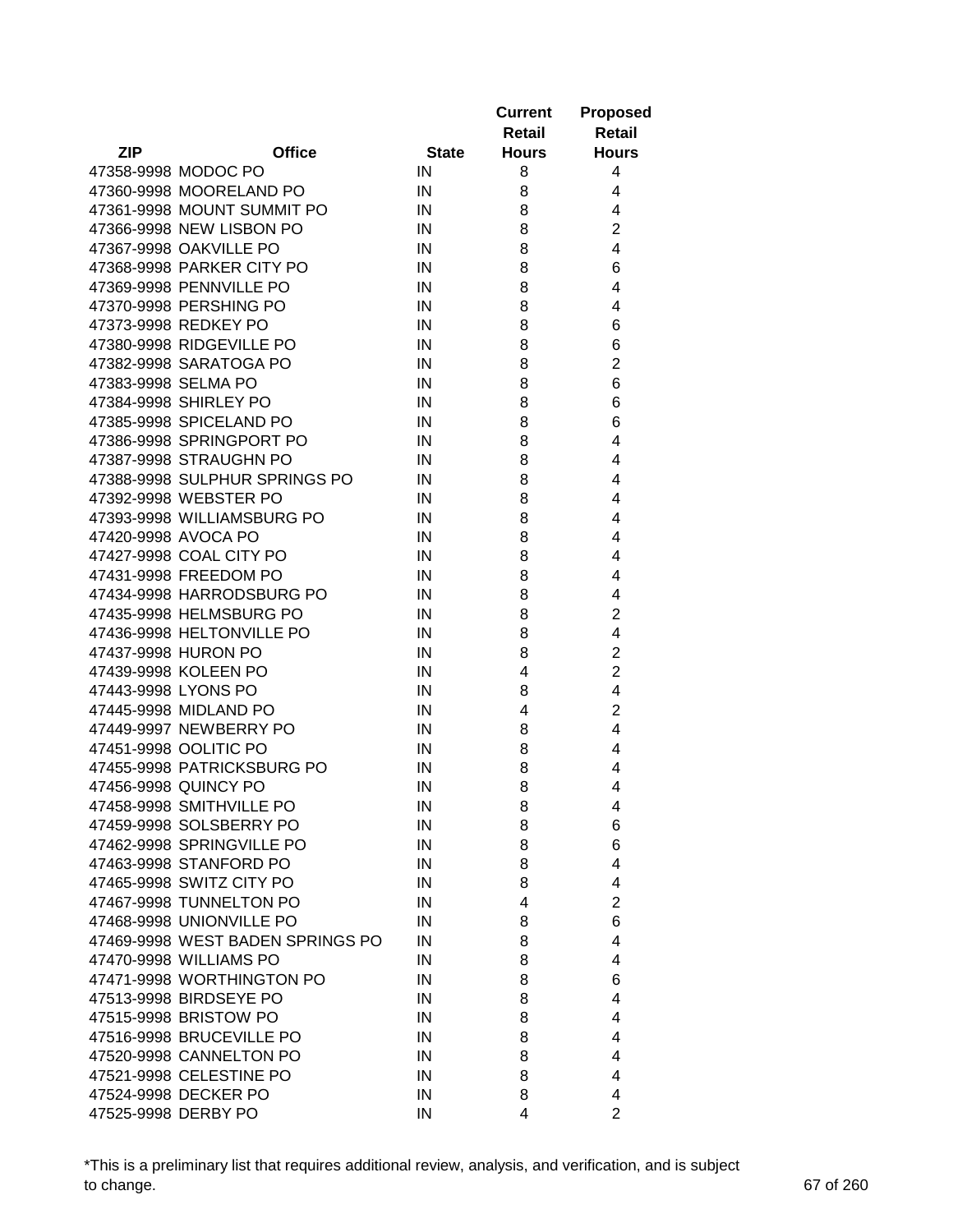|                          |                             |              | <b>Current</b><br>Retail | <b>Proposed</b><br><b>Retail</b> |
|--------------------------|-----------------------------|--------------|--------------------------|----------------------------------|
| <b>ZIP</b>               | <b>Office</b>               | <b>State</b> | <b>Hours</b>             | <b>Hours</b>                     |
| 47527-9998 DUBOIS PO     |                             | IN           | 8                        | 4                                |
| 47529-9998 ELNORA PO     |                             | IN           | 8                        | 6                                |
|                          | 47535-9998 FREELANDVILLE PO | IN           | 8                        | 4                                |
|                          | 47537-9998 GENTRYVILLE PO   | IN           | 8                        | 4                                |
| 47541-9998 HOLLAND PO    |                             | IN           | 8                        | 6                                |
| 47545-9998 IRELAND PO    |                             | IN           | 8                        | 4                                |
| 47550-9998 LAMAR PO      |                             | IN           | 8                        | 4                                |
|                          | 47552-9998 LINCOLN CITY PO  | IN           | 4                        | $\overline{2}$                   |
|                          | 47557-9998 MONROE CITY PO   | IN           | 8                        | 6                                |
| 47561-9998 OAKTOWN PO    |                             | IN           | 8                        | 6                                |
| 47564-9998 OTWELL PO     |                             | IN           | 8                        | 4                                |
| 47568-9998 PLAINVILLE PO |                             | IN           | 8                        | 4                                |
|                          | 47575-9998 SAINT ANTHONY PO | IN           | 8                        | 4                                |
| 47578-9998 SANDBORN PO   |                             | IN           | 8                        | 4                                |
| 47584-9998 SPURGEON PO   |                             | IN           | 6                        | $\overline{2}$                   |
| 47585-9998 STENDAL PO    |                             | IN           | 8                        | $\overline{2}$                   |
| 47588-9998 TROY PO       |                             | IN           | 8                        | 4                                |
| 47590-9998 VELPEN PO     |                             | IN           | 8                        | 4                                |
| 47596-9998 WESTPHALIA PO |                             | IN           | 8                        | $\overline{c}$                   |
| 47597-9998 WHEATLAND PO  |                             | IN           | 8                        | 4                                |
| 47598-9998 WINSLOW PO    |                             | IN           | 8                        | 6                                |
| 47611-9998 CHRISNEY PO   |                             | IN           | 8                        | 4                                |
| 47612-9998 CYNTHIANA PO  |                             | IN           | 8                        | 4                                |
| 47613-9998 ELBERFELD PO  |                             | IN           | 8                        | 6                                |
| 47615-9998 GRANDVIEW PO  |                             | IN           | 8                        | 4                                |
| 47616-9998 GRIFFIN PO    |                             | IN           | 8                        | 4                                |
| 47617-9998 HATFIELD PO   |                             | IN           | 8                        | 4                                |
| 47619-9998 LYNNVILLE PO  |                             | IN           | 8                        | 6                                |
| 47634-9998 RICHLAND PO   |                             | IN           | 8                        | 4                                |
| 47637-9998 TENNYSON PO   |                             | IN           | 8                        | 4                                |
| 47649-9998 FRANCISCO PO  |                             | IN           | 8                        | 4                                |
| 47654-9998 MACKEY PO     |                             | IN           | 6                        | $\overline{2}$                   |
| 47666-9998 PATOKA PO     |                             | IN           | 8                        | $\overline{4}$                   |
| 47683-9998 SOMERVILLE PO |                             |              |                          |                                  |
| 47831-9998 BLANFORD PO   |                             | IN           | 8                        | 2                                |
|                          |                             | IN           | 8                        | 4<br>4                           |
|                          | 47832-9998 BLOOMINGDALE PO  | IN           | 8<br>4                   | $\overline{2}$                   |
|                          | 47833-9998 BOWLING GREEN PO | IN           |                          | $\overline{2}$                   |
| 47836-9998 BRIDGETON PO  |                             | IN           | 6                        |                                  |
| 47837-9998 CARBON PO     |                             | IN           | 8                        | 4                                |
|                          | 47840-9998 CENTERPOINT PO   | IN           | 8                        | 6                                |
| 47841-9998 CLAY CITY PO  |                             | IN           | 8                        | 6                                |
| 47845-9998 COALMONT PO   |                             | IN           | 8                        | 4                                |
| 47846-9998 CORY PO       |                             | IN           | 8                        | 4                                |
| 47847-9998 DANA PO       |                             | IN           | 8                        | 4                                |
| 47848-9998 DUGGER PO     |                             | IN           | 8                        | 6                                |
| 47849-9998 FAIRBANKS PO  |                             | IN           | 6                        | $\overline{2}$                   |
| 47851-9998 FONTANET PO   |                             | IN           | 8                        | 4                                |
| 47852-9998 GRAYSVILLE PO |                             | IN           | 4                        | $\overline{2}$                   |
| 47853-9998 HARMONY PO    |                             | IN           | 8                        | 4                                |
| 47854-9998 HILLSDALE PO  |                             | IN           | 4                        | $\overline{2}$                   |

\*This is a preliminary list that requires additional review, analysis, and verification, and is subject to change. 68 of 260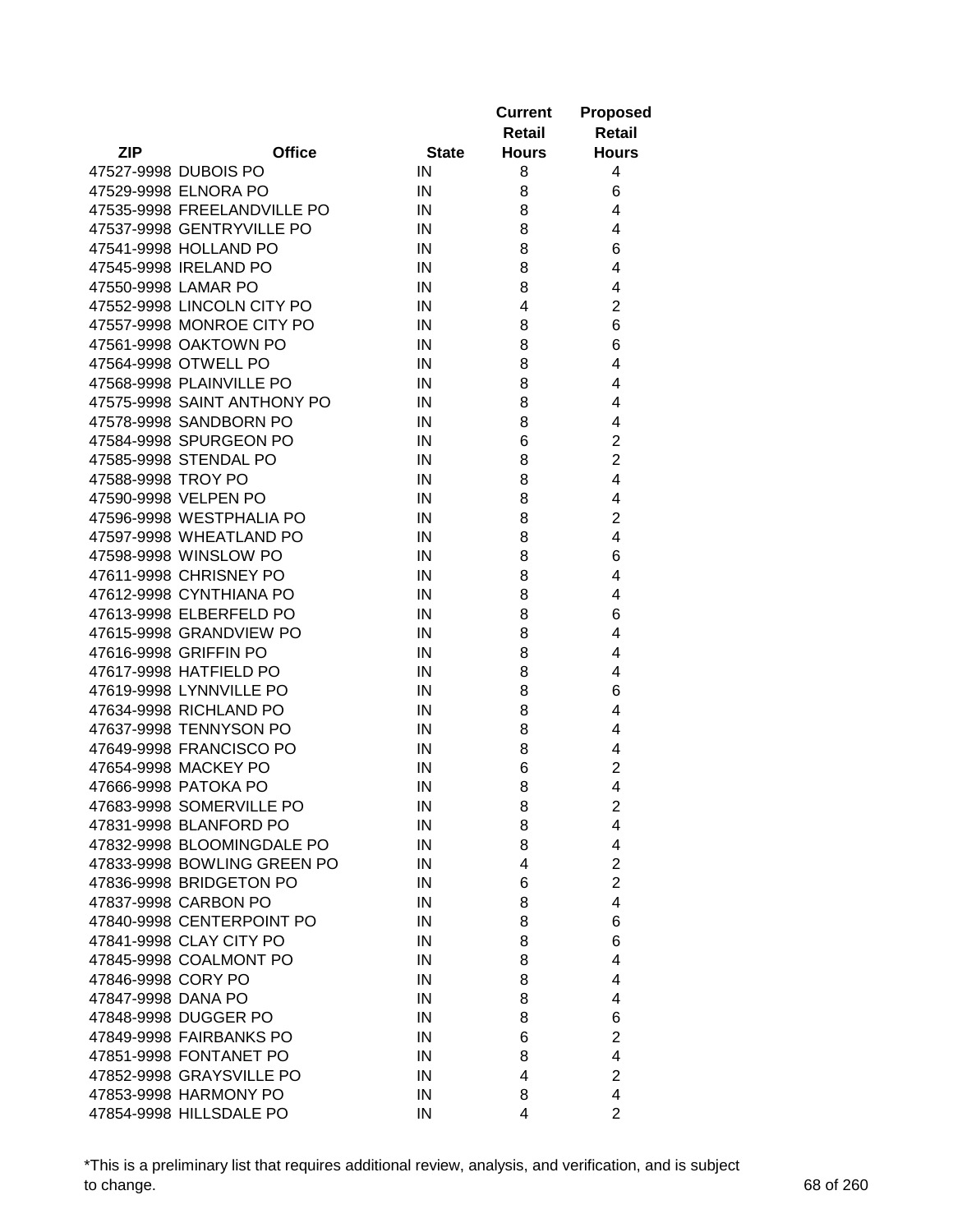|                     |                               |              | <b>Current</b> | <b>Proposed</b>         |
|---------------------|-------------------------------|--------------|----------------|-------------------------|
|                     |                               |              | Retail         | <b>Retail</b>           |
| ZIP                 | <b>Office</b>                 | <b>State</b> | <b>Hours</b>   | <b>Hours</b>            |
|                     | 47855-9998 HYMERA PO          | IN           | 8              | 4                       |
|                     | 47857-9998 KNIGHTSVILLE PO    | IN           | 8              | 4                       |
| 47858-9998 LEWIS PO |                               | IN           | 8              | 4                       |
|                     | 47859-9998 MARSHALL PO        | IN           | 8              | 6                       |
|                     | 47861-9998 MEROM PO           | IN           | 8              | 4                       |
|                     | 47862-9998 MONTEZUMA PO       | IN           | 8              | 6                       |
|                     | 47863-9998 NEW GOSHEN PO      | IN           | 8              | 4                       |
|                     | 47866-9998 PIMENTO PO         | IN           | 4              | $\overline{2}$          |
|                     | 47868-9998 POLAND PO          | IN           | 8              | 4                       |
|                     | 47869-9998 PRAIRIE CREEK PO   | IN           | 8              | 4                       |
|                     | 47870-9998 PRAIRIETON PO      | IN           | 8              | 4                       |
| 47871-9998 RILEY PO |                               | IN           | 8              | 6                       |
|                     | 47875-9998 SAINT BERNICE PO   | IN           | 8              | 4                       |
|                     | 47876-9998 ST MARY OF WOOD PO | IN           | 8              | 4                       |
|                     | 47878-9998 SEELYVILLE PO      | IN           | 8              | 6                       |
|                     | 47879-9998 SHELBURN PO        | IN           | 8              | 6                       |
|                     | 47880-9998 SHEPARDSVILLE PO   | IN           | 6              | $\overline{2}$          |
|                     | 47881-9998 STAUNTON PO        | $\sf IN$     | 8              | 4                       |
|                     | 47884-9998 UNIVERSAL PO       | $\sf IN$     | 8              | $\overline{c}$          |
| 47916-9998 ALAMO PO |                               | $\sf IN$     | 4              | $\overline{2}$          |
| 47917-9998 AMBIA PO |                               | IN           | 8              | $\overline{c}$          |
|                     | 47920-9998 BATTLE GROUND PO   | IN           | 8              | 6                       |
|                     | 47921-9998 BOSWELL PO         | IN           | 8              | 4                       |
|                     | 47922-9998 BROOK PO           | IN           | 8              | 6                       |
|                     | 47924-9998 BUCK CREEK PO      | IN           | 8              | 4                       |
|                     | 47925-9998 BUFFALO PO         | IN           | 8              | 4                       |
|                     | 47926-9998 BURNETTSVILLE PO   | IN           | 8              | 4                       |
|                     | 47928-9998 CAYUGA PO          | IN           | 8              | 6                       |
|                     | 47929-9998 CHALMERS PO        | IN           | 8              | 4                       |
|                     | 47930-9998 CLARKS HILL PO     | IN           | 8              | 4                       |
|                     | 47940-9998 DARLINGTON PO      | $\sf IN$     | 8              | 6                       |
|                     | 47941-9998 DAYTON PO          | IN           | 8              | 6                       |
|                     | 47942-8707 EARL PARK PO       | IN           | 8              | 4                       |
|                     | 47943-9998 FAIR OAKS PO       | ${\sf IN}$   | 8              | $\overline{\mathbf{c}}$ |
|                     | 47948-9998 GOODLAND PO        |              |                |                         |
|                     | 47949-9998 HILLSBORO PO       | IN<br>IN     | 8<br>8         | 6<br>4                  |
|                     |                               |              |                |                         |
|                     | 47950-9998 IDAVILLE PO        | IN           | 8              | 4                       |
|                     | 47952-9998 KINGMAN PO         | IN           | 8              | 6                       |
|                     | 47954-9998 LADOGA PO          | IN           | 8              | 6                       |
|                     | 47955-9998 LINDEN PO          | IN           | 8              | 4                       |
|                     | 47957-9998 MEDARYVILLE PO     | IN           | 8              | 6                       |
|                     | 47958-9998 MELLOTT PO         | IN           | 8              | $\overline{2}$          |
|                     | 47959-9998 MONON PO           | IN           | 8              | 6                       |
|                     | 47962-9998 MONTMORENCI PO     | IN           | 6              | 4                       |
|                     | 47964-9998 MOUNT AYR PO       | IN           | 6              | $\overline{2}$          |
|                     | 47965-9998 NEW MARKET PO      | IN           | 8              | 4                       |
|                     | 47966-9998 NEWPORT PO         | IN           | 8              | 4                       |
|                     | 47967-9998 NEW RICHMOND PO    | IN           | 8              | 4                       |
|                     | 47968-9998 NEW ROSS PO        | IN           | 8              | 6                       |
|                     | 47969-9998 NEWTOWN PO         | IN           | 8              | $\overline{2}$          |

\*This is a preliminary list that requires additional review, analysis, and verification, and is subject to change. 69 of 260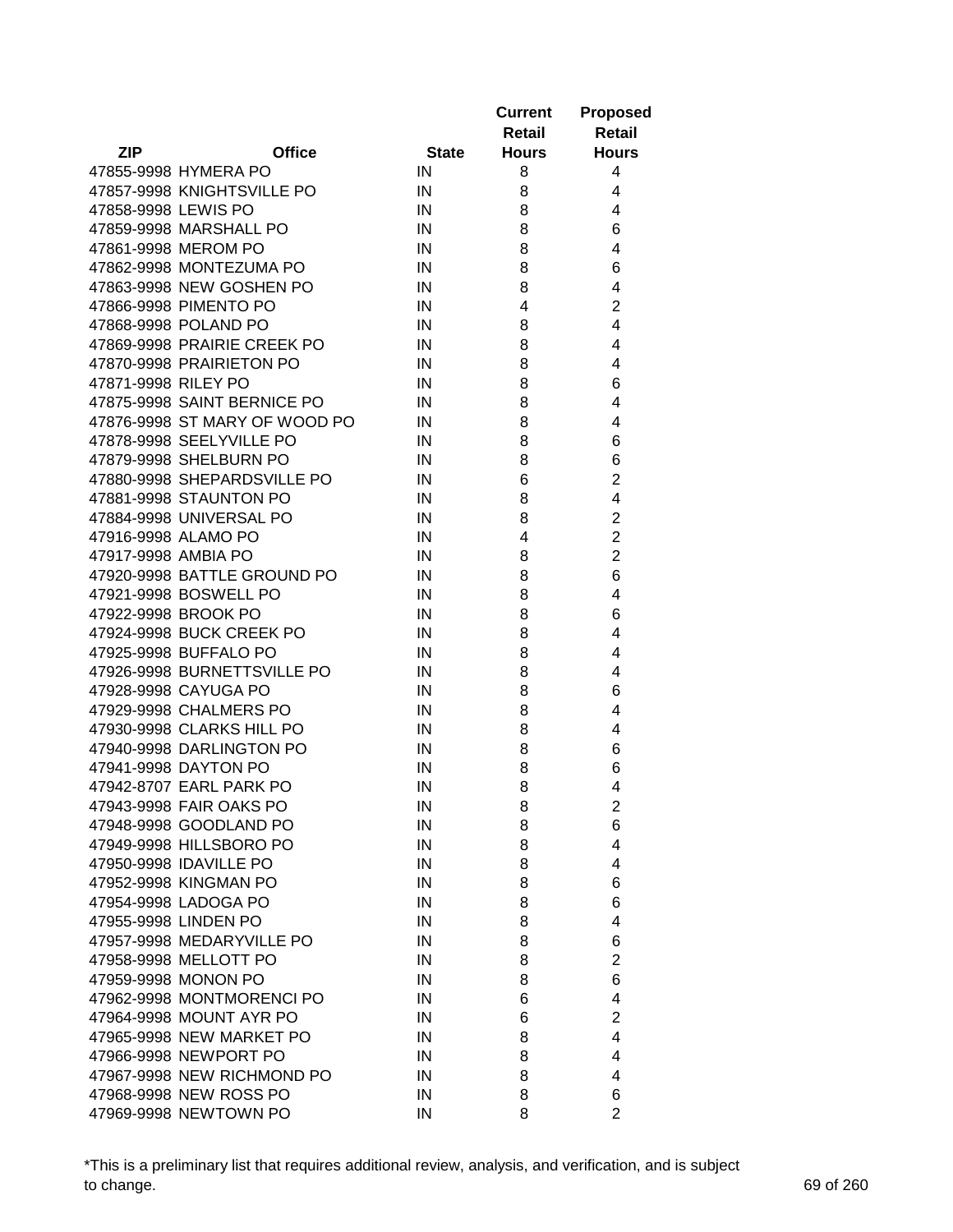|                             |              | <b>Current</b> | <b>Proposed</b>         |
|-----------------------------|--------------|----------------|-------------------------|
|                             |              | Retail         | <b>Retail</b>           |
| <b>ZIP</b><br><b>Office</b> | <b>State</b> | <b>Hours</b>   | <b>Hours</b>            |
| 47970-9998 OTTERBEIN PO     | IN           | 8              | 6                       |
| 47971-9998 OXFORD PO        | IN           | 8              | 6                       |
| 47974-9998 PERRYSVILLE PO   | IN           | 8              | 6                       |
| 47975-9998 PINE VILLAGE PO  | IN           | 8              | 4                       |
| 47980-9998 REYNOLDS PO      | IN           | 8              | 4                       |
| 47981-9998 ROMNEY PO        | IN           | 8              | 4                       |
| 47982-9998 STATE LINE PO    | IN           | 8              | $\overline{c}$          |
| 47983-9998 STOCKWELL PO     | IN           | 8              | 4                       |
| 47989-9998 WAVELAND PO      | IN           | 8              | 4                       |
| 47990-9998 WAYNETOWN PO     | IN           | 8              | 6                       |
| 47991-9998 WEST LEBANON PO  | IN           | 8              | $\overline{4}$          |
| 47992-9998 WESTPOINT PO     | IN           | 8              | 4                       |
| 47994-9998 WINGATE PO       | IN           | 8              | 4                       |
| 47995-9998 WOLCOTT PO       | IN           | 8              | 6                       |
| 66008-9998 BENDENA PO       | KS           | 6              | $\overline{c}$          |
| 66010-9998 BLUE MOUND PO    | KS           | 8              | $\overline{\mathbf{4}}$ |
| 66013-9998 BUCYRUS PO       | <b>KS</b>    | 8              | 4                       |
| 66014-9998 CENTERVILLE PO   | <b>KS</b>    | 4              | $\overline{2}$          |
| 66015-9998 COLONY PO        | KS           | 8              | 4                       |
| 66016-9998 CUMMINGS PO      | KS           | 4              | $\overline{2}$          |
| 66017-9998 DENTON PO        | KS           | 8              | $\overline{4}$          |
| 66020-9998 EASTON PO        | KS           | 8              | $\overline{4}$          |
| 66023-9998 EFFINGHAM PO     | KS           | 8              | 6                       |
| 66024-9998 ELWOOD PO        | KS           | 8              | 6                       |
| 66026-9998 FONTANA PO       | <b>KS</b>    | 8              | 4                       |
| 66033-9998 GREELEY PO       | KS           | 8              | 4                       |
| 66035-9998 HIGHLAND PO      | KS           | 8              | 6                       |
| 66036-9998 HILLSDALE PO     | KS           | 8              | 4                       |
| 66039-9998 KINCAID PO       | KS           | 8              | 4                       |
| 66041-9998 LANCASTER PO     | <b>KS</b>    | 8              | 4                       |
| 66042-9998 LANE PO          | KS           | 8              | 4                       |
| 66050-9998 LECOMPTON PO     | KS           | 8              | 4                       |
| 66052-9998 LINWOOD PO       | KS           | 8              | 4                       |
| 66058-9998 MUSCOTAH PO      | KS           | 6              | $\overline{2}$          |
| 66060-9998 NORTONVILLE PO   | KS           | 8              | 4                       |
| 66070-9998 OZAWKIE PO       | <b>KS</b>    | 8              | 6                       |
| 66072-9998 PARKER PO        | KS           | 8              | 4                       |
| 66076-9998 POMONA PO        | <b>KS</b>    | 8              | 6                       |
| 66078-9998 PRINCETON PO     | KS           | 8              | 4                       |
| 66079-9998 RANTOUL PO       | KS           | 8              | 4                       |
| 66080-9998 RICHMOND PO      | KS           | 8              | 4                       |
| 66088-9998 VALLEY FALLS PO  | <b>KS</b>    | 8              | 6                       |
| 66091-9998 WELDA PO         | KS           | 6              | $\overline{2}$          |
| 66093-9998 WESTPHALIA PO    | KS           | 8              | 4                       |
| 66094-9998 WHITE CLOUD PO   | KS           | 8              | 4                       |
| 66095-9998 WILLIAMSBURG PO  | <b>KS</b>    | 8              | 4                       |
| 66097-9998 WINCHESTER PO    | KS           | 8              | 4                       |
| 66403-9998 AXTELL PO        | KS           | 8              | 4                       |
| 66404-9412 BAILEYVILLE PO   | KS           | 8              | 4                       |
| 66406-9998 BEATTIE PO       | KS           | 8              | 4                       |

\*This is a preliminary list that requires additional review, analysis, and verification, and is subject to change. 70 of 260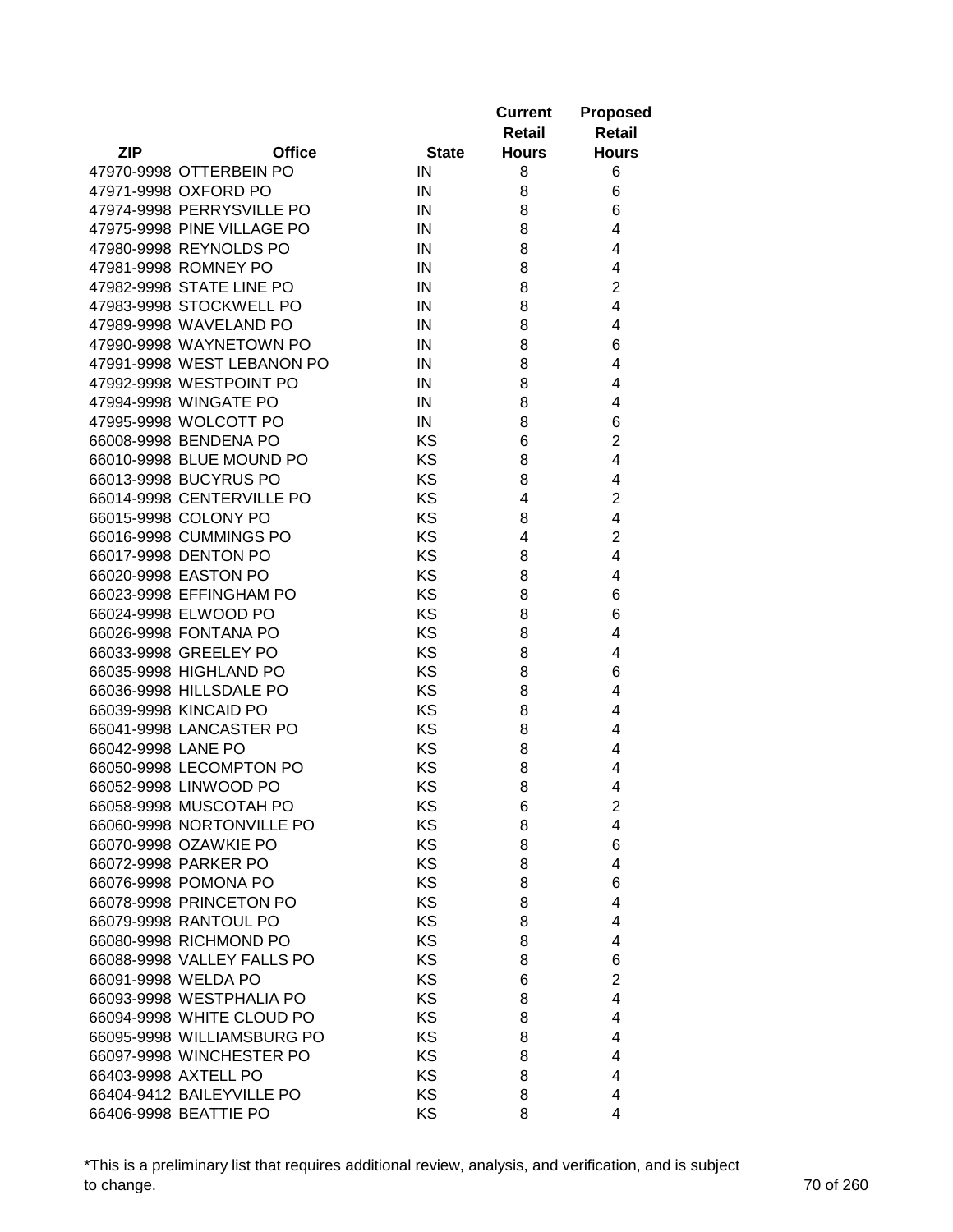|                     |                            |              | <b>Current</b><br>Retail | <b>Proposed</b><br><b>Retail</b> |
|---------------------|----------------------------|--------------|--------------------------|----------------------------------|
| <b>ZIP</b>          | <b>Office</b>              | <b>State</b> | <b>Hours</b>             | <b>Hours</b>                     |
|                     | 66407-9998 BELVUE PO       | KS           | 8                        | 4                                |
| 66408-9998 BERN PO  |                            | KS           | 8                        | 4                                |
|                     | 66411-9998 BLUE RAPIDS PO  | KS           | 8                        | 6                                |
|                     | 66412-9998 BREMEN PO       | KS           | 8                        | 4                                |
|                     | 66413-9998 BURLINGAME PO   | KS           | 8                        | 6                                |
|                     | 66415-9998 CENTRALIA PO    | KS           | 8                        | 4                                |
|                     | 66416-9406 CIRCLEVILLE PO  | KS           | 6                        | $\overline{2}$                   |
|                     | 66419-9998 DENISON PO      | KS           | 6                        | $\overline{2}$                   |
|                     | 66420-9998 DOVER PO        | KS           | 6                        | $\overline{2}$                   |
|                     | 66422-9998 EMMETT PO       | KS           | 8                        | 4                                |
|                     | 66423-9998 ESKRIDGE PO     | KS           | 8                        | 4                                |
|                     | 66424-9998 EVEREST PO      | KS           | 8                        | 4                                |
|                     | 66425-9998 FAIRVIEW PO     | KS           | 8                        | 4                                |
|                     | 66427-9998 FRANKFORT PO    | KS           | 8                        | 6                                |
| 66428-8700 GOFF PO  |                            | KS           | 8                        | 4                                |
|                     | 66429-9998 GRANTVILLE PO   | KS           | 6                        | $\overline{c}$                   |
|                     | 66431-9246 HARVEYVILLE PO  | KS           | 8                        | $\overline{\mathbf{4}}$          |
| 66438-9998 HOME PO  |                            | KS           | 4                        | $\overline{2}$                   |
| 66440-9998 HOYT PO  |                            | KS           | 8                        | 6                                |
|                     | 66449-9998 LEONARDVILLE PO | KS           | 8                        | 4                                |
|                     | 66507-9998 MAPLE HILL PO   | KS           | 8                        | 4                                |
|                     | 66509-9998 MAYETTA PO      | KS           | 8                        | 6                                |
|                     | 66510-9998 MELVERN PO      | KS           | 8                        | 4                                |
|                     | 66514-9998 MILFORD PO      | KS           | 8                        | 4                                |
|                     | 66515-9725 MORRILL PO      | KS           | 4                        | $\overline{2}$                   |
|                     | 66516-9998 NETAWAKA PO     | KS           | 4                        | $\overline{2}$                   |
|                     | 66518-9998 OKETO PO        | KS           | 4                        | $\overline{2}$                   |
|                     | 66520-9998 OLSBURG PO      | KS           | 8                        | 4                                |
|                     | 66526-9998 PAXICO PO       | KS           | 8                        | 4                                |
|                     | 66527-9998 POWHATTAN PO    | KS           | 4                        | $\overline{2}$                   |
|                     | 66528-9998 QUENEMO PO      | KS           | 8                        | 4                                |
| 66531-9998 RILEY PO |                            | KS           | 8                        | 6                                |
|                     | 66532-9998 ROBINSON PO     | KS           | 8                        | 4                                |
|                     | 66535-9998 SAINT GEORGE PO | ΚS           | 8                        | 6                                |
|                     | 66537-9998 SCRANTON PO     | <b>KS</b>    | 8                        | 4                                |
|                     | 66540-9998 SOLDIER PO      | <b>KS</b>    | 8                        | 4                                |
|                     | 66541-9998 SUMMERFIELD PO  | <b>KS</b>    | 8                        | 4                                |
|                     | 66542-9998 TECUMSEH PO     | <b>KS</b>    | 8                        | 4                                |
|                     | 66543-9998 VASSAR PO       | KS           | 8                        | 4                                |
|                     | 66546-9998 WAKARUSA PO     | KS           | 4                        | 4                                |
|                     | 66548-9998 WATERVILLE PO   | <b>KS</b>    | 8                        | 6                                |
|                     | 66549-9998 WESTMORELAND PO | KS           | 8                        | 6                                |
|                     | 66550-9998 WETMORE PO      | KS           | 8                        | 4                                |
|                     | 66552-9998 WHITING PO      | KS           | 8                        | 4                                |
|                     | 66554-9998 RANDOLPH PO     | <b>KS</b>    | 8                        | 4                                |
|                     | 66710-9998 ALTOONA PO      | <b>KS</b>    | 8                        | 4                                |
|                     |                            | KS           |                          |                                  |
|                     | 66711-9998 ARCADIA PO      | KS           | 8<br>$\overline{2}$      | 4<br>$\overline{2}$              |
|                     | 66714-9998 BENEDICT PO     |              |                          |                                  |
|                     | 66716-9998 BRONSON PO      | KS           | 8                        | $\overline{4}$                   |
|                     | 66717-9998 BUFFALO PO      | KS           | 8                        | 4                                |

\*This is a preliminary list that requires additional review, analysis, and verification, and is subject to change. 71 of 260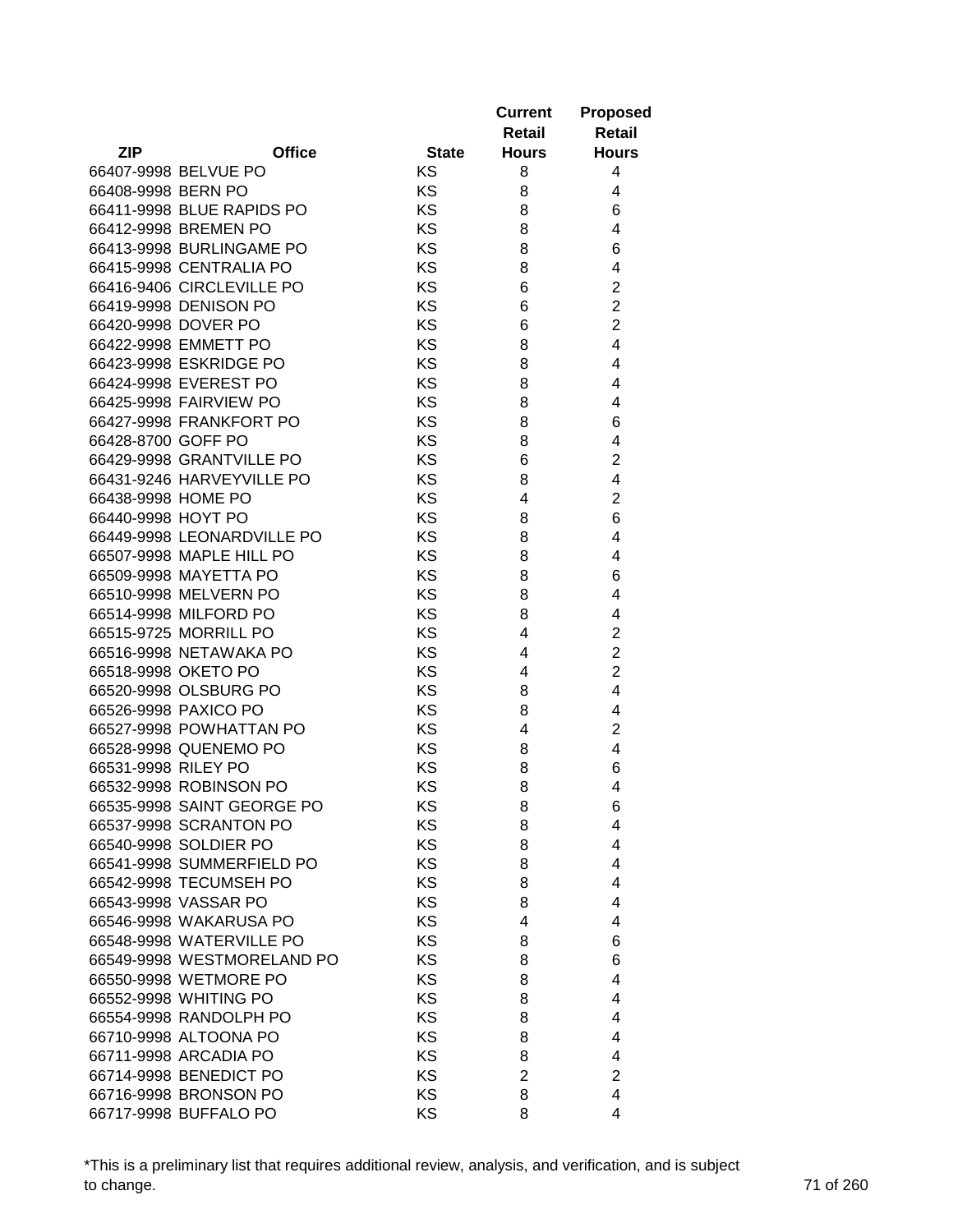|                      |                                                 |              | <b>Current</b><br>Retail | <b>Proposed</b><br><b>Retail</b> |
|----------------------|-------------------------------------------------|--------------|--------------------------|----------------------------------|
| <b>ZIP</b>           | <b>Office</b>                                   | <b>State</b> | <b>Hours</b>             | <b>Hours</b>                     |
|                      | 66724-9998 CHEROKEE PO                          | KS           | 8                        | 4                                |
|                      | 66728-9998 CRESTLINE PO                         | <b>KS</b>    | 6                        | $\overline{2}$                   |
|                      | 66740-9998 GALESBURG PO                         | <b>KS</b>    | 8                        | $\overline{4}$                   |
| 66742-9998 GAS PO    |                                                 | <b>KS</b>    | 8                        | $\overline{4}$                   |
|                      | 66746-9998 HEPLER PO                            | <b>KS</b>    | 6                        | $\overline{4}$                   |
|                      | 66751-9998 LA HARPE PO                          | <b>KS</b>    | 6                        | 4                                |
|                      | 66753-9998 MCCUNE PO                            | <b>KS</b>    | 8                        | 4                                |
|                      | 66754-9998 MAPLETON PO                          | KS           | 4                        | $\overline{2}$                   |
|                      | 66755-9998 MORAN PO                             | KS           | 8                        | 6                                |
|                      | 66756-9998 MULBERRY PO                          | KS           | 8                        | 4                                |
|                      | 66758-9998 NEOSHO FALLS PO                      | KS           | $\overline{2}$           | $\overline{2}$                   |
|                      | 66760-9998 OPOLIS PO                            | KS           | 4                        | $\overline{2}$                   |
| 66761-1601 PIQUA PO  |                                                 | <b>KS</b>    | 6                        | $\overline{2}$                   |
|                      | 66767-9998 PRESCOTT PO                          | KS           | 8                        | 4                                |
|                      | 66769-9998 REDFIELD PO                          | KS           | 4                        | 4                                |
|                      | 66770-9998 RIVERTON PO                          | <b>KS</b>    | 8                        | 6                                |
|                      | 66771-9998 SAINT PAUL PO                        | KS           | 8                        | 6                                |
|                      | 66773-9998 SCAMMON PO                           | KS           | 8                        | 4                                |
| 66775-9998 STARK PO  |                                                 | <b>KS</b>    | 8                        | 4                                |
|                      | 66776-9998 THAYER PO                            | <b>KS</b>    | 8                        | 6                                |
|                      | 66777-9998 TORONTO PO                           | <b>KS</b>    | 8                        | 4                                |
|                      | 66779-9998 UNIONTOWN PO                         | KS           | 8                        | 4                                |
|                      | 66780-9998 WALNUT PO                            | KS           | 8                        | 4                                |
|                      | 66782-9998 WEST MINERAL PO                      | KS           | 8                        | 4                                |
|                      | 66830-9998 ADMIRE PO                            | KS           | $\overline{2}$           | $\overline{2}$                   |
| 66833-9998 ALLEN PO  |                                                 | KS           | 8                        | 4                                |
|                      | 66834-9998 ALTA VISTA PO                        | KS           | 8                        | 4                                |
|                      | 66835-9998 AMERICUS PO                          | KS           | 8                        | 4                                |
|                      | 66838-9998 BURDICK PO                           | <b>KS</b>    | 4                        | $\overline{2}$                   |
|                      | 66840-9998 BURNS PO                             | KS           | 8                        | 4                                |
|                      | 66842-9998 CASSODAY PO                          | <b>KS</b>    | 8                        | 4                                |
|                      | 66843-9998 CEDAR POINT PO                       | KS           | 8                        | 4                                |
|                      | 66845-9998 COTTONWOOD FLS PO                    | KS           | 8                        | 6                                |
|                      | 66849-9998 DWIGHT PO                            |              |                          |                                  |
|                      | 66850-9998 ELMDALE PO                           | ΚS           | 8                        | 4                                |
|                      |                                                 | ΚS           | 4                        | $\overline{2}$<br>4              |
|                      | 66851-9998 FLORENCE PO<br>66852-9998 GRIDLEY PO | ΚS           | 8                        |                                  |
|                      | 66853-9998 HAMILTON PO                          | <b>KS</b>    | 8                        | 4                                |
|                      |                                                 | <b>KS</b>    | 8                        | 4                                |
|                      | 66854-9998 HARTFORD PO                          | KS           | 8                        | 4                                |
|                      | 66857-9998 LE ROY PO                            | KS           | 8                        | 4                                |
|                      | 66858-9998 LINCOLNVILLE PO                      | <b>KS</b>    | 8                        | 4                                |
|                      | 66859-9998 LOST SPRINGS PO                      | KS           | 6                        | 4                                |
|                      | 66860-9998 MADISON PO                           | KS           | 8                        | 6                                |
| 66863-9800 NEAL PO   |                                                 | <b>KS</b>    | 2                        | $\overline{2}$                   |
|                      | 66864-9998 NEOSHO RAPIDS PO                     | <b>KS</b>    | 8                        | $\overline{2}$                   |
| 66865-9998 OLPE PO   |                                                 | <b>KS</b>    | 8                        | 4                                |
|                      | 66866-9998 PEABODY PO                           | KS           | 8                        | 6                                |
|                      | 66869-9998 STRONG CITY PO                       | KS           | 8                        | 4                                |
| 66870-9998 VIRGIL PO |                                                 | KS           | 6                        | $\overline{c}$                   |
|                      | 66871-9998 WAVERLY PO                           | <b>KS</b>    | 8                        | 6                                |

\*This is a preliminary list that requires additional review, analysis, and verification, and is subject to change. 72 of 260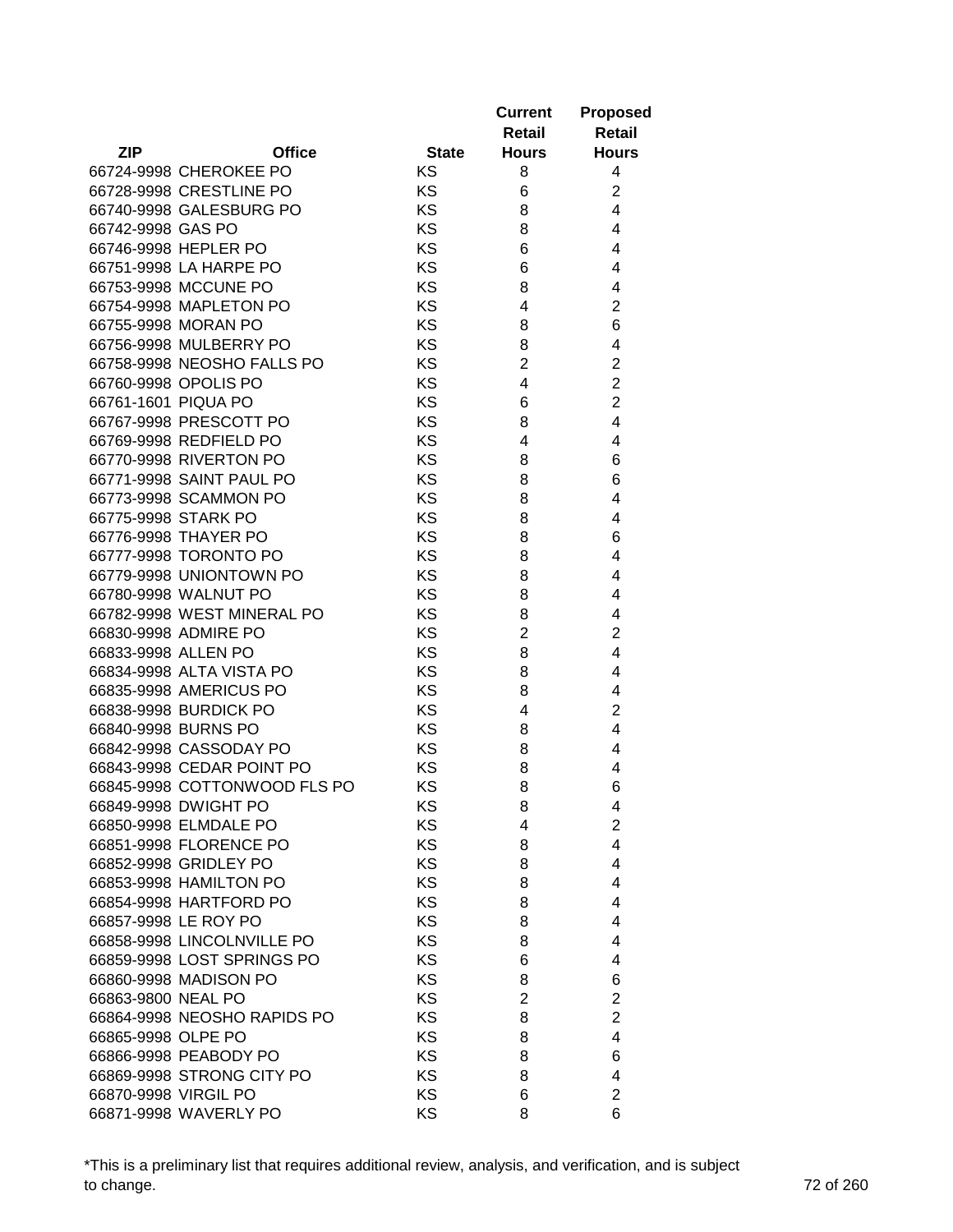|                                                           |              | <b>Current</b><br>Retail | <b>Proposed</b><br><b>Retail</b> |
|-----------------------------------------------------------|--------------|--------------------------|----------------------------------|
| <b>ZIP</b><br><b>Office</b>                               | <b>State</b> | <b>Hours</b>             | <b>Hours</b>                     |
| 66872-9998 WHITE CITY PO                                  | KS           | 8                        | 4                                |
| 66933-4109 BARNES PO                                      | <b>KS</b>    | 8                        | 4                                |
| 66936-9760 BURR OAK PO                                    | <b>KS</b>    | 8                        | 4                                |
| 66937-9998 CLIFTON PO                                     | <b>KS</b>    | 8                        | $\overline{4}$                   |
| 66938-9998 CLYDE PO                                       | <b>KS</b>    | 8                        | 6                                |
| 66939-9712 COURTLAND PO                                   | <b>KS</b>    | 8                        | 4                                |
| 66940-9998 CUBA PO                                        | <b>KS</b>    | 8                        | 4                                |
| 66941-9998 ESBON PO                                       | KS           | 8                        | 4                                |
| 66942-9795 FORMOSO PO                                     | KS           | 8                        | 4                                |
| 66943-9998 GREENLEAF PO                                   | KS           | 8                        | 4                                |
| 66944-9998 HADDAM PO                                      | <b>KS</b>    | 8                        | 4                                |
| 66945-9998 HANOVER PO                                     | <b>KS</b>    | 8                        | 6                                |
| 66946-9215 HOLLENBERG PO                                  | <b>KS</b>    | $\overline{2}$           | $\overline{2}$                   |
| 66948-9998 JAMESTOWN PO                                   | KS           | 8                        | 4                                |
| 66949-9763 JEWELL PO                                      | KS           | 8                        | 4                                |
| 66951-9998 KENSINGTON PO                                  | <b>KS</b>    | 8                        | 6                                |
| 66952-9721 LEBANON PO                                     | KS           | 8                        | 4                                |
| 66953-9998 LINN PO                                        | KS           | 8                        | 4                                |
| 66955-9998 MAHASKA PO                                     | <b>KS</b>    | 6                        | $\overline{2}$                   |
| 66958-9998 MORROWVILLE PO                                 | <b>KS</b>    | 8                        | 4                                |
| 66959-9998 MUNDEN PO                                      | <b>KS</b>    | 6                        | $\overline{2}$                   |
| 66960-8083 NARKA PO                                       | KS           | 8                        | $\overline{2}$                   |
| 66962-9701 PALMER PO                                      | KS           | 8                        | 4                                |
| 66963-9700 RANDALL PO                                     | KS           | 4                        | $\overline{c}$                   |
| 66964-9998 REPUBLIC PO                                    | KS           | 8                        | $\overline{2}$                   |
| 66966-9998 SCANDIA PO                                     | KS           | 8                        | 4                                |
| 66970-9702 WEBBER PO                                      | KS           | 6                        | $\overline{2}$                   |
| 67001-9998 ANDALE PO                                      | KS           | 8                        | 6                                |
| 67004-9998 ARGONIA PO                                     | <b>KS</b>    | 8                        | 4                                |
| 67008-9998 ATLANTA PO                                     | KS           | 8                        | 4                                |
| 67009-9998 ATTICA PO                                      | <b>KS</b>    | 8                        | 4                                |
| 67016-9998 BENTLEY PO                                     | KS           | 8                        | 4                                |
| 67017-9998 BENTON PO                                      | KS           | 8                        | 6                                |
| 67018-9998 BLUFF CITY PO                                  | ΚS           | 4                        | 2                                |
| 67019-9998 BURDEN PO                                      | ΚS           | 8                        | 4                                |
| 67020-9998 BURRTON PO                                     | ΚS           | 8                        | 6                                |
| 67022-9998 CALDWELL PO                                    | <b>KS</b>    | 8                        | 6                                |
| 67023-9998 CAMBRIDGE PO                                   | <b>KS</b>    | 8                        | $\overline{2}$                   |
| 67024-9998 CEDAR VALE PO                                  | KS           | 8                        | 6                                |
| 67035-9998 CUNNINGHAM PO                                  | KS           | 8                        | 6                                |
| 67036-8739 DANVILLE PO                                    | <b>KS</b>    | 6                        | $\overline{2}$                   |
| 67038-9998 DEXTER PO                                      | KS           | 8                        | 4                                |
| 67041-8807 ELBING PO                                      | KS           |                          | 4                                |
| 67047-9527 FALL RIVER PO                                  | <b>KS</b>    | 8<br>8                   | 4                                |
|                                                           | <b>KS</b>    |                          |                                  |
| 67050-9998 GARDEN PLAIN PO<br>67051-8042 GEUDA SPRINGS PO | <b>KS</b>    | 8                        | 6<br>$\overline{2}$              |
| 67054-9998 GREENSBURG PO                                  | KS           | 6<br>8                   | 6                                |
| 67057-9998 HARDTNER PO                                    | KS           | 8                        | 4                                |
| 67059-9500 HAVILAND PO                                    | KS           | 8                        | 6                                |
| 67065-9997 ISABEL PO                                      | <b>KS</b>    | 4                        | $\overline{2}$                   |
|                                                           |              |                          |                                  |

\*This is a preliminary list that requires additional review, analysis, and verification, and is subject to change. 73 of 260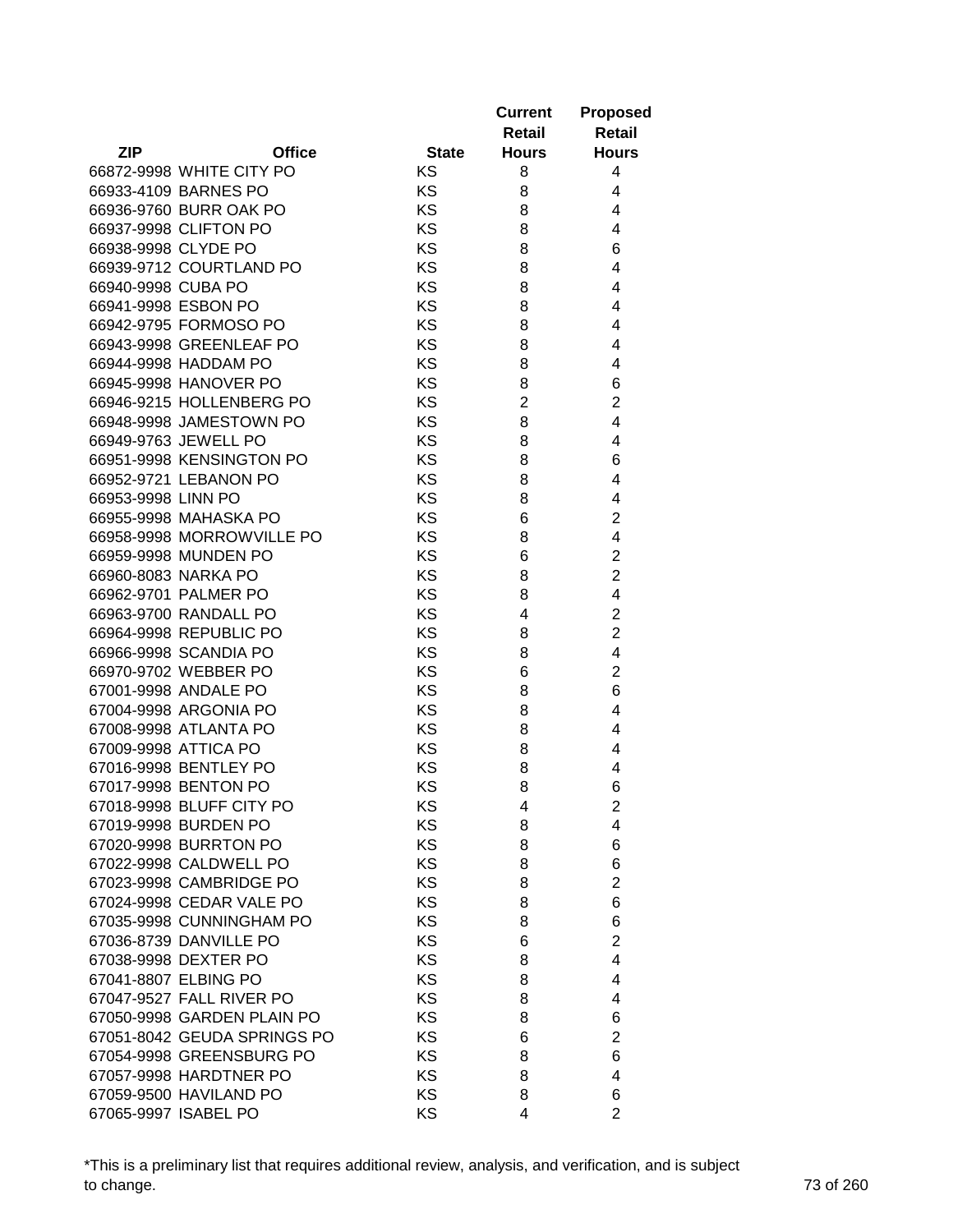|                     |                            |              | <b>Current</b><br>Retail | <b>Proposed</b><br><b>Retail</b> |
|---------------------|----------------------------|--------------|--------------------------|----------------------------------|
| <b>ZIP</b>          | <b>Office</b>              | <b>State</b> | <b>Hours</b>             | <b>Hours</b>                     |
| 67066-9500 IUKA PO  |                            | KS           | 8                        | 4                                |
|                     | 67072-9998 LATHAM PO       | KS           | 4                        | $\overline{2}$                   |
|                     | 67073-8836 LEHIGH PO       | KS           | 6                        | $\overline{2}$                   |
| 67074-9998 LEON PO  |                            | KS           | 8                        | 6                                |
|                     | 67103-9998 MAYFIELD PO     | KS           | 4                        | $\overline{2}$                   |
|                     | 67106-9517 MILTON PO       | KS           | 8                        | 4                                |
|                     | 67108-9998 MOUNT HOPE PO   | KS           | 8                        | 4                                |
|                     | 67109-9500 MULLINVILLE PO  | KS           | 8                        | 4                                |
|                     | 67111-9998 MURDOCK PO      | KS           | 8                        | $\overline{2}$                   |
|                     | 67112-9997 NASHVILLE PO    | KS           | 8                        | 4                                |
|                     | 67119-9998 OXFORD PO       | KS           | 8                        | 6                                |
| 67120-9998 PECK PO  |                            | KS           | 8                        | 4                                |
|                     | 67122-2203 PIEDMONT PO     | KS           | 6                        | $\overline{2}$                   |
|                     | 67123-9998 POTWIN PO       | KS           | 8                        | 4                                |
|                     | 67127-9998 PROTECTION PO   | KS           | 8                        | 6                                |
| 67131-9998 ROCK PO  |                            | KS           | 8                        | $\overline{\mathbf{c}}$          |
|                     | 67132-9998 ROSALIA PO      | KS           | 8                        | $\overline{c}$                   |
|                     | 67134-9580 SAWYER PO       | KS           | 8                        | $\overline{2}$                   |
|                     | 67137-9998 SEVERY PO       | KS           | 8                        | 4                                |
|                     | 67138-9501 SHARON PO       | KS           | 8                        | 4                                |
|                     | 67140-9998 SOUTH HAVEN PO  | KS           | 8                        | 4                                |
|                     | 67142-9136 SPIVEY PO       | KS           | 8                        | 4                                |
|                     | 67143-4300 SUN CITY PO     | KS           | 6                        | $\overline{2}$                   |
|                     | 67144-9998 TOWANDA PO      | KS           | 8                        | 6                                |
| 67146-9998 UDALL PO |                            | KS           | 8                        | 6                                |
| 67149-9998 VIOLA PO |                            | KS           | 8                        | 4                                |
|                     | 67151-9998 WALTON PO       | KS           | 8                        | 4                                |
|                     | 67154-9998 WHITEWATER PO   | KS           | 8                        | 6                                |
|                     | 67155-9998 WILMORE PO      | KS           | 8                        | $\overline{2}$                   |
| 67159-9998 ZENDA PO |                            | KS           | 6                        | $\overline{c}$                   |
|                     | 67334-9500 CHAUTAUQUA PO   | KS           | 6                        | $\overline{2}$                   |
|                     | 67340-9500 DEARING PO      | KS           | 8                        | 4                                |
|                     | 67341-9998 DENNIS PO       | KS           | 8                        | $\overline{2}$                   |
| 67342-9998 EDNA PO  |                            | ΚS           | 8                        | 6                                |
|                     | 67344-9998 ELK CITY PO     | KS           | 8                        | 4                                |
|                     | 67345-9998 ELK FALLS PO    | KS           | 6                        | $\overline{2}$                   |
|                     | 67346-9998 GRENOLA PO      | KS           | 8                        | 4                                |
|                     | 67347-9997 HAVANA PO       | <b>KS</b>    | 6                        | $\overline{2}$                   |
|                     | 67349-9998 HOWARD PO       | <b>KS</b>    | 8                        | 6                                |
|                     | 67351-9500 LIBERTY PO      | KS           | 8                        | $\overline{2}$                   |
|                     | 67352-9500 LONGTON PO      | KS           | 8                        | 4                                |
|                     | 67353-9998 MOLINE PO       | KS           | 8                        | 4                                |
|                     | 67354-9998 MOUND VALLEY PO | KS           | 8                        | 4                                |
|                     | 67355-9800 NIOTAZE PO      | KS           | 6                        | $\overline{2}$                   |
| 67360-9800 PERU PO  |                            | <b>KS</b>    | 8                        | 4                                |
|                     | 67363-9500 SYCAMORE PO     | <b>KS</b>    | 8                        | $\overline{2}$                   |
| 67364-9500 TYRO PO  |                            | KS           | 8                        | 4                                |
|                     | 67416-9998 ASSARIA PO      | KS           | 8                        | 4                                |
|                     | 67417-9998 AURORA PO       | KS           | 6                        | $\overline{2}$                   |
|                     | 67418-9998 BARNARD PO      | <b>KS</b>    | 8                        | 4                                |

\*This is a preliminary list that requires additional review, analysis, and verification, and is subject to change. 74 of 260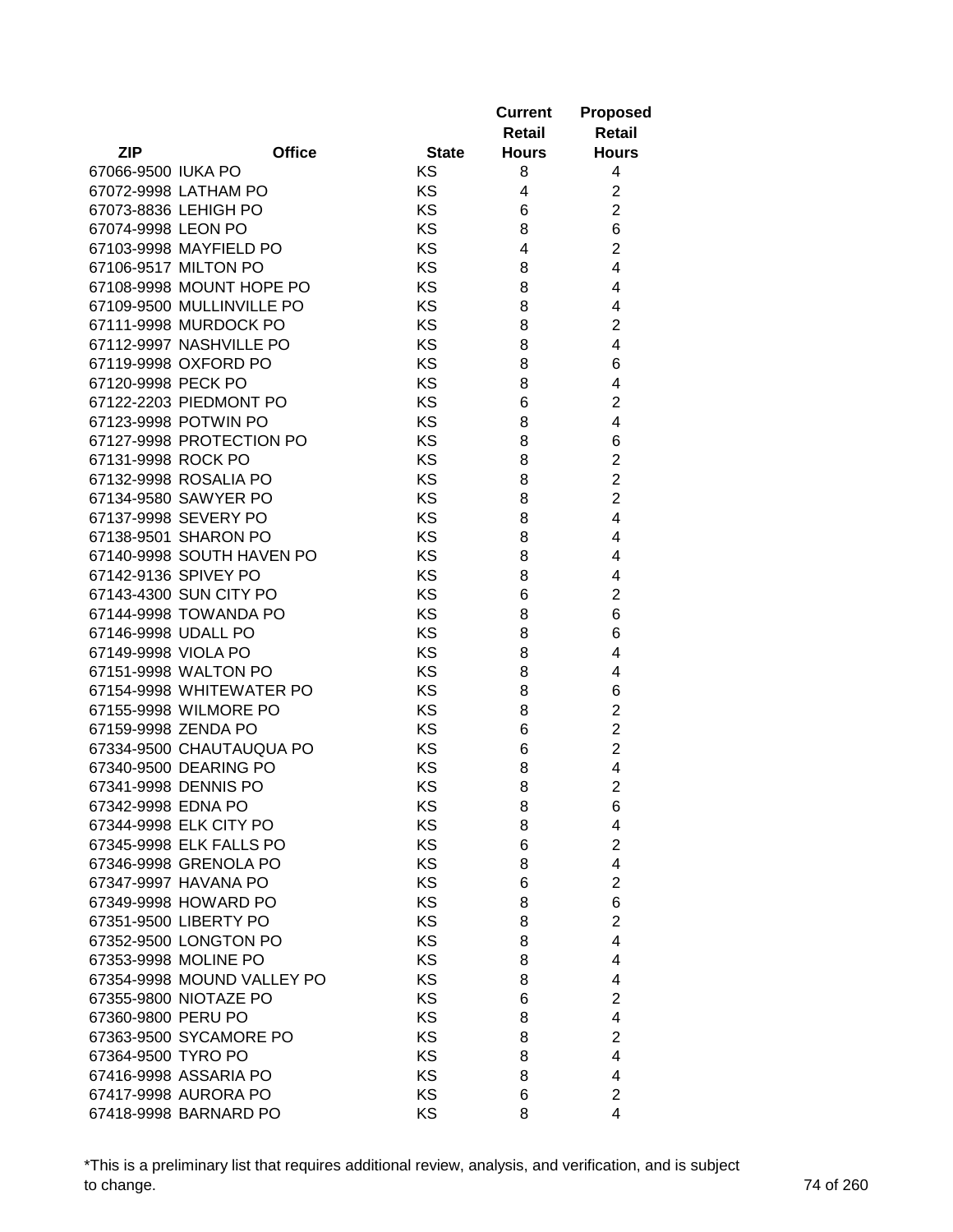|                            |               |              | <b>Current</b><br>Retail | <b>Proposed</b><br><b>Retail</b> |
|----------------------------|---------------|--------------|--------------------------|----------------------------------|
| <b>ZIP</b>                 | <b>Office</b> | <b>State</b> | <b>Hours</b>             | <b>Hours</b>                     |
| 67422-9998 BENNINGTON PO   |               | KS           | 8                        | 4                                |
| 67423-9998 BEVERLY PO      |               | <b>KS</b>    | 8                        | 4                                |
| 67425-9998 BROOKVILLE PO   |               | <b>KS</b>    | 8                        | 4                                |
| 67427-9998 BUSHTON PO      |               | <b>KS</b>    | 8                        | $\overline{4}$                   |
| 67428-9998 CANTON PO       |               | KS           | 8                        | 6                                |
| 67430-9998 CAWKER CITY PO  |               | <b>KS</b>    | 8                        | 6                                |
| 67436-9998 DELPHOS PO      |               | <b>KS</b>    | 8                        | 4                                |
| 67437-9998 DOWNS PO        |               | KS           | 8                        | 6                                |
| 67438-9753 DURHAM PO       |               | KS           | 6                        | $\overline{2}$                   |
| 67441-9998 ENTERPRISE PO   |               | KS           | 8                        | 4                                |
| 67442-9998 FALUN PO        |               | KS           | 4                        | $\overline{2}$                   |
| 67443-9998 GALVA PO        |               | <b>KS</b>    | 8                        | 6                                |
| 67444-9998 GENESEO PO      |               | <b>KS</b>    | 8                        | 4                                |
| 67445-9998 GLASCO PO       |               | KS           | 8                        | 4                                |
| 67446-9998 GLEN ELDER PO   |               | KS           | 8                        | 4                                |
| 67447-9998 GREEN PO        |               | <b>KS</b>    | 6                        | $\overline{c}$                   |
| 67448-9998 GYPSUM PO       |               | KS           | 8                        | 6                                |
| 67450-9998 HOLYROOD PO     |               | KS           | 8                        | 4                                |
| 67451-9998 HOPE PO         |               | <b>KS</b>    | 8                        | 4                                |
| 67452-9998 HUNTER PO       |               | KS           | 4                        | $\overline{c}$                   |
| 67454-9998 KANOPOLIS PO    |               | <b>KS</b>    | 8                        | $\overline{4}$                   |
| 67457-9998 LITTLE RIVER PO |               | KS           | 8                        | 4                                |
| 67458-9750 LONGFORD PO     |               | KS           | 4                        | $\overline{2}$                   |
| 67464-9998 MARQUETTE PO    |               | KS           | 8                        | 6                                |
| 67466-9998 MILTONVALE PO   |               | KS           | 8                        | 6                                |
| 67468-9998 MORGANVILLE PO  |               | KS           | 6                        | $\overline{2}$                   |
| 67470-9998 NEW CAMBRIA PO  |               | ΚS           | 6                        | $\overline{2}$                   |
| 67474-9998 PORTIS PO       |               | KS           | 8                        | 4                                |
| 67475-9998 RAMONA PO       |               | <b>KS</b>    | 8                        | 4                                |
| 67476-9998 ROXBURY PO      |               | KS           | 6                        | $\overline{2}$                   |
| 67478-9998 SIMPSON PO      |               | <b>KS</b>    | 4                        | $\overline{2}$                   |
| 67480-9998 SOLOMON PO      |               | KS           | 8                        | 6                                |
| 67481-8802 SYLVAN GROVE PO |               | KS           | 8                        | 4                                |
| 67482-9700 TALMAGE PO      |               | ΚS           | 6                        | 2                                |
| 67484-9998 TESCOTT PO      |               | KS           | 8                        | 4                                |
| 67485-9700 TIPTON PO       |               | ΚS           | 8                        | 6                                |
| 67487-9998 WAKEFIELD PO    |               | <b>KS</b>    | 8                        | 6                                |
| 67490-9998 WILSON PO       |               | <b>KS</b>    | 8                        | 6                                |
| 67491-9362 WINDOM PO       |               | <b>KS</b>    | 8                        | 4                                |
| 67492-9998 WOODBINE PO     |               | KS           | 8                        | 4                                |
| 67510-9998 ABBYVILLE PO    |               | <b>KS</b>    | 8                        | 4                                |
| 67511-9998 ALBERT PO       |               | <b>KS</b>    | 8                        | 4                                |
| 67512-9998 ALDEN PO        |               | KS           | 8                        | 4                                |
| 67513-9998 ALEXANDER PO    |               | <b>KS</b>    | 6                        | $\overline{2}$                   |
| 67514-9998 ARLINGTON PO    |               | <b>KS</b>    | 8                        | 4                                |
| 67516-9633 BAZINE PO       |               | <b>KS</b>    | 8                        | 4                                |
| 67519-9500 BELPRE PO       |               | KS           | 8                        | $\overline{2}$                   |
| 67520-9998 BISON PO        |               | KS           | 8                        | 4                                |
| 67521-9500 BROWNELL PO     |               | KS           | 8                        | 4                                |
| 67523-9500 BURDETT PO      |               | <b>KS</b>    | 8                        | 4                                |

\*This is a preliminary list that requires additional review, analysis, and verification, and is subject to change. 75 of 260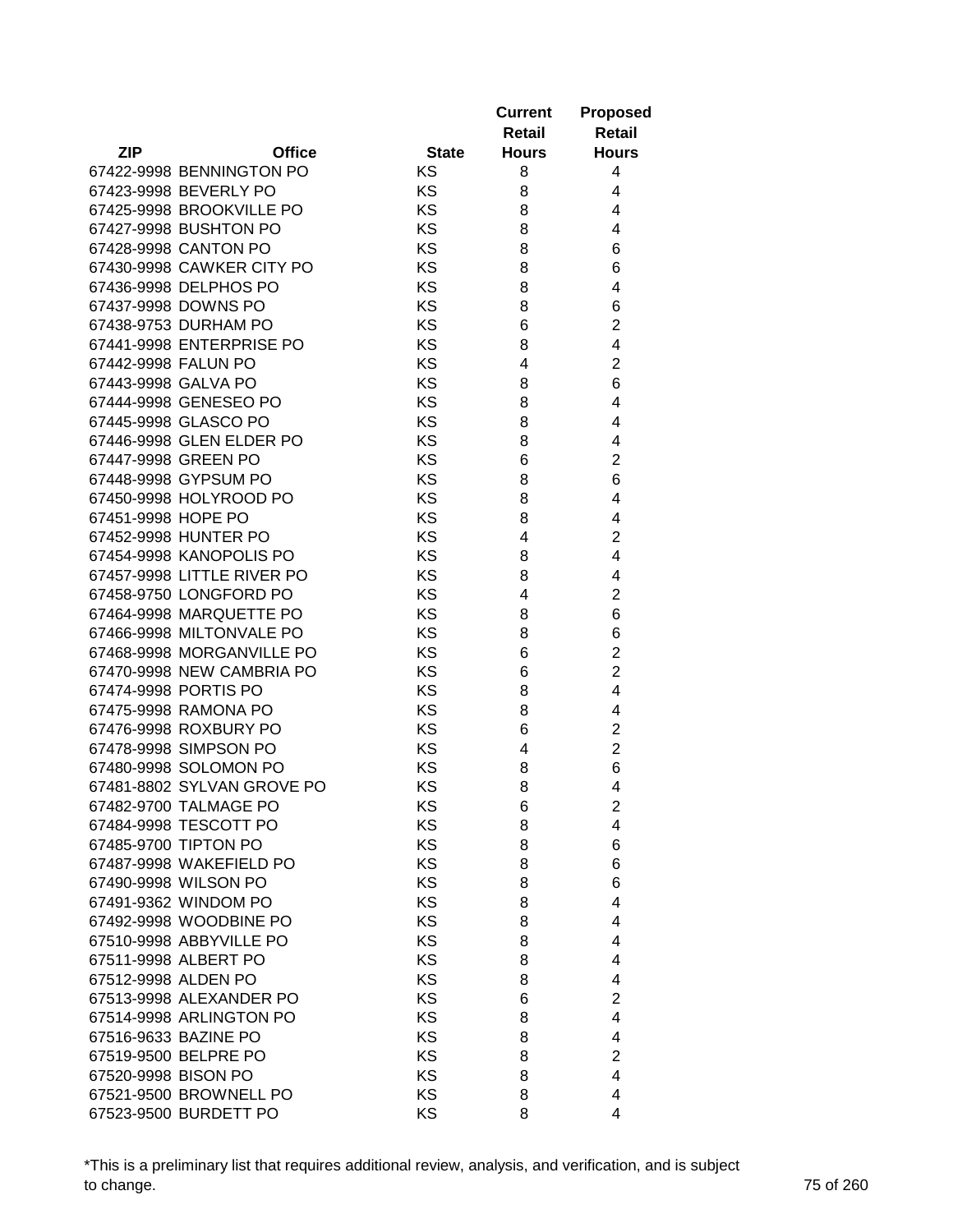|                              |               |              | <b>Current</b><br>Retail | <b>Proposed</b><br><b>Retail</b> |
|------------------------------|---------------|--------------|--------------------------|----------------------------------|
| <b>ZIP</b>                   | <b>Office</b> | <b>State</b> | <b>Hours</b>             | <b>Hours</b>                     |
| 67524-9998 CHASE PO          |               | KS           | 8                        | 4                                |
| 67525-9998 CLAFLIN PO        |               | KS           | 8                        | 6                                |
| 67529-9600 GARFIELD PO       |               | KS           | 8                        | 4                                |
| 67543-9998 HAVEN PO          |               | KS           | 8                        | 6                                |
| 67552-9998 LEWIS PO          |               | KS           | 8                        | 4                                |
| 67556-9998 MCCRACKEN PO      |               | KS           | 8                        | 4                                |
| 67557-9998 MACKSVILLE PO     |               | KS           | 8                        | 4                                |
| 67561-9998 NICKERSON PO      |               | KS           | 8                        | 6                                |
| 67564-9998 OLMITZ PO         |               | KS           | 6                        | $\overline{2}$                   |
| 67565-9500 OTIS PO           |               | KS           | 8                        | 4                                |
| 67566-9998 PARTRIDGE PO      |               | KS           | 8                        | 4                                |
| 67567-9700 PAWNEE ROCK PO    |               | KS           | 8                        | 4                                |
| 67570-9998 PRETTY PRAIRIE PO |               | KS           | 8                        | 6                                |
| 67572-9599 RANSOM PO         |               | KS           | 8                        | 4                                |
| 67573-9500 RAYMOND PO        |               | KS           | 6                        | $\overline{2}$                   |
| 67574-9998 ROZEL PO          |               | KS           | 8                        | 4                                |
| 67575-9500 RUSH CENTER PO    |               | KS           | 8                        | 4                                |
| 67581-9998 SYLVIA PO         |               | KS           | 8                        | 4                                |
| 67583-9998 TURON PO          |               | <b>KS</b>    | 8                        | 4                                |
| 67584-9998 UTICA PO          |               | <b>KS</b>    | 8                        | 4                                |
| 67585-9500 YODER PO          |               | <b>KS</b>    | 8                        | 4                                |
| 67621-9998 AGRA PO           |               | KS           | 8                        | 4                                |
| 67622-9998 ALMENA PO         |               | KS           | 8                        | 4                                |
| 67623-9998 ALTON PO          |               | KS           | 8                        | 4                                |
| 67625-9998 BOGUE PO          |               | KS           | 8                        | 4                                |
| 67626-9445 BUNKER HILL PO    |               | KS           | 8                        | 4                                |
| 67627-9601 CATHARINE PO      |               | KS           | 4                        | $\overline{2}$                   |
| 67628-9998 CEDAR PO          |               | KS           | 4                        | $\overline{2}$                   |
| 67631-9998 COLLYER PO        |               | KS           | 8                        | 4                                |
| 67632-9998 DAMAR PO          |               | KS           | 6                        | 4                                |
| 67634-9998 DORRANCE PO       |               | KS           | 8                        | 4                                |
| 67638-3845 GAYLORD PO        |               | KS           | 8                        | $\overline{2}$                   |
| 67640-9602 GORHAM PO         |               | KS           | 8                        | $\overline{4}$                   |
| 67643-9998 JENNINGS PO       |               | KS           | 8                        | 4                                |
| 67644-9604 KIRWIN PO         |               | KS           | 8                        | $\overline{2}$                   |
| 67645-9998 LENORA PO         |               | KS           | 8                        | 6                                |
| 67646-9998 LOGAN PO          |               | KS           | 8                        | 6                                |
| 67647-4053 LONG ISLAND PO    |               | <b>KS</b>    | 8                        | 4                                |
| 67648-9718 LUCAS PO          |               | <b>KS</b>    | 8                        | 4                                |
| 67649-9998 LURAY PO          |               | KS           | 8                        | 4                                |
| 67650-9998 MORLAND PO        |               | KS           | 8                        | 4                                |
| 67651-9998 NATOMA PO         |               | <b>KS</b>    | 8                        | 4                                |
| 67653-9998 NORCATUR PO       |               | KS           | 8                        | 4                                |
| 67657-9998 PALCO PO          |               | KS           | 8                        | 4                                |
| 67658-5800 PARADISE PO       |               | <b>KS</b>    | 6                        | 4                                |
| 67664-9998 PRAIRIE VIEW PO   |               | <b>KS</b>    | 6                        | 2                                |
| 67673-9998 WALDO PO          |               | KS           | $\overline{2}$           | $\overline{2}$                   |
| 67675-9998 WOODSTON PO       |               | KS           | 4                        | $\overline{2}$                   |
| 67731-9796 BIRD CITY PO      |               | KS           | 8                        | 6                                |
| 67732-9998 BREWSTER PO       |               | KS           | 8                        | 6                                |

\*This is a preliminary list that requires additional review, analysis, and verification, and is subject to change. 76 of 260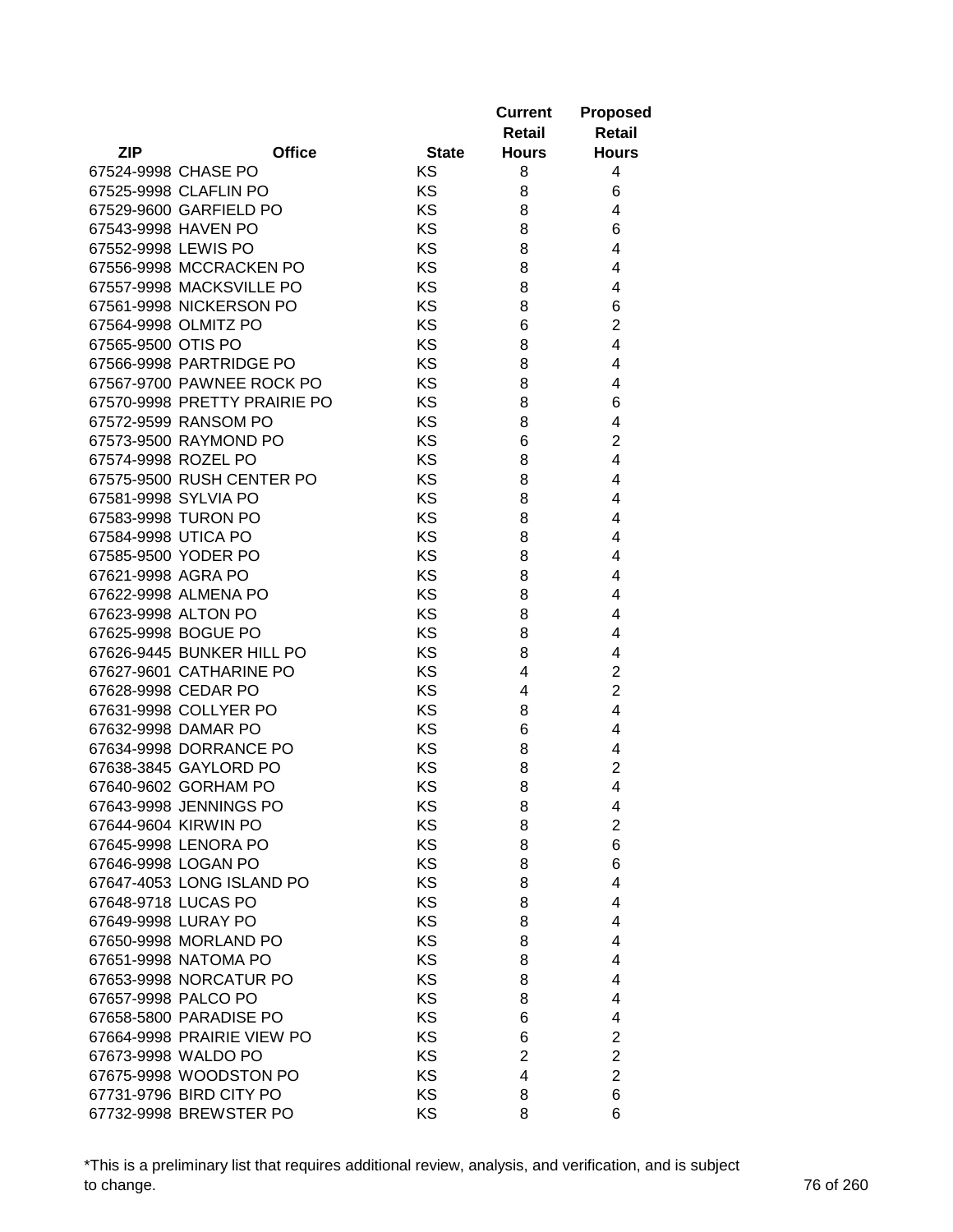|                           |                               |              | <b>Current</b><br>Retail | <b>Proposed</b><br><b>Retail</b> |
|---------------------------|-------------------------------|--------------|--------------------------|----------------------------------|
| <b>ZIP</b>                | <b>Office</b>                 | <b>State</b> | <b>Hours</b>             | <b>Hours</b>                     |
| 67733-9201 EDSON PO       |                               | KS           | 6                        | 4                                |
| 67736-9998 GOVE PO        |                               | KS           | 8                        | 4                                |
| 67737-9998 GRAINFIELD PO  |                               | KS           | 8                        | 6                                |
| 67738-9998 GRINNELL PO    |                               | KS           | 8                        | 6                                |
| 67739-9731 HERNDON PO     |                               | KS           | 8                        | 4                                |
| 67741-9998 KANORADO PO    |                               | KS           | 8                        | 4                                |
| 67745-9998 MCDONALD PO    |                               | KS           | 8                        | 4                                |
| 67753-9646 REXFORD PO     |                               | KS           | 8                        | 4                                |
| 67757-9998 SELDEN PO      |                               | KS           | 8                        | 6                                |
| 67762-5000 WESKAN PO      |                               | KS           | 8                        | 4                                |
| 67764-9998 WINONA PO      |                               | KS           | 8                        | 6                                |
| 67837-9998 COPELAND PO    |                               | KS           | 8                        | 6                                |
| 67838-9998 DEERFIELD PO   |                               | KS           | 8                        | 6                                |
| 67840-9500 ENGLEWOOD PO   |                               | KS           | 6                        | $\overline{2}$                   |
| 67841-9998 ENSIGN PO      |                               | KS           | 8                        | 4                                |
| 67842-9998 FORD PO        |                               | KS           | 8                        | 4                                |
| 67849-9800 HANSTON PO     |                               | KS           | 8                        | 4                                |
| 67850-9500 HEALY PO       |                               | KS           | 8                        | 4                                |
| 67853-9000 INGALLS PO     |                               | KS           | 8                        | 6                                |
| 67857-9500 KENDALL PO     |                               | KS           | 6                        | 4                                |
| 67859-9998 KISMET PO      |                               | KS           | 8                        | 4                                |
| 67862-9500 MANTER PO      |                               | KS           | 8                        | 4                                |
| 67882-9500 WRIGHT PO      |                               | KS           | 8                        | 4                                |
| 67952-9500 MOSCOW PO      |                               | KS           | 8                        | 4                                |
|                           |                               | KS           |                          | $\overline{2}$                   |
| 67953-9500 RICHFIELD PO   |                               | KS           | 6                        |                                  |
| 67954-9500 ROLLA PO       |                               |              | 8                        | 6                                |
| 40003-9998 BAGDAD PO      |                               | KY.          | 8                        | 6                                |
| 40007-9998 BETHLEHEM PO   |                               | KY.          | 4                        | $\overline{2}$<br>$\overline{2}$ |
|                           | 40009-9998 BRADFORDSVILLE PO  | KY.          | 8                        |                                  |
| 40012-9998 CHAPLIN PO     |                               | KY.          | 8                        | 4                                |
| 40020-9998 FAIRFIELD PO   |                               | KY           | 8                        | $\overline{2}$                   |
| 40022-9998 FINCHVILLE PO  |                               | ΚY           | 8                        | 4                                |
| 40023-9998 FISHERVILLE PO |                               | ΚY           | 8                        | 6                                |
| 40025-9998 GLENVIEW PO    |                               | ΚY           | 8                        | 4                                |
|                           | 40027-9998 HARRODS CREEK PO   | ΚY           | 8                        | 6                                |
| 40037-9998 LORETTO PO     |                               | KY           | 8                        | 4                                |
| 40040-9998 MACKVILLE PO   |                               | KY           | 8                        | $\overline{2}$                   |
| 40048-9998 NAZARETH PO    |                               | <b>KY</b>    | 8                        | 4                                |
| 40049-9998 NERINX PO      |                               | KY           | 8                        | 4                                |
| 40050-9998 NEW CASTLE PO  |                               | KY           | 8                        | 6                                |
| 40052-9998 NEW HOPE PO    |                               | KY           | 8                        | 4                                |
| 40055-9998 PENDLETON PO   |                               | KY           | 8                        | 6                                |
|                           | 40057-9998 PLEASUREVILLE PO   | KY           | 8                        | 6                                |
| 40058-9998 PORT ROYAL PO  |                               | KY           | 6                        | $\overline{2}$                   |
| 40060-9998 RAYWICK PO     |                               | KY           | 8                        | 4                                |
|                           | 40061-9998 SAINT CATHARINE PO | KY           | 8                        | 4                                |
| 40063-9998 SAINT MARY PO  |                               | KY           | 6                        | 4                                |
| 40068-9998 SMITHFIELD PO  |                               | KY.          | 8                        | 4                                |
| 40070-9998 SULPHUR PO     |                               | KY.          | 8                        | $\overline{c}$                   |
| 40076-9998 WADDY PO       |                               | KY           | 8                        | 6                                |

\*This is a preliminary list that requires additional review, analysis, and verification, and is subject to change. 77 of 260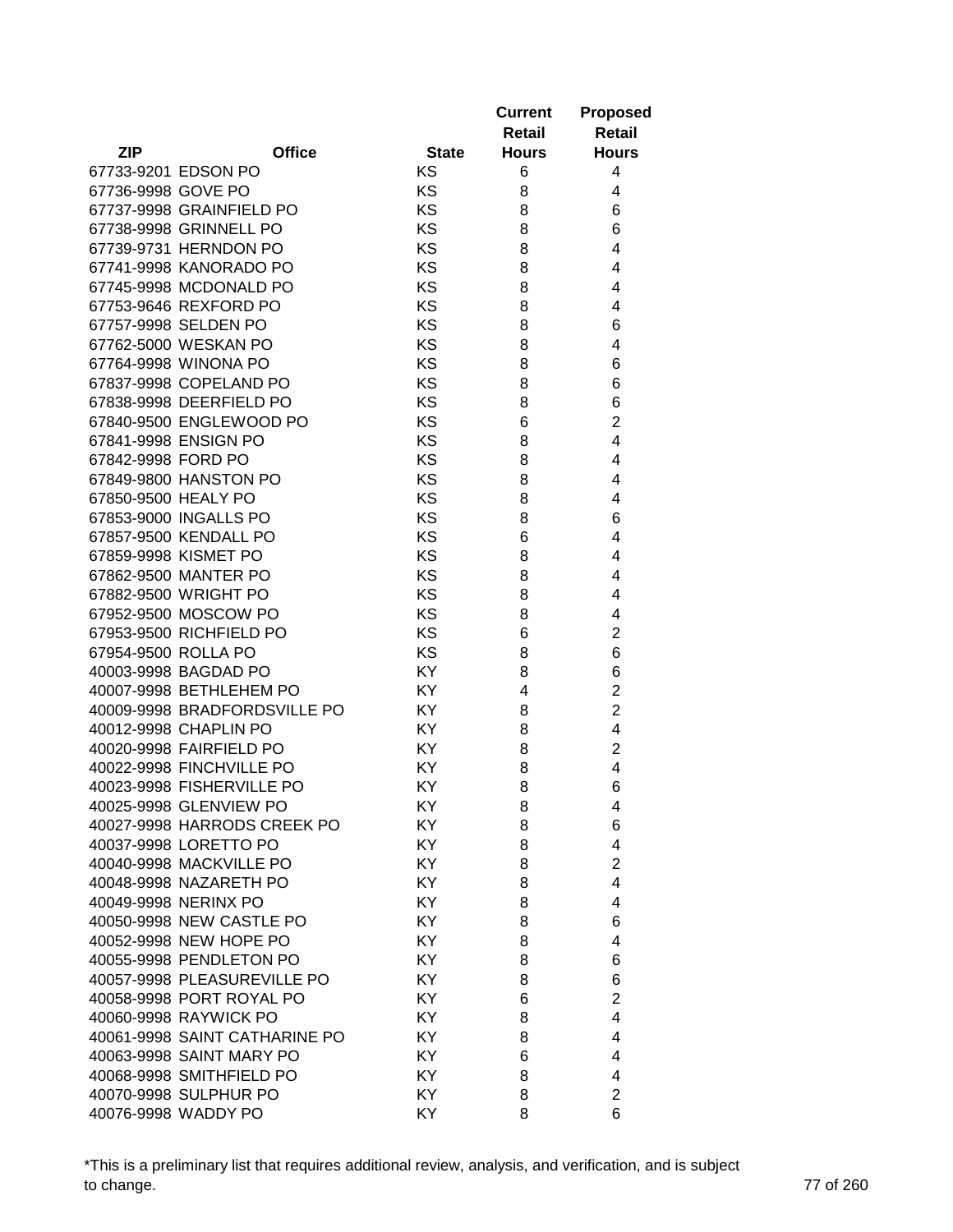|                                |               |              | <b>Current</b> | <b>Proposed</b> |
|--------------------------------|---------------|--------------|----------------|-----------------|
|                                |               |              | Retail         | Retail          |
| <b>ZIP</b>                     | <b>Office</b> | <b>State</b> | <b>Hours</b>   | <b>Hours</b>    |
| 40077-9998 WESTPORT PO         |               | KY.          | 8              | 4               |
| 40078-9998 WILLISBURG PO       |               | <b>KY</b>    | 8              | 6               |
| 40104-9998 BATTLETOWN PO       |               | KY           | 8              | 4               |
| 40107-9998 BOSTON PO           |               | KY           | 8              | 4               |
| 40110-9998 CLERMONT PO         |               | KY           | 8              | 4               |
| 40111-9998 CLOVERPORT PO       |               | KY           | 8              | 4               |
| 40115-9998 CUSTER PO           |               | KY           | 8              | 4               |
| 40117-9998 EKRON PO            |               | KY           | 8              | 4               |
| 40119-9998 FALLS OF ROUGH PO   |               | KY           | 8              | 4               |
| 40140-9998 GARFIELD PO         |               | KY           | 8              | 4               |
| 40142-9998 GUSTON PO           |               | <b>KY</b>    | 8              | 4               |
| 40144-9998 HARNED PO           |               | KY           | 8              | 6               |
| 40152-9998 MCDANIELS PO        |               | KY           | 8              | 4               |
| 40153-9998 MCQUADY PO          |               | KY           | 6              | $\overline{c}$  |
| 40155-9998 MULDRAUGH PO        |               | KY           | 8              | 4               |
| 40157-9998 PAYNEVILLE PO       |               | KY           | 8              | 4               |
| 40161-9998 RHODELIA PO         |               | KY           | $\overline{2}$ | $\overline{2}$  |
| 40170-9998 STEPHENSPORT PO     |               | KY           | 8              | $\overline{2}$  |
| 40176-9998 WEBSTER PO          |               | KY           | 8              | $\overline{2}$  |
| 40177-9998 WEST POINT PO       |               | KY           | 8              | $\overline{4}$  |
| 40313-9998 CLEARFIELD PO       |               | KY           | 8              | 4               |
| 40316-9998 DENNISTON PO        |               | KY           | 8              | 4               |
| 40317-9998 ELLIOTTVILLE PO     |               | KY           | 8              | 4               |
| 40319-9998 FARMERS PO          |               | KY           | 8              | 4               |
| 40328-9998 GRAVEL SWITCH PO    |               | KY           | 8              | 4               |
| 40339-9998 KEENE PO            |               | <b>KY</b>    | 8              | 4               |
| 40346-9998 MEANS PO            |               | KY           | 8              | 4               |
| 40348-9998 MILLERSBURG PO      |               | KY           | 8              | 6               |
| 40355-9998 NEW LIBERTY PO      |               | KY           | 8              | 4               |
| 40357-9998 NORTH MIDDLETOWN PO |               | KY           | 8              | 4               |
| 40358-9998 OLYMPIA PO          |               | KY           | 8              | 4               |
| 40363-9998 PERRY PARK PO       |               | KY           | 8              | 4               |
| 40370-9998 SADIEVILLE PO       |               | KY           | 8              | 6               |
| 40371-9998 SALT LICK PO        |               | KY           | 8              | 6               |
| 40372-9998 SALVISA PO          |               | KY           |                |                 |
| 40374-9998 SHARPSBURG PO       |               | KY           | 8<br>8         | 6<br>4          |
|                                |               | KY           |                |                 |
| 40379-9998 STAMPING GROUND PO  |               |              | 8              | 6               |
| 40387-9998 WELLINGTON PO       |               | KY           | 8              | 6               |
| 40405-9998 BIGHILL PO          |               | KY           | 8              | 4               |
| 40410-9998 BRYANTSVILLE PO     |               | KY           | 8              | 4               |
| 40434-9998 GRAY HAWK PO        |               | KY           | 8              | 4               |
| 40442-9998 KINGS MOUNTAIN PO   |               | KY.          | 8              | 4               |
| 40445-9998 LIVINGSTON PO       |               | <b>KY</b>    | 8              | 4               |
| 40448-9998 MCKINNEY PO         |               | KY           | 8              | $\overline{2}$  |
| 40461-9998 PAINT LICK PO       |               | KY           | 8              | $\overline{2}$  |
| 40464-9998 PARKSVILLE PO       |               | KY.          | 8              | 4               |
| 40468-9998 PERRYVILLE PO       |               | KY.          | 8              | 6               |
| 40481-9998 SANDGAP PO          |               | KY           | 8              | 4               |
| 40486-9998 TYNER PO            |               | KY           | 8              | 6               |
| 40489-9998 WAYNESBURG PO       |               | KY           | 8              | 6               |

\*This is a preliminary list that requires additional review, analysis, and verification, and is subject to change. 78 of 260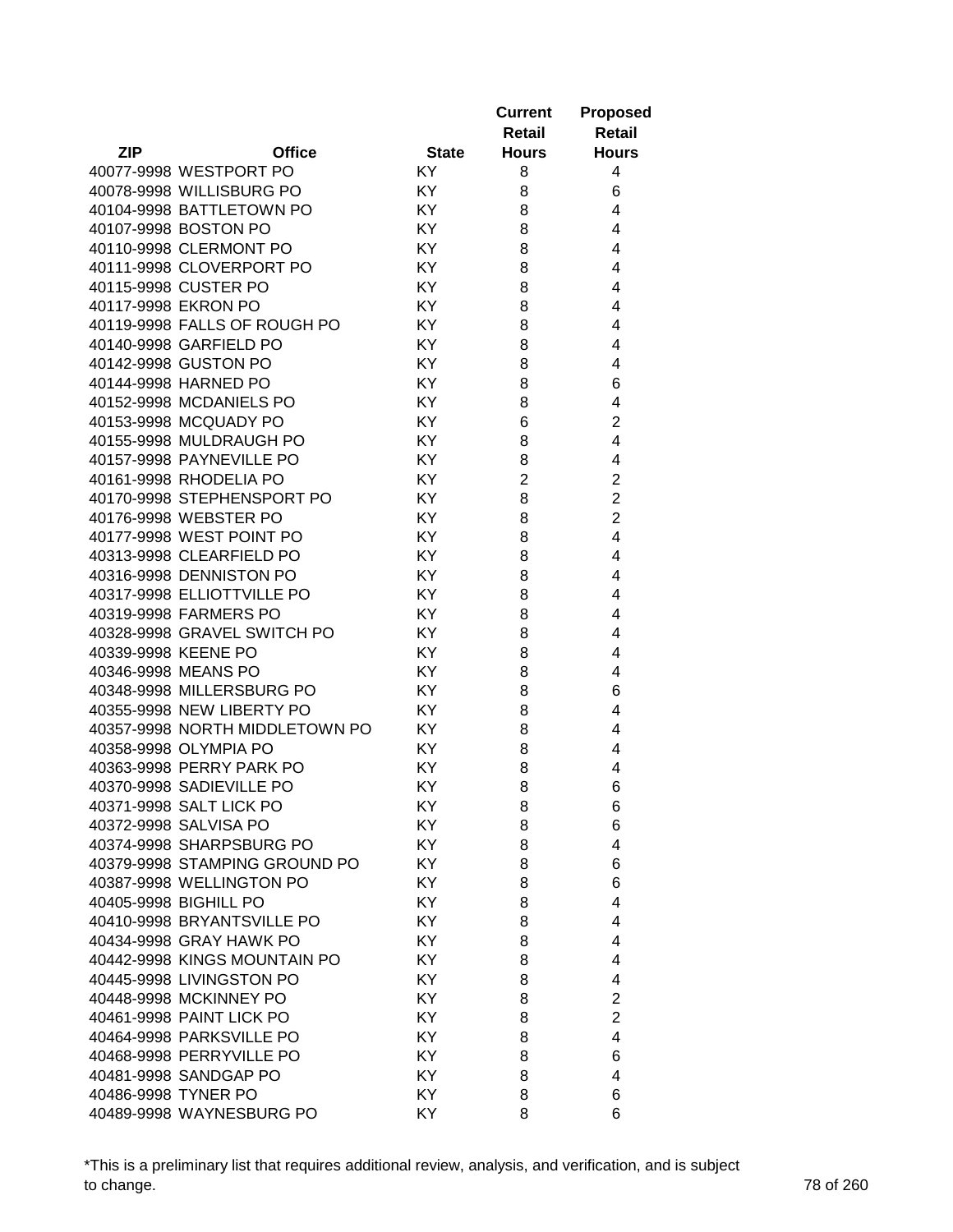|                     |                              |              | <b>Current</b> | <b>Proposed</b> |
|---------------------|------------------------------|--------------|----------------|-----------------|
|                     |                              |              | <b>Retail</b>  | Retail          |
| ZIP                 | <b>Office</b>                | <b>State</b> | <b>Hours</b>   | <b>Hours</b>    |
|                     | 40492-9998 WILDIE PO         | <b>KY</b>    | 6              | 2               |
|                     | 40730-9998 EMLYN PO          | KY           | 8              | 4               |
|                     | 40737-9998 KEAVY PO          | KY           | 8              | 4               |
| 40740-9998 LILY PO  |                              | KY           | 8              | 6               |
|                     | 40759-9998 ROCKHOLDS PO      | KY           | 8              | 4               |
| 40763-9998 SILER PO |                              | KY           | 8              | 4               |
|                     | 40771-9997 WOODBINE PO       | KY           | 8              | 6               |
|                     | 40801-9998 AGES-BROOKSIDE PO | KY           | 8              | 4               |
|                     | 40803-9998 ASHER PO          | KY           | 8              | 4               |
|                     | 40806-9998 BAXTER PO         | KY           | 8              | 6               |
|                     | 40807-9998 BENHAM PO         | KY           | 8              | 4               |
|                     | 40808-9998 BIG LAUREL PO     | KY           | 8              | $\overline{2}$  |
|                     | 40810-9998 BLEDSOE PO        | KY           | 8              | 6               |
|                     | 40813-9998 CALVIN PO         | KY           | 8              | 4               |
|                     | 40815-9998 CAWOOD PO         | KY           | 8              | 6               |
|                     | 40819-9998 COLDIRON PO       | KY           | 8              | 4               |
|                     | 40820-9998 CRANKS PO         | KY           | 8              | 4               |
| 40826-9998 EOLIA PO |                              | KY           | 8              | 4               |
| 40827-9998 ESSIE PO |                              | KY           | 8              | 4               |
|                     | 40829-9998 GRAYS KNOB PO     | KY           | 8              | 6               |
|                     | 40844-9998 HOSKINSTON PO     | KY           | 8              | 4               |
|                     | 40845-9998 HULEN PO          | KY           | 8              | 4               |
|                     | 40847-9998 KENVIR PO         | KY           | 8              | 4               |
|                     | 40849-9998 LEJUNIOR PO       | KY           | 8              | $\overline{2}$  |
|                     | 40855-9998 LYNCH PO          | KY           | 8              | 4               |
|                     | 40856-9998 MIRACLE PO        | KY           | 4              | $\overline{2}$  |
|                     | 40862-9998 PARTRIDGE PO      | KY           | 8              | 4               |
|                     | 40863-9998 PATHFORK PO       | KY           | 8              | $\overline{2}$  |
|                     | 40865-9998 PUTNEY PO         | KY           | 8              | $\overline{2}$  |
|                     | 40868-9998 STINNETT PO       | KY           | 8              | 4               |
| 40870-9998 TOTZ PO  |                              | KY           | 6              | $\overline{c}$  |
|                     | 40873-9998 WALLINS CREEK PO  | KY           | 8              | 6               |
|                     | 40874-9998 WARBRANCH PO      | KY           | 6              | $\overline{2}$  |
| 40902-9998 ARJAY PO |                              | KY           | 8              | 4               |
|                     | 40903-9998 ARTEMUS PO        | KY           | 8              | 4               |
|                     | 40913-9998 BEVERLY PO        | KY           | 4              | $\overline{c}$  |
|                     | 40914-9998 BIG CREEK PO      | KY           | 8              | $\overline{4}$  |
|                     | 40915-9998 BIMBLE PO         | KY           | 8              | 6               |
|                     | 40921-9998 BRYANTS STORE PO  | KY           | 4              | $\overline{2}$  |
|                     | 40923-9998 CANNON PO         | KY           | 8              | 4               |
|                     | 40927-9998 CLOSPLINT PO      | KY           | 8              | 4               |
|                     | 40930-9998 DEWITT PO         | KY           | 8              | 4               |
|                     | 40932-9998 FALL ROCK PO      | KY           | 8              | 4               |
|                     | 40935-9998 FLAT LICK PO      | KY           | 8              | 6               |
|                     | 40939-9998 FOURMILE PO       | KY           | 8              | 4               |
|                     | 40940-9998 FRAKES PO         | KY           | 8              | 4               |
|                     | 40941-9998 GARRARD PO        | KY           | 8              | 6               |
|                     | 40943-9998 GIRDLER PO        | KY           | 8              | 6               |
|                     | 40944-9998 GOOSE ROCK PO     | KY           | 8              | 4               |
|                     | 40949-9998 HEIDRICK PO       | KY           | 8              | 4               |

\*This is a preliminary list that requires additional review, analysis, and verification, and is subject to change. 79 of 260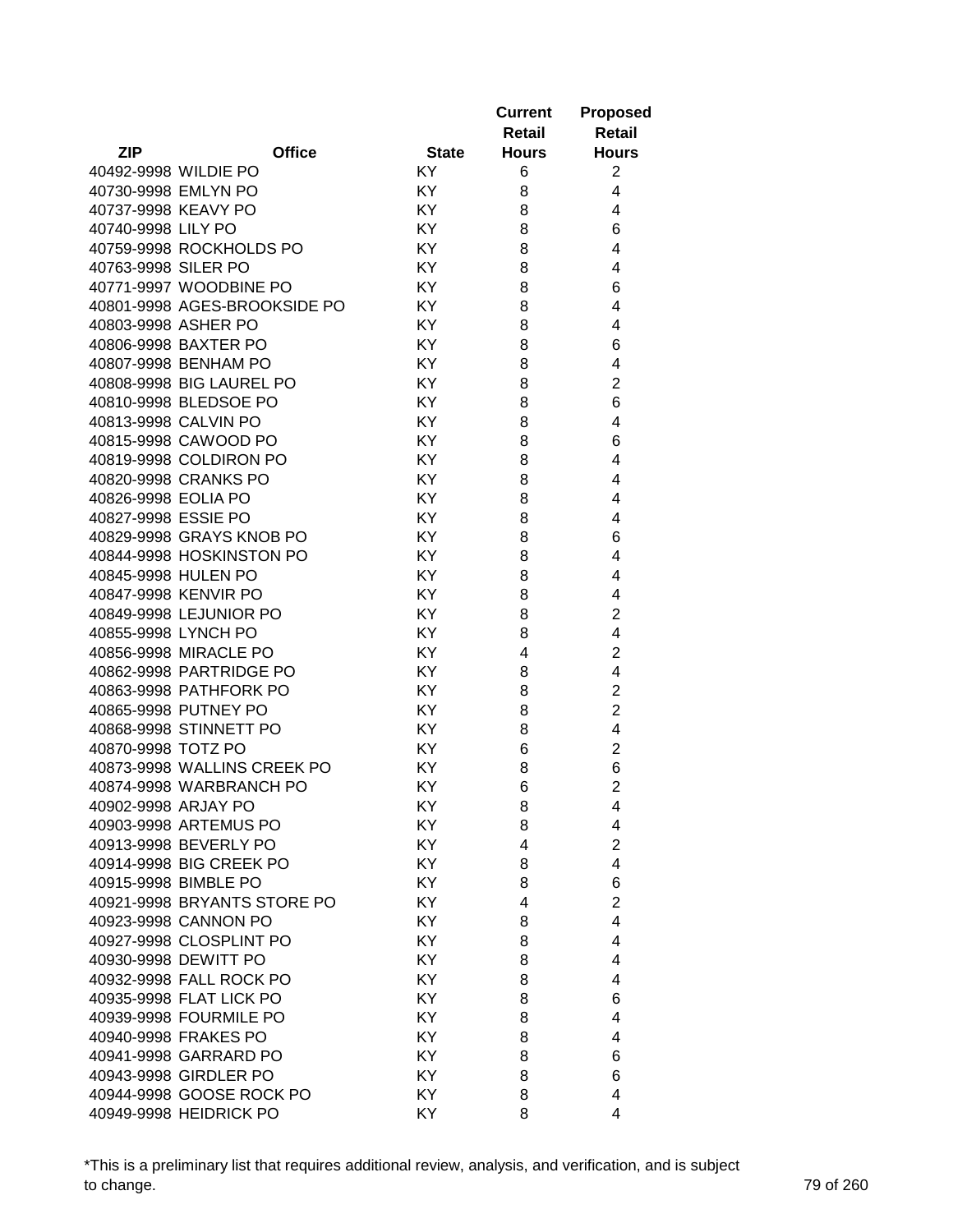|                     |                                                   |              | <b>Current</b> | <b>Proposed</b>         |
|---------------------|---------------------------------------------------|--------------|----------------|-------------------------|
|                     |                                                   |              | Retail         | Retail                  |
| <b>ZIP</b>          | <b>Office</b>                                     | <b>State</b> | <b>Hours</b>   | <b>Hours</b>            |
| 40951-9998 HIMA PO  |                                                   | KY           | 6              | 2                       |
|                     | 40953-9998 HINKLE PO                              | KY           | 8              | 4                       |
|                     | 40955-9800 INGRAM PO                              | KY           | 8              | $\overline{2}$          |
|                     | 40964-9998 MARY ALICE PO                          | KY           | 8              | $\overline{4}$          |
|                     | 40972-9998 ONEIDA PO                              | KY.          | 8              | 6                       |
|                     | 40979-9998 ROARK PO                               | KY           | 8              | 4                       |
| 40982-9998 SCALF PO |                                                   | KY           | 8              | $\overline{c}$          |
|                     | 40983-9998 SEXTONS CREEK PO                       | KY           | 8              | 4                       |
|                     | 40988-9998 STONEY FORK PO                         | KY.          | 8              | $\overline{2}$          |
|                     | 40995-9998 TROSPER PO                             | KY.          | 8              | $\overline{2}$          |
|                     | 41002-9998 AUGUSTA PO                             | KY           | 8              | 6                       |
| 41003-9998 BERRY PO |                                                   | KY           | 8              | 6                       |
|                     | 41006-9998 BUTLER PO                              | KY.          | 8              | 6                       |
|                     | 41033-9998 DE MOSSVILLE PO                        | KY           | 8              | 6                       |
|                     | 41034-9998 DOVER PO                               | KY           | 8              | 4                       |
|                     | 41037-9998 ELIZAVILLE PO                          | KY           | 4              | $\overline{2}$          |
|                     | 41043-9998 FOSTER PO                              | KY           | 8              | 4                       |
|                     | 41044-9998 GERMANTOWN PO                          | KY.          | 8              | 4                       |
|                     | 41046-9998 GLENCOE PO                             | KY           | 8              | 6                       |
|                     | 41049-9998 HILLSBORO PO                           | KY           | 8              | 6                       |
|                     | 41052-9998 JONESVILLE PO                          | KY           | 6              | $\overline{c}$          |
|                     | 41053-9998 KENTON PO                              | KY           | 4              | $\overline{2}$          |
|                     | 41055-9998 MAYS LICK PO                           | KY           |                | 6                       |
|                     | 41059-9998 MELBOURNE PO                           | KY           | 8<br>8         | 6                       |
|                     | 41061-9998 MILFORD PO                             | KY           | 4              | $\overline{2}$          |
|                     | 41062-9998 MINERVA PO                             | KY           |                | 4                       |
|                     | 41063-9998 MORNING VIEW PO                        | KY           | 8<br>8         | 6                       |
|                     | 41064-9998 MOUNT OLIVET PO                        | KY.          | 8              | 6                       |
|                     | 41065-9998 MUSES MILLS PO                         | KY.          | 6              | $\overline{\mathbf{c}}$ |
|                     | 41080-9998 PETERSBURG PO                          | KY.          |                | 6                       |
|                     | 41081-9998 PLUMMERS LANDING PO                    | KY           | 8<br>4         | $\overline{c}$          |
|                     | 41083-9998 SANDERS PO                             | KY           | 8              | 4                       |
|                     | 41085-9998 SILVER GROVE PO                        | KY           | 8              | 4                       |
|                     | 41086-9998 SPARTA PO                              | KY           | 8              | 4                       |
|                     | 41096-9998 WASHINGTON PO                          | KY           |                |                         |
|                     | 41098-9998 WORTHVILLE PO                          | KY           | 8<br>8         | 6<br>6                  |
|                     | 41121-9998 ARGILLITE PO                           | KY           | 8              | 4                       |
|                     | 41124-9998 BLAINE PO                              | KY           | 8              | 6                       |
|                     | 41142-9998 GRAHN PO                               | KY           | 8              | $\overline{2}$          |
|                     |                                                   | KY           |                | 4                       |
|                     | 41146-9998 HITCHINS PO<br>41159-9998 MARTHA PO    | KY           | 8<br>6         | $\overline{2}$          |
|                     | 41166-9998 QUINCY PO                              | KY           |                | 4                       |
| 41168-9998 RUSH PO  |                                                   |              | 8              |                         |
|                     | 41169-9998 RUSSELL PO                             | KY           | 8              | 6                       |
|                     |                                                   | KY           | 8              | 6                       |
|                     | 41173-9998 SOLDIER PO                             | KY           | 8              | $\overline{2}$          |
|                     | 41174-9998 SOUTH PORTSMOUTH PO                    | KY           | 8              | 4                       |
|                     | 41181-9998 WILLARD PO                             | KY           | 8              | 4                       |
|                     | 41183-9998 WORTHINGTON PO<br>41203-9998 BEAUTY PO | KY           | 8              | 4                       |
|                     | 41204-9998 BOONS CAMP PO                          | KY<br>KY     | 8<br>6         | 4<br>$\overline{2}$     |
|                     |                                                   |              |                |                         |

\*This is a preliminary list that requires additional review, analysis, and verification, and is subject to change. 80 of 260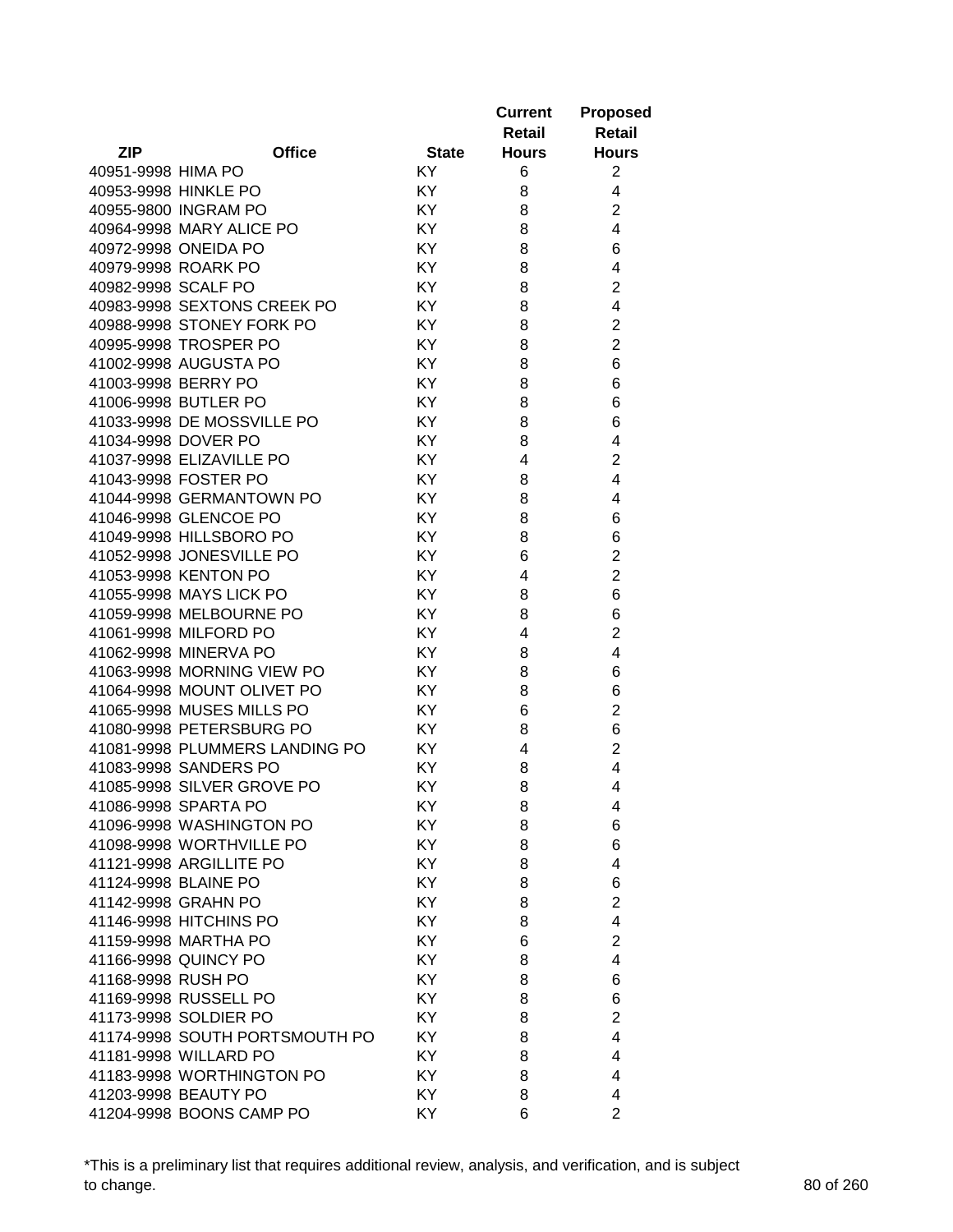|                    |                             |              | <b>Current</b><br>Retail | <b>Proposed</b><br><b>Retail</b> |
|--------------------|-----------------------------|--------------|--------------------------|----------------------------------|
| <b>ZIP</b>         | <b>Office</b>               | <b>State</b> | <b>Hours</b>             | <b>Hours</b>                     |
|                    | 41219-9998 FLATGAP PO       | KY           | 8                        | 4                                |
|                    | 41231-9998 LOVELY PO        | KY.          | 8                        | 6                                |
|                    | 41232-9998 LOWMANSVILLE PO  | KY           | 8                        | 6                                |
|                    | 41234-9998 MEALLY PO        | KY           | 8                        | 4                                |
|                    | 41238-9998 OIL SPRINGS PO   | KY           | 8                        | $\overline{2}$                   |
|                    | 41250-9998 PILGRIM PO       | KY           | 8                        | $\overline{4}$                   |
|                    | 41260-9998 THELMA PO        | KY           | 8                        | 4                                |
|                    | 41262-9998 TOMAHAWK PO      | KY           | 8                        | 4                                |
|                    | 41265-9998 VAN LEAR PO      | KY           | 8                        | 4                                |
|                    | 41267-9998 WARFIELD PO      | KY           | 8                        | 6                                |
|                    | 41268-9998 WEST VAN LEAR PO | KY           | 8                        | 4                                |
|                    | 41271-9998 WILLIAMSPORT PO  | KY           | 4                        | $\overline{2}$                   |
|                    | 41274-9998 WITTENSVILLE PO  | KY           | 8                        | 6                                |
|                    | 41317-9998 CLAYHOLE PO      | KY           | 6                        | $\overline{c}$                   |
| 41347-9998 LONE PO |                             | KY           | $\overline{2}$           | $\overline{2}$                   |
|                    | 41348-9998 LOST CREEK PO    | KY           | 8                        | 4                                |
| 41352-9998 MIZE PO |                             | KY           | 4                        | $\overline{c}$                   |
|                    | 41365-9998 ROGERS PO        | KY           | 8                        | 4                                |
|                    | 41368-9998 SAINT HELENS PO  | KY           | 8                        | $\overline{2}$                   |
|                    | 41385-9998 VANCLEVE PO      | KY           | 8                        | 4                                |
|                    | 41386-9998 VINCENT PO       | KY           | 4                        | $\overline{2}$                   |
| 41397-9998 ZOE PO  |                             | KY           | 6                        | $\overline{4}$                   |
|                    | 41408-9998 CANNEL CITY PO   | KY           | 4                        | $\overline{2}$                   |
|                    | 41413-9998 CROCKETT PO      | KY           | 8                        | $\overline{4}$                   |
| 41425-9998 EZEL PO |                             | KY           | 8                        | 4                                |
|                    | 41426-9998 FALCON PO        | KY           | 8                        | $\overline{2}$                   |
|                    | 41451-9998 MALONE PO        | KY           | 6                        | $\overline{2}$                   |
|                    | 41512-9998 ASHCAMP PO       | KY           | 8                        | 4                                |
|                    | 41513-9998 BELCHER PO       | KY           | 8                        | 4                                |
|                    | 41517-9998 BURDINE PO       | KY.          | 8                        | 4                                |
|                    | 41519-9998 CANADA PO        | KY.          | 8                        | 4                                |
|                    | 41520-9998 DORTON PO        | KY.          | 8                        | 4                                |
|                    | 41524-9998 FEDSCREEK PO     | KY           | 8                        | 4                                |
|                    | 41526-9998 FORDS BRANCH PO  | KY.          | 2                        | 2                                |
|                    | 41527-9998 FOREST HILLS PO  | KY           | 8                        | 4                                |
|                    | 41528-9998 FREEBURN PO      | KY           | 8                        | 4                                |
|                    | 41531-9998 HARDY PO         | KY           | 8                        | 4                                |
|                    | 41534-9998 HELLIER PO       | KY           | 8                        | $\overline{4}$                   |
|                    | 41538-9998 JONANCY PO       | KY           | 8                        | 4                                |
|                    | 41539-9998 KIMPER PO        | KY           | 8                        | 4                                |
|                    | 41540-9998 LICK CREEK PO    | KY           | $\overline{2}$           | $\overline{2}$                   |
|                    | 41543-9998 MCANDREWS PO     | KY           | 8                        | 4                                |
|                    | 41544-9998 MCCARR PO        | KY           | 8                        | 6                                |
|                    | 41547-9998 MAJESTIC PO      | KY           | 8                        | 4                                |
|                    | 41548-9998 MOUTHCARD PO     | KY           | 8                        | 4                                |
| 41549-9998 MYRA PO |                             | KY           | 8                        | 4                                |
|                    | 41554-9998 PHYLLIS PO       | KY           | 8                        | 4                                |
|                    | 41555-9998 PINSONFORK PO    | KY           | 8                        | 4                                |
|                    | 41557-9998 RACCOON PO       | KY           | 8                        | 4                                |
|                    | 41559-9998 REGINA PO        | KY           | 8                        | 6                                |

\*This is a preliminary list that requires additional review, analysis, and verification, and is subject to change. 81 of 260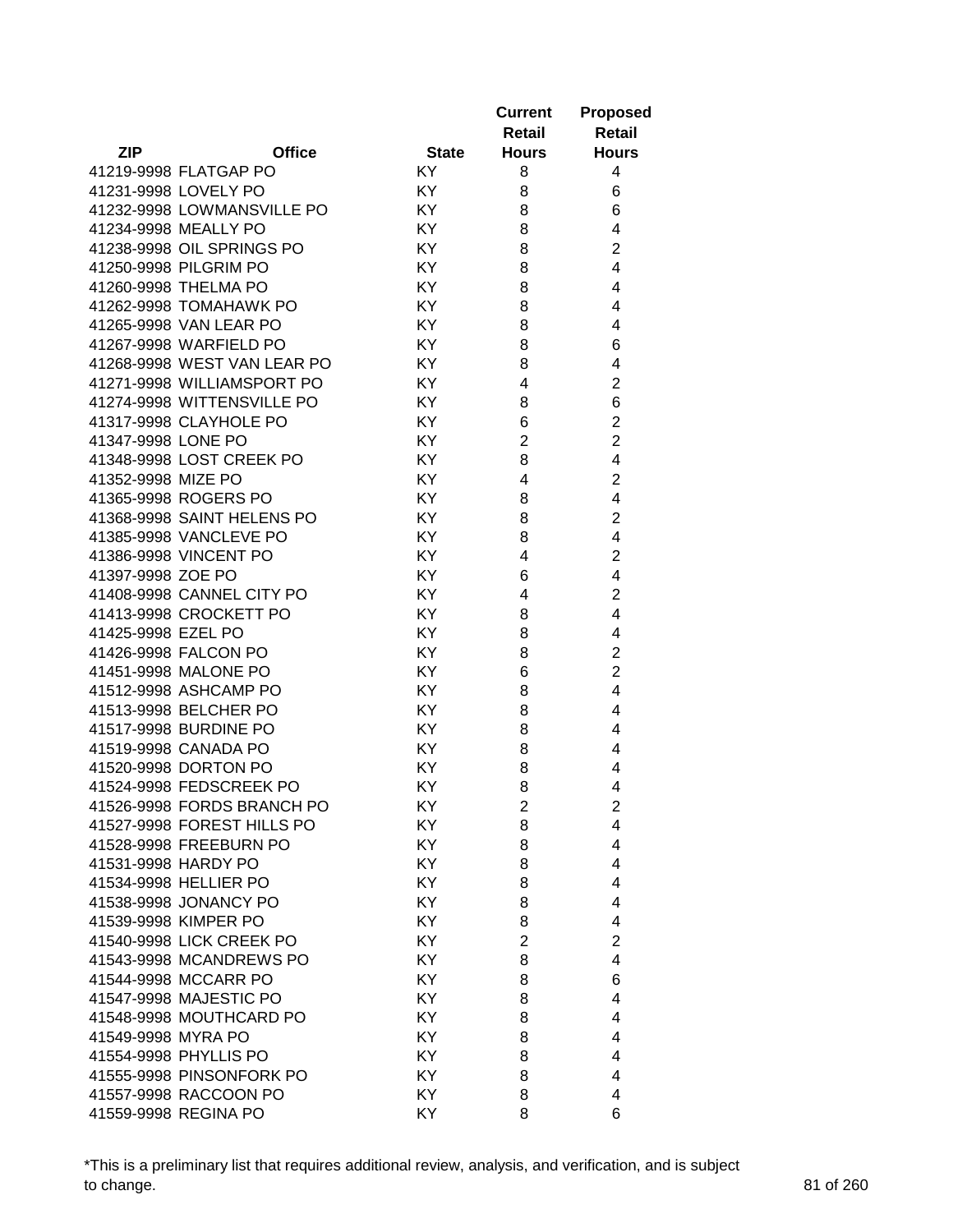|                      |                              |              | <b>Current</b><br>Retail | <b>Proposed</b><br>Retail |
|----------------------|------------------------------|--------------|--------------------------|---------------------------|
| <b>ZIP</b>           | <b>Office</b>                | <b>State</b> | <b>Hours</b>             | <b>Hours</b>              |
|                      | 41560-9998 ROBINSON CREEK PO | KY.          | 8                        | 6                         |
|                      | 41561-9998 ROCKHOUSE PO      | KY.          | 8                        | 4                         |
|                      | 41562-9998 SHELBIANA PO      | KY           | 8                        | 6                         |
|                      | 41564-9998 SIDNEY PO         | KY           | 8                        | 6                         |
|                      | 41566-9998 STEELE PO         | KY           | 6                        | $\overline{2}$            |
|                      | 41568-9998 STOPOVER PO       | KY           | 8                        | 4                         |
|                      | 41602-9998 AUXIER PO         | KY           | 8                        | 4                         |
|                      | 41603-9998 BANNER PO         | KY           | 8                        | 6                         |
|                      | 41604-9998 BEAVER PO         | KY           | 8                        | $\overline{2}$            |
|                      | 41605-9998 BETSY LAYNE PO    | KY           | 8                        | 6                         |
|                      | 41606-9998 BEVINSVILLE PO    | KY           | 8                        | 4                         |
|                      | 41607-9998 BLUE RIVER PO     | KY           | 8                        | $\overline{2}$            |
| 41616-9998 DAVID PO  |                              | KY           | 8                        | $\overline{2}$            |
| 41621-9998 DWALE PO  |                              | KY           | 8                        | 4                         |
|                      | 41622-9998 EASTERN PO        | KY           | 8                        | 4                         |
|                      | 41631-9998 GRETHEL PO        | KY           | 8                        | 4                         |
| 41636-9998 HI HAT PO |                              | KY           | 8                        | 4                         |
|                      | 41640-9998 HUEYSVILLE PO     | KY           | 8                        | 4                         |
| 41642-9998 IVEL PO   |                              | KY           | 8                        | 4                         |
|                      | 41643-9998 LACKEY PO         | KY           | 8                        | 4                         |
|                      | 41650-9998 MELVIN PO         | KY           | 8                        | 4                         |
| 41651-9998 MINNIE PO |                              | KY           | 8                        | $\overline{2}$            |
|                      | 41655-9998 PRINTER PO        | KY           | 8                        | 4                         |
|                      | 41659-9998 STANVILLE PO      | KY           | 8                        | 6                         |
|                      | 41660-9998 TEABERRY PO       | KY           | 8                        | 4                         |
| 41663-9998 TRAM PO   |                              | KY           | 8                        | 4                         |
|                      | 41666-9998 WAYLAND PO        | KY           | 8                        | 6                         |
|                      | 41667-9998 WEEKSBURY PO      | KY           | 8                        | 4                         |
|                      | 41669-9998 WHEELWRIGHT PO    | KY.          | 8                        | 6                         |
| 41712-9998 ARY PO    |                              | KY.          | 8                        | 4                         |
|                      | 41713-9998 AVAWAM PO         | KY.          | 8                        | 4                         |
|                      | 41714-9998 BEAR BRANCH PO    | ΚY           | 8                        | 4                         |
|                      | 41721-9998 BUCKHORN PO       | ΚY           | 8                        | 4                         |
|                      | 41725-9998 CARRIE PO         | ΚY           | 8                        | 4                         |
|                      | 41727-9998 CHAVIES PO        | KY           | 8                        | 6                         |
|                      | 41729-9998 COMBS PO          | KY           | 8                        | 6                         |
|                      | 41731-9998 CORNETTSVILLE PO  | KY           | 8                        | 6                         |
|                      | 41735-9998 DELPHIA PO        | KY           | 4                        | $\overline{2}$            |
| 41736-9998 DICE PO   |                              | KY           | 8                        | $\overline{2}$            |
|                      | 41739-9998 DWARF PO          | KY           | 8                        | 4                         |
|                      | 41740-9998 EMMALENA PO       | KY           | 8                        | 4                         |
| 41743-9998 FISTY PO  |                              | KY           | 8                        | 4                         |
| 41746-9998 HAPPY PO  |                              | KY           | 8                        | 6                         |
|                      | 41754-9998 KRYPTON PO        | KY           | 8                        | 4                         |
|                      | 41759-9998 SASSAFRAS PO      | KY           | 4                        | $\overline{2}$            |
| 41763-9998 SLEMP PO  |                              | KY           | 8                        | 4                         |
|                      | 41764-9998 SMILAX PO         | KY           | 8                        | 4                         |
| 41772-9998 VEST PO   |                              | KY           | 6                        | 4                         |
| 41773-9998 VICCO PO  |                              | KY           | 8                        | 6                         |
|                      | 41777-9998 YEADDISS PO       | KY           | 8                        | 4                         |

\*This is a preliminary list that requires additional review, analysis, and verification, and is subject to change. 82 of 260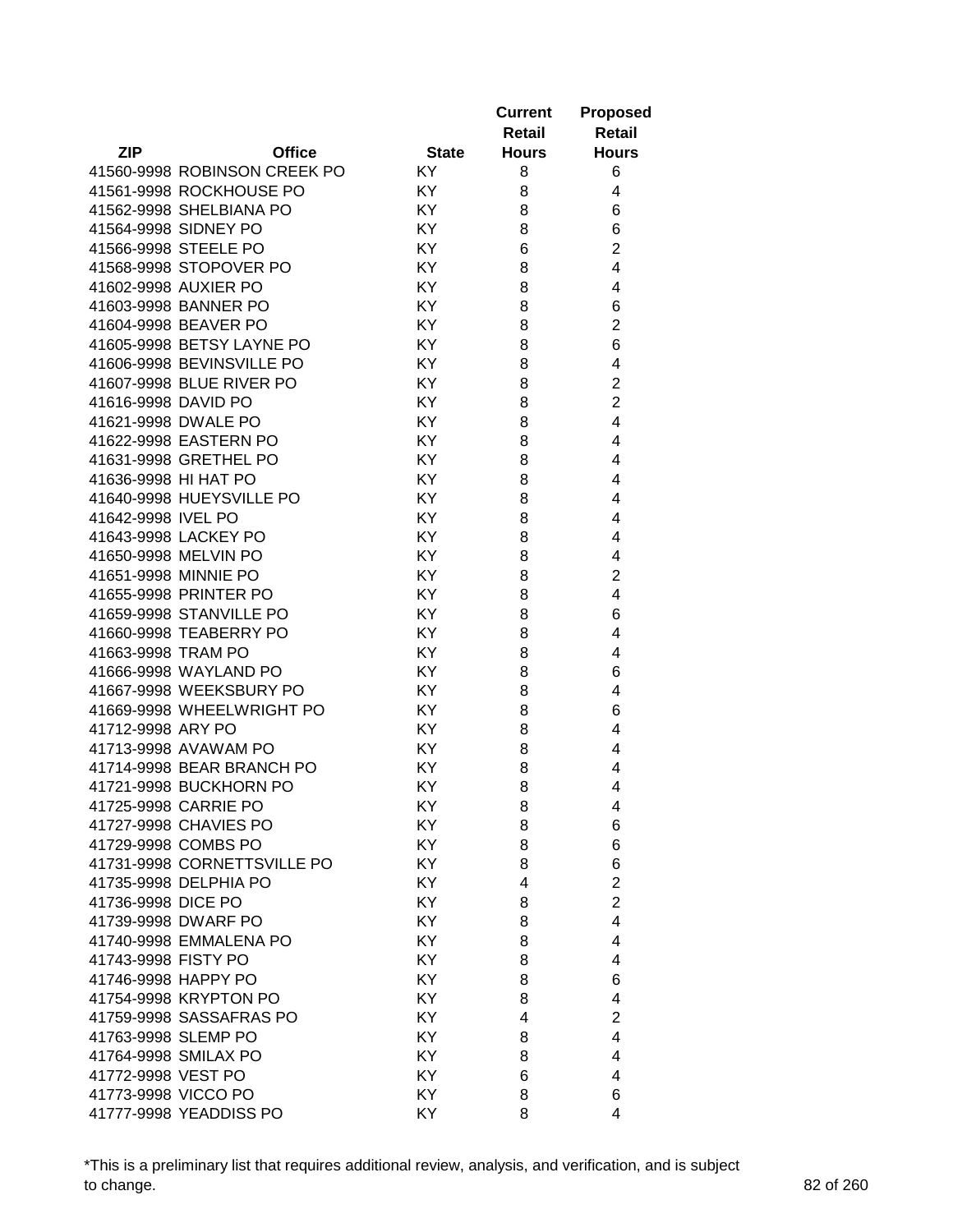|                      |                             |              | <b>Current</b> | <b>Proposed</b> |
|----------------------|-----------------------------|--------------|----------------|-----------------|
|                      |                             |              | <b>Retail</b>  | Retail          |
| <b>ZIP</b>           | <b>Office</b>               | <b>State</b> | <b>Hours</b>   | <b>Hours</b>    |
|                      | 41778-9998 YERKES PO        | KY           | 8              | 4               |
|                      | 41804-9998 BLACKEY PO       | KY           | 8              | 6               |
|                      | 41810-9998 CROMONA PO       | KY           | 8              | 4               |
|                      | 41812-9998 DEANE PO         | KY           | 8              | 4               |
|                      | 41821-9998 HALLIE PO        | KY           | 8              | 4               |
| 41824-9998 ISOM PO   |                             | KY           | 8              | 6               |
|                      | 41825-9998 JACKHORN PO      | KY           | 8              | 4               |
|                      | 41826-9998 JEREMIAH PO      | KY           | 8              | 4               |
| 41828-9998 KITE PO   |                             | KY           | 8              | 4               |
|                      | 41831-9998 LEBURN PO        | KY           | 8              | 4               |
|                      | 41834-9998 LITTCARR PO      | KY           | 8              | 4               |
|                      | 41835-9998 MCROBERTS PO     | KY           | 8              | 4               |
|                      | 41836-9998 MALLIE PO        | KY           | 8              | 4               |
|                      | 41837-9998 MAYKING PO       | KY           | 8              | 6               |
|                      | 41839-9998 MOUSIE PO        | KY           | 8              | 4               |
| 41840-9998 NEON PO   |                             | KY           | 8              | 6               |
|                      | 41843-9998 PINE TOP PO      | KY           | 8              | 4               |
|                      | 41844-9998 PIPPA PASSES PO  | KY           | 8              | 6               |
|                      | 41845-9998 PREMIUM PO       | KY           | 8              | 4               |
|                      | 41847-9998 REDFOX PO        | KY           | 8              | 4               |
|                      | 41848-9998 ROXANA PO        | KY           | 8              | 4               |
| 41849-9998 SECO PO   |                             | KY           | 8              | $\overline{2}$  |
|                      | 41862-9998 TOPMOST PO       | KY           | 8              | 4               |
| 42020-9998 ALMO PO   |                             | KY           | 8              | $\overline{2}$  |
|                      | 42021-9998 ARLINGTON PO     | KY           | 8              | 4               |
|                      | 42022-9998 BANDANA PO       | KY           | 6              | $\overline{2}$  |
|                      | 42024-9998 BARLOW PO        | KY           | 8              | 6               |
| 42027-9998 BOAZ PO   |                             | KY           | 8              | 6               |
|                      | 42028-9998 BURNA PO         | KY           | 8              | 4               |
|                      | 42032-9998 COLUMBUS PO      | KY           | 8              | 4               |
|                      | 42033-9998 CRAYNE PO        | KY           | 8              | 4               |
|                      | 42035-9998 CUNNINGHAM PO    | KY           |                | 4               |
|                      | 42036-9566 DEXTER PO        | KY           | 8<br>8         | 4               |
|                      |                             |              |                |                 |
|                      | 42037-9998 DYCUSBURG PO     | KY           | 8              | 4               |
|                      | 42039-9998 FANCY FARM PO    | KY           | 8              | 6               |
|                      | 42040-9998 FARMINGTON PO    | KY           | 8              | 4               |
|                      | 42045-9998 GRAND RIVERS PO  | KY           | 8              | 4               |
|                      | 42047-9998 HAMPTON PO       | KY           | 4              | $\overline{2}$  |
|                      | 42048-9998 HARDIN PO        | KY           | 8              | 6               |
| 42049-9998 HAZEL PO  |                             | KY           | 8              | 6               |
|                      | 42051-9998 HICKORY PO       | KY           | 8              | 4               |
|                      | 42055-9998 KUTTAWA PO       | KY           | 8              | 6               |
|                      | 42058-9998 LEDBETTER PO     | KY           | 8              | 6               |
|                      | 42060-9998 LOVELACEVILLE PO | KY           | 8              | $\overline{2}$  |
|                      | 42061-9998 LOWES PO         | KY           | 6              | 4               |
|                      | 42069-9998 MELBER PO        | KY           | 8              | 4               |
|                      | 42076-9998 NEW CONCORD PO   | KY           | 8              | 4               |
|                      | 42079-9998 SEDALIA PO       | KY           | 8              | 4               |
|                      | 42082-9998 SYMSONIA PO      | KY           | 8              | 4               |
| 42083-9998 TILINE PO |                             | KY           | 8              | $\overline{2}$  |

\*This is a preliminary list that requires additional review, analysis, and verification, and is subject to change. 83 of 260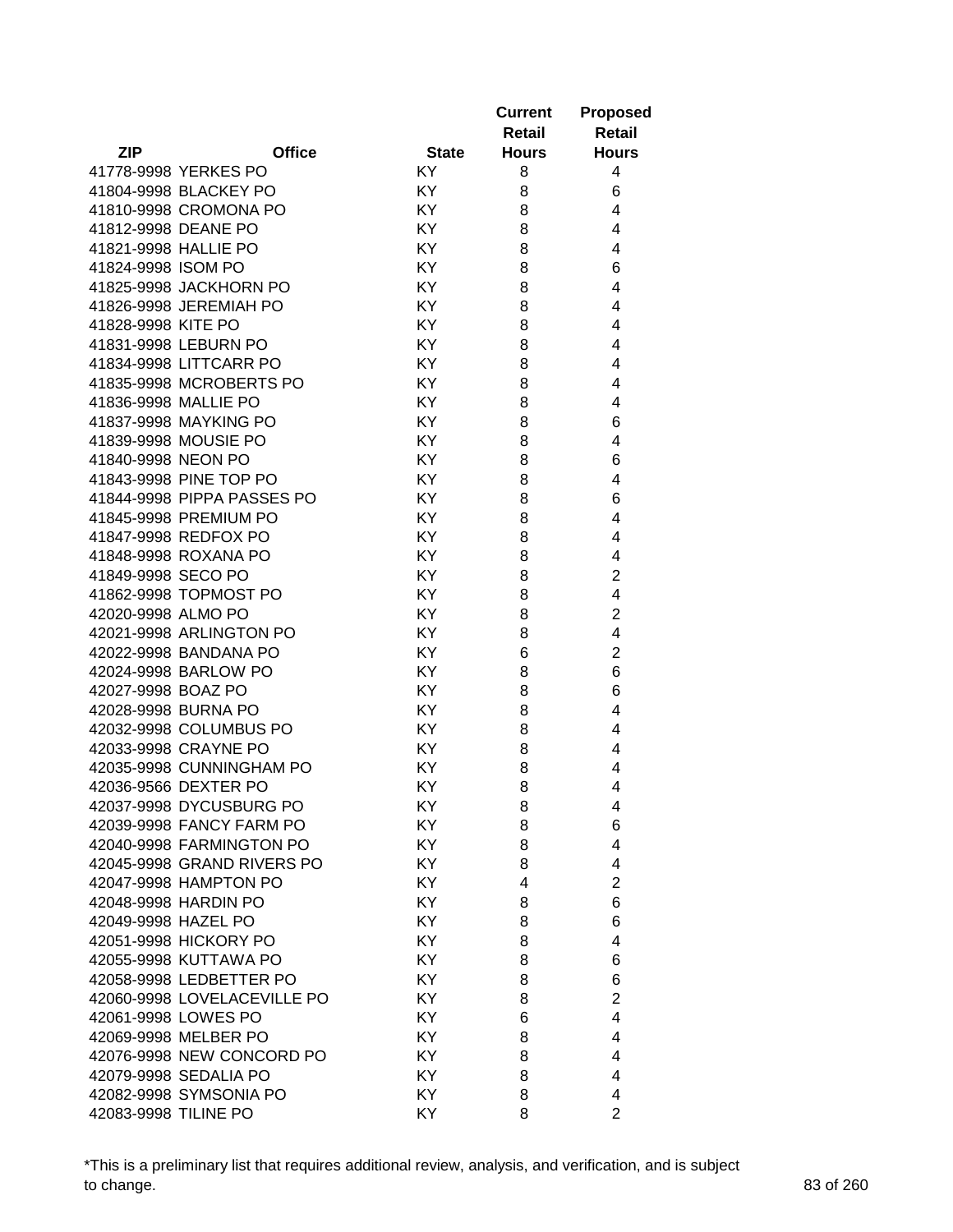|                      |                                |              | <b>Current</b><br>Retail | <b>Proposed</b><br><b>Retail</b> |
|----------------------|--------------------------------|--------------|--------------------------|----------------------------------|
| <b>ZIP</b>           | <b>Office</b>                  | <b>State</b> | <b>Hours</b>             | <b>Hours</b>                     |
|                      | 42085-9998 WATER VALLEY PO     | KY.          | 6                        | 4                                |
|                      | 42088-9998 WINGO PO            | KY.          | 8                        | 6                                |
|                      | 42120-9998 ADOLPHUS PO         | KY           | 8                        | 4                                |
|                      | 42122-9998 ALVATON PO          | KY           | 8                        | 6                                |
|                      | 42123-9998 AUSTIN PO           | KY           | 8                        | $\overline{2}$                   |
|                      | 42133-9998 FOUNTAIN RUN PO     | KY           | 8                        | 4                                |
|                      | 42140-9998 GAMALIEL PO         | KY           | 8                        | 6                                |
|                      | 42152-9998 HISEVILLE PO        | KY           | 8                        | 4                                |
|                      | 42154-9998 KNOB LICK PO        | KY           | 4                        | $\overline{2}$                   |
|                      | 42159-9998 OAKLAND PO          | KY           | 8                        | 4                                |
|                      | 42160-9998 PARK CITY PO        | KY           | 8                        | 4                                |
|                      | 42163-9998 ROCKY HILL PO       | KY           | 8                        | 4                                |
|                      | 42166-9998 SUMMER SHADE PO     | KY           | 8                        | 6                                |
|                      | 42170-9998 WOODBURN PO         | KY           | 8                        | 4                                |
|                      | 42201-9998 ABERDEEN PO         | KY           | 8                        | 4                                |
|                      | 42202-8461 ADAIRVILLE PO       | KY           | 8                        | 6                                |
|                      | 42204-9998 ALLENSVILLE PO      | KY           | 8                        | 4                                |
|                      | 42207-9998 BEE SPRING PO       | KY           | 8                        | 6                                |
|                      | 42214-9998 CENTER PO           | KY           | 6                        | $\overline{2}$                   |
|                      | 42215-9998 CERULEAN PO         | KY           | 8                        | 4                                |
| 42216-9998 CLIFTY PO |                                | KY           | 8                        | 4                                |
|                      | 42219-9998 DUNBAR PO           | KY           | 6                        | $\overline{2}$                   |
|                      | 42221-9998 FAIRVIEW PO         | KY           | 6                        | $\overline{2}$                   |
|                      | 42232-9998 GRACEY PO           | KY           | 8                        | 4                                |
|                      | 42236-9998 HERNDON PO          | KY           | 8                        | 4                                |
|                      | 42252-9998 JETSON PO           | KY           | 4                        | $\overline{2}$                   |
|                      | 42259-9998 MAMMOTH CAVE PO     | KY           | 8                        | 4                                |
|                      | 42266-9998 PEMBROKE PO         | KY           | 8                        | 6                                |
|                      | 42273-9998 ROCHESTER PO        | KY           | 8                        | 4                                |
|                      | 42274-9998 ROCKFIELD PO        | KY.          | 8                        | 4                                |
|                      | 42275-9998 ROUNDHILL PO        | KY.          | 6                        | $\overline{2}$                   |
|                      | 42285-9998 SWEEDEN PO          | KY.          | 8                        | $\overline{2}$                   |
|                      | 42286-9998 TRENTON PO          | KY           | 8                        | 6                                |
|                      | 42288-9998 WOODBURY PO         | KY.          | 4                        | 2                                |
|                      | 42322-9998 BEECH GROVE PO      | KY           | 8                        | 4                                |
|                      | 42323-9998 BEECHMONT PO        | KY           | 8                        | 6                                |
|                      | 42325-9998 BREMEN PO           | KY.          | 8                        | 6                                |
|                      | 42328-9998 CENTERTOWN PO       | KY           | 8                        | 4                                |
|                      | 42332-9998 CLEATON PO          | KY           | 8                        | $\overline{2}$                   |
|                      | 42339-9998 DUNMOR PO           | KY           | 8                        | 4                                |
|                      | 42343-9998 FORDSVILLE PO       | KY           | 8                        | 6                                |
|                      | 42344-9998 GRAHAM PO           | KY           | 8                        | 4                                |
|                      | 42350-9998 ISLAND PO           | KY           | 8                        | 4                                |
|                      | 42354-9998 MCHENRY PO          | KY           | 8                        | 2                                |
|                      | 42355-9998 MACEO PO            | KY           | 8                        | 6                                |
|                      | 42367-9998 POWDERLY PO         | KY           | 8                        | 6                                |
|                      | 42369-9998 ROCKPORT PO         | KY.          | 8                        | 4                                |
|                      | 42370-9998 ROSINE PO           | KY           | 8                        | 4                                |
|                      | 42372-9998 SACRAMENTO PO       | KY.          | 8                        | 6                                |
|                      | 42374-9998 SOUTH CARROLLTON PO | KY.          | 8                        | 4                                |

\*This is a preliminary list that requires additional review, analysis, and verification, and is subject to change. 84 of 260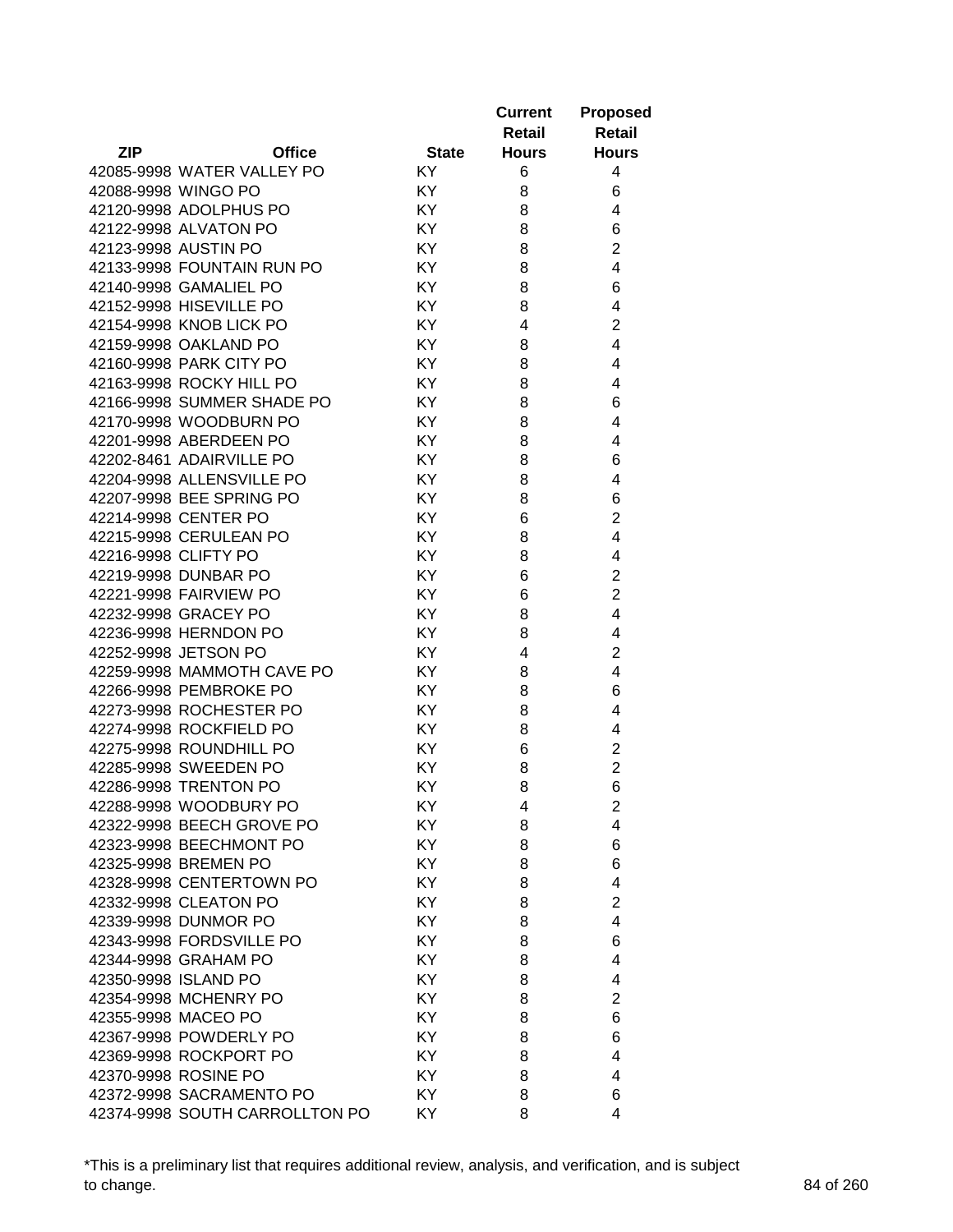|                     |                               |              | <b>Current</b><br>Retail | <b>Proposed</b><br><b>Retail</b> |
|---------------------|-------------------------------|--------------|--------------------------|----------------------------------|
| <b>ZIP</b>          | <b>Office</b>                 | <b>State</b> | <b>Hours</b>             | <b>Hours</b>                     |
|                     | 42377-9998 WEST LOUISVILLE PO | KY.          | 4                        | $\overline{2}$                   |
|                     | 42402-9998 BASKETT PO         | KY.          | 6                        | $\overline{2}$                   |
| 42404-9998 CLAY PO  |                               | KY           | 8                        | 6                                |
|                     | 42406-9998 CORYDON PO         | KY           | 8                        | 6                                |
|                     | 42411-9998 FREDONIA PO        | KY           | 8                        | 6                                |
|                     | 42436-9998 MANITOU PO         | KY           | 8                        | 4                                |
|                     | 42440-9998 MORTONS GAP PO     | KY           | 8                        | 6                                |
| 42444-9998 POOLE PO |                               | KY           | 8                        | 4                                |
| 42451-9998 REED PO  |                               | KY           | 8                        | 4                                |
|                     | 42452-9998 ROBARDS PO         | KY           | 8                        | 6                                |
|                     | 42453-9998 SAINT CHARLES PO   | KY           | 8                        | 4                                |
|                     | 42456-9998 SLAUGHTERS PO      | KY           | 8                        | 6                                |
|                     | 42457-9998 SMITH MILLS PO     | KY           | 8                        | 4                                |
|                     | 42458-9998 SPOTTSVILLE PO     | KY           | 8                        | 4                                |
|                     | 42460-9998 SULLIVAN PO        | KY           | 6                        | $\overline{2}$                   |
|                     | 42461-9998 UNIONTOWN PO       | KY           | 8                        | 6                                |
|                     | 42462-9998 WAVERLY PO         | KY           | 8                        | 4                                |
|                     | 42463-9998 WHEATCROFT PO      | KY.          | 8                        | $\overline{2}$                   |
|                     | 42464-9998 WHITE PLAINS PO    | KY.          | 8                        | 6                                |
|                     | 42528-9998 DUNNVILLE PO       | KY           | 8                        | 6                                |
|                     |                               | KY           |                          | 4                                |
|                     | 42533-9998 FERGUSON PO        |              | 8                        |                                  |
|                     | 42541-9998 MIDDLEBURG PO      | KY           | 8                        | 4                                |
|                     | 42565-9998 WINDSOR PO         | KY           | $\overline{2}$           | $\overline{2}$                   |
| 42603-9998 ALPHA PO |                               | KY           | 4                        | $\overline{2}$                   |
|                     | 42631-9998 MARSHES SIDING PO  | KY           | 8                        | $\overline{4}$                   |
|                     | 42634-9998 PARKERS LAKE PO    | KY           | 8                        | 4                                |
|                     | 42638-9998 REVELO PO          | KY           | 8                        | 4                                |
|                     | 42649-9998 STRUNK PO          | KY           | 8                        | 4                                |
|                     | 42712-9998 BIG CLIFTY PO      | KY           | 8                        | 6                                |
|                     | 42713-9998 BONNIEVILLE PO     | KY.          | 8                        | 4                                |
|                     | 42715-9998 BREEDING PO        | KY.          | 8                        | $\overline{2}$                   |
|                     | 42716-9998 BUFFALO PO         | KY.          | 8                        | 6                                |
|                     | 42720-9998 CANE VALLEY PO     | KY           | 4                        | $\overline{2}$                   |
|                     | 42724-9998 CECILIA PO         | ΚY           | 8                        | 6                                |
|                     | 42729-9998 CUB RUN PO         | KY           | 8                        | 4                                |
|                     | 42732-9998 EASTVIEW PO        | KY           | 6                        | 4                                |
|                     | 42740-9998 GLENDALE PO        | KY           | 8                        | 6                                |
|                     | 42746-9998 HARDYVILLE PO      | <b>KY</b>    | 8                        | 6                                |
|                     | 42757-9998 MAGNOLIA PO        | KY           | 8                        | 6                                |
|                     | 42758-9998 MANNSVILLE PO      | KY           | 8                        | 4                                |
|                     | 42759-9998 MARROWBONE PO      | KY           | 8                        | 4                                |
|                     | 42762-9998 MILLWOOD PO        | KY           | 8                        | 4                                |
|                     | 42764-9998 MOUNT SHERMAN PO   | KY           | 4                        | $\overline{2}$                   |
|                     | 42776-9998 SONORA PO          | KY           | 8                        | 6                                |
|                     | 42782-9998 SUMMERSVILLE PO    | KY           | 8                        | 4                                |
|                     | 42784-9998 UPTON PO           | KY           | 8                        | 6                                |
|                     | 42788-9998 WHITE MILLS PO     | KY           | 6                        | $\overline{2}$                   |
| 70031-9998 AMA PO   |                               | LA           | 8                        | 6                                |
| 70032-1100 ARABI PO |                               | LA           | 8                        | 4                                |
|                     | 70036-9998 BARATARIA PO       | LA           | 8                        | 4                                |

\*This is a preliminary list that requires additional review, analysis, and verification, and is subject to change. 85 of 260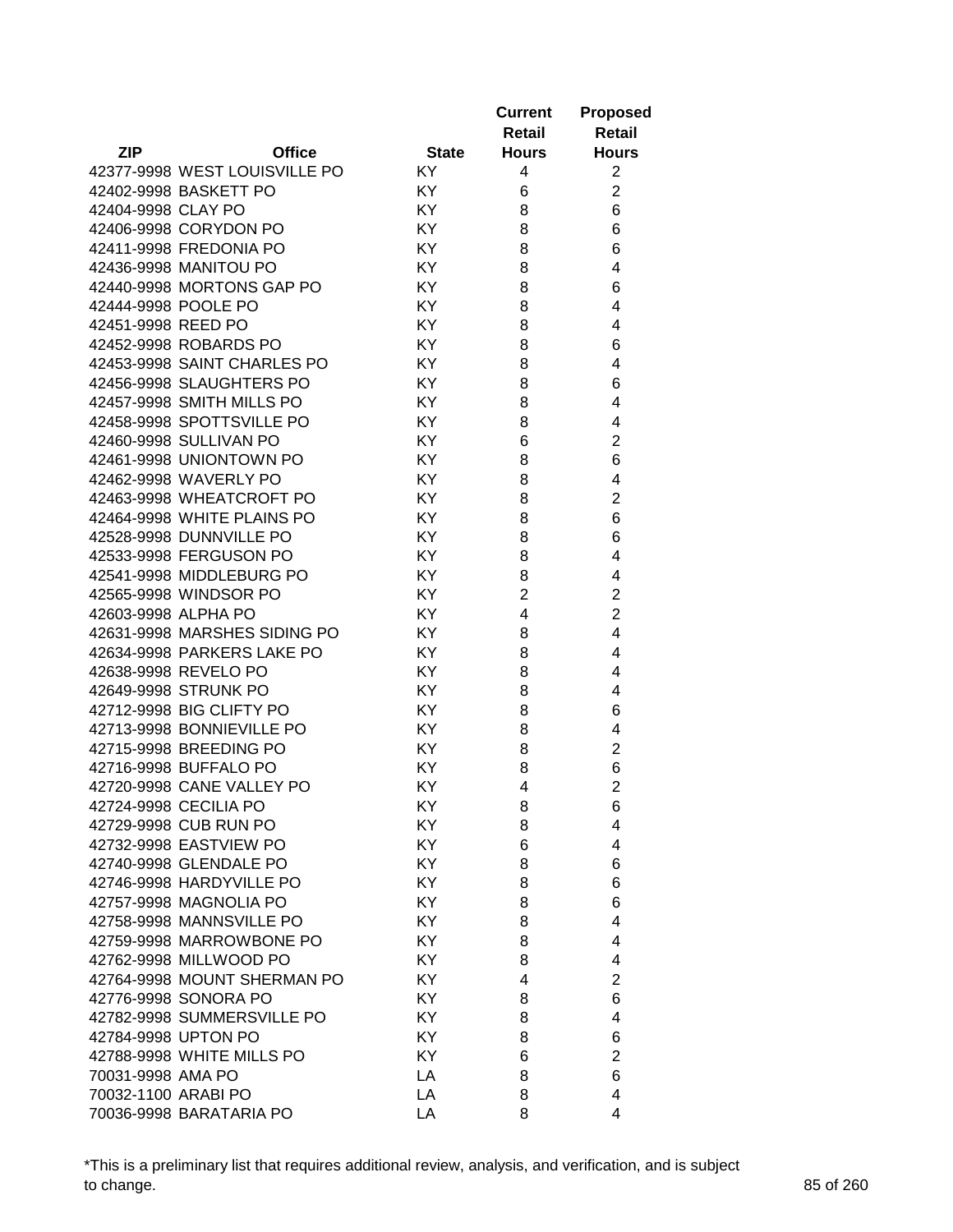|                                                |              | <b>Current</b> | <b>Proposed</b>     |
|------------------------------------------------|--------------|----------------|---------------------|
|                                                |              | Retail         | Retail              |
| <b>ZIP</b><br><b>Office</b>                    | <b>State</b> | <b>Hours</b>   | <b>Hours</b>        |
| 70040-9998 BRAITHWAITE PO                      | LA           | 8              | 6                   |
| 70049-9998 EDGARD PO                           | LA           | 8              | 6                   |
| 70078-9998 NEW SARPY PO                        | LA           | 8              | 6                   |
| 70080-9998 PARADIS PO                          | LA           | 8              | 6                   |
| 70082-3011 POINTE A LA HACHE PO                | LA           | 8              | 4                   |
| 70085-4863 SAINT BERNARD PO                    | LA           | 8              | 4                   |
| 70086-9998 SAINT JAMES PO                      | LA           | 8              | 4                   |
| 70353-9998 DULAC PO                            | LA           | 8              | 6                   |
| 70356-9998 GIBSON PO                           | LA           | 8              | 6                   |
| 70375-9998 MATHEWS PO                          | LA           | 8              | 6                   |
| 70393-9998 PLATTENVILLE PO                     | LA           | 8              | 6                   |
| 70436-9998 FLUKER PO                           | LA           | 8              | 4                   |
| 70442-9998 HUSSER PO                           | LA           | 8              | 4                   |
| 70449-9998 MAUREPAS PO                         | LA           | 8              | 4                   |
| 70450-9998 MOUNT HERMON PO                     | LA           | 8              | 6                   |
| 70453-9998 PINE GROVE PO                       | LA           | 8              | 6                   |
| 70457-9998 SAINT BENEDICT PO                   | LA           | 8              | 4                   |
| 70463-9998 SUN PO                              | LA           | 8              | 4                   |
| 70464-9998 TALISHEEK PO                        | LA           | 8              | 4                   |
| 70465-9998 TANGIPAHOA PO                       | LA           | 8              | 4                   |
| 70513-9998 AVERY ISLAND PO                     | LA           | 8              | 4                   |
| 70516-3640 BRANCH PO                           | LA           | 8              | 6                   |
| 70519-9998 CADE PO                             | LA           | 8              | 6                   |
| 70522-9998 CENTERVILLE PO                      | LA           | 8              | 6                   |
| 70523-3000 CHARENTON PO                        | LA           | 8              | 6                   |
| 70524-9998 CHATAIGNIER PO                      | LA           | 8              | 4                   |
| 70531-3414 EGAN PO                             | LA           | 8              | 6                   |
| 70534-9998 ESTHERWOOD PO                       | LA           | 8              | 4                   |
| 70537-3304 EVANGELINE PO                       | LA           | 8              | 4                   |
| 70556-3000 MERMENTAU PO                        | LA           |                | 4                   |
| 70558-9998 MILTON PO                           | LA           | 8              | 6                   |
| 70559-9998 MORSE PO                            | LA           | 8              |                     |
| 70569-9998 LYDIA PO                            | LA           | 8<br>8         | 6                   |
|                                                |              |                | 6                   |
| 70575-9998 PERRY PO                            | LA           | 8              | 4                   |
| 70576-9998 PINE PRAIRIE PO                     | LA<br>LA     | 8<br>8         | 6<br>$\overline{4}$ |
| 70580-9998 REDDELL PO<br>70581-9998 ROANOKE PO |              |                |                     |
|                                                | LA           | 8              | $\overline{4}$      |
| 70585-3000 TURKEY CREEK PO                     | LA           | 8              | 4                   |
| 70630-3904 BELL CITY PO                        | LA           | 8              | 4                   |
| 70637-3600 DRY CREEK PO                        | LA           | 8              | 6                   |
| 70638-3800 ELIZABETH PO                        | LA           | 8              | 6                   |
| 70639-9998 EVANS PO                            | LA           | 8              | 4                   |
| 70640-4000 FENTON PO                           | LA           | 8              | 4                   |
| 70644-4400 GRANT PO                            | LA           | 8              | 4                   |
| 70645-3400 HACKBERRY PO                        | LA           | 8              | 6                   |
| 70646-4600 HAYES PO                            | LA           | 8              | $\overline{4}$      |
| 70650-5000 LACASSINE PO                        | LA           | 8              | 4                   |
| 70651-5100 LEBLANC PO                          | LA           | 8              | 4                   |
| 70652-9998 LONGVILLE PO                        | LA           | 8              | 6                   |
| 70654-2101 MITTIE PO                           | LA           | 8              | 4                   |

\*This is a preliminary list that requires additional review, analysis, and verification, and is subject to change. 86 of 260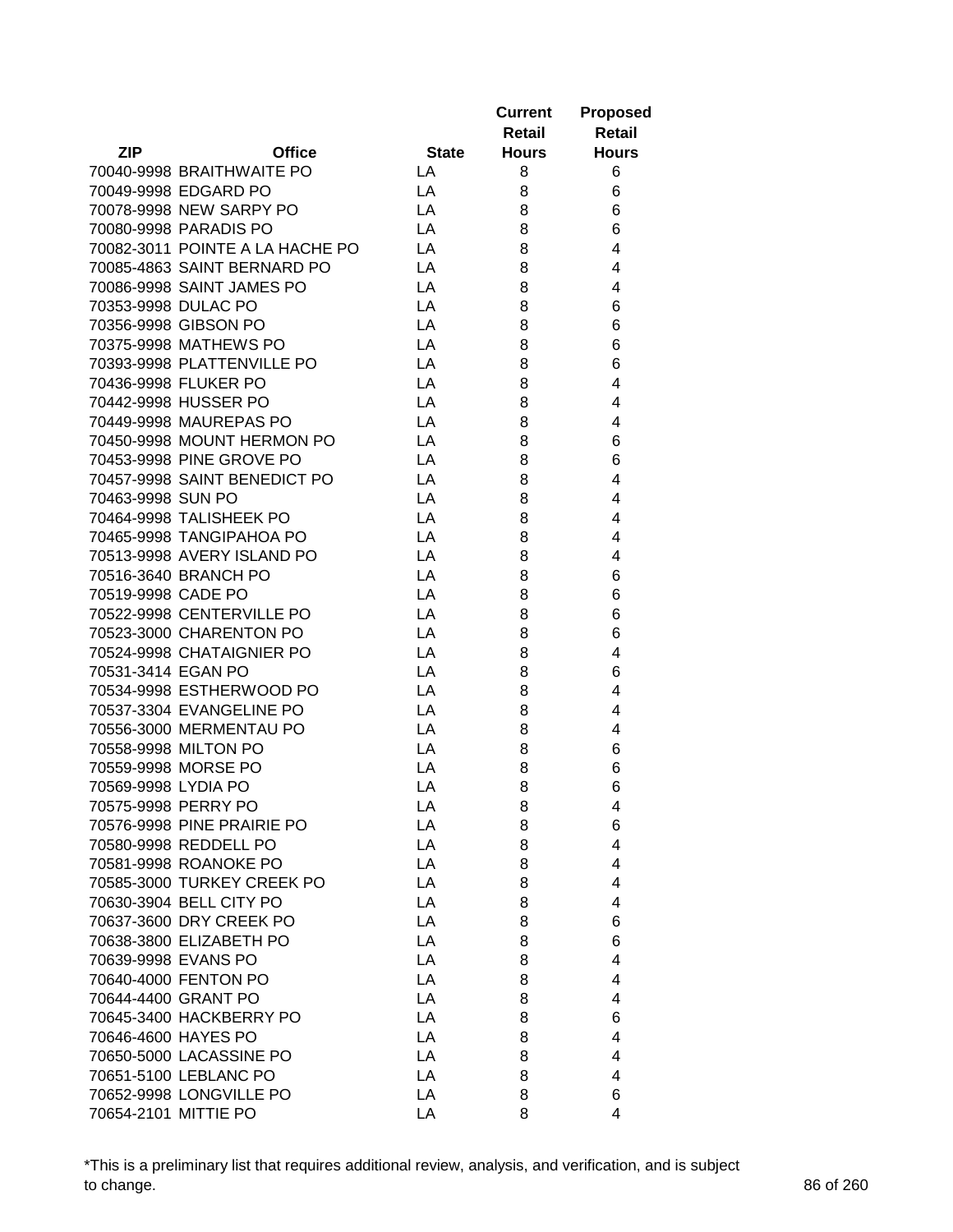|                             |              | <b>Current</b><br>Retail | <b>Proposed</b><br><b>Retail</b> |
|-----------------------------|--------------|--------------------------|----------------------------------|
| <b>ZIP</b><br><b>Office</b> | <b>State</b> | <b>Hours</b>             | <b>Hours</b>                     |
| 70658-9998 REEVES PO        | LA           | 8                        | 4                                |
| 70660-9998 SINGER PO        | LA           | 8                        | 4                                |
| 70715-9998 BATCHELOR PO     | LA           | 8                        | 4                                |
| 70718-9998 BRITTANY PO      | LA           | 8                        | 6                                |
| 70721-9998 CARVILLE PO      | LA           | 8                        | $\overline{4}$                   |
| 70723-9998 CONVENT PO       | LA           | 8                        | 6                                |
| 70725-9998 DARROW PO        | LA           | 8                        | 4                                |
| 70730-9998 ETHEL PO         | LA           | 8                        | 6                                |
| 70732-9998 FORDOCHE PO      | LA           | 8                        | 6                                |
| 70736-3717 GLYNN PO         | LA           | 4                        | $\overline{2}$                   |
| 70740-3317 GROSSE TETE PO   | LA           | 8                        | 6                                |
| 70743-9998 HESTER PO        | LA           | 8                        | 4                                |
| 70747-4700 INNIS PO         | LA           | 4                        | $\overline{2}$                   |
| 70749-9998 JARREAU PO       | LA           | 8                        | 6                                |
| 70752-3101 LAKELAND PO      | LA           | 8                        | 4                                |
| 70753-9998 LETTSWORTH PO    | LA           | 8                        | 4                                |
| 70756-9998 LOTTIE PO        | LA           | 8                        | 4                                |
| 70759-9998 MORGANZA PO      | LA           | 8                        | 6                                |
| 70761-9998 NORWOOD PO       | LA           | 8                        | 4                                |
| 70762-9998 OSCAR PO         | LA           | 8                        | 4                                |
| 70770-9203 PRIDE PO         | LA           | 8                        | 6                                |
| 70772-9998 ROSEDALE PO      | LA           | 8                        | 6                                |
| 70773-9998 ROUGON PO        | LA           | 8                        | $\overline{2}$                   |
| 70777-9998 SLAUGHTER PO     | LA           | 8                        | 6                                |
| 70778-9998 SORRENTO PO      | LA           | 8                        | 6                                |
| 70780-9998 SUNSHINE PO      | LA           | 8                        | 4                                |
| 70782-8200 TUNICA PO        | LA           | 8                        | $\overline{2}$                   |
| 70783-9998 VENTRESS PO      | LA           | 8                        | 6                                |
| 70784-8400 WAKEFIELD PO     | LA           | 8                        | 4                                |
| 70787-8700 WEYANOKE PO      | LA           | 8                        | 4                                |
| 70789-9998 WILSON PO        | LA           | 8                        | 4                                |
| 71002-9998 ASHLAND PO       | LA           | 8                        | 4                                |
| 71003-9998 ATHENS PO        | LA           | 8                        | 4                                |
| 71004-9998 BELCHER PO       | LA           | 8                        | 4                                |
| 71007-9998 BETHANY PO       | LA           | 8                        | 4                                |
| 71008-9998 BIENVILLE PO     | LA           | 8                        | 4                                |
| 71016-9998 CASTOR PO        | LA           | 8                        | 6                                |
| 71018-9998 COTTON VALLEY PO | LA           | 8                        | 6                                |
| 71021-9998 CULLEN PO        | LA           | 8                        | 6                                |
| 71024-9998 DUBBERLY PO      | LA           | 8                        | $\overline{4}$                   |
| 71027-9998 FRIERSON PO      | LA           | 8                        | $\overline{4}$                   |
| 71028-9998 GIBSLAND PO      | LA           | 8                        | 6                                |
| 71029-9998 GILLIAM PO       | LA           | 8                        | 4                                |
| 71030-9998 GLOSTER PO       | LA           | 8                        | 4                                |
| 71031-9998 GOLDONNA PO      | LA           | 8                        | 4                                |
| 71032-9998 GRAND CANE PO    | LA           | 8                        | 6                                |
| 71034-9998 HALL SUMMIT PO   | LA           | 8                        | 4                                |
| 71039-9998 HEFLIN PO        | LA           | 8                        | 4                                |
| 71043-9998 HOSSTON PO       | LA           | 8                        | 4                                |
| 71044-9998 IDA PO           | LA           | 8                        | 4                                |

\*This is a preliminary list that requires additional review, analysis, and verification, and is subject to change. 87 of 260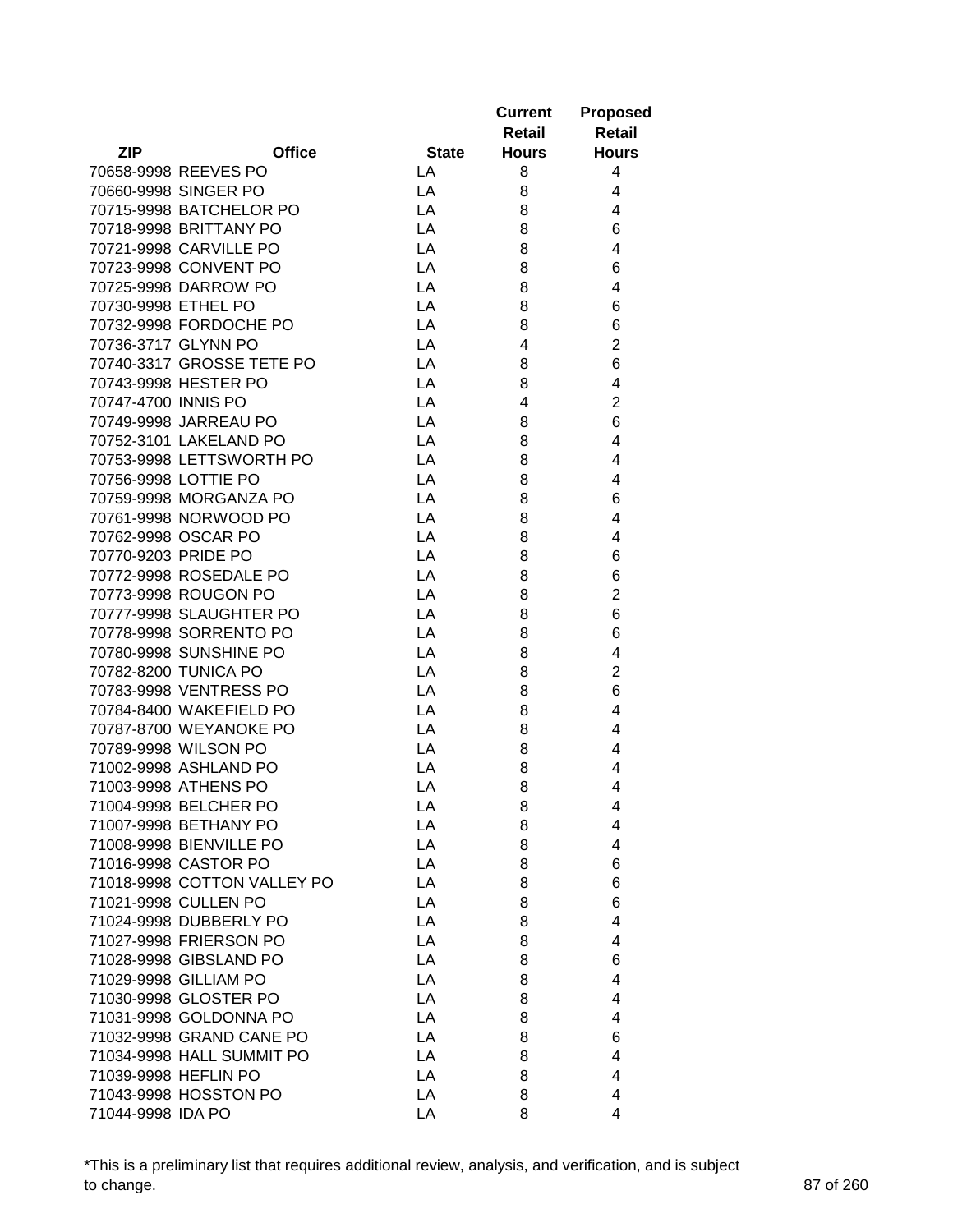|                              |              | <b>Current</b> | <b>Proposed</b>         |
|------------------------------|--------------|----------------|-------------------------|
|                              |              | Retail         | <b>Retail</b>           |
| <b>ZIP</b><br><b>Office</b>  | <b>State</b> | <b>Hours</b>   | <b>Hours</b>            |
| 71045-9998 JAMESTOWN PO      | LA           | 8              | 4                       |
| 71046-9998 KEATCHIE PO       | LA           | 8              | 4                       |
| 71048-9998 LISBON PO         | LA           | 8              | 4                       |
| 71051-9998 ELM GROVE PO      | LA           | 8              | 4                       |
| 71060-9998 MOORINGSPORT PO   | LA           | 8              | 6                       |
| 71063-9998 PELICAN PO        | LA           | 8              | 4                       |
| 71065-9998 PLEASANT HILL PO  | LA           | 8              | 4                       |
| 71066-9998 POWHATAN PO       | LA           | 8              | $\overline{2}$          |
| 71069-9998 RODESSA PO        | LA           | 8              | 4                       |
| 71070-9998 SALINE PO         | LA           | 8              | 6                       |
| 71071-9998 SAREPTA PO        | LA           | 8              | 6                       |
| 71072-9998 SHONGALOO PO      | LA           | 8              | 4                       |
| 71073-9998 SIBLEY PO         | LA           | 8              | 6                       |
| 71079-9998 SUMMERFIELD PO    | LA           | 8              | 4                       |
| 71080-9998 TAYLOR PO         | LA           | 8              | 4                       |
| 71218-9998 ARCHIBALD PO      | LA           | 8              | 4                       |
| 71219-9998 BASKIN PO         | LA           | 8              | 4                       |
| 71223-9998 BONITA PO         | LA           | 8              | 4                       |
| 71226-9998 CHATHAM PO        | LA           | 8              | 6                       |
| 71227-9998 CHOUDRANT PO      | LA           | 8              | 6                       |
| 71229-9998 COLLINSTON PO     | LA           | 8              | 4                       |
| 71230-9998 CROWVILLE PO      | LA           | 8              | 4                       |
| 71233-9998 DELTA PO          | LA           | 8              | 4                       |
| 71237-9998 EPPS PO           | LA           | 8              | 6                       |
| 71238-9998 EROS PO           | LA           | 8              | 4                       |
| 71240-9998 FAIRBANKS PO      | LA           | 8              | 4                       |
| 71242-9998 FOREST PO         | LA           | 8              | 4                       |
| 71243-9998 FORT NECESSITY PO | LA           | 8              | 4                       |
| 71249-9998 JIGGER PO         | LA           | 8              | $\overline{\mathbf{c}}$ |
| 71250-9998 JONES PO          | LA           | 8              | $\overline{2}$          |
| 71253-9998 KILBOURNE PO      | LA           | 8              | 4                       |
| 71256-9998 LILLIE PO         | LA           | 8              | $\overline{2}$          |
| 71259-9998 MANGHAM PO        | LA           | 8              | 6                       |
| 71260-9998 MARION PO         | LA           | 8              | 6                       |
| 71264-9998 OAK RIDGE PO      | LA           | 8              | 4                       |
| 71266-9998 PIONEER PO        | LA           | 8              | 4                       |
| 71268-9998 QUITMAN PO        | LA           | 8              | 6                       |
| 71275-9998 SIMSBORO PO       | LA           | 8              | 6                       |
| 71276-9998 SONDHEIMER PO     | LA           | 8              | $\overline{2}$          |
| 71277-9998 SPEARSVILLE PO    | LA           | 8              | 4                       |
| 71279-9998 START PO          | LA           | 8              | 4                       |
| 71286-9998 TRANSYLVANIA PO   | LA           | 8              | 4                       |
| 71316-9998 ACME PO           | LA           | 4              | $\overline{2}$          |
| 71320-9998 BORDELONVILLE PO  | LA           | 8              | 4                       |
| 71323-9998 CENTER POINT PO   | LA           | 8              | 6                       |
| 71324-9998 CHASE PO          | LA           | 6              | $\overline{c}$          |
| 71325-9998 CHENEYVILLE PO    | LA           | 8              | 6                       |
| 71326-9998 CLAYTON PO        | LA           | 8              | 6                       |
| 71329-9998 DUPONT PO         | LA           | 8              | $\overline{2}$          |
| 71330-9998 ECHO PO           | LA           | 8              | 4                       |

\*This is a preliminary list that requires additional review, analysis, and verification, and is subject to change. 88 of 260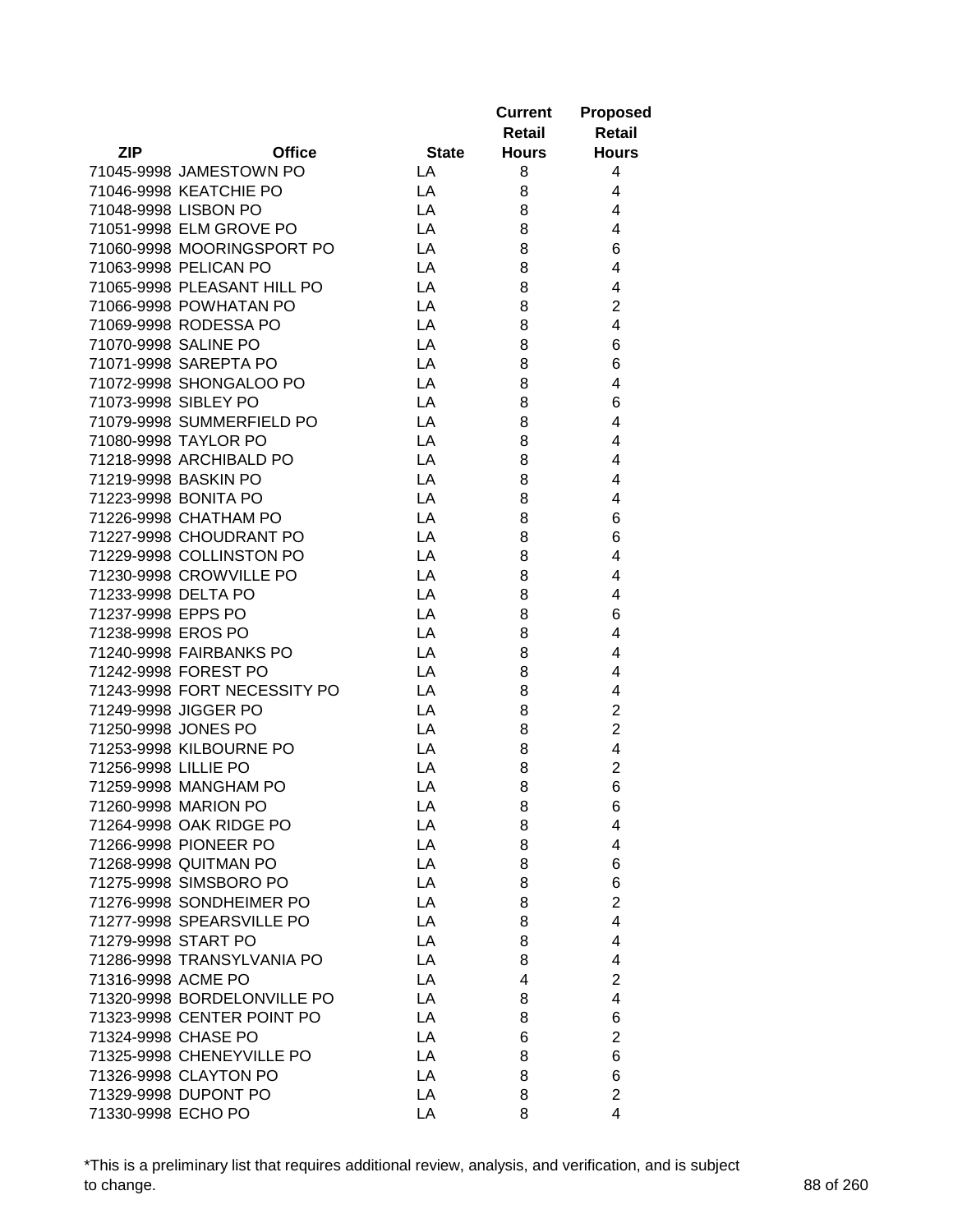|                     |                                                |              | <b>Current</b> | <b>Proposed</b>                  |
|---------------------|------------------------------------------------|--------------|----------------|----------------------------------|
|                     |                                                |              | Retail         | <b>Retail</b>                    |
| <b>ZIP</b>          | <b>Office</b>                                  | <b>State</b> | <b>Hours</b>   | <b>Hours</b>                     |
| 71331-9998 EFFIE PO |                                                | LA           | 8              | 4                                |
|                     | 71333-9998 EVERGREEN PO                        | LA           | 8              | 4                                |
|                     | 71336-9998 GILBERT PO                          | LA           | 8              | 6                                |
|                     | 71339-9998 HAMBURG PO                          | LA           | 8              | 4                                |
|                     | 71345-9998 LEBEAU PO                           | LA           | 8              | 4                                |
|                     | 71348-9998 LIBUSE PO                           | LA           | 8              | 6                                |
|                     | 71354-9998 MONTEREY PO                         | LA           | 8              | 6                                |
|                     | 71356-9998 MORROW PO                           | LA           | 8              | 4                                |
|                     | 71358-9998 PALMETTO PO                         | LA           | 8              | 4                                |
|                     | 71362-9998 PLAUCHEVILLE PO                     | LA           | 8              | 6                                |
|                     | 71363-9998 RHINEHART PO                        | LA           | 8              | $\overline{c}$                   |
|                     | 71367-9998 SAINT LANDRY PO                     | LA           | 8              | 4                                |
|                     | 71368-9998 SICILY ISLAND PO                    | LA           | 8              | 6                                |
|                     | 71371-9998 TROUT PO                            | LA           | 8              | 6                                |
|                     | 71375-9998 WATERPROOF PO                       | LA           | 8              | 6                                |
|                     | 71404-9998 ATLANTA PO                          | LA           | 8              | $\overline{2}$                   |
|                     | 71406-9998 BELMONT PO                          | LA           | 8              | $\overline{2}$                   |
|                     | 71407-9998 BENTLEY PO                          | LA           | 8              | $\overline{4}$                   |
|                     | 71410-9998 CALVIN PO                           | LA           | 8              | 4                                |
|                     | 71414-9998 CLARENCE PO                         | LA           | 8              | 4                                |
|                     | 71415-9998 CLARKS PO                           | LA           | 8              | 4                                |
|                     | 71416-9998 CLOUTIERVILLE PO                    | LA           | 8              | 4                                |
|                     | 71419-9998 CONVERSE PO                         |              |                |                                  |
|                     |                                                | LA           | 8              | 6                                |
|                     | 71422-9998 DODSON PO                           | LA           | 8              | 6                                |
|                     | 71423-9998 DRY PRONG PO<br>71424-9998 ELMER PO | LA<br>LA     | 8              | 6                                |
|                     |                                                |              | 8              | 6                                |
|                     | 71426-9998 FISHER PO                           | LA           | 8<br>4         | $\overline{c}$<br>$\overline{2}$ |
| 71428-9998 FLORA PO |                                                | LA           |                |                                  |
|                     | 71430-9998 FOREST HILL PO                      | LA           | 8              | 6                                |
|                     | 71432-9998 GEORGETOWN PO                       | LA           | 8              | 4                                |
|                     | 71434-9998 GORUM PO                            | LA           | 6              | $\overline{2}$                   |
|                     | 71438-9998 HINESTON PO                         | LA           | 8              | 4                                |
|                     | 71439-9998 HORNBECK PO                         | LA           | 8              | 6                                |
| 71440-9998 JOYCE PO |                                                | LA           | 8              | 4                                |
| 71441-9998 KELLY PO |                                                | LA           | 8              | 4                                |
| 71447-9998 LENA PO  |                                                | LA           | 8              | 4                                |
|                     | 71448-9998 LONGLEAF PO                         | LA           | 4              | $\overline{2}$                   |
|                     | 71450-9998 MARTHAVILLE PO                      | LA           | 8              | $\overline{4}$                   |
|                     | 71454-9998 MONTGOMERY PO                       | LA           | 8              | 6                                |
|                     | 71456-9998 NATCHEZ PO                          | LA           | 8              | 6                                |
|                     | 71460-9998 NEGREET PO                          | LA           | 8              | 4                                |
| 71462-9998 NOBLE PO |                                                | LA           | 8              | 4                                |
| 71466-9998 OTIS PO  |                                                | LA           | 8              | 4                                |
|                     | 71468-9998 PROVENCAL PO                        | LA           | 8              | 6                                |
|                     | 71469-9998 ROBELINE PO                         | LA           | 8              | 6                                |
| 71473-9998 SIKES PO |                                                | LA           | 8              | 4                                |
|                     | 71474-9998 SIMPSON PO                          | LA           | 8              | 4                                |
|                     | 71475-9998 SLAGLE PO                           | LA           | 8              | 4                                |
|                     | 71479-9998 TULLOS PO                           | LA           | 8              | 6                                |
|                     | 71480-9998 URANIA PO                           | LA           | 8              | 4                                |

\*This is a preliminary list that requires additional review, analysis, and verification, and is subject to change. 89 of 260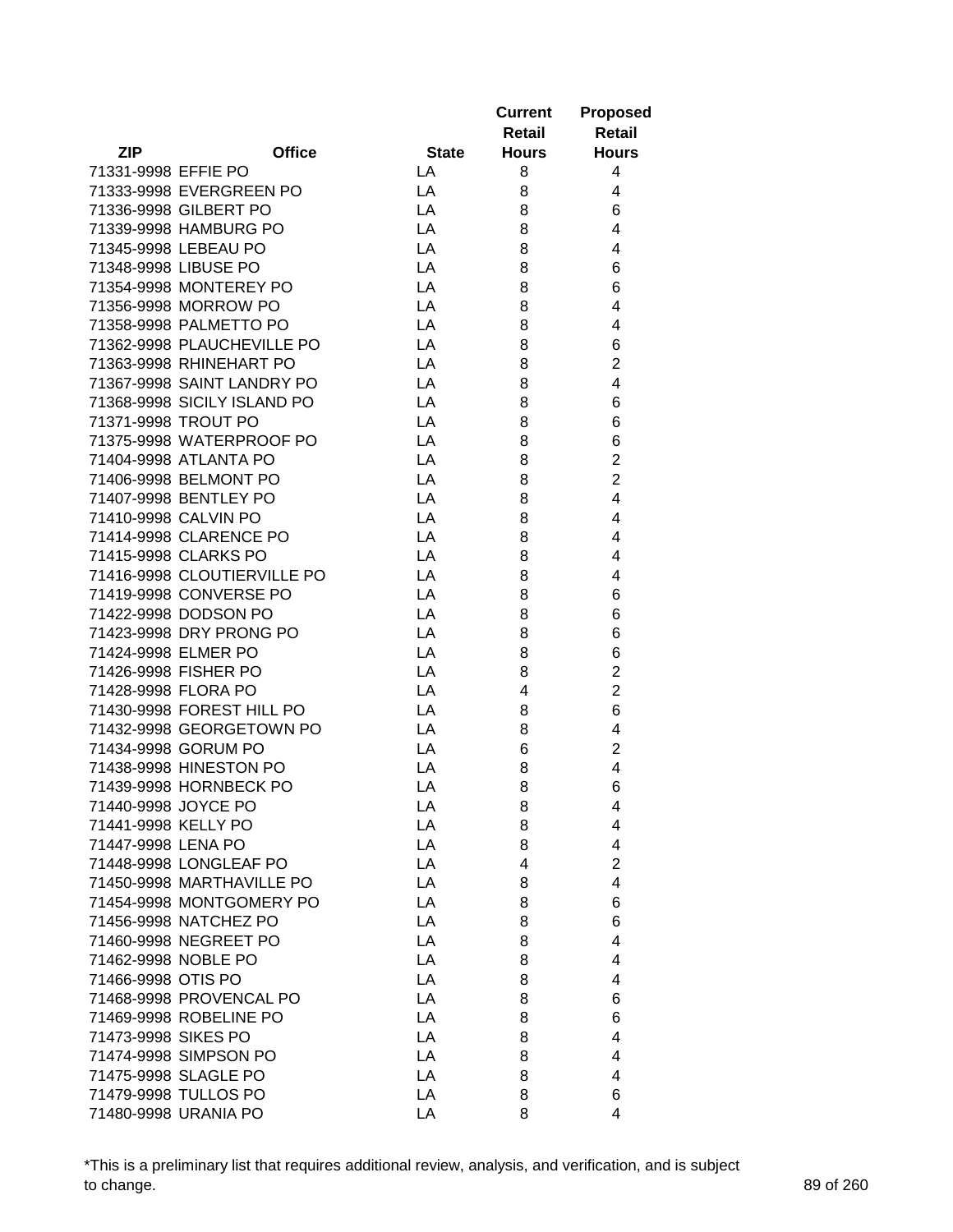|                                  |              | <b>Current</b> | <b>Proposed</b> |
|----------------------------------|--------------|----------------|-----------------|
|                                  |              | Retail         | <b>Retail</b>   |
| <b>ZIP</b><br><b>Office</b>      | <b>State</b> | <b>Hours</b>   | <b>Hours</b>    |
| 71485-9998 WOODWORTH PO          | LA           | 8              | 6               |
| 01008-9998 BLANDFORD PO          | MA           | 8              | 4               |
| 01009-9998 BONDSVILLE PO         | MA           | 8              | 6               |
| 01011-9998 CHESTER PO            | МA           | 8              | 6               |
| 01012-9998 CHESTERFIELD PO       | МA           | 8              | 6               |
| 01026-9998 CUMMINGTON PO         | МA           | 8              | 6               |
| 01029-9998 EAST OTIS PO          | МA           | 8              | 6               |
| 01031-9998 GILBERTVILLE PO       | МA           | 8              | 6               |
| 01032-9998 GOSHEN PO             | MA.          | 8              | 6               |
| 01037-9998 HARDWICK PO           | МA           | 8              | 6               |
| 01039-9998 HAYDENVILLE PO        | МA           | 8              | 6               |
| 01066-9998 NORTH HATFIELD PO     | МA           | 8              | 4               |
| 01070-9998 PLAINFIELD PO         | МA           | 8              | 4               |
| 01072-9998 SHUTESBURY PO         | МA           | 8              | 6               |
| 01074-9998 SOUTH BARRE PO        | МA           | 8              | 4               |
| 01079-9998 THORNDIKE PO          | МA           | 8              | 6               |
| 01080-9998 THREE RIVERS PO       | МA           | 8              | 6               |
| 01093-9998 WHATELY PO            | MA           | 8              | 6               |
| 01094-9998 WHEELWRIGHT PO        | MA           | 8              | 4               |
| 01222-9998 ASHLEY FALLS PO       | МA           | 8              | 6               |
| 01229-9998 GLENDALE PO           | МA           | 8              | 4               |
| 01242-9998 LENOX DALE PO         | МA           | 8              | 6               |
| 01243-9998 MIDDLEFIELD PO        | МA           | 8              | 4               |
| 01244-9998 MILL RIVER PO         | МA           | 8              | 4               |
| 01255-9998 SANDISFIELD PO        | MA.          | 8              | 6               |
| 01259-9998 SOUTHFIELD PO         | МA           | 8              | 6               |
| 01260-9998 SOUTH LEE PO          | МA           | 8              | 4               |
| 01338-9800 BUCKLAND PO           | МA           | 8              | 4               |
| 01344-9998 ERVING PO             | MA.          | 8              | 4               |
| 01347-9998 LAKE PLEASANT PO      | МA           | 6              | $\overline{2}$  |
| 01351-9998 MONTAGUE PO           | МA           | 8              | 6               |
| 01366-9998 PETERSHAM PO          | MA           | 8              | 4               |
| 01367-9998 ROWE PO               | MA           | 8              | 4               |
| 01375-9998 SUNDERLAND PO         | MA           | 8              | 6               |
| 01379-9998 WENDELL PO            | МA           | 8              | 6               |
| 01380-9998 WENDELL DEPOT PO      | МA           | 8              | $\overline{c}$  |
| 01467-9800 STILL RIVER PO        | МA           | 8              | 4               |
| 01472-9800 WEST GROTON PO        | МA           | 8              | 4               |
| 01477-9800 WINCHENDON SPRINGS PO | МA           | 8              | 4               |
| 01525-9800 LINWOOD PO            | МA           | 8              | 6               |
| 01526-9800 MANCHAUG PO           | МA           | 8              | 6               |
| 01531-9800 NEW BRAINTREE PO      | МA           | 8              | 4               |
| 01784-9800 WOODVILLE PO          | МA           | 8              | 4               |
| 01885-9800 WEST BOXFORD PO       | МA           | 8              | 6               |
| 02020-9800 BRANT ROCK PO         | МA           | 8              | 6               |
| 02059-9800 NORTH MARSHFIELD PO   | МA           | 8              | 6               |
| 02070-9800 SHELDONVILLE PO       | МA           | 8              | 4               |
| 02071-9998 SOUTH WALPOLE PO      | МA           | 8              | 6               |
| 02337-9800 ELMWOOD PO            | МA           | 8              | 4               |
| 02350-9800 MONPONSETT PO         | МA           | 8              | 4               |

\*This is a preliminary list that requires additional review, analysis, and verification, and is subject to change. 90 of 260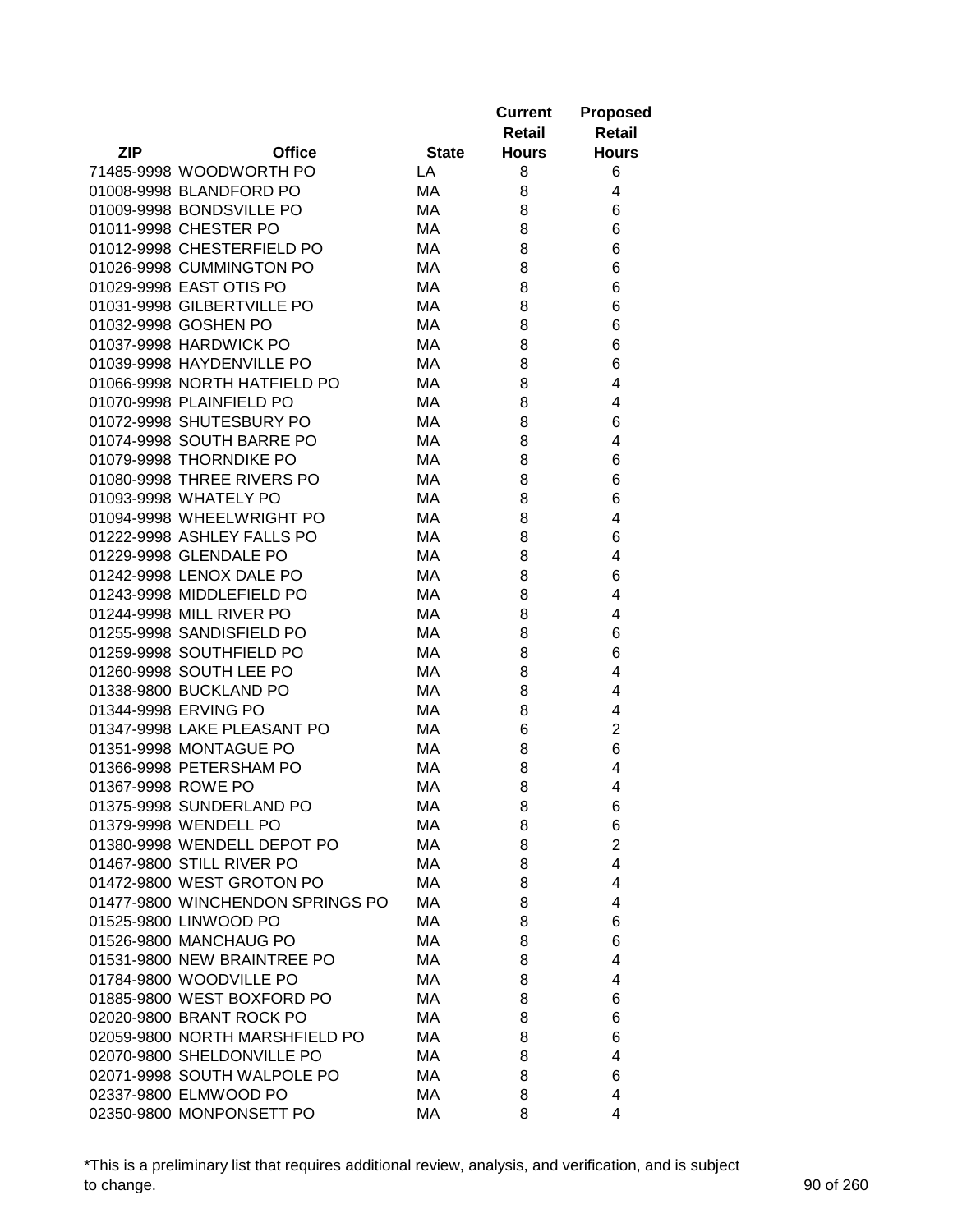|                     |                                                  |              | <b>Current</b><br>Retail | <b>Proposed</b><br><b>Retail</b> |
|---------------------|--------------------------------------------------|--------------|--------------------------|----------------------------------|
| <b>ZIP</b>          | <b>Office</b>                                    | <b>State</b> | <b>Hours</b>             | <b>Hours</b>                     |
|                     | 02355-9800 NORTH CARVER PO                       | MA           | 8                        | 6                                |
|                     | 02366-9800 SOUTH CARVER PO                       | МA           | 8                        | 4                                |
|                     | 02381-9800 WHITE HORSE BEACH PO                  | МA           | 8                        | 6                                |
|                     | 02561-9800 SAGAMORE PO                           | МA           | 8                        | 6                                |
|                     | 02637-9800 CUMMAQUID PO                          | MA           | 8                        | 6                                |
|                     | 02661-9800 SOUTH HARWICH PO                      | МA           | 8                        | 6                                |
|                     | 02712-9800 CHARTLEY PO                           | МA           | 8                        | 6                                |
|                     | 02713-9800 CUTTYHUNK PO                          | МA           | 6                        | $\overline{2}$                   |
|                     | 02791-9800 WESTPORT POINT PO                     | МA           | 8                        | 4                                |
| 20606-9998 ABELL PO |                                                  | MD           | 8                        | 4                                |
|                     | 20608-9998 AQUASCO PO                            | MD           | 8                        | 4                                |
|                     | 20609-9998 AVENUE PO                             | MD           | 8                        | 6                                |
|                     | 20610-9998 BARSTOW PO                            | MD           | 8                        | 6                                |
|                     | 20611-9998 BEL ALTON PO                          | MD           | 8                        | 4                                |
|                     | 20612-9998 BENEDICT PO                           | MD           | 8                        | 4                                |
|                     | 20615-9998 BROOMES ISLAND PO                     | MD           | 8                        | 4                                |
|                     | 20618-9998 BUSHWOOD PO                           | MD           | 8                        | 4                                |
|                     | 20624-9998 CLEMENTS PO                           | MD           | 8                        | 6                                |
|                     | 20625-9998 COBB ISLAND PO                        | MD           | 8                        | 6                                |
|                     | 20626-9998 COLTONS POINT PO                      | MD           | 8                        | 4                                |
|                     | 20627-9998 COMPTON PO                            | MD           | 8                        | 4                                |
|                     | 20628-9998 DAMERON PO                            | MD           | 8                        | 4                                |
|                     | 20629-9998 DOWELL PO                             | MD           | 8                        | 4                                |
|                     | 20630-9998 DRAYDEN PO                            | MD           | $\overline{2}$           | $\overline{2}$                   |
|                     | 20632-9998 FAULKNER PO                           | MD           | 8                        | 4                                |
| 20635-9998 HELEN PO |                                                  | MD           | 4                        | $\overline{2}$                   |
|                     | 20639-9998 SUNDERLAND PO                         | MD           | 8                        | $\overline{2}$                   |
|                     | 20643-9998 IRONSIDES PO                          | MD           | $\overline{2}$           | $\overline{c}$                   |
| 20645-9998 ISSUE PO |                                                  | MD           | 8                        | 4                                |
|                     | 20656-9998 LOVEVILLE PO                          | MD           |                          | 4                                |
|                     |                                                  |              | 8                        |                                  |
|                     | 20658-9998 MARBURY PO<br>20660-9998 MORGANZA PO  | MD           | 8                        | 4                                |
|                     |                                                  | MD           | 8<br>4                   | 4<br>$\overline{2}$              |
|                     | 20661-9998 MOUNT VICTORIA PO                     | MD           |                          |                                  |
|                     | 20662-9998 NANJEMOY PO                           | MD           | 8                        | 6                                |
|                     | 20664-9998 NEWBURG PO<br>20667-9998 PARK HALL PO | MD<br>MD     | 8<br>8                   | 6<br>6                           |
|                     | 20674-9998 PINEY POINT PO                        |              |                          |                                  |
| 20680-9998 RIDGE PO |                                                  | MD           | 8                        | 6                                |
|                     | 20684-9998 SAINT INIGOES PO                      | MD           | 8                        | 6                                |
|                     |                                                  | MD           | 8                        | 6                                |
|                     | 20686-9998 SAINT MARYS CITY PO                   | MD           | 8                        | 6                                |
|                     | 20690-9998 TALL TIMBERS PO                       | MD           | 8                        | 4                                |
|                     | 20758-3258 FRIENDSHIP PO                         | MD           | 8                        | 4                                |
|                     | 20765-9998 GALESVILLE PO                         | MD           | 8                        | 6                                |
|                     | 20778-9998 WEST RIVER PO                         | MD           | 8                        | 6                                |
|                     | 20779-9998 TRACYS LANDING PO                     | MD           | 8                        | 6                                |
|                     | 20838-9998 BARNESVILLE PO                        | MD           | 8                        | 6                                |
|                     | 20842-9998 DICKERSON PO                          | MD           | 8                        | 6                                |
|                     | 20860-9998 SANDY SPRING PO                       | MD           | 8                        | 6                                |
|                     | 21020-9998 BORING PO                             | MD           | 8                        | $\overline{2}$                   |
|                     | 21023-9998 BUTLER PO                             | MD           | 8                        | 6                                |

\*This is a preliminary list that requires additional review, analysis, and verification, and is subject to change. 91 of 260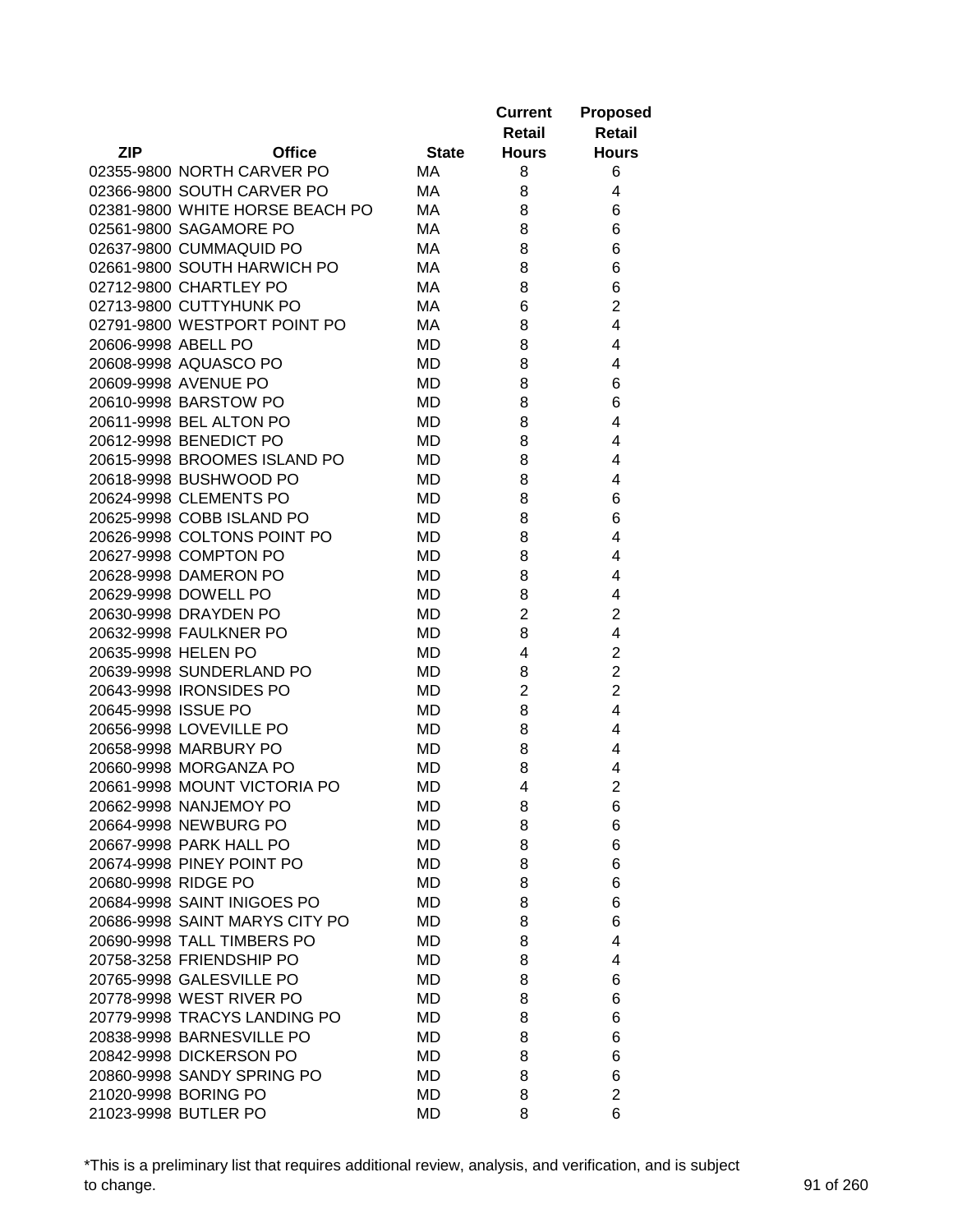|                     |                               |              | <b>Current</b><br>Retail | <b>Proposed</b><br><b>Retail</b> |
|---------------------|-------------------------------|--------------|--------------------------|----------------------------------|
| <b>ZIP</b>          | <b>Office</b>                 | <b>State</b> | <b>Hours</b>             | <b>Hours</b>                     |
|                     | 21036-9998 DAYTON PO          | MD           | 8                        | 4                                |
| 21051-9998 FORK PO  |                               | MD           | 8                        | 6                                |
|                     | 21052-9998 FORT HOWARD PO     | MD           | 8                        | 6                                |
|                     | 21053-9998 FREELAND PO        | MD           | 8                        | 6                                |
| 21082-9998 HYDES PO |                               | MD           | 8                        | $\overline{2}$                   |
|                     | 21105-2101 MARYLAND LINE PO   | MD           | 8                        | 6                                |
| 21106-9998 MAYO PO  |                               | MD           | 8                        | 6                                |
|                     | 21130-9998 PERRYMAN PO        | MD           | 8                        | 4                                |
|                     | 21132-9998 PYLESVILLE PO      | MD           | 8                        | 6                                |
|                     | 21156-9998 UPPER FALLS PO     | MD           | 8                        | 6                                |
|                     | 21521-9998 BARTON PO          | MD           | 8                        | 6                                |
|                     | 21522-9998 BITTINGER PO       | MD           | 6                        | $\overline{2}$                   |
|                     | 21523-9998 BLOOMINGTON PO     | MD           | 8                        | 4                                |
|                     | 21524-9998 CORRIGANVILLE PO   | MD           | 8                        | 4                                |
|                     | 21528-9998 ECKHART MINES PO   | MD           | 8                        | $\overline{2}$                   |
|                     | 21529-9998 ELLERSLIE PO       | MD           | 8                        | 6                                |
|                     | 21530-9998 FLINTSTONE PO      | <b>MD</b>    | 8                        | 6                                |
|                     | 21531-9998 FRIENDSVILLE PO    | MD           | 8                        | 6                                |
|                     | 21538-9998 KITZMILLER PO      | MD           | 8                        | 4                                |
|                     | 21539-9998 LONACONING PO      | MD           | 8                        | 6                                |
|                     | 21543-9998 MIDLOTHIAN PO      | MD           | 8                        | 4                                |
|                     | 21545-9998 MOUNT SAVAGE PO    | MD           | 8                        | 6                                |
|                     | 21555-9998 OLDTOWN PO         | MD           | 8                        | 4                                |
| 21556-9998 PINTO PO |                               | MD           | 8                        | 6                                |
|                     | 21557-9998 RAWLINGS PO        | MD           | 8                        | 6                                |
|                     | 21560-9998 SPRING GAP PO      | MD           | 6                        | $\overline{2}$                   |
|                     | 21561-9998 SWANTON PO         | MD           | 8                        | 6                                |
|                     | 21607-9998 BARCLAY PO         | MD           | 8                        | 4                                |
|                     | 21609-9998 BETHLEHEM PO       | MD           | 8                        | 4                                |
|                     | 21610-9998 BETTERTON PO       | MD           | 8                        | 4                                |
|                     | 21612-9998 BOZMAN PO          | MD           | 8                        | 6                                |
|                     | 21622-9998 CHURCH CREEK PO    | MD           | 8                        | 6                                |
|                     | 21625-9998 CORDOVA PO         | MD           | 8                        | 6                                |
|                     | 21626-9998 CRAPO PO           | MD           | 4                        | 4                                |
|                     | 21628-9998 CRUMPTON PO        | MD           | 8                        | 6                                |
|                     | 21631-9998 EAST NEW MARKET PO | MD           | 8                        | 6                                |
|                     | 21634-9998 FISHING CREEK PO   | MD           | 8                        | 4                                |
|                     | 21636-9998 GOLDSBORO PO       | MD           | 8                        | 4                                |
|                     | 21640-9998 HENDERSON PO       | MD           | 6                        | 4                                |
|                     | 21641-9998 HILLSBORO PO       | MD           | 8                        | 4                                |
|                     | 21644-9998 INGLESIDE PO       | MD           | 6                        | $\overline{2}$                   |
|                     | 21645-9998 KENNEDYVILLE PO    | MD           | 8                        | 4                                |
|                     | 21650-9998 MASSEY PO          | MD           | 8                        | 4                                |
|                     | 21653-9998 NEWCOMB PO         | MD           | 8                        | 6                                |
|                     | 21657-9998 QUEEN ANNE PO      | MD           | 8                        | 4                                |
|                     | 21659-9998 RHODESDALE PO      | MD           | 8                        | 6                                |
|                     | 21665-9998 SHERWOOD PO        | MD           | 8                        | 4                                |
|                     | 21668-9998 SUDLERSVILLE PO    | MD           | 8                        | 6                                |
|                     | 21669-9998 TAYLORS ISLAND PO  | MD           | 8                        | 4                                |
|                     | 21670-9998 TEMPLEVILLE PO     | MD           | 4                        | $\overline{2}$                   |

\*This is a preliminary list that requires additional review, analysis, and verification, and is subject to change. 92 of 260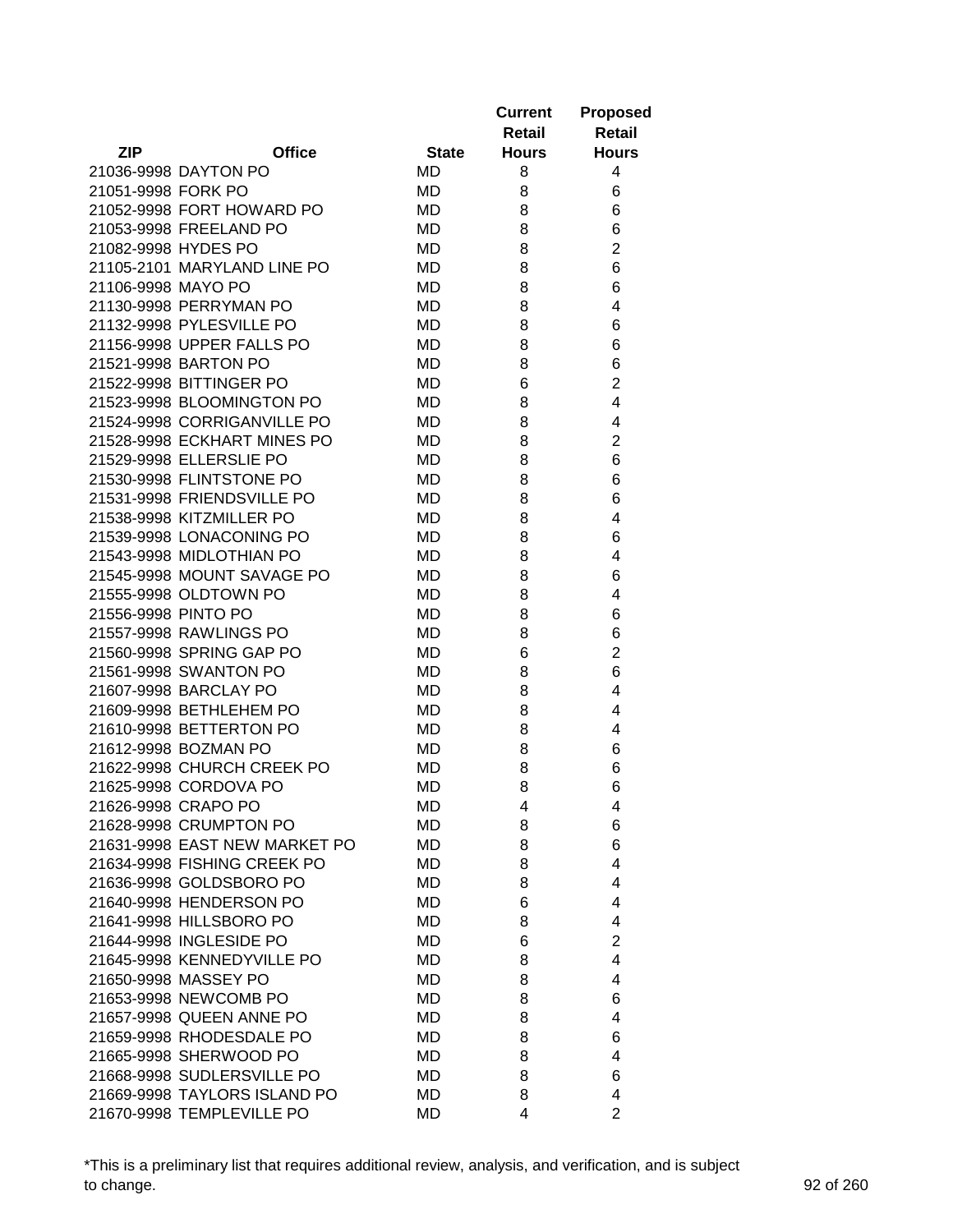|                     |                               |              | <b>Current</b><br>Retail | <b>Proposed</b><br><b>Retail</b> |
|---------------------|-------------------------------|--------------|--------------------------|----------------------------------|
| <b>ZIP</b>          | <b>Office</b>                 | <b>State</b> | <b>Hours</b>             | <b>Hours</b>                     |
|                     | 21671-9998 TILGHMAN PO        | MD           | 8                        | 6                                |
|                     | 21673-9998 TRAPPE PO          | MD           | 8                        | 6                                |
|                     | 21676-9998 WITTMAN PO         | MD           | 8                        | 6                                |
|                     | 21677-9998 WOOLFORD PO        | MD           | 8                        | 4                                |
|                     | 21679-9998 WYE MILLS PO       | MD           | 8                        | 4                                |
|                     | 21711-9998 BIG POOL PO        | MD           | 4                        | 4                                |
|                     | 21715-9998 BROWNSVILLE PO     | MD           | 8                        | $\overline{2}$                   |
|                     | 21718-9998 BURKITTSVILLE PO   | MD           | 8                        | 4                                |
|                     | 21719-9998 CASCADE PO         | MD           | 8                        | 6                                |
|                     | 21720-9998 CAVETOWN PO        | MD           | 8                        | 4                                |
|                     | 21721-9998 CHEWSVILLE PO      | MD           | 8                        | 4                                |
|                     | 21733-9998 FAIR PLAY PO       | MD           | 8                        | 6                                |
|                     | 21757-9998 KEYMAR PO          | <b>MD</b>    | 8                        | 4                                |
|                     | 21759-9998 LADIESBURG PO      | MD           | 4                        | 2                                |
|                     | 21766-9998 LITTLE ORLEANS PO  | MD           | $\overline{2}$           | 4                                |
|                     | 21775-9998 NEW MIDWAY PO      | MD           | 4                        | 2                                |
|                     | 21777-9998 POINT OF ROCKS PO  | MD           | 8                        | 6                                |
|                     | 21778-9998 ROCKY RIDGE PO     | MD           | 4                        | 4                                |
|                     | 21779-9998 ROHRERSVILLE PO    | MD           | 8                        | 4                                |
|                     | 21780-9998 SABILLASVILLE PO   | MD           | 8                        | 4                                |
|                     | 21790-9998 TUSCARORA PO       | <b>MD</b>    | 6                        | 4                                |
| 21810-9998 ALLEN PO |                               | MD           | 8                        | 4                                |
|                     | 21814-9998 BIVALVE PO         | MD           | 8                        | 4                                |
|                     | 21821-9998 DEAL ISLAND PO     | MD           | 8                        | 4                                |
| 21822-9998 EDEN PO  |                               | <b>MD</b>    | 8                        | 6                                |
|                     | 21824-9998 EWELL PO           | MD           | 8                        | 4                                |
|                     | 21829-9998 GIRDLETREE PO      | MD           | 8                        | 4                                |
|                     | 21835-9998 LINKWOOD PO        | MD           | 8                        | 4                                |
|                     | 21837-9998 MARDELA SPRINGS PO | MD           | 8                        | 6                                |
|                     | 21838-9998 MARION STATION PO  | MD           | 8                        | 4                                |
|                     | 21840-9998 NANTICOKE PO       | MD           | 8                        | 4                                |
|                     | 21841-9998 NEWARK PO          | MD           | 8                        | 4                                |
|                     | 21856-9998 QUANTICO PO        | MD           | 8                        | 4                                |
|                     | 21861-9998 SHARPTOWN PO       | MD           | 8                        | 4                                |
|                     | 21865-9998 TYASKIN PO         | MD           | 8                        | 4                                |
|                     | 21866-9998 TYLERTON PO        | MD           | 4                        | $\overline{2}$                   |
|                     | 21867-9998 UPPER FAIRMOUNT PO | MD           | 8                        | $\overline{2}$                   |
|                     | 21869-9998 VIENNA PO          | MD           | 8                        | 6                                |
|                     | 21872-9998 WHALEYVILLE PO     | MD           | 8                        | $\overline{4}$                   |
|                     | 21874-9998 WILLARDS PO        | MD           | 8                        | 6                                |
|                     | 21902-9998 PERRY POINT PO     | MD           | 8                        | 4                                |
|                     | 21912-9998 WARWICK PO         | MD           | 8                        | 4                                |
|                     | 21913-9998 CECILTON PO        | MD           | 8                        | 6                                |
|                     | 21914-9998 CHARLESTOWN PO     | MD           | 8                        | 4                                |
|                     | 21916-9998 CHILDS PO          | MD           | 8                        | 6                                |
|                     | 21920-9998 ELK MILLS PO       | MD           | 8                        | 6                                |
|                     | 21930-9998 GEORGETOWN PO      | MD           | 8                        | 4                                |
|                     | 03905-9998 KITTERY POINT PO   | ME           | 8                        | 6                                |
|                     | 04001-9998 ACTON PO           | ME           | 8                        | 6                                |
|                     | 04003-9998 BAILEY ISLAND PO   | ME           | 8                        | 4                                |

\*This is a preliminary list that requires additional review, analysis, and verification, and is subject to change. 93 of 260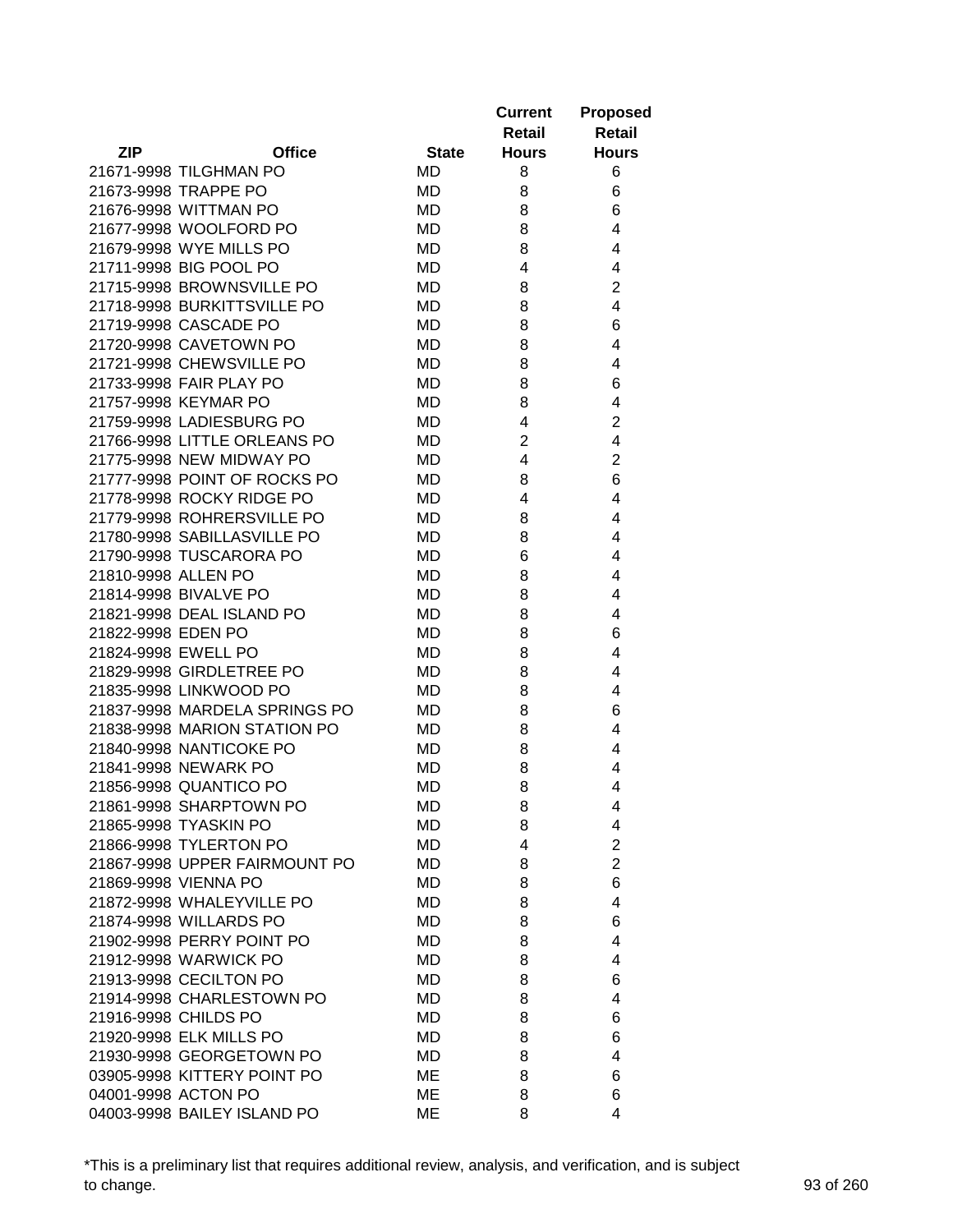|                     |                                                             |              | <b>Current</b> | <b>Proposed</b>         |
|---------------------|-------------------------------------------------------------|--------------|----------------|-------------------------|
|                     |                                                             |              | Retail         | <b>Retail</b>           |
| <b>ZIP</b>          | <b>Office</b>                                               | <b>State</b> | <b>Hours</b>   | <b>Hours</b>            |
|                     | 04006-9998 BIDDEFORD POOL PO                                | ME           | 8              | 4                       |
|                     | 04010-9998 BROWNFIELD PO                                    | ME           | 8              | 6                       |
|                     | 04016-9998 CENTER LOVELL PO                                 | ME           | 8              | 4                       |
|                     | 04017-9998 CHEBEAGUE ISLAND PO                              | ME           | 8              | 4                       |
|                     | 04019-9998 CLIFF ISLAND PO                                  | ME           | 8              | $\overline{2}$          |
|                     | 04022-9998 DENMARK PO                                       | ME           | 8              | 6                       |
|                     | 04024-9998 EAST BALDWIN PO                                  | ME           | 8              | 4                       |
|                     | 04028-9998 EAST PARSONFIELD PO                              | ME           | 6              | $\overline{2}$          |
|                     | 04029-9998 SEBAGO PO                                        | ME           | 8              | 6                       |
| 04041-9998 HIRAM PO |                                                             | ME           | 8              | 4                       |
|                     | 04050-9998 LONG ISLAND PO                                   | МE           | 8              | 4                       |
|                     | 04051-9998 LOVELL PO                                        | МE           | 8              | 6                       |
|                     | 04056-9998 NEWFIELD PO                                      | ME           | 8              | 4                       |
|                     | 04057-9998 NORTH BRIDGTON PO                                | ME           | 8              | 4                       |
|                     | 04066-9998 ORRS ISLAND PO                                   | ME           | 8              | 6                       |
|                     | 04068-9998 PORTER PO                                        | ME           | 8              | 4                       |
|                     | 04069-9998 POWNAL PO                                        | ME           | 8              | 6                       |
|                     | 04076-9998 SHAPLEIGH PO                                     | ME           |                | 6                       |
|                     |                                                             |              | 8              |                         |
|                     | 04077-9998 SOUTH CASCO PO                                   | ME           | 8              | 6                       |
|                     | 04078-9998 SOUTH FREEPORT PO                                | ME           | 8              | 6                       |
|                     | 04085-9998 STEEP FALLS PO                                   | ME           | 8              | 6                       |
|                     | 04088-9998 WATERFORD PO                                     | ME           | 8              | 6                       |
|                     | 04091-9998 WEST BALDWIN PO                                  | ME           | 8              | 4                       |
|                     | 04094-9998 WEST KENNEBUNK PO<br>04095-9998 WEST NEWFIELD PO | ME<br>ME     | 8              | 6<br>6                  |
|                     | 04216-9998 ANDOVER PO                                       | ME           | 8              | 6                       |
|                     | 04219-9998 BRYANT POND PO                                   | ME           | 8<br>8         | 6                       |
|                     | 04220-9998 BUCKFIELD PO                                     | МE           | 8              | 4                       |
|                     | 04221-9998 CANTON PO                                        | ME           | 8              | 6                       |
|                     | 04223-9998 DANVILLE PO                                      | ME           | 6              | $\overline{c}$          |
|                     | 04224-9998 DIXFIELD PO                                      | ME           | 8              | 6                       |
|                     | 04225-9998 DRYDEN PO                                        | ME           | 8              | $\overline{c}$          |
|                     | 04226-9998 EAST ANDOVER PO                                  | ME           | 6              | 4                       |
|                     | 04227-9998 EAST DIXFIELD PO                                 | ME           | 8              | 4                       |
|                     | 04228-9998 EAST LIVERMORE PO                                | ME           | 8              | $\overline{\mathbf{c}}$ |
|                     | 04230-9998 EAST POLAND PO                                   | ME           | 6              | $\overline{c}$          |
|                     | 04231-9998 STONEHAM PO                                      | ME           | 8              | 4                       |
|                     | 04234-9998 EAST WILTON PO                                   | ME           | 8              | 4                       |
|                     | 04237-9998 HANOVER PO                                       | ME           | 8              | 4                       |
|                     | 04238-9998 HEBRON PO                                        | ME           | 8              | 6                       |
| 04239-9998 JAY PO   |                                                             | ME           | 8              | 6                       |
|                     | 04253-9998 LIVERMORE PO                                     | ME           | 8              | 4                       |
|                     | 04255-9998 GREENWOOD PO                                     | ME           | 8              | 4                       |
| 04258-9998 MINOT PO |                                                             | МE           | 8              | 6                       |
|                     | 04261-9998 NEWRY PO                                         | МE           | 8              | 4                       |
| 04263-9998 LEEDS PO |                                                             | МE           | 8              | 4                       |
|                     | 04265-9998 NORTH MONMOUTH PO                                | МE           | 8              | 4                       |
|                     | 04266-9998 NORTH TURNER PO                                  | МE           | 8              | 4                       |
|                     | 04267-9998 NORTH WATERFORD PO                               | ME           | 6              | $\overline{2}$          |
| 04271-9998 PARIS PO |                                                             | МE           | 8              | 4                       |
|                     |                                                             |              |                |                         |

\*This is a preliminary list that requires additional review, analysis, and verification, and is subject to change. 94 of 260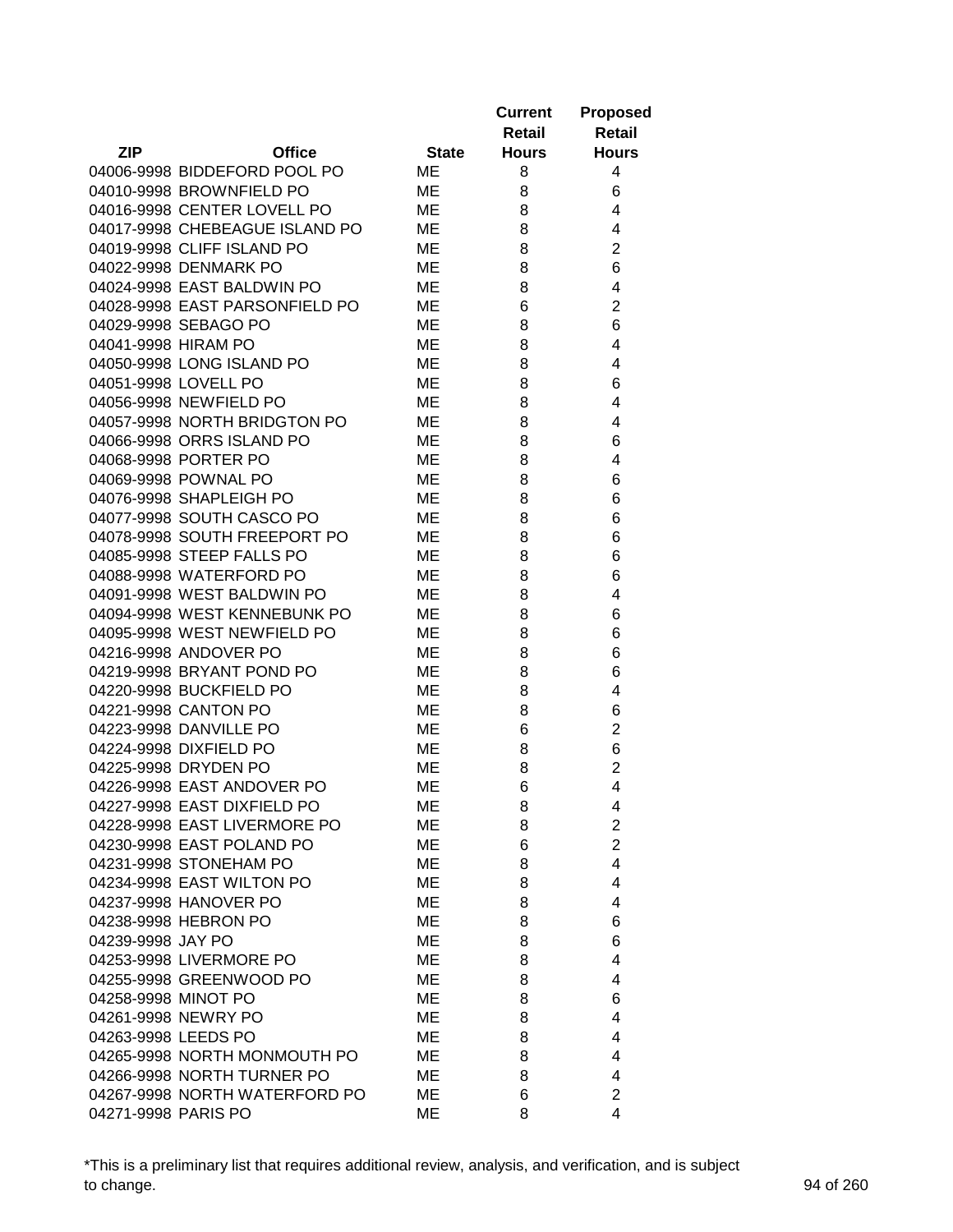|                     |                                                     |              | <b>Current</b><br>Retail | <b>Proposed</b><br><b>Retail</b> |
|---------------------|-----------------------------------------------------|--------------|--------------------------|----------------------------------|
| <b>ZIP</b>          | <b>Office</b>                                       | <b>State</b> | <b>Hours</b>             | <b>Hours</b>                     |
|                     | 04275-9998 ROXBURY PO                               | <b>ME</b>    | 8                        | 4                                |
|                     | 04284-9998 WAYNE PO                                 | ME           | 8                        | 6                                |
| 04285-9998 WELD PO  |                                                     | ME           | 8                        | 4                                |
|                     | 04287-9998 BOWDOIN PO                               | ME           | 6                        | $\overline{2}$                   |
|                     | 04288-9998 WEST MINOT PO                            | ME           | 4                        | $\overline{2}$                   |
|                     | 04289-9998 WEST PARIS PO                            | ME           | 8                        | 6                                |
| 04290-9998 PERU PO  |                                                     | ME           | 8                        | 4                                |
|                     | 04291-9998 WEST POLAND PO                           | ME           | 8                        | 4                                |
|                     | 04292-9998 SUMNER PO                                | ME           | 8                        | 6                                |
|                     | 04341-9998 COOPERS MILLS PO                         | ME           | 8                        | 4                                |
|                     | 04342-9998 DRESDEN PO                               | ME           | 8                        | 6                                |
|                     | 04343-9998 EAST WINTHROP PO                         | ME           | 8                        | 6                                |
|                     | 04349-9998 KENTS HILL PO                            | ME           | 8                        | 6                                |
|                     | 04352-9998 MOUNT VERNON PO                          | ME           | 8                        | 6                                |
|                     | 04353-9998 WHITEFIELD PO                            | ME           | 8                        | 6                                |
|                     | 04354-9998 PALERMO PO                               | ME           | 8                        | 6                                |
|                     | 04359-9998 SOUTH GARDINER PO                        | ME           | 8                        | 4                                |
|                     | 04360-9998 VIENNA PO                                | ME           | 8                        | 4                                |
|                     | 04363-9998 WINDSOR PO                               | ME           | 8                        | 6                                |
| 04406-9998 ABBOT PO |                                                     | ME           | 8                        | 6                                |
|                     | 04408-9998 AURORA PO                                | ME           | 8                        | 4                                |
|                     | 04410-9998 BRADFORD PO                              | ME           | 8                        | 4                                |
|                     | 04411-9998 BRADLEY PO                               | ME           | 8                        | 6                                |
|                     | 04413-9998 BROOKTON PO                              | ME           | 8                        | 4                                |
|                     | 04414-9998 BROWNVILLE PO                            | ME           | 8                        | 4                                |
|                     | 04415-9998 BROWNVILLE JUNC PO                       | ME           | 8                        | 4                                |
|                     |                                                     |              |                          |                                  |
|                     | 04417-9998 BURLINGTON PO<br>04418-9998 GREENBUSH PO | ME           | 8                        | 4                                |
|                     |                                                     | ME           | 8                        | 4                                |
|                     | 04422-9998 CHARLESTON PO                            | ME           | 8                        | 4                                |
|                     | 04428-9998 EDDINGTON PO                             | ME           | 8                        | 4                                |
|                     | 04430-9998 EAST MILLINOCKET PO                      | ME           | 8                        | 6                                |
|                     | 04431-9998 EAST ORLAND PO                           | ME           | 8                        | 4                                |
| 04434-9998 ETNA PO  |                                                     | ME           | 8                        | 4                                |
|                     | 04435-9998 EXETER PO                                | MЕ           | 8                        | 4                                |
|                     | 04438-9998 FRANKFORT PO                             | ME           | 8                        | 4                                |
|                     | 04442-9998 GREENVILLE JUNC PO                       | ME           | 8                        | 6                                |
|                     | 04448-9998 HOWLAND PO                               | ME           | 8                        | 6                                |
|                     | 04449-9998 HUDSON PO                                | ME           | 8                        | 4                                |
|                     | 04450-9998 KENDUSKEAG PO                            | ME           | 8                        | 6                                |
|                     | 04451-9998 KINGMAN PO                               | ME           | 8                        | $\overline{2}$                   |
|                     | 04453-9998 LAGRANGE PO                              | ME           | 8                        | $\overline{4}$                   |
| 04455-9998 LEE PO   |                                                     | ME           | 8                        | 6                                |
|                     | 04456-9998 LEVANT PO                                | ME           | 8                        | 6                                |
|                     | 04459-9998 MATTAWAMKEAG PO                          | ME           | 8                        | 4                                |
|                     | 04464-9998 MONSON PO                                | ME           | 8                        | 6                                |
|                     | 04472-9998 ORLAND PO                                | МE           | 8                        | 6                                |
|                     | 04474-9998 ORRINGTON PO                             | МE           | 8                        | 4                                |
|                     | 04475-9998 PASSADUMKEAG PO                          | МE           | 8                        | 4                                |
|                     | 04476-9998 PENOBSCOT PO                             | ME           | 8                        | 6                                |
|                     | 04478-9998 ROCKWOOD PO                              | ME           | 8                        | 4                                |

\*This is a preliminary list that requires additional review, analysis, and verification, and is subject to change. 95 of 260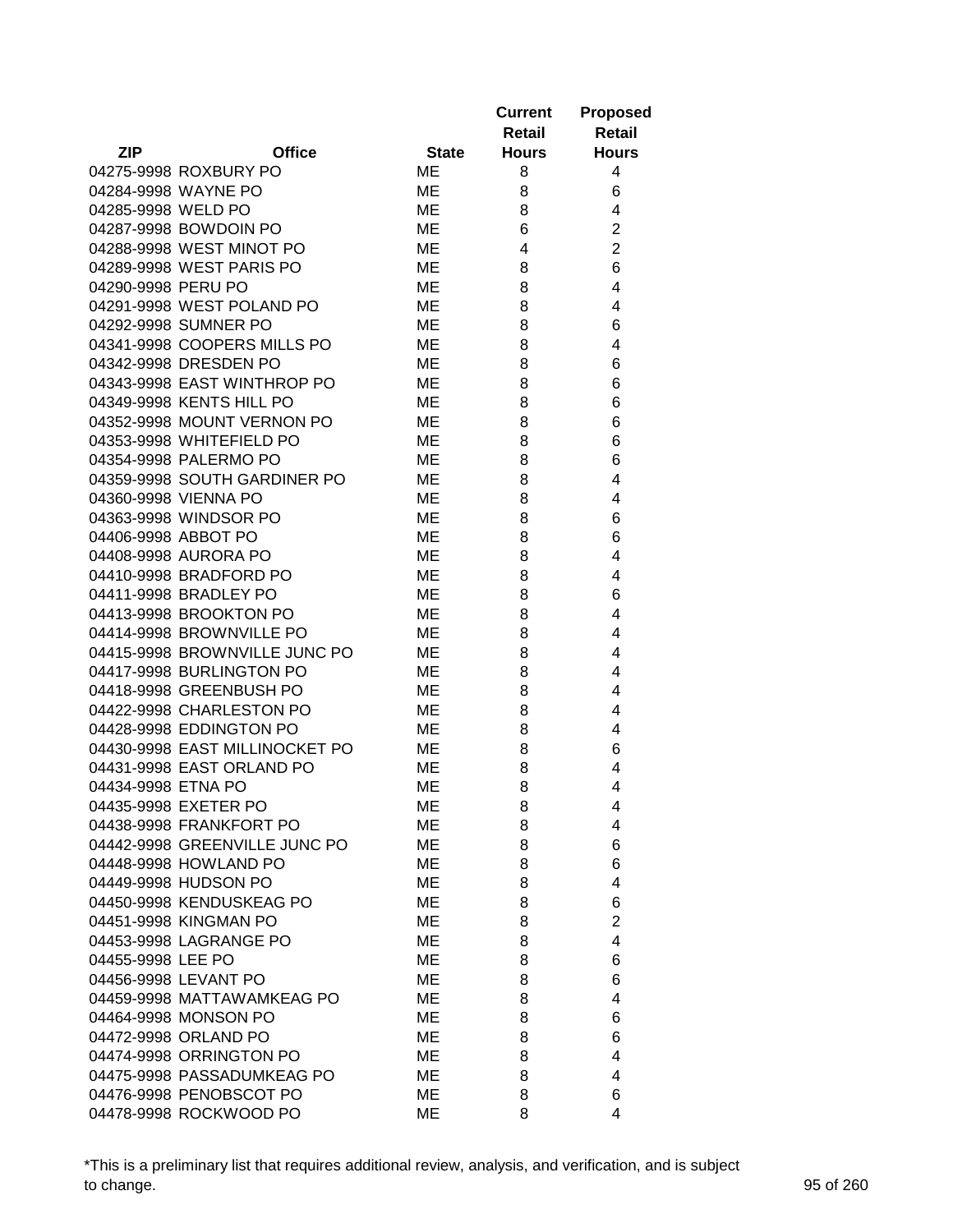|                                 |              | <b>Current</b><br>Retail | <b>Proposed</b><br><b>Retail</b> |
|---------------------------------|--------------|--------------------------|----------------------------------|
| <b>ZIP</b><br><b>Office</b>     | <b>State</b> | <b>Hours</b>             | <b>Hours</b>                     |
| 04479-9998 SANGERVILLE PO       | ME           | 8                        | 6                                |
| 04487-9998 SPRINGFIELD PO       | ME           | 8                        | 4                                |
| 04488-9998 STETSON PO           | ME           | 8                        | 4                                |
| 04490-9998 TOPSFIELD PO         | ME           | 8                        | 4                                |
| 04491-9998 VANCEBORO PO         | ME           | 8                        | 4                                |
| 04493-9998 WEST ENFIELD PO      | ME           | 8                        | 6                                |
| 04495-9998 WINN PO              | ME           | 8                        | 4                                |
| 04497-9998 WYTOPITLOCK PO       | ME           | 8                        | 4                                |
| 04535-9998 ALNA PO              | ME           | 8                        | 4                                |
| 04539-9998 BRISTOL PO           | ME           | 8                        | 6                                |
| 04541-9998 CHAMBERLAIN PO       | ME           | 8                        | 4                                |
| 04547-9998 FRIENDSHIP PO        | ME           | 8                        | 6                                |
| 04551-9998 BREMEN PO            | ME           | 8                        | 6                                |
| 04562-9998 PHIPPSBURG PO        | ME           | 8                        | 6                                |
| 04563-9998 CUSHING PO           | МE           | 8                        | 6                                |
| 04564-9998 ROUND POND PO        | ME           | 8                        | 6                                |
| 04565-9998 SEBASCO ESTATES PO   | ME           | 8                        | 4                                |
| 04568-9998 SOUTH BRISTOL PO     | ME           | 8                        | 4                                |
| 04571-9998 TREVETT PO           | ME           | 8                        | 4                                |
| 04573-9998 WALPOLE PO           | ME           | 8                        | 4                                |
| 04574-9998 WASHINGTON PO        | ME           | 8                        | 6                                |
| 04575-9998 WEST BOOTHBAY HBR PO | ME           | 8                        | 4                                |
| 04576-9998 SOUTHPORT PO         | ME           | 8                        | 6                                |
| 04606-9998 ADDISON PO           | ME           | 8                        | 6                                |
| 04607-9998 GOULDSBORO PO        | ME           | 8                        | 6                                |
| 04611-9998 BEALS PO             |              |                          |                                  |
| 04612-9998 BERNARD PO           | ME           | 8                        | 4                                |
| 04613-9998 BIRCH HARBOR PO      | ME           | 8                        | 6                                |
|                                 | ME           | 8                        | 4                                |
| 04617-9998 BROOKSVILLE PO       | ME           | 8                        | 6                                |
| 04622-9998 CHERRYFIELD PO       | ME           | 8                        | 6                                |
| 04623-9998 COLUMBIA FALLS PO    | ME           | 8                        | 6                                |
| 04624-9998 COREA PO             | ME           | 8                        | 4                                |
| 04625-9998 CRANBERRY ISLES PO   | ME           | 8                        | 4                                |
| 04626-9998 CUTLER PO            | MЕ           | 8                        | 4                                |
| 04628-9998 DENNYSVILLE PO       | ME           | 8                        | 4                                |
| 04634-9998 FRANKLIN PO          | ME           | 8                        | 6                                |
| 04643-9998 HARRINGTON PO        | ME           | 8                        | 6                                |
| 04644-9998 HULLS COVE PO        | ME           | 8                        | 6                                |
| 04646-9998 ISLESFORD PO         | ME           | 8                        | 4                                |
| 04648-9998 JONESBORO PO         | ME           | 8                        | 4                                |
| 04649-9998 JONESPORT PO         | ME           | 8                        | 6                                |
| 04650-9998 LITTLE DEER ISLE PO  | ME           | 8                        | 4                                |
| 04653-9998 BASS HARBOR PO       | ME           | 8                        | 6                                |
| 04655-9998 MACHIASPORT PO       | ME           | 8                        | 6                                |
| 04657-9998 MEDDYBEMPS PO        | ME           | 8                        | 4                                |
| 04664-9998 SULLIVAN PO          | ME           | 8                        | 6                                |
| 04666-9998 PEMBROKE PO          | МE           | 8                        | 6                                |
| 04669-9998 PROSPECT HARBOR PO   | ME           | 8                        | 4                                |
| 04671-9998 ROBBINSTON PO        | ME           | 8                        | 4                                |
| 04672-9998 SALSBURY COVE PO     | ME           | 8                        | 4                                |

\*This is a preliminary list that requires additional review, analysis, and verification, and is subject to change. 96 of 260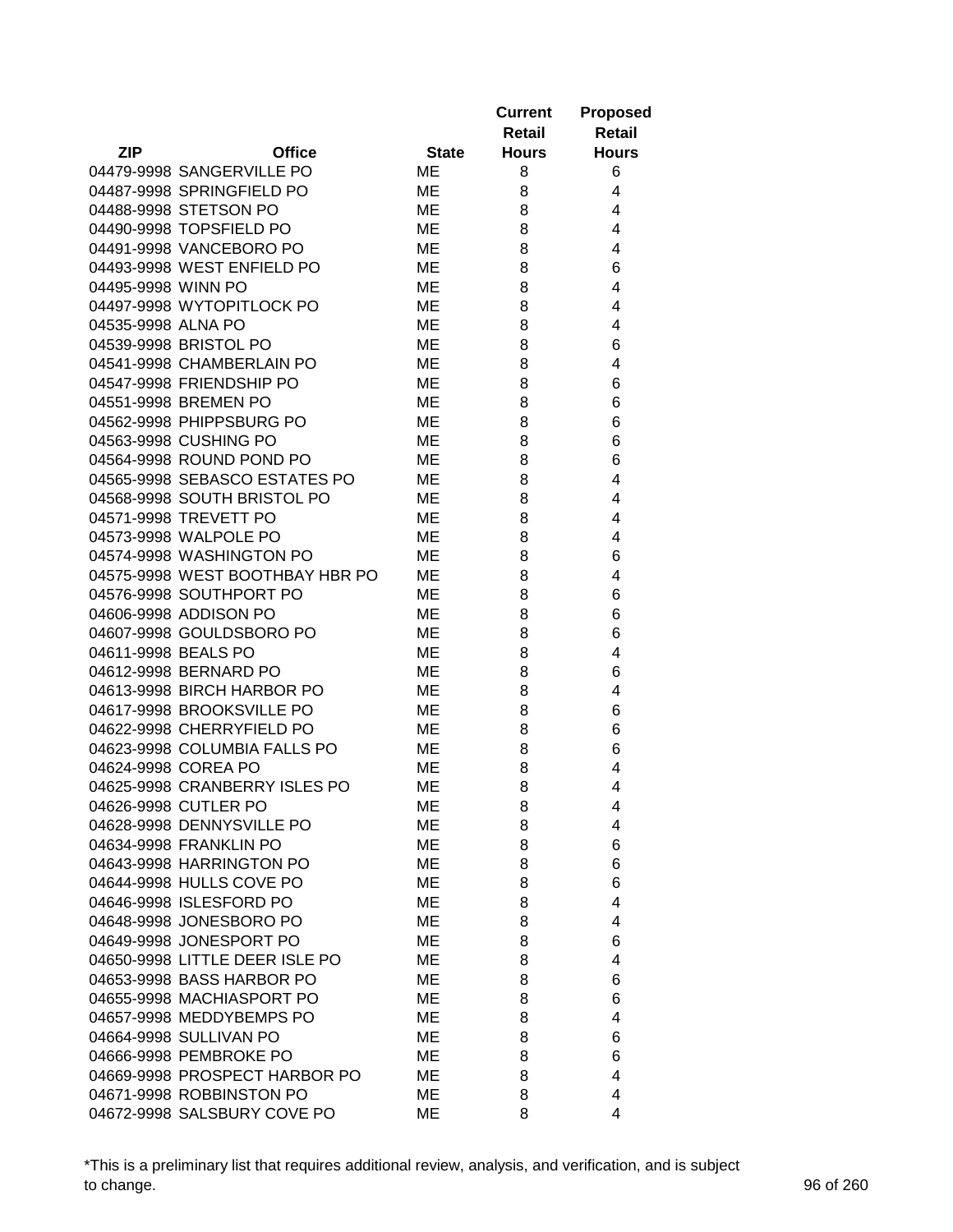|                                |              | <b>Current</b><br>Retail | <b>Proposed</b><br><b>Retail</b> |
|--------------------------------|--------------|--------------------------|----------------------------------|
| <b>ZIP</b><br><b>Office</b>    | <b>State</b> | <b>Hours</b>             | <b>Hours</b>                     |
| 04674-9998 SEAL COVE PO        | ME           | 8                        | 4                                |
| 04675-9998 SEAL HARBOR PO      | ME           | 8                        | 4                                |
| 04676-9998 SEDGWICK PO         | ME           | 8                        | 6                                |
| 04677-9998 SORRENTO PO         | ME           | 8                        | 4                                |
| 04680-9998 STEUBEN PO          | ME           | 8                        | 6                                |
| 04683-9998 SUNSET PO           | ME           | 8                        | 4                                |
| 04685-9998 SWANS ISLAND PO     | ME           | 8                        | 4                                |
| 04691-9998 WHITING PO          | ME           | 8                        | 4                                |
| 04693-9998 WINTER HARBOR PO    | ME           | 8                        | 6                                |
| 04733-9998 BENEDICTA PO        | ME           | 8                        | 4                                |
| 04734-9998 BLAINE PO           | ME           | 8                        | 6                                |
| 04735-9998 BRIDGEWATER PO      | ME           | 8                        | 4                                |
| 04738-9998 CROUSEVILLE PO      | ME           | 6                        | $\overline{2}$                   |
| 04739-9998 EAGLE LAKE PO       | ME           | 8                        | 6                                |
| 04740-9998 EASTON PO           | МE           | 8                        | 4                                |
| 04744-9998 FORT KENT MILLS PO  | ME           | 8                        | 4                                |
| 04745-9998 FRENCHVILLE PO      | ME           | 8                        | 6                                |
| 04746-9998 GRAND ISLE PO       | МE           | 8                        | 4                                |
| 04750-9998 LIMESTONE PO        | ME           | 8                        | 6                                |
| 04757-9998 MAPLETON PO         | ME           | 8                        | 6                                |
| 04760-9998 MONTICELLO PO       | ME           | 8                        | 4                                |
| 04762-9998 NEW SWEDEN PO       | ME           | 8                        | 4                                |
| 04763-9998 OAKFIELD PO         | ME           | 8                        | 6                                |
| 04766-9998 PERHAM PO           | ME           | 8                        | 4                                |
| 04768-9998 PORTAGE PO          | ME           | 8                        | 4                                |
| 04772-9998 SAINT AGATHA PO     | ME           | 8                        | 6                                |
| 04773-9998 SAINT DAVID PO      | ME           | 8                        | 4                                |
| 04774-9998 SAINT FRANCIS PO    | ME           | 8                        | 4                                |
| 04775-9998 SHERIDAN PO         | ME           | $\overline{2}$           | $\overline{2}$                   |
| 04776-9998 SHERMAN PO          | ME           | 8                        | 6                                |
| 04777-9998 STACYVILLE PO       | ME           | 8                        | 4                                |
| 04779-9998 SINCLAIR PO         | ME           | 8                        | 4                                |
| 04780-9998 SMYRNA MILLS PO     | ME           | 8                        | 4                                |
| 04781-9998 WALLAGRASS PO       | MЕ           | 8                        | 4                                |
| 04783-9998 STOCKHOLM PO        | MЕ           | 8                        | 4                                |
| 04786-9998 WASHBURN PO         | MЕ           | 8                        | 6                                |
| 04787-9998 WESTFIELD PO        | ME           | 8                        | 4                                |
| 04848-9998 ISLESBORO PO        | MЕ           | 8                        | 6                                |
| 04850-9998 LINCOLNVILLE CTR PO | ME           | 8                        | 4                                |
| 04851-9998 MATINICUS PO        | ME           | 8                        | 4                                |
| 04852-9998 MONHEGAN PO         | ME           | 8                        | 4                                |
| 04853-9998 NORTH HAVEN PO      | ME           | 8                        | 6                                |
| 04854-9998 OWLS HEAD PO        | ME           | 8                        | 4                                |
| 04855-9998 PORT CLYDE PO       | ME           | 8                        | 4                                |
| 04859-9998 SPRUCE HEAD PO      | ME           | 8                        |                                  |
| 04865-9998 WEST ROCKPORT PO    | ME           | 8                        | 6                                |
|                                |              |                          | 6                                |
| 04910-9998 ALBION PO           | ME           | 8                        | 6                                |
| 04912-9998 ATHENS PO           | ME           | 8                        | 6                                |
| 04918-9998 BELGRADE LAKES PO   | ME           | 8                        | 6                                |
| 04921-9998 BROOKS PO           | ME           | 8                        | 6                                |

\*This is a preliminary list that requires additional review, analysis, and verification, and is subject to change. 97 of 260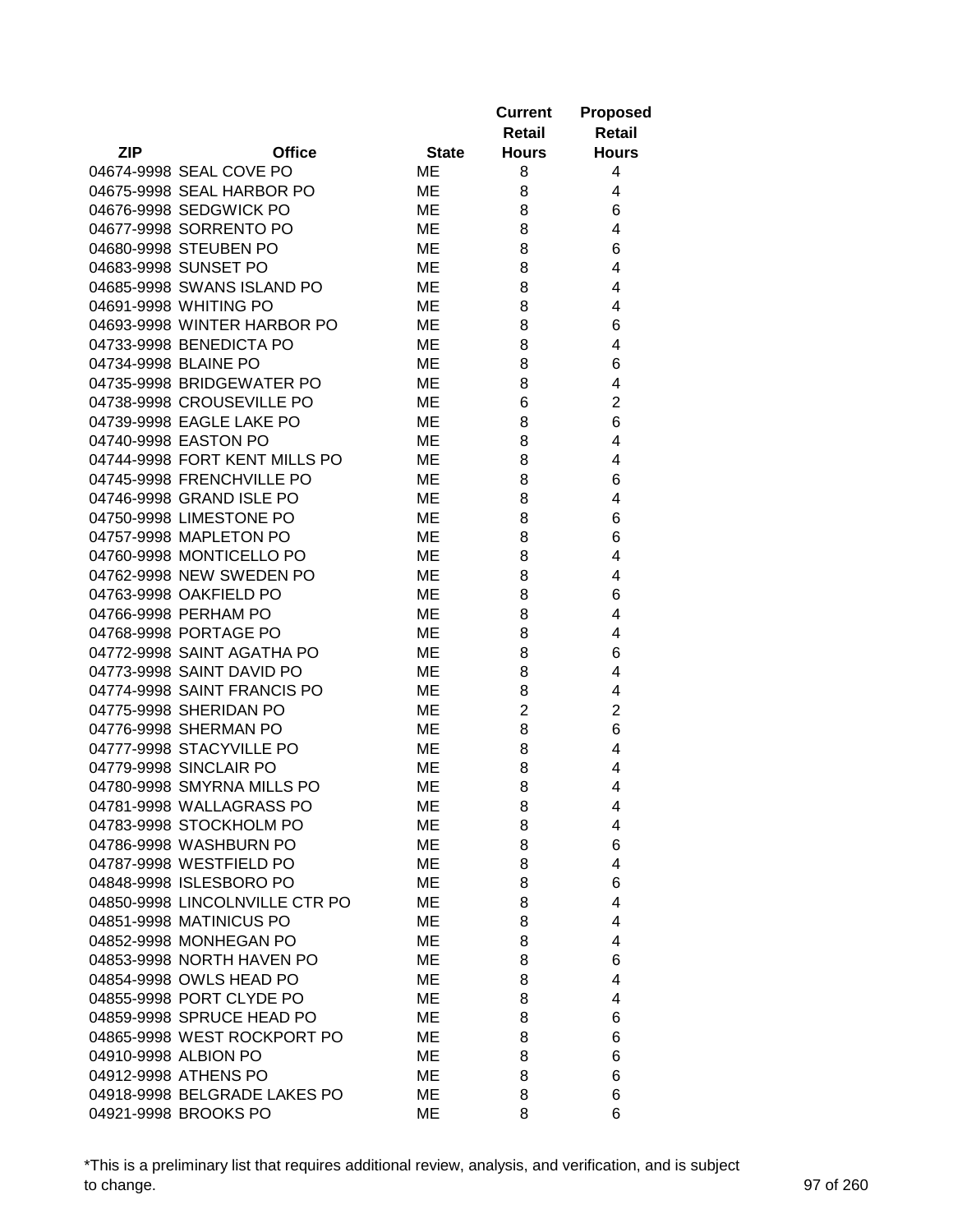|                                |              | <b>Current</b><br>Retail | <b>Proposed</b><br><b>Retail</b> |
|--------------------------------|--------------|--------------------------|----------------------------------|
| <b>ZIP</b><br><b>Office</b>    | <b>State</b> | <b>Hours</b>             | <b>Hours</b>                     |
| 04922-9998 BURNHAM PO          | ME           | 8                        | 4                                |
| 04923-9998 CAMBRIDGE PO        | ME           | 8                        | 4                                |
| 04924-9998 CANAAN PO           | ME           | 8                        | 6                                |
| 04925-9998 CARATUNK PO         | ME           | 8                        | $\overline{2}$                   |
| 04926-9998 CHINA VILLAGE PO    | ME           | 8                        | 4                                |
| 04928-9998 CORINNA PO          | ME           | 8                        | 6                                |
| 04929-9998 DETROIT PO          | ME           | 8                        | 4                                |
| 04932-9998 DIXMONT PO          | ME           | 8                        | 4                                |
| 04933-9998 EAST NEWPORT PO     | ME           | 6                        | $\overline{2}$                   |
| 04935-9998 EAST VASSALBORO PO  | ME           | 8                        | $\overline{2}$                   |
| 04936-9998 EUSTIS PO           | ME           | 8                        | 4                                |
| 04939-9998 GARLAND PO          | ME           | 8                        | 4                                |
| 04940-9998 FARMINGTON FALLS PO | ME           | 8                        | 4                                |
| 04941-9998 FREEDOM PO          | ME           | 8                        | 4                                |
| 04942-9998 HARMONY PO          | ME           | 8                        | 6                                |
| 04943-9998 HARTLAND PO         | ME           | 8                        | 6                                |
| 04944-9998 HINCKLEY PO         | ME           | 8                        | 4                                |
| 04949-9998 LIBERTY PO          | ME           | 8                        | 6                                |
| 04951-9998 MONROE PO           | ME           | 8                        | 4                                |
| 04952-9998 MORRILL PO          | ME           | 8                        | 6                                |
| 04955-9998 NEW SHARON PO       | ME           | 8                        | 6                                |
| 04956-9998 NEW VINEYARD PO     | ME           | 8                        | 4                                |
| 04958-9998 NORTH ANSON PO      | ME           | 8                        | 6                                |
| 04961-9998 NEW PORTLAND PO     | ME           | 8                        | 4                                |
|                                |              | 8                        | 6                                |
| 04962-9998 NORTH VASSALBORO PO | ME<br>ME     |                          |                                  |
| 04964-9998 OQUOSSOC PO         |              | 8                        | 4                                |
| 04965-9998 PALMYRA PO          | ME           | 8                        | 6                                |
| 04966-9998 PHILLIPS PO         | ME           | 8                        | 6                                |
| 04969-9998 PLYMOUTH PO         | ME           | 8                        | 4                                |
| 04971-9998 SAINT ALBANS PO     | МE           | 8                        | 6                                |
| 04973-9998 SEARSMONT PO        | ME           | 8                        | 6                                |
| 04975-9998 SHAWMUT PO          | ME           | 8                        | 4                                |
| 04978-9998 SMITHFIELD PO       | ME           | 8                        | 6                                |
| 04979-9998 SOLON PO            | МE           | 8                        | 6                                |
| 04981-9998 STOCKTON SPRINGS PO | ME           | 8                        | 6                                |
| 04983-9998 STRONG PO           | ME           | 8                        | 6                                |
| 04984-9998 TEMPLE PO           | ME           | 8                        | 4                                |
| 04985-9998 WEST FORKS PO       | ME           | 8                        | 4                                |
| 04986-9998 THORNDIKE PO        | ME           | 8                        | 4                                |
| 04987-9998 TROY PO             | МE           | 8                        | 4                                |
| 04989-9998 VASSALBORO PO       | ME           | 8                        | 4                                |
| 48002-9998 ALLENTON PO         | ΜI           | 8                        | 6                                |
| 48004-9998 ANCHORVILLE PO      | MI           | 8                        | 6                                |
| 48006-9998 AVOCA PO            | MI           | 8                        | 6                                |
| 48022-9998 EMMETT PO           | MI           | 8                        | 6                                |
| 48027-9998 GOODELLS PO         | MI           | 8                        | 6                                |
| 48028-9998 HARSENS ISLAND PO   | MI           | 8                        | 4                                |
| 48032-9998 JEDDO PO            | MI           | 8                        | 4                                |
| 48049-9998 NORTH STREET PO     | MI           | 8                        | 4                                |
| 48074-9998 SMITHS CREEK PO     | ΜI           | 8                        | 6                                |

\*This is a preliminary list that requires additional review, analysis, and verification, and is subject to change. 98 of 260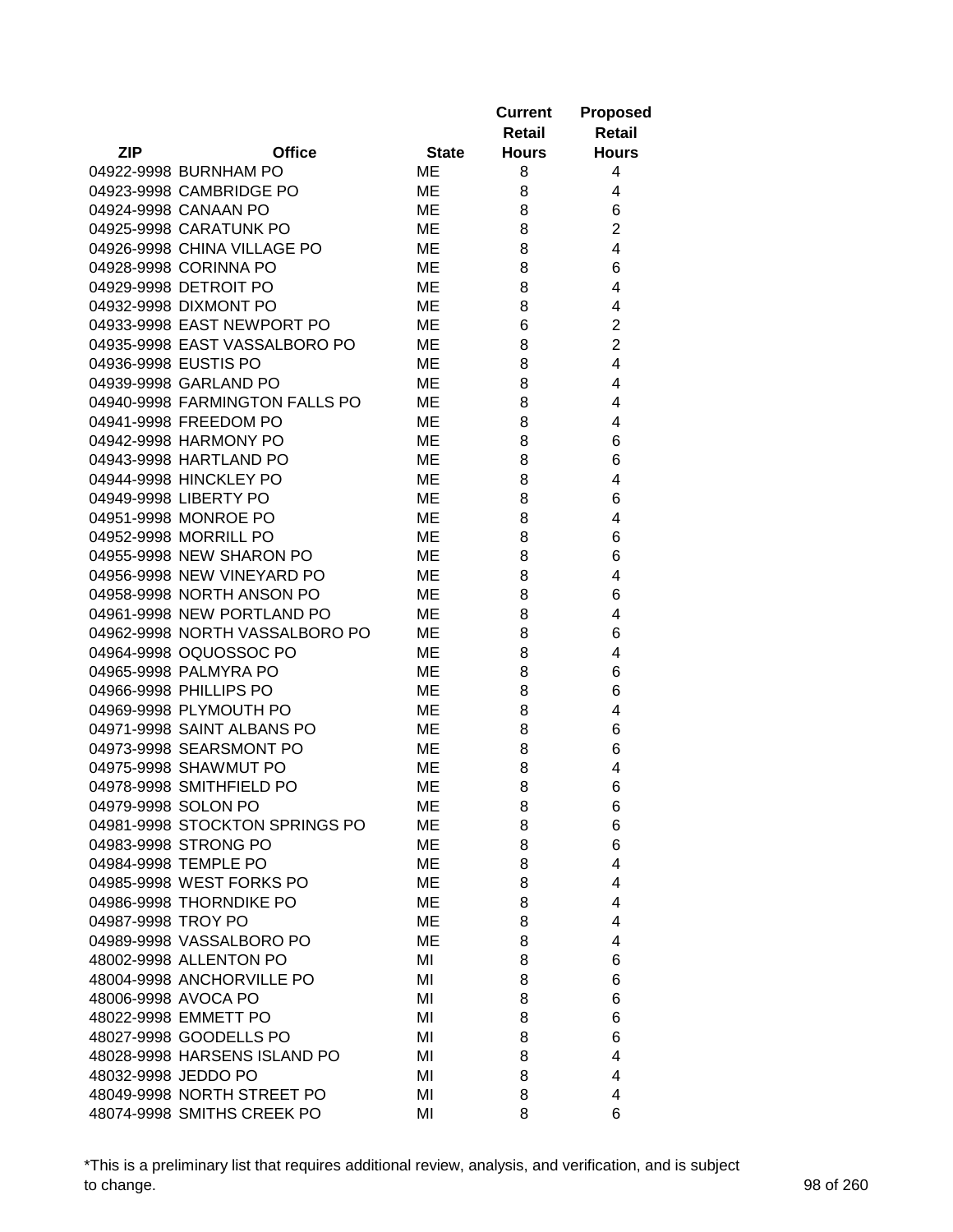|                      |                               |              | <b>Current</b> | <b>Proposed</b> |
|----------------------|-------------------------------|--------------|----------------|-----------------|
|                      |                               |              | Retail         | <b>Retail</b>   |
| <b>ZIP</b>           | <b>Office</b>                 | <b>State</b> | <b>Hours</b>   | <b>Hours</b>    |
| 48140-9998 IDA PO    |                               | MI           | 8              | 6               |
|                      | 48177-9998 SAMARIA PO         | MI           | 8              | 4               |
|                      | 48179-9998 SOUTH ROCKWOOD PO  | MI           | 8              | 6               |
|                      | 48190-9998 WHITTAKER PO       | MI           | 8              | 4               |
| 48191-9998 WILLIS PO |                               | MI           | 8              | 6               |
|                      | 48366-9998 LAKEVILLE PO       | MI           | 8              | 4               |
|                      | 48401-9998 APPLEGATE PO       | MI           | 8              | 4               |
|                      | 48410-9998 ARGYLE PO          | MI           | 8              | $\overline{2}$  |
|                      | 48414-9998 BANCROFT PO        | MI           | 8              | 6               |
| 48417-9998 BURT PO   |                               | MI           | 8              | 6               |
|                      | 48419-9998 CARSONVILLE PO     | MI           | 8              | 4               |
|                      | 48421-9998 COLUMBIAVILLE PO   | MI           | 8              | 4               |
|                      | 48426-9998 DECKER PO          | MI           | 8              | 4               |
|                      | 48434-9998 FORESTVILLE PO     | MI           | 8              | 4               |
|                      | 48435-9998 FOSTORIA PO        | MI           | 8              | 4               |
|                      | 48436-9998 GAINES PO          | MI           | 8              | 4               |
|                      | 48440-9998 HADLEY PO          | MI           | 8              | 6               |
| 48445-9998 KINDE PO  |                               | MI           | 8              | 6               |
|                      | 48449-9998 LENNON PO          | MI           | 8              | 6               |
|                      | 48454-9991 MELVIN PO          | MI           | 8              | 4               |
|                      | 48456-9998 MINDEN CITY PO     | MI           | 8              | 6               |
|                      | 48464-9998 OTTER LAKE PO      | MI           | 8              | 6               |
| 48466-9998 PECK PO   |                               | MI           | 8              | 6               |
| 48470-9998 RUTH PO   |                               | MI           | 8              | 4               |
|                      | 48472-9998 SNOVER PO          | MI           | 8              | 6               |
|                      | 48476-9998 VERNON PO          | MI           | 8              | 6               |
| 48610-2500 ALGER PO  |                               | MI           | 8              | 6               |
|                      | 48615-2506 BRECKENRIDGE PO    | MI           | 8              | 6               |
|                      | 48619-2502 COMINS PO          | MI           | 8              | 4               |
|                      | 48620-9800 EDENVILLE PO       | MI           |                | 4               |
|                      | 48621-8719 FAIRVIEW PO        | MI           | 8              | 6               |
|                      | 48627-9800 HIGGINS LAKE PO    |              | 8              |                 |
| 48628-9755 HOPE PO   |                               | MI           | 8<br>8         | 6               |
|                      | 48630-9800 HOUGHTON LK HTS PO | MI           |                | 6               |
|                      |                               | MI           | 8              | 4               |
|                      | 48633-9800 LAKE GEORGE PO     | MI           | 8              | 4               |
|                      | 48636-9800 LUZERNE PO         | MI           | 8              | 4               |
|                      | 48649-7708 OAKLEY PO          | MI           | 8              | 6               |
|                      | 48652-9740 RHODES PO          | MI           | 8              | 4               |
|                      | 48659-2501 STERLING PO        | MI           | 8              | 6               |
|                      | 48701-9900 AKRON PO           | MI           | 8              | 4               |
|                      | 48705-9705 BARTON CITY PO     | MI           | 8              | $\overline{2}$  |
|                      | 48720-9781 BAY PORT PO        | MI           | 8              | $\overline{2}$  |
|                      | 48724-5027 CARROLLTON PO      | MI           | 8              | 6               |
|                      | 48727-5124 CLIFFORD PO        | MI           | 8              | 4               |
|                      | 48728-9701 CURRAN PO          | MI           | 6              | $\overline{2}$  |
|                      | 48729-9800 DEFORD PO          | MI           | 8              | 4               |
|                      | 48731-5135 ELKTON PO          | MI           | 8              | 6               |
|                      | 48733-9565 FAIRGROVE PO       | MI           | 8              | 4               |
|                      | 48735-5114 GAGETOWN PO        | MI           | 8              | 4               |
|                      | 48737-9616 GLENNIE PO         | MI           | 8              | 4               |

\*This is a preliminary list that requires additional review, analysis, and verification, and is subject to change. 99 of 260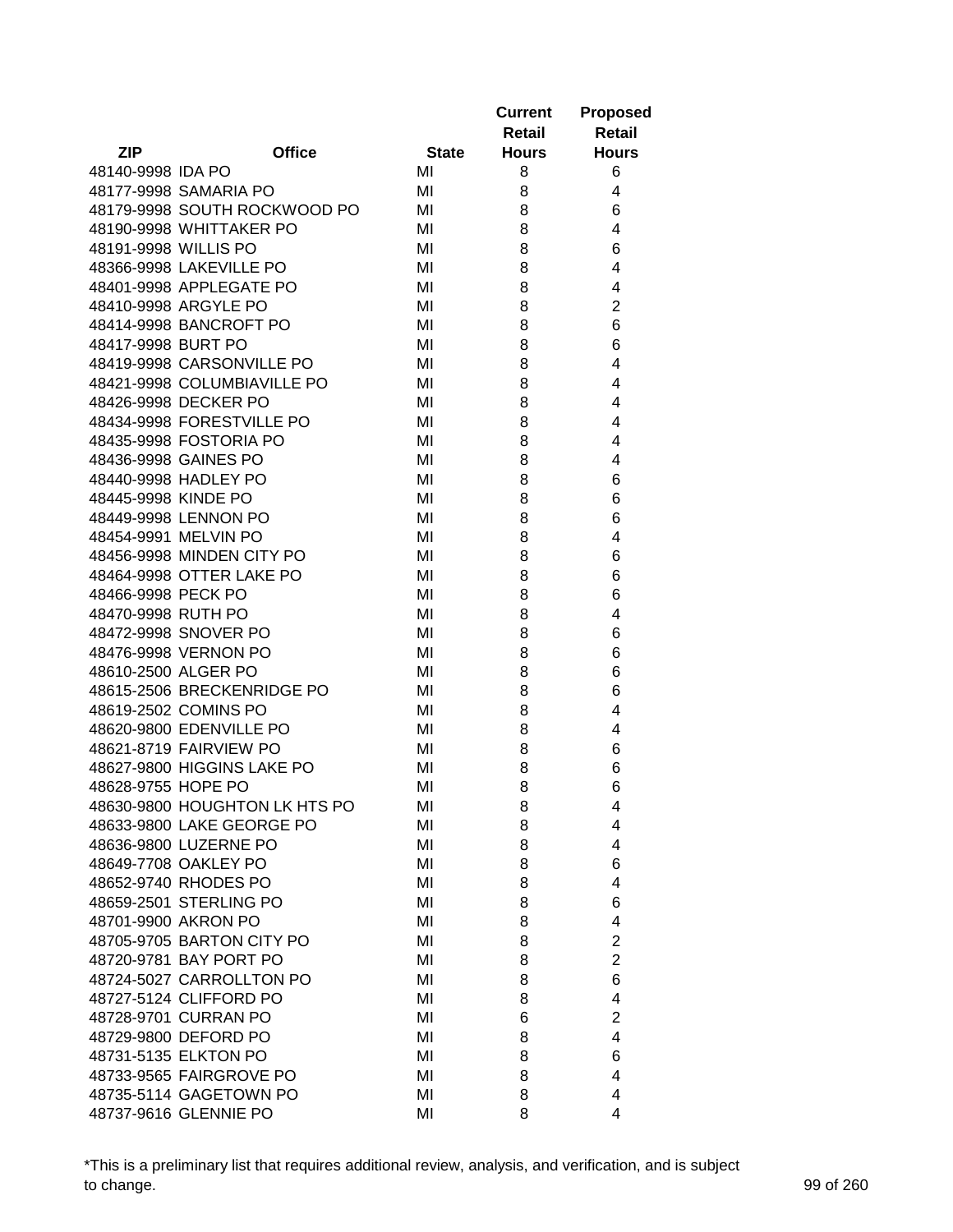|                     |                             |              | <b>Current</b> | <b>Proposed</b> |
|---------------------|-----------------------------|--------------|----------------|-----------------|
|                     |                             |              | Retail         | <b>Retail</b>   |
| ZIP                 | <b>Office</b>               | <b>State</b> | <b>Hours</b>   | <b>Hours</b>    |
|                     | 48738-9689 GREENBUSH PO     | MI           | 8              | 4               |
|                     | 48741-8738 KINGSTON PO      | MI           | 8              | 6               |
|                     | 48742-9800 LINCOLN PO       | MI           | 8              | 6               |
|                     | 48743-9800 LONG LAKE PO     | MI           | 8              | $\overline{2}$  |
|                     | 48745-5100 MIKADO PO        | MI           | 8              | $\overline{4}$  |
|                     | 48747-9800 MUNGER PO        | MI           | 8              | 6               |
|                     | 48748-9800 NATIONAL CITY PO | MI           | 8              | 4               |
| 48749-5100 OMER PO  |                             | MI           | 8              | 4               |
|                     | 48754-5129 OWENDALE PO      | MI           | 8              | 4               |
|                     | 48758-9800 RICHVILLE PO     | MI           | 8              | 4               |
|                     | 48760-9782 SILVERWOOD PO    | MI           | 8              | 4               |
|                     | 48761-9800 SOUTH BRANCH PO  | MI           | 8              | 4               |
|                     | 48762-9542 SPRUCE PO        | MI           | 8              | 6               |
|                     | 48767-9800 UNIONVILLE PO    | MI           | 8              | 4               |
|                     | 48770-9800 WHITTEMORE PO    | MI           | 8              | 6               |
|                     | 48806-5104 ASHLEY PO        | MI           | 8              | 6               |
|                     | 48807-9800 BANNISTER PO     | MI           | 6              | $\overline{2}$  |
|                     | 48812-9800 CEDAR LAKE PO    | MI           | 8              | $\overline{4}$  |
|                     | 48815-9723 CLARKSVILLE PO   | MI           | 8              | 6               |
|                     | 48816-9800 COHOCTAH PO      | MI           | 8              | 4               |
|                     | 48818-9800 CRYSTAL PO       | MI           | 8              | 6               |
|                     | 48819-5132 DANSVILLE PO     | MI           | 8              | 6               |
| 48822-9681 EAGLE PO |                             | MI           | 8              | 6               |
|                     | 48830-9800 ELM HALL PO      | MI           | 6              | $\overline{2}$  |
|                     | 48832-9508 ELWELL PO        | MI           | 4              | $\overline{2}$  |
|                     | 48833-9800 EUREKA PO        | MI           | 6              | $\overline{2}$  |
|                     | 48834-9561 FENWICK PO       | MI           | 8              | 4               |
|                     | 48835-9803 FOWLER PO        | MI           | 8              | 6               |
|                     | 48841-8700 HENDERSON PO     | MI           | 6              | 4               |
|                     | 48845-5115 HUBBARDSTON PO   | MI           |                | 4               |
| 48851-8641 LYONS PO |                             |              | 8              |                 |
|                     |                             | MI           | 8              | 6               |
|                     | 48852-9800 MCBRIDES PO      | MI           | 8              | $\overline{2}$  |
|                     | 48853-9800 MAPLE RAPIDS PO  | MI           | 8              | 4               |
|                     | 48856-9788 MIDDLETON PO     | MI           | 8              | 4               |
| 48860-9806 MUIR PO  |                             | MI           | 8              | 4               |
|                     | 48861-5102 MULLIKEN PO      | MI           | 8              | 4               |
|                     | 48862-9800 NORTH STAR PO    | MI           | 6              | $\overline{2}$  |
|                     | 48865-9804 ORLEANS PO       | MI           | 8              | 4               |
|                     | 48871-9637 PERRINTON PO     | MI           | 8              | 6               |
|                     | 48873-5102 PEWAMO PO        | MI           | 8              | 6               |
|                     | 48874-9800 POMPEII PO       | MI           | 8              | $\overline{2}$  |
|                     | 48877-9700 RIVERDALE PO     | MI           | 8              | 6               |
|                     | 48878-9800 ROSEBUSH PO      | MI           | 8              | 6               |
|                     | 48882-9800 SHAFTSBURG PO    | MI           | 8              | 4               |
|                     | 48885-9792 SIDNEY PO        | MI           | 8              | 4               |
|                     | 48886-9802 SIX LAKES PO     | MI           | 8              | 6               |
|                     | 48889-8750 SUMNER PO        | MI           | 6              | $\overline{2}$  |
|                     | 48890-9802 SUNFIELD PO      | MI           | 8              | 6               |
|                     | 48891-5121 VESTABURG PO     | MI           | 8              | 6               |
| 48896-9800 WINN PO  |                             | MI           | 8              | 4               |

\*This is a preliminary list that requires additional review, analysis, and verification, and is subject to change. 100 of 260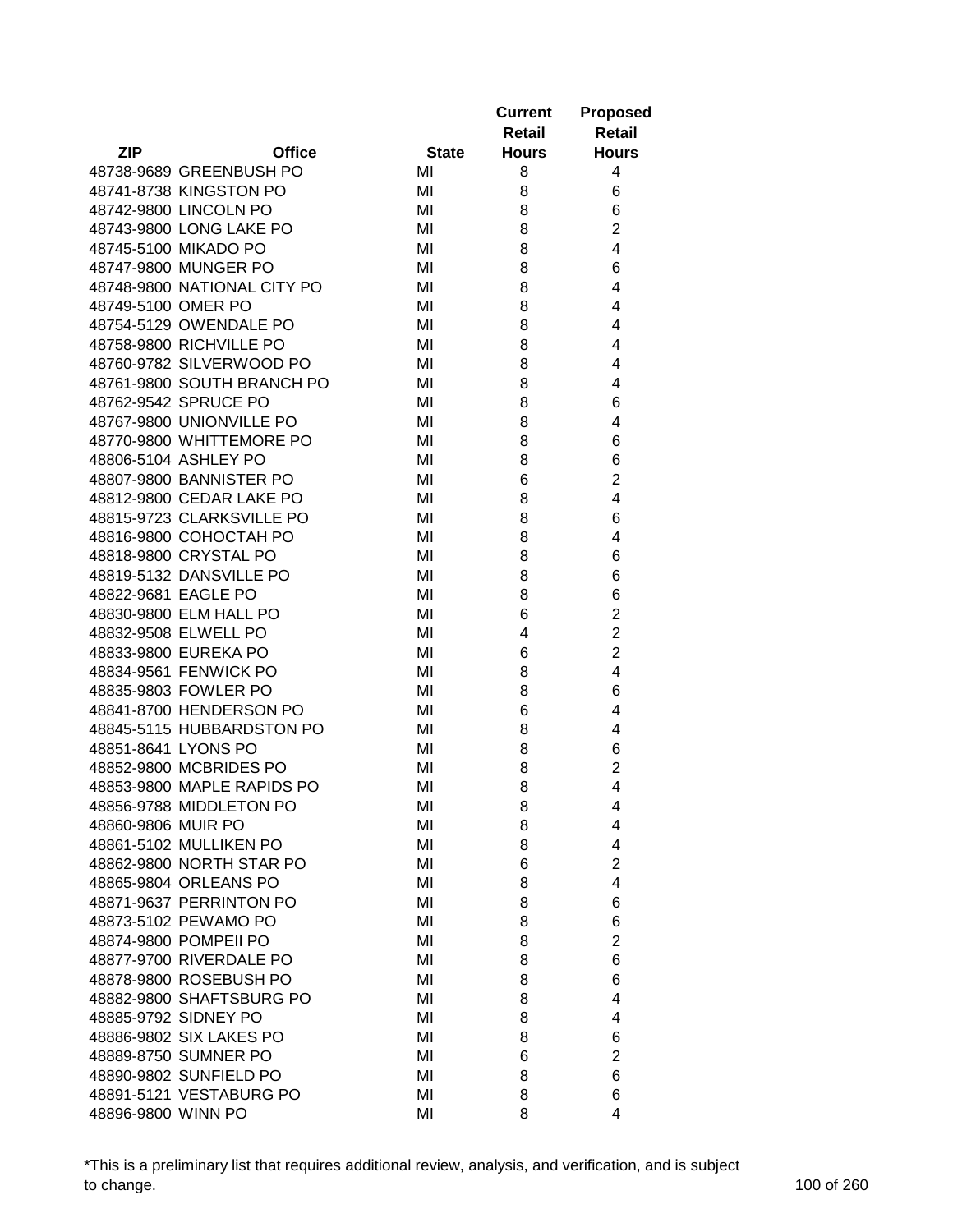|                     |                               |              | <b>Current</b> | <b>Proposed</b> |
|---------------------|-------------------------------|--------------|----------------|-----------------|
|                     |                               |              | <b>Retail</b>  | <b>Retail</b>   |
| <b>ZIP</b>          | <b>Office</b>                 | <b>State</b> | <b>Hours</b>   | <b>Hours</b>    |
|                     | 48897-9725 WOODLAND PO        | MI           | 8              | 4               |
|                     | 49012-9776 AUGUSTA PO         | MI           | 8              | 6               |
|                     | 49020-9800 BEDFORD PO         | MI           | 8              | 4               |
|                     | 49027-9800 BREEDSVILLE PO     | MI           | 8              | $\overline{c}$  |
|                     | 49029-9803 BURLINGTON PO      | MI           | 8              | $\overline{4}$  |
|                     | 49030-5114 BURR OAK PO        | MI           | 8              | 6               |
|                     | 49033-9793 CERESCO PO         | MI           | 8              | 6               |
|                     | 49034-9637 CLIMAX PO          | MI           | 8              | 6               |
|                     | 49035-9800 CLOVERDALE PO      | MI           | 8              | 4               |
|                     | 49043-9800 COVERT PO          | MI           | 8              | 6               |
|                     | 49050-9727 DOWLING PO         | MI           | 8              | 6               |
|                     | 49052-9789 FULTON PO          | MI           | 8              | 4               |
|                     | 49056-9225 GRAND JUNCTION PO  | MI           | 8              | 6               |
|                     | 49060-9738 HICKORY CORNERS PO | MI           | 8              | 4               |
|                     | 49061-8768 JONES PO           | MI           | 8              | 4               |
|                     | 49062-9800 KENDALL PO         | MI           | 6              | $\overline{2}$  |
|                     | 49063-9800 LACOTA PO          | MI           | 8              | $\overline{2}$  |
|                     | 49066-9800 LEONIDAS PO        | MI           | 8              | $\overline{4}$  |
|                     | 49070-9728 MARTIN PO          | MI           | 8              | 4               |
|                     | 49072-9800 MENDON PO          | MI           | 8              | 6               |
|                     | 49075-9800 NOTTAWA PO         | MI           | 8              | 4               |
|                     | 49084-9800 RIVERSIDE PO       | MI           | 8              | 4               |
|                     | 49089-9800 SHERWOOD PO        | MI           | 8              | 4               |
|                     | 49095-9501 VANDALIA PO        | MI           | 8              | 4               |
|                     | 49096-9451 VERMONTVILLE PO    | MI           | 8              | 4               |
|                     | 49101-9800 BARODA PO          | MI           | 8              | 6               |
|                     | 49113-9679 GALIEN PO          | MI           | 8              | 6               |
|                     | 49115-9800 HARBERT PO         | MI           | 8              | 4               |
|                     | 49119-9802 NEW TROY PO        | MI           | 8              | 4               |
|                     | 49126-9787 SODUS PO           | MI           | 8              | 4               |
|                     | 49129-9339 UNION PIER PO      | MI           | 8              | 6               |
|                     | 49220-9998 ADDISON PO         | MI           | 8              | 6               |
| 49227-9998 ALLEN PO |                               | MI           | 8              | 4               |
|                     | 49229-9998 BRITTON PO         | MI           | 8              | 6               |
|                     | 49232-9998 CAMDEN PO          | MI           |                |                 |
|                     | 49233-9998 CEMENT CITY PO     | MI           | 8<br>8         | 6<br>4          |
|                     |                               |              |                |                 |
|                     | 49234-9998 CLARKLAKE PO       | MI           | 8              | 6<br>4          |
|                     | 49235-9998 CLAYTON PO         | MI           | 8              |                 |
|                     | 49237-9998 CONCORD PO         | MI           | 8              | 6               |
|                     | 49238-9998 DEERFIELD PO       | MI           | 8              | 4               |
|                     | 49239-9998 FRONTIER PO        | MI           | 8              | $\overline{2}$  |
|                     | 49248-9998 JASPER PO          | MI           | 8              | 4               |
|                     | 49249-9998 JEROME PO          | MI           | 8              | 6               |
|                     | 49252-9998 LITCHFIELD PO      | MI           | 8              | 6               |
|                     | 49255-9998 MONTGOMERY PO      | MI           | 8              | 4               |
|                     | 49258-9998 MOSHERVILLE PO     | MI           | 6              | $\overline{c}$  |
|                     | 49259-9998 MUNITH PO          | MI           | 8              | 6               |
|                     | 49261-9998 NAPOLEON PO        | MI           | 8              | 6               |
|                     | 49262-9998 NORTH ADAMS PO     | MI           | 8              | 4               |
|                     | 49263-9998 NORVELL PO         | MI           | 8              | $\overline{2}$  |

\*This is a preliminary list that requires additional review, analysis, and verification, and is subject to change. 101 of 260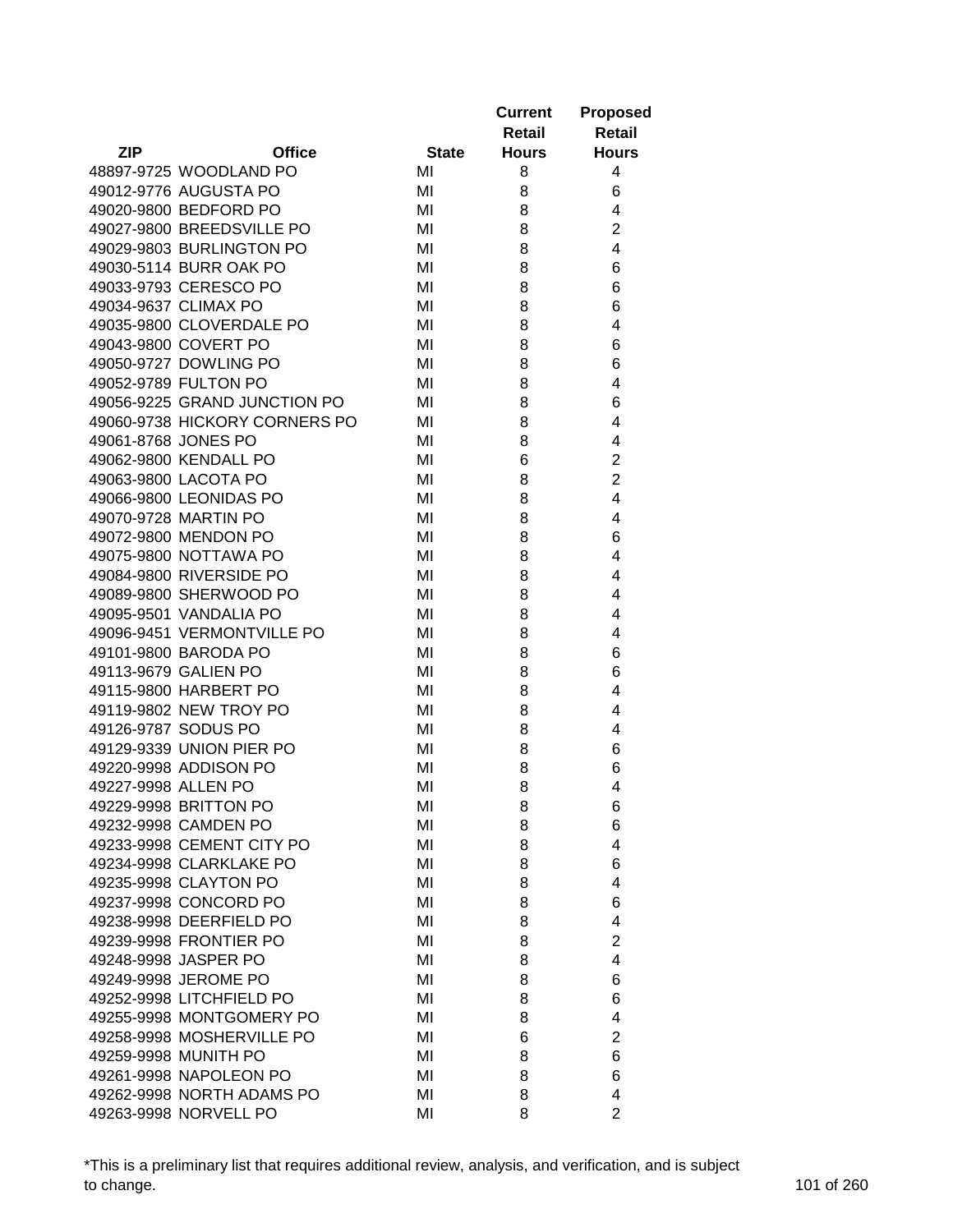|                      |                               |              | <b>Current</b> | <b>Proposed</b> |
|----------------------|-------------------------------|--------------|----------------|-----------------|
|                      |                               |              | Retail         | <b>Retail</b>   |
| ZIP                  | <b>Office</b>                 | <b>State</b> | <b>Hours</b>   | <b>Hours</b>    |
|                      | 49264-9998 ONONDAGA PO        | MI           | 8              | 6               |
|                      | 49266-9998 OSSEO PO           | MI           | 8              | 6               |
|                      | 49267-9998 OTTAWA LAKE PO     | MI           | 8              | 6               |
|                      | 49268-9998 PALMYRA PO         | MI           | 8              | 4               |
|                      | 49271-9998 PITTSFORD PO       | MI           | 8              | 6               |
|                      | 49272-9998 PLEASANT LAKE PO   | MI           | 8              | 6               |
| 49276-9998 RIGA PO   |                               | MI           | 8              | 4               |
|                      | 49279-9998 SAND CREEK PO      | MI           | 8              | 4               |
|                      | 49282-9998 SOMERSET CENTER PO | MI           | 8              | 6               |
|                      | 49284-9998 SPRINGPORT PO      | MI           | 8              | 6               |
|                      | 49287-9998 TIPTON PO          | MI           | 8              | 6               |
|                      | 49288-9998 WALDRON PO         | MI           | 8              | 4               |
|                      | 49289-9998 WESTON PO          | MI           | 6              | $\overline{2}$  |
| 49302-5103 ALTO PO   |                               | MI           | 8              | 6               |
|                      | 49303-9772 BAILEY PO          | MI           | 6              | 4               |
| 49309-9264 BITELY PO |                               | MI           | 8              | 6               |
|                      | 49310-9120 BLANCHARD PO       | MI           | 8              | 4               |
|                      | 49311-9800 BRADLEY PO         | MI           | 8              | 4               |
|                      | 49312-9800 BROHMAN PO         | MI           | 8              | 4               |
|                      | 49314-9800 BURNIPS PO         | MI           | 8              | 4               |
|                      | 49317-9800 CANNONSBURG PO     | MI           | 8              | 6               |
|                      | 49318-8702 CASNOVIA PO        | MI           | 8              | 4               |
|                      | 49320-9800 CHIPPEWA LAKE PO   | MI           | 8              | 4               |
| 49322-5100 CORAL PO  |                               | MI           | 4              | $\overline{2}$  |
|                      | 49325-5100 FREEPORT PO        | MI           | 8              | 6               |
|                      | 49326-9648 GOWEN PO           | MI           | 8              | 6               |
|                      | 49328-9575 HOPKINS PO         | MI           | 8              | 4               |
|                      | 49332-9697 MECOSTA PO         | MI           | 8              | 6               |
|                      | 49335-9800 MOLINE PO          | MI           | 8              | 4               |
| 49338-9475 PARIS PO  |                               | MI           | 8              | 4               |
|                      | 49339-9800 PIERSON PO         | MI           | 8              | $\overline{c}$  |
|                      | 49342-9516 RODNEY PO          | MI           | 6              | 4               |
|                      | 49347-5101 TRUFANT PO         | MI           | 8              | 4               |
|                      | 49402-5100 BRANCH PO          | MI           | 8              | 4               |
|                      | 49403-9800 CONKLIN PO         | MI           | 6              | $\overline{2}$  |
|                      | 49405-9611 CUSTER PO          | MI           | 8              | $\overline{4}$  |
|                      | 49409-9800 FERRYSBURG PO      | MI           | 8              | 6               |
|                      | 49410-9800 FOUNTAIN PO        | MI           | 8              | 6               |
|                      | 49411-9681 FREE SOIL PO       | MI           | 8              | 4               |
|                      | 49425-7540 HOLTON PO          | MI           | 8              | 4               |
|                      | 49427-9800 JAMESTOWN PO       | MI           | 8              | 4               |
|                      | 49430-9800 LAMONT PO          | MI           | 8              | 4               |
|                      | 49434-9800 MACATAWA PO        | MI           | 8              | 6               |
|                      | 49435-5112 MARNE PO           | MI           | 8              | 6               |
|                      | 49436-9565 MEARS PO           | MI           | 8              | 4               |
|                      | 49446-5101 NEW ERA PO         | MI           | 8              | 4               |
|                      | 49448-5113 NUNICA PO          | MI           | 8              | 4               |
|                      | 49450-9739 PULLMAN PO         | MI           | 8              | 4               |
|                      | 49452-9721 ROTHBURY PO        | MI           | 8              | 4               |
|                      | 49458-9800 WALHALLA PO        | MI           | 8              | 4               |

\*This is a preliminary list that requires additional review, analysis, and verification, and is subject to change. 102 of 260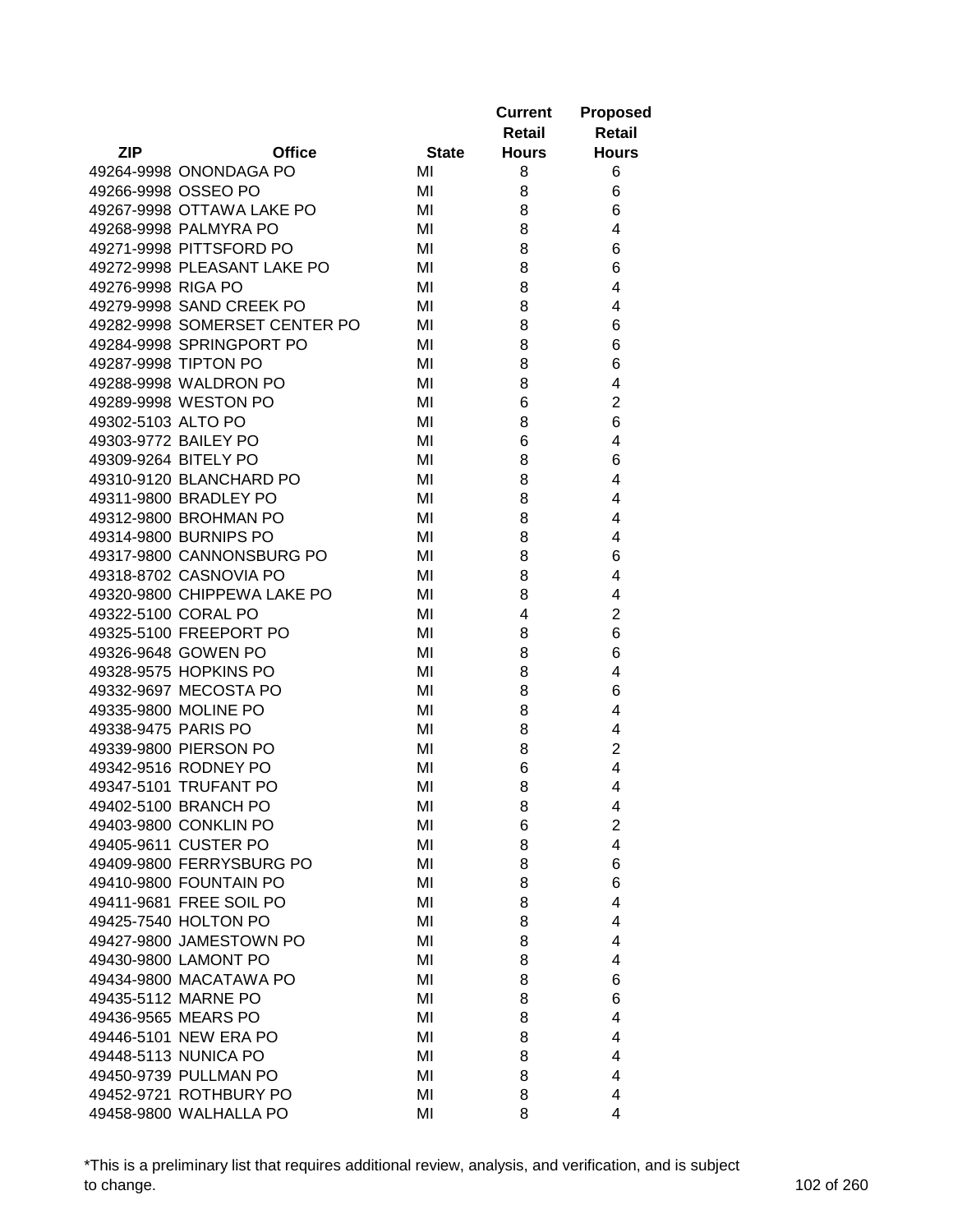|                     |                               |              | <b>Current</b> | <b>Proposed</b> |
|---------------------|-------------------------------|--------------|----------------|-----------------|
|                     |                               |              | Retail         | <b>Retail</b>   |
| ZIP                 | <b>Office</b>                 | <b>State</b> | <b>Hours</b>   | <b>Hours</b>    |
|                     | 49459-5101 WALKERVILLE PO     | MI           | 8              | 4               |
| 49611-9800 ALBA PO  |                               | MI           | 8              | 4               |
|                     | 49612-9800 ALDEN PO           | MI           | 8              | 6               |
|                     | 49613-5121 ARCADIA PO         | MI           | 8              | 6               |
| 49618-9632 BOON PO  |                               | MI           | 6              | $\overline{2}$  |
|                     | 49619-5124 BRETHREN PO        | MI           | 8              | 4               |
|                     | 49620-5107 BUCKLEY PO         | MI           | 8              | 6               |
|                     | 49623-9800 CHASE PO           | MI           | 8              | 4               |
|                     | 49625-9530 COPEMISH PO        | MI           | 8              | 4               |
|                     | 49626-9800 EASTLAKE PO        | MI           | 8              | 4               |
|                     | 49627-9800 EASTPORT PO        | MI           | 8              | 6               |
|                     | 49628-9800 ELBERTA PO         | MI           | 8              | 4               |
|                     | 49632-9805 FALMOUTH PO        | MI           | 8              | 4               |
|                     | 49634-9800 FILER CITY PO      | MI           | 8              | 4               |
|                     | 49638-5110 HARRIETTA PO       | MI           | 8              | 4               |
|                     | 49639-5115 HERSEY PO          | MI           | 8              | 6               |
|                     | 49642-9770 IDLEWILD PO        | MI           | 8              | 4               |
| 49644-9160 IRONS PO |                               | MI           | 8              | 6               |
|                     | 49645-5102 KALEVA PO          | MI           | 8              | 6               |
|                     | 49656-9803 LUTHER PO          | MI           | 8              | 6               |
|                     | 49664-9557 MAPLE CITY PO      | MI           | 8              | 6               |
|                     | 49666-9800 MAYFIELD PO        | MI           | 8              | 4               |
|                     | 49667-9758 MERRITT PO         | MI           | 8              | 4               |
|                     | 49673-9800 OLD MISSION PO     | MI           | 8              | 4               |
|                     | 49674-9800 OMENA PO           | MI           | 8              | 4               |
|                     | 49675-9800 ONEKAMA PO         | MI           | 8              | 6               |
|                     | 49679-9800 SEARS PO           | MI           | 6              | 4               |
|                     | 49680-8517 SOUTH BOARDMAN PO  |              |                | 4               |
|                     | 49683-9800 THOMPSONVILLE PO   | MI           | 8              |                 |
|                     |                               | MI           | 8              | 4               |
|                     | 49689-9802 WELLSTON PO        | MI           | 8              | 6               |
|                     | 49705-5101 AFTON PO           | MI           | 8              | 4               |
|                     | 49706-9206 BRUTUS PO          | MI           | 8              | $\overline{2}$  |
|                     | 49710-9800 BARBEAU PO         | MI           | 8              | 4               |
|                     | 49713-5104 BOYNE FALLS PO     | MI           | 8              | 6               |
|                     | 49717-9800 BURT LAKE PO       | ΜI           | 8              | 4               |
|                     | 49718-9400 CARP LAKE PO       | MI           | 8              | 4               |
|                     | 49722-9800 CONWAY PO          | MI           | 8              | 6               |
|                     | 49723-9800 CROSS VILLAGE PO   | MI           | 4              | 4               |
|                     | 49724-9520 DAFTER PO          | MI           | 8              | 4               |
|                     | 49725-5010 DE TOUR VILLAGE PO | MI           | 8              | 6               |
|                     | 49728-5100 ECKERMAN PO        | MI           | 8              | 4               |
|                     | 49729-9800 ELLSWORTH PO       | MI           | 8              | 6               |
|                     | 49730-9803 ELMIRA PO          | MI           | 8              | 4               |
|                     | 49733-8734 FREDERIC PO        | MI           | 8              | 4               |
|                     | 49736-9307 GOETZVILLE PO      | MI           | 8              | 4               |
|                     | 49743-9757 HAWKS PO           | MI           | 8              | 4               |
|                     | 49744-9790 HERRON PO          | MI           | 8              | 4               |
|                     | 49745-9801 HESSEL PO          | MI           | 8              | 4               |
|                     | 49747-9564 HUBBARD LAKE PO    | MI           | 8              | 6               |
|                     | 49748-9800 HULBERT PO         | MI           | 8              | 4               |

\*This is a preliminary list that requires additional review, analysis, and verification, and is subject to change. 103 of 260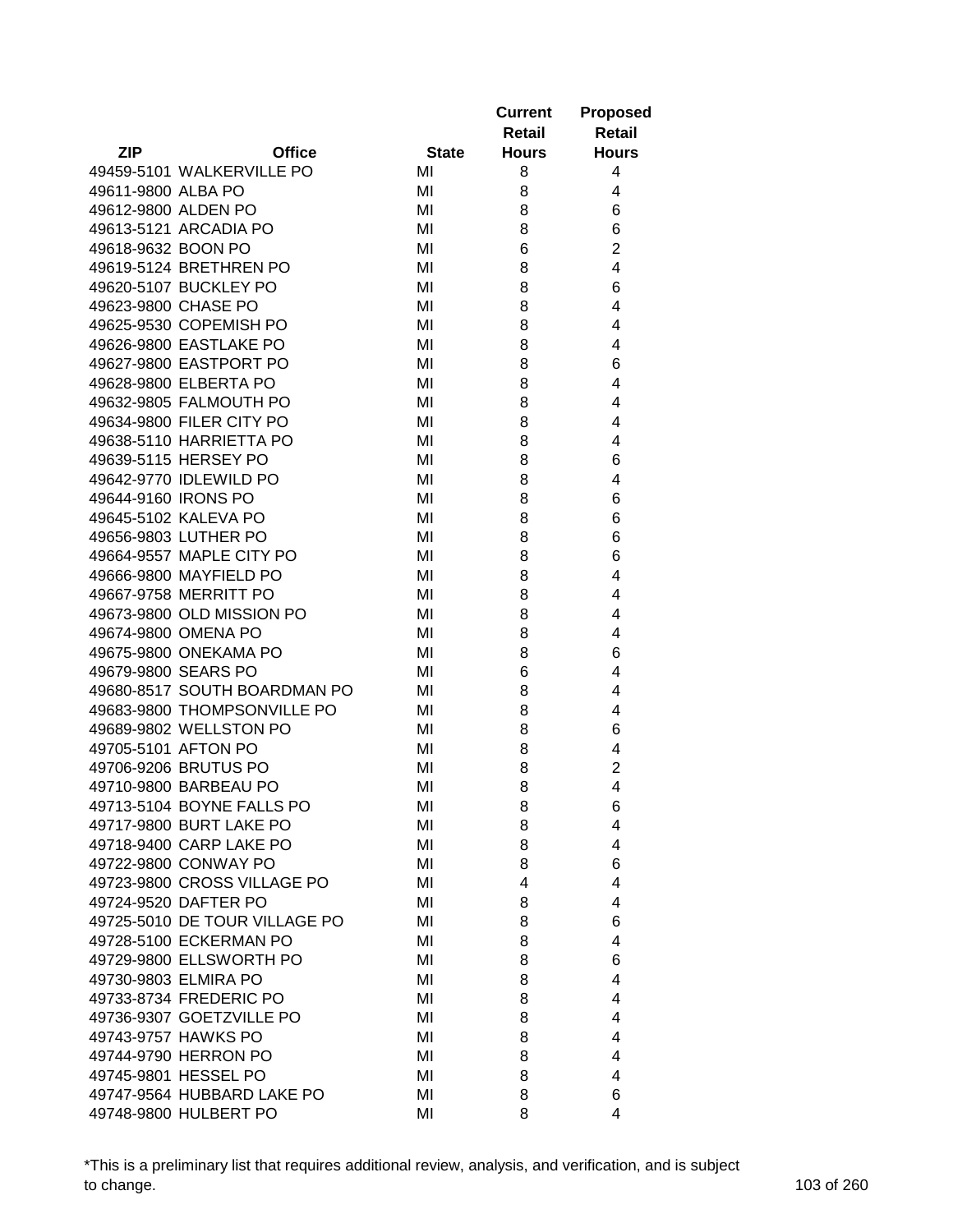|                       |                               |              | <b>Current</b> | <b>Proposed</b> |
|-----------------------|-------------------------------|--------------|----------------|-----------------|
|                       |                               |              | Retail         | <b>Retail</b>   |
| <b>ZIP</b>            | <b>Office</b>                 | <b>State</b> | <b>Hours</b>   | <b>Hours</b>    |
|                       | 49751-9448 JOHANNESBURG PO    | MI           | 8              | 6               |
|                       | 49752-9800 KINROSS PO         | MI           | 8              | 6               |
|                       | 49753-9606 LACHINE PO         | MI           | 8              | 4               |
|                       | 49755-9800 LEVERING PO        | MI           | 8              | 6               |
|                       | 49759-9409 MILLERSBURG PO     | MI           | 8              | 6               |
| 49760-9803 MORAN PO   |                               | MI           | 8              | 4               |
|                       | 49761-9800 MULLETT LAKE PO    | MI           | 8              | 4               |
|                       | 49762-5116 NAUBINWAY PO       | MI           | 8              | 4               |
| 49764-9800 ODEN PO    |                               | MI           | 8              | 4               |
|                       | 49768-9800 PARADISE PO        | MI           | 8              | 6               |
|                       | 49769-9800 PELLSTON PO        | MI           | 8              | 6               |
|                       | 49775-9800 POINTE AUX PINS PO | MI           | 6              | $\overline{2}$  |
| 49776-9800 POSEN PO   |                               | MI           | 8              | 6               |
|                       | 49777-8630 PRESQUE ISLE PO    | MI           | 8              | 6               |
|                       | 49780-9302 RUDYARD PO         | MI           | 8              | 6               |
|                       | 49791-9800 TOPINABEE PO       | MI           | 8              | 6               |
|                       | 49793-9800 TROUT LAKE PO      | MI           | 8              | 6               |
|                       | 49795-9784 VANDERBILT PO      | MI           | 8              | 6               |
|                       | 49796-9800 WALLOON LAKE PO    | MI           | 8              | 6               |
|                       | 49797-9800 WATERS PO          | MI           | 8              | 6               |
|                       | 49806-9667 AU TRAIN PO        | MI           | 8              | 4               |
| 49808-9800 BIG BAY PO |                               | MI           | 8              | 4               |
|                       | 49812-9756 CARNEY PO          | MI           | 8              | 4               |
|                       | 49814-9490 CHAMPION PO        | MI           | 8              | 6               |
|                       | 49815-9755 CHANNING PO        | MI           | 8              | 4               |
|                       | 49816-9679 CHATHAM PO         | MI           | 8              | 6               |
| 49817-9513 COOKS PO   |                               | MI           | 8              | 4               |
|                       | 49818-9528 CORNELL PO         | MI           | 4              | $\overline{2}$  |
|                       | 49821-8503 DAGGETT PO         | MI           | 8              | 6               |
|                       | 49822-9744 DEERTON PO         | MI           |                | 4               |
|                       | 49825-9800 EBEN JUNCTION PO   | MI           | 8<br>8         | 4               |
|                       | 49827-9769 ENGADINE PO        |              |                |                 |
| 49831-9800 FELCH PO   |                               | MI           | 8<br>8         | 4<br>4          |
|                       |                               | MI           |                |                 |
|                       | 49833-9800 LITTLE LAKE PO     | MI           | 8              | 4               |
|                       | 49834-9741 FOSTER CITY PO     | MI           | 8              | 4               |
|                       | 49835-9732 GARDEN PO          | MI           | 8              | 4               |
|                       | 49836-9800 GERMFASK PO        | MI           | 8              | 4               |
|                       | 49838-9800 GOULD CITY PO      | MI           | 8              | 4               |
|                       | 49839-9800 GRAND MARAIS PO    | MI           | 8              | 6               |
|                       | 49840-9025 GULLIVER PO        | MI           | 8              | 4               |
| 49845-9800 HARRIS PO  |                               | MI           | 8              | $\overline{2}$  |
|                       | 49847-9400 HERMANSVILLE PO    | MI           | 8              | 4               |
|                       | 49848-9228 INGALLS PO         | MI           | 6              | $\overline{2}$  |
|                       | 49853-9800 MCMILLAN PO        | MI           | 8              | 4               |
|                       | 49861-9800 MICHIGAMME PO      | MI           | 8              | 4               |
|                       | 49863-9800 NADEAU PO          | MI           | 6              | $\overline{c}$  |
| 49864-9800 NAHMA PO   |                               | MI           | 4              | $\overline{c}$  |
|                       | 49871-9800 PALMER PO          | MI           | 8              | 4               |
|                       | 49872-9800 PERKINS PO         | MI           | 8              | 4               |
|                       | 49873-9111 PERRONVILLE PO     | MI           | 8              | $\overline{2}$  |

\*This is a preliminary list that requires additional review, analysis, and verification, and is subject to change. 104 of 260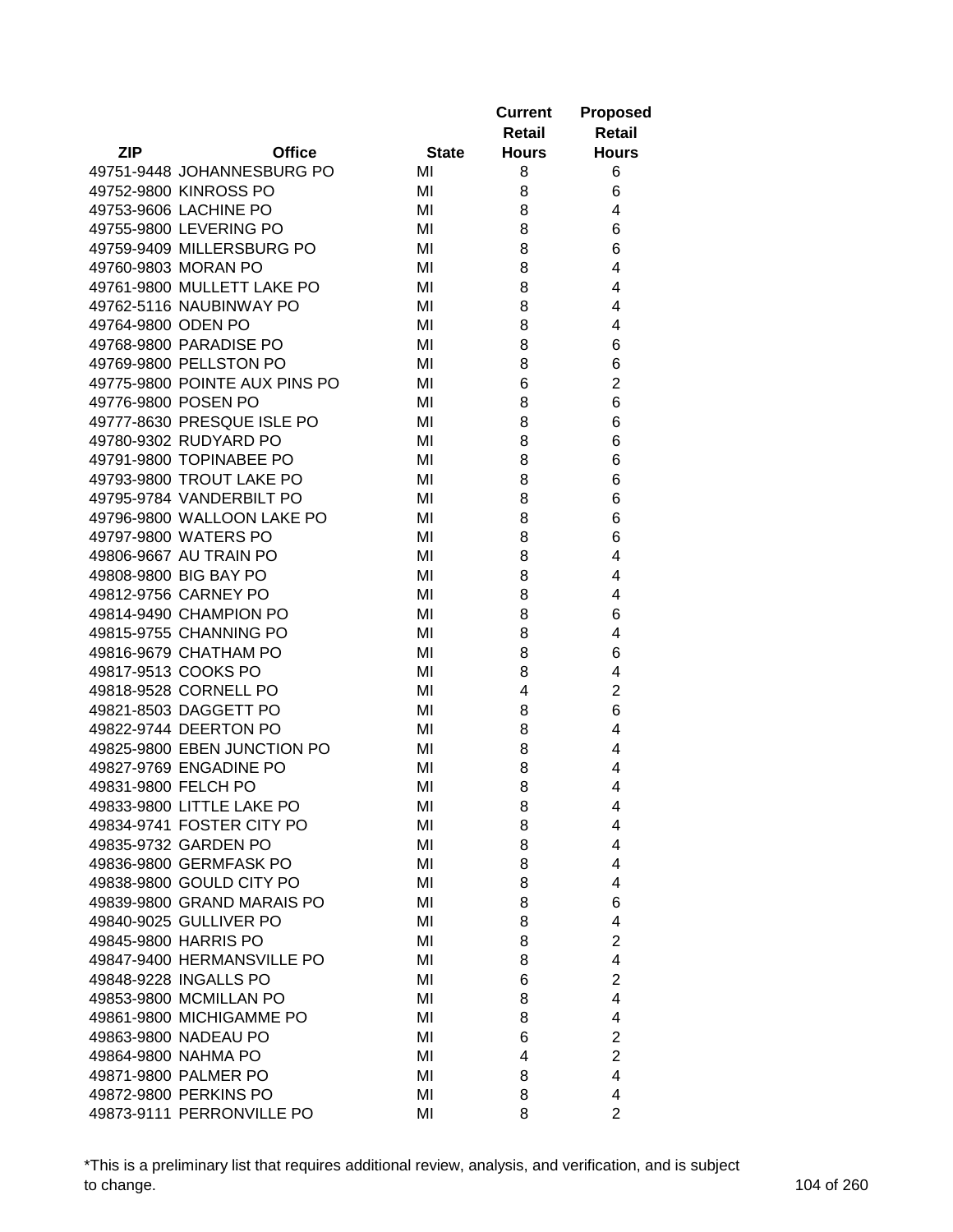|                      |                              |              | <b>Current</b> | <b>Proposed</b> |
|----------------------|------------------------------|--------------|----------------|-----------------|
|                      |                              |              | Retail         | <b>Retail</b>   |
| <b>ZIP</b>           | <b>Office</b>                | <b>State</b> | <b>Hours</b>   | <b>Hours</b>    |
|                      | 49874-9793 POWERS PO         | MI           | 8              | 6               |
|                      | 49876-9519 QUINNESEC PO      | MI           | 8              | 6               |
|                      | 49879-9400 REPUBLIC PO       | MI           | 8              | 6               |
| 49880-9474 ROCK PO   |                              | MI           | 8              | 4               |
|                      | 49881-9738 SAGOLA PO         | MI           | 8              | 4               |
| 49883-9800 SENEY PO  |                              | MI           | 8              | 4               |
|                      | 49884-9657 SHINGLETON PO     | MI           | 8              | 4               |
|                      | 49885-9456 SKANDIA PO        | MI           | 8              | 6               |
|                      | 49886-9747 SPALDING PO       | MI           | 8              | 4               |
|                      | 49891-9624 TRENARY PO        | MI           | 8              | 4               |
|                      | 49892-8818 VULCAN PO         | MI           | 8              | $\overline{c}$  |
|                      | 49893-9385 WALLACE PO        | MI           | 8              | 4               |
|                      | 49895-9088 WETMORE PO        | MI           | 8              | 6               |
|                      | 49896-9603 WILSON PO         | MI           | 8              | 6               |
|                      | 49901-9800 AHMEEK PO         | MI           | 8              | 4               |
| 49902-9800 ALPHA PO  |                              | MI           | 8              | $\overline{2}$  |
| 49903-9800 AMASA PO  |                              | MI           | 8              | 4               |
|                      | 49905-9800 ATLANTIC MINE PO  | MI           | 8              | 4               |
|                      | 49910-9500 BERGLAND PO       | MI           | 8              | 4               |
|                      | 49911-9998 BESSEMER PO       | MI           | 8              | 4               |
|                      | 49912-9802 BRUCE CROSSING PO | MI           | 8              | 6               |
|                      | 49915-9800 CASPIAN PO        | MI           | 8              | 6               |
|                      | 49917-9800 COPPER CITY PO    | MI           | 8              | $\overline{2}$  |
|                      | 49919-9800 COVINGTON PO      | MI           | 8              | $\overline{2}$  |
|                      | 49922-9800 DOLLAR BAY PO     | MI           | 8              | 6               |
| 49925-9755 EWEN PO   |                              | MI           | 8              | 4               |
|                      | 49927-9700 GAASTRA PO        | MI           | 8              | 4               |
|                      | 49929-9800 GREENLAND PO      | MI           | 8              | $\overline{2}$  |
|                      | 49934-9800 HUBBELL PO        | MI           | 8              | 4               |
|                      | 49945-9998 LAKE LINDEN PO    | MI           |                | 6               |
|                      | 49947-9600 MARENISCO PO      | MI           | 8<br>8         | 4               |
|                      | 49948-9611 MASS CITY PO      |              |                | 4               |
|                      | 49950-9800 MOHAWK PO         | MI           | 8<br>8         | 6               |
|                      |                              | MI           |                |                 |
|                      | 49952-9600 NISULA PO         | MI           | 6              | 4               |
|                      | 49955-9800 PAINESDALE PO     | MI           | 8              | 4               |
| 49958-9800 PELKIE PO |                              | MI           | 8              | 4               |
|                      | 49959-9800 RAMSAY PO         | MI           | 8              | 4               |
|                      | 49960-9800 ROCKLAND PO       | MI           | 8              | $\overline{c}$  |
|                      | 49961-9800 SIDNAW PO         | MI           | 8              | $\overline{2}$  |
|                      | 49962-9800 SKANEE PO         | MI           | 6              | $\overline{2}$  |
|                      | 49963-9800 SOUTH RANGE PO    | MI           | 8              | 6               |
|                      | 49964-9800 STAMBAUGH PO      | MI           | 8              | $\overline{2}$  |
|                      | 49965-9800 TOIVOLA PO        | MI           | 8              | 4               |
|                      | 49967-9300 TROUT CREEK PO    | MI           | 8              | 4               |
|                      | 49970-9800 WATTON PO         | MI           | 8              | 4               |
|                      | 49971-9800 WHITE PINE PO     | ΜI           | 8              | 4               |
|                      | 55007-9531 BROOK PARK PO     | ΜN           | 8              | 4               |
|                      | 55010-7000 CASTLE ROCK PO    | ΜN           | 8              | 4               |
| 55017-8641 DALBO PO  |                              | MN           | 6              | $\overline{2}$  |
|                      | 55018-7447 DENNISON PO       | MN           | 8              | 6               |

\*This is a preliminary list that requires additional review, analysis, and verification, and is subject to change. 105 of 260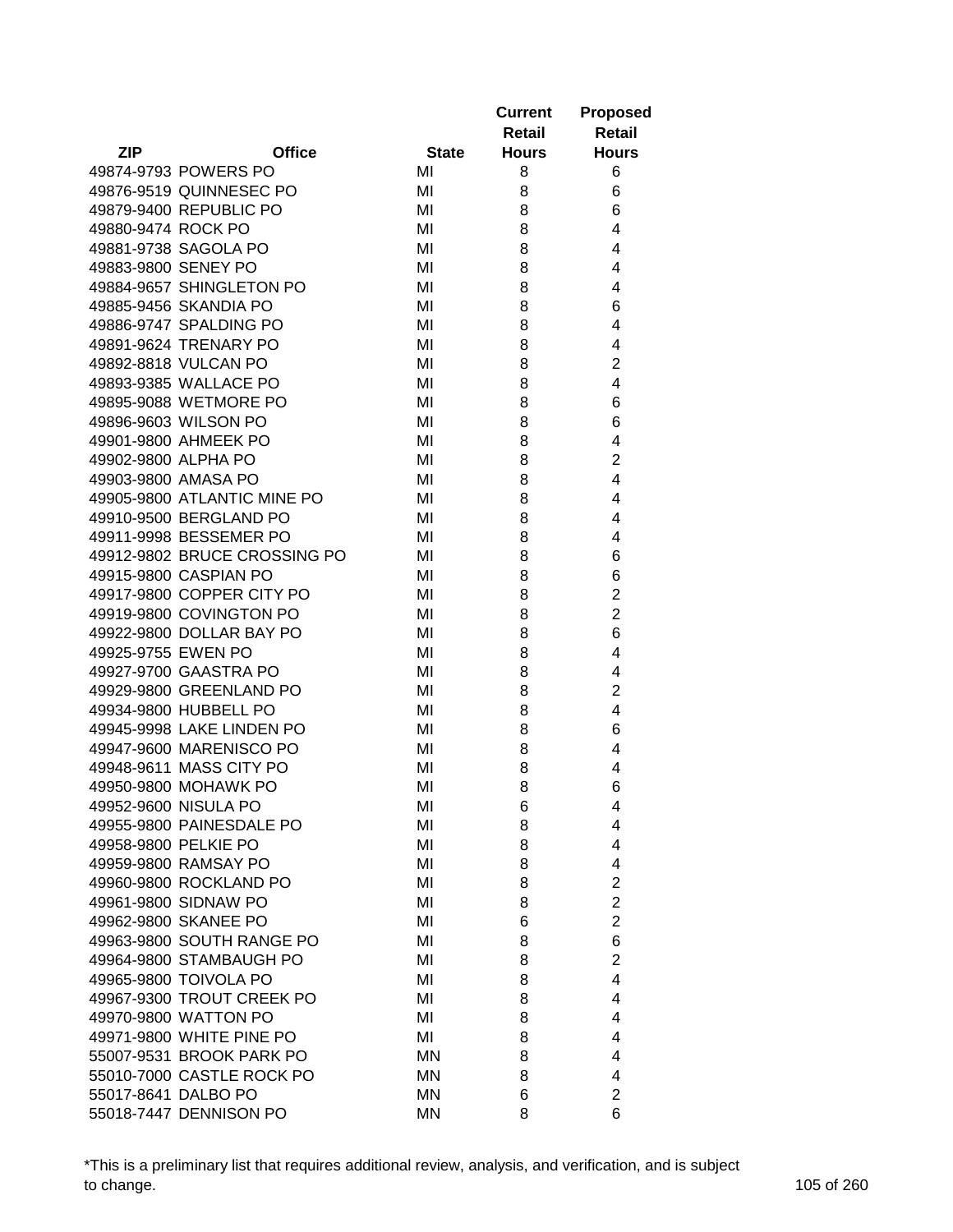|                     |                             |                 | <b>Current</b><br>Retail | <b>Proposed</b><br><b>Retail</b> |
|---------------------|-----------------------------|-----------------|--------------------------|----------------------------------|
| <b>ZIP</b>          | <b>Office</b>               | <b>State</b>    | <b>Hours</b>             | <b>Hours</b>                     |
|                     | 55026-7000 FRONTENAC PO     | ΜN              | 8                        | 4                                |
|                     | 55029-7000 GRANDY PO        | ΜN              | 8                        | $\overline{2}$                   |
|                     | 55030-9743 GRASSTON PO      | ΜN              | 8                        | 4                                |
|                     | 55031-9798 HAMPTON PO       | ΜN              | 8                        | 4                                |
|                     | 55052-5189 MORRISTOWN PO    | ΜN              | 8                        | 6                                |
|                     | 55053-2826 NERSTRAND PO     | ΜN              | 8                        | 4                                |
|                     | 55055-1185 NEWPORT PO       | ΜN              | 8                        | 6                                |
|                     | 55065-9577 RANDOLPH PO      | ΜN              | 8                        | 4                                |
|                     | 55074-9680 SHAFER PO        | <b>MN</b>       | 8                        | 6                                |
|                     | 55080-5049 STANCHFIELD PO   | ΜN              | 8                        | 6                                |
|                     | 55084-1126 TAYLORS FALLS PO | ΜN              | 8                        | 6                                |
|                     | 55085-6500 VERMILLION PO    | ΜN              | 8                        | 4                                |
|                     | 55087-6500 WARSAW PO        | <b>MN</b>       | 4                        | $\overline{2}$                   |
|                     | 55088-2124 WEBSTER PO       | ΜN              | 8                        | 4                                |
|                     | 55089-6500 WELCH PO         | ΜN              | 8                        | 4                                |
|                     | 55312-6432 BROWNTON PO      | ΜN              | 8                        | 6                                |
|                     | 55314-1090 BUFFALO LAKE PO  | <b>MN</b>       | 8                        | 6                                |
|                     | 55323-2301 CRYSTAL BAY PO   | ΜN              | 8                        | 6                                |
|                     | 55324-5243 DARWIN PO        | ΜN              | 8                        | 6                                |
|                     | 55327-7717 DAYTON PO        | ΜN              | 8                        | 4                                |
|                     | 55329-1205 EDEN VALLEY PO   | <b>MN</b>       | 8                        | 6                                |
|                     | 55333-1181 FRANKLIN PO      | ΜN              | 8                        | 4                                |
|                     | 55338-2201 GREEN ISLE PO    | ΜN              | 8                        | 6                                |
|                     | 55339-9469 HAMBURG PO       | ΜN              | 8                        | 4                                |
|                     | 55360-9692 MAYER PO         | ΜN              | 8                        | 6                                |
|                     | 55366-6600 NEW AUBURN PO    | ΜN              | 8                        | 4                                |
|                     | 55367-6700 NEW GERMANY PO   | ΜN              | 8                        | 4                                |
| 55370-5448 PLATO PO |                             | ΜN              | 8                        | 4                                |
|                     | 55382-3865 SOUTH HAVEN PO   | ΜN              | 8                        | 6                                |
|                     | 55384-9632 SPRING PARK PO   | ΜN              | 8                        | 4                                |
|                     | 55385-8457 STEWART PO       | MN              | 8                        | 6                                |
|                     | 55601-4400 BEAVER BAY PO    | MN              | 8                        | 4                                |
|                     | 55602-1200 BRIMSON PO       | <b>MN</b>       | $\overline{2}$           | $\overline{2}$                   |
|                     | 55603-3601 FINLAND PO       | <b>MN</b>       | 8                        | 4                                |
|                     | 55606-5050 HOVLAND PO       | ΜN              | 8                        | 4                                |
|                     | 55609-4400 KNIFE RIVER PO   | ΜN              | 8                        | 4                                |
|                     | 55612-9513 LUTSEN PO        | ΜN              | 8                        | 6                                |
|                     | 55613-8717 SCHROEDER PO     | ΜN              | 8                        | 4                                |
| 55615-4400 TOFTE PO |                             | ΜN              | 8                        | 6                                |
|                     | 55703-8225 ANGORA PO        |                 |                          |                                  |
| 55704-4280 ASKOV PO |                             | MN              | 6                        | 4                                |
|                     |                             | ΜN<br><b>MN</b> | 8                        | 4                                |
|                     | 55706-1116 BABBITT PO       |                 | 8                        | 6                                |
|                     | 55707-7004 BARNUM PO        | ΜN              | 8                        | 6                                |
|                     | 55708-5000 BIWABIK PO       | ΜN              | 8                        | 6                                |
|                     | 55711-5000 BROOKSTON PO     | ΜN              | 8                        | 4                                |
|                     | 55712-5050 BRUNO PO         | ΜN              | 8                        | 4                                |
| 55713-5000 BUHL PO  |                             | ΜN              | 8                        | 6                                |
|                     | 55716-5000 CALUMET PO       | MN              | 8                        | 4                                |
|                     | 55718-5000 CARLTON PO       | MN              | 8                        | 6                                |
|                     | 55721-8614 COHASSET PO      | MN              | 8                        | 6                                |

\*This is a preliminary list that requires additional review, analysis, and verification, and is subject to change. 106 of 260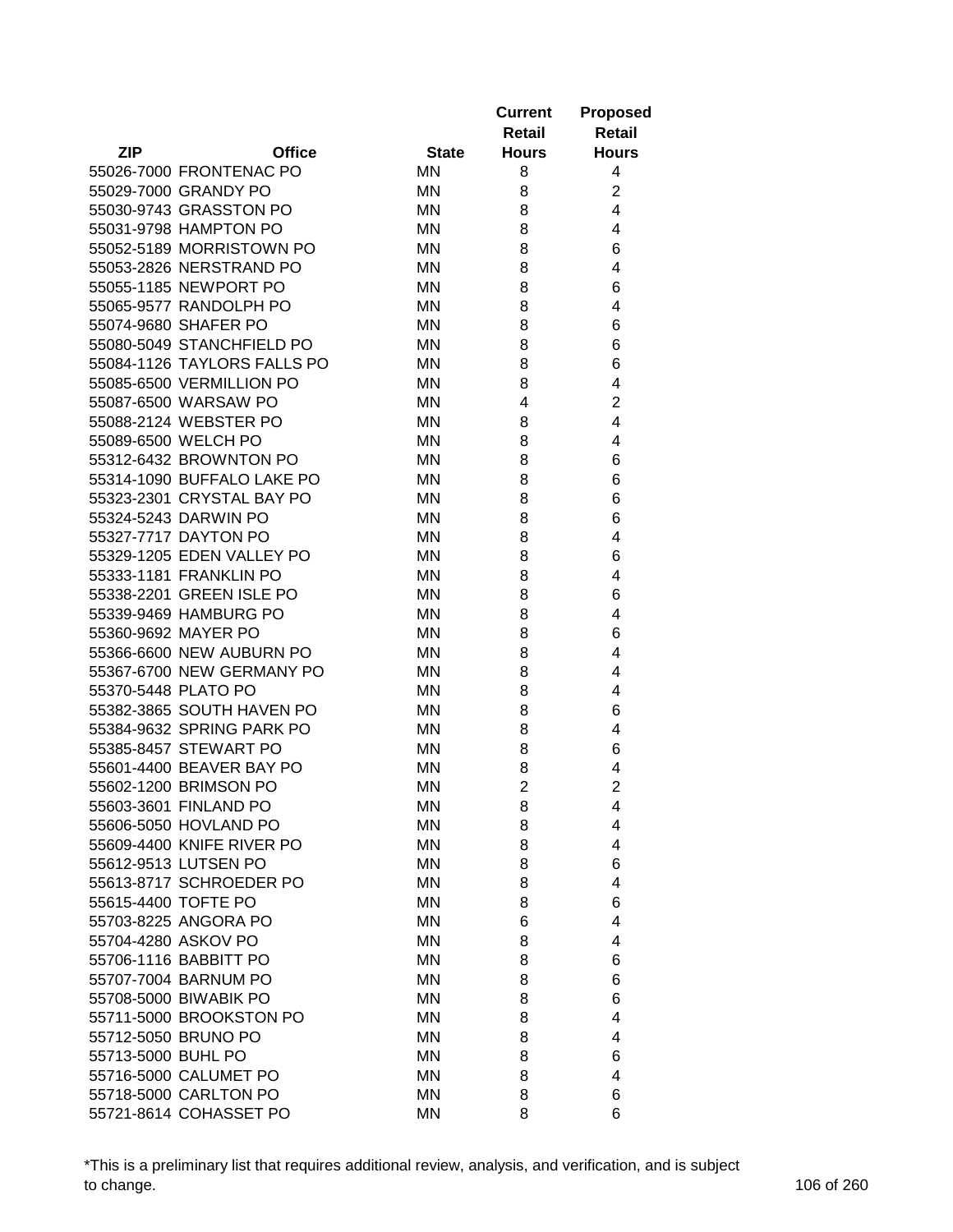|                      |                                              |              | <b>Current</b><br>Retail | <b>Proposed</b><br><b>Retail</b> |
|----------------------|----------------------------------------------|--------------|--------------------------|----------------------------------|
| <b>ZIP</b>           | <b>Office</b>                                | <b>State</b> | <b>Hours</b>             | <b>Hours</b>                     |
|                      | 55722-5000 COLERAINE PO                      | ΜN           | 8                        | 6                                |
|                      | 55724-8015 COTTON PO                         | ΜN           | 8                        | 6                                |
|                      | 55725-8010 CRANE LAKE PO                     | ΜN           | 8                        | 4                                |
|                      | 55726-5000 CROMWELL PO                       | ΜN           | 8                        | 4                                |
|                      | 55732-8346 EMBARRASS PO                      | ΜN           | 8                        | 4                                |
|                      | 55735-5000 FINLAYSON PO                      | ΜN           | 8                        | 4                                |
|                      | 55738-8008 FORBES PO                         | ΜN           | 6                        | 4                                |
|                      | 55748-5000 HILL CITY PO                      | ΜN           | 8                        | 6                                |
|                      | 55750-1121 HOYT LAKES PO                     | <b>MN</b>    | 8                        | 6                                |
| 55751-8255 IRON PO   |                                              | ΜN           | 8                        | 4                                |
|                      | 55753-5000 KEEWATIN PO                       | ΜN           | 8                        | 6                                |
|                      | 55756-5050 KERRICK PO                        | ΜN           | 8                        | 4                                |
|                      | 55757-8647 KETTLE RIVER PO                   | <b>MN</b>    | 8                        | 4                                |
|                      | 55763-8100 MAKINEN PO                        | ΜN           | 8                        | $\overline{2}$                   |
|                      | 55764-5000 MARBLE PO                         | ΜN           | 8                        | 4                                |
|                      | 55765-5000 MEADOWLANDS PO                    | ΜN           | 8                        | 4                                |
|                      | 55769-1110 NASHWAUK PO                       | <b>MN</b>    | 8                        | 6                                |
|                      | 55775-5000 PENGILLY PO                       | <b>MN</b>    | 8                        | 6                                |
|                      | 55780-5000 SAWYER PO                         | ΜN           | 8                        | $\overline{2}$                   |
|                      | 55781-8438 SIDE LAKE PO                      | ΜN           | 8                        | 4                                |
|                      | 55782-5000 SOUDAN PO                         | ΜN           | 8                        | 4                                |
|                      | 55783-8785 STURGEON LAKE PO                  | ΜN           | 8                        | 6                                |
|                      | 55786-5000 TACONITE PO                       | ΜN           | 8                        | $\overline{2}$                   |
|                      | 55787-5000 TAMARACK PO                       | MN           | 8                        | 4                                |
|                      | 55793-5000 WARBA PO                          | ΜN           | 8                        | 6                                |
|                      | 55795-5000 WILLOW RIVER PO                   | ΜN           | 8                        | 6                                |
|                      | 55797-5000 WRENSHALL PO                      | ΜN           | 8                        | 6                                |
|                      | 55798-8273 WRIGHT PO                         | ΜN           | 8                        | 4                                |
|                      | 55910-9628 ALTURA PO                         | ΜN           | 8                        | 6                                |
|                      | 55918-9019 BROWNSDALE PO                     | ΜN           | 8                        | 6                                |
|                      | 55919-8816 BROWNSVILLE PO                    | MN           | 8                        | 4                                |
|                      | 55922-1021 CANTON PO                         | MN           | 8                        | 4                                |
|                      | 55924-5000 CLAREMONT PO                      | <b>MN</b>    | 8                        | 4                                |
|                      |                                              |              |                          |                                  |
|                      | 55925-7155 DAKOTA PO<br>55926-9620 DEXTER PO | <b>MN</b>    | 8                        | 4                                |
|                      |                                              | ΜN           | 8                        | 4                                |
| 55931-7759 EITZEN PO | 55929-1508 DOVER PO                          | MN           | 8                        | 4<br>4                           |
| 55932-9687 ELGIN PO  |                                              | ΜN           | 8                        |                                  |
|                      | 55935-8839 FOUNTAIN PO                       | ΜN           | 8                        | 6<br>4                           |
|                      |                                              | ΜN           | 8                        |                                  |
| 55941-6500 HOKAH PO  |                                              | MN           | 8                        | 6                                |
|                      | 55945-9625 KELLOGG PO                        | ΜN           | 8                        | 4                                |
|                      | 55949-8702 LANESBORO PO                      | ΜN           | 8                        | 6                                |
|                      | 55950-6500 LANSING PO                        | ΜN           | 8                        | 4                                |
| 55953-9728 LYLE PO   |                                              | ΜN           | 8                        | 4                                |
| 55954-9754 MABEL PO  |                                              | ΜN           | 8                        | 6                                |
|                      | 55955-8091 MANTORVILLE PO                    | ΜN           | 8                        | 6                                |
|                      | 55956-3028 MAZEPPA PO                        | ΜN           | 8                        | 6                                |
|                      | 55956-3028 ZUMBRO FALLS PO                   | MN           | 8                        | 4                                |
|                      | 55957-8705 MILLVILLE PO                      | ΜN           | 8                        | 4                                |
|                      | 55959-1109 MINNESOTA CITY PO                 | <b>MN</b>    | 8                        | 6                                |

\*This is a preliminary list that requires additional review, analysis, and verification, and is subject to change. 107 of 260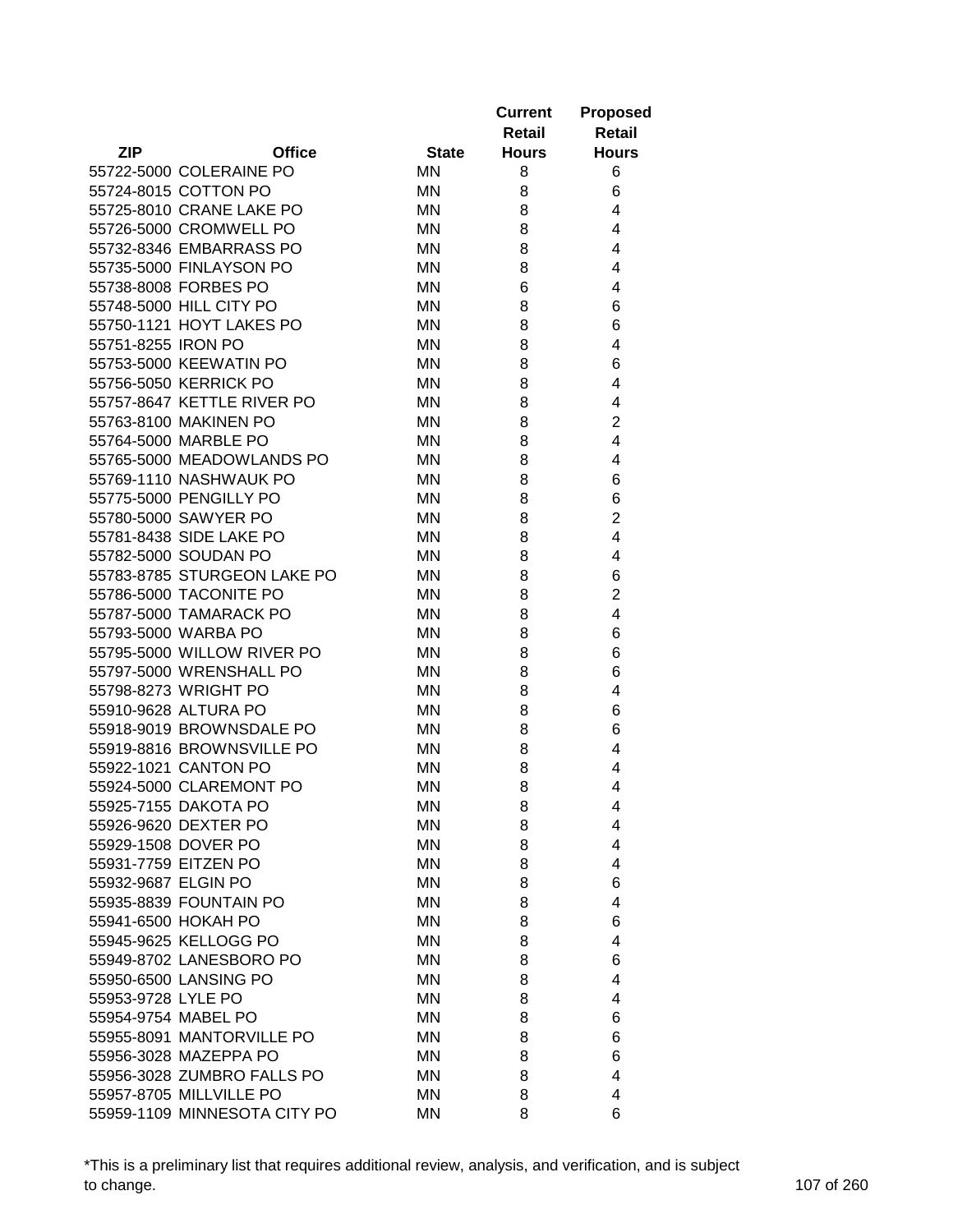|                     |                              |              | <b>Current</b><br>Retail | <b>Proposed</b><br><b>Retail</b> |
|---------------------|------------------------------|--------------|--------------------------|----------------------------------|
| <b>ZIP</b>          | <b>Office</b>                | <b>State</b> | <b>Hours</b>             | <b>Hours</b>                     |
|                     | 55960-1345 ORONOCO PO        | ΜN           | 8                        | 6                                |
|                     | 55961-5000 OSTRANDER PO      | ΜN           | 8                        | 4                                |
|                     | 55962-9774 PETERSON PO       | ΜN           | 8                        | $\overline{2}$                   |
|                     | 55967-8810 RACINE PO         | ΜN           | 8                        | 4                                |
|                     | 55969-9761 ROLLINGSTONE PO   | ΜN           | 8                        | 4                                |
|                     | 55970-8839 ROSE CREEK PO     | ΜN           | 8                        | 4                                |
| 55979-6500 UTICA PO |                              | MN           | 8                        | 4                                |
|                     | 55982-6500 WALTHAM PO        | ΜN           | 6                        | $\overline{2}$                   |
|                     | 55983-3848 WANAMINGO PO      | ΜN           | 8                        | 6                                |
|                     | 55985-2003 WEST CONCORD PO   | ΜN           | 8                        | 6                                |
|                     | 55990-8734 WYKOFF PO         | ΜN           | 8                        | 4                                |
| 56009-9700 ALDEN PO |                              | ΜN           | 8                        | 4                                |
|                     | 56010-9730 AMBOY PO          | <b>MN</b>    | 8                        | 6                                |
|                     | 56014-2292 BRICELYN PO       | ΜN           | 8                        | 4                                |
|                     | 56016-4131 CLARKS GROVE PO   | MN           | 8                        | 4                                |
|                     | 56017-2002 CLEVELAND PO      | ΜN           | 8                        | 6                                |
|                     | 56019-1146 COMFREY PO        | <b>MN</b>    | 8                        | 4                                |
|                     | 56020-4400 CONGER PO         | ΜN           | 6                        | $\overline{c}$                   |
|                     | 56021-2009 COURTLAND PO      | ΜN           | 8                        | 4                                |
|                     | 56022-4400 DARFUR PO         | ΜN           | 6                        | $\overline{2}$                   |
|                     | 56023-4400 DELAVAN PO        | ΜN           | 8                        | 4                                |
|                     | 56024-1200 EAGLE LAKE PO     | ΜN           | 8                        | 6                                |
|                     | 56025-2000 EASTON PO         | ΜN           | 8                        | 4                                |
|                     | 56026-4400 ELLENDALE PO      | ΜN           | 8                        | 6                                |
|                     | 56027-4400 ELMORE PO         | ΜN           | 8                        | 4                                |
|                     | 56028-1210 ELYSIAN PO        | ΜN           | 8                        | 6                                |
|                     | 56029-4400 EMMONS PO         | ΜN           | 8                        | 4                                |
|                     | 56032-4400 FREEBORN PO       | ΜN           | 8                        | 4                                |
|                     | 56033-4400 FROST PO          | ΜN           | 8                        | 4                                |
|                     | 56034-4543 GARDEN CITY PO    | ΜN           | 4                        | $\overline{\mathbf{c}}$          |
|                     | 56035-4400 GENEVA PO         | MN           | 8                        | 4                                |
|                     | 56036-9506 GLENVILLE PO      | MN           | 8                        | 6                                |
|                     | 56037-4016 GOOD THUNDER PO   | MN           | 8                        | 4                                |
|                     | 56039-4014 GRANADA PO        | <b>MN</b>    | 8                        | 4                                |
|                     | 56041-4400 HANSKA PO         | ΜN           | 8                        | 6                                |
|                     | 56042-4400 HARTLAND PO       | MN           | 8                        | 4                                |
|                     | 56043-4400 HAYWARD PO        | ΜN           | 8                        | 4                                |
|                     | 56044-7709 HENDERSON PO      | ΜN           | 8                        | 6                                |
|                     | 56045-4423 HOLLANDALE PO     | ΜN           | 8                        | 4                                |
| 56046-2003 HOPE PO  |                              | MN           | 8                        | $\overline{2}$                   |
|                     | 56050-2052 KASOTA PO         | ΜN           | 8                        | 6                                |
|                     | 56051-4401 KIESTER PO        | <b>MN</b>    | 8                        | 4                                |
|                     | 56052-4401 KILKENNY PO       | ΜN           | 8                        | 4                                |
|                     | 56054-4401 LAFAYETTE PO      | ΜN           | 8                        | 4                                |
|                     | 56056-4400 LASALLE PO        | ΜN           | 8                        | $\overline{2}$                   |
|                     | 56060-4401 LEWISVILLE PO     | ΜN           | 8                        | 4                                |
|                     | 56068-4401 MINNESOTA LAKE PO | ΜN           | 8                        | 4                                |
|                     | 56078-4401 PEMBERTON PO      | ΜN           | 8                        | $\overline{2}$                   |
|                     | 56080-4400 SAINT CLAIR PO    | ΜN           | 8                        | 6                                |
|                     | 56083-4401 SANBORN PO        | MN           | 8                        | 4                                |

\*This is a preliminary list that requires additional review, analysis, and verification, and is subject to change. 108 of 260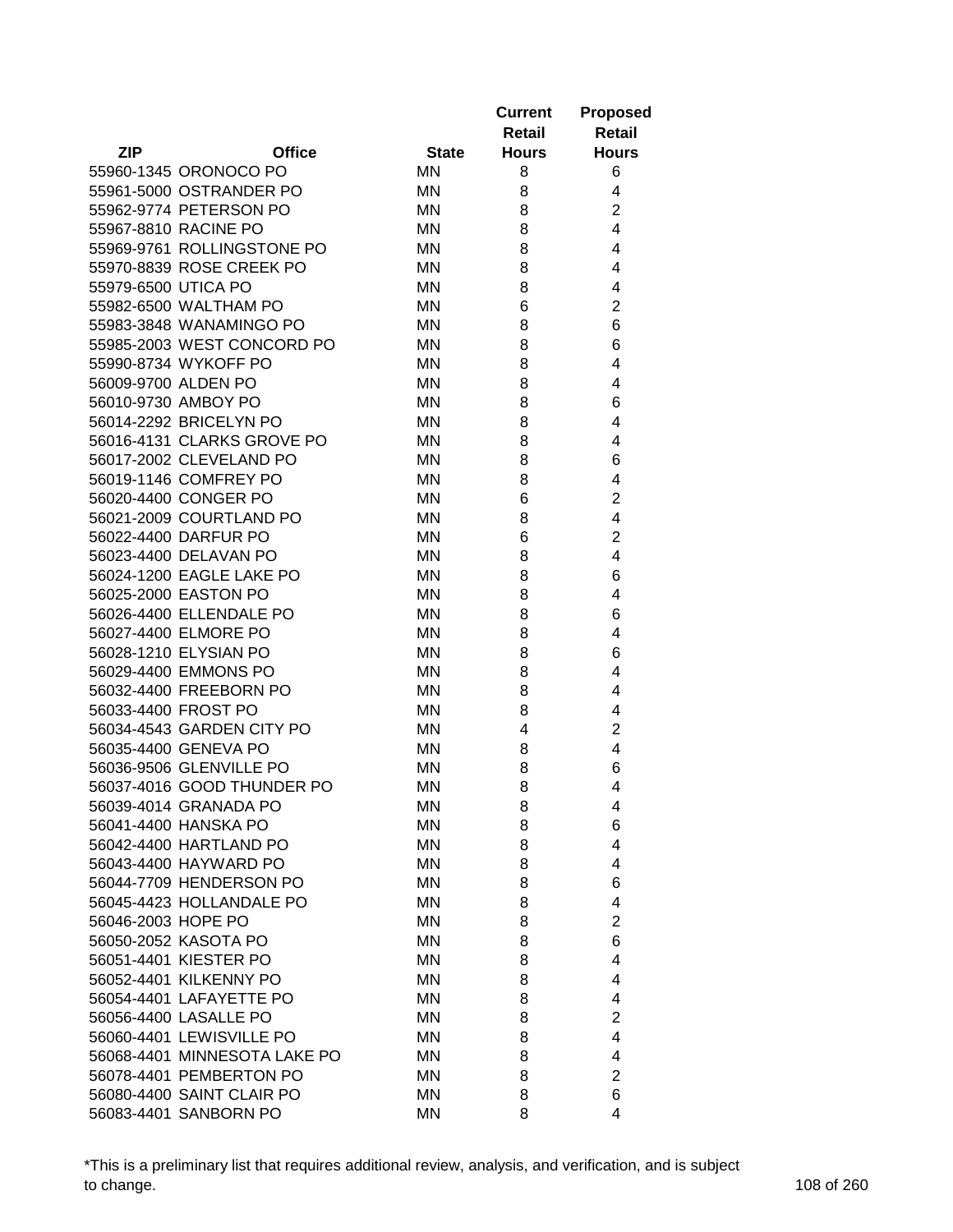| <b>ZIP</b><br><b>Office</b><br><b>Hours</b><br><b>State</b><br><b>Hours</b><br>56088-2182 TRUMAN PO<br><b>MN</b><br>8<br>6<br>56089-4401 TWIN LAKES PO<br>$\overline{2}$<br>ΜN<br>6<br>56090-4401 VERNON CENTER PO<br>4<br>ΜN<br>8<br>4<br>56091-4401 WALDORF PO<br>ΜN<br>8<br>56110-1071 ADRIAN PO<br>ΜN<br>8<br>6<br>8<br>4<br>56111-4003 ALPHA PO<br>ΜN<br>$\overline{2}$<br>$\overline{2}$<br>56113-3009 ARCO PO<br>ΜN<br>$\overline{2}$<br>6<br>56114-9700 AVOCA PO<br>ΜN<br>6<br>56115-9451 BALATON PO<br>ΜN<br>8<br>56116-1114 BEAVER CREEK PO<br>ΜN<br>8<br>4<br>$\overline{2}$<br>56117-1167 BIGELOW PO<br>ΜN<br>8<br>56119-1004 BREWSTER PO<br>ΜN<br>8<br>4<br>56120-5022 BUTTERFIELD PO<br>ΜN<br>4<br>8<br>56121-5001 CEYLON PO<br>ΜN<br>8<br>4<br>56122-1190 CHANDLER PO<br>ΜN<br>8<br>4<br>56123-1002 CURRIE PO<br>ΜN<br>8<br>4<br>56127-1701 DUNNELL PO<br><b>MN</b><br>8<br>4<br>56128-1300 EDGERTON PO<br>6<br>ΜN<br>8<br>56129-1060 ELLSWORTH PO<br>ΜN<br>8<br>4<br>56134-2000 HARDWICK PO<br>ΜN<br>8<br>4<br>56136-4401 HENDRICKS PO<br>ΜN<br>8<br>6<br>56137-1404 HERON LAKE PO<br>4<br>ΜN<br>8<br>4<br>56138-1094 HILLS PO<br>ΜN<br>8<br>$\overline{2}$<br>56141-1067 IONA PO<br>ΜN<br>4<br>$\overline{4}$<br>56142-9592 IVANHOE PO<br>ΜN<br>8<br>56144-1144 JASPER PO<br>ΜN<br>8<br>4<br>56145-4723 JEFFERS PO<br>ΜN<br>8<br>4<br>56149-1309 LAKE BENTON PO<br>ΜN<br>8<br>6<br>56151-9615 LAKE WILSON PO<br>ΜN<br>8<br>6<br>56152-1376 LAMBERTON PO<br>ΜN<br>8<br>6<br>56153-2000 LEOTA PO<br>ΜN<br>8<br>4<br>56155-1106 LISMORE PO<br>ΜN<br>8<br>4<br>56157-9700 LYND PO<br>8<br>4<br>ΜN<br>56158-2000 MAGNOLIA PO<br>ΜN<br>4<br>8<br>$\overline{2}$<br>56160-3029 ODIN PO<br>ΜN<br>8<br>4<br>56161-4003 OKABENA PO<br>ΜN<br>8<br>56162-2000 ORMSBY PO<br>ΜN<br>8<br>4<br>$\overline{2}$<br>56166-2021 REVERE PO<br>ΜN<br>4<br>56167-9712 ROUND LAKE PO<br>4<br>ΜN<br>8<br>56168-9500 RUSHMORE PO<br>ΜN<br>8<br>4<br>56169-2000 RUSSELL PO<br>ΜN<br>8<br>4<br>56170-2000 RUTHTON PO<br>ΜN<br>4<br>8<br>56171-1104 SHERBURN PO<br>ΜN<br>6<br>8<br>56174-2074 STORDEN PO<br>ΜN<br>4<br>8<br>56176-9601 TRIMONT PO<br>ΜN<br>8<br>6<br>56180-1136 WALNUT GROVE PO<br>ΜN<br>8<br>6<br>56181-9707 WELCOME PO<br>ΜN<br>4<br>8<br>56183-9782 WESTBROOK PO<br>ΜN<br>8<br>6<br>56185-9702 WILMONT PO<br>ΜN<br>8<br>4<br>56186-1101 WOODSTOCK PO |  |    | <b>Current</b><br>Retail | <b>Proposed</b><br><b>Retail</b> |
|-------------------------------------------------------------------------------------------------------------------------------------------------------------------------------------------------------------------------------------------------------------------------------------------------------------------------------------------------------------------------------------------------------------------------------------------------------------------------------------------------------------------------------------------------------------------------------------------------------------------------------------------------------------------------------------------------------------------------------------------------------------------------------------------------------------------------------------------------------------------------------------------------------------------------------------------------------------------------------------------------------------------------------------------------------------------------------------------------------------------------------------------------------------------------------------------------------------------------------------------------------------------------------------------------------------------------------------------------------------------------------------------------------------------------------------------------------------------------------------------------------------------------------------------------------------------------------------------------------------------------------------------------------------------------------------------------------------------------------------------------------------------------------------------------------------------------------------------------------------------------------------------------------------------------------------------------------------------------------------------------------------------------------------------------------------------------------------------------------------------------------------------------------------------------------------------------------------------------------------------------------------------------------------------------------------------------------------------------------------|--|----|--------------------------|----------------------------------|
|                                                                                                                                                                                                                                                                                                                                                                                                                                                                                                                                                                                                                                                                                                                                                                                                                                                                                                                                                                                                                                                                                                                                                                                                                                                                                                                                                                                                                                                                                                                                                                                                                                                                                                                                                                                                                                                                                                                                                                                                                                                                                                                                                                                                                                                                                                                                                             |  |    |                          |                                  |
|                                                                                                                                                                                                                                                                                                                                                                                                                                                                                                                                                                                                                                                                                                                                                                                                                                                                                                                                                                                                                                                                                                                                                                                                                                                                                                                                                                                                                                                                                                                                                                                                                                                                                                                                                                                                                                                                                                                                                                                                                                                                                                                                                                                                                                                                                                                                                             |  |    |                          |                                  |
|                                                                                                                                                                                                                                                                                                                                                                                                                                                                                                                                                                                                                                                                                                                                                                                                                                                                                                                                                                                                                                                                                                                                                                                                                                                                                                                                                                                                                                                                                                                                                                                                                                                                                                                                                                                                                                                                                                                                                                                                                                                                                                                                                                                                                                                                                                                                                             |  |    |                          |                                  |
|                                                                                                                                                                                                                                                                                                                                                                                                                                                                                                                                                                                                                                                                                                                                                                                                                                                                                                                                                                                                                                                                                                                                                                                                                                                                                                                                                                                                                                                                                                                                                                                                                                                                                                                                                                                                                                                                                                                                                                                                                                                                                                                                                                                                                                                                                                                                                             |  |    |                          |                                  |
|                                                                                                                                                                                                                                                                                                                                                                                                                                                                                                                                                                                                                                                                                                                                                                                                                                                                                                                                                                                                                                                                                                                                                                                                                                                                                                                                                                                                                                                                                                                                                                                                                                                                                                                                                                                                                                                                                                                                                                                                                                                                                                                                                                                                                                                                                                                                                             |  |    |                          |                                  |
|                                                                                                                                                                                                                                                                                                                                                                                                                                                                                                                                                                                                                                                                                                                                                                                                                                                                                                                                                                                                                                                                                                                                                                                                                                                                                                                                                                                                                                                                                                                                                                                                                                                                                                                                                                                                                                                                                                                                                                                                                                                                                                                                                                                                                                                                                                                                                             |  |    |                          |                                  |
|                                                                                                                                                                                                                                                                                                                                                                                                                                                                                                                                                                                                                                                                                                                                                                                                                                                                                                                                                                                                                                                                                                                                                                                                                                                                                                                                                                                                                                                                                                                                                                                                                                                                                                                                                                                                                                                                                                                                                                                                                                                                                                                                                                                                                                                                                                                                                             |  |    |                          |                                  |
|                                                                                                                                                                                                                                                                                                                                                                                                                                                                                                                                                                                                                                                                                                                                                                                                                                                                                                                                                                                                                                                                                                                                                                                                                                                                                                                                                                                                                                                                                                                                                                                                                                                                                                                                                                                                                                                                                                                                                                                                                                                                                                                                                                                                                                                                                                                                                             |  |    |                          |                                  |
|                                                                                                                                                                                                                                                                                                                                                                                                                                                                                                                                                                                                                                                                                                                                                                                                                                                                                                                                                                                                                                                                                                                                                                                                                                                                                                                                                                                                                                                                                                                                                                                                                                                                                                                                                                                                                                                                                                                                                                                                                                                                                                                                                                                                                                                                                                                                                             |  |    |                          |                                  |
|                                                                                                                                                                                                                                                                                                                                                                                                                                                                                                                                                                                                                                                                                                                                                                                                                                                                                                                                                                                                                                                                                                                                                                                                                                                                                                                                                                                                                                                                                                                                                                                                                                                                                                                                                                                                                                                                                                                                                                                                                                                                                                                                                                                                                                                                                                                                                             |  |    |                          |                                  |
|                                                                                                                                                                                                                                                                                                                                                                                                                                                                                                                                                                                                                                                                                                                                                                                                                                                                                                                                                                                                                                                                                                                                                                                                                                                                                                                                                                                                                                                                                                                                                                                                                                                                                                                                                                                                                                                                                                                                                                                                                                                                                                                                                                                                                                                                                                                                                             |  |    |                          |                                  |
|                                                                                                                                                                                                                                                                                                                                                                                                                                                                                                                                                                                                                                                                                                                                                                                                                                                                                                                                                                                                                                                                                                                                                                                                                                                                                                                                                                                                                                                                                                                                                                                                                                                                                                                                                                                                                                                                                                                                                                                                                                                                                                                                                                                                                                                                                                                                                             |  |    |                          |                                  |
|                                                                                                                                                                                                                                                                                                                                                                                                                                                                                                                                                                                                                                                                                                                                                                                                                                                                                                                                                                                                                                                                                                                                                                                                                                                                                                                                                                                                                                                                                                                                                                                                                                                                                                                                                                                                                                                                                                                                                                                                                                                                                                                                                                                                                                                                                                                                                             |  |    |                          |                                  |
|                                                                                                                                                                                                                                                                                                                                                                                                                                                                                                                                                                                                                                                                                                                                                                                                                                                                                                                                                                                                                                                                                                                                                                                                                                                                                                                                                                                                                                                                                                                                                                                                                                                                                                                                                                                                                                                                                                                                                                                                                                                                                                                                                                                                                                                                                                                                                             |  |    |                          |                                  |
|                                                                                                                                                                                                                                                                                                                                                                                                                                                                                                                                                                                                                                                                                                                                                                                                                                                                                                                                                                                                                                                                                                                                                                                                                                                                                                                                                                                                                                                                                                                                                                                                                                                                                                                                                                                                                                                                                                                                                                                                                                                                                                                                                                                                                                                                                                                                                             |  |    |                          |                                  |
|                                                                                                                                                                                                                                                                                                                                                                                                                                                                                                                                                                                                                                                                                                                                                                                                                                                                                                                                                                                                                                                                                                                                                                                                                                                                                                                                                                                                                                                                                                                                                                                                                                                                                                                                                                                                                                                                                                                                                                                                                                                                                                                                                                                                                                                                                                                                                             |  |    |                          |                                  |
|                                                                                                                                                                                                                                                                                                                                                                                                                                                                                                                                                                                                                                                                                                                                                                                                                                                                                                                                                                                                                                                                                                                                                                                                                                                                                                                                                                                                                                                                                                                                                                                                                                                                                                                                                                                                                                                                                                                                                                                                                                                                                                                                                                                                                                                                                                                                                             |  |    |                          |                                  |
|                                                                                                                                                                                                                                                                                                                                                                                                                                                                                                                                                                                                                                                                                                                                                                                                                                                                                                                                                                                                                                                                                                                                                                                                                                                                                                                                                                                                                                                                                                                                                                                                                                                                                                                                                                                                                                                                                                                                                                                                                                                                                                                                                                                                                                                                                                                                                             |  |    |                          |                                  |
|                                                                                                                                                                                                                                                                                                                                                                                                                                                                                                                                                                                                                                                                                                                                                                                                                                                                                                                                                                                                                                                                                                                                                                                                                                                                                                                                                                                                                                                                                                                                                                                                                                                                                                                                                                                                                                                                                                                                                                                                                                                                                                                                                                                                                                                                                                                                                             |  |    |                          |                                  |
|                                                                                                                                                                                                                                                                                                                                                                                                                                                                                                                                                                                                                                                                                                                                                                                                                                                                                                                                                                                                                                                                                                                                                                                                                                                                                                                                                                                                                                                                                                                                                                                                                                                                                                                                                                                                                                                                                                                                                                                                                                                                                                                                                                                                                                                                                                                                                             |  |    |                          |                                  |
|                                                                                                                                                                                                                                                                                                                                                                                                                                                                                                                                                                                                                                                                                                                                                                                                                                                                                                                                                                                                                                                                                                                                                                                                                                                                                                                                                                                                                                                                                                                                                                                                                                                                                                                                                                                                                                                                                                                                                                                                                                                                                                                                                                                                                                                                                                                                                             |  |    |                          |                                  |
|                                                                                                                                                                                                                                                                                                                                                                                                                                                                                                                                                                                                                                                                                                                                                                                                                                                                                                                                                                                                                                                                                                                                                                                                                                                                                                                                                                                                                                                                                                                                                                                                                                                                                                                                                                                                                                                                                                                                                                                                                                                                                                                                                                                                                                                                                                                                                             |  |    |                          |                                  |
|                                                                                                                                                                                                                                                                                                                                                                                                                                                                                                                                                                                                                                                                                                                                                                                                                                                                                                                                                                                                                                                                                                                                                                                                                                                                                                                                                                                                                                                                                                                                                                                                                                                                                                                                                                                                                                                                                                                                                                                                                                                                                                                                                                                                                                                                                                                                                             |  |    |                          |                                  |
|                                                                                                                                                                                                                                                                                                                                                                                                                                                                                                                                                                                                                                                                                                                                                                                                                                                                                                                                                                                                                                                                                                                                                                                                                                                                                                                                                                                                                                                                                                                                                                                                                                                                                                                                                                                                                                                                                                                                                                                                                                                                                                                                                                                                                                                                                                                                                             |  |    |                          |                                  |
|                                                                                                                                                                                                                                                                                                                                                                                                                                                                                                                                                                                                                                                                                                                                                                                                                                                                                                                                                                                                                                                                                                                                                                                                                                                                                                                                                                                                                                                                                                                                                                                                                                                                                                                                                                                                                                                                                                                                                                                                                                                                                                                                                                                                                                                                                                                                                             |  |    |                          |                                  |
|                                                                                                                                                                                                                                                                                                                                                                                                                                                                                                                                                                                                                                                                                                                                                                                                                                                                                                                                                                                                                                                                                                                                                                                                                                                                                                                                                                                                                                                                                                                                                                                                                                                                                                                                                                                                                                                                                                                                                                                                                                                                                                                                                                                                                                                                                                                                                             |  |    |                          |                                  |
|                                                                                                                                                                                                                                                                                                                                                                                                                                                                                                                                                                                                                                                                                                                                                                                                                                                                                                                                                                                                                                                                                                                                                                                                                                                                                                                                                                                                                                                                                                                                                                                                                                                                                                                                                                                                                                                                                                                                                                                                                                                                                                                                                                                                                                                                                                                                                             |  |    |                          |                                  |
|                                                                                                                                                                                                                                                                                                                                                                                                                                                                                                                                                                                                                                                                                                                                                                                                                                                                                                                                                                                                                                                                                                                                                                                                                                                                                                                                                                                                                                                                                                                                                                                                                                                                                                                                                                                                                                                                                                                                                                                                                                                                                                                                                                                                                                                                                                                                                             |  |    |                          |                                  |
|                                                                                                                                                                                                                                                                                                                                                                                                                                                                                                                                                                                                                                                                                                                                                                                                                                                                                                                                                                                                                                                                                                                                                                                                                                                                                                                                                                                                                                                                                                                                                                                                                                                                                                                                                                                                                                                                                                                                                                                                                                                                                                                                                                                                                                                                                                                                                             |  |    |                          |                                  |
|                                                                                                                                                                                                                                                                                                                                                                                                                                                                                                                                                                                                                                                                                                                                                                                                                                                                                                                                                                                                                                                                                                                                                                                                                                                                                                                                                                                                                                                                                                                                                                                                                                                                                                                                                                                                                                                                                                                                                                                                                                                                                                                                                                                                                                                                                                                                                             |  |    |                          |                                  |
|                                                                                                                                                                                                                                                                                                                                                                                                                                                                                                                                                                                                                                                                                                                                                                                                                                                                                                                                                                                                                                                                                                                                                                                                                                                                                                                                                                                                                                                                                                                                                                                                                                                                                                                                                                                                                                                                                                                                                                                                                                                                                                                                                                                                                                                                                                                                                             |  |    |                          |                                  |
|                                                                                                                                                                                                                                                                                                                                                                                                                                                                                                                                                                                                                                                                                                                                                                                                                                                                                                                                                                                                                                                                                                                                                                                                                                                                                                                                                                                                                                                                                                                                                                                                                                                                                                                                                                                                                                                                                                                                                                                                                                                                                                                                                                                                                                                                                                                                                             |  |    |                          |                                  |
|                                                                                                                                                                                                                                                                                                                                                                                                                                                                                                                                                                                                                                                                                                                                                                                                                                                                                                                                                                                                                                                                                                                                                                                                                                                                                                                                                                                                                                                                                                                                                                                                                                                                                                                                                                                                                                                                                                                                                                                                                                                                                                                                                                                                                                                                                                                                                             |  |    |                          |                                  |
|                                                                                                                                                                                                                                                                                                                                                                                                                                                                                                                                                                                                                                                                                                                                                                                                                                                                                                                                                                                                                                                                                                                                                                                                                                                                                                                                                                                                                                                                                                                                                                                                                                                                                                                                                                                                                                                                                                                                                                                                                                                                                                                                                                                                                                                                                                                                                             |  |    |                          |                                  |
|                                                                                                                                                                                                                                                                                                                                                                                                                                                                                                                                                                                                                                                                                                                                                                                                                                                                                                                                                                                                                                                                                                                                                                                                                                                                                                                                                                                                                                                                                                                                                                                                                                                                                                                                                                                                                                                                                                                                                                                                                                                                                                                                                                                                                                                                                                                                                             |  |    |                          |                                  |
|                                                                                                                                                                                                                                                                                                                                                                                                                                                                                                                                                                                                                                                                                                                                                                                                                                                                                                                                                                                                                                                                                                                                                                                                                                                                                                                                                                                                                                                                                                                                                                                                                                                                                                                                                                                                                                                                                                                                                                                                                                                                                                                                                                                                                                                                                                                                                             |  |    |                          |                                  |
|                                                                                                                                                                                                                                                                                                                                                                                                                                                                                                                                                                                                                                                                                                                                                                                                                                                                                                                                                                                                                                                                                                                                                                                                                                                                                                                                                                                                                                                                                                                                                                                                                                                                                                                                                                                                                                                                                                                                                                                                                                                                                                                                                                                                                                                                                                                                                             |  |    |                          |                                  |
|                                                                                                                                                                                                                                                                                                                                                                                                                                                                                                                                                                                                                                                                                                                                                                                                                                                                                                                                                                                                                                                                                                                                                                                                                                                                                                                                                                                                                                                                                                                                                                                                                                                                                                                                                                                                                                                                                                                                                                                                                                                                                                                                                                                                                                                                                                                                                             |  |    |                          |                                  |
|                                                                                                                                                                                                                                                                                                                                                                                                                                                                                                                                                                                                                                                                                                                                                                                                                                                                                                                                                                                                                                                                                                                                                                                                                                                                                                                                                                                                                                                                                                                                                                                                                                                                                                                                                                                                                                                                                                                                                                                                                                                                                                                                                                                                                                                                                                                                                             |  |    |                          |                                  |
|                                                                                                                                                                                                                                                                                                                                                                                                                                                                                                                                                                                                                                                                                                                                                                                                                                                                                                                                                                                                                                                                                                                                                                                                                                                                                                                                                                                                                                                                                                                                                                                                                                                                                                                                                                                                                                                                                                                                                                                                                                                                                                                                                                                                                                                                                                                                                             |  |    |                          |                                  |
|                                                                                                                                                                                                                                                                                                                                                                                                                                                                                                                                                                                                                                                                                                                                                                                                                                                                                                                                                                                                                                                                                                                                                                                                                                                                                                                                                                                                                                                                                                                                                                                                                                                                                                                                                                                                                                                                                                                                                                                                                                                                                                                                                                                                                                                                                                                                                             |  |    |                          |                                  |
|                                                                                                                                                                                                                                                                                                                                                                                                                                                                                                                                                                                                                                                                                                                                                                                                                                                                                                                                                                                                                                                                                                                                                                                                                                                                                                                                                                                                                                                                                                                                                                                                                                                                                                                                                                                                                                                                                                                                                                                                                                                                                                                                                                                                                                                                                                                                                             |  |    |                          |                                  |
|                                                                                                                                                                                                                                                                                                                                                                                                                                                                                                                                                                                                                                                                                                                                                                                                                                                                                                                                                                                                                                                                                                                                                                                                                                                                                                                                                                                                                                                                                                                                                                                                                                                                                                                                                                                                                                                                                                                                                                                                                                                                                                                                                                                                                                                                                                                                                             |  |    |                          |                                  |
|                                                                                                                                                                                                                                                                                                                                                                                                                                                                                                                                                                                                                                                                                                                                                                                                                                                                                                                                                                                                                                                                                                                                                                                                                                                                                                                                                                                                                                                                                                                                                                                                                                                                                                                                                                                                                                                                                                                                                                                                                                                                                                                                                                                                                                                                                                                                                             |  |    |                          |                                  |
|                                                                                                                                                                                                                                                                                                                                                                                                                                                                                                                                                                                                                                                                                                                                                                                                                                                                                                                                                                                                                                                                                                                                                                                                                                                                                                                                                                                                                                                                                                                                                                                                                                                                                                                                                                                                                                                                                                                                                                                                                                                                                                                                                                                                                                                                                                                                                             |  |    |                          |                                  |
|                                                                                                                                                                                                                                                                                                                                                                                                                                                                                                                                                                                                                                                                                                                                                                                                                                                                                                                                                                                                                                                                                                                                                                                                                                                                                                                                                                                                                                                                                                                                                                                                                                                                                                                                                                                                                                                                                                                                                                                                                                                                                                                                                                                                                                                                                                                                                             |  |    |                          |                                  |
|                                                                                                                                                                                                                                                                                                                                                                                                                                                                                                                                                                                                                                                                                                                                                                                                                                                                                                                                                                                                                                                                                                                                                                                                                                                                                                                                                                                                                                                                                                                                                                                                                                                                                                                                                                                                                                                                                                                                                                                                                                                                                                                                                                                                                                                                                                                                                             |  |    |                          |                                  |
|                                                                                                                                                                                                                                                                                                                                                                                                                                                                                                                                                                                                                                                                                                                                                                                                                                                                                                                                                                                                                                                                                                                                                                                                                                                                                                                                                                                                                                                                                                                                                                                                                                                                                                                                                                                                                                                                                                                                                                                                                                                                                                                                                                                                                                                                                                                                                             |  |    |                          |                                  |
|                                                                                                                                                                                                                                                                                                                                                                                                                                                                                                                                                                                                                                                                                                                                                                                                                                                                                                                                                                                                                                                                                                                                                                                                                                                                                                                                                                                                                                                                                                                                                                                                                                                                                                                                                                                                                                                                                                                                                                                                                                                                                                                                                                                                                                                                                                                                                             |  |    |                          |                                  |
|                                                                                                                                                                                                                                                                                                                                                                                                                                                                                                                                                                                                                                                                                                                                                                                                                                                                                                                                                                                                                                                                                                                                                                                                                                                                                                                                                                                                                                                                                                                                                                                                                                                                                                                                                                                                                                                                                                                                                                                                                                                                                                                                                                                                                                                                                                                                                             |  |    |                          |                                  |
|                                                                                                                                                                                                                                                                                                                                                                                                                                                                                                                                                                                                                                                                                                                                                                                                                                                                                                                                                                                                                                                                                                                                                                                                                                                                                                                                                                                                                                                                                                                                                                                                                                                                                                                                                                                                                                                                                                                                                                                                                                                                                                                                                                                                                                                                                                                                                             |  | MN | 4                        | $\overline{2}$                   |

\*This is a preliminary list that requires additional review, analysis, and verification, and is subject to change. 109 of 260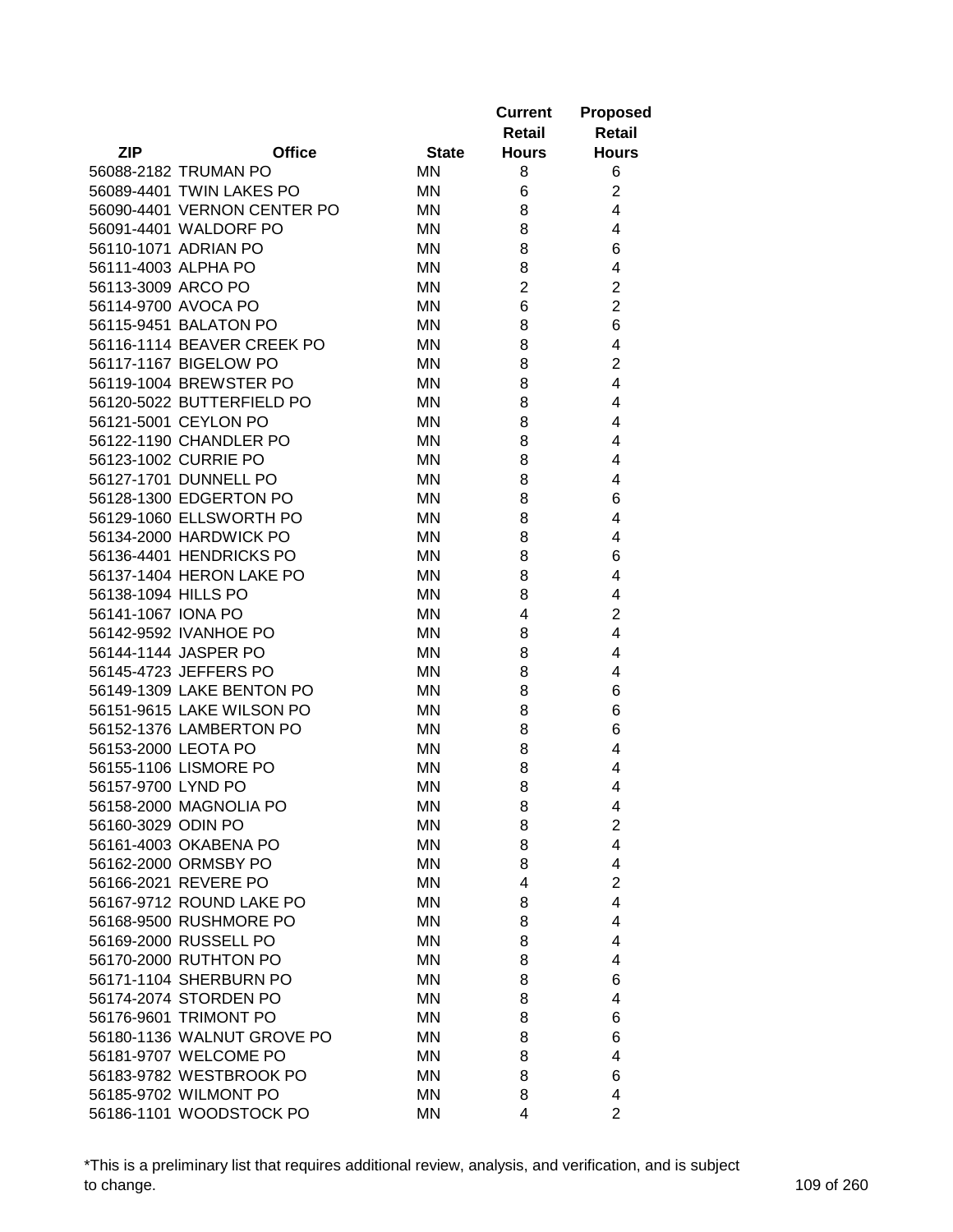|                     |                                                 |              | <b>Current</b><br>Retail | <b>Proposed</b><br><b>Retail</b> |
|---------------------|-------------------------------------------------|--------------|--------------------------|----------------------------------|
| <b>ZIP</b>          | <b>Office</b>                                   | <b>State</b> | <b>Hours</b>             | <b>Hours</b>                     |
|                     | 56207-5000 ALBERTA PO                           | MN           | 4                        | $\overline{2}$                   |
|                     | 56211-9700 BEARDSLEY PO                         | MN           | 8                        | 4                                |
|                     | 56212-1000 BELLINGHAM PO                        | MN           | 8                        | 4                                |
|                     | 56214-5000 BELVIEW PO                           | MN           | 8                        | 4                                |
|                     | 56216-1101 BLOMKEST PO                          | MN           | 8                        | 4                                |
| 56218-5000 BOYD PO  |                                                 | MN           | 8                        | 4                                |
|                     | 56219-5000 BROWNS VALLEY PO                     | MN           | 8                        | 6                                |
|                     | 56221-5000 CHOKIO PO                            | MN           | 8                        | 6                                |
|                     | 56223-1301 CLARKFIELD PO                        | MN           | 8                        | 6                                |
|                     | 56224-5000 CLEMENTS PO                          | MN           | 8                        | 4                                |
|                     | 56225-6000 CLINTON PO                           | MN           | 8                        | 6                                |
|                     | 56226-5000 CLONTARF PO                          | MN           | 8                        | $\overline{2}$                   |
|                     | 56227-5000 CORRELL PO                           | <b>MN</b>    | $\overline{2}$           | $\overline{2}$                   |
|                     | 56228-7718 COSMOS PO                            | <b>MN</b>    | 8                        | 6                                |
|                     | 56230-5000 DANUBE PO                            | ΜN           | 8                        | 4                                |
|                     | 56231-5000 DANVERS PO                           | ΜN           | 8                        | $\overline{2}$                   |
|                     | 56235-5000 DONNELLY PO                          | <b>MN</b>    | 8                        | 4                                |
|                     | 56236-5050 DUMONT PO                            | MN           | 8                        | 4                                |
| 56237-2501 ECHO PO  |                                                 | MN           | 8                        | 4                                |
|                     | 56239-9757 GHENT PO                             | MN           | 8                        | $\overline{2}$                   |
|                     | 56240-5000 GRACEVILLE PO                        | MN           | 8                        | 6                                |
|                     | 56243-6000 GROVE CITY PO                        | MN           | 8                        | 6                                |
|                     | 56244-9422 HANCOCK PO                           | MN           | 8                        | 6                                |
|                     | 56245-5000 HANLEY FALLS PO                      | MN           | 8                        | 4                                |
|                     | 56248-5000 HERMAN PO                            | MN           | 8                        | 6                                |
|                     | 56249-1107 HOLLOWAY PO                          | MN           | 6                        | 2                                |
|                     | 56251-4600 KANDIYOHI PO                         | MN           | 8                        | 4                                |
|                     | 56252-5000 KERKHOVEN PO                         | MN           | 8                        | 6                                |
|                     | 56253-9525 LAKE LILLIAN PO                      | ΜN           | 8                        | 4                                |
|                     | 56255-5000 LUCAN PO                             | ΜN           | 8                        | 4                                |
|                     | 56257-5000 MARIETTA PO                          | MN           | 8                        | $\overline{2}$                   |
|                     | 56260-5000 MAYNARD PO                           | ΜN           | 8                        | 4                                |
| 56262-2416 MILAN PO |                                                 | ΜN           | 8                        | 4                                |
|                     | 56263-5000 MILROY PO                            | ΜN           |                          | 4                                |
|                     | 56270-5000 MORTON PO                            |              | 8                        |                                  |
|                     |                                                 | ΜN           | 8                        | 6                                |
|                     | 56271-5000 MURDOCK PO<br>56274-5000 NORCROSS PO | ΜN           | 8<br>4                   | 4<br>$\overline{2}$              |
|                     | 56276-5000 ODESSA PO                            | MN           |                          | $\overline{2}$                   |
|                     |                                                 | ΜN           | 4                        |                                  |
|                     | 56279-9513 PENNOCK PO                           | ΜN           | 8                        | 6                                |
|                     | 56280-9785 PORTER PO                            | ΜN           | 6                        | $\overline{2}$                   |
|                     | 56281-5000 PRINSBURG PO                         | MN           | 8                        | 4                                |
|                     | 56282-5000 RAYMOND PO                           | ΜN           | 8                        | 6                                |
|                     | 56285-5000 SACRED HEART PO                      | ΜN           | 8                        | 6                                |
|                     | 56289-5001 SUNBURG PO                           | ΜN           | 8                        | 4                                |
|                     | 56291-5000 TAUNTON PO                           | ΜN           | 8                        | 4                                |
| 56292-5000 VESTA PO |                                                 | ΜN           | 8                        | 4                                |
|                     | 56293-1600 WABASSO PO                           | ΜN           | 8                        | 6                                |
|                     | 56294-5000 WANDA PO                             | MN           | 8                        | $\overline{2}$                   |
|                     | 56295-5000 WATSON PO                            | ΜN           | 6                        | $\overline{2}$                   |
|                     | 56297-4500 WOOD LAKE PO                         | ΜN           | 8                        | 6                                |

\*This is a preliminary list that requires additional review, analysis, and verification, and is subject to change. 110 of 260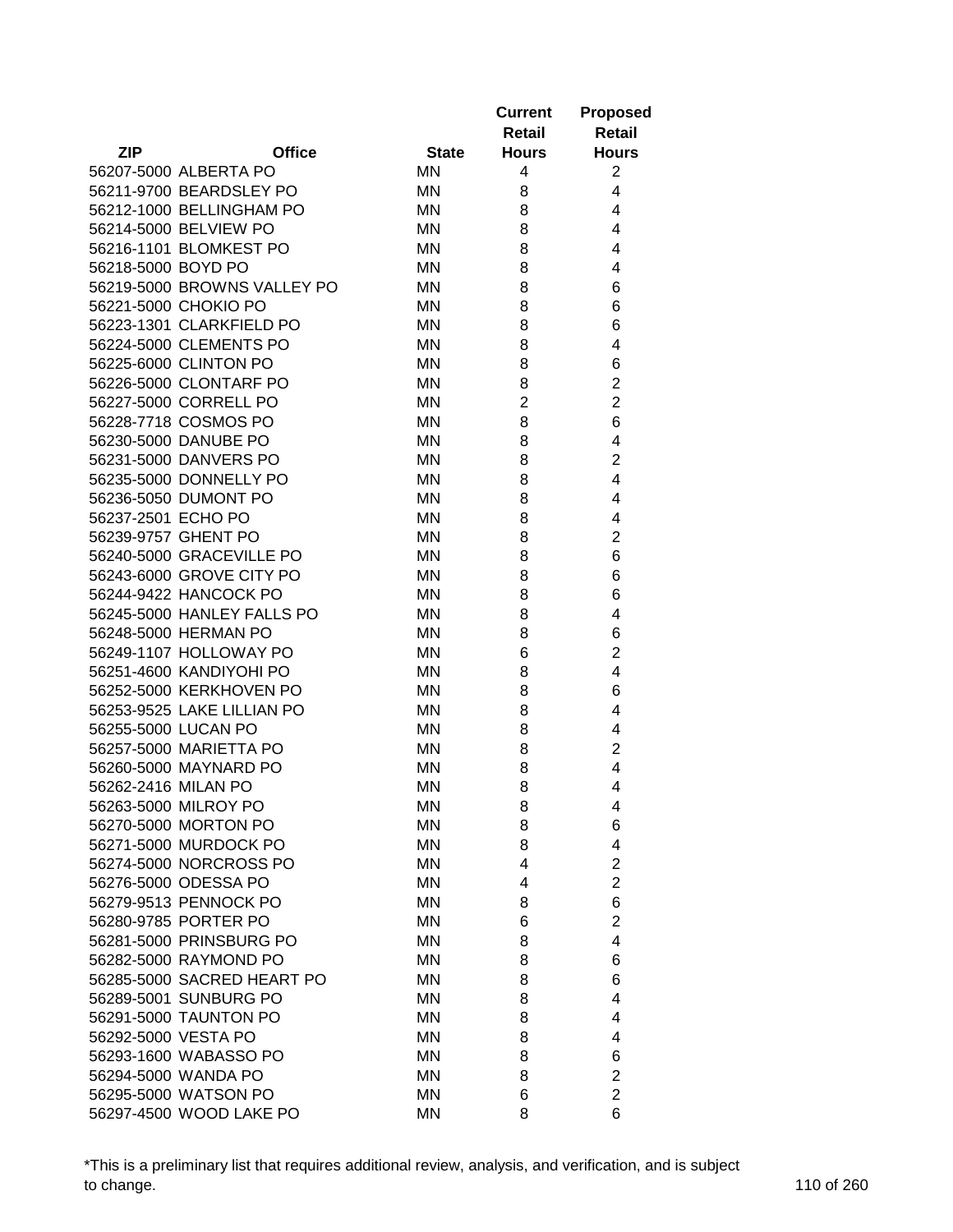|                     |                            |              | <b>Current</b><br>Retail | <b>Proposed</b><br><b>Retail</b> |
|---------------------|----------------------------|--------------|--------------------------|----------------------------------|
| <b>ZIP</b>          | <b>Office</b>              | <b>State</b> | <b>Hours</b>             | <b>Hours</b>                     |
| 56309-4687 ASHBY PO |                            | MN           | 8                        | 6                                |
|                     | 56311-4537 BARRETT PO      | ΜN           | 8                        | 4                                |
| 56313-4500 BOCK PO  |                            | ΜN           | 8                        | $\overline{2}$                   |
|                     | 56314-4504 BOWLUS PO       | ΜN           | 8                        | 4                                |
|                     | 56315-4502 BRANDON PO      | ΜN           | 8                        | 6                                |
|                     | 56316-4665 BROOTEN PO      | MN           | 8                        | 6                                |
|                     | 56318-1074 BURTRUM PO      | MN           | 8                        | 4                                |
|                     | 56319-4527 CARLOS PO       | ΜN           | 8                        | 4                                |
|                     | 56323-4628 CYRUS PO        | <b>MN</b>    | 8                        | 4                                |
|                     | 56324-4706 DALTON PO       | ΜN           | 8                        | 6                                |
|                     | 56325-4600 ELROSA PO       | ΜN           | 8                        | 4                                |
|                     | 56326-4535 EVANSVILLE PO   | ΜN           | 8                        | 6                                |
|                     | 56328-4500 FLENSBURG PO    | ΜN           | 6                        | $\overline{2}$                   |
|                     | 56330-4100 FORESTON PO     | ΜN           | 8                        | 4                                |
|                     | 56331-4501 FREEPORT PO     | ΜN           | 8                        | 6                                |
|                     | 56332-4500 GARFIELD PO     | ΜN           | 8                        | 4                                |
|                     | 56333-4500 GILMAN PO       | <b>MN</b>    | 8                        | 4                                |
|                     | 56335-4400 GREENWALD PO    | ΜN           | 8                        | 4                                |
|                     | 56336-4400 GREY EAGLE PO   | ΜN           | 8                        | 6                                |
|                     | 56339-8139 HOFFMAN PO      | ΜN           | 8                        | 4                                |
|                     | 56340-4400 HOLDINGFORD PO  | ΜN           | 8                        | 6                                |
|                     | 56341-4400 HOLMES CITY PO  | ΜN           | 4                        | $\overline{2}$                   |
|                     | 56343-4400 KENSINGTON PO   | MN           | 8                        | 4                                |
|                     | 56349-4400 LOWRY PO        | ΜN           | 8                        | 4                                |
|                     | 56350-4400 MC GRATH PO     | ΜN           | 8                        | 4                                |
|                     | 56354-4400 MILTONA PO      | ΜN           | 8                        | 4                                |
|                     | 56355-4400 NELSON PO       | ΜN           | 8                        | 4                                |
|                     | 56356-4400 NEW MUNICH PO   | ΜN           | 8                        | 4                                |
|                     | 56358-4501 OGILVIE PO      | ΜN           | 8                        | 6                                |
|                     | 56369-4400 ROCKVILLE PO    | ΜN           | 8                        | 6                                |
|                     | 56373-4404 ROYALTON PO     | MN           | 8                        | 6                                |
|                     | 56376-4400 SAINT MARTIN PO | MN           | 8                        | 4                                |
|                     | 56382-4400 SWANVILLE PO    | MN           | 8                        | 6                                |
|                     | 56384-8412 UPSALA PO       | ΜN           | 8                        | 4                                |
|                     | 56385-4400 VILLARD PO      | ΜN           | 8                        | 4                                |
|                     | 56386-4400 WAHKON PO       | ΜN           | 8                        | 4                                |
|                     | 56433-8415 AKELEY PO       | ΜN           | 8                        | 4                                |
|                     | 56434-2016 ALDRICH PO      | ΜN           | 4                        | $\overline{2}$                   |
|                     | 56435-4500 BACKUS PO       | ΜN           | 8                        | 6                                |
|                     | 56437-4500 BERTHA PO       | ΜN           | 8                        | 4                                |
|                     | 56440-4500 CLARISSA PO     | ΜN           | 8                        | 6                                |
|                     | 56443-2754 CUSHING PO      | ΜN           | 8                        | 4                                |
|                     | 56446-1200 EAGLE BEND PO   | ΜN           | 8                        | 6                                |
| 56447-4045 EMILY PO |                            |              |                          |                                  |
|                     | 56448-1800 FIFTY LAKES PO  | ΜN           | 8                        | 6                                |
|                     | 56449-1226 FORT RIPLEY PO  | ΜN           | 8<br>4                   | 4<br>$\overline{2}$              |
|                     |                            | ΜN           |                          |                                  |
|                     | 56450-2023 GARRISON PO     | ΜN           | 8                        | 6                                |
|                     | 56453-8819 HEWITT PO       | ΜN           | 8                        | 4                                |
|                     | 56455-2180 IRONTON PO      | ΜN           | 8                        | 6                                |
|                     | 56458-4044 LAKE GEORGE PO  | <b>MN</b>    | 8                        | 4                                |

\*This is a preliminary list that requires additional review, analysis, and verification, and is subject to change. 111 of 260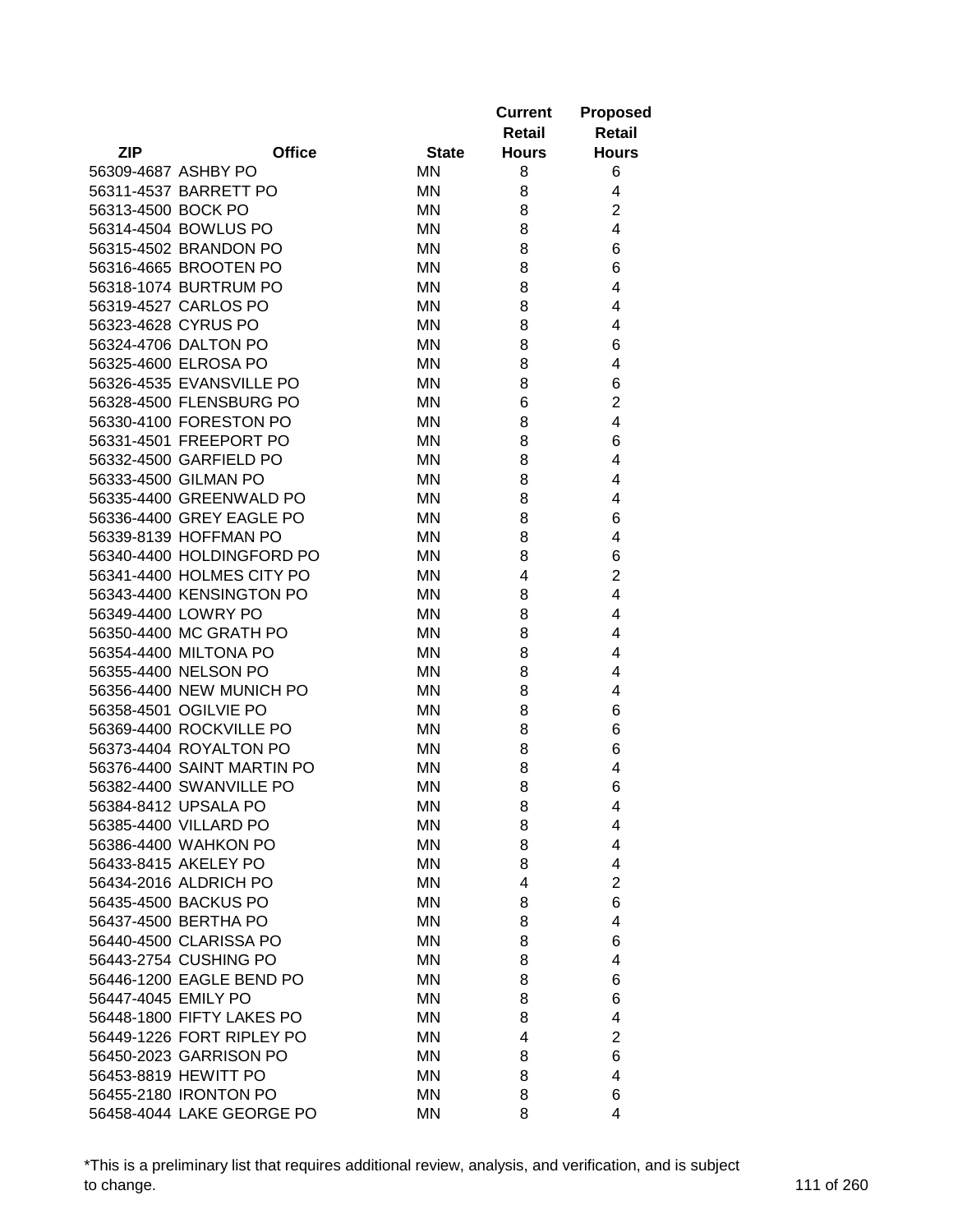|                     |                           |              | <b>Current</b><br>Retail | <b>Proposed</b><br><b>Retail</b> |
|---------------------|---------------------------|--------------|--------------------------|----------------------------------|
| <b>ZIP</b>          | <b>Office</b>             | <b>State</b> | <b>Hours</b>             | <b>Hours</b>                     |
|                     | 56461-4500 LAPORTE PO     | <b>MN</b>    | 8                        | 6                                |
|                     | 56469-5000 PALISADE PO    | ΜN           | 8                        | 4                                |
|                     | 56475-4400 RANDALL PO     | ΜN           | 8                        | 6                                |
|                     | 56481-4500 VERNDALE PO    | ΜN           | 8                        | 6                                |
|                     | 56511-9998 AUDUBON PO     | <b>MN</b>    | 8                        | 6                                |
| 56516-9998 BEJOU PO |                           | <b>MN</b>    | 4                        | 2                                |
|                     | 56517-9998 BELTRAMI PO    | MN           | 6                        | $\overline{2}$                   |
|                     | 56518-9998 BLUFFTON PO    | ΜN           | 8                        | 4                                |
|                     | 56519-9998 BORUP PO       | <b>MN</b>    | 4                        | $\overline{2}$                   |
|                     | 56521-9998 CALLAWAY PO    | ΜN           | 8                        | 4                                |
|                     | 56522-9998 CAMPBELL PO    | ΜN           | 8                        | 4                                |
|                     | 56523-9998 CLIMAX PO      | ΜN           | 8                        | 4                                |
|                     | 56524-9998 CLITHERALL PO  | <b>MN</b>    | 8                        | 4                                |
|                     | 56525-9998 COMSTOCK PO    | <b>MN</b>    | 6                        | 2                                |
|                     | 56527-9998 DEER CREEK PO  | ΜN           | 8                        | 4                                |
| 56528-9998 DENT PO  |                           | ΜN           | 8                        | 4                                |
|                     | 56534-9998 ERHARD PO      | <b>MN</b>    | 8                        | 4                                |
|                     | 56535-9998 ERSKINE PO     | <b>MN</b>    | 8                        | 6                                |
|                     | 56536-9998 FELTON PO      | ΜN           | 8                        | 4                                |
| 56541-9998 FLOM PO  |                           | ΜN           | 6                        | $\overline{2}$                   |
|                     | 56543-9998 FOXHOME PO     | <b>MN</b>    | 6                        | $\overline{2}$                   |
| 56545-9998 GARY PO  |                           | ΜN           | 8                        | 4                                |
|                     | 56546-9998 GEORGETOWN PO  | MN           | 8                        | 4                                |
|                     | 56547-9998 GLYNDON PO     | ΜN           | 8                        | 6                                |
|                     | 56548-9998 HALSTAD PO     | <b>MN</b>    | 8                        | 6                                |
|                     | 56550-9998 HENDRUM PO     | ΜN           | 8                        | 4                                |
|                     | 56552-9998 HITTERDAL PO   | ΜN           | 8                        | 4                                |
| 56553-9998 KENT PO  |                           | ΜN           | 4                        | $\overline{2}$                   |
|                     | 56556-9998 MCINTOSH PO    | ΜN           | 8                        | 6                                |
|                     | 56566-9998 NAYTAHWAUSH PO | ΜN           | 8                        | 4                                |
|                     | 56568-9998 NIELSVILLE PO  | ΜN           | 4                        | $\overline{2}$                   |
|                     | 56569-9998 OGEMA PO       | MN           | 8                        | 4                                |
|                     | 56570-9998 OSAGE PO       | MN           | 8                        | 4                                |
|                     | 56571-9998 OTTERTAIL PO   | <b>MN</b>    | 8                        |                                  |
|                     | 56574-9998 PERLEY PO      | ΜN           | 6                        | 6<br>$\overline{2}$              |
|                     | 56575-9998 PONSFORD PO    | ΜN           | 8                        | $\overline{2}$                   |
|                     | 56576-9998 RICHVILLE PO   | ΜN           | 8                        | 4                                |
|                     | 56579-9998 ROTHSAY PO     | ΜN           | 8                        | 4                                |
| 56580-9998 SABIN PO |                           | MN           | 8                        | 4                                |
|                     | 56581-9998 SHELLY PO      | MN           | 8                        | $\overline{2}$                   |
|                     |                           |              | 8                        |                                  |
| 56585-9998 ULEN PO  | 56584-9998 TWIN VALLEY PO | ΜN           |                          | 6                                |
|                     |                           | ΜN           | 8                        | 6                                |
|                     | 56586-9998 UNDERWOOD PO   | ΜN           | 8                        | 6                                |
|                     | 56587-9998 VERGAS PO      | ΜN           | 8                        | 4                                |
|                     | 56588-9998 VINING PO      | ΜN           | 6                        | $\overline{2}$                   |
|                     | 56589-9998 WAUBUN PO      | ΜN           | 8                        | 6                                |
|                     | 56590-9998 WENDELL PO     | ΜN           | 8                        | 4                                |
|                     | 56591-9998 WHITE EARTH PO | ΜN           | 8                        | 4                                |
|                     | 56592-9998 WINGER PO      | ΜN           | 8                        | 4                                |
|                     | 56594-9998 WOLVERTON PO   | MN           | 8                        | 4                                |

\*This is a preliminary list that requires additional review, analysis, and verification, and is subject to change. 112 of 260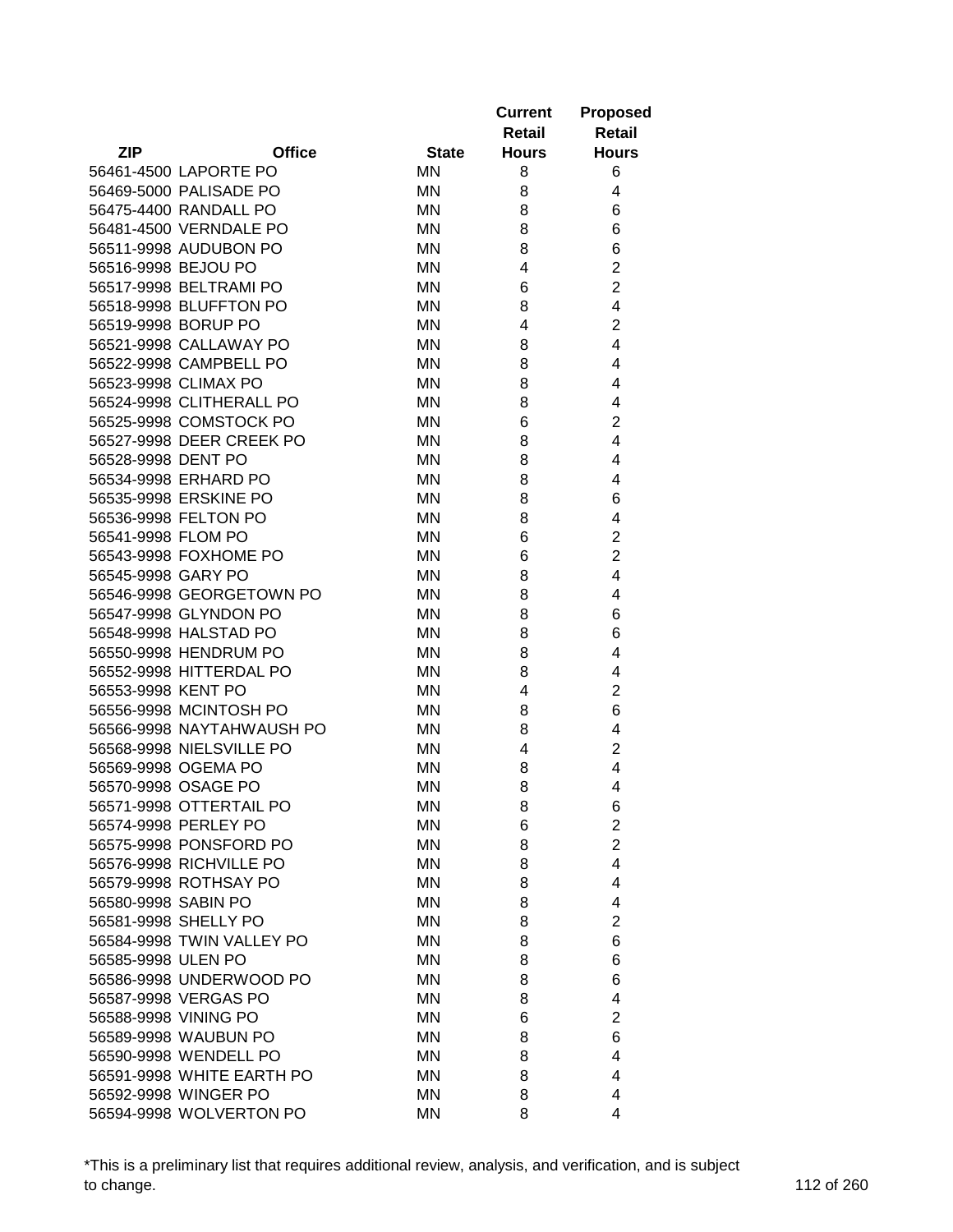|                     |                                                 |              | <b>Current</b><br>Retail | <b>Proposed</b><br><b>Retail</b> |
|---------------------|-------------------------------------------------|--------------|--------------------------|----------------------------------|
| <b>ZIP</b>          | <b>Office</b>                                   | <b>State</b> | <b>Hours</b>             | <b>Hours</b>                     |
| 56626-1042 BENA PO  |                                                 | <b>MN</b>    | 8                        | 4                                |
|                     | 56627-9725 BIG FALLS PO                         | MN           | 8                        | 6                                |
|                     | 56629-2000 BIRCHDALE PO                         | ΜN           | 4                        | $\overline{2}$                   |
|                     | 56644-2000 GONVICK PO                           | ΜN           | 8                        | 6                                |
| 56646-2000 GULLY PO |                                                 | ΜN           | $\overline{\mathbf{4}}$  | 4                                |
| 56647-4821 HINES PO |                                                 | ΜN           | 4                        | $\overline{2}$                   |
|                     | 56650-2001 KELLIHER PO                          | MN           | 8                        | 6                                |
|                     | 56651-2009 LENGBY PO                            | ΜN           | 6                        | $\overline{2}$                   |
|                     | 56653-2001 LITTLEFORK PO                        | ΜN           | 8                        | 6                                |
|                     | 56654-8017 LOMAN PO                             | ΜN           | 4                        | $\overline{2}$                   |
|                     | 56657-2253 MARCELL PO                           | ΜN           | 8                        | 6                                |
|                     | 56660-2001 MIZPAH PO                            | ΜN           | 4                        | $\overline{2}$                   |
|                     | 56661-8074 NORTHOME PO                          | ΜN           | 8                        | 6                                |
|                     | 56662-6717 OUTING PO                            | ΜN           | 8                        | 6                                |
|                     | 56666-4400 PONEMAH PO                           | ΜN           | 8                        | 4                                |
|                     | 56667-6956 PUPOSKY PO                           | ΜN           | 4                        | $\overline{c}$                   |
|                     | 56668-2000 RANIER PO                            | <b>MN</b>    | 8                        | 4                                |
| 56670-2000 REDBY PO |                                                 | ΜN           | 8                        | 6                                |
|                     | 56672-4549 REMER PO                             | ΜN           | 8                        | 6                                |
|                     | 56673-2001 ROOSEVELT PO                         | ΜN           | 8                        | 6                                |
|                     | 56676-2001 SHEVLIN PO                           | ΜN           | 8                        | 4                                |
|                     | 56678-4362 SOLWAY PO                            | MN           | 8                        | 4                                |
|                     | 56680-2000 SPRING LAKE PO                       | MN           | 4                        | $\overline{2}$                   |
|                     | 56681-4500 SQUAW LAKE PO                        | MN           | 8                        | 4                                |
|                     | 56683-2225 TENSTRIKE PO                         | ΜN           | 8                        | $\overline{2}$                   |
|                     | 56685-4034 WASKISH PO                           | ΜN           | 4                        | 6                                |
|                     | 56686-4601 WILLIAMS PO                          | ΜN           | 8                        | 6                                |
|                     | 56710-9998 ALVARADO PO                          | ΜN           | 8                        | 4                                |
|                     | 56711-9998 ANGLE INLET PO                       | ΜN           | 6                        | 6                                |
|                     | 56713-9998 ARGYLE PO                            | ΜN           | 8                        | 6                                |
|                     | 56714-9998 BADGER PO                            | MN           | 8                        | 4                                |
|                     | 56715-9998 BROOKS PO                            | ΜN           | 8                        | $\overline{\mathbf{c}}$          |
|                     | 56720-9998 DONALDSON PO                         | MN           | 4                        | $\overline{2}$                   |
|                     | 56723-9998 FISHER PO                            | MN.          |                          | 4                                |
|                     | 56725-9998 GOODRIDGE PO                         | ΜN           | 8<br>8                   | 4                                |
|                     | 56727-9998 GRYGLA PO                            | ΜN           | 8                        | 6                                |
|                     | 56731-9998 HUMBOLDT PO                          | ΜN           | 6                        | 4                                |
|                     | 56733-9998 KENNEDY PO                           | ΜN           | 8                        | 4                                |
|                     | 56734-9998 LAKE BRONSON PO                      | ΜN           | 8                        | 4                                |
|                     |                                                 |              |                          |                                  |
|                     | 56735-9998 LANCASTER PO<br>56736-9998 MENTOR PO | ΜN           | 8                        | 6<br>4                           |
|                     |                                                 | ΜN           | 8                        |                                  |
|                     | 56737-9998 MIDDLE RIVER PO                      | ΜN           | 8                        | 6                                |
|                     | 56738-9998 NEWFOLDEN PO                         | ΜN           | 8                        | 6                                |
| 56742-9998 OKLEE PO |                                                 | ΜN           | 8                        | 6                                |
| 56744-9998 OSLO PO  |                                                 | ΜN           | 8                        | 4                                |
|                     | 56748-9998 PLUMMER PO                           | ΜN           | 8                        | 4                                |
|                     | 56750-9998 RED LAKE FALLS PO                    | ΜN           | 8                        | 6                                |
|                     | 56754-9998 SAINT HILAIRE PO                     | ΜN           | 8                        | 4                                |
|                     | 56757-9998 STEPHEN PO                           | ΜN           | 8                        | 6                                |
|                     | 56758-9998 STRANDQUIST PO                       | <b>MN</b>    | 8                        | 4                                |

\*This is a preliminary list that requires additional review, analysis, and verification, and is subject to change. 113 of 260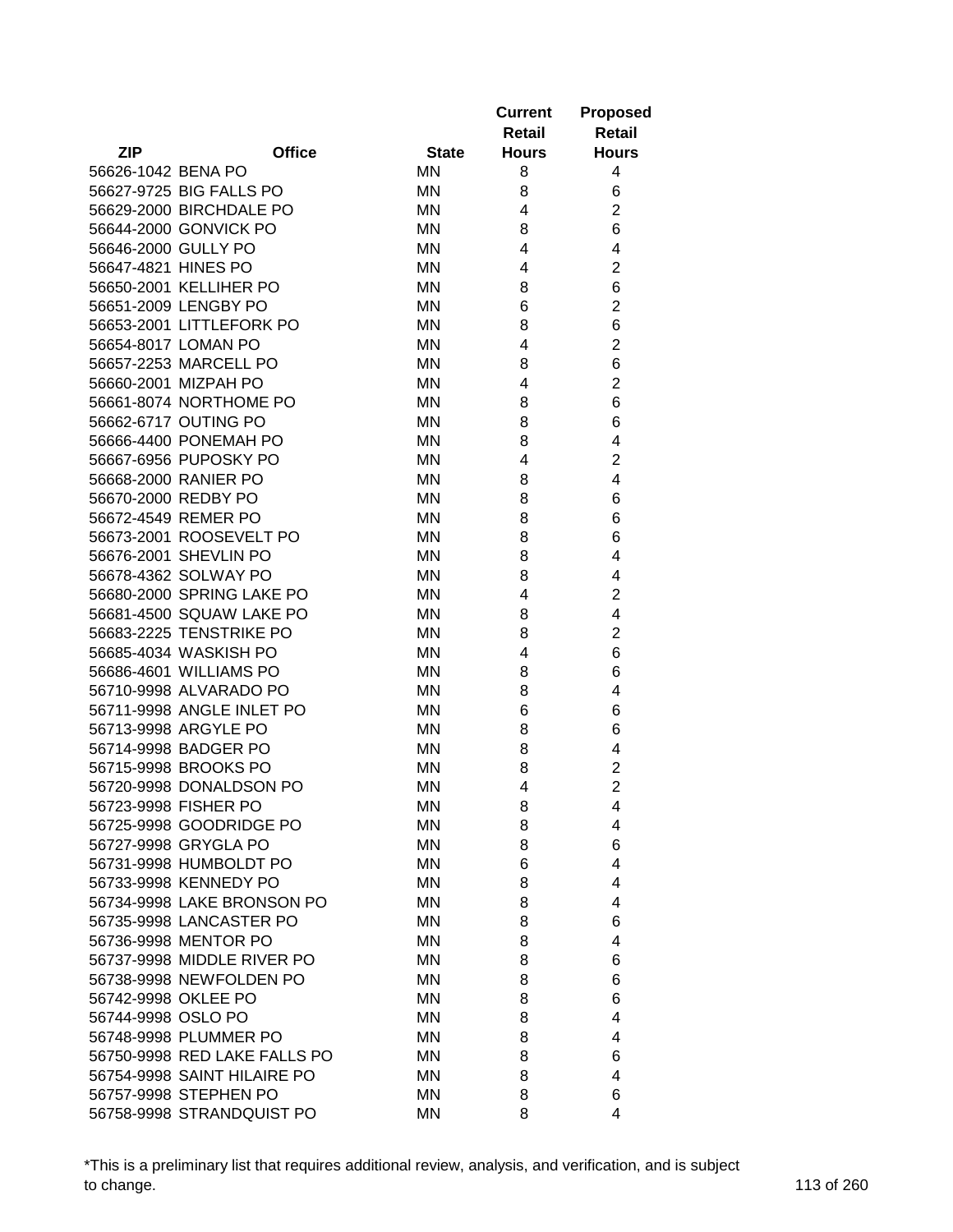|                                 |              | <b>Current</b><br>Retail | <b>Proposed</b><br><b>Retail</b> |
|---------------------------------|--------------|--------------------------|----------------------------------|
| <b>ZIP</b><br><b>Office</b>     | <b>State</b> | <b>Hours</b>             | <b>Hours</b>                     |
| 56759-9998 STRATHCONA PO        | <b>MN</b>    | 4                        | $\overline{2}$                   |
| 56760-9998 VIKING PO            | ΜN           | 4                        | $\overline{2}$                   |
| 56761-9998 WANNASKA PO          | ΜN           | 6                        | $\overline{2}$                   |
| 63013-9998 BEAUFORT PO          | <b>MO</b>    | 8                        | $\overline{4}$                   |
| 63014-9998 BERGER PO            | МO           | 8                        | 4                                |
| 63015-9998 CATAWISSA PO         | <b>MO</b>    | 8                        | 4                                |
| 63030-9998 FLETCHER PO          | МO           | 6                        | $\overline{2}$                   |
| 63036-9998 FRENCH VILLAGE PO    | <b>MO</b>    | 8                        | 6                                |
| 63039-9998 GRAY SUMMIT PO       | <b>MO</b>    | 8                        | 6                                |
| 63041-9998 GRUBVILLE PO         | <b>MO</b>    | 8                        | 4                                |
| 63047-9998 HEMATITE PO          | <b>MO</b>    | 8                        | 4                                |
| 63055-9998 LABADIE PO           | МO           | 8                        | 4                                |
| 63056-9998 LESLIE PO            | <b>MO</b>    | 8                        | 4                                |
| 63057-9998 LIGUORI PO           | <b>MO</b>    | 8                        | 4                                |
| 63060-9998 LONEDELL PO          | МO           | 8                        | 6                                |
| 63065-9998 MAPAVILLE PO         | МO           | 8                        | 4                                |
| 63066-9998 MORSE MILL PO        | <b>MO</b>    | 8                        | 4                                |
| 63068-9998 NEW HAVEN PO         | <b>MO</b>    | 8                        | 6                                |
| 63071-9998 RICHWOODS PO         | <b>MO</b>    | 8                        | 4                                |
| 63072-9998 ROBERTSVILLE PO      | <b>MO</b>    | 8                        | 4                                |
| 63079-9998 STANTON PO           | <b>MO</b>    | 8                        | 4                                |
| 63087-9998 VALLES MINES PO      | <b>MO</b>    | 8                        | 6                                |
| 63091-9998 ROSEBUD PO           | <b>MO</b>    | 8                        | 4                                |
| 63332-9998 AUGUSTA PO           | <b>MO</b>    | 8                        | 4                                |
| 63333-9998 BELLFLOWER PO        | <b>MO</b>    | 8                        | 4                                |
|                                 |              |                          |                                  |
| 63336-9998 CLARKSVILLE PO       | <b>MO</b>    | 8                        | 6                                |
| 63339-9998 CURRYVILLE PO        | <b>MO</b>    | 8                        | 4                                |
| 63342-9998 DUTZOW PO            | <b>MO</b>    | 8                        | 4                                |
| 63344-9998 EOLIA PO             | <b>MO</b>    | 8                        | 6                                |
| 63345-9998 FARBER PO            | МO           | 8                        | 4                                |
| 63346-9998 FLINTHILL PO         | <b>MO</b>    | 6                        | 4                                |
| 63347-9998 FOLEY PO             | <b>MO</b>    | 8                        | 6                                |
| 63350-9998 HIGH HILL PO         | <b>MO</b>    | 8                        | 4                                |
| 63351-9998 JONESBURG PO         | МO           | 8                        | 6                                |
| 63352-9800 LADDONIA PO          | МO           | 8                        | 6                                |
| 63357-9998 MARTHASVILLE PO      | МO           | 8                        | 6                                |
| 63359-9998 MIDDLETOWN PO        | МO           | 8                        | 4                                |
| 63363-9998 NEW FLORENCE PO      | МO           | 8                        | 6                                |
| 63373-9998 PORTAGE DES SIOUX PO | <b>MO</b>    | 8                        | 4                                |
| 63377-9998 SILEX PO             | МO           | 8                        | 6                                |
| 63381-9998 TRUXTON PO           | МO           | 8                        | 4                                |
| 63384-9998 WELLSVILLE PO        | МO           | 8                        | 4                                |
| 63386-9998 WEST ALTON PO        | МO           | 8                        | 2                                |
| 63387-9998 WHITESIDE PO         | МO           | 6                        | $\overline{2}$                   |
| 63388-9998 WILLIAMSBURG PO      | МO           | 8                        | 4                                |
| 63430-9998 ALEXANDRIA PO        | МO           | 8                        | 4                                |
| 63436-9998 CENTER PO            | <b>MO</b>    | 8                        | 6                                |
| 63437-9998 CLARENCE PO          | МO           | 8                        | 6                                |
| 63439-9998 EMDEN PO             | МO           | $\overline{2}$           | $\overline{2}$                   |
| 63440-9998 EWING PO             | <b>MO</b>    | 8                        | 6                                |

\*This is a preliminary list that requires additional review, analysis, and verification, and is subject to change. 114 of 260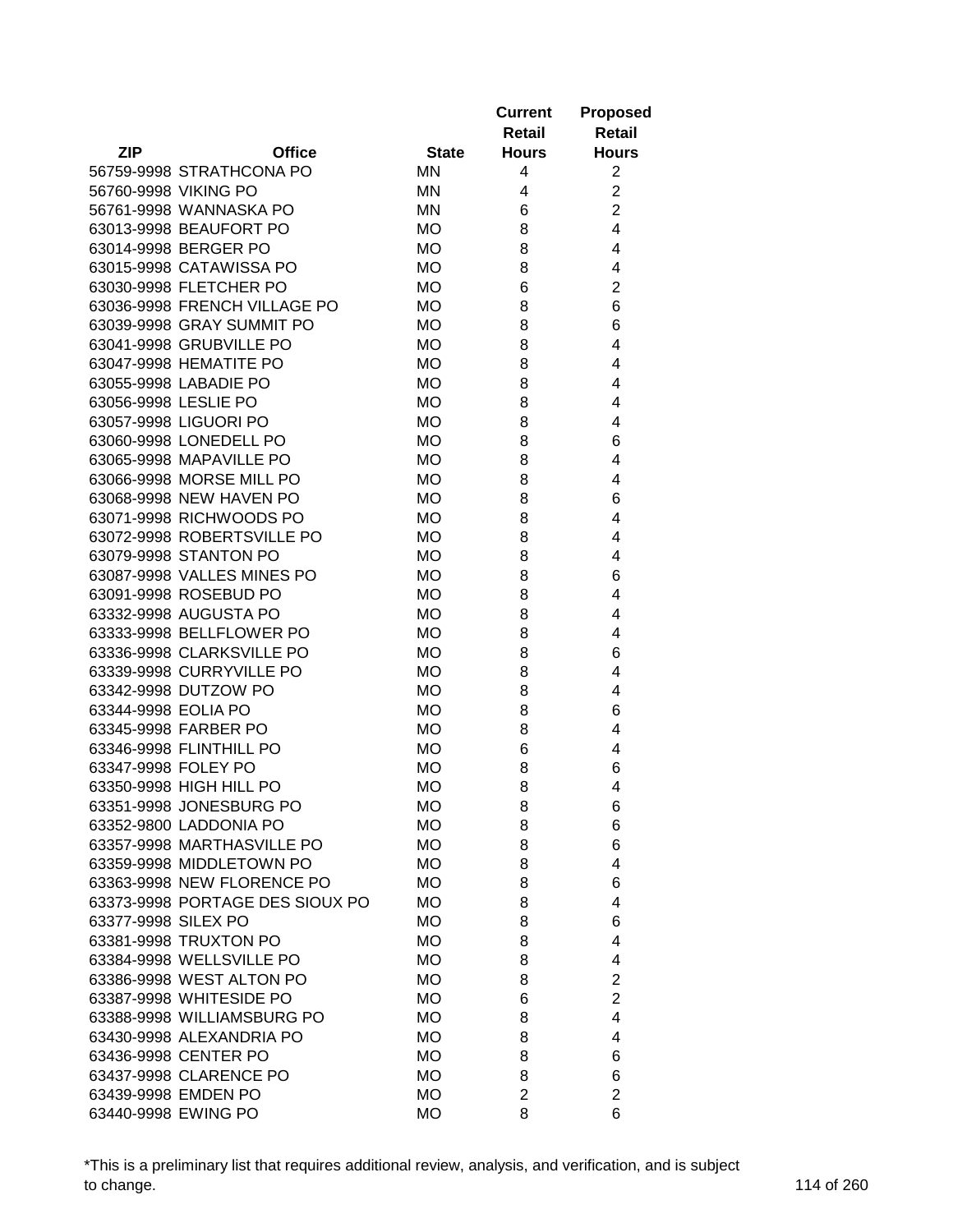|                     |                                                 |                        | <b>Current</b><br>Retail | <b>Proposed</b><br><b>Retail</b> |
|---------------------|-------------------------------------------------|------------------------|--------------------------|----------------------------------|
| <b>ZIP</b>          | <b>Office</b>                                   | <b>State</b>           | <b>Hours</b>             | <b>Hours</b>                     |
|                     | 63441-9998 FRANKFORD PO                         | МO                     | 8                        | 4                                |
|                     | 63443-9998 HUNNEWELL PO                         | МO                     | 6                        | 4                                |
|                     | 63446-9998 KNOX CITY PO                         | МO                     | 8                        | 4                                |
|                     | 63447-9998 LA BELLE PO                          | <b>MO</b>              | 8                        | 4                                |
|                     | 63448-9998 LA GRANGE PO                         | МO                     | 8                        | 6                                |
|                     | 63451-9998 LEONARD PO                           | <b>MO</b>              | 8                        | 4                                |
|                     | 63452-9998 LEWISTOWN PO                         | МO                     | 8                        | 6                                |
|                     | 63454-9998 MAYWOOD PO                           | МO                     | 8                        | 4                                |
|                     | 63457-9998 MONTICELLO PO                        | <b>MO</b>              | 8                        | 6                                |
|                     | 63458-9998 NEWARK PO                            | МO                     | 8                        | 4                                |
|                     | 63460-9998 NOVELTY PO                           | МO                     | 8                        | 4                                |
|                     | 63463-9998 PHILADELPHIA PO                      | МO                     | 8                        | 4                                |
|                     | 63464-9998 PLEVNA PO                            | <b>MO</b>              | $\overline{2}$           | $\overline{2}$                   |
|                     | 63465-9998 REVERE PO                            | МO                     | 8                        | 4                                |
|                     | 63466-9998 SAINT PATRICK PO                     | <b>MO</b>              | 4                        | $\overline{2}$                   |
|                     | 63467-9998 SAVERTON PO                          | МO                     | 4                        | $\overline{2}$                   |
|                     | 63469-9998 SHELBYVILLE PO                       | <b>MO</b>              | 8                        | 6                                |
|                     | 63471-9998 TAYLOR PO                            | МO                     | 8                        | 4                                |
|                     | 63472-9998 WAYLAND PO                           | МO                     | 8                        | 4                                |
|                     | 63473-9998 WILLIAMSTOWN PO                      | МO                     | 4                        | $\overline{c}$                   |
|                     | 63474-9998 WYACONDA PO                          | МO                     | 8                        | 6                                |
|                     | 63530-9998 ATLANTA PO                           | <b>MO</b>              | 8                        | 4                                |
|                     | 63531-9998 BARING PO                            | <b>MO</b>              | 8                        | 4                                |
|                     | 63532-9998 BEVIER PO                            | <b>MO</b>              | 8                        | 4                                |
|                     | 63533-9998 BRASHEAR PO                          | <b>MO</b>              | 8                        | 4                                |
|                     | 63534-9998 CALLAO PO                            | <b>MO</b>              | 8                        | 4                                |
|                     | 63536-9998 DOWNING PO                           | <b>MO</b>              | 8                        | 4                                |
| 63538-9998 ELMER PO |                                                 | <b>MO</b>              | 4                        | $\overline{2}$                   |
| 63539-9998 ETHEL PO |                                                 | <b>MO</b>              | 4                        | $\overline{2}$                   |
|                     | 63541-9998 GLENWOOD PO                          | <b>MO</b>              | 6                        | 4                                |
| 63543-9998 GORIN PO |                                                 | <b>MO</b>              | 8                        | 4                                |
|                     | 63544-9998 GREEN CASTLE PO                      | <b>MO</b>              | 8                        | 4                                |
|                     | 63545-9998 GREEN CITY PO                        | <b>MO</b>              | 8                        | 4                                |
|                     | 63546-9998 GREENTOP PO                          |                        |                          | 4                                |
|                     |                                                 | МO                     | 8                        |                                  |
|                     | 63547-9998 HURDLAND PO<br>63551-9998 LIVONIA PO | <b>MO</b><br><b>MO</b> | 8<br>4                   | 4<br>4                           |
|                     | 63557-9998 NEW BOSTON PO                        |                        |                          |                                  |
|                     | 63558-9998 NEW CAMBRIA PO                       | <b>MO</b>              | 8                        | 4                                |
|                     | 63559-9998 NOVINGER PO                          | <b>MO</b>              | 8                        | 4                                |
|                     |                                                 | <b>MO</b>              | 8                        | 4                                |
|                     | 63560-9998 POLLOCK PO                           | <b>MO</b>              | 6                        | $\overline{2}$                   |
|                     | 63561-9998 QUEEN CITY PO                        | <b>MO</b>              | 8                        | 6                                |
|                     | 63563-9998 RUTLEDGE PO                          | <b>MO</b>              | 8                        | 4                                |
|                     | 63566-9998 WINIGAN PO                           | <b>MO</b>              | 6                        | $\overline{2}$                   |
|                     | 63567-9998 WORTHINGTON PO                       | <b>MO</b>              | 6                        | $\overline{2}$                   |
|                     | 63620-9998 ANNAPOLIS PO                         | <b>MO</b>              | 8                        | 4                                |
|                     | 63622-9998 BELGRADE PO                          | МO                     | 8                        | 4                                |
|                     | 63623-9998 BELLEVIEW PO                         | <b>MO</b>              | 8                        | 4                                |
| 63625-9998 BLACK PO |                                                 | МO                     | 4                        | $\overline{2}$                   |
|                     | 63627-9998 BLOOMSDALE PO                        | МO                     | 8                        | 6                                |
|                     | 63629-9998 BUNKER PO                            | <b>MO</b>              | 8                        | 6                                |

\*This is a preliminary list that requires additional review, analysis, and verification, and is subject to change. 115 of 260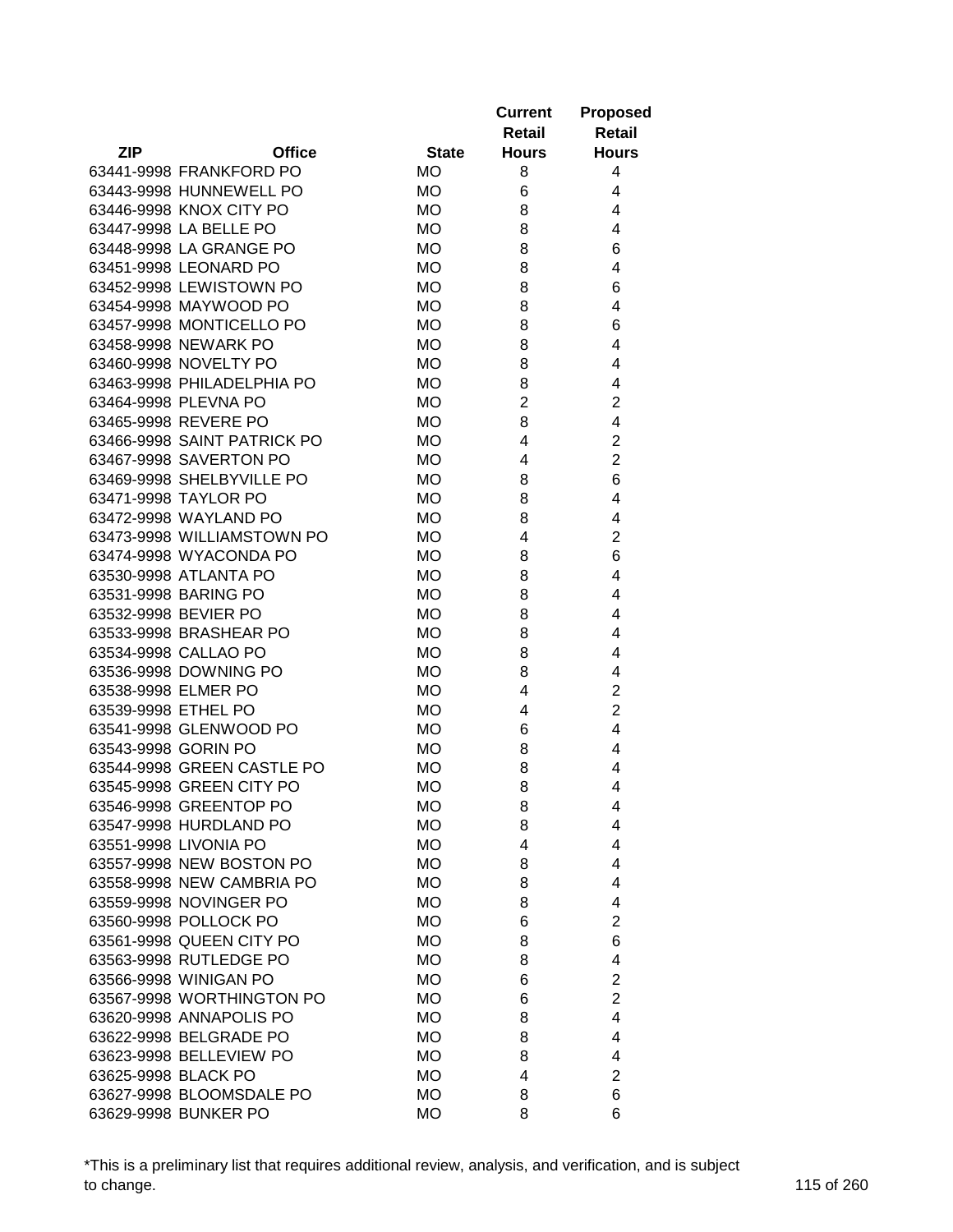|                     |                              |              | <b>Current</b><br>Retail | <b>Proposed</b><br><b>Retail</b> |
|---------------------|------------------------------|--------------|--------------------------|----------------------------------|
| <b>ZIP</b>          | <b>Office</b>                | <b>State</b> | <b>Hours</b>             | <b>Hours</b>                     |
| 63630-9998 CADET PO |                              | <b>MO</b>    | 8                        | 4                                |
|                     | 63631-9998 CALEDONIA PO      | <b>MO</b>    | 8                        | 4                                |
|                     | 63633-9998 CENTERVILLE PO    | <b>MO</b>    | 8                        | 4                                |
|                     | 63636-9998 DES ARC PO        | <b>MO</b>    | 8                        | 4                                |
|                     | 63648-9998 IRONDALE PO       | <b>MO</b>    | 8                        | 4                                |
|                     | 63651-9998 KNOB LICK PO      | <b>MO</b>    | 4                        | $\overline{2}$                   |
|                     | 63654-9998 LESTERVILLE PO    | <b>MO</b>    | 8                        | 4                                |
|                     | 63655-9998 MARQUAND PO       | <b>MO</b>    | 8                        | 4                                |
|                     | 63660-9998 MINERAL POINT PO  | <b>MO</b>    | 8                        | 6                                |
|                     | 63662-9998 PATTON PO         | <b>MO</b>    | 8                        | 4                                |
|                     | 63665-9998 REDFORD PO        | <b>MO</b>    | $\overline{2}$           | $\overline{2}$                   |
|                     | 63666-9998 REYNOLDS PO       | <b>MO</b>    | 4                        | $\overline{2}$                   |
|                     | 63673-9998 SAINT MARYS PO    | <b>MO</b>    | 8                        | 4                                |
| 63674-9998 TIFF PO  |                              | <b>MO</b>    | 4                        | $\overline{2}$                   |
|                     | 63732-9998 ALTENBURG PO      | <b>MO</b>    | 8                        | 6                                |
|                     | 63735-9998 BELL CITY PO      | <b>MO</b>    | 8                        | 4                                |
|                     | 63738-9998 BROWNWOOD PO      | <b>MO</b>    | 4                        | $\overline{c}$                   |
|                     | 63742-9998 COMMERCE PO       | <b>MO</b>    | 6                        | $\overline{2}$                   |
| 63743-9998 DAISY PO |                              | <b>MO</b>    | 4                        | $\overline{2}$                   |
| 63744-9998 DELTA PO |                              | <b>MO</b>    | 8                        | 4                                |
|                     | 63745-9998 DUTCHTOWN PO      | <b>MO</b>    | 6                        | $\overline{2}$                   |
|                     | 63748-9998 FROHNA PO         | <b>MO</b>    | 8                        | 4                                |
| 63750-9998 GIPSY PO |                              | <b>MO</b>    | $\overline{2}$           | $\overline{2}$                   |
|                     | 63751-9998 GLENALLEN PO      | <b>MO</b>    | 8                        | 4                                |
|                     | 63752-9998 GORDONVILLE PO    | <b>MO</b>    | 8                        | 4                                |
| 63758-9998 KELSO PO |                              | <b>MO</b>    | 8                        | 6                                |
|                     | 63760-9998 LEOPOLD PO        | <b>MO</b>    | 8                        | 4                                |
|                     | 63766-9998 MILLERSVILLE PO   | <b>MO</b>    | 6                        | 4                                |
|                     | 63767-9998 MORLEY PO         | <b>MO</b>    | 8                        | 6                                |
|                     | 63769-9998 OAK RIDGE PO      | <b>MO</b>    | 8                        | 6                                |
|                     | 63770-9998 OLD APPLETON PO   | <b>MO</b>    | 8                        | 4                                |
| 63771-9998 ORAN PO  |                              | <b>MO</b>    | 8                        | 6                                |
|                     | 63774-9998 PERKINS PO        | <b>MO</b>    | 6                        | $\overline{2}$                   |
|                     | 63779-9998 POCAHONTAS PO     | МO           | 8                        | 4                                |
|                     | 63781-9998 SEDGEWICKVILLE PO | МO           | 8                        | 4                                |
|                     | 63782-9998 STURDIVANT PO     | МO           | 4                        | $\overline{2}$                   |
|                     | 63784-9998 VANDUSER PO       | МO           | 8                        | 4                                |
|                     | 63785-9998 WHITEWATER PO     | МO           | 4                        | $\overline{c}$                   |
| 63787-9998 ZALMA PO |                              | МO           | 8                        | 6                                |
|                     | 63820-9998 ANNISTON PO       | <b>MO</b>    | 8                        | 4                                |
|                     | 63821-9998 ARBYRD PO         | <b>MO</b>    | 8                        | 4                                |
|                     | 63823-9998 BERTRAND PO       | <b>MO</b>    | 8                        | 6                                |
|                     | 63824-9998 BLODGETT PO       | <b>MO</b>    | 8                        | 4                                |
|                     | 63826-9998 BRAGGADOCIO PO    | <b>MO</b>    | 8                        | 4                                |
|                     | 63827-9998 BRAGG CITY PO     | МO           | 8                        | 4                                |
|                     | 63828-9998 CANALOU PO        | МO           | 8                        | 4                                |
|                     |                              |              |                          | 4                                |
|                     | 63829-9998 CARDWELL PO       | <b>MO</b>    | 8                        |                                  |
|                     | 63833-9998 CATRON PO         | <b>MO</b>    | 8                        | 4                                |
|                     | 63837-9998 CLARKTON PO       | <b>MO</b>    | 8                        | 6                                |
|                     | 63839-9998 COOTER PO         | <b>MO</b>    | 8                        | 4                                |

\*This is a preliminary list that requires additional review, analysis, and verification, and is subject to change. 116 of 260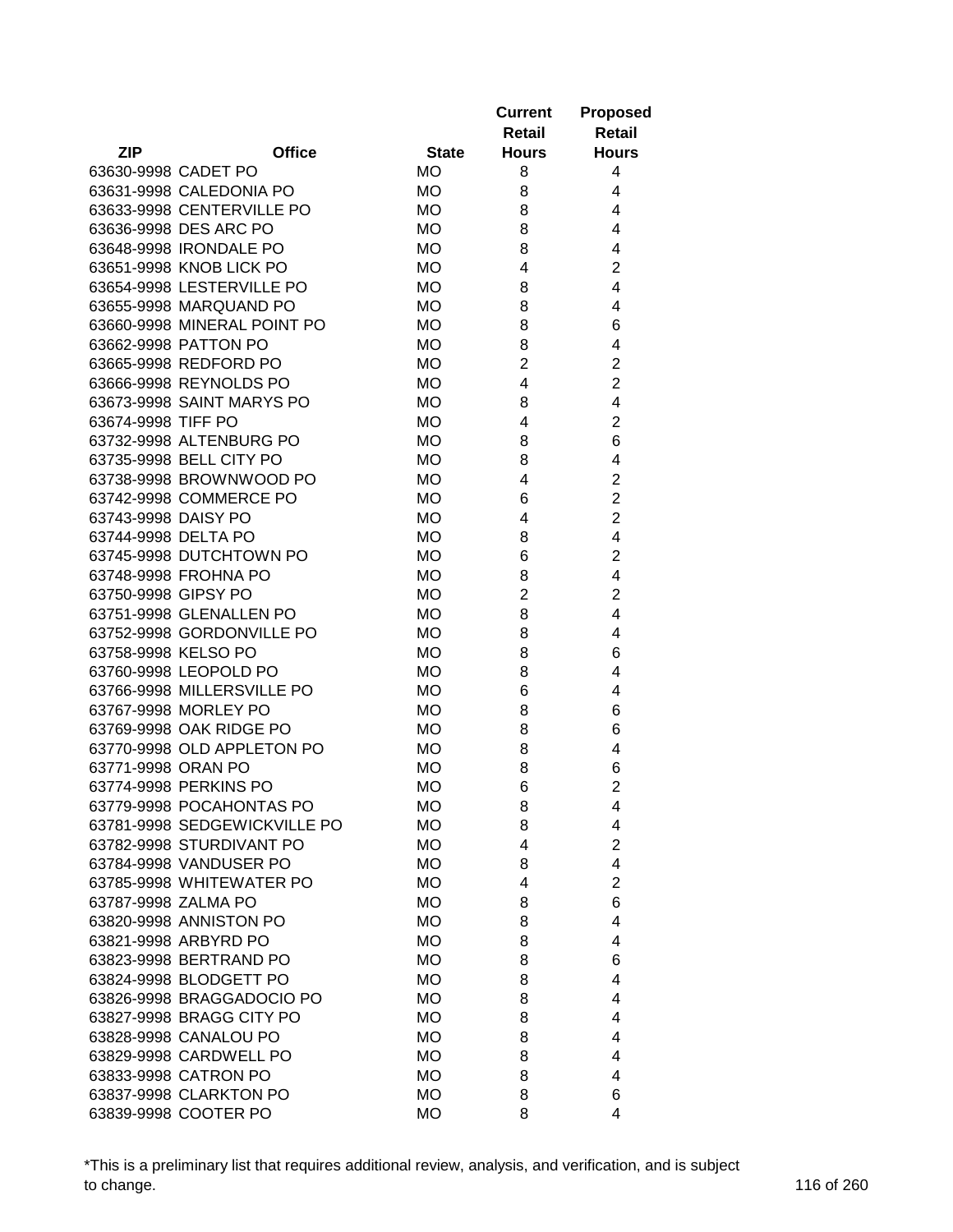| <b>Current</b><br>Retail                                    | <b>Proposed</b><br><b>Retail</b> |
|-------------------------------------------------------------|----------------------------------|
| <b>ZIP</b><br><b>Office</b><br><b>State</b><br><b>Hours</b> | <b>Hours</b>                     |
| 63840-9998 DEERING PO<br><b>MO</b><br>6                     | $\overline{2}$                   |
| 63846-9998 ESSEX PO<br><b>MO</b><br>8                       | 6                                |
| 63847-9998 GIBSON PO<br><b>MO</b><br>4                      | $\overline{2}$                   |
| 63848-9998 GIDEON PO<br><b>MO</b><br>8                      | 6                                |
| $\overline{2}$<br>63849-9998 GOBLER PO<br>МO                | $\overline{2}$                   |
| 63850-9998 GRAYRIDGE PO<br><b>MO</b><br>4                   | $\overline{2}$                   |
| 8<br>63852-9998 HOLCOMB PO<br>МO                            | 6                                |
| 8<br>63853-9998 HOLLAND PO<br><b>MO</b>                     | 4                                |
| 63855-9998 HORNERSVILLE PO<br><b>MO</b><br>8                | 4                                |
| 63860-9998 KEWANEE PO<br><b>MO</b><br>8                     | 4                                |
| 8<br>63862-9998 LILBOURN PO<br><b>MO</b>                    | 6                                |
| 63866-9998 MARSTON PO<br>8<br><b>MO</b>                     | 4                                |
| 63867-9998 MATTHEWS PO<br><b>MO</b><br>8                    | 6                                |
| <b>MO</b><br>63870-9998 PARMA PO<br>8                       | 6                                |
| 63874-9998 RISCO PO<br>8<br>МO                              | 4                                |
| 63878-9998 TALLAPOOSA PO<br>6<br>МO                         | 2                                |
| 63879-9998 WARDELL PO<br><b>MO</b><br>8                     | 4                                |
| 63880-9998 WHITEOAK PO<br><b>MO</b><br>6                    | $\overline{2}$                   |
| <b>MO</b><br>8<br>63882-9998 WYATT PO                       | 4                                |
| 63932-9998 BROSELEY PO<br><b>MO</b><br>8                    | 4                                |
| 63936-9998 DUDLEY PO<br><b>MO</b><br>6                      | 4                                |
| 63937-9998 ELLSINORE PO<br><b>MO</b><br>8                   | 6                                |
| 63939-9998 FAIRDEALING PO<br><b>MO</b><br>8                 | 4                                |
| 8<br>63940-9998 FISK PO<br><b>MO</b>                        | 4                                |
| <b>MO</b><br>8<br>63941-9998 FREMONT PO                     | 4                                |
| 63943-9998 GRANDIN PO<br><b>MO</b><br>8                     | 4                                |
| 6<br>63945-9998 HARVIELL PO<br><b>MO</b>                    | $\overline{2}$                   |
| 63951-9998 LOWNDES PO<br><b>MO</b><br>4                     | 2                                |
| 63952-9998 MILL SPRING PO<br><b>MO</b><br>8                 | $\overline{2}$                   |
| 63953-9998 NAYLOR PO<br>МO<br>8                             | 4                                |
| 63954-9998 NEELYVILLE PO<br><b>MO</b><br>8                  | 4                                |
| 6<br>63955-9998 OXLY PO<br><b>MO</b>                        | 2                                |
| 63956-9998 PATTERSON PO<br><b>MO</b><br>8                   | 4                                |
| 63960-9998 PUXICO PO<br><b>MO</b><br>8                      | 6                                |
| 63961-9998 QULIN PO<br>МO<br>8                              | 6                                |
| 63964-9998 SILVA PO<br>МO<br>8                              | 4                                |
| 63967-9998 WILLIAMSVILLE PO<br>МO<br>8                      | 6                                |
| 64001-9998 ALMA PO<br>МO<br>8                               | 6                                |
| 64011-9998 BATES CITY PO<br><b>MO</b><br>8                  | 6                                |
| 64018-9998 CAMDEN POINT PO<br>МO<br>8                       | 4                                |
| 64019-9998 CENTERVIEW PO<br>МO<br>8                         | 6                                |
| <b>MO</b><br>64021-9998 CORDER PO<br>8                      | 4                                |
| 64022-9998 DOVER PO<br>МO<br>8                              | 4                                |
| 64028-9998 FARLEY PO<br>МO<br>8                             | 4                                |
| 64035-9998 HARDIN PO<br>МO<br>8                             | 4                                |
| 64036-9998 HENRIETTA PO<br>МO<br>8                          | 4                                |
| 64061-9998 KINGSVILLE PO<br><b>MO</b><br>8                  | 6                                |
| 64066-9998 LEVASY PO<br>МO<br>6                             | 4                                |
| 64071-2510 MAYVIEW PO<br>МO<br>4                            | 4                                |
| 64072-9998 MISSOURI CITY PO<br><b>MO</b><br>8               | 4                                |

\*This is a preliminary list that requires additional review, analysis, and verification, and is subject to change. 117 of 260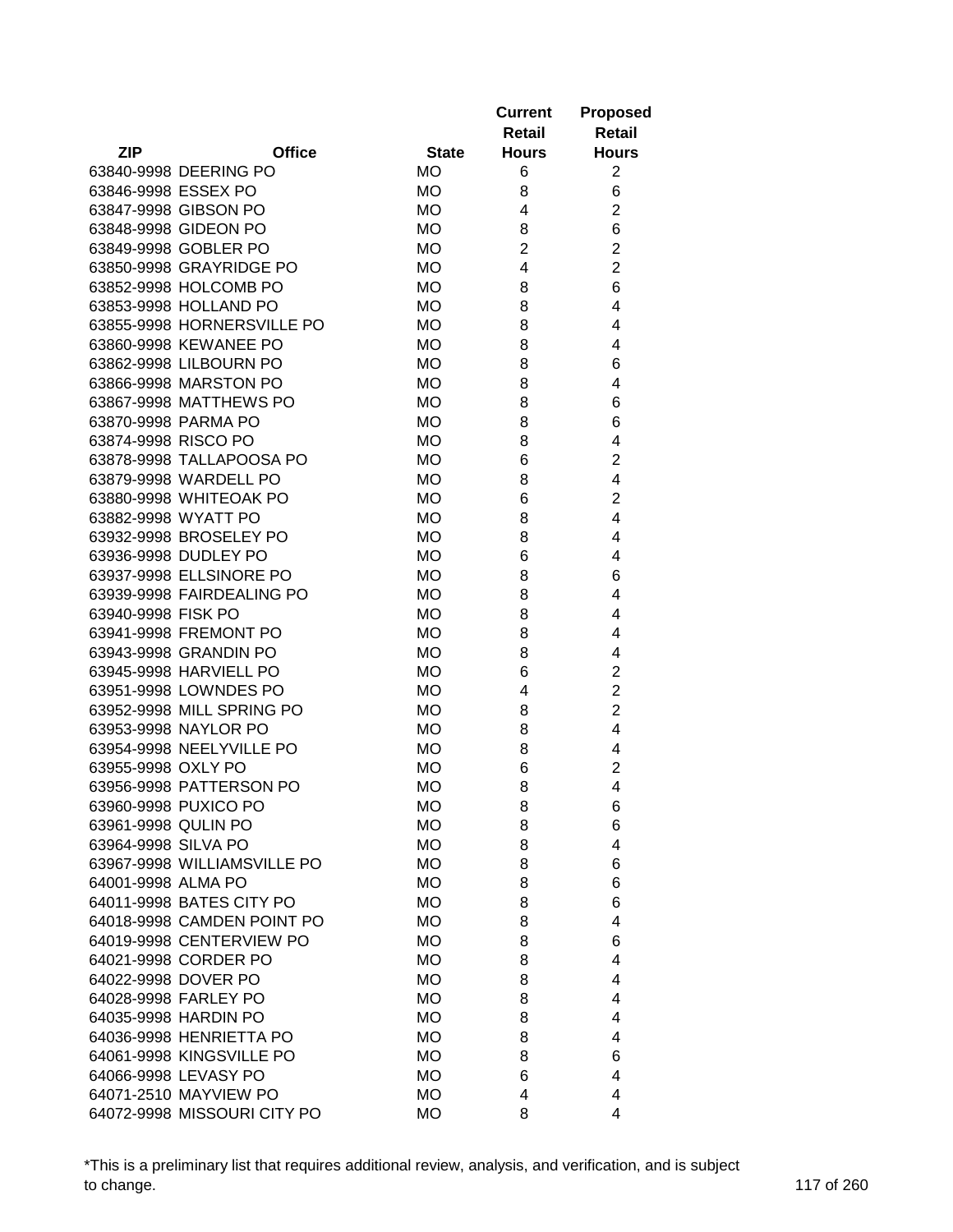|                     |                                              |              | <b>Current</b><br>Retail | <b>Proposed</b><br><b>Retail</b> |
|---------------------|----------------------------------------------|--------------|--------------------------|----------------------------------|
| <b>ZIP</b>          | <b>Office</b>                                | <b>State</b> | <b>Hours</b>             | <b>Hours</b>                     |
|                     | 64074-9998 NAPOLEON PO                       | <b>MO</b>    | 8                        | 4                                |
|                     | 64077-9998 ORRICK PO                         | <b>MO</b>    | 8                        | 6                                |
|                     | 64084-9998 RAYVILLE PO                       | <b>MO</b>    | 4                        | 4                                |
|                     | 64088-9998 SIBLEY PO                         | <b>MO</b>    | 6                        | 4                                |
|                     | 64090-9998 STRASBURG PO                      | МO           | 6                        | $\overline{2}$                   |
|                     | 64092-9998 WALDRON PO                        | <b>MO</b>    | 8                        | 4                                |
|                     | 64096-9998 WAVERLY PO                        | МO           | 8                        | 6                                |
|                     | 64097-9998 WELLINGTON PO                     | <b>MO</b>    | 8                        | 6                                |
|                     | 64401-9998 AGENCY PO                         | <b>MO</b>    | 8                        | 4                                |
|                     | 64420-9998 ALLENDALE PO                      | <b>MO</b>    | 4                        | 2                                |
|                     | 64421-9998 AMAZONIA PO                       | <b>MO</b>    | 8                        | 4                                |
| 64422-9998 AMITY PO |                                              | МO           | 4                        | 2                                |
|                     | 64423-9998 BARNARD PO                        | <b>MO</b>    | 8                        | 4                                |
|                     | 64426-9998 BLYTHEDALE PO                     | <b>MO</b>    | 8                        | 4                                |
|                     | 64427-9998 BOLCKOW PO                        | МO           | 8                        | 4                                |
|                     | 64428-9998 BURLINGTON JCT PO                 | <b>MO</b>    | 8                        | 6                                |
|                     | 64430-9998 CLARKSDALE PO                     | <b>MO</b>    | 8                        | 4                                |
|                     | 64431-9998 CLEARMONT PO                      | <b>MO</b>    | 8                        | 4                                |
| 64432-9998 CLYDE PO |                                              | <b>MO</b>    | 4                        | 4                                |
|                     | 64433-9998 CONCEPTION PO                     | <b>MO</b>    | 8                        | 4                                |
|                     | 64434-9998 CONCEPTION JCT PO                 | <b>MO</b>    | 8                        | 4                                |
|                     | 64436-9998 COSBY PO                          | <b>MO</b>    | 6                        | 4                                |
|                     | 64438-9998 DARLINGTON PO                     | <b>MO</b>    | $\overline{2}$           | $\overline{2}$                   |
|                     | 64439-9998 DEARBORN PO                       | <b>MO</b>    | 8                        | 6                                |
|                     | 64440-9998 DE KALB PO                        | <b>MO</b>    | 8                        | 4                                |
|                     | 64441-9998 DENVER PO                         | <b>MO</b>    | 6                        | 2                                |
|                     | 64442-9998 EAGLEVILLE PO                     | <b>MO</b>    | 8                        | 4                                |
|                     | 64443-9998 EASTON PO                         | <b>MO</b>    | 8                        | 4                                |
|                     | 64444-9998 EDGERTON PO                       | <b>MO</b>    | 6                        | 4                                |
| 64445-9998 ELMO PO  |                                              | МO           | 8                        | 2                                |
|                     | 64446-9998 FAIRFAX PO                        | <b>MO</b>    | 8                        | 6                                |
|                     | 64448-9998 FAUCETT PO                        | <b>MO</b>    | 8                        | 6                                |
|                     | 64449-9998 FILLMORE PO                       | <b>MO</b>    | 8                        | 4                                |
|                     | 64451-9998 FOREST CITY PO                    | МO           | 8                        | 4                                |
|                     | 64453-9998 GENTRY PO                         | МO           | 6                        | $\overline{2}$                   |
|                     | 64455-9998 GRAHAM PO                         | МO           | 6                        | $\overline{2}$                   |
|                     | 64457-9998 GUILFORD PO                       | МO           | 4                        | $\overline{2}$                   |
|                     | 64459-9998 HELENA PO                         | <b>MO</b>    | 8                        | $\overline{4}$                   |
|                     | 64461-9998 HOPKINS PO                        | <b>MO</b>    | 8                        | 4                                |
|                     | 64463-9998 KING CITY PO                      | <b>MO</b>    | 8                        | 6                                |
|                     | 64466-9998 MAITLAND PO                       | МO           | 8                        | 4                                |
|                     | 64467-9998 MARTINSVILLE PO                   | МO           | $\overline{2}$           | $\overline{2}$                   |
|                     | 64471-9998 NEW HAMPTON PO                    |              |                          | 4                                |
|                     |                                              | МO           | 8                        |                                  |
|                     | 64473-9998 OREGON PO<br>64474-9998 OSBORN PO | МO           | 8                        | 6                                |
|                     |                                              | МO           | 8                        | 4                                |
|                     | 64475-9998 PARNELL PO                        | <b>MO</b>    | 4                        | $\overline{2}$                   |
|                     | 64476-9998 PICKERING PO                      | МO           | 4                        | $\overline{2}$                   |
|                     | 64479-9998 RAVENWOOD PO                      | МO           | 8                        | 4                                |
| 64480-9998 REA PO   |                                              | МO           | 4                        | $\overline{2}$                   |
|                     | 64481-9998 RIDGEWAY PO                       | <b>MO</b>    | 8                        | 4                                |

\*This is a preliminary list that requires additional review, analysis, and verification, and is subject to change. 118 of 260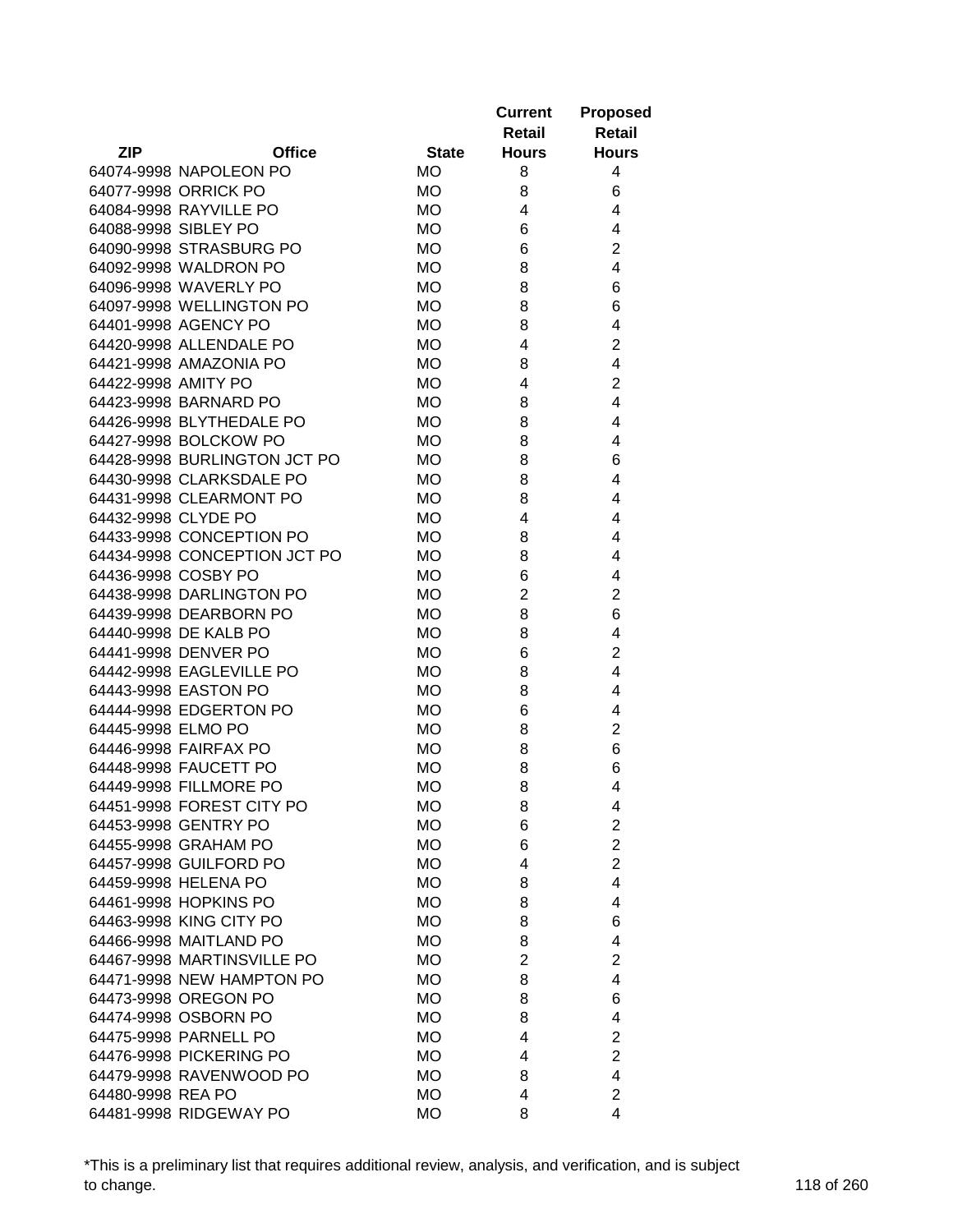|                             |               |              | <b>Current</b><br>Retail | <b>Proposed</b><br><b>Retail</b> |
|-----------------------------|---------------|--------------|--------------------------|----------------------------------|
| <b>ZIP</b>                  | <b>Office</b> | <b>State</b> | <b>Hours</b>             | <b>Hours</b>                     |
| 64483-9998 ROSENDALE PO     |               | МO           | 8                        | 4                                |
| 64484-9998 RUSHVILLE PO     |               | МO           | 8                        | 4                                |
| 64486-9998 SHERIDAN PO      |               | МO           | 8                        | 6                                |
| 64487-9998 SKIDMORE PO      |               | МO           | 8                        | 4                                |
| 64490-9998 STEWARTSVILLE PO |               | МO           | 8                        | 6                                |
| 64492-9998 TRIMBLE PO       |               | <b>MO</b>    | 8                        | 6                                |
| 64493-9998 TURNEY PO        |               | МO           | 6                        | 4                                |
| 64494-9998 UNION STAR PO    |               | МO           | 8                        | 6                                |
| 64497-9998 WEATHERBY PO     |               | <b>MO</b>    | 6                        | 4                                |
| 64498-9998 WESTBORO PO      |               | МO           | 8                        | 4                                |
| 64499-9998 WORTH PO         |               | МO           | $\overline{2}$           | $\overline{2}$                   |
| 64620-9998 ALTAMONT PO      |               | МO           | 8                        | 4                                |
| 64622-9998 BOGARD PO        |               | <b>MO</b>    | 8                        | 4                                |
| 64623-9998 BOSWORTH PO      |               | МO           | 8                        | 4                                |
| 64625-9998 BRECKENRIDGE PO  |               | <b>MO</b>    | 8                        | 4                                |
| 64630-9998 BROWNING PO      |               | МO           | 8                        | 4                                |
| 64631-9998 BUCKLIN PO       |               | <b>MO</b>    | 8                        | 4                                |
| 64632-9998 CAINSVILLE PO    |               | <b>MO</b>    | 6                        | 4                                |
| 64635-9998 CHULA PO         |               | МO           | 8                        | 4                                |
| 64636-9998 COFFEY PO        |               | <b>MO</b>    | 4                        | $\overline{c}$                   |
| 64637-9998 COWGILL PO       |               | <b>MO</b>    | 4                        | $\overline{4}$                   |
| 64638-9998 DAWN PO          |               | МO           | 4                        | 4                                |
| 64639-9998 DE WITT PO       |               | <b>MO</b>    | 4                        | $\overline{2}$                   |
| 64641-9998 GALT PO          |               | МO           | 8                        | 4                                |
| 64643-9998 HALE PO          |               | <b>MO</b>    | 8                        | 6                                |
| 64646-9998 HUMPHREYS PO     |               | МO           | 4                        | $\overline{2}$                   |
| 64647-9998 JAMESON PO       |               | МO           | 8                        | 4                                |
| 64648-9998 JAMESPORT PO     |               | МO           | 8                        | 6                                |
| 64649-9998 KIDDER PO        |               | <b>MO</b>    | 8                        | 4                                |
| 64650-9998 KINGSTON PO      |               | МO           | 8                        | 4                                |
| 64651-9998 LACLEDE PO       |               | МO           | 8                        | 4                                |
| 64652-9998 LAREDO PO        |               | <b>MO</b>    | 8                        | 4                                |
| 64653-9998 LINNEUS PO       |               | <b>MO</b>    | 8                        | 4                                |
| 64655-9998 LUCERNE PO       |               | МO           | 8                        | 4                                |
| 64656-9998 LUDLOW PO        |               | МO           | 8                        | 4                                |
| 64657-9998 MCFALL PO        |               | МO           | 4                        | $\overline{2}$                   |
| 64659-9998 MEADVILLE PO     |               | МO           | 8                        | 6                                |
| 64660-9998 MENDON PO        |               | МO           | 8                        | 4                                |
| 64661-9998 MERCER PO        |               | МO           | 8                        | 6                                |
| 64664-9998 MOORESVILLE PO   |               | МO           | 6                        | $\overline{2}$                   |
| 64667-9998 NEWTOWN PO       |               | МO           | 8                        | 4                                |
| 64668-9998 NORBORNE PO      |               | <b>MO</b>    | 8                        | 6                                |
| 64670-9998 PATTONSBURG PO   |               | МO           | 8                        | 6                                |
| 64672-9998 POWERSVILLE PO   |               | МO           | 8                        | 4                                |
| 64674-9998 PURDIN PO        |               | МO           | 8                        | 4                                |
| 64676-9998 ROTHVILLE PO     |               | <b>MO</b>    | 8                        | $\overline{2}$                   |
| 64679-9998 SPICKARD PO      |               | МO           | 4                        | 4                                |
| 64681-9998 SUMNER PO        |               | МO           | 8                        | 4                                |
| 64682-9998 TINA PO          |               | МO           | 4                        | 4                                |
| 64686-9998 UTICA PO         |               | <b>MO</b>    | 8                        | 4                                |

\*This is a preliminary list that requires additional review, analysis, and verification, and is subject to change. 119 of 260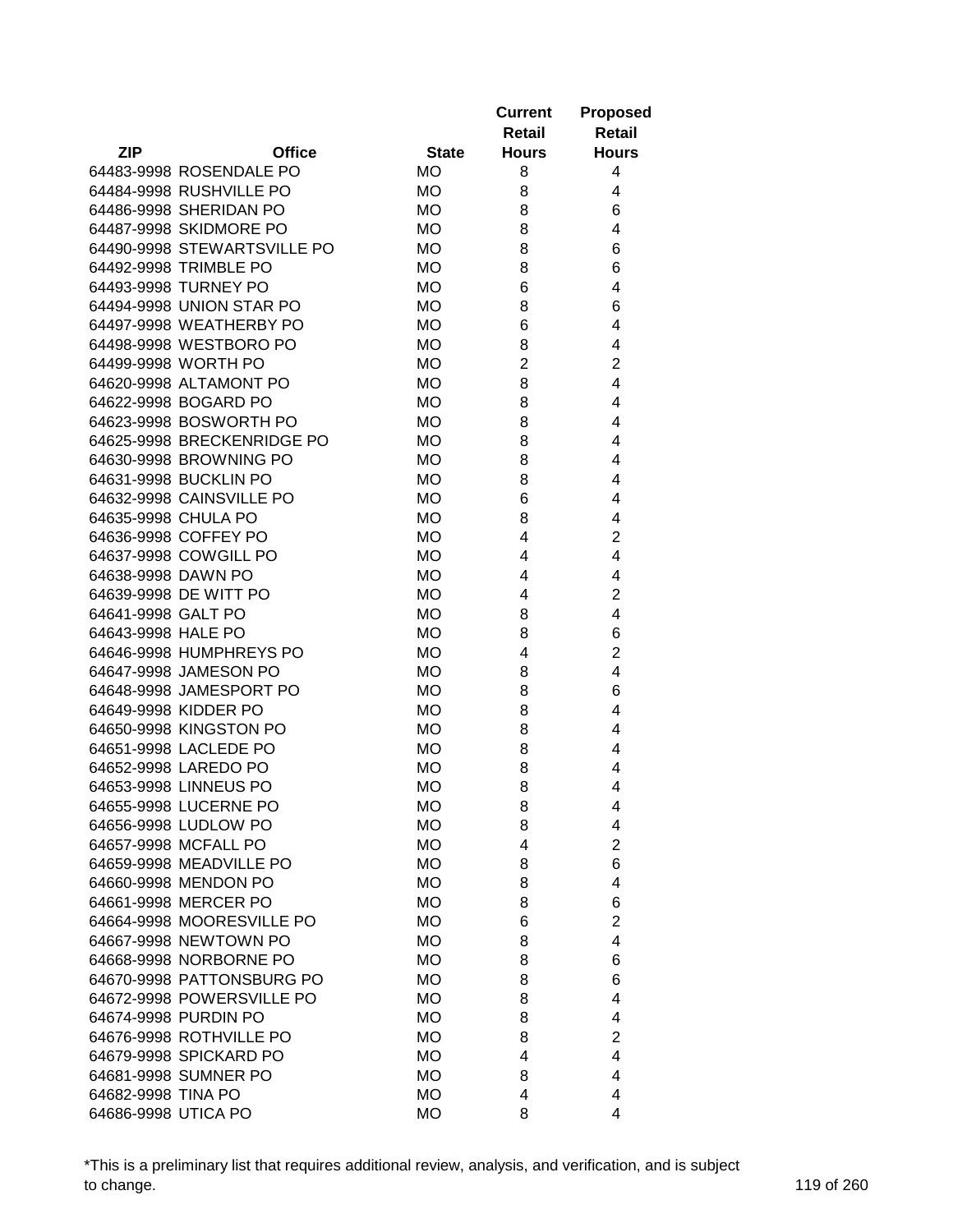| <b>ZIP</b><br><b>Office</b><br><b>State</b><br><b>Hours</b><br><b>Hours</b><br>МO<br>4<br>4<br>64688-9998 WHEELING PO<br>64689-9998 WINSTON PO<br>МO<br>8<br>4<br>$\overline{c}$<br>64722-9998 AMORET PO<br>МO<br>8<br>$\overline{4}$<br>64723-9998 AMSTERDAM PO<br>МO<br>8<br>64725-9998 ARCHIE PO<br>МO<br>8<br>6<br>4<br>64726-9998 BLAIRSTOWN PO<br>МO<br>8<br>8<br>64728-9998 BRONAUGH PO<br>МO<br>4<br>64733-9998 CHILHOWEE PO<br>МO<br>8<br>4<br><b>MO</b><br>6<br>64734-9998 CLEVELAND PO<br>8<br>64738-9998 COLLINS PO<br>МO<br>8<br>4<br>64739-9998 CREIGHTON PO<br>МO<br>8<br>4<br>64740-9998 DEEPWATER PO<br>МO<br>8<br>4<br>64741-9998 DEERFIELD PO<br><b>MO</b><br>8<br>4<br>64743-9998 EAST LYNNE PO<br>МO<br>8<br>4<br>$\overline{2}$<br>64745-9998 FOSTER PO<br>МO<br>4<br>64746-9998 FREEMAN PO<br>6<br>МO<br>8<br>64748-9998 GOLDEN CITY PO<br><b>MO</b><br>6<br>8<br>$\overline{c}$<br>64750-9998 HARWOOD PO<br>6<br>МO<br>64752-9998 HUME PO<br>4<br>МO<br>8<br>64755-9998 JASPER PO<br>6<br>МO<br>8<br>64756-9998 JERICO SPRINGS PO<br>4<br>МO<br>8<br>64761-9998 LEETON PO<br>МO<br>8<br>4<br><b>MO</b><br>6<br>64762-9998 LIBERAL PO<br>8<br>$\overline{2}$<br>4<br>64765-9998 METZ PO<br>МO<br>$\overline{2}$<br>64767-9998 MILO PO<br><b>MO</b><br>4<br>64769-9998 MINDENMINES PO<br><b>MO</b><br>8<br>4<br>64770-9998 MONTROSE PO<br>6<br><b>MO</b><br>8<br>64771-9998 MOUNDVILLE PO<br><b>MO</b><br>8<br>4<br>64778-9998 RICHARDS PO<br><b>MO</b><br>4<br>8<br>64780-9998 ROCKVILLE PO<br><b>MO</b><br>4<br>8<br>64781-9998 ROSCOE PO<br>$\overline{2}$<br><b>MO</b><br>6<br>64783-9998 SCHELL CITY PO<br>4<br><b>MO</b><br>8<br>64784-9998 SHELDON PO<br>8<br><b>MO</b><br>4<br>64788-9998 URICH PO<br>МO<br>8<br>4<br>64790-9998 WALKER PO<br><b>MO</b><br>8<br>4<br>6<br>64830-9998 ALBA PO<br><b>MO</b><br>8<br>64832-9998 ASBURY PO<br><b>MO</b><br>8<br>4<br>64833-9998 AVILLA PO<br><b>MO</b><br>4<br>6<br>64835-9998 CARTERVILLE PO<br><b>MO</b><br>4<br>8<br>64842-9998 FAIRVIEW PO<br><b>MO</b><br>6<br>4<br>64847-9998 LANAGAN PO<br><b>MO</b><br>8<br>4<br>64848-9998 LA RUSSELL PO<br><b>MO</b><br>8<br>4<br>64849-9998 NECK CITY PO<br><b>MO</b><br>6<br>4<br>64855-9998 ORONOGO PO<br><b>MO</b><br>8<br>4<br>64857-9998 PURCELL PO<br><b>MO</b><br>4<br>8<br>64858-9998 RACINE PO<br><b>MO</b><br>8<br>4<br>64859-9998 REEDS PO<br><b>MO</b><br>4<br>6<br>64861-9998 ROCKY COMFORT PO<br><b>MO</b><br>4<br>6 |  | <b>Current</b><br>Retail | <b>Proposed</b><br><b>Retail</b> |
|---------------------------------------------------------------------------------------------------------------------------------------------------------------------------------------------------------------------------------------------------------------------------------------------------------------------------------------------------------------------------------------------------------------------------------------------------------------------------------------------------------------------------------------------------------------------------------------------------------------------------------------------------------------------------------------------------------------------------------------------------------------------------------------------------------------------------------------------------------------------------------------------------------------------------------------------------------------------------------------------------------------------------------------------------------------------------------------------------------------------------------------------------------------------------------------------------------------------------------------------------------------------------------------------------------------------------------------------------------------------------------------------------------------------------------------------------------------------------------------------------------------------------------------------------------------------------------------------------------------------------------------------------------------------------------------------------------------------------------------------------------------------------------------------------------------------------------------------------------------------------------------------------------------------------------------------------------------------------------------------------------------------------------------------------------------------------------------------------------------------------------------------------------------------------------------------------------------------------------------------------------------------------------------------------------------------------------------------------------------------------------------------------------------------------------------------------------|--|--------------------------|----------------------------------|
|                                                                                                                                                                                                                                                                                                                                                                                                                                                                                                                                                                                                                                                                                                                                                                                                                                                                                                                                                                                                                                                                                                                                                                                                                                                                                                                                                                                                                                                                                                                                                                                                                                                                                                                                                                                                                                                                                                                                                                                                                                                                                                                                                                                                                                                                                                                                                                                                                                                         |  |                          |                                  |
|                                                                                                                                                                                                                                                                                                                                                                                                                                                                                                                                                                                                                                                                                                                                                                                                                                                                                                                                                                                                                                                                                                                                                                                                                                                                                                                                                                                                                                                                                                                                                                                                                                                                                                                                                                                                                                                                                                                                                                                                                                                                                                                                                                                                                                                                                                                                                                                                                                                         |  |                          |                                  |
|                                                                                                                                                                                                                                                                                                                                                                                                                                                                                                                                                                                                                                                                                                                                                                                                                                                                                                                                                                                                                                                                                                                                                                                                                                                                                                                                                                                                                                                                                                                                                                                                                                                                                                                                                                                                                                                                                                                                                                                                                                                                                                                                                                                                                                                                                                                                                                                                                                                         |  |                          |                                  |
|                                                                                                                                                                                                                                                                                                                                                                                                                                                                                                                                                                                                                                                                                                                                                                                                                                                                                                                                                                                                                                                                                                                                                                                                                                                                                                                                                                                                                                                                                                                                                                                                                                                                                                                                                                                                                                                                                                                                                                                                                                                                                                                                                                                                                                                                                                                                                                                                                                                         |  |                          |                                  |
|                                                                                                                                                                                                                                                                                                                                                                                                                                                                                                                                                                                                                                                                                                                                                                                                                                                                                                                                                                                                                                                                                                                                                                                                                                                                                                                                                                                                                                                                                                                                                                                                                                                                                                                                                                                                                                                                                                                                                                                                                                                                                                                                                                                                                                                                                                                                                                                                                                                         |  |                          |                                  |
|                                                                                                                                                                                                                                                                                                                                                                                                                                                                                                                                                                                                                                                                                                                                                                                                                                                                                                                                                                                                                                                                                                                                                                                                                                                                                                                                                                                                                                                                                                                                                                                                                                                                                                                                                                                                                                                                                                                                                                                                                                                                                                                                                                                                                                                                                                                                                                                                                                                         |  |                          |                                  |
|                                                                                                                                                                                                                                                                                                                                                                                                                                                                                                                                                                                                                                                                                                                                                                                                                                                                                                                                                                                                                                                                                                                                                                                                                                                                                                                                                                                                                                                                                                                                                                                                                                                                                                                                                                                                                                                                                                                                                                                                                                                                                                                                                                                                                                                                                                                                                                                                                                                         |  |                          |                                  |
|                                                                                                                                                                                                                                                                                                                                                                                                                                                                                                                                                                                                                                                                                                                                                                                                                                                                                                                                                                                                                                                                                                                                                                                                                                                                                                                                                                                                                                                                                                                                                                                                                                                                                                                                                                                                                                                                                                                                                                                                                                                                                                                                                                                                                                                                                                                                                                                                                                                         |  |                          |                                  |
|                                                                                                                                                                                                                                                                                                                                                                                                                                                                                                                                                                                                                                                                                                                                                                                                                                                                                                                                                                                                                                                                                                                                                                                                                                                                                                                                                                                                                                                                                                                                                                                                                                                                                                                                                                                                                                                                                                                                                                                                                                                                                                                                                                                                                                                                                                                                                                                                                                                         |  |                          |                                  |
|                                                                                                                                                                                                                                                                                                                                                                                                                                                                                                                                                                                                                                                                                                                                                                                                                                                                                                                                                                                                                                                                                                                                                                                                                                                                                                                                                                                                                                                                                                                                                                                                                                                                                                                                                                                                                                                                                                                                                                                                                                                                                                                                                                                                                                                                                                                                                                                                                                                         |  |                          |                                  |
|                                                                                                                                                                                                                                                                                                                                                                                                                                                                                                                                                                                                                                                                                                                                                                                                                                                                                                                                                                                                                                                                                                                                                                                                                                                                                                                                                                                                                                                                                                                                                                                                                                                                                                                                                                                                                                                                                                                                                                                                                                                                                                                                                                                                                                                                                                                                                                                                                                                         |  |                          |                                  |
|                                                                                                                                                                                                                                                                                                                                                                                                                                                                                                                                                                                                                                                                                                                                                                                                                                                                                                                                                                                                                                                                                                                                                                                                                                                                                                                                                                                                                                                                                                                                                                                                                                                                                                                                                                                                                                                                                                                                                                                                                                                                                                                                                                                                                                                                                                                                                                                                                                                         |  |                          |                                  |
|                                                                                                                                                                                                                                                                                                                                                                                                                                                                                                                                                                                                                                                                                                                                                                                                                                                                                                                                                                                                                                                                                                                                                                                                                                                                                                                                                                                                                                                                                                                                                                                                                                                                                                                                                                                                                                                                                                                                                                                                                                                                                                                                                                                                                                                                                                                                                                                                                                                         |  |                          |                                  |
|                                                                                                                                                                                                                                                                                                                                                                                                                                                                                                                                                                                                                                                                                                                                                                                                                                                                                                                                                                                                                                                                                                                                                                                                                                                                                                                                                                                                                                                                                                                                                                                                                                                                                                                                                                                                                                                                                                                                                                                                                                                                                                                                                                                                                                                                                                                                                                                                                                                         |  |                          |                                  |
|                                                                                                                                                                                                                                                                                                                                                                                                                                                                                                                                                                                                                                                                                                                                                                                                                                                                                                                                                                                                                                                                                                                                                                                                                                                                                                                                                                                                                                                                                                                                                                                                                                                                                                                                                                                                                                                                                                                                                                                                                                                                                                                                                                                                                                                                                                                                                                                                                                                         |  |                          |                                  |
|                                                                                                                                                                                                                                                                                                                                                                                                                                                                                                                                                                                                                                                                                                                                                                                                                                                                                                                                                                                                                                                                                                                                                                                                                                                                                                                                                                                                                                                                                                                                                                                                                                                                                                                                                                                                                                                                                                                                                                                                                                                                                                                                                                                                                                                                                                                                                                                                                                                         |  |                          |                                  |
|                                                                                                                                                                                                                                                                                                                                                                                                                                                                                                                                                                                                                                                                                                                                                                                                                                                                                                                                                                                                                                                                                                                                                                                                                                                                                                                                                                                                                                                                                                                                                                                                                                                                                                                                                                                                                                                                                                                                                                                                                                                                                                                                                                                                                                                                                                                                                                                                                                                         |  |                          |                                  |
|                                                                                                                                                                                                                                                                                                                                                                                                                                                                                                                                                                                                                                                                                                                                                                                                                                                                                                                                                                                                                                                                                                                                                                                                                                                                                                                                                                                                                                                                                                                                                                                                                                                                                                                                                                                                                                                                                                                                                                                                                                                                                                                                                                                                                                                                                                                                                                                                                                                         |  |                          |                                  |
|                                                                                                                                                                                                                                                                                                                                                                                                                                                                                                                                                                                                                                                                                                                                                                                                                                                                                                                                                                                                                                                                                                                                                                                                                                                                                                                                                                                                                                                                                                                                                                                                                                                                                                                                                                                                                                                                                                                                                                                                                                                                                                                                                                                                                                                                                                                                                                                                                                                         |  |                          |                                  |
|                                                                                                                                                                                                                                                                                                                                                                                                                                                                                                                                                                                                                                                                                                                                                                                                                                                                                                                                                                                                                                                                                                                                                                                                                                                                                                                                                                                                                                                                                                                                                                                                                                                                                                                                                                                                                                                                                                                                                                                                                                                                                                                                                                                                                                                                                                                                                                                                                                                         |  |                          |                                  |
|                                                                                                                                                                                                                                                                                                                                                                                                                                                                                                                                                                                                                                                                                                                                                                                                                                                                                                                                                                                                                                                                                                                                                                                                                                                                                                                                                                                                                                                                                                                                                                                                                                                                                                                                                                                                                                                                                                                                                                                                                                                                                                                                                                                                                                                                                                                                                                                                                                                         |  |                          |                                  |
|                                                                                                                                                                                                                                                                                                                                                                                                                                                                                                                                                                                                                                                                                                                                                                                                                                                                                                                                                                                                                                                                                                                                                                                                                                                                                                                                                                                                                                                                                                                                                                                                                                                                                                                                                                                                                                                                                                                                                                                                                                                                                                                                                                                                                                                                                                                                                                                                                                                         |  |                          |                                  |
|                                                                                                                                                                                                                                                                                                                                                                                                                                                                                                                                                                                                                                                                                                                                                                                                                                                                                                                                                                                                                                                                                                                                                                                                                                                                                                                                                                                                                                                                                                                                                                                                                                                                                                                                                                                                                                                                                                                                                                                                                                                                                                                                                                                                                                                                                                                                                                                                                                                         |  |                          |                                  |
|                                                                                                                                                                                                                                                                                                                                                                                                                                                                                                                                                                                                                                                                                                                                                                                                                                                                                                                                                                                                                                                                                                                                                                                                                                                                                                                                                                                                                                                                                                                                                                                                                                                                                                                                                                                                                                                                                                                                                                                                                                                                                                                                                                                                                                                                                                                                                                                                                                                         |  |                          |                                  |
|                                                                                                                                                                                                                                                                                                                                                                                                                                                                                                                                                                                                                                                                                                                                                                                                                                                                                                                                                                                                                                                                                                                                                                                                                                                                                                                                                                                                                                                                                                                                                                                                                                                                                                                                                                                                                                                                                                                                                                                                                                                                                                                                                                                                                                                                                                                                                                                                                                                         |  |                          |                                  |
|                                                                                                                                                                                                                                                                                                                                                                                                                                                                                                                                                                                                                                                                                                                                                                                                                                                                                                                                                                                                                                                                                                                                                                                                                                                                                                                                                                                                                                                                                                                                                                                                                                                                                                                                                                                                                                                                                                                                                                                                                                                                                                                                                                                                                                                                                                                                                                                                                                                         |  |                          |                                  |
|                                                                                                                                                                                                                                                                                                                                                                                                                                                                                                                                                                                                                                                                                                                                                                                                                                                                                                                                                                                                                                                                                                                                                                                                                                                                                                                                                                                                                                                                                                                                                                                                                                                                                                                                                                                                                                                                                                                                                                                                                                                                                                                                                                                                                                                                                                                                                                                                                                                         |  |                          |                                  |
|                                                                                                                                                                                                                                                                                                                                                                                                                                                                                                                                                                                                                                                                                                                                                                                                                                                                                                                                                                                                                                                                                                                                                                                                                                                                                                                                                                                                                                                                                                                                                                                                                                                                                                                                                                                                                                                                                                                                                                                                                                                                                                                                                                                                                                                                                                                                                                                                                                                         |  |                          |                                  |
|                                                                                                                                                                                                                                                                                                                                                                                                                                                                                                                                                                                                                                                                                                                                                                                                                                                                                                                                                                                                                                                                                                                                                                                                                                                                                                                                                                                                                                                                                                                                                                                                                                                                                                                                                                                                                                                                                                                                                                                                                                                                                                                                                                                                                                                                                                                                                                                                                                                         |  |                          |                                  |
|                                                                                                                                                                                                                                                                                                                                                                                                                                                                                                                                                                                                                                                                                                                                                                                                                                                                                                                                                                                                                                                                                                                                                                                                                                                                                                                                                                                                                                                                                                                                                                                                                                                                                                                                                                                                                                                                                                                                                                                                                                                                                                                                                                                                                                                                                                                                                                                                                                                         |  |                          |                                  |
|                                                                                                                                                                                                                                                                                                                                                                                                                                                                                                                                                                                                                                                                                                                                                                                                                                                                                                                                                                                                                                                                                                                                                                                                                                                                                                                                                                                                                                                                                                                                                                                                                                                                                                                                                                                                                                                                                                                                                                                                                                                                                                                                                                                                                                                                                                                                                                                                                                                         |  |                          |                                  |
|                                                                                                                                                                                                                                                                                                                                                                                                                                                                                                                                                                                                                                                                                                                                                                                                                                                                                                                                                                                                                                                                                                                                                                                                                                                                                                                                                                                                                                                                                                                                                                                                                                                                                                                                                                                                                                                                                                                                                                                                                                                                                                                                                                                                                                                                                                                                                                                                                                                         |  |                          |                                  |
|                                                                                                                                                                                                                                                                                                                                                                                                                                                                                                                                                                                                                                                                                                                                                                                                                                                                                                                                                                                                                                                                                                                                                                                                                                                                                                                                                                                                                                                                                                                                                                                                                                                                                                                                                                                                                                                                                                                                                                                                                                                                                                                                                                                                                                                                                                                                                                                                                                                         |  |                          |                                  |
|                                                                                                                                                                                                                                                                                                                                                                                                                                                                                                                                                                                                                                                                                                                                                                                                                                                                                                                                                                                                                                                                                                                                                                                                                                                                                                                                                                                                                                                                                                                                                                                                                                                                                                                                                                                                                                                                                                                                                                                                                                                                                                                                                                                                                                                                                                                                                                                                                                                         |  |                          |                                  |
|                                                                                                                                                                                                                                                                                                                                                                                                                                                                                                                                                                                                                                                                                                                                                                                                                                                                                                                                                                                                                                                                                                                                                                                                                                                                                                                                                                                                                                                                                                                                                                                                                                                                                                                                                                                                                                                                                                                                                                                                                                                                                                                                                                                                                                                                                                                                                                                                                                                         |  |                          |                                  |
|                                                                                                                                                                                                                                                                                                                                                                                                                                                                                                                                                                                                                                                                                                                                                                                                                                                                                                                                                                                                                                                                                                                                                                                                                                                                                                                                                                                                                                                                                                                                                                                                                                                                                                                                                                                                                                                                                                                                                                                                                                                                                                                                                                                                                                                                                                                                                                                                                                                         |  |                          |                                  |
|                                                                                                                                                                                                                                                                                                                                                                                                                                                                                                                                                                                                                                                                                                                                                                                                                                                                                                                                                                                                                                                                                                                                                                                                                                                                                                                                                                                                                                                                                                                                                                                                                                                                                                                                                                                                                                                                                                                                                                                                                                                                                                                                                                                                                                                                                                                                                                                                                                                         |  |                          |                                  |
|                                                                                                                                                                                                                                                                                                                                                                                                                                                                                                                                                                                                                                                                                                                                                                                                                                                                                                                                                                                                                                                                                                                                                                                                                                                                                                                                                                                                                                                                                                                                                                                                                                                                                                                                                                                                                                                                                                                                                                                                                                                                                                                                                                                                                                                                                                                                                                                                                                                         |  |                          |                                  |
|                                                                                                                                                                                                                                                                                                                                                                                                                                                                                                                                                                                                                                                                                                                                                                                                                                                                                                                                                                                                                                                                                                                                                                                                                                                                                                                                                                                                                                                                                                                                                                                                                                                                                                                                                                                                                                                                                                                                                                                                                                                                                                                                                                                                                                                                                                                                                                                                                                                         |  |                          |                                  |
|                                                                                                                                                                                                                                                                                                                                                                                                                                                                                                                                                                                                                                                                                                                                                                                                                                                                                                                                                                                                                                                                                                                                                                                                                                                                                                                                                                                                                                                                                                                                                                                                                                                                                                                                                                                                                                                                                                                                                                                                                                                                                                                                                                                                                                                                                                                                                                                                                                                         |  |                          |                                  |
|                                                                                                                                                                                                                                                                                                                                                                                                                                                                                                                                                                                                                                                                                                                                                                                                                                                                                                                                                                                                                                                                                                                                                                                                                                                                                                                                                                                                                                                                                                                                                                                                                                                                                                                                                                                                                                                                                                                                                                                                                                                                                                                                                                                                                                                                                                                                                                                                                                                         |  |                          |                                  |
|                                                                                                                                                                                                                                                                                                                                                                                                                                                                                                                                                                                                                                                                                                                                                                                                                                                                                                                                                                                                                                                                                                                                                                                                                                                                                                                                                                                                                                                                                                                                                                                                                                                                                                                                                                                                                                                                                                                                                                                                                                                                                                                                                                                                                                                                                                                                                                                                                                                         |  |                          |                                  |
|                                                                                                                                                                                                                                                                                                                                                                                                                                                                                                                                                                                                                                                                                                                                                                                                                                                                                                                                                                                                                                                                                                                                                                                                                                                                                                                                                                                                                                                                                                                                                                                                                                                                                                                                                                                                                                                                                                                                                                                                                                                                                                                                                                                                                                                                                                                                                                                                                                                         |  |                          |                                  |
|                                                                                                                                                                                                                                                                                                                                                                                                                                                                                                                                                                                                                                                                                                                                                                                                                                                                                                                                                                                                                                                                                                                                                                                                                                                                                                                                                                                                                                                                                                                                                                                                                                                                                                                                                                                                                                                                                                                                                                                                                                                                                                                                                                                                                                                                                                                                                                                                                                                         |  |                          |                                  |
|                                                                                                                                                                                                                                                                                                                                                                                                                                                                                                                                                                                                                                                                                                                                                                                                                                                                                                                                                                                                                                                                                                                                                                                                                                                                                                                                                                                                                                                                                                                                                                                                                                                                                                                                                                                                                                                                                                                                                                                                                                                                                                                                                                                                                                                                                                                                                                                                                                                         |  |                          |                                  |
|                                                                                                                                                                                                                                                                                                                                                                                                                                                                                                                                                                                                                                                                                                                                                                                                                                                                                                                                                                                                                                                                                                                                                                                                                                                                                                                                                                                                                                                                                                                                                                                                                                                                                                                                                                                                                                                                                                                                                                                                                                                                                                                                                                                                                                                                                                                                                                                                                                                         |  |                          |                                  |
|                                                                                                                                                                                                                                                                                                                                                                                                                                                                                                                                                                                                                                                                                                                                                                                                                                                                                                                                                                                                                                                                                                                                                                                                                                                                                                                                                                                                                                                                                                                                                                                                                                                                                                                                                                                                                                                                                                                                                                                                                                                                                                                                                                                                                                                                                                                                                                                                                                                         |  |                          |                                  |
|                                                                                                                                                                                                                                                                                                                                                                                                                                                                                                                                                                                                                                                                                                                                                                                                                                                                                                                                                                                                                                                                                                                                                                                                                                                                                                                                                                                                                                                                                                                                                                                                                                                                                                                                                                                                                                                                                                                                                                                                                                                                                                                                                                                                                                                                                                                                                                                                                                                         |  |                          |                                  |
|                                                                                                                                                                                                                                                                                                                                                                                                                                                                                                                                                                                                                                                                                                                                                                                                                                                                                                                                                                                                                                                                                                                                                                                                                                                                                                                                                                                                                                                                                                                                                                                                                                                                                                                                                                                                                                                                                                                                                                                                                                                                                                                                                                                                                                                                                                                                                                                                                                                         |  |                          |                                  |
| 64863-9998 SOUTH WEST CITY PO<br>МO<br>8<br>6                                                                                                                                                                                                                                                                                                                                                                                                                                                                                                                                                                                                                                                                                                                                                                                                                                                                                                                                                                                                                                                                                                                                                                                                                                                                                                                                                                                                                                                                                                                                                                                                                                                                                                                                                                                                                                                                                                                                                                                                                                                                                                                                                                                                                                                                                                                                                                                                           |  |                          |                                  |
| 64866-9998 STARK CITY PO<br><b>MO</b><br>8<br>4                                                                                                                                                                                                                                                                                                                                                                                                                                                                                                                                                                                                                                                                                                                                                                                                                                                                                                                                                                                                                                                                                                                                                                                                                                                                                                                                                                                                                                                                                                                                                                                                                                                                                                                                                                                                                                                                                                                                                                                                                                                                                                                                                                                                                                                                                                                                                                                                         |  |                          |                                  |

\*This is a preliminary list that requires additional review, analysis, and verification, and is subject to change. 120 of 260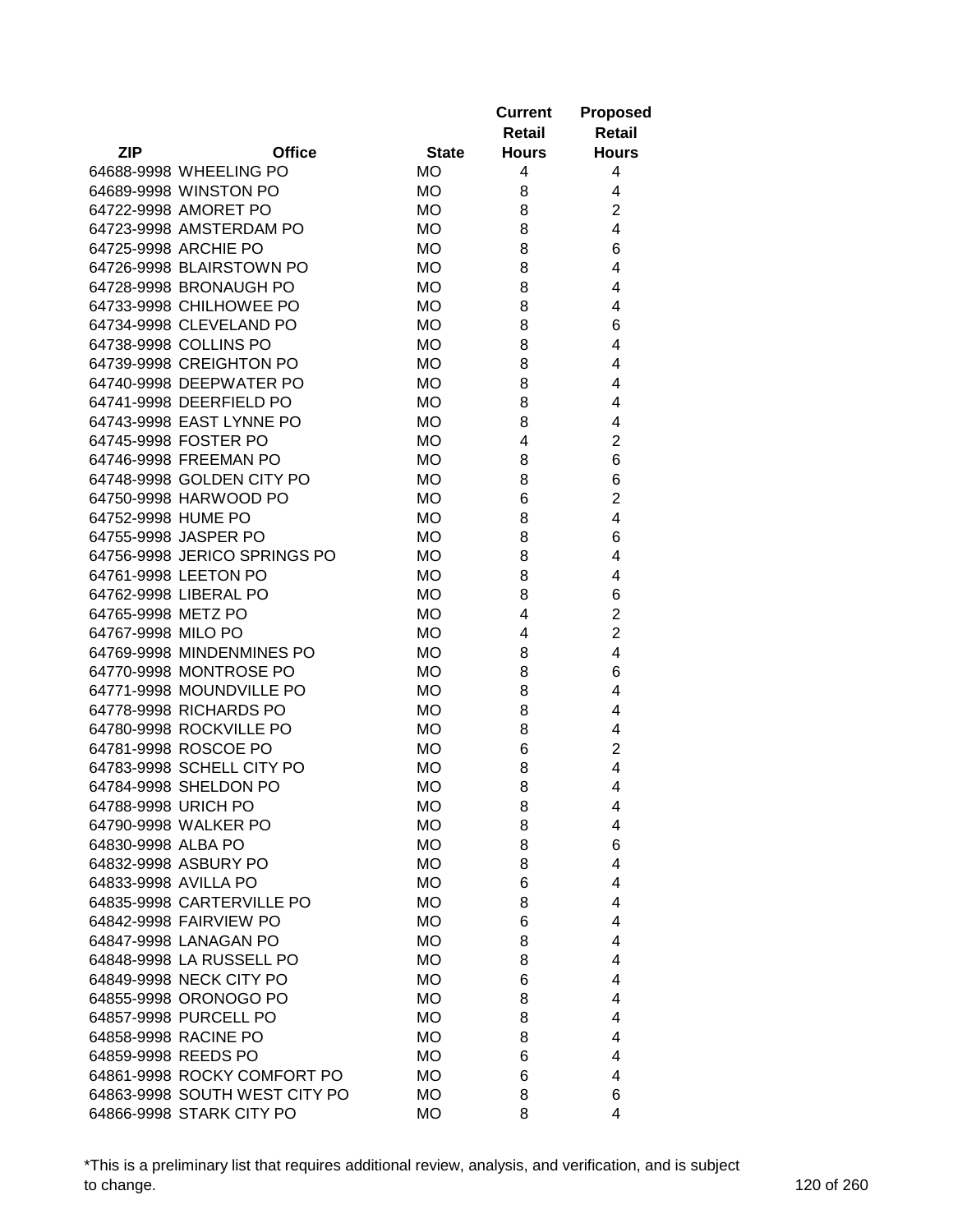|                    |                               |              | <b>Current</b><br>Retail | <b>Proposed</b><br><b>Retail</b> |
|--------------------|-------------------------------|--------------|--------------------------|----------------------------------|
| <b>ZIP</b>         | <b>Office</b>                 | <b>State</b> | <b>Hours</b>             | <b>Hours</b>                     |
|                    | 64867-9998 STELLA PO          | <b>MO</b>    | 6                        | 4                                |
|                    | 64868-9998 TIFF CITY PO       | <b>MO</b>    | 4                        | $\overline{c}$                   |
|                    | 65001-9998 ARGYLE PO          | <b>MO</b>    | 8                        | 4                                |
|                    | 65011-1002 BARNETT PO         | <b>MO</b>    | 8                        | 4                                |
|                    | 65016-9998 BONNOTS MILL PO    | МO           | 8                        | 4                                |
|                    | 65017-9998 BRUMLEY PO         | <b>MO</b>    | 8                        | 4                                |
|                    | 65023-1076 CENTERTOWN PO      | <b>MO</b>    | 8                        | 4                                |
|                    | 65024-9998 CHAMOIS PO         | <b>MO</b>    | 8                        | 4                                |
|                    | 65025-9998 CLARKSBURG PO      | <b>MO</b>    | 8                        | 4                                |
|                    | 65032-1063 EUGENE PO          | <b>MO</b>    | 8                        | 4                                |
|                    | 65034-9998 FORTUNA PO         | <b>MO</b>    | 8                        | 4                                |
|                    | 65035-9998 FREEBURG PO        | МO           | 8                        | 6                                |
|                    | 65039-9249 HARTSBURG PO       | МO           | 8                        | 4                                |
|                    | 65040-9998 HENLEY PO          | МO           | 8                        | 4                                |
|                    | 65046-1023 JAMESTOWN PO       | <b>MO</b>    | 8                        | 4                                |
|                    | 65047-9998 KAISER PO          | МO           | 8                        | 6                                |
|                    | 65050-1000 LATHAM PO          | <b>MO</b>    | 6                        | $\overline{2}$                   |
|                    | 65053-9998 LOHMAN PO          | МO           | 8                        | 4                                |
|                    | 65054-9998 LOOSE CREEK PO     | <b>MO</b>    | 8                        | 4                                |
|                    | 65055-9998 MCGIRK PO          | МO           | 6                        | $\overline{2}$                   |
| 65058-9998 META PO |                               | МO           | 8                        | 6                                |
|                    | 65059-9998 MOKANE PO          | <b>MO</b>    | 8                        | 4                                |
|                    | 65061-9998 MORRISON PO        | <b>MO</b>    | 8                        | 4                                |
|                    | 65063-5482 NEW BLOOMFIELD PO  | <b>MO</b>    | 8                        | 4                                |
|                    | 65064-9998 OLEAN PO           | <b>MO</b>    | 8                        | $\overline{2}$                   |
|                    | 65067-9998 PORTLAND PO        | <b>MO</b>    | 8                        | $\overline{2}$                   |
|                    | 65068-9998 PRAIRIE HOME PO    | <b>MO</b>    | 8                        | 4                                |
|                    | 65069-9998 RHINELAND PO       | <b>MO</b>    | 8                        | 4                                |
|                    | 65074-1174 RUSSELLVILLE PO    | <b>MO</b>    | 8                        | 6                                |
|                    | 65075-9998 SAINT ELIZABETH PO | <b>MO</b>    | 8                        | 4                                |
|                    | 65076-9998 SAINT THOMAS PO    | <b>MO</b>    | 8                        | 4                                |
|                    | 65077-9998 STEEDMAN PO        | <b>MO</b>    | 8                        | $\overline{c}$                   |
|                    | 65080-9998 TEBBETTS PO        | <b>MO</b>    | 8                        | 4                                |
|                    | 65082-9998 TUSCUMBIA PO       | МO           | 8                        | 4                                |
|                    | 65083-9998 ULMAN PO           | МO           | 8                        | $\overline{2}$                   |
|                    | 65085-9998 WESTPHALIA PO      | МO           | 8                        | 6                                |
|                    | 65230-9313 ARMSTRONG PO       | МO           | 8                        | 4                                |
|                    | 65232-9998 BENTON CITY PO     | МO           | 8                        | 4                                |
|                    | 65237-9998 BUNCETON PO        | МO           | 8                        | 4                                |
|                    | 65239-1118 CAIRO PO           | <b>MO</b>    | 8                        | 4                                |
|                    | 65243-9998 CLARK PO           | МO           | 8                        | 6                                |
|                    | 65244-9998 CLIFTON HILL PO    | МO           | 8                        | 4                                |
|                    | 65247-9998 EXCELLO PO         | <b>MO</b>    | 8                        | $\overline{c}$                   |
|                    | 65250-9998 FRANKLIN PO        | МO           | 8                        | $\overline{2}$                   |
|                    | 65254-9998 GLASGOW PO         | МO           | 8                        | 6                                |
|                    | 65256-9998 HARRISBURG PO      | МO           | 8                        | 4                                |
|                    | 65257-9998 HIGBEE PO          | МO           | 8                        | 4                                |
|                    | 65258-9998 HOLLIDAY PO        | МO           | 8                        | 4                                |
|                    | 65259-9998 HUNTSVILLE PO      | МO           | 8                        | 6                                |
|                    | 65260-9998 JACKSONVILLE PO    | <b>MO</b>    | 8                        | 4                                |
|                    |                               |              |                          |                                  |

\*This is a preliminary list that requires additional review, analysis, and verification, and is subject to change. 121 of 260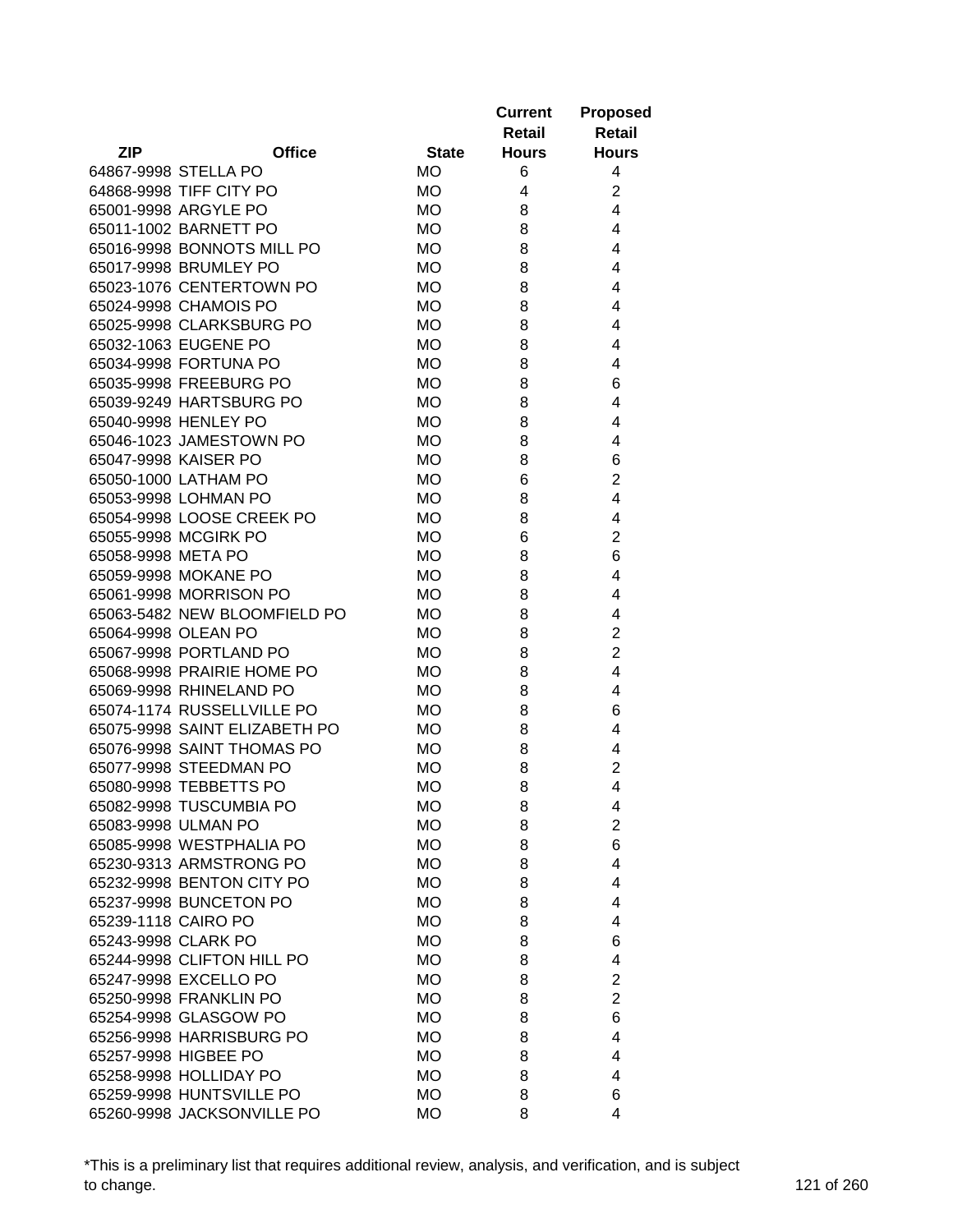|                       |                              |                 | <b>Current</b><br>Retail | <b>Proposed</b><br><b>Retail</b> |
|-----------------------|------------------------------|-----------------|--------------------------|----------------------------------|
| <b>ZIP</b>            | <b>Office</b>                | <b>State</b>    | <b>Hours</b>             | <b>Hours</b>                     |
|                       | 65261-9998 KEYTESVILLE PO    | <b>MO</b>       | 8                        | 6                                |
|                       | 65262-9998 KINGDOM CITY PO   | <b>MO</b>       | 8                        | 6                                |
| 65263-9998 MADISON PO |                              | <b>MO</b>       | 8                        | 4                                |
|                       | 65264-9998 MARTINSBURG PO    | МO              | 8                        | 4                                |
|                       | 65274-9998 NEW FRANKLIN PO   | МO              | 8                        | 6                                |
|                       | 65276-9998 PILOT GROVE PO    | МO              | 8                        | 6                                |
| 65278-9998 RENICK PO  |                              | МO              | 8                        | $\overline{2}$                   |
|                       | 65279-9998 ROCHEPORT PO      | МO              | 8                        | 6                                |
|                       | 65280-9998 RUSH HILL PO      | <b>MO</b>       | 8                        | 4                                |
|                       | 65282-9998 SANTA FE PO       | <b>MO</b>       | 4                        | 2                                |
|                       | 65283-9998 STOUTSVILLE PO    | <b>MO</b>       | 8                        | 4                                |
|                       | 65284-9998 STURGEON PO       | МO              | 8                        | 6                                |
|                       | 65285-9998 THOMPSON PO       | <b>MO</b>       | 8                        | 4                                |
|                       | 65287-9998 WOOLDRIDGE PO     | МO              | 6                        | 2                                |
|                       | 65320-9998 ARROW ROCK PO     | МO              | 8                        | 4                                |
|                       | 65321-9998 BLACKBURN PO      | МO              | 8                        | 4                                |
|                       | 65322-9998 BLACKWATER PO     | <b>MO</b>       | 8                        | 4                                |
|                       | 65323-1212 CALHOUN PO        | МO              | 8                        | 4                                |
|                       | 65324-9998 CLIMAX SPRINGS PO | <b>MO</b>       | 8                        | 6                                |
|                       | 65326-9998 EDWARDS PO        | <b>MO</b>       | 8                        | 6                                |
| 65327-9998 EMMA PO    |                              | <b>MO</b>       | 8                        | 4                                |
|                       | 65329-9998 FLORENCE PO       | <b>MO</b>       | 8                        | 4                                |
| 65330-9998 GILLIAM PO |                              | МO              | 8                        | 2                                |
|                       | 65332-1040 GREEN RIDGE PO    | <b>MO</b>       | 8                        | 6                                |
|                       | 65333-9998 HOUSTONIA PO      | <b>MO</b>       | 8                        | $\overline{2}$                   |
|                       | 65334-9998 HUGHESVILLE PO    | <b>MO</b>       | 8                        | 4                                |
| 65335-9998 IONIA PO   |                              | <b>MO</b>       | 4                        | $\overline{2}$                   |
|                       | 65337-9998 LA MONTE PO       | МO              | 8                        | 6                                |
|                       | 65339-9998 MALTA BEND PO     | МO              | 8                        | 4                                |
| 65344-9998 MIAMI PO   |                              | МO              | 8                        | 2                                |
|                       | 65348-1312 OTTERVILLE PO     | МO              | 8                        | 4                                |
|                       | 65350-9998 SMITHTON PO       | <b>MO</b>       | 8                        | 4                                |
|                       | 65351-9998 SWEET SPRINGS PO  | <b>MO</b>       | 8                        | 6                                |
|                       | 65354-9998 SYRACUSE PO       | <b>MO</b>       | 8                        | 2                                |
| 65439-9998 BIXBY PO   |                              | МO              | 8                        | 4                                |
| 65440-9998 BOSS PO    |                              | МO              | 8                        | 4                                |
|                       | 65443-9998 BRINKTOWN PO      | МO              | $\overline{2}$           | $\overline{2}$                   |
|                       | 65444-9998 BUCYRUS PO        | МO              | $\overline{4}$           | $\overline{2}$                   |
|                       | 65446-9998 CHERRYVILLE PO    | <b>MO</b>       | 8                        | 4                                |
|                       | 65456-9998 DAVISVILLE PO     | МO              | 4                        | 4                                |
|                       | 65457-9998 DEVILS ELBOW PO   | МO              | 8                        | 4                                |
|                       | 65462-9998 EDGAR SPRINGS PO  | МO              | 8                        | 6                                |
|                       | 65463-9998 ELDRIDGE PO       |                 |                          | 4                                |
|                       | 65464-9998 ELK CREEK PO      | МO<br>МO        | 8<br>4                   | 2                                |
|                       |                              |                 |                          |                                  |
| 65470-9998 FALCON PO  |                              | МO<br><b>MO</b> | 8                        | 4<br>$\overline{2}$              |
|                       | 65479-9998 HARTSHORN PO      |                 | 8                        |                                  |
| 65484-9998 HUGGINS PO |                              | <b>MO</b>       | 6                        | 4                                |
| 65501-9998 JADWIN PO  |                              | МO              | 4                        | $\overline{2}$                   |
|                       | 65532-9998 LAKE SPRING PO    | МO              | 4<br>8                   | $\overline{2}$<br>6              |
| 65534-9998 LAQUEY PO  |                              | <b>MO</b>       |                          |                                  |

\*This is a preliminary list that requires additional review, analysis, and verification, and is subject to change. 122 of 260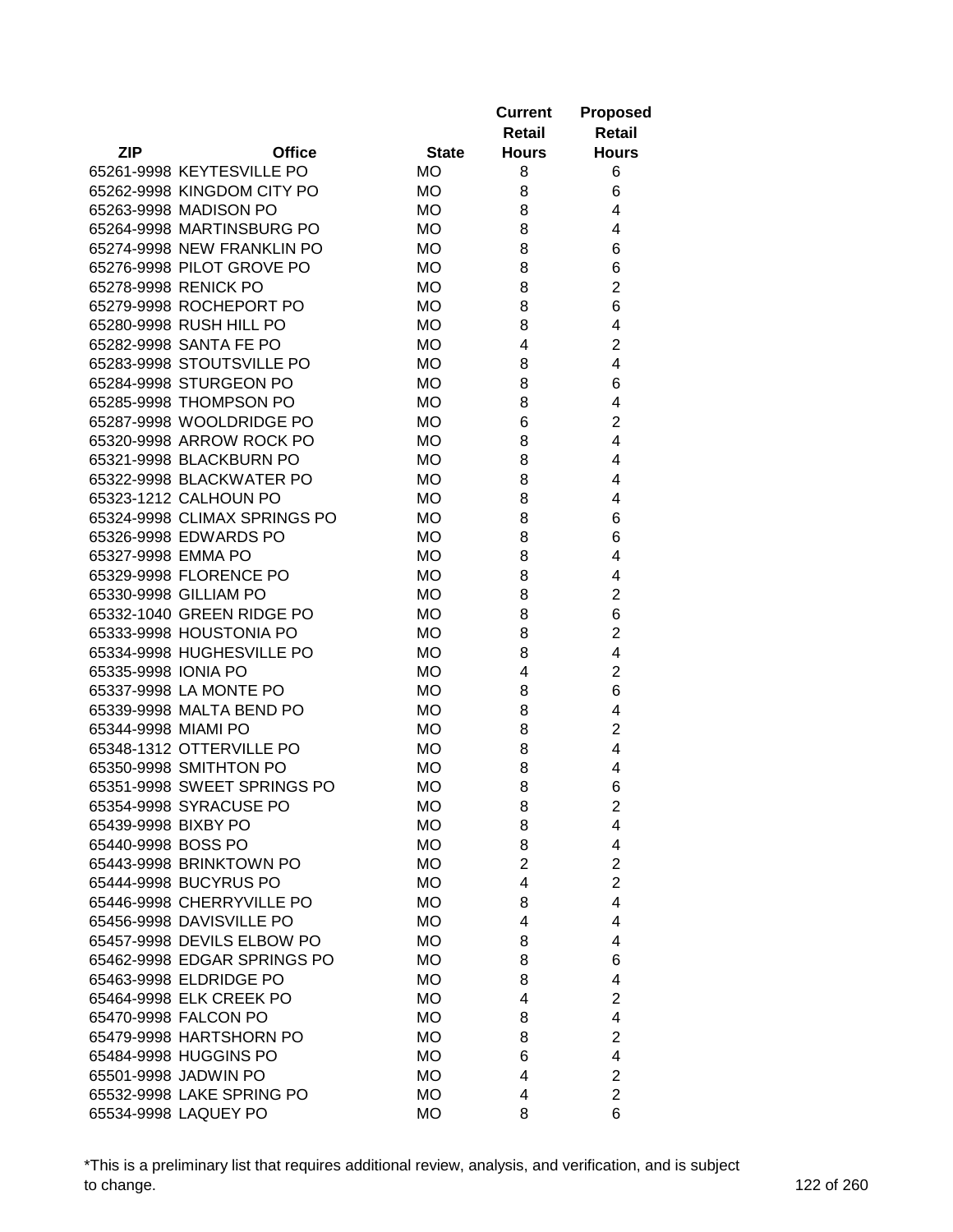|                     |                             |              | <b>Current</b><br>Retail | <b>Proposed</b><br><b>Retail</b> |
|---------------------|-----------------------------|--------------|--------------------------|----------------------------------|
| <b>ZIP</b>          | <b>Office</b>               | <b>State</b> | <b>Hours</b>             | <b>Hours</b>                     |
|                     | 65535-9998 LEASBURG PO      | МO           | 8                        | 6                                |
|                     | 65550-9998 NEWBURG PO       | МO           | 8                        | 6                                |
| 65552-9998 PLATO PO |                             | МO           | 8                        | 6                                |
|                     | 65555-9998 RAYMONDVILLE PO  | МO           | 8                        | 4                                |
| 65557-9998 ROBY PO  |                             | МO           | 8                        | 4                                |
|                     | 65567-9998 STOUTLAND PO     | МO           | 8                        | 6                                |
|                     | 65570-9998 SUCCESS PO       | МO           | 6                        | 4                                |
| 65580-9998 VICHY PO |                             | МO           | 8                        | 4                                |
|                     | 65586-9998 WESCO PO         | <b>MO</b>    | 4                        | $\overline{2}$                   |
|                     | 65590-9998 LONG LANE PO     | МO           | 8                        | 4                                |
|                     | 65591-9998 MONTREAL PO      | МO           | 8                        | 4                                |
|                     | 65601-9998 ALDRICH PO       | МO           | 4                        | $\overline{2}$                   |
|                     | 65603-9998 ARCOLA PO        | <b>MO</b>    | 8                        | $\overline{2}$                   |
|                     | 65609-9998 BAKERSFIELD PO   | МO           | 8                        | 6                                |
|                     | 65610-9998 BILLINGS PO      | МO           | 8                        | 6                                |
|                     | 65611-9998 BLUE EYE PO      | МO           | 8                        | 6                                |
|                     | 65612-9998 BOIS D ARC PO    | <b>MO</b>    | 8                        | 4                                |
|                     | 65614-9998 BRADLEYVILLE PO  | МO           | 8                        | 4                                |
|                     | 65617-9998 BRIGHTON PO      | МO           | 8                        | 4                                |
|                     | 65620-9998 BRUNER PO        | <b>MO</b>    | 4                        | $\overline{c}$                   |
|                     | 65624-4618 CAPE FAIR PO     | МO           | 8                        | 6                                |
|                     | 65626-9998 CAULFIELD PO     | МO           | 8                        | 6                                |
|                     | 65627-9998 CEDARCREEK PO    | МO           | 8                        | 4                                |
|                     | 65629-9998 CHADWICK PO      | МO           | 8                        | 6                                |
|                     | 65634-9998 CROSS TIMBERS PO | МO           | 4                        | 4                                |
|                     | 65635-9998 DADEVILLE PO     | МO           | 8                        | 4                                |
|                     | 65636-9998 DIGGINS PO       | МO           | 6                        | 4                                |
| 65637-9998 DORA PO  |                             | МO           | 8                        | 4                                |
|                     | 65640-9998 DUNNEGAN PO      | МO           | $\overline{2}$           | $\overline{2}$                   |
|                     | 65641-9998 EAGLE ROCK PO    | <b>MO</b>    | 8                        | 6                                |
|                     | 65644-9998 ELKLAND PO       | МO           | 8                        | 6                                |
|                     | 65646-9998 EVERTON PO       | <b>MO</b>    | 6                        | 4                                |
|                     | 65647-9998 EXETER PO        | <b>MO</b>    | 8                        | 6                                |
|                     | 65649-9998 FAIR PLAY PO     | МO           | 8                        | 6                                |
|                     | 65650-9998 FLEMINGTON PO    | МO           | 4                        | 4                                |
|                     | 65652-9998 FORDLAND PO      | МO           | 8                        | 6                                |
|                     | 65654-9998 FREISTATT PO     | МO           | 8                        | 4                                |
|                     | 65658-9998 GOLDEN PO        | МO           | 8                        | 6                                |
| 65660-9998 GRAFF PO |                             | МO           | $\overline{2}$           | $\overline{c}$                   |
|                     | 65662-9998 GROVESPRING PO   | МO           | 8                        | 6                                |
|                     | 65663-9998 HALF WAY PO      | МO           | 8                        | 4                                |
|                     | 65664-9998 HALLTOWN PO      | МO           | 8                        | 4                                |
|                     | 65666-9998 HARDENVILLE PO   | МO           | 4                        | 2                                |
|                     | 65669-9998 HIGHLANDVILLE PO | МO           | 8                        | 6                                |
|                     | 65675-9998 HURLEY PO        | МO           | 8                        | 4                                |
|                     | 65676-9998 ISABELLA PO      | МO           | 8                        | 4                                |
|                     | 65679-9998 KIRBYVILLE PO    | МO           | 8                        | 6                                |
|                     | 65680-9998 KISSEE MILLS PO  | МO           | 8                        | 6                                |
| 65681-9998 LAMPE PO |                             | МO           | 8                        | 6                                |
|                     | 65685-9998 LOUISBURG PO     | <b>MO</b>    | 8                        | 4                                |

\*This is a preliminary list that requires additional review, analysis, and verification, and is subject to change. 123 of 260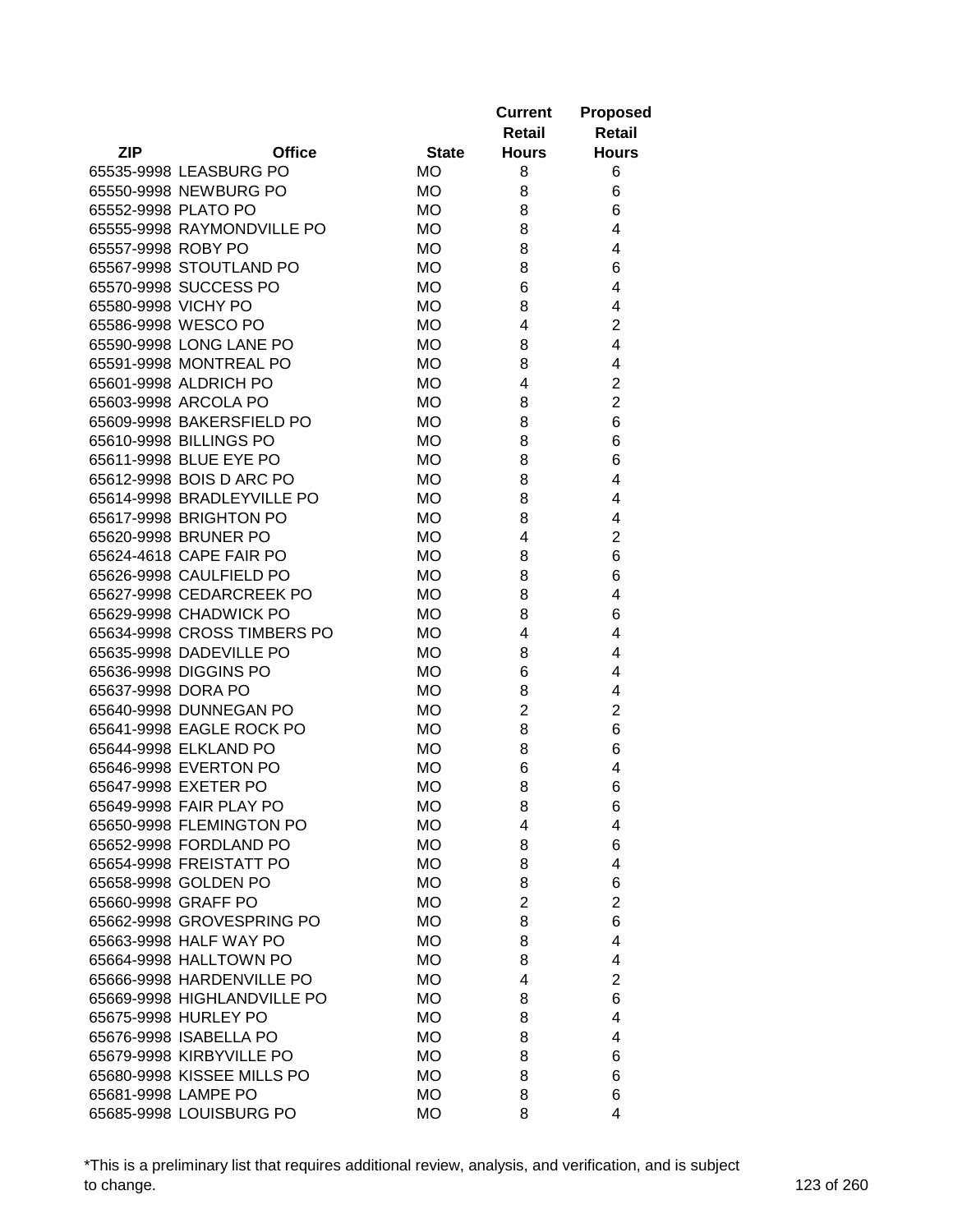|                                |              | <b>Current</b><br>Retail | <b>Proposed</b><br><b>Retail</b> |
|--------------------------------|--------------|--------------------------|----------------------------------|
| <b>ZIP</b><br><b>Office</b>    | <b>State</b> | <b>Hours</b>             | <b>Hours</b>                     |
| 65688-9998 BRANDSVILLE PO      | <b>MO</b>    | 4                        | $\overline{2}$                   |
| 65692-9998 KOSHKONONG PO       | <b>MO</b>    | 8                        | 4                                |
| 65702-9998 MACOMB PO           | <b>MO</b>    | 4                        | $\overline{2}$                   |
| 65707-9998 MILLER PO           | <b>MO</b>    | 8                        | 6                                |
| 65710-9998 MORRISVILLE PO      | МO           | 8                        | 4                                |
| 65713-9998 NIANGUA PO          | МO           | 8                        | 4                                |
| 65717-9998 NORWOOD PO          | МO           | 8                        | 6                                |
| 65720-9998 OLDFIELD PO         | <b>MO</b>    | 8                        | 4                                |
| 65722-9998 PHILLIPSBURG PO     | <b>MO</b>    | 8                        | 4                                |
| 65724-9998 PITTSBURG PO        | <b>MO</b>    | 8                        | 6                                |
| 65728-9998 PONCE DE LEON PO    | <b>MO</b>    | 4                        | 4                                |
| 65729-9998 PONTIAC PO          | МO           | 6                        | 4                                |
| 65730-9998 POWELL PO           | <b>MO</b>    | 6                        | $\overline{2}$                   |
| 65731-9998 POWERSITE PO        | <b>MO</b>    | 8                        | 4                                |
| 65732-9998 PRESTON PO          | МO           | 8                        | 4                                |
| 65733-9998 PROTEM PO           | МO           | 8                        | 4                                |
| 65735-9998 QUINCY PO           | <b>MO</b>    | 8                        | $\overline{2}$                   |
| 65739-9998 RIDGEDALE PO        | <b>MO</b>    | 8                        | 6                                |
| 65741-9998 ROCKBRIDGE PO       | <b>MO</b>    | 4                        | $\overline{2}$                   |
| 65745-9998 SELIGMAN PO         | <b>MO</b>    | 8                        | 6                                |
| 65752-9998 SOUTH GREENFIELD PO | МO           | 6                        | $\overline{2}$                   |
| 65754-9998 SPOKANE PO          | <b>MO</b>    | 8                        | 6                                |
| 65755-9998 SQUIRES PO          | <b>MO</b>    | 8                        | 4                                |
| 65756-9998 STOTTS CITY PO      | <b>MO</b>    | 8                        | 4                                |
| 65759-9998 TANEYVILLE PO       | <b>MO</b>    | 8                        | 6                                |
| 65760-9998 TECUMSEH PO         | <b>MO</b>    | 8                        | 4                                |
| 65762-9998 THORNFIELD PO       | <b>MO</b>    | 8                        | 4                                |
| 65764-9998 TUNAS PO            | <b>MO</b>    | 6                        | 4                                |
| 65765-9998 TURNERS PO          | <b>MO</b>    | 8                        | 4                                |
| 65767-9998 URBANA PO           | МO           | 8                        | 6                                |
| 65769-9998 VERONA PO           | <b>MO</b>    | 8                        | 4                                |
| 65770-9998 WALNUT GROVE PO     | <b>MO</b>    | 8                        | 6                                |
| 65772-9998 WASHBURN PO         | <b>MO</b>    | 8                        | 4                                |
| 65773-9998 WASOLA PO           | МO           | 8                        | 4                                |
| 65774-9998 WEAUBLEAU PO        | МO           | 8                        | 4                                |
| 65777-9998 MOODY PO            | МO           | $\overline{2}$           | $\overline{2}$                   |
| 65778-9998 MYRTLE PO           | МO           | 8                        | 4                                |
| 65779-9998 WHEATLAND PO        | МO           | 8                        | 6                                |
| 65784-9998 ZANONI PO           | <b>MO</b>    | 4                        | $\overline{2}$                   |
| 65787-9998 ROACH PO            | МO           | 8                        | 4                                |
| 65788-9998 PEACE VALLEY PO     | МO           | 4                        | $\overline{2}$                   |
| 65789-9998 POMONA PO           | МO           | 8                        | 4                                |
| 65790-9998 POTTERSVILLE PO     | МO           | 4                        | 4                                |
| 96951-9997 ROTA MARIANA ISL PO | MP           | 8                        | 6                                |
| 38601-9998 ABBEVILLE PO        | МS           | 8                        | 6                                |
| 38602-9998 ARKABUTLA PO        | МS           | 8                        | $\overline{2}$                   |
| 38617-9998 COAHOMA PO          | MS           | 8                        | 4                                |
| 38620-9998 COURTLAND PO        | MS           | 8                        | 6                                |
| 38621-9998 CRENSHAW PO         | MS           | 8                        | 6                                |
| 38622-9998 CROWDER PO          | <b>MS</b>    | 8                        | 4                                |

\*This is a preliminary list that requires additional review, analysis, and verification, and is subject to change. 124 of 260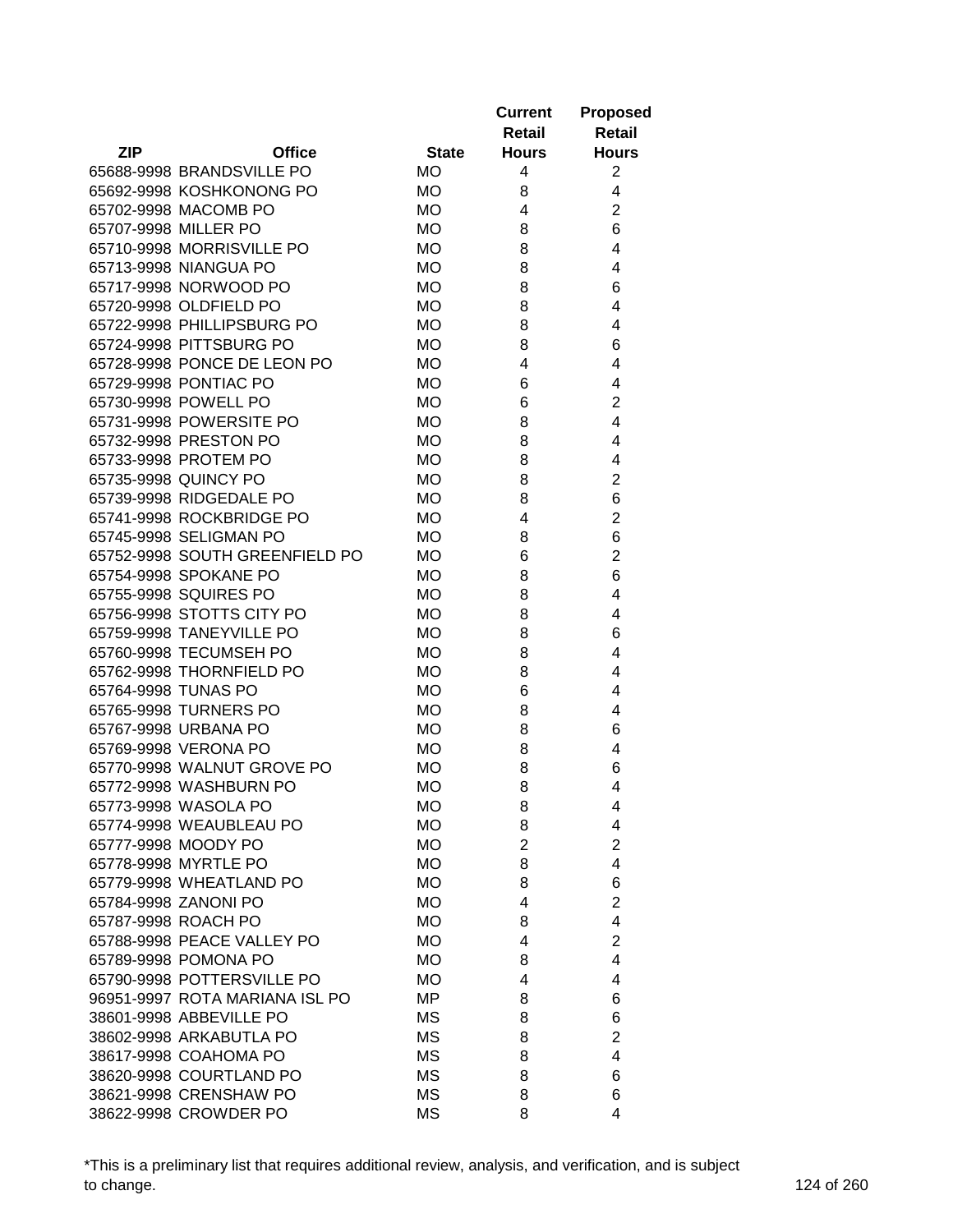|                     |                              |              | <b>Current</b><br>Retail | <b>Proposed</b><br>Retail |
|---------------------|------------------------------|--------------|--------------------------|---------------------------|
| <b>ZIP</b>          | <b>Office</b>                | <b>State</b> | <b>Hours</b>             | <b>Hours</b>              |
|                     | 38623-9998 DARLING PO        | МS           | 8                        | $\overline{2}$            |
|                     | 38625-9998 DUMAS PO          | МS           | 8                        | 4                         |
|                     | 38626-9998 DUNDEE PO         | МS           | 8                        | 4                         |
| 38627-9998 ETTA PO  |                              | <b>MS</b>    | 8                        | 4                         |
|                     | 38629-9998 FALKNER PO        | MS           | 8                        | 6                         |
|                     | 38631-9998 FRIARS POINT PO   | МS           | 8                        | 4                         |
|                     | 38633-9998 HICKORY FLAT PO   | MS           | 8                        | 6                         |
|                     | 38638-9998 INDEPENDENCE PO   | MS           | 8                        | 4                         |
|                     | 38639-9998 JONESTOWN PO      | <b>MS</b>    | 8                        | 4                         |
|                     | 38641-9998 LAKE CORMORANT PO | MS           | 6                        | 4                         |
| 38642-9998 LAMAR PO |                              | МS           | 8                        | 4                         |
|                     | 38643-9998 LAMBERT PO        | МS           | 8                        | 6                         |
| 38644-9998 LULA PO  |                              | <b>MS</b>    | 8                        | 4                         |
| 38645-9998 LYON PO  |                              | MS           | 8                        | 6                         |
|                     | 38647-9998 MICHIGAN CITY PO  | МS           | 8                        | 4                         |
|                     | 38650-9998 MYRTLE PO         | МS           | 8                        | 6                         |
| 38658-9998 POPE PO  |                              | <b>MS</b>    | 8                        | 4                         |
|                     | 38659-9998 POTTS CAMP PO     | <b>MS</b>    | 8                        | 6                         |
|                     | 38661-9998 RED BANKS PO      | <b>MS</b>    | 8                        | 4                         |
| 38665-9998 SARAH PO |                              | <b>MS</b>    | 8                        | 4                         |
|                     | 38670-9998 SLEDGE PO         | <b>MS</b>    | 8                        | 4                         |
|                     | 38673-9998 TAYLOR PO         | <b>MS</b>    | 8                        | 6                         |
|                     | 38674-9998 TIPLERSVILLE PO   | <b>MS</b>    | 4                        | $\overline{2}$            |
|                     | 38679-9998 VICTORIA PO       | МS           | 8                        | 4                         |
|                     | 38685-9998 WATERFORD PO      | <b>MS</b>    | 8                        | 4                         |
|                     | 38720-9998 ALLIGATOR PO      | МS           | 8                        | 2                         |
|                     | 38721-9998 ANGUILLA PO       | МS           | 8                        | 4                         |
|                     | 38722-9998 ARCOLA PO         | МS           | 8                        | 4                         |
| 38723-9998 AVON PO  |                              | МS           | 8                        | 4                         |
|                     | 38725-9998 BENOIT PO         | МS           | 8                        | 4                         |
|                     | 38726-9998 BEULAH PO         | MS           | 8                        | 4                         |
| 38730-9998 BOYLE PO |                              | МS           | 8                        | 6                         |
|                     | 38736-9998 DODDSVILLE PO     | <b>MS</b>    | 8                        | 4                         |
|                     | 38739-9998 DUBLIN PO         | ΜS           | 6                        | 2                         |
|                     | 38740-9998 DUNCAN PO         | MS           | 8                        | 4                         |
|                     | 38744-9998 GLEN ALLAN PO     | ΜS           | 8                        | 4                         |
|                     | 38745-9998 GRACE PO          | МS           | 8                        | $\overline{2}$            |
|                     | 38746-9998 GUNNISON PO       | <b>MS</b>    | 8                        | 4                         |
|                     | 38753-9998 INVERNESS PO      | <b>MS</b>    | 8                        | 6                         |
| 38754-9998 ISOLA PO |                              | MS           | 8                        | 4                         |
|                     | 38759-9998 MERIGOLD PO       | МS           | 8                        | 6                         |
|                     | 38760-9998 METCALFE PO       | <b>MS</b>    | 8                        | 4                         |
| 38764-9998 PACE PO  |                              | ΜS           | 8                        | 4                         |
|                     | 38767-9998 RENA LARA PO      | МS           | 8                        | $\overline{2}$            |
| 38768-9998 ROME PO  |                              | МS           | 6                        | $\overline{2}$            |
| 38772-9998 SCOTT PO |                              | MS           | 8                        | $\overline{2}$            |
|                     | 38776-9998 STONEVILLE PO     | <b>MS</b>    | 8                        | 4                         |
|                     | 38778-9998 SUNFLOWER PO      | MS           | 8                        | 4                         |
|                     | 38780-9998 WAYSIDE PO        | МS           | 8                        | 4                         |
|                     | 38781-9998 WINSTONVILLE PO   | <b>MS</b>    | 8                        | $\overline{2}$            |

\*This is a preliminary list that requires additional review, analysis, and verification, and is subject to change. 125 of 260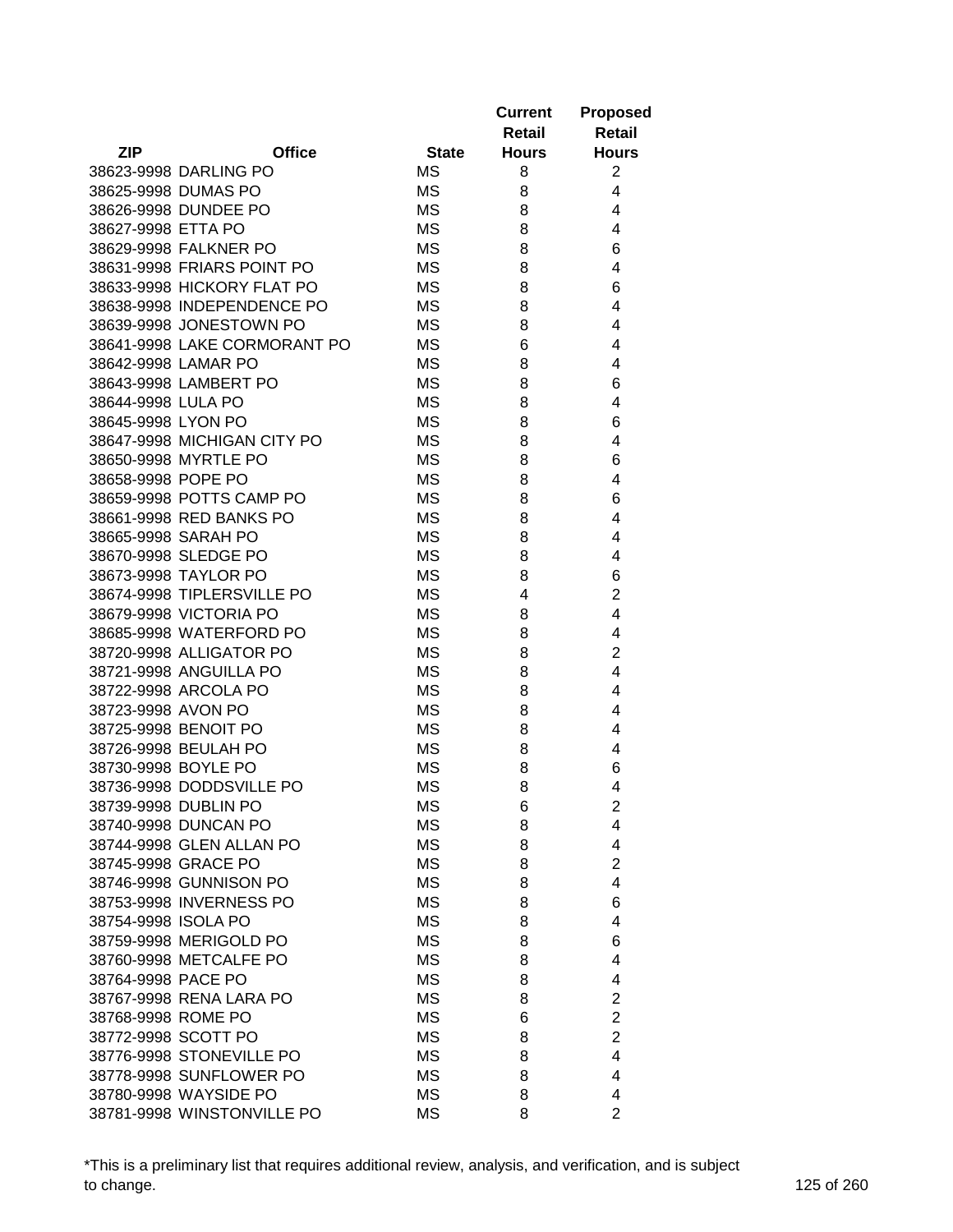|                     |                                |              | <b>Current</b><br>Retail | <b>Proposed</b><br>Retail |
|---------------------|--------------------------------|--------------|--------------------------|---------------------------|
| <b>ZIP</b>          | <b>Office</b>                  | <b>State</b> | <b>Hours</b>             | <b>Hours</b>              |
|                     | 38820-9998 ALGOMA PO           | МS           | 6                        | $\overline{2}$            |
|                     | 38825-9998 BECKER PO           | МS           | 8                        | 4                         |
|                     | 38828-9998 BLUE SPRINGS PO     | MS           | 8                        | 6                         |
|                     | 38833-9998 BURNSVILLE PO       | МS           | 8                        | 6                         |
|                     | 38838-9998 DENNIS PO           | МS           | 6                        | $\overline{2}$            |
|                     | 38839-9998 DERMA PO            | <b>MS</b>    | 8                        | $\overline{2}$            |
| 38841-9998 ECRU PO  |                                | МS           | 8                        | 6                         |
|                     | 38844-9998 GATTMAN PO          | МS           | 8                        | $\overline{2}$            |
| 38846-9998 GLEN PO  |                                | <b>MS</b>    | 8                        | 4                         |
|                     | 38847-9998 GOLDEN PO           | МS           | 8                        | 4                         |
|                     | 38848-9998 GREENWOOD SPGS PO   | МS           | 4                        | $\overline{2}$            |
|                     | 38849-9998 GUNTOWN PO          | МS           | 8                        | 6                         |
|                     | 38850-9998 HOULKA PO           |              |                          |                           |
|                     |                                | МS           | 8                        | 6                         |
|                     | 38856-9998 MARIETTA PO         | МS           | 8                        | 4                         |
|                     | 38862-9998 PLANTERSVILLE PO    | МS           | 8                        | 6                         |
|                     | 38864-9998 RANDOLPH PO         | МS           | 4                        | $\overline{2}$            |
|                     | 38869-9998 SHERMAN PO          | <b>MS</b>    | 8                        | 4                         |
|                     | 38871-9998 THAXTON PO          | <b>MS</b>    | 6                        | 4                         |
|                     | 38874-9998 TOCCOPOLA PO        | <b>MS</b>    | 6                        | $\overline{2}$            |
|                     | 38876-9998 TREMONT PO          | <b>MS</b>    | 8                        | 4                         |
|                     | 38877-9998 VAN VLEET PO        | <b>MS</b>    | 8                        | $\overline{2}$            |
|                     | 38878-9998 VARDAMAN PO         | <b>MS</b>    | 8                        | 6                         |
|                     | 38880-9998 WHEELER PO          | МS           | 8                        | $\overline{2}$            |
|                     | 38920-9998 CASCILLA PO         | МS           | 8                        | $\overline{2}$            |
| 38923-9998 COILA PO |                                | <b>MS</b>    | 8                        | 4                         |
|                     | 38924-9998 CRUGER PO           | МS           | 8                        | 4                         |
|                     | 38925-9998 DUCK HILL PO        | МS           | 8                        | 6                         |
| 38927-9998 ENID PO  |                                | МS           | 8                        | 4                         |
|                     | 38928-9998 GLENDORA PO         | МS           | 8                        | 4                         |
|                     | 38929-9998 GORE SPRINGS PO     | МS           | 8                        | 4                         |
|                     | 38940-9998 HOLCOMB PO          | МS           | 8                        | 4                         |
|                     | 38943-9998 MCCARLEY PO         | МS           | 8                        | $\overline{2}$            |
|                     | 38944-9998 MINTER CITY PO      | <b>MS</b>    | 8                        | 4                         |
|                     | 38946-9998 MORGAN CITY PO      | ΜS           | 8                        | 2                         |
|                     | 38947-9998 NORTH CARROLLTON PO | ΜS           | 8                        | 4                         |
|                     | 38948-9998 OAKLAND PO          | ΜS           | 8                        | 4                         |
|                     | 38950-9998 PHILIPP PO          | МS           | 8                        | $\overline{2}$            |
|                     | 38951-9998 PITTSBORO PO        | <b>MS</b>    | 8                        | 4                         |
|                     | 38952-9998 SCHLATER PO         | <b>MS</b>    | 8                        | 4                         |
|                     | 38953-9998 SCOBEY PO           | <b>MS</b>    | 8                        | 4                         |
| 38954-9998 SIDON PO |                                | МS           | 8                        | 4                         |
|                     | 38957-9998 SUMNER PO           | <b>MS</b>    | 8                        | 4                         |
|                     | 38961-9998 TILLATOBA PO        | МS           | 8                        | 4                         |
| 38962-9998 TIPPO PO |                                | МS           | 8                        | 2                         |
|                     | 38963-9998 TUTWILER PO         | МS           | 8                        | 6                         |
| 38964-9998 VANCE PO |                                | MS           | 8                        | $\overline{2}$            |
| 38966-9998 WEBB PO  |                                | MS           | 8                        | 4                         |
|                     | 39039-9998 BENTON PO           | MS           | 8                        | 6                         |
|                     | 39044-9998 BRAXTON PO          | MS           | 8                        | 6                         |
|                     | 39045-9998 CAMDEN PO           | <b>MS</b>    | 8                        | 4                         |
|                     |                                |              |                          |                           |

\*This is a preliminary list that requires additional review, analysis, and verification, and is subject to change. 126 of 260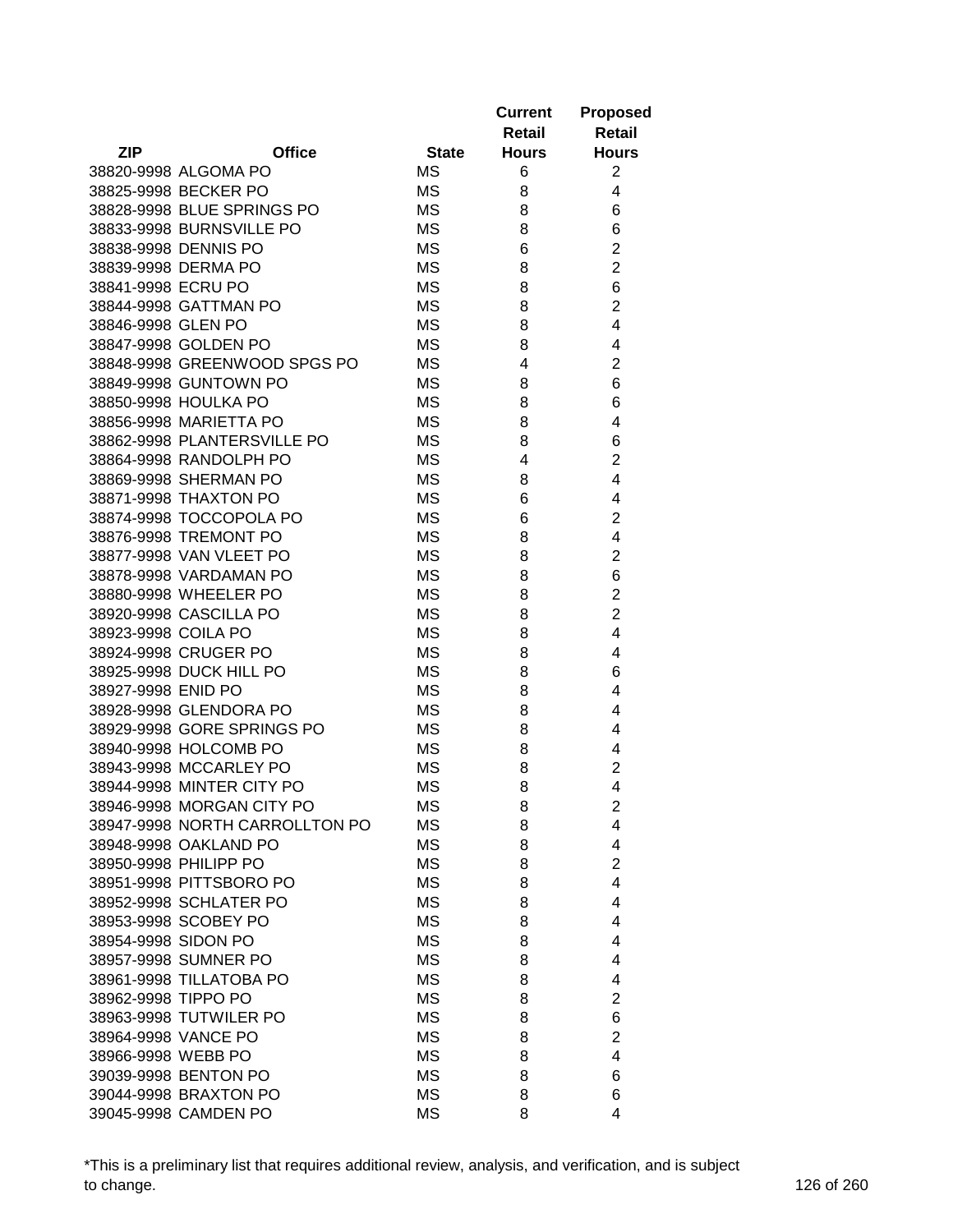| <b>Retail</b><br>Retail<br><b>ZIP</b><br><b>Office</b><br><b>State</b><br><b>Hours</b><br><b>Hours</b><br><b>MS</b><br>39054-9998 CARY PO<br>8<br>4<br><b>MS</b><br>39057-9998 CONEHATTA PO<br>8<br>4<br>39062-9998 D'LO PO<br><b>MS</b><br>4<br>8<br>39067-9998 ETHEL PO<br><b>MS</b><br>8<br>4<br>39077-9998 GALLMAN PO<br><b>MS</b><br>8<br>4<br>39078-9998 GEORGETOWN PO<br>МS<br>8<br>4<br>6<br>39079-9998 GOODMAN PO<br>MS<br>8<br>$\overline{2}$<br>8<br>39080-9998 HARPERVILLE PO<br>MS<br>$\overline{2}$<br>39082-9998 HARRISVILLE PO<br>МS<br>8<br>4<br>MS<br>39086-9998 HERMANVILLE PO<br>8<br>39087-9998 HILLSBORO PO<br>$\overline{c}$<br>MS<br>8<br>39088-9998 HOLLY BLUFF PO<br>4<br>MS<br>8<br><b>MS</b><br>6<br>39092-9998 LAKE PO<br>8<br><b>MS</b><br>8<br>6<br>39094-9998 LENA PO<br><b>MS</b><br>6<br>39096-9998 LORMAN PO<br>8<br>39097-9998 LOUISE PO<br><b>MS</b><br>8<br>4<br>39098-9998 LUDLOW PO<br><b>MS</b><br>4<br>8<br>39108-9998 MCCOOL PO<br><b>MS</b><br>8<br>6<br>$\overline{2}$<br><b>MS</b><br>39109-9998 MADDEN PO<br>8<br>6<br><b>MS</b><br>8<br>39113-9998 MAYERSVILLE PO<br>39116-9998 MIZE PO<br>8<br>6<br>МS<br>39140-9998 NEWHEBRON PO<br><b>MS</b><br>8<br>6<br>39144-9998 PATTISON PO<br>4<br>MS<br>8<br>$\overline{2}$<br>39148-9998 PINEY WOODS PO<br>MS<br>6<br>39149-9998 PINOLA PO<br>4<br>МS<br>8<br>39151-9998 PUCKETT PO<br>MS<br>4<br>8<br><b>MS</b><br>39152-9998 PULASKI PO<br>8<br>4<br>39156-9998 REDWOOD PO<br>4<br>МS<br>8<br>39160-9998 SALLIS PO<br>MS<br>8<br>4<br>39161-9998 SANDHILL PO<br><b>MS</b><br>4<br>8<br>39162-9998 SATARTIA PO<br><b>MS</b><br>8<br>4<br>$\overline{2}$<br>39165-9998 SIBLEY PO<br><b>MS</b><br>8<br>39166-9998 SILVER CITY PO<br><b>MS</b><br>8<br>4<br>39167-9998 STAR PO<br><b>MS</b><br>8<br>4<br>39174-9998 TOUGALOO PO<br>ΜS<br>8<br>6<br><b>MS</b><br>6<br>39176-9998 VAIDEN PO<br>8<br>$\overline{2}$<br>39177-9998 VALLEY PARK PO<br>MS<br>6<br>4<br>39192-9998 WEST PO<br>МS<br>8<br><b>MS</b><br>6<br>39320-9998 BAILEY PO<br>8<br>39322-9998 BUCKATUNNA PO<br>MS<br>8<br>6<br>39323-9998 CHUNKY PO<br>MS<br>8<br>4<br>39324-9998 CLARA PO<br>МS<br>8<br>4<br>39326-9998 DALEVILLE PO<br>$\overline{2}$<br>MS<br>8<br>39330-9998 ENTERPRISE PO<br>4<br>MS<br>8<br>39332-9998 HICKORY PO<br>MS<br>8<br>4<br>39336-9998 LAWRENCE PO<br>МS<br>8<br>4<br>39337-9998 LITTLE ROCK PO<br><b>MS</b><br>8<br>4<br>39338-9998 LOUIN PO<br><b>MS</b><br>6<br>8<br>39346-9998 NOXAPATER PO<br>MS<br>8<br>6<br>4<br>39347-9998 PACHUTA PO |  |           | <b>Current</b> | <b>Proposed</b> |
|-------------------------------------------------------------------------------------------------------------------------------------------------------------------------------------------------------------------------------------------------------------------------------------------------------------------------------------------------------------------------------------------------------------------------------------------------------------------------------------------------------------------------------------------------------------------------------------------------------------------------------------------------------------------------------------------------------------------------------------------------------------------------------------------------------------------------------------------------------------------------------------------------------------------------------------------------------------------------------------------------------------------------------------------------------------------------------------------------------------------------------------------------------------------------------------------------------------------------------------------------------------------------------------------------------------------------------------------------------------------------------------------------------------------------------------------------------------------------------------------------------------------------------------------------------------------------------------------------------------------------------------------------------------------------------------------------------------------------------------------------------------------------------------------------------------------------------------------------------------------------------------------------------------------------------------------------------------------------------------------------------------------------------------------------------------------------------------------------------------------------------------------------------------------------------------------------------------------------------------------------------------------------------------------------------------------------------------------------------------------------------------------------------------------------------------------------------------------------------------------------------------------------------------|--|-----------|----------------|-----------------|
|                                                                                                                                                                                                                                                                                                                                                                                                                                                                                                                                                                                                                                                                                                                                                                                                                                                                                                                                                                                                                                                                                                                                                                                                                                                                                                                                                                                                                                                                                                                                                                                                                                                                                                                                                                                                                                                                                                                                                                                                                                                                                                                                                                                                                                                                                                                                                                                                                                                                                                                                     |  |           |                |                 |
|                                                                                                                                                                                                                                                                                                                                                                                                                                                                                                                                                                                                                                                                                                                                                                                                                                                                                                                                                                                                                                                                                                                                                                                                                                                                                                                                                                                                                                                                                                                                                                                                                                                                                                                                                                                                                                                                                                                                                                                                                                                                                                                                                                                                                                                                                                                                                                                                                                                                                                                                     |  |           |                |                 |
|                                                                                                                                                                                                                                                                                                                                                                                                                                                                                                                                                                                                                                                                                                                                                                                                                                                                                                                                                                                                                                                                                                                                                                                                                                                                                                                                                                                                                                                                                                                                                                                                                                                                                                                                                                                                                                                                                                                                                                                                                                                                                                                                                                                                                                                                                                                                                                                                                                                                                                                                     |  |           |                |                 |
|                                                                                                                                                                                                                                                                                                                                                                                                                                                                                                                                                                                                                                                                                                                                                                                                                                                                                                                                                                                                                                                                                                                                                                                                                                                                                                                                                                                                                                                                                                                                                                                                                                                                                                                                                                                                                                                                                                                                                                                                                                                                                                                                                                                                                                                                                                                                                                                                                                                                                                                                     |  |           |                |                 |
|                                                                                                                                                                                                                                                                                                                                                                                                                                                                                                                                                                                                                                                                                                                                                                                                                                                                                                                                                                                                                                                                                                                                                                                                                                                                                                                                                                                                                                                                                                                                                                                                                                                                                                                                                                                                                                                                                                                                                                                                                                                                                                                                                                                                                                                                                                                                                                                                                                                                                                                                     |  |           |                |                 |
|                                                                                                                                                                                                                                                                                                                                                                                                                                                                                                                                                                                                                                                                                                                                                                                                                                                                                                                                                                                                                                                                                                                                                                                                                                                                                                                                                                                                                                                                                                                                                                                                                                                                                                                                                                                                                                                                                                                                                                                                                                                                                                                                                                                                                                                                                                                                                                                                                                                                                                                                     |  |           |                |                 |
|                                                                                                                                                                                                                                                                                                                                                                                                                                                                                                                                                                                                                                                                                                                                                                                                                                                                                                                                                                                                                                                                                                                                                                                                                                                                                                                                                                                                                                                                                                                                                                                                                                                                                                                                                                                                                                                                                                                                                                                                                                                                                                                                                                                                                                                                                                                                                                                                                                                                                                                                     |  |           |                |                 |
|                                                                                                                                                                                                                                                                                                                                                                                                                                                                                                                                                                                                                                                                                                                                                                                                                                                                                                                                                                                                                                                                                                                                                                                                                                                                                                                                                                                                                                                                                                                                                                                                                                                                                                                                                                                                                                                                                                                                                                                                                                                                                                                                                                                                                                                                                                                                                                                                                                                                                                                                     |  |           |                |                 |
|                                                                                                                                                                                                                                                                                                                                                                                                                                                                                                                                                                                                                                                                                                                                                                                                                                                                                                                                                                                                                                                                                                                                                                                                                                                                                                                                                                                                                                                                                                                                                                                                                                                                                                                                                                                                                                                                                                                                                                                                                                                                                                                                                                                                                                                                                                                                                                                                                                                                                                                                     |  |           |                |                 |
|                                                                                                                                                                                                                                                                                                                                                                                                                                                                                                                                                                                                                                                                                                                                                                                                                                                                                                                                                                                                                                                                                                                                                                                                                                                                                                                                                                                                                                                                                                                                                                                                                                                                                                                                                                                                                                                                                                                                                                                                                                                                                                                                                                                                                                                                                                                                                                                                                                                                                                                                     |  |           |                |                 |
|                                                                                                                                                                                                                                                                                                                                                                                                                                                                                                                                                                                                                                                                                                                                                                                                                                                                                                                                                                                                                                                                                                                                                                                                                                                                                                                                                                                                                                                                                                                                                                                                                                                                                                                                                                                                                                                                                                                                                                                                                                                                                                                                                                                                                                                                                                                                                                                                                                                                                                                                     |  |           |                |                 |
|                                                                                                                                                                                                                                                                                                                                                                                                                                                                                                                                                                                                                                                                                                                                                                                                                                                                                                                                                                                                                                                                                                                                                                                                                                                                                                                                                                                                                                                                                                                                                                                                                                                                                                                                                                                                                                                                                                                                                                                                                                                                                                                                                                                                                                                                                                                                                                                                                                                                                                                                     |  |           |                |                 |
|                                                                                                                                                                                                                                                                                                                                                                                                                                                                                                                                                                                                                                                                                                                                                                                                                                                                                                                                                                                                                                                                                                                                                                                                                                                                                                                                                                                                                                                                                                                                                                                                                                                                                                                                                                                                                                                                                                                                                                                                                                                                                                                                                                                                                                                                                                                                                                                                                                                                                                                                     |  |           |                |                 |
|                                                                                                                                                                                                                                                                                                                                                                                                                                                                                                                                                                                                                                                                                                                                                                                                                                                                                                                                                                                                                                                                                                                                                                                                                                                                                                                                                                                                                                                                                                                                                                                                                                                                                                                                                                                                                                                                                                                                                                                                                                                                                                                                                                                                                                                                                                                                                                                                                                                                                                                                     |  |           |                |                 |
|                                                                                                                                                                                                                                                                                                                                                                                                                                                                                                                                                                                                                                                                                                                                                                                                                                                                                                                                                                                                                                                                                                                                                                                                                                                                                                                                                                                                                                                                                                                                                                                                                                                                                                                                                                                                                                                                                                                                                                                                                                                                                                                                                                                                                                                                                                                                                                                                                                                                                                                                     |  |           |                |                 |
|                                                                                                                                                                                                                                                                                                                                                                                                                                                                                                                                                                                                                                                                                                                                                                                                                                                                                                                                                                                                                                                                                                                                                                                                                                                                                                                                                                                                                                                                                                                                                                                                                                                                                                                                                                                                                                                                                                                                                                                                                                                                                                                                                                                                                                                                                                                                                                                                                                                                                                                                     |  |           |                |                 |
|                                                                                                                                                                                                                                                                                                                                                                                                                                                                                                                                                                                                                                                                                                                                                                                                                                                                                                                                                                                                                                                                                                                                                                                                                                                                                                                                                                                                                                                                                                                                                                                                                                                                                                                                                                                                                                                                                                                                                                                                                                                                                                                                                                                                                                                                                                                                                                                                                                                                                                                                     |  |           |                |                 |
|                                                                                                                                                                                                                                                                                                                                                                                                                                                                                                                                                                                                                                                                                                                                                                                                                                                                                                                                                                                                                                                                                                                                                                                                                                                                                                                                                                                                                                                                                                                                                                                                                                                                                                                                                                                                                                                                                                                                                                                                                                                                                                                                                                                                                                                                                                                                                                                                                                                                                                                                     |  |           |                |                 |
|                                                                                                                                                                                                                                                                                                                                                                                                                                                                                                                                                                                                                                                                                                                                                                                                                                                                                                                                                                                                                                                                                                                                                                                                                                                                                                                                                                                                                                                                                                                                                                                                                                                                                                                                                                                                                                                                                                                                                                                                                                                                                                                                                                                                                                                                                                                                                                                                                                                                                                                                     |  |           |                |                 |
|                                                                                                                                                                                                                                                                                                                                                                                                                                                                                                                                                                                                                                                                                                                                                                                                                                                                                                                                                                                                                                                                                                                                                                                                                                                                                                                                                                                                                                                                                                                                                                                                                                                                                                                                                                                                                                                                                                                                                                                                                                                                                                                                                                                                                                                                                                                                                                                                                                                                                                                                     |  |           |                |                 |
|                                                                                                                                                                                                                                                                                                                                                                                                                                                                                                                                                                                                                                                                                                                                                                                                                                                                                                                                                                                                                                                                                                                                                                                                                                                                                                                                                                                                                                                                                                                                                                                                                                                                                                                                                                                                                                                                                                                                                                                                                                                                                                                                                                                                                                                                                                                                                                                                                                                                                                                                     |  |           |                |                 |
|                                                                                                                                                                                                                                                                                                                                                                                                                                                                                                                                                                                                                                                                                                                                                                                                                                                                                                                                                                                                                                                                                                                                                                                                                                                                                                                                                                                                                                                                                                                                                                                                                                                                                                                                                                                                                                                                                                                                                                                                                                                                                                                                                                                                                                                                                                                                                                                                                                                                                                                                     |  |           |                |                 |
|                                                                                                                                                                                                                                                                                                                                                                                                                                                                                                                                                                                                                                                                                                                                                                                                                                                                                                                                                                                                                                                                                                                                                                                                                                                                                                                                                                                                                                                                                                                                                                                                                                                                                                                                                                                                                                                                                                                                                                                                                                                                                                                                                                                                                                                                                                                                                                                                                                                                                                                                     |  |           |                |                 |
|                                                                                                                                                                                                                                                                                                                                                                                                                                                                                                                                                                                                                                                                                                                                                                                                                                                                                                                                                                                                                                                                                                                                                                                                                                                                                                                                                                                                                                                                                                                                                                                                                                                                                                                                                                                                                                                                                                                                                                                                                                                                                                                                                                                                                                                                                                                                                                                                                                                                                                                                     |  |           |                |                 |
|                                                                                                                                                                                                                                                                                                                                                                                                                                                                                                                                                                                                                                                                                                                                                                                                                                                                                                                                                                                                                                                                                                                                                                                                                                                                                                                                                                                                                                                                                                                                                                                                                                                                                                                                                                                                                                                                                                                                                                                                                                                                                                                                                                                                                                                                                                                                                                                                                                                                                                                                     |  |           |                |                 |
|                                                                                                                                                                                                                                                                                                                                                                                                                                                                                                                                                                                                                                                                                                                                                                                                                                                                                                                                                                                                                                                                                                                                                                                                                                                                                                                                                                                                                                                                                                                                                                                                                                                                                                                                                                                                                                                                                                                                                                                                                                                                                                                                                                                                                                                                                                                                                                                                                                                                                                                                     |  |           |                |                 |
|                                                                                                                                                                                                                                                                                                                                                                                                                                                                                                                                                                                                                                                                                                                                                                                                                                                                                                                                                                                                                                                                                                                                                                                                                                                                                                                                                                                                                                                                                                                                                                                                                                                                                                                                                                                                                                                                                                                                                                                                                                                                                                                                                                                                                                                                                                                                                                                                                                                                                                                                     |  |           |                |                 |
|                                                                                                                                                                                                                                                                                                                                                                                                                                                                                                                                                                                                                                                                                                                                                                                                                                                                                                                                                                                                                                                                                                                                                                                                                                                                                                                                                                                                                                                                                                                                                                                                                                                                                                                                                                                                                                                                                                                                                                                                                                                                                                                                                                                                                                                                                                                                                                                                                                                                                                                                     |  |           |                |                 |
|                                                                                                                                                                                                                                                                                                                                                                                                                                                                                                                                                                                                                                                                                                                                                                                                                                                                                                                                                                                                                                                                                                                                                                                                                                                                                                                                                                                                                                                                                                                                                                                                                                                                                                                                                                                                                                                                                                                                                                                                                                                                                                                                                                                                                                                                                                                                                                                                                                                                                                                                     |  |           |                |                 |
|                                                                                                                                                                                                                                                                                                                                                                                                                                                                                                                                                                                                                                                                                                                                                                                                                                                                                                                                                                                                                                                                                                                                                                                                                                                                                                                                                                                                                                                                                                                                                                                                                                                                                                                                                                                                                                                                                                                                                                                                                                                                                                                                                                                                                                                                                                                                                                                                                                                                                                                                     |  |           |                |                 |
|                                                                                                                                                                                                                                                                                                                                                                                                                                                                                                                                                                                                                                                                                                                                                                                                                                                                                                                                                                                                                                                                                                                                                                                                                                                                                                                                                                                                                                                                                                                                                                                                                                                                                                                                                                                                                                                                                                                                                                                                                                                                                                                                                                                                                                                                                                                                                                                                                                                                                                                                     |  |           |                |                 |
|                                                                                                                                                                                                                                                                                                                                                                                                                                                                                                                                                                                                                                                                                                                                                                                                                                                                                                                                                                                                                                                                                                                                                                                                                                                                                                                                                                                                                                                                                                                                                                                                                                                                                                                                                                                                                                                                                                                                                                                                                                                                                                                                                                                                                                                                                                                                                                                                                                                                                                                                     |  |           |                |                 |
|                                                                                                                                                                                                                                                                                                                                                                                                                                                                                                                                                                                                                                                                                                                                                                                                                                                                                                                                                                                                                                                                                                                                                                                                                                                                                                                                                                                                                                                                                                                                                                                                                                                                                                                                                                                                                                                                                                                                                                                                                                                                                                                                                                                                                                                                                                                                                                                                                                                                                                                                     |  |           |                |                 |
|                                                                                                                                                                                                                                                                                                                                                                                                                                                                                                                                                                                                                                                                                                                                                                                                                                                                                                                                                                                                                                                                                                                                                                                                                                                                                                                                                                                                                                                                                                                                                                                                                                                                                                                                                                                                                                                                                                                                                                                                                                                                                                                                                                                                                                                                                                                                                                                                                                                                                                                                     |  |           |                |                 |
|                                                                                                                                                                                                                                                                                                                                                                                                                                                                                                                                                                                                                                                                                                                                                                                                                                                                                                                                                                                                                                                                                                                                                                                                                                                                                                                                                                                                                                                                                                                                                                                                                                                                                                                                                                                                                                                                                                                                                                                                                                                                                                                                                                                                                                                                                                                                                                                                                                                                                                                                     |  |           |                |                 |
|                                                                                                                                                                                                                                                                                                                                                                                                                                                                                                                                                                                                                                                                                                                                                                                                                                                                                                                                                                                                                                                                                                                                                                                                                                                                                                                                                                                                                                                                                                                                                                                                                                                                                                                                                                                                                                                                                                                                                                                                                                                                                                                                                                                                                                                                                                                                                                                                                                                                                                                                     |  |           |                |                 |
|                                                                                                                                                                                                                                                                                                                                                                                                                                                                                                                                                                                                                                                                                                                                                                                                                                                                                                                                                                                                                                                                                                                                                                                                                                                                                                                                                                                                                                                                                                                                                                                                                                                                                                                                                                                                                                                                                                                                                                                                                                                                                                                                                                                                                                                                                                                                                                                                                                                                                                                                     |  |           |                |                 |
|                                                                                                                                                                                                                                                                                                                                                                                                                                                                                                                                                                                                                                                                                                                                                                                                                                                                                                                                                                                                                                                                                                                                                                                                                                                                                                                                                                                                                                                                                                                                                                                                                                                                                                                                                                                                                                                                                                                                                                                                                                                                                                                                                                                                                                                                                                                                                                                                                                                                                                                                     |  |           |                |                 |
|                                                                                                                                                                                                                                                                                                                                                                                                                                                                                                                                                                                                                                                                                                                                                                                                                                                                                                                                                                                                                                                                                                                                                                                                                                                                                                                                                                                                                                                                                                                                                                                                                                                                                                                                                                                                                                                                                                                                                                                                                                                                                                                                                                                                                                                                                                                                                                                                                                                                                                                                     |  |           |                |                 |
|                                                                                                                                                                                                                                                                                                                                                                                                                                                                                                                                                                                                                                                                                                                                                                                                                                                                                                                                                                                                                                                                                                                                                                                                                                                                                                                                                                                                                                                                                                                                                                                                                                                                                                                                                                                                                                                                                                                                                                                                                                                                                                                                                                                                                                                                                                                                                                                                                                                                                                                                     |  |           |                |                 |
|                                                                                                                                                                                                                                                                                                                                                                                                                                                                                                                                                                                                                                                                                                                                                                                                                                                                                                                                                                                                                                                                                                                                                                                                                                                                                                                                                                                                                                                                                                                                                                                                                                                                                                                                                                                                                                                                                                                                                                                                                                                                                                                                                                                                                                                                                                                                                                                                                                                                                                                                     |  |           |                |                 |
|                                                                                                                                                                                                                                                                                                                                                                                                                                                                                                                                                                                                                                                                                                                                                                                                                                                                                                                                                                                                                                                                                                                                                                                                                                                                                                                                                                                                                                                                                                                                                                                                                                                                                                                                                                                                                                                                                                                                                                                                                                                                                                                                                                                                                                                                                                                                                                                                                                                                                                                                     |  |           |                |                 |
|                                                                                                                                                                                                                                                                                                                                                                                                                                                                                                                                                                                                                                                                                                                                                                                                                                                                                                                                                                                                                                                                                                                                                                                                                                                                                                                                                                                                                                                                                                                                                                                                                                                                                                                                                                                                                                                                                                                                                                                                                                                                                                                                                                                                                                                                                                                                                                                                                                                                                                                                     |  |           |                |                 |
|                                                                                                                                                                                                                                                                                                                                                                                                                                                                                                                                                                                                                                                                                                                                                                                                                                                                                                                                                                                                                                                                                                                                                                                                                                                                                                                                                                                                                                                                                                                                                                                                                                                                                                                                                                                                                                                                                                                                                                                                                                                                                                                                                                                                                                                                                                                                                                                                                                                                                                                                     |  |           |                |                 |
|                                                                                                                                                                                                                                                                                                                                                                                                                                                                                                                                                                                                                                                                                                                                                                                                                                                                                                                                                                                                                                                                                                                                                                                                                                                                                                                                                                                                                                                                                                                                                                                                                                                                                                                                                                                                                                                                                                                                                                                                                                                                                                                                                                                                                                                                                                                                                                                                                                                                                                                                     |  |           |                |                 |
|                                                                                                                                                                                                                                                                                                                                                                                                                                                                                                                                                                                                                                                                                                                                                                                                                                                                                                                                                                                                                                                                                                                                                                                                                                                                                                                                                                                                                                                                                                                                                                                                                                                                                                                                                                                                                                                                                                                                                                                                                                                                                                                                                                                                                                                                                                                                                                                                                                                                                                                                     |  |           |                |                 |
|                                                                                                                                                                                                                                                                                                                                                                                                                                                                                                                                                                                                                                                                                                                                                                                                                                                                                                                                                                                                                                                                                                                                                                                                                                                                                                                                                                                                                                                                                                                                                                                                                                                                                                                                                                                                                                                                                                                                                                                                                                                                                                                                                                                                                                                                                                                                                                                                                                                                                                                                     |  |           |                |                 |
|                                                                                                                                                                                                                                                                                                                                                                                                                                                                                                                                                                                                                                                                                                                                                                                                                                                                                                                                                                                                                                                                                                                                                                                                                                                                                                                                                                                                                                                                                                                                                                                                                                                                                                                                                                                                                                                                                                                                                                                                                                                                                                                                                                                                                                                                                                                                                                                                                                                                                                                                     |  |           |                |                 |
|                                                                                                                                                                                                                                                                                                                                                                                                                                                                                                                                                                                                                                                                                                                                                                                                                                                                                                                                                                                                                                                                                                                                                                                                                                                                                                                                                                                                                                                                                                                                                                                                                                                                                                                                                                                                                                                                                                                                                                                                                                                                                                                                                                                                                                                                                                                                                                                                                                                                                                                                     |  |           |                |                 |
|                                                                                                                                                                                                                                                                                                                                                                                                                                                                                                                                                                                                                                                                                                                                                                                                                                                                                                                                                                                                                                                                                                                                                                                                                                                                                                                                                                                                                                                                                                                                                                                                                                                                                                                                                                                                                                                                                                                                                                                                                                                                                                                                                                                                                                                                                                                                                                                                                                                                                                                                     |  |           |                |                 |
|                                                                                                                                                                                                                                                                                                                                                                                                                                                                                                                                                                                                                                                                                                                                                                                                                                                                                                                                                                                                                                                                                                                                                                                                                                                                                                                                                                                                                                                                                                                                                                                                                                                                                                                                                                                                                                                                                                                                                                                                                                                                                                                                                                                                                                                                                                                                                                                                                                                                                                                                     |  |           |                |                 |
|                                                                                                                                                                                                                                                                                                                                                                                                                                                                                                                                                                                                                                                                                                                                                                                                                                                                                                                                                                                                                                                                                                                                                                                                                                                                                                                                                                                                                                                                                                                                                                                                                                                                                                                                                                                                                                                                                                                                                                                                                                                                                                                                                                                                                                                                                                                                                                                                                                                                                                                                     |  |           |                |                 |
|                                                                                                                                                                                                                                                                                                                                                                                                                                                                                                                                                                                                                                                                                                                                                                                                                                                                                                                                                                                                                                                                                                                                                                                                                                                                                                                                                                                                                                                                                                                                                                                                                                                                                                                                                                                                                                                                                                                                                                                                                                                                                                                                                                                                                                                                                                                                                                                                                                                                                                                                     |  | <b>MS</b> | 8              |                 |

\*This is a preliminary list that requires additional review, analysis, and verification, and is subject to change. 127 of 260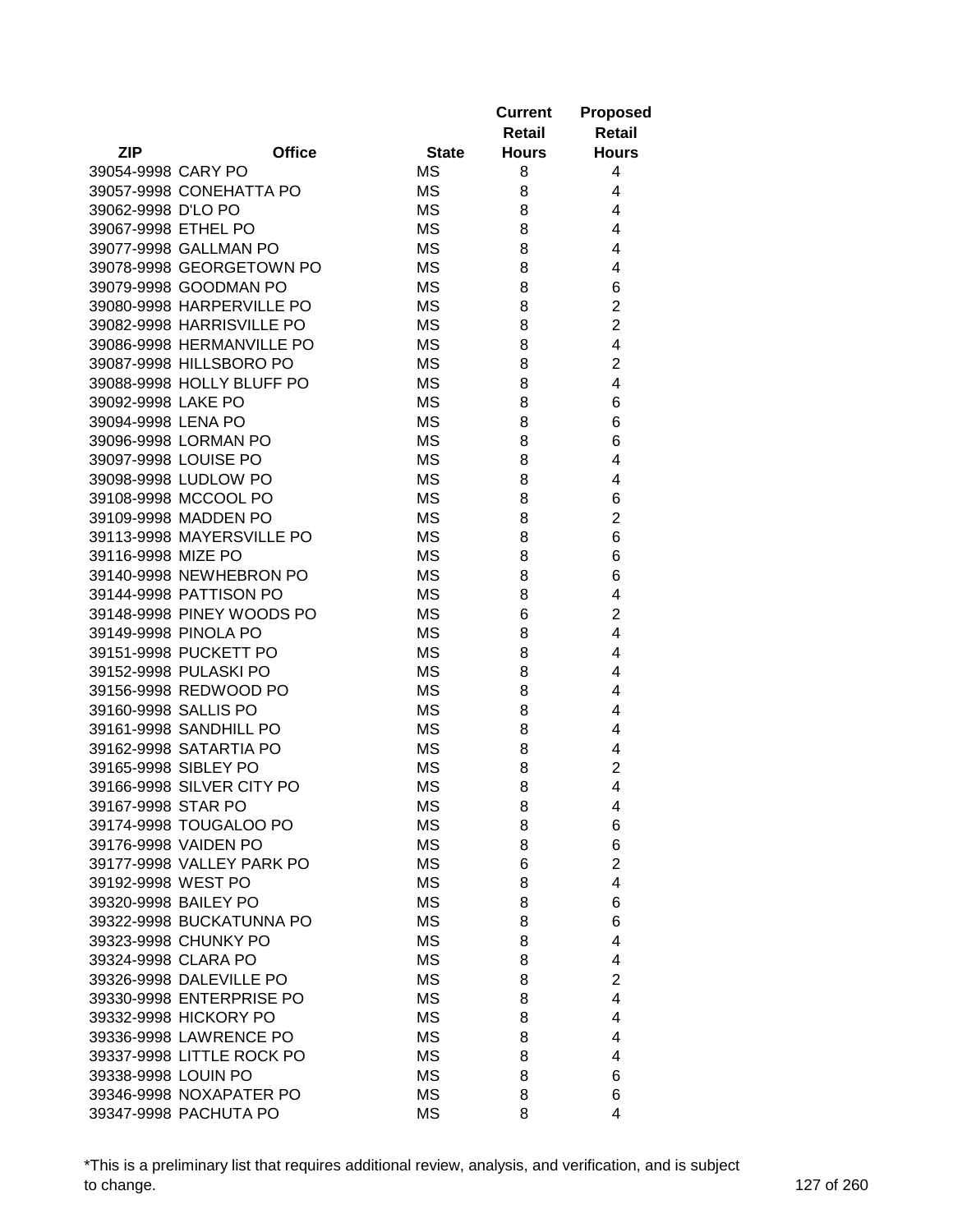|                     |                             |              | <b>Current</b><br>Retail | <b>Proposed</b><br><b>Retail</b> |
|---------------------|-----------------------------|--------------|--------------------------|----------------------------------|
| <b>ZIP</b>          | <b>Office</b>               | <b>State</b> | <b>Hours</b>             | <b>Hours</b>                     |
|                     | 39348-9998 PAULDING PO      | МS           | 8                        | 4                                |
|                     | 39352-9998 PORTERVILLE PO   | МS           | 8                        | $\overline{2}$                   |
|                     | 39354-9998 PRESTON PO       | МS           | 8                        | 4                                |
|                     | 39356-9998 ROSE HILL PO     | <b>MS</b>    | 8                        | 4                                |
|                     | 39358-9998 SCOOBA PO        | <b>MS</b>    | 8                        | 6                                |
|                     | 39359-9998 SEBASTOPOL PO    | <b>MS</b>    | 8                        | 6                                |
|                     | 39360-9998 SHUBUTA PO       | MS           | 8                        | 6                                |
|                     | 39361-9998 SHUQUALAK PO     | МS           | 8                        | 6                                |
|                     | 39362-9998 STATE LINE PO    | <b>MS</b>    | 8                        | 6                                |
|                     | 39363-9998 STONEWALL PO     | МS           | 8                        | 6                                |
|                     | 39364-9998 TOOMSUBA PO      | МS           | 8                        | 6                                |
|                     | 39366-9998 VOSSBURG PO      | МS           | 8                        | 4                                |
|                     | 39423-9998 BEAUMONT PO      | <b>MS</b>    | 8                        | 6                                |
|                     | 39425-9998 BROOKLYN PO      | МS           | 8                        | 6                                |
|                     | 39427-9998 CARSON PO        | МS           | 8                        | 4                                |
|                     | 39436-9998 EASTABUCHIE PO   | <b>MS</b>    | 8                        | 2                                |
|                     | 39456-9998 MCLAIN PO        | <b>MS</b>    | 8                        | 4                                |
|                     | 39457-9998 MCNEILL PO       | <b>MS</b>    | 8                        | 6                                |
|                     | 39459-9998 MOSELLE PO       | <b>MS</b>    | 8                        | 6                                |
| 39461-9998 NEELY PO |                             | <b>MS</b>    | 4                        | $\overline{2}$                   |
|                     | 39462-9998 NEW AUGUSTA PO   | <b>MS</b>    | 8                        | 6                                |
|                     | 39463-9998 NICHOLSON PO     | <b>MS</b>    | 8                        | 4                                |
| 39464-9998 OVETT PO |                             | <b>MS</b>    | 8                        | 4                                |
|                     | 39477-9998 SANDERSVILLE PO  | МS           | 8                        | 6                                |
|                     | 39478-9998 SANDY HOOK PO    | <b>MS</b>    | 8                        | 4                                |
| 39480-9998 SOSO PO  |                             | МS           | 8                        | 6                                |
|                     | 39481-9998 STRINGER PO      | МS           | 8                        | 4                                |
|                     | 39561-9998 MCHENRY PO       | МS           | 8                        | 6                                |
| 39630-9998 BUDE PO  |                             | МS           | 8                        | 4                                |
|                     | 39632-9998 CHATAWA PO       | MS           | 6                        | $\overline{c}$                   |
|                     | 39633-9998 CROSBY PO        | MS           | 8                        | $\overline{2}$                   |
|                     | 39635-9998 FERNWOOD PO      | МS           | 8                        | 4                                |
|                     | 39641-9998 JAYESS PO        | <b>MS</b>    | 8                        | 6                                |
|                     | 39643-9998 KOKOMO PO        | ΜS           | 8                        | 4                                |
|                     | 39647-9998 MCCALL CREEK PO  | MS           | 8                        | 4                                |
|                     | 39656-9998 OAK VALE PO      | ΜS           | 8                        | 4                                |
| 39657-9998 OSYKA PO |                             | <b>MS</b>    | 8                        | 6                                |
| 39661-9998 ROXIE PO |                             | <b>MS</b>    | 8                        | 4                                |
| 39662-9998 RUTH PO  |                             | <b>MS</b>    | 8                        | 4                                |
|                     | 39663-9998 SILVER CREEK PO  | MS           | 8                        | 6                                |
|                     | 39664-9998 SMITHDALE PO     | МS           | 8                        | 4                                |
|                     | 39665-9998 SONTAG PO        | <b>MS</b>    | 8                        | 4                                |
|                     | 39668-9998 UNION CHURCH PO  | МS           | 8                        | 4                                |
|                     | 39736-9998 ARTESIA PO       | МS           | 8                        | 4                                |
|                     | 39737-9998 BELLEFONTAINE PO | МS           | 8                        | 4                                |
|                     | 39741-9998 CEDARBLUFF PO    | МS           | 8                        | 4                                |
|                     | 39743-9998 CRAWFORD PO      | MS           | 8                        | 4                                |
|                     | 39745-9998 FRENCH CAMP PO   | МS           | 8                        | 4                                |
|                     | 39747-9998 KILMICHAEL PO    | МS           | 8                        | 6                                |
|                     | 39750-9998 MABEN PO         | <b>MS</b>    | 8                        | 6                                |

\*This is a preliminary list that requires additional review, analysis, and verification, and is subject to change. 128 of 260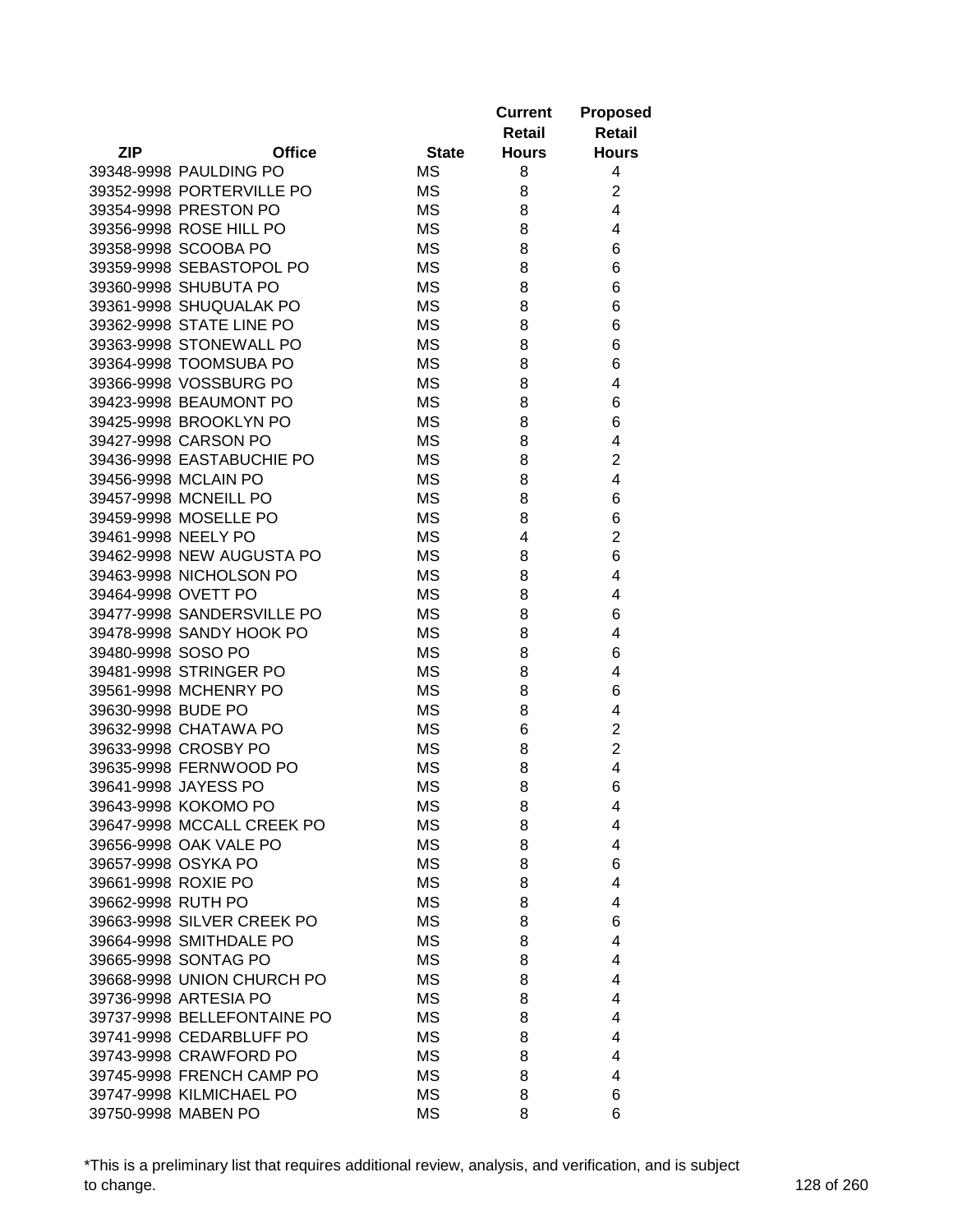|                     |                            |              | <b>Current</b><br>Retail | <b>Proposed</b><br>Retail |
|---------------------|----------------------------|--------------|--------------------------|---------------------------|
| <b>ZIP</b>          | <b>Office</b>              | <b>State</b> | <b>Hours</b>             | <b>Hours</b>              |
|                     | 39751-9998 MANTEE PO       | <b>MS</b>    | 8                        | 4                         |
|                     | 39752-9998 MATHISTON PO    | МS           | 8                        | 6                         |
| 39755-9998 PHEBA PO |                            | МS           | 8                        | 4                         |
|                     | 39756-9998 PRAIRIE PO      | <b>MS</b>    | 8                        | 4                         |
|                     | 39766-9998 STEENS PO       | <b>MS</b>    | 8                        | 6                         |
|                     | 39767-9998 STEWART PO      | МS           | 8                        | 4                         |
|                     | 39769-9998 STURGIS PO      | МS           | 8                        | 4                         |
|                     | 39771-9998 WALTHALL PO     | МS           | 6                        | 4                         |
| 39772-9998 WEIR PO  |                            | <b>MS</b>    | 8                        | 6                         |
|                     | 39776-9998 WOODLAND PO     | МS           | 8                        | 6                         |
|                     | 59006-9998 BALLANTINE PO   | МT           | 8                        | 6                         |
|                     | 59007-9700 BEARCREEK PO    | МT           | 4                        | $\overline{2}$            |
|                     | 59008-9700 BELFRY PO       | MT           | 8                        | 4                         |
|                     | 59010-9707 BIGHORN PO      | МT           | 6                        | 6                         |
|                     | 59012-9700 BIRNEY PO       | МT           | 4                        | $\overline{2}$            |
|                     | 59015-9758 BROADVIEW PO    | МT           | 8                        | 6                         |
| 59016-9700 BUSBY PO |                            | МT           | 8                        | 4                         |
|                     | 59018-9700 CLYDE PARK PO   | МT           | 8                        | 6                         |
|                     | 59020-9700 COOKE CITY PO   | МT           | 8                        | 6                         |
|                     | 59024-9759 CUSTER PO       | МT           | 8                        | 6                         |
|                     | 59025-9706 DECKER PO       | МT           | 6                        | 6                         |
|                     | 59026-9700 EDGAR PO        | МT           | 6                        | 4                         |
|                     | 59028-9706 FISHTAIL PO     | МT           | 8                        | 4                         |
|                     | 59029-9700 FROMBERG PO     | МT           | 8                        | 6                         |
|                     | 59031-9700 GARRYOWEN PO    | МT           | 8                        | $\overline{2}$            |
|                     | 59032-9700 GRASS RANGE PO  | МT           | 8                        | 6                         |
|                     | 59033-9702 GREYCLIFF PO    | МT           | 4                        | $\overline{2}$            |
|                     | 59039-9700 INGOMAR PO      | МT           | 4                        | 6                         |
|                     | 59046-9706 LAVINA PO       | MT           | 8                        | 4                         |
|                     | 59052-9702 MC LEOD PO      | МT           | 8                        | 6                         |
|                     | 59053-9701 MARTINSDALE PO  | МT           | 8                        | 4                         |
|                     | 59054-9700 MELSTONE PO     | МT           | 8                        | 6                         |
|                     | 59055-9703 MELVILLE PO     | МT           | 6                        | 4                         |
| 59057-9704 MOLT PO  |                            | МT           | 8                        | 6                         |
|                     | 59059-9700 MUSSELSHELL PO  | МT           | 6                        | 4                         |
| 59062-9700 OTTER PO |                            | МT           | 4                        | 6                         |
|                     | 59064-9723 POMPEYS PLR PO  | МT           | 8                        | 4                         |
| 59065-9701 PRAY PO  |                            | МT           | 8                        | 4                         |
|                     | 59066-9700 PRYOR PO        | МT           | 8                        | 4                         |
|                     | 59067-9702 RAPELJE PO      | МT           | 6                        | 6                         |
|                     | 59069-9704 REED POINT PO   | МT           | 8                        | 4                         |
|                     | 59070-9700 ROBERTS PO      | МT           | 8                        | 6                         |
|                     | 59071-9700 ROSCOE PO       | МT           | 8                        | 4                         |
|                     | 59074-9703 RYEGATE PO      | МT           | 8                        | 6                         |
|                     | 59075-9700 SAINT XAVIER PO | МT           | 6                        | $\overline{2}$            |
|                     | 59077-9702 SAND SPRINGS PO | МT           | 4                        | 6                         |
|                     | 59078-9708 SHAWMUT PO      | МT           | 6                        | 4                         |
|                     | 59083-9700 SUMATRA PO      | МT           | 3                        | 6                         |
|                     | 59085-9700 TWO DOT PO      | МT           | 6                        | 4                         |
|                     | 59086-9704 WILSALL PO      | МT           | 8                        | 6                         |

\*This is a preliminary list that requires additional review, analysis, and verification, and is subject to change. 129 of 260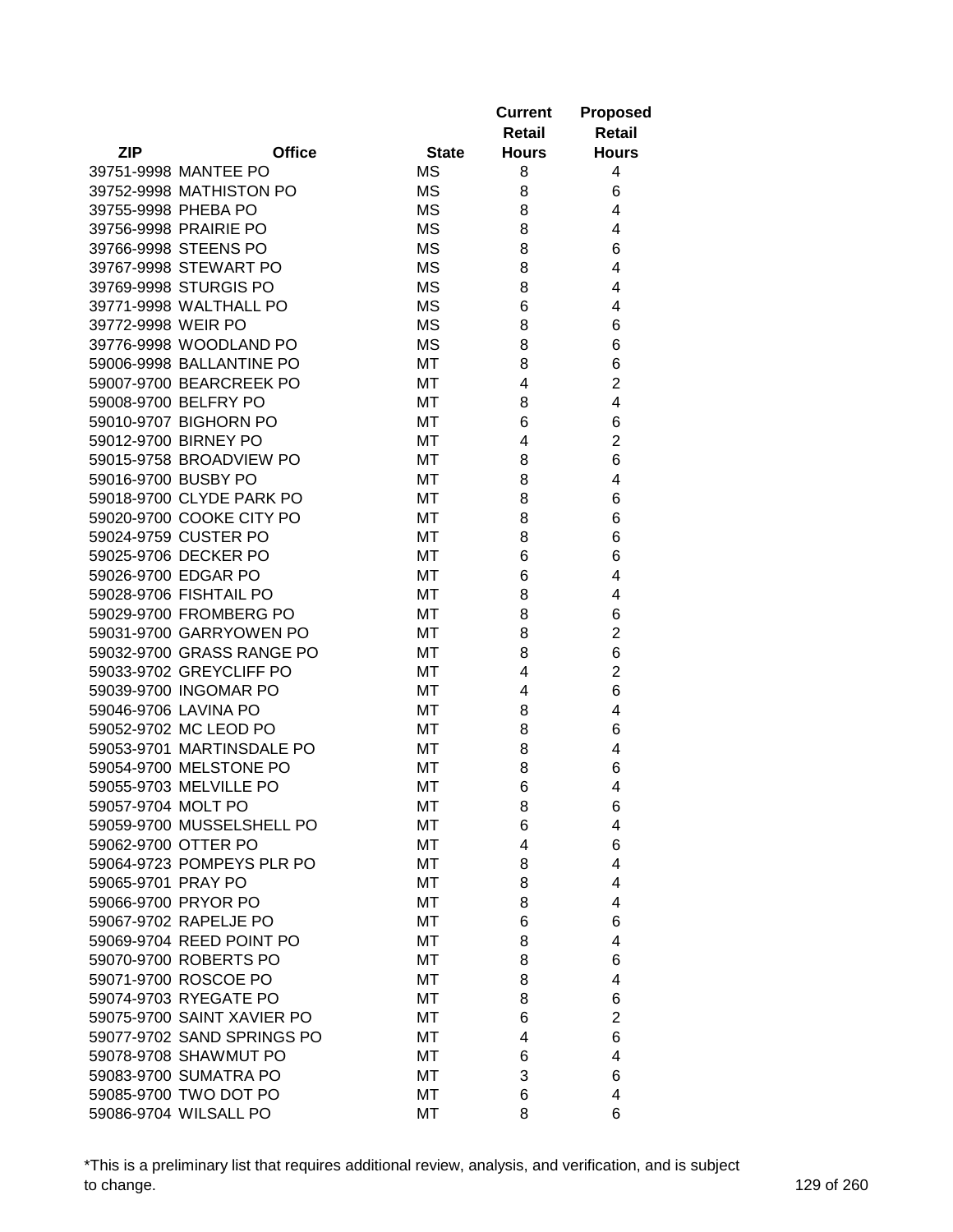| <b>ZIP</b><br><b>Office</b><br><b>State</b><br><b>Hours</b><br><b>Hours</b><br>59089-9700 WYOLA PO<br>МT<br>8<br>6<br>$\overline{2}$<br>59211-9701 ANTELOPE PO<br>МT<br>8<br>59212-9700 BAINVILLE PO<br>4<br>МT<br>8<br>59213-9714 BROCKTON PO<br>МT<br>8<br>4<br>59214-9708 BROCKWAY PO<br>4<br>МT<br>6<br>$\overline{2}$<br>59217-9700 CRANE PO<br>МT<br>4<br>4<br>59219-9701 DAGMAR PO<br>МT<br>6<br>4<br>59222-9700 FLAXVILLE PO<br>МT<br>8<br>6<br>59223-9704 FORT PECK PO<br>МT<br>8<br>59225-9700 FRAZER PO<br>МT<br>8<br>4<br>59241-9700 HINSDALE PO<br>МT<br>8<br>4<br>59243-9700 LAMBERT PO<br>МT<br>8<br>6<br>59247-9704 MEDICINE LAKE PO<br>MT<br>4<br>8<br>59248-9708 NASHUA PO<br>МT<br>8<br>6<br>59250-9706 OPHEIM PO<br>6<br>МT<br>8<br>59252-9723 OUTLOOK PO<br>МT<br>8<br>4<br>59253-9700 PEERLESS PO<br>8<br>МT<br>4<br>59256-9700 RAYMOND PO<br>МT<br>8<br>4<br>59258-9700 RESERVE PO<br>МT<br>8<br>4<br>59259-9706 RICHEY PO<br>6<br>МT<br>8<br>59260-9709 RICHLAND PO<br>МT<br>6<br>6<br>59261-9700 SACO PO<br>6<br>MT<br>8<br>4<br>59262-9714 SAVAGE PO<br>МT<br>8<br>59274-8506 VIDA PO<br>МT<br>6<br>4<br>59275-9715 WESTBY PO<br>МT<br>8<br>4<br>59276-9704 WHITETAIL PO<br>МT<br>6<br>4<br>59311-9700 ALZADA PO<br>МT<br>6<br>6<br>59312-9700 ANGELA PO<br>МT<br>4<br>6<br>59314-9700 BIDDLE PO<br>МT<br>4<br>6<br>59315-9709 BLOOMFIELD PO<br>$\overline{2}$<br>МT<br>6<br>59316-9704 BOYES PO<br>6<br>МT<br>4<br>59318-9700 BRUSETT PO<br>4<br>МT<br>4<br>59322-9700 COHAGEN PO<br>4<br>6<br>МT<br>59326-9705 FALLON PO<br>МT<br>8<br>4<br>59332-9700 HAMMOND PO<br>6<br>МT<br>4<br>59336-9705 ISMAY PO<br>6<br>МT<br>4<br>$\overline{2}$<br>59338-9700 KINSEY PO<br>МT<br>4<br>4<br>59339-9705 LINDSAY PO<br>МT<br>6<br>59344-9700 PLEVNA PO<br>MT<br>4<br>8<br>59347-9709 ROSEBUD PO<br>MT<br>8<br>4<br>59351-9700 VOLBORG PO<br>МT<br>4<br>4<br>59410-9700 AUGUSTA PO<br>MT<br>8<br>6<br>59416-9705 BRADY PO<br>МT<br>8<br>4<br>59418-9700 BUFFALO PO<br>$\overline{2}$<br>МT<br>4<br>59419-9701 BYNUM PO<br>$\overline{2}$<br>МT<br>6<br>59420-9701 CARTER PO<br>MT<br>4<br>8<br>59424-9700 COFFEE CREEK PO<br>МT<br>4<br>6<br>59430-9708 DENTON PO<br>МT<br>8<br>6<br>59432-9700 DUPUYER PO<br>МT<br>6<br>6<br>59433-9701 DUTTON PO |  |    | <b>Current</b><br>Retail | <b>Proposed</b><br><b>Retail</b> |
|-----------------------------------------------------------------------------------------------------------------------------------------------------------------------------------------------------------------------------------------------------------------------------------------------------------------------------------------------------------------------------------------------------------------------------------------------------------------------------------------------------------------------------------------------------------------------------------------------------------------------------------------------------------------------------------------------------------------------------------------------------------------------------------------------------------------------------------------------------------------------------------------------------------------------------------------------------------------------------------------------------------------------------------------------------------------------------------------------------------------------------------------------------------------------------------------------------------------------------------------------------------------------------------------------------------------------------------------------------------------------------------------------------------------------------------------------------------------------------------------------------------------------------------------------------------------------------------------------------------------------------------------------------------------------------------------------------------------------------------------------------------------------------------------------------------------------------------------------------------------------------------------------------------------------------------------------------------------------------------------------------------------------------------------------------------------------------------------------------------------------------------------------------------------------------------------------------------------------------------------------------------------------|--|----|--------------------------|----------------------------------|
|                                                                                                                                                                                                                                                                                                                                                                                                                                                                                                                                                                                                                                                                                                                                                                                                                                                                                                                                                                                                                                                                                                                                                                                                                                                                                                                                                                                                                                                                                                                                                                                                                                                                                                                                                                                                                                                                                                                                                                                                                                                                                                                                                                                                                                                                       |  |    |                          |                                  |
|                                                                                                                                                                                                                                                                                                                                                                                                                                                                                                                                                                                                                                                                                                                                                                                                                                                                                                                                                                                                                                                                                                                                                                                                                                                                                                                                                                                                                                                                                                                                                                                                                                                                                                                                                                                                                                                                                                                                                                                                                                                                                                                                                                                                                                                                       |  |    |                          |                                  |
|                                                                                                                                                                                                                                                                                                                                                                                                                                                                                                                                                                                                                                                                                                                                                                                                                                                                                                                                                                                                                                                                                                                                                                                                                                                                                                                                                                                                                                                                                                                                                                                                                                                                                                                                                                                                                                                                                                                                                                                                                                                                                                                                                                                                                                                                       |  |    |                          |                                  |
|                                                                                                                                                                                                                                                                                                                                                                                                                                                                                                                                                                                                                                                                                                                                                                                                                                                                                                                                                                                                                                                                                                                                                                                                                                                                                                                                                                                                                                                                                                                                                                                                                                                                                                                                                                                                                                                                                                                                                                                                                                                                                                                                                                                                                                                                       |  |    |                          |                                  |
|                                                                                                                                                                                                                                                                                                                                                                                                                                                                                                                                                                                                                                                                                                                                                                                                                                                                                                                                                                                                                                                                                                                                                                                                                                                                                                                                                                                                                                                                                                                                                                                                                                                                                                                                                                                                                                                                                                                                                                                                                                                                                                                                                                                                                                                                       |  |    |                          |                                  |
|                                                                                                                                                                                                                                                                                                                                                                                                                                                                                                                                                                                                                                                                                                                                                                                                                                                                                                                                                                                                                                                                                                                                                                                                                                                                                                                                                                                                                                                                                                                                                                                                                                                                                                                                                                                                                                                                                                                                                                                                                                                                                                                                                                                                                                                                       |  |    |                          |                                  |
|                                                                                                                                                                                                                                                                                                                                                                                                                                                                                                                                                                                                                                                                                                                                                                                                                                                                                                                                                                                                                                                                                                                                                                                                                                                                                                                                                                                                                                                                                                                                                                                                                                                                                                                                                                                                                                                                                                                                                                                                                                                                                                                                                                                                                                                                       |  |    |                          |                                  |
|                                                                                                                                                                                                                                                                                                                                                                                                                                                                                                                                                                                                                                                                                                                                                                                                                                                                                                                                                                                                                                                                                                                                                                                                                                                                                                                                                                                                                                                                                                                                                                                                                                                                                                                                                                                                                                                                                                                                                                                                                                                                                                                                                                                                                                                                       |  |    |                          |                                  |
|                                                                                                                                                                                                                                                                                                                                                                                                                                                                                                                                                                                                                                                                                                                                                                                                                                                                                                                                                                                                                                                                                                                                                                                                                                                                                                                                                                                                                                                                                                                                                                                                                                                                                                                                                                                                                                                                                                                                                                                                                                                                                                                                                                                                                                                                       |  |    |                          |                                  |
|                                                                                                                                                                                                                                                                                                                                                                                                                                                                                                                                                                                                                                                                                                                                                                                                                                                                                                                                                                                                                                                                                                                                                                                                                                                                                                                                                                                                                                                                                                                                                                                                                                                                                                                                                                                                                                                                                                                                                                                                                                                                                                                                                                                                                                                                       |  |    |                          |                                  |
|                                                                                                                                                                                                                                                                                                                                                                                                                                                                                                                                                                                                                                                                                                                                                                                                                                                                                                                                                                                                                                                                                                                                                                                                                                                                                                                                                                                                                                                                                                                                                                                                                                                                                                                                                                                                                                                                                                                                                                                                                                                                                                                                                                                                                                                                       |  |    |                          |                                  |
|                                                                                                                                                                                                                                                                                                                                                                                                                                                                                                                                                                                                                                                                                                                                                                                                                                                                                                                                                                                                                                                                                                                                                                                                                                                                                                                                                                                                                                                                                                                                                                                                                                                                                                                                                                                                                                                                                                                                                                                                                                                                                                                                                                                                                                                                       |  |    |                          |                                  |
|                                                                                                                                                                                                                                                                                                                                                                                                                                                                                                                                                                                                                                                                                                                                                                                                                                                                                                                                                                                                                                                                                                                                                                                                                                                                                                                                                                                                                                                                                                                                                                                                                                                                                                                                                                                                                                                                                                                                                                                                                                                                                                                                                                                                                                                                       |  |    |                          |                                  |
|                                                                                                                                                                                                                                                                                                                                                                                                                                                                                                                                                                                                                                                                                                                                                                                                                                                                                                                                                                                                                                                                                                                                                                                                                                                                                                                                                                                                                                                                                                                                                                                                                                                                                                                                                                                                                                                                                                                                                                                                                                                                                                                                                                                                                                                                       |  |    |                          |                                  |
|                                                                                                                                                                                                                                                                                                                                                                                                                                                                                                                                                                                                                                                                                                                                                                                                                                                                                                                                                                                                                                                                                                                                                                                                                                                                                                                                                                                                                                                                                                                                                                                                                                                                                                                                                                                                                                                                                                                                                                                                                                                                                                                                                                                                                                                                       |  |    |                          |                                  |
|                                                                                                                                                                                                                                                                                                                                                                                                                                                                                                                                                                                                                                                                                                                                                                                                                                                                                                                                                                                                                                                                                                                                                                                                                                                                                                                                                                                                                                                                                                                                                                                                                                                                                                                                                                                                                                                                                                                                                                                                                                                                                                                                                                                                                                                                       |  |    |                          |                                  |
|                                                                                                                                                                                                                                                                                                                                                                                                                                                                                                                                                                                                                                                                                                                                                                                                                                                                                                                                                                                                                                                                                                                                                                                                                                                                                                                                                                                                                                                                                                                                                                                                                                                                                                                                                                                                                                                                                                                                                                                                                                                                                                                                                                                                                                                                       |  |    |                          |                                  |
|                                                                                                                                                                                                                                                                                                                                                                                                                                                                                                                                                                                                                                                                                                                                                                                                                                                                                                                                                                                                                                                                                                                                                                                                                                                                                                                                                                                                                                                                                                                                                                                                                                                                                                                                                                                                                                                                                                                                                                                                                                                                                                                                                                                                                                                                       |  |    |                          |                                  |
|                                                                                                                                                                                                                                                                                                                                                                                                                                                                                                                                                                                                                                                                                                                                                                                                                                                                                                                                                                                                                                                                                                                                                                                                                                                                                                                                                                                                                                                                                                                                                                                                                                                                                                                                                                                                                                                                                                                                                                                                                                                                                                                                                                                                                                                                       |  |    |                          |                                  |
|                                                                                                                                                                                                                                                                                                                                                                                                                                                                                                                                                                                                                                                                                                                                                                                                                                                                                                                                                                                                                                                                                                                                                                                                                                                                                                                                                                                                                                                                                                                                                                                                                                                                                                                                                                                                                                                                                                                                                                                                                                                                                                                                                                                                                                                                       |  |    |                          |                                  |
|                                                                                                                                                                                                                                                                                                                                                                                                                                                                                                                                                                                                                                                                                                                                                                                                                                                                                                                                                                                                                                                                                                                                                                                                                                                                                                                                                                                                                                                                                                                                                                                                                                                                                                                                                                                                                                                                                                                                                                                                                                                                                                                                                                                                                                                                       |  |    |                          |                                  |
|                                                                                                                                                                                                                                                                                                                                                                                                                                                                                                                                                                                                                                                                                                                                                                                                                                                                                                                                                                                                                                                                                                                                                                                                                                                                                                                                                                                                                                                                                                                                                                                                                                                                                                                                                                                                                                                                                                                                                                                                                                                                                                                                                                                                                                                                       |  |    |                          |                                  |
|                                                                                                                                                                                                                                                                                                                                                                                                                                                                                                                                                                                                                                                                                                                                                                                                                                                                                                                                                                                                                                                                                                                                                                                                                                                                                                                                                                                                                                                                                                                                                                                                                                                                                                                                                                                                                                                                                                                                                                                                                                                                                                                                                                                                                                                                       |  |    |                          |                                  |
|                                                                                                                                                                                                                                                                                                                                                                                                                                                                                                                                                                                                                                                                                                                                                                                                                                                                                                                                                                                                                                                                                                                                                                                                                                                                                                                                                                                                                                                                                                                                                                                                                                                                                                                                                                                                                                                                                                                                                                                                                                                                                                                                                                                                                                                                       |  |    |                          |                                  |
|                                                                                                                                                                                                                                                                                                                                                                                                                                                                                                                                                                                                                                                                                                                                                                                                                                                                                                                                                                                                                                                                                                                                                                                                                                                                                                                                                                                                                                                                                                                                                                                                                                                                                                                                                                                                                                                                                                                                                                                                                                                                                                                                                                                                                                                                       |  |    |                          |                                  |
|                                                                                                                                                                                                                                                                                                                                                                                                                                                                                                                                                                                                                                                                                                                                                                                                                                                                                                                                                                                                                                                                                                                                                                                                                                                                                                                                                                                                                                                                                                                                                                                                                                                                                                                                                                                                                                                                                                                                                                                                                                                                                                                                                                                                                                                                       |  |    |                          |                                  |
|                                                                                                                                                                                                                                                                                                                                                                                                                                                                                                                                                                                                                                                                                                                                                                                                                                                                                                                                                                                                                                                                                                                                                                                                                                                                                                                                                                                                                                                                                                                                                                                                                                                                                                                                                                                                                                                                                                                                                                                                                                                                                                                                                                                                                                                                       |  |    |                          |                                  |
|                                                                                                                                                                                                                                                                                                                                                                                                                                                                                                                                                                                                                                                                                                                                                                                                                                                                                                                                                                                                                                                                                                                                                                                                                                                                                                                                                                                                                                                                                                                                                                                                                                                                                                                                                                                                                                                                                                                                                                                                                                                                                                                                                                                                                                                                       |  |    |                          |                                  |
|                                                                                                                                                                                                                                                                                                                                                                                                                                                                                                                                                                                                                                                                                                                                                                                                                                                                                                                                                                                                                                                                                                                                                                                                                                                                                                                                                                                                                                                                                                                                                                                                                                                                                                                                                                                                                                                                                                                                                                                                                                                                                                                                                                                                                                                                       |  |    |                          |                                  |
|                                                                                                                                                                                                                                                                                                                                                                                                                                                                                                                                                                                                                                                                                                                                                                                                                                                                                                                                                                                                                                                                                                                                                                                                                                                                                                                                                                                                                                                                                                                                                                                                                                                                                                                                                                                                                                                                                                                                                                                                                                                                                                                                                                                                                                                                       |  |    |                          |                                  |
|                                                                                                                                                                                                                                                                                                                                                                                                                                                                                                                                                                                                                                                                                                                                                                                                                                                                                                                                                                                                                                                                                                                                                                                                                                                                                                                                                                                                                                                                                                                                                                                                                                                                                                                                                                                                                                                                                                                                                                                                                                                                                                                                                                                                                                                                       |  |    |                          |                                  |
|                                                                                                                                                                                                                                                                                                                                                                                                                                                                                                                                                                                                                                                                                                                                                                                                                                                                                                                                                                                                                                                                                                                                                                                                                                                                                                                                                                                                                                                                                                                                                                                                                                                                                                                                                                                                                                                                                                                                                                                                                                                                                                                                                                                                                                                                       |  |    |                          |                                  |
|                                                                                                                                                                                                                                                                                                                                                                                                                                                                                                                                                                                                                                                                                                                                                                                                                                                                                                                                                                                                                                                                                                                                                                                                                                                                                                                                                                                                                                                                                                                                                                                                                                                                                                                                                                                                                                                                                                                                                                                                                                                                                                                                                                                                                                                                       |  |    |                          |                                  |
|                                                                                                                                                                                                                                                                                                                                                                                                                                                                                                                                                                                                                                                                                                                                                                                                                                                                                                                                                                                                                                                                                                                                                                                                                                                                                                                                                                                                                                                                                                                                                                                                                                                                                                                                                                                                                                                                                                                                                                                                                                                                                                                                                                                                                                                                       |  |    |                          |                                  |
|                                                                                                                                                                                                                                                                                                                                                                                                                                                                                                                                                                                                                                                                                                                                                                                                                                                                                                                                                                                                                                                                                                                                                                                                                                                                                                                                                                                                                                                                                                                                                                                                                                                                                                                                                                                                                                                                                                                                                                                                                                                                                                                                                                                                                                                                       |  |    |                          |                                  |
|                                                                                                                                                                                                                                                                                                                                                                                                                                                                                                                                                                                                                                                                                                                                                                                                                                                                                                                                                                                                                                                                                                                                                                                                                                                                                                                                                                                                                                                                                                                                                                                                                                                                                                                                                                                                                                                                                                                                                                                                                                                                                                                                                                                                                                                                       |  |    |                          |                                  |
|                                                                                                                                                                                                                                                                                                                                                                                                                                                                                                                                                                                                                                                                                                                                                                                                                                                                                                                                                                                                                                                                                                                                                                                                                                                                                                                                                                                                                                                                                                                                                                                                                                                                                                                                                                                                                                                                                                                                                                                                                                                                                                                                                                                                                                                                       |  |    |                          |                                  |
|                                                                                                                                                                                                                                                                                                                                                                                                                                                                                                                                                                                                                                                                                                                                                                                                                                                                                                                                                                                                                                                                                                                                                                                                                                                                                                                                                                                                                                                                                                                                                                                                                                                                                                                                                                                                                                                                                                                                                                                                                                                                                                                                                                                                                                                                       |  |    |                          |                                  |
|                                                                                                                                                                                                                                                                                                                                                                                                                                                                                                                                                                                                                                                                                                                                                                                                                                                                                                                                                                                                                                                                                                                                                                                                                                                                                                                                                                                                                                                                                                                                                                                                                                                                                                                                                                                                                                                                                                                                                                                                                                                                                                                                                                                                                                                                       |  |    |                          |                                  |
|                                                                                                                                                                                                                                                                                                                                                                                                                                                                                                                                                                                                                                                                                                                                                                                                                                                                                                                                                                                                                                                                                                                                                                                                                                                                                                                                                                                                                                                                                                                                                                                                                                                                                                                                                                                                                                                                                                                                                                                                                                                                                                                                                                                                                                                                       |  |    |                          |                                  |
|                                                                                                                                                                                                                                                                                                                                                                                                                                                                                                                                                                                                                                                                                                                                                                                                                                                                                                                                                                                                                                                                                                                                                                                                                                                                                                                                                                                                                                                                                                                                                                                                                                                                                                                                                                                                                                                                                                                                                                                                                                                                                                                                                                                                                                                                       |  |    |                          |                                  |
|                                                                                                                                                                                                                                                                                                                                                                                                                                                                                                                                                                                                                                                                                                                                                                                                                                                                                                                                                                                                                                                                                                                                                                                                                                                                                                                                                                                                                                                                                                                                                                                                                                                                                                                                                                                                                                                                                                                                                                                                                                                                                                                                                                                                                                                                       |  |    |                          |                                  |
|                                                                                                                                                                                                                                                                                                                                                                                                                                                                                                                                                                                                                                                                                                                                                                                                                                                                                                                                                                                                                                                                                                                                                                                                                                                                                                                                                                                                                                                                                                                                                                                                                                                                                                                                                                                                                                                                                                                                                                                                                                                                                                                                                                                                                                                                       |  |    |                          |                                  |
|                                                                                                                                                                                                                                                                                                                                                                                                                                                                                                                                                                                                                                                                                                                                                                                                                                                                                                                                                                                                                                                                                                                                                                                                                                                                                                                                                                                                                                                                                                                                                                                                                                                                                                                                                                                                                                                                                                                                                                                                                                                                                                                                                                                                                                                                       |  |    |                          |                                  |
|                                                                                                                                                                                                                                                                                                                                                                                                                                                                                                                                                                                                                                                                                                                                                                                                                                                                                                                                                                                                                                                                                                                                                                                                                                                                                                                                                                                                                                                                                                                                                                                                                                                                                                                                                                                                                                                                                                                                                                                                                                                                                                                                                                                                                                                                       |  |    |                          |                                  |
|                                                                                                                                                                                                                                                                                                                                                                                                                                                                                                                                                                                                                                                                                                                                                                                                                                                                                                                                                                                                                                                                                                                                                                                                                                                                                                                                                                                                                                                                                                                                                                                                                                                                                                                                                                                                                                                                                                                                                                                                                                                                                                                                                                                                                                                                       |  |    |                          |                                  |
|                                                                                                                                                                                                                                                                                                                                                                                                                                                                                                                                                                                                                                                                                                                                                                                                                                                                                                                                                                                                                                                                                                                                                                                                                                                                                                                                                                                                                                                                                                                                                                                                                                                                                                                                                                                                                                                                                                                                                                                                                                                                                                                                                                                                                                                                       |  |    |                          |                                  |
|                                                                                                                                                                                                                                                                                                                                                                                                                                                                                                                                                                                                                                                                                                                                                                                                                                                                                                                                                                                                                                                                                                                                                                                                                                                                                                                                                                                                                                                                                                                                                                                                                                                                                                                                                                                                                                                                                                                                                                                                                                                                                                                                                                                                                                                                       |  |    |                          |                                  |
|                                                                                                                                                                                                                                                                                                                                                                                                                                                                                                                                                                                                                                                                                                                                                                                                                                                                                                                                                                                                                                                                                                                                                                                                                                                                                                                                                                                                                                                                                                                                                                                                                                                                                                                                                                                                                                                                                                                                                                                                                                                                                                                                                                                                                                                                       |  |    |                          |                                  |
|                                                                                                                                                                                                                                                                                                                                                                                                                                                                                                                                                                                                                                                                                                                                                                                                                                                                                                                                                                                                                                                                                                                                                                                                                                                                                                                                                                                                                                                                                                                                                                                                                                                                                                                                                                                                                                                                                                                                                                                                                                                                                                                                                                                                                                                                       |  |    |                          |                                  |
|                                                                                                                                                                                                                                                                                                                                                                                                                                                                                                                                                                                                                                                                                                                                                                                                                                                                                                                                                                                                                                                                                                                                                                                                                                                                                                                                                                                                                                                                                                                                                                                                                                                                                                                                                                                                                                                                                                                                                                                                                                                                                                                                                                                                                                                                       |  | MT | 8                        | 4                                |

\*This is a preliminary list that requires additional review, analysis, and verification, and is subject to change. 130 of 260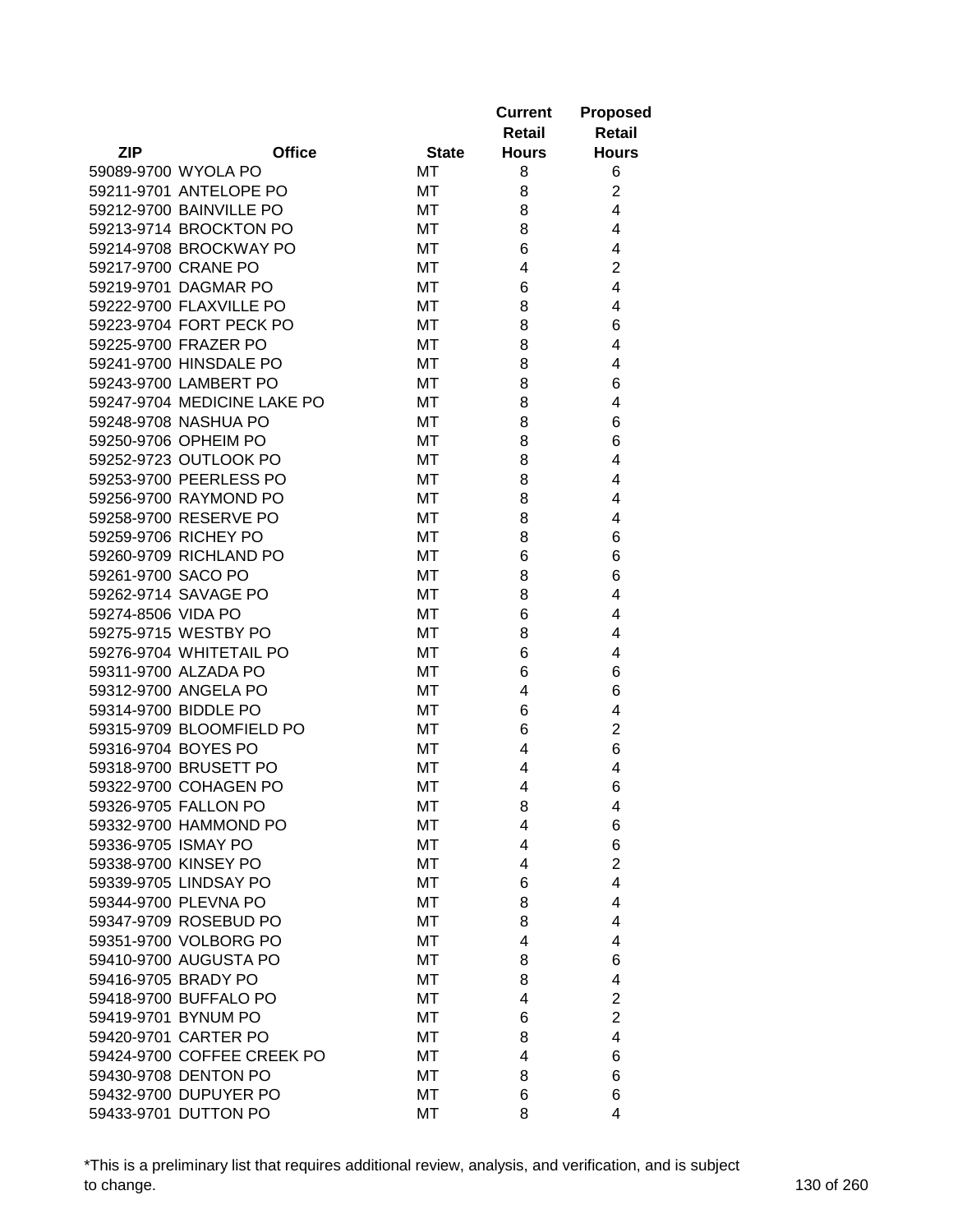|                      |                                 |              | <b>Current</b><br>Retail | <b>Proposed</b><br><b>Retail</b> |
|----------------------|---------------------------------|--------------|--------------------------|----------------------------------|
| <b>ZIP</b>           | <b>Office</b>                   | <b>State</b> | <b>Hours</b>             | <b>Hours</b>                     |
|                      | 59434-9700 EAST GLACIER PARK PO | МT           | 8                        | 6                                |
|                      | 59435-9700 ETHRIDGE PO          | МT           | 4                        | $\overline{2}$                   |
|                      | 59443-9704 FORT SHAW PO         | МT           | 8                        | 4                                |
|                      | 59444-9702 GALATA PO            | МT           | 6                        | $\overline{2}$                   |
|                      | 59446-9706 GERALDINE PO         | МT           | 8                        | 6                                |
|                      | 59447-9716 GEYSER PO            | МT           | 8                        | 6                                |
|                      | 59448-9700 HEART BUTTE PO       | МT           | 8                        | 6                                |
|                      | 59450-9700 HIGHWOOD PO          | МT           | 8                        | 4                                |
|                      | 59451-9700 HILGER PO            | MT           | 8                        | 4                                |
|                      | 59452-9700 HOBSON PO            | МT           | 8                        | 6                                |
|                      | 59453-9709 JUDITH GAP PO        | МT           | 8                        | 4                                |
| 59454-9702 KEVIN PO  |                                 | МT           | 8                        | 4                                |
| 59460-9707 LOMA PO   |                                 | MT           | 6                        | 4                                |
|                      | 59462-9700 MOCCASIN PO          | MT           | 4                        | $\overline{2}$                   |
|                      | 59463-9705 MONARCH PO           | МT           | 8                        | 6                                |
|                      | 59464-9405 MOORE PO             | МT           | 8                        | 4                                |
|                      | 59465-9704 NEIHART PO           | МT           | 6                        | 6                                |
|                      | 59467-9700 PENDROY PO           | МT           | 6                        | 2                                |
|                      | 59468-9337 POWER PO             | МT           | 8                        | 4                                |
|                      | 59469-9700 RAYNESFORD PO        | МT           | 6                        | 6                                |
| 59471-9706 ROY PO    |                                 | МT           | 8                        | 6                                |
| 59477-9700 SIMMS PO  |                                 | МT           | 8                        | 4                                |
|                      | 59480-9704 STOCKETT PO          | МT           | 8                        | 6                                |
|                      | 59482-9709 SUNBURST PO          | МT           | 8                        | 6                                |
|                      | 59483-9706 SUN RIVER PO         | МT           | 8                        | 4                                |
| 59485-9700 ULM PO    |                                 | МT           | 8                        | 6                                |
|                      | 59486-9707 VALIER PO            | МT           | 8                        | 6                                |
|                      | 59487-9728 VAUGHN PO            | МT           | 8                        | 6                                |
|                      | 59489-9700 WINIFRED PO          | MT           | 8                        | 6                                |
|                      | 59521-9700 BOX ELDER PO         | МT           | 8                        | 6                                |
|                      | 59524-9700 DODSON PO            | МT           | 8                        | 6                                |
|                      | 59525-9700 GILDFORD PO          | МT           | 8                        | 6                                |
| 59527-9700 HAYS PO   |                                 | МT           | 8                        | 4                                |
|                      | 59528-9700 HINGHAM PO           | МT           | 8                        | 6                                |
|                      | 59529-9708 HOGELAND PO          | МT           | 4                        | $\overline{2}$                   |
|                      | 59530-9708 INVERNESS PO         | МT           | 8                        | 4                                |
| 59531-9709 JOPLIN PO |                                 | МT           | 8                        | 4                                |
|                      | 59532-9700 KREMLIN PO           | МT           | 8                        | 4                                |
|                      | 59537-9700 LORING PO            | МT           | 4                        | 6                                |
|                      | 59540-9712 RUDYARD PO           | МT           | 8                        | 4                                |
|                      | 59542-9700 TURNER PO            | МT           | 8                        | 6                                |
|                      | 59544-9704 WHITEWATER PO        | МT           | 6                        | 6                                |
|                      | 59545-9702 WHITLASH PO          | МT           | $\overline{c}$           | 6                                |
|                      | 59546-9700 ZORTMAN PO           | МT           | 6                        | 6                                |
|                      | 59547-9703 ZURICH PO            | МT           | 4                        | $\overline{2}$                   |
| 59631-9700 BASIN PO  |                                 | МT           | 8                        | 4                                |
|                      | 59638-9700 JEFFERSON CITY PO    | МT           | 8                        | 4                                |
|                      | 59640-9701 MARYSVILLE PO        | МT           | 4                        | $\overline{2}$                   |
|                      | 59642-9700 RINGLING PO          | МT           | 4                        | $\overline{2}$                   |
|                      |                                 |              | 6                        | 4                                |
|                      | 59643-9730 TOSTON PO            | МT           |                          |                                  |

\*This is a preliminary list that requires additional review, analysis, and verification, and is subject to change. 131 of 260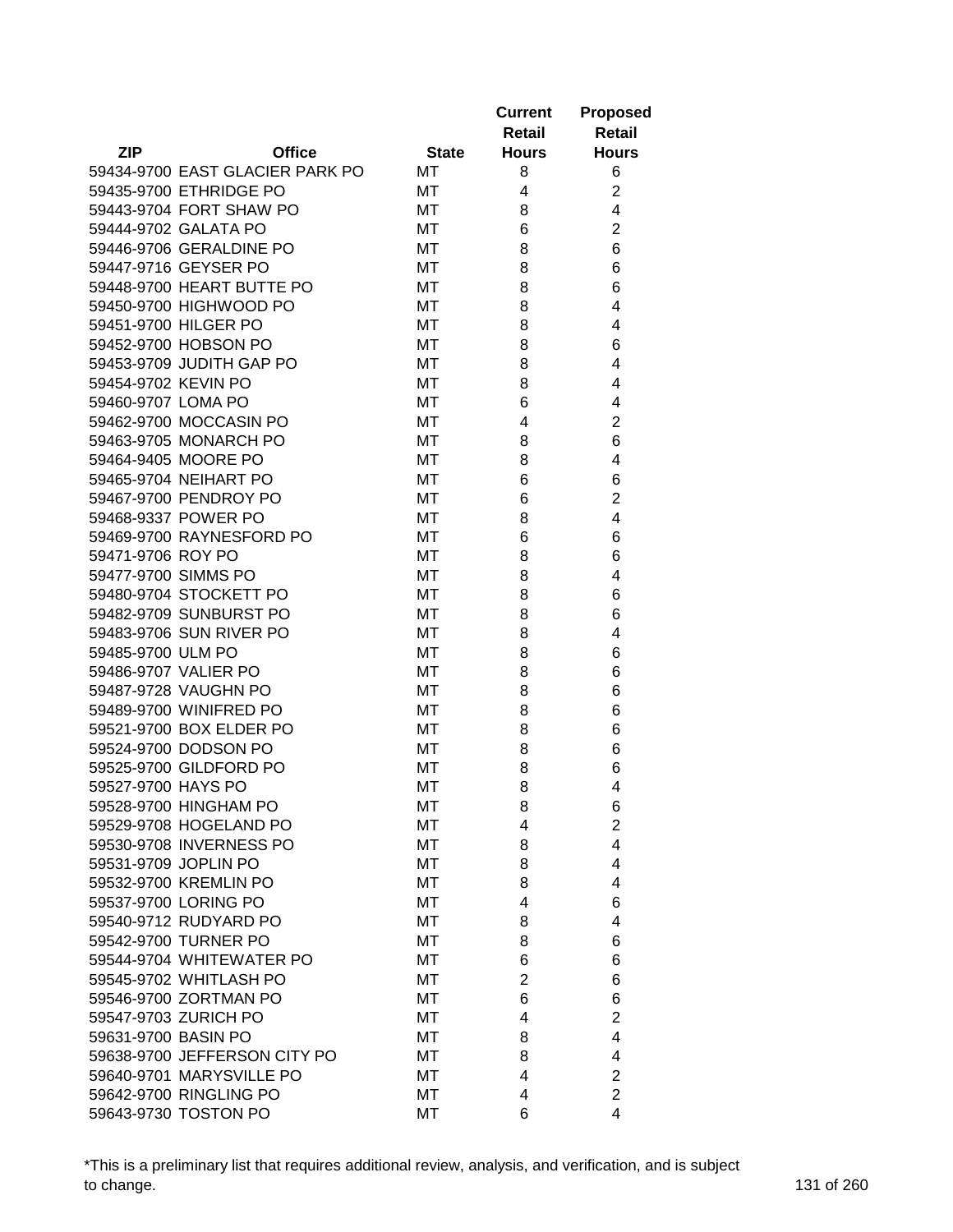|                      |                                                |              | <b>Current</b><br>Retail | <b>Proposed</b><br><b>Retail</b> |
|----------------------|------------------------------------------------|--------------|--------------------------|----------------------------------|
| <b>ZIP</b>           | <b>Office</b>                                  | <b>State</b> | <b>Hours</b>             | <b>Hours</b>                     |
|                      | 59648-9701 WOLF CREEK PO                       | МT           | 8                        | 6                                |
| 59710-9700 ALDER PO  |                                                | МT           | 8                        | 4                                |
| 59713-9700 AVON PO   |                                                | МT           | 8                        | 4                                |
|                      | 59720-9774 CAMERON PO                          | МT           | 8                        | 4                                |
|                      | 59721-9628 CARDWELL PO                         | MT           | 8                        | 4                                |
| 59727-9700 DIVIDE PO |                                                | МT           | 8                        | 4                                |
|                      | 59728-9700 ELLISTON PO                         | МT           | 8                        | 4                                |
|                      | 59735-9700 HARRISON PO                         | МT           | 8                        | 4                                |
|                      | 59736-9707 JACKSON PO                          | МT           | 6                        | 6                                |
| 59739-9719 LIMA PO   |                                                | МT           | 8                        | 6                                |
|                      | 59740-9700 MC ALLISTER PO                      | МT           | 8                        | 6                                |
|                      | 59743-9700 MELROSE PO                          | МT           | 8                        | 4                                |
|                      | 59745-9704 NORRIS PO                           | MT           | 6                        | 4                                |
| 59747-9700 PONY PO   |                                                | MT           | 8                        | 4                                |
|                      | 59748-9700 RAMSAY PO                           | МT           | 8                        | 4                                |
|                      | 59755-9700 VIRGINIA CITY PO                    | МT           | 8                        | 4                                |
|                      | 59756-9700 WARM SPRINGS PO                     | МT           | 8                        | 4                                |
|                      | 59760-9700 WILLOW CREEK PO                     | МT           | 8                        | 4                                |
|                      | 59761-9700 WISDOM PO                           | МT           | 8                        | 6                                |
|                      | 59762-9705 WISE RIVER PO                       | МT           | 8                        | 4                                |
|                      | 59820-9701 ALBERTON PO                         | МT           | 8                        | 6                                |
|                      | 59823-9574 BONNER PO                           | МT           | 8                        | 6                                |
|                      | 59824-9567 CHARLO PO                           | МT           | 8                        | 4                                |
|                      | 59825-9101 CLINTON PO                          | МT           | 8                        | 6                                |
|                      | 59826-9043 CONDON PO                           | МT           | 8                        | 6                                |
|                      | 59827-9703 CONNER PO                           | МT           | 8                        | 4                                |
| 59831-9700 DIXON PO  |                                                | МT           | 8                        | 4                                |
|                      | 59832-9720 DRUMMOND PO                         | МT           | 8                        | 6                                |
| 59837-9702 HALL PO   |                                                | МT           | 8                        | 4                                |
|                      | 59843-9102 HELMVILLE PO                        | МT           | 8                        | 6                                |
|                      | 59844-9505 HERON PO                            | МT           | 8                        | 6                                |
|                      | 59853-9759 NOXON PO                            | МT           | 8                        | 6                                |
|                      | 59854-9723 OVANDO PO                           | МT           | 8                        | 4                                |
|                      | 59856-9700 PARADISE PO                         | МT           | 8                        | 4                                |
| 59871-9712 SULA PO   |                                                | МT           | 8                        | 4                                |
|                      | 59874-9563 TROUT CREEK PO                      | МT           | 8                        | 6                                |
|                      | 59910-9701 BIG ARM PO                          | МT           | 8                        | 4                                |
|                      | 59914-9713 DAYTON PO                           | МT           | 8                        | 4                                |
| 59915-9716 ELMO PO   |                                                | МT           | 8                        | $\overline{2}$                   |
|                      | 59918-9700 FORTINE PO                          | МT           | 8                        | 4                                |
|                      | 59925-9720 MARION PO                           | МT           | 8                        | 6                                |
| 59927-9700 OLNEY PO  |                                                | МT           | 8                        | 4                                |
|                      | 59930-9784 REXFORD PO                          | МT           | 8                        | 4                                |
|                      | 59933-9700 STRYKER PO                          | МT           | 4                        | 2                                |
|                      | 59934-9700 TREGO PO                            | МT           | 8                        | 4                                |
|                      | 59936-9702 WEST GLACIER PO                     | МT           | 8                        | 6                                |
|                      |                                                | <b>NC</b>    |                          |                                  |
|                      | 27007-9998 ARARAT PO<br>27010-9800 BETHANIA PO | <b>NC</b>    | 8                        | 6                                |
|                      |                                                | <b>NC</b>    | 8                        | 6                                |
|                      | 27016-7654 DANBURY PO                          |              | 8                        | 6                                |
|                      | 27022-9998 LAWSONVILLE PO                      | <b>NC</b>    | 8                        | 4                                |

\*This is a preliminary list that requires additional review, analysis, and verification, and is subject to change. 132 of 260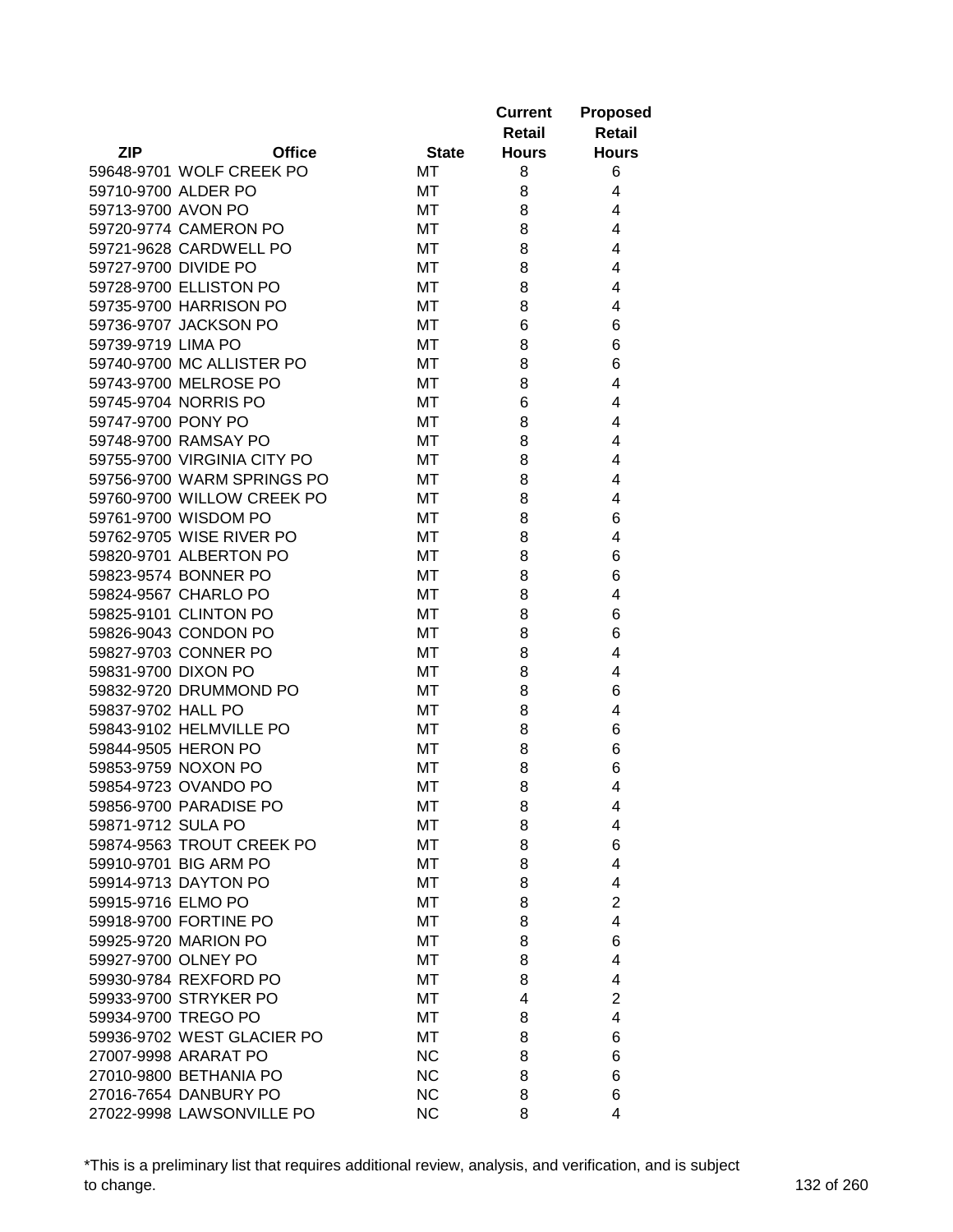|                      |                               |              | <b>Current</b><br>Retail | <b>Proposed</b><br><b>Retail</b> |
|----------------------|-------------------------------|--------------|--------------------------|----------------------------------|
| <b>ZIP</b>           | <b>Office</b>                 | <b>State</b> | <b>Hours</b>             | <b>Hours</b>                     |
|                      | 27042-9998 PINE HALL PO       | <b>NC</b>    | 8                        | 4                                |
|                      | 27046-9998 SANDY RIDGE PO     | <b>NC</b>    | 8                        | 6                                |
|                      | 27047-9275 SILOAM PO          | <b>NC</b>    | 8                        | 4                                |
|                      | 27202-9800 ALTAMAHAW PO       | <b>NC</b>    | 8                        | 4                                |
|                      | 27208-9412 BENNETT PO         | <b>NC</b>    | 8                        | 6                                |
|                      | 27213-9997 BONLEE PO          | <b>NC</b>    | 8                        | 4                                |
|                      | 27230-9996 CEDAR FALLS PO     | <b>NC</b>    | 8                        | 4                                |
|                      | 27231-9400 CEDAR GROVE PO     | <b>NC</b>    | 8                        | 6                                |
|                      | 27242-7930 EAGLE SPRINGS PO   | <b>NC</b>    | 8                        | 6                                |
| 27247-9800 ETHER PO  |                               | <b>NC</b>    | 8                        | 4                                |
|                      | 27252-9503 GOLDSTON PO        | <b>NC</b>    | 8                        | 6                                |
| 27256-9800 GULF PO   |                               | <b>NC</b>    | 8                        | 4                                |
|                      | 27259-9800 HIGHFALLS PO       | <b>NC</b>    | 8                        | $\overline{2}$                   |
|                      | 27281-8223 JACKSON SPRINGS PO | <b>NC</b>    | 8                        | 6                                |
| 27283-9253 JULIAN PO |                               | <b>NC</b>    | 8                        | 4                                |
|                      | 27291-9277 LEASBURG PO        | <b>NC</b>    | 8                        | 6                                |
|                      | 27305-9997 MILTON PO          | <b>NC</b>    | 8                        | 6                                |
|                      | 27314-9898 PROSPECT HILL PO   | <b>NC</b>    | 8                        | 4                                |
|                      | 27315-9581 PROVIDENCE PO      | <b>NC</b>    | 8                        | 6                                |
|                      | 27326-9453 RUFFIN PO          | <b>NC</b>    | 8                        | 4                                |
|                      | 27340-9800 SAXAPAHAW PO       | <b>NC</b>    | 8                        | 4                                |
|                      | 27342-9800 SEDALIA PO         | <b>NC</b>    | 8                        | 6                                |
|                      | 27343-9515 SEMORA PO          | <b>NC</b>    | 8                        | 6                                |
|                      | 27350-8997 SOPHIA PO          | <b>NC</b>    | 8                        | 6                                |
|                      | 27355-8348 STALEY PO          | <b>NC</b>    | 8                        | 4                                |
|                      | 27375-9800 WENTWORTH PO       | <b>NC</b>    | 8                        | 4                                |
|                      | 27503-9998 BAHAMA PO          | <b>NC</b>    | 8                        | 6                                |
|                      | 27507-9998 BULLOCK PO         | <b>NC</b>    | 8                        | 4                                |
|                      | 27541-9998 HURDLE MILLS PO    | <b>NC</b>    | 8                        | 6                                |
|                      | 27543-9998 KIPLING PO         | <b>NC</b>    | 8                        | 4                                |
|                      | 27551-9998 MACON PO           | <b>NC</b>    | 8                        | 6                                |
|                      | 27552-9998 MAMERS PO          | <b>NC</b>    | 8                        | 4                                |
|                      | 27553-9998 MANSON PO          | <b>NC</b>    | 8                        | 4                                |
| 27555-9998 MICRO PO  |                               | <b>NC</b>    | 8                        |                                  |
|                      | 27556-9998 MIDDLEBURG PO      | <b>NC</b>    | 8                        | 6<br>4                           |
|                      | 27559-9998 MONCURE PO         | <b>NC</b>    | 8                        | 6                                |
|                      | 27570-9998 RIDGEWAY PO        | <b>NC</b>    | 8                        | 6                                |
|                      | 27582-9998 STOVALL PO         | <b>NC</b>    | 8                        | 4                                |
|                      | 27584-9998 TOWNSVILLE PO      | <b>NC</b>    | 8                        | 4                                |
|                      | 27593-9998 WILSONS MILLS PO   | <b>NC</b>    | 8                        | 6                                |
| 27594-9998 WISE PO   |                               | <b>NC</b>    | 8                        | 4                                |
|                      | 27811-9998 BELLARTHUR PO      | <b>NC</b>    | 8                        | 4                                |
|                      | 27813-9998 BLACK CREEK PO     |              |                          |                                  |
|                      | 27814-9206 BLOUNTS CREEK PO   | <b>NC</b>    | 8                        | 6                                |
|                      |                               | <b>NC</b>    | 8                        | 6                                |
| 27818-9998 COMO PO   | 27816-9560 CASTALIA PO        | <b>NC</b>    | 8                        | 6<br>4                           |
|                      |                               | <b>NC</b>    | 8                        |                                  |
|                      | 27819-9700 CONETOE PO         | <b>NC</b>    | 8                        | 4                                |
|                      | 27820-9509 CONWAY PO          | <b>NC</b>    | 8                        | 6                                |
|                      | 27821-9998 EDWARD PO          | <b>NC</b>    | 8                        | 4                                |
|                      | 27825-9998 EVERETTS PO        | <b>NC</b>    | 8                        | 4                                |

\*This is a preliminary list that requires additional review, analysis, and verification, and is subject to change. 133 of 260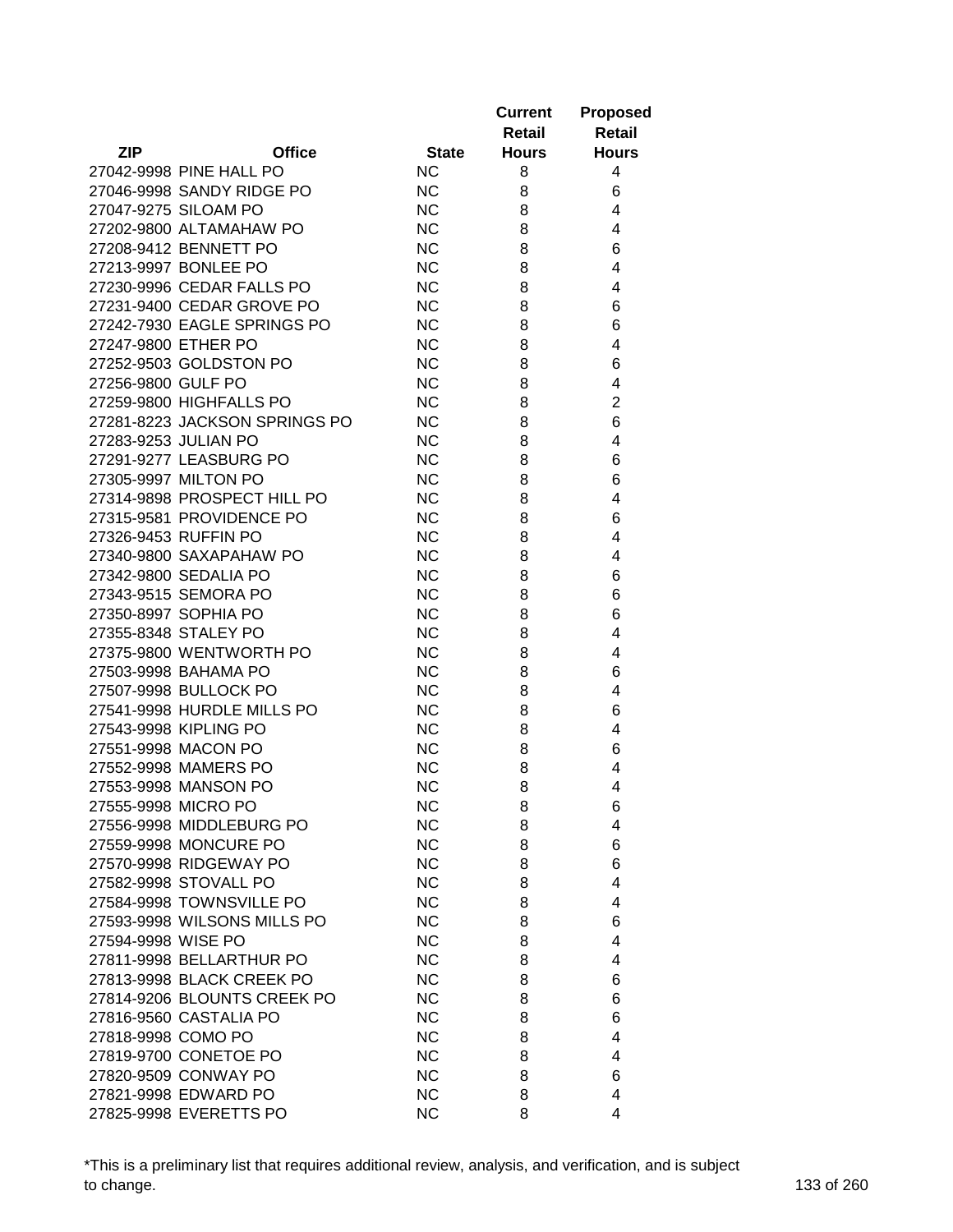|                     |                                  |              | <b>Current</b> | <b>Proposed</b> |
|---------------------|----------------------------------|--------------|----------------|-----------------|
|                     |                                  |              | Retail         | <b>Retail</b>   |
| ZIP                 | <b>Office</b>                    | <b>State</b> | <b>Hours</b>   | <b>Hours</b>    |
|                     | 27826-9998 FAIRFIELD PO          | <b>NC</b>    | 8              | 4               |
|                     | 27827-9700 FALKLAND PO           | <b>NC</b>    | 8              | 4               |
|                     | 27829-9998 FOUNTAIN PO           | <b>NC</b>    | 8              | 6               |
|                     | 27840-9998 HAMILTON PO           | <b>NC</b>    | 8              | 4               |
|                     | 27841-9700 HASSELL PO            | <b>NC</b>    | 8              | $\overline{2}$  |
|                     | 27842-9998 HENRICO PO            | <b>NC</b>    | 8              | 6               |
|                     | 27843-9800 HOBGOOD PO            | <b>NC</b>    | 8              | 4               |
|                     | 27847-9414 KELFORD PO            | <b>NC</b>    | 8              | 4               |
|                     | 27849-9588 LEWISTON WOODVILLE PO | <b>NC</b>    | 8              | 6               |
|                     | 27853-9693 MARGARETTSVILLE PO    | <b>NC</b>    | 8              | 4               |
|                     | 27857-9684 OAK CITY PO           | <b>NC</b>    | 8              | 6               |
|                     | 27860-9222 PANTEGO PO            | <b>NC</b>    | 8              | 6               |
|                     | 27862-9998 PENDLETON PO          | <b>NC</b>    | 8              | 4               |
|                     | 27865-9998 PINETOWN PO           | <b>NC</b>    | 8              | 6               |
|                     | 27866-9998 PLEASANT HILL PO      | <b>NC</b>    | 8              | 4               |
|                     | 27867-9995 POTECASI PO           | <b>NC</b>    | 8              | $\overline{2}$  |
|                     | 27868-9800 RED OAK PO            | <b>NC</b>    | 8              | 6               |
|                     | 27872-9998 ROXOBEL PO            | <b>NC</b>    | 8              | 4               |
|                     | 27873-9700 SARATOGA PO           | <b>NC</b>    | 8              | 4               |
|                     | 27875-9513 SCRANTON PO           | <b>NC</b>    | 8              | 4               |
|                     | 27876-9998 SEABOARD PO           | <b>NC</b>    | 8              | 6               |
|                     | 27877-9900 SEVERN PO             | <b>NC</b>    | 8              | 4               |
|                     | 27879-9998 SIMPSON PO            | <b>NC</b>    | 8              | 6               |
| 27880-9800 SIMS PO  |                                  | <b>NC</b>    | 8              | 6               |
| 27881-9998 SPEED PO |                                  | <b>NC</b>    | 8              | $\overline{2}$  |
|                     | 27884-9998 STOKES PO             | <b>NC</b>    | 8              | 6               |
|                     | 27885-9998 SWANQUARTER PO        | <b>NC</b>    | 8              | 6               |
|                     | 27887-9998 TILLERY PO            | <b>NC</b>    | 8              | 4               |
|                     | 27888-9998 WALSTONBURG PO        | <b>NC</b>    | 8              | 6               |
|                     | 27897-9782 WOODLAND PO           | <b>NC</b>    | 8              | 6               |
|                     | 27916-9998 AYDLETT PO            | <b>NC</b>    | 8              | 4               |
|                     | 27917-9998 BARCO PO              | <b>NC</b>    | 8              | 6               |
|                     | 27919-9804 BELVIDERE PO          | <b>NC</b>    | 8              | 4               |
|                     | 27922-9542 COFIELD PO            | <b>NC</b>    | 8              | 4               |
|                     | 27923-9998 COINJOCK PO           | <b>NC</b>    | 8              | 4               |
|                     | 27924-9006 COLERAIN PO           | <b>NC</b>    | 8              | 6               |
|                     | 27926-9998 CORAPEAKE PO          | <b>NC</b>    | 8              | 4               |
| 27935-9998 EURE PO  |                                  | <b>NC</b>    | 8              | 4               |
| 27937-9901 GATES PO |                                  | <b>NC</b>    | 8              | 6               |
|                     | 27938-9998 GATESVILLE PO         | <b>NC</b>    | 8              | 6               |
|                     | 27941-9780 HARBINGER PO          | <b>NC</b>    | 8              | 6               |
|                     | 27942-9998 HARRELLSVILLE PO      | <b>NC</b>    | 8              | 4               |
|                     | 27946-9544 HOBBSVILLE PO         | <b>NC</b>    | 8              | 4               |
|                     | 27947-9726 JARVISBURG PO         | <b>NC</b>    | 8              | 4               |
|                     | 27950-9998 KNOTTS ISLAND PO      | <b>NC</b>    | 8              | 6               |
|                     | 27953-9998 MANNS HARBOR PO       | <b>NC</b>    | 8              | 4               |
| 27956-9998 MAPLE PO |                                  | <b>NC</b>    | 8              | 4               |
|                     | 27957-9998 MERRY HILL PO         | <b>NC</b>    | 8              | 6               |
|                     | 27964-9609 POINT HARBOR PO       | <b>NC</b>    | 8              | 6               |
|                     | 27965-9998 POPLAR BRANCH PO      | <b>NC</b>    | 8              | 4               |

\*This is a preliminary list that requires additional review, analysis, and verification, and is subject to change. 134 of 260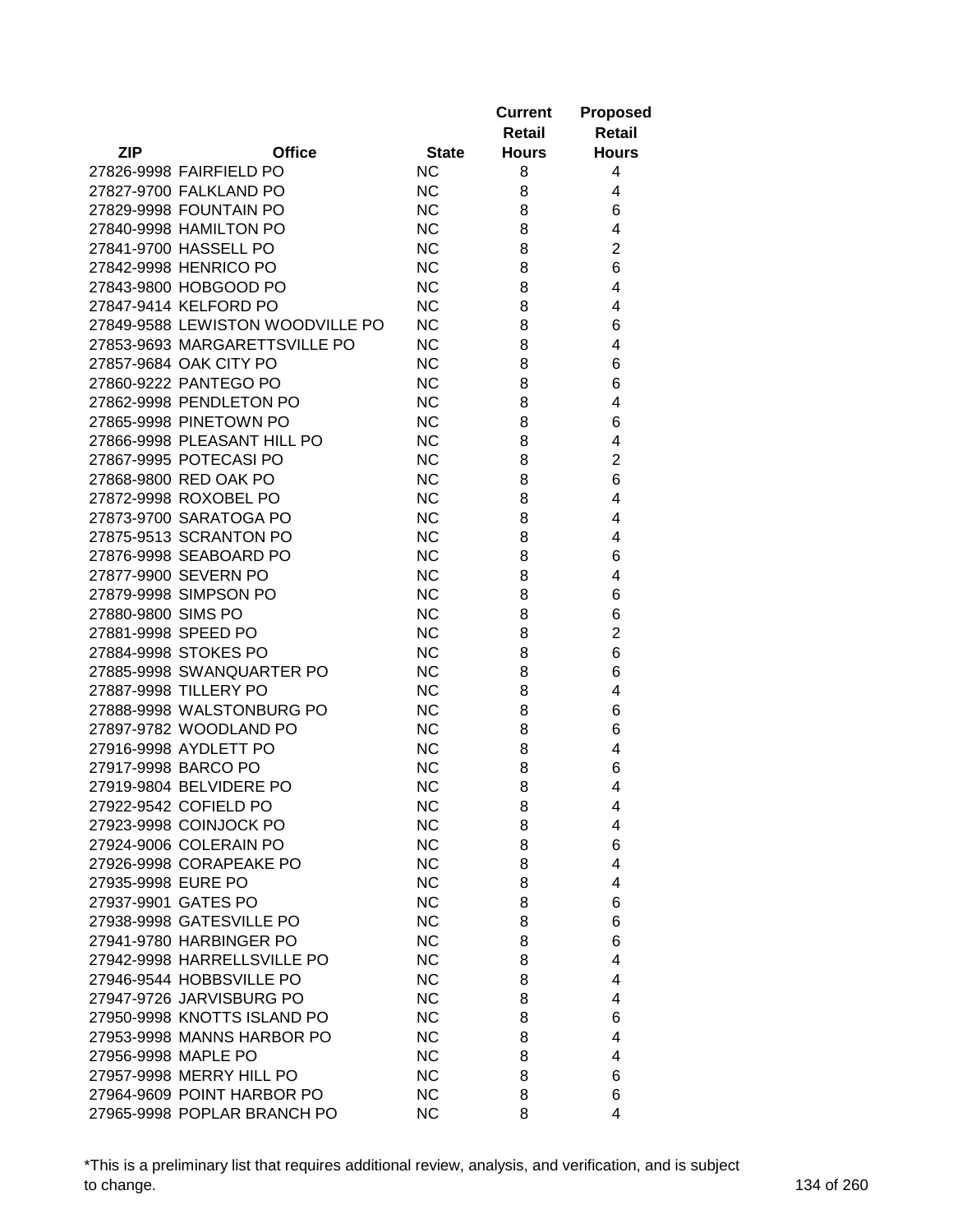|                      |                               |              | <b>Current</b><br>Retail | <b>Proposed</b><br>Retail |
|----------------------|-------------------------------|--------------|--------------------------|---------------------------|
| <b>ZIP</b>           | <b>Office</b>                 | <b>State</b> | <b>Hours</b>             | <b>Hours</b>              |
|                      | 27966-9998 POWELLS POINT PO   | <b>NC</b>    | 8                        | 6                         |
|                      | 27967-9700 POWELLSVILLE PO    | <b>NC</b>    | 8                        | 4                         |
|                      | 27969-9900 RODUCO PO          | <b>NC</b>    | 6                        | $\overline{2}$            |
|                      | 27973-9711 SHAWBORO PO        | <b>NC</b>    | 8                        | 6                         |
|                      | 27974-9998 SHILOH PO          | <b>NC</b>    | 8                        | 4                         |
|                      | 27979-9998 SUNBURY PO         | <b>NC</b>    | 8                        | 6                         |
| 27980-9998 TYNER PO  |                               | <b>NC</b>    | 8                        | 6                         |
|                      | 27985-9998 WINFALL PO         | <b>NC</b>    | 8                        | 4                         |
| 28006-9766 ALEXIS PO |                               | <b>NC</b>    | 8                        | 6                         |
|                      | 28007-9798 ANSONVILLE PO      | <b>NC</b>    | 8                        | 4                         |
|                      | 28010-9700 BARIUM SPRINGS PO  | <b>NC</b>    | 8                        | 6                         |
|                      | 28019-9798 CAROLEEN PO        | <b>NC</b>    | 8                        | 6                         |
| 28020-8700 CASAR PO  |                               | <b>NC</b>    | 8                        | 6                         |
|                      | 28024-9798 CLIFFSIDE PO       | <b>NC</b>    | 8                        | 6                         |
|                      | 28032-1400 CRAMERTON PO       | <b>NC</b>    | 8                        | 6                         |
|                      | 28033-8731 CROUSE PO          | <b>NC</b>    | 8                        | 6                         |
|                      | 28039-9700 EAST SPENCER PO    | <b>NC</b>    | 8                        | 6                         |
|                      | 28071-8612 GOLD HILL PO       | <b>NC</b>    | 8                        | 6                         |
|                      | 28074-9700 HARRIS PO          | <b>NC</b>    | 8                        | 4                         |
|                      | 28076-9700 HENRIETTA PO       | <b>NC</b>    | 8                        | 6                         |
|                      | 28077-9700 HIGH SHOALS PO     | <b>NC</b>    | 8                        | 6                         |
|                      | 28089-9700 LATTIMORE PO       | <b>NC</b>    | 8                        | 6                         |
|                      | 28101-9701 MCADENVILLE PO     | <b>NC</b>    | 8                        | 6                         |
|                      | 28102-9800 MCFARLAN PO        | <b>NC</b>    | 8                        | $\overline{2}$            |
|                      | 28108-6760 MINERAL SPRINGS PO | <b>NC</b>    | 8                        | 6                         |
|                      | 28109-7965 MISENHEIMER PO     | <b>NC</b>    | 8                        | 4                         |
|                      | 28150-7918 POLKVILLE PO       | <b>NC</b>    | 8                        | 6                         |
|                      | 28167-9548 UNION MILLS PO     | <b>NC</b>    | 8                        | 6                         |
| 28169-9700 WACO PO   |                               | <b>NC</b>    | 8                        | 6                         |
|                      | 28318-8980 AUTRYVILLE PO      | <b>NC</b>    | 8                        | 6                         |
|                      | 28325-8900 CALYPSO PO         | <b>NC</b>    | 8                        | 6                         |
|                      | 28332-8903 DUBLIN PO          | <b>NC</b>    | 8                        | 6                         |
|                      | 28342-8903 FALCON PO          | <b>NC</b>    | 8                        | 4                         |
|                      | 28343-8853 GIBSON PO          | <b>NC</b>    | 8                        | 6                         |
|                      | 28350-8900 LAKEVIEW PO        | <b>NC</b>    | 8                        | 6                         |
|                      | 28355-8902 LEMON SPRINGS PO   | <b>NC</b>    | 8                        | 6                         |
|                      | 28362-8901 MARIETTA PO        | <b>NC</b>    | 8                        | 4                         |
|                      | 28367-8900 NORMAN PO          | <b>NC</b>    | 8                        | 4                         |
|                      | 28369-9275 ORRUM PO           | <b>NC</b>    | 8                        | 6                         |
|                      | 28375-8901 PROCTORVILLE PO    | <b>NC</b>    | 8                        | 4                         |
| 28378-8901 REX PO    |                               | <b>NC</b>    | 8                        | $\overline{2}$            |
|                      | 28386-8905 SHANNON PO         | <b>NC</b>    | 8                        | 6                         |
|                      | 28392-8900 TAR HEEL PO        | <b>NC</b>    | 8                        | 6                         |
|                      | 28393-8467 TURKEY PO          | <b>NC</b>    | 8                        | 6                         |
|                      | 28399-9710 WHITE OAK PO       | <b>NC</b>    | 8                        | 6                         |
|                      | 28421-9230 ATKINSON PO        | <b>NC</b>    | 8                        | 6                         |
|                      | 28423-8407 BOLTON PO          | <b>NC</b>    | 8                        | 6                         |
|                      | 28424-8900 BRUNSWICK PO       | <b>NC</b>    | 8                        | 4                         |
|                      | 28432-6000 CLARENDON PO       | <b>NC</b>    | 8                        | 6                         |
|                      | 28434-9162 COUNCIL PO         | <b>NC</b>    | 8                        | 4                         |

\*This is a preliminary list that requires additional review, analysis, and verification, and is subject to change. 135 of 260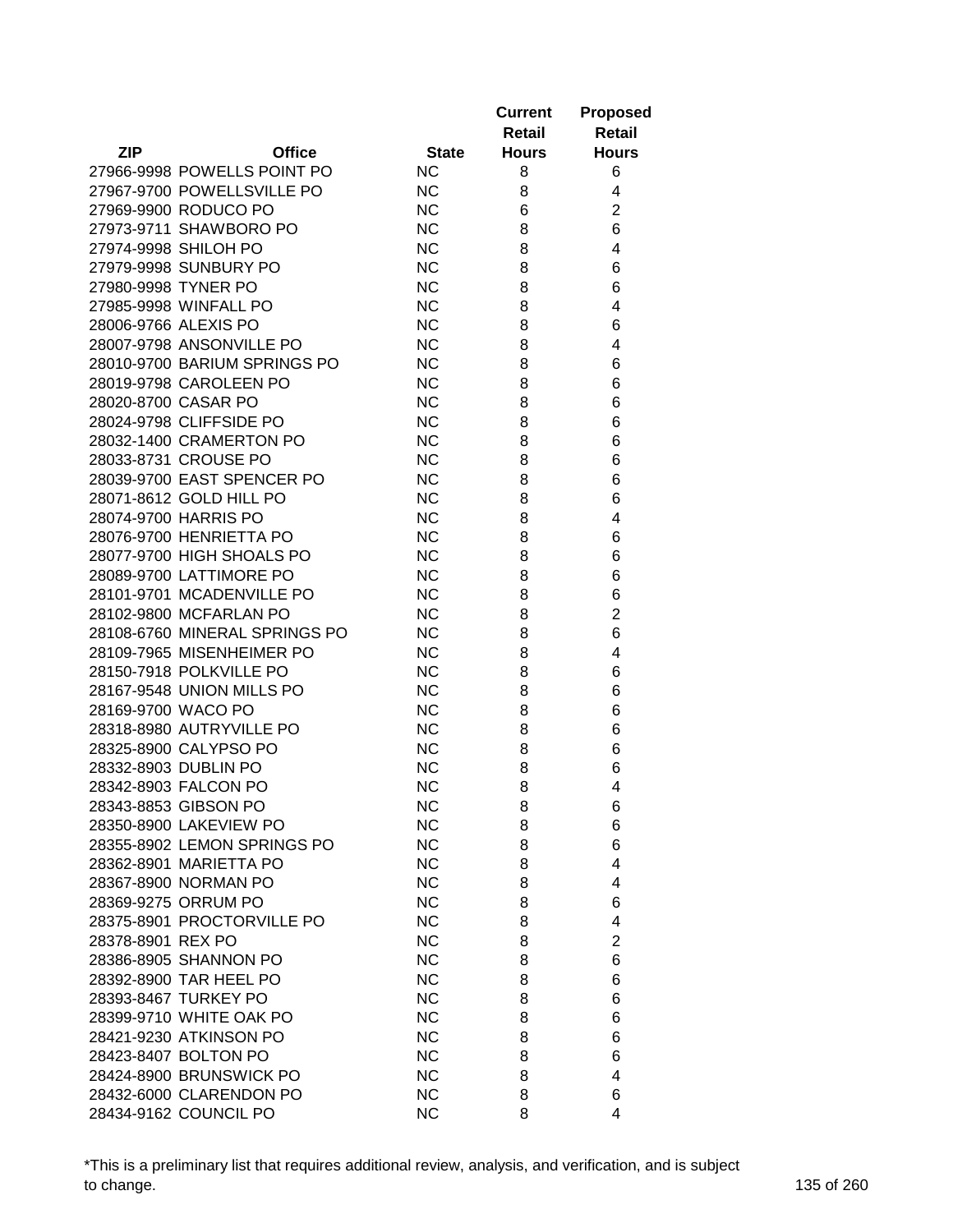|                     |                                |              | <b>Current</b><br>Retail | <b>Proposed</b><br><b>Retail</b> |
|---------------------|--------------------------------|--------------|--------------------------|----------------------------------|
| <b>ZIP</b>          | <b>Office</b>                  | <b>State</b> | <b>Hours</b>             | <b>Hours</b>                     |
|                     | 28435-9364 CURRIE PO           | <b>NC</b>    | 8                        | 6                                |
|                     | 28438-9635 EVERGREEN PO        | <b>NC</b>    | 8                        | 6                                |
|                     | 28439-7000 FAIR BLUFF PO       | <b>NC</b>    | 8                        | 6                                |
|                     | 28442-8912 HALLSBORO PO        | <b>NC</b>    | 8                        | 6                                |
|                     | 28447-9147 IVANHOE PO          | <b>NC</b>    | 8                        | 6                                |
| 28448-8407 KELLY PO |                                | <b>NC</b>    | 8                        | 4                                |
|                     | 28452-9763 LONGWOOD PO         | <b>NC</b>    | 8                        | 4                                |
|                     | 28454-8175 MAPLE HILL PO       | <b>NC</b>    | 8                        | 6                                |
|                     | 28455-8908 NAKINA PO           | <b>NC</b>    | 8                        | 6                                |
|                     | 28464-9311 TEACHEY PO          | <b>NC</b>    | 8                        | 6                                |
|                     | 28508-9534 ALBERTSON PO        | <b>NC</b>    | 8                        | 6                                |
|                     | 28509-5000 ALLIANCE PO         | <b>NC</b>    | 8                        | 6                                |
|                     | 28511-9796 ATLANTIC PO         | <b>NC</b>    | 8                        | 6                                |
|                     | 28520-9632 CEDAR ISLAND PO     | <b>NC</b>    | 8                        | 4                                |
|                     | 28521-8502 CHINQUAPIN PO       | <b>NC</b>    | 8                        | 6                                |
|                     | 28522-5001 COMFORT PO          | <b>NC</b>    | 8                        | 2                                |
|                     | 28523-9603 COVE CITY PO        | <b>NC</b>    | 8                        | 6                                |
|                     | 28525-9304 DEEP RUN PO         | <b>NC</b>    | 8                        | 6                                |
|                     | 28526-9427 DOVER PO            | <b>NC</b>    | 8                        | 6                                |
|                     | 28527-9720 ERNUL PO            | <b>NC</b>    | 8                        | 4                                |
|                     | 28528-9344 GLOUCESTER PO       | <b>NC</b>    | 8                        | 4                                |
|                     | 28529-5000 GRANTSBORO PO       | <b>NC</b>    | 8                        | 6                                |
|                     | 28553-9723 MARSHALLBERG PO     | <b>NC</b>    | 8                        | 4                                |
|                     | 28577-9609 SEALEVEL PO         | <b>NC</b>    | 8                        | 4                                |
|                     | 28579-9502 SMYRNA PO           | <b>NC</b>    | 8                        | 6                                |
|                     | 28582-5000 STELLA PO           | <b>NC</b>    | 8                        | 6                                |
|                     | 28583-5000 STONEWALL PO        | <b>NC</b>    | 8                        | 4                                |
|                     | 28606-8201 BOOMER PO           | <b>NC</b>    | 8                        | 6                                |
|                     | 28611-9104 COLLETTSVILLE PO    | <b>NC</b>    | 8                        | 4                                |
|                     | 28615-9997 CRESTON PO          | <b>NC</b>    | 8                        | 6                                |
|                     | 28616-9800 CROSSNORE PO        | <b>NC</b>    | 8                        | 6                                |
|                     | 28617-9757 CRUMPLER PO         | <b>NC</b>    | 8                        | 6                                |
|                     | 28622-9186 ELK PARK PO         | <b>NC</b>    | 8                        | 6                                |
|                     | 28623-9064 ENNICE PO           | <b>NC</b>    | 8                        |                                  |
|                     | 28624-9033 FERGUSON PO         | <b>NC</b>    | 8                        | 6<br>6                           |
|                     | 28627-9100 GLADE VALLEY PO     | <b>NC</b>    | 6                        | 4                                |
|                     | 28629-9800 GLENDALE SPRINGS PO | <b>NC</b>    | 8                        | 4                                |
|                     | 28631-9361 GRASSY CREEK PO     | <b>NC</b>    | 8                        | 4                                |
|                     | 28641-9800 JONAS RIDGE PO      | <b>NC</b>    | 8                        | 4                                |
|                     | 28644-9276 LAUREL SPRINGS PO   | <b>NC</b>    | 8                        | 6                                |
|                     | 28647-9800 LINVILLE FALLS PO   | <b>NC</b>    |                          | 4                                |
|                     |                                |              | 8                        |                                  |
|                     | 28649-9432 MCGRADY PO          | <b>NC</b>    | 8                        | 4                                |
|                     | 28652-9800 MINNEAPOLIS PO      | <b>NC</b>    | 8                        | 2                                |
|                     | 28653-9800 MONTEZUMA PO        | <b>NC</b>    | 8                        | 4                                |
| 28660-9516 OLIN PO  |                                | <b>NC</b>    | 6                        | 4                                |
|                     | 28661-9800 PATTERSON PO        | <b>NC</b>    | 8                        | 6                                |
|                     | 28662-9800 PINEOLA PO          | <b>NC</b>    | 8                        | 4                                |
|                     | 28663-9112 PINEY CREEK PO      | <b>NC</b>    | 8                        | 4                                |
|                     | 28664-9800 PLUMTREE PO         | <b>NC</b>    | 8                        | 4                                |
|                     | 28665-9246 PURLEAR PO          | <b>NC</b>    | 8                        | 4                                |

\*This is a preliminary list that requires additional review, analysis, and verification, and is subject to change. 136 of 260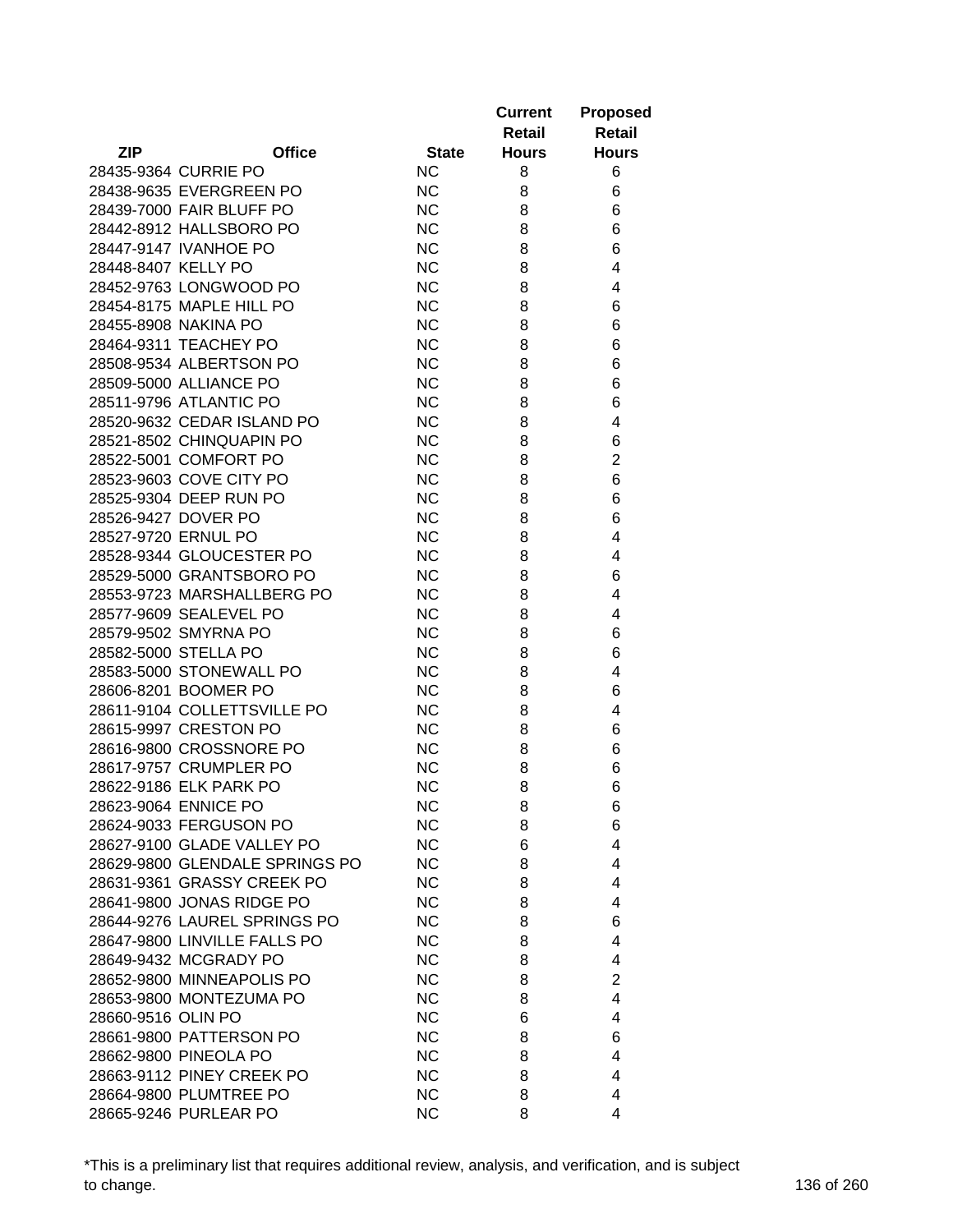|                    |                                  |              | <b>Current</b><br>Retail | <b>Proposed</b><br><b>Retail</b> |
|--------------------|----------------------------------|--------------|--------------------------|----------------------------------|
| <b>ZIP</b>         | <b>Office</b>                    | <b>State</b> | <b>Hours</b>             | <b>Hours</b>                     |
|                    | 28667-9800 RHODHISS PO           | <b>NC</b>    | 8                        | 4                                |
|                    | 28668-9998 ROARING GAP PO        | <b>NC</b>    | 8                        | 6                                |
|                    | 28669-9800 ROARING RIVER PO      | <b>NC</b>    | 8                        | 4                                |
|                    | 28682-9998 TERRELL PO            | <b>NC</b>    | 8                        | 6                                |
|                    | 28683-9997 THURMOND PO           | <b>NC</b>    | 8                        | 6                                |
| 28684-9380 TODD PO |                                  | <b>NC</b>    | 8                        | 6                                |
|                    | 28685-9245 TRAPHILL PO           | <b>NC</b>    | 8                        | 6                                |
|                    | 28688-9800 TURNERSBURG PO        | <b>NC</b>    | 8                        | 4                                |
|                    | 28689-9800 UNION GROVE PO        | <b>NC</b>    | 8                        | 6                                |
|                    | 28693-9579 WARRENSVILLE PO       | <b>NC</b>    | 8                        | 4                                |
|                    | 28698-9998 ZIONVILLE PO          | <b>NC</b>    | 8                        | 6                                |
|                    | 28699-9998 SCOTTS PO             | <b>NC</b>    | 8                        | 4                                |
|                    | 28702-9603 ALMOND PO             | <b>NC</b>    | 8                        | 4                                |
|                    | 28707-9798 BALSAM PO             | <b>NC</b>    | 8                        | 6                                |
|                    | 28708-9725 BALSAM GROVE PO       | <b>NC</b>    | 8                        | 4                                |
|                    | 28710-9700 BAT CAVE PO           | <b>NC</b>    | 8                        | 6                                |
|                    | 28720-9700 CHIMNEY ROCK PO       | <b>NC</b>    | 8                        | 4                                |
|                    | 28733-6105 FONTANA DAM PO        | <b>NC</b>    | 8                        | 4                                |
|                    | 28735-9719 GERTON PO             | <b>NC</b>    | 8                        | 4                                |
|                    | 28740-9267 GREENMOUNTAIN PO      | <b>NC</b>    | 8                        | 6                                |
|                    | 28749-9100 LITTLE SWITZERLAND PO | <b>NC</b>    | 8                        | 6                                |
|                    | 28755-8000 MICAVILLE PO          | <b>NC</b>    | 8                        | 6                                |
|                    | 28770-8000 RIDGECREST PO         | <b>NC</b>    | 8                        | 4                                |
|                    | 28775-9612 SCALY MOUNTAIN PO     | <b>NC</b>    | 8                        | 6                                |
|                    | 28781-7527 TOPTON PO             | <b>NC</b>    | 8                        | 4                                |
|                    | 28783-8865 TUCKASEGEE PO         | <b>NC</b>    | 8                        | 6                                |
|                    | 28788-8000 WEBSTER PO            | <b>NC</b>    | 8                        | 6                                |
|                    | 28902-9758 BRASSTOWN PO          | <b>NC</b>    | 8                        | 6                                |
|                    |                                  | <b>NC</b>    |                          | 4                                |
|                    | 28903-8001 CULBERSON PO          | <b>NC</b>    | 8                        | 4                                |
|                    | 28909-7730 WARNE PO              |              | 8                        |                                  |
|                    | 58001-9998 ABERCROMBIE PO        | <b>ND</b>    | 8                        | 4                                |
|                    | 58006-9998 ARTHUR PO             | <b>ND</b>    | 8                        | 4                                |
|                    | 58011-9998 BUFFALO PO            | <b>ND</b>    | 8                        | 4                                |
|                    | 58015-9998 CHRISTINE PO          | ND           | 8                        | 4                                |
|                    | 58016-9998 CLIFFORD PO           | ND.          | 4                        | $\overline{2}$                   |
|                    | 58017-9998 COGSWELL PO           | ND.          | 4                        | $\overline{2}$                   |
|                    | 58018-9998 COLFAX PO             | ND.          | 8                        | 4                                |
|                    | 58021-9998 DAVENPORT PO          | ND.          | 8                        | 4                                |
|                    | 58027-9998 ENDERLIN PO           | <b>ND</b>    | 8                        | 6                                |
| 58029-9998 ERIE PO |                                  | <b>ND</b>    | 4                        | $\overline{2}$                   |
|                    | 58030-9998 FAIRMOUNT PO          | ND           | 8                        | 4                                |
|                    | 58031-9998 FINGAL PO             | <b>ND</b>    | 8                        | 4                                |
|                    | 58032-9998 FORMAN PO             | ND           | 8                        | 6                                |
|                    | 58033-9998 FORT RANSOM PO        | ND           | 4                        | $\overline{2}$                   |
|                    | 58035-9998 GALESBURG PO          | ND           | 8                        | 4                                |
|                    | 58038-9998 GRANDIN PO            | ND           | 8                        | 4                                |
|                    | 58042-9998 HARWOOD PO            | <b>ND</b>    | 8                        | 6                                |
|                    | 58043-9998 HAVANA PO             | <b>ND</b>    | 4                        | $\overline{2}$                   |
| 58046-9998 HOPE PO |                                  | ND.          | 8                        | 6                                |
|                    | 58047-9998 HORACE PO             | <b>ND</b>    | 8                        | 6                                |

\*This is a preliminary list that requires additional review, analysis, and verification, and is subject to change. 137 of 260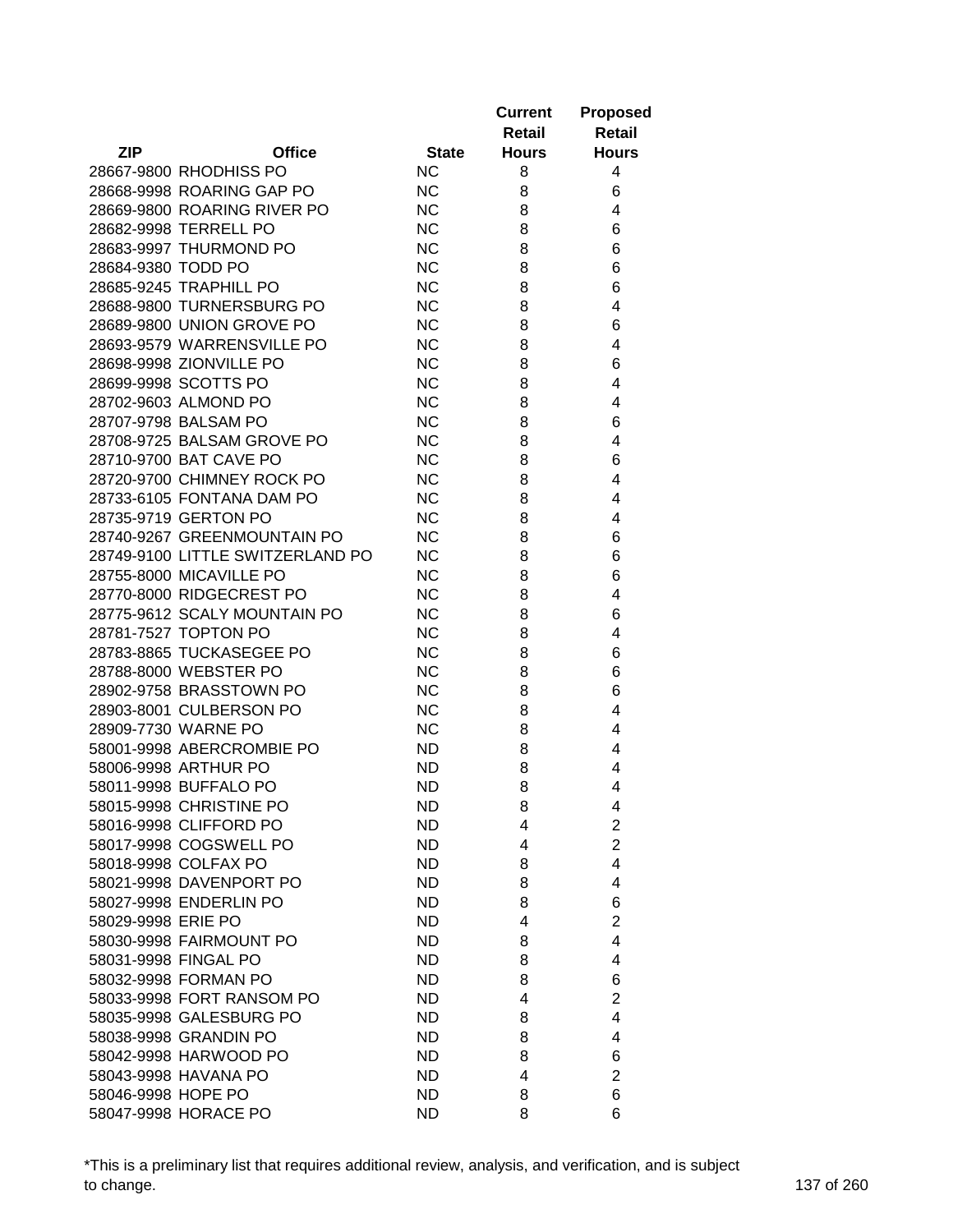|                     |                            |              | <b>Current</b><br>Retail | <b>Proposed</b><br><b>Retail</b> |
|---------------------|----------------------------|--------------|--------------------------|----------------------------------|
| <b>ZIP</b>          | <b>Office</b>              | <b>State</b> | <b>Hours</b>             | <b>Hours</b>                     |
|                     | 58048-9998 HUNTER PO       | ND           | 8                        | 4                                |
|                     | 58049-9998 KATHRYN PO      | ND           | 8                        | 4                                |
|                     | 58051-9998 KINDRED PO      | ND           | 8                        | 6                                |
|                     | 58052-9998 LEONARD PO      | ND           | 8                        | 4                                |
|                     | 58053-9998 LIDGERWOOD PO   | ND           | 8                        | 6                                |
|                     | 58058-9998 MANTADOR PO     | ND           | 6                        | $\overline{2}$                   |
|                     | 58059-9998 MAPLETON PO     | ND           | 8                        | 4                                |
|                     | 58060-9998 MILNOR PO       | ND           | 8                        | 6                                |
|                     | 58061-9998 MOORETON PO     | <b>ND</b>    | 8                        | 4                                |
| 58062-9998 NOME PO  |                            | ND           | 4                        | $\overline{2}$                   |
|                     | 58063-9998 ORISKA PO       | ND           | 8                        | $\overline{2}$                   |
| 58064-9998 PAGE PO  |                            | ND.          | 8                        | 4                                |
|                     | 58067-9998 RUTLAND PO      | <b>ND</b>    | 8                        | $\overline{2}$                   |
|                     | 58068-9998 SHELDON PO      | ND.          | 4                        | $\overline{2}$                   |
|                     | 58071-9998 TOWER CITY PO   | ND           | 8                        | 4                                |
|                     | 58077-9998 WALCOTT PO      | ND           | 8                        | 4                                |
|                     | 58081-9998 WYNDMERE PO     | <b>ND</b>    | 8                        | 4                                |
|                     | 58210-9998 ADAMS PO        | <b>ND</b>    |                          |                                  |
|                     |                            |              | 8                        | 4                                |
| 58212-9998 ANETA PO |                            | ND           | 8                        | 4                                |
|                     | 58214-9998 ARVILLA PO      | <b>ND</b>    | 6                        | $\overline{2}$                   |
|                     | 58218-9998 BUXTON PO       | <b>ND</b>    | 8                        | 4                                |
|                     | 58222-9998 CRYSTAL PO      | <b>ND</b>    | 6                        | $\overline{2}$                   |
|                     | 58225-9998 DRAYTON PO      | ND           | 8                        | 6                                |
|                     | 58227-9998 EDINBURG PO     | <b>ND</b>    | 8                        | 4                                |
|                     | 58228-9998 EMERADO PO      | <b>ND</b>    | 8                        | 4                                |
|                     | 58229-9998 FAIRDALE PO     | <b>ND</b>    | 6                        | $\overline{2}$                   |
|                     | 58230-9998 FINLEY PO       | ND           | 8                        | 6                                |
|                     | 58231-9998 FORDVILLE PO    | ND           | 8                        | 4                                |
|                     | 58233-9998 FOREST RIVER PO | ND           | 8                        | $\overline{2}$                   |
| 58235-9998 GILBY PO |                            | ND           | 8                        | 4                                |
|                     | 58238-9998 HAMILTON PO     | ND           | 6                        | $\overline{2}$                   |
|                     | 58240-9998 HATTON PO       | ND           | 8                        | 6                                |
|                     | 58241-9998 HENSEL PO       | <b>ND</b>    | 4                        | $\overline{2}$                   |
|                     | 58243-9998 HOOPLE PO       | ND           | 8                        | 4                                |
|                     | 58250-9998 LANKIN PO       | ND.          | 6                        | $\overline{2}$                   |
|                     | 58254-9998 MCVILLE PO      | ND.          | 8                        | 6                                |
|                     | 58256-9998 MANVEL PO       | ND.          | 8                        | 4                                |
|                     | 58258-9998 MEKINOCK PO     | ND.          | 4                        | $\overline{2}$                   |
|                     | 58259-9998 MICHIGAN PO     | ND.          | 8                        | $\overline{4}$                   |
| 58261-9998 MINTO PO |                            | <b>ND</b>    | 8                        | 6                                |
|                     | 58262-9998 MOUNTAIN PO     | ND.          | 6                        | 4                                |
|                     | 58266-9998 NIAGARA PO      | <b>ND</b>    | 4                        | $\overline{2}$                   |
|                     | 58269-9998 OSNABROCK PO    | ND           | 8                        | 4                                |
|                     | 58272-9998 PETERSBURG PO   | ND           | 8                        | 4                                |
| 58273-9998 PISEK PO |                            | ND.          | 4                        | $\overline{2}$                   |
|                     | 58274-9998 PORTLAND PO     | ND.          | 8                        | 6                                |
|                     | 58275-9998 REYNOLDS PO     | <b>ND</b>    | 8                        | 4                                |
|                     | 58276-9998 SAINT THOMAS PO | <b>ND</b>    | 8                        | 4                                |
|                     | 58277-9998 SHARON PO       | ND.          | 6                        | $\overline{2}$                   |
|                     | 58278-9998 THOMPSON PO     | <b>ND</b>    | 8                        | 6                                |

\*This is a preliminary list that requires additional review, analysis, and verification, and is subject to change. 138 of 260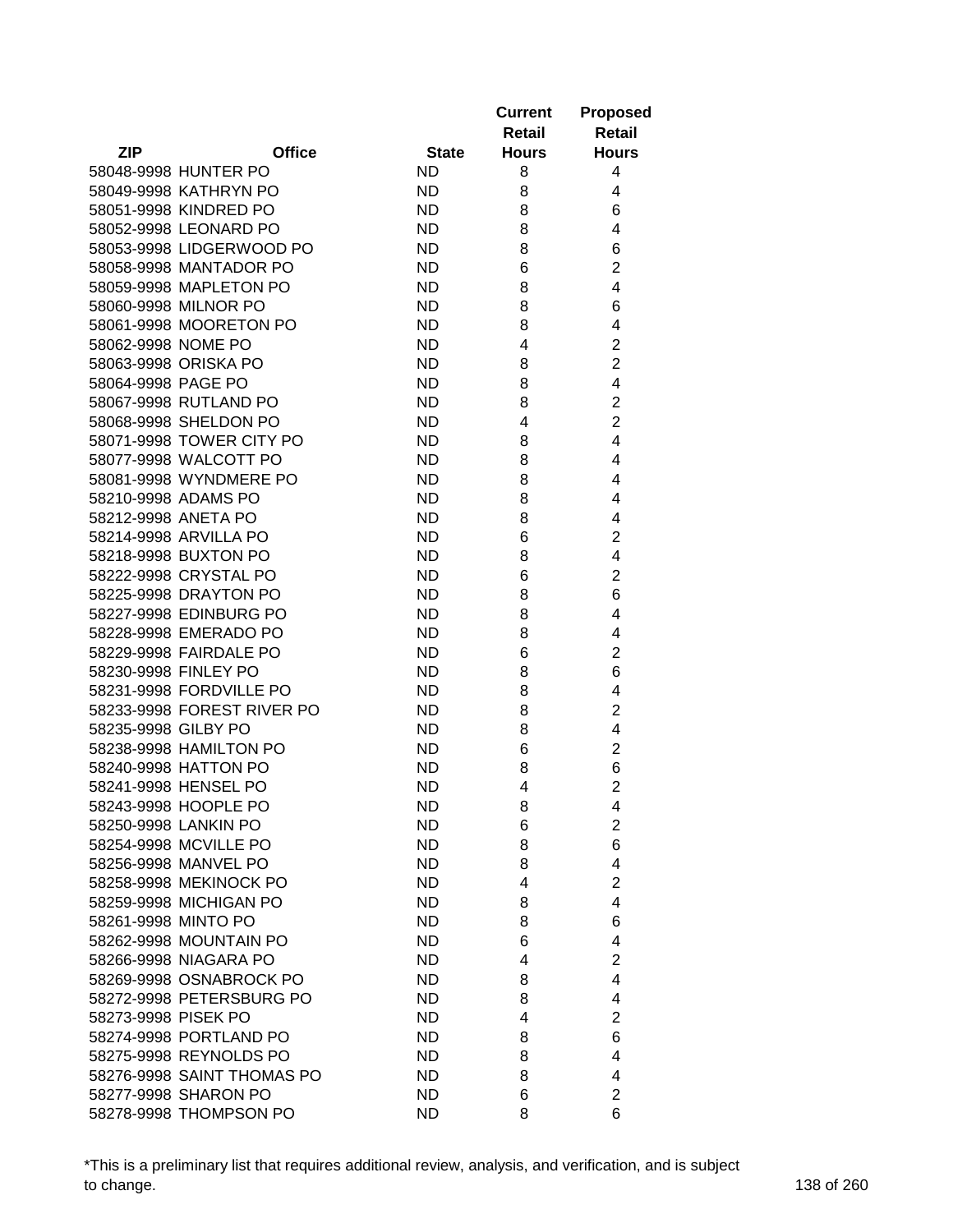|                     |                                               |              | <b>Current</b><br>Retail | <b>Proposed</b><br><b>Retail</b> |
|---------------------|-----------------------------------------------|--------------|--------------------------|----------------------------------|
| <b>ZIP</b>          | <b>Office</b>                                 | <b>State</b> | <b>Hours</b>             | <b>Hours</b>                     |
|                     | 58317-9998 BISBEE PO                          | ND           | 8                        | 4                                |
|                     | 58321-9998 BROCKET PO                         | ND           | 4                        | $\overline{2}$                   |
|                     | 58330-9998 EDMORE PO                          | ND.          | 8                        | 6                                |
|                     | 58331-9998 EGELAND PO                         | ND.          | $\overline{2}$           | $\overline{2}$                   |
|                     | 58332-9998 ESMOND PO                          | ND           | 6                        | $\overline{4}$                   |
|                     | 58335-9998 FORT TOTTEN PO                     | ND           | 8                        | 6                                |
|                     | 58338-9998 HAMPDEN PO                         | ND           | 6                        | $\overline{2}$                   |
|                     | 58344-9998 LAKOTA PO                          | <b>ND</b>    | 8                        | 6                                |
|                     | 58345-9998 LAWTON PO                          | <b>ND</b>    | 4                        | 6                                |
| 58346-9998 LEEDS PO |                                               | ND           | 8                        | 6                                |
|                     | 58348-9998 MADDOCK PO                         | ND           | 8                        | 6                                |
|                     | 58351-9998 MINNEWAUKAN PO                     | ND           | 8                        | 6                                |
|                     | 58352-9998 MUNICH PO                          | ND.          | 8                        | 6                                |
|                     | 58357-9998 OBERON PO                          | <b>ND</b>    | 4                        | $\overline{2}$                   |
| 58361-9998 PEKIN PO |                                               | ND.          | 4                        | 6                                |
|                     | 58365-9998 ROCKLAKE PO                        | ND.          | 8                        | 4                                |
|                     | 58366-9998 ROLETTE PO                         | ND.          | 8                        | 6                                |
|                     | 58369-9998 SAINT JOHN PO                      | ND.          | 8                        | 6                                |
|                     | 58370-9998 SAINT MICHAEL PO                   | ND           | 8                        | $\overline{2}$                   |
|                     | 58372-9998 SARLES PO                          | ND           | 4                        | 6                                |
|                     | 58374-9998 SHEYENNE PO                        | ND           | 8                        | 4                                |
|                     | 58377-9998 STARKWEATHER PO                    | ND           | 8                        | 4                                |
| 58379-9998 TOKIO PO |                                               | ND           | 6                        | $\overline{2}$                   |
| 58380-9998 TOLNA PO |                                               | ND           | 8                        | 6                                |
|                     |                                               |              |                          | 4                                |
|                     | 58384-9998 WILLOW CITY PO                     | ND           | 8<br>4                   | 2                                |
|                     | 58385-9998 WOLFORD PO                         | ND           |                          |                                  |
|                     | 58416-9998 BINFORD PO<br>58418-9998 BOWDON PO | ND           | 8                        | 4                                |
|                     |                                               | ND           | 8                        | 4                                |
|                     | 58420-9998 BUCHANAN PO                        | ND           | 8                        | $\overline{2}$                   |
|                     | 58424-9998 CLEVELAND PO                       | ND           | 4                        | $\overline{c}$                   |
|                     | 58428-9998 DAWSON PO                          | <b>ND</b>    | 6                        | $\overline{2}$                   |
| 58429-9998 DAZEY PO |                                               | ND           | 4                        | $\overline{2}$                   |
|                     | 58438-9998 FESSENDEN PO                       | ND           | 8                        | 6                                |
|                     | 58439-9998 FORBES PO                          | ND           | 4                        | 2                                |
|                     | 58441-9998 FULLERTON PO                       | ND.          | 4                        | $\overline{c}$                   |
|                     | 58442-9998 GACKLE PO                          | ND.          | 8                        | 6                                |
|                     | 58443-9998 GLENFIELD PO                       | ND.          | 8                        | 4                                |
|                     | 58444-9998 GOODRICH PO                        | ND.          | 8                        | 4                                |
|                     | 58445-9998 GRACE CITY PO                      | ND.          | 4                        | $\overline{2}$                   |
|                     | 58448-9998 HANNAFORD PO                       | ND.          | 6                        | 4                                |
|                     | 58451-9998 HURDSFIELD PO                      | ND           | 8                        | 4                                |
| 58454-9998 JUD PO   |                                               | ND           | 8                        | 4                                |
|                     | 58455-9998 KENSAL PO                          | ND.          | 4                        | $\overline{2}$                   |
| 58456-9998 KULM PO  |                                               | ND.          | 8                        | 6                                |
| 58460-9998 LEHR PO  |                                               | ND.          | 8                        | 4                                |
|                     | 58461-9998 LITCHVILLE PO                      | ND.          | 8                        | 4                                |
|                     | 58464-9998 MCHENRY PO                         | <b>ND</b>    | 4                        | 2                                |
|                     | 58466-9998 MARION PO                          | <b>ND</b>    | 8                        | 4                                |
|                     | 58467-9998 MEDINA PO                          | ND.          | 8                        | 6                                |
|                     | 58472-9998 MONTPELIER PO                      | <b>ND</b>    | 4                        | $\overline{2}$                   |

\*This is a preliminary list that requires additional review, analysis, and verification, and is subject to change. 139 of 260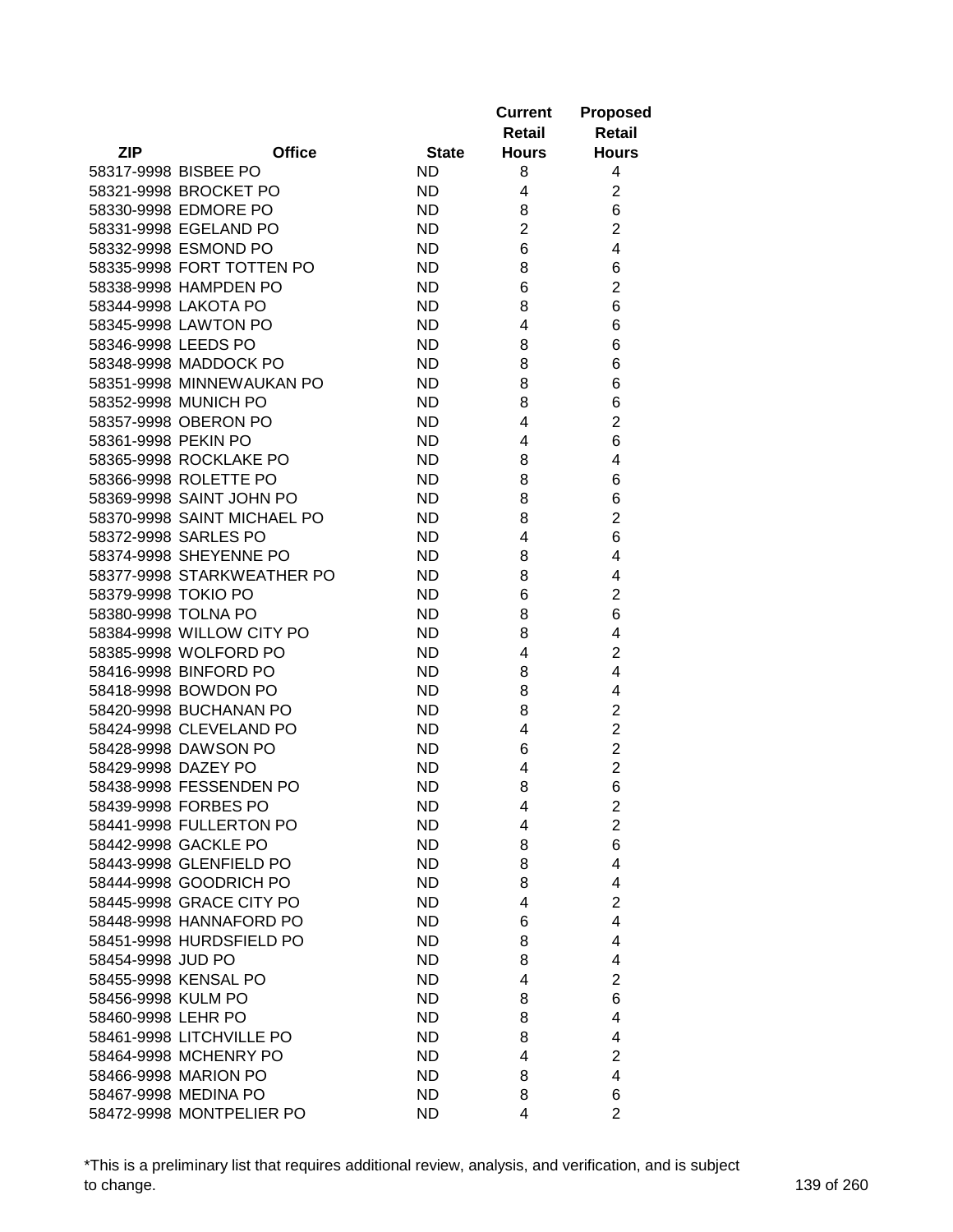|                     |                             |              | <b>Current</b><br>Retail | <b>Proposed</b><br><b>Retail</b> |
|---------------------|-----------------------------|--------------|--------------------------|----------------------------------|
| <b>ZIP</b>          | <b>Office</b>               | <b>State</b> | <b>Hours</b>             | <b>Hours</b>                     |
|                     | 58475-9998 PETTIBONE PO     | <b>ND</b>    | 6                        | 6                                |
|                     | 58478-9998 ROBINSON PO      | <b>ND</b>    | 8                        | 4                                |
|                     | 58480-9998 SANBORN PO       | <b>ND</b>    | 8                        | 4                                |
|                     | 58481-9998 SPIRITWOOD PO    | <b>ND</b>    | 4                        | 4                                |
|                     | 58483-9998 STREETER PO      | <b>ND</b>    | 8                        | 4                                |
|                     | 58486-9998 SYKESTON PO      | <b>ND</b>    | 8                        | 4                                |
|                     | 58487-9998 TAPPEN PO        | <b>ND</b>    | 8                        | 4                                |
|                     | 58488-9998 TUTTLE PO        | <b>ND</b>    | 6                        | $\overline{2}$                   |
|                     | 58490-9998 VERONA PO        | <b>ND</b>    | 4                        | $\overline{2}$                   |
|                     | 58492-9998 WIMBLEDON PO     | <b>ND</b>    | 8                        | 6                                |
| 58494-9998 WING PO  |                             | ND           | 8                        | 6                                |
|                     | 58496-9998 WOODWORTH PO     | <b>ND</b>    | $\overline{2}$           | $\overline{2}$                   |
|                     | 58497-9998 YPSILANTI PO     | <b>ND</b>    | 8                        | 4                                |
|                     | 58520-9998 ALMONT PO        | <b>ND</b>    | 6                        | 6                                |
|                     | 58521-9998 BALDWIN PO       | <b>ND</b>    | 4                        | $\overline{2}$                   |
|                     | 58529-9998 CARSON PO        | <b>ND</b>    | 8                        | 6                                |
|                     | 58530-9998 CENTER PO        | <b>ND</b>    | 8                        | 6                                |
|                     | 58531-9998 COLEHARBOR PO    | <b>ND</b>    | 4                        | $\overline{c}$                   |
| 58533-9998 ELGIN PO |                             | <b>ND</b>    | 8                        | 6                                |
|                     | 58541-9998 GOLDEN VALLEY PO | <b>ND</b>    | 8                        | 4                                |
| 58542-9998 HAGUE PO |                             | <b>ND</b>    | 6                        | $\overline{2}$                   |
|                     | 58544-9998 HAZELTON PO      | <b>ND</b>    | 8                        | 6                                |
|                     | 58558-9998 MENOKEN PO       | <b>ND</b>    | 4                        | $\overline{2}$                   |
|                     | 58559-9998 MERCER PO        | <b>ND</b>    | 6                        | $\overline{2}$                   |
|                     | 58560-9998 MOFFIT PO        | <b>ND</b>    | 4                        | $\overline{2}$                   |
|                     | 58562-9998 NEW LEIPZIG PO   | <b>ND</b>    | 8                        | 4                                |
|                     | 58563-9998 NEW SALEM PO     | <b>ND</b>    | 8                        | 6                                |
|                     | 58565-9998 RIVERDALE PO     | <b>ND</b>    | 8                        | 4                                |
|                     | 58568-9998 SELFRIDGE PO     | <b>ND</b>    | 8                        | 4                                |
| 58570-9998 SOLEN PO |                             | <b>ND</b>    |                          | 4                                |
|                     | 58571-9998 STANTON PO       | <b>ND</b>    | 8<br>8                   | 4                                |
|                     | 58572-9998 STERLING PO      | <b>ND</b>    | 8                        | 4                                |
|                     | 58573-9998 STRASBURG PO     | <b>ND</b>    | 8                        | 4                                |
|                     | 58575-9998 TURTLE LAKE PO   |              |                          |                                  |
|                     | 58576-9998 UNDERWOOD PO     | ND           | 8                        | 6                                |
|                     | 58579-9998 WILTON PO        | ND.          | 8                        | 6                                |
| 58580-9998 ZAP PO   |                             | ND.          | 8                        | 6                                |
|                     |                             | ND.          | 8                        | 4                                |
|                     | 58581-9998 ZEELAND PO       | ND           | 8                        | 4                                |
|                     | 58620-9998 AMIDON PO        | ND           | 4                        | $\overline{2}$<br>$\overline{2}$ |
|                     | 58625-9998 DODGE PO         | <b>ND</b>    | 6                        |                                  |
|                     | 58630-9998 GLADSTONE PO     | ND           | 8                        | 4                                |
| 58632-9998 GOLVA PO |                             | <b>ND</b>    | 8                        | 4                                |
|                     | 58634-9998 GRASSY BUTTE PO  | ND           | 4                        | 6                                |
|                     | 58636-9998 HALLIDAY PO      | ND           | 8                        | 6                                |
|                     | 58647-9998 NEW ENGLAND PO   | ND           | 8                        | 6                                |
|                     | 58649-9998 REEDER PO        | ND           | 8                        | 4                                |
|                     | 58650-9998 REGENT PO        | <b>ND</b>    | 8                        | 4                                |
|                     | 58651-9998 RHAME PO         | <b>ND</b>    | 8                        | 6                                |
|                     | 58652-9998 RICHARDTON PO    | ND.          | 8                        | 6                                |
|                     | 58653-9998 SCRANTON PO      | <b>ND</b>    | 8                        | 4                                |

\*This is a preliminary list that requires additional review, analysis, and verification, and is subject to change. 140 of 260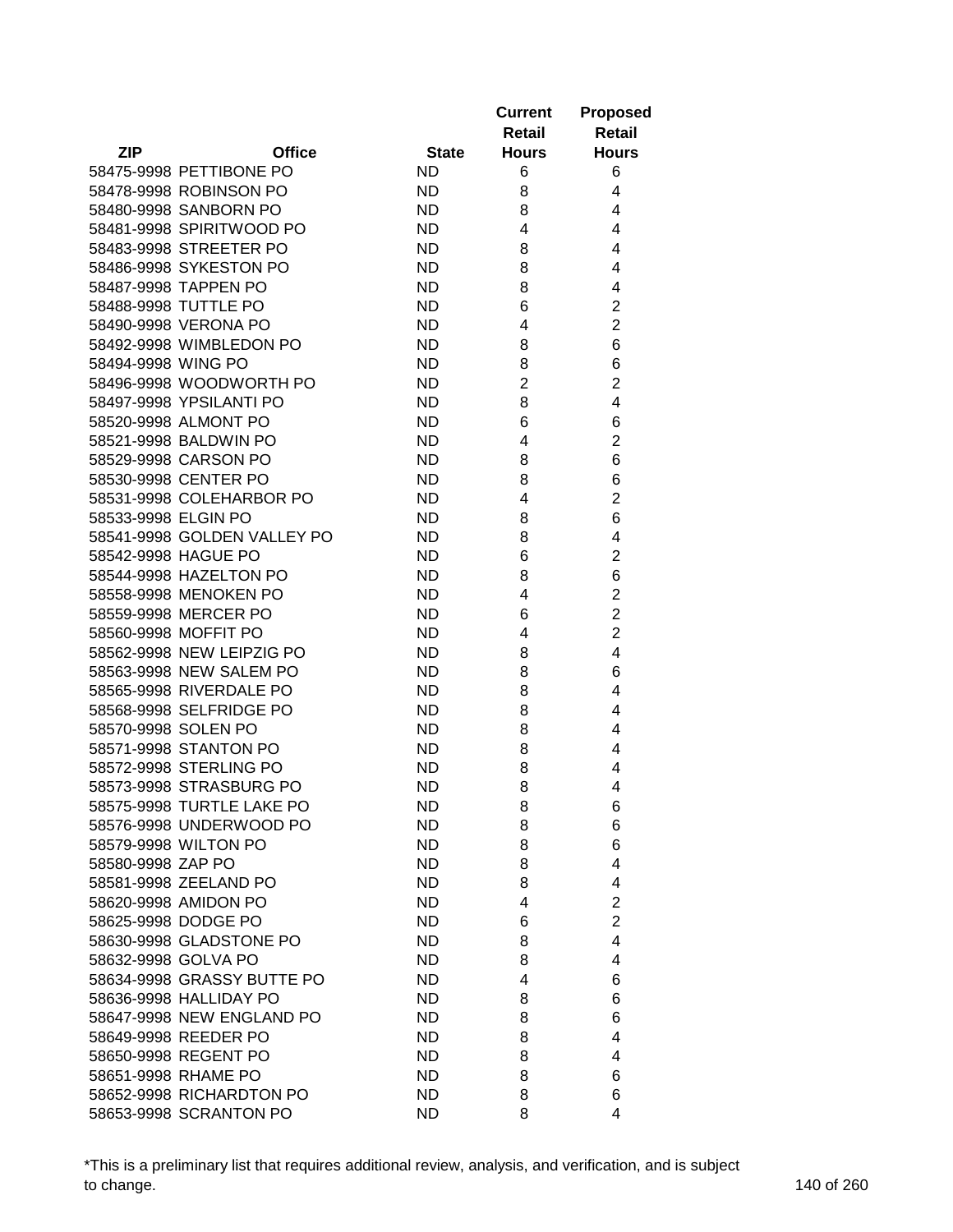|                             |              | <b>Current</b><br>Retail | <b>Proposed</b><br><b>Retail</b> |
|-----------------------------|--------------|--------------------------|----------------------------------|
| <b>ZIP</b><br><b>Office</b> | <b>State</b> | <b>Hours</b>             | <b>Hours</b>                     |
| 58655-9998 SOUTH HEART PO   | ND           | 8                        | 6                                |
| 58656-9998 TAYLOR PO        | <b>ND</b>    | 8                        | 4                                |
| 58710-9998 ANAMOOSE PO      | ND           | 8                        | 4                                |
| 58711-9998 ANTLER PO        | <b>ND</b>    | 6                        | $\overline{2}$                   |
| 58713-9998 BANTRY PO        | <b>ND</b>    | $\overline{2}$           | $\overline{2}$                   |
| 58716-9998 BENEDICT PO      | <b>ND</b>    | 4                        | $\overline{2}$                   |
| 58718-9998 BERTHOLD PO      | <b>ND</b>    | 8                        | 6                                |
| 58721-9998 BOWBELLS PO      | <b>ND</b>    | 8                        | 6                                |
| 58722-9998 BURLINGTON PO    | <b>ND</b>    | 8                        | 6                                |
| 58723-9998 BUTTE PO         | ND           | 8                        | 4                                |
| 58725-9998 CARPIO PO        | <b>ND</b>    | 8                        | 4                                |
| 58727-9998 COLUMBUS PO      | ND           | 8                        | 4                                |
| 58733-9998 DES LACS PO      | <b>ND</b>    | 8                        | 4                                |
| 58735-9998 DOUGLAS PO       | <b>ND</b>    | 4                        | 2                                |
| 58736-9998 DRAKE PO         | <b>ND</b>    | 8                        | 4                                |
| 58740-9998 GLENBURN PO      | ND           | 8                        | 4                                |
| 58741-9998 GRANVILLE PO     | <b>ND</b>    | 8                        | 4                                |
| 58744-9998 KARLSRUHE PO     | <b>ND</b>    | 6                        | $\overline{2}$                   |
| 58748-9998 KRAMER PO        | <b>ND</b>    | 4                        | $\overline{2}$                   |
| 58750-9998 LANSFORD PO      | <b>ND</b>    | 8                        | 4                                |
| 58752-9998 LIGNITE PO       | <b>ND</b>    | 8                        | 6                                |
| 58755-9998 MCGREGOR PO      | <b>ND</b>    | 4                        | $\overline{2}$                   |
| 58756-9998 MAKOTI PO        | <b>ND</b>    | 8                        | 6                                |
| 58757-9998 MANDAREE PO      | <b>ND</b>    | 8                        | 4                                |
| 58759-9998 MAX PO           | <b>ND</b>    | 8                        | 4                                |
| 58760-9998 MAXBASS PO       | <b>ND</b>    | 4                        | 2                                |
| 58762-9998 NEWBURG PO       | <b>ND</b>    | 8                        | 4                                |
| 58765-9998 NOONAN PO        | <b>ND</b>    | 8                        | 6                                |
| 58770-9998 PARSHALL PO      | <b>ND</b>    | 8                        | 6                                |
| 58771-9998 PLAZA PO         | <b>ND</b>    | 8                        | 4                                |
| 58772-9998 PORTAL PO        | <b>ND</b>    | 8                        | 6                                |
| 58773-9998 POWERS LAKE PO   | <b>ND</b>    | 8                        | 6                                |
| 58775-9998 ROSEGLEN PO      | ND           | 6                        | $\overline{2}$                   |
| 58776-9998 ROSS PO          | <b>ND</b>    | 8                        | 4                                |
| 58779-9998 RYDER PO         | ND.          | 8                        | 4                                |
| 58781-9998 SAWYER PO        | ND.          | 8                        | 4                                |
| 58782-9998 SHERWOOD PO      | ND           | 8                        | 4                                |
| 58783-9998 SOURIS PO        | <b>ND</b>    | 8                        | 4                                |
| 58785-9998 SURREY PO        | <b>ND</b>    | 8                        | 4                                |
| 58787-9998 TOLLEY PO        | <b>ND</b>    | 4                        | $\overline{2}$                   |
| 58788-9998 TOWNER PO        | ND           | 8                        | 6                                |
| 58792-9998 VOLTAIRE PO      | <b>ND</b>    | 8                        | 4                                |
| 58793-9998 WESTHOPE PO      | ND           | 8                        | 6                                |
| 58795-9998 WILDROSE PO      | ND           | 8                        | 4                                |
| 58830-9998 ALAMO PO         | ND           | 8                        | 4                                |
| 58831-9998 ALEXANDER PO     | ND           | 8                        | 4                                |
| 58833-9998 AMBROSE PO       | <b>ND</b>    | 4                        | 2                                |
| 58835-9998 ARNEGARD PO      | <b>ND</b>    | 8                        | 4                                |
| 58838-9998 CARTWRIGHT PO    | ND           | 4                        | $\overline{2}$                   |
| 58843-9998 EPPING PO        | <b>ND</b>    | 6                        | $\overline{2}$                   |

\*This is a preliminary list that requires additional review, analysis, and verification, and is subject to change. 141 of 260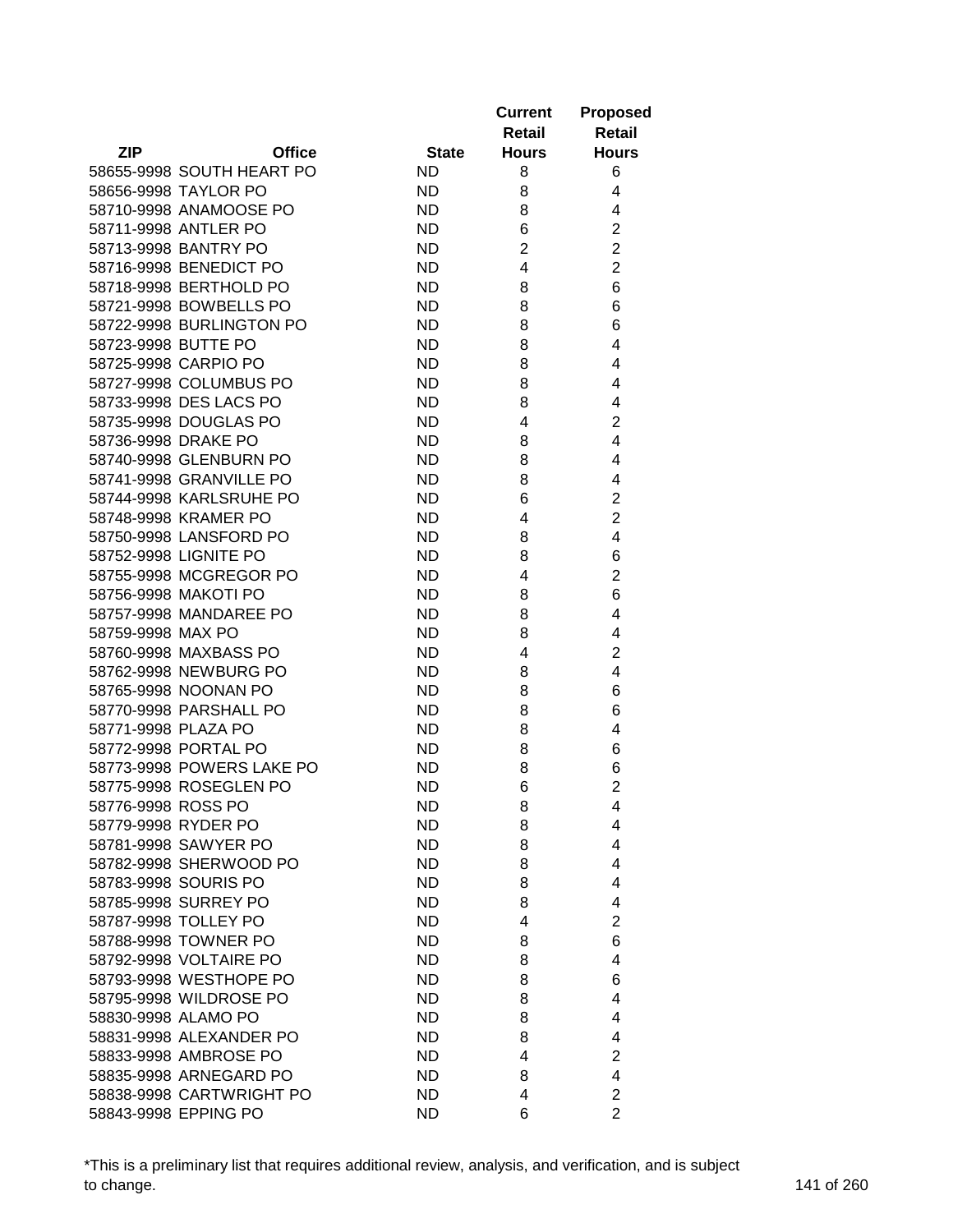|                     |                                               |              | <b>Current</b><br>Retail | <b>Proposed</b><br><b>Retail</b> |
|---------------------|-----------------------------------------------|--------------|--------------------------|----------------------------------|
| <b>ZIP</b>          | <b>Office</b>                                 | <b>State</b> | <b>Hours</b>             | <b>Hours</b>                     |
|                     | 58844-9998 FORTUNA PO                         | ND           | 6                        | $\overline{2}$                   |
|                     | 58845-9998 GRENORA PO                         | ND           | 8                        | 6                                |
| 58849-9998 RAY PO   |                                               | <b>ND</b>    | 8                        | 6                                |
|                     | 58853-9998 TRENTON PO                         | <b>ND</b>    | 8                        | 4                                |
| 58856-9998 ZAHL PO  |                                               | <b>ND</b>    | 6                        | 6                                |
|                     | 68004-9700 BANCROFT PO                        | <b>NE</b>    | 8                        | 6                                |
|                     | 68014-9700 BRUNO PO                           | <b>NE</b>    | 8                        | 4                                |
|                     | 68015-3110 CEDAR BLUFFS PO                    | <b>NE</b>    | 8                        | 6                                |
|                     | 68016-9700 CEDAR CREEK PO                     | <b>NE</b>    | 8                        | 4                                |
|                     | 68018-9700 COLON PO                           | <b>NE</b>    | 6                        | $\overline{2}$                   |
| 68019-4542 CRAIG PO |                                               | <b>NE</b>    | 8                        | 4                                |
|                     | 68020-2000 DECATUR PO                         | <b>NE</b>    | 8                        | 4                                |
|                     | 68029-9700 HERMAN PO                          | <b>NE</b>    | 8                        | 4                                |
|                     | 68030-9700 HOMER PO                           | <b>NE</b>    | 8                        | 4                                |
|                     |                                               | <b>NE</b>    |                          |                                  |
|                     | 68033-9700 ITHACA PO<br>68034-3000 KENNARD PO |              | 8                        | $\overline{2}$                   |
|                     |                                               | <b>NE</b>    | 8                        | 4                                |
| 68039-9735 MACY PO  |                                               | <b>NE</b>    | 8                        | 4                                |
|                     | 68040-9700 MALMO PO                           | <b>NE</b>    | 6                        | $\overline{2}$                   |
| 68041-3029 MEAD PO  |                                               | <b>NE</b>    | 8                        | 6                                |
|                     | 68044-9700 NICKERSON PO                       | <b>NE</b>    | 8                        | 4                                |
|                     | 68050-6300 PRAGUE PO                          | <b>NE</b>    | 8                        | 4                                |
|                     | 68055-4013 ROSALIE PO                         | <b>NE</b>    | 8                        | $\overline{2}$                   |
|                     | 68057-3184 SCRIBNER PO                        | <b>NE</b>    | 8                        | 6                                |
|                     | 68058-9700 SOUTH BEND PO                      | <b>NE</b>    | 6                        | $\overline{2}$                   |
|                     | 68062-3078 THURSTON PO                        | <b>NE</b>    | 8                        | 4                                |
|                     | 68063-9700 UEHLING PO                         | <b>NE</b>    | 8                        | 4                                |
|                     | 68065-5038 VALPARAISO PO                      | <b>NE</b>    | 8                        | 6                                |
|                     | 68067-9800 WALTHILL PO                        | <b>NE</b>    | 8                        | 6                                |
|                     | 68070-9700 WESTON PO                          | <b>NE</b>    | 8                        | 4                                |
|                     | 68072-9700 WINSLOW PO                         | <b>NE</b>    | 4                        | $\overline{2}$                   |
| 68073-9700 YUTAN PO |                                               | <b>NE</b>    | 8                        | 6                                |
| 68301-9805 ADAMS PO |                                               | <b>NE</b>    | 8                        | 6                                |
|                     | 68303-9760 ALEXANDRIA PO                      | <b>NE</b>    | 6                        | $\overline{2}$                   |
| 68307-3000 AVOCA PO |                                               | NE           | 8                        | 4                                |
|                     | 68313-9561 BEAVER CROSSING PO                 | NE           | 8                        | 4                                |
| 68314-9701 BEE PO   |                                               | <b>NE</b>    | 8                        | $\overline{2}$                   |
|                     | 68316-9700 BENEDICT PO                        | <b>NE</b>    | 8                        | 4                                |
|                     | 68317-2378 BENNET PO                          | <b>NE</b>    | 8                        | 6                                |
|                     | 68318-3533 BLUE SPRINGS PO                    | <b>NE</b>    | 8                        | 4                                |
|                     | 68319-3039 BRADSHAW PO                        | <b>NE</b>    | 8                        | 4                                |
|                     | 68321-6059 BROWNVILLE PO                      | <b>NE</b>    | 8                        | 4                                |
|                     | 68322-4037 BRUNING PO                         | <b>NE</b>    | 8                        | 6                                |
|                     | 68323-9722 BURCHARD PO                        | <b>NE</b>    | 8                        | 4                                |
|                     | 68325-9714 BYRON PO                           | NE           | 8                        | 4                                |
|                     | 68326-9743 CARLETON PO                        | <b>NE</b>    | 8                        | 4                                |
|                     | 68327-7049 CHESTER PO                         | <b>NE</b>    | 8                        | 4                                |
|                     | 68328-5013 CLATONIA PO                        | <b>NE</b>    | 8                        | 4                                |
| 68329-9743 COOK PO  |                                               | <b>NE</b>    | 8                        | 4                                |
|                     | 68330-3000 CORDOVA PO                         | <b>NE</b>    | 8                        | 4                                |
|                     | 68331-3000 CORTLAND PO                        | <b>NE</b>    | 8                        | 4                                |

\*This is a preliminary list that requires additional review, analysis, and verification, and is subject to change. 142 of 260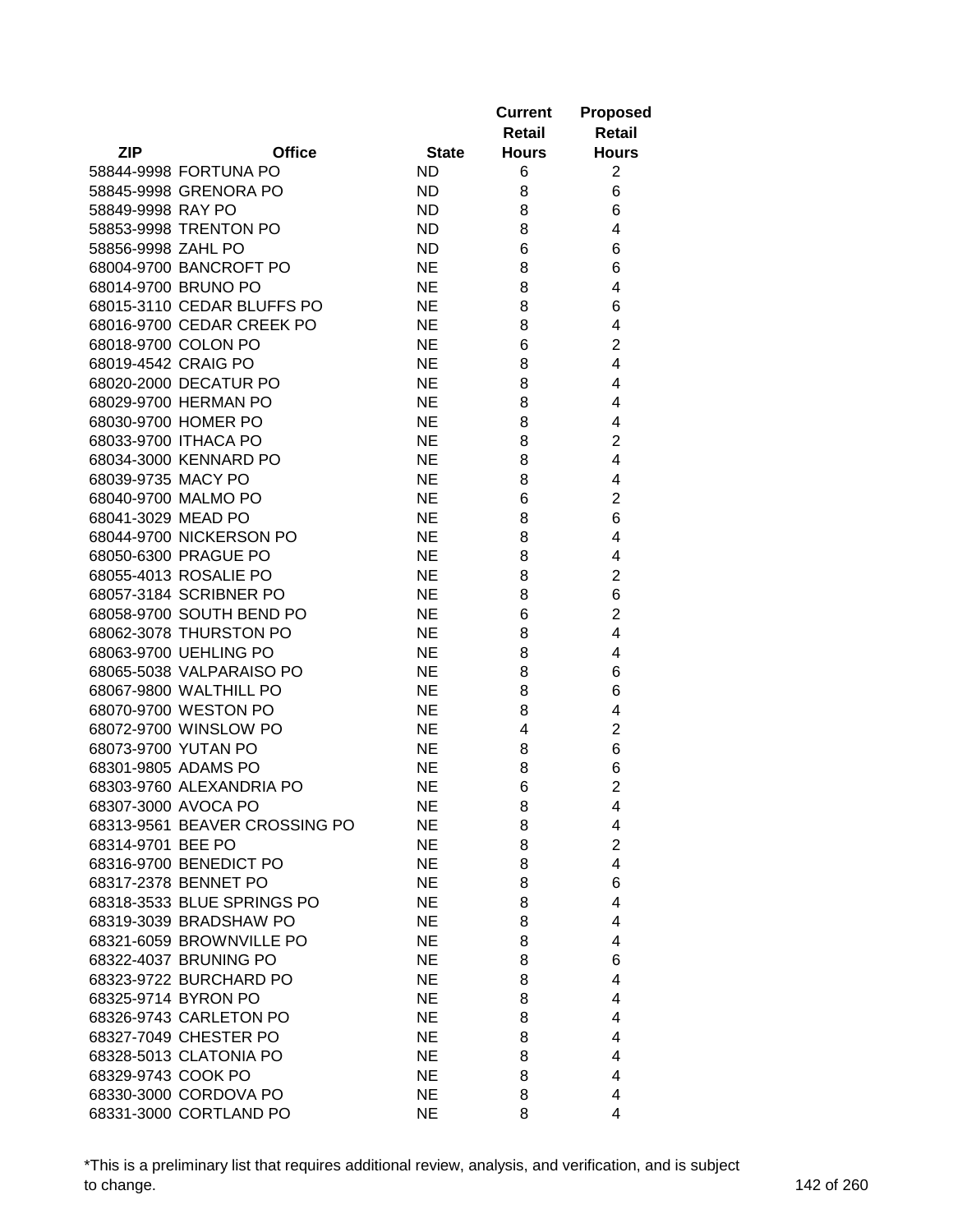|                             |              | <b>Current</b><br>Retail | <b>Proposed</b><br><b>Retail</b> |
|-----------------------------|--------------|--------------------------|----------------------------------|
| <b>ZIP</b><br><b>Office</b> | <b>State</b> | <b>Hours</b>             | <b>Hours</b>                     |
| 68332-5151 CRAB ORCHARD PO  | NE.          | 4                        | $\overline{2}$                   |
| 68335-9787 DAVENPORT PO     | <b>NE</b>    | 8                        | 4                                |
| 68336-9800 DAVEY PO         | <b>NE</b>    | 6                        | 4                                |
| 68337-4035 DAWSON PO        | <b>NE</b>    | 4                        | $\overline{2}$                   |
| 68338-3042 DAYKIN PO        | <b>NE</b>    | 8                        | 4                                |
| 68339-3175 DENTON PO        | <b>NE</b>    | 8                        | 4                                |
| 68340-9626 DESHLER PO       | <b>NE</b>    | 8                        | 6                                |
| 68341-9701 DE WITT PO       | <b>NE</b>    | 8                        | 4                                |
| 68342-4095 DILLER PO        | <b>NE</b>    | 8                        | 4                                |
| 68343-2346 DORCHESTER PO    | <b>NE</b>    | 8                        | 6                                |
| 68344-3040 DOUGLAS PO       | <b>NE</b>    | 8                        | 4                                |
| 68345-9800 DU BOIS PO       | NE.          | 6                        | 2                                |
| 68346-3018 DUNBAR PO        | <b>NE</b>    | 4                        | $\overline{2}$                   |
| 68348-9746 ELK CREEK PO     | <b>NE</b>    | 8                        | 4                                |
|                             |              |                          | 4                                |
| 68349-5000 ELMWOOD PO       | <b>NE</b>    | 8                        |                                  |
| 68350-2534 ENDICOTT PO      | <b>NE</b>    | 8                        | 2                                |
| 68351-9700 EXETER PO        | <b>NE</b>    | 8                        | 6                                |
| 68354-9600 FAIRMONT PO      | <b>NE</b>    | 8                        | 6                                |
| 68357-3000 FILLEY PO        | <b>NE</b>    | 8                        | 4                                |
| 68358-6025 FIRTH PO         | <b>NE</b>    | 8                        | 6                                |
| 68359-9998 FRIEND PO        | <b>NE</b>    | 8                        | 6                                |
| 68360-9355 GARLAND PO       | <b>NE</b>    | 6                        | $\overline{2}$                   |
| 68364-9700 GOEHNER PO       | <b>NE</b>    | 8                        | 4                                |
| 68365-3001 GRAFTON PO       | <b>NE</b>    | 8                        | 4                                |
| 68366-2617 GREENWOOD PO     | <b>NE</b>    | 8                        | 4                                |
| 68367-9700 GRESHAM PO       | <b>NE</b>    | 8                        | 4                                |
| 68368-7892 HALLAM PO        | <b>NE</b>    | 8                        | 4                                |
| 68377-9700 JANSEN PO        | <b>NE</b>    | 8                        | 4                                |
| 68378-3580 JOHNSON PO       | <b>NE</b>    | 8                        | 4                                |
| 68401-3013 MCCOOL JCT PO    | NE.          | 8                        | 4                                |
| 68402-9822 MALCOLM PO       | NE.          | 8                        | 4                                |
| 68403-3000 MANLEY PO        | <b>NE</b>    | 6                        | 4                                |
| 68404-6185 MARTELL PO       | <b>NE</b>    | 8                        | 4                                |
| 68406-9700 MILLIGAN PO      | <b>NE</b>    | 8                        | 4                                |
| 68407-5026 MURDOCK PO       | <b>NE</b>    | 8                        | 4                                |
| 68409-8511 MURRAY PO        | <b>NE</b>    | 8                        | 6                                |
| 68413-9800 NEHAWKA PO       | <b>NE</b>    | 8                        | 4                                |
| 68414-6055 NEMAHA PO        | <b>NE</b>    | 6                        | $\overline{2}$                   |
| 68415-9800 ODELL PO         | <b>NE</b>    | 8                        | 4                                |
| 68416-9700 OHIOWA PO        | <b>NE</b>    | 8                        | 4                                |
| 68417-9738 OTOE PO          | <b>NE</b>    | 6                        | $\overline{2}$                   |
| 68418-4134 PALMYRA PO       | <b>NE</b>    | 8                        | 4                                |
| 68419-9700 PANAMA PO        | <b>NE</b>    | 8                        | 4                                |
| 68421-3056 PERU PO          | NE           | 8                        | 4                                |
| 68422-3000 PICKRELL PO      | <b>NE</b>    | 8                        | 4                                |
|                             |              |                          |                                  |
| 68423-9802 PLEASANT DALE PO | NE.          | 8                        | 4                                |
| 68424-9700 PLYMOUTH PO      | NE.          | 8                        | 4                                |
| 68428-4391 RAYMOND PO       | NE.          | 8                        | 4                                |
| 68430-9785 ROCA PO          | NE.          | 8                        | 4                                |
| 68431-9803 RULO PO          | <b>NE</b>    | 6                        | $\overline{2}$                   |

\*This is a preliminary list that requires additional review, analysis, and verification, and is subject to change. 143 of 260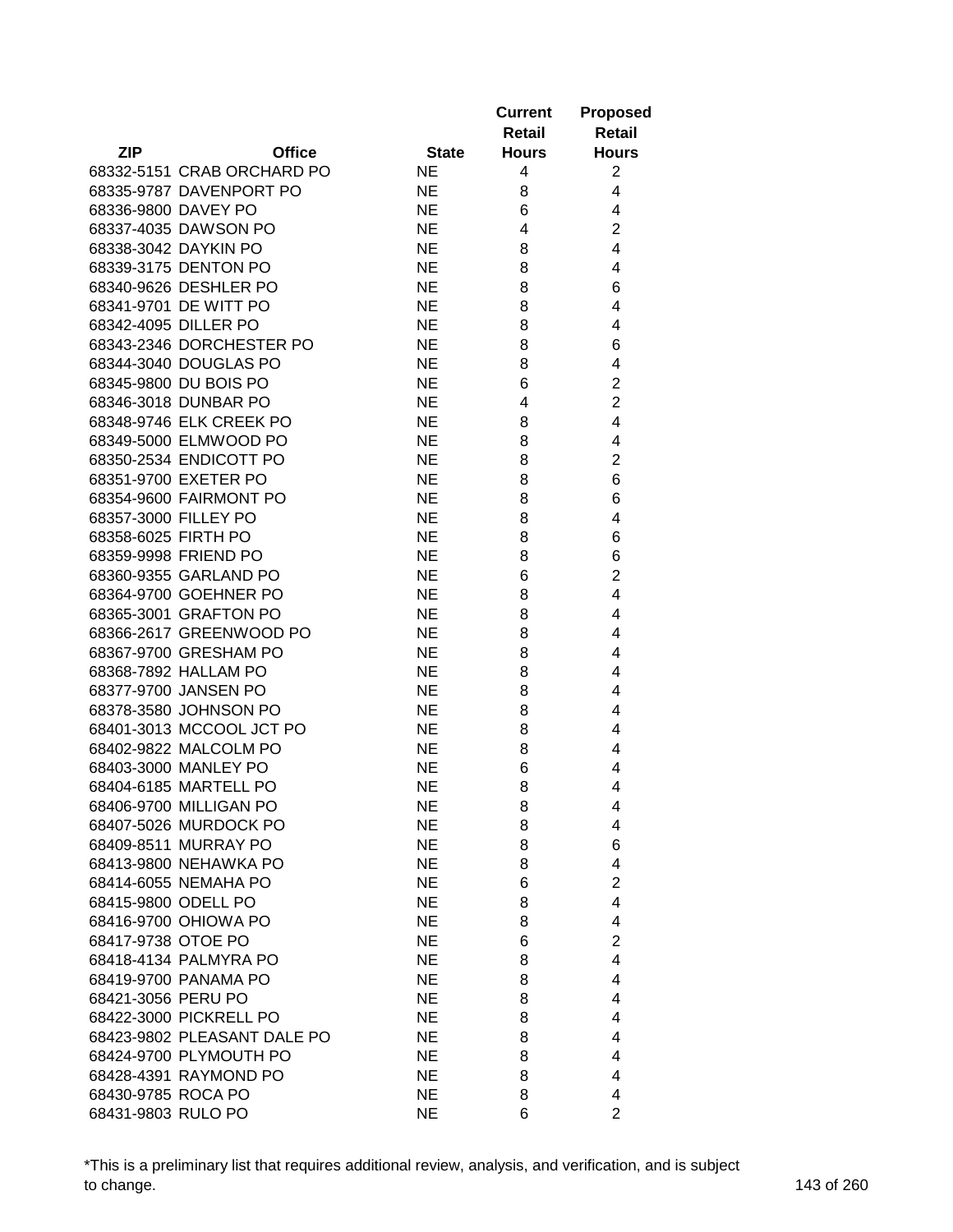|                     |                                                  |              | <b>Current</b><br>Retail | <b>Proposed</b><br><b>Retail</b> |
|---------------------|--------------------------------------------------|--------------|--------------------------|----------------------------------|
| <b>ZIP</b>          | <b>Office</b>                                    | <b>State</b> | <b>Hours</b>             | <b>Hours</b>                     |
|                     | 68436-4034 SHICKLEY PO                           | <b>NE</b>    | 8                        | 4                                |
|                     | 68437-9747 SHUBERT PO                            | <b>NE</b>    | 8                        | 4                                |
|                     | 68438-9700 SPRAGUE PO                            | <b>NE</b>    | 6                        | 4                                |
|                     | 68439-3031 STAPLEHURST PO                        | <b>NE</b>    | 8                        | 4                                |
|                     | 68442-6016 STELLA PO                             | <b>NE</b>    | 8                        | 4                                |
|                     | 68443-8664 STERLING PO                           | <b>NE</b>    | 8                        | 4                                |
|                     | 68445-9700 SWANTON PO                            | <b>NE</b>    | 8                        | $\overline{2}$                   |
|                     | 68447-3130 TABLE ROCK PO                         | <b>NE</b>    | 8                        | 4                                |
|                     | 68448-9712 TALMAGE PO                            | <b>NE</b>    | 8                        | 4                                |
|                     | 68453-2073 TOBIAS PO                             | <b>NE</b>    | 6                        | 4                                |
|                     | 68454-4039 UNADILLA PO                           | <b>NE</b>    | 8                        | 4                                |
| 68455-9700 UNION PO |                                                  | NE.          | 8                        | 4                                |
| 68456-9700 UTICA PO |                                                  | <b>NE</b>    | 8                        | 6                                |
|                     | 68457-9777 VERDON PO                             | <b>NE</b>    | 8                        | 4                                |
| 68460-3018 WACO PO  |                                                  | <b>NE</b>    | 8                        | 4                                |
|                     | 68461-9538 WALTON PO                             | <b>NE</b>    | 8                        | 4                                |
|                     | 68463-4032 WEEPING WATER PO                      | <b>NE</b>    | 8                        | 6                                |
|                     | 68464-3000 WESTERN PO                            | <b>NE</b>    | 8                        | 4                                |
|                     | 68622-9750 BARTLETT PO                           | <b>NE</b>    | 8                        | 6                                |
|                     | 68624-3035 BELLWOOD PO                           | <b>NE</b>    | 8                        | 4                                |
|                     | 68626-3511 BRAINARD PO                           | <b>NE</b>    | 8                        | 6                                |
|                     | 68627-5600 CEDAR RAPIDS PO                       | <b>NE</b>    | 8                        | 6                                |
|                     | 68628-2758 CLARKS PO                             | <b>NE</b>    | 8                        | 4                                |
|                     | 68629-4094 CLARKSON PO                           | <b>NE</b>    | 8                        | 6                                |
|                     | 68631-4079 CRESTON PO                            | <b>NE</b>    | 8                        | 4                                |
|                     | 68633-3095 DODGE PO                              | <b>NE</b>    | 8                        | 4                                |
|                     | 68634-9700 DUNCAN PO                             | NE.          | 8                        | 4                                |
|                     | 68635-9756 DWIGHT PO                             | <b>NE</b>    | 8                        | 4                                |
|                     | 68637-8055 ERICSON PO                            | NE.          | 8                        | 4                                |
|                     | 68641-3087 HOWELLS PO                            | NE.          | 8                        | 6                                |
| 68643-4528 LEIGH PO |                                                  | NE.          | 8                        | 6                                |
|                     | 68644-4623 LINDSAY PO                            | <b>NE</b>    | 8                        | 6                                |
|                     | 68647-4035 MONROE PO                             | <b>NE</b>    | 8                        | 4                                |
|                     | 68648-4866 MORSE BLUFF PO                        | NE.          | 8                        | 4                                |
|                     | 68652-5636 PETERSBURG PO                         | <b>NE</b>    | 8                        | 4                                |
|                     | 68653-9794 PLATTE CENTER PO                      | <b>NE</b>    | 8                        | 4                                |
| 68654-9766 POLK PO  |                                                  | NE.          | 8                        | 4                                |
|                     | 68658-3876 RISING CITY PO                        | <b>NE</b>    | 8                        | 4                                |
|                     | 68660-4511 SAINT EDWARD PO                       | <b>NE</b>    | 8                        | 6                                |
|                     | 68662-5578 SHELBY PO                             | <b>NE</b>    | 8                        | 6                                |
|                     | 68663-2740 SILVER CREEK PO                       | <b>NE</b>    | 8                        | 4                                |
|                     | 68664-9700 SNYDER PO                             | <b>NE</b>    | 8                        | 4                                |
|                     | 68665-9791 SPALDING PO                           | <b>NE</b>    | 8                        | 6                                |
|                     | 68669-9700 ULYSSES PO                            | NE.          | 8                        | 4                                |
| 68710-9800 ALLEN PO |                                                  | NE.          | 8                        | 4                                |
|                     | 68716-4215 BEEMER PO                             | NE.          | 8                        | 6                                |
|                     | 68717-8751 BELDEN PO                             | NE.          | 6                        | $\overline{2}$                   |
|                     |                                                  |              |                          | 6                                |
|                     | 68719-3517 BRISTOW PO<br>68720-3072 BRUNSWICK PO | NE.          | 6                        |                                  |
|                     |                                                  | <b>NE</b>    | 8<br>8                   | 4<br>6                           |
| 68722-3525 BUTTE PO |                                                  | <b>NE</b>    |                          |                                  |

\*This is a preliminary list that requires additional review, analysis, and verification, and is subject to change. 144 of 260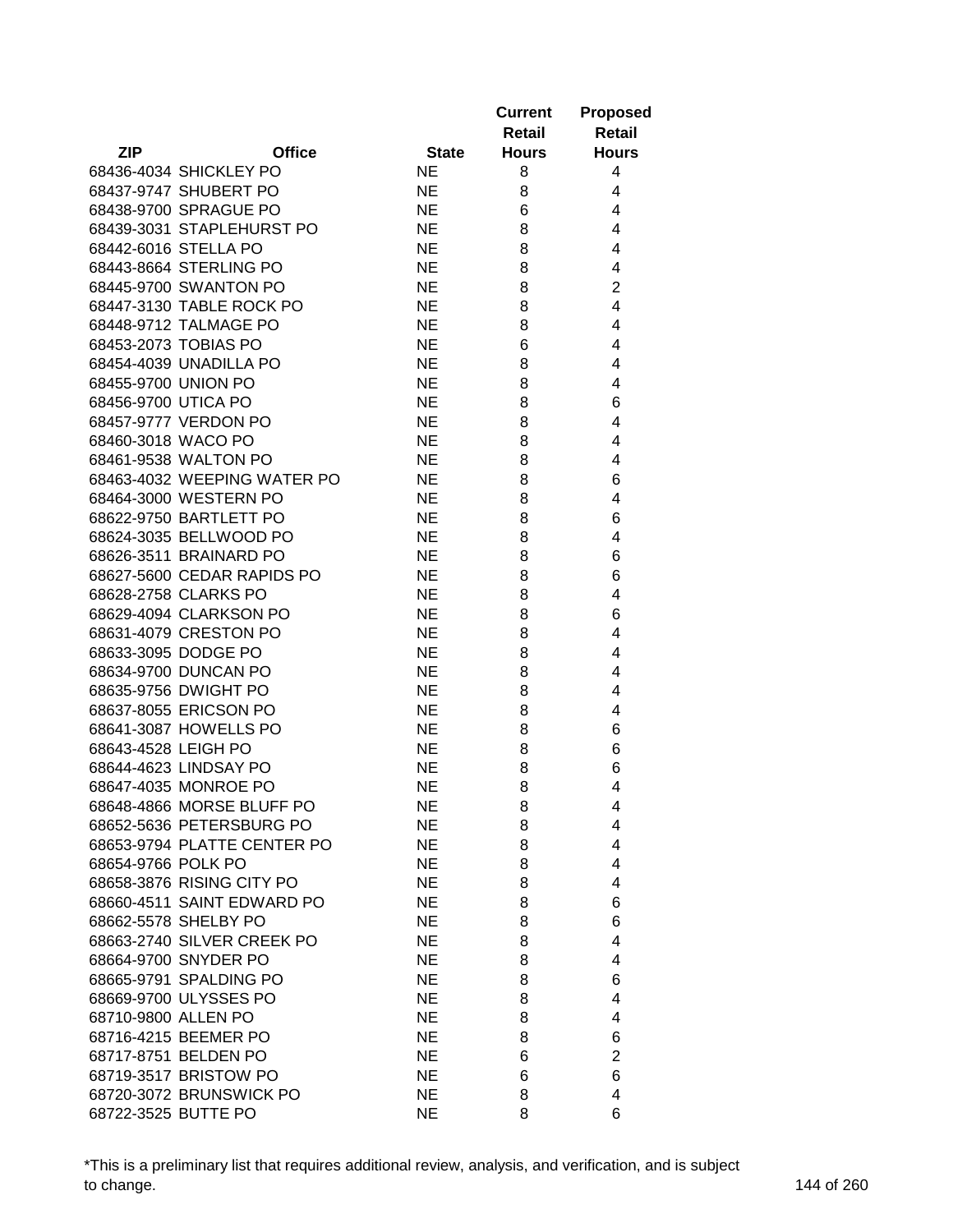|                                               |               |                        | <b>Current</b> | <b>Proposed</b> |
|-----------------------------------------------|---------------|------------------------|----------------|-----------------|
|                                               |               |                        | Retail         | <b>Retail</b>   |
| <b>ZIP</b>                                    | <b>Office</b> | <b>State</b>           | <b>Hours</b>   | <b>Hours</b>    |
| 68723-9800 CARROLL PO                         |               | <b>NE</b>              | 8              | 4               |
| 68724-9705 CENTER PO                          |               | <b>NE</b>              | 8              | 4               |
| 68725-9725 CHAMBERS PO                        |               | <b>NE</b>              | 8              | 6               |
| 68726-5342 CLEARWATER PO                      |               | <b>NE</b>              | 8              | 4               |
| 68727-2335 COLERIDGE PO                       |               | <b>NE</b>              | 8              | 4               |
| 68728-2845 CONCORD PO                         |               | <b>NE</b>              | 8              | 4               |
| 68732-9723 DIXON PO                           |               | <b>NE</b>              | 8              | 4               |
| 68733-3659 EMERSON PO                         |               | <b>NE</b>              | 8              | 6               |
| 68735-9757 EWING PO                           |               | NE.                    | 8              | 6               |
| 68736-9700 FORDYCE PO                         |               | <b>NE</b>              | 8              | 4               |
| 68740-4121 HOSKINS PO                         |               | <b>NE</b>              | 8              | 4               |
| 68741-9700 HUBBARD PO                         |               | <b>NE</b>              | 8              | 4               |
| 68742-5208 INMAN PO                           |               | <b>NE</b>              | 8              | 4               |
| 68743-9700 JACKSON PO                         |               | <b>NE</b>              | 8              | 4               |
| 68746-9770 LYNCH PO                           |               | <b>NE</b>              | 8              | 6               |
| 68749-9700 MAGNET PO                          |               | <b>NE</b>              | 4              | $\overline{2}$  |
| 68752-4131 MEADOW GROVE PO                    |               | <b>NE</b>              | 8              | 4               |
| 68755-8000 NAPER PO                           |               | <b>NE</b>              | 8              | 6               |
| 68757-6006 NEWCASTLE PO                       |               | <b>NE</b>              | 8              | 4               |
| 68758-9734 NEWMAN GROVE PO                    |               | <b>NE</b>              | 8              | 6               |
| 68760-7044 NIOBRARA PO                        |               | <b>NE</b>              | 8              | 6               |
| 68761-9761 OAKDALE PO                         |               | <b>NE</b>              | 8              | 4               |
| 68764-6302 ORCHARD PO                         |               | <b>NE</b>              | 8              | 6               |
| 68766-5018 PAGE PO                            |               | <b>NE</b>              | 8              | 4               |
| 68768-4156 PILGER PO                          |               | <b>NE</b>              | 8              | 4               |
| 68774-5038 SAINT HELENA PO                    |               | <b>NE</b>              | 8              | $\overline{2}$  |
| 68778-9738 SPRINGVIEW PO                      |               | <b>NE</b>              | 8              | 6               |
| 68783-5108 VERDIGRE PO                        |               | <b>NE</b>              | 8              | 6               |
| 68785-9737 WATERBURY PO                       |               | <b>NE</b>              | 4              | $\overline{c}$  |
| 68786-1560 WAUSA PO                           |               | <b>NE</b>              |                | 6               |
| 68790-5122 WINSIDE PO                         |               | <b>NE</b>              | 8<br>8         | 4               |
| 68792-2019 WYNOT PO                           |               | <b>NE</b>              |                |                 |
| 68810-9733 ALDA PO                            |               | <b>NE</b>              | 8              | 4               |
| 68812-4522 AMHERST PO                         |               |                        | 8              | 4               |
|                                               |               | <b>NE</b>              | 8              | 4               |
| 68813-7107 ANSELMO PO                         |               | <b>NE</b><br><b>NE</b> | 8<br>8         | 4<br>6          |
| 68814-2427 ANSLEY PO                          |               |                        |                |                 |
| 68815-9760 ARCADIA PO<br>68817-9706 ASHTON PO |               | <b>NE</b>              | 8              | 4               |
|                                               |               | <b>NE</b>              | 8              | 4               |
| 68820-2030 BOELUS PO                          |               | <b>NE</b>              | 8              | 4               |
| 68824-9616 CAIRO PO                           |               | <b>NE</b>              | 8              | 6               |
| 68825-9806 CALLAWAY PO                        |               | <b>NE</b>              | 8              | 6               |
| 68827-2756 CHAPMAN PO                         |               | NE                     | 8              | 4               |
| 68828-9754 COMSTOCK PO                        |               | <b>NE</b>              | 8              | 4               |
| 68831-3182 DANNEBROG PO                       |               | <b>NE</b>              | 8              | 4               |
| 68832-1708 DONIPHAN PO                        |               | <b>NE</b>              | 8              | 6               |
| 68833-9802 DUNNING PO                         |               | <b>NE</b>              | 8              | 6               |
| 68835-3046 ELBA PO                            |               | <b>NE</b>              | 8              | 4               |
| 68838-1640 FARWELL PO                         |               | <b>NE</b>              | 8              | 4               |
| 68841-9700 GILTNER PO                         |               | <b>NE</b>              | 8              | 4               |
| 68842-4231 GREELEY PO                         |               | <b>NE</b>              | 8              | 4               |

\*This is a preliminary list that requires additional review, analysis, and verification, and is subject to change. 145 of 260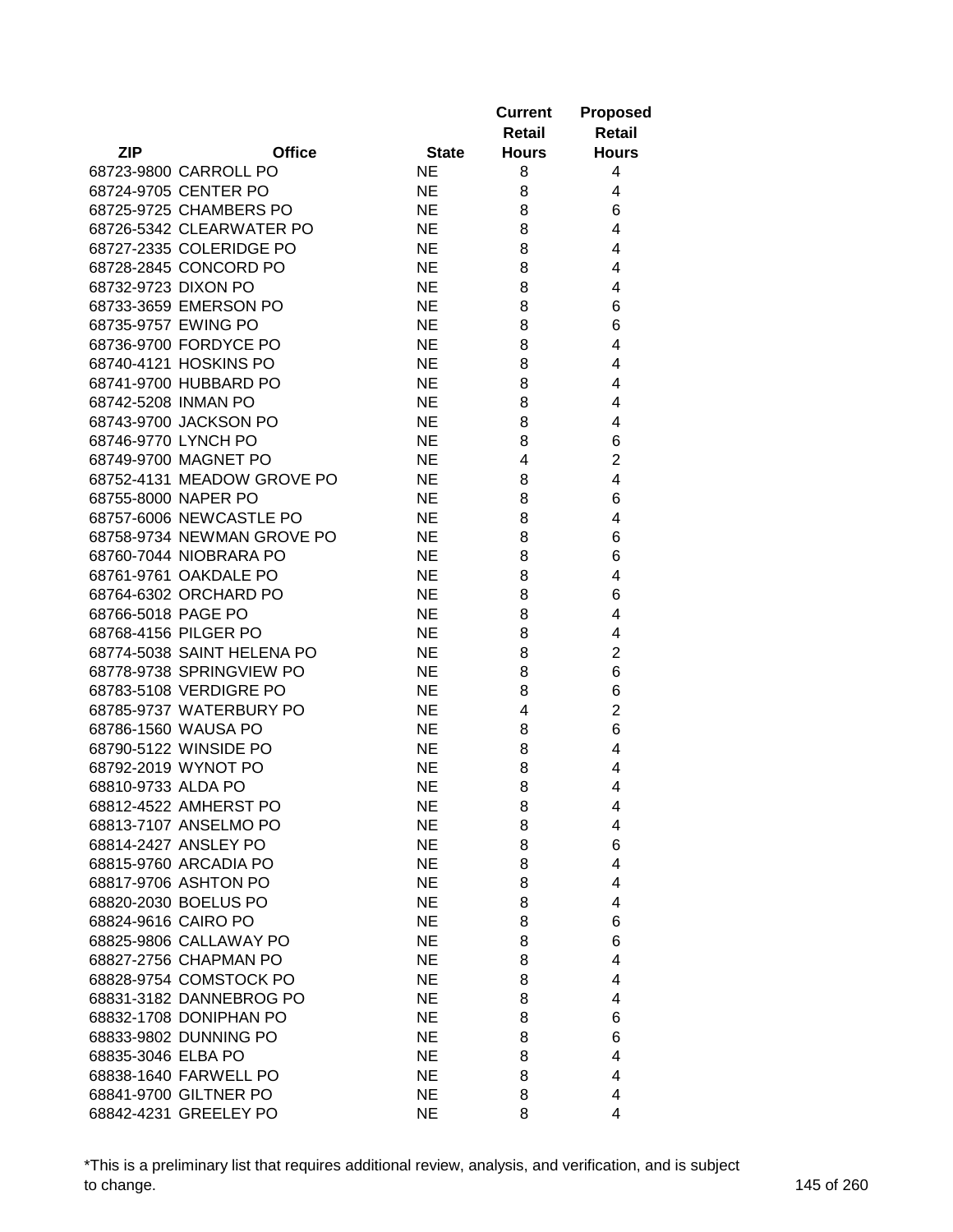|                             |                        | <b>Current</b><br>Retail | <b>Proposed</b><br><b>Retail</b> |
|-----------------------------|------------------------|--------------------------|----------------------------------|
| <b>ZIP</b><br><b>Office</b> | <b>State</b>           | <b>Hours</b>             | <b>Hours</b>                     |
| 68843-9232 HAMPTON PO       | NE.                    | 8                        | 6                                |
| 68846-9705 HORDVILLE PO     | <b>NE</b>              | 8                        | 4                                |
| 68852-7501 LITCHFIELD PO    | <b>NE</b>              | 8                        | 4                                |
| 68854-9535 MARQUETTE PO     | <b>NE</b>              | 8                        | 4                                |
| 68855-9736 MASON CITY PO    | <b>NE</b>              | 8                        | 4                                |
| 68856-9783 MERNA PO         | <b>NE</b>              | 8                        | 4                                |
| 68858-2065 MILLER PO        | <b>NE</b>              | 6                        | $\overline{2}$                   |
| 68859-5010 NORTH LOUP PO    | <b>NE</b>              | 8                        | 4                                |
| 68860-9756 OCONTO PO        | <b>NE</b>              | 8                        | 4                                |
| 68863-5351 OVERTON PO       | <b>NE</b>              | 8                        | 6                                |
| 68864-2421 PALMER PO        | <b>NE</b>              | 8                        | 6                                |
| 68865-9701 PHILLIPS PO      | <b>NE</b>              | 8                        | 4                                |
| 68866-9700 PLEASANTON PO    | <b>NE</b>              | 8                        | 4                                |
| 68870-7095 RIVERDALE PO     | <b>NE</b>              | 8                        | 4                                |
| 68871-9766 ROCKVILLE PO     | NE.                    | 6                        | $\overline{2}$                   |
| 68872-2858 SAINT LIBORY PO  | <b>NE</b>              | 6                        | $\overline{2}$                   |
| 68874-4125 SARGENT PO       | <b>NE</b>              | 8                        | 6                                |
| 68875-9776 SCOTIA PO        | <b>NE</b>              | 8                        | 4                                |
| 68876-9611 SHELTON PO       | <b>NE</b>              | 8                        | 6                                |
| 68878-7236 SUMNER PO        | <b>NE</b>              | 8                        | 4                                |
| 68879-9738 TAYLOR PO        | <b>NE</b>              | 8                        | 4                                |
| 68882-9710 WOLBACH PO       | <b>NE</b>              | 8                        | 4                                |
| 68924-2428 AXTELL PO        | <b>NE</b>              | 8                        | 6                                |
| 68925-9700 AYR PO           | <b>NE</b>              | 6                        | 4                                |
| 68926-2745 BEAVER CITY PO   | <b>NE</b>              | 8                        | 6                                |
| 68927-1242 BERTRAND PO      | <b>NE</b>              | 8                        | 6                                |
| 68928-7338 BLADEN PO        | <b>NE</b>              | 8                        | 4                                |
| 68929-5159 BLOOMINGTON PO   | <b>NE</b>              | 4                        | $\overline{2}$                   |
| 68930-8014 BLUE HILL PO     | <b>NE</b>              | 8                        | 6                                |
| 68932-2611 CAMPBELL PO      | <b>NE</b>              | 8                        | 4                                |
| 68933-9998 CLAY CENTER PO   | NE.                    | 8                        | 6                                |
| 68934-3421 DEWEESE PO       | NE                     | 6                        | $\overline{2}$                   |
| 68935-3194 EDGAR PO         | <b>NE</b>              | 8                        | 4                                |
| 68936-9734 EDISON PO        | <b>NE</b>              |                          |                                  |
| 68937-5247 ELWOOD PO        |                        | 8                        | 4                                |
| 68938-9701 FAIRFIELD PO     | <b>NE</b>              | 8                        | 6                                |
| 68940-9700 FUNK PO          | <b>NE</b><br><b>NE</b> | 8                        | 4                                |
| 68941-2779 GLENVIL PO       | <b>NE</b>              | 8                        | 4                                |
| 68942-8029 GUIDE ROCK PO    | <b>NE</b>              | 8                        | 4<br>4                           |
|                             |                        | 8                        | $\overline{2}$                   |
| 68943-4311 HARDY PO         | <b>NE</b>              | 8                        |                                  |
| 68944-2149 HARVARD PO       | <b>NE</b>              | 8                        | 6                                |
| 68945-2059 HEARTWELL PO     | <b>NE</b>              | 8                        | 4                                |
| 68947-5173 HILDRETH PO      | <b>NE</b>              | 8                        | 4                                |
| 68948-9714 HOLBROOK PO      | <b>NE</b>              | 8                        | 4                                |
| 68950-5065 HOLSTEIN PO      | NE                     | 8                        | 4                                |
| 68955-5530 JUNIATA PO       | <b>NE</b>              | 8                        | 6                                |
| 68956-1552 KENESAW PO       | <b>NE</b>              | 8                        | 6                                |
| 68957-9731 LAWRENCE PO      | NE                     | 8                        | 4                                |
| 68958-1820 LOOMIS PO        | NE                     | 8                        | 4                                |
| 68961-6127 NELSON PO        | <b>NE</b>              | 8                        | 6                                |

\*This is a preliminary list that requires additional review, analysis, and verification, and is subject to change. 146 of 260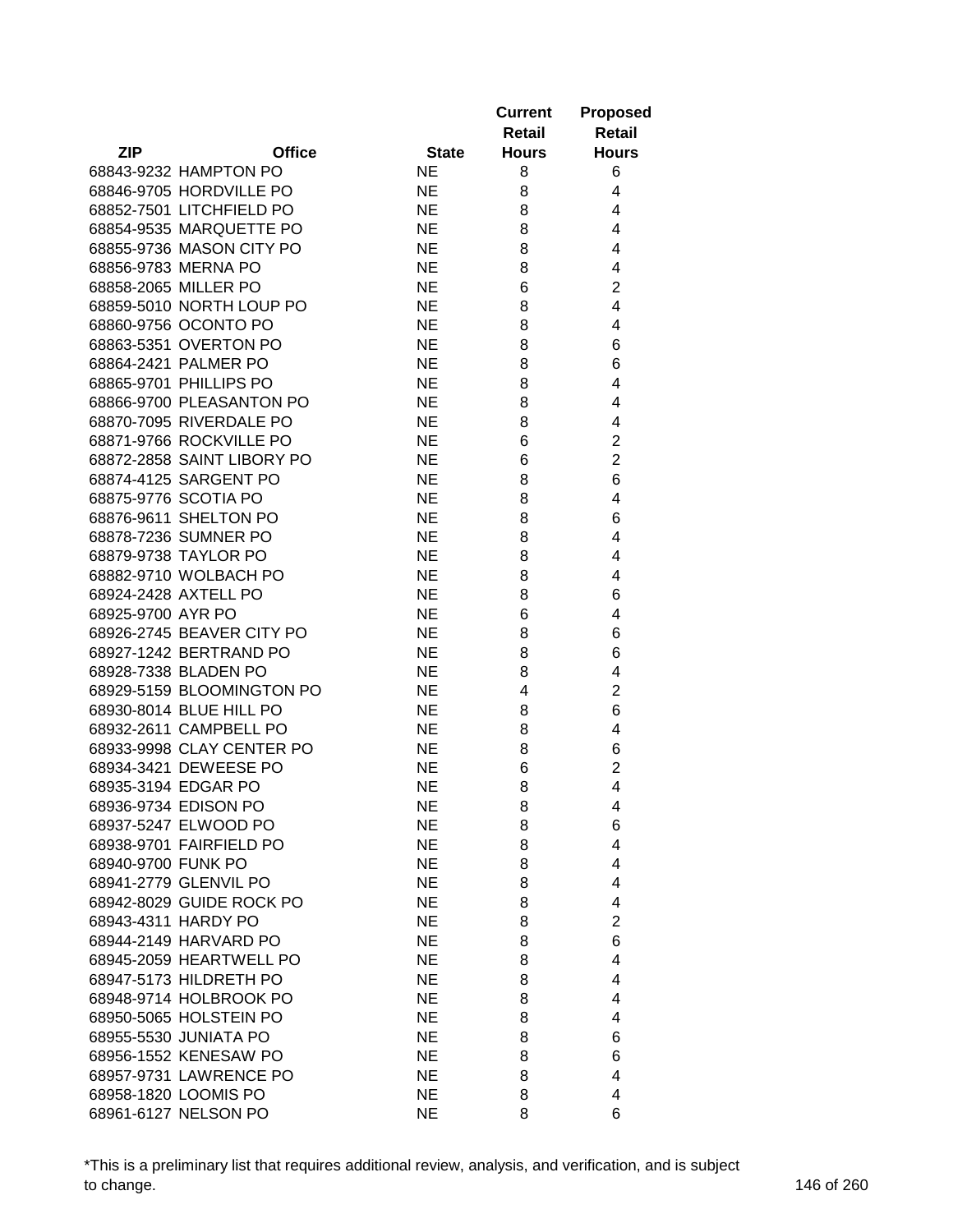|                             |              | <b>Current</b> | <b>Proposed</b> |
|-----------------------------|--------------|----------------|-----------------|
|                             |              | Retail         | <b>Retail</b>   |
| <b>ZIP</b><br><b>Office</b> | <b>State</b> | <b>Hours</b>   | <b>Hours</b>    |
| 68966-9700 ORLEANS PO       | <b>NE</b>    | 8              | 4               |
| 68967-9749 OXFORD PO        | <b>NE</b>    | 8              | 6               |
| 68971-9700 REPUBLICAN CY PO | <b>NE</b>    | 6              | 4               |
| 68972-5175 RIVERTON PO      | <b>NE</b>    | 8              | 4               |
| 68973-1840 ROSELAND PO      | <b>NE</b>    | 8              | $\overline{4}$  |
| 68974-6119 RUSKIN PO        | <b>NE</b>    | 8              | $\overline{4}$  |
| 68977-2038 STAMFORD PO      | <b>NE</b>    | 8              | 4               |
| 68980-2722 TRUMBULL PO      | <b>NE</b>    | 8              | $\overline{4}$  |
| 68981-9769 UPLAND PO        | NE.          | 8              | 4               |
| 68982-9700 WILCOX PO        | <b>NE</b>    | 8              | 4               |
| 69020-9750 BARTLEY PO       | <b>NE</b>    | 8              | 4               |
| 69023-9747 CHAMPION PO      | <b>NE</b>    | 8              | 4               |
| 69024-4015 CULBERTSON PO    | NE.          | 8              | 6               |
| 69026-9726 DANBURY PO       | <b>NE</b>    | 8              | $\overline{c}$  |
| 69027-9700 ENDERS PO        | <b>NE</b>    | 6              | $\overline{c}$  |
| 69028-3537 EUSTIS PO        | <b>NE</b>    | 8              | 6               |
| 69029-7040 FARNAM PO        | <b>NE</b>    | 8              | 4               |
| 69030-4525 HAIGLER PO       | <b>NE</b>    | 8              | 4               |
| 69032-9750 HAYES CENTER PO  | <b>NE</b>    | 8              | 6               |
| 69034-3416 INDIANOLA PO     | <b>NE</b>    | 8              | 6               |
| 69037-4424 MAX PO           | <b>NE</b>    | 4              | $\overline{c}$  |
| 69038-9700 MAYWOOD PO       | <b>NE</b>    | 8              | $\overline{4}$  |
| 69039-9727 MOOREFIELD PO    | <b>NE</b>    | 4              | $\overline{2}$  |
| 69040-9746 PALISADE PO      | <b>NE</b>    | 8              | $\overline{4}$  |
| 69042-9701 STOCKVILLE PO    | <b>NE</b>    | 4              | $\overline{2}$  |
| 69043-9758 STRATTON PO      | NE.          | 8              | $\overline{4}$  |
| 69046-9734 WILSONVILLE PO   | <b>NE</b>    | 8              | 4               |
| 69120-9788 ARNOLD PO        | <b>NE</b>    | 8              | 6               |
| 69121-9700 ARTHUR PO        | <b>NE</b>    | 8              | 6               |
| 69122-5001 BIG SPRINGS PO   | <b>NE</b>    | 8              | 6               |
| 69123-2730 BRADY PO         | <b>NE</b>    | 8              | 4               |
| 69125-9735 BROADWATER PO    | <b>NE</b>    | 8              | 4               |
| 69127-3466 BRULE PO         | <b>NE</b>    | 8              | 6               |
| 69128-9716 BUSHNELL PO      | <b>NE</b>    | 8              | 4               |
| 69131-7709 DALTON PO        | <b>NE</b>    | 8              | 6               |
| 69133-8980 DIX PO           | <b>NE</b>    | 8              | $\overline{4}$  |
| 69134-2026 ELSIE PO         | <b>NE</b>    | 8              | 4               |
| 69141-9700 GURLEY PO        | <b>NE</b>    | 8              | 4               |
| 69142-9706 HALSEY PO        | <b>NE</b>    | 8              | 6               |
| 69143-4508 HERSHEY PO       | <b>NE</b>    | 8              | 6               |
| 69144-2508 KEYSTONE PO      | <b>NE</b>    | 8              | 4               |
| 69146-2901 LEMOYNE PO       | NE           | 8              | 4               |
| 69147-3064 LEWELLEN PO      | NE           | 8              | 4               |
| 69148-7800 LISCO PO         | <b>NE</b>    | 8              | 4               |
| 69149-9700 LODGEPOLE PO     | <b>NE</b>    | 8              | 4               |
| 69150-9802 MADRID PO        | <b>NE</b>    | 8              | 4               |
| 69151-9700 MAXWELL PO       | <b>NE</b>    | 8              | 4               |
| 69155-1343 PAXTON PO        | NE           | 8              | 6               |
| 69156-9700 POTTER PO        | <b>NE</b>    | 8              | 6               |
|                             | <b>NE</b>    | 6              | 6               |
| 69157-4213 PURDUM PO        |              |                |                 |

\*This is a preliminary list that requires additional review, analysis, and verification, and is subject to change. 147 of 260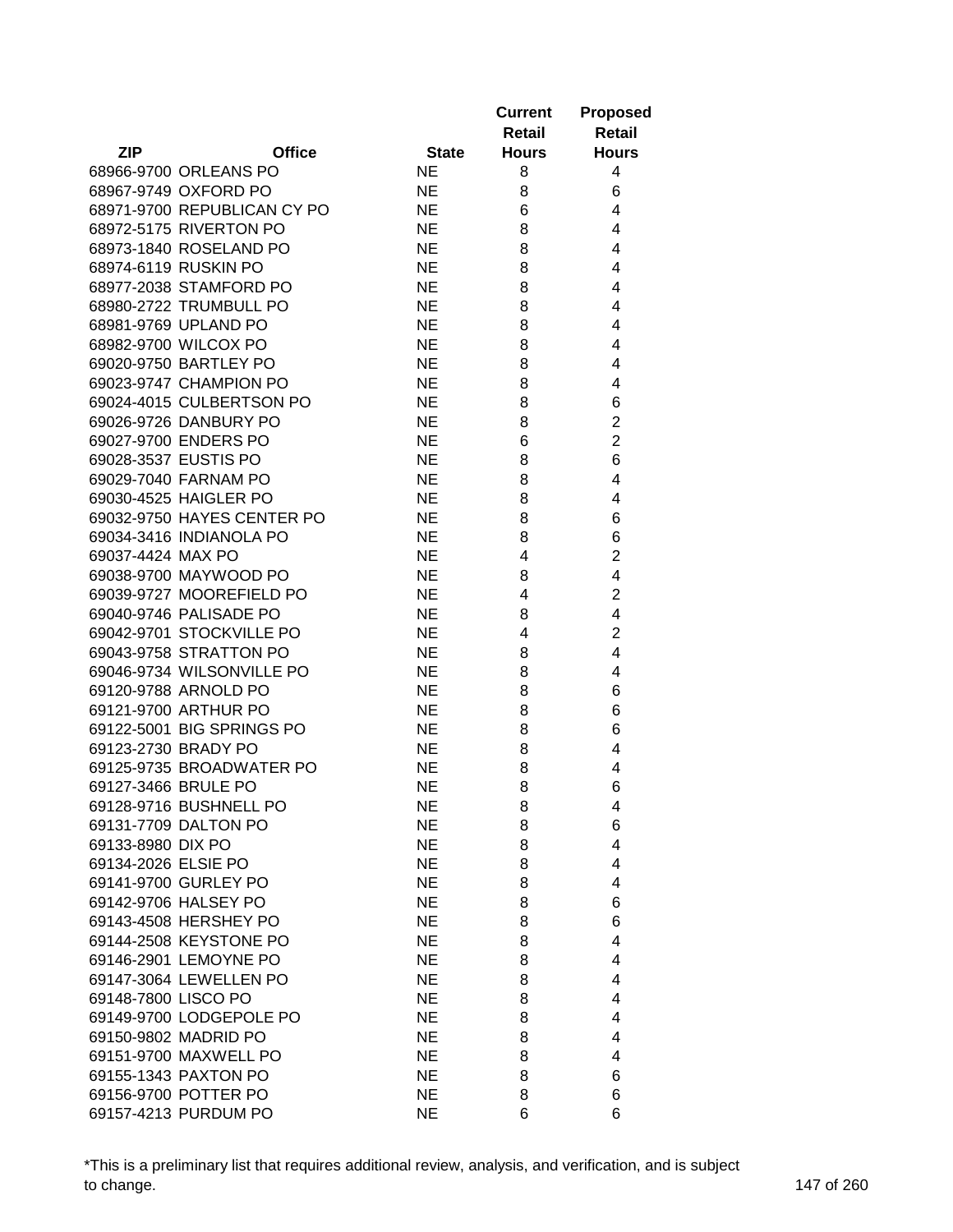|                     |                                 |              | <b>Current</b><br>Retail | <b>Proposed</b><br><b>Retail</b> |
|---------------------|---------------------------------|--------------|--------------------------|----------------------------------|
| <b>ZIP</b>          | <b>Office</b>                   | <b>State</b> | <b>Hours</b>             | <b>Hours</b>                     |
|                     | 69161-9700 SENECA PO            | <b>NE</b>    | 4                        | $\overline{2}$                   |
|                     | 69166-9713 THEDFORD PO          | <b>NE</b>    | 8                        | 6                                |
|                     | 69167-9701 TRYON PO             | <b>NE</b>    | 8                        | 6                                |
|                     | 69168-9738 VENANGO PO           | <b>NE</b>    | 8                        | 4                                |
|                     | 69169-8048 WALLACE PO           | <b>NE</b>    | 8                        | 4                                |
|                     | 69170-7128 WELLFLEET PO         | <b>NE</b>    | 8                        | 6                                |
|                     | 69212-9718 CROOKSTON PO         | <b>NE</b>    | 6                        | 4                                |
|                     | 69214-9741 JOHNSTOWN PO         | <b>NE</b>    | 8                        | 4                                |
|                     | 69216-9720 KILGORE PO           | <b>NE</b>    | 6                        | 4                                |
|                     | 69217-9739 LONG PINE PO         | <b>NE</b>    | 8                        | 6                                |
|                     | 69218-9727 MERRIMAN PO          | <b>NE</b>    | 6                        | 4                                |
|                     | 69221-9717 WOOD LAKE PO         | <b>NE</b>    | 6                        | 4                                |
|                     | 69331-9725 ANGORA PO            | <b>NE</b>    | 4                        | $\overline{2}$                   |
| 69333-9703 ASHBY PO |                                 | <b>NE</b>    | 4                        | 6                                |
|                     | 69340-9721 ELLSWORTH PO         | NE.          | 6                        | 4                                |
|                     | 69345-5000 HARRISBURG PO        | <b>NE</b>    | 8                        | 4                                |
|                     | 69346-1750 HARRISON PO          | <b>NE</b>    | 8                        | 6                                |
|                     | 69351-9708 LAKESIDE PO          | <b>NE</b>    | 6                        | 4                                |
| 69352-9700 LYMAN PO |                                 | <b>NE</b>    | 8                        | 4                                |
|                     | 69355-9700 MELBETA PO           | <b>NE</b>    | 6                        | $\overline{c}$                   |
|                     | 69356-9701 MINATARE PO          | <b>NE</b>    | 8                        | 6                                |
|                     | 69366-9700 WHITMAN PO           | <b>NE</b>    | 8                        | 4                                |
|                     | 03041-9998 EAST DERRY PO        | <b>NH</b>    | 8                        | 6                                |
|                     | 03044-9998 FREMONT PO           | <b>NH</b>    | 8                        | 6                                |
|                     | 03084-9998 TEMPLE PO            | <b>NH</b>    | 8                        | 6                                |
|                     | 03218-9998 BARNSTEAD PO         | <b>NH</b>    | 8                        | 4                                |
|                     | 03224-9998 CANTERBURY PO        | <b>NH</b>    | 8                        | 6                                |
|                     | 03230-9998 DANBURY PO           | <b>NH</b>    | 8                        | 6                                |
|                     | 03231-9998 EAST ANDOVER PO      | <b>NH</b>    | 8                        | 4                                |
|                     | 03233-9998 ELKINS PO            | <b>NH</b>    | 8                        | 6                                |
|                     | 03238-9998 GLENCLIFF PO         | <b>NH</b>    | 8                        | $\overline{2}$                   |
|                     | 03240-9998 GRAFTON PO           | <b>NH</b>    | 8                        | 6                                |
|                     | 03241-9998 HEBRON PO            | <b>NH</b>    | 8                        | 6                                |
| 03243-9998 HILL PO  |                                 | NH.          |                          | 4                                |
|                     | 03252-9998 LOCHMERE PO          |              | 8                        |                                  |
|                     | 03259-9998 NORTH SANDWICH PO    | <b>NH</b>    | 8                        | 4                                |
|                     | 03260-9998 NORTH SUTTON PO      | <b>NH</b>    | 8                        | 4                                |
|                     | 03273-9998 SOUTH SUTTON PO      | <b>NH</b>    | 8                        | 6                                |
|                     |                                 | <b>NH</b>    | 8                        | 4                                |
|                     | 03279-9998 WARREN PO            | <b>NH</b>    | 8                        | 4                                |
|                     | 03280-9998 WASHINGTON PO        | <b>NH</b>    | 8                        | 6                                |
|                     | 03282-9998 WENTWORTH PO         | <b>NH</b>    | 8                        | 6                                |
|                     | 03284-9998 SPRINGFIELD PO       | <b>NH</b>    | 8                        | 6                                |
|                     | 03287-9998 WILMOT PO            | <b>NH</b>    | 8                        | 6                                |
|                     | 03291-9998 WEST NOTTINGHAM PO   | <b>NH</b>    | 8                        | 6                                |
|                     | 03441-9998 ASHUELOT PO          | <b>NH</b>    | 8                        | 4                                |
|                     | 03443-9998 CHESTERFIELD PO      | <b>NH</b>    | 8                        | 6                                |
|                     | 03448-9998 GILSUM PO            | <b>NH</b>    | 8                        | 6                                |
|                     | 03450-9998 HARRISVILLE PO       | <b>NH</b>    | 8                        | 6                                |
|                     | 03468-9998 WEST PETERBOROUGH PO | <b>NH</b>    | 8                        | 4                                |
|                     | 03579-9998 ERROL PO             | <b>NH</b>    | 8                        | 4                                |

\*This is a preliminary list that requires additional review, analysis, and verification, and is subject to change. 148 of 260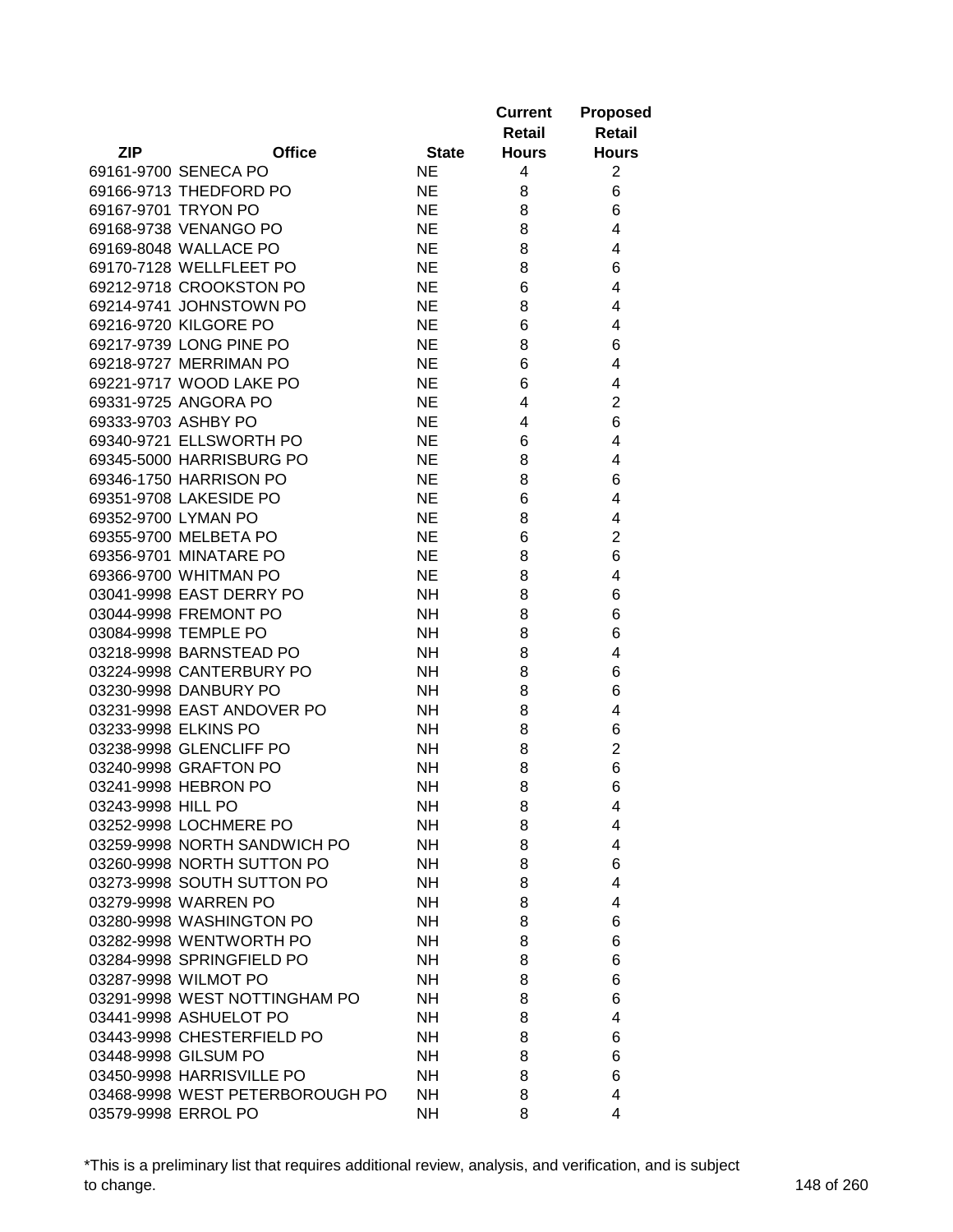|                      |                                  |              | <b>Current</b> | <b>Proposed</b> |
|----------------------|----------------------------------|--------------|----------------|-----------------|
|                      |                                  |              | Retail         | <b>Retail</b>   |
| <b>ZIP</b>           | <b>Office</b>                    | <b>State</b> | <b>Hours</b>   | <b>Hours</b>    |
|                      | 03583-9998 JEFFERSON PO          | <b>NH</b>    | 8              | 6               |
| 03588-9998 MILAN PO  |                                  | <b>NH</b>    | 8              | 6               |
|                      | 03590-9998 NORTH STRATFORD PO    | <b>NH</b>    | 8              | 6               |
|                      | 03592-9998 PITTSBURG PO          | <b>NH</b>    | 8              | 6               |
|                      | 03595-9998 TWIN MOUNTAIN PO      | <b>NH</b>    | 8              | 6               |
|                      | 03597-9998 WEST STEWARSTOWN PO   | <b>NH</b>    | 8              | 4               |
|                      | 03601-9998 ACWORTH PO            | <b>NH</b>    | 8              | 4               |
|                      | 03605-9998 LEMPSTER PO           | <b>NH</b>    | 8              | 6               |
| 03740-9998 BATH PO   |                                  | NH           | 8              | 4               |
|                      | 03749-9998 ENFIELD CENTER PO     | NH           | 8              | 4               |
|                      | 03751-9998 GEORGES MILLS PO      | NH           | 8              | 6               |
|                      | 03752-9998 GOSHEN PO             | <b>NH</b>    | 8              | 6               |
| 03754-9998 GUILD PO  |                                  | <b>NH</b>    | 8              | 4               |
|                      | 03765-9998 HAVERHILL PO          | <b>NH</b>    | 8              | 4               |
|                      | 03769-9998 LYME CENTER PO        | <b>NH</b>    | 6              | $\overline{c}$  |
|                      | 03771-9998 MONROE PO             | <b>NH</b>    | 8              | 4               |
|                      | 03779-9998 PIERMONT PO           | <b>NH</b>    | 8              | 4               |
| 03780-9998 PIKE PO   |                                  | <b>NH</b>    | 8              | 4               |
|                      | 03810-9998 ALTON BAY PO          | <b>NH</b>    | 8              | 4               |
|                      | 03812-9998 BARTLETT PO           | <b>NH</b>    | 8              | 4               |
|                      | 03817-9998 CHOCORUA PO           | <b>NH</b>    | 8              | 6               |
|                      | 03830-9998 EAST WAKEFIELD PO     | <b>NH</b>    | 8              | 6               |
|                      | 03837-9998 GILMANTON IRON WKS PO | <b>NH</b>    | 8              | 4               |
|                      | 03847-9998 KEARSARGE PO          | <b>NH</b>    | 8              | 4               |
|                      | 03852-9998 MILTON MILLS PO       | NH           | 8              | 6               |
|                      | 03853-9998 MIRROR LAKE PO        | <b>NH</b>    | 8              | 6               |
|                      | 03859-9998 NEWTON JUNCTION PO    | <b>NH</b>    | 8              | 4               |
|                      | 03875-9998 SILVER LAKE PO        | <b>NH</b>    | 8              | 6               |
|                      | 03882-9998 SOUTH EFFINGHAM PO    | <b>NH</b>    | 8              | 4               |
|                      | 03883-9998 SOUTH TAMWORTH PO     | <b>NH</b>    | 8              | 4               |
| 03887-9998 UNION PO  |                                  | <b>NH</b>    | 8              | 6               |
|                      | 07439-9998 OGENSBURG PO          | <b>NJ</b>    | 8              | 6               |
|                      | 07460-1306 STOCKHOLM PO          | <b>NJ</b>    | 8              | 6               |
|                      | 07831-9800 CHANGEWATER PO        | <b>NJ</b>    | 8              | 4               |
|                      | 07833-9800 DELAWARE PO           | <b>NJ</b>    | 8              | 4               |
|                      | 07837-9800 GLASSER PO            | <b>NJ</b>    | 8              | $\overline{c}$  |
|                      | 07839-9800 GREENDELL PO          | <b>NJ</b>    | 8              | 4               |
|                      | 07842-9800 HIBERNIA PO           | <b>NJ</b>    | 8              | 6               |
| 07847-9998 KENVIL PO |                                  | <b>NJ</b>    | 8              | 6               |
|                      | 07851-9998 LAYTON PO             | <b>NJ</b>    | 8              | 4               |
|                      | 07855-9800 MIDDLEVILLE PO        | <b>NJ</b>    | 8              | 4               |
|                      | 07865-9998 PORT MURRAY PO        | <b>NJ</b>    | 8              | 6               |
|                      | 07870-9800 SCHOOLEYS MOUNTAIN PO | <b>NJ</b>    | 8              | 6               |
|                      | 07875-9800 STILLWATER PO         | <b>NJ</b>    | 8              | 4               |
|                      | 07877-9800 SWARTSWOOD PO         | <b>NJ</b>    |                |                 |
|                      |                                  |              | 8              | 4               |
|                      | 07879-9800 TRANQUILITY PO        | <b>NJ</b>    | 8              | 6               |
|                      | 07880-9800 VIENNA PO             | <b>NJ</b>    | 8              | 4               |
|                      | 08011-9998 BIRMINGHAM PO         | <b>NJ</b>    | 8              | 6               |
|                      | 08018-9998 CEDAR BROOK PO        | <b>NJ</b>    | 8              | 6               |
|                      | 08019-9998 CHATSWORTH PO         | <b>NJ</b>    | 8              | 6               |

\*This is a preliminary list that requires additional review, analysis, and verification, and is subject to change. 149 of 260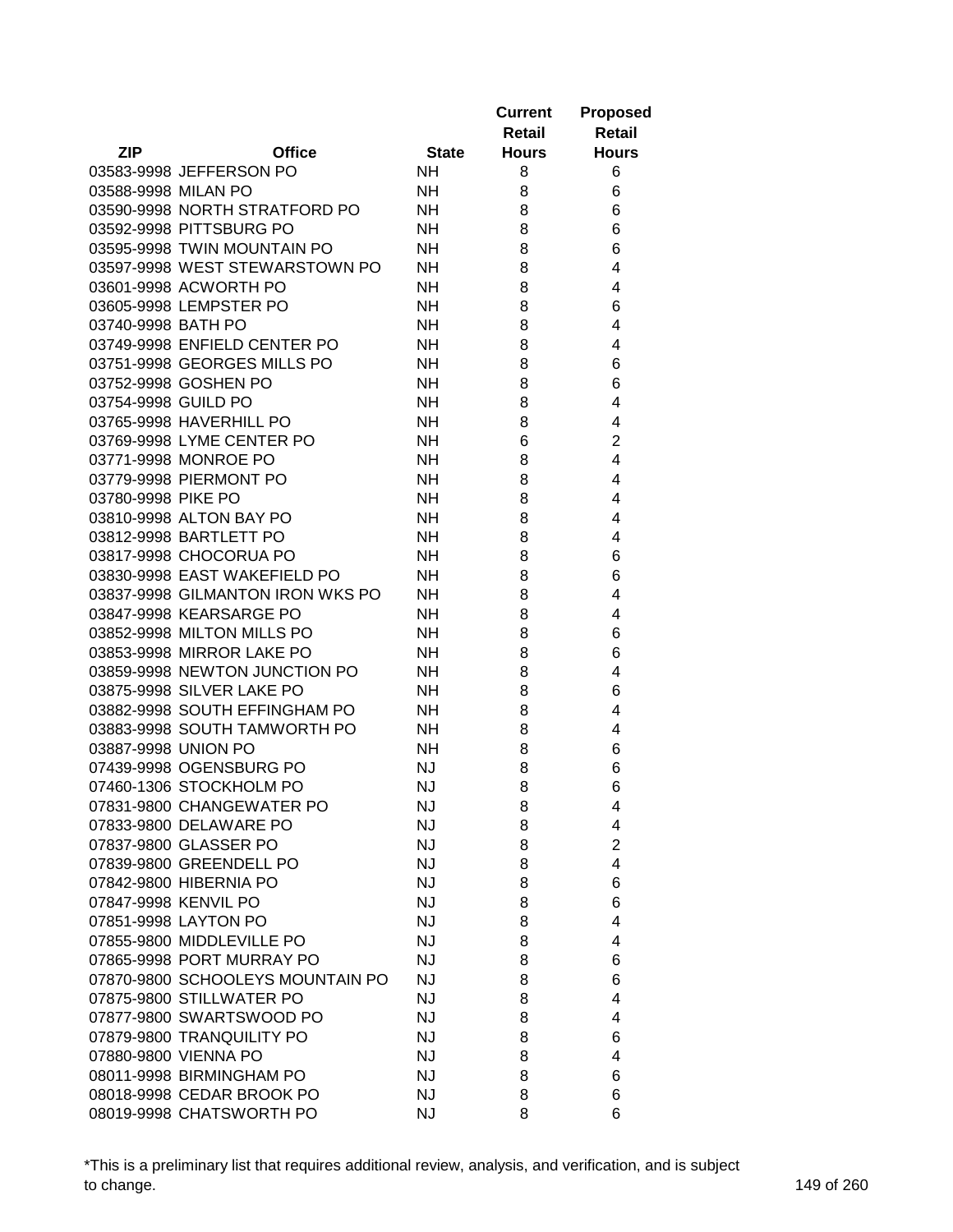|                    |                                                         |                        | <b>Current</b> | <b>Proposed</b> |
|--------------------|---------------------------------------------------------|------------------------|----------------|-----------------|
|                    |                                                         |                        | Retail         | <b>Retail</b>   |
| <b>ZIP</b>         | <b>Office</b>                                           | <b>State</b>           | <b>Hours</b>   | <b>Hours</b>    |
|                    | 08023-9998 DEEPWATER PO                                 | <b>NJ</b>              | 8              | 6               |
| 08025-9998 EWAN PO |                                                         | <b>NJ</b>              | 8              | 4               |
|                    | 08032-9998 GRENLOCH PO                                  | <b>NJ</b>              | 8              | 6               |
|                    | 08038-9998 HANCOCKS BRIDGE PO                           | <b>NJ</b>              | 8              | 4               |
|                    | 08039-1100 HARRISONVILLE PO                             | <b>NJ</b>              | 8              | 4               |
|                    | 08041-9998 JOBSTOWN PO                                  | <b>NJ</b>              | 8              | 4               |
|                    | 08042-1100 JULIUSTOWN PO                                | <b>NJ</b>              | 8              | 4               |
|                    | 08064-1101 NEW LISBON PO                                | <b>NJ</b>              | 8              | 6               |
|                    | 08067-3539 PEDRICKTOWN PO                               | <b>NJ</b>              | 8              | 6               |
|                    | 08072-1101 QUINTON PO                                   | <b>NJ</b>              | 8              | 6               |
|                    | 08095-1101 WINSLOW PO                                   | <b>NJ</b>              | 8              | 4               |
|                    | 08212-9900 CAPE MAY POINT PO                            | <b>NJ</b>              | 8              | 6               |
|                    | 08214-1101 DENNISVILLE PO                               | <b>NJ</b>              | 8              | 6               |
|                    | 08217-1101 ELWOOD PO                                    | <b>NJ</b>              | 8              | 6               |
|                    | 08219-1101 GREEN CREEK PO                               | <b>NJ</b>              | 8              | 4               |
|                    | 08220-1101 LEEDS POINT PO                               | <b>NJ</b>              | 8              | 4               |
|                    | 08224-1101 NEW GRETNA PO                                | <b>NJ</b>              | 8              | 6               |
|                    | 08241-1101 PORT REPUBLIC PO                             | <b>NJ</b>              | 8              | 6               |
|                    | 08245-9998 SOUTH DENNIS PO                              | <b>NJ</b>              | 8              | 4               |
|                    | 08246-9998 SOUTH SEAVILLE PO                            | <b>NJ</b>              | 8              | 6               |
|                    |                                                         |                        |                | 4               |
|                    | 08248-9998 STRATHMERE PO                                | <b>NJ</b>              | 8              |                 |
|                    | 08250-1101 TUCKAHOE PO                                  | <b>NJ</b>              | 8              | 6               |
|                    | 08252-9900 WHITESBORO PO                                | <b>NJ</b>              | 8              | 4               |
|                    | 08313-9900 DEERFIELD STREET PO                          | <b>NJ</b>              | 8              | 6               |
|                    | 08314-9900 DELMONT PO<br>08315-9901 DIVIDING CREEK PO   | <b>NJ</b><br><b>NJ</b> | 8              | 6<br>4          |
|                    | 08316-9900 DORCHESTER PO                                | <b>NJ</b>              | 8              | 4               |
|                    | 08317-9900 DOROTHY PO                                   | <b>NJ</b>              | 8              | 4               |
|                    |                                                         |                        | 8              |                 |
|                    | 08318-9998 MONROEVILLE PO<br>08319-9900 ESTELL MANOR PO | <b>NJ</b><br><b>NJ</b> | 8              | 6               |
|                    |                                                         |                        | 8              | 4<br>4          |
|                    | 08321-9900 FORTESCUE PO<br>08323-9998 GREENWICH PO      | <b>NJ</b>              | 8              |                 |
|                    |                                                         | <b>NJ</b><br><b>NJ</b> | 8<br>8         | 4               |
|                    | 08324-9900 HEISLERVILLE PO                              |                        |                | 4               |
|                    | 08326-9998 LANDISVILLE PO                               | <b>NJ</b>              | 8              | 6               |
|                    | 08329-9900 MAURICETOWN PO                               | <b>NJ</b>              | 8              | 4               |
|                    | 08340-9900 MILMAY PO                                    | <b>NJ</b>              | 8              | 4               |
|                    | 08342-9900 MIZPAH PO                                    | <b>NJ</b>              | 8              | 4               |
|                    | 08345-9900 NEWPORT PO                                   | <b>NJ</b>              | 8              | 6               |
|                    | 08346-9900 NEWTONVILLE PO                               | <b>NJ</b>              | 8              | 6               |
|                    | 08347-9902 NORMA PO                                     | <b>NJ</b>              | 8              | 6               |
|                    | 08348-9998 PORT ELIZABETH PO                            | <b>NJ</b>              | 8              | 4               |
|                    | 08350-9900 RICHLAND PO                                  | <b>NJ</b>              | 8              | 6               |
|                    | 08504-9800 BLAWENBURG PO                                | <b>NJ</b>              | 8              | 6               |
|                    | 08511-1021 COOKSTOWN PO                                 | <b>NJ</b>              | 8              | 6               |
|                    | 08556-1700 ROSEMONT PO                                  | <b>NJ</b>              | 8              | 4               |
|                    | 08803-9800 BAPTISTOWN PO                                | <b>NJ</b>              | 8              | 6               |
|                    | 08808-9800 BROADWAY PO                                  | <b>NJ</b>              | 8              | 6               |
|                    | 08868-9800 QUAKERTOWN PO                                | <b>NJ</b>              | 8              | 4               |
|                    | 08870-9800 READINGTON PO                                | <b>NJ</b>              | 8              | 6               |
|                    | 08885-9800 STANTON PO                                   | <b>NJ</b>              | 8              | 6               |

\*This is a preliminary list that requires additional review, analysis, and verification, and is subject to change. 150 of 260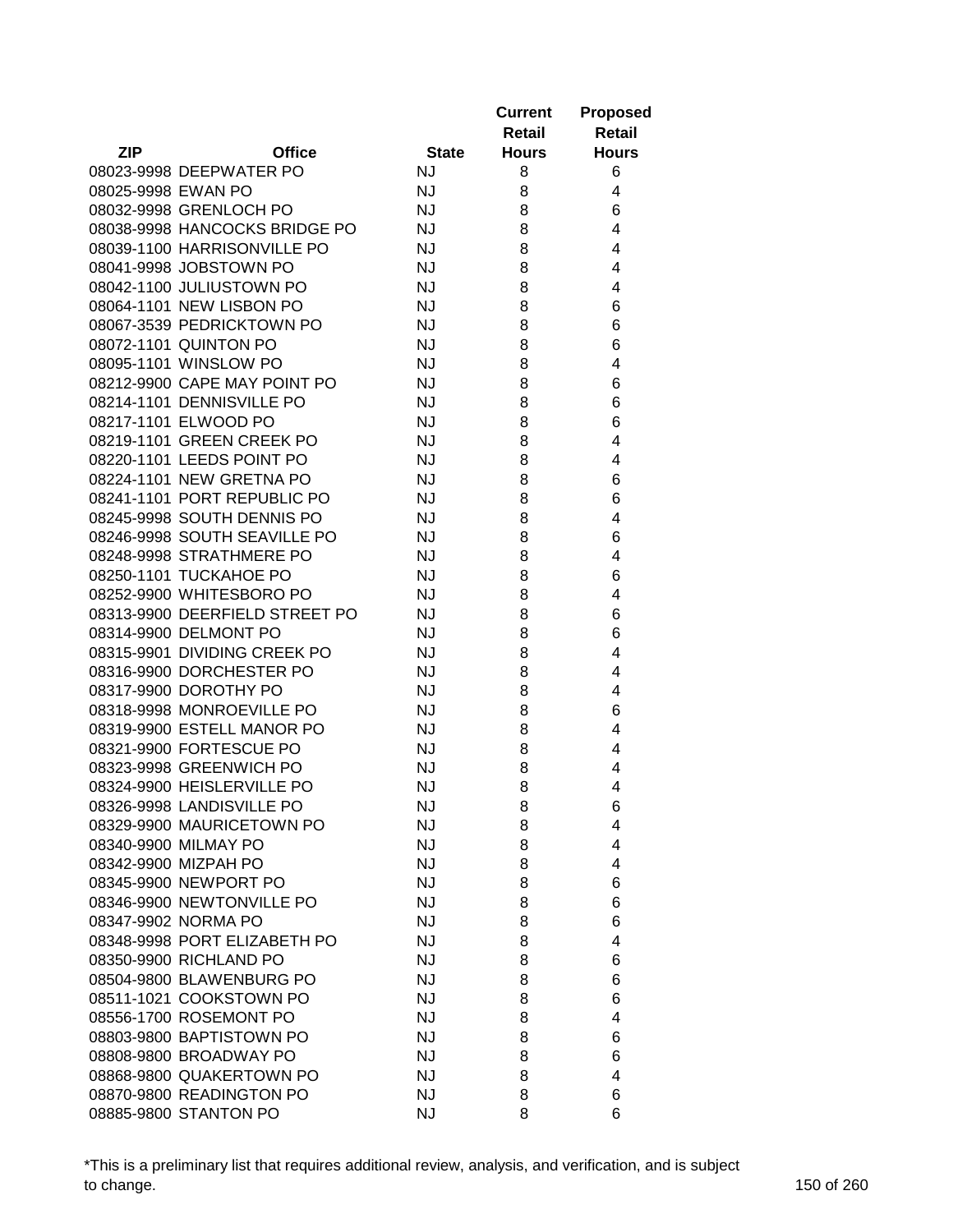|                                              |              | <b>Current</b><br>Retail | <b>Proposed</b><br><b>Retail</b> |
|----------------------------------------------|--------------|--------------------------|----------------------------------|
| <b>ZIP</b><br><b>Office</b>                  | <b>State</b> | <b>Hours</b>             | <b>Hours</b>                     |
| 87005-9998 BLUEWATER PO                      | <b>NM</b>    | 8                        | 6                                |
| 87006-9998 BOSQUE PO                         | <b>NM</b>    | 8                        | 6                                |
| 87007-1000 CASA BLANCA PO                    | <b>NM</b>    | 8                        | 4                                |
| 87011-9998 CLAUNCH PO                        | <b>NM</b>    | 4                        | 6                                |
| 87012-9998 COYOTE PO                         | <b>NM</b>    | 8                        | 4                                |
| 87014-9998 CUBERO PO                         | <b>NM</b>    | 8                        | 4                                |
| 87017-9998 GALLINA PO                        | <b>NM</b>    | 8                        | 4                                |
| 87023-9998 JARALES PO                        | <b>NM</b>    | 8                        | 6                                |
| 87024-9998 JEMEZ PUEBLO PO                   | <b>NM</b>    | 8                        | 6                                |
| 87027-9998 LA JARA PO                        | ΝM           | 8                        | 4                                |
| 87028-9998 LAJOYA PO                         | <b>NM</b>    | 6                        | $\overline{2}$                   |
| 87029-9998 LINDRITH PO                       | ΝM           | 8                        | 4                                |
| 87032-9998 MCINTOSH PO                       | <b>NM</b>    | 8                        | 6                                |
| 87037-9998 NAGEEZI PO                        | ΝM           | 8                        | 6                                |
| 87038-1000 NEW LAGUNA PO                     | <b>NM</b>    | 8                        | 4                                |
| 87040-9998 PAGUATE PO                        | ΝM           | 8                        | 6                                |
| 87041-9998 PENABLANCA PO                     | <b>NM</b>    | 8                        | 6                                |
| 87045-9998 PREWITT PO                        | ΝM           | 8                        | 6                                |
| 87049-1003 SAN FIDEL PO                      | <b>NM</b>    | 8                        | 6                                |
| 87051-9998 SAN RAFAEL PO                     | <b>NM</b>    | 8                        | 4                                |
| 87053-9998 SAN YSIDRO PO                     | <b>NM</b>    | 8                        | 6                                |
| 87061-9998 TORREON PO                        | <b>NM</b>    | 8                        | 6                                |
| 87064-9998 YOUNGSVILLE PO                    | <b>NM</b>    | 8                        | 4                                |
| 87312-9998 CONTINENTAL DIV PO                | <b>NM</b>    | 8                        | 4                                |
| 87315-9998 FENCE LAKE PO                     | <b>NM</b>    | 8                        | 4                                |
| 87316-9998 FORT WINGATE PO                   | <b>NM</b>    | 8                        | 4                                |
| 87322-9998 REHOBOTH PO                       | <b>NM</b>    | 8                        | 6                                |
| 87325-9900 TOHATCHI PO                       | ΝM           | 8                        | 6                                |
| 87412-9998 BLANCO PO                         | ΝM           | 8                        | 6                                |
| 87418-9998 LAPLATA PO                        | ΝM           | 8                        | 6                                |
| 87419-9997 NAVAJO DAM PO                     | <b>NM</b>    | 8                        | 6                                |
| 87512-9998 AMALIA PO                         | <b>NM</b>    | 8                        | 4                                |
| 87513-9998 ARROYO HONDO PO                   | <b>NM</b>    | 8                        | 6                                |
|                                              |              |                          |                                  |
| 87515-9998 CANJILON PO                       | <b>NM</b>    | 8                        | 4                                |
| 87517-9998 CARSON PO                         | ΝM           | 8                        | 4<br>$\overline{2}$              |
| 87518-9998 CEBOLLA PO<br>87519-9998 CERRO PO | ΝM           | 8                        | 4                                |
| 87521-9998 CHAMISAL PO                       | ΝM           | 8                        |                                  |
|                                              | ΝM           | 8                        | 4                                |
| 87523-9998 CORDOVA PO                        | NM           | 8                        | 4                                |
| 87524-9998 COSTILLA PO                       | <b>NM</b>    | 8                        | 4                                |
| 87531-9998 EMBUDO PO                         | ΝM           | 8                        | 4                                |
| 87539-9998 LA MADERA PO                      | ΝM           | 6                        | 4                                |
| 87548-9998 MEDANALES PO                      | ΝM           | 8                        | 4                                |
| 87549-9998 OJO CALIENTE PO                   | ΝM           | 8                        | 4                                |
| 87551-9997 LOS OJOS PO                       | ΝM           | 8                        | 4                                |
| 87554-9998 PETACA PO                         | ΝM           | 4                        | $\overline{2}$                   |
| 87562-9998 ROWE PO                           | ΝM           | 8                        | 4                                |
| 87564-9998 SAN CRISTOBAL PO                  | ΝM           | 8                        | 4                                |
| 87565-9998 SAN JOSE PO                       | ΝM           | 8                        | 4                                |
| 87569-9998 SERAFINA PO                       | ΝM           | 8                        | 4                                |

\*This is a preliminary list that requires additional review, analysis, and verification, and is subject to change. 151 of 260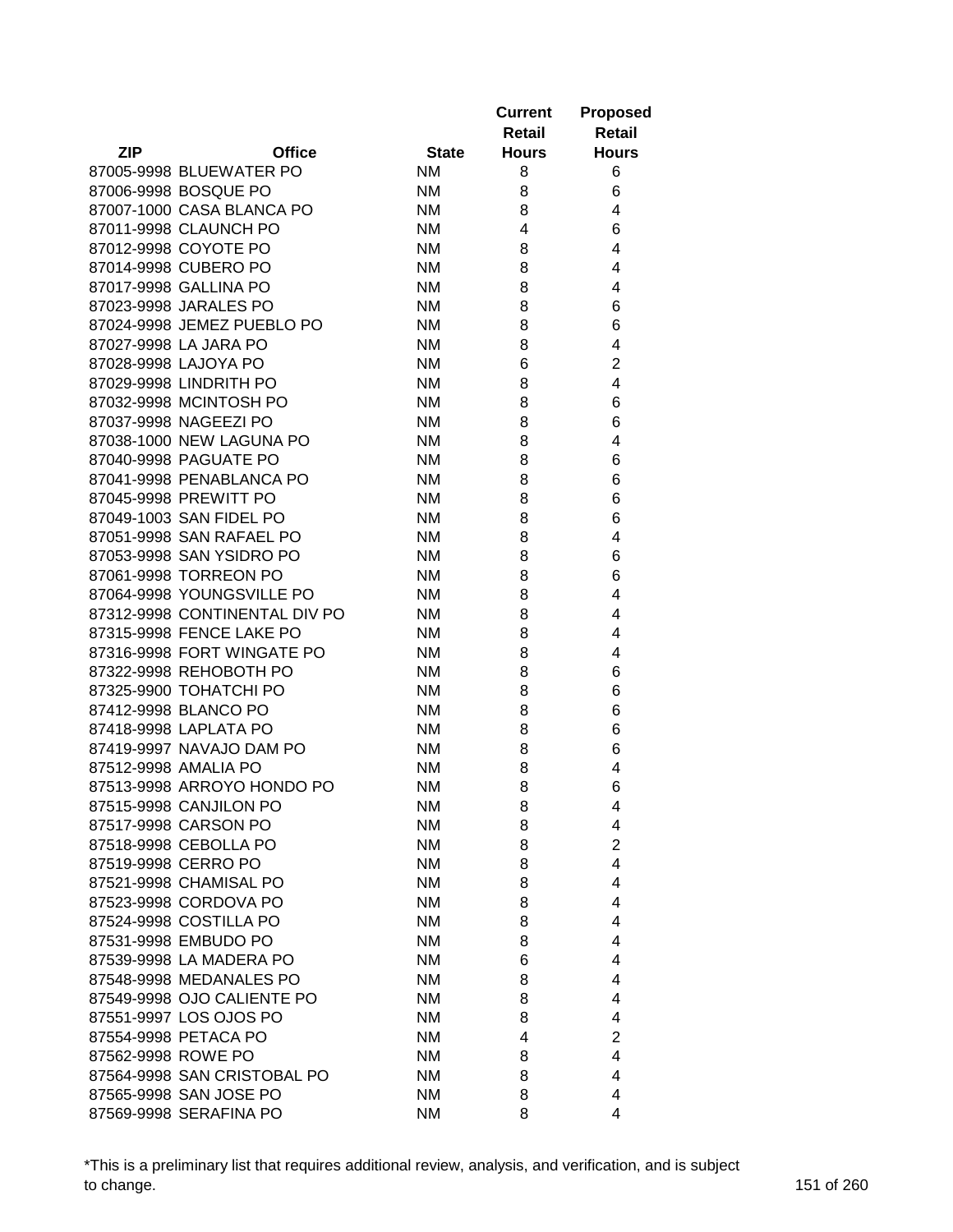|                     |                               |              | <b>Current</b><br>Retail | <b>Proposed</b><br><b>Retail</b> |
|---------------------|-------------------------------|--------------|--------------------------|----------------------------------|
| <b>ZIP</b>          | <b>Office</b>                 | <b>State</b> | <b>Hours</b>             | <b>Hours</b>                     |
|                     | 87573-9998 TERERRO PO         | <b>NM</b>    | 6                        | 4                                |
|                     | 87575-9998 TIERRA AMARILLA PO | <b>NM</b>    | 8                        | 6                                |
|                     | 87577-9998 TRES PIEDRAS PO    | <b>NM</b>    | 8                        | 4                                |
|                     | 87579-9998 VADITO PO          | ΝM           | 8                        | 6                                |
|                     | 87581-9998 VALLECITOS PO      | ΝM           | 6                        | 4                                |
|                     | 87582-9998 VELARDE PO         | ΝM           | 8                        | 6                                |
|                     | 87583-9998 VILLANUEVA PO      | ΝM           | 8                        | 4                                |
|                     | 87712-9998 BUENA VISTA PO     | ΝM           | 8                        | 4                                |
|                     | 87713-1000 CHACON PO          | <b>NM</b>    | 8                        | 4                                |
|                     | 87714-9998 CIMARRON PO        | ΝM           | 8                        | 6                                |
|                     | 87715-1001 CLEVELAND PO       | ΝM           | 8                        | 4                                |
|                     | 87722-9998 GUADALUPITA PO     | ΝM           | 8                        | 4                                |
|                     | 87723-1001 HOLMAN PO          | <b>NM</b>    | 8                        | 4                                |
|                     | 87728-9998 MAXWELL PO         | <b>NM</b>    | 8                        | 6                                |
| 87730-9998 MILLS PO |                               | <b>NM</b>    | 6                        | 4                                |
|                     | 87731-1000 MONTEZUMA PO       | <b>NM</b>    | 8                        | 4                                |
|                     | 87733-1000 MOSQUERO PO        | <b>NM</b>    | 8                        | 6                                |
| 87734-1001 OCATE PO |                               | <b>NM</b>    |                          | 4                                |
|                     |                               |              | 8                        |                                  |
|                     | 87736-9997 RAINSVILLE PO      | <b>NM</b>    | 8                        | 4                                |
|                     | 87742-1000 ROCIADA PO         | <b>NM</b>    | 8                        | 4                                |
|                     | 87746-9998 SOLANO PO          | <b>NM</b>    | 4                        | 6                                |
|                     | 87749-9998 UTE PARK PO        | ΝM           | 8                        | 4                                |
|                     | 87752-9998 WAGON MOUND PO     | <b>NM</b>    | 8                        | 4                                |
|                     | 87753-1001 WATROUS PO         | ΝM           | 8                        | 4                                |
|                     | 87823-9998 LEMITAR PO         | ΝM           | 8                        | 4                                |
| 87824-9998 LUNA PO  |                               | ΝM           | 8                        | 4                                |
|                     | 87827-9998 PIE TOWN PO        | <b>NM</b>    | 8                        | 4                                |
|                     | 87828-9998 POLVADERA PO       | <b>NM</b>    | 8                        | 2                                |
|                     | 87831-9998 SAN ACACIA PO      | <b>NM</b>    | 8                        | $\overline{2}$                   |
|                     | 87832-9997 SAN ANTONIO PO     | <b>NM</b>    | 8                        | 4                                |
| 87930-9800 ARREY PO |                               | <b>NM</b>    | 8                        | 6                                |
|                     | 87931-9800 CABALLO PO         | <b>NM</b>    | 8                        | 4                                |
| 87933-9800 DERRY PO |                               | <b>NM</b>    | 8                        | 4                                |
|                     | 87936-9800 GARFIELD PO        | <b>NM</b>    | 8                        | 4                                |
|                     | 87939-9800 MONTICELLO PO      | <b>NM</b>    | 4                        | $\overline{2}$                   |
|                     | 87940-9800 RINCON PO          | ΝM           | 8                        | 4                                |
| 87941-9800 SALEM PO |                               | ΝM           | 8                        | 6                                |
|                     | 87942-9800 WILLIAMSBURG PO    | ΝM           | 8                        | 6                                |
|                     | 87943-9803 WINSTON PO         | ΝM           | 8                        | 6                                |
|                     | 88025-9800 BUCKHORN PO        | ΝM           | 8                        | 6                                |
|                     | 88027-9800 CHAMBERINO PO      | ΝM           | 8                        | 6                                |
| 88028-9800 CLIFF PO |                               | ΝM           | 8                        | 6                                |
|                     | 88034-9800 FAYWOOD PO         | ΝM           | 8                        | 4                                |
| 88038-9800 GILA PO  |                               | ΝM           | 8                        | 4                                |
|                     | 88039-9800 GLENWOOD PO        | ΝM           | 8                        | 6                                |
|                     | 88040-9800 HACHITA PO         | ΝM           | 8                        | 6                                |
|                     | 88041-9800 HANOVER PO         | ΝM           | 8                        | 6                                |
|                     | 88042-9800 HILLSBORO PO       | <b>NM</b>    | 8                        | 4                                |
|                     | 88049-9800 MIMBRES PO         | <b>NM</b>    | 8                        | 6                                |
|                     | 88051-9800 MULE CREEK PO      | <b>NM</b>    | 6                        | 4                                |

\*This is a preliminary list that requires additional review, analysis, and verification, and is subject to change. 152 of 260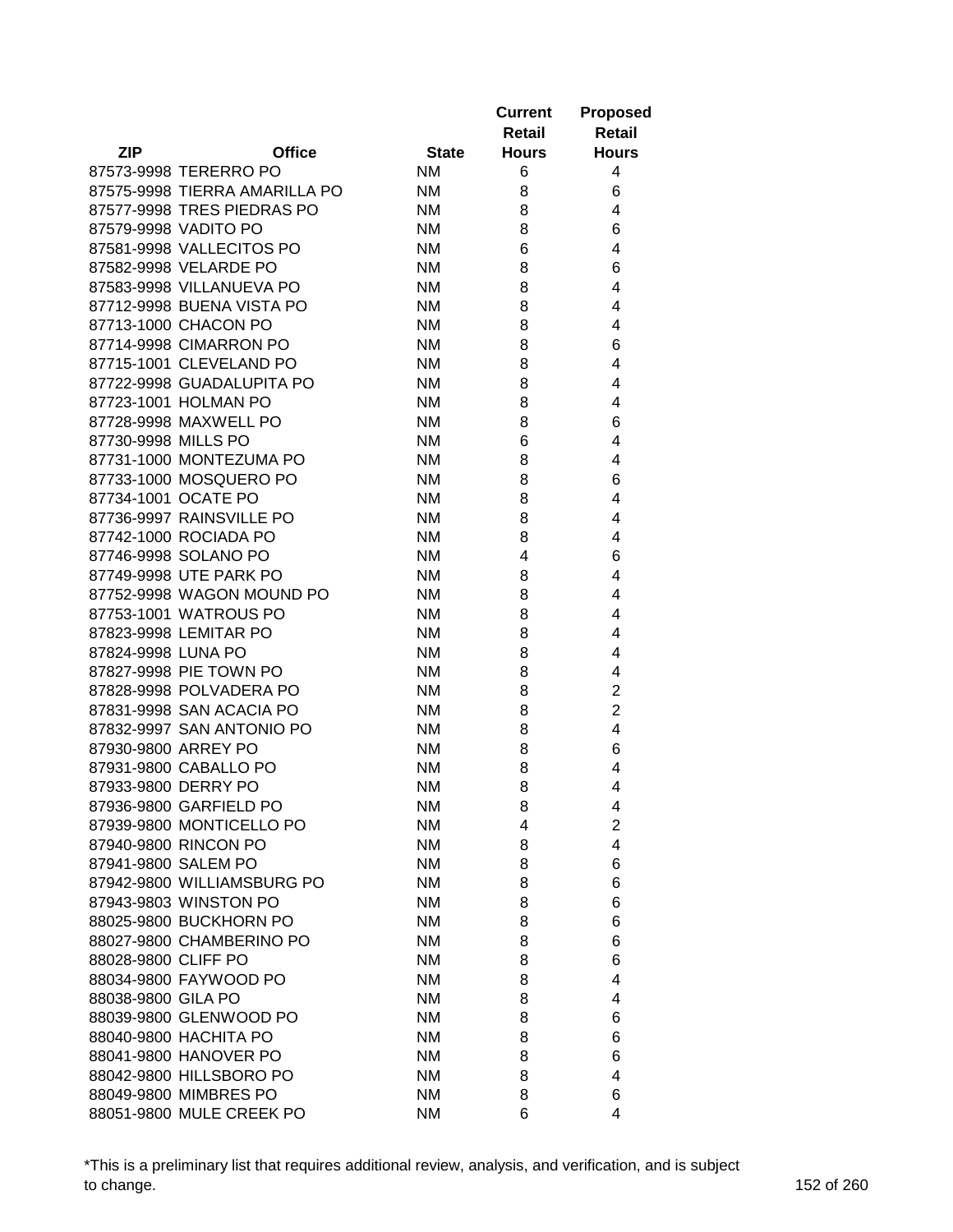|                                |              | <b>Current</b><br>Retail | <b>Proposed</b><br><b>Retail</b> |
|--------------------------------|--------------|--------------------------|----------------------------------|
| <b>ZIP</b><br><b>Office</b>    | <b>State</b> | <b>Hours</b>             | <b>Hours</b>                     |
| 88052-9800 ORGAN PO            | <b>NM</b>    | 8                        | 6                                |
| 88056-9800 RODEO PO            | <b>NM</b>    | 8                        | 6                                |
| 88058-9800 SAN MIGUEL PO       | <b>NM</b>    | 8                        | 4                                |
| 88113-9800 CAUSEY PO           | <b>NM</b>    | 4                        | $\overline{2}$                   |
| 88115-9800 DORA PO             | <b>NM</b>    | 6                        | $\overline{2}$                   |
| 88116-9800 ELIDA PO            | <b>NM</b>    | 8                        | 6                                |
| 88118-9800 FLOYD PO            | <b>NM</b>    | 8                        | 4                                |
| 88120-9800 GRADY PO            | <b>NM</b>    | 8                        | 6                                |
| 88121-9800 HOUSE PO            | <b>NM</b>    | 6                        | 4                                |
| 88124-9800 MELROSE PO          | <b>NM</b>    | 8                        | 6                                |
| 88125-9800 MILNESAND PO        | <b>NM</b>    | 4                        | 6                                |
| 88126-9716 PEP PO              | <b>NM</b>    | 4                        | 4                                |
| 88132-9800 ROGERS PO           | <b>NM</b>    | 8                        | 4                                |
| 88134-9800 TAIBAN PO           | <b>NM</b>    | 4                        | $\overline{2}$                   |
| 88136-9800 YESO PO             | <b>NM</b>    | 4                        | 4                                |
| 88232-9800 HAGERMAN PO         | <b>NM</b>    | 8                        | 6                                |
| 88250-9800 HOPE PO             | <b>NM</b>    | 8                        | 4                                |
| 88253-9800 LAKE ARTHUR PO      | <b>NM</b>    | 8                        | 4                                |
| 88254-9800 LAKEWOOD PO         | <b>NM</b>    | 8                        | 4                                |
| 88255-9800 LOCO HILLS PO       | <b>NM</b>    | 8                        | 4                                |
| 88263-9800 MALAGA PO           | <b>NM</b>    | 6                        | 4                                |
| 88264-9801 MALJAMAR PO         | <b>NM</b>    | 4                        | 6                                |
| 88265-9800 MONUMENT PO         | <b>NM</b>    | 8                        | 4                                |
| 88268-9800 WHITES CITY PO      | <b>NM</b>    | 6                        | 4                                |
| 88314-9800 BENT PO             | <b>NM</b>    | 8                        | 4                                |
| 88318-9802 CORONA PO           | <b>NM</b>    | 8                        | 6                                |
| 88321-9800 ENCINO PO           | <b>NM</b>    | 8                        | 6                                |
| 88323-9800 FORT STANTON PO     | <b>NM</b>    | 4                        | $\overline{2}$                   |
| 88324-9800 GLENCOE PO          | <b>NM</b>    | 6                        | 4                                |
| 88325-9800 HIGH ROLLS MT PK PO | <b>NM</b>    | 8                        | 6                                |
| 88336-9800 HONDO PO            | <b>NM</b>    | 8                        | 4                                |
| 88338-9800 LINCOLN PO          | <b>NM</b>    | 8                        | 4                                |
| 88339-9800 MAYHILL PO          | <b>NM</b>    | 8                        | 4                                |
| 88341-9800 NOGAL PO            | <b>NM</b>    | 8                        | 4                                |
| 88342-9800 OROGRANDE PO        | <b>NM</b>    | 4                        | 6                                |
| 88343-9800 PICACHO PO          | <b>NM</b>    | 4                        | 6                                |
| 88344-9800 PINON PO            | <b>NM</b>    | 6                        | 6                                |
| 88347-9800 SACRAMENTO PO       | <b>NM</b>    | 6                        | 4                                |
| 88348-9800 SAN PATRICIO PO     | <b>NM</b>    | 8                        | 4                                |
| 88349-9800 SUNSPOT PO          | <b>NM</b>    | 4                        | 4                                |
| 88351-9800 TINNIE PO           | <b>NM</b>    | 8                        | 4                                |
| 88353-9800 VAUGHN PO           | <b>NM</b>    | 8                        | 6                                |
| 88354-9800 WEED PO             | <b>NM</b>    | 8                        | 4                                |
| 88410-9998 AMISTAD PO          | <b>NM</b>    | 6                        | 6                                |
| 88419-9998 FOLSOM PO           | <b>NM</b>    | 8                        | 6                                |
| 88421-9998 GARITA PO           | <b>NM</b>    | 4                        | 6                                |
| 88424-9998 GRENVILLE PO        | <b>NM</b>    | 6                        | 4                                |
| 88427-9998 MCALISTER PO        | <b>NM</b>    | 8                        | 6                                |
| 88430-9998 NARA VISA PO        | <b>NM</b>    | 8                        | 4                                |
| 88431-9998 NEWKIRK PO          | <b>NM</b>    | 6                        | 6                                |

\*This is a preliminary list that requires additional review, analysis, and verification, and is subject to change. 153 of 260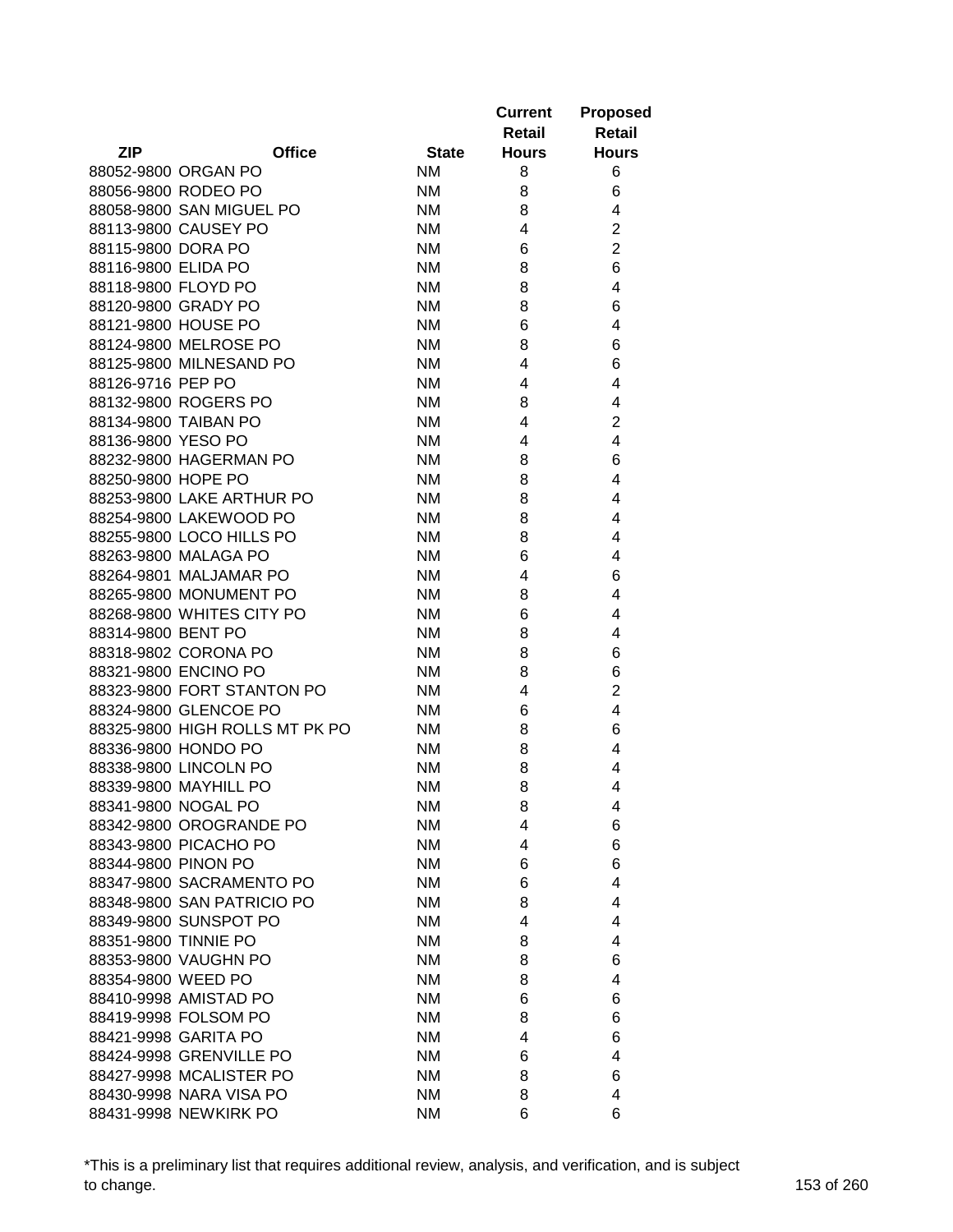|                     |                                 |              | <b>Current</b><br>Retail | <b>Proposed</b><br><b>Retail</b> |
|---------------------|---------------------------------|--------------|--------------------------|----------------------------------|
| <b>ZIP</b>          | <b>Office</b>                   | <b>State</b> | <b>Hours</b>             | <b>Hours</b>                     |
|                     | 88434-9998 SAN JON PO           | <b>NM</b>    | 8                        | 6                                |
| 88436-9998 SEDAN PO |                                 | <b>NM</b>    | 8                        | 4                                |
|                     | 88439-9998 TREMENTINA PO        | <b>NM</b>    | 6                        | 6                                |
|                     | 89004-9800 BLUE DIAMOND PO      | <b>NV</b>    | 8                        | 6                                |
|                     | 89007-9900 BUNKERVILLE PO       | <b>NV</b>    | 8                        | 6                                |
| 89010-9997 DYER PO  |                                 | <b>NV</b>    | 8                        | 6                                |
|                     | 89013-9997 GOLDFIELD PO         | <b>NV</b>    | 8                        | 4                                |
|                     | 89020-9800 AMARGOSA VALLEY PO   | <b>NV</b>    | 8                        | 6                                |
|                     | 89022-9995 MANHATTAN PO         | <b>NV</b>    | 4                        | $\overline{2}$                   |
|                     | 89023-9997 MERCURY PO           | <b>NV</b>    | 8                        | 6                                |
|                     | 89025-9002 MOAPA PO             | <b>NV</b>    | 8                        | 6                                |
|                     | 89042-9800 PANACA PO            | <b>NV</b>    | 8                        | 6                                |
|                     | 89047-9995 SILVERPEAK PO        | <b>NV</b>    | 8                        | 6                                |
|                     | 89310-9995 AUSTIN PO            | <b>NV</b>    | 8                        | 6                                |
| 89311-9995 BAKER PO |                                 | <b>NV</b>    | 8                        | 6                                |
| 89317-9800 LUND PO  |                                 | <b>NV</b>    | 8                        | 6                                |
|                     | 89318-9800 MC GILL PO           | <b>NV</b>    | 8                        | 6                                |
| 89319-9800 RUTH PO  |                                 | <b>NV</b>    | 8                        | 4                                |
| 89404-9995 DENIO PO |                                 | <b>NV</b>    | 8                        | 6                                |
| 89409-9800 GABBS PO |                                 | <b>NV</b>    | 8                        | 6                                |
|                     | 89412-9800 GERLACH PO           | <b>NV</b>    | 8                        | 6                                |
|                     | 89413-9995 GLENBROOK PO         | <b>NV</b>    | 8                        | 6                                |
|                     | 89414-9800 GOLCONDA PO          | <b>NV</b>    | 8                        | 4                                |
| 89418-9995 IMLAY PO |                                 | <b>NV</b>    | 8                        | 6                                |
|                     | 89420-9700 LUNING PO            | <b>NV</b>    | 4                        | $\overline{2}$                   |
|                     | 89421-9800 MC DERMITT PO        | <b>NV</b>    | 8                        | 6                                |
| 89422-9800 MINA PO  |                                 | <b>NV</b>    | 8                        | 6                                |
| 89424-9800 NIXON PO |                                 | <b>NV</b>    | 8                        | 4                                |
|                     | 89425-9995 OROVADA PO           | <b>NV</b>    | 8                        | 6                                |
|                     | 89426-9800 PARADISE VALLEY PO   | <b>NV</b>    | 8                        | 6                                |
|                     | 89427-9800 SCHURZ PO            | <b>NV</b>    | 8                        | 6                                |
|                     | 89428-9800 SILVER CITY PO       | <b>NV</b>    | 8                        | 4                                |
| 89430-9995 SMITH PO |                                 | <b>NV</b>    | 8                        | 6                                |
| 89438-9800 VALMY PO |                                 | NV.          | 6                        | 6                                |
|                     | 89442-9800 WADSWORTH PO         | <b>NV</b>    | 8                        | 6                                |
| 89823-9800 DEETH PO |                                 | <b>NV</b>    | 8                        | 6                                |
|                     | 89830-9800 MONTELLO PO          | <b>NV</b>    | 8                        | 6                                |
|                     | 89831-9995 MOUNTAIN CITY PO     | <b>NV</b>    | 6                        | 6                                |
|                     | 89832-9800 OWYHEE PO            | <b>NV</b>    | 8                        | 6                                |
|                     | 89834-9995 TUSCARORA PO         | <b>NV</b>    | 8                        | 6                                |
|                     | 10503-9800 ARDSLEY-ON-HUDSON PO | NY.          | 8                        | 6                                |
|                     | 10527-9998 GRANITE SPRINGS PO   | NY.          | 8                        | 4                                |
|                     | 10537-9998 LAKE PEEKSKILL PO    | NY.          | 8                        | 6                                |
|                     | 10578-9998 PURDYS PO            | NY.          | 8                        | 6                                |
|                     | 10587-9800 SHENOROCK PO         | NY.          | 8                        | 6                                |
|                     | 10915-9800 BULLVILLE PO         | <b>NY</b>    | 8                        | 6                                |
|                     | 10931-9998 HILLBURN PO          | <b>NY</b>    | 8                        | 6                                |
|                     | 10932-9800 HOWELLS PO           | NY.          | 8                        | 6                                |
|                     | 10933-9800 JOHNSON PO           | NY.          | 8                        | 4                                |
|                     | 10953-9800 MOUNTAINVILLE PO     | <b>NY</b>    | 8                        | 4                                |

\*This is a preliminary list that requires additional review, analysis, and verification, and is subject to change. 154 of 260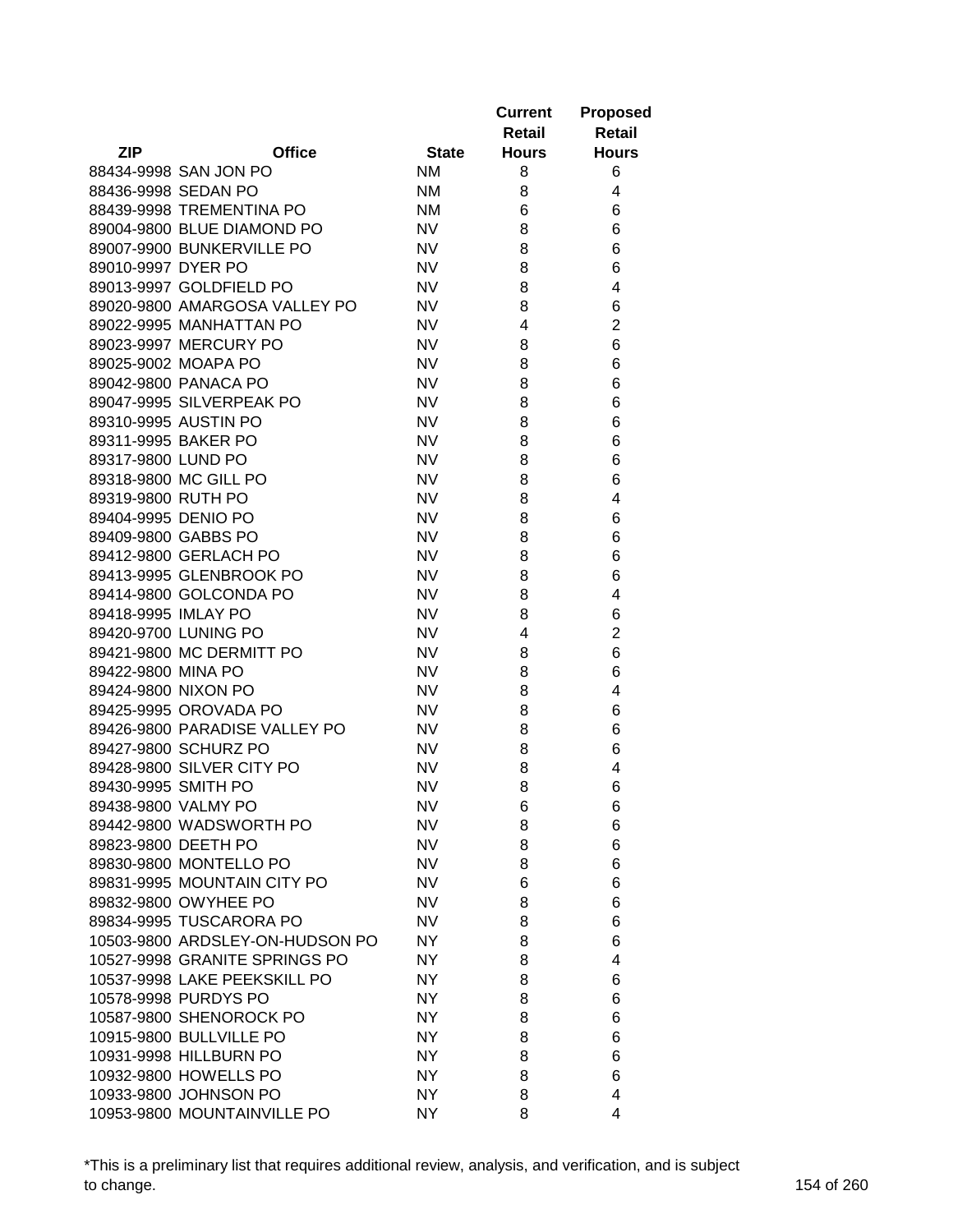|                    |                                  |              | <b>Current</b><br>Retail | <b>Proposed</b><br><b>Retail</b> |
|--------------------|----------------------------------|--------------|--------------------------|----------------------------------|
| <b>ZIP</b>         | <b>Office</b>                    | <b>State</b> | <b>Hours</b>             | <b>Hours</b>                     |
|                    | 10959-9800 NEW MILFORD PO        | NY.          | 8                        | 4                                |
|                    | 10968-9998 PIERMONT PO           | NY.          | 8                        | 6                                |
|                    | 10975-9998 SOUTHFIELDS PO        | <b>NY</b>    | 8                        | 6                                |
|                    | 10985-9998 THOMPSON RIDGE PO     | <b>NY</b>    | 8                        | 4                                |
|                    | 11956-9700 NEW SUFFOLK PO        | <b>NY</b>    | 8                        | 6                                |
|                    | 11970-9700 SOUTH JAMESPORT PO    | <b>NY</b>    | 8                        | 6                                |
|                    | 12007-9998 ALCOVE PO             | <b>NY</b>    | 6                        | $\overline{2}$                   |
|                    | 12017-9998 AUSTERLITZ PO         | <b>NY</b>    | 8                        | $\overline{4}$                   |
|                    | 12022-9998 BERLIN PO             | <b>NY</b>    | 8                        | 6                                |
|                    | 12023-9998 BERNE PO              | <b>NY</b>    | 8                        | 6                                |
|                    | 12024-9998 BRAINARD PO           | <b>NY</b>    | 8                        | $\overline{2}$                   |
|                    | 12029-3817 CANAAN PO             | <b>NY</b>    | 8                        | 6                                |
|                    | 12031-9998 CARLISLE PO           | <b>NY</b>    | 8                        | 4                                |
|                    | 12035-9998 CENTRAL BRIDGE PO     | <b>NY</b>    | 8                        | 6                                |
|                    | 12036-9998 CHARLOTTEVILLE PO     | <b>NY</b>    | 8                        | 4                                |
|                    | 12040-9998 CHERRY PLAIN PO       | NY.          | 8                        | 4                                |
|                    | 12041-1223 CLARKSVILLE PO        | <b>NY</b>    | 8                        | 4                                |
|                    | 12042-2100 CLIMAX PO             | <b>NY</b>    | 8                        | 4                                |
|                    | 12045-9998 COEYMANS PO           | <b>NY</b>    | 8                        | 4                                |
|                    | 12046-2104 COEYMANS HOLLOW PO    | <b>NY</b>    | 8                        | $\overline{2}$                   |
|                    | 12050-9998 COLUMBIAVILLE PO      | <b>NY</b>    | 8                        | $\overline{4}$                   |
|                    | 12057-9998 EAGLE BRIDGE PO       | <b>NY</b>    | 8                        | 6                                |
|                    | 12058-9998 EARLTON PO            | <b>NY</b>    | 8                        | 6                                |
|                    | 12059-2145 EAST BERNE PO         | <b>NY</b>    | 8                        | 6                                |
|                    | 12060-9998 EAST CHATHAM PO       | <b>NY</b>    | 8                        | 6                                |
|                    | 12062-9998 EAST NASSAU PO        | <b>NY</b>    | 8                        | 4                                |
|                    | 12064-2029 EAST WORCESTER PO     | NY.          | 8                        | 4                                |
|                    | 12066-9998 ESPERANCE PO          | NY.          | 8                        | 6                                |
|                    | 12067-9998 FEURA BUSH PO         | <b>NY</b>    | 8                        | 6                                |
|                    | 12070-9998 FORT JOHNSON PO       | <b>NY</b>    | 8                        | 6                                |
|                    | 12071-9998 FULTONHAM PO          | NY.          | 8                        | 4                                |
|                    | 12073-9998 GALLUPVILLE PO        | NY.          | 8                        | 4                                |
|                    | 12076-9998 GILBOA PO             | <b>NY</b>    | 8                        | 6                                |
|                    | 12082-9998 GRAFTON PO            | NY.          | 8                        | 4                                |
|                    | 12085-9998 GUILDERLAND CENTER PO | NY.          | 8                        | 6                                |
|                    | 12087-9998 HANNACROIX PO         | NY.          | 8                        | 6                                |
|                    | 12089-9998 HOOSICK PO            | NY           | 8                        | 4                                |
|                    | 12092-9998 HOWES CAVE PO         | NY.          | 8                        | 6                                |
|                    | 12094-3836 JOHNSONVILLE PO       | NY           | 8                        | 4                                |
| 12107-9998 KNOX PO |                                  | <b>NY</b>    | 8                        | 4                                |
|                    | 12108-9998 LAKE PLEASANT PO      | <b>NY</b>    | 8                        | 6                                |
|                    | 12115-9998 MALDEN BRIDGE PO      | NY.          | 8                        | 4                                |
|                    | 12116-9998 MARYLAND PO           | NY.          | 8                        | 4                                |
|                    | 12120-9998 MEDUSA PO             | NY.          | 8                        | 4                                |
|                    | 12124-9998 NEW BALTIMORE PO      | NY.          | 8                        | 6                                |
|                    | 12131-9998 NORTH BLENHEIM PO     | NY.          | 8                        | 2                                |
|                    | 12132-9998 NORTH CHATHAM PO      | NY.          | 8                        | 4                                |
|                    | 12133-9998 NORTH HOOSICK PO      | NY.          | 6                        | $\overline{2}$                   |
|                    | 12136-9998 OLD CHATHAM PO        | NY.          | 8                        | 6                                |
|                    | 12137-9998 PATTERSONVILLE PO     | NY.          | 8                        | 4                                |
|                    |                                  |              |                          |                                  |

\*This is a preliminary list that requires additional review, analysis, and verification, and is subject to change. 155 of 260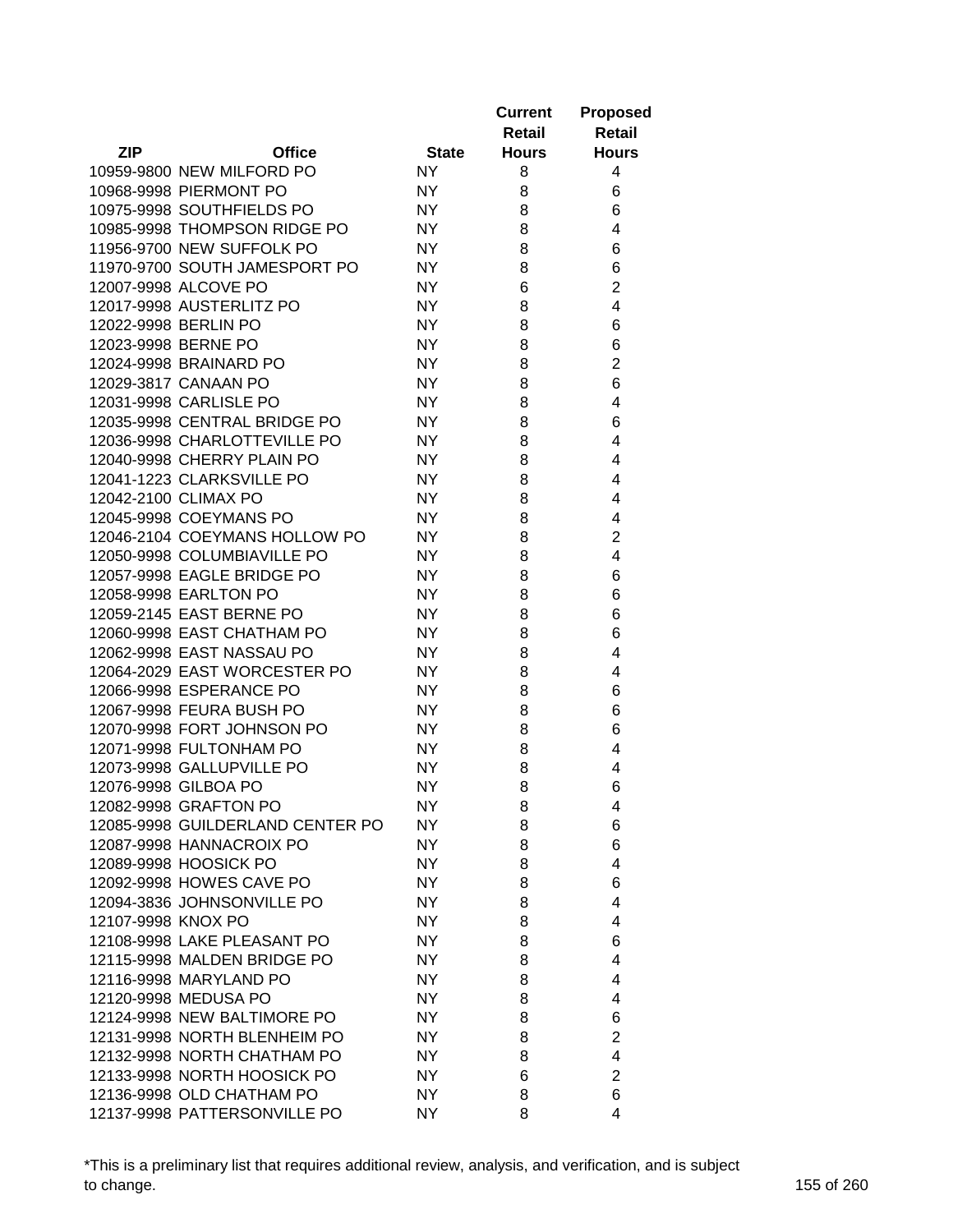|                     |                                  |              | <b>Current</b> | <b>Proposed</b> |
|---------------------|----------------------------------|--------------|----------------|-----------------|
|                     |                                  |              | Retail         | Retail          |
| <b>ZIP</b>          | <b>Office</b>                    | <b>State</b> | <b>Hours</b>   | <b>Hours</b>    |
|                     | 12138-9998 PETERSBURG PO         | <b>NY</b>    | 8              | 6               |
|                     | 12140-9998 POESTENKILL PO        | <b>NY</b>    | 8              | 6               |
|                     | 12147-9998 RENSSELAERVILLE PO    | <b>NY</b>    | 8              | 4               |
|                     | 12150-9998 ROTTERDAM JUNCTION PO | <b>NY</b>    | 8              | 6               |
|                     | 12153-9998 SAND LAKE PO          | <b>NY</b>    | 8              | 6               |
|                     | 12155-9998 SCHENEVUS PO          | <b>NY</b>    | 8              | 6               |
|                     | 12156-9998 SCHODACK LANDING PO   | <b>NY</b>    | 8              | 4               |
|                     | 12160-9998 SLOANSVILLE PO        | <b>NY</b>    | 8              | 4               |
|                     | 12161-9998 SOUTH BETHLEHEM PO    | NY           | 8              | 4               |
|                     | 12164-5000 SPECULATOR PO         | NY           | 8              | 6               |
|                     | 12165-9998 SPENCERTOWN PO        | NY           | 8              | 6               |
|                     | 12166-9998 SPRAKERS PO           | <b>NY</b>    | 8              | 6               |
|                     | 12172-9998 STOTTVILLE PO         | <b>NY</b>    | 8              | 6               |
|                     | 12173-9998 STUYVESANT PO         | <b>NY</b>    | 8              | 6               |
|                     | 12174-9998 STUYVESANT FALLS PO   | <b>NY</b>    | 8              | 4               |
|                     | 12175-9998 SUMMIT PO             | <b>NY</b>    | 8              | 6               |
|                     | 12177-9998 TRIBES HILL PO        | <b>NY</b>    | 8              | 4               |
|                     | 12185-9998 VALLEY FALLS PO       | <b>NY</b>    | 8              | 6               |
|                     | 12187-9998 WARNERVILLE PO        | NY           | 8              | 6               |
| 12190-2814 WELLS PO |                                  | <b>NY</b>    | 8              | 6               |
|                     | 12194-9998 WEST FULTON PO        | <b>NY</b>    | 8              | $\overline{2}$  |
|                     | 12195-9998 WEST LEBANON PO       | <b>NY</b>    | 8              | $\overline{4}$  |
| 12405-9998 ACRA PO  |                                  | <b>NY</b>    | 8              | 4               |
|                     | 12407-9998 ASHLAND PO            | <b>NY</b>    | 8              | 4               |
|                     | 12410-9998 BIG INDIAN PO         | NY           | 8              | 4               |
|                     | 12411-9998 BLOOMINGTON PO        | NY           | 8              | 4               |
|                     | 12416-9998 CHICHESTER PO         | NY           | 8              | 4               |
|                     | 12417-9800 CONNELLY PO           | <b>NY</b>    | 8              | 4               |
|                     | 12418-9998 CORNWALLVILLE PO      | NY           | 8              | 4               |
|                     | 12419-9998 COTTEKILL PO          | <b>NY</b>    | 8              | 4               |
|                     | 12420-9998 CRAGSMOOR PO          | NY           | 8              | 4               |
|                     | 12421-9998 DENVER PO             | <b>NY</b>    | 8              | 4               |
|                     | 12427-9998 ELKA PARK PO          | <b>NY</b>    | 8              | 4               |
|                     | 12429-9800 ESOPUS PO             | <b>NY</b>    | 8              | 4               |
|                     | 12431-9998 FREEHOLD PO           | NY.          | 8              | 6               |
|                     | 12433-9998 GLENFORD PO           | <b>NY</b>    | 8              | 4               |
|                     | 12435-9998 GREENFIELD PARK PO    | <b>NY</b>    | 8              | 4               |
|                     | 12436-9800 HAINES FALLS PO       | <b>NY</b>    | 8              | 6               |
|                     | 12438-9800 HALCOTTSVILLE PO      | <b>NY</b>    | 8              | 4               |
|                     | 12439-9998 HENSONVILLE PO        | <b>NY</b>    | 8              | 4               |
|                     | 12441-9800 HIGHMOUNT PO          | NY           | 8              | 4               |
|                     | 12444-9998 JEWETT PO             | <b>NY</b>    | 8              | 4               |
|                     | 12448-9998 LAKE HILL PO          | <b>NY</b>    | 8              | 4               |
|                     | 12450-9998 LANESVILLE PO         | <b>NY</b>    | 8              | $\overline{2}$  |
|                     |                                  |              |                |                 |
|                     | 12452-9800 LEXINGTON PO          | NY           | 8              | 4               |
|                     | 12453-9800 MALDEN ON HUDSON PO   | NY           | 8              | 4               |
|                     | 12454-9998 MAPLECREST PO         | <b>NY</b>    | 8              | 4               |
|                     | 12456-9998 MOUNT MARION PO       | <b>NY</b>    | 8              | 6               |
|                     | 12459-9800 NEW KINGSTON PO       | <b>NY</b>    | 8              | 4               |
|                     | 12465-9998 PINE HILL PO          | <b>NY</b>    | 8              | 4               |

\*This is a preliminary list that requires additional review, analysis, and verification, and is subject to change. 156 of 260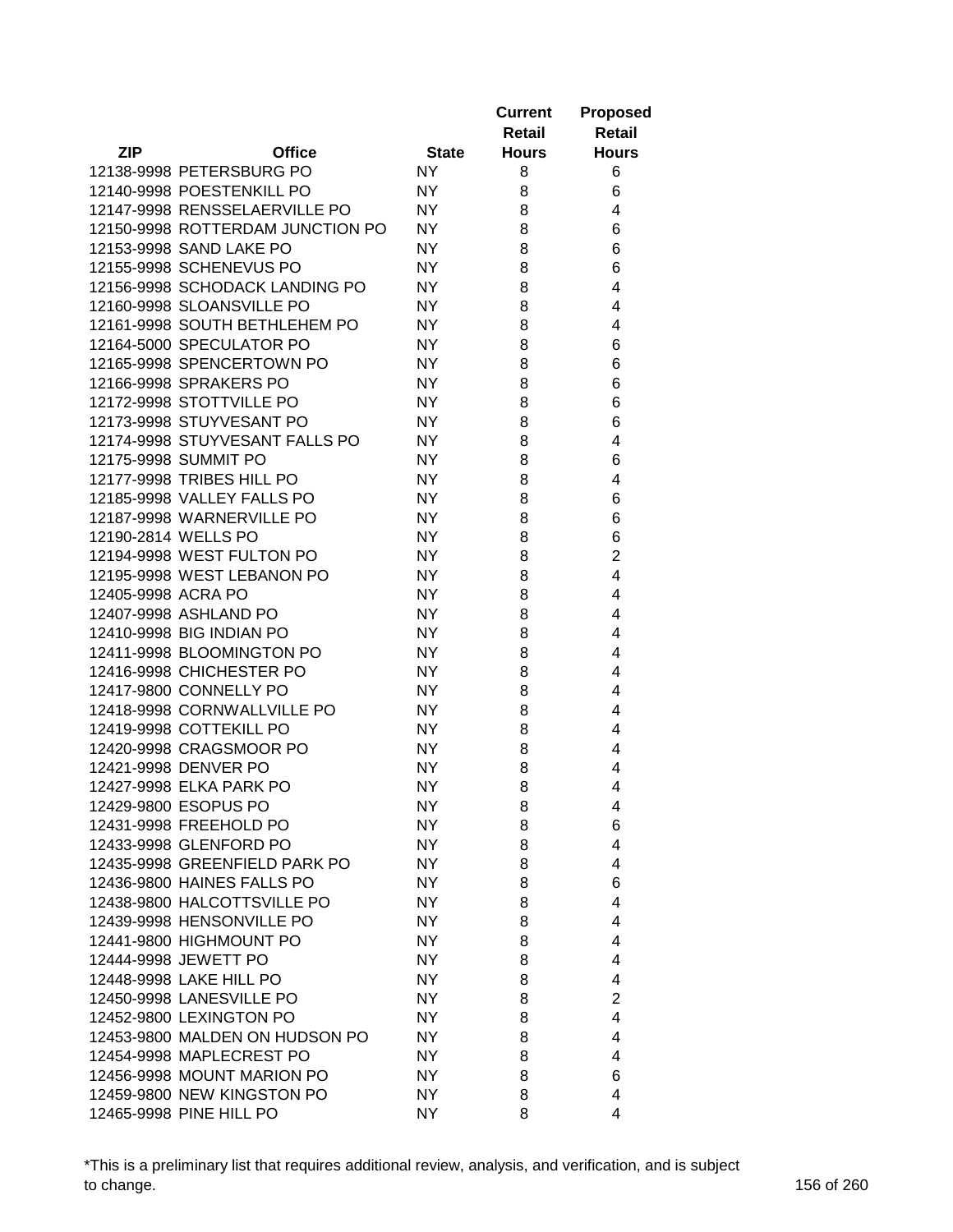|                    |                                |              | <b>Current</b><br>Retail | <b>Proposed</b><br>Retail |
|--------------------|--------------------------------|--------------|--------------------------|---------------------------|
| <b>ZIP</b>         | <b>Office</b>                  | <b>State</b> | <b>Hours</b>             | <b>Hours</b>              |
|                    | 12469-9998 PRESTON HOLLOW PO   | NY.          | 8                        | 4                         |
|                    | 12471-9800 RIFTON PO           | NY.          | 8                        | 6                         |
|                    | 12473-9998 ROUND TOP PO        | <b>NY</b>    | 8                        | 6                         |
| 12475-9800 RUBY PO |                                | <b>NY</b>    | 8                        | 4                         |
|                    | 12480-9998 SHANDAKEN PO        | <b>NY</b>    | 8                        | 6                         |
|                    | 12482-9998 SOUTH CAIRO PO      | <b>NY</b>    | 8                        | 6                         |
|                    | 12483-9800 SPRING GLEN PO      | <b>NY</b>    | 8                        | 4                         |
|                    | 12486-9998 TILLSON PO          | <b>NY</b>    | 8                        | 6                         |
|                    | 12489-9800 WAWARSING PO        | <b>NY</b>    | 8                        | 6                         |
|                    | 12490-9800 WEST CAMP PO        | <b>NY</b>    | 8                        | 4                         |
|                    | 12492-9998 WEST KILL PO        | <b>NY</b>    | 8                        | 4                         |
|                    | 12493-9800 WEST PARK PO        | <b>NY</b>    | 8                        | 6                         |
|                    | 12494-9998 WEST SHOKAN PO      | <b>NY</b>    | 8                        | 6                         |
|                    | 12495-9998 WILLOW PO           | <b>NY</b>    | 8                        | 4                         |
|                    | 12502-9998 ANCRAM PO           | <b>NY</b>    | 8                        | 6                         |
|                    | 12503-9998 ANCRAMDALE PO       | <b>NY</b>    | 8                        | 6                         |
|                    | 12506-9800 BANGALL PO          | <b>NY</b>    | 8                        | 4                         |
|                    | 12510-9800 BILLINGS PO         | <b>NY</b>    | 8                        | 6                         |
|                    | 12511-9800 CASTLE POINT PO     | <b>NY</b>    | 8                        | 4                         |
|                    | 12512-9800 CHELSEA PO          | <b>NY</b>    | 8                        | 4                         |
|                    | 12517-5324 COPAKE FALLS PO     | <b>NY</b>    | 8                        | 4                         |
|                    | 12523-9998 ELIZAVILLE PO       | <b>NY</b>    | 8                        | 6                         |
|                    | 12530-9800 HOLLOWVILLE PO      | <b>NY</b>    | 6                        | $\overline{2}$            |
|                    | 12541-9800 LIVINGSTON PO       | <b>NY</b>    | 8                        | 6                         |
|                    | 12544-9800 MELLENVILLE PO      | <b>NY</b>    | 8                        | 4                         |
|                    | 12547-9998 MILTON PO           | <b>NY</b>    | 8                        | 6                         |
|                    | 12574-9800 RHINECLIFF PO       | <b>NY</b>    | 8                        | 6                         |
|                    | 12585-9998 VERBANK PO          | NY.          | 8                        | 6                         |
|                    | 12588-9800 WALKER VALLEY PO    | NY.          | 8                        | 6                         |
|                    | 12592-9998 WASSAIC PO          | NY.          | 8                        | 6                         |
|                    | 12719-9998 BARRYVILLE PO       | NY.          | 8                        | 6                         |
|                    | 12720-9998 BETHEL PO           | NY.          | 8                        | 4                         |
|                    | 12722-9800 BURLINGHAM PO       | NY           | 8                        | 4                         |
|                    | 12724-9800 CALLICOON CENTER PO | NY.          | 8                        | 4                         |
|                    | 12725-9998 CLARYVILLE PO       | NY.          | 8                        | 4                         |
|                    | 12726-9998 COCHECTON PO        | <b>NY</b>    | 8                        | 4                         |
|                    | 12736-9998 FREMONT CENTER PO   | NY.          | 8                        | 4                         |
|                    | 12738-9998 GLEN WILD PO        | NY           | 8                        | 4                         |
|                    | 12741-5098 HANKINS PO          | NY           | 8                        | 4                         |
|                    | 12743-9998 HIGHLAND LAKE PO    | NY           | 8                        | 4                         |
|                    | 12745-9998 HORTONVILLE PO      | NY.          | 8                        | 4                         |
|                    | 12746-9998 HUGUENOT PO         | NY.          | 8                        | 6                         |
|                    | 12747-9998 HURLEYVILLE PO      | NY           | 8                        | 6                         |
|                    | 12750-9998 KENOZA LAKE PO      | NY.          | 8                        | 4                         |
|                    | 12752-9998 LAKE HUNTINGTON PO  | NY.          | 8                        | 4                         |
|                    | 12759-9998 LOCH SHELDRAKE PO   | NY.          | 8                        | 6                         |
|                    | 12760-9998 LONG EDDY PO        | NY.          | 8                        | 4                         |
|                    | 12762-9998 MONGAUP VALLEY PO   | NY.          | 8                        | 6                         |
|                    | 12763-9998 MOUNTAIN DALE PO    | NY.          | 8                        | 6                         |
|                    | 12765-9998 NEVERSINK PO        | NY.          | 8                        | 6                         |

\*This is a preliminary list that requires additional review, analysis, and verification, and is subject to change. 157 of 260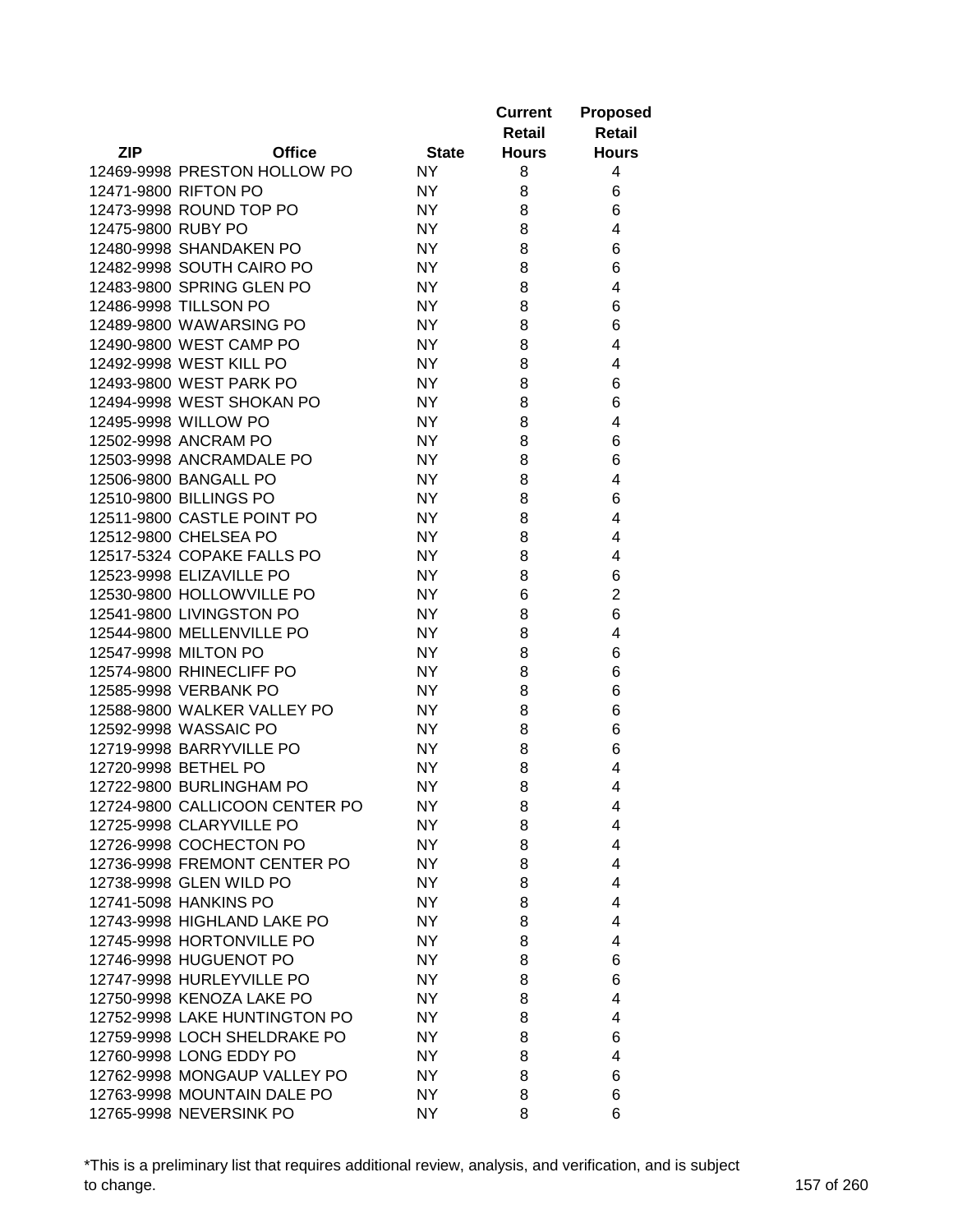|                     |                                  |              | <b>Current</b> | <b>Proposed</b> |
|---------------------|----------------------------------|--------------|----------------|-----------------|
|                     |                                  |              | Retail         | Retail          |
| <b>ZIP</b>          | <b>Office</b>                    | <b>State</b> | <b>Hours</b>   | <b>Hours</b>    |
|                     | 12766-9998 NORTH BRANCH PO       | <b>NY</b>    | 8              | 4               |
|                     | 12767-9800 OBERNBURG PO          | <b>NY</b>    | 6              | $\overline{c}$  |
|                     | 12768-9998 PARKSVILLE PO         | <b>NY</b>    | 8              | 6               |
|                     | 12769-9800 PHILLIPSPORT PO       | <b>NY</b>    | 8              | 4               |
|                     | 12770-9998 POND EDDY PO          | <b>NY</b>    | 8              | 4               |
|                     | 12778-9800 SMALLWOOD PO          | <b>NY</b>    | 8              | 6               |
|                     | 12781-9800 SUMMITVILLE PO        | <b>NY</b>    | 8              | 4               |
|                     | 12783-9998 SWAN LAKE PO          | NY.          | 8              | 6               |
|                     | 12784-9800 THOMPSONVILLE PO      | NY.          | 8              | 4               |
|                     | 12787-9998 WHITE SULPHUR SPGS PO | NY           | 8              | 6               |
| 12792-9998 YULAN PO |                                  | <b>NY</b>    | 8              | 4               |
|                     | 12808-9998 ADIRONDACK PO         | NY           | 8              | 4               |
| 12810-9998 ATHOL PO |                                  | NY.          | 8              | 4               |
|                     | 12811-9998 BAKERS MILLS PO       | <b>NY</b>    | 8              | $\overline{2}$  |
|                     | 12812-9998 BLUE MOUNTAIN LAKE PO | <b>NY</b>    | 8              | 4               |
|                     | 12815-1924 BRANT LAKE PO         | <b>NY</b>    | 8              | 6               |
|                     | 12819-2301 CLEMONS PO            | <b>NY</b>    | 8              | $\overline{2}$  |
|                     | 12820-9998 CLEVERDALE PO         | <b>NY</b>    | 8              | 4               |
|                     | 12823-9998 COSSAYUNA PO          | <b>NY</b>    | 8              | 4               |
|                     | 12824-2907 DIAMOND POINT PO      | <b>NY</b>    | 8              | 6               |
|                     | 12835-9998 HADLEY PO             | <b>NY</b>    | 8              | 6               |
|                     | 12836-9998 HAGUE PO              | <b>NY</b>    | 8              | 6               |
|                     | 12837-9998 HAMPTON PO            | <b>NY</b>    | 8              | 4               |
|                     | 12838-2203 HARTFORD PO           | NY.          | 8              | 4               |
|                     | 12841-9998 HULETTS LANDING PO    | <b>NY</b>    | 8              | 4               |
|                     | 12843-9998 JOHNSBURG PO          | <b>NY</b>    | 8              | 4               |
|                     | 12844-1804 KATTSKILL BAY PO      | <b>NY</b>    | 8              | 4               |
|                     | 12847-9998 LONG LAKE PO          | <b>NY</b>    | 8              | 6               |
|                     | 12848-9998 MIDDLE FALLS PO       | NY.          | 8              | 4               |
|                     | 12849-9998 MIDDLE GRANVILLE PO   | <b>NY</b>    | 8              | 6               |
|                     | 12851-9998 MINERVA PO            | <b>NY</b>    | 8              | 4               |
|                     | 12852-9998 NEWCOMB PO            | <b>NY</b>    | 8              | 4               |
|                     | 12854-9998 NORTH GRANVILLE PO    | NY.          | 8              | 4               |
|                     | 12855-9998 NORTH HUDSON PO       | <b>NY</b>    | 8              | 4               |
|                     | 12856-9998 NORTH RIVER PO        | NY.          | 8              | 4               |
|                     | 12857-9998 OLMSTEDVILLE PO       | <b>NY</b>    | 8              | 4               |
|                     | 12859-9998 PORTER CORNERS PO     | <b>NY</b>    | 8              | 4               |
|                     | 12860-9998 POTTERSVILLE PO       | NY           | 8              | 4               |
|                     | 12861-9998 PUTNAM STATION PO     | NY           | 8              | 4               |
|                     | 12862-9998 RIPARIUS PO           | NY           | 6              | $\overline{2}$  |
|                     | 12863-9998 ROCK CITY FALLS PO    | <b>NY</b>    | 8              | 4               |
|                     | 12872-9998 SEVERANCE PO          | NY.          | 6              | $\overline{2}$  |
|                     | 12873-9998 SHUSHAN PO            | NY           | 8              | 6               |
|                     | 12874-2015 SILVER BAY PO         | NY           | 8              | 4               |
|                     |                                  |              |                |                 |
|                     | 12878-9998 STONY CREEK PO        | NY           | 8              | 4               |
|                     | 12884-9998 VICTORY MILLS PO      | NY.          | 8              | 4               |
|                     | 12886-9998 WEVERTOWN PO          | NY.          | 8              | 4               |
|                     | 12910-2015 ALTONA PO             | NY           | 8              | 6               |
|                     | 12913-9998 BLOOMINGDALE PO       | NY           | 8              | 4               |
|                     | 12914-2423 BOMBAY PO             | NY.          | 8              | 4               |

\*This is a preliminary list that requires additional review, analysis, and verification, and is subject to change. 158 of 260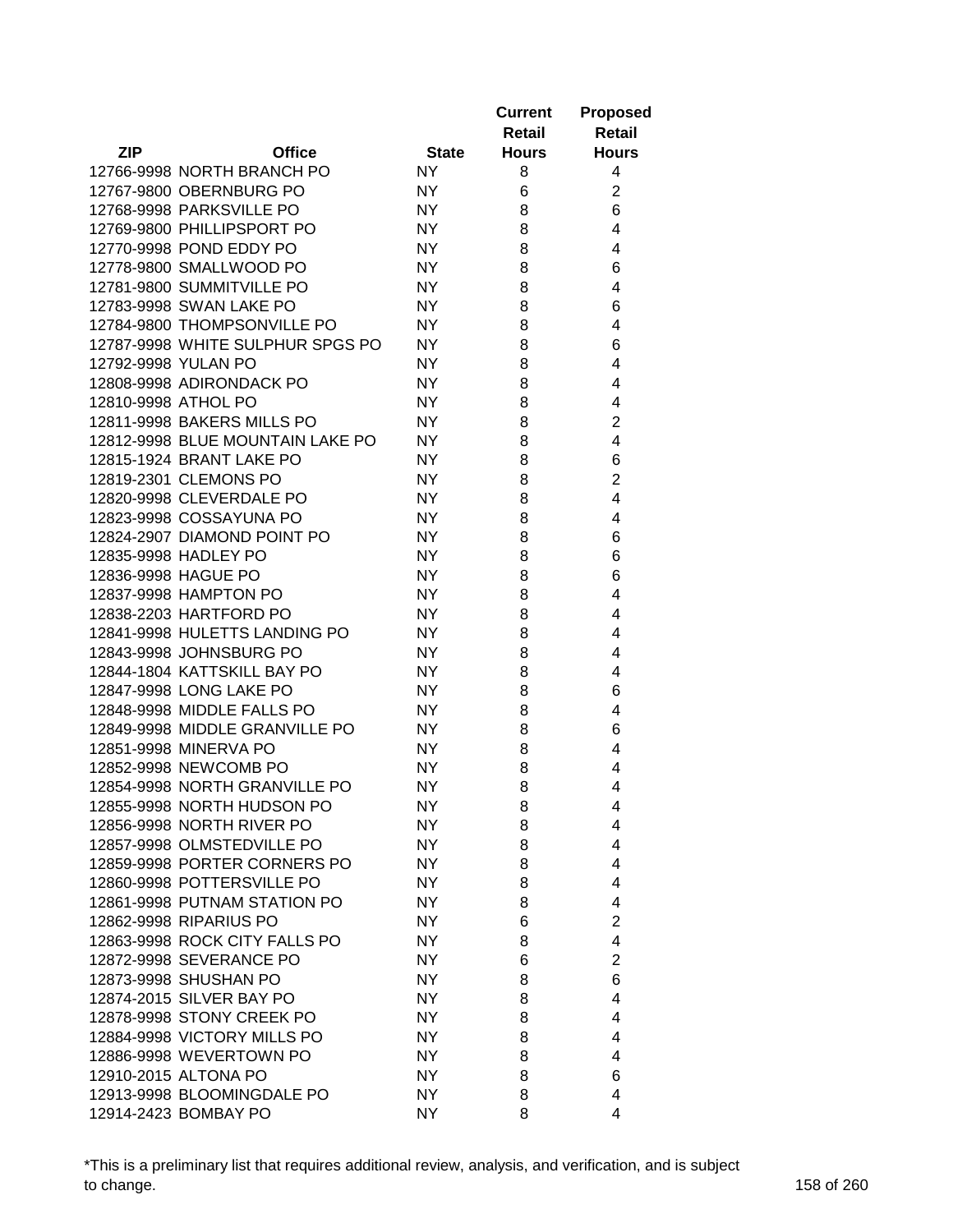|                     |                                 |              | <b>Current</b><br>Retail | <b>Proposed</b><br><b>Retail</b> |
|---------------------|---------------------------------|--------------|--------------------------|----------------------------------|
| <b>ZIP</b>          | <b>Office</b>                   | <b>State</b> | <b>Hours</b>             | <b>Hours</b>                     |
|                     | 12915-9998 BRAINARDSVILLE PO    | <b>NY</b>    | 8                        | 4                                |
|                     | 12916-9998 BRUSHTON PO          | NY.          | 8                        | 6                                |
| 12917-9998 BURKE PO |                                 | <b>NY</b>    | 8                        | 4                                |
|                     | 12918-9998 CADYVILLE PO         | <b>NY</b>    | 8                        | 6                                |
|                     | 12923-9998 CHURUBUSCO PO        | <b>NY</b>    | 8                        | 4                                |
|                     | 12926-9998 CONSTABLE PO         | <b>NY</b>    | 8                        | 6                                |
|                     | 12927-9998 CRANBERRY LAKE PO    | <b>NY</b>    | 8                        | 4                                |
|                     | 12928-9998 CROWN POINT PO       | NY.          | 8                        | 6                                |
|                     | 12930-9998 DICKINSON CENTER PO  | <b>NY</b>    | 8                        | 4                                |
|                     | 12933-9998 ELLENBURG PO         | <b>NY</b>    | 8                        | 2                                |
|                     | 12934-1901 ELLENBURG CENTER PO  | <b>NY</b>    | 8                        | 4                                |
|                     | 12935-9998 ELLENBURG DEPOT PO   | <b>NY</b>    | 8                        | 6                                |
| 12936-9998 ESSEX PO |                                 | <b>NY</b>    | 8                        | 6                                |
|                     | 12937-9998 FORT COVINGTON PO    | <b>NY</b>    | 8                        | 6                                |
|                     | 12939-9998 GABRIELS PO          | <b>NY</b>    | 8                        | 4                                |
| 12941-9998 JAY PO   |                                 | NY.          | 8                        | 6                                |
|                     | 12945-9998 LAKE CLEAR PO        | <b>NY</b>    | 8                        | 4                                |
| 12950-9998 LEWIS PO |                                 | <b>NY</b>    | 8                        | 6                                |
|                     | 12952-9998 LYON MOUNTAIN PO     | <b>NY</b>    | 8                        | 6                                |
|                     | 12956-9998 MINEVILLE PO         | <b>NY</b>    | 8                        | 6                                |
| 12957-9998 MOIRA PO |                                 | <b>NY</b>    | 8                        | 6                                |
|                     | 12959-9998 MOOERS FORKS PO      | <b>NY</b>    | 8                        | 4                                |
|                     | 12960-9998 MORIAH PO            | <b>NY</b>    | 8                        | 6                                |
|                     | 12961-9998 MORIAH CENTER PO     | <b>NY</b>    | 8                        | 4                                |
|                     | 12964-9998 NEW RUSSIA PO        | <b>NY</b>    | 6                        | 2                                |
|                     | 12965-9998 NICHOLVILLE PO       | <b>NY</b>    | 8                        | 4                                |
|                     | 12966-9998 NORTH BANGOR PO      | NY.          | 8                        | 6                                |
|                     | 12967-9998 NORTH LAWRENCE PO    | NY.          | 8                        | 4                                |
|                     | 12969-9998 OWLS HEAD PO         | NY.          | 8                        | 4                                |
|                     | 12970-9998 PAUL SMITHS PO       | <b>NY</b>    | 8                        | 4                                |
|                     | 12973-9998 PIERCEFIELD PO       | NY.          | 8                        | 4                                |
|                     | 12974-9998 PORT HENRY PO        | NY.          | 8                        | 6                                |
|                     | 12975-9998 PORT KENT PO         | NY           | 8                        | 4                                |
|                     | 12976-9998 RAINBOW LAKE PO      | NY.          | 8                        | 4                                |
|                     | 12977-9998 RAY BROOK PO         | NY.          | 8                        | 6                                |
|                     | 12978-9998 REDFORD PO           | <b>NY</b>    | 8                        | 4                                |
|                     | 12980-9998 SAINT REGIS FALLS PO | NY.          | 8                        | 6                                |
|                     | 12981-9998 SARANAC PO           | NY           | 8                        | 6                                |
|                     | 12985-9998 SCHUYLER FALLS PO    | NY           | 8                        | 4                                |
|                     | 12987-9998 UPPER JAY PO         | <b>NY</b>    | 8                        | 4                                |
|                     | 12989-9998 VERMONTVILLE PO      | NY.          | 8                        | 4                                |
|                     | 12997-9998 WILMINGTON PO        | NY.          | 8                        | 6                                |
|                     | 13020-9998 APULIA STATION PO    | <b>NY</b>    | 8                        | 2                                |
|                     | 13026-9998 AURORA PO            | NY.          | 8                        | 6                                |
|                     | 13028-9998 BERNHARDS BAY PO     | NY.          | 8                        | 4                                |
|                     | 13034-9998 CAYUGA PO            | NY.          | 8                        | 6                                |
|                     | 13040-9998 CINCINNATUS PO       | NY.          | 8                        | 6                                |
|                     | 13042-9998 CLEVELAND PO         | NY.          | 8                        | 6                                |
|                     | 13051-9998 DELPHI FALLS PO      | NY.          | 6                        | $\overline{2}$                   |
|                     | 13054-9998 DURHAMVILLE PO       | <b>NY</b>    | 8                        | 6                                |

\*This is a preliminary list that requires additional review, analysis, and verification, and is subject to change. 159 of 260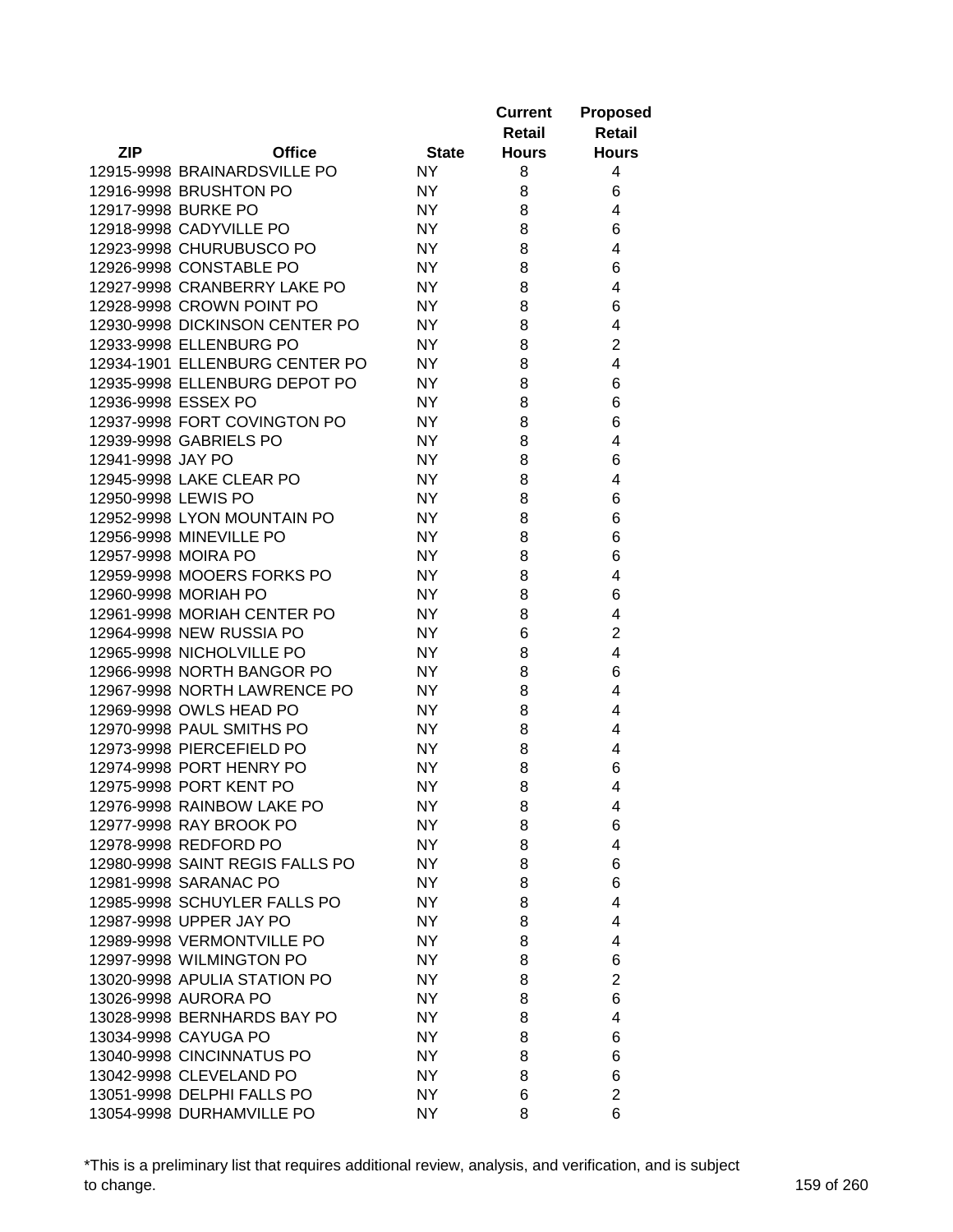|                     |                                 |              | <b>Current</b><br>Retail | <b>Proposed</b><br><b>Retail</b> |
|---------------------|---------------------------------|--------------|--------------------------|----------------------------------|
| <b>ZIP</b>          | <b>Office</b>                   | <b>State</b> | <b>Hours</b>             | <b>Hours</b>                     |
|                     | 13061-9998 ERIEVILLE PO         | <b>NY</b>    | 8                        | 4                                |
| 13062-9998 ETNA PO  |                                 | NY.          | 8                        | 4                                |
|                     | 13063-9998 FABIUS PO            | <b>NY</b>    | 8                        | 6                                |
|                     | 13064-9998 FAIR HAVEN PO        | <b>NY</b>    | 8                        | 6                                |
|                     | 13065-9998 FAYETTE PO           | <b>NY</b>    | 8                        | 4                                |
|                     | 13071-9998 GENOA PO             | <b>NY</b>    | 8                        | 4                                |
|                     | 13072-9998 GEORGETOWN PO        | <b>NY</b>    | 8                        | 4                                |
|                     | 13076-9998 HASTINGS PO          | <b>NY</b>    | 8                        | 6                                |
|                     | 13081-9998 KING FERRY PO        | <b>NY</b>    | 8                        | 6                                |
|                     | 13083-9998 LACONA PO            | <b>NY</b>    | 8                        | 6                                |
|                     | 13087-9998 LITTLE YORK PO       | <b>NY</b>    | 8                        | 4                                |
| 13092-9998 LOCKE PO |                                 | <b>NY</b>    | 8                        | 6                                |
|                     | 13093-9998 LYCOMING PO          | <b>NY</b>    | 8                        | 4                                |
|                     | 13102-9998 MC LEAN PO           | <b>NY</b>    | 8                        | 4                                |
|                     | 13103-9998 MALLORY PO           | <b>NY</b>    | 8                        | $\overline{2}$                   |
|                     | 13111-9998 MARTVILLE PO         | <b>NY</b>    | 8                        | 6                                |
|                     | 13112-9998 MEMPHIS PO           | <b>NY</b>    | 8                        | 6                                |
|                     | 13113-9998 MERIDIAN PO          | <b>NY</b>    | 8                        | 4                                |
|                     | 13117-9998 MONTEZUMA PO         | <b>NY</b>    | 8                        | 4                                |
|                     | 13121-9998 NEW HAVEN PO         | <b>NY</b>    | 8                        | 4                                |
|                     | 13122-9998 NEW WOODSTOCK PO     | <b>NY</b>    | 8                        | 4                                |
|                     | 13123-9998 NORTH BAY PO         | <b>NY</b>    | 8                        | 4                                |
|                     | 13124-9998 NORTH PITCHER PO     | <b>NY</b>    | 4                        | $\overline{2}$                   |
|                     | 13132-9998 PENNELLVILLE PO      | <b>NY</b>    | 8                        | 6                                |
|                     | 13134-9998 PETERBORO PO         | <b>NY</b>    | 8                        | 2                                |
|                     | 13136-9998 PITCHER PO           | <b>NY</b>    | 8                        | 4                                |
|                     | 13137-9998 PLAINVILLE PO        | <b>NY</b>    | 8                        | 4                                |
|                     | 13138-9998 POMPEY PO            | <b>NY</b>    | 8                        | 4                                |
|                     | 13139-9998 POPLAR RIDGE PO      | <b>NY</b>    | 8                        | $\overline{2}$                   |
|                     | 13141-9998 PREBLE PO            | <b>NY</b>    | 8                        | 4                                |
|                     | 13144-9998 RICHLAND PO          | <b>NY</b>    | 8                        | 4                                |
|                     | 13146-9998 SAVANNAH PO          | NY.          | 8                        | 6                                |
|                     | 13147-9998 SCIPIO CENTER PO     | <b>NY</b>    | 8                        | 4                                |
|                     | 13153-9998 SKANEATELES FALLS PO | NY.          | 8                        | 6                                |
|                     | 13154-9998 SOUTH BUTLER PO      | NY.          | 8                        | $\overline{2}$                   |
|                     | 13155-9998 SOUTH OTSELIC PO     | NY.          | 8                        | 4                                |
|                     | 13156-9998 STERLING PO          | NY.          | 8                        | 6                                |
|                     | 13157-9998 SYLVAN BEACH PO      | NY           | 8                        | 6                                |
|                     | 13158-9998 TRUXTON PO           | NY           | 8                        | 4                                |
|                     | 13162-9998 VERONA BEACH PO      | <b>NY</b>    | 8                        | 4                                |
|                     | 13164-9998 WARNERS PO           | NY.          | 8                        | 6                                |
|                     | 13167-9998 WEST MONROE PO       | <b>NY</b>    | 8                        | 6                                |
|                     | 13301-9998 ALDER CREEK PO       | NY           |                          | 4                                |
|                     | 13302-9998 ALTMAR PO            |              | 8                        |                                  |
|                     |                                 | NY.          | 8                        | 6                                |
| 13303-9998 AVA PO   |                                 | NY.          | 8                        | 4                                |
|                     | 13305-9998 BEAVER FALLS PO      | NY.          | 8                        | 4                                |
|                     | 13308-9998 BLOSSVALE PO         | NY.          | 8                        | 6                                |
|                     | 13313-9998 BRIDGEWATER PO       | NY.          | 8                        | 4                                |
|                     | 13314-9998 BROOKFIELD PO        | NY.          | 8                        | 4                                |
|                     | 13315-9998 BURLINGTON FLATS PO  | NY.          | 8                        | 6                                |

\*This is a preliminary list that requires additional review, analysis, and verification, and is subject to change. 160 of 260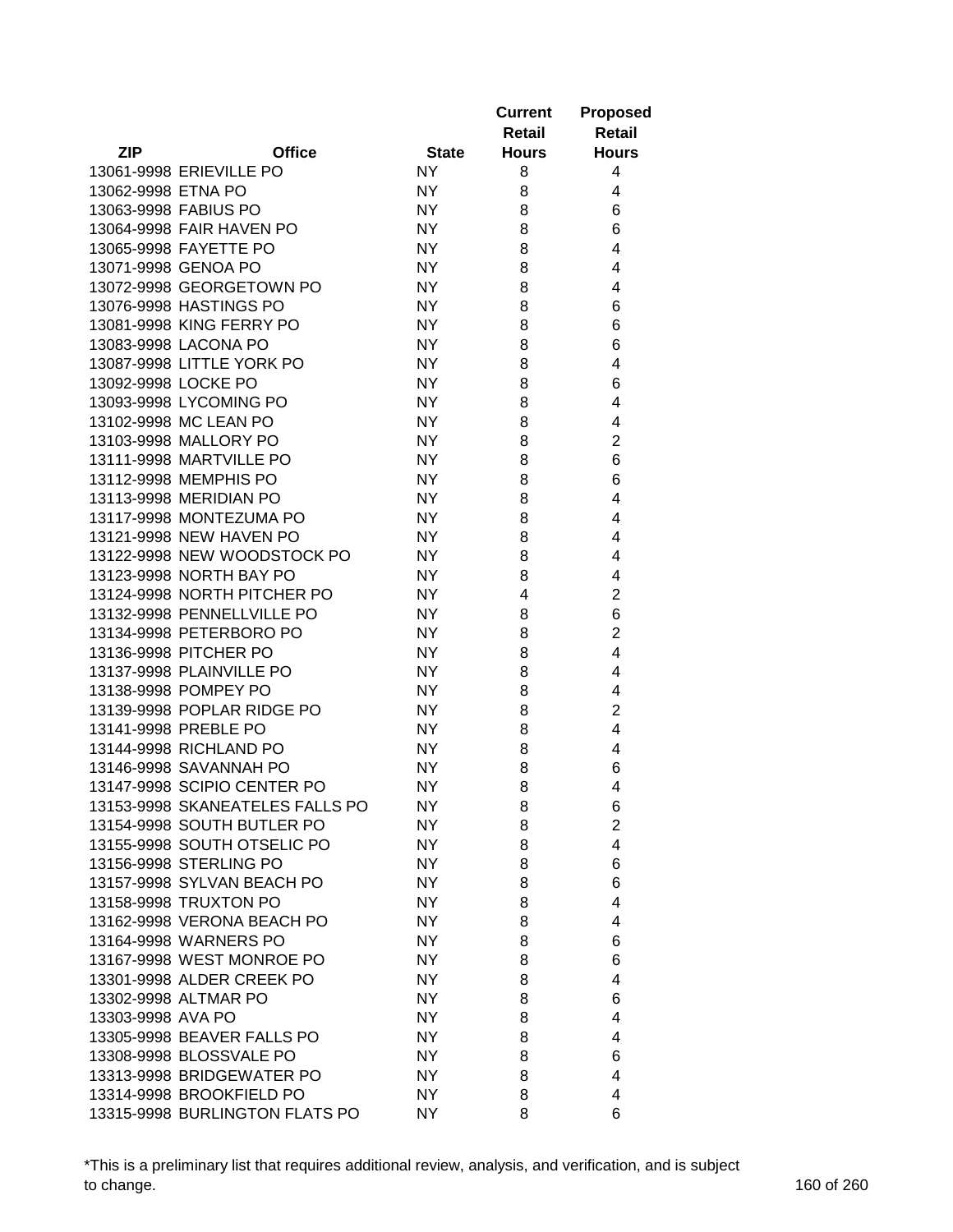|                     |                                  |              | <b>Current</b><br>Retail | <b>Proposed</b><br>Retail |
|---------------------|----------------------------------|--------------|--------------------------|---------------------------|
| <b>ZIP</b>          | <b>Office</b>                    | <b>State</b> | <b>Hours</b>             | <b>Hours</b>              |
|                     | 13318-9998 CASSVILLE PO          | NY.          | 8                        | 4                         |
|                     | 13319-9998 CHADWICKS PO          | NY.          | 8                        | 4                         |
|                     | 13325-9998 CONSTABLEVILLE PO     | <b>NY</b>    | 8                        | 4                         |
|                     | 13328-9998 DEANSBORO PO          | <b>NY</b>    | 8                        | 4                         |
|                     | 13331-9998 EAGLE BAY PO          | <b>NY</b>    | 8                        | 4                         |
|                     | 13334-9998 EATON PO              | <b>NY</b>    | 8                        | 4                         |
|                     | 13337-9998 FLY CREEK PO          | <b>NY</b>    | 8                        | 4                         |
|                     | 13338-9998 FORESTPORT PO         | <b>NY</b>    | 8                        | 6                         |
|                     | 13341-9998 FRANKLIN SPRINGS PO   | <b>NY</b>    | 8                        | 4                         |
|                     | 13348-9998 HARTWICK PO           | <b>NY</b>    | 8                        | 4                         |
|                     | 13352-9998 HINCKLEY PO           | <b>NY</b>    | 8                        | 4                         |
|                     | 13353-9998 HOFFMEISTER PO        | <b>NY</b>    | 4                        | $\overline{2}$            |
|                     | 13355-9998 HUBBARDSVILLE PO      | <b>NY</b>    | 8                        | 4                         |
| 13360-9998 INLET PO |                                  | <b>NY</b>    | 8                        | 6                         |
|                     | 13361-9998 JORDANVILLE PO        | <b>NY</b>    | 8                        | 4                         |
|                     | 13362-9998 KNOXBORO PO           | <b>NY</b>    | 6                        | $\overline{c}$            |
|                     | 13363-9998 LEE CENTER PO         | <b>NY</b>    | 8                        | 6                         |
|                     | 13364-9998 LEONARDSVILLE PO      | <b>NY</b>    | 8                        | 4                         |
|                     | 13368-9998 LYONS FALLS PO        | <b>NY</b>    | 8                        | 6                         |
|                     | 13402-9998 MADISON PO            | <b>NY</b>    | 8                        | 6                         |
|                     | 13404-9998 MARTINSBURG PO        | <b>NY</b>    | 8                        | $\overline{2}$            |
|                     | 13407-9998 MOHAWK PO             | <b>NY</b>    | 8                        | 6                         |
|                     | 13409-9998 MUNNSVILLE PO         | <b>NY</b>    | 8                        | 6                         |
|                     | 13410-9998 NELLISTON PO          | <b>NY</b>    | 8                        | 6                         |
|                     | 13426-9998 ORWELL PO             | <b>NY</b>    | 8                        | 4                         |
|                     | 13431-9998 POLAND PO             | <b>NY</b>    | 8                        | 6                         |
|                     | 13435-9998 PROSPECT PO           | <b>NY</b>    | 8                        | 4                         |
|                     | 13436-9998 RAQUETTE LAKE PO      | NY.          | 8                        | 4                         |
|                     | 13437-9800 REDFIELD PO           | NY.          | 8                        | 4                         |
|                     | 13454-9998 SALISBURY CENTER PO   | NY.          | 8                        | 6                         |
|                     | 13455-9998 SANGERFIELD PO        | NY.          | 8                        | 4                         |
|                     | 13457-9800 SCHUYLER LAKE PO      | NY.          | 8                        | 4                         |
|                     | 13461-9998 SHERRILL PO           | NY           | 8                        | 6                         |
|                     | 13464-9998 SMYRNA PO             | NY.          | 8                        | 4                         |
|                     | 13468-9998 SPRINGFIELD CENTER PO | NY           | 8                        | 6                         |
|                     | 13469-9998 STITTVILLE PO         | <b>NY</b>    | 8                        | 4                         |
|                     | 13470-9800 STRATFORD PO          | NY           | 8                        | 4                         |
|                     | 13471-9998 TABERG PO             | NY           | 8                        | 6                         |
| 13473-9998 TURIN PO |                                  | NY           | 8                        | 4                         |
|                     | 13475-9800 VAN HORNESVILLE PO    | NY           | 8                        | 4                         |
|                     | 13477-9998 VERNON CENTER PO      | NY.          | 8                        | 4                         |
|                     | 13483-9998 WESTDALE PO           | NY.          | 8                        | $\overline{2}$            |
|                     | 13484-9998 WEST EATON PO         | NY           | 8                        | $\overline{2}$            |
|                     | 13485-9998 WEST EDMESTON PO      | NY.          | 8                        | 4                         |
|                     | 13486-9998 WESTERNVILLE PO       | NY.          | 8                        | 4                         |
|                     | 13488-9998 WESTFORD PO           | NY.          | 8                        | 4                         |
|                     | 13489-9998 WEST LEYDEN PO        | NY.          | 8                        | 4                         |
|                     | 13493-9998 WILLIAMSTOWN PO       | NY.          | 8                        | 6                         |
|                     | 13494-9998 WOODGATE PO           | NY.          | 8                        | 4                         |
|                     | 13608-9998 ANTWERP PO            | NY.          | 8                        | 4                         |

\*This is a preliminary list that requires additional review, analysis, and verification, and is subject to change. 161 of 260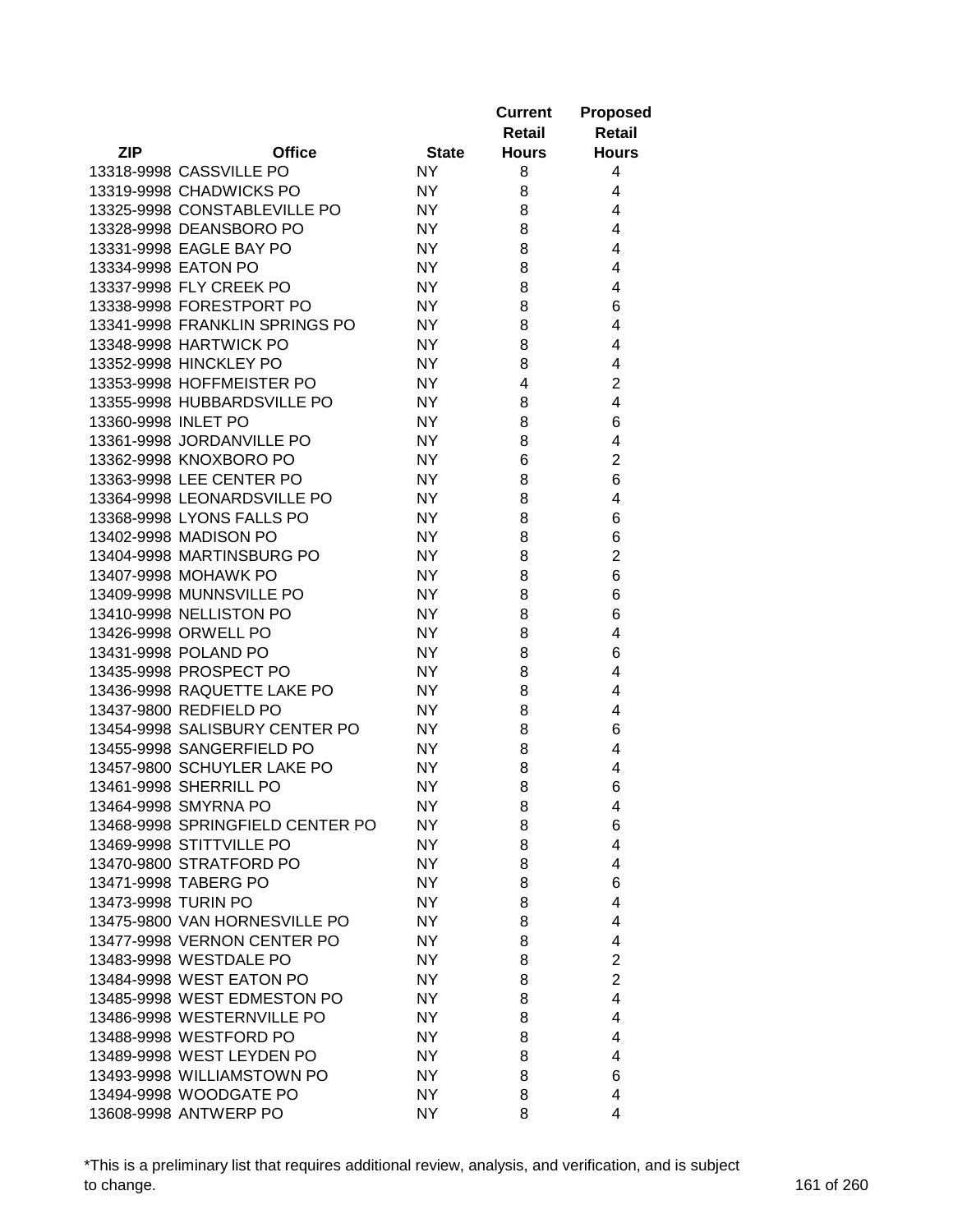|                    |                                |              | <b>Current</b><br>Retail | <b>Proposed</b><br>Retail |
|--------------------|--------------------------------|--------------|--------------------------|---------------------------|
| <b>ZIP</b>         | <b>Office</b>                  | <b>State</b> | <b>Hours</b>             | <b>Hours</b>              |
|                    | 13611-9998 BELLEVILLE PO       | <b>NY</b>    | 8                        | 4                         |
|                    | 13613-9998 BRASHER FALLS PO    | NY.          | 8                        | 6                         |
|                    | 13614-9998 BRIER HILL PO       | <b>NY</b>    | 8                        | 4                         |
|                    | 13620-9998 CASTORLAND PO       | <b>NY</b>    | 8                        | 4                         |
|                    | 13621-9998 CHASE MILLS PO      | <b>NY</b>    | 8                        | 4                         |
|                    | 13623-9998 CHIPPEWA BAY PO     | <b>NY</b>    | 8                        | $\overline{2}$            |
|                    | 13625-9998 COLTON PO           | <b>NY</b>    | 8                        | 6                         |
|                    | 13628-9998 DEFERIET PO         | <b>NY</b>    | 8                        | 4                         |
|                    | 13630-9998 DE KALB JUNCTION PO | <b>NY</b>    | 8                        | 4                         |
|                    | 13632-9998 DEPAUVILLE PO       | <b>NY</b>    | 8                        | 4                         |
|                    | 13633-9998 DE PEYSTER PO       | <b>NY</b>    | 8                        | $\overline{2}$            |
|                    | 13635-9998 EDWARDS PO          | <b>NY</b>    | 8                        | 4                         |
|                    | 13636-9998 ELLISBURG PO        | <b>NY</b>    | 8                        | 4                         |
|                    | 13638-9998 FELTS MILLS PO      | <b>NY</b>    | 8                        | 4                         |
| 13639-9998 FINE PO |                                | <b>NY</b>    | 8                        | 4                         |
|                    | 13641-9998 FISHERS LANDING PO  | <b>NY</b>    | 8                        | $\overline{c}$            |
|                    | 13645-9998 HAILESBORO PO       | <b>NY</b>    | 8                        | 4                         |
|                    | 13646-9998 HAMMOND PO          | <b>NY</b>    | 8                        | 6                         |
|                    | 13647-9998 HANNAWA FALLS PO    | <b>NY</b>    | 8                        | 6                         |
|                    | 13649-9998 HELENA PO           | <b>NY</b>    | 8                        | $\overline{2}$            |
|                    | 13650-9998 HENDERSON PO        | <b>NY</b>    | 8                        | 6                         |
|                    | 13651-9998 HENDERSON HARBOR PO | <b>NY</b>    | 8                        | 4                         |
|                    | 13652-9998 HERMON PO           | <b>NY</b>    | 8                        | 6                         |
|                    | 13656-9998 LA FARGEVILLE PO    | <b>NY</b>    | 8                        | 6                         |
|                    | 13658-9998 LISBON PO           | <b>NY</b>    | 8                        | 6                         |
|                    | 13659-9998 LORRAINE PO         | <b>NY</b>    | 6                        | 4                         |
|                    | 13660-9998 MADRID PO           | <b>NY</b>    | 8                        | 6                         |
|                    | 13661-9998 MANNSVILLE PO       | NY.          | 8                        | 4                         |
|                    | 13664-9998 MORRISTOWN PO       | NY.          | 8                        | 6                         |
|                    | 13665-9998 NATURAL BRIDGE PO   | NY.          | 8                        | 4                         |
|                    | 13666-9998 NEWTON FALLS PO     | NY.          | 8                        | $\overline{2}$            |
|                    | 13672-9998 PARISHVILLE PO      | NY.          | 8                        | 4                         |
|                    | 13673-9998 PHILADELPHIA PO     | NY.          | 8                        | 6                         |
|                    | 13674-9998 PIERREPONT MANOR PO | NY.          | 8                        | 4                         |
|                    | 13677-9998 PYRITES PO          | NY.          | 6                        | $\overline{2}$            |
|                    | 13678-9998 RAYMONDVILLE PO     | <b>NY</b>    | 8                        | 4                         |
|                    | 13679-9998 REDWOOD PO          | NY.          | 8                        | 6                         |
|                    | 13680-9998 RENSSELAER FALLS PO | NY.          | 8                        | 4                         |
|                    | 13681-9998 RICHVILLE PO        | <b>NY</b>    | 8                        | 4                         |
|                    | 13682-9998 RODMAN PO           | <b>NY</b>    | 8                        | 4                         |
|                    | 13683-9998 ROOSEVELTOWN PO     | NY.          | 8                        | 6                         |
|                    | 13684-9998 RUSSELL PO          | NY.          | 8                        | 4                         |
|                    | 13687-9998 SOUTH COLTON PO     | NY.          | 8                        | 4                         |
|                    | 13690-9998 STAR LAKE PO        | NY.          | 8                        | 6                         |
|                    | 13691-9998 THERESA PO          | NY.          | 8                        | 6                         |
|                    | 13692-9211 FINEVIEW PO         | NY.          | 8                        |                           |
|                    |                                |              |                          | 6<br>4                    |
|                    | 13693-9998 THREE MILE BAY PO   | NY.          | 8                        | $\overline{2}$            |
|                    | 13695-9998 WANAKENA PO         | NY.          | 8                        |                           |
|                    | 13696-9998 WEST STOCKHOLM PO   | NY.          | 8                        | 4                         |
|                    | 13697-9998 WINTHROP PO         | NY.          | 8                        | 6                         |

\*This is a preliminary list that requires additional review, analysis, and verification, and is subject to change. 162 of 260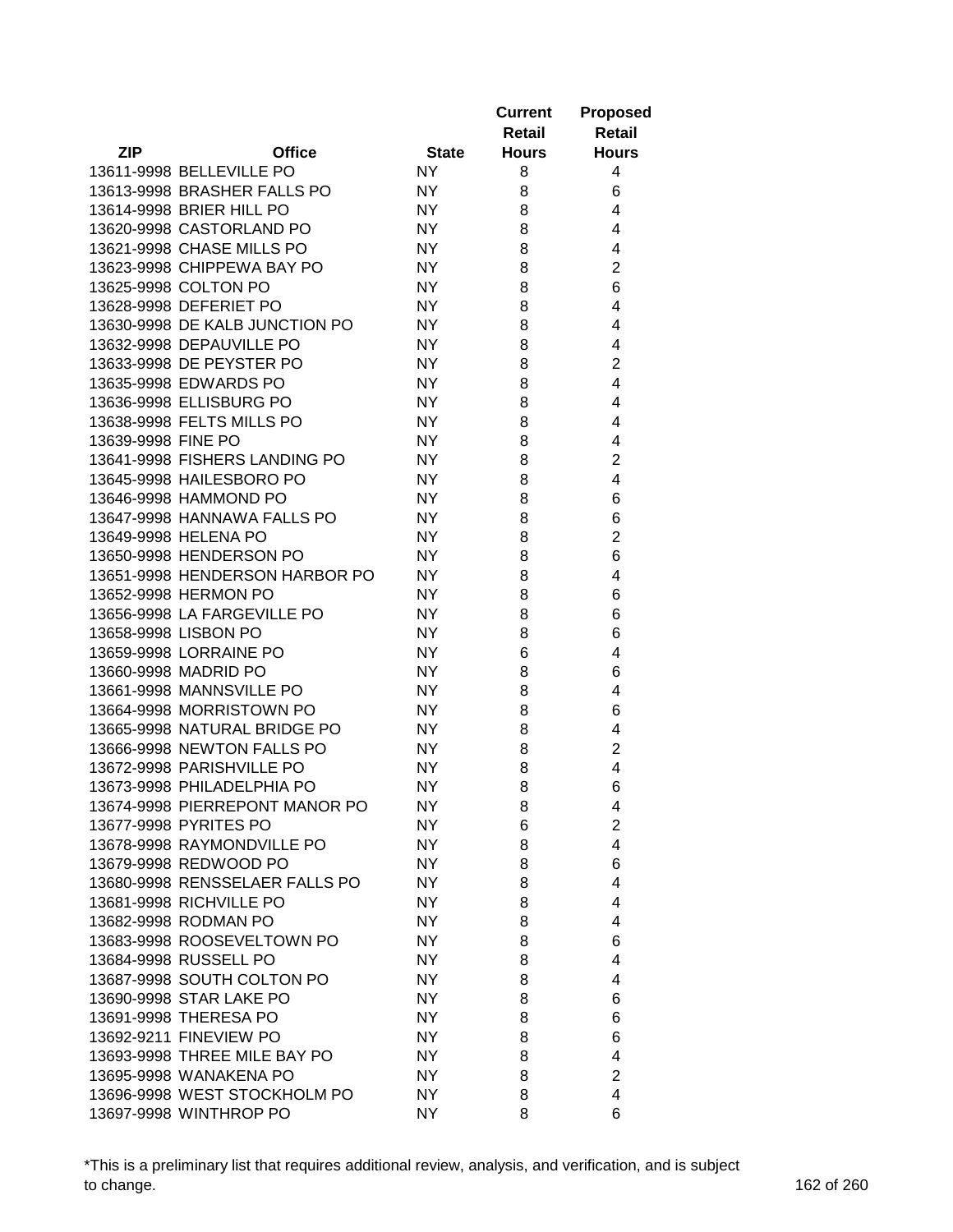|                     |                                 |              | <b>Current</b> | <b>Proposed</b>                           |
|---------------------|---------------------------------|--------------|----------------|-------------------------------------------|
|                     |                                 |              | <b>Retail</b>  | Retail                                    |
| <b>ZIP</b>          | <b>Office</b>                   | <b>State</b> | <b>Hours</b>   | <b>Hours</b>                              |
|                     | 13733-9998 BAINBRIDGE PO        | <b>NY</b>    | 8              | 6                                         |
|                     | 13736-9998 BERKSHIRE PO         | <b>NY</b>    | 8              | 4                                         |
|                     | 13737-9800 BIBLE SCHOOL PARK PO | <b>NY</b>    | 8              | 6                                         |
|                     | 13738-9998 BLODGETT MILLS PO    | <b>NY</b>    | 8              | 4                                         |
|                     | 13739-9998 BLOOMVILLE PO        | <b>NY</b>    | 8              | 4                                         |
|                     | 13744-9998 CASTLE CREEK PO      | <b>NY</b>    | 8              | 4                                         |
|                     | 13746-9998 CHENANGO FORKS PO    | <b>NY</b>    | 8              | 6                                         |
|                     | 13747-9998 COLLIERSVILLE PO     | <b>NY</b>    | 8              | 4                                         |
|                     | 13749-9998 CORBETTSVILLE PO     | NY           | 8              | 4                                         |
|                     | 13750-9998 DAVENPORT PO         | NY           | 8              | 6                                         |
|                     | 13751-9998 DAVENPORT CENTER PO  | NY           | 8              | 4                                         |
|                     | 13756-9998 EAST BRANCH PO       | <b>NY</b>    | 8              | 4                                         |
|                     | 13757-9998 EAST MEREDITH PO     | <b>NY</b>    | 8              | 4                                         |
|                     | 13774-9998 FISHS EDDY PO        | <b>NY</b>    | 8              | $\overline{c}$                            |
|                     | 13776-9998 GILBERTSVILLE PO     | <b>NY</b>    | 8              | 6                                         |
|                     | 13777-9998 GLEN AUBREY PO       | <b>NY</b>    | 8              | 4                                         |
|                     | 13780-9998 GUILFORD PO          | <b>NY</b>    | 8              | 6                                         |
|                     | 13782-9998 HAMDEN PO            | <b>NY</b>    | 8              | 4                                         |
|                     | 13786-9998 HARPERSFIELD PO      | <b>NY</b>    | 8              | 4                                         |
|                     | 13788-9998 HOBART PO            | <b>NY</b>    | 8              | 6                                         |
|                     | 13794-9998 KILLAWOG PO          | <b>NY</b>    | 6              | $\overline{2}$                            |
|                     | 13796-9998 LAURENS PO           | <b>NY</b>    | 8              | $\overline{4}$                            |
| 13797-9998 LISLE PO |                                 | <b>NY</b>    | 8              | 6                                         |
|                     | 13801-9998 MC DONOUGH PO        | <b>NY</b>    | 8              | 4                                         |
| 13802-9998 MAINE PO |                                 | NY           | 8              | 6                                         |
|                     | 13804-9998 MASONVILLE PO        | NY           | 8              | 4                                         |
|                     | 13806-9998 MERIDALE PO          | NY           | 8              | 4                                         |
|                     | 13808-9998 MORRIS PO            | <b>NY</b>    | 8              | 6                                         |
|                     | 13809-9998 MOUNT UPTON PO       | <b>NY</b>    | 8              | 4                                         |
|                     | 13810-9998 MOUNT VISION PO      | <b>NY</b>    | 8              | 4                                         |
|                     | 13813-9998 NINEVEH PO           | <b>NY</b>    |                | 4                                         |
|                     | 13814-9998 NORTH NORWICH PO     | <b>NY</b>    | 8<br>8         | 4                                         |
|                     | 13825-9998 OTEGO PO             | <b>NY</b>    | 8              |                                           |
|                     | 13832-9998 PLYMOUTH PO          |              |                | 6                                         |
|                     |                                 | <b>NY</b>    | 8              | 4                                         |
|                     | 13834-9998 PORTLANDVILLE PO     | NY.          | 8              | $\overline{2}$<br>$\overline{\mathbf{4}}$ |
|                     | 13835-9998 RICHFORD PO          | NY           | 8              |                                           |
|                     | 13839-9998 SIDNEY CENTER PO     | <b>NY</b>    | 8              | 6                                         |
|                     | 13841-9998 SMITHVILLE FLATS PO  | NY.          | 8              | 4                                         |
|                     | 13843-9998 SOUTH NEW BERLIN PO  | NY.          | 8              | 6                                         |
|                     | 13844-9998 SOUTH PLYMOUTH PO    | NY.          | 8              | 4                                         |
|                     | 13847-9998 TROUT CREEK PO       | <b>NY</b>    | 8              | 4                                         |
|                     | 13848-9998 TUNNEL PO            | NY.          | 4              | $\overline{2}$                            |
|                     | 13859-9998 WELLS BRIDGE PO      | NY.          | 8              | 4                                         |
|                     | 13860-9998 WEST DAVENPORT PO    | <b>NY</b>    | 8              | 4                                         |
|                     | 13863-9998 WILLET PO            | NY.          | 8              | 4                                         |
|                     | 13864-9998 WILLSEYVILLE PO      | NY.          | 8              | 4                                         |
|                     | 14008-9998 APPLETON PO          | <b>NY</b>    | 8              | 4                                         |
|                     | 14010-9800 ATHOL SPRINGS PO     | <b>NY</b>    | 8              | 6                                         |
|                     | 14012-9998 BARKER PO            | <b>NY</b>    | 8              | 6                                         |
|                     | 14013-9998 BASOM PO             | <b>NY</b>    | 8              | 6                                         |

\*This is a preliminary list that requires additional review, analysis, and verification, and is subject to change. 163 of 260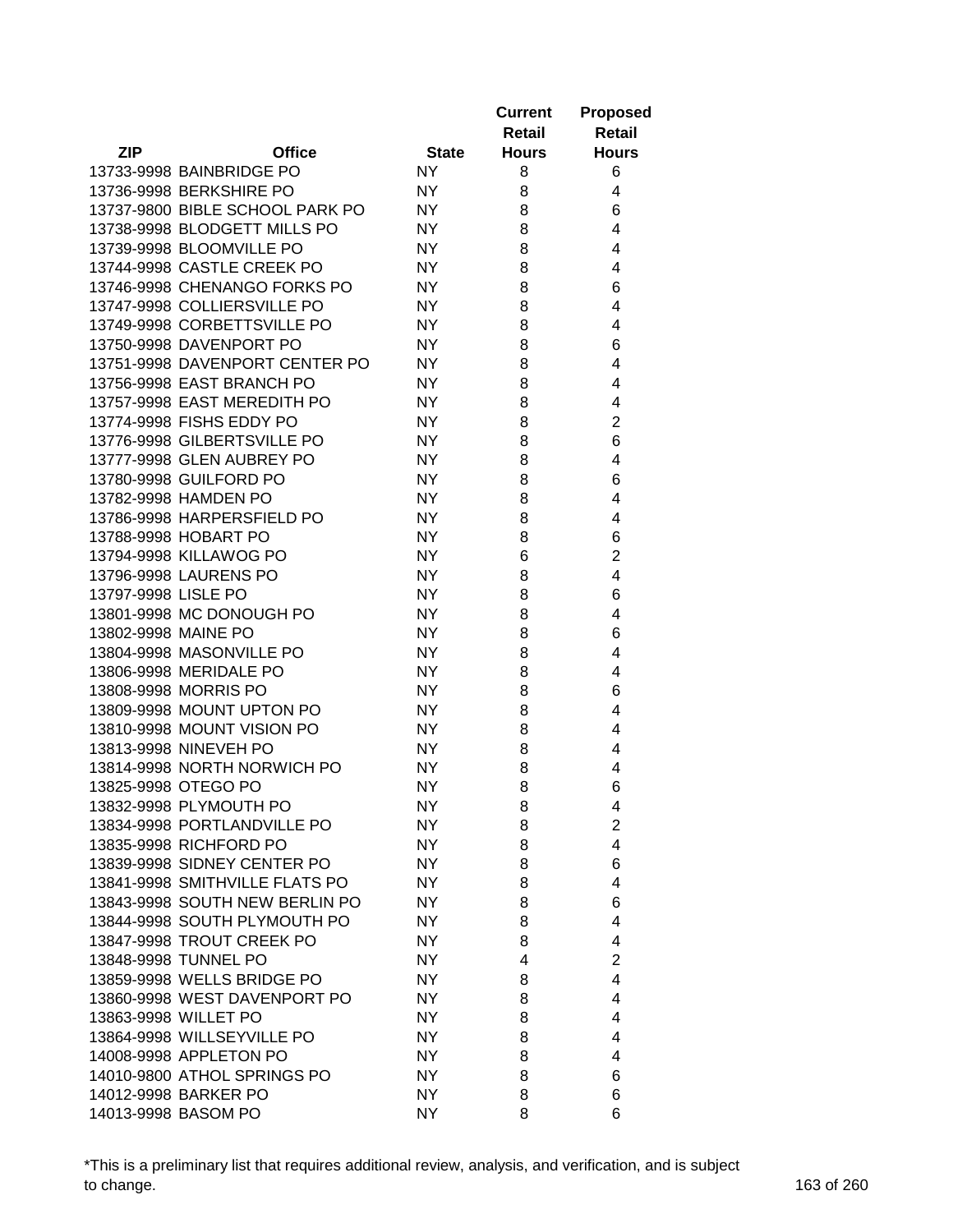|                      |                                                        |                  | <b>Current</b><br>Retail | <b>Proposed</b><br><b>Retail</b> |
|----------------------|--------------------------------------------------------|------------------|--------------------------|----------------------------------|
| <b>ZIP</b>           | <b>Office</b>                                          | <b>State</b>     | <b>Hours</b>             | <b>Hours</b>                     |
| 14024-9998 BLISS PO  |                                                        | <b>NY</b>        | 8                        | 4                                |
| 14027-9800 BRANT PO  |                                                        | NY.              | 8                        | 4                                |
|                      | 14029-9800 CENTERVILLE PO                              | <b>NY</b>        | 6                        | $\overline{2}$                   |
|                      | 14030-9998 CHAFFEE PO                                  | <b>NY</b>        | 8                        | $\overline{4}$                   |
|                      | 14033-9998 COLDEN PO                                   | <b>NY</b>        | 8                        | 6                                |
|                      | 14035-9800 COLLINS CENTER PO                           | <b>NY</b>        | 8                        | 4                                |
| 14039-9998 DALE PO   |                                                        | <b>NY</b>        | 8                        | 4                                |
|                      | 14040-9998 DARIEN CENTER PO                            | <b>NY</b>        | 8                        | 6                                |
|                      | 14041-9706 DAYTON PO                                   | <b>NY</b>        | 8                        | $\overline{2}$                   |
|                      | 14054-9998 EAST BETHANY PO                             | <b>NY</b>        | 8                        | 6                                |
|                      | 14055-9998 EAST CONCORD PO                             | <b>NY</b>        | 8                        | 4                                |
|                      | 14056-9800 EAST PEMBROKE PO                            | <b>NY</b>        | 8                        | 6                                |
|                      | 14060-9998 FARMERSVILLE STA PO                         | <b>NY</b>        | 8                        | 4                                |
|                      | 14061-9800 FARNHAM PO                                  | <b>NY</b>        | 8                        | 4                                |
|                      | 14065-9998 FREEDOM PO                                  | <b>NY</b>        | 8                        | 6                                |
|                      | 14066-9998 GAINESVILLE PO                              | <b>NY</b>        | 8                        | 6                                |
|                      | 14069-9998 GLENWOOD PO                                 | <b>NY</b>        | 8                        | 4                                |
| 14081-9998 IRVING PO |                                                        | <b>NY</b>        | 8                        | 6                                |
|                      | 14082-9998 JAVA CENTER PO                              | <b>NY</b>        | 8                        | 4                                |
|                      | 14083-9800 JAVA VILLAGE PO                             | <b>NY</b>        | 6                        | $\overline{2}$                   |
|                      | 14091-9998 LAWTONS PO                                  | <b>NY</b>        | 8                        | $\overline{4}$                   |
|                      | 14101-9998 MACHIAS PO                                  | <b>NY</b>        | 8                        | 6                                |
|                      | 14107-9800 MODEL CITY PO                               | <b>NY</b>        | 8                        | 4                                |
|                      | 14110-9800 NORTH BOSTON PO                             | <b>NY</b>        | 8                        | 6                                |
|                      | 14112-9800 NORTH EVANS PO                              | <b>NY</b>        | 8                        | 4                                |
|                      | 14113-9998 NORTH JAVA PO                               | <b>NY</b>        | 8                        | 4                                |
|                      | 14126-9800 OLCOTT PO                                   | <b>NY</b>        | 8                        | 6                                |
|                      | 14129-9998 PERRYSBURG PO                               | <b>NY</b>        | 8                        | 6                                |
| 14130-9800 PIKE PO   |                                                        | <b>NY</b>        | 8                        | 4                                |
|                      | 14134-9998 SARDINIA PO                                 | <b>NY</b>        | 8                        | 4                                |
|                      | 14135-9800 SHERIDAN PO                                 | NY.              | 8                        | 4                                |
|                      | 14139-9998 SOUTH WALES PO                              | NY.              | 8                        | 6                                |
|                      | 14140-9800 SPRING BROOK PO                             | <b>NY</b>        | 8                        | 6                                |
|                      |                                                        |                  |                          |                                  |
|                      | 14143-9998 STAFFORD PO                                 | NY.              | 8                        | 6                                |
|                      | 14145-9998 STRYKERSVILLE PO<br>14167-9998 VARYSBURG PO | NY.              | 8                        | 6                                |
|                      | 14168-9800 VERSAILLES PO                               | NY               | 8                        | 6<br>4                           |
|                      | 14169-9800 WALES CENTER PO                             | NY.<br><b>NY</b> | 8                        | 4                                |
|                      |                                                        |                  | 8                        |                                  |
|                      | 14171-9998 WEST VALLEY PO                              | NY               | 8                        | 6                                |
|                      | 14173-9800 YORKSHIRE PO                                | <b>NY</b>        | 8                        | 6                                |
|                      | 14410-9998 ADAMS BASIN PO                              | <b>NY</b>        | 8                        | 4                                |
| 14413-9800 ALTON PO  |                                                        | <b>NY</b>        | 8                        | 4                                |
|                      | 14415-9998 BELLONA PO                                  | <b>NY</b>        | 8                        | 4                                |
|                      | 14422-9998 BYRON PO                                    | <b>NY</b>        | 8                        | 6                                |
|                      | 14427-9998 CASTILE PO                                  | <b>NY</b>        | 8                        | 6                                |
|                      | 14429-9800 CLARENDON PO                                | <b>NY</b>        | 8                        | 4                                |
|                      | 14430-9800 CLARKSON PO                                 | NY.              | 8                        | 6                                |
|                      | 14435-9998 CONESUS PO                                  | NY.              | 8                        | 6                                |
|                      | 14441-9998 DRESDEN PO                                  | NY.              | 8                        | 4                                |
|                      | 14449-9800 EAST WILLIAMSON PO                          | NY.              | 8                        | $\overline{2}$                   |

\*This is a preliminary list that requires additional review, analysis, and verification, and is subject to change. 164 of 260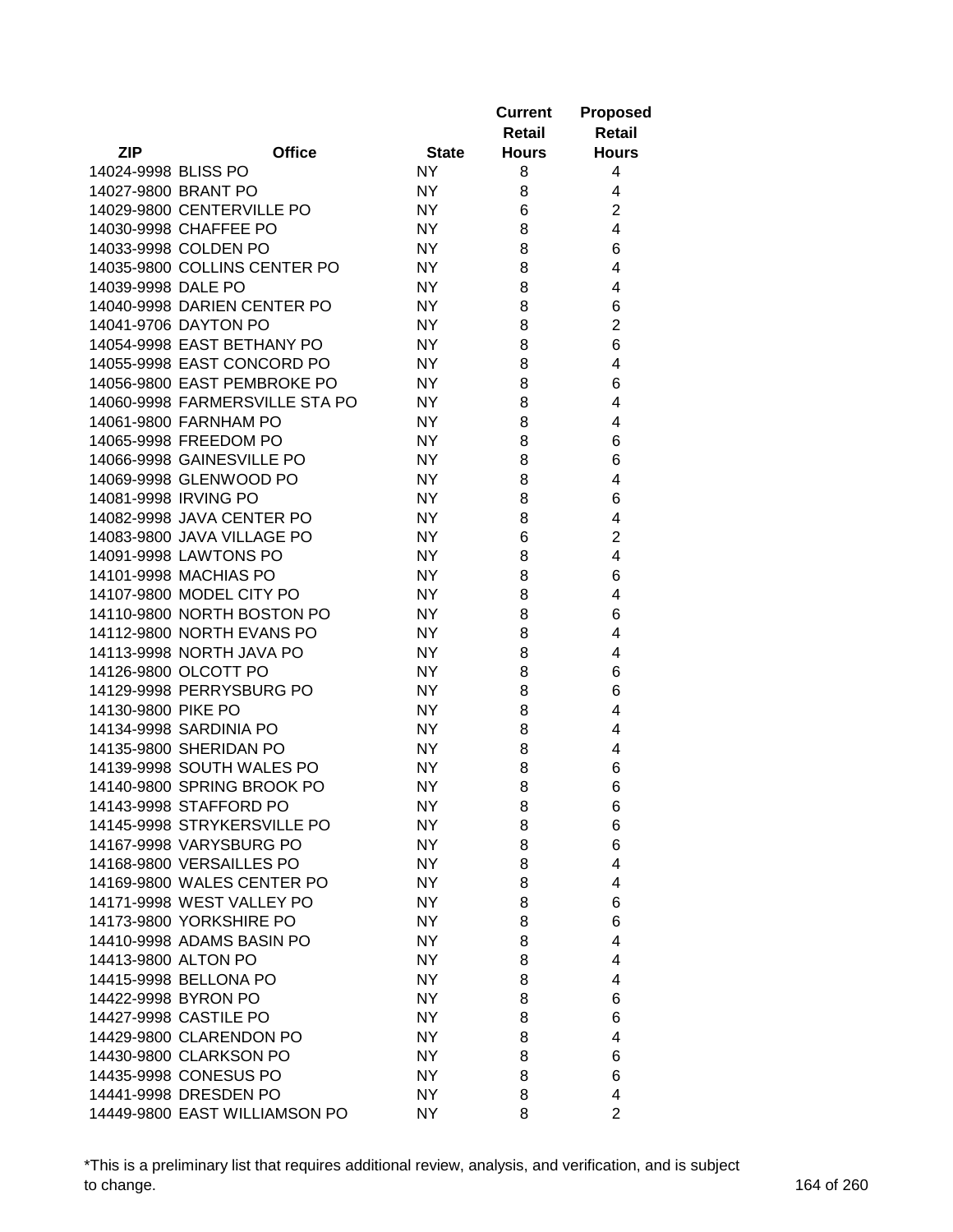|                     |                                                       |                        | <b>Current</b> | <b>Proposed</b> |
|---------------------|-------------------------------------------------------|------------------------|----------------|-----------------|
|                     |                                                       |                        | Retail         | Retail          |
| <b>ZIP</b>          | <b>Office</b>                                         | <b>State</b>           | <b>Hours</b>   | <b>Hours</b>    |
|                     | 14452-9800 FANCHER PO                                 | <b>NY</b>              | 8              | $\overline{2}$  |
|                     | 14453-9800 FISHERS PO                                 | <b>NY</b>              | 8              | 6               |
|                     | 14461-9800 GORHAM PO                                  | <b>NY</b>              | 8              | 4               |
|                     | 14462-9998 GROVELAND PO                               | <b>NY</b>              | 8              | 4               |
| 14463-9800 HALL PO  |                                                       | <b>NY</b>              | 8              | 4               |
|                     | 14466-9998 HEMLOCK PO                                 | <b>NY</b>              | 8              | 6               |
| 14475-9998 IONIA PO |                                                       | <b>NY</b>              | 8              | 4               |
|                     | 14476-9998 KENDALL PO                                 | <b>NY</b>              | 8              | 6               |
| 14477-9998 KENT PO  |                                                       | <b>NY</b>              | 8              | 6               |
|                     | 14481-9998 LEICESTER PO                               | <b>NY</b>              | 8              | 4               |
|                     | 14488-9800 LIVONIA CENTER PO                          | <b>NY</b>              | 6              | $\overline{c}$  |
|                     | 14507-9998 MIDDLESEX PO                               | <b>NY</b>              | 8              | 6               |
|                     | 14508-9800 MORTON PO                                  | <b>NY</b>              | 6              | $\overline{c}$  |
|                     | 14511-9800 MUMFORD PO                                 | <b>NY</b>              | 8              | 6               |
|                     | 14518-9800 OAKS CORNERS PO                            | <b>NY</b>              | 8              | 4               |
|                     | 14520-9800 ONTARIO CENTER PO                          | <b>NY</b>              | 8              | 4               |
|                     | 14525-9998 PAVILION PO                                | <b>NY</b>              | 8              | 6               |
|                     | 14529-9800 PERKINSVILLE PO                            | <b>NY</b>              | 8              | $\overline{2}$  |
|                     | 14533-9998 PIFFARD PO                                 | <b>NY</b>              | 8              | 6               |
|                     | 14536-9998 PORTAGEVILLE PO                            | <b>NY</b>              | 8              | 4               |
|                     | 14537-9800 PORT GIBSON PO                             |                        |                | 4               |
|                     |                                                       | <b>NY</b><br><b>NY</b> | 8              | 4               |
|                     | 14538-9800 PULTNEYVILLE PO                            |                        | 8              |                 |
|                     | 14539-9800 RETSOF PO                                  | <b>NY</b>              | 8              | 4               |
| 14542-9800 ROSE PO  | 14544-9998 RUSHVILLE PO                               | <b>NY</b><br><b>NY</b> | 8<br>8         | 4<br>6          |
|                     | 14547-9800 SENECA CASTLE PO                           | <b>NY</b>              | 8              | 4               |
|                     | 14549-9800 SILVER LAKE PO                             | <b>NY</b>              | 8              | $\overline{c}$  |
|                     | 14550-9998 SILVER SPRINGS PO                          | <b>NY</b>              | 8              | 6               |
|                     | 14555-9998 SODUS POINT PO                             |                        |                | 4               |
|                     | 14556-9800 SONYEA PO                                  | <b>NY</b><br><b>NY</b> | 8              | 4               |
|                     | 14557-9800 SOUTH BYRON PO                             |                        | 8              | 4               |
|                     | 14560-9998 SPRINGWATER PO                             | <b>NY</b><br><b>NY</b> | 8              |                 |
|                     |                                                       |                        | 8              | 6               |
|                     | 14561-9998 STANLEY PO                                 | <b>NY</b>              | 8              | 6               |
|                     | 14563-9800 UNION HILL PO                              | <b>NY</b>              | 8              | 6               |
|                     | 14571-9998 WATERPORT PO                               | NY.                    | 8              | 6<br>4          |
|                     | 14585-9998 WEST BLOOMFIELD PO                         | <b>NY</b>              | 8              |                 |
|                     | 14586-9998 WEST HENRIETTA PO<br>14588-9800 WILLARD PO | <b>NY</b><br>NY        | 8              | 6               |
|                     |                                                       |                        | 8              | 4               |
|                     | 14591-9998 WYOMING PO                                 | NY                     | 8              | 6               |
| 14592-9800 YORK PO  |                                                       | NY                     | 8              | 4               |
|                     | 14707-9800 ALLENTOWN PO                               | <b>NY</b>              | 8              | 4               |
|                     | 14709-9998 ANGELICA PO                                | NY.                    | 8              | 6               |
|                     | 14714-9998 BLACK CREEK PO                             | NY                     | 8              | 4               |
|                     | 14717-9800 CANEADEA PO                                | NY                     | 8              | 4               |
|                     | 14720-9800 CELERON PO                                 | NY                     | 8              | 6               |
|                     | 14721-9800 CERES PO                                   | NY.                    | 8              | 4               |
|                     | 14723-9899 CHERRY CREEK PO                            | NY.                    | 8              | 6               |
|                     | 14726-9998 CONEWANGO VALLEY PO                        | NY.                    | 8              | 6               |
|                     | 14728-9998 DEWITTVILLE PO                             | NY                     | 8              | 6               |
|                     | 14729-9998 EAST OTTO PO                               | NY                     | 8              | 4               |

\*This is a preliminary list that requires additional review, analysis, and verification, and is subject to change. 165 of 260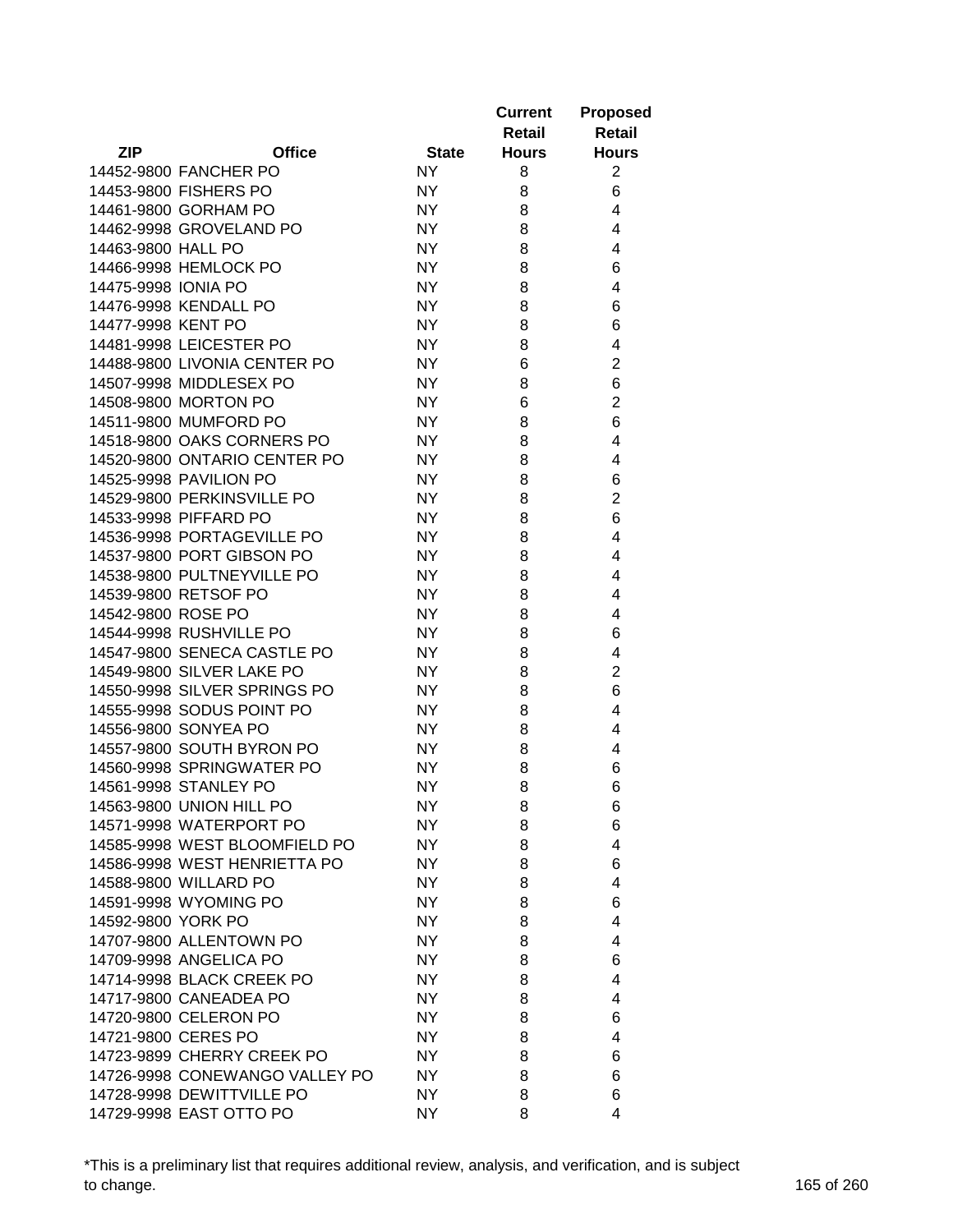|                      |                                |              | <b>Current</b><br>Retail | <b>Proposed</b><br>Retail |
|----------------------|--------------------------------|--------------|--------------------------|---------------------------|
| <b>ZIP</b>           | <b>Office</b>                  | <b>State</b> | <b>Hours</b>             | <b>Hours</b>              |
|                      | 14730-9800 EAST RANDOLPH PO    | <b>NY</b>    | 8                        | 6                         |
|                      | 14732-9800 ELLINGTON PO        | NY.          | 8                        | 4                         |
|                      | 14736-9998 FINDLEY LAKE PO     | <b>NY</b>    | 8                        | 6                         |
| 14740-9998 GERRY PO  |                                | <b>NY</b>    | 8                        | 6                         |
|                      | 14742-9800 GREENHURST PO       | <b>NY</b>    | 8                        | 4                         |
|                      | 14743-9998 HINSDALE PO         | <b>NY</b>    | 8                        | 6                         |
|                      | 14744-9998 HOUGHTON PO         | <b>NY</b>    | 8                        | 6                         |
| 14745-9800 HUME PO   |                                | <b>NY</b>    | 8                        | $\overline{2}$            |
|                      | 14747-9800 KENNEDY PO          | <b>NY</b>    | 8                        | 6                         |
|                      | 14748-9998 KILL BUCK PO        | <b>NY</b>    | 8                        | 4                         |
|                      | 14752-9800 LILY DALE PO        | <b>NY</b>    | 8                        | 4                         |
|                      | 14753-9998 LIMESTONE PO        | <b>NY</b>    | 8                        | 6                         |
|                      | 14754-9998 LITTLE GENESEE PO   | <b>NY</b>    | 8                        | 4                         |
| 14758-9800 NIOBE PO  |                                | <b>NY</b>    | $\overline{2}$           | $\overline{\mathbf{c}}$   |
| 14766-9800 OTTO PO   |                                | <b>NY</b>    | 8                        | $\overline{2}$            |
|                      | 14767-9998 PANAMA PO           | NY.          | 8                        | 6                         |
|                      | 14769-9998 PORTLAND PO         | <b>NY</b>    | 8                        | 4                         |
|                      | 14774-9800 RICHBURG PO         | <b>NY</b>    | 8                        | $\overline{c}$            |
|                      | 14777-9998 RUSHFORD PO         | <b>NY</b>    | 8                        | 6                         |
|                      | 14782-9998 SINCLAIRVILLE PO    | <b>NY</b>    | 8                        | 6                         |
|                      | 14783-9800 STEAMBURG PO        | <b>NY</b>    | 8                        | 4                         |
|                      | 14784-9998 STOCKTON PO         | <b>NY</b>    | 8                        | 4                         |
| 14785-9800 STOW PO   |                                | <b>NY</b>    | 8                        | 4                         |
|                      | 14786-9800 WEST CLARKSVILLE PO | NY.          | 8                        | $\overline{2}$            |
|                      | 14788-9800 WESTON MILLS PO     | NY.          | 8                        | 6                         |
|                      | 14803-9998 ALFRED STATION PO   | <b>NY</b>    | 8                        | 6                         |
|                      | 14804-9998 ALMOND PO           | <b>NY</b>    | 8                        | 6                         |
| 14805-9998 ALPINE PO |                                | NY.          | 8                        | 4                         |
|                      | 14808-9998 ATLANTA PO          | NY.          | 8                        | 4                         |
|                      | 14812-9998 BEAVER DAMS PO      | NY.          | 8                        | 6                         |
|                      | 14815-9998 BRADFORD PO         | NY.          | 8                        | 4                         |
|                      | 14816-9998 BREESPORT PO        | NY.          | 8                        | 4                         |
|                      | 14818-9998 BURDETT PO          | NY.          | 8                        | 6                         |
|                      | 14820-9998 CAMERON MILLS PO    | NY.          | 8                        | 4                         |
|                      | 14822-9998 CANASERAGA PO       | NY.          | 8                        | 6                         |
|                      | 14824-9998 CAYUTA PO           | <b>NY</b>    | 8                        | 4                         |
|                      | 14825-9998 CHEMUNG PO          | <b>NY</b>    | 8                        | 6                         |
|                      | 14826-9998 COHOCTON PO         | <b>NY</b>    | 8                        | 6                         |
|                      | 14827-9800 COOPERS PLAINS PO   | <b>NY</b>    | 8                        | 4                         |
|                      | 14836-9998 DALTON PO           | <b>NY</b>    | 8                        | 4                         |
| 14838-9998 ERIN PO   |                                | <b>NY</b>    | 8                        | 4                         |
|                      | 14839-9998 GREENWOOD PO        | <b>NY</b>    | 8                        | 4                         |
|                      | 14841-9998 HECTOR PO           | <b>NY</b>    | 8                        | 6                         |
|                      | 14842-9998 HIMROD PO           | <b>NY</b>    | 8                        | 4                         |
| 14846-9998 HUNT PO   |                                | NY.          | 8                        | 4                         |
|                      | 14854-9800 JACKSONVILLE PO     | NY.          | 8                        | 4                         |
|                      | 14855-9998 JASPER PO           | NY.          | 8                        | 4                         |
|                      | 14856-9800 KANONA PO           | NY.          | 8                        | 4                         |
|                      | 14857-9800 LAKEMONT PO         | NY.          | 8                        | 4                         |
|                      | 14858-9998 LINDLEY PO          | <b>NY</b>    | 8                        | 4                         |
|                      |                                |              |                          |                           |

\*This is a preliminary list that requires additional review, analysis, and verification, and is subject to change. 166 of 260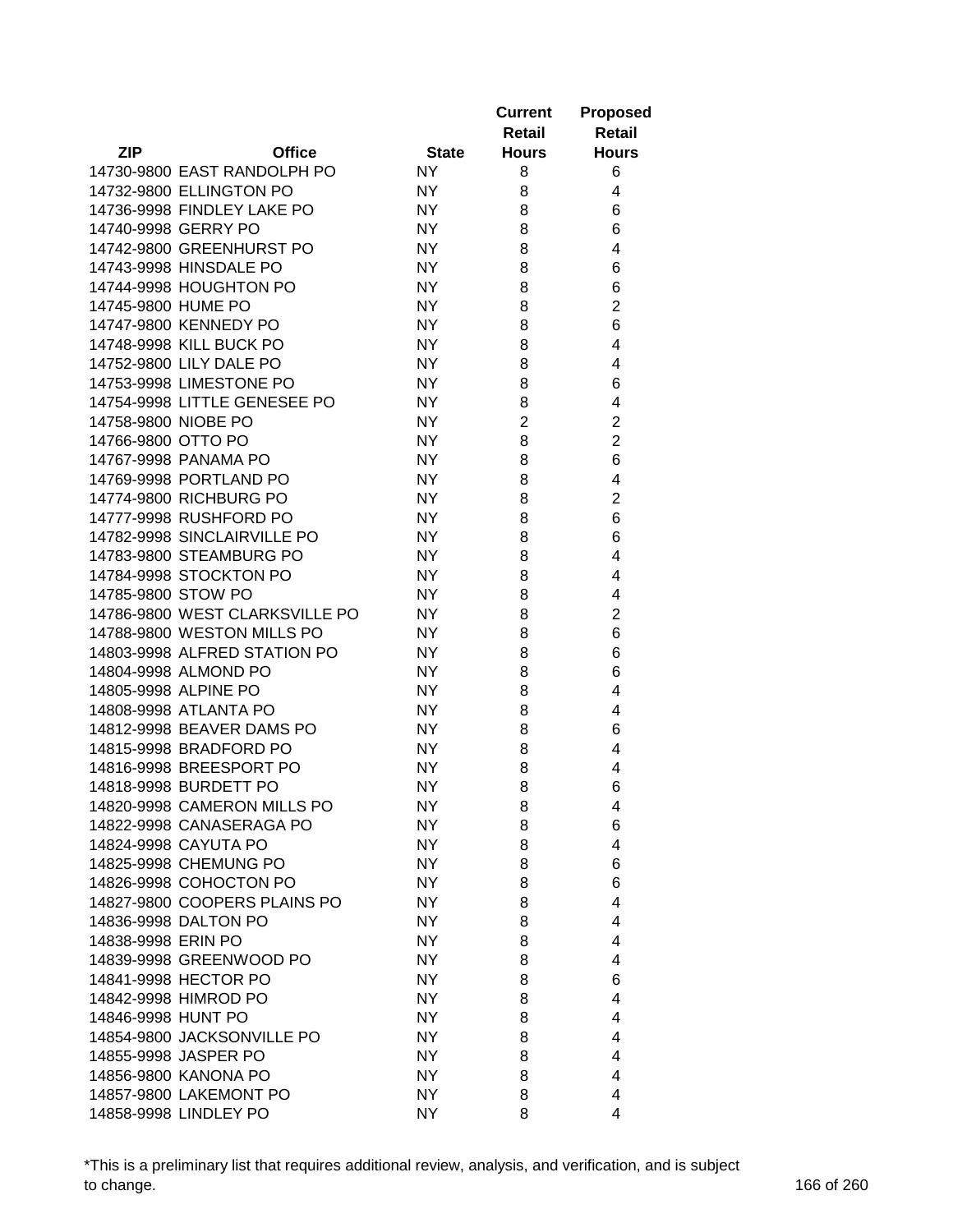|                     |                                  |              | <b>Current</b><br>Retail | <b>Proposed</b><br><b>Retail</b> |
|---------------------|----------------------------------|--------------|--------------------------|----------------------------------|
| <b>ZIP</b>          | <b>Office</b>                    | <b>State</b> | <b>Hours</b>             | <b>Hours</b>                     |
|                     | 14859-9998 LOCKWOOD PO           | NY.          | 8                        | 4                                |
| 14860-9998 LODI PO  |                                  | NY.          | 8                        | 4                                |
|                     | 14861-9998 LOWMAN PO             | <b>NY</b>    | 8                        | 6                                |
|                     | 14863-9800 MECKLENBURG PO        | <b>NY</b>    | 8                        | 4                                |
|                     | 14864-9998 MILLPORT PO           | <b>NY</b>    | 8                        | 4                                |
|                     | 14869-9998 ODESSA PO             | <b>NY</b>    | 8                        | 6                                |
|                     | 14872-9998 PINE VALLEY PO        | <b>NY</b>    | 8                        | 4                                |
|                     | 14874-9998 PULTENEY PO           | <b>NY</b>    | 8                        | 4                                |
|                     | 14876-9800 READING CENTER PO     | <b>NY</b>    | 8                        | 4                                |
|                     | 14877-9998 REXVILLE PO           | <b>NY</b>    | 8                        | 4                                |
|                     | 14878-9998 ROCK STREAM PO        | <b>NY</b>    | 8                        | 4                                |
|                     | 14879-9998 SAVONA PO             | <b>NY</b>    | 8                        | 6                                |
| 14880-9998 SCIO PO  |                                  | <b>NY</b>    | 8                        | 6                                |
|                     | 14881-9998 SLATERVILLE SPRING PO | <b>NY</b>    | 8                        | 4                                |
| 14884-9998 SWAIN PO |                                  | NY.          | 8                        | 4                                |
|                     | 14885-9998 TROUPSBURG PO         | <b>NY</b>    | 8                        | 4                                |
|                     | 14887-9800 TYRONE PO             | NY.          | 8                        | 4                                |
|                     | 14889-9998 VAN ETTEN PO          | <b>NY</b>    | 8                        | 4                                |
|                     | 14893-9800 WAYNE PO              | <b>NY</b>    | 8                        | 4                                |
|                     | 14894-9998 WELLSBURG PO          | <b>NY</b>    | 8                        | 6                                |
|                     | 14897-9998 WHITESVILLE PO        | <b>NY</b>    | 8                        | 4                                |
|                     | 14898-9998 WOODHULL PO           | <b>NY</b>    | 8                        | 4                                |
|                     | 43001-9622 ALEXANDRIA PO         | OH           | 8                        | 6                                |
| 43002-8000 AMLIN PO |                                  | OH           | 8                        | 6                                |
|                     | 43005-8000 BLADENSBURG PO        | OH           | 8                        | 4                                |
|                     | 43006-8000 BRINKHAVEN PO         | OH           | 8                        | 4                                |
| 43009-9010 CABLE PO |                                  | OH           | 6                        | $\overline{2}$                   |
|                     | 43010-8000 CATAWBA PO            | OH           | 8                        | 4                                |
|                     | 43013-8000 CROTON PO             | OH           | 8                        | 4                                |
| 43018-8000 ETNA PO  |                                  | OH           | 8                        | 6                                |
|                     | 43027-8000 HOMER PO              | OH           | 8                        | 4                                |
| 43029-8000 IRWIN PO |                                  | OH           | 8                        | $\overline{2}$                   |
|                     | 43030-8000 JACKSONTOWN PO        | OH           | 8                        | 4                                |
|                     | 43032-8000 KILBOURNE PO          | OН           | 8                        | 4                                |
|                     | 43033-8000 KIRKERSVILLE PO       | OH           | 8                        | 4                                |
|                     | 43036-8000 MAGNETIC SPRINGS PO   | OH           | 8                        | $\overline{2}$                   |
|                     | 43037-8000 MARTINSBURG PO        | OH           | 8                        | 4                                |
|                     | 43048-8000 MOUNT LIBERTY PO      | OH           | 8                        | 4                                |
|                     | 43061-9014 OSTRANDER PO          | OH           | 8                        | 6                                |
|                     | 43066-7000 RADNOR PO             | OH           | 8                        | 4                                |
|                     | 43067-9004 RAYMOND PO            | OH           | 8                        | 6                                |
|                     | 43070-8000 ROSEWOOD PO           | OH           | 8                        | 4                                |
|                     | 43071-8000 SAINT LOUISVILLE PO   | OH           | 8                        | 6                                |
|                     | 43073-8000 SUMMIT STATION PO     | OН           | 8                        | 4                                |
|                     | 43077-8000 UNIONVILLE CENTER PO  | OH           | 8                        | $\overline{2}$                   |
|                     | 43083-8000 WESTVILLE PO          | OH           | 8                        | 4                                |
|                     | 43084-9002 WOODSTOCK PO          |              |                          | 4                                |
|                     | 43101-9900 ADELPHI PO            | OH           | 8                        |                                  |
|                     |                                  | OН           | 8                        | 4                                |
|                     | 43106-9900 BLOOMINGBURG PO       | OH           | 8                        | 4                                |
|                     | 43111-9900 CARBON HILL PO        | OH           | 8                        | $\overline{2}$                   |

\*This is a preliminary list that requires additional review, analysis, and verification, and is subject to change. 167 of 260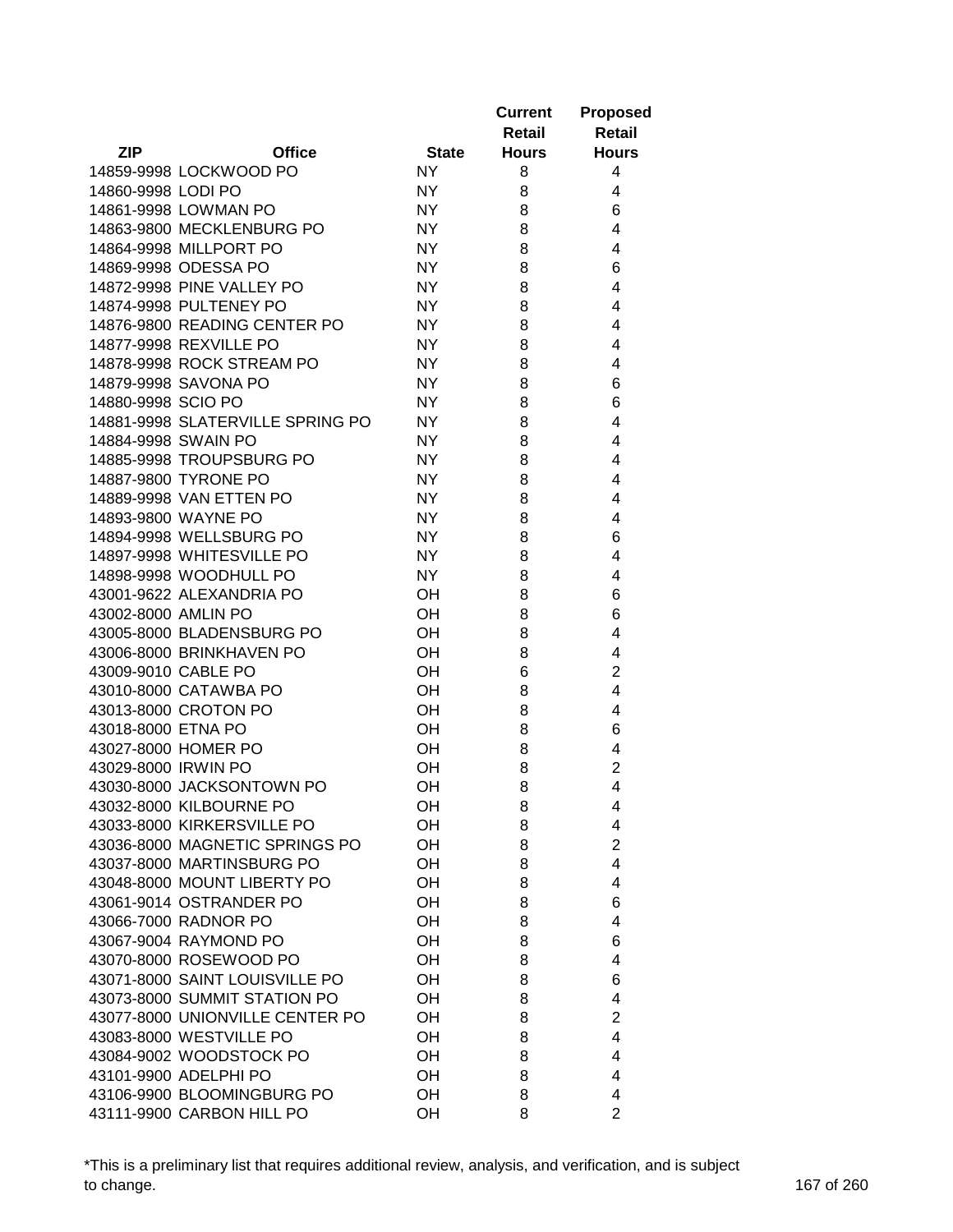|                      |                                |              | <b>Current</b><br>Retail | <b>Proposed</b><br><b>Retail</b> |
|----------------------|--------------------------------|--------------|--------------------------|----------------------------------|
| <b>ZIP</b>           | <b>Office</b>                  | <b>State</b> | <b>Hours</b>             | <b>Hours</b>                     |
|                      | 43112-9904 CARROLL PO          | <b>OH</b>    | 8                        | 6                                |
|                      | 43115-9900 CLARKSBURG PO       | <b>OH</b>    | 8                        | 6                                |
|                      | 43116-9900 COMMERCIAL POINT PO | <b>OH</b>    | 8                        | 6                                |
|                      | 43126-9900 HARRISBURG PO       | OH           | 8                        | 6                                |
|                      | 43127-9900 HAYDENVILLE PO      | OH           | 8                        | $\overline{2}$                   |
|                      | 43128-9998 JEFFERSONVILLE PO   | OH           | 8                        | 6                                |
|                      | 43142-9900 MILLEDGEVILLE PO    | OH           | 6                        | $\overline{2}$                   |
|                      | 43144-9900 MURRAY CITY PO      | OH           | 8                        | 4                                |
|                      | 43145-9900 NEW HOLLAND PO      | OH           | 8                        | 6                                |
|                      | 43148-9900 PLEASANTVILLE PO    | OH           | 8                        | 6                                |
|                      | 43151-9900 SEDALIA PO          | OH           | 8                        | 4                                |
|                      | 43153-9900 SOUTH SOLON PO      | OH           | 8                        | 4                                |
|                      | 43154-9900 STOUTSVILLE PO      | OH           | 8                        | 6                                |
|                      | 43157-9900 THURSTON PO         | OH           | 8                        | 4                                |
|                      | 43158-9900 UNION FURNACE PO    | OH           | 8                        | 4                                |
|                      | 43310-9699 BELLE CENTER PO     | OH           | 8                        | 6                                |
|                      | 43317-9700 CHESTERVILLE PO     | OH           | 8                        | 4                                |
|                      | 43319-9493 EAST LIBERTY PO     | OH           | 8                        | 4                                |
|                      | 43320-9630 EDISON PO           | OH           | 8                        | 4                                |
|                      | 43321-9717 FULTON PO           | OH           | 8                        | 4                                |
|                      | 43322-9700 GREEN CAMP PO       | OH           | 8                        | 4                                |
|                      | 43323-9704 HARPSTER PO         | OH           | 8                        | 4                                |
|                      | 43324-9433 HUNTSVILLE PO       | OH           | 8                        | 4                                |
| 43325-9700 IBERIA PO |                                | OH           | 8                        | 4                                |
|                      | 43331-9550 LAKEVIEW PO         | OH           | 8                        | 4                                |
|                      | 43332-9997 LA RUE PO           | OH           | 8                        | 6                                |
|                      | 43333-9797 LEWISTOWN PO        | OH           | 8                        | $\overline{2}$                   |
|                      | 43336-9700 MIDDLEBURG PO       | OH           | 8                        | 4                                |
|                      | 43337-9381 MORRAL PO           | OH           | 8                        | 4                                |
|                      | 43340-8911 MOUNT VICTORY PO    | <b>OH</b>    | 8                        | 6                                |
|                      | 43341-9582 NEW BLOOMINGTON PO  | OН           | 8                        | 4                                |
|                      | 43342-9633 PROSPECT PO         | OH           | 8                        | 6                                |
|                      | 43343-9624 QUINCY PO           | OH           | 8                        | 4                                |
|                      | 43345-9561 RIDGEWAY PO         | OН           | 8                        | 4                                |
|                      | 43346-9700 ROUNDHEAD PO        | OH           | 8                        | 4                                |
|                      | 43347-9788 RUSHSYLVANIA PO     | OH           | 8                        | 4                                |
|                      | 43350-9700 SPARTA PO           | OH           | 8                        | 4                                |
|                      | 43356-9169 WALDO PO            | OH           | 8                        | 4                                |
|                      | 43358-9561 WEST MANSFIELD PO   | OH           | 8                        | 6                                |
|                      | 43359-9800 WHARTON PO          | OH           | 8                        | 4                                |
|                      |                                | OH           |                          |                                  |
|                      | 43360-9802 ZANESFIELD PO       | OH           | 8                        | 6<br>4                           |
|                      | 43406-9998 BRADNER PO          |              | 8                        |                                  |
|                      | 43407-9998 BURGOON PO          | OH           | 8                        | 4                                |
|                      | 43408-9998 CLAY CENTER PO      | OH           | 8                        | 2                                |
|                      | 43413-9998 CYGNET PO           | OH           | 8                        | 6                                |
|                      | 43414-9998 DUNBRIDGE PO        | OH           | 8                        | 4                                |
|                      | 43432-9998 GRAYTOWN PO         | OH           | 8                        | 4                                |
|                      | 43433-9998 GYPSUM PO           | <b>OH</b>    | 8                        | 4                                |
|                      | 43434-9998 HARBOR VIEW PO      | OH           | 8                        | $\overline{2}$                   |
|                      | 43435-9998 HELENA PO           | OH           | 8                        | 6                                |

\*This is a preliminary list that requires additional review, analysis, and verification, and is subject to change. 168 of 260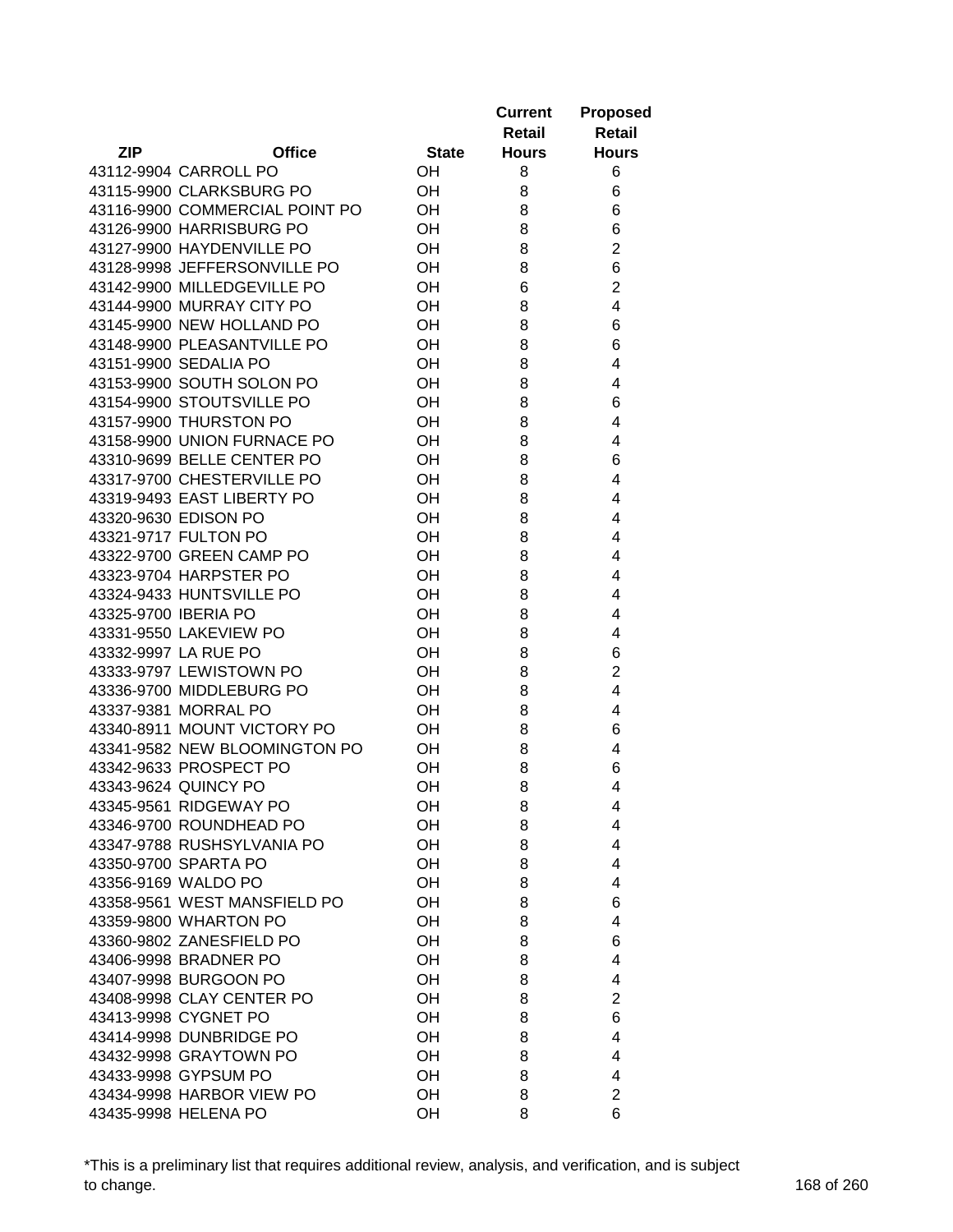|                                  |              | <b>Current</b><br>Retail | <b>Proposed</b><br><b>Retail</b> |
|----------------------------------|--------------|--------------------------|----------------------------------|
| <b>ZIP</b><br><b>Office</b>      | <b>State</b> | <b>Hours</b>             | <b>Hours</b>                     |
| 43437-9998 JERRY CITY PO         | OН           | 8                        | 4                                |
| 43438-9998 KELLEYS ISLAND PO     | OН           | 8                        | 4                                |
| 43439-9998 LACARNE PO            | OН           | 8                        | $\overline{2}$                   |
| 43441-9998 LEMOYNE PO            | OH           | 8                        | $\overline{4}$                   |
| 43442-9998 LINDSEY PO            | OH           | 8                        | 6                                |
| 43443-9998 LUCKEY PO             | OH           | 8                        | 6                                |
| 43445-9998 MARTIN PO             | OH           | 8                        | 6                                |
| 43451-9998 PORTAGE PO            | OH           | 8                        | 6                                |
| 43456-9998 PUT IN BAY PO         | OH           | 8                        | 6                                |
| 43457-9998 RISINGSUN PO          | OH           | 8                        | 6                                |
| 43458-9998 ROCKY RIDGE PO        | OH           | 8                        | $\overline{2}$                   |
| 43462-9998 RUDOLPH PO            | OH           | 8                        | 4                                |
| 43463-9998 STONY RIDGE PO        | OH           | 8                        | 4                                |
| 43464-9998 VICKERY PO            | OH           | 8                        | 6                                |
| 43466-9998 WAYNE PO              | OH           | 8                        | 6                                |
| 43467-9998 WEST MILLGROVE PO     | OH           | 8                        | $\overline{2}$                   |
| 43468-9998 WILLISTON PO          | OH           | 8                        | 4                                |
| 43501-9998 ALVORDTON PO          | OH           | 8                        | 4                                |
| 43504-9998 BERKEY PO             | OH           | 8                        | 4                                |
| 43505-9998 BLAKESLEE PO          | OH           | 8                        | 4                                |
| 43510-9998 COLTON PO             | OH           | 4                        | $\overline{2}$                   |
| 43511-9998 CUSTAR PO             | OH           | 6                        | 4                                |
| 43516-1286 DESHLER PO            | OH           | 8                        | 6                                |
| 43518-9998 EDON PO               | OH           | 8                        | 6                                |
| 43520-9998 FARMER PO             | OH           | 6                        | $\overline{2}$                   |
| 43524-9998 HAMLER PO             | OH           | 8                        | 6                                |
| 43525-9998 HASKINS PO            | OH           | 8                        | 4                                |
| 43527-9998 HOLGATE PO            | OH           | 8                        | 6                                |
| 43529-9998 HOYTVILLE PO          | OH           | 8                        | $\overline{2}$                   |
| 43530-9998 JEWELL PO             | OH           | 6                        | $\overline{2}$                   |
| 43531-9998 KUNKLE PO             | OH           | 8                        | $\overline{2}$                   |
| 43533-9998 LYONS PO              | OН           | 8                        | 6                                |
| 43534-9998 MCCLURE PO            | OH           | 8                        | 6                                |
| 43535-9998 MALINTA PO            | OН           | 8                        | 4                                |
| 43536-9998 MARK CENTER PO        | OH           | 8                        | $\overline{2}$                   |
| 43540-9998 METAMORA PO           | OH           | 8                        | 6                                |
| 43547-9998 NEAPOLIS PO           | OH           | 8                        | 4                                |
| 43548-9998 NEW BAVARIA PO        | OH           | 8                        | 4                                |
| 43549-9998 NEY PO                | OH           | 8                        | 6                                |
| 43553-9998 PETTISVILLE PO        | OH           | 8                        | 6                                |
| 43555-9998 RIDGEVILLE CORNERS PO | OH           | 8                        | 4                                |
| 43556-9998 SHERWOOD PO           | OH           | 8                        | 6                                |
| 43565-9998 TONTOGANY PO          | OH           | 8                        | 4                                |
| 43711-9900 AVA PO                | OH           | 8                        | 2                                |
| 43716-9900 BEALLSVILLE PO        | OH           | 8                        | 6                                |
| 43717-9900 BELLE VALLEY PO       | OH           | 8                        | 4                                |
| 43720-9900 BLUE ROCK PO          | OH           | 8                        | 4                                |
| 43722-9900 BUFFALO PO            | OН           | 8                        | 4                                |
| 43727-9900 CHANDLERSVILLE PO     | OH           | 8                        | 4                                |
| 43728-9997 CHESTERHILL PO        | OH           | 8                        | 4                                |

\*This is a preliminary list that requires additional review, analysis, and verification, and is subject to change. 169 of 260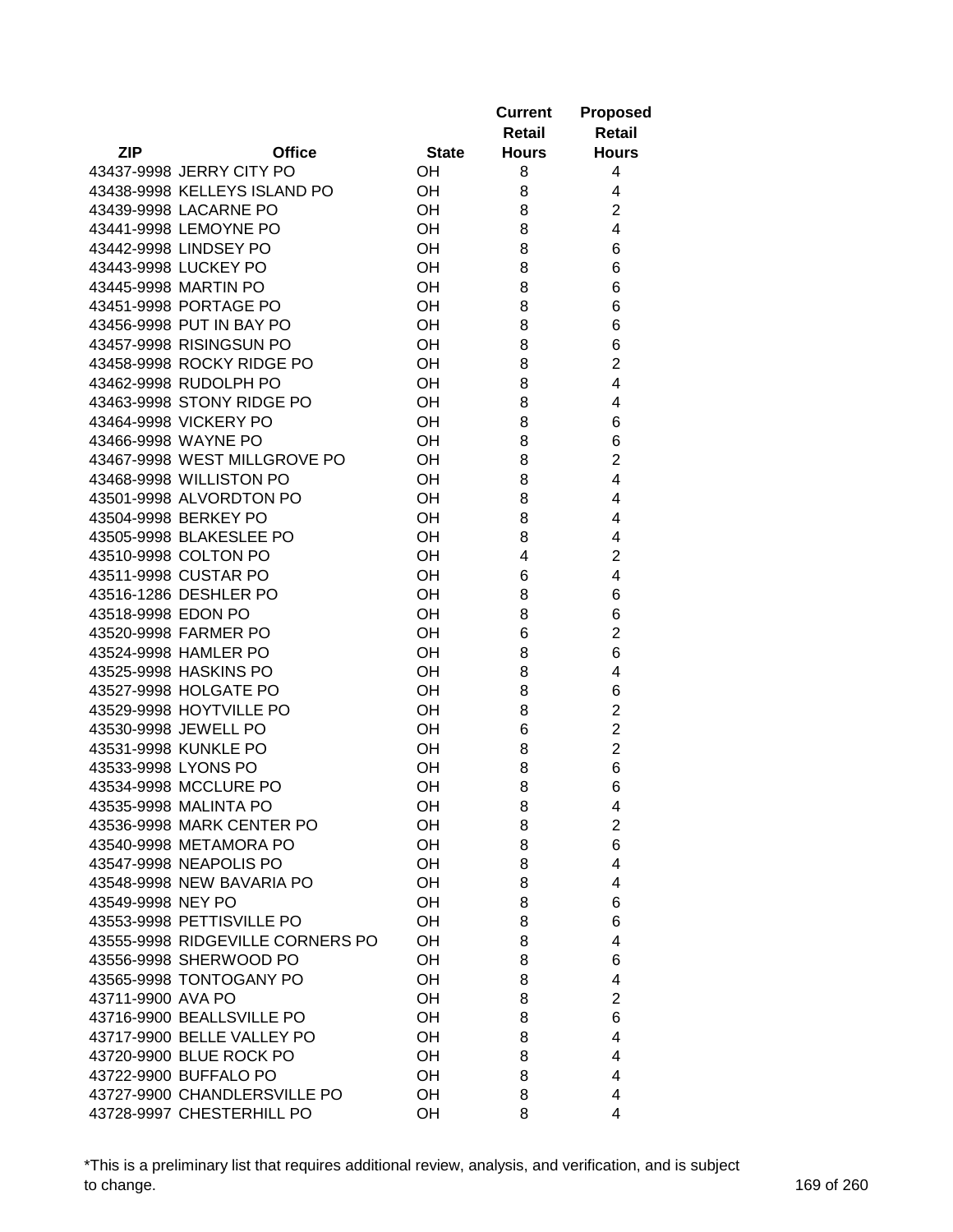|                      |                                |              | <b>Current</b><br>Retail | <b>Proposed</b><br><b>Retail</b> |
|----------------------|--------------------------------|--------------|--------------------------|----------------------------------|
| <b>ZIP</b>           | <b>Office</b>                  | <b>State</b> | <b>Hours</b>             | <b>Hours</b>                     |
|                      | 43730-9900 CORNING PO          | OН           | 8                        | 6                                |
|                      | 43732-9901 CUMBERLAND PO       | OН           | 8                        | 4                                |
|                      | 43733-9900 DERWENT PO          | OН           | 8                        | $\overline{2}$                   |
|                      | 43734-9900 DUNCAN FALLS PO     | OH           | 8                        | 6                                |
|                      | 43735-9900 EAST FULTONHAM PO   | OH           | 8                        | 4                                |
|                      | 43740-9900 GRATIOT PO          | OH           | 8                        | 4                                |
|                      | 43746-9900 HOPEWELL PO         | OH           | 8                        | 4                                |
|                      | 43747-9900 JERUSALEM PO        | OH           | 8                        | 4                                |
|                      | 43749-9900 KIMBOLTON PO        | OH           | 8                        | 4                                |
|                      | 43754-9900 LEWISVILLE PO       | OH           | 8                        | 4                                |
|                      | 43755-9901 LORE CITY PO        | OH           | 8                        | 6                                |
| 43758-9900 MALTA PO  |                                | OH           | 8                        | 6                                |
|                      | 43759-9900 MORRISTOWN PO       | OH           | 8                        | 4                                |
|                      | 43761-9900 MOXAHALA PO         | OH           | 8                        | $\overline{2}$                   |
|                      | 43766-9997 NEW STRAITSVILLE PO | OH           | 8                        | 4                                |
|                      | 43767-9900 NORWICH PO          | OН           | 8                        | 4                                |
|                      | 43768-9901 OLD WASHINGTON PO   | OH           | 8                        | 4                                |
| 43771-9900 PHILO PO  |                                | OH           | 8                        | 6                                |
|                      | 43772-9900 PLEASANT CITY PO    | OH           | 8                        | 6                                |
|                      | 43779-9997 SARAHSVILLE PO      | OH           | 8                        | 4                                |
|                      | 43780-9900 SENECAVILLE PO      | OH           | 8                        | 6                                |
|                      | 43787-9900 STOCKPORT PO        | OH           | 8                        | 6                                |
|                      | 43788-9900 SUMMERFIELD PO      | OH           | 8                        | 4                                |
|                      | 43791-9900 WHITE COTTAGE PO    | OH           | 8                        | 4                                |
|                      | 43802-9045 ADAMSVILLE PO       | OH           | 8                        | 4                                |
|                      | 43811-9772 CONESVILLE PO       | OH           | 8                        | 4                                |
|                      | 43824-9064 FRESNO PO           | OH           | 8                        | 4                                |
|                      | 43837-9719 PORT WASHINGTON PO  | OH           | 8                        | 6                                |
|                      | 43840-9009 STONE CREEK PO      | OH           | 8                        | 4                                |
|                      | 43842-9000 TRINWAY PO          | OH           | 8                        | 4                                |
|                      | 43843-9701 WALHONDING PO       | OН           | 8                        | 4                                |
| 43901-9800 ADENA PO  |                                | OН           | 8                        | 6                                |
|                      | 43902-9800 ALLEDONIA PO        | OH           | 6                        | $\overline{2}$                   |
|                      | 43903-7947 AMSTERDAM PO        | OН           | 8                        |                                  |
|                      | 43905-9800 BARTON PO           | OH           | 8                        | 6<br>4                           |
|                      | 43908-9800 BERGHOLZ PO         | OH           | 8                        | 6                                |
| 43909-9800 BLAINE PO |                                | OH           | 8                        | $\overline{2}$                   |
|                      | 43913-9998 BRILLIANT PO        | OH           | 8                        | 6                                |
|                      | 43914-9800 CAMERON PO          | OH           | 4                        | $\overline{2}$                   |
|                      | 43915-9800 CLARINGTON PO       | OH           | 8                        | 6                                |
|                      | 43916-9800 COLERAIN PO         | OH           | 8                        | 4                                |
|                      | 43925-9997 EAST SPRINGFIELD PO | OH           | 8                        | 4                                |
|                      | 43926-9800 EMPIRE PO           | OH           | 8                        | 4                                |
|                      | 43928-9800 GLENCOE PO          | OH           |                          |                                  |
|                      |                                | OH           | 8                        | 2<br>4                           |
|                      | 43930-9800 HAMMONDSVILLE PO    | OH           | 8                        | 4                                |
|                      | 43931-9800 HANNIBAL PO         |              | 8                        |                                  |
|                      | 43932-9997 IRONDALE PO         | OH           | 8                        | 4                                |
|                      | 43933-9800 JACOBSBURG PO       | OH           | 8                        | 6                                |
|                      | 43934-9997 LANSING PO          | OH           | 8                        | 6                                |
|                      | 43937-9800 MAYNARD PO          | OH           | 8                        | $\overline{2}$                   |

\*This is a preliminary list that requires additional review, analysis, and verification, and is subject to change. 170 of 260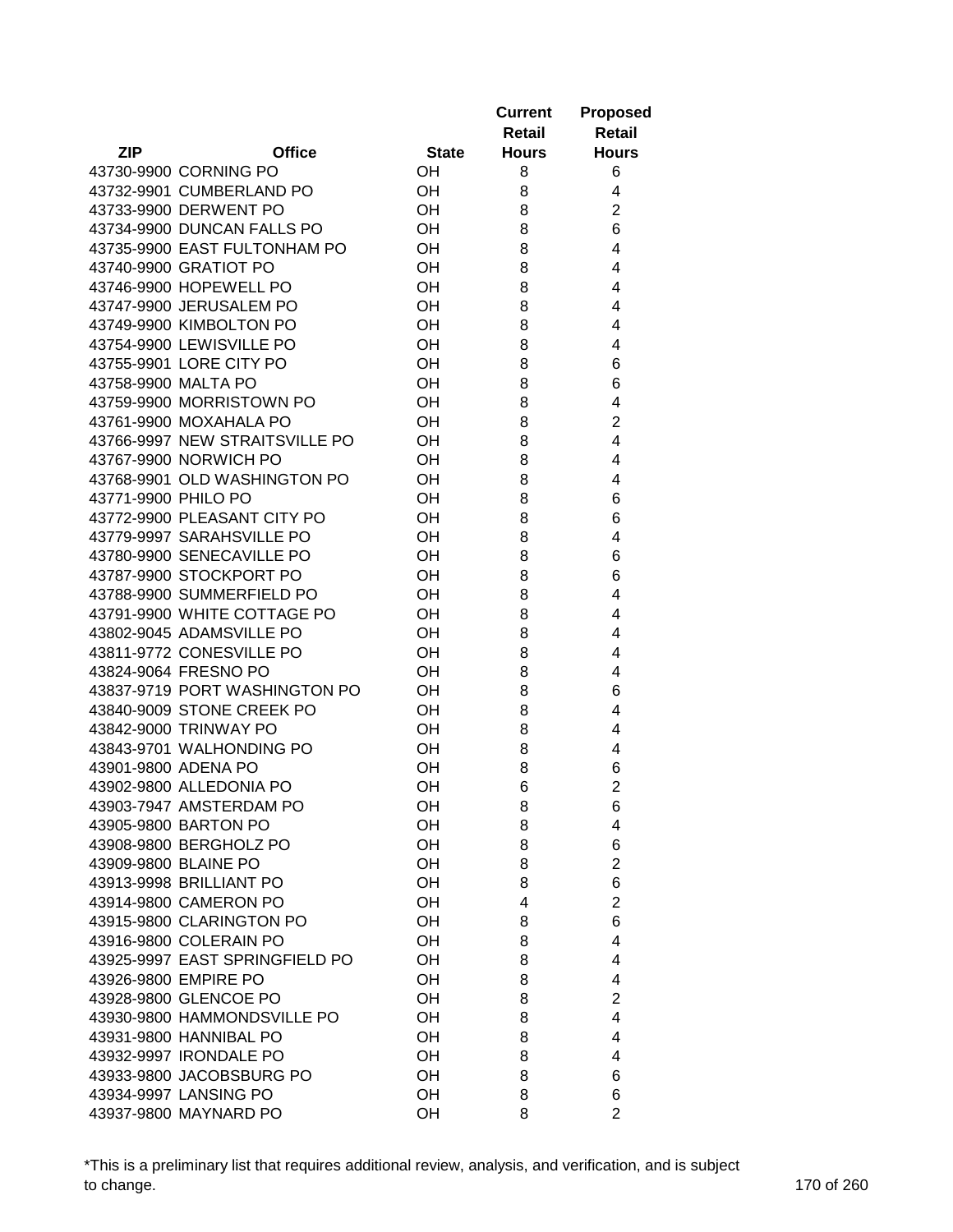|                     |                                                         |              | <b>Current</b> | <b>Proposed</b>         |
|---------------------|---------------------------------------------------------|--------------|----------------|-------------------------|
|                     |                                                         |              | Retail         | Retail                  |
| <b>ZIP</b>          | <b>Office</b>                                           | <b>State</b> | <b>Hours</b>   | <b>Hours</b>            |
|                     | 43939-9800 MOUNT PLEASANT PO                            | OН           | 8              | 4                       |
| 43940-9800 NEFFS PO |                                                         | OH           | 8              | 4                       |
|                     | 43942-1279 POWHATAN POINT PO                            | OH           | 8              | 6                       |
|                     | 43945-9998 SALINEVILLE PO                               | OH           | 8              | 6                       |
|                     | 43948-9997 SMITHFIELD PO                                | OH           | 8              | 6                       |
|                     | 43951-9997 LAFFERTY PO                                  | OH           | 8              | 4                       |
|                     | 43961-9800 STRATTON PO                                  | OH           | 8              | 4                       |
|                     | 43962-9800 SUMMITVILLE PO                               | OH           | 8              | 4                       |
|                     | 43963-9998 TILTONSVILLE PO                              | OH           | 8              | 4                       |
|                     | 43967-9800 WARNOCK PO                                   | OH           | 6              | $\overline{2}$          |
|                     | 43970-9800 WOLF RUN PO                                  | OH           | 4              | $\overline{c}$          |
|                     | 43971-1252 YORKVILLE PO                                 | OH           | 8              | $\overline{\mathbf{4}}$ |
|                     | 43972-9800 BANNOCK PO                                   | OH           | 8              | $\overline{c}$          |
|                     | 43974-9800 HARRISVILLE PO                               | OH           | 8              | 4                       |
|                     | 43981-9800 NEW ATHENS PO                                | OH           | 8              | 4                       |
|                     | 43983-9800 PIEDMONT PO                                  | OH           | 8              | 4                       |
|                     | 43985-9800 HOLLOWAY PO                                  | OH           | 8              | 6                       |
|                     | 43986-9800 JEWETT PO                                    | OH           | 8              | 6                       |
| 43988-9800 SCIO PO  |                                                         | OH           | 8              | 6                       |
|                     | 44032-9803 DORSET PO                                    | OH           | 8              | 4                       |
|                     | 44033-9800 EAST CLARIDON PO                             | OH           | 8              | 4                       |
|                     |                                                         |              |                |                         |
|                     | 44046-9800 HUNTSBURG PO                                 | OH           | 8              | 4                       |
|                     | 44049-9800 KIPTON PO                                    | OH           | 8              | 4                       |
|                     | 44064-8743 MONTVILLE PO                                 | OH<br>OH     | 8<br>8         | 6<br>4                  |
|                     | 44080-9800 PARKMAN PO<br>44082-9800 PIERPONT PO         | OH           | 8              |                         |
|                     |                                                         |              |                | 4                       |
| 44085-9688 ROME PO  | 44086-8774 THOMPSON PO                                  | OH           | 8              | 6                       |
|                     |                                                         | OH           | 8              | 6                       |
|                     | 44088-9800 UNIONVILLE PO<br>44093-9803 WILLIAMSFIELD PO | OH           | 8              | 4                       |
|                     |                                                         | OH           | 8              | 4                       |
|                     | 44099-9808 WINDSOR PO                                   | OH           | 8              | 4                       |
|                     | 44214-9800 BURBANK PO                                   | OH           | 8              | 4                       |
|                     | 44215-9998 CHIPPEWA LAKE PO                             | OH           | 8              | 6                       |
|                     | 44235-9998 HOMERVILLE PO                                | OH           | 8              | 6                       |
|                     | 44285-9800 WAYLAND PO                                   | OH           | 6              | $\overline{c}$          |
|                     | 44401-9800 BERLIN CENTER PO                             | OH           | 8              | 6                       |
|                     | 44412-9800 DIAMOND PO                                   | OH           | 8              | 6                       |
|                     | 44415-9800 ELKTON PO                                    | OH           | 8              | 4                       |
|                     | 44416-9997 ELLSWORTH PO                                 | OH           | 8              | 4                       |
|                     | 44418-9800 FOWLER PO                                    | OH           | 8              | 6                       |
|                     | 44422-9800 GREENFORD PO                                 | OH           | 8              | 4                       |
|                     | 44424-9800 HARTFORD PO                                  | OH           | 8              | 4                       |
|                     | 44427-9800 KENSINGTON PO                                | OH           | 8              | 6                       |
|                     | 44439-9800 MESOPOTAMIA PO                               | OH           | 8              | 4                       |
|                     | 44441-9800 NEGLEY PO                                    | OH           | 8              | 6                       |
|                     | 44449-9800 NORTH BENTON PO                              | OH           | 8              | 4                       |
|                     | 44450-9777 NORTH BLOOMFIELD PO                          | OH           | 8              | 6                       |
|                     | 44453-9800 ORANGEVILLE PO                               | OH           | 8              | $\overline{2}$          |
|                     | 44454-9800 PETERSBURG PO                                | OH           | 8              | 6                       |
|                     | 44490-9800 WASHINGTONVILLE PO                           | OH           | 8              | 4                       |

\*This is a preliminary list that requires additional review, analysis, and verification, and is subject to change. 171 of 260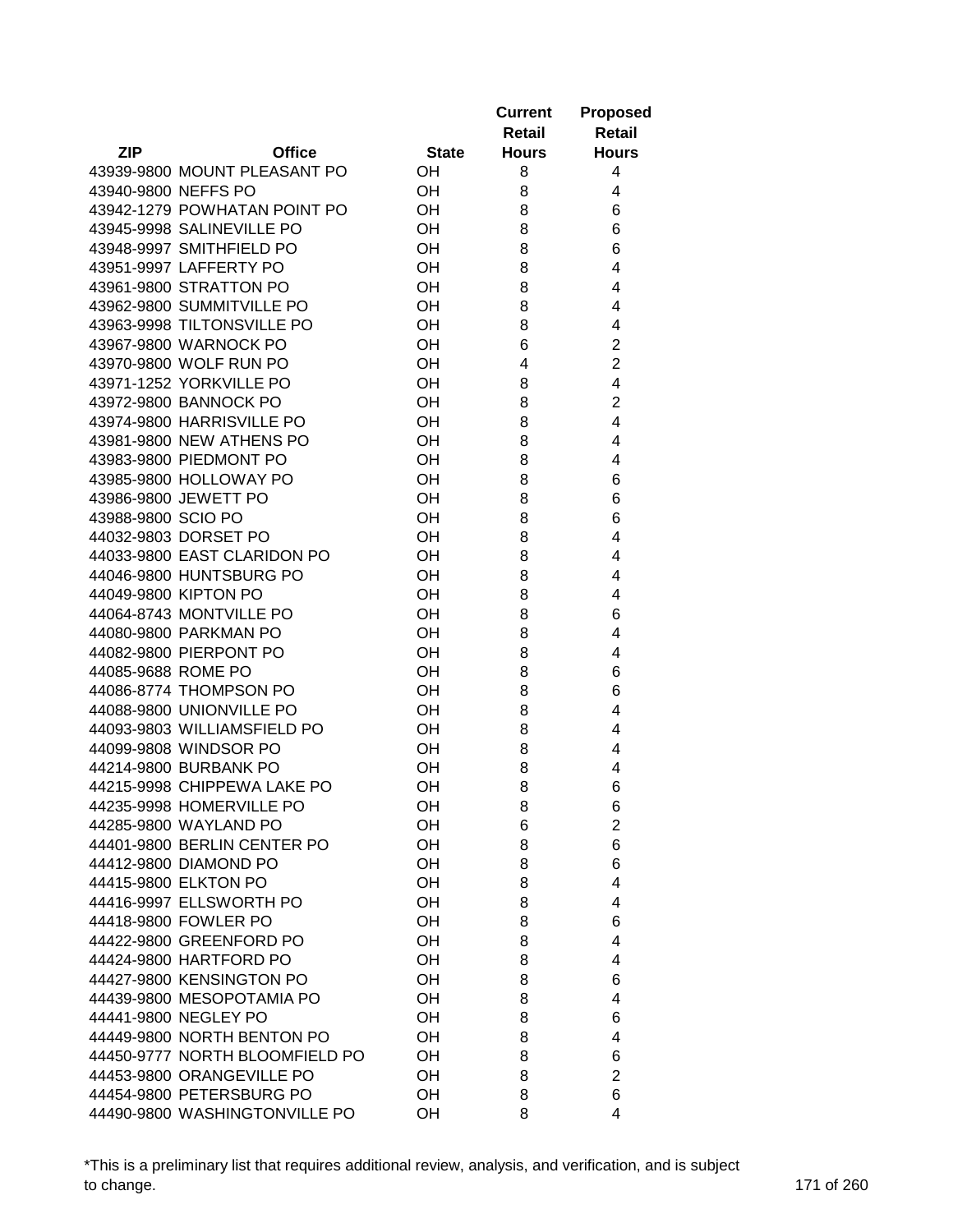|                                |              | <b>Current</b><br>Retail | <b>Proposed</b><br><b>Retail</b> |
|--------------------------------|--------------|--------------------------|----------------------------------|
| <b>ZIP</b><br><b>Office</b>    | <b>State</b> | <b>Hours</b>             | <b>Hours</b>                     |
| 44491-9800 WEST FARMINGTON PO  | OН           | 8                        | 6                                |
| 44493-9800 WINONA PO           | OH           | 8                        | 4                                |
| 44607-9800 AUGUSTA PO          | OН           | 6                        | $\overline{2}$                   |
| 44609-9998 BELOIT PO           | OH           | 8                        | 6                                |
| 44611-9998 BIG PRAIRIE PO      | OH           | 8                        | 4                                |
| 44613-9998 BREWSTER PO         | OH           | 8                        | 6                                |
| 44617-9800 CHARM PO            | OH           | 8                        | 6                                |
| 44619-9800 DAMASCUS PO         | OH           | 8                        | 6                                |
| 44620-9801 DELLROY PO          | OH           | 8                        | 6                                |
| 44621-9998 DENNISON PO         | OH           | 8                        | 4                                |
| 44625-9998 EAST ROCHESTER PO   | OH           | 8                        | 4                                |
| 44626-9800 EAST SPARTA PO      | OH           | 8                        | 6                                |
| 44628-9800 GLENMONT PO         | OH           | 8                        | 4                                |
| 44630-9800 GREENTOWN PO        | OH           | 8                        | 6                                |
| 44634-9801 HOMEWORTH PO        | OH           | 8                        | 6                                |
| 44636-9800 KIDRON PO           | OH           | 8                        | 6                                |
| 44638-9998 LAKEVILLE PO        | OH           | 8                        | 6                                |
| 44639-9800 LEESVILLE PO        | OH           | 8                        | $\overline{2}$                   |
| 44640-9800 LIMAVILLE PO        | OH           | 8                        | 4                                |
| 44650-9800 MAXIMO PO           | OH           | 8                        | 4                                |
| 44651-9800 MECHANICSTOWN PO    | OH           | 8                        | 4                                |
| 44653-9800 MIDVALE PO          | OH           | 8                        | 6                                |
| 44659-9800 MOUNT EATON PO      | OH           | 8                        | 6                                |
| 44661-9800 NASHVILLE PO        | OH           | 8                        | 4                                |
| 44665-9800 NORTH GEORGETOWN PO | OH           | 8                        | 4                                |
| 44669-9998 PARIS PO            | OH           | 8                        | 4                                |
| 44670-9800 ROBERTSVILLE PO     | OH           | 8                        | 4                                |
| 44671-9800 SANDYVILLE PO       | OH           | 8                        | 4                                |
| 44678-9800 SOMERDALE PO        | OH           | 8                        | 4                                |
| 44682-9800 TUSCARAWAS PO       | OH           | 8                        | 6                                |
| 44689-9800 WILMOT PO           | OH           | 8                        | 4                                |
| 44690-9800 WINESBURG PO        | OH           | 8                        | 6                                |
| 44693-9800 DEERSVILLE PO       | OH           | 6                        | $\overline{2}$                   |
| 44695-9800 BOWERSTON PO        | OН           | 8                        | 6                                |
| 44697-9800 ZOAR PO             | OН           | 8                        | 6                                |
| 44802-9800 ALVADA PO           | OH           | 8                        | 4                                |
| 44809-9800 BASCOM PO           | OH           | 8                        | 4                                |
| 44814-9801 BERLIN HEIGHTS PO   | OH           | 8                        | 6                                |
| 44815-9800 BETTSVILLE PO       | OH           | 8                        | 6                                |
| 44817-9800 BLOOMDALE PO        | OH           | 8                        | 4                                |
| 44818-9800 BLOOMVILLE PO       | OH           | 8                        | 6                                |
| 44825-9800 CHATFIELD PO        | OH           | 8                        | 2                                |
| 44826-9801 COLLINS PO          | OH           | 8                        | 6                                |
| 44828-9800 FLAT ROCK PO        | OH           | 8                        | 4                                |
| 44836-9998 GREEN SPRINGS PO    | OH           | 8                        | 6                                |
| 44838-9800 HAYESVILLE PO       | OH           | 8                        | 4                                |
| 44841-9800 KANSAS PO           | OH           | 8                        | 4                                |
| 44843-9800 LUCAS PO            | OH           | 8                        | 6                                |
| 44844-9800 MCCUTCHENVILLE PO   | OH           | 8                        | 4                                |
| 44848-9800 NANKIN PO           | OH           | 8                        | 4                                |

\*This is a preliminary list that requires additional review, analysis, and verification, and is subject to change. 172 of 260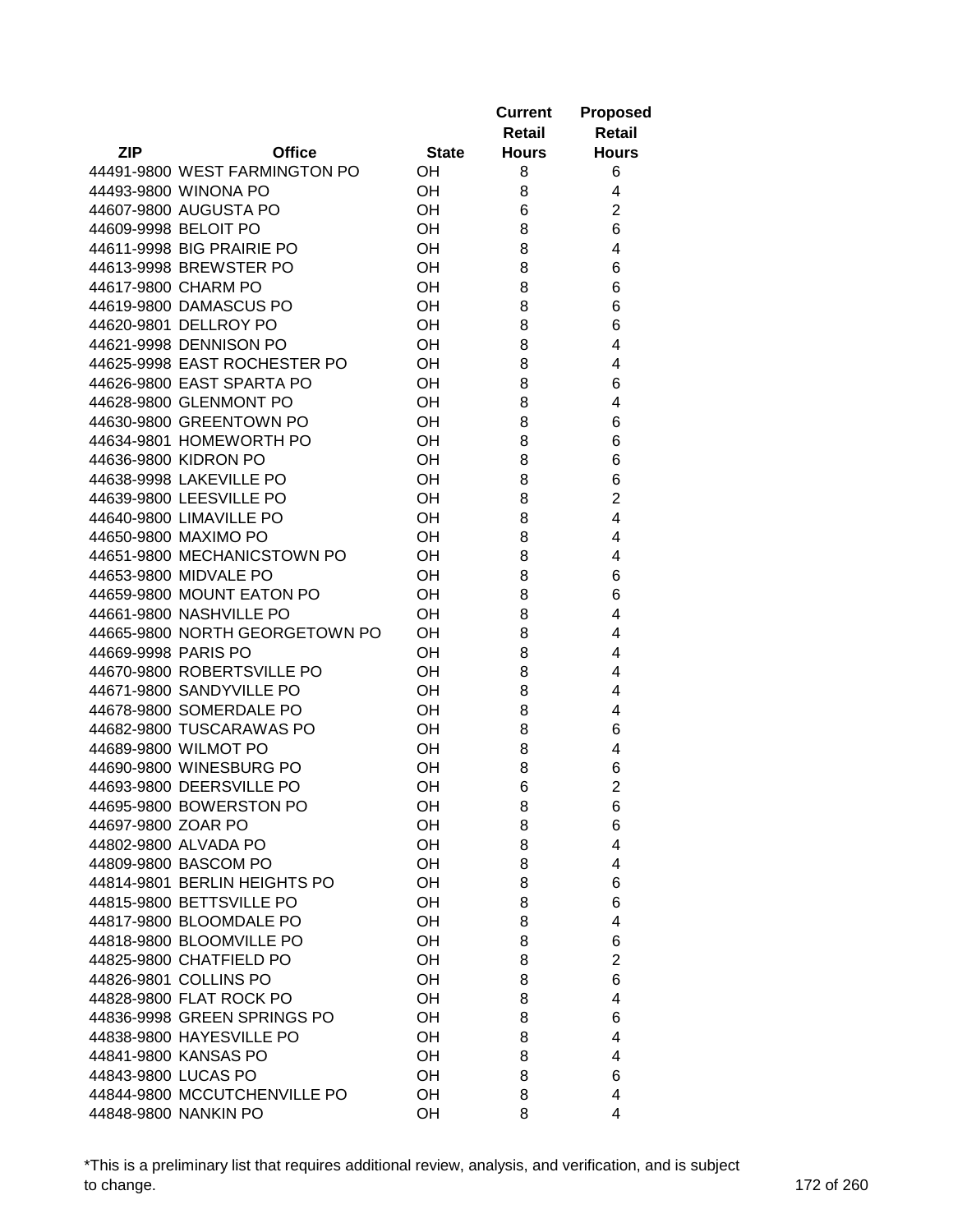|                     |                               |              | <b>Current</b><br>Retail | <b>Proposed</b><br><b>Retail</b> |
|---------------------|-------------------------------|--------------|--------------------------|----------------------------------|
| <b>ZIP</b>          | <b>Office</b>                 | <b>State</b> | <b>Hours</b>             | <b>Hours</b>                     |
|                     | 44849-9800 NEVADA PO          | OН           | 8                        | 6                                |
|                     | 44850-9800 NEW HAVEN PO       | OН           | 8                        | 4                                |
|                     | 44853-9800 NEW RIEGEL PO      | OН           | 8                        | 6                                |
|                     | 44854-9800 NEW WASHINGTON PO  | OH           | 8                        | 6                                |
|                     | 44855-9800 NORTH FAIRFIELD PO | OH           | 8                        | 4                                |
| 44859-9800 NOVA PO  |                               | OH           | 8                        | 6                                |
|                     | 44860-9800 OCEOLA PO          | OH           | 8                        | 4                                |
|                     | 44861-9800 OLD FORT PO        | OH           | 8                        | 4                                |
|                     | 44862-9800 ONTARIO PO         | OH           | 8                        | 6                                |
| 44866-9800 POLK PO  |                               | OH           | 8                        | 6                                |
|                     | 44867-9801 REPUBLIC PO        | OH           | 8                        | 6                                |
|                     | 44874-9800 SAVANNAH PO        | OH           | 8                        | 4                                |
|                     | 44878-9800 SHILOH PO          | OH           | 8                        | 6                                |
|                     | 44880-9998 SULLIVAN PO        | OH           | 8                        | 6                                |
|                     | 44881-9800 SULPHUR SPRINGS PO | OH           | 8                        | 4                                |
| 44887-9800 TIRO PO  |                               | OH           | 8                        | 4                                |
|                     | 45001-9998 ADDYSTON PO        | OH           | 8                        |                                  |
|                     | 45004-9998 COLLINSVILLE PO    | OH           |                          | 6                                |
|                     |                               |              | 8                        | 2                                |
|                     | 45032-9998 HARVEYSBURG PO     | OH           | 8                        | 4                                |
|                     | 45053-9998 OKEANA PO          | OH           | 8                        | 6                                |
|                     | 45055-9998 OVERPECK PO        | OH           | 8                        | 4                                |
|                     | 45062-9998 SEVEN MILE PO      | OH           | 8                        | 6                                |
|                     | 45063-9998 SHANDON PO         | OH           | 8                        | 6                                |
|                     | 45070-9998 WEST ELKTON PO     | OH           | 8                        | 4                                |
|                     | 45105-9998 BENTONVILLE PO     | OH           | 6                        | $\overline{2}$                   |
| 45112-9998 CHILO PO |                               | OH           | 6                        | $\overline{2}$                   |
| 45114-9998 CUBA PO  |                               | OH           | 8                        | $\overline{2}$                   |
|                     | 45115-9998 DECATUR PO         | OH           | 8                        | $\overline{2}$                   |
|                     | 45119-9998 FEESBURG PO        | OH           | 8                        | $\overline{2}$                   |
|                     | 45131-9998 HIGGINSPORT PO     | OH           | 8                        | 4                                |
|                     | 45132-9998 HIGHLAND PO        | OН           | 8                        | 4                                |
|                     | 45138-9998 LEES CREEK PO      | OH           | 4                        | $\overline{2}$                   |
|                     | 45146-9998 MARTINSVILLE PO    | OH           | 8                        | 6                                |
|                     | 45147-9998 MIAMIVILLE PO      | OН           | 8                        | 6                                |
|                     | 45153-9998 MOSCOW PO          | OH           | 8                        | 6                                |
|                     | 45155-9998 MOWRYSTOWN PO      | OH           | 8                        | 6                                |
|                     | 45156-9998 NEVILLE PO         | OH           | 6                        | $\overline{2}$                   |
|                     | 45158-9998 NEWTONSVILLE PO    | OH           | 8                        | 4                                |
|                     | 45162-9998 PLEASANT PLAIN PO  | OH           | 8                        | 6                                |
|                     | 45164-9998 PORT WILLIAM PO    | OH           | 8                        | 4                                |
|                     | 45166-9998 REESVILLE PO       | OH           | 8                        | $\overline{2}$                   |
|                     | 45168-9998 RUSSELLVILLE PO    | OH           | 8                        | 6                                |
|                     | 45172-9998 SINKING SPRING PO  | OH           | 8                        | 4                                |
|                     | 45174-9998 TERRACE PARK PO    | OH           | 8                        | 6                                |
|                     | 45307-9998 BOWERSVILLE PO     | OH           | 8                        | 4                                |
|                     | 45310-9998 BURKETTSVILLE PO   | OH           | 8                        | 4                                |
|                     | 45316-9998 CLIFTON PO         | OH           | 8                        | 4                                |
|                     | 45317-9998 CONOVER PO         | OH           | 8                        | 4                                |
|                     | 45319-9998 DONNELSVILLE PO    | OH           | 8                        | 6                                |
|                     | 45321-9998 ELDORADO PO        | OH           | 8                        | 4                                |

\*This is a preliminary list that requires additional review, analysis, and verification, and is subject to change. 173 of 260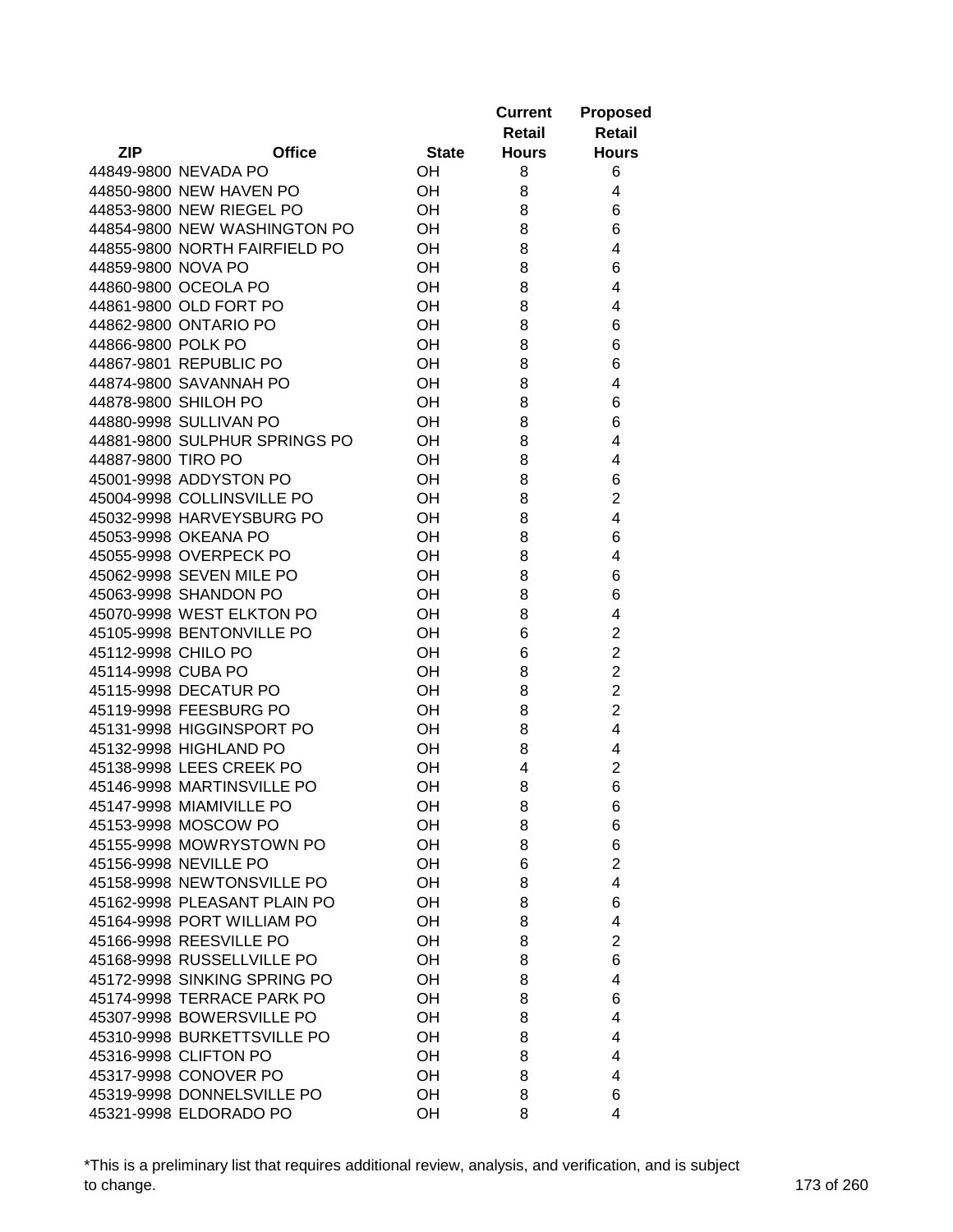|                                |               |              | <b>Current</b><br>Retail | <b>Proposed</b><br><b>Retail</b> |
|--------------------------------|---------------|--------------|--------------------------|----------------------------------|
| <b>ZIP</b>                     | <b>Office</b> | <b>State</b> | <b>Hours</b>             | <b>Hours</b>                     |
| 45328-9998 GETTYSBURG PO       |               | OH           | 8                        | 4                                |
| 45330-9998 GRATIS PO           |               | <b>OH</b>    | 8                        | 4                                |
| 45332-9998 HOLLANSBURG PO      |               | <b>OH</b>    | 8                        | 4                                |
| 45333-9998 HOUSTON PO          |               | OH           | 8                        | 6                                |
| 45334-9998 JACKSON CENTER PO   |               | OH           | 8                        | 6                                |
| 45336-9998 KETTLERSVILLE PO    |               | OH           | 6                        | $\overline{2}$                   |
| 45337-9998 LAURA PO            |               | OH           | 8                        | 4                                |
| 45339-9998 LUDLOW FALLS PO     |               | OH           | 8                        | 4                                |
| 45340-9998 MAPLEWOOD PO        |               | OH           | 8                        | 4                                |
| 45346-9998 NEW MADISON PO      |               | OН           | 8                        | 6                                |
| 45349-9998 NORTH HAMPTON PO    |               | OH           | 8                        | 6                                |
| 45350-9998 NORTH STAR PO       |               | OH           | 8                        | 4                                |
| 45351-9998 OSGOOD PO           |               | OH           | 8                        | 4                                |
| 45352-9998 PALESTINE PO        |               | OH           | 8                        | $\overline{2}$                   |
| 45353-9998 PEMBERTON PO        |               | OН           | 8                        | $\overline{2}$                   |
| 45354-9998 PHILLIPSBURG PO     |               | OН           | 8                        | 4                                |
| 45358-9998 PITSBURG PO         |               | OН           | 8                        | 4                                |
| 45360-9998 PORT JEFFERSON PO   |               | OH           | 8                        | 4                                |
| 45361-9998 POTSDAM PO          |               | OH           | 6                        | $\overline{2}$                   |
| 45362-9998 ROSSBURG PO         |               | OH           | 8                        | 6                                |
| 45363-9998 RUSSIA PO           |               | OH           | 8                        | 6                                |
| 45370-9998 SPRING VALLEY PO    |               | OH           | 8                        | 6                                |
| 45378-9998 VERONA PO           |               | OH           | 8                        | 4                                |
| 45382-9998 WEST MANCHESTER PO  |               | OH           | 8                        | 6                                |
| 45384-9998 WILBERFORCE PO      |               | OH           | 8                        | 6                                |
| 45388-9998 YORKSHIRE PO        |               | OH           | 8                        | 4                                |
| 45389-9998 CHRISTIANSBURG PO   |               | OH           | 8                        | 4                                |
| 45613-9800 BEAVER PO           |               | OH           | 8                        | 6                                |
| 45616-9065 BLUE CREEK PO       |               | OH           | 8                        | 4                                |
| 45617-9800 BOURNEVILLE PO      |               | OН           | 8                        | 4                                |
| 45618-9800 CHERRY FORK PO      |               | OH           | 8                        | $\overline{2}$                   |
| 45620-9800 CHESHIRE PO         |               | OH           | 8                        | 4                                |
| 45621-9800 COALTON PO          |               | OН           | 8                        | 4                                |
| 45623-9800 CROWN CITY PO       |               | OH           | 8                        | 6                                |
| 45629-8610 FRANKLIN FURNACE PO |               | OH           | 8                        | 6                                |
| 45630-9997 FRIENDSHIP PO       |               | OH           | 8                        | 4                                |
| 45634-8749 HAMDEN PO           |               | OH           | 8                        | 6                                |
| 45636-9800 HAVERHILL PO        |               | OH           | 8                        | $\overline{2}$                   |
| 45642-9800 JASPER PO           |               | OH           | 8                        | $\overline{4}$                   |
| 45643-9800 KERR PO             |               | OH           | 8                        | 4                                |
| 45645-8582 KITTS HILL PO       |               | OH           | 8                        | 4                                |
| 45646-9800 LATHAM PO           |               | OH           | 8                        | 4                                |
| 45647-9785 LONDONDERRY PO      |               | OH           | 8                        | 6                                |
| 45650-9800 LYNX PO             |               | OН           | 4                        | $\overline{2}$                   |
| 45652-9997 MCDERMOTT PO        |               | OH           | 8                        | 6                                |
| 45654-8821 NEW PLYMOUTH PO     |               | <b>OH</b>    | 8                        | 4                                |
| 45657-9153 OTWAY PO            |               |              |                          | 4                                |
|                                |               | OH           | 8                        |                                  |
| 45658-9998 PATRIOT PO          |               | OH           | 8                        | 4                                |
| 45659-8401 PEDRO PO            |               | OH           | 8                        | 6                                |
| 45671-9800 RARDEN PO           |               | OH           | 8                        | 4                                |

\*This is a preliminary list that requires additional review, analysis, and verification, and is subject to change. 174 of 260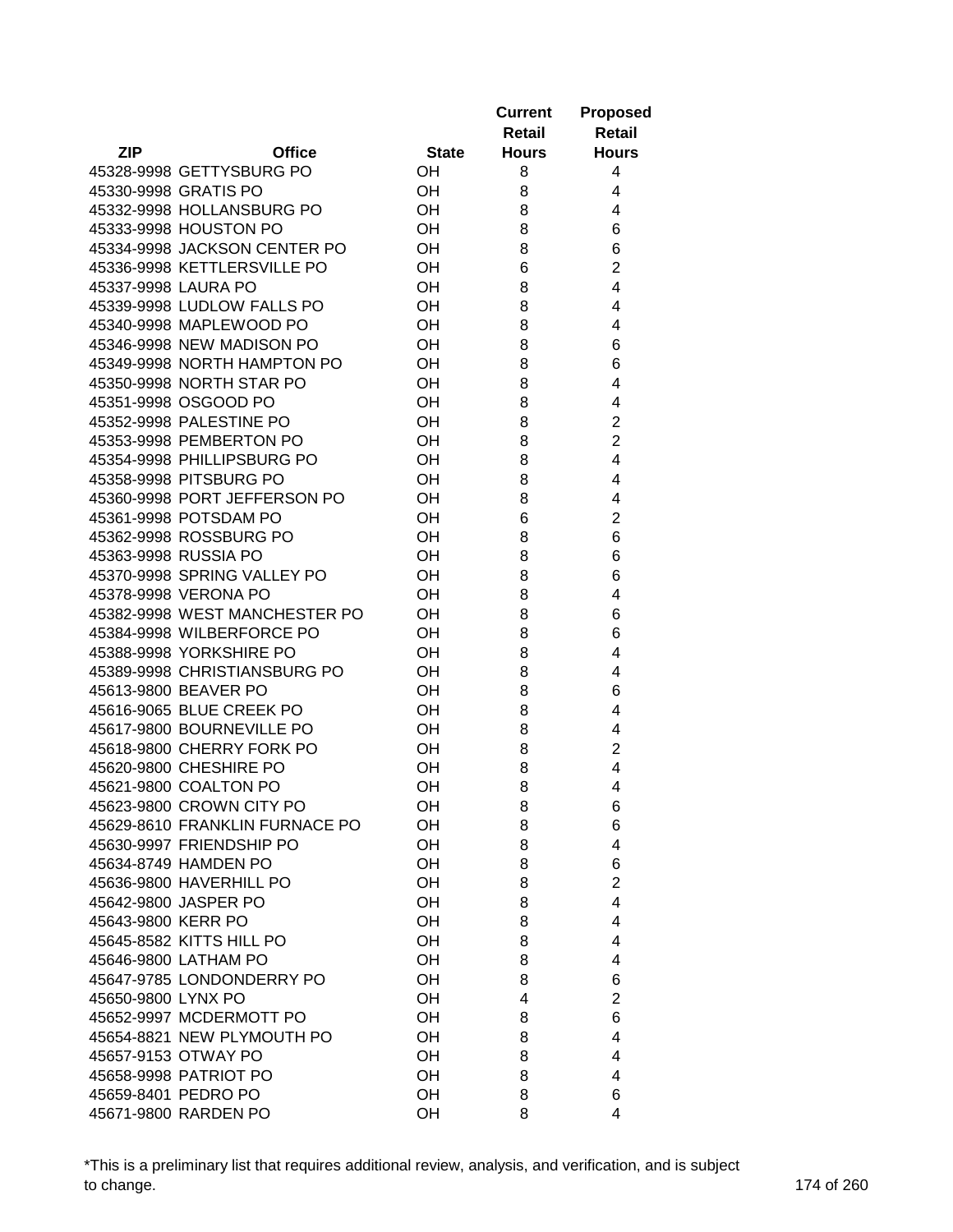|                     |                                                        |              | <b>Current</b><br>Retail | <b>Proposed</b><br><b>Retail</b> |
|---------------------|--------------------------------------------------------|--------------|--------------------------|----------------------------------|
| <b>ZIP</b>          | <b>Office</b>                                          | <b>State</b> | <b>Hours</b>             | <b>Hours</b>                     |
| 45672-8890 RAY PO   |                                                        | OН           | 8                        | 4                                |
|                     | 45673-9713 RICHMOND DALE PO                            | OН           | 8                        | 4                                |
|                     | 45674-9800 RIO GRANDE PO                               | OН           | 8                        | 6                                |
|                     | 45675-9800 ROCK CAMP PO                                | OH           | 4                        | $\overline{2}$                   |
|                     | 45677-9800 SCIOTO FURNACE PO                           | OH           | 8                        | $\overline{2}$                   |
|                     | 45678-8987 SCOTTOWN PO                                 | OH           | 8                        | 4                                |
|                     | 45681-9802 SOUTH SALEM PO                              | OH           | 8                        | 4                                |
| 45684-8977 STOUT PO |                                                        | OH           | 6                        | $\overline{2}$                   |
|                     | 45685-9800 THURMAN PO                                  | OH           | 8                        | 4                                |
|                     | 45686-9800 VINTON PO                                   | OH           | 8                        | 6                                |
|                     | 45688-9377 WATERLOO PO                                 | OH           | 8                        | $\overline{2}$                   |
|                     | 45695-9011 WILKESVILLE PO                              | OH           | 8                        | 4                                |
|                     | 45696-9998 WILLOW WOOD PO                              | OH           | 8                        | 4                                |
|                     | 45698-9800 ZALESKI PO                                  | OH           | 8                        | $\overline{2}$                   |
|                     | 45711-9800 AMESVILLE PO                                | OH           | 8                        | 4                                |
|                     | 45713-9800 BARTLETT PO                                 | OH           | 8                        | 4                                |
|                     | 45716-9800 BUCHTEL PO                                  | OH           | 8                        | 4                                |
|                     | 45719-9800 CHAUNCEY PO                                 | OH           | 8                        | 4                                |
|                     | 45720-9800 CHESTER PO                                  | OH           | 8                        | $\overline{2}$                   |
|                     | 45724-9810 CUTLER PO                                   | OH           | 8                        | 4                                |
|                     | 45727-9800 DEXTER CITY PO                              | OH           | 8                        | 4                                |
|                     | 45735-9800 GUYSVILLE PO                                | OH           | 8                        | 4                                |
|                     | 45740-9800 JACKSONVILLE PO                             | OH           | 8                        | 4                                |
|                     | 45742-5386 LITTLE HOCKING PO                           | OН           | 8                        | 4                                |
|                     | 45743-9804 LONG BOTTOM PO                              | OH           | 8                        | 4                                |
|                     | 45745-9800 LOWER SALEM PO                              | OH           | 8                        | 4                                |
|                     | 45761-9998 MILLFIELD PO                                | OH           | 8                        | 4                                |
|                     | 45766-9997 NEW MARSHFIELD PO                           | OH           | 8                        | 4                                |
|                     | 45768-9802 NEWPORT PO                                  | OH           | 8                        | 6                                |
|                     | 45770-9800 PORTLAND PO                                 | OH           | 8                        | $\overline{2}$                   |
|                     | 45772-9801 REEDSVILLE PO                               | OН           | 8                        | 4                                |
|                     | 45775-9997 RUTLAND PO                                  | OH           | 8                        | 6                                |
|                     | 45778-9800 STEWART PO                                  | OH           | 8                        | 4                                |
|                     |                                                        |              |                          |                                  |
|                     | 45779-9800 SYRACUSE PO<br>45783-9800 TUPPERS PLAINS PO | OН           | 8                        | 4                                |
|                     |                                                        | OH           | 8                        | 4                                |
|                     | 45786-9997 WATERFORD PO<br>45788-9800 WHIPPLE PO       | OH           | 8                        | 6                                |
| 45812-9998 ALGER PO |                                                        | OH           | 8                        | 4                                |
|                     | 45816-9998 BENTON RIDGE PO                             | OH           | 8                        | 6                                |
|                     |                                                        | OH           | 8                        | $\overline{2}$                   |
| 45820-9998 CAIRO PO |                                                        | OH           | 8                        | 4                                |
| 45821-9998 CECIL PO |                                                        | OH           | 8                        | 4                                |
|                     | 45827-9998 CLOVERDALE PO                               | OH           | 8                        | 6                                |
| 45835-9998 DOLA PO  |                                                        | OH           | 8                        | 4                                |
|                     | 45836-9998 DUNKIRK PO                                  | OH           | 8                        | 6                                |
| 45838-9998 ELGIN PO |                                                        | OH           | 4                        | $\overline{2}$                   |
|                     | 45843-9998 FOREST PO                                   | OH           | 8                        | 6                                |
|                     | 45844-9998 FORT JENNINGS PO                            | OH           | 8                        | 6                                |
|                     | 45848-9998 GLANDORF PO                                 | <b>OH</b>    | 8                        | 6                                |
|                     | 45849-9998 GROVER HILL PO                              | OH           | 8                        | 4                                |
|                     | 45850-9998 HARROD PO                                   | OH           | 8                        | 6                                |

\*This is a preliminary list that requires additional review, analysis, and verification, and is subject to change. 175 of 260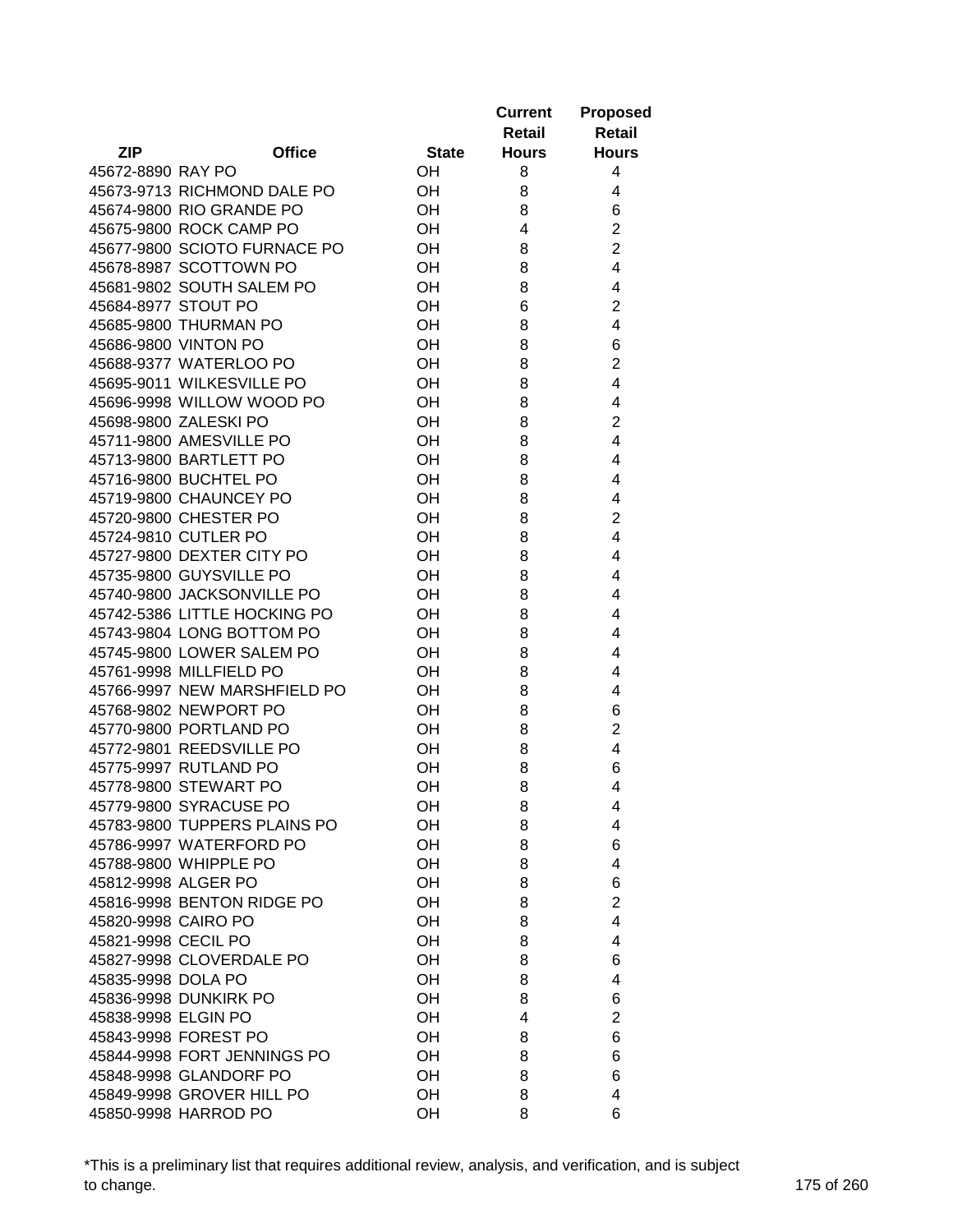|                     |                                                 |              | <b>Current</b><br>Retail | <b>Proposed</b><br><b>Retail</b> |
|---------------------|-------------------------------------------------|--------------|--------------------------|----------------------------------|
| <b>ZIP</b>          | <b>Office</b>                                   | <b>State</b> | <b>Hours</b>             | <b>Hours</b>                     |
|                     | 45851-9998 HAVILAND PO                          | <b>OH</b>    | 8                        | 4                                |
| 45855-9998 LATTY PO |                                                 | <b>OH</b>    | 8                        | $\overline{2}$                   |
|                     | 45859-9998 MCGUFFEY PO                          | <b>OH</b>    | 8                        | 4                                |
|                     | 45860-9998 MARIA STEIN PO                       | OН           | 8                        | 6                                |
|                     | 45861-9998 MELROSE PO                           | OH           | 8                        | 4                                |
|                     | 45862-9998 MENDON PO                            | OH           | 8                        | 4                                |
|                     | 45863-9998 MIDDLE POINT PO                      | OH           | 8                        | 4                                |
|                     | 45864-9998 MILLER CITY PO                       | OH           | 8                        | 4                                |
|                     | 45866-9998 MONTEZUMA PO                         | OH           | 8                        | 4                                |
|                     | 45867-9998 MOUNT BLANCHARD PO                   | OH           | 8                        | 4                                |
|                     | 45868-9998 MOUNT CORY PO                        | OH           | 8                        | 4                                |
|                     | 45870-9998 NEW HAMPSHIRE PO                     | OH           | 6                        | $\overline{2}$                   |
|                     | 45874-9998 OHIO CITY PO                         | OH           | 8                        | 6                                |
|                     | 45881-9998 RAWSON PO                            | OH           | 8                        | 4                                |
|                     | 45884-9998 SAINT JOHNS PO                       | OH           | 6                        | $\overline{2}$                   |
| 45886-9998 SCOTT PO |                                                 | OH           | 8                        | 4                                |
|                     | 45888-9998 UNIOPOLIS PO                         | OH           | 8                        | 4                                |
|                     | 45889-9998 VAN BUREN PO                         | OH           | 8                        | 4                                |
|                     | 45890-9998 VANLUE PO                            | <b>OH</b>    | 8                        | 4                                |
|                     | 45893-9998 VAUGHNSVILLE PO                      | OH           | 8                        | 4                                |
|                     | 45894-9998 VENEDOCIA PO                         | OH           | 8                        | 4                                |
|                     | 45898-9998 WILLSHIRE PO                         | OH           | 8                        | 6                                |
| 45899-9998 WREN PO  |                                                 | OH           | 8                        | $\overline{2}$                   |
|                     | 73001-9998 ALBERT PO                            | OK           | 4                        | $\overline{2}$                   |
| 73002-9998 ALEX PO  |                                                 | <b>OK</b>    | 8                        | 6                                |
|                     | 73004-9998 AMBER PO                             | OK           | 8                        | 4                                |
|                     | 73011-9998 BRADLEY PO                           | OK           | 8                        | $\overline{2}$                   |
|                     | 73014-9998 CALUMET PO                           | OK           | 8                        | 6                                |
|                     | 73016-9998 CASHION PO                           | OK           | 8                        | 6                                |
|                     | 73017-9998 CEMENT PO                            | OK           | 8                        | 6                                |
|                     | 73021-9800 COLONY PO                            | OK           | 6                        | $\overline{2}$                   |
|                     | 73022-9802 CONCHO PO                            | OK           | 8                        | 4                                |
| 73024-9998 CORN PO  |                                                 | OK           | 8                        | 4                                |
| 73027-9998 COYLE PO |                                                 | OK           | 8                        | 4                                |
|                     | 73031-9998 DIBBLE PO                            | OK           | 8                        | 4                                |
|                     | 73032-9998 DOUGHERTY PO                         | OK           | 8                        | $\overline{2}$                   |
| 73033-9998 EAKLY PO |                                                 | OK           | 8                        | 4                                |
|                     | 73038-9998 FORT COBB PO                         | OK           | 8                        | 6                                |
|                     | 73040-9998 GEARY PO                             | OK           | 8                        | 6                                |
|                     | 73041-9795 GOTEBO PO                            | OK           | 6                        | $\overline{2}$                   |
|                     | 73042-9802 GRACEMONT PO                         |              |                          | 4                                |
|                     |                                                 | OK           | 8                        |                                  |
|                     | 73043-9998 GREENFIELD PO                        | <b>OK</b>    | 6                        | 2                                |
|                     | 73050-9998 LANGSTON PO                          | OK           | 8                        | 6                                |
|                     | 73053-9998 LOOKEBA PO                           | OK           | 8                        | 4                                |
|                     | 73056-5600 MARSHALL PO                          | <b>OK</b>    | 8                        | 4                                |
|                     | 73058-9998 MERIDIAN PO                          | <b>OK</b>    | 8                        | 2                                |
|                     | 73061-9998 MORRISON PO                          | OK           | 8                        | 4                                |
|                     | 73063-9998 MULHALL PO<br>73067-9998 NINNEKAH PO | OK           | 8                        | 4                                |
|                     | 73073-7300 ORLANDO PO                           | OK<br>OK     | 8<br>8                   | 4<br>4                           |
|                     |                                                 |              |                          |                                  |

\*This is a preliminary list that requires additional review, analysis, and verification, and is subject to change. 176 of 260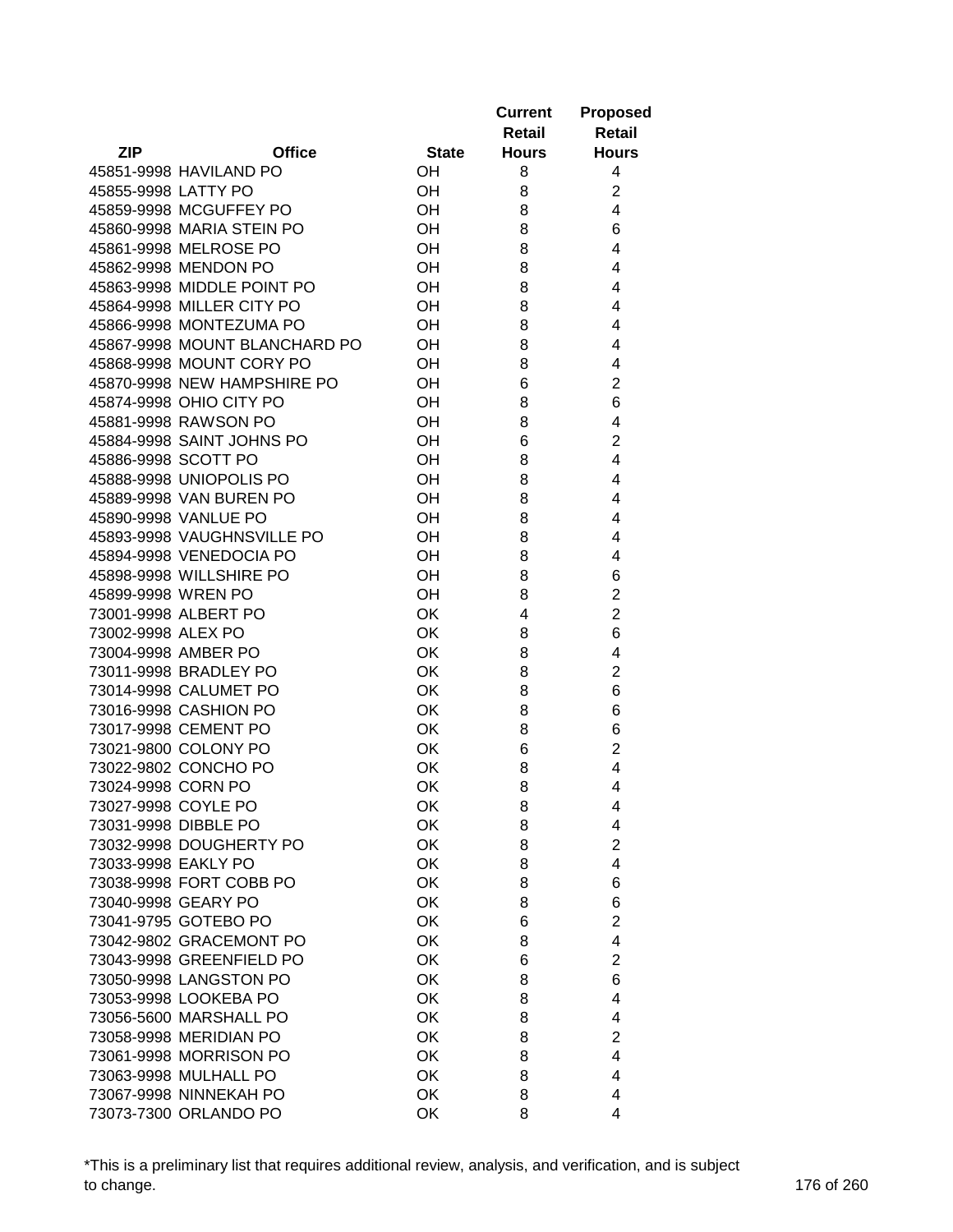|                     |                             |              | <b>Current</b> | <b>Proposed</b> |
|---------------------|-----------------------------|--------------|----------------|-----------------|
|                     |                             |              | Retail         | Retail          |
| <b>ZIP</b>          | <b>Office</b>               | <b>State</b> | <b>Hours</b>   | <b>Hours</b>    |
| 73074-9998 PAOLI PO |                             | OK           | 8              | 6               |
|                     | 73079-9998 POCASSET PO      | OK           | 6              | 4               |
|                     | 73090-9998 UNION CITY PO    | OK           | 8              | 4               |
|                     | 73092-9800 VERDEN PO        | OK           | 8              | 6               |
|                     | 73095-9998 WAYNE PO         | OK           | 8              | 6               |
|                     | 73425-9998 COUNTYLINE PO    | OK           | 6              | $\overline{2}$  |
|                     | 73430-9998 BURNEYVILLE PO   | OK           | 8              | 4               |
|                     | 73432-9998 COLEMAN PO       | <b>OK</b>    | 8              | 4               |
|                     | 73434-9998 FOSTER PO        | <b>OK</b>    | 8              | 4               |
| 73435-9998 FOX PO   |                             | <b>OK</b>    | 8              | 4               |
|                     | 73436-9998 GENE AUTRY PO    | OK           | 8              | $\overline{c}$  |
|                     | 73437-9998 GRAHAM PO        | OK           | 8              | 4               |
|                     | 73440-9998 LEBANON PO       | <b>OK</b>    | 8              | 4               |
| 73441-9998 LEON PO  |                             | <b>OK</b>    | 8              | 4               |
| 73442-9998 LOCO PO  |                             | OK           | 8              | 4               |
|                     | 73444-9998 HENNEPIN PO      | OK           | 8              | $\overline{2}$  |
|                     | 73447-9998 MANNSVILLE PO    | OK           | 8              | 6               |
| 73449-9998 MEAD PO  |                             | OK           | 8              | 6               |
|                     | 73450-9998 MILBURN PO       | OK           | 8              | 4               |
|                     | 73453-9800 OVERBROOK PO     | OK           | 8              | 4               |
| 73455-9800 RAVIA PO |                             | OK           | 8              | 4               |
|                     |                             |              |                |                 |
|                     | 73458-9998 SPRINGER PO      | OK           | 8              | 6               |
|                     | 73459-9998 THACKERVILLE PO  | OK           | 8              | 6               |
|                     | 73461-9998 WAPANUCKA PO     | <b>OK</b>    | 8              | 4               |
|                     | 73463-9998 WILSON PO        | <b>OK</b>    | 8              | 6               |
|                     | 73481-9998 RATLIFF CITY PO  | <b>OK</b>    | 8              | 6               |
|                     | 73487-9998 TATUMS PO        | OK           | 6              | $\overline{c}$  |
|                     | 73491-9998 VELMA PO         | OK           | 8              | 6               |
|                     | 73520-9998 ADDINGTON PO     | <b>OK</b>    | 6              | $\overline{c}$  |
|                     | 73528-9800 CHATTANOOGA PO   | <b>OK</b>    | 8              | 4               |
|                     | 73530-9800 DAVIDSON PO      | OK           | 8              | 4               |
|                     | 73531-9800 DEVOL PO         | OK           | 8              | 4               |
| 73532-9800 DUKE PO  |                             | OK           | 8              | 4               |
|                     | 73537-9800 ELDORADO PO      | OK           | 8              | 4               |
|                     | 73539-9800 ELMER PO         | OK           | 6              | 2               |
|                     | 73540-9800 FAXON PO         | OK           | 8              | 4               |
|                     | 73541-9800 FLETCHER PO      | OK           | 8              | 6               |
|                     | 73543-9998 GERONIMO PO      | OK           | 8              | 4               |
|                     | 73544-9800 GOULD PO         | OK           | 8              | 4               |
|                     | 73546-9998 GRANDFIELD PO    | OK           | 8              | 6               |
|                     | 73547-9800 GRANITE PO       | OK           | 8              | 6               |
|                     | 73548-9800 HASTINGS PO      | OK           | 8              | 4               |
|                     | 73549-9998 HEADRICK PO      | OK           | 8              | 4               |
|                     | 73552-9998 INDIAHOMA PO     | OK           | 8              | 4               |
|                     | 73555-9998 MANITOU PO       | OK           | 8              | $\overline{2}$  |
|                     | 73556-9998 MARTHA PO        | OK           | 8              | 4               |
|                     | 73557-9998 MEDICINE PARK PO | OK           | 8              | 4               |
|                     | 73559-9998 MOUNTAIN PARK PO | OK           | 8              | 4               |
|                     | 73560-9998 OLUSTEE PO       | OK           | 8              | 4               |
|                     | 73562-9998 RANDLETT PO      | OK           | 8              | 4               |

\*This is a preliminary list that requires additional review, analysis, and verification, and is subject to change. 177 of 260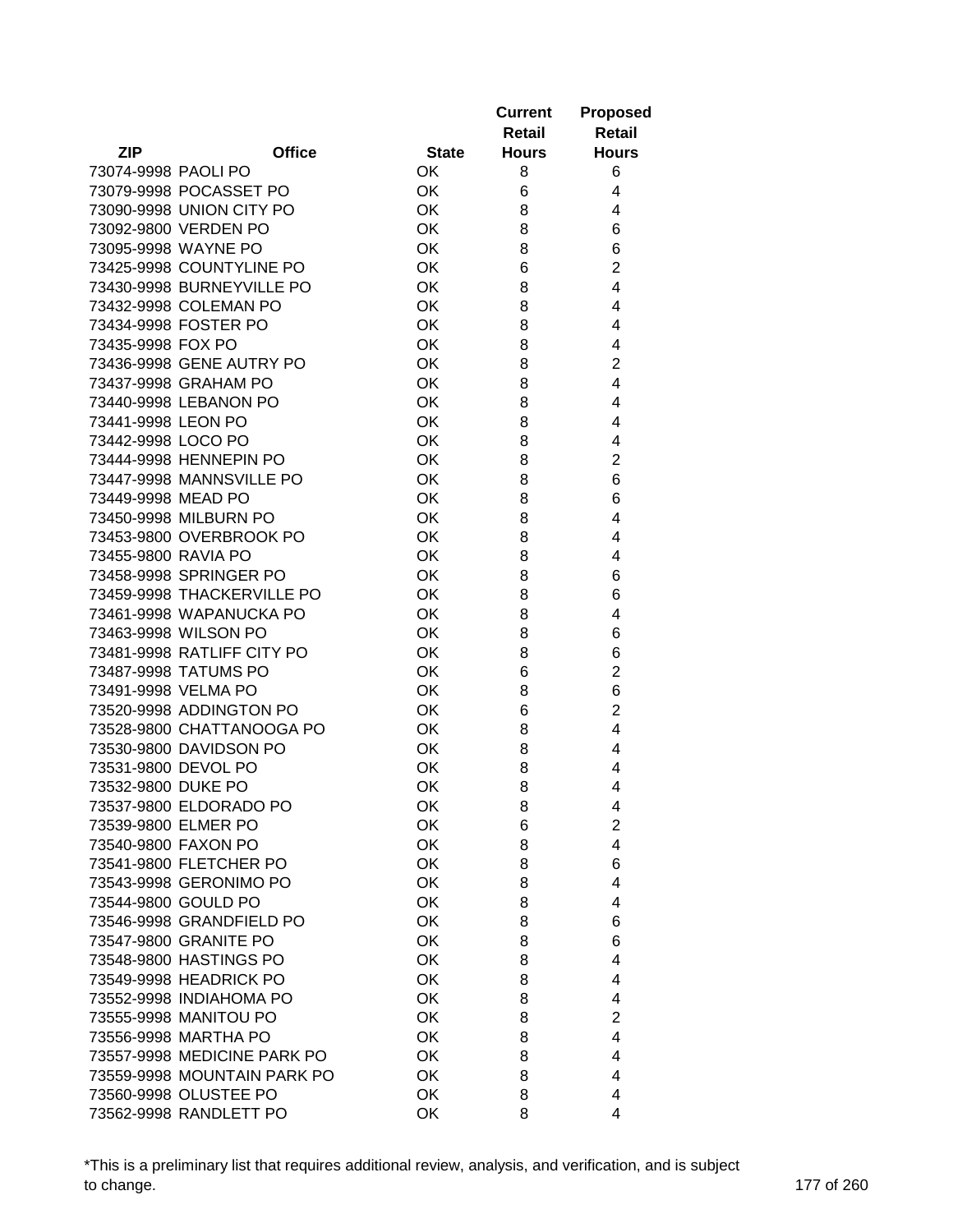|                             |              | <b>Current</b> | <b>Proposed</b> |
|-----------------------------|--------------|----------------|-----------------|
|                             |              | Retail         | Retail          |
| <b>ZIP</b><br><b>Office</b> | <b>State</b> | <b>Hours</b>   | <b>Hours</b>    |
| 73564-9800 ROOSEVELT PO     | 0K           | 8              | 4               |
| 73565-9998 RYAN PO          | OK           | 8              | 4               |
| 73566-9998 SNYDER PO        | OK           | 8              | 6               |
| 73567-9998 STERLING PO      | OK           | 8              | 6               |
| 73568-9800 TEMPLE PO        | OK           | 8              | 6               |
| 73569-9800 TERRAL PO        | OK           | 8              | 4               |
| 73570-9998 TIPTON PO        | OK           | 8              | 6               |
| 73571-9998 VINSON PO        | OK           | 6              | $\overline{2}$  |
| 73620-9800 ARAPAHO PO       | <b>OK</b>    | 8              | 6               |
| 73622-9998 BESSIE PO        | <b>OK</b>    | 8              | 4               |
| 73625-9998 BUTLER PO        | OK           | 8              | 4               |
| 73626-9998 CANUTE PO        | OK           | 8              | 6               |
| 73627-9998 CARTER PO        | OK           | 8              | 4               |
| 73639-9998 CUSTER CITY PO   | OK           | 8              | 4               |
| 73641-9998 DILL CITY PO     | OK           | 8              | 4               |
| 73642-9998 DURHAM PO        | OK           | 4              | 4               |
| 73646-9998 FAY PO           | OK           | 8              | 4               |
| 73647-9998 FOSS PO          | OK           | 8              | 4               |
| 73650-9998 HAMMON PO        | OK           | 8              | 6               |
| 73654-9998 LEEDEY PO        | OK           | 8              | 6               |
| 73655-9998 LONE WOLF PO     | OK           | 8              | 4               |
| 73658-9998 OAKWOOD PO       | OK           | 8              | $\overline{2}$  |
| 73659-9998 PUTNAM PO        | OK           | 4              | $\overline{2}$  |
| 73660-9998 REYDON PO        | <b>OK</b>    | 8              | 4               |
| 73661-9998 ROCKY PO         | <b>OK</b>    | 8              | 4               |
| 73666-9998 SWEETWATER PO    | <b>OK</b>    | 6              | 4               |
| 73667-9998 TALOGA PO        | OK           | 8              | 6               |
| 73673-9998 WILLOW PO        | OK           | 8              | 4               |
| 73716-9998 ALINE PO         | OK           | 8              | 4               |
| 73718-9998 AMES PO          | OK           | 8              | 4               |
| 73719-9800 AMORITA PO       | OK           | 6              | $\overline{c}$  |
| 73720-9998 BISON PO         | OK           | 4              | $\overline{2}$  |
| 73722-9998 BURLINGTON PO    | OK           | 8              | 4               |
| 73727-9998 CARRIER PO       | OK           | 8              | 4               |
| 73729-9998 CLEO SPRINGS PO  | OK           | 8              | 4               |
| 73730-9998 COVINGTON PO     | OK           | 8              | 4               |
| 73731-9998 DACOMA PO        | OK           | 8              | $\overline{2}$  |
| 73733-9998 DOUGLAS PO       | OK           | $\overline{2}$ | $\overline{2}$  |
| 73734-9998 DOVER PO         | OK           | 8              | 6               |
| 73735-9998 DRUMMOND PO      | OK           | 8              | 4               |
| 73736-9998 FAIRMONT PO      | OK           | 8              | 4               |
| 73738-9998 GARBER PO        | OK           | 8              | 6               |
| 73739-9998 GOLTRY PO        | OK           | 6              | 4               |
| 73741-9998 HELENA PO        | OK           | 8              | 6               |
| 73743-9998 HILLSDALE PO     | OK           | 6              | $\overline{2}$  |
| 73744-9998 HITCHCOCK PO     | OK           | 8              | $\overline{c}$  |
| 73746-9998 HOPETON PO       | OK           | 4              | $\overline{c}$  |
| 73747-9998 ISABELLA PO      | OK           | 8              | $\overline{2}$  |
| 73749-9998 JET PO           | OK           | 8              | 4               |
| 73753-9998 KREMLIN PO       | OK           | 8              | 4               |
|                             |              |                |                 |

\*This is a preliminary list that requires additional review, analysis, and verification, and is subject to change. 178 of 260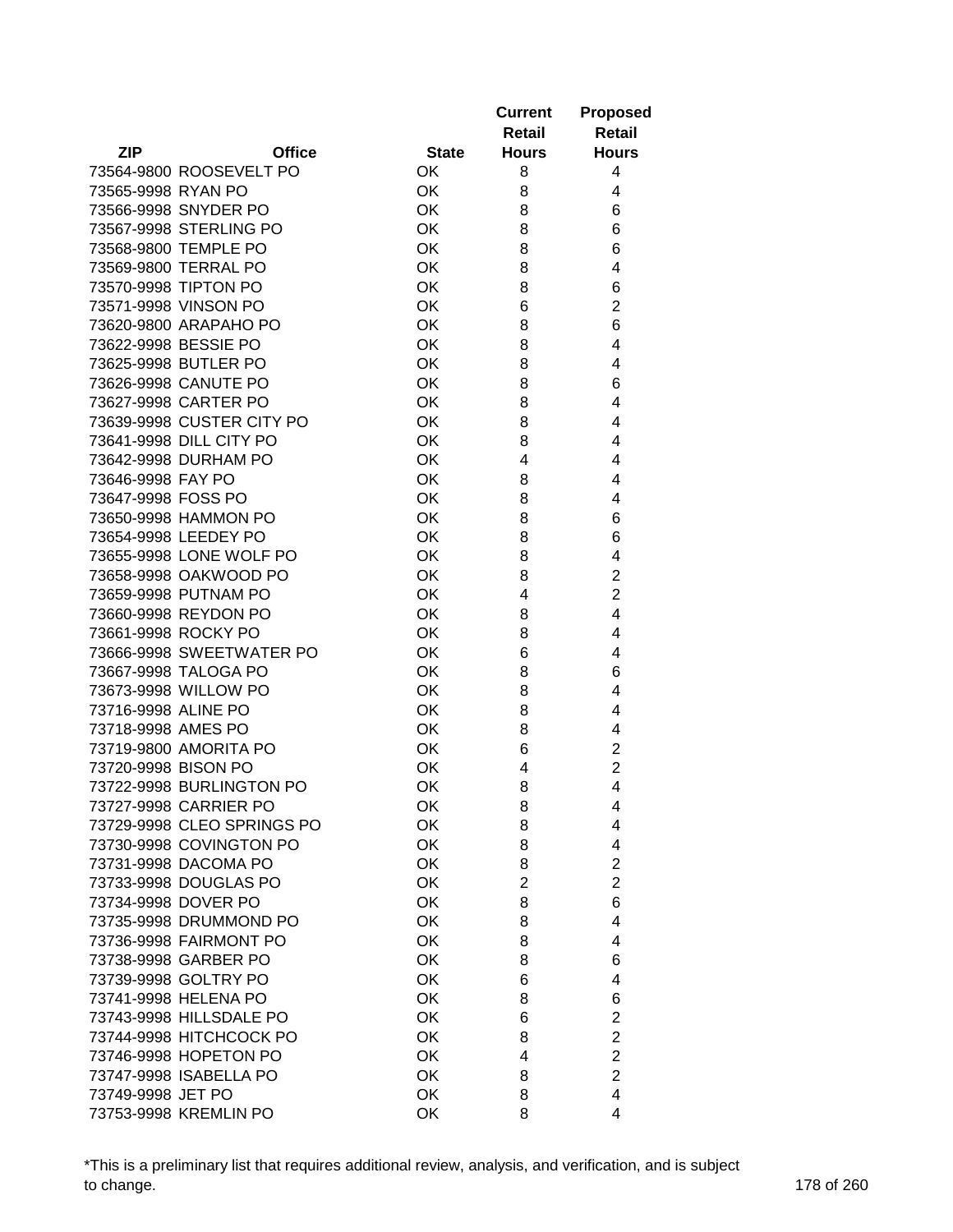|                        |                           |              | <b>Current</b><br>Retail | <b>Proposed</b><br><b>Retail</b> |
|------------------------|---------------------------|--------------|--------------------------|----------------------------------|
| <b>ZIP</b>             | <b>Office</b>             | <b>State</b> | <b>Hours</b>             | <b>Hours</b>                     |
| 73754-9998 LAHOMA PO   |                           | OK           | 8                        | 6                                |
|                        | 73755-9998 LONGDALE PO    | <b>OK</b>    | 8                        | 4                                |
| 73756-9998 LOYAL PO    |                           | OK           | 4                        | $\overline{2}$                   |
|                        | 73758-9998 MANCHESTER PO  | OK           | 8                        | $\overline{4}$                   |
| 73760-9998 MENO PO     |                           | OK           | 8                        | 4                                |
| 73761-9998 NASH PO     |                           | OK           | 8                        | 4                                |
|                        | 73766-9998 POND CREEK PO  | OK           | 8                        | 6                                |
|                        | 73768-9998 RINGWOOD PO    | OK           | 8                        | 6                                |
|                        | 73770-9998 SOUTHARD PO    | OK           | 4                        | $\overline{2}$                   |
| 73771-5080 WAKITA PO   |                           | <b>OK</b>    | 8                        | 4                                |
|                        | 73773-9998 WAUKOMIS PO    | <b>OK</b>    | 8                        | 6                                |
|                        | 73835-9998 CAMARGO PO     | <b>OK</b>    | 8                        | 4                                |
| 73838-9998 CHESTER PO  |                           | <b>OK</b>    | 8                        | 4                                |
| 73840-9998 FARGO PO    |                           | <b>OK</b>    | 8                        | 4                                |
|                        | 73841-9998 FORT SUPPLY PO | <b>OK</b>    | 8                        | 4                                |
| 73842-9998 FREEDOM PO  |                           | <b>OK</b>    | 8                        | 4                                |
| 73843-9998 GAGE PO     |                           | OK           | 8                        | 6                                |
| 73844-9998 GATE PO     |                           | <b>OK</b>    | 8                        | 4                                |
| 73851-9998 MAY PO      |                           | OK           | 6                        | $\overline{2}$                   |
| 73853-9998 MUTUAL PO   |                           | OK           | 8                        | 4                                |
| 73857-9998 SHARON PO   |                           | OK           | 8                        | 4                                |
| 73860-9998 WAYNOKA PO  |                           | OK           | 8                        | 6                                |
| 73901-9801 ADAMS PO    |                           | OK           | 6                        | $\overline{2}$                   |
| 73931-9500 BALKO PO    |                           | OK           | 8                        | 4                                |
| 73937-9800 FELT PO     |                           | OK           | 8                        | 4                                |
| 73938-9800 FORGAN PO   |                           | OK           | 8                        | 4                                |
|                        | 73944-9800 HARDESTY PO    | OK           | 8                        | 4                                |
| 73946-9802 KENTON PO   |                           | OK           | 4                        | 6                                |
| 73947-9803 KEYES PO    |                           | <b>OK</b>    | 8                        | 4                                |
| 73950-9803 TURPIN PO   |                           | <b>OK</b>    | 8                        | 6                                |
| 73951-9802 TYRONE PO   |                           | OK           | 8                        | 6                                |
| 74001-9998 AVANT PO    |                           | OK           | 8                        | 4                                |
| 74022-9800 COPAN PO    |                           | OK           | 8                        | 6                                |
|                        | 74026-9998 DAVENPORT PO   | OK           | 8                        | 6                                |
|                        | 74027-9800 DELAWARE PO    | OK           | 8                        | 4                                |
| 74028-9998 DEPEW PO    |                           | OK           | 8                        | 6                                |
| 74031-9998 FOYIL PO    |                           | OK           | 8                        | 6                                |
| 74032-9998 GLENCOE PO  |                           | OK           | 8                        | 4                                |
| 74034-9998 HALLETT PO  |                           | OK           | 8                        | $\overline{2}$                   |
| 74038-9998 JENNINGS PO |                           | OK           | 8                        | 6                                |
| 74041-9998 KIEFER PO   |                           | OK           | 8                        | 6                                |
| 74042-9998 LENAPAH PO  |                           | OK           | 8                        | 4                                |
| 74043-9998 LEONARD PO  |                           | OK           | 8                        | 4                                |
| 74045-9998 MARAMEC PO  |                           | OK           | 8                        | 2                                |
| 74046-9998 MILFAY PO   |                           | <b>OK</b>    | 6                        | $\overline{2}$                   |
|                        | 74051-9998 OCHELATA PO    | <b>OK</b>    | 8                        | 6                                |
| 74052-9998 OILTON PO   |                           | OK           | 8                        | 6                                |
| 74054-9998 OSAGE PO    |                           | OK           | 8                        | 4                                |
| 74060-9998 PRUE PO     |                           | OK           | 8                        | 4                                |
| 74061-9998 RAMONA PO   |                           | OK           | 8                        | 6                                |

\*This is a preliminary list that requires additional review, analysis, and verification, and is subject to change. 179 of 260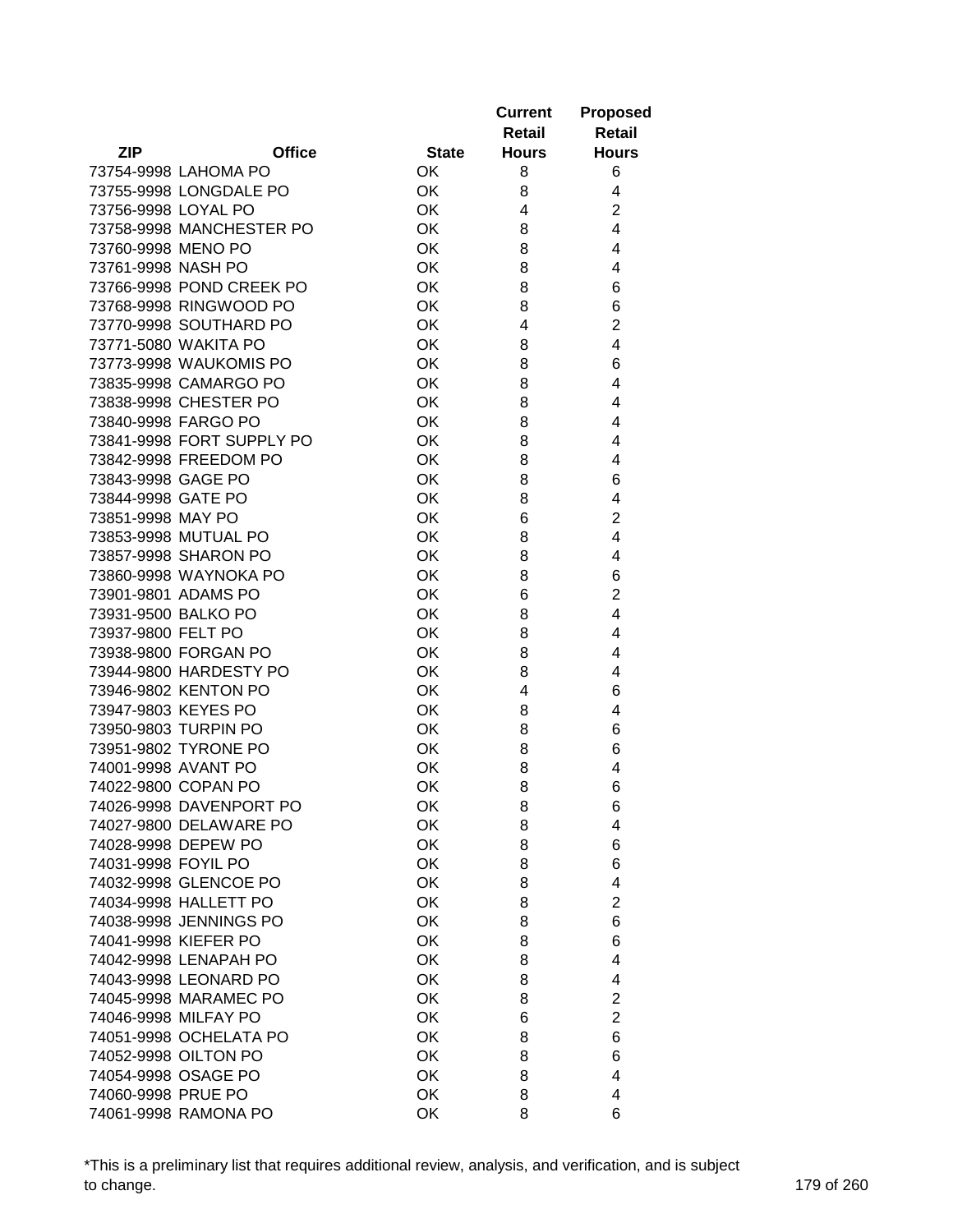|                      |                             |              | <b>Current</b><br>Retail | <b>Proposed</b><br><b>Retail</b> |
|----------------------|-----------------------------|--------------|--------------------------|----------------------------------|
| <b>ZIP</b>           | <b>Office</b>               | <b>State</b> | <b>Hours</b>             | <b>Hours</b>                     |
| 74062-9998 RIPLEY PO |                             | OK           | 8                        | 4                                |
|                      | 74068-9998 SHAMROCK PO      | OK           | 6                        | $\overline{2}$                   |
| 74071-9998 SLICK PO  |                             | OK           | 8                        | $\overline{2}$                   |
| 74080-9998 TALALA PO |                             | OK           | 8                        | $\overline{4}$                   |
|                      | 74081-9998 TERLTON PO       | OK           | 8                        | 6                                |
| 74082-9998 VERA PO   |                             | OK           | 8                        | 4                                |
| 74083-9998 WANN PO   |                             | OK           | 8                        | 4                                |
|                      | 74084-9998 WYNONA PO        | OK           | 8                        | 4                                |
| 74085-9998 YALE PO   |                             | OK           | 8                        | 6                                |
|                      | 74332-9998 BIG CABIN PO     | OK           | 8                        | 6                                |
|                      | 74333-9800 BLUEJACKET PO    | OK           | 8                        | 4                                |
|                      | 74339-9998 COMMERCE PO      | OK           | 8                        | 6                                |
| 74340-9998 DISNEY PO |                             | OK           | 8                        | 6                                |
| 74342-9800 EUCHA PO  |                             | OK           | 8                        | 4                                |
|                      | 74358-9998 NORTH MIAMI PO   | OK           | 8                        | 6                                |
| 74359-9998 OAKS PO   |                             | OK           | 8                        | 4                                |
| 74364-9800 ROSE PO   |                             | OK           | 8                        | 4                                |
|                      | 74366-9800 SPAVINAW PO      | OK           | 8                        | 6                                |
|                      | 74367-9800 STRANG PO        | OK           | 8                        | 4                                |
|                      | 74368-1005 TWIN OAKS PO     | OK           | 8                        | 4                                |
| 74369-9850 WELCH PO  |                             | OK           | 8                        | 6                                |
|                      | 74422-9998 BOYNTON PO       | OK           | 8                        | 4                                |
|                      | 74423-9998 BRAGGS PO        | OK           | 8                        | 4                                |
|                      | 74425-9998 CANADIAN PO      | OK           | 8                        | 6                                |
|                      | 74428-9998 COUNCIL HILL PO  | OK           | 8                        | 4                                |
|                      | 74430-9998 CROWDER PO       | 0K           | 8                        | 4                                |
| 74431-9998 DEWAR PO  |                             | OK           | 8                        | 6                                |
|                      | 74438-9998 HITCHITA PO      | OK           | 8                        | $\overline{2}$                   |
|                      | 74442-9998 INDIANOLA PO     | OK           | 8                        | 4                                |
|                      | 74444-9998 MOODYS PO        | OK           | 8                        | 4                                |
|                      | 74445-9998 MORRIS PO        | OK           | 8                        | 6                                |
| 74446-9998 OKAY PO   |                             | 0K           | 8                        | 6                                |
|                      | 74450-9998 OKTAHA PO        | OK           | 8                        | 6                                |
|                      |                             |              |                          |                                  |
| 74452-9800 PEGGS PO  | 74451-9998 PARK HILL PO     | OK<br>OK     | 8                        | 6                                |
|                      | 74454-9998 PORTER PO        | OK           | 8<br>8                   | 4<br>6                           |
|                      | 74456-9998 PRESTON PO       | OK           |                          |                                  |
|                      |                             |              | 8                        | 4                                |
|                      | 74457-9998 PROCTOR PO       | OK           | 8                        | 4                                |
|                      | 74460-9998 SCHULTER PO      | OK           | 8                        | 4                                |
| 74463-9998 TAFT PO   |                             | OK           | 8                        | 6                                |
|                      | 74468-9998 WAINWRIGHT PO    | OK           | 8                        | $\overline{2}$                   |
|                      | 74470-9998 WEBBERS FALLS PO | <b>OK</b>    | 8                        | 6                                |
|                      | 74471-9998 WELLING PO       | OK           | 8                        | 4                                |
|                      | 74472-9998 WHITEFIELD PO    | OK           | 8                        | 4                                |
| 74521-9998 ALBION PO |                             | OK           | 8                        | 2                                |
|                      | 74522-9998 ALDERSON PO      | <b>OK</b>    | 8                        | 4                                |
|                      | 74528-9800 BLANCO PO        | OK           | 8                        | 4                                |
|                      | 74530-9998 BROMIDE PO       | OK           | 8                        | $\overline{2}$                   |
| 74531-9998 CALVIN PO |                             | OK           | 8                        | 4                                |
| 74533-9998 CANEY PO  |                             | OK           | 8                        | 4                                |

\*This is a preliminary list that requires additional review, analysis, and verification, and is subject to change. 180 of 260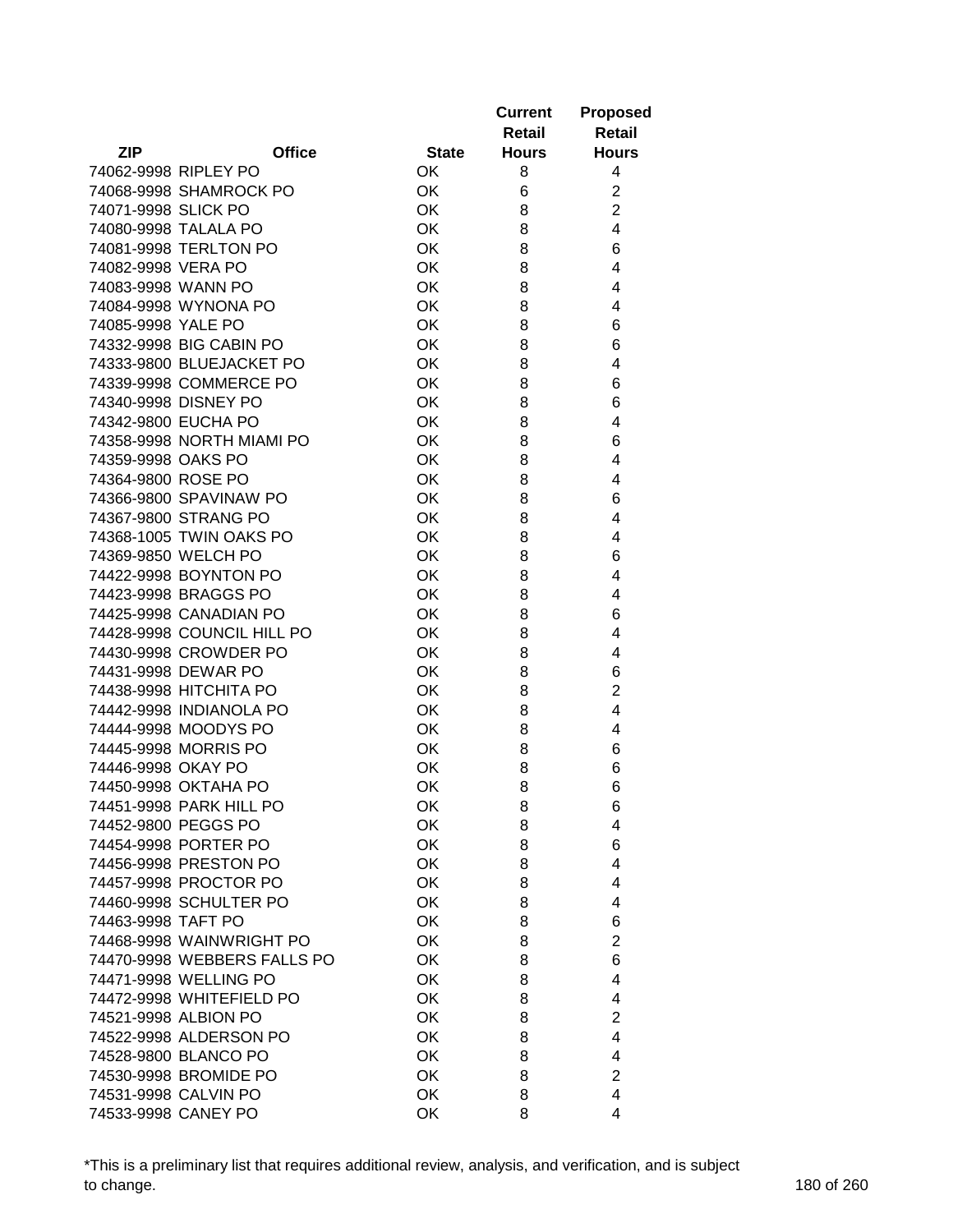|                           |               |              | <b>Current</b><br>Retail | <b>Proposed</b><br><b>Retail</b> |
|---------------------------|---------------|--------------|--------------------------|----------------------------------|
| <b>ZIP</b>                | <b>Office</b> | <b>State</b> | <b>Hours</b>             | <b>Hours</b>                     |
| 74535-9998 CLARITA PO     |               | OK           | 8                        | $\overline{2}$                   |
| 74540-9998 DAISY PO       |               | OK           | 4                        | $\overline{2}$                   |
| 74543-9998 FINLEY PO      |               | OK           | 8                        | 4                                |
| 74545-9998 GOWEN PO       |               | OK           | 8                        | $\overline{2}$                   |
| 74546-9800 HAILEYVILLE PO |               | OK           | 8                        | 6                                |
| 74552-9800 KINTA PO       |               | OK           | 8                        | 4                                |
| 74553-9998 KIOWA PO       |               | OK           | 8                        | 6                                |
| 74555-9998 LANE PO        |               | OK           | 8                        | 4                                |
| 74556-9998 LEHIGH PO      |               | OK           | 8                        | 4                                |
| 74557-9998 MOYERS PO      |               | OK           | 8                        | 4                                |
| 74558-9998 NASHOBA PO     |               | OK           | 8                        | 4                                |
| 74559-9998 PANOLA PO      |               | OK           | 8                        | 2                                |
| 74560-9998 PITTSBURG PO   |               | OK           | 8                        | 4                                |
| 74562-9801 RATTAN PO      |               | OK           | 8                        | 6                                |
| 74563-9800 RED OAK PO     |               | OK           | 8                        | 6                                |
| 74565-9800 SAVANNA PO     |               | OK           | 8                        | 6                                |
| 74567-9800 SNOW PO        |               | OK           | 6                        | $\overline{2}$                   |
| 74569-9801 STRINGTOWN PO  |               | OK           | 8                        | 6                                |
| 74570-9997 STUART PO      |               | OK           | 8                        | 4                                |
| 74572-5000 TUPELO PO      |               | OK           | 8                        | 4                                |
| 74574-9800 TUSKAHOMA PO   |               | OK           | 8                        | 4                                |
| 74577-9998 WHITESBORO PO  |               | OK           | 8                        | 4                                |
| 74630-9998 BILLINGS PO    |               | OK           | 8                        | 4                                |
| 74632-9998 BRAMAN PO      |               | OK           | 8                        | 4                                |
| 74633-9998 BURBANK PO     |               | OK           | 8                        | 4                                |
| 74640-9998 HUNTER PO      |               | 0K           | 6                        | 4                                |
| 74641-9998 KAW CITY PO    |               | OK           | 8                        | 4                                |
| 74643-9998 LAMONT PO      |               | OK           | 8                        | 4                                |
| 74644-9998 MARLAND PO     |               | OK           | 8                        | 4                                |
| 74650-9998 RALSTON PO     |               | OK           | 8                        | 4                                |
| 74651-9998 RED ROCK PO    |               | OK           | 8                        | 4                                |
| 74652-9998 SHIDLER PO     |               | 0K           | 8                        | 4                                |
| 74720-9998 ACHILLE PO     |               | OK           | 8                        | 4                                |
| 74721-9998 ALBANY PO      |               | OK           | 8                        | 4                                |
| 74722-9998 BATTIEST PO    |               | OK           | 8                        | 4                                |
| 74723-1110 BENNINGTON PO  |               | OK           | 8                        | 4                                |
| 74724-9800 BETHEL PO      |               | OK           | 8                        | 4                                |
| 74726-9800 BOKCHITO PO    |               | OK           | 8                        | 6                                |
| 74729-9800 CADDO PO       |               | OK           | 8                        | 6                                |
| 74731-9800 CARTWRIGHT PO  |               | OK           | 8                        | 4                                |
| 74734-9998 EAGLETOWN PO   |               | OK           | 8                        | 4                                |
| 74735-9850 FORT TOWSON PO |               | OK           | 8                        | 6                                |
| 74736-9800 GARVIN PO      |               | OK           | 8                        | 4                                |
| 74737-9998 GOLDEN PO      |               | OK           | 8                        | 4                                |
| 74738-1003 GRANT PO       |               | OK           | 8                        | 4                                |
| 74740-9800 HAWORTH PO     |               | <b>OK</b>    | 8                        | 6                                |
| 74741-4005 HENDRIX PO     |               | OK           | 8                        | 4                                |
| 74748-9998 KENEFIC PO     |               | OK           | 8                        | 4                                |
| 74750-9998 MILLERTON PO   |               | OK           | 8                        | 4                                |
| 74752-9998 PICKENS PO     |               | OK           | 4                        | $\overline{2}$                   |

\*This is a preliminary list that requires additional review, analysis, and verification, and is subject to change. 181 of 260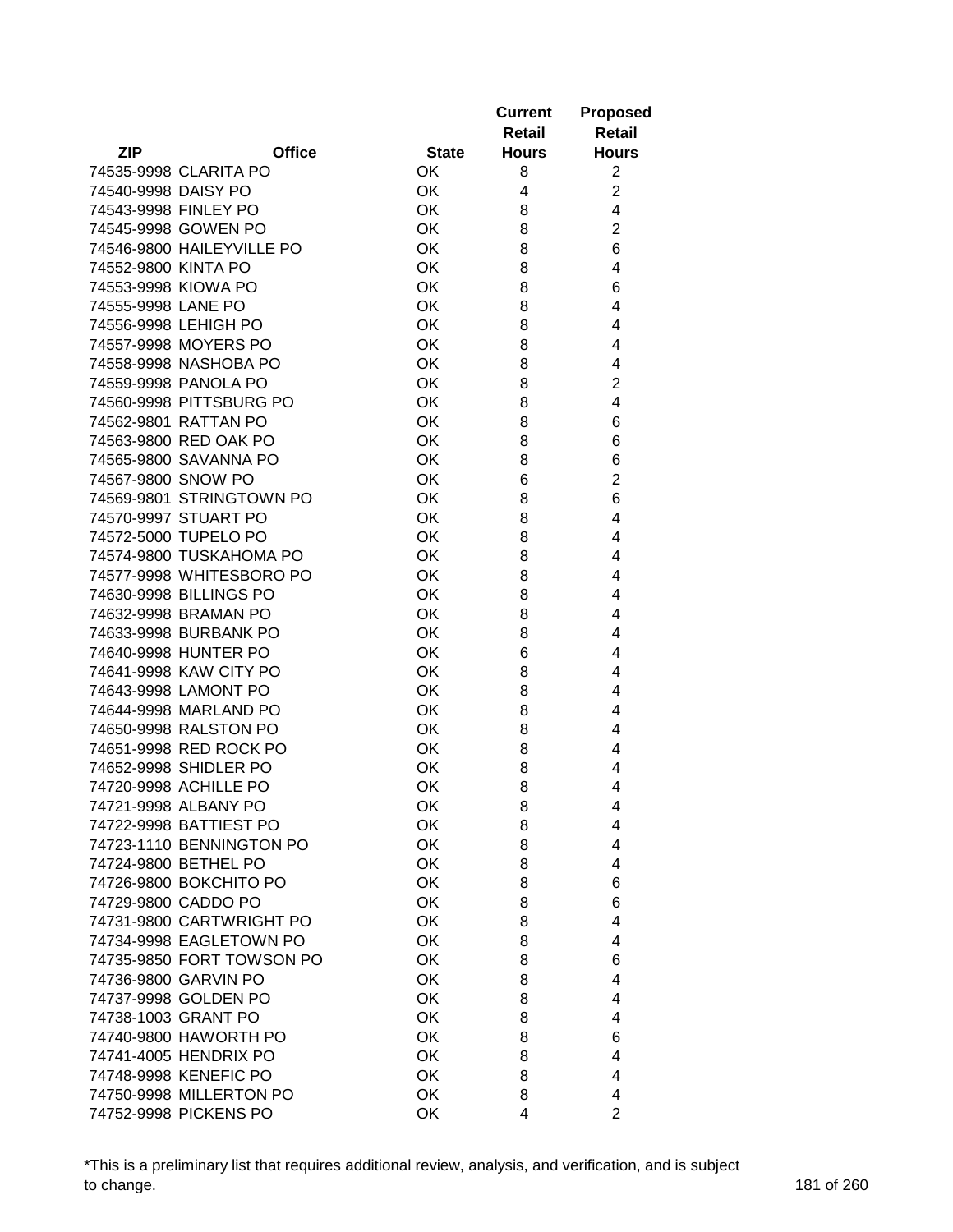|                             |              | <b>Current</b><br>Retail | <b>Proposed</b><br><b>Retail</b> |
|-----------------------------|--------------|--------------------------|----------------------------------|
| <b>ZIP</b><br><b>Office</b> | <b>State</b> | <b>Hours</b>             | <b>Hours</b>                     |
| 74753-9998 PLATTER PO       | OK           | 6                        | $\overline{2}$                   |
| 74754-9800 RINGOLD PO       | 0K           | 8                        | 4                                |
| 74755-9800 RUFE PO          | 0K           | 8                        | 4                                |
| 74756-9800 SAWYER PO        | OK           | 8                        | 4                                |
| 74759-9800 SOPER PO         | OK           | 8                        | 6                                |
| 74761-9998 SWINK PO         | OK           | 6                        | $\overline{2}$                   |
| 74824-9998 AGRA PO          | OK           | 8                        | 4                                |
| 74825-9998 ALLEN PO         | OK           | 8                        | 6                                |
| 74826-9998 ASHER PO         | OK           | 8                        | 4                                |
| 74827-9998 ATWOOD PO        | OK           | 6                        | 2                                |
| 74829-9998 BOLEY PO         | OK           | 8                        | 4                                |
| 74830-9998 BOWLEGS PO       | OK           | 8                        | 4                                |
| 74831-9998 BYARS PO         | OK           | 8                        | 4                                |
| 74832-9998 CARNEY PO        | <b>OK</b>    | 8                        | 4                                |
| 74833-9998 CASTLE PO        | <b>OK</b>    | 8                        | 4                                |
| 74836-9998 CONNERVILLE PO   | OK           | 8                        | $\overline{2}$                   |
| 74837-9998 CROMWELL PO      | OK           | 8                        | 4                                |
| 74839-9998 DUSTIN PO        | OK           | 8                        | 4                                |
| 74840-9998 EARLSBORO PO     | OK           | 8                        | 6                                |
| 74842-9998 FITTSTOWN PO     | OK           | 8                        | 4                                |
| 74843-9998 FITZHUGH PO      | OK           | 8                        | $\overline{2}$                   |
| 74844-9998 FRANCIS PO       | OK           | 8                        | 4                                |
| 74845-9998 HANNA PO         | OK           | 8                        | 4                                |
| 74852-9998 MACOMB PO        | OK           | 8                        | 4                                |
| 74854-9998 MAUD PO          | OK           | 8                        | 6                                |
| 74856-9998 MILL CREEK PO    | OK           | 8                        | 4                                |
| 74860-9998 PADEN PO         | OK           | 8                        | 4                                |
| 74866-9998 SAINT LOUIS PO   | OK           | 6                        | $\overline{2}$                   |
| 74867-9998 SASAKWA PO       | OK           | 8                        | 4                                |
| 74869-9998 SPARKS PO        | OK           | 8                        | 4                                |
| 74871-9998 STONEWALL PO     | OK           | 8                        | 6                                |
| 74875-9998 TRYON PO         | OK           | 8                        | 4                                |
| 74878-9998 WANETTE PO       | OK           | 8                        | 6                                |
| 74901-9800 ARKOMA PO        | OK           | 8                        | 6                                |
| 74930-9800 BOKOSHE PO       | OK           | 8                        | 6                                |
| 74931-9998 BUNCH PO         | OK           | 4                        | $\overline{2}$                   |
| 74932-9800 CAMERON PO       | OK           | 8                        | 6                                |
| 74935-9998 FANSHAWE PO      | OK           | 6                        | $\overline{2}$                   |
| 74936-9801 GANS PO          | OK           | 8                        | 4                                |
| 74939-9800 HODGEN PO        | OK           | 8                        | 4                                |
| 74940-9998 HOWE PO          | OK           | 8                        | 4                                |
| 74942-9998 LEFLORE PO       | OK           | 8                        | 4                                |
| 74943-9998 LEQUIRE PO       | OK           | 8                        | 2                                |
| 74944-9800 MCCURTAIN PO     | OK           | 8                        | 4                                |
| 74945-9998 MARBLE CITY PO   | OK           | 8                        | 4                                |
| 74946-9998 MOFFETT PO       | <b>OK</b>    | 8                        | 2                                |
| 74947-9998 MONROE PO        | OK           | 8                        | $\overline{2}$                   |
| 74949-9800 MUSE PO          | OK           | 8                        | 4                                |
| 74956-9800 SHADY POINT PO   | OK           | 8                        | 6                                |
| 74963-9800 WATSON PO        | OK           | 8                        | 6                                |

\*This is a preliminary list that requires additional review, analysis, and verification, and is subject to change. 182 of 260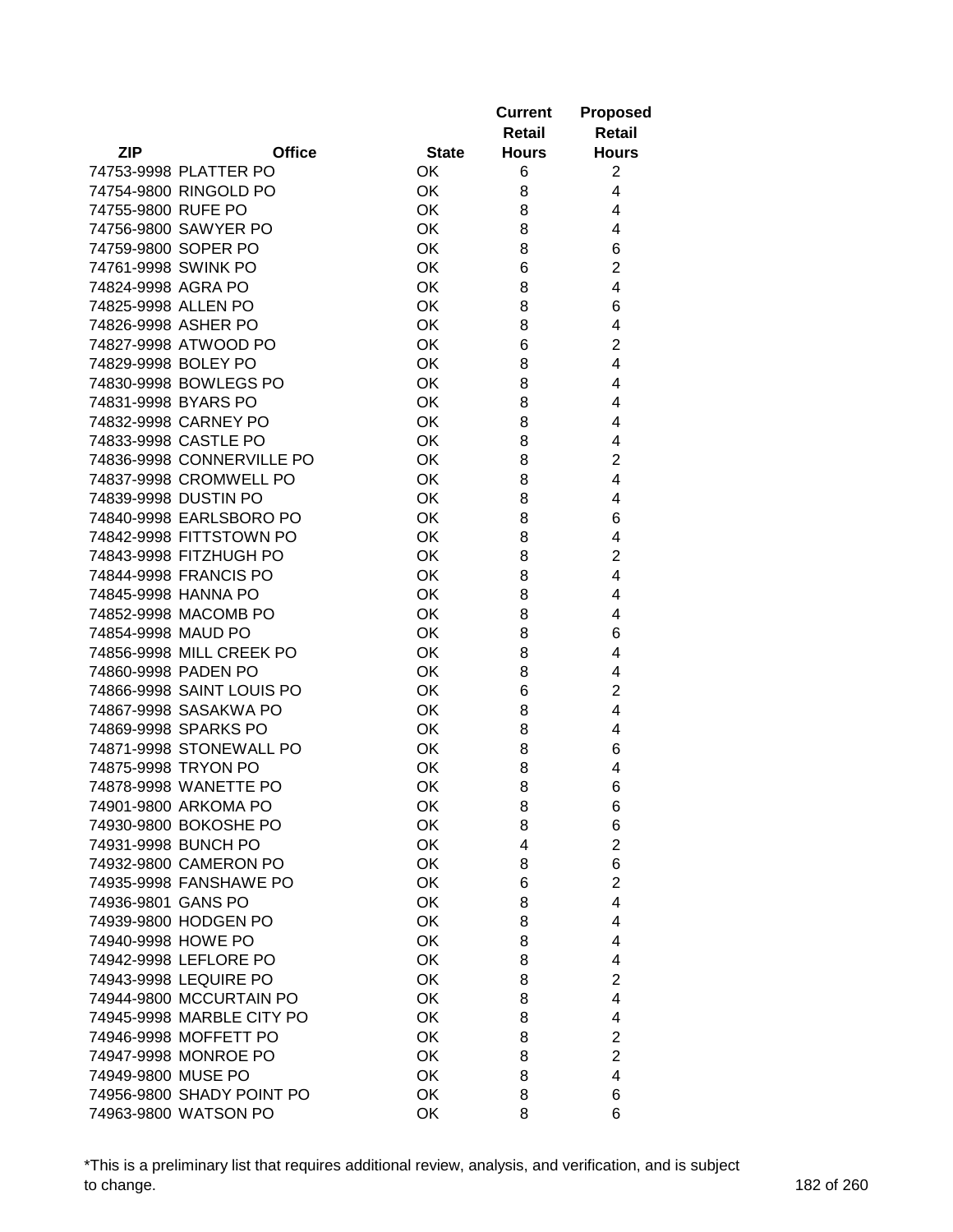|                     |                                |              | <b>Current</b><br>Retail | <b>Proposed</b><br><b>Retail</b> |
|---------------------|--------------------------------|--------------|--------------------------|----------------------------------|
| <b>ZIP</b>          | <b>Office</b>                  | <b>State</b> | <b>Hours</b>             | <b>Hours</b>                     |
|                     | 74964-9800 WATTS PO            | <b>OK</b>    | 8                        | 4                                |
|                     | 97001-7001 ANTELOPE PO         | <b>OR</b>    | 8                        | 6                                |
|                     | 97010-7010 BRIDAL VEIL PO      | <b>OR</b>    | 6                        | 4                                |
|                     | 97011-7011 BRIGHTWOOD PO       | <b>OR</b>    | 8                        | 6                                |
|                     | 97018-9600 COLUMBIA CITY PO    | <b>OR</b>    | 8                        | 4                                |
|                     | 97020-7020 DONALD PO           | OR.          | 8                        | 6                                |
|                     | 97028-7028 GOVERNMENT CAMP PO  | OR.          | 8                        | 4                                |
|                     | 97029-7029 GRASS VALLEY PO     | OR.          | 8                        | 4                                |
| 97033-7033 KENT PO  |                                | OR.          | 6                        | $\overline{2}$                   |
|                     | 97036-7036 MARYLHURST PO       | OR.          | 8                        | 6                                |
|                     | 97037-7037 MAUPIN PO           | <b>OR</b>    | 8                        | 6                                |
| 97039-7039 MORO PO  |                                | <b>OR</b>    | 8                        | 6                                |
|                     | 97040-7040 MOSIER PO           | <b>OR</b>    | 8                        | 6                                |
|                     | 97041-7041 MT HOOD-PARKDALE PO | OR.          | 8                        | 6                                |
|                     | 97049-7049 RHODODENDRON PO     | OR.          | 8                        | 6                                |
| 97050-7050 RUFUS PO |                                | OR.          | 8                        | 4                                |
|                     | 97057-7057 SHANIKO PO          | <b>OR</b>    | 4                        | 6                                |
|                     | 97063-7063 TYGH VALLEY PO      | OR.          | 8                        | 6                                |
|                     | 97065-7065 WASCO PO            |              |                          | 6                                |
|                     | 97121-9200 HAMMOND PO          | OR.          | 8                        |                                  |
|                     |                                | OR.          | 8                        | 4                                |
| 97122-9723 HEBO PO  |                                | <b>OR</b>    | 8                        | 4                                |
|                     | 97134-9100 OCEANSIDE PO        | <b>OR</b>    | 8                        | 4                                |
|                     | 97144-9000 TIMBER PO           | OR.          | 6                        | $\overline{2}$                   |
|                     | 97147-9100 WHEELER PO          | OR.          | 8                        | 4                                |
| 97324-9407 ALSEA PO |                                | OR.          | 8                        | 4                                |
|                     | 97326-9604 BLODGETT PO         | OR.          | 8                        | 4                                |
|                     | 97335-9700 CRABTREE PO         | OR.          | 8                        | 4                                |
|                     | 97336-9700 CRAWFORDSVL PO      | OR.          | 8                        | 4                                |
|                     | 97342-9700 DETROIT PO          | <b>OR</b>    | 8                        | 4                                |
|                     | 97343-9713 EDDYVILLE PO        | <b>OR</b>    | 8                        | 4                                |
|                     | 97344-9801 FALLS CITY PO       | <b>OR</b>    | 8                        | 4                                |
|                     | 97345-9740 FOSTER PO           | OR.          | 8                        | 4                                |
|                     | 97350-9700 IDANHA PO           | OR.          | 8                        | $\overline{2}$                   |
| 97368-9776 OTIS PO  |                                | OR.          | 8                        | 4                                |
|                     | 97371-9770 RICKREALL PO        | <b>OR</b>    | 8                        | 4                                |
|                     | 97373-9700 SAINT BENEDICT PO   | <b>OR</b>    | 8                        | 4                                |
|                     | 97375-9704 SCOTTS MILLS PO     | <b>OR</b>    | 8                        | 6                                |
| 97377-9740 SHEDD PO |                                | <b>OR</b>    | 8                        | 4                                |
|                     | 97390-9607 TIDEWATER PO        | <b>OR</b>    | 8                        | 4                                |
|                     | 97406-9707 AGNESS PO           | <b>OR</b>    | 6                        | 6                                |
|                     | 97407-9700 ALLEGANY PO         | <b>OR</b>    | 8                        | $\overline{2}$                   |
|                     | 97409-9700 ALVADORE PO         | <b>OR</b>    | 8                        | 4                                |
|                     | 97410-9736 AZALEA PO           | <b>OR</b>    | 8                        | 4                                |
|                     | 97413-9737 BLUE RIVER PO       | <b>OR</b>    | 8                        | 6                                |
|                     | 97414-9714 BROADBENT PO        | OR.          | 8                        | 4                                |
|                     | 97419-9752 CHESHIRE PO         | <b>OR</b>    | 8                        | 6                                |
|                     | 97429-9756 DAYS CREEK PO       | <b>OR</b>    | 8                        | 4                                |
|                     | 97430-9719 DEADWOOD PO         | <b>OR</b>    | 8                        | 4                                |
|                     | 97432-9700 DILLARD PO          | <b>OR</b>    | 8                        | 6                                |
|                     | 97434-9712 DORENA PO           | <b>OR</b>    | 8                        | 4                                |

\*This is a preliminary list that requires additional review, analysis, and verification, and is subject to change. 183 of 260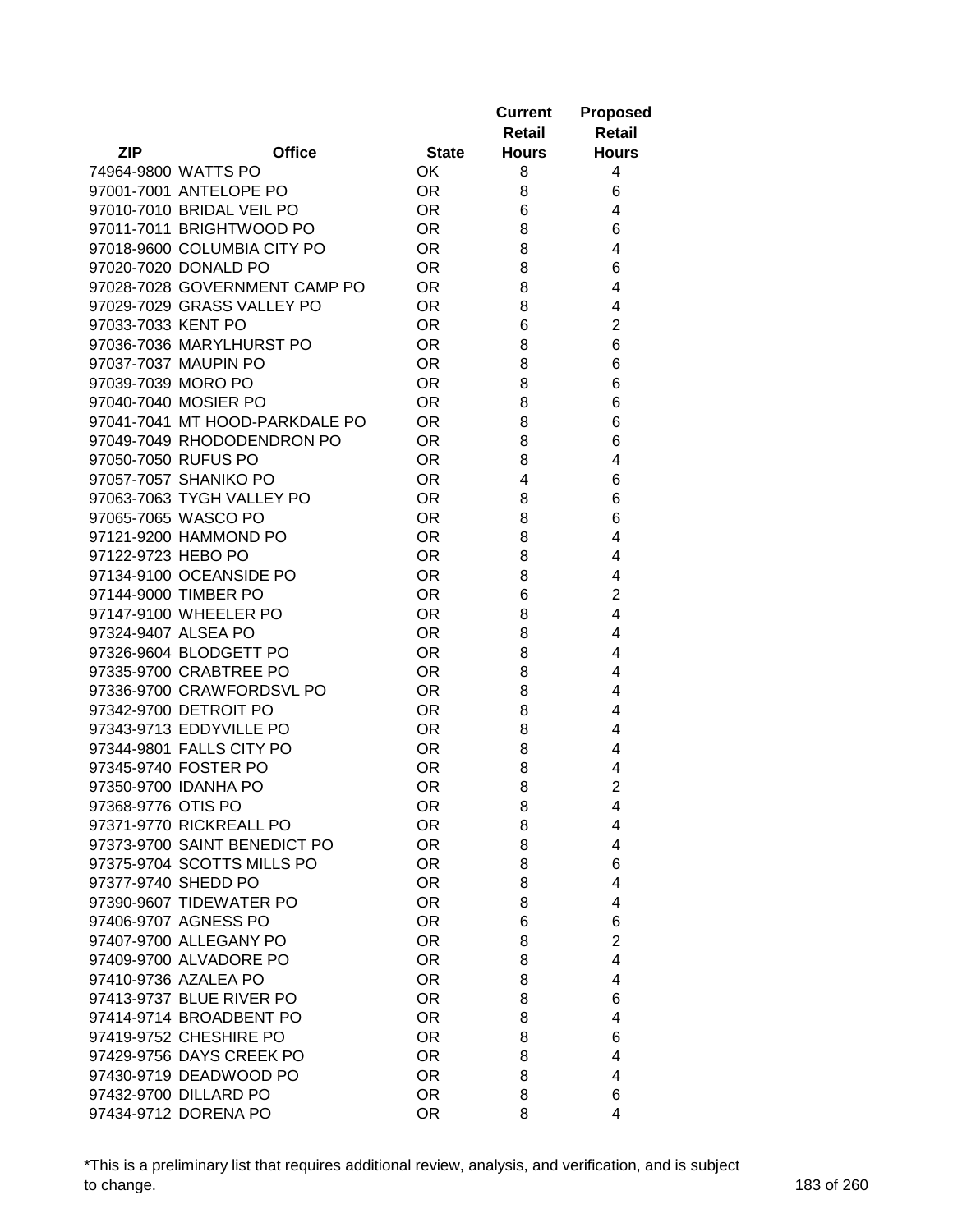|                      |                              |           | <b>Current</b><br>Retail     | <b>Proposed</b><br><b>Retail</b> |
|----------------------|------------------------------|-----------|------------------------------|----------------------------------|
| <b>ZIP</b>           | <b>Office</b>                |           | <b>Hours</b><br><b>State</b> | <b>Hours</b>                     |
|                      | 97436-9600 ELKTON PO         | <b>OR</b> | 8                            | 6                                |
|                      | 97441-9706 GARDINER PO       | <b>OR</b> | 8                            | 4                                |
|                      | 97447-9000 IDLEYLD PARK PO   | <b>OR</b> | 8                            | 6                                |
|                      | 97450-9714 LANGLOIS PO       | OR.       | 8                            | 6                                |
|                      | 97451-9719 LORANE PO         | OR.       | 8                            | 4                                |
|                      | 97453-9506 MAPLETON PO       | <b>OR</b> | 8                            | 6                                |
| 97461-9702 NOTI PO   |                              | OR.       | 8                            | 4                                |
| 97464-9700 OPHIR PO  |                              | <b>OR</b> | 8                            | 4                                |
|                      | 97466-9600 POWERS PO         | <b>OR</b> | 8                            | 6                                |
|                      | 97473-9732 SCOTTSBURG PO     | OR.       | 8                            | 4                                |
| 97476-9726 SIXES PO  |                              | OR.       | 8                            | 4                                |
|                      | 97480-9716 SWISSHOME PO      | OR.       | 8                            | 4                                |
|                      | 97481-9762 TENMILE PO        | <b>OR</b> | 8                            | 4                                |
| 97484-9702 TILLER PO |                              | OR.       | 8                            | 4                                |
|                      | 97486-9706 UMPQUA PO         | <b>OR</b> | 8                            | 4                                |
| 97488-9708 VIDA PO   |                              | OR.       | 8                            | 6                                |
|                      | 97490-9716 WALTON PO         | <b>OR</b> | 8                            | 4                                |
|                      |                              |           |                              |                                  |
|                      | 97491-9700 WEDDERBURN PO     | <b>OR</b> | 8                            | 4                                |
|                      | 97492-9740 WESTFIR PO        | OR.       | 8                            | 4                                |
|                      | 97493-9725 WESTLAKE PO       | <b>OR</b> | 8                            | 6                                |
|                      | 97494-9700 WILBUR PO         | <b>OR</b> | 8                            | 4                                |
|                      | 97497-9603 WOLF CREEK PO     | OR.       | 8                            | 6                                |
|                      | 97522-9707 BUTTE FALLS PO    | OR.       | 8                            | 4                                |
|                      | 97534-9701 O BRIEN PO        | OR.       | 8                            | 4                                |
|                      | 97536-9722 PROSPECT PO       | <b>OR</b> | 8                            | 4                                |
| 97541-9749 TRAIL PO  |                              | OR.       | 8                            | 4                                |
| 97620-9700 ADEL PO   |                              | <b>OR</b> | 6                            | 6                                |
|                      | 97621-9707 BEATTY PO         | <b>OR</b> | 8                            | 4                                |
| 97622-9700 BLY PO    |                              | <b>OR</b> | 8                            | 4                                |
|                      | 97626-9700 FORT KLAMATH PO   | OR.       | 8                            | $\overline{c}$                   |
| 97632-9771 MALIN PO  |                              | OR.       | 8                            | 6                                |
|                      | 97634-9700 MIDLAND PO        | OR.       | 8                            | 4                                |
|                      | 97635-9702 NEW PINE CREEK PO | <b>OR</b> | 8                            | 4                                |
|                      | 97636-9716 PAISLEY PO        | OR.       | 8                            | 6                                |
|                      | 97640-8715 SUMMER LAKE PO    | <b>OR</b> | 4                            | 6                                |
|                      | 97712-9701 BROTHERS PO       | <b>OR</b> | 4                            | 6                                |
|                      | 97730-9702 CAMP SHERMAN PO   | <b>OR</b> | 8                            | 4                                |
|                      | 97731-9733 CHEMULT PO        | <b>OR</b> | 8                            | 6                                |
|                      | 97732-9802 CRANE PO          | <b>OR</b> | 8                            | 6                                |
|                      | 97733-9702 CRESCENT PO       | <b>OR</b> | 8                            | 6                                |
|                      | 97735-9798 FORT ROCK PO      | <b>OR</b> | 8                            | $\overline{2}$                   |
|                      | 97737-9757 GILCHRIST PO      | <b>OR</b> | 8                            | 4                                |
|                      | 97751-9746 PAULINA PO        | <b>OR</b> | 6                            | 6                                |
| 97752-9722 POST PO   |                              | <b>OR</b> | 4                            | $\overline{2}$                   |
|                      | 97753-1836 POWELL BUTTE PO   | OR.       | 8                            | 6                                |
| 97758-9700 RILEY PO  |                              | OR.       | 4                            | 6                                |
|                      | 97810-5000 ADAMS PO          | <b>OR</b> | 8                            | 4                                |
| 97824-8429 COVE PO   |                              | <b>OR</b> | 8                            | 6                                |
|                      | 97825-5000 DAYVILLE PO       | <b>OR</b> | 8                            | 4                                |
| 97826-9656 ECHO PO   |                              | <b>OR</b> | 8                            | 6                                |

\*This is a preliminary list that requires additional review, analysis, and verification, and is subject to change. 184 of 260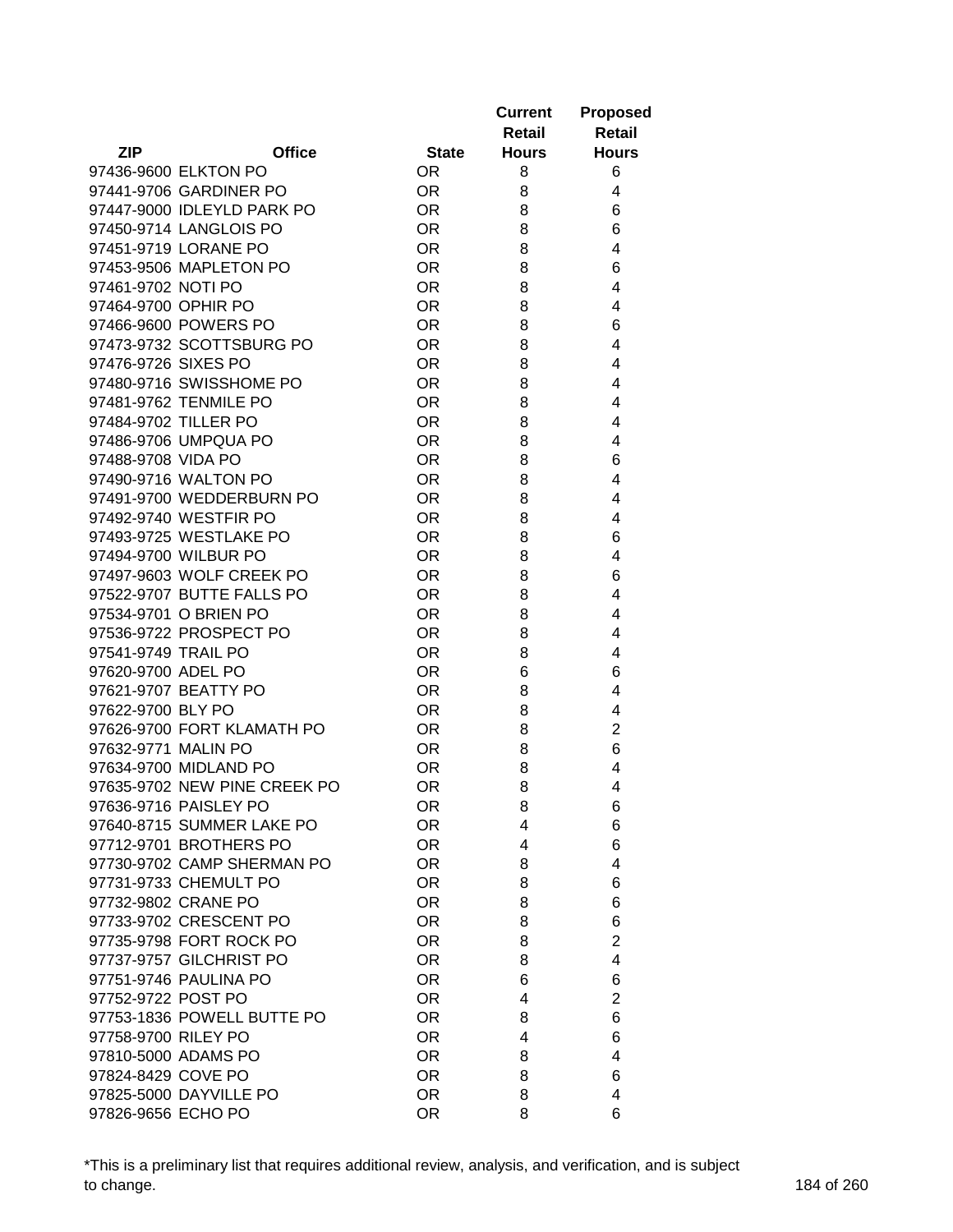| <b>ZIP</b><br><b>Office</b><br><b>Hours</b><br><b>State</b><br><b>Hours</b><br>97830-5000 FOSSIL PO<br>OR.<br>8<br>6<br>6<br>97833-5000 HAINES PO<br>OR.<br>8<br>97835-5000 HELIX PO<br>OR.<br>8<br>4<br>$\overline{2}$<br><b>OR</b><br>97837-5000 HEREFORD PO<br>4<br>97840-5905 OXBOW PO<br>4<br><b>OR</b><br>6<br><b>OR</b><br>8<br>97841-8109 IMBLER PO<br>6<br><b>OR</b><br>6<br>6<br>97842-5000 IMNAHA PO<br><b>OR</b><br>8<br>97843-5000 IONE PO<br>6<br>97848-6272 KIMBERLY PO<br><b>OR</b><br>6<br>6<br>97856-7039 LONG CREEK PO<br>OR.<br>8<br>4<br>97857-5000 LOSTINE PO<br>OR.<br>8<br>4<br>97864-5000 MONUMENT PO<br><b>OR</b><br>8<br>6<br>97865-5000 MOUNT VERNON PO<br><b>OR</b><br>8<br>6<br>97867-5000 NORTH POWDER PO<br><b>OR</b><br>8<br>6<br>97870-5000 RICHLAND PO<br><b>OR</b><br>6<br>8<br>97873-5000 SENECA PO<br><b>OR</b><br>8<br>4<br>97874-5000 SPRAY PO<br><b>OR</b><br>8<br>6<br>97877-5000 SUMPTER PO<br><b>OR</b><br>8<br>6<br>97880-5000 UKIAH PO<br><b>OR</b><br>8<br>4<br>97884-5000 UNITY PO<br><b>OR</b><br>8<br>6<br><b>OR</b><br>97886-4000 WESTON PO<br>8<br>6<br>8<br>4<br>97901-5099 ADRIAN PO<br><b>OR</b><br>97902-5000 AROCK PO<br><b>OR</b><br>4<br>6<br><b>OR</b><br>97904-5001 DREWSEY PO<br>8<br>6<br><b>OR</b><br>2<br>97905-5000 DURKEE PO<br>8<br>$\overline{2}$<br>97906-4000 HARPER PO<br>OR.<br>4<br>6<br>97907-4000 HUNTINGTON PO<br>OR.<br>8<br><b>OR</b><br>$\overline{2}$<br>97909-5000 JAMIESON PO<br>4<br><b>OR</b><br>97911-9702 JUNTURA PO<br>6<br>6<br><b>OR</b><br>97920-5000 WESTFALL PO<br>4<br>6<br>15004-1001 ATLASBURG PO<br>PA<br>8<br>6<br><b>PA</b><br>8<br>15006-1001 BAIRDFORD PO<br>4<br>15007-9998 BAKERSTOWN PO<br><b>PA</b><br>8<br>6<br>15014-9998 BRACKENRIDGE PO<br>РA<br>8<br>6<br>15018-1001 BUENA VISTA PO<br>PA<br>8<br>4<br>15019-1001 BULGER PO<br>PA<br>8<br>6<br>15020-1001 BUNOLA PO<br>PA<br>8<br>4<br>15028-1001 COULTERS PO<br>PA<br>$\overline{2}$<br>8<br>15030-9998 CREIGHTON PO<br>PA<br>4<br>8<br>15031-9998 CUDDY PO<br>PA<br>8<br>4<br>15032-1001 CURTISVILLE PO<br>PA<br>8<br>4<br>15034-9998 DRAVOSBURG PO<br><b>PA</b><br>8<br>6<br>15035-9998 EAST MCKEESPORT PO<br><b>PA</b><br>8<br>6<br>15038-1001 ELRAMA PO<br>PA<br>8<br>4<br>15043-2000 GEORGETOWN PO<br>PA<br>6<br>4<br>15046-1001 CRESCENT TOWNSHIP PO<br>PA<br>8<br>6<br>15047-1001 GREENOCK PO<br>PA<br>8<br>4<br>15049-1001 HARWICK PO<br>PA<br>8<br>6<br>15051-1011 INDIANOLA PO<br>PA<br>8<br>6<br>15052-1001 INDUSTRY PO |  |    | <b>Current</b><br>Retail | <b>Proposed</b><br><b>Retail</b> |
|---------------------------------------------------------------------------------------------------------------------------------------------------------------------------------------------------------------------------------------------------------------------------------------------------------------------------------------------------------------------------------------------------------------------------------------------------------------------------------------------------------------------------------------------------------------------------------------------------------------------------------------------------------------------------------------------------------------------------------------------------------------------------------------------------------------------------------------------------------------------------------------------------------------------------------------------------------------------------------------------------------------------------------------------------------------------------------------------------------------------------------------------------------------------------------------------------------------------------------------------------------------------------------------------------------------------------------------------------------------------------------------------------------------------------------------------------------------------------------------------------------------------------------------------------------------------------------------------------------------------------------------------------------------------------------------------------------------------------------------------------------------------------------------------------------------------------------------------------------------------------------------------------------------------------------------------------------------------------------------------------------------------------------------------------------------------------------------------------------------------------------------------------------------------------------------------------------------------------------------------------------------------------------------------------------------------------------------------------------------------------------------------------------------------------------------------------------------------------------------------------|--|----|--------------------------|----------------------------------|
|                                                                                                                                                                                                                                                                                                                                                                                                                                                                                                                                                                                                                                                                                                                                                                                                                                                                                                                                                                                                                                                                                                                                                                                                                                                                                                                                                                                                                                                                                                                                                                                                                                                                                                                                                                                                                                                                                                                                                                                                                                                                                                                                                                                                                                                                                                                                                                                                                                                                                                   |  |    |                          |                                  |
|                                                                                                                                                                                                                                                                                                                                                                                                                                                                                                                                                                                                                                                                                                                                                                                                                                                                                                                                                                                                                                                                                                                                                                                                                                                                                                                                                                                                                                                                                                                                                                                                                                                                                                                                                                                                                                                                                                                                                                                                                                                                                                                                                                                                                                                                                                                                                                                                                                                                                                   |  |    |                          |                                  |
|                                                                                                                                                                                                                                                                                                                                                                                                                                                                                                                                                                                                                                                                                                                                                                                                                                                                                                                                                                                                                                                                                                                                                                                                                                                                                                                                                                                                                                                                                                                                                                                                                                                                                                                                                                                                                                                                                                                                                                                                                                                                                                                                                                                                                                                                                                                                                                                                                                                                                                   |  |    |                          |                                  |
|                                                                                                                                                                                                                                                                                                                                                                                                                                                                                                                                                                                                                                                                                                                                                                                                                                                                                                                                                                                                                                                                                                                                                                                                                                                                                                                                                                                                                                                                                                                                                                                                                                                                                                                                                                                                                                                                                                                                                                                                                                                                                                                                                                                                                                                                                                                                                                                                                                                                                                   |  |    |                          |                                  |
|                                                                                                                                                                                                                                                                                                                                                                                                                                                                                                                                                                                                                                                                                                                                                                                                                                                                                                                                                                                                                                                                                                                                                                                                                                                                                                                                                                                                                                                                                                                                                                                                                                                                                                                                                                                                                                                                                                                                                                                                                                                                                                                                                                                                                                                                                                                                                                                                                                                                                                   |  |    |                          |                                  |
|                                                                                                                                                                                                                                                                                                                                                                                                                                                                                                                                                                                                                                                                                                                                                                                                                                                                                                                                                                                                                                                                                                                                                                                                                                                                                                                                                                                                                                                                                                                                                                                                                                                                                                                                                                                                                                                                                                                                                                                                                                                                                                                                                                                                                                                                                                                                                                                                                                                                                                   |  |    |                          |                                  |
|                                                                                                                                                                                                                                                                                                                                                                                                                                                                                                                                                                                                                                                                                                                                                                                                                                                                                                                                                                                                                                                                                                                                                                                                                                                                                                                                                                                                                                                                                                                                                                                                                                                                                                                                                                                                                                                                                                                                                                                                                                                                                                                                                                                                                                                                                                                                                                                                                                                                                                   |  |    |                          |                                  |
|                                                                                                                                                                                                                                                                                                                                                                                                                                                                                                                                                                                                                                                                                                                                                                                                                                                                                                                                                                                                                                                                                                                                                                                                                                                                                                                                                                                                                                                                                                                                                                                                                                                                                                                                                                                                                                                                                                                                                                                                                                                                                                                                                                                                                                                                                                                                                                                                                                                                                                   |  |    |                          |                                  |
|                                                                                                                                                                                                                                                                                                                                                                                                                                                                                                                                                                                                                                                                                                                                                                                                                                                                                                                                                                                                                                                                                                                                                                                                                                                                                                                                                                                                                                                                                                                                                                                                                                                                                                                                                                                                                                                                                                                                                                                                                                                                                                                                                                                                                                                                                                                                                                                                                                                                                                   |  |    |                          |                                  |
|                                                                                                                                                                                                                                                                                                                                                                                                                                                                                                                                                                                                                                                                                                                                                                                                                                                                                                                                                                                                                                                                                                                                                                                                                                                                                                                                                                                                                                                                                                                                                                                                                                                                                                                                                                                                                                                                                                                                                                                                                                                                                                                                                                                                                                                                                                                                                                                                                                                                                                   |  |    |                          |                                  |
|                                                                                                                                                                                                                                                                                                                                                                                                                                                                                                                                                                                                                                                                                                                                                                                                                                                                                                                                                                                                                                                                                                                                                                                                                                                                                                                                                                                                                                                                                                                                                                                                                                                                                                                                                                                                                                                                                                                                                                                                                                                                                                                                                                                                                                                                                                                                                                                                                                                                                                   |  |    |                          |                                  |
|                                                                                                                                                                                                                                                                                                                                                                                                                                                                                                                                                                                                                                                                                                                                                                                                                                                                                                                                                                                                                                                                                                                                                                                                                                                                                                                                                                                                                                                                                                                                                                                                                                                                                                                                                                                                                                                                                                                                                                                                                                                                                                                                                                                                                                                                                                                                                                                                                                                                                                   |  |    |                          |                                  |
|                                                                                                                                                                                                                                                                                                                                                                                                                                                                                                                                                                                                                                                                                                                                                                                                                                                                                                                                                                                                                                                                                                                                                                                                                                                                                                                                                                                                                                                                                                                                                                                                                                                                                                                                                                                                                                                                                                                                                                                                                                                                                                                                                                                                                                                                                                                                                                                                                                                                                                   |  |    |                          |                                  |
|                                                                                                                                                                                                                                                                                                                                                                                                                                                                                                                                                                                                                                                                                                                                                                                                                                                                                                                                                                                                                                                                                                                                                                                                                                                                                                                                                                                                                                                                                                                                                                                                                                                                                                                                                                                                                                                                                                                                                                                                                                                                                                                                                                                                                                                                                                                                                                                                                                                                                                   |  |    |                          |                                  |
|                                                                                                                                                                                                                                                                                                                                                                                                                                                                                                                                                                                                                                                                                                                                                                                                                                                                                                                                                                                                                                                                                                                                                                                                                                                                                                                                                                                                                                                                                                                                                                                                                                                                                                                                                                                                                                                                                                                                                                                                                                                                                                                                                                                                                                                                                                                                                                                                                                                                                                   |  |    |                          |                                  |
|                                                                                                                                                                                                                                                                                                                                                                                                                                                                                                                                                                                                                                                                                                                                                                                                                                                                                                                                                                                                                                                                                                                                                                                                                                                                                                                                                                                                                                                                                                                                                                                                                                                                                                                                                                                                                                                                                                                                                                                                                                                                                                                                                                                                                                                                                                                                                                                                                                                                                                   |  |    |                          |                                  |
|                                                                                                                                                                                                                                                                                                                                                                                                                                                                                                                                                                                                                                                                                                                                                                                                                                                                                                                                                                                                                                                                                                                                                                                                                                                                                                                                                                                                                                                                                                                                                                                                                                                                                                                                                                                                                                                                                                                                                                                                                                                                                                                                                                                                                                                                                                                                                                                                                                                                                                   |  |    |                          |                                  |
|                                                                                                                                                                                                                                                                                                                                                                                                                                                                                                                                                                                                                                                                                                                                                                                                                                                                                                                                                                                                                                                                                                                                                                                                                                                                                                                                                                                                                                                                                                                                                                                                                                                                                                                                                                                                                                                                                                                                                                                                                                                                                                                                                                                                                                                                                                                                                                                                                                                                                                   |  |    |                          |                                  |
|                                                                                                                                                                                                                                                                                                                                                                                                                                                                                                                                                                                                                                                                                                                                                                                                                                                                                                                                                                                                                                                                                                                                                                                                                                                                                                                                                                                                                                                                                                                                                                                                                                                                                                                                                                                                                                                                                                                                                                                                                                                                                                                                                                                                                                                                                                                                                                                                                                                                                                   |  |    |                          |                                  |
|                                                                                                                                                                                                                                                                                                                                                                                                                                                                                                                                                                                                                                                                                                                                                                                                                                                                                                                                                                                                                                                                                                                                                                                                                                                                                                                                                                                                                                                                                                                                                                                                                                                                                                                                                                                                                                                                                                                                                                                                                                                                                                                                                                                                                                                                                                                                                                                                                                                                                                   |  |    |                          |                                  |
|                                                                                                                                                                                                                                                                                                                                                                                                                                                                                                                                                                                                                                                                                                                                                                                                                                                                                                                                                                                                                                                                                                                                                                                                                                                                                                                                                                                                                                                                                                                                                                                                                                                                                                                                                                                                                                                                                                                                                                                                                                                                                                                                                                                                                                                                                                                                                                                                                                                                                                   |  |    |                          |                                  |
|                                                                                                                                                                                                                                                                                                                                                                                                                                                                                                                                                                                                                                                                                                                                                                                                                                                                                                                                                                                                                                                                                                                                                                                                                                                                                                                                                                                                                                                                                                                                                                                                                                                                                                                                                                                                                                                                                                                                                                                                                                                                                                                                                                                                                                                                                                                                                                                                                                                                                                   |  |    |                          |                                  |
|                                                                                                                                                                                                                                                                                                                                                                                                                                                                                                                                                                                                                                                                                                                                                                                                                                                                                                                                                                                                                                                                                                                                                                                                                                                                                                                                                                                                                                                                                                                                                                                                                                                                                                                                                                                                                                                                                                                                                                                                                                                                                                                                                                                                                                                                                                                                                                                                                                                                                                   |  |    |                          |                                  |
|                                                                                                                                                                                                                                                                                                                                                                                                                                                                                                                                                                                                                                                                                                                                                                                                                                                                                                                                                                                                                                                                                                                                                                                                                                                                                                                                                                                                                                                                                                                                                                                                                                                                                                                                                                                                                                                                                                                                                                                                                                                                                                                                                                                                                                                                                                                                                                                                                                                                                                   |  |    |                          |                                  |
|                                                                                                                                                                                                                                                                                                                                                                                                                                                                                                                                                                                                                                                                                                                                                                                                                                                                                                                                                                                                                                                                                                                                                                                                                                                                                                                                                                                                                                                                                                                                                                                                                                                                                                                                                                                                                                                                                                                                                                                                                                                                                                                                                                                                                                                                                                                                                                                                                                                                                                   |  |    |                          |                                  |
|                                                                                                                                                                                                                                                                                                                                                                                                                                                                                                                                                                                                                                                                                                                                                                                                                                                                                                                                                                                                                                                                                                                                                                                                                                                                                                                                                                                                                                                                                                                                                                                                                                                                                                                                                                                                                                                                                                                                                                                                                                                                                                                                                                                                                                                                                                                                                                                                                                                                                                   |  |    |                          |                                  |
|                                                                                                                                                                                                                                                                                                                                                                                                                                                                                                                                                                                                                                                                                                                                                                                                                                                                                                                                                                                                                                                                                                                                                                                                                                                                                                                                                                                                                                                                                                                                                                                                                                                                                                                                                                                                                                                                                                                                                                                                                                                                                                                                                                                                                                                                                                                                                                                                                                                                                                   |  |    |                          |                                  |
|                                                                                                                                                                                                                                                                                                                                                                                                                                                                                                                                                                                                                                                                                                                                                                                                                                                                                                                                                                                                                                                                                                                                                                                                                                                                                                                                                                                                                                                                                                                                                                                                                                                                                                                                                                                                                                                                                                                                                                                                                                                                                                                                                                                                                                                                                                                                                                                                                                                                                                   |  |    |                          |                                  |
|                                                                                                                                                                                                                                                                                                                                                                                                                                                                                                                                                                                                                                                                                                                                                                                                                                                                                                                                                                                                                                                                                                                                                                                                                                                                                                                                                                                                                                                                                                                                                                                                                                                                                                                                                                                                                                                                                                                                                                                                                                                                                                                                                                                                                                                                                                                                                                                                                                                                                                   |  |    |                          |                                  |
|                                                                                                                                                                                                                                                                                                                                                                                                                                                                                                                                                                                                                                                                                                                                                                                                                                                                                                                                                                                                                                                                                                                                                                                                                                                                                                                                                                                                                                                                                                                                                                                                                                                                                                                                                                                                                                                                                                                                                                                                                                                                                                                                                                                                                                                                                                                                                                                                                                                                                                   |  |    |                          |                                  |
|                                                                                                                                                                                                                                                                                                                                                                                                                                                                                                                                                                                                                                                                                                                                                                                                                                                                                                                                                                                                                                                                                                                                                                                                                                                                                                                                                                                                                                                                                                                                                                                                                                                                                                                                                                                                                                                                                                                                                                                                                                                                                                                                                                                                                                                                                                                                                                                                                                                                                                   |  |    |                          |                                  |
|                                                                                                                                                                                                                                                                                                                                                                                                                                                                                                                                                                                                                                                                                                                                                                                                                                                                                                                                                                                                                                                                                                                                                                                                                                                                                                                                                                                                                                                                                                                                                                                                                                                                                                                                                                                                                                                                                                                                                                                                                                                                                                                                                                                                                                                                                                                                                                                                                                                                                                   |  |    |                          |                                  |
|                                                                                                                                                                                                                                                                                                                                                                                                                                                                                                                                                                                                                                                                                                                                                                                                                                                                                                                                                                                                                                                                                                                                                                                                                                                                                                                                                                                                                                                                                                                                                                                                                                                                                                                                                                                                                                                                                                                                                                                                                                                                                                                                                                                                                                                                                                                                                                                                                                                                                                   |  |    |                          |                                  |
|                                                                                                                                                                                                                                                                                                                                                                                                                                                                                                                                                                                                                                                                                                                                                                                                                                                                                                                                                                                                                                                                                                                                                                                                                                                                                                                                                                                                                                                                                                                                                                                                                                                                                                                                                                                                                                                                                                                                                                                                                                                                                                                                                                                                                                                                                                                                                                                                                                                                                                   |  |    |                          |                                  |
|                                                                                                                                                                                                                                                                                                                                                                                                                                                                                                                                                                                                                                                                                                                                                                                                                                                                                                                                                                                                                                                                                                                                                                                                                                                                                                                                                                                                                                                                                                                                                                                                                                                                                                                                                                                                                                                                                                                                                                                                                                                                                                                                                                                                                                                                                                                                                                                                                                                                                                   |  |    |                          |                                  |
|                                                                                                                                                                                                                                                                                                                                                                                                                                                                                                                                                                                                                                                                                                                                                                                                                                                                                                                                                                                                                                                                                                                                                                                                                                                                                                                                                                                                                                                                                                                                                                                                                                                                                                                                                                                                                                                                                                                                                                                                                                                                                                                                                                                                                                                                                                                                                                                                                                                                                                   |  |    |                          |                                  |
|                                                                                                                                                                                                                                                                                                                                                                                                                                                                                                                                                                                                                                                                                                                                                                                                                                                                                                                                                                                                                                                                                                                                                                                                                                                                                                                                                                                                                                                                                                                                                                                                                                                                                                                                                                                                                                                                                                                                                                                                                                                                                                                                                                                                                                                                                                                                                                                                                                                                                                   |  |    |                          |                                  |
|                                                                                                                                                                                                                                                                                                                                                                                                                                                                                                                                                                                                                                                                                                                                                                                                                                                                                                                                                                                                                                                                                                                                                                                                                                                                                                                                                                                                                                                                                                                                                                                                                                                                                                                                                                                                                                                                                                                                                                                                                                                                                                                                                                                                                                                                                                                                                                                                                                                                                                   |  |    |                          |                                  |
|                                                                                                                                                                                                                                                                                                                                                                                                                                                                                                                                                                                                                                                                                                                                                                                                                                                                                                                                                                                                                                                                                                                                                                                                                                                                                                                                                                                                                                                                                                                                                                                                                                                                                                                                                                                                                                                                                                                                                                                                                                                                                                                                                                                                                                                                                                                                                                                                                                                                                                   |  |    |                          |                                  |
|                                                                                                                                                                                                                                                                                                                                                                                                                                                                                                                                                                                                                                                                                                                                                                                                                                                                                                                                                                                                                                                                                                                                                                                                                                                                                                                                                                                                                                                                                                                                                                                                                                                                                                                                                                                                                                                                                                                                                                                                                                                                                                                                                                                                                                                                                                                                                                                                                                                                                                   |  |    |                          |                                  |
|                                                                                                                                                                                                                                                                                                                                                                                                                                                                                                                                                                                                                                                                                                                                                                                                                                                                                                                                                                                                                                                                                                                                                                                                                                                                                                                                                                                                                                                                                                                                                                                                                                                                                                                                                                                                                                                                                                                                                                                                                                                                                                                                                                                                                                                                                                                                                                                                                                                                                                   |  |    |                          |                                  |
|                                                                                                                                                                                                                                                                                                                                                                                                                                                                                                                                                                                                                                                                                                                                                                                                                                                                                                                                                                                                                                                                                                                                                                                                                                                                                                                                                                                                                                                                                                                                                                                                                                                                                                                                                                                                                                                                                                                                                                                                                                                                                                                                                                                                                                                                                                                                                                                                                                                                                                   |  |    |                          |                                  |
|                                                                                                                                                                                                                                                                                                                                                                                                                                                                                                                                                                                                                                                                                                                                                                                                                                                                                                                                                                                                                                                                                                                                                                                                                                                                                                                                                                                                                                                                                                                                                                                                                                                                                                                                                                                                                                                                                                                                                                                                                                                                                                                                                                                                                                                                                                                                                                                                                                                                                                   |  |    |                          |                                  |
|                                                                                                                                                                                                                                                                                                                                                                                                                                                                                                                                                                                                                                                                                                                                                                                                                                                                                                                                                                                                                                                                                                                                                                                                                                                                                                                                                                                                                                                                                                                                                                                                                                                                                                                                                                                                                                                                                                                                                                                                                                                                                                                                                                                                                                                                                                                                                                                                                                                                                                   |  |    |                          |                                  |
|                                                                                                                                                                                                                                                                                                                                                                                                                                                                                                                                                                                                                                                                                                                                                                                                                                                                                                                                                                                                                                                                                                                                                                                                                                                                                                                                                                                                                                                                                                                                                                                                                                                                                                                                                                                                                                                                                                                                                                                                                                                                                                                                                                                                                                                                                                                                                                                                                                                                                                   |  |    |                          |                                  |
|                                                                                                                                                                                                                                                                                                                                                                                                                                                                                                                                                                                                                                                                                                                                                                                                                                                                                                                                                                                                                                                                                                                                                                                                                                                                                                                                                                                                                                                                                                                                                                                                                                                                                                                                                                                                                                                                                                                                                                                                                                                                                                                                                                                                                                                                                                                                                                                                                                                                                                   |  |    |                          |                                  |
|                                                                                                                                                                                                                                                                                                                                                                                                                                                                                                                                                                                                                                                                                                                                                                                                                                                                                                                                                                                                                                                                                                                                                                                                                                                                                                                                                                                                                                                                                                                                                                                                                                                                                                                                                                                                                                                                                                                                                                                                                                                                                                                                                                                                                                                                                                                                                                                                                                                                                                   |  |    |                          |                                  |
|                                                                                                                                                                                                                                                                                                                                                                                                                                                                                                                                                                                                                                                                                                                                                                                                                                                                                                                                                                                                                                                                                                                                                                                                                                                                                                                                                                                                                                                                                                                                                                                                                                                                                                                                                                                                                                                                                                                                                                                                                                                                                                                                                                                                                                                                                                                                                                                                                                                                                                   |  |    |                          |                                  |
|                                                                                                                                                                                                                                                                                                                                                                                                                                                                                                                                                                                                                                                                                                                                                                                                                                                                                                                                                                                                                                                                                                                                                                                                                                                                                                                                                                                                                                                                                                                                                                                                                                                                                                                                                                                                                                                                                                                                                                                                                                                                                                                                                                                                                                                                                                                                                                                                                                                                                                   |  |    |                          |                                  |
|                                                                                                                                                                                                                                                                                                                                                                                                                                                                                                                                                                                                                                                                                                                                                                                                                                                                                                                                                                                                                                                                                                                                                                                                                                                                                                                                                                                                                                                                                                                                                                                                                                                                                                                                                                                                                                                                                                                                                                                                                                                                                                                                                                                                                                                                                                                                                                                                                                                                                                   |  |    |                          |                                  |
|                                                                                                                                                                                                                                                                                                                                                                                                                                                                                                                                                                                                                                                                                                                                                                                                                                                                                                                                                                                                                                                                                                                                                                                                                                                                                                                                                                                                                                                                                                                                                                                                                                                                                                                                                                                                                                                                                                                                                                                                                                                                                                                                                                                                                                                                                                                                                                                                                                                                                                   |  | PA | 8                        | 6                                |

\*This is a preliminary list that requires additional review, analysis, and verification, and is subject to change. 185 of 260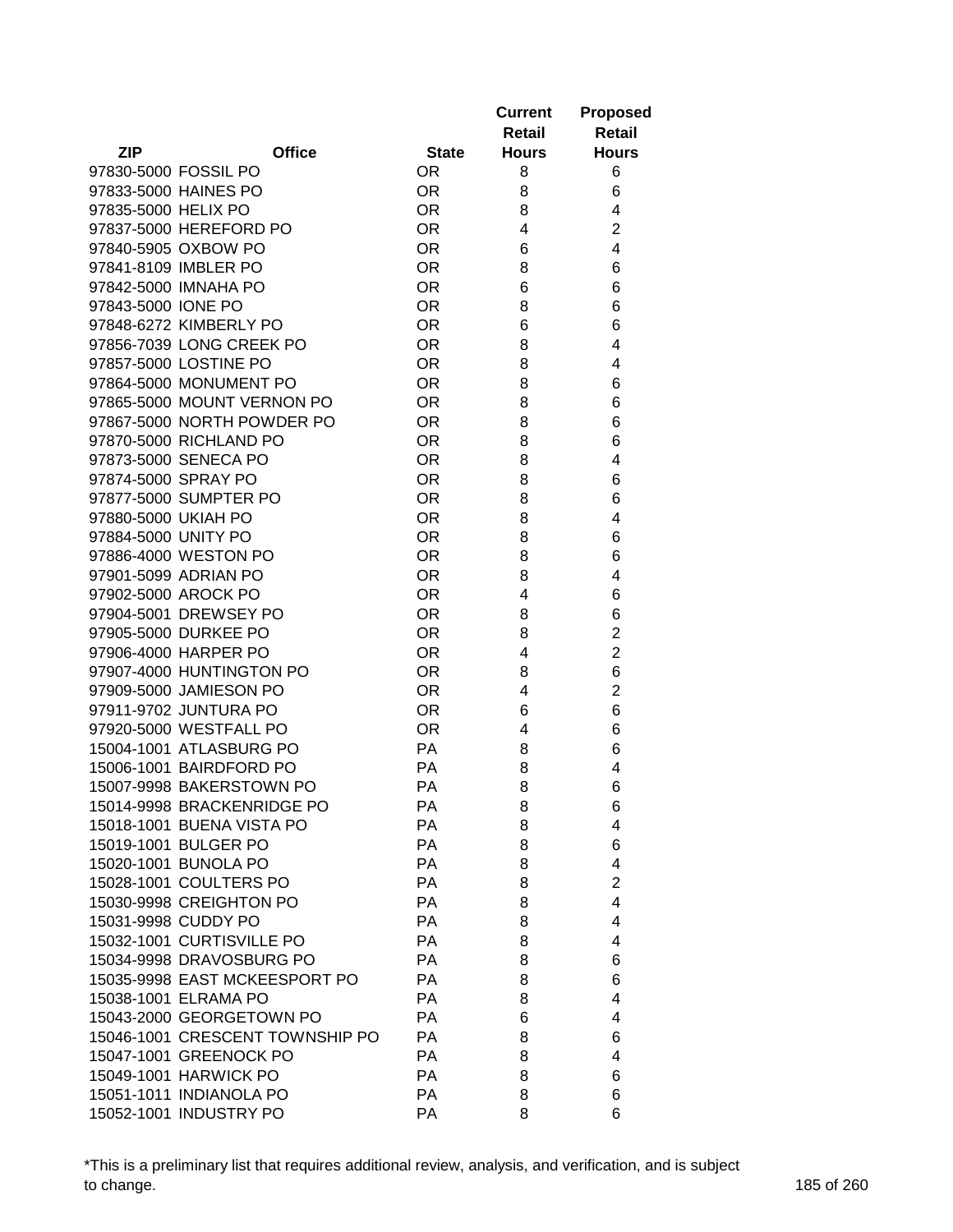|                     |                                                       |              | <b>Current</b> | <b>Proposed</b>     |
|---------------------|-------------------------------------------------------|--------------|----------------|---------------------|
|                     |                                                       |              | Retail         | Retail              |
| <b>ZIP</b>          | <b>Office</b>                                         | <b>State</b> | <b>Hours</b>   | <b>Hours</b>        |
|                     | 15053-1001 JOFFRE PO                                  | <b>PA</b>    | 8              | $\overline{2}$      |
|                     | 15054-1001 LANGELOTH PO                               | PA           | 8              | 6                   |
|                     | 15060-1001 MIDWAY PO                                  | PA           | 8              | 6                   |
|                     | 15072-1001 PRICEDALE PO                               | PA           | 8              | 4                   |
|                     | 15075-1001 RURAL RIDGE PO                             | PA           | 8              | 4                   |
|                     | 15076-9998 RUSELLTON PO                               | PA           | 8              | 6                   |
|                     | 15077-1001 SHIPPINGPORT PO                            | PA           | 8              | 4                   |
|                     | 15078-1001 SLOVAN PO                                  | PA           | 8              | 4                   |
|                     | 15081-1001 SOUTH HEIGHTS PO                           | PA           | 8              | 6                   |
|                     | 15082-1001 STURGEON PO                                | PA           | 8              | 4                   |
|                     | 15083-9998 SUTERSVILLE PO                             | PA           | 8              | 4                   |
|                     | 15087-1001 WEBSTER PO                                 | PA           | 8              | 4                   |
|                     | 15088-1001 WEST ELIZABETH PO                          | PA           | 8              | 6                   |
|                     | 15112-9998 EAST PITTSBURGH PO                         | PA           | 8              | 6                   |
|                     | 15144-9998 SPRINGDALE PO                              | PA           | 8              | 6                   |
|                     | 15148-9998 WILMERDING PO                              | PA           | 8              | 6                   |
|                     | 15310-1453 ALEPPO PO                                  | PA           | 8              | $\overline{c}$      |
| 15311-1344 AMITY PO |                                                       | PA           | 8              | $\overline{4}$      |
|                     | 15313-1001 BEALLSVILLE PO                             | PA           | 8              | 4                   |
| 15316-1001 BRAVE PO |                                                       | PA           | 8              | $\overline{2}$      |
|                     | 15324-1001 COKEBURG PO                                | PA           | 8              | $\overline{4}$      |
|                     |                                                       |              |                |                     |
|                     | 15325-1001 CRUCIBLE PO                                | PA           | 8              | 4                   |
|                     | 15327-1001 DILLINER PO                                | PA           | 8              | 4                   |
|                     | 15329-1001 PROSPERITY PO                              | PA<br>PA     | 8              | 6                   |
|                     | 15331-1001 ELLSWORTH PO<br>15334-1017 GARARDS FORT PO | PA           | 8              | 6<br>$\overline{2}$ |
|                     |                                                       | PA           | 6              | 4                   |
|                     | 15336-1001 GASTONVILLE PO                             | PA           | 8              | 4                   |
|                     | 15337-1001 GRAYSVILLE PO                              |              | 8              |                     |
|                     | 15338-2001 GREENSBORO PO<br>15340-1001 HICKORY PO     | PA           | 8              | 4                   |
|                     |                                                       | PA           | 8              | 6                   |
|                     | 15341-1062 HOLBROOK PO                                | PA           | 8              | 4                   |
|                     | 15344-1001 JEFFERSON PO                               | PA           | 8              | 6                   |
|                     | 15345-2001 MARIANNA PO                                | PA           | 8              | 6                   |
|                     | 15346-1001 MATHER PO                                  | PA           | 8              | 4                   |
|                     | 15348-1001 MILLSBORO PO                               | PA           | 8              | 4                   |
| 15350-1001 MUSE PO  |                                                       | PA           | 8              | 6                   |
|                     | 15351-1001 NEMACOLIN PO                               | PA           | 8              | 6                   |
|                     | 15352-9998 NEW FREEPORT PO                            | PA           | 8              | 6                   |
|                     | 15353-1001 NINEVEH PO                                 | PA           | 6              | $\overline{2}$      |
|                     | 15357-1001 RICES LANDING PO                           | <b>PA</b>    | 8              | 6                   |
|                     | 15358-1001 RICHEYVILLE PO                             | PA           | 8              | 6                   |
|                     | 15359-1001 ROGERSVILLE PO                             | PA           | 8              | 4                   |
|                     | 15360-1029 SCENERY HILL PO                            | PA           | 8              | 4                   |
|                     | 15361-1001 SOUTHVIEW PO                               | PA           | 6              | $\overline{2}$      |
|                     | 15362-9998 SPRAGGS PO                                 | PA           | 8              | 4                   |
|                     | 15363-1001 STRABANE PO                                | PA           | 8              | 6                   |
|                     | 15364-1001 SYCAMORE PO                                | PA           | 8              | 4                   |
|                     | 15365-1001 TAYLORSTOWN PO                             | PA           | 8              | $\overline{c}$      |
|                     | 15366-1001 VAN VOOHRIS PO                             | PA           | 8              | $\overline{2}$      |
|                     | 15368-1001 VESTABURG PO                               | PA           | 8              | 4                   |

\*This is a preliminary list that requires additional review, analysis, and verification, and is subject to change. 186 of 260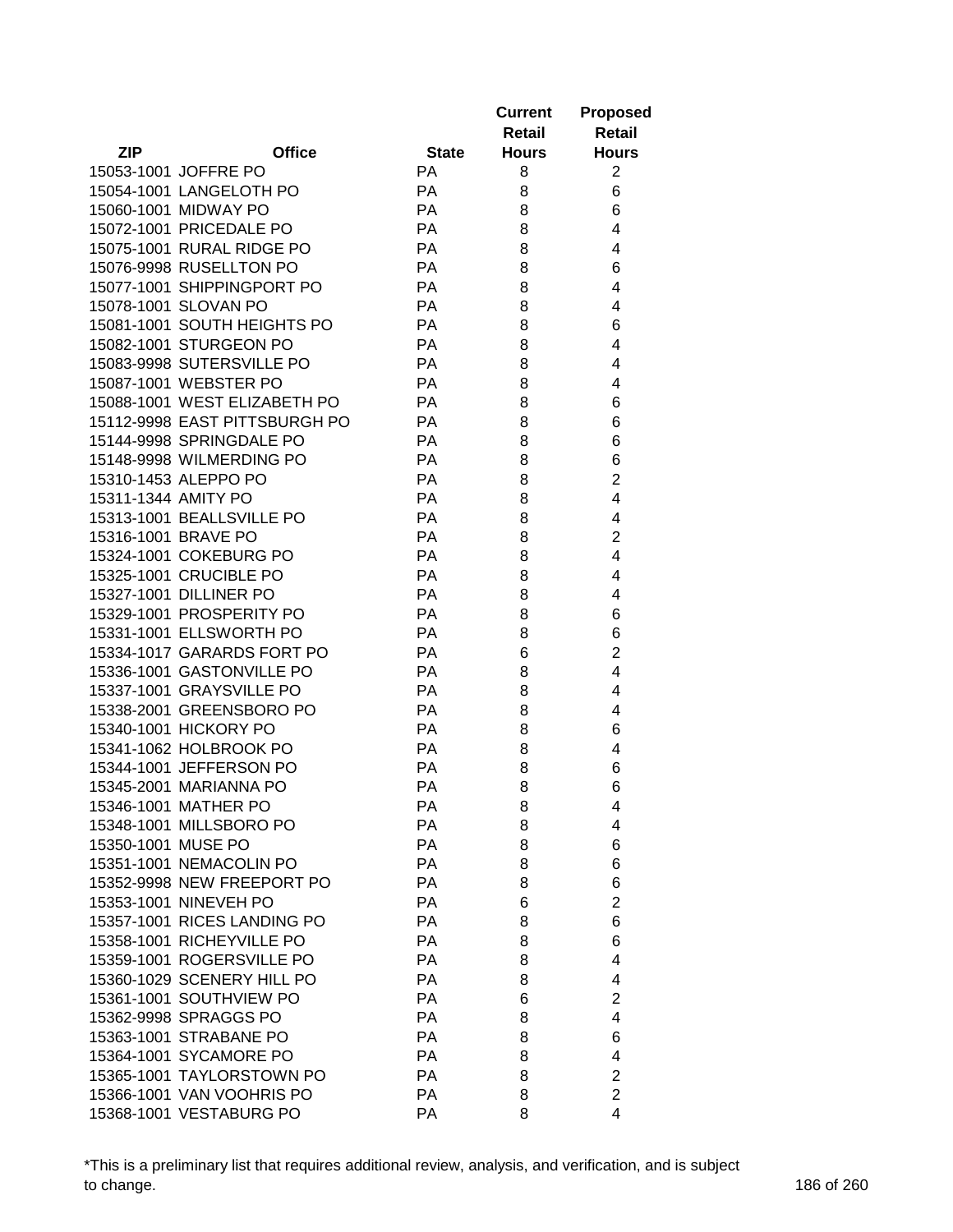|                     |                                                        |              | <b>Current</b> | <b>Proposed</b>         |
|---------------------|--------------------------------------------------------|--------------|----------------|-------------------------|
|                     |                                                        |              | Retail         | <b>Retail</b>           |
| <b>ZIP</b>          | <b>Office</b>                                          | <b>State</b> | <b>Hours</b>   | <b>Hours</b>            |
|                     | 15377-1001 WEST FINLEY PO                              | PA           | 8              | 4                       |
|                     | 15378-1001 WESTLAND PO                                 | PA           | 8              | $\overline{\mathbf{c}}$ |
|                     | 15379-1001 WEST MIDDLETOWN PO                          | PA           | 8              | $\overline{4}$          |
|                     | 15380-1109 WIND RIDGE PO                               | PA           | 8              | 4                       |
|                     | 15411-2167 ADDISON PO                                  | PA           | 8              | 4                       |
|                     | 15412-1001 ALLENPORT PO                                | PA           | 8              | 4                       |
|                     | 15413-9614 ALLISON PO                                  | PA           | 8              | 4                       |
|                     | 15415-1001 BRIER HILL PO                               | PA           | 8              | 4                       |
|                     | 15416-1001 BROWNFIELD PO                               | PA           | 8              | 4                       |
|                     | 15420-1001 CARDALE PO                                  | <b>PA</b>    | 8              | 4                       |
|                     | 15421-1001 CHALKHILL PO                                | PA           | 8              | 6                       |
|                     | 15422-1001 CHESTNUT RIDGE PO                           | PA           | 8              | $\overline{2}$          |
|                     | 15427-1099 DAISYTOWN PO                                | <b>PA</b>    | 8              | 4                       |
|                     | 15430-1001 DICKERSON RUN PO                            | <b>PA</b>    | 8              | 4                       |
|                     | 15431-9998 DUNBAR PO                                   | <b>PA</b>    | 8              | 6                       |
|                     | 15432-1001 DUNLEVY PO                                  | PA           | 8              | 4                       |
|                     | 15433-1001 EAST MILLSBORO PO                           | PA           | 6              | $\overline{c}$          |
|                     | 15435-1001 FAIRBANK PO                                 | PA           | 8              | $\overline{\mathbf{4}}$ |
|                     | 15440-1001 GIBBON GLADE PO                             | PA           | 8              | $\overline{2}$          |
|                     | 15442-2007 GRINDSTONE PO                               | PA           | 8              | $\overline{4}$          |
| 15443-1001 HIBBS PO |                                                        | PA           | 8              | 4                       |
|                     | 15444-1001 HILLER PO                                   | PA           | 8              | 6                       |
|                     | 15446-1111 INDIAN HEAD PO                              | PA           | 8              | 6                       |
|                     | 15447-1001 ISABELLA PO                                 | PA           | 6              | $\overline{2}$          |
|                     | 15448-1001 JACOBS CREEK PO                             | PA           | 8              | $\overline{c}$          |
|                     | 15449-1001 KEISTERVILLE PO                             | <b>PA</b>    | 8              | 4                       |
|                     | 15450-1012 LA BELLE PO                                 | <b>PA</b>    | 8              | 4                       |
|                     | 15451-1212 LAKE LYNN PO                                | PA           | 6              | $\overline{2}$          |
|                     | 15454-1001 LECKRONE PO                                 | <b>PA</b>    | 8              | 4                       |
|                     | 15455-1111 LEISENRING PO                               | PA           | 8              | 4                       |
|                     | 15456-1161 LEMONT FURNANCE PO                          | PA           | 8              | 6                       |
|                     | 15459-1072 MARKLEYSBURG PO                             | PA           | 8              | 6                       |
|                     | 15460-1001 MARTIN PO                                   | PA           | 6              | $\overline{2}$          |
|                     | 15462-1026 MELCROFT PO                                 | PA           | 8              | 4                       |
|                     | 15463-1001 MERRITTSTOWN PO                             | PA           | 8              | 4                       |
|                     | 15464-1021 MILL RUN PO                                 | PA           | 8              | 6                       |
|                     | 15465-1001 MOUNT BRADDOCK PO                           | PA           | 8              | $\overline{4}$          |
|                     | 15466-1001 NEWELL PO                                   | PA           | 8              | $\overline{4}$          |
|                     | 15470-1111 OHIOPYLE PO                                 | PA           | 8              | 4                       |
|                     | 15472-1001 OLIVER PO                                   | PA           | 8              | 4                       |
|                     | 15475-1001 REPUBLIC PO                                 | PA           | 8              | 6                       |
|                     | 15476-1001 RONCO PO                                    | PA           | 8              | $\overline{2}$          |
|                     | 15480-1047 SMOCK PO                                    | PA           | 8              | 4                       |
|                     |                                                        |              |                |                         |
|                     | 15482-1001 STAR JUNCTION PO<br>15483-1001 STOCKDALE PO | PA           | 8              | 6                       |
|                     |                                                        | PA           | 8              | 4                       |
| 15484-1001 ULEDI PO |                                                        | PA           | 8              | 4                       |
|                     | 15486-5001 VANDERBILT PO                               | PA           | 8              | 6                       |
|                     | 15488-5001 WALTERSBURG PO                              | PA           | 8              | 4                       |
|                     | 15489-1001 WEST LEISENRING PO                          | PA           | 8              | 4                       |
| 15490-1075 WHITE PO |                                                        | PA           | 8              | 4                       |

\*This is a preliminary list that requires additional review, analysis, and verification, and is subject to change. 187 of 260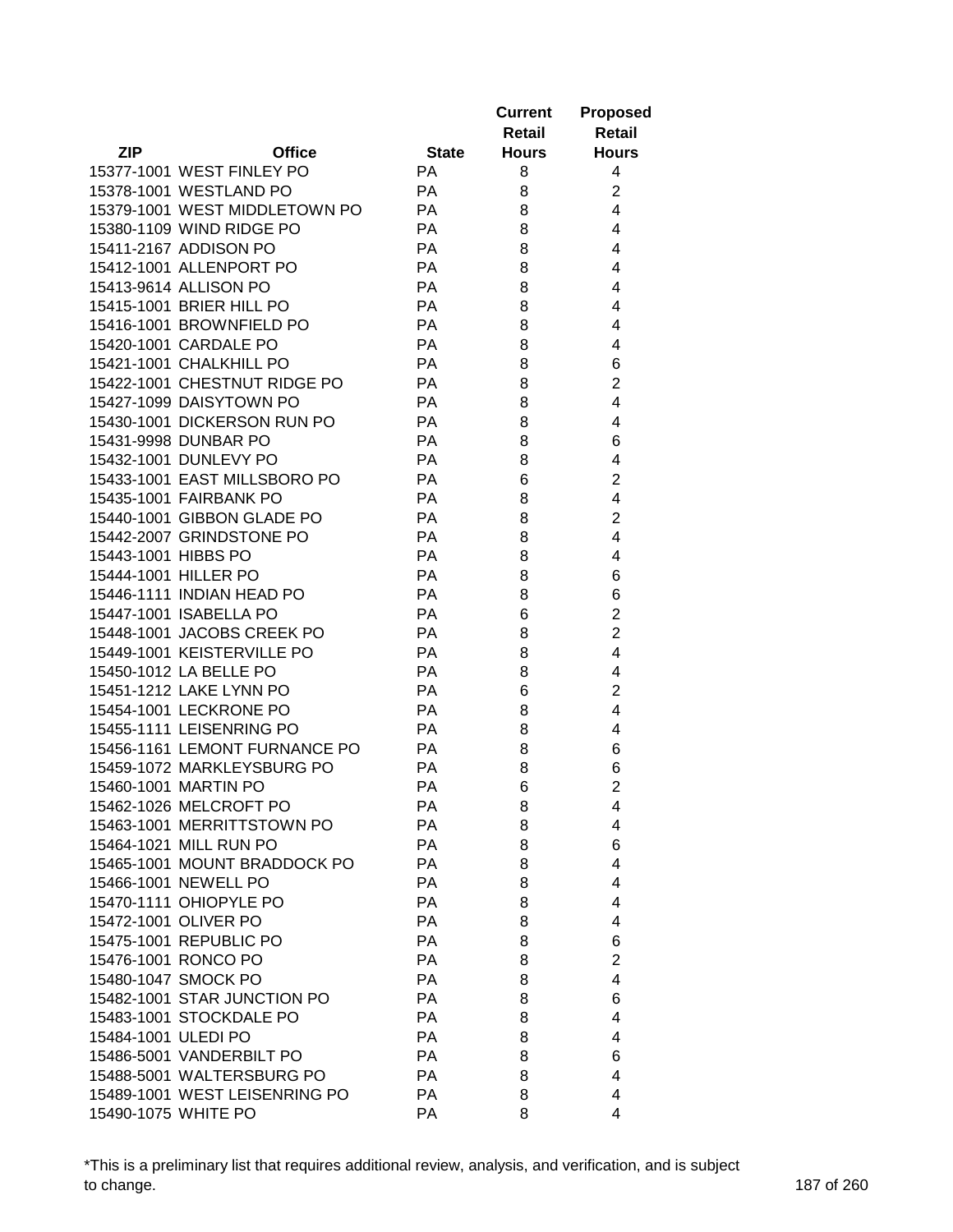|                    |                                |              | <b>Current</b><br>Retail | <b>Proposed</b><br><b>Retail</b> |
|--------------------|--------------------------------|--------------|--------------------------|----------------------------------|
| <b>ZIP</b>         | <b>Office</b>                  | <b>State</b> | <b>Hours</b>             | <b>Hours</b>                     |
|                    | 15492-1001 WICKHAVEN PO        | <b>PA</b>    | 6                        | $\overline{2}$                   |
|                    | 15520-9998 ACOSTA PO           | PA           | 8                        | $\overline{2}$                   |
|                    | 15521-9998 ALUM BANK PO        | <b>PA</b>    | 8                        | 6                                |
|                    | 15530-9998 BERLIN PO           | <b>PA</b>    | 8                        | 6                                |
|                    | 15532-9998 BOYNTON PO          | PA           | 6                        | $\overline{2}$                   |
|                    | 15533-9998 BREEZEWOOD PO       | PA           | 8                        | 6                                |
|                    | 15534-9998 BUFFALO MILLS PO    | PA           | 6                        | 4                                |
|                    | 15535-9998 CLEARVILLE PO       | PA           | 8                        | 6                                |
|                    | 15536-9998 CRYSTAL SPRING PO   | PA           | 8                        | 4                                |
|                    | 15538-9998 FAIRHOPE PO         | <b>PA</b>    | 8                        | $\overline{2}$                   |
|                    | 15539-9998 FISHERTOWN PO       | PA           | 8                        | 6                                |
|                    | 15540-9998 FORT HILL PO        | PA           | 8                        | $\overline{2}$                   |
|                    | 15542-9998 GARRETT PO          | PA           | 8                        | 4                                |
| 15544-9998 GRAY PO |                                | PA           | 8                        | $\overline{\mathbf{c}}$          |
|                    | 15547-9998 JENNERSTOWN PO      | PA           | 8                        | 6                                |
|                    | 15550-9998 MANNS CHOICE PO     | PA           | 8                        | 6                                |
|                    | 15551-9998 MARKLETON PO        | <b>PA</b>    | 8                        | 4                                |
|                    | 15553-9998 NEW BALTIMORE PO    | <b>PA</b>    | 6                        | $\overline{2}$                   |
|                    | 15554-9998 NEW PARIS PO        | PA           | 8                        | 4                                |
|                    | 15560-9998 SHANKSVILLE PO      | PA           | 8                        | 4                                |
|                    | 15561-9998 SIPESVILLE PO       | <b>PA</b>    | 8                        | 4                                |
|                    | 15562-9998 SPRINGS PO          | <b>PA</b>    | 8                        | 4                                |
|                    | 15563-9998 STOYSTOWN PO        | PA           | 8                        | 6                                |
|                    | 15611-5001 ADAMSBURG PO        | <b>PA</b>    | 8                        | 6                                |
|                    | 15612-1001 ALVERTON PO         | <b>PA</b>    | 8                        | 4                                |
|                    | 15615-9736 ARDARA PO           | <b>PA</b>    | 8                        | 4                                |
|                    | 15616-1000 ARMBRUST PO         | PA           | 8                        | 4                                |
|                    | 15617-1001 ARONA PO            | <b>PA</b>    | 8                        | 4                                |
|                    | 15618-9998 AVONMORE PO         | <b>PA</b>    | 8                        | 6                                |
|                    | 15619-1001 BOVARD PO           | <b>PA</b>    | 8                        | 6                                |
|                    | 15620-5001 BRADENVILLE PO      | PA           | 8                        | 4                                |
|                    | 15623-1001 CLARIDGE PO         | <b>PA</b>    | 8                        | 6                                |
|                    | 15624-1001 CRABTREE PO         | <b>PA</b>    | 8                        | 6                                |
|                    | 15625-1001 DARRAGH PO          | РA           | 8                        | 4                                |
|                    | 15628-1001 DONEGAL PO          | PA           | 8                        | 4                                |
|                    | 15629-1001 EAST VANDERGRIFT PO | PA           | 8                        | 4                                |
|                    | 15631-1001 EVERSON PO          | PA           | 8                        | $\overline{2}$                   |
|                    | 15634-1100 GRAPEVILLE PO       | PA           | 8                        | 6                                |
|                    | 15635-1001 HANNASTOWN PO       | <b>PA</b>    | 8                        | 4                                |
|                    | 15637-9998 HERMINIE PO         | PA           | 8                        | 6                                |
|                    | 15638-1001 HOSTETTER PO        | PA           | 8                        | 4                                |
|                    | 15639-5001 HUNKER PO           | <b>PA</b>    | 8                        | 4                                |
|                    | 15640-1002 HUTCHINSON PO       | <b>PA</b>    | 8                        | 4                                |
|                    | 15641-9998 HYDE PARK PO        | PA           | 8                        | 4                                |
|                    | 15646-1001 JONES MILLS PO      | <b>PA</b>    | 8                        | 4                                |
|                    | 15647-9998 LARIMER PO          | <b>PA</b>    | 8                        | 6                                |
|                    | 15655-5001 LAUGHLINTOWN PO     | <b>PA</b>    | 8                        | 4                                |
|                    | 15661-1030 LOYALHANNA PO       | PA           | 8                        | 6                                |
|                    | 15662-1001 LUXOR PO            | PA           | 8                        | 6                                |
|                    | 15663-1100 MADISON PO          | PA           | 8                        | 6                                |
|                    |                                |              |                          |                                  |

\*This is a preliminary list that requires additional review, analysis, and verification, and is subject to change. 188 of 260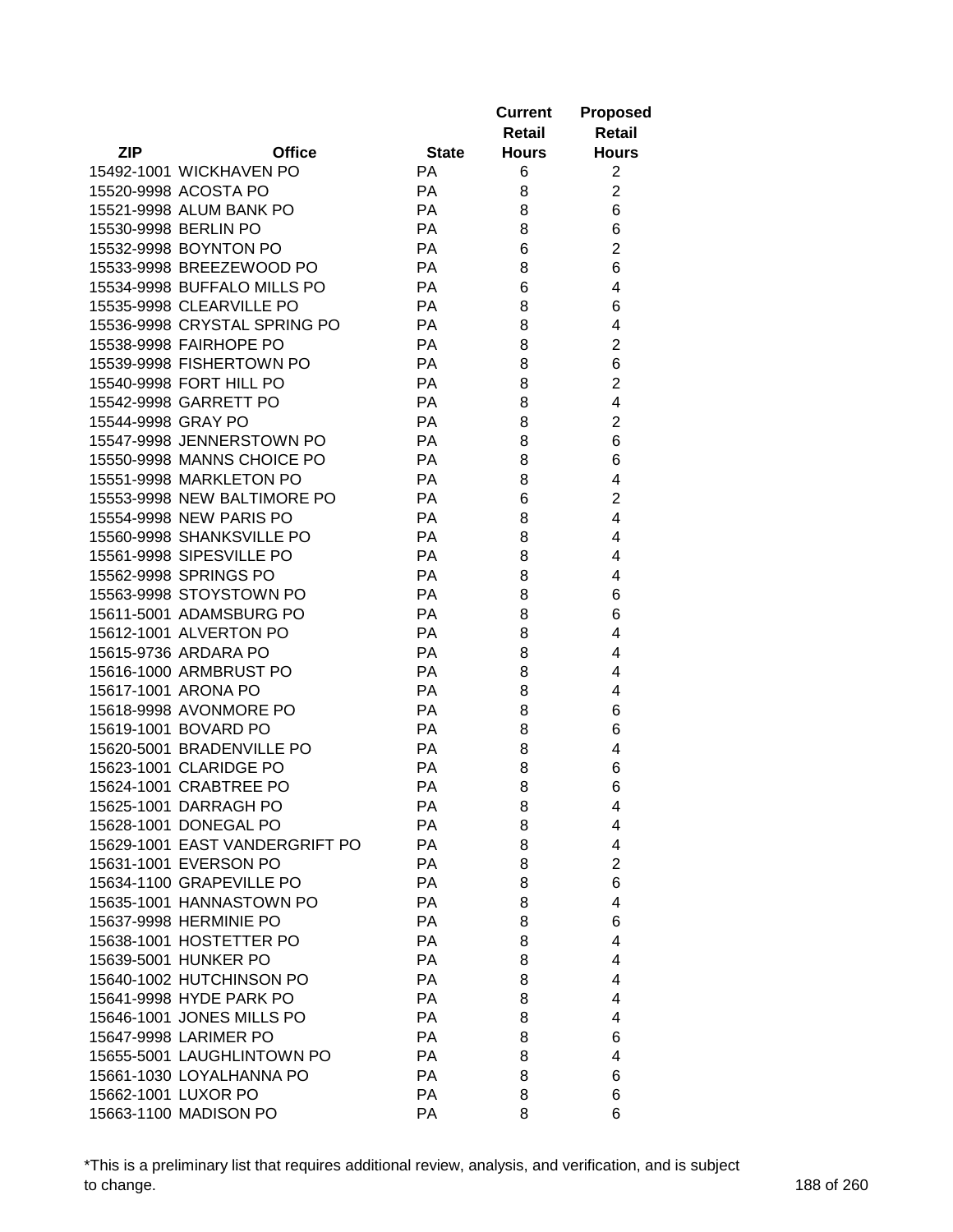|                     |                                 |              | <b>Current</b> | <b>Proposed</b> |
|---------------------|---------------------------------|--------------|----------------|-----------------|
|                     |                                 |              | Retail         | <b>Retail</b>   |
| <b>ZIP</b>          | <b>Office</b>                   | <b>State</b> | <b>Hours</b>   | <b>Hours</b>    |
|                     | 15664-1001 MAMMOTH PO           | <b>PA</b>    | 8              | 4               |
|                     | 15671-1050 NEW DERRY PO         | PA           | 8              | 4               |
|                     | 15674-1001 NORVELT PO           | PA           | 8              | 6               |
| 15675-9998 PENN PO  |                                 | PA           | 8              | 6               |
|                     | 15678-1001 RILLTON PO           | <b>PA</b>    | 8              | 6               |
|                     | 15679-1001 RUFFS DALE PO        | <b>PA</b>    | 8              | 4               |
|                     | 15680-1001 SALINA PO            | <b>PA</b>    | 8              | 4               |
|                     | 15682-1001 SCHENLEY PO          | PA           | 4              | $\overline{2}$  |
|                     | 15684-2000 SLICKVILLE PO        | PA           | 8              | 6               |
|                     | 15685-1001 SOUTHWEST PO         | PA           | 8              | 4               |
|                     | 15686-1052 SPRING CHURCH PO     | PA           | 8              | 6               |
|                     | 15687-1001 STAHLSTOWN PO        | PA           | 8              | 6               |
| 15688-1001 TARRS PO |                                 | PA           | 8              | 4               |
|                     |                                 | PA           |                |                 |
|                     | 15689-1001 UNITED PO            |              | 8              | 4               |
|                     | 15691-1001 WENDEL PO            | PA           | 8              | 6               |
|                     | 15692-1001 WESTMORELAND CITY PO | PA           | 8              | 6               |
|                     | 15693-1001 WHITNEY PO           | PA           | 8              | 4               |
|                     | 15695-1001 WYANO PO             | PA           | 8              | 4               |
|                     | 15698-1111 YUKON PO             | PA           | 8              | 6               |
|                     | 15710-9998 ALVERDA PO           | PA           | 8              | $\overline{2}$  |
| 15711-9998 ANITA PO |                                 | PA           | 8              | 4               |
|                     | 15712-9998 ARCADIA PO           | PA           | 6              | $\overline{2}$  |
|                     | 15715-9998 BIG RUN PO           | PA           | 8              | 6               |
|                     | 15716-9998 BLACK LICK PO        | PA           | 8              | 6               |
|                     | 15720-9998 BRUSH VALLEY PO      | PA           | 8              | 4               |
|                     | 15723-9998 CHAMBERSVILLE PO     | PA           | 4              | $\overline{2}$  |
|                     | 15725-9998 CLARKSBURG PO        | PA           | 8              | 6               |
| 15727-9998 CLUNE PO |                                 | PA           | 6              | $\overline{2}$  |
|                     | 15729-9998 COMMODORE PO         | PA           | 8              | 6               |
| 15731-9998 CORAL PO |                                 | PA           | 8              | 4               |
|                     | 15733-9998 DE LANCEY PO         | PA           | 8              | 4               |
|                     | 15734-9998 DIXONVILLE PO        | PA           | 8              | 4               |
|                     | 15737-9998 ELMORA PO            | PA           | 8              | 4               |
|                     | 15738-9998 EMEIGH PO            | PA           | 8              | 4               |
| 15741-9998 GIPSY PO |                                 | РA           | 6              | 4               |
|                     | 15742-9998 GLEN CAMPBELL PO     | PA           | 8              | 4               |
|                     | 15744-9998 HAMILTON PO          | PA           | 6              | $\overline{2}$  |
|                     | 15745-9998 HEILWOOD PO          | PA           | 8              | 4               |
|                     | 15746-9998 HILLSDALE PO         | PA           | 8              | 4               |
| 15747-9998 HOME PO  |                                 | PA           | 8              | 6               |
| 15752-9998 KENT PO  |                                 | PA           | 8              | $\overline{2}$  |
|                     | 15753-9998 LA JOSE PO           | PA           | 8              | $\overline{2}$  |
|                     | 15754-9998 LUCERNEMINES PO      | PA           | 8              | 4               |
|                     | 15756-9998 MCINTYRE PO          | PA           | 8              | $\overline{2}$  |
|                     | 15757-9998 MAHAFFEY PO          | PA           | 8              | 6               |
|                     | 15759-9998 MARION CENTER PO     | PA           | 8              | 6               |
|                     | 15762-9998 NICKTOWN PO          | PA           | 8              | 6               |
|                     | 15765-9998 PENN RUN PO          | PA           | 8              | 6               |
|                     | 15771-9998 ROCHESTER MILLS PO   | PA           | 8              | 4               |
|                     | 15772-9998 ROSSITER PO          | PA           | 8              | 6               |
|                     |                                 |              |                |                 |

\*This is a preliminary list that requires additional review, analysis, and verification, and is subject to change. 189 of 260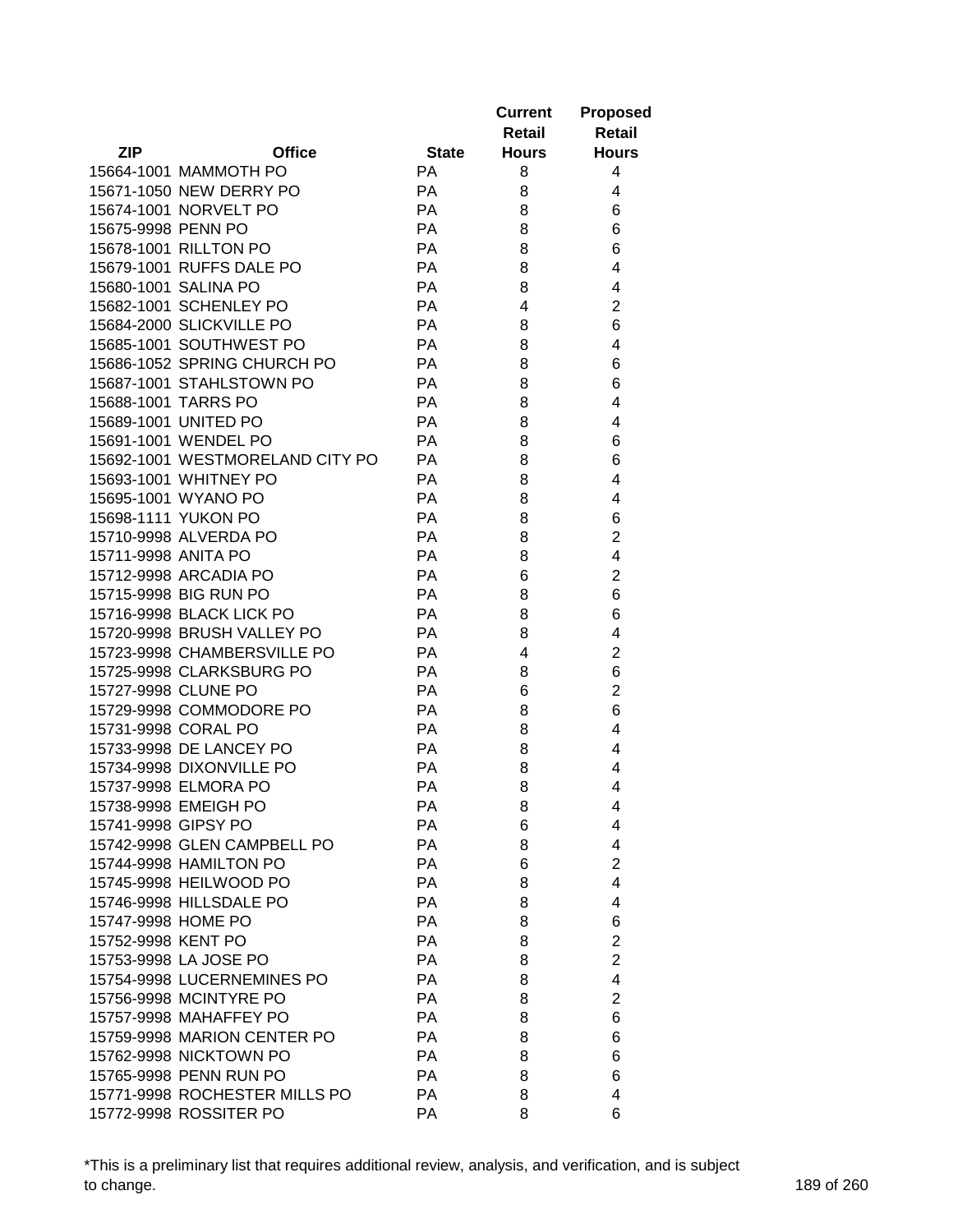|                     |                              |              | <b>Current</b><br>Retail | <b>Proposed</b><br><b>Retail</b> |
|---------------------|------------------------------|--------------|--------------------------|----------------------------------|
| <b>ZIP</b>          | <b>Office</b>                | <b>State</b> | <b>Hours</b>             | <b>Hours</b>                     |
|                     | 15773-9998 SAINT BENEDICT PO | PA           | 8                        | 4                                |
|                     | 15777-9998 STARFORD PO       | PA           | 6                        | $\overline{2}$                   |
|                     | 15778-9998 TIMBLIN PO        | PA           | 6                        | $\overline{2}$                   |
|                     | 15779-9998 TORRANCE PO       | PA           | 8                        | 4                                |
|                     | 15780-9998 VALIER PO         | PA           | 6                        | 4                                |
|                     | 15781-9998 WALSTON PO        | PA           | 8                        | 4                                |
|                     | 15783-9998 WEST LEBANON PO   | PA           | 6                        | $\overline{2}$                   |
|                     | 15821-9800 BENEZETT PO       | PA           | 8                        | $\overline{2}$                   |
|                     | 15823-9800 BROCKPORT PO      | <b>PA</b>    | 8                        | 4                                |
|                     | 15827-9800 BYRNEDALE PO      | <b>PA</b>    | 8                        | 4                                |
|                     | 15829-9800 CORSICA PO        | PA           | 8                        | 6                                |
|                     | 15831-9800 DAGUS MINES PO    | PA           | 8                        | $\overline{2}$                   |
|                     | 15832-9800 DRIFTWOOD PO      | PA           | 8                        | 4                                |
|                     | 15841-9800 FORCE PO          | PA           | 8                        | 4                                |
|                     | 15847-9800 KNOX DALE PO      | PA           | 8                        | $\overline{2}$                   |
|                     | 15848-9800 LUTHERSBURG PO    | PA           | 8                        | 6                                |
|                     | 15849-9800 PENFIELD PO       | <b>PA</b>    | 8                        | 4                                |
|                     | 15856-9800 ROCKTON PO        | <b>PA</b>    | 8                        | 4                                |
| 15860-9800 SIGEL PO |                              | PA           | 8                        | 6                                |
|                     | 15861-9800 SINNAMAHONING PO  | PA           | 8                        | $\overline{2}$                   |
|                     | 15863-9800 STUMP CREEK PO    | PA           | 8                        | $\overline{2}$                   |
|                     |                              | <b>PA</b>    |                          | 6                                |
|                     | 15864-9800 SUMMERVILLE PO    | PA           | 8                        |                                  |
|                     | 15865-1080 SYKESVILLE PO     |              | 8                        | 6                                |
|                     | 15868-9800 WEEDVILLE PO      | <b>PA</b>    | 8                        | 6                                |
|                     | 15870-9800 WILCOX PO         | <b>PA</b>    | 8                        | 4                                |
|                     | 15920-9998 ARMAGH PO         | <b>PA</b>    | 8                        | 6                                |
|                     | 15921-9998 BEAVERDALE PO     | PA           | 8                        | 6                                |
|                     | 15922-9998 BELSANO PO        | PA           | 8                        | 4                                |
|                     | 15923-9998 BOLIVAR PO        | <b>PA</b>    | 8                        | 4                                |
|                     | 15924-9998 CAIRNBROOK PO     | <b>PA</b>    | 8                        | 4                                |
|                     | 15925-9998 CASSANDRA PO      | PA           | 8                        | $\overline{2}$                   |
|                     | 15926-9998 CENTRAL CITY PO   | <b>PA</b>    | 8                        | 6                                |
|                     | 15927-9998 COLVER PO         | <b>PA</b>    | 8                        | 6                                |
|                     | 15929-9998 DILLTOWN PO       | РA           | 8                        | 2                                |
| 15934-9998 ELTON PO | 15930-9998 DUNLO PO          | PA           | 8                        | 4                                |
|                     |                              | PA           | 8                        | 6                                |
|                     | 15935-9998 HOLLSOPPLE PO     | PA           | 8                        | 6                                |
|                     | 15936-9998 HOOVERSVILLE PO   | PA           | 8                        | 6                                |
|                     | 15937-9998 JEROME PO         | PA           | 8                        | 6                                |
| 15938-9998 LILLY PO |                              | PA           | 8                        | 6                                |
|                     | 15940-9998 LORETTO PO        | PA           | 8                        | 6                                |
|                     | 15942-9998 MINERAL POINT PO  | <b>PA</b>    | 8                        | 4                                |
|                     | 15948-9998 REVLOC PO         | <b>PA</b>    | 8                        | 4                                |
|                     | 15949-9998 ROBINSON PO       | PA           | 8                        | 4                                |
|                     | 15951-9998 SAINT MICHAEL PO  | PA           | 8                        | 6                                |
| 15952-9998 SALIX PO |                              | PA           | 8                        | 6                                |
|                     | 15955-9998 SIDMAN PO         | PA           | 8                        | 6                                |
|                     | 15956-9998 SOUTH FORK PO     | PA           | 8                        | 6                                |
|                     | 15958-9998 SUMMERHILL PO     | PA           | 8                        | 6                                |
|                     | 15960-9998 TWIN ROCKS PO     | PA           | 8                        | 4                                |

\*This is a preliminary list that requires additional review, analysis, and verification, and is subject to change. 190 of 260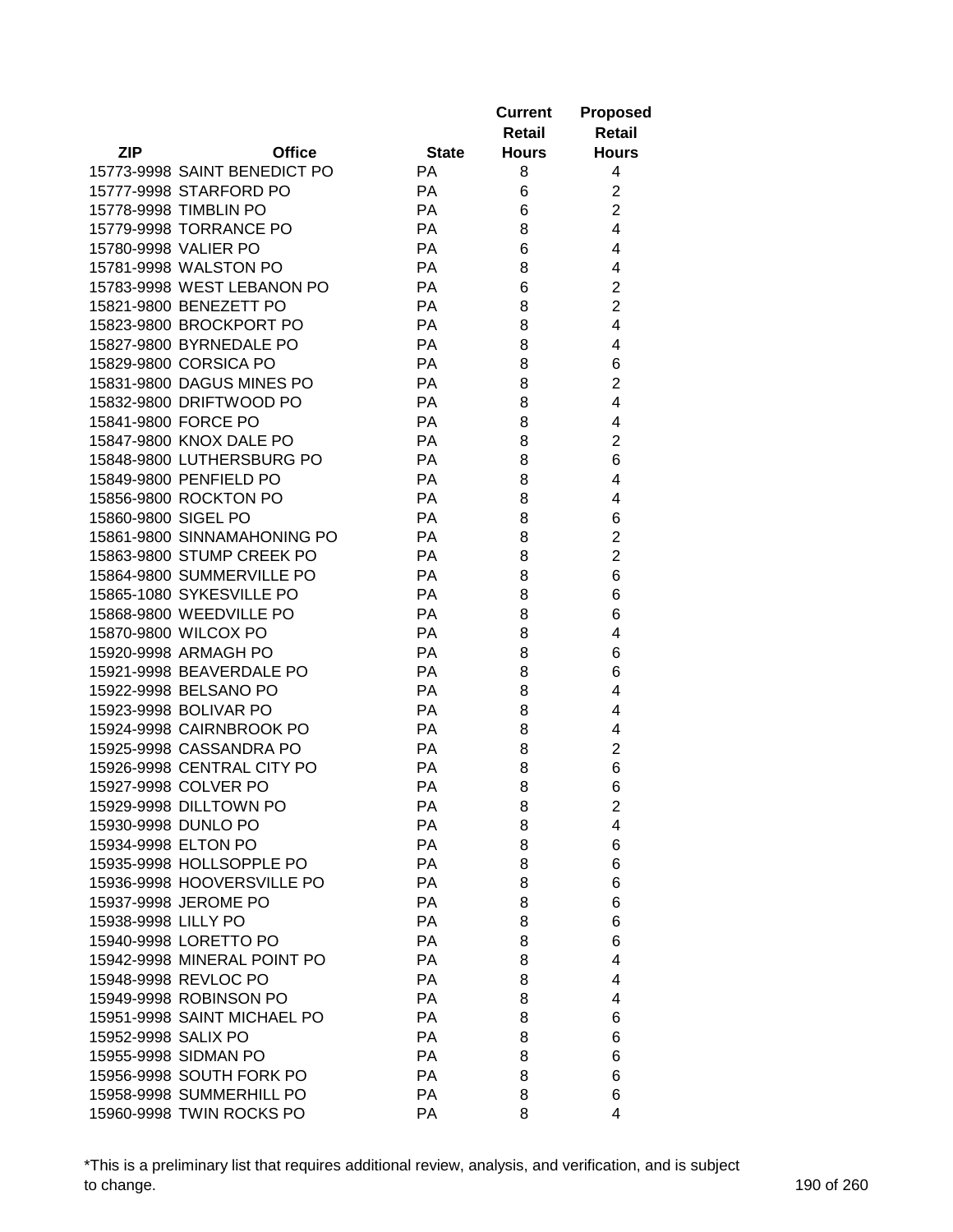|                     |                                |              | <b>Current</b> | <b>Proposed</b>         |
|---------------------|--------------------------------|--------------|----------------|-------------------------|
|                     |                                |              | <b>Retail</b>  | <b>Retail</b>           |
| <b>ZIP</b>          | <b>Office</b>                  | <b>State</b> | <b>Hours</b>   | <b>Hours</b>            |
|                     | 15961-9998 VINTONDALE PO       | <b>PA</b>    | 8              | 6                       |
|                     | 15962-9998 WILMORE PO          | PA           | 8              | 4                       |
| 16022-9800 BRUIN PO |                                | PA           | 8              | 4                       |
|                     | 16023-9800 CABOT PO            | PA           | 8              | 6                       |
|                     | 16024-9800 CALLERY PO          | <b>PA</b>    | 8              | 4                       |
|                     | 16027-9800 CONNOQUENESSING PO  | <b>PA</b>    | 8              | 6                       |
|                     | 16028-9800 EAST BRADY PO       | <b>PA</b>    | 8              | 6                       |
|                     | 16029-9800 EAST BUTLER PO      | PA           | 8              | 6                       |
|                     | 16030-9800 EAU CLAIRE PO       | PA           | 8              | 4                       |
|                     | 16034-9800 FENELTON PO         | PA           | 6              | 4                       |
|                     | 16035-9800 FORESTVILLE PO      | PA           | 8              | 4                       |
|                     | 16036-9800 FOXBURG PO          | PA           | 8              | 4                       |
|                     | 16039-9800 HERMAN PO           | PA           | 8              | 4                       |
|                     | 16040-9800 HILLIARDS PO        | PA           | 8              | 4                       |
|                     | 16041-9800 KARNS CITY PO       | PA           | 8              | 4                       |
|                     | 16048-9800 NORTH WASHINGTON PO | PA           | 8              | 4                       |
|                     |                                | PA           | 8              | 6                       |
|                     | 16049-9800 PARKER PO           |              |                |                         |
|                     | 16050-9800 PETROLIA PO         | PA           | 8              | 6                       |
|                     | 16054-9800 SAINT PETERSBURG PO | PA           | 8              | 4                       |
|                     | 16058-9800 TURKEY CITY PO      | PA           | $\overline{2}$ | $\overline{2}$          |
|                     | 16110-9800 ADAMSVILLE PO       | PA           | 8              | $\overline{c}$          |
|                     | 16111-9800 ATLANTIC PO         | PA           | 8              | $\overline{\mathbf{4}}$ |
| 16113-9800 CLARK PO |                                | PA           | 8              | 4                       |
|                     | 16114-9800 CLARKS MILLS PO     | PA           | 8              | 4                       |
|                     | 16116-9800 EDINBURG PO         | PA           | 8              | 6                       |
|                     | 16120-9800 ENON VALLEY PO      | PA           | 8              | 6                       |
|                     | 16124-9800 FREDONIA PO         | PA           | 8              | 6                       |
|                     | 16130-9800 HADLEY PO           | PA           | 8              | 6                       |
|                     | 16131-9800 HARTSTOWN PO        | PA           | 8              | 4                       |
|                     | 16132-9800 HILLSVILLE PO       | PA           | 8              | 4                       |
|                     | 16133-9800 JACKSON CENTER PO   | PA           | 8              | 6                       |
|                     | 16136-9800 KOPPEL PO           | PA           | 8              | 6                       |
|                     | 16140-9800 NEW BEDFORD PO      | PA           | 8              | 4                       |
|                     | 16141-9800 NEW GALILEE PO      | PA           | 8              | 6                       |
|                     | 16143-9800 PULASKI PO          | РA           | 8              | 4                       |
|                     | 16151-9800 SHEAKLEYVILLE PO    | PA           | 8              | 4                       |
|                     | 16155-9800 VILLA MARIA PO      | PA           | 8              | 4                       |
|                     | 16157-9800 WAMPUM PO           | PA           | 8              | 6                       |
|                     | 16160-9800 WEST PITTSBURG PO   | PA           | 8              | 6                       |
|                     | 16161-9800 WHEATLAND PO        | <b>PA</b>    | 8              | 6                       |
|                     | 16210-9800 ADRIAN PO           | PA           | 8              | 4                       |
| 16211-9800 BEYER PO |                                | PA           | 4              | $\overline{2}$          |
|                     | 16212-9800 CADOGAN PO          | PA           | 8              | 4                       |
|                     | 16213-9800 CALLENSBURG PO      | PA           | 8              | 4                       |
|                     | 16217-9800 COOKSBURG PO        | PA           | 8              | 4                       |
|                     | 16218-9800 COWANSVILLE PO      | PA           | 8              | 6                       |
|                     | 16220-9800 CROWN PO            | PA           | 6              | $\overline{c}$          |
|                     | 16221-9800 CURLLSVILLE PO      | PA           | 4              | $\overline{2}$          |
|                     | 16223-9800 DISTANT PO          | PA           | 8              | 4                       |
|                     | 16224-9800 FAIRMOUNT CITY PO   | PA           | 8              | 6                       |

\*This is a preliminary list that requires additional review, analysis, and verification, and is subject to change. 191 of 260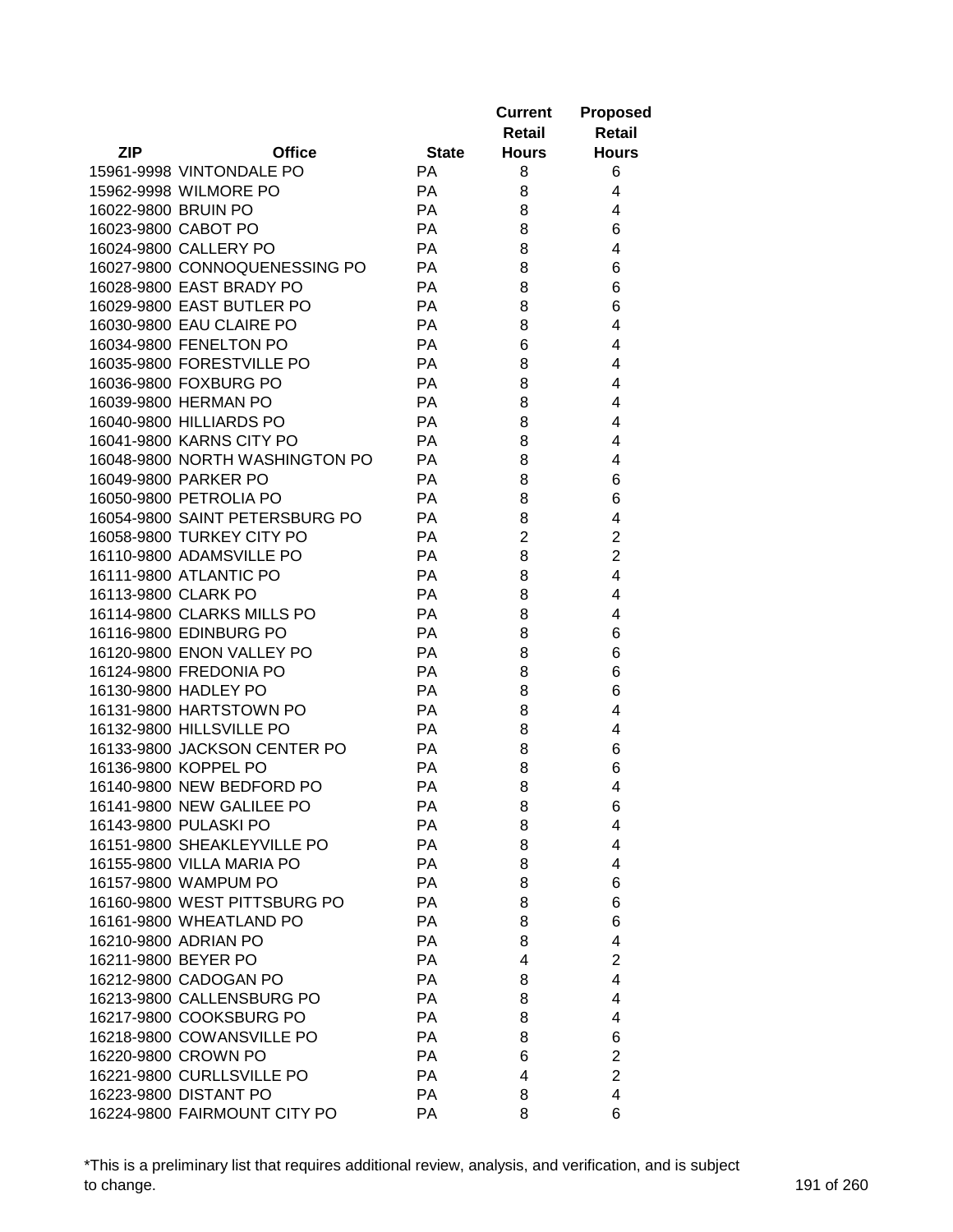|                     |                                                 |              | <b>Current</b> | <b>Proposed</b>     |
|---------------------|-------------------------------------------------|--------------|----------------|---------------------|
|                     |                                                 |              | Retail         | <b>Retail</b>       |
| <b>ZIP</b>          | <b>Office</b>                                   | <b>State</b> | <b>Hours</b>   | <b>Hours</b>        |
|                     | 16225-9800 FISHER PO                            | <b>PA</b>    | 6              | $\overline{2}$      |
|                     | 16230-9800 HAWTHORN PO                          | PA           | 8              | 4                   |
|                     | 16233-9800 LEEPER PO                            | PA           | 8              | 6                   |
|                     | 16234-9800 LIMESTONE PO                         | PA           | 6              | $\overline{c}$      |
|                     | 16235-9800 LUCINDA PO                           | PA           | 8              | 6                   |
|                     | 16236-9800 MCGRANN PO                           | <b>PA</b>    | 8              | 4                   |
|                     | 16238-9800 MANORVILLE PO                        | <b>PA</b>    | 8              | 4                   |
|                     | 16240-9800 MAYPORT PO                           | PA           | 8              | 4                   |
|                     | 16244-9800 NU MINE PO                           | PA           | 8              | 4                   |
|                     | 16245-9800 OAK RIDGE PO                         | PA           | 8              | $\overline{2}$      |
|                     | 16246-9800 PLUMVILLE PO                         | PA           | 8              | 4                   |
|                     | 16250-9800 SAGAMORE PO                          | PA           | 8              | $\overline{2}$      |
| 16255-9800 SLIGO PO |                                                 | PA           | 8              | 6                   |
|                     | 16256-9800 SMICKSBURG PO                        | PA           | 8              | 6                   |
|                     | 16259-9800 TEMPLETON PO                         | PA           | 8              | 6                   |
|                     | 16263-9800 YATESBORO PO                         | PA           | 8              | 4                   |
|                     | 16311-9800 CARLTON PO                           | PA           | 8              | $\overline{2}$      |
|                     | 16312-9800 CHANDLERS VALLEY PO                  | PA           | $\overline{2}$ | $\overline{2}$      |
|                     | 16313-9800 CLARENDON PO                         | <b>PA</b>    | 8              | 6                   |
|                     |                                                 | PA           | 8              | 4                   |
|                     | 16322-9800 ENDEAVOR PO<br>16326-9800 FRYBURG PO | PA           | 8              | 4                   |
|                     |                                                 | PA           |                |                     |
|                     | 16327-9800 GUYS MILLS PO                        |              | 8              | 6                   |
|                     | 16331-9800 KOSSUTH PO                           | PA<br>PA     | 6              | $\overline{2}$<br>4 |
|                     | 16333-9800 LUDLOW PO<br>16334-9800 MARBLE PO    | PA           | 8              | 4                   |
| 16342-9800 POLK PO  |                                                 | PA           | 8<br>8         | 6                   |
| 16343-9800 RENO PO  |                                                 | PA           | 8              | 4                   |
|                     | 16344-9800 ROUSEVILLE PO                        | PA           |                | 4                   |
|                     | 16351-1000 TIDIOUTE PO                          |              | 8              |                     |
|                     |                                                 | PA           | 8              | 6                   |
| 16352-9800 TIONA PO |                                                 | PA           | 8              | $\overline{2}$      |
|                     | 16360-9800 TOWNVILLE PO                         | PA           | 8              | 6                   |
|                     | 16361-9800 TYLERSBURG PO                        | PA           | 8              | 4                   |
| 16362-9800 UTICA PO |                                                 | PA           | 8              | 4                   |
|                     | 16364-9800 VENUS PO                             | PA           | 8              | 4                   |
|                     | 16370-9800 WEST HICKORY PO                      | РA           | 8              | 4                   |
|                     | 16372-9800 CLINTONVILLE PO                      | PA           | 8              | 4                   |
|                     | 16374-9800 KENNERDELL PO                        | PA           | 8              | 6                   |
|                     | 16375-9800 LAMARTINE PO                         | PA           | $\overline{2}$ | $\overline{2}$      |
|                     | 16404-9800 CENTERVILLE PO                       | PA           | 8              | 6                   |
|                     | 16405-9800 COLUMBUS PO                          | PA           | 8              | 4                   |
|                     | 16410-9800 CRANESVILLE PO                       | PA           | 8              | 6                   |
|                     | 16411-9800 EAST SPRINGFIELD PO                  | PA           | 8              | 6                   |
| 16413-9800 ELGIN PO |                                                 | PA           | 4              | $\overline{2}$      |
|                     | 16416-9800 GARLAND PO                           | PA           | 8              | $\overline{2}$      |
|                     | 16420-9800 GRAND VALLEY PO                      | PA           | 8              | 4                   |
|                     | 16422-9800 HARMONSBURG PO                       | PA           | 8              | 4                   |
|                     | 16427-9800 MILL VILLAGE PO                      | PA           | 8              | 4                   |
|                     | 16434-9800 SPARTANSBURG PO                      | PA           | 8              | 6                   |
|                     | 16435-9800 SPRINGBORO PO                        | PA           | 8              | 6                   |
|                     | 16436-9800 SPRING CREEK PO                      | PA           | 8              | 4                   |

\*This is a preliminary list that requires additional review, analysis, and verification, and is subject to change. 192 of 260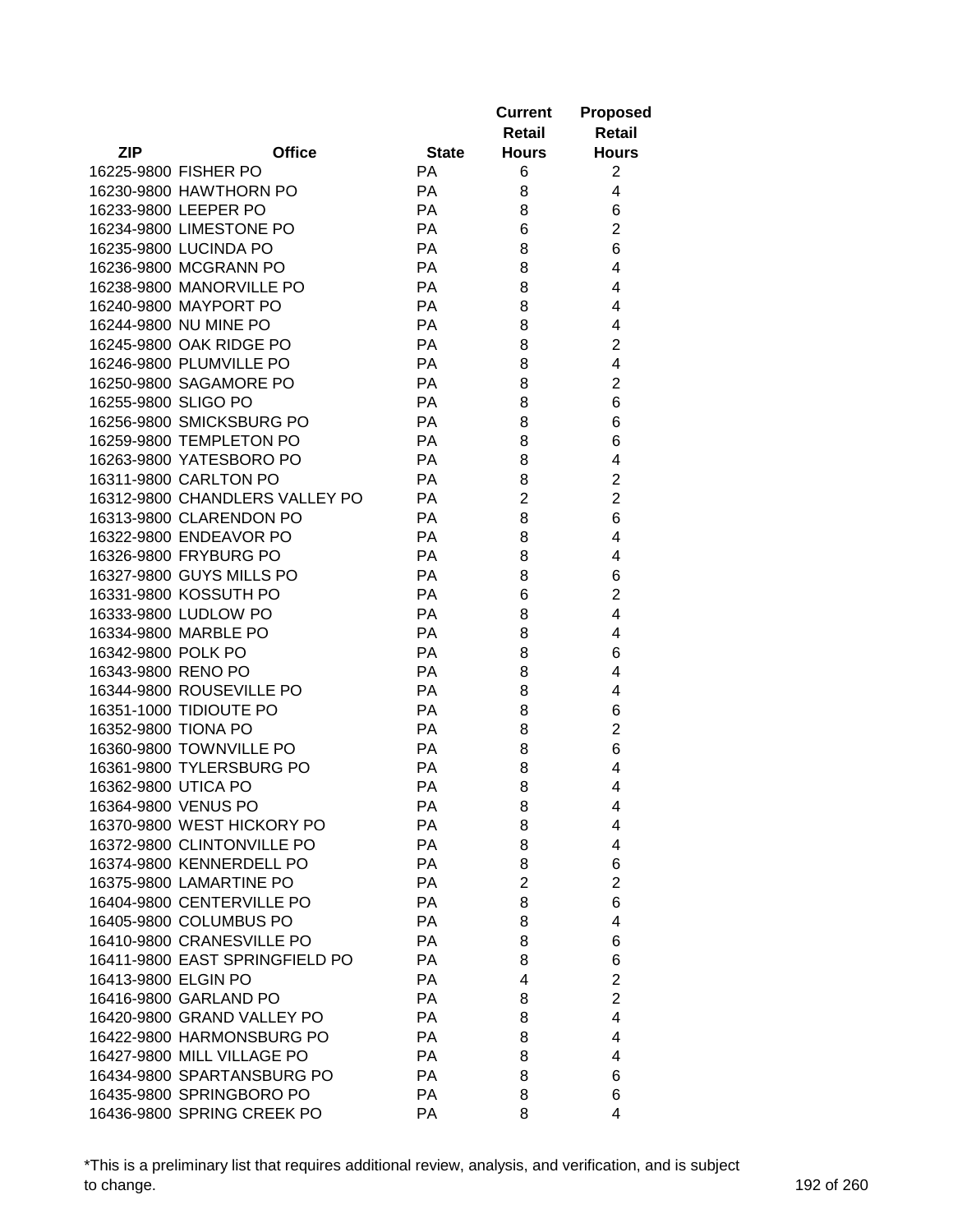|                     |                                                   |              | <b>Current</b><br>Retail | <b>Proposed</b><br><b>Retail</b> |
|---------------------|---------------------------------------------------|--------------|--------------------------|----------------------------------|
| <b>ZIP</b>          | <b>Office</b>                                     | <b>State</b> | <b>Hours</b>             | <b>Hours</b>                     |
|                     | 16440-9800 VENANGO PO                             | <b>PA</b>    | 8                        | 4                                |
|                     | 16443-9800 WEST SPRINGFIELD PO                    | <b>PA</b>    | 8                        | 4                                |
|                     | 16613-9998 ASHVILLE PO                            | <b>PA</b>    | 8                        | 6                                |
|                     | 16619-9998 BLANDBURG PO                           | PA           | 8                        | 4                                |
|                     | 16620-9998 BRISBIN PO                             | PA           | 8                        | 4                                |
|                     | 16621-9998 BROAD TOP PO                           | PA           | 8                        | 6                                |
|                     | 16622-9998 CALVIN PO                              | PA           | 8                        | 4                                |
|                     | 16623-9998 CASSVILLE PO                           | PA           | 8                        | 4                                |
|                     | 16624-9998 CHEST SPRINGS PO                       | PA           | 8                        | $\overline{2}$                   |
|                     | 16627-9998 COALPORT PO                            | <b>PA</b>    | 8                        | 6                                |
|                     | 16631-9998 CURRYVILLE PO                          | PA           | 8                        | 4                                |
|                     | 16633-9998 DEFIANCE PO                            | PA           | 8                        | $\overline{2}$                   |
|                     | 16634-9000 DUDLEY PO                              | PA           | 8                        | $\overline{2}$                   |
|                     | 16636-9998 DYSART PO                              | PA           | 8                        | 4                                |
|                     | 16639-9998 FALLENTIMBER PO                        | PA           | 8                        | 4                                |
|                     | 16640-9998 FLINTON PO                             | PA           | 8                        | 4                                |
|                     | 16641-9998 GALLITZIN PO                           | PA           | 8                        | 6                                |
|                     | 16644-9998 GLASGOW PO                             | PA           | 8                        | 4                                |
|                     | 16647-9998 HESSTON PO                             | PA           | 8                        | 4                                |
|                     | 16650-9998 HOPEWELL PO                            | PA           | 8                        | 4                                |
| 16655-9998 IMLER PO |                                                   | PA           | 8                        | 4                                |
|                     | 16656-9998 IRVONA PO                              | PA           | 8                        | 6                                |
|                     | 16657-9998 JAMES CREEK PO                         | <b>PA</b>    | 8                        | 4                                |
|                     | 16660-9998 MCCONNELLSTOWN PO                      | <b>PA</b>    | 8                        | 4                                |
|                     | 16663-9998 MORANN PO                              | <b>PA</b>    | 8                        | 2                                |
|                     | 16664-9998 NEW ENTERPRISE PO                      | <b>PA</b>    | 8                        | 6                                |
|                     | 16665-9998 NEWRY PO                               | <b>PA</b>    | 8                        | 6                                |
|                     | 16667-9998 OSTERBURG PO                           | PA           | 8                        | 6                                |
|                     | 16669-9998 PETERSBURG PO                          | PA           | 8                        | 6                                |
|                     | 16671-9998 RAMEY PO                               | <b>PA</b>    | 8                        | 4                                |
|                     | 16672-9998 RIDDLESBURG PO                         | <b>PA</b>    | 8                        | $\overline{2}$                   |
|                     | 16674-9998 ROBERTSDALE PO                         | <b>PA</b>    | 8                        | 4                                |
|                     | 16679-9998 SIX MILE RUN PO                        | PA           | 8                        | 4                                |
|                     | 16680-9998 SMITHMILL PO                           | РA           | 8                        | 4                                |
|                     | 16681-9998 SMOKERUN PO                            | PA           | 8                        | 4                                |
|                     | 16683-9998 SPRUCE CREEK PO                        | PA           | 8                        | 4                                |
|                     | 16684-9998 TIPTON PO                              | PA           | 8                        | 6                                |
|                     | 16689-9998 WATERFALL PO                           | PA           | 8                        | 6                                |
|                     | 16691-9998 WELLS TANNERY PO                       | PA           | 8                        | 4                                |
|                     | 16692-9998 WESTOVER PO                            | PA           | 8                        | 4                                |
| 16694-9998 WOOD PO  |                                                   | PA           | 8                        | 2                                |
|                     | 16695-9998 WOODBURY PO                            | PA           | 8                        | 6                                |
|                     | 16720-9800 AUSTIN PO                              | <b>PA</b>    |                          | 6                                |
|                     |                                                   |              | 8                        |                                  |
|                     | 16724-9800 CROSBY PO<br>16725-9800 CUSTER CITY PO | <b>PA</b>    | 8                        | $\overline{2}$<br>4              |
|                     |                                                   | PA           | 8                        |                                  |
|                     | 16726-9800 CYCLONE PO                             | PA           | 8                        | 4                                |
|                     | 16729-9800 DUKE CENTER PO                         | PA           | 8                        | 4                                |
|                     | 16730-9800 EAST SMETHPORT PO                      | PA           | 8                        | 4                                |
|                     | 16732-9800 GIFFORD PO                             | PA           | 4                        | 4                                |
|                     | 16733-9800 HAZEL HURST PO                         | PA           | 8                        | $\overline{2}$                   |

\*This is a preliminary list that requires additional review, analysis, and verification, and is subject to change. 193 of 260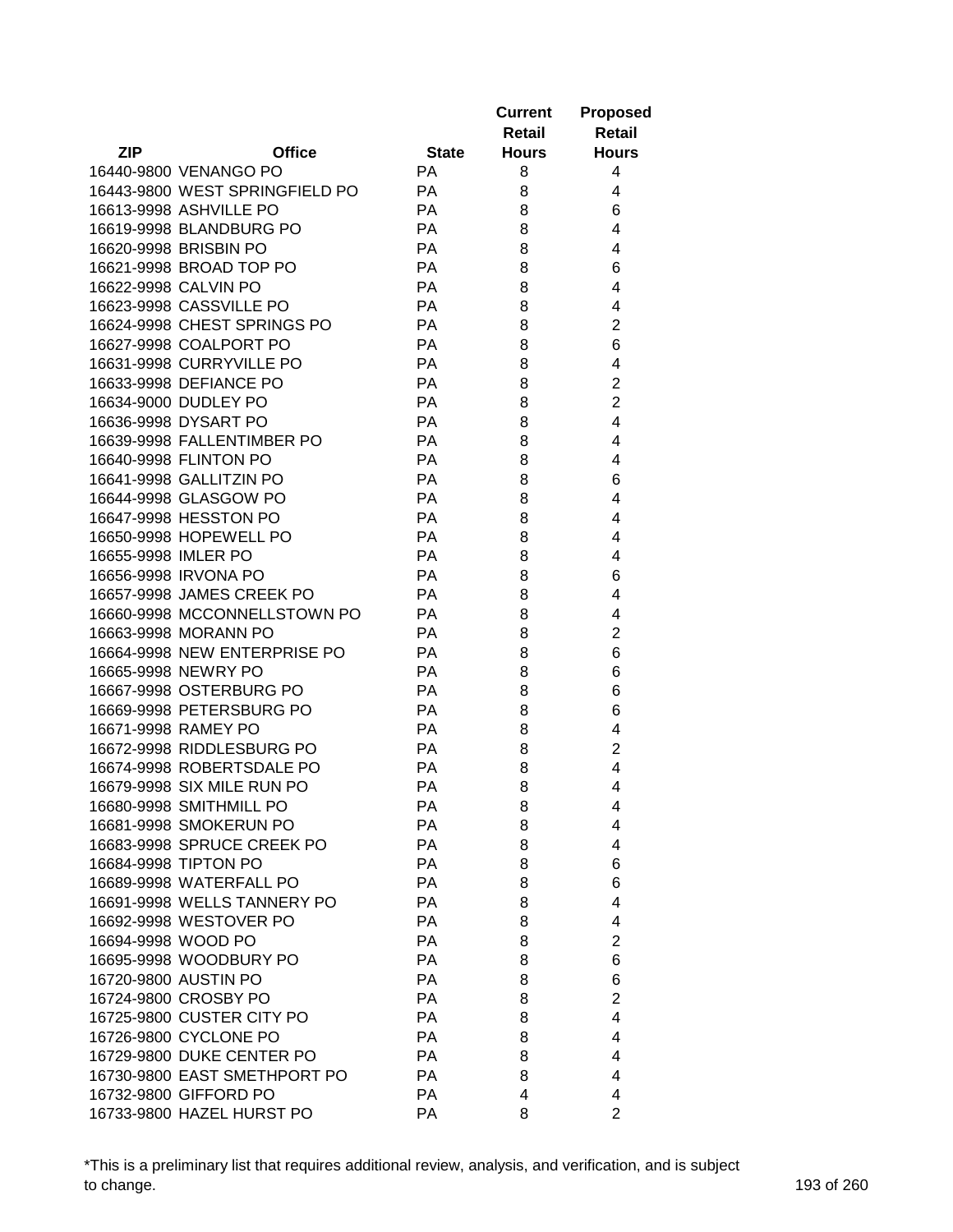|                      |                                                    |              | <b>Current</b><br>Retail | <b>Proposed</b><br>Retail |
|----------------------|----------------------------------------------------|--------------|--------------------------|---------------------------|
| <b>ZIP</b>           | <b>Office</b>                                      | <b>State</b> | <b>Hours</b>             | <b>Hours</b>              |
|                      | 16734-9800 JAMES CITY PO                           | <b>PA</b>    | 8                        | $\overline{2}$            |
| 16744-9800 REW PO    |                                                    | <b>PA</b>    | 8                        | 4                         |
|                      | 16745-9800 RIXFORD PO                              | <b>PA</b>    | 8                        | 4                         |
|                      | 16746-9800 ROULETTE PO                             | <b>PA</b>    | 8                        | 4                         |
|                      | 16750-9800 TURTLEPOINT PO                          | PA           | 8                        | $\overline{2}$            |
|                      | 16820-9998 AARONSBURG PO                           | PA           | 8                        | 6                         |
|                      | 16821-9998 ALLPORT PO                              | PA           | 8                        | 4                         |
|                      | 16825-9998 BIGLER PO                               | PA           | 8                        | 4                         |
|                      | 16826-9998 BLANCHARD PO                            | <b>PA</b>    | 8                        | 6                         |
|                      | 16829-9998 CLARENCE PO                             | PA           | 8                        | 4                         |
|                      | 16832-9998 COBURN PO                               | PA           | 8                        | 4                         |
|                      | 16834-9998 DRIFTING PO                             | PA           | 8                        | 4                         |
|                      | 16835-9998 FLEMING PO                              | PA           | 8                        | 4                         |
|                      | 16836-9998 FRENCHVILLE PO                          | PA           | 8                        | 4                         |
|                      | 16838-9998 GRAMPIAN PO                             | PA           | 8                        | 6                         |
|                      | 16840-9998 HAWK RUN PO                             | PA           | 8                        | 4                         |
| 16844-9998 JULIAN PO |                                                    | <b>PA</b>    | 8                        | 6                         |
|                      | 16845-9998 KARTHAUS PO                             | <b>PA</b>    | 8                        | 6                         |
|                      | 16847-9998 KYLERTOWN PO                            | PA           | 8                        | 4                         |
| 16848-9998 LAMAR PO  |                                                    | <b>PA</b>    | 8                        | 6                         |
| 16849-9998 LANSE PO  |                                                    | <b>PA</b>    | 8                        | 4                         |
|                      | 16852-9998 MADISONBURG PO                          | <b>PA</b>    | 8                        | 4                         |
|                      | 16855-9998 MINERAL SPRINGS PO                      | <b>PA</b>    | 8                        | 4                         |
|                      | 16856-9998 MINGOVILLE PO                           | <b>PA</b>    | 8                        | 4                         |
|                      | 16859-9998 MOSHANNON PO                            | <b>PA</b>    | 8                        | 4                         |
|                      | 16861-9998 NEW MILLPORT PO                         | <b>PA</b>    | 8                        | 2                         |
|                      | 16863-9998 OLANTA PO                               | <b>PA</b>    | 8                        | 4                         |
|                      | 16865-9998 PENNSYLVANIA FURN PO                    | <b>PA</b>    | 8                        |                           |
|                      | 16872-9998 REBERSBURG PO                           | <b>PA</b>    | 8                        | 6<br>4                    |
|                      |                                                    | <b>PA</b>    |                          |                           |
|                      | 16873-9998 SHAWVILLE PO<br>16874-9998 SNOW SHOE PO |              | 6                        | 2                         |
|                      |                                                    | PA           | 8                        | 6                         |
|                      | 16876-9998 WALLACETON PO                           | <b>PA</b>    | 8                        | 4                         |
|                      | 16877-9998 WARRIORS MARK PO                        | <b>PA</b>    | 8                        | 6                         |
|                      | 16878-9998 WEST DECATUR PO                         | РA           | 8                        | 6                         |
|                      | 16879-9998 WINBURNE PO                             | PA           | 8                        | 4                         |
|                      | 16881-9998 WOODLAND PO                             | PA           | 8                        | 6                         |
|                      | 16882-9998 WOODWARD PO                             | PA           | 8                        | 4                         |
|                      | 16911-9800 ARNOT PO                                | <b>PA</b>    | 8                        | $\overline{2}$            |
|                      | 16912-9998 BLOSSBURG PO                            | <b>PA</b>    | 8                        | 6                         |
|                      | 16914-9998 COLUMBIA CROSS RDS PO                   | PA           | 8                        | 4                         |
|                      | 16917-9998 COVINGTON PO                            | <b>PA</b>    | 8                        | 4                         |
|                      | 16920-9998 ELKLAND PO                              | <b>PA</b>    | 8                        | 6                         |
|                      | 16921-9998 GAINES PO                               | <b>PA</b>    | 8                        | 4                         |
|                      | 16923-9998 GENESEE PO                              | PA           | 8                        | 6                         |
|                      | 16925-9998 GILLETT PO                              | <b>PA</b>    | 8                        | 6                         |
|                      | 16926-9363 GRANVILLE SUMMIT PO                     | <b>PA</b>    | 8                        | 4                         |
|                      | 16928-9800 KNOXVILLE PO                            | <b>PA</b>    | 8                        | 6                         |
|                      | 16930-9998 LIBERTY PO                              | PA           | 8                        | 6                         |
|                      | 16932-9998 MAINESBURG PO                           | PA           | 8                        | 4                         |
|                      | 16935-9998 MIDDLEBURY CENTER PO                    | PA           | 8                        | 6                         |

\*This is a preliminary list that requires additional review, analysis, and verification, and is subject to change. 194 of 260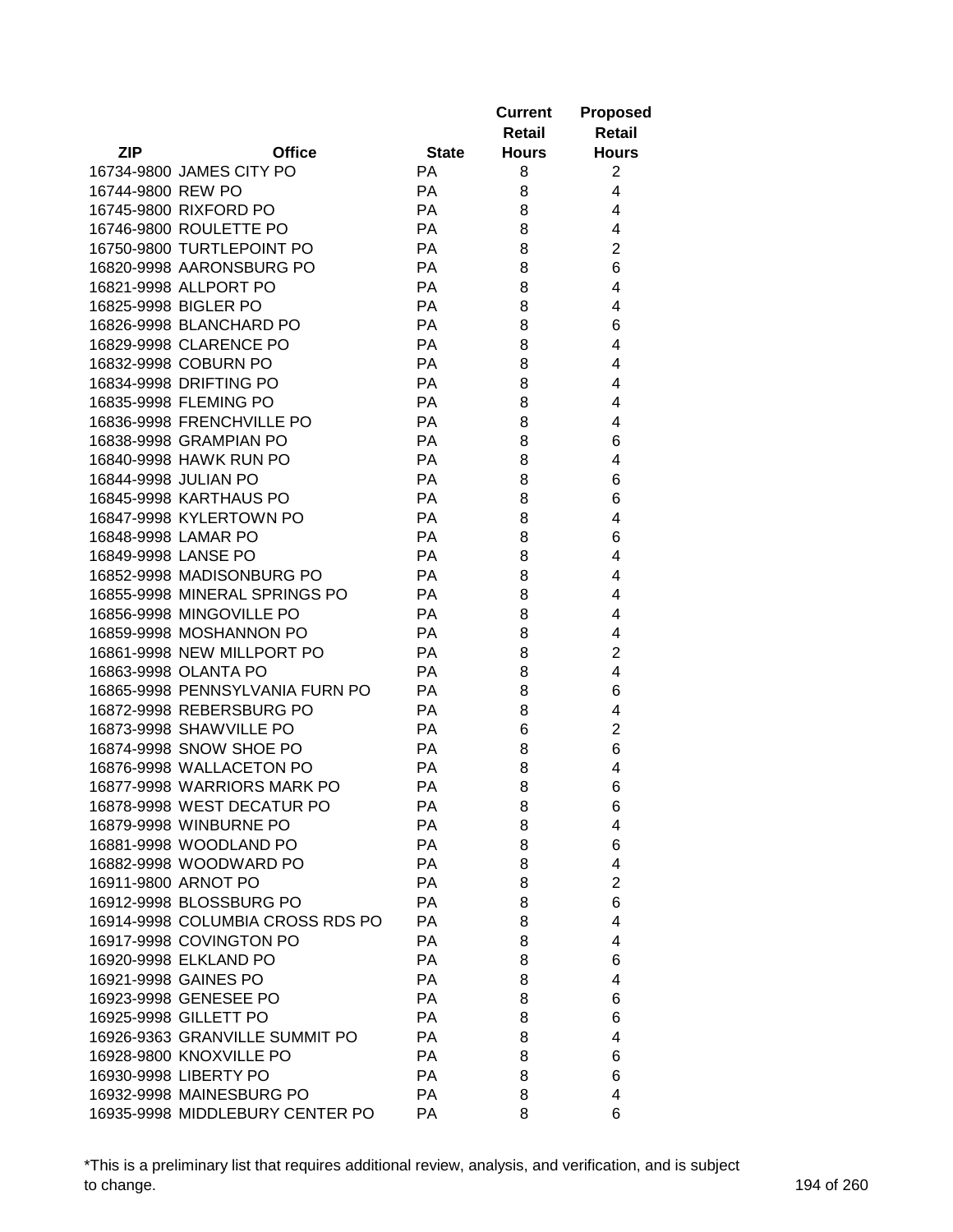|                     |                                 |              | <b>Current</b> | <b>Proposed</b> |
|---------------------|---------------------------------|--------------|----------------|-----------------|
|                     |                                 |              | Retail         | <b>Retail</b>   |
| <b>ZIP</b>          | <b>Office</b>                   | <b>State</b> | <b>Hours</b>   | <b>Hours</b>    |
|                     | 16936-9998 MILLERTON PO         | <b>PA</b>    | 8              | 6               |
| 16937-9998 MILLS PO |                                 | PA           | 8              | $\overline{c}$  |
|                     | 16938-9998 MORRIS PO            | PA           | 8              | 4               |
|                     | 16939-9800 MORRIS RUN PO        | PA           | 8              | $\overline{2}$  |
|                     | 16940-9800 NELSON PO            | PA           | 8              | 4               |
|                     | 16942-9998 OSCEOLA PO           | PA           | 8              | 4               |
|                     | 16943-9998 SABINSVILLE PO       | PA           | 8              | 4               |
|                     | 16945-9800 SYLVANIA PO          | PA           | 6              | $\overline{2}$  |
|                     | 16948-9998 ULYSSES PO           | PA           | 8              | 6               |
|                     | 17002-9998 ALLENSVILLE PO       | PA           | 8              | 4               |
|                     | 17005-9800 BERRYSBURG PO        | PA           | 8              | 4               |
| 17006-9998 BLAIN PO |                                 | PA           | 8              | 4               |
|                     | 17010-9800 CAMPBELLTOWN PO      | PA           | 8              | 6               |
|                     | 17017-9800 DALMATIA PO          | PA           |                |                 |
|                     | 17021-9800 EAST WATERFORD PO    |              | 8              | 4               |
|                     |                                 | PA           | 8              | 4               |
|                     | 17024-9998 ELLIOTTSBURG PO      | PA           | 8              | 6               |
|                     | 17029-9998 GRANVILLE PO         | PA           | 8              | $\overline{2}$  |
|                     | 17035-9800 HONEY GROVE PO       | PA           | 8              | 4               |
|                     | 17037-9998 ICKESBURG PO         | PA           | 8              | 4               |
|                     | 17039-9800 KLEINFELTERSVILLE PO | PA           | 8              | 4               |
|                     | 17040-9998 LANDISBURG PO        | PA           | 8              | 6               |
| 17041-9800 LAWN PO  |                                 | PA           | 8              | 4               |
|                     | 17052-9998 MAPLETON DEPOT PO    | PA           | 8              | 4               |
|                     | 17054-9800 MATTAWANA PO         | PA           | 8              | 4               |
|                     | 17056-9800 MEXICO PO            | PA           | 8              | 4               |
|                     | 17060-9998 MILL CREEK PO        | PA           | 8              | 4               |
|                     | 17069-9800 NEW BUFFALO PO       | PA           | 8              | 4               |
|                     | 17075-9800 NEWTON HAMILTON PO   | PA           | 8              | 4               |
|                     | 17076-9800 OAKLAND MILLS PO     | PA           | 6              | 4               |
| 17077-9800 ONO PO   |                                 | PA           | 8              | 4               |
|                     | 17080-9800 PILLOW PO            | PA           | 8              | 4               |
|                     | 17081-9800 PLAINFIELD PO        | PA           | 8              | 6               |
|                     | 17085-9800 REXMONT PO           | PA           | 8              | $\overline{2}$  |
|                     | 17086-9998 RICHFIELD PO         | PA           | 8              | $\,6$           |
|                     | 17093-9800 SUMMERDALE PO        | РA           | 8              | 6               |
|                     | 17094-9998 THOMPSONTOWN PO      | PA           | 8              | 6               |
|                     | 17097-9800 WICONISCO PO         | PA           | 8              | 6               |
|                     | 17098-9998 WILLIAMSTOWN PO      | PA           | 8              | 6               |
|                     | 17099-9998 YEAGERTOWN PO        | PA           | 8              | 6               |
|                     | 17210-9800 AMBERSON PO          | PA           | 8              | 4               |
|                     | 17211-9998 ARTEMAS PO           | PA           | 8              | $\overline{2}$  |
|                     | 17213-9998 BLAIRS MILLS PO      | PA           | 8              | 4               |
|                     | 17215-9998 BURNT CABINS PO      | PA           | 8              | 4               |
|                     | 17217-9998 CONCORD PO           | PA           | 4              | $\overline{2}$  |
|                     | 17220-9998 DRY RUN PO           | PA           | 8              | 4               |
|                     | 17221-9998 FANNETTSBURG PO      | PA           | 8              | 4               |
|                     | 17224-9998 FORT LOUDON PO       | PA           | 8              | 6               |
|                     | 17229-9998 HUSTONTOWN PO        | PA           | 8              | 6               |
|                     | 17231-9800 LEMASTERS PO         | PA           | 8              | 4               |
|                     | 17232-9998 LURGAN PO            | PA           | 6              | $\overline{2}$  |
|                     |                                 |              |                |                 |

\*This is a preliminary list that requires additional review, analysis, and verification, and is subject to change. 195 of 260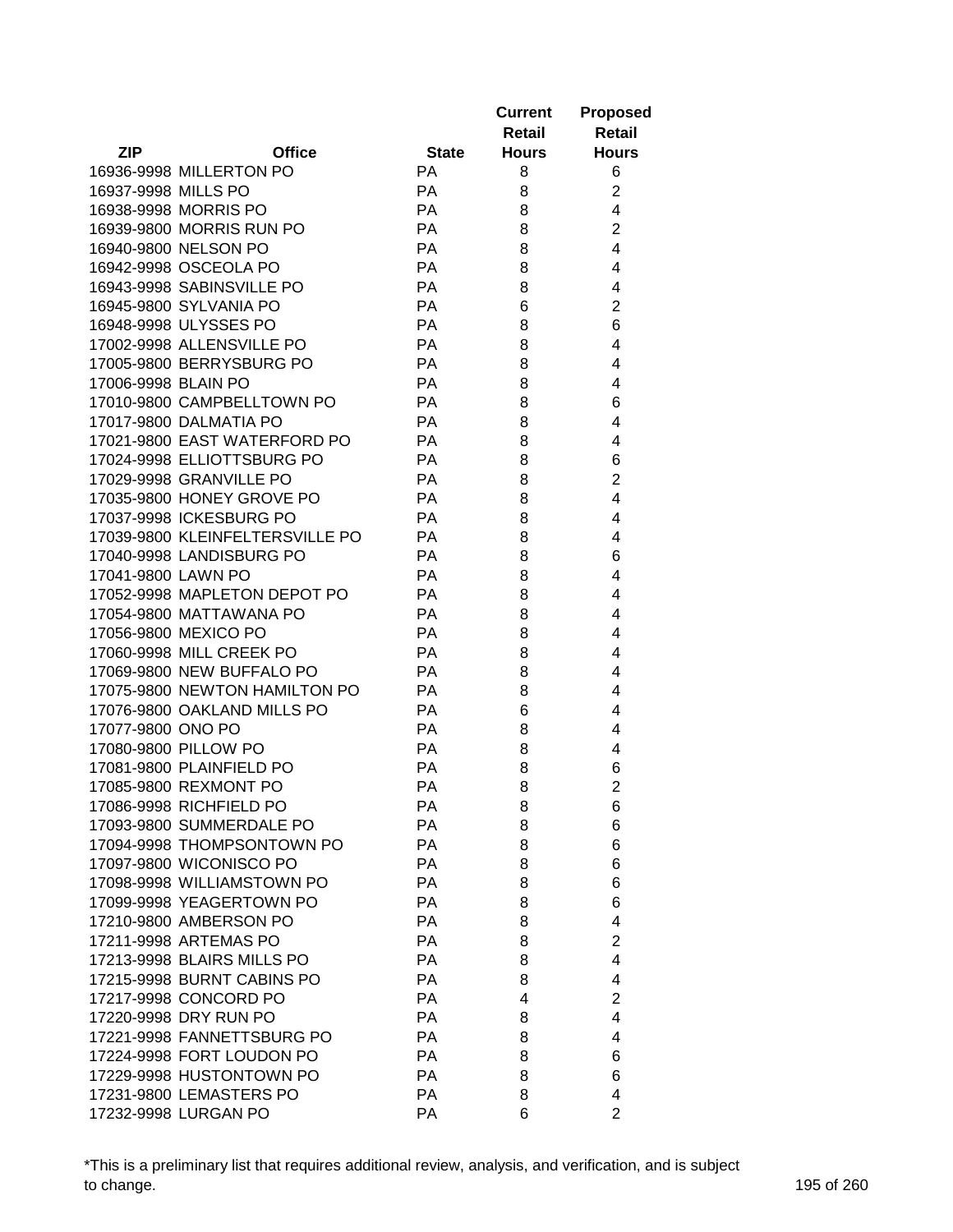|                    |                                               |              | <b>Current</b> | <b>Proposed</b> |
|--------------------|-----------------------------------------------|--------------|----------------|-----------------|
|                    |                                               |              | Retail         | <b>Retail</b>   |
| <b>ZIP</b>         | <b>Office</b>                                 | <b>State</b> | <b>Hours</b>   | <b>Hours</b>    |
|                    | 17239-9998 NEELYTON PO                        | <b>PA</b>    | 6              | 2               |
|                    | 17243-9998 ORBISONIA PO                       | PA           | 8              | 6               |
|                    | 17244-9998 ORRSTOWN PO                        | PA           | 8              | 6               |
|                    | 17246-9998 PLEASANT HALL PO                   | PA           | 8              | 4               |
|                    | 17247-9800 QUINCY PO                          | PA           | 8              | 6               |
|                    | 17249-9800 ROCKHILL FURNACE PO                | PA           | 8              | 4               |
|                    | 17251-9800 ROXBURY PO                         | <b>PA</b>    | 8              | 4               |
|                    | 17253-9800 SALTILLO PO                        | PA           | 8              | 4               |
|                    | 17255-9998 SHADE GAP PO                       | PA           | 8              | 6               |
|                    | 17256-9800 SHADY GROVE PO                     | PA           | 8              | 6               |
|                    | 17260-9998 SHIRLEYSBURG PO                    | PA           | 8              | 4               |
|                    | 17261-9800 SOUTH MOUNTAIN PO                  | PA           | 8              | 4               |
|                    | 17262-9998 SPRING RUN PO                      | PA           | 8              | 6               |
|                    | 17264-9998 THREE SPRINGS PO                   | PA           | 8              | 6               |
|                    | 17265-9998 UPPER STRASBURG PO                 | PA           | 8              | 4               |
|                    | 17266-9998 WALNUT BOTTOM PO                   | PA           | 8              | 4               |
|                    | 17267-9998 WARFORDSBURG PO                    | PA           | 8              | 6               |
|                    | 17271-9998 WILLOW HILL PO                     | PA           | 8              | 4               |
|                    | 17272-9800 ZULLINGER PO                       | PA           | 8              | 4               |
|                    | 17303-9998 ARENDTSVILLE PO                    | PA           | 8              | 6               |
|                    |                                               | PA           | 8              | 6               |
|                    | 17306-9998 BENDERSVILLE PO                    |              |                |                 |
|                    | 17309-9998 BROGUE PO                          | PA           | 8              | 6               |
|                    | 17310-9998 CASHTOWN PO                        | PA           | 8              | 4               |
|                    | 17311-9998 CODORUS PO<br>17312-9998 CRALEY PO | PA<br>PA     | 8<br>8         | 4               |
|                    | 17317-9998 EAST PROSPECT PO                   | PA           |                | 4               |
|                    | 17321-9998 FAWN GROVE PO                      | PA           | 8              | 6               |
|                    | 17323-9998 FRANKLINTOWN PO                    | PA           | 8              | 6<br>4          |
|                    | 17324-9998 GARDNERS PO                        |              | 8              |                 |
|                    | 17329-9998 GLENVILLE PO                       | PA           | 8              | 4               |
|                    | 17342-9998 LOGANVILLE PO                      | PA           | 8              | 6               |
|                    |                                               | PA           | 8              | 6               |
|                    | 17343-9998 MCKNIGHTSTOWN PO                   | PA           | 8              | 4               |
|                    | 17352-9998 NEW PARK PO                        | PA           | 8              | 4               |
|                    | 17355-9998 RAILROAD PO                        | PA           | 8              | $\overline{c}$  |
|                    | 17358-9998 ROSSVILLE PO                       | РA           | 8              | 4               |
|                    | 17365-9998 WELLSVILLE PO                      | PA           | 8              | 6               |
| 17503-9998 BART PO |                                               | <b>PA</b>    | 8              | 4               |
|                    | 17505-9998 BIRD IN HAND PO                    | PA           | 8              | 6               |
|                    | 17506-9998 BLUE BALL PO                       | PA           | 8              | 6               |
|                    | 17507-9998 BOWMANSVILLE PO                    | PA           | 8              | 6               |
|                    | 17519-9998 EAST EARL PO                       | PA           | 8              | 6               |
| 17521-9998 ELM PO  |                                               | PA           | 8              | 6               |
|                    | 17528-9998 GOODVILLE PO                       | PA           | 8              | 4               |
|                    | 17533-9998 HOPELAND PO                        | PA           | 8              | 6               |
|                    | 17535-9998 KINZERS PO                         | PA           | 8              | 6               |
|                    | 17550-9998 MAYTOWN PO                         | PA           | 8              | 6               |
|                    | 17560-9998 NEW PROVIDENCE PO                  | PA           | 8              | 4               |
|                    | 17564-9998 PENRYN PO                          | PA           | 8              | 4               |
|                    | 17565-9998 PEQUEA PO                          | PA           | 8              | 6               |
|                    | 17568-9998 REFTON PO                          | PA           | 8              | 4               |

\*This is a preliminary list that requires additional review, analysis, and verification, and is subject to change. 196 of 260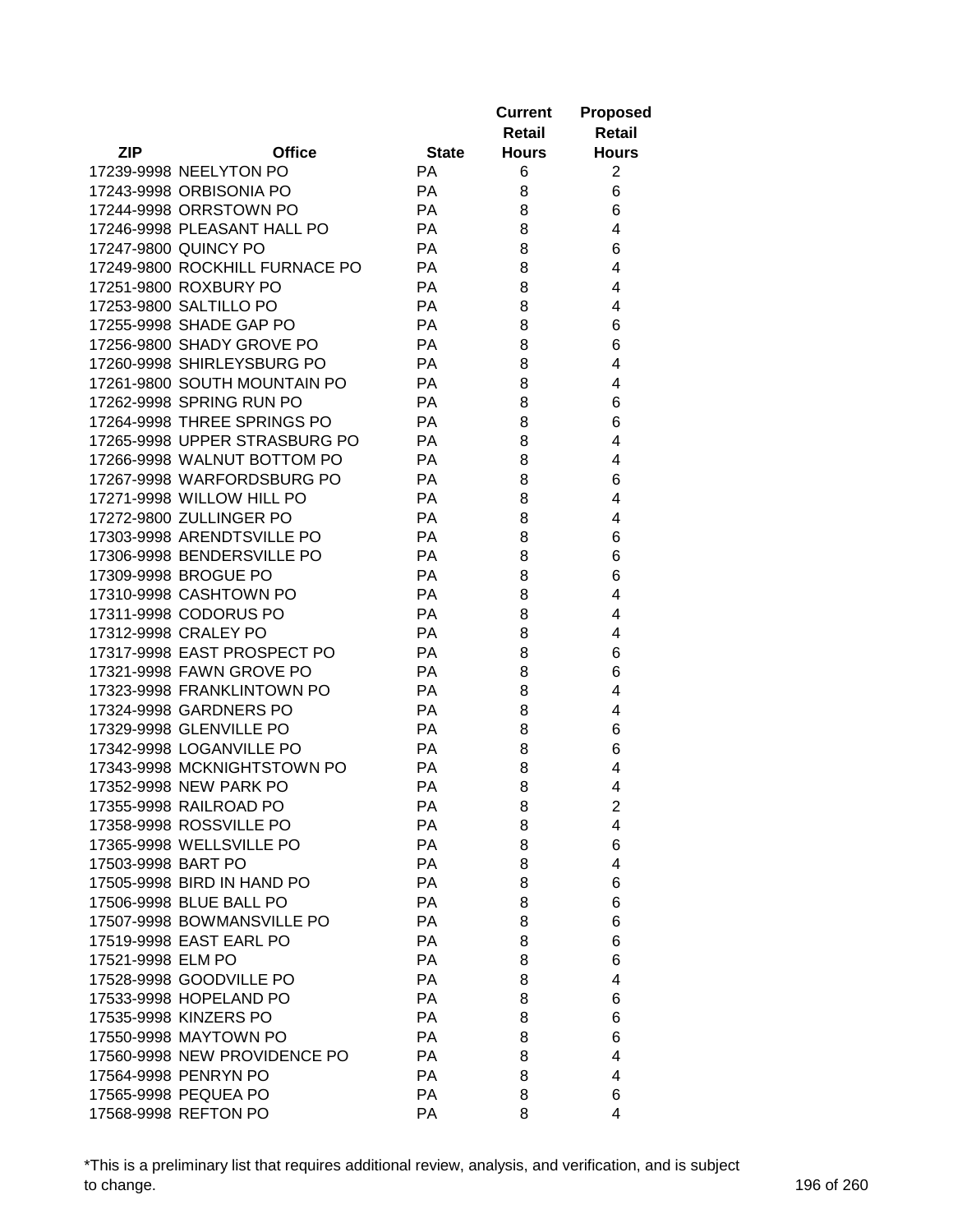|                     |                               |              | <b>Current</b> | <b>Proposed</b>         |
|---------------------|-------------------------------|--------------|----------------|-------------------------|
|                     |                               |              | Retail         | <b>Retail</b>           |
| <b>ZIP</b>          | <b>Office</b>                 | <b>State</b> | <b>Hours</b>   | <b>Hours</b>            |
|                     | 17569-9998 REINHOLDS PO       | <b>PA</b>    | 8              | 4                       |
|                     | 17570-9998 RHEEMS PO          | PA           | 8              | 6                       |
|                     | 17572-9998 RONKS PO           | PA           | 8              | 6                       |
|                     | 17578-9998 STEVENS PO         | PA           | 8              | 6                       |
|                     | 17580-9998 TALMAGE PO         | <b>PA</b>    | 8              | $\overline{2}$          |
|                     | 17582-9998 WASHINGTON BORO PO | PA           | 8              | 4                       |
|                     | 17585-9998 WITMER PO          | <b>PA</b>    | 8              | 4                       |
|                     | 17720-9800 ANTES FORT PO      | PA           | 8              | $\overline{2}$          |
|                     | 17726-9800 CASTANEA PO        | PA           | 8              | 4                       |
|                     | 17729-9998 CROSS FORK PO      | PA           | 8              | 4                       |
|                     | 17730-9800 DEWART PO          | PA           | 8              | 4                       |
|                     | 17731-9800 EAGLES MERE PO     | PA           | 8              | 4                       |
|                     | 17735-9800 GROVER PO          | PA           | 6              | $\overline{\mathbf{c}}$ |
|                     | 17739-9800 JERSEY MILLS PO    | PA           | $\overline{2}$ | $\overline{2}$          |
|                     | 17742-9998 LAIRDSVILLE PO     | PA           | 6              | $\overline{2}$          |
|                     | 17744-9998 LINDEN PO          | PA           | 8              | 6                       |
|                     | 17747-9998 LOGANTON PO        | PA           | 8              | 6                       |
|                     | 17748-9800 MCELHATTAN PO      | PA           | 8              | 6                       |
|                     | 17749-9800 MCEWENSVILLE PO    | PA           | 8              | 4                       |
|                     | 17750-9800 MACKEYVILLE PO     | PA           | 8              | 4                       |
|                     |                               | PA           | 8              | 4                       |
|                     | 17758-9998 MUNCY VALLEY PO    |              |                |                         |
|                     | 17760-9571 NORTH BEND PO      | PA           | 8              | 4                       |
|                     | 17762-9800 PICTURE ROCKS PO   | PA           | 8              | 4                       |
|                     | 17763-9800 RALSTON PO         | PA<br>PA     | 8<br>8         | 4                       |
| 17768-9998 SHUNK PO | 17765-9998 ROARING BRANCH PO  | PA           |                | 4<br>$\overline{2}$     |
|                     | 17769-9800 SLATE RUN PO       | PA           | 4              | $\overline{c}$          |
|                     | 17771-9998 TROUT RUN PO       | PA           | 6              | 6                       |
|                     |                               |              | 8              |                         |
|                     | 17774-9998 UNITYVILLE PO      | PA           | 8              | 4                       |
|                     | 17776-9998 WATERVILLE PO      | PA           | 8              | 4                       |
|                     | 17778-9998 WESTPORT PO        | PA           | 6              | $\overline{c}$          |
|                     | 17779-9800 WOOLRICH PO        | PA           | 8              | 4                       |
|                     | 17810-9998 ALLENWOOD PO       | PA           | 8              | 6                       |
|                     | 17812-9998 BEAVER SPRINGS PO  | PA           | 8              | 6                       |
|                     | 17813-9998 BEAVERTOWN PO      | РA           | 8              | 6                       |
|                     | 17823-9998 DORNSIFE PO        | PA           | 8              | 6                       |
|                     | 17827-9998 FREEBURG PO        | PA           | 8              | 6                       |
|                     | 17829-9800 HARTLETON PO       | PA           | 8              | $\overline{2}$          |
|                     | 17830-9998 HERNDON PO         | PA           | 8              | 6                       |
|                     | 17832-9800 MARION HEIGHTS PO  | PA           | 8              | 4                       |
|                     | 17833-9800 KREAMER PO         | PA           | 8              | 6                       |
|                     | 17834-9998 KULPMONT PO        | PA           | 8              | 6                       |
|                     | 17835-9800 LAURELTON PO       | PA           | 8              | 4                       |
|                     | 17840-9800 LOCUST GAP PO      | PA           | 8              | $\overline{2}$          |
|                     | 17845-9998 MILLMONT PO        | PA           | 8              | 4                       |
|                     | 17855-9998 NEW BERLIN PO      | PA           | 8              | 6                       |
|                     | 17858-9800 NUMIDIA PO         | PA           | 8              | 4                       |
|                     | 17860-9998 PAXINOS PO         | PA           | 8              | 6                       |
|                     | 17861-9800 PAXTONVILLE PO     | PA           | 8              | 4                       |
|                     | 17862-9800 PENNS CREEK PO     | PA           | 8              | 4                       |

\*This is a preliminary list that requires additional review, analysis, and verification, and is subject to change. 197 of 260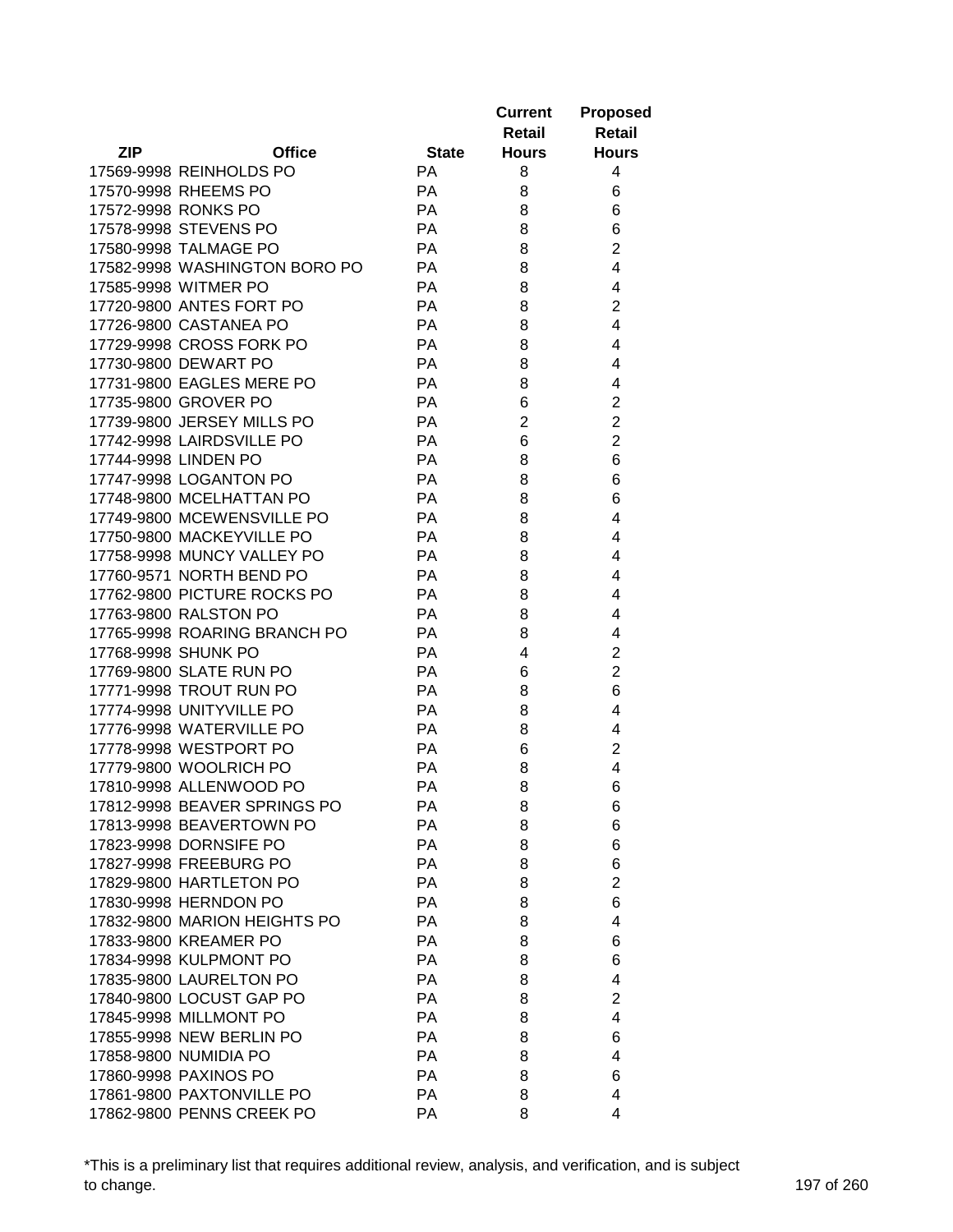|                    |                                |              | <b>Current</b><br>Retail | <b>Proposed</b><br>Retail |
|--------------------|--------------------------------|--------------|--------------------------|---------------------------|
| <b>ZIP</b>         | <b>Office</b>                  | <b>State</b> | <b>Hours</b>             | <b>Hours</b>              |
|                    | 17864-9998 PORT TREVORTON PO   | <b>PA</b>    | 8                        | 6                         |
|                    | 17865-9800 POTTS GROVE PO      | <b>PA</b>    | 8                        | 4                         |
|                    | 17867-9998 REBUCK PO           | <b>PA</b>    | 6                        | $\overline{2}$            |
|                    | 17876-9899 SHAMOKIN DAM PO     | <b>PA</b>    | 8                        | 6                         |
|                    | 17880-9800 SWENGEL PO          | PA           | 4                        | $\overline{2}$            |
|                    | 17881-9998 TREVORTON PO        | PA           | 8                        | 6                         |
|                    | 17882-9800 TROXELVILLE PO      | PA           | 6                        | 4                         |
|                    | 17884-9800 WASHINGTONVILLE PO  | PA           | 8                        | 4                         |
|                    | 17885-9800 WEIKERT PO          | <b>PA</b>    | 6                        | $\overline{2}$            |
|                    | 17887-9800 WHITE DEER PO       | <b>PA</b>    | 8                        | 6                         |
|                    | 17888-9998 WILBURTON PO        | PA           | 8                        | 4                         |
|                    | 17920-9998 ARISTES PO          | PA           | 8                        | 4                         |
|                    | 17923-9800 BRANCHDALE PO       | PA           | 8                        | 4                         |
|                    | 17929-9998 CRESSONA PO         | PA           | 8                        | 6                         |
|                    | 17930-9998 CUMBOLA PO          | PA           | 8                        | 4                         |
|                    | 17935-9998 GIRARDVILLE PO      | PA           | 8                        | 4                         |
|                    | 17936-9998 GORDON PO           | <b>PA</b>    | 8                        | 4                         |
|                    | 17941-9998 KLINGERSTOWN PO     | <b>PA</b>    | 8                        | 4                         |
|                    | 17943-9998 LAVELLE PO          | PA           | 8                        | 4                         |
|                    | 17944-9998 LLEWELLYN PO        | PA           | 8                        | 4                         |
|                    | 17945-9998 LOCUSTDALE PO       | <b>PA</b>    | 8                        | $\overline{2}$            |
|                    | 17946-9998 LOST CREEK PO       | <b>PA</b>    | 8                        | $\overline{2}$            |
|                    | 17951-9998 MAR LIN PO          | <b>PA</b>    | 8                        | 6                         |
|                    | 17952-9998 MARY D PO           | <b>PA</b>    | 8                        | 4                         |
|                    | 17953-9998 MIDDLEPORT PO       | <b>PA</b>    | 8                        | 4                         |
| 17957-9998 MUIR PO |                                | <b>PA</b>    | 8                        | 4                         |
|                    | 17959-9998 NEW PHILADELPHIA PO | <b>PA</b>    | 8                        | 4                         |
|                    | 17964-9998 PITMAN PO           | <b>PA</b>    | 8                        | 4                         |
|                    | 17965-9998 PORT CARBON PO      | <b>PA</b>    | 8                        | 4                         |
|                    | 17968-9998 SACRAMENTO PO       | <b>PA</b>    | 8                        | 4                         |
|                    | 17978-9998 SPRING GLEN PO      | <b>PA</b>    | 8                        | 4                         |
|                    | 17979-9998 SUMMIT STATION PO   | PA           | 8                        | 4                         |
|                    | 17981-9998 TREMONT PO          | <b>PA</b>    | 8                        | 4                         |
|                    | 17982-9998 TUSCARORA PO        | РA           | 8                        | 4                         |
|                    | 17985-9998 ZION GROVE PO       | PA           | 8                        | 4                         |
|                    | 18012-9900 AQUASHICOLA PO      | PA           | 8                        | 4                         |
|                    | 18030-9900 BOWMANSTOWN PO      | PA           | 8                        | 6                         |
|                    | 18031-9998 BREINIGSVILLE PO    | PA           | 8                        | 6                         |
|                    | 18035-9710 CHERRYVILLE PO      | <b>PA</b>    | 8                        | 6                         |
|                    | 18038-9744 DANIELSVILLE PO     | PA           | 8                        | 6                         |
|                    | 18039-9900 DURHAM PO           | <b>PA</b>    | 8                        | 4                         |
|                    | 18059-1136 LAURYS STATION PO   | <b>PA</b>    | 8                        | 6                         |
|                    | 18060-9900 LIMEPORT PO         | <b>PA</b>    | 8                        | 4                         |
|                    | 18063-9900 MARTINS CREEK PO    | PA           | 8                        | 6                         |
|                    | 18066-3944 NEW TRIPOLI PO      | PA           | 8                        | 6                         |
|                    | 18068-9900 OLD ZIONSVILLE PO   | <b>PA</b>    | 8                        | 6                         |
| 18070-1114 PALM PO |                                | <b>PA</b>    | 8                        | 6                         |
|                    | 18079-8000 SLATEDALE PO        | PA           | 8                        | 4                         |
|                    | 18081-9900 SPRINGTOWN PO       | PA           | 8                        | 6                         |
|                    | 18084-9900 SUMNEYTOWN PO       | PA           | 8                        | 4                         |

\*This is a preliminary list that requires additional review, analysis, and verification, and is subject to change. 198 of 260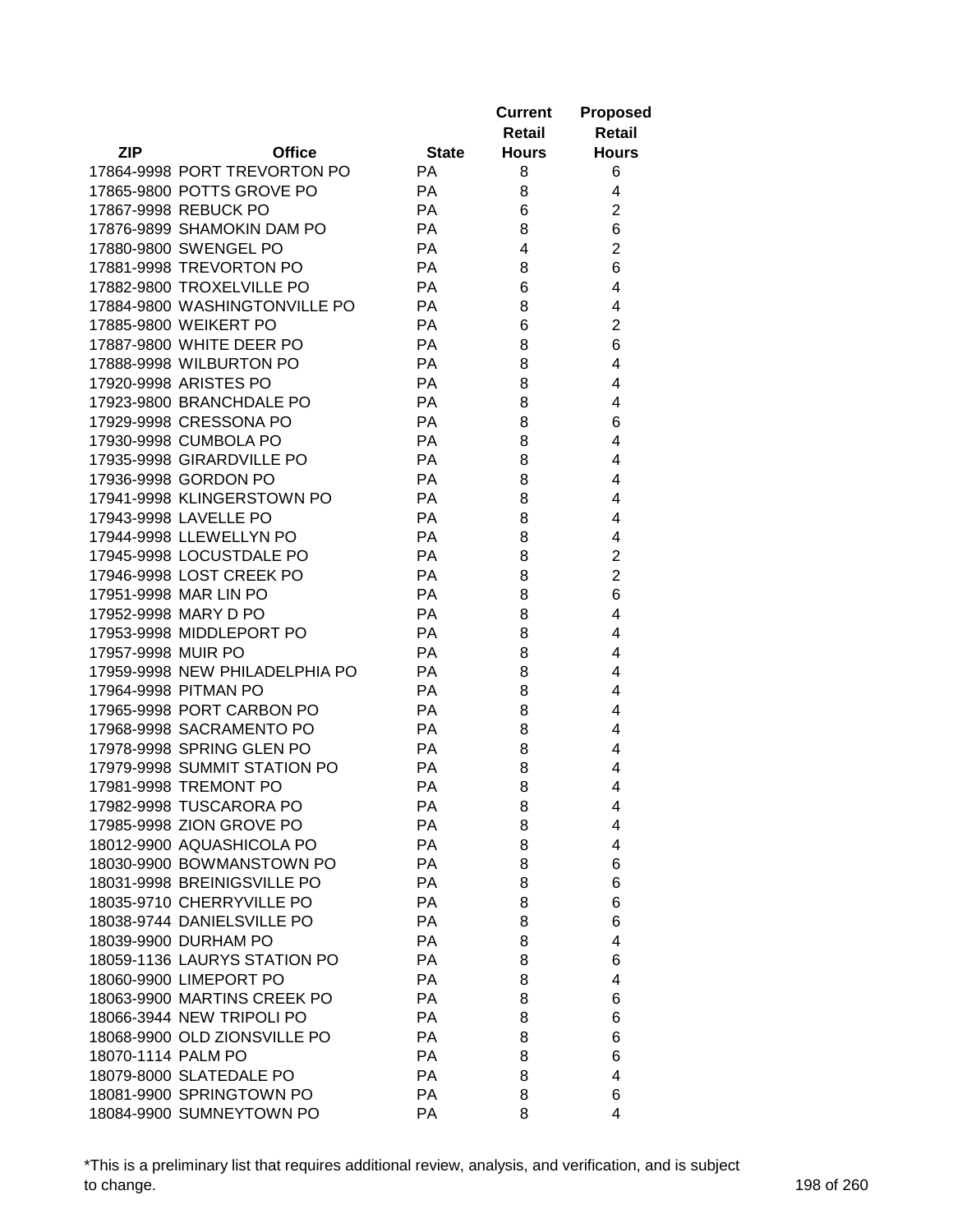|            |                               |              | <b>Current</b> | <b>Proposed</b>     |
|------------|-------------------------------|--------------|----------------|---------------------|
|            |                               |              | <b>Retail</b>  | <b>Retail</b>       |
| <b>ZIP</b> | <b>Office</b>                 | <b>State</b> | <b>Hours</b>   | <b>Hours</b>        |
|            | 18085-9900 TATAMY PO          | <b>PA</b>    | 8              | 6                   |
|            | 18086-9900 TREICHLERS PO      | PA           | 8              | 4                   |
|            | 18211-9800 ANDREAS PO         | PA           | 8              | 6                   |
|            | 18212-9998 ASHFIELD PO        | PA           | 8              | 4                   |
|            | 18214-9998 BARNESVILLE PO     | PA           | 8              | 6                   |
|            | 18216-9800 BEAVER MEADOWS PO  | PA           | 8              | 6                   |
|            | 18218-9998 COALDALE PO        | <b>PA</b>    | 8              | 4                   |
|            | 18220-9800 DELANO PO          | PA           | 8              | 4                   |
|            | 18221-9800 DRIFTON PO         | PA           | 8              | 4                   |
|            | 18223-9800 EBERVALE PO        | PA           | 8              | 4                   |
|            | 18225-9800 HARLEIGH PO        | PA           | 8              | 6                   |
|            | 18230-9800 JUNEDALE PO        | PA           | 6              | $\overline{2}$      |
|            | 18231-9800 KELAYRES PO        | PA           | 8              | 4                   |
|            | 18234-9800 LATTIMER MINES PO  | PA           | 8              | 4                   |
|            | 18239-9800 MILNESVILLE PO     | PA           | 8              | 4                   |
|            | 18241-9998 NUREMBERG PO       | PA           | 8              | 4                   |
|            | 18242-9800 ONEIDA PO          | PA           | 8              | 4                   |
|            | 18244-9800 PARRYVILLE PO      | PA           | 8              | 4                   |
|            | 18245-9800 QUAKAKE PO         | PA           | 8              | 4                   |
|            | 18246-9800 ROCK GLEN PO       | PA           | 8              | 4                   |
|            | 18247-9800 SAINT JOHNS PO     | PA           | 8              | 4                   |
|            | 18248-9800 SHEPPTON PO        | PA           | 8              | 4                   |
|            | 18249-9998 SUGARLOAF PO       | PA           | 8              | 4                   |
|            | 18251-9800 SYBERTSVILLE PO    | PA           | 8              | 4                   |
|            | 18254-9800 TRESCKOW PO        | PA           | 8              | 6                   |
|            | 18256-9800 WESTON PO          | PA           | 8              | 4                   |
|            | 18320-9900 ANALOMINK PO       | PA           | 8              | 6                   |
|            | 18323-9900 BUCK HILL FALLS PO | PA           | 8              | 4                   |
|            | 18331-9900 GILBERT PO         | PA           | 8              | 6                   |
|            | 18334-9901 LONG POND PO       | PA           | 8              |                     |
|            | 18340-9900 MILLRIFT PO        | PA           |                | 6<br>$\overline{c}$ |
|            | 18342-9901 MOUNTAINHOME PO    | PA           | 8              | 6                   |
|            | 18349-9900 POCONO MANOR PO    | PA           | 8<br>8         | 4                   |
|            |                               |              |                |                     |
|            | 18351-9900 PORTLAND PO        | PA           | 8              | 6                   |
|            | 18355-9900 SCOTRUN PO         | PA           | 8              | 6                   |
|            | 18357-9900 SKYTOP PO          | PA           | 8              | $\overline{2}$      |
|            | 18413-9800 CLIFFORD PO        | PA           | 8              | 6                   |
|            | 18415-9998 DAMASCUS PO        | PA           | 8              | 6                   |
|            | <b>18417-9998 EQUINUNK PO</b> | PA           | 8              | 4                   |
|            | 18420-9800 FLEETVILLE PO      | PA           | 8              | 4                   |
|            | 18425-9998 GREELEY PO         | PA           | 8              | 6                   |
|            | 18434-9998 JESSUP PO          | PA           | 8              | 6                   |
|            | 18435-9998 LACKAWAXEN PO      | PA           | 8              | 6                   |
|            | 18437-9998 LAKE COMO PO       | PA           | 8              | 4                   |
|            | 18439-9998 LAKEWOOD PO        | PA           | 8              | 4                   |
|            | 18440-9800 LA PLUME PO        | PA           | 8              | 4                   |
|            | 18443-9998 MILANVILLE PO      | PA           | 8              | 4                   |
|            | 18451-9800 PAUPACK PO         | PA           | 8              | 4                   |
|            | 18454-9800 POYNTELLE PO       | PA           | 6              | 4                   |
|            | 18455-9998 PRESTON PARK PO    | PA           | 8              | 4                   |

\*This is a preliminary list that requires additional review, analysis, and verification, and is subject to change. 199 of 260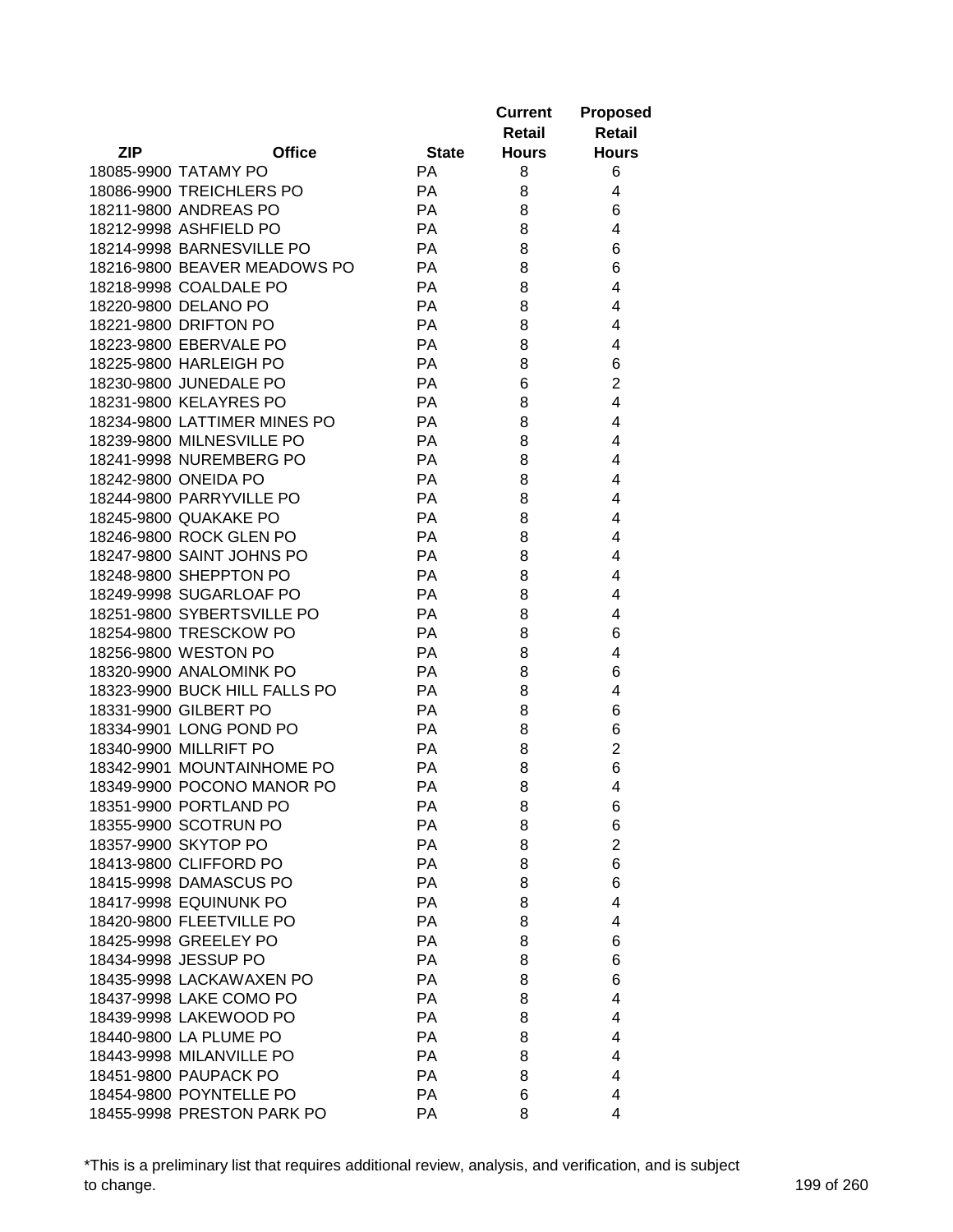|                     |                                                         |                 | <b>Current</b> | <b>Proposed</b>     |
|---------------------|---------------------------------------------------------|-----------------|----------------|---------------------|
|                     |                                                         |                 | Retail         | <b>Retail</b>       |
| ZIP                 | <b>Office</b>                                           | <b>State</b>    | <b>Hours</b>   | <b>Hours</b>        |
|                     | 18456-9998 PROMPTON PO                                  | <b>PA</b>       | 8              | 4                   |
|                     | 18457-9800 ROWLAND PO                                   | PA              | 8              | 4                   |
|                     | 18458-9998 SHOHOLA PO                                   | PA              | 8              | 6                   |
|                     | 18459-9800 SOUTH CANAAN PO                              | PA              | 8              | 4                   |
|                     | 18461-9998 STARLIGHT PO                                 | PA              | 8              | 4                   |
|                     | 18462-9998 STARRUCCA PO                                 | PA              | 8              | 4                   |
|                     | 18463-9998 STERLING PO                                  | PA              | 8              | 6                   |
|                     | 18465-9998 THOMPSON PO                                  | PA              | 8              | 4                   |
|                     | 18469-9998 TYLER HILL PO                                | PA              | 8              | 4                   |
|                     | 18470-9998 UNION DALE PO                                | PA              | 8              | 6                   |
|                     | 18601-9800 BEACH HAVEN PO                               | PA              | 8              | $\mathbf 2$         |
|                     | 18611-9800 CAMBRA PO                                    | PA              | 6              | $\overline{2}$      |
| 18615-9998 FALLS PO |                                                         | PA              | 8              | 6                   |
|                     | 18616-9998 FORKSVILLE PO                                | PA              | 8              | $\overline{2}$      |
|                     | 18617-9998 GLEN LYON PO                                 | PA              | 8              | 4                   |
|                     | 18619-9998 HILLSGROVE PO                                | PA              | 8              | 4                   |
|                     | 18622-9998 HUNTINGTON MILLS PO                          | PA              |                | 4                   |
|                     |                                                         | PA              | 8              |                     |
|                     | 18625-9800 LAKE WINOLA PO                               |                 | 8              | 6                   |
|                     | 18626-9800 LAPORTE PO                                   | PA              | 8              | 6                   |
|                     | 18627-9800 LEHMAN PO                                    | PA              | 8              | 4                   |
| 18628-9998 LOPEZ PO |                                                         | PA              | 8              | 4                   |
|                     | 18629-9998 MEHOOPANY PO                                 | PA              | 8              | 6                   |
|                     | 18632-9998 MILDRED PO                                   | PA              | 8              | 4                   |
|                     | 18653-9800 RANSOM PO                                    | PA<br>PA        | 8              | $\overline{2}$      |
|                     | 18656-9998 SWEET VALLEY PO<br>18660-9998 WAPWALLOPEN PO | PA              | 8              | 6                   |
|                     | 18812-9998 BRACKNEY PO                                  | PA              | 8              | 6                   |
|                     | 18813-9800 BROOKLYN PO                                  | PA              | 8              | 6<br>$\overline{2}$ |
|                     |                                                         |                 | 6              |                     |
|                     | 18814-9800 BURLINGTON PO                                | PA              | 8              | 4                   |
|                     | 18815-9800 CAMPTOWN PO                                  | PA              | 6              | $\overline{2}$      |
|                     | 18816-9800 DIMOCK PO<br>18817-9800 EAST SMITHFIELD PO   | PA<br>PA        | 8              | 4<br>4              |
|                     |                                                         |                 | 8              |                     |
|                     | 18818-9998 FRIENDSVILLE PO                              | PA              | 8              | 4                   |
|                     | 18820-9800 GIBSON PO                                    | PA              | 6              | $\overline{c}$      |
|                     | 18821-9998 GREAT BEND PO                                | РA<br>PA        | 8<br>8         | 4<br>4              |
|                     | 18823-9998 HARFORD PO                                   |                 |                |                     |
|                     | 18824-9998 HOP BOTTOM PO<br>18825-9998 JACKSON PO       | <b>PA</b><br>PA | 8              | 4                   |
|                     |                                                         |                 | 8              | 4                   |
|                     | 18826-9998 KINGSLEY PO                                  | PA              | 8              | 6                   |
|                     | 18828-9998 LAWTON PO                                    | <b>PA</b>       | 8              | 4                   |
|                     | 18829-9800 LE RAYSVILLE PO                              | <b>PA</b>       | 8              | 4                   |
|                     | 18830-9998 LITTLE MEADOWS PO                            | <b>PA</b>       | 8              | 4                   |
| 18831-9998 MILAN PO |                                                         | PA              | 8              | 4                   |
|                     | 18832-9998 MONROETON PO                                 | PA              | 8              | 6                   |
|                     | 18833-9998 NEW ALBANY PO                                | PA              | 8              | 6                   |
| 18837-9998 ROME PO  |                                                         | PA              | 8              | 6                   |
|                     | 18842-9998 SOUTH GIBSON PO                              | PA              | 8              | 4                   |
|                     | 18843-9800 SOUTH MONTROSE PO                            | PA              | 8              | 6                   |
|                     | 18844-9998 SPRINGVILLE PO                               | PA              | 8              | 6                   |
|                     | 18845-9800 STEVENSVILLE PO                              | PA              | 8              | 4                   |

\*This is a preliminary list that requires additional review, analysis, and verification, and is subject to change. 200 of 260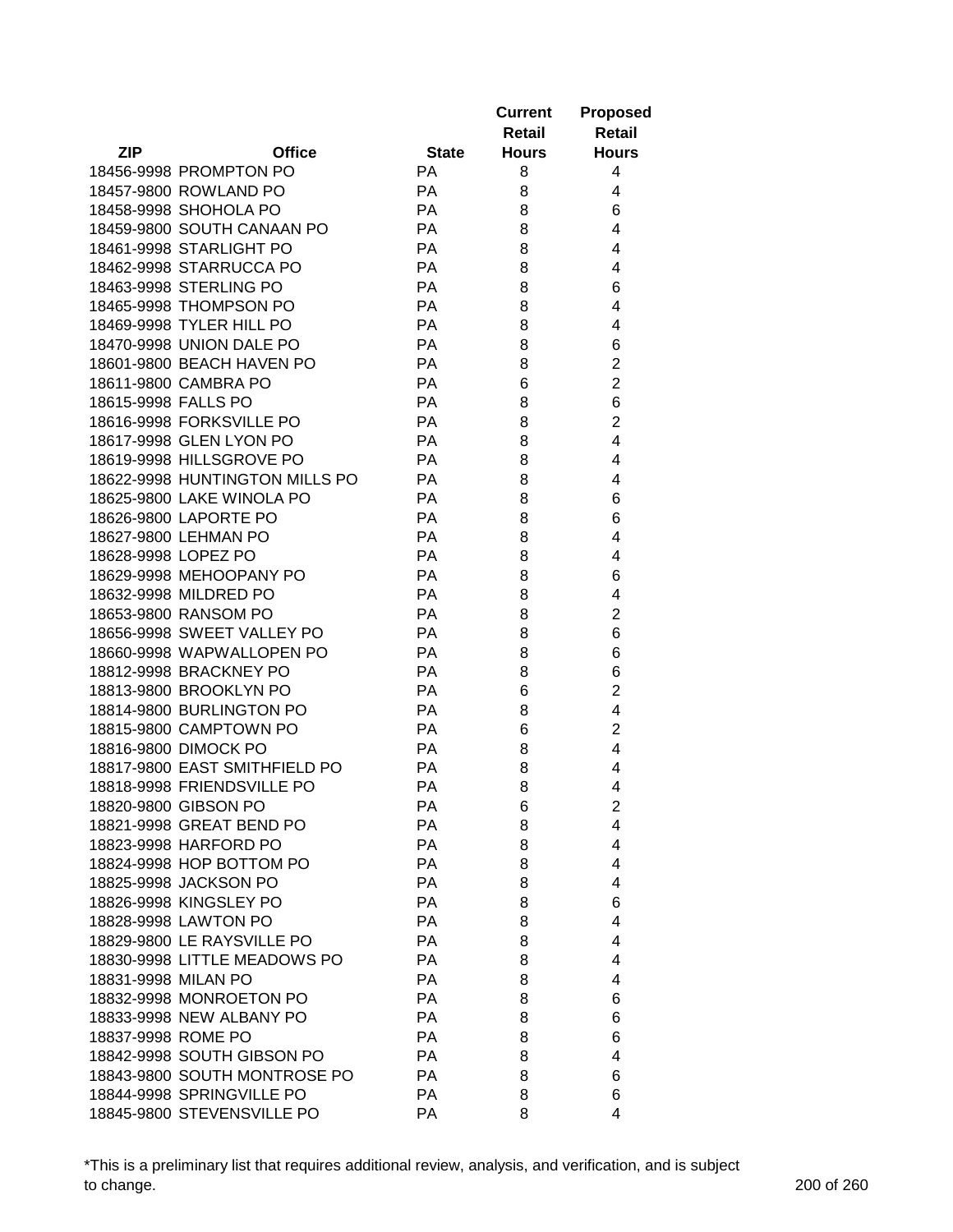|                     |                              |              | <b>Current</b><br>Retail | <b>Proposed</b><br><b>Retail</b> |
|---------------------|------------------------------|--------------|--------------------------|----------------------------------|
| <b>ZIP</b>          | <b>Office</b>                | <b>State</b> | <b>Hours</b>             | <b>Hours</b>                     |
|                     | 18846-9800 SUGAR RUN PO      | <b>PA</b>    | 8                        | 4                                |
|                     | 18850-9998 ULSTER PO         | PA           | 8                        | 6                                |
|                     | 18851-9998 WARREN CENTER PO  | <b>PA</b>    | 8                        | 4                                |
|                     | 18910-9998 BEDMINSTER PO     | PA           | 8                        | 4                                |
|                     | 18911-9900 BLOOMING GLEN PO  | <b>PA</b>    | 8                        | 6                                |
|                     | 18916-9998 DANBORO PO        | PA           | 8                        | 6                                |
|                     | 18918-9998 EARLINGTON PO     | PA           | 8                        | 4                                |
|                     | 18920-9998 ERWINNA PO        | PA           | 8                        | 6                                |
|                     | 18921-9998 FERNDALE PO       | PA           | 8                        | 4                                |
|                     | 18922-9998 FOREST GROVE PO   | PA           | 8                        | 4                                |
|                     | 18927-9998 HILLTOWN PO       | PA           | 8                        | 6                                |
|                     | 18930-9998 KINTNERSVILLE PO  | PA           | 8                        | 6                                |
|                     | 18932-9998 LINE LEXINGTON PO | PA           | 8                        | 6                                |
|                     | 18935-9998 MILFORD SQUARE PO | PA           | 8                        | 6                                |
|                     | 18946-9998 PINEVILLE PO      | PA           | 8                        | 4                                |
|                     | 18950-9998 POINT PLEASANT PO | PA           | 8                        | 6                                |
|                     | 18953-9998 REVERE PO         | PA           | 8                        | 6                                |
|                     | 18956-9998 RUSHLAND PO       | PA           | 8                        | 4                                |
|                     | 18957-9998 SALFORD PO        | PA           | 8                        | 4                                |
|                     | 18958-9998 SALFORDVILLE PO   | PA           | 8                        | 4                                |
|                     | 18971-9998 TYLERSPORT PO     | PA           | 8                        | 4                                |
|                     | 18979-9998 WOXALL PO         | PA           | 8                        | $\overline{2}$                   |
|                     | 18981-9998 ZIONHILL PO       | PA           | 8                        | 4                                |
|                     | 19039-9900 GRADYVILLE PO     | PA           | 8                        | 6                                |
| 19052-9900 LENNI PO |                              | PA           | 8                        | 4                                |
|                     | 19316-9998 BRANDAMORE PO     | PA           | 8                        | 6                                |
|                     | 19319-9998 CHEYNEY PO        | PA           | 8                        | 6                                |
|                     | 19345-9903 IMMACULATA PO     | PA           | 8                        | 4                                |
|                     | 19346-9998 KELTON PO         | PA           | 8                        | 6                                |
|                     | 19351-9900 LEWISVILLE PO     | <b>PA</b>    | 8                        | 6                                |
|                     | 19357-9998 MENDENHALL PO     | PA           | 8                        | 6                                |
|                     | 19358-9998 MODENA PO         | PA           | 8                        | 4                                |
|                     | 19367-9901 POMEROY PO        | PA           | 8                        | 6                                |
|                     | 19369-9900 SADSBURYVILLE PO  | РA           | 8                        | 6                                |
|                     | 19376-9902 WAGONTOWN PO      | PA           | 8                        | 6                                |
|                     | 19423-9900 CEDARS PO         | PA           | 8                        | 6                                |
|                     | 19430-9900 CREAMERY PO       | PA           | 8                        | 6                                |
|                     | 19432-9905 DEVAULT PO        | PA           | 8                        | 6                                |
|                     | 19450-9903 LEDERACH PO       | PA           | 8                        | 6                                |
|                     | 19457-9905 PARKER FORD PO    | PA           | 8                        | 6                                |
|                     | 19470-9901 SAINT PETERS PO   | PA           | 8                        | 6                                |
|                     | 19472-9900 SASSAMANSVILLE PO | PA           | 8                        | 6                                |
|                     | 19511-9998 BOWERS PO         | PA           | 8                        | 4                                |
|                     | 19516-9998 CENTERPORT PO     | PA           | 8                        | 4                                |
|                     | 19523-9998 GEIGERTOWN PO     | PA           | 8                        | 4                                |
|                     | 19534-9998 LENHARTSVILLE PO  | PA           | 8                        | 6                                |
|                     | 19535-9998 LIMEKILN PO       | PA           | 8                        | 4                                |
|                     | 19536-9998 LYON STATION PO   | PA           | 8                        | 4                                |
|                     | 19538-9998 MAXATAWNY PO      | PA           | 8                        | 4                                |
|                     | 19544-9998 MOUNT AETNA PO    | PA           | 8                        | 4                                |

\*This is a preliminary list that requires additional review, analysis, and verification, and is subject to change. 201 of 260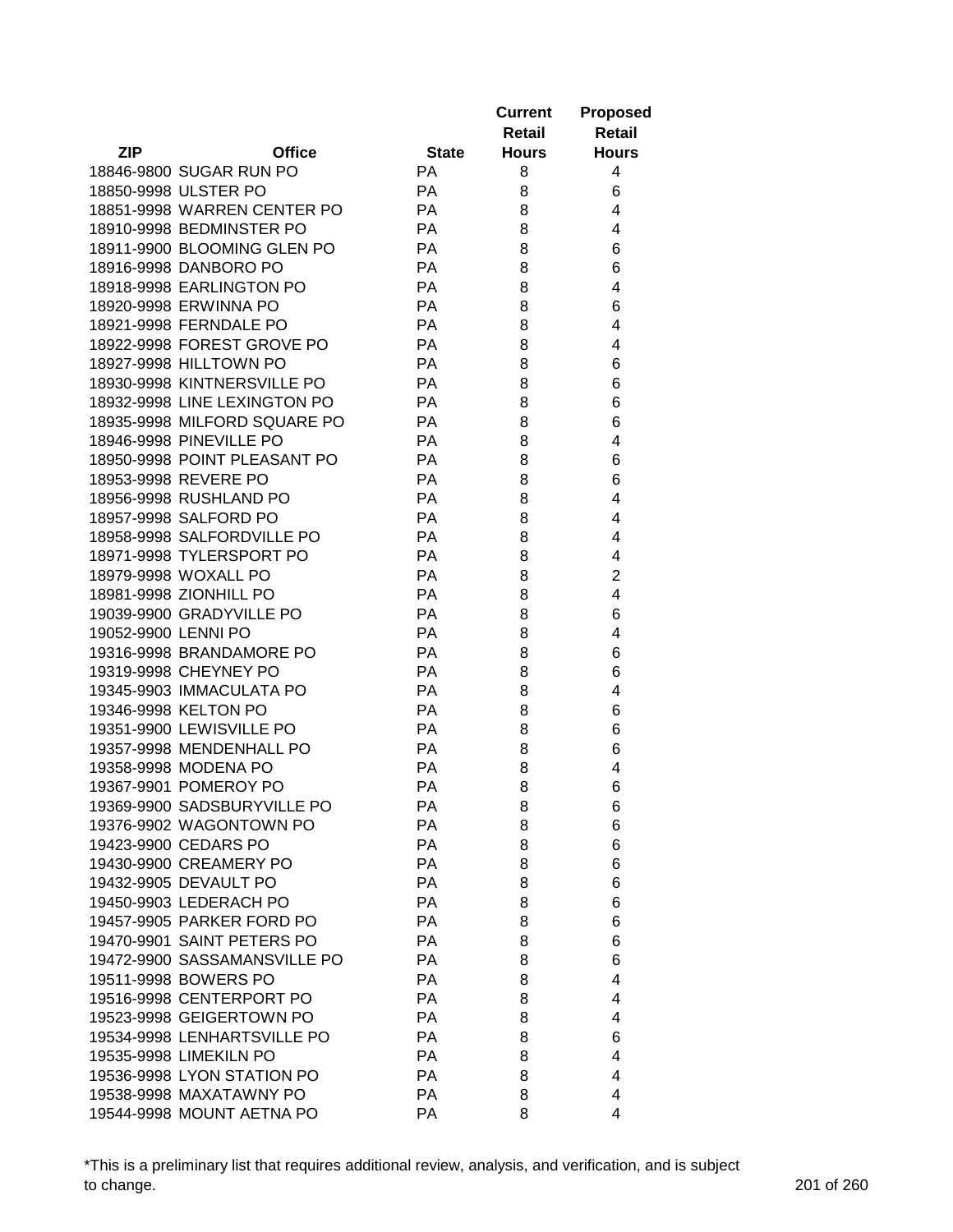|                     |                               |                | <b>Current</b><br>Retail | <b>Proposed</b><br><b>Retail</b> |
|---------------------|-------------------------------|----------------|--------------------------|----------------------------------|
| <b>ZIP</b>          | <b>Office</b>                 | <b>State</b>   | <b>Hours</b>             | <b>Hours</b>                     |
|                     | 19545-9998 NEW BERLINVILLE PO | <b>PA</b>      | 8                        | 6                                |
|                     | 19548-9998 PINE FORGE PO      | <b>PA</b>      | 8                        | 4                                |
|                     | 19549-9800 PORT CLINTON PO    | <b>PA</b>      | 8                        | 4                                |
|                     | 19550-9998 REHRERSBURG PO     | <b>PA</b>      | 8                        | 4                                |
|                     | 19559-9998 STRAUSSTOWN PO     | <b>PA</b>      | 8                        | 4                                |
|                     | 19564-9801 VIRGINVILLE PO     | PA             | 8                        | 4                                |
|                     | 00611-9998 ANGELES PR PO      | <b>PR</b>      | 8                        | 6                                |
|                     | 00744-9800 RIO BLANCO PO      | <b>PR</b>      | 8                        | 6                                |
|                     | 00786-9997 LA PLATA PO        | <b>PR</b>      | 8                        | 4                                |
|                     | 02801-9800 ADAMSVILLE PO      | RI             | 8                        | 6                                |
|                     | 02812-9800 CAROLINA PO        | <b>RI</b>      | 8                        | 6                                |
|                     | 02815-1107 CLAYVILLE PO       | RI             | 8                        | $\overline{2}$                   |
|                     | 02823-9800 FISKEVILLE PO      | R <sub>l</sub> | 8                        | 6                                |
|                     | 02824-9800 FORESTDALE PO      | R <sub>l</sub> | 8                        | 4                                |
|                     | 02826-9800 GLENDALE PO        | R <sub>l</sub> | 8                        | 6                                |
|                     | 02829-9800 HARMONY PO         | R <sub>l</sub> | 8                        | 4                                |
|                     | 02833-9800 HOPKINTON PO       | R <sub>l</sub> | 8                        | 4                                |
|                     | 02839-1180 MAPLEVILLE PO      | RI             | 8                        | 4                                |
|                     | 02873-1002 ROCKVILLE PO       | <b>RI</b>      | 8                        | 4                                |
|                     | 02875-1001 SHANNOCK PO        | <b>RI</b>      | 8                        | 4                                |
|                     | 02877-1041 SLOCUM PO          | R <sub>l</sub> | 8                        | 4                                |
|                     | 02894-1206 WOOD RIVER JCT PO  | R <sub>l</sub> | 8                        | 4                                |
|                     | 29001-8812 ALCOLU PO          | <b>SC</b>      | 8                        | 6                                |
|                     | 29002-9800 BALLENTINE PO      | <b>SC</b>      | 8                        | 6                                |
|                     | 29014-9998 BLACKSTOCK PO      | <b>SC</b>      | 8                        | 6                                |
| 29015-9998 BLAIR PO |                               | SC             | 8                        | $\overline{2}$                   |
|                     | 29030-9998 CAMERON PO         | SC             | 8                        | 6                                |
|                     | 29031-9998 CARLISLE PO        | SC             | 8                        | 4                                |
|                     | 29032-9389 CASSATT PO         | SC             | 8                        | $\overline{2}$                   |
|                     | 29037-9998 CHAPPELLS PO       | SC             | 4                        | 4                                |
| 29038-9998 COPE PO  |                               | SC             | 8                        | 6                                |
|                     | 29039-9998 CORDOVA PO         | SC             | 8                        | 6                                |
|                     | 29041-9800 DAVIS STATION PO   | <b>SC</b>      | 8                        | 4                                |
|                     | 29046-9800 ELLIOTT PO         | SC             | 8                        | 4                                |
| 29051-9679 GABLE PO |                               | <b>SC</b>      | 6                        | 4                                |
|                     | 29052-9998 GADSDEN PO         | SC             | 8                        | 6                                |
|                     | 29061-8210 HOPKINS PO         | <b>SC</b>      | 8                        | 4                                |
|                     | 29062-9800 HORATIO PO         | <b>SC</b>      | 8                        | 4                                |
|                     | 29065-9722 JENKINSVILLE PO    | <b>SC</b>      | 8                        | 6                                |
|                     | 29074-9800 LIBERTY HILL PO    | <b>SC</b>      | 8                        | 4                                |
|                     | 29075-9998 LITTLE MOUNTAIN PO | <b>SC</b>      | 8                        | 6                                |
| 29079-9800 LYDIA PO |                               | <b>SC</b>      | 8                        | 4                                |
|                     | 29080-9998 LYNCHBURG PO       | <b>SC</b>      | 8                        | 6                                |
|                     | 29081-9998 EHRHARDT PO        | <b>SC</b>      | 8                        | 6                                |
| 29082-9998 LODGE PO |                               | <b>SC</b>      | 8                        | 4                                |
|                     | 29104-9998 MAYESVILLE PO      | SC             | 8                        | 4                                |
|                     | 29105-9998 MONETTA PO         | SC             | 8                        | 4                                |
|                     | 29111-9998 NEW ZION PO        | SC             | 8                        | 6                                |
|                     | 29113-9998 NORWAY PO          | <b>SC</b>      | 8                        | 6                                |
| 29122-9800 PEAK PO  |                               | SC             | 6                        | $\overline{2}$                   |

\*This is a preliminary list that requires additional review, analysis, and verification, and is subject to change. 202 of 260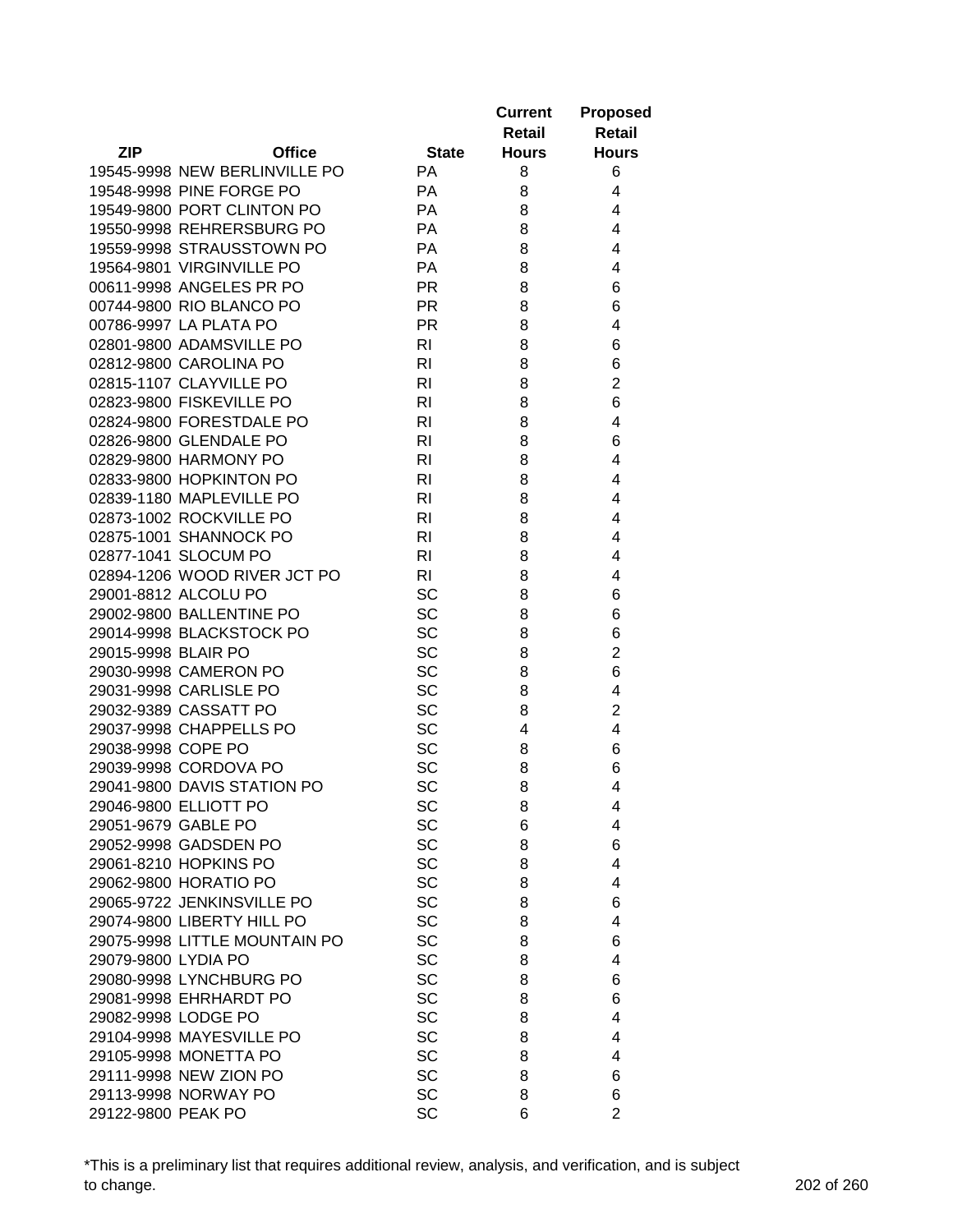| <b>ZIP</b><br><b>Office</b><br><b>Hours</b><br><b>State</b><br><b>Hours</b><br><b>SC</b><br>8<br>6<br>29126-9998 POMARIA PO<br>29129-9998 RIDGE SPRING PO<br><b>SC</b><br>8<br>4<br>$\overline{c}$<br>29132-9800 RION PO<br><b>SC</b><br>4<br><b>SC</b><br>$\overline{4}$<br>29133-9998 ROWESVILLE PO<br>8<br>SC<br>29145-9998 SILVERSTREET PO<br>4<br>4<br><b>SC</b><br>29147-9800 STATE PARK PO<br>8<br>6<br><b>SC</b><br>8<br>6<br>29163-9998 VANCE PO<br>SC<br>$\overline{2}$<br>6<br>29166-9998 WARD PO<br>SC<br>4<br>29175-9564 WESTVILLE PO<br>8<br>SC<br>6<br>29320-9800 ARCADIA PO<br>8<br>SC<br>29324-9800 CLIFTON PO<br>8<br>4<br>29329-9800 CONVERSE PO<br><b>SC</b><br>8<br>6<br>29331-9800 CROSS ANCHOR PO<br>SC<br>8<br>4<br>SC<br>29335-9998 ENOREE PO<br>8<br>6<br>SC<br>29338-9800 FINGERVILLE PO<br>8<br>4<br>SC<br>29346-9800 GLENDALE PO<br>8<br>4<br>SC<br>29348-9800 GRAMLING PO<br>8<br>6<br>SC<br>29351-9998 JOANNA PO<br>8<br>4<br><b>SC</b><br>$\overline{2}$<br>$\overline{2}$<br>29355-9998 KINARDS PO<br>29364-9800 LOCKHART PO<br><b>SC</b><br>8<br>4<br>29370-9998 MOUNTVILLE PO<br><b>SC</b><br>4<br>8<br>SC<br>29373-9800 PACOLET MILLS PO<br>4<br>8<br><b>SC</b><br>8<br>29377-9800 STARTEX PO<br>4<br>SC<br>8<br>29378-9800 UNA PO<br>6<br><b>SC</b><br>8<br>6<br>29385-9998 WELLFORD PO<br>29386-9800 WHITE STONE PO<br>SC<br>8<br>4<br><b>SC</b><br>29426-9998 ADAMS RUN PO<br>8<br>4<br><b>SC</b><br>29429-9998 AWENDAW PO<br>8<br>6<br><b>SC</b><br>29431-9998 BONNEAU PO<br>8<br>6<br>SC<br>29432-9998 BRANCHVILLE PO<br>8<br>6<br>29434-9998 CORDESVILLE PO<br><b>SC</b><br>$\overline{2}$<br>4<br>29437-9998 DORCHESTER PO<br>SC<br>8<br>6<br>SC<br>29446-9998 GREEN POND PO<br>8<br>4<br>SC<br>$\overline{c}$<br>29447-9800 GROVER PO<br>6<br><b>SC</b><br>6<br>29448-9998 HARLEYVILLE PO<br>8<br>SC<br>6<br>29450-9998 HUGER PO<br>8<br>29452-9800 JACKSONBORO PO<br><b>SC</b><br>8<br>4<br>29453-9998 JAMESTOWN PO<br><b>SC</b><br>4<br>8<br>SC<br>29468-9998 PINEVILLE PO<br>4<br>8<br><b>SC</b><br>29469-9998 PINOPOLIS PO<br>8<br>4<br><b>SC</b><br>29471-9998 REEVESVILLE PO<br>8<br>4<br><b>SC</b><br>29474-9998 ROUND O PO<br>8<br>4<br>29475-9998 RUFFIN PO<br>SC<br>8<br>6<br><b>SC</b><br>29476-9800 RUSSELLVILLE PO<br>8<br>2<br>29481-9998 SMOAKS PO<br><b>SC</b><br>4<br>8<br>SC<br>$\overline{2}$<br>29493-9800 WILLIAMS PO<br>8<br>SC<br>29516-9998 BLENHEIM PO<br>4<br>8<br>SC<br>29518-9998 CADES PO<br>8<br>4<br><b>SC</b><br>29519-9998 CENTENARY PO<br>8<br>4 |  |    | <b>Current</b><br>Retail | <b>Proposed</b><br><b>Retail</b> |
|--------------------------------------------------------------------------------------------------------------------------------------------------------------------------------------------------------------------------------------------------------------------------------------------------------------------------------------------------------------------------------------------------------------------------------------------------------------------------------------------------------------------------------------------------------------------------------------------------------------------------------------------------------------------------------------------------------------------------------------------------------------------------------------------------------------------------------------------------------------------------------------------------------------------------------------------------------------------------------------------------------------------------------------------------------------------------------------------------------------------------------------------------------------------------------------------------------------------------------------------------------------------------------------------------------------------------------------------------------------------------------------------------------------------------------------------------------------------------------------------------------------------------------------------------------------------------------------------------------------------------------------------------------------------------------------------------------------------------------------------------------------------------------------------------------------------------------------------------------------------------------------------------------------------------------------------------------------------------------------------------------------------------------------------------------------------------------------------------------------------------------------------------------------------------------------------------------------------------------------------------------------------------------------------------------------------------------------------------------------------------------------------------------------------------------------------------------------------------------------------------------------------------------|--|----|--------------------------|----------------------------------|
|                                                                                                                                                                                                                                                                                                                                                                                                                                                                                                                                                                                                                                                                                                                                                                                                                                                                                                                                                                                                                                                                                                                                                                                                                                                                                                                                                                                                                                                                                                                                                                                                                                                                                                                                                                                                                                                                                                                                                                                                                                                                                                                                                                                                                                                                                                                                                                                                                                                                                                                                |  |    |                          |                                  |
|                                                                                                                                                                                                                                                                                                                                                                                                                                                                                                                                                                                                                                                                                                                                                                                                                                                                                                                                                                                                                                                                                                                                                                                                                                                                                                                                                                                                                                                                                                                                                                                                                                                                                                                                                                                                                                                                                                                                                                                                                                                                                                                                                                                                                                                                                                                                                                                                                                                                                                                                |  |    |                          |                                  |
|                                                                                                                                                                                                                                                                                                                                                                                                                                                                                                                                                                                                                                                                                                                                                                                                                                                                                                                                                                                                                                                                                                                                                                                                                                                                                                                                                                                                                                                                                                                                                                                                                                                                                                                                                                                                                                                                                                                                                                                                                                                                                                                                                                                                                                                                                                                                                                                                                                                                                                                                |  |    |                          |                                  |
|                                                                                                                                                                                                                                                                                                                                                                                                                                                                                                                                                                                                                                                                                                                                                                                                                                                                                                                                                                                                                                                                                                                                                                                                                                                                                                                                                                                                                                                                                                                                                                                                                                                                                                                                                                                                                                                                                                                                                                                                                                                                                                                                                                                                                                                                                                                                                                                                                                                                                                                                |  |    |                          |                                  |
|                                                                                                                                                                                                                                                                                                                                                                                                                                                                                                                                                                                                                                                                                                                                                                                                                                                                                                                                                                                                                                                                                                                                                                                                                                                                                                                                                                                                                                                                                                                                                                                                                                                                                                                                                                                                                                                                                                                                                                                                                                                                                                                                                                                                                                                                                                                                                                                                                                                                                                                                |  |    |                          |                                  |
|                                                                                                                                                                                                                                                                                                                                                                                                                                                                                                                                                                                                                                                                                                                                                                                                                                                                                                                                                                                                                                                                                                                                                                                                                                                                                                                                                                                                                                                                                                                                                                                                                                                                                                                                                                                                                                                                                                                                                                                                                                                                                                                                                                                                                                                                                                                                                                                                                                                                                                                                |  |    |                          |                                  |
|                                                                                                                                                                                                                                                                                                                                                                                                                                                                                                                                                                                                                                                                                                                                                                                                                                                                                                                                                                                                                                                                                                                                                                                                                                                                                                                                                                                                                                                                                                                                                                                                                                                                                                                                                                                                                                                                                                                                                                                                                                                                                                                                                                                                                                                                                                                                                                                                                                                                                                                                |  |    |                          |                                  |
|                                                                                                                                                                                                                                                                                                                                                                                                                                                                                                                                                                                                                                                                                                                                                                                                                                                                                                                                                                                                                                                                                                                                                                                                                                                                                                                                                                                                                                                                                                                                                                                                                                                                                                                                                                                                                                                                                                                                                                                                                                                                                                                                                                                                                                                                                                                                                                                                                                                                                                                                |  |    |                          |                                  |
|                                                                                                                                                                                                                                                                                                                                                                                                                                                                                                                                                                                                                                                                                                                                                                                                                                                                                                                                                                                                                                                                                                                                                                                                                                                                                                                                                                                                                                                                                                                                                                                                                                                                                                                                                                                                                                                                                                                                                                                                                                                                                                                                                                                                                                                                                                                                                                                                                                                                                                                                |  |    |                          |                                  |
|                                                                                                                                                                                                                                                                                                                                                                                                                                                                                                                                                                                                                                                                                                                                                                                                                                                                                                                                                                                                                                                                                                                                                                                                                                                                                                                                                                                                                                                                                                                                                                                                                                                                                                                                                                                                                                                                                                                                                                                                                                                                                                                                                                                                                                                                                                                                                                                                                                                                                                                                |  |    |                          |                                  |
|                                                                                                                                                                                                                                                                                                                                                                                                                                                                                                                                                                                                                                                                                                                                                                                                                                                                                                                                                                                                                                                                                                                                                                                                                                                                                                                                                                                                                                                                                                                                                                                                                                                                                                                                                                                                                                                                                                                                                                                                                                                                                                                                                                                                                                                                                                                                                                                                                                                                                                                                |  |    |                          |                                  |
|                                                                                                                                                                                                                                                                                                                                                                                                                                                                                                                                                                                                                                                                                                                                                                                                                                                                                                                                                                                                                                                                                                                                                                                                                                                                                                                                                                                                                                                                                                                                                                                                                                                                                                                                                                                                                                                                                                                                                                                                                                                                                                                                                                                                                                                                                                                                                                                                                                                                                                                                |  |    |                          |                                  |
|                                                                                                                                                                                                                                                                                                                                                                                                                                                                                                                                                                                                                                                                                                                                                                                                                                                                                                                                                                                                                                                                                                                                                                                                                                                                                                                                                                                                                                                                                                                                                                                                                                                                                                                                                                                                                                                                                                                                                                                                                                                                                                                                                                                                                                                                                                                                                                                                                                                                                                                                |  |    |                          |                                  |
|                                                                                                                                                                                                                                                                                                                                                                                                                                                                                                                                                                                                                                                                                                                                                                                                                                                                                                                                                                                                                                                                                                                                                                                                                                                                                                                                                                                                                                                                                                                                                                                                                                                                                                                                                                                                                                                                                                                                                                                                                                                                                                                                                                                                                                                                                                                                                                                                                                                                                                                                |  |    |                          |                                  |
|                                                                                                                                                                                                                                                                                                                                                                                                                                                                                                                                                                                                                                                                                                                                                                                                                                                                                                                                                                                                                                                                                                                                                                                                                                                                                                                                                                                                                                                                                                                                                                                                                                                                                                                                                                                                                                                                                                                                                                                                                                                                                                                                                                                                                                                                                                                                                                                                                                                                                                                                |  |    |                          |                                  |
|                                                                                                                                                                                                                                                                                                                                                                                                                                                                                                                                                                                                                                                                                                                                                                                                                                                                                                                                                                                                                                                                                                                                                                                                                                                                                                                                                                                                                                                                                                                                                                                                                                                                                                                                                                                                                                                                                                                                                                                                                                                                                                                                                                                                                                                                                                                                                                                                                                                                                                                                |  |    |                          |                                  |
|                                                                                                                                                                                                                                                                                                                                                                                                                                                                                                                                                                                                                                                                                                                                                                                                                                                                                                                                                                                                                                                                                                                                                                                                                                                                                                                                                                                                                                                                                                                                                                                                                                                                                                                                                                                                                                                                                                                                                                                                                                                                                                                                                                                                                                                                                                                                                                                                                                                                                                                                |  |    |                          |                                  |
|                                                                                                                                                                                                                                                                                                                                                                                                                                                                                                                                                                                                                                                                                                                                                                                                                                                                                                                                                                                                                                                                                                                                                                                                                                                                                                                                                                                                                                                                                                                                                                                                                                                                                                                                                                                                                                                                                                                                                                                                                                                                                                                                                                                                                                                                                                                                                                                                                                                                                                                                |  |    |                          |                                  |
|                                                                                                                                                                                                                                                                                                                                                                                                                                                                                                                                                                                                                                                                                                                                                                                                                                                                                                                                                                                                                                                                                                                                                                                                                                                                                                                                                                                                                                                                                                                                                                                                                                                                                                                                                                                                                                                                                                                                                                                                                                                                                                                                                                                                                                                                                                                                                                                                                                                                                                                                |  |    |                          |                                  |
|                                                                                                                                                                                                                                                                                                                                                                                                                                                                                                                                                                                                                                                                                                                                                                                                                                                                                                                                                                                                                                                                                                                                                                                                                                                                                                                                                                                                                                                                                                                                                                                                                                                                                                                                                                                                                                                                                                                                                                                                                                                                                                                                                                                                                                                                                                                                                                                                                                                                                                                                |  |    |                          |                                  |
|                                                                                                                                                                                                                                                                                                                                                                                                                                                                                                                                                                                                                                                                                                                                                                                                                                                                                                                                                                                                                                                                                                                                                                                                                                                                                                                                                                                                                                                                                                                                                                                                                                                                                                                                                                                                                                                                                                                                                                                                                                                                                                                                                                                                                                                                                                                                                                                                                                                                                                                                |  |    |                          |                                  |
|                                                                                                                                                                                                                                                                                                                                                                                                                                                                                                                                                                                                                                                                                                                                                                                                                                                                                                                                                                                                                                                                                                                                                                                                                                                                                                                                                                                                                                                                                                                                                                                                                                                                                                                                                                                                                                                                                                                                                                                                                                                                                                                                                                                                                                                                                                                                                                                                                                                                                                                                |  |    |                          |                                  |
|                                                                                                                                                                                                                                                                                                                                                                                                                                                                                                                                                                                                                                                                                                                                                                                                                                                                                                                                                                                                                                                                                                                                                                                                                                                                                                                                                                                                                                                                                                                                                                                                                                                                                                                                                                                                                                                                                                                                                                                                                                                                                                                                                                                                                                                                                                                                                                                                                                                                                                                                |  |    |                          |                                  |
|                                                                                                                                                                                                                                                                                                                                                                                                                                                                                                                                                                                                                                                                                                                                                                                                                                                                                                                                                                                                                                                                                                                                                                                                                                                                                                                                                                                                                                                                                                                                                                                                                                                                                                                                                                                                                                                                                                                                                                                                                                                                                                                                                                                                                                                                                                                                                                                                                                                                                                                                |  |    |                          |                                  |
|                                                                                                                                                                                                                                                                                                                                                                                                                                                                                                                                                                                                                                                                                                                                                                                                                                                                                                                                                                                                                                                                                                                                                                                                                                                                                                                                                                                                                                                                                                                                                                                                                                                                                                                                                                                                                                                                                                                                                                                                                                                                                                                                                                                                                                                                                                                                                                                                                                                                                                                                |  |    |                          |                                  |
|                                                                                                                                                                                                                                                                                                                                                                                                                                                                                                                                                                                                                                                                                                                                                                                                                                                                                                                                                                                                                                                                                                                                                                                                                                                                                                                                                                                                                                                                                                                                                                                                                                                                                                                                                                                                                                                                                                                                                                                                                                                                                                                                                                                                                                                                                                                                                                                                                                                                                                                                |  |    |                          |                                  |
|                                                                                                                                                                                                                                                                                                                                                                                                                                                                                                                                                                                                                                                                                                                                                                                                                                                                                                                                                                                                                                                                                                                                                                                                                                                                                                                                                                                                                                                                                                                                                                                                                                                                                                                                                                                                                                                                                                                                                                                                                                                                                                                                                                                                                                                                                                                                                                                                                                                                                                                                |  |    |                          |                                  |
|                                                                                                                                                                                                                                                                                                                                                                                                                                                                                                                                                                                                                                                                                                                                                                                                                                                                                                                                                                                                                                                                                                                                                                                                                                                                                                                                                                                                                                                                                                                                                                                                                                                                                                                                                                                                                                                                                                                                                                                                                                                                                                                                                                                                                                                                                                                                                                                                                                                                                                                                |  |    |                          |                                  |
|                                                                                                                                                                                                                                                                                                                                                                                                                                                                                                                                                                                                                                                                                                                                                                                                                                                                                                                                                                                                                                                                                                                                                                                                                                                                                                                                                                                                                                                                                                                                                                                                                                                                                                                                                                                                                                                                                                                                                                                                                                                                                                                                                                                                                                                                                                                                                                                                                                                                                                                                |  |    |                          |                                  |
|                                                                                                                                                                                                                                                                                                                                                                                                                                                                                                                                                                                                                                                                                                                                                                                                                                                                                                                                                                                                                                                                                                                                                                                                                                                                                                                                                                                                                                                                                                                                                                                                                                                                                                                                                                                                                                                                                                                                                                                                                                                                                                                                                                                                                                                                                                                                                                                                                                                                                                                                |  |    |                          |                                  |
|                                                                                                                                                                                                                                                                                                                                                                                                                                                                                                                                                                                                                                                                                                                                                                                                                                                                                                                                                                                                                                                                                                                                                                                                                                                                                                                                                                                                                                                                                                                                                                                                                                                                                                                                                                                                                                                                                                                                                                                                                                                                                                                                                                                                                                                                                                                                                                                                                                                                                                                                |  |    |                          |                                  |
|                                                                                                                                                                                                                                                                                                                                                                                                                                                                                                                                                                                                                                                                                                                                                                                                                                                                                                                                                                                                                                                                                                                                                                                                                                                                                                                                                                                                                                                                                                                                                                                                                                                                                                                                                                                                                                                                                                                                                                                                                                                                                                                                                                                                                                                                                                                                                                                                                                                                                                                                |  |    |                          |                                  |
|                                                                                                                                                                                                                                                                                                                                                                                                                                                                                                                                                                                                                                                                                                                                                                                                                                                                                                                                                                                                                                                                                                                                                                                                                                                                                                                                                                                                                                                                                                                                                                                                                                                                                                                                                                                                                                                                                                                                                                                                                                                                                                                                                                                                                                                                                                                                                                                                                                                                                                                                |  |    |                          |                                  |
|                                                                                                                                                                                                                                                                                                                                                                                                                                                                                                                                                                                                                                                                                                                                                                                                                                                                                                                                                                                                                                                                                                                                                                                                                                                                                                                                                                                                                                                                                                                                                                                                                                                                                                                                                                                                                                                                                                                                                                                                                                                                                                                                                                                                                                                                                                                                                                                                                                                                                                                                |  |    |                          |                                  |
|                                                                                                                                                                                                                                                                                                                                                                                                                                                                                                                                                                                                                                                                                                                                                                                                                                                                                                                                                                                                                                                                                                                                                                                                                                                                                                                                                                                                                                                                                                                                                                                                                                                                                                                                                                                                                                                                                                                                                                                                                                                                                                                                                                                                                                                                                                                                                                                                                                                                                                                                |  |    |                          |                                  |
|                                                                                                                                                                                                                                                                                                                                                                                                                                                                                                                                                                                                                                                                                                                                                                                                                                                                                                                                                                                                                                                                                                                                                                                                                                                                                                                                                                                                                                                                                                                                                                                                                                                                                                                                                                                                                                                                                                                                                                                                                                                                                                                                                                                                                                                                                                                                                                                                                                                                                                                                |  |    |                          |                                  |
|                                                                                                                                                                                                                                                                                                                                                                                                                                                                                                                                                                                                                                                                                                                                                                                                                                                                                                                                                                                                                                                                                                                                                                                                                                                                                                                                                                                                                                                                                                                                                                                                                                                                                                                                                                                                                                                                                                                                                                                                                                                                                                                                                                                                                                                                                                                                                                                                                                                                                                                                |  |    |                          |                                  |
|                                                                                                                                                                                                                                                                                                                                                                                                                                                                                                                                                                                                                                                                                                                                                                                                                                                                                                                                                                                                                                                                                                                                                                                                                                                                                                                                                                                                                                                                                                                                                                                                                                                                                                                                                                                                                                                                                                                                                                                                                                                                                                                                                                                                                                                                                                                                                                                                                                                                                                                                |  |    |                          |                                  |
|                                                                                                                                                                                                                                                                                                                                                                                                                                                                                                                                                                                                                                                                                                                                                                                                                                                                                                                                                                                                                                                                                                                                                                                                                                                                                                                                                                                                                                                                                                                                                                                                                                                                                                                                                                                                                                                                                                                                                                                                                                                                                                                                                                                                                                                                                                                                                                                                                                                                                                                                |  |    |                          |                                  |
|                                                                                                                                                                                                                                                                                                                                                                                                                                                                                                                                                                                                                                                                                                                                                                                                                                                                                                                                                                                                                                                                                                                                                                                                                                                                                                                                                                                                                                                                                                                                                                                                                                                                                                                                                                                                                                                                                                                                                                                                                                                                                                                                                                                                                                                                                                                                                                                                                                                                                                                                |  |    |                          |                                  |
|                                                                                                                                                                                                                                                                                                                                                                                                                                                                                                                                                                                                                                                                                                                                                                                                                                                                                                                                                                                                                                                                                                                                                                                                                                                                                                                                                                                                                                                                                                                                                                                                                                                                                                                                                                                                                                                                                                                                                                                                                                                                                                                                                                                                                                                                                                                                                                                                                                                                                                                                |  |    |                          |                                  |
|                                                                                                                                                                                                                                                                                                                                                                                                                                                                                                                                                                                                                                                                                                                                                                                                                                                                                                                                                                                                                                                                                                                                                                                                                                                                                                                                                                                                                                                                                                                                                                                                                                                                                                                                                                                                                                                                                                                                                                                                                                                                                                                                                                                                                                                                                                                                                                                                                                                                                                                                |  |    |                          |                                  |
|                                                                                                                                                                                                                                                                                                                                                                                                                                                                                                                                                                                                                                                                                                                                                                                                                                                                                                                                                                                                                                                                                                                                                                                                                                                                                                                                                                                                                                                                                                                                                                                                                                                                                                                                                                                                                                                                                                                                                                                                                                                                                                                                                                                                                                                                                                                                                                                                                                                                                                                                |  |    |                          |                                  |
|                                                                                                                                                                                                                                                                                                                                                                                                                                                                                                                                                                                                                                                                                                                                                                                                                                                                                                                                                                                                                                                                                                                                                                                                                                                                                                                                                                                                                                                                                                                                                                                                                                                                                                                                                                                                                                                                                                                                                                                                                                                                                                                                                                                                                                                                                                                                                                                                                                                                                                                                |  |    |                          |                                  |
|                                                                                                                                                                                                                                                                                                                                                                                                                                                                                                                                                                                                                                                                                                                                                                                                                                                                                                                                                                                                                                                                                                                                                                                                                                                                                                                                                                                                                                                                                                                                                                                                                                                                                                                                                                                                                                                                                                                                                                                                                                                                                                                                                                                                                                                                                                                                                                                                                                                                                                                                |  |    |                          |                                  |
|                                                                                                                                                                                                                                                                                                                                                                                                                                                                                                                                                                                                                                                                                                                                                                                                                                                                                                                                                                                                                                                                                                                                                                                                                                                                                                                                                                                                                                                                                                                                                                                                                                                                                                                                                                                                                                                                                                                                                                                                                                                                                                                                                                                                                                                                                                                                                                                                                                                                                                                                |  |    |                          |                                  |
|                                                                                                                                                                                                                                                                                                                                                                                                                                                                                                                                                                                                                                                                                                                                                                                                                                                                                                                                                                                                                                                                                                                                                                                                                                                                                                                                                                                                                                                                                                                                                                                                                                                                                                                                                                                                                                                                                                                                                                                                                                                                                                                                                                                                                                                                                                                                                                                                                                                                                                                                |  |    |                          |                                  |
|                                                                                                                                                                                                                                                                                                                                                                                                                                                                                                                                                                                                                                                                                                                                                                                                                                                                                                                                                                                                                                                                                                                                                                                                                                                                                                                                                                                                                                                                                                                                                                                                                                                                                                                                                                                                                                                                                                                                                                                                                                                                                                                                                                                                                                                                                                                                                                                                                                                                                                                                |  |    |                          |                                  |
|                                                                                                                                                                                                                                                                                                                                                                                                                                                                                                                                                                                                                                                                                                                                                                                                                                                                                                                                                                                                                                                                                                                                                                                                                                                                                                                                                                                                                                                                                                                                                                                                                                                                                                                                                                                                                                                                                                                                                                                                                                                                                                                                                                                                                                                                                                                                                                                                                                                                                                                                |  |    |                          |                                  |
|                                                                                                                                                                                                                                                                                                                                                                                                                                                                                                                                                                                                                                                                                                                                                                                                                                                                                                                                                                                                                                                                                                                                                                                                                                                                                                                                                                                                                                                                                                                                                                                                                                                                                                                                                                                                                                                                                                                                                                                                                                                                                                                                                                                                                                                                                                                                                                                                                                                                                                                                |  |    |                          |                                  |
|                                                                                                                                                                                                                                                                                                                                                                                                                                                                                                                                                                                                                                                                                                                                                                                                                                                                                                                                                                                                                                                                                                                                                                                                                                                                                                                                                                                                                                                                                                                                                                                                                                                                                                                                                                                                                                                                                                                                                                                                                                                                                                                                                                                                                                                                                                                                                                                                                                                                                                                                |  |    |                          |                                  |
| 29530-9998 COWARD PO                                                                                                                                                                                                                                                                                                                                                                                                                                                                                                                                                                                                                                                                                                                                                                                                                                                                                                                                                                                                                                                                                                                                                                                                                                                                                                                                                                                                                                                                                                                                                                                                                                                                                                                                                                                                                                                                                                                                                                                                                                                                                                                                                                                                                                                                                                                                                                                                                                                                                                           |  | SC | 8                        | 6                                |

\*This is a preliminary list that requires additional review, analysis, and verification, and is subject to change. 203 of 260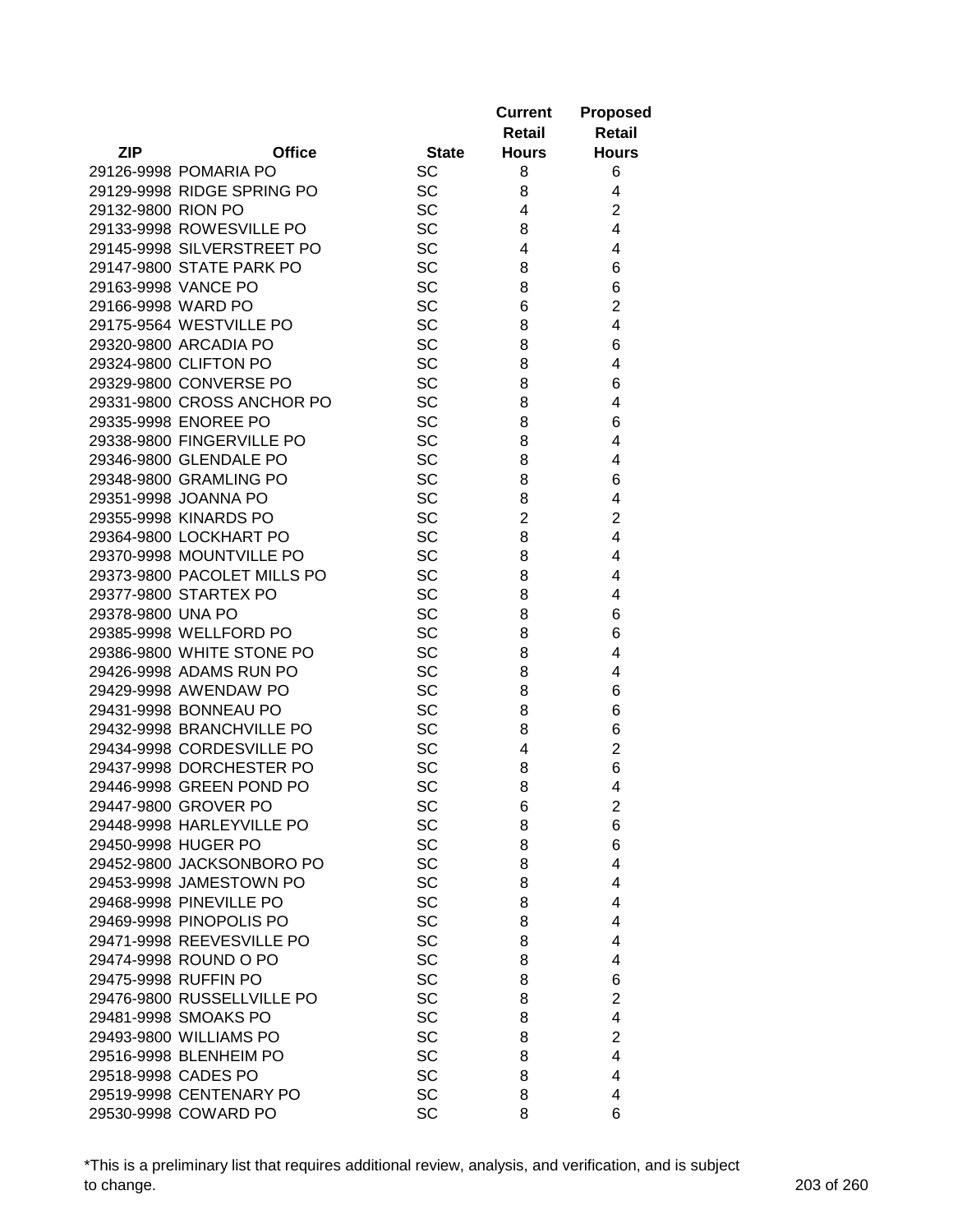|                             |               |              | <b>Current</b><br>Retail | <b>Proposed</b><br><b>Retail</b> |
|-----------------------------|---------------|--------------|--------------------------|----------------------------------|
| <b>ZIP</b>                  | <b>Office</b> | <b>State</b> | <b>Hours</b>             | <b>Hours</b>                     |
| 29543-9998 FORK PO          |               | <b>SC</b>    | 8                        | 4                                |
| 29545-9998 GREEN SEA PO     |               | <b>SC</b>    | 8                        | 6                                |
| 29546-9998 GRESHAM PO       |               | <b>SC</b>    | 8                        | 4                                |
| 29547-9998 HAMER PO         |               | SC           | 8                        | 6                                |
| 29564-9998 LANE PO          |               | SC           | 8                        | 4                                |
| 29567-9998 LITTLE ROCK PO   |               | SC           | 8                        | 4                                |
| 29580-9998 NESMITH PO       |               | SC           | 8                        | 4                                |
| 29584-9998 PATRICK PO       |               | <b>SC</b>    | 8                        | 4                                |
| 29589-9998 RAINS PO         |               | <b>SC</b>    | 8                        | 4                                |
| 29592-9998 SELLERS PO       |               | SC           | 8                        | 4                                |
| 29593-9998 SOCIETY HILL PO  |               | SC           | 8                        | 6                                |
| 29594-9800 TATUM PO         |               | <b>SC</b>    | 8                        | 4                                |
| 29596-9998 WALLACE PO       |               | <b>SC</b>    | 8                        | 6                                |
| 29635-9998 CLEVELAND PO     |               | SC           | 8                        | 6                                |
| 29636-9800 CONESTEE PO      |               | SC           | 8                        | 6                                |
| 29638-9998 DONALDS PO       |               | <b>SC</b>    | 8                        | 6                                |
| 29656-9800 LA FRANCE PO     |               | <b>SC</b>    | 8                        | 4                                |
| 29658-9998 LONG CREEK PO    |               | <b>SC</b>    | 8                        | 4                                |
| 29659-9800 LOWNDESVILLE PO  |               | <b>SC</b>    | 8                        | 4                                |
| 29664-9998 MOUNTAIN REST PO |               | <b>SC</b>    | 8                        | 4                                |
| 29665-9800 NEWRY PO         |               | SC           | 8                        | $\overline{2}$                   |
| 29667-9998 NORRIS PO        |               | <b>SC</b>    | 8                        | $\overline{4}$                   |
| 29675-9800 RICHLAND PO      |               | <b>SC</b>    | 8                        | 4                                |
| 29683-9800 SLATER PO        |               | <b>SC</b>    | 8                        | 4                                |
| 29684-9998 STARR PO         |               | <b>SC</b>    | 8                        | 6                                |
| 29685-9998 SUNSET PO        |               | SC           | 8                        | 6                                |
| 29686-9998 TAMASSEE PO      |               | <b>SC</b>    | 8                        | 4                                |
| 29688-9800 TIGERVILLE PO    |               | <b>SC</b>    | 8                        | 6                                |
| 29712-8763 EDGEMOOR PO      |               | <b>SC</b>    | 8                        | 6                                |
| 29717-7759 HICKORY GROVE PO |               | SC           | 8                        | 4                                |
| 29726-6738 MCCONNELLS PO    |               | <b>SC</b>    | 8                        | 6                                |
| 29727-7697 MOUNT CROGHAN PO |               | SC           | 8                        | 4                                |
| 29741-2901 RUBY PO          |               | SC           | 8                        | 6                                |
| 29743-9717 SMYRNA PO        |               | SC           | 8                        | 4                                |
| 29744-9600 VAN WYCK PO      |               | <b>SC</b>    | 8                        | 4                                |
| 29816-9998 BATH PO          |               | SC           | 8                        | 6                                |
| 29819-9998 BRADLEY PO       |               | <b>SC</b>    | 8                        | 4                                |
| 29821-2831 CLARKS HILL PO   |               | <b>SC</b>    | 8                        | 4                                |
| 29826-9998 ELKO PO          |               | <b>SC</b>    | 8                        | 4                                |
| 29828-9998 GLOVERVILLE PO   |               | <b>SC</b>    | 8                        | 6                                |
| 29836-9998 MARTIN PO        |               | <b>SC</b>    | 8                        | $\overline{2}$                   |
| 29838-9998 MODOC PO         |               | <b>SC</b>    | 8                        | 4                                |
| 29839-9998 MONTMORENCI PO   |               | <b>SC</b>    | 8                        | 6                                |
| 29840-9998 MOUNT CARMEL PO  |               | <b>SC</b>    | 8                        | 4                                |
| 29843-9998 OLAR PO          |               | <b>SC</b>    | 8                        | 4                                |
| 29844-9800 PARKSVILLE PO    |               | <b>SC</b>    | 8                        | 2                                |
| 29845-9998 PLUM BRANCH PO   |               | SC           | 8                        | 4                                |
| 29846-9998 SYCAMORE PO      |               | <b>SC</b>    | 6                        | $\overline{2}$                   |
| 29848-9998 TROY PO          |               | SC           | 8                        | $\overline{4}$                   |
| 29849-9998 ULMER PO         |               | <b>SC</b>    | 8                        | $\overline{2}$                   |

\*This is a preliminary list that requires additional review, analysis, and verification, and is subject to change. 204 of 260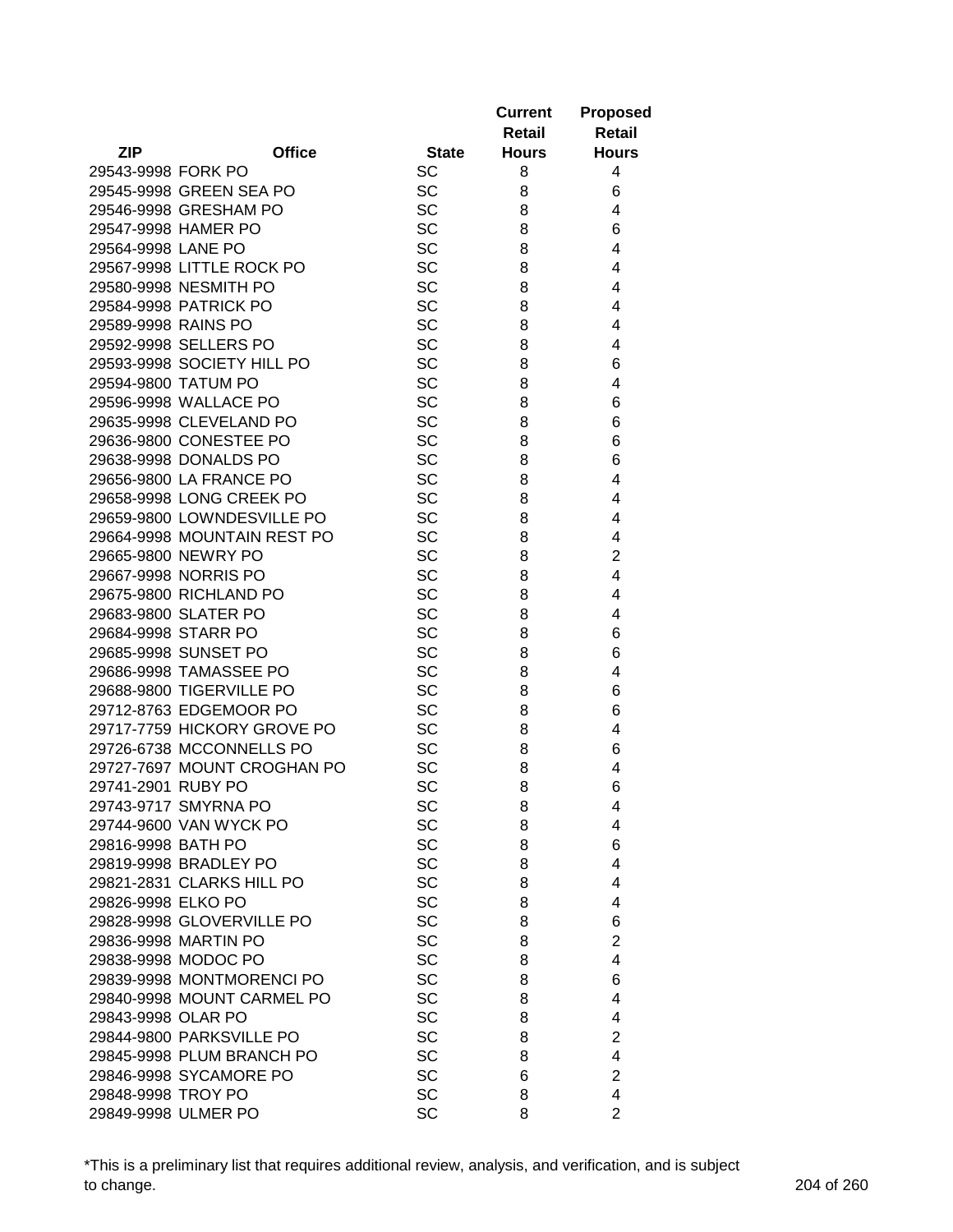| <b>ZIP</b><br><b>Office</b><br><b>State</b><br><b>Hours</b><br><b>Hours</b><br><b>SC</b><br>29850-9998 VAUCLUSE PO<br>8<br>4<br><b>SC</b><br>6<br>29856-9998 WINDSOR PO<br>8<br><b>SC</b><br>29911-9998 BRUNSON PO<br>8<br>4<br>SC<br>4<br>29916-9998 EARLY BRANCH PO<br>8<br><b>SC</b><br>29921-9998 FURMAN PO<br>4<br>8<br>SC<br>29922-9998 GARNETT PO<br>8<br>4<br>SC<br>$\overline{2}$<br>8<br>29923-9998 GIFFORD PO<br><b>SC</b><br>4<br>29929-9998 ISLANDTON PO<br>8<br><b>SC</b><br>29931-9998 LOBECO PO<br>8<br>4<br>SC<br>$\overline{2}$<br>29932-9998 LURAY PO<br>8<br>SC<br>$\overline{2}$<br>$\overline{2}$<br>29933-9998 MILEY PO<br>29934-9998 PINELAND PO<br>SC<br>4<br>8<br>SC<br>29940-9998 SEABROOK PO<br>6<br>8<br>29941-9998 SHELDON PO<br>SC<br>4<br>8<br><b>SC</b><br>29943-9998 TILLMAN PO<br>8<br>4<br>57002-9998 AURORA PO<br><b>SD</b><br>8<br>4<br>57003-9998 BALTIC PO<br><b>SD</b><br>8<br>6<br>57012-9998 CANISTOTA PO<br><b>SD</b><br>6<br>8<br>57014-9998 CENTERVILLE PO<br><b>SD</b><br>6<br>8<br><b>SD</b><br>4<br>57015-9998 CHANCELLOR PO<br>8<br><b>SD</b><br>4<br>57016-9998 CHESTER PO<br>8<br>57017-9998 COLMAN PO<br><b>SD</b><br>8<br>6<br>57018-9998 COLTON PO<br><b>SD</b><br>4<br>8<br><b>SD</b><br>6<br>57020-9998 CROOKS PO<br>8<br>$\overline{2}$<br><b>SD</b><br>57021-9998 DAVIS PO<br>6<br>6<br><b>SD</b><br>57026-9998 ELKTON PO<br>8<br>$\overline{2}$<br><b>SD</b><br>57027-9998 FAIRVIEW PO<br>4<br><b>SD</b><br>57031-9998 GAYVILLE PO<br>4<br>8<br>57034-9998 HUDSON PO<br><b>SD</b><br>4<br>8<br><b>SD</b><br>57035-9998 HUMBOLDT PO<br>4<br>8<br>57036-9998 HURLEY PO<br><b>SD</b><br>8<br>4<br><b>SD</b><br>57037-9998 IRENE PO<br>8<br>4<br>57038-9998 JEFFERSON PO<br><b>SD</b><br>8<br>4<br>57040-9998 LESTERVILLE PO<br>SD<br>8<br>4<br>57041-9998 LYONS PO<br><b>SD</b><br>6<br>4<br>57045-9998 MENNO PO<br><b>SD</b><br>6<br>8<br>57046-9998 MISSION HILL PO<br><b>SD</b><br>8<br>4<br>57048-9998 MONTROSE PO<br><b>SD</b><br>4<br>8<br>57050-9998 NUNDA PO<br><b>SD</b><br>$\overline{2}$<br>8<br><b>SD</b><br>4<br>57051-9998 OLDHAM PO<br>8<br>$\overline{2}$<br><b>SD</b><br>57052-9998 OLIVET PO<br>6<br><b>SD</b><br>4<br>57054-9998 RAMONA PO<br>8<br><b>SD</b><br>6<br>57059-9998 SCOTLAND PO<br>8<br>57061-9998 SINAI PO<br><b>SD</b><br>$\overline{2}$<br>6<br>57062-9998 SPRINGFIELD PO<br><b>SD</b><br>6<br>8<br>57063-9998 TABOR PO<br><b>SD</b><br>4<br>8<br>57065-9998 TRENT PO<br><b>SD</b><br>4<br>8<br>57067-9998 UTICA PO<br><b>SD</b><br>$\overline{2}$<br>8<br><b>SD</b><br>4<br>57068-9998 VALLEY SPRINGS PO<br>8 |                      |           | <b>Current</b><br>Retail | <b>Proposed</b><br><b>Retail</b> |
|-----------------------------------------------------------------------------------------------------------------------------------------------------------------------------------------------------------------------------------------------------------------------------------------------------------------------------------------------------------------------------------------------------------------------------------------------------------------------------------------------------------------------------------------------------------------------------------------------------------------------------------------------------------------------------------------------------------------------------------------------------------------------------------------------------------------------------------------------------------------------------------------------------------------------------------------------------------------------------------------------------------------------------------------------------------------------------------------------------------------------------------------------------------------------------------------------------------------------------------------------------------------------------------------------------------------------------------------------------------------------------------------------------------------------------------------------------------------------------------------------------------------------------------------------------------------------------------------------------------------------------------------------------------------------------------------------------------------------------------------------------------------------------------------------------------------------------------------------------------------------------------------------------------------------------------------------------------------------------------------------------------------------------------------------------------------------------------------------------------------------------------------------------------------------------------------------------------------------------------------------------------------------------------------------------------------------------------------------------------------------------------------------------------------------------------------------------------------------------------------------------------------------------------------------------------------------------------------------------------|----------------------|-----------|--------------------------|----------------------------------|
|                                                                                                                                                                                                                                                                                                                                                                                                                                                                                                                                                                                                                                                                                                                                                                                                                                                                                                                                                                                                                                                                                                                                                                                                                                                                                                                                                                                                                                                                                                                                                                                                                                                                                                                                                                                                                                                                                                                                                                                                                                                                                                                                                                                                                                                                                                                                                                                                                                                                                                                                                                                                           |                      |           |                          |                                  |
|                                                                                                                                                                                                                                                                                                                                                                                                                                                                                                                                                                                                                                                                                                                                                                                                                                                                                                                                                                                                                                                                                                                                                                                                                                                                                                                                                                                                                                                                                                                                                                                                                                                                                                                                                                                                                                                                                                                                                                                                                                                                                                                                                                                                                                                                                                                                                                                                                                                                                                                                                                                                           |                      |           |                          |                                  |
|                                                                                                                                                                                                                                                                                                                                                                                                                                                                                                                                                                                                                                                                                                                                                                                                                                                                                                                                                                                                                                                                                                                                                                                                                                                                                                                                                                                                                                                                                                                                                                                                                                                                                                                                                                                                                                                                                                                                                                                                                                                                                                                                                                                                                                                                                                                                                                                                                                                                                                                                                                                                           |                      |           |                          |                                  |
|                                                                                                                                                                                                                                                                                                                                                                                                                                                                                                                                                                                                                                                                                                                                                                                                                                                                                                                                                                                                                                                                                                                                                                                                                                                                                                                                                                                                                                                                                                                                                                                                                                                                                                                                                                                                                                                                                                                                                                                                                                                                                                                                                                                                                                                                                                                                                                                                                                                                                                                                                                                                           |                      |           |                          |                                  |
|                                                                                                                                                                                                                                                                                                                                                                                                                                                                                                                                                                                                                                                                                                                                                                                                                                                                                                                                                                                                                                                                                                                                                                                                                                                                                                                                                                                                                                                                                                                                                                                                                                                                                                                                                                                                                                                                                                                                                                                                                                                                                                                                                                                                                                                                                                                                                                                                                                                                                                                                                                                                           |                      |           |                          |                                  |
|                                                                                                                                                                                                                                                                                                                                                                                                                                                                                                                                                                                                                                                                                                                                                                                                                                                                                                                                                                                                                                                                                                                                                                                                                                                                                                                                                                                                                                                                                                                                                                                                                                                                                                                                                                                                                                                                                                                                                                                                                                                                                                                                                                                                                                                                                                                                                                                                                                                                                                                                                                                                           |                      |           |                          |                                  |
|                                                                                                                                                                                                                                                                                                                                                                                                                                                                                                                                                                                                                                                                                                                                                                                                                                                                                                                                                                                                                                                                                                                                                                                                                                                                                                                                                                                                                                                                                                                                                                                                                                                                                                                                                                                                                                                                                                                                                                                                                                                                                                                                                                                                                                                                                                                                                                                                                                                                                                                                                                                                           |                      |           |                          |                                  |
|                                                                                                                                                                                                                                                                                                                                                                                                                                                                                                                                                                                                                                                                                                                                                                                                                                                                                                                                                                                                                                                                                                                                                                                                                                                                                                                                                                                                                                                                                                                                                                                                                                                                                                                                                                                                                                                                                                                                                                                                                                                                                                                                                                                                                                                                                                                                                                                                                                                                                                                                                                                                           |                      |           |                          |                                  |
|                                                                                                                                                                                                                                                                                                                                                                                                                                                                                                                                                                                                                                                                                                                                                                                                                                                                                                                                                                                                                                                                                                                                                                                                                                                                                                                                                                                                                                                                                                                                                                                                                                                                                                                                                                                                                                                                                                                                                                                                                                                                                                                                                                                                                                                                                                                                                                                                                                                                                                                                                                                                           |                      |           |                          |                                  |
|                                                                                                                                                                                                                                                                                                                                                                                                                                                                                                                                                                                                                                                                                                                                                                                                                                                                                                                                                                                                                                                                                                                                                                                                                                                                                                                                                                                                                                                                                                                                                                                                                                                                                                                                                                                                                                                                                                                                                                                                                                                                                                                                                                                                                                                                                                                                                                                                                                                                                                                                                                                                           |                      |           |                          |                                  |
|                                                                                                                                                                                                                                                                                                                                                                                                                                                                                                                                                                                                                                                                                                                                                                                                                                                                                                                                                                                                                                                                                                                                                                                                                                                                                                                                                                                                                                                                                                                                                                                                                                                                                                                                                                                                                                                                                                                                                                                                                                                                                                                                                                                                                                                                                                                                                                                                                                                                                                                                                                                                           |                      |           |                          |                                  |
|                                                                                                                                                                                                                                                                                                                                                                                                                                                                                                                                                                                                                                                                                                                                                                                                                                                                                                                                                                                                                                                                                                                                                                                                                                                                                                                                                                                                                                                                                                                                                                                                                                                                                                                                                                                                                                                                                                                                                                                                                                                                                                                                                                                                                                                                                                                                                                                                                                                                                                                                                                                                           |                      |           |                          |                                  |
|                                                                                                                                                                                                                                                                                                                                                                                                                                                                                                                                                                                                                                                                                                                                                                                                                                                                                                                                                                                                                                                                                                                                                                                                                                                                                                                                                                                                                                                                                                                                                                                                                                                                                                                                                                                                                                                                                                                                                                                                                                                                                                                                                                                                                                                                                                                                                                                                                                                                                                                                                                                                           |                      |           |                          |                                  |
|                                                                                                                                                                                                                                                                                                                                                                                                                                                                                                                                                                                                                                                                                                                                                                                                                                                                                                                                                                                                                                                                                                                                                                                                                                                                                                                                                                                                                                                                                                                                                                                                                                                                                                                                                                                                                                                                                                                                                                                                                                                                                                                                                                                                                                                                                                                                                                                                                                                                                                                                                                                                           |                      |           |                          |                                  |
|                                                                                                                                                                                                                                                                                                                                                                                                                                                                                                                                                                                                                                                                                                                                                                                                                                                                                                                                                                                                                                                                                                                                                                                                                                                                                                                                                                                                                                                                                                                                                                                                                                                                                                                                                                                                                                                                                                                                                                                                                                                                                                                                                                                                                                                                                                                                                                                                                                                                                                                                                                                                           |                      |           |                          |                                  |
|                                                                                                                                                                                                                                                                                                                                                                                                                                                                                                                                                                                                                                                                                                                                                                                                                                                                                                                                                                                                                                                                                                                                                                                                                                                                                                                                                                                                                                                                                                                                                                                                                                                                                                                                                                                                                                                                                                                                                                                                                                                                                                                                                                                                                                                                                                                                                                                                                                                                                                                                                                                                           |                      |           |                          |                                  |
|                                                                                                                                                                                                                                                                                                                                                                                                                                                                                                                                                                                                                                                                                                                                                                                                                                                                                                                                                                                                                                                                                                                                                                                                                                                                                                                                                                                                                                                                                                                                                                                                                                                                                                                                                                                                                                                                                                                                                                                                                                                                                                                                                                                                                                                                                                                                                                                                                                                                                                                                                                                                           |                      |           |                          |                                  |
|                                                                                                                                                                                                                                                                                                                                                                                                                                                                                                                                                                                                                                                                                                                                                                                                                                                                                                                                                                                                                                                                                                                                                                                                                                                                                                                                                                                                                                                                                                                                                                                                                                                                                                                                                                                                                                                                                                                                                                                                                                                                                                                                                                                                                                                                                                                                                                                                                                                                                                                                                                                                           |                      |           |                          |                                  |
|                                                                                                                                                                                                                                                                                                                                                                                                                                                                                                                                                                                                                                                                                                                                                                                                                                                                                                                                                                                                                                                                                                                                                                                                                                                                                                                                                                                                                                                                                                                                                                                                                                                                                                                                                                                                                                                                                                                                                                                                                                                                                                                                                                                                                                                                                                                                                                                                                                                                                                                                                                                                           |                      |           |                          |                                  |
|                                                                                                                                                                                                                                                                                                                                                                                                                                                                                                                                                                                                                                                                                                                                                                                                                                                                                                                                                                                                                                                                                                                                                                                                                                                                                                                                                                                                                                                                                                                                                                                                                                                                                                                                                                                                                                                                                                                                                                                                                                                                                                                                                                                                                                                                                                                                                                                                                                                                                                                                                                                                           |                      |           |                          |                                  |
|                                                                                                                                                                                                                                                                                                                                                                                                                                                                                                                                                                                                                                                                                                                                                                                                                                                                                                                                                                                                                                                                                                                                                                                                                                                                                                                                                                                                                                                                                                                                                                                                                                                                                                                                                                                                                                                                                                                                                                                                                                                                                                                                                                                                                                                                                                                                                                                                                                                                                                                                                                                                           |                      |           |                          |                                  |
|                                                                                                                                                                                                                                                                                                                                                                                                                                                                                                                                                                                                                                                                                                                                                                                                                                                                                                                                                                                                                                                                                                                                                                                                                                                                                                                                                                                                                                                                                                                                                                                                                                                                                                                                                                                                                                                                                                                                                                                                                                                                                                                                                                                                                                                                                                                                                                                                                                                                                                                                                                                                           |                      |           |                          |                                  |
|                                                                                                                                                                                                                                                                                                                                                                                                                                                                                                                                                                                                                                                                                                                                                                                                                                                                                                                                                                                                                                                                                                                                                                                                                                                                                                                                                                                                                                                                                                                                                                                                                                                                                                                                                                                                                                                                                                                                                                                                                                                                                                                                                                                                                                                                                                                                                                                                                                                                                                                                                                                                           |                      |           |                          |                                  |
|                                                                                                                                                                                                                                                                                                                                                                                                                                                                                                                                                                                                                                                                                                                                                                                                                                                                                                                                                                                                                                                                                                                                                                                                                                                                                                                                                                                                                                                                                                                                                                                                                                                                                                                                                                                                                                                                                                                                                                                                                                                                                                                                                                                                                                                                                                                                                                                                                                                                                                                                                                                                           |                      |           |                          |                                  |
|                                                                                                                                                                                                                                                                                                                                                                                                                                                                                                                                                                                                                                                                                                                                                                                                                                                                                                                                                                                                                                                                                                                                                                                                                                                                                                                                                                                                                                                                                                                                                                                                                                                                                                                                                                                                                                                                                                                                                                                                                                                                                                                                                                                                                                                                                                                                                                                                                                                                                                                                                                                                           |                      |           |                          |                                  |
|                                                                                                                                                                                                                                                                                                                                                                                                                                                                                                                                                                                                                                                                                                                                                                                                                                                                                                                                                                                                                                                                                                                                                                                                                                                                                                                                                                                                                                                                                                                                                                                                                                                                                                                                                                                                                                                                                                                                                                                                                                                                                                                                                                                                                                                                                                                                                                                                                                                                                                                                                                                                           |                      |           |                          |                                  |
|                                                                                                                                                                                                                                                                                                                                                                                                                                                                                                                                                                                                                                                                                                                                                                                                                                                                                                                                                                                                                                                                                                                                                                                                                                                                                                                                                                                                                                                                                                                                                                                                                                                                                                                                                                                                                                                                                                                                                                                                                                                                                                                                                                                                                                                                                                                                                                                                                                                                                                                                                                                                           |                      |           |                          |                                  |
|                                                                                                                                                                                                                                                                                                                                                                                                                                                                                                                                                                                                                                                                                                                                                                                                                                                                                                                                                                                                                                                                                                                                                                                                                                                                                                                                                                                                                                                                                                                                                                                                                                                                                                                                                                                                                                                                                                                                                                                                                                                                                                                                                                                                                                                                                                                                                                                                                                                                                                                                                                                                           |                      |           |                          |                                  |
|                                                                                                                                                                                                                                                                                                                                                                                                                                                                                                                                                                                                                                                                                                                                                                                                                                                                                                                                                                                                                                                                                                                                                                                                                                                                                                                                                                                                                                                                                                                                                                                                                                                                                                                                                                                                                                                                                                                                                                                                                                                                                                                                                                                                                                                                                                                                                                                                                                                                                                                                                                                                           |                      |           |                          |                                  |
|                                                                                                                                                                                                                                                                                                                                                                                                                                                                                                                                                                                                                                                                                                                                                                                                                                                                                                                                                                                                                                                                                                                                                                                                                                                                                                                                                                                                                                                                                                                                                                                                                                                                                                                                                                                                                                                                                                                                                                                                                                                                                                                                                                                                                                                                                                                                                                                                                                                                                                                                                                                                           |                      |           |                          |                                  |
|                                                                                                                                                                                                                                                                                                                                                                                                                                                                                                                                                                                                                                                                                                                                                                                                                                                                                                                                                                                                                                                                                                                                                                                                                                                                                                                                                                                                                                                                                                                                                                                                                                                                                                                                                                                                                                                                                                                                                                                                                                                                                                                                                                                                                                                                                                                                                                                                                                                                                                                                                                                                           |                      |           |                          |                                  |
|                                                                                                                                                                                                                                                                                                                                                                                                                                                                                                                                                                                                                                                                                                                                                                                                                                                                                                                                                                                                                                                                                                                                                                                                                                                                                                                                                                                                                                                                                                                                                                                                                                                                                                                                                                                                                                                                                                                                                                                                                                                                                                                                                                                                                                                                                                                                                                                                                                                                                                                                                                                                           |                      |           |                          |                                  |
|                                                                                                                                                                                                                                                                                                                                                                                                                                                                                                                                                                                                                                                                                                                                                                                                                                                                                                                                                                                                                                                                                                                                                                                                                                                                                                                                                                                                                                                                                                                                                                                                                                                                                                                                                                                                                                                                                                                                                                                                                                                                                                                                                                                                                                                                                                                                                                                                                                                                                                                                                                                                           |                      |           |                          |                                  |
|                                                                                                                                                                                                                                                                                                                                                                                                                                                                                                                                                                                                                                                                                                                                                                                                                                                                                                                                                                                                                                                                                                                                                                                                                                                                                                                                                                                                                                                                                                                                                                                                                                                                                                                                                                                                                                                                                                                                                                                                                                                                                                                                                                                                                                                                                                                                                                                                                                                                                                                                                                                                           |                      |           |                          |                                  |
|                                                                                                                                                                                                                                                                                                                                                                                                                                                                                                                                                                                                                                                                                                                                                                                                                                                                                                                                                                                                                                                                                                                                                                                                                                                                                                                                                                                                                                                                                                                                                                                                                                                                                                                                                                                                                                                                                                                                                                                                                                                                                                                                                                                                                                                                                                                                                                                                                                                                                                                                                                                                           |                      |           |                          |                                  |
|                                                                                                                                                                                                                                                                                                                                                                                                                                                                                                                                                                                                                                                                                                                                                                                                                                                                                                                                                                                                                                                                                                                                                                                                                                                                                                                                                                                                                                                                                                                                                                                                                                                                                                                                                                                                                                                                                                                                                                                                                                                                                                                                                                                                                                                                                                                                                                                                                                                                                                                                                                                                           |                      |           |                          |                                  |
|                                                                                                                                                                                                                                                                                                                                                                                                                                                                                                                                                                                                                                                                                                                                                                                                                                                                                                                                                                                                                                                                                                                                                                                                                                                                                                                                                                                                                                                                                                                                                                                                                                                                                                                                                                                                                                                                                                                                                                                                                                                                                                                                                                                                                                                                                                                                                                                                                                                                                                                                                                                                           |                      |           |                          |                                  |
|                                                                                                                                                                                                                                                                                                                                                                                                                                                                                                                                                                                                                                                                                                                                                                                                                                                                                                                                                                                                                                                                                                                                                                                                                                                                                                                                                                                                                                                                                                                                                                                                                                                                                                                                                                                                                                                                                                                                                                                                                                                                                                                                                                                                                                                                                                                                                                                                                                                                                                                                                                                                           |                      |           |                          |                                  |
|                                                                                                                                                                                                                                                                                                                                                                                                                                                                                                                                                                                                                                                                                                                                                                                                                                                                                                                                                                                                                                                                                                                                                                                                                                                                                                                                                                                                                                                                                                                                                                                                                                                                                                                                                                                                                                                                                                                                                                                                                                                                                                                                                                                                                                                                                                                                                                                                                                                                                                                                                                                                           |                      |           |                          |                                  |
|                                                                                                                                                                                                                                                                                                                                                                                                                                                                                                                                                                                                                                                                                                                                                                                                                                                                                                                                                                                                                                                                                                                                                                                                                                                                                                                                                                                                                                                                                                                                                                                                                                                                                                                                                                                                                                                                                                                                                                                                                                                                                                                                                                                                                                                                                                                                                                                                                                                                                                                                                                                                           |                      |           |                          |                                  |
|                                                                                                                                                                                                                                                                                                                                                                                                                                                                                                                                                                                                                                                                                                                                                                                                                                                                                                                                                                                                                                                                                                                                                                                                                                                                                                                                                                                                                                                                                                                                                                                                                                                                                                                                                                                                                                                                                                                                                                                                                                                                                                                                                                                                                                                                                                                                                                                                                                                                                                                                                                                                           |                      |           |                          |                                  |
|                                                                                                                                                                                                                                                                                                                                                                                                                                                                                                                                                                                                                                                                                                                                                                                                                                                                                                                                                                                                                                                                                                                                                                                                                                                                                                                                                                                                                                                                                                                                                                                                                                                                                                                                                                                                                                                                                                                                                                                                                                                                                                                                                                                                                                                                                                                                                                                                                                                                                                                                                                                                           |                      |           |                          |                                  |
|                                                                                                                                                                                                                                                                                                                                                                                                                                                                                                                                                                                                                                                                                                                                                                                                                                                                                                                                                                                                                                                                                                                                                                                                                                                                                                                                                                                                                                                                                                                                                                                                                                                                                                                                                                                                                                                                                                                                                                                                                                                                                                                                                                                                                                                                                                                                                                                                                                                                                                                                                                                                           |                      |           |                          |                                  |
|                                                                                                                                                                                                                                                                                                                                                                                                                                                                                                                                                                                                                                                                                                                                                                                                                                                                                                                                                                                                                                                                                                                                                                                                                                                                                                                                                                                                                                                                                                                                                                                                                                                                                                                                                                                                                                                                                                                                                                                                                                                                                                                                                                                                                                                                                                                                                                                                                                                                                                                                                                                                           |                      |           |                          |                                  |
|                                                                                                                                                                                                                                                                                                                                                                                                                                                                                                                                                                                                                                                                                                                                                                                                                                                                                                                                                                                                                                                                                                                                                                                                                                                                                                                                                                                                                                                                                                                                                                                                                                                                                                                                                                                                                                                                                                                                                                                                                                                                                                                                                                                                                                                                                                                                                                                                                                                                                                                                                                                                           |                      |           |                          |                                  |
|                                                                                                                                                                                                                                                                                                                                                                                                                                                                                                                                                                                                                                                                                                                                                                                                                                                                                                                                                                                                                                                                                                                                                                                                                                                                                                                                                                                                                                                                                                                                                                                                                                                                                                                                                                                                                                                                                                                                                                                                                                                                                                                                                                                                                                                                                                                                                                                                                                                                                                                                                                                                           |                      |           |                          |                                  |
|                                                                                                                                                                                                                                                                                                                                                                                                                                                                                                                                                                                                                                                                                                                                                                                                                                                                                                                                                                                                                                                                                                                                                                                                                                                                                                                                                                                                                                                                                                                                                                                                                                                                                                                                                                                                                                                                                                                                                                                                                                                                                                                                                                                                                                                                                                                                                                                                                                                                                                                                                                                                           |                      |           |                          |                                  |
|                                                                                                                                                                                                                                                                                                                                                                                                                                                                                                                                                                                                                                                                                                                                                                                                                                                                                                                                                                                                                                                                                                                                                                                                                                                                                                                                                                                                                                                                                                                                                                                                                                                                                                                                                                                                                                                                                                                                                                                                                                                                                                                                                                                                                                                                                                                                                                                                                                                                                                                                                                                                           |                      |           |                          |                                  |
|                                                                                                                                                                                                                                                                                                                                                                                                                                                                                                                                                                                                                                                                                                                                                                                                                                                                                                                                                                                                                                                                                                                                                                                                                                                                                                                                                                                                                                                                                                                                                                                                                                                                                                                                                                                                                                                                                                                                                                                                                                                                                                                                                                                                                                                                                                                                                                                                                                                                                                                                                                                                           |                      |           |                          |                                  |
|                                                                                                                                                                                                                                                                                                                                                                                                                                                                                                                                                                                                                                                                                                                                                                                                                                                                                                                                                                                                                                                                                                                                                                                                                                                                                                                                                                                                                                                                                                                                                                                                                                                                                                                                                                                                                                                                                                                                                                                                                                                                                                                                                                                                                                                                                                                                                                                                                                                                                                                                                                                                           |                      |           |                          |                                  |
|                                                                                                                                                                                                                                                                                                                                                                                                                                                                                                                                                                                                                                                                                                                                                                                                                                                                                                                                                                                                                                                                                                                                                                                                                                                                                                                                                                                                                                                                                                                                                                                                                                                                                                                                                                                                                                                                                                                                                                                                                                                                                                                                                                                                                                                                                                                                                                                                                                                                                                                                                                                                           | 57070-9998 VIBORG PO | <b>SD</b> | 8                        | 6                                |

\*This is a preliminary list that requires additional review, analysis, and verification, and is subject to change. 205 of 260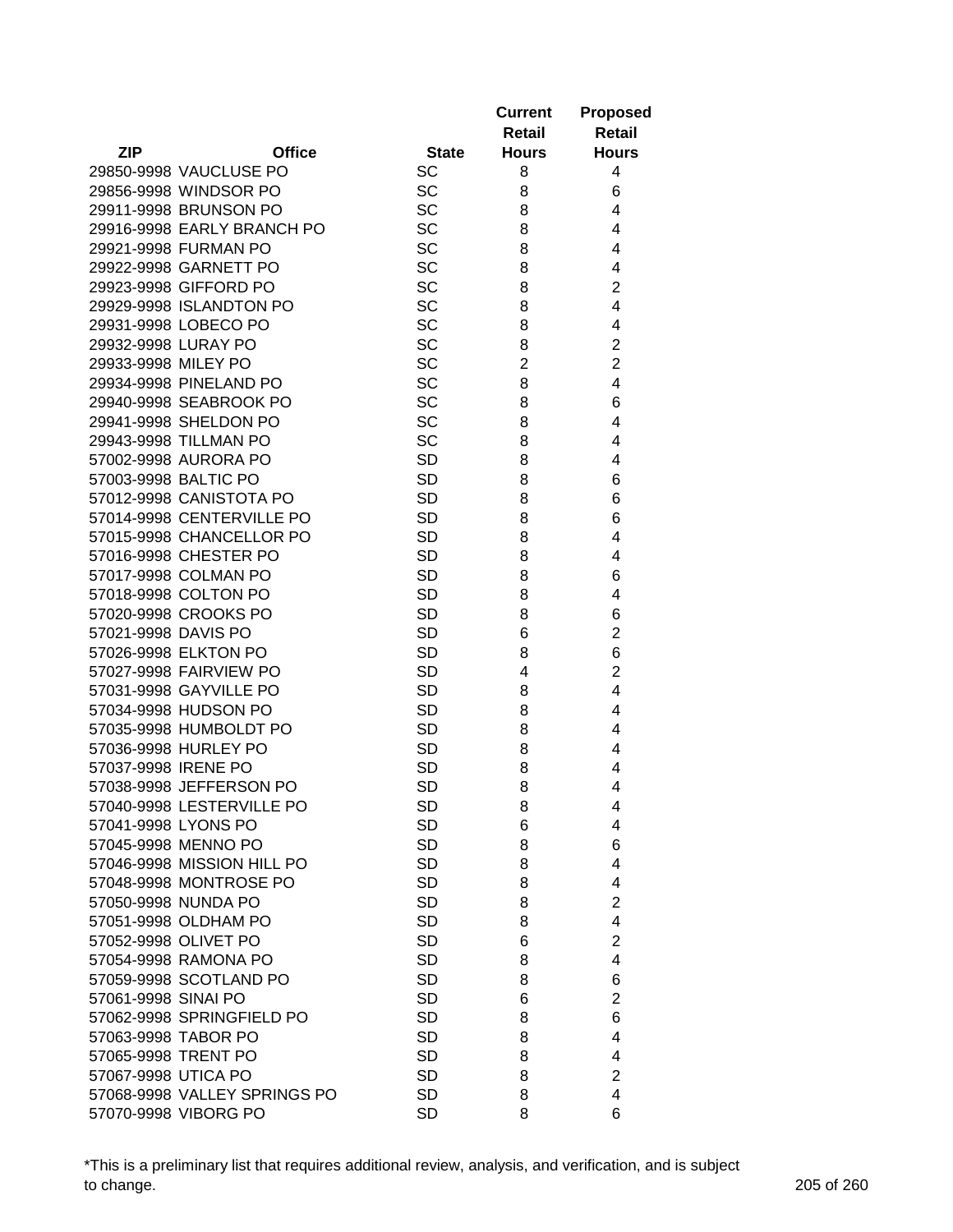|                     |                              |              | <b>Current</b><br>Retail | <b>Proposed</b><br><b>Retail</b> |
|---------------------|------------------------------|--------------|--------------------------|----------------------------------|
| <b>ZIP</b>          | <b>Office</b>                | <b>State</b> | <b>Hours</b>             | <b>Hours</b>                     |
| 57072-9998 VOLIN PO |                              | <b>SD</b>    | 6                        | $\overline{2}$                   |
|                     | 57073-9998 WAKONDA PO        | <b>SD</b>    | 8                        | 4                                |
|                     | 57075-9998 WENTWORTH PO      | <b>SD</b>    | 8                        | 4                                |
|                     | 57076-9998 WINFRED PO        | <b>SD</b>    | 4                        | $\overline{2}$                   |
|                     | 57077-9998 WORTHING PO       | <b>SD</b>    | 8                        | 4                                |
|                     | 57213-9998 ASTORIA PO        | <b>SD</b>    |                          | $\overline{2}$                   |
|                     | 57214-9998 BADGER PO         | <b>SD</b>    | 6<br>8                   | 4                                |
|                     |                              | <b>SD</b>    |                          | 6                                |
|                     | 57216-9998 BIG STONE CITY PO | <b>SD</b>    | 8                        |                                  |
|                     | 57217-9998 BRADLEY PO        |              | 8                        | 4                                |
|                     | 57218-9998 BRANDT PO         | <b>SD</b>    | 6                        | $\overline{2}$                   |
|                     | 57219-9998 BRISTOL PO        | <b>SD</b>    | 8                        | 4                                |
| 57220-9998 BRUCE PO |                              | <b>SD</b>    | 8                        | 4                                |
|                     | 57221-9998 BRYANT PO         | <b>SD</b>    | 8                        | 4                                |
|                     | 57223-9998 CASTLEWOOD PO     | <b>SD</b>    | 8                        | 4                                |
|                     | 57224-9998 CLAIRE CITY PO    | <b>SD</b>    | 8                        | 4                                |
|                     | 57227-9998 CORONA PO         | <b>SD</b>    | 8                        | $\overline{\mathbf{c}}$          |
| 57232-9998 EDEN PO  |                              | <b>SD</b>    | 6                        | $\overline{2}$                   |
|                     | 57234-9998 ESTELLINE PO      | <b>SD</b>    | 8                        | 6                                |
|                     | 57235-9998 FLORENCE PO       | <b>SD</b>    | 8                        | 4                                |
|                     | 57236-9998 GARDEN CITY PO    | <b>SD</b>    | 4                        | 6                                |
| 57237-9998 GARY PO  |                              | <b>SD</b>    | 8                        | 4                                |
|                     | 57238-9998 GOODWIN PO        | <b>SD</b>    | 6                        | $\overline{c}$                   |
|                     | 57239-9998 GRENVILLE PO      | <b>SD</b>    | 4                        | $\overline{2}$                   |
| 57241-9998 HAYTI PO |                              | <b>SD</b>    | 8                        | 4                                |
| 57242-9998 HAZEL PO |                              | <b>SD</b>    | 8                        | 4                                |
| 57243-9998 HENRY PO |                              | <b>SD</b>    | 8                        | 4                                |
|                     | 57245-9998 KRANZBURG PO      | <b>SD</b>    | 6                        | $\overline{2}$                   |
|                     | 57247-9998 LAKE CITY PO      | <b>SD</b>    | 6                        | $\overline{2}$                   |
|                     | 57248-9998 LAKE NORDEN PO    | <b>SD</b>    | 8                        | 6                                |
|                     | 57249-9998 LAKE PRESTON PO   | <b>SD</b>    | 8                        | 6                                |
|                     | 57251-9998 MARVIN PO         | <b>SD</b>    | 6                        | $\overline{2}$                   |
|                     | 57255-9998 NEW EFFINGTON PO  | <b>SD</b>    | 8                        | 4                                |
|                     | 57257-9998 PEEVER PO         | <b>SD</b>    | 8                        | $\overline{2}$                   |
|                     | 57258-9998 RAYMOND PO        | SD           | 6                        | 2                                |
|                     | 57259-9998 REVILLO PO        | <b>SD</b>    | 8                        | 4                                |
|                     | 57260-9998 ROSHOLT PO        | <b>SD</b>    | 8                        | 6                                |
|                     | 57261-9998 ROSLYN PO         | <b>SD</b>    | 8                        | 6                                |
|                     | 57263-9998 SOUTH SHORE PO    | <b>SD</b>    | 8                        | 4                                |
|                     | 57264-9998 STOCKHOLM PO      | <b>SD</b>    | 4                        | $\overline{2}$                   |
|                     | 57266-9998 SUMMIT PO         | <b>SD</b>    | 8                        | 4                                |
|                     | 57268-9998 TORONTO PO        | <b>SD</b>    | 8                        | 4                                |
|                     | 57269-9998 TWIN BROOKS PO    | <b>SD</b>    | $\overline{2}$           | $\overline{2}$                   |
|                     | 57270-9998 VEBLEN PO         | <b>SD</b>    | 8                        | 4                                |
|                     | 57272-9998 WALLACE PO        | <b>SD</b>    | 6                        | $\overline{2}$                   |
|                     | 57273-9998 WAUBAY PO         | <b>SD</b>    | 8                        | 6                                |
| 57276-9998 WHITE PO |                              | <b>SD</b>    | 8                        | 4                                |
|                     | 57278-9998 WILLOW LAKE PO    | <b>SD</b>    | 8                        | 4                                |
|                     | 57279-9998 WILMOT PO         | <b>SD</b>    | 8                        | 6                                |
|                     | 57311-9998 ALEXANDRIA PO     | <b>SD</b>    | 8                        | 6                                |
|                     | 57312-9998 ALPENA PO         | <b>SD</b>    | 8                        | 4                                |

\*This is a preliminary list that requires additional review, analysis, and verification, and is subject to change. 206 of 260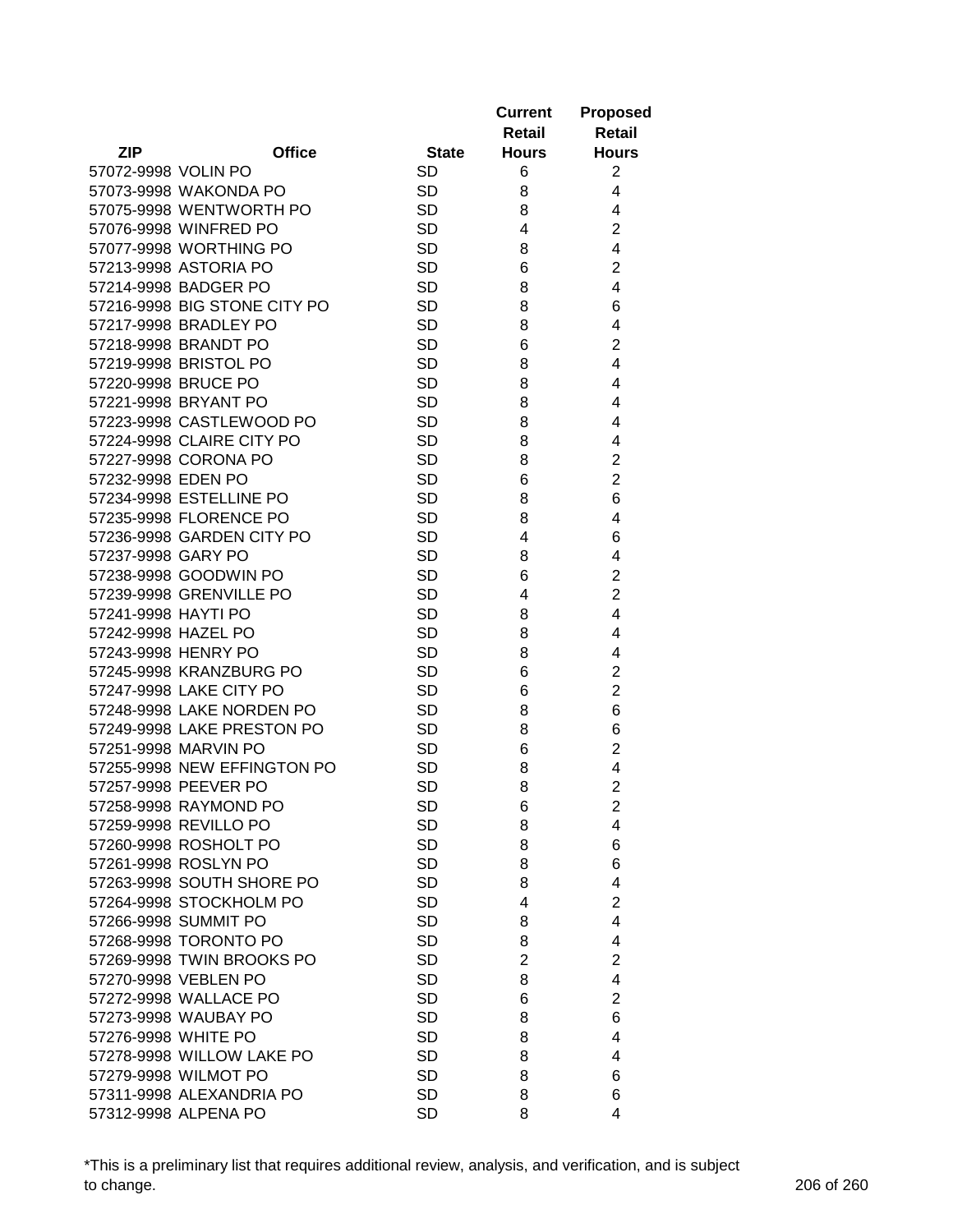|                     |                              |              | <b>Current</b><br>Retail | <b>Proposed</b><br><b>Retail</b> |
|---------------------|------------------------------|--------------|--------------------------|----------------------------------|
| <b>ZIP</b>          | <b>Office</b>                | <b>State</b> | <b>Hours</b>             | <b>Hours</b>                     |
|                     | 57313-9998 ARMOUR PO         | <b>SD</b>    | 8                        | 6                                |
|                     | 57314-9998 ARTESIAN PO       | <b>SD</b>    | 8                        | 4                                |
| 57315-9998 AVON PO  |                              | <b>SD</b>    | 8                        | 6                                |
|                     | 57317-9998 BONESTEEL PO      | <b>SD</b>    | 8                        | 4                                |
|                     | 57319-9998 BRIDGEWATER PO    | <b>SD</b>    | 8                        | 4                                |
|                     | 57321-9998 CANOVA PO         | <b>SD</b>    | 8                        | $\overline{2}$                   |
|                     | 57322-9998 CARPENTER PO      | <b>SD</b>    | 4                        | $\overline{2}$                   |
|                     | 57323-9998 CARTHAGE PO       | <b>SD</b>    | 8                        | 4                                |
|                     | 57324-9998 CAVOUR PO         | <b>SD</b>    | 8                        | $\overline{2}$                   |
|                     | 57330-9998 DELMONT PO        | <b>SD</b>    | 8                        | 4                                |
|                     | 57331-9998 DIMOCK PO         | <b>SD</b>    | 4                        | $\overline{2}$                   |
|                     | 57332-9998 EMERY PO          | <b>SD</b>    | 8                        | 4                                |
| 57334-9998 ETHAN PO |                              | <b>SD</b>    | 8                        | 4                                |
|                     | 57335-9998 FAIRFAX PO        | <b>SD</b>    | 8                        | 6                                |
|                     | 57339-9998 FORT THOMPSON PO  | <b>SD</b>    | 8                        | 6                                |
|                     | 57340-9998 FULTON PO         | <b>SD</b>    | 6                        | $\overline{2}$                   |
|                     | 57341-9998 GANNVALLEY PO     | <b>SD</b>    | 6                        | 4                                |
|                     | 57342-9998 GEDDES PO         | <b>SD</b>    | 8                        | 4                                |
|                     | 57348-9998 HITCHCOCK PO      | <b>SD</b>    |                          |                                  |
|                     |                              |              | 8                        | 4                                |
|                     | 57353-9998 IROQUOIS PO       | <b>SD</b>    | 8                        | 4                                |
|                     | 57354-9998 KAYLOR PO         | <b>SD</b>    | 4                        | $\overline{2}$                   |
|                     | 57355-9998 KIMBALL PO        | <b>SD</b>    | 8                        | 6                                |
|                     | 57359-9998 LETCHER PO        | <b>SD</b>    | 8                        | 4                                |
|                     | 57363-9998 MOUNT VERNON PO   | <b>SD</b>    | 8                        | 4                                |
|                     | 57364-9998 NEW HOLLAND PO    | <b>SD</b>    | 4                        | $\overline{2}$                   |
|                     | 57365-9998 OACOMA PO         | <b>SD</b>    | 8                        | 4                                |
|                     | 57367-9998 PICKSTOWN PO      | <b>SD</b>    | 8                        | 4                                |
|                     | 57368-9998 PLANKINTON PO     | <b>SD</b>    | 8                        | 6                                |
|                     | 57370-9998 PUKWANA PO        | <b>SD</b>    | 8                        | 4                                |
|                     | 57371-9998 REE HEIGHTS PO    | <b>SD</b>    | 6                        | $\overline{c}$                   |
|                     | 57373-9998 SAINT LAWRENCE PO | <b>SD</b>    | 8                        | 4                                |
|                     | 57374-9998 SPENCER PO        | <b>SD</b>    | 6                        | $\overline{2}$                   |
|                     | 57375-9998 STICKNEY PO       | <b>SD</b>    | 8                        | 6                                |
| 57376-9998 TRIPP PO |                              | SD           | 8                        | 6                                |
|                     | 57381-9998 WESSINGTON PO     | <b>SD</b>    | 8                        | 4                                |
|                     | 57383-9998 WHITE LAKE PO     | <b>SD</b>    | 8                        | 6                                |
|                     | 57384-9998 WOLSEY PO         | <b>SD</b>    | 8                        | 4                                |
|                     | 57422-9998 ANDOVER PO        | <b>SD</b>    | 4                        | $\overline{2}$                   |
|                     | 57424-9998 ASHTON PO         | <b>SD</b>    | 6                        | $\overline{2}$                   |
|                     | 57426-9998 BARNARD PO        | <b>SD</b>    | 4                        | $\overline{2}$                   |
| 57427-9998 BATH PO  |                              | <b>SD</b>    | 8                        | 4                                |
|                     | 57429-9998 BRENTFORD PO      | <b>SD</b>    | 6                        | $\overline{2}$                   |
|                     | 57433-9998 COLUMBIA PO       | <b>SD</b>    | 8                        | 4                                |
|                     | 57434-9998 CONDE PO          | <b>SD</b>    | 8                        | 4                                |
|                     | 57435-9998 CRESBARD PO       | <b>SD</b>    | 8                        | 4                                |
|                     | 57436-9998 DOLAND PO         | <b>SD</b>    | 8                        | 4                                |
|                     | 57440-9998 FRANKFORT PO      | <b>SD</b>    | 4                        | 4                                |
|                     | 57441-9998 FREDERICK PO      | <b>SD</b>    | 8                        | 6                                |
| 57446-9998 HECLA PO |                              | <b>SD</b>    | 8                        | 4                                |
|                     | 57448-9998 HOSMER PO         | <b>SD</b>    | 8                        | 4                                |

\*This is a preliminary list that requires additional review, analysis, and verification, and is subject to change. 207 of 260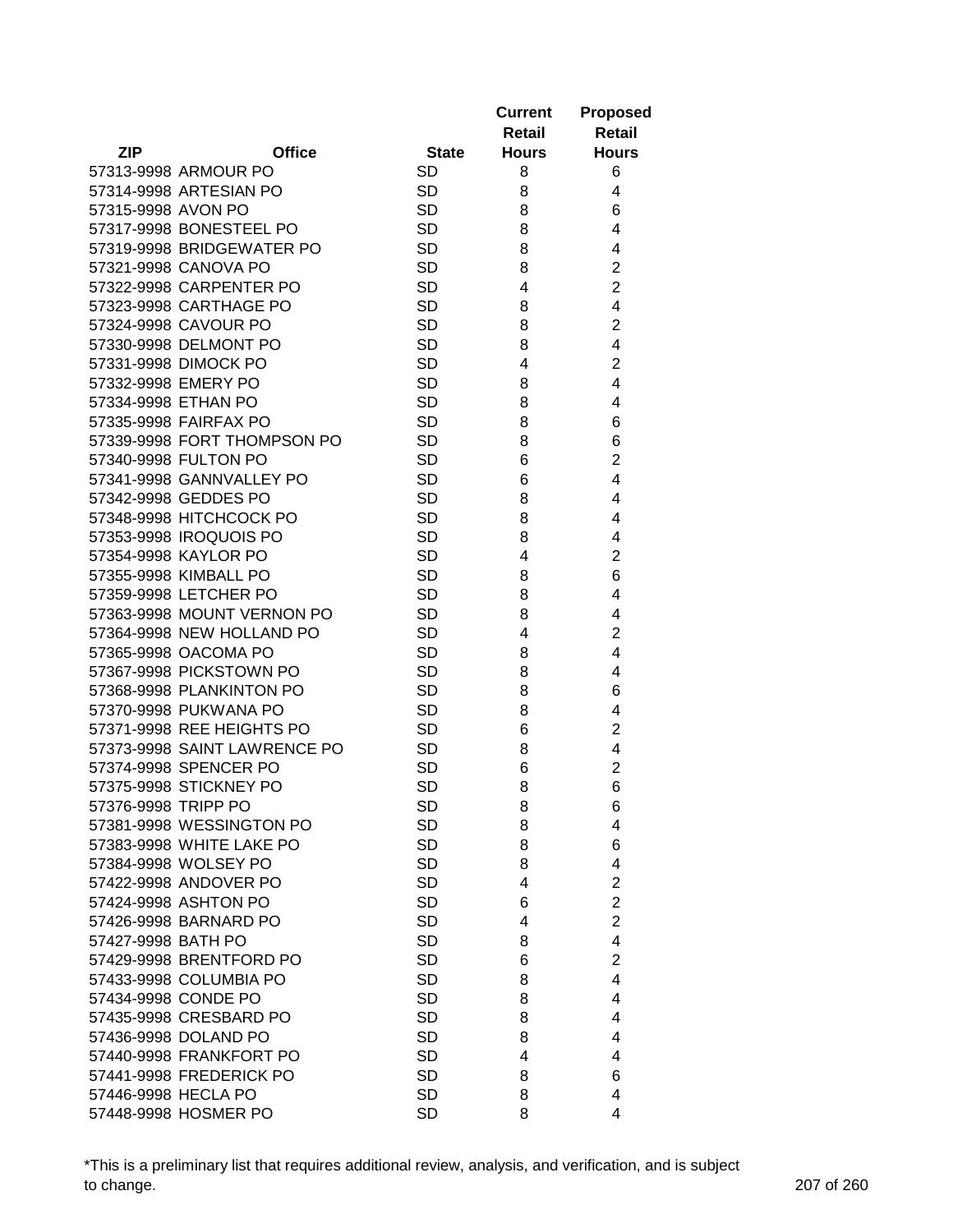|                             |              | <b>Current</b><br>Retail | <b>Proposed</b><br><b>Retail</b> |
|-----------------------------|--------------|--------------------------|----------------------------------|
| <b>ZIP</b><br><b>Office</b> | <b>State</b> | <b>Hours</b>             | <b>Hours</b>                     |
| 57450-9998 HOVEN PO         | <b>SD</b>    | 8                        | 6                                |
| 57452-9998 JAVA PO          | <b>SD</b>    | 8                        | 4                                |
| 57454-9998 LANGFORD PO      | <b>SD</b>    | 8                        | 6                                |
| 57456-9998 LEOLA PO         | <b>SD</b>    | 8                        | 6                                |
| 57460-9998 MANSFIELD PO     | <b>SD</b>    | 4                        | $\overline{2}$                   |
| 57461-9998 MELLETTE PO      | <b>SD</b>    | 8                        | 4                                |
| 57465-9998 NORTHVILLE PO    | <b>SD</b>    | 6                        | 4                                |
| 57466-9998 ONAKA PO         | <b>SD</b>    | 6                        | 6                                |
| 57467-9998 ORIENT PO        | <b>SD</b>    | 8                        | 4                                |
| 57468-9998 PIERPONT PO      | <b>SD</b>    | 8                        | 4                                |
| 57470-9998 ROCKHAM PO       | <b>SD</b>    | $\overline{2}$           | $\overline{2}$                   |
| 57471-9998 ROSCOE PO        | <b>SD</b>    | 8                        | 6                                |
| 57473-9998 SENECA PO        | <b>SD</b>    | 6                        | $\overline{2}$                   |
| 57475-9998 TOLSTOY PO       | <b>SD</b>    | 8                        | 4                                |
| 57476-9998 TULARE PO        | <b>SD</b>    | 8                        | 4                                |
| 57477-9998 TURTON PO        | <b>SD</b>    | 6                        | $\overline{c}$                   |
| 57479-9998 WARNER PO        | <b>SD</b>    | 8                        | 6                                |
| 57481-9998 WESTPORT PO      | <b>SD</b>    | 6                        | $\overline{c}$                   |
| 57520-9998 AGAR PO          | <b>SD</b>    | 6                        | $\overline{2}$                   |
| 57521-9998 BELVIDERE PO     | <b>SD</b>    | 8                        | 4                                |
| 57522-9998 BLUNT PO         | <b>SD</b>    | 8                        | 4                                |
| 57528-9998 COLOME PO        | <b>SD</b>    | 8                        | 6                                |
| 57531-9998 DRAPER PO        | <b>SD</b>    | 6                        | $\overline{2}$                   |
| 57534-9998 HAMILL PO        | <b>SD</b>    | 6                        | $\overline{2}$                   |
| 57536-9998 HARROLD PO       | <b>SD</b>    | 8                        | 4                                |
| 57538-9998 HERRICK PO       | <b>SD</b>    | 8                        | 4                                |
| 57541-9998 IDEAL PO         | <b>SD</b>    | 6                        | $\overline{2}$                   |
| 57544-9998 KENNEBEC PO      | <b>SD</b>    | 8                        | 4                                |
| 57548-9998 LOWER BRULE PO   | <b>SD</b>    | 8                        | 4                                |
| 57552-9998 MIDLAND PO       | <b>SD</b>    | 8                        | 6                                |
| 57553-9998 MILESVILLE PO    | <b>SD</b>    | 4                        | 6                                |
| 57560-9998 NORRIS PO        | <b>SD</b>    | 8                        | 4                                |
| 57563-9998 OKREEK PO        | <b>SD</b>    | 6                        | $\overline{2}$                   |
| 57566-9998 PARMELEE PO      | SD           | 8                        | 4                                |
| 57569-9998 RELIANCE PO      | <b>SD</b>    | 8                        | 4                                |
| 57576-9998 VIVIAN PO        | <b>SD</b>    | 8                        | 4                                |
| 57577-9998 WANBLEE PO       | <b>SD</b>    | 8                        | 6                                |
| 57579-9998 WHITE RIVER PO   | <b>SD</b>    | 8                        | 6                                |
| 57584-9900 WITTEN PO        | <b>SD</b>    | 4                        | $\overline{2}$                   |
| 57585-9998 WOOD PO          | <b>SD</b>    | 6                        | $\overline{2}$                   |
| 57621-9998 BULLHEAD PO      | <b>SD</b>    | 8                        | $\overline{2}$                   |
| 57623-9998 DUPREE PO        | <b>SD</b>    | 8                        | 6                                |
| 57631-9998 GLENHAM PO       | <b>SD</b>    | 6                        | $\overline{2}$                   |
| 57632-9998 HERREID PO       | <b>SD</b>    | 8                        | 6                                |
| 57633-9998 ISABEL PO        | <b>SD</b>    | 8                        | 6                                |
| 57636-9998 LANTRY PO        | <b>SD</b>    | 6                        | $\overline{2}$                   |
| 57639-9998 LITTLE EAGLE PO  | <b>SD</b>    | 8                        | $\overline{2}$                   |
| 57644-9998 MEADOW PO        | <b>SD</b>    | 8                        | 4                                |
| 57645-9998 MORRISTOWN PO    | <b>SD</b>    | 8                        | 4                                |
| 57646-9998 MOUND CITY PO    | <b>SD</b>    | 8                        | 4                                |

\*This is a preliminary list that requires additional review, analysis, and verification, and is subject to change. 208 of 260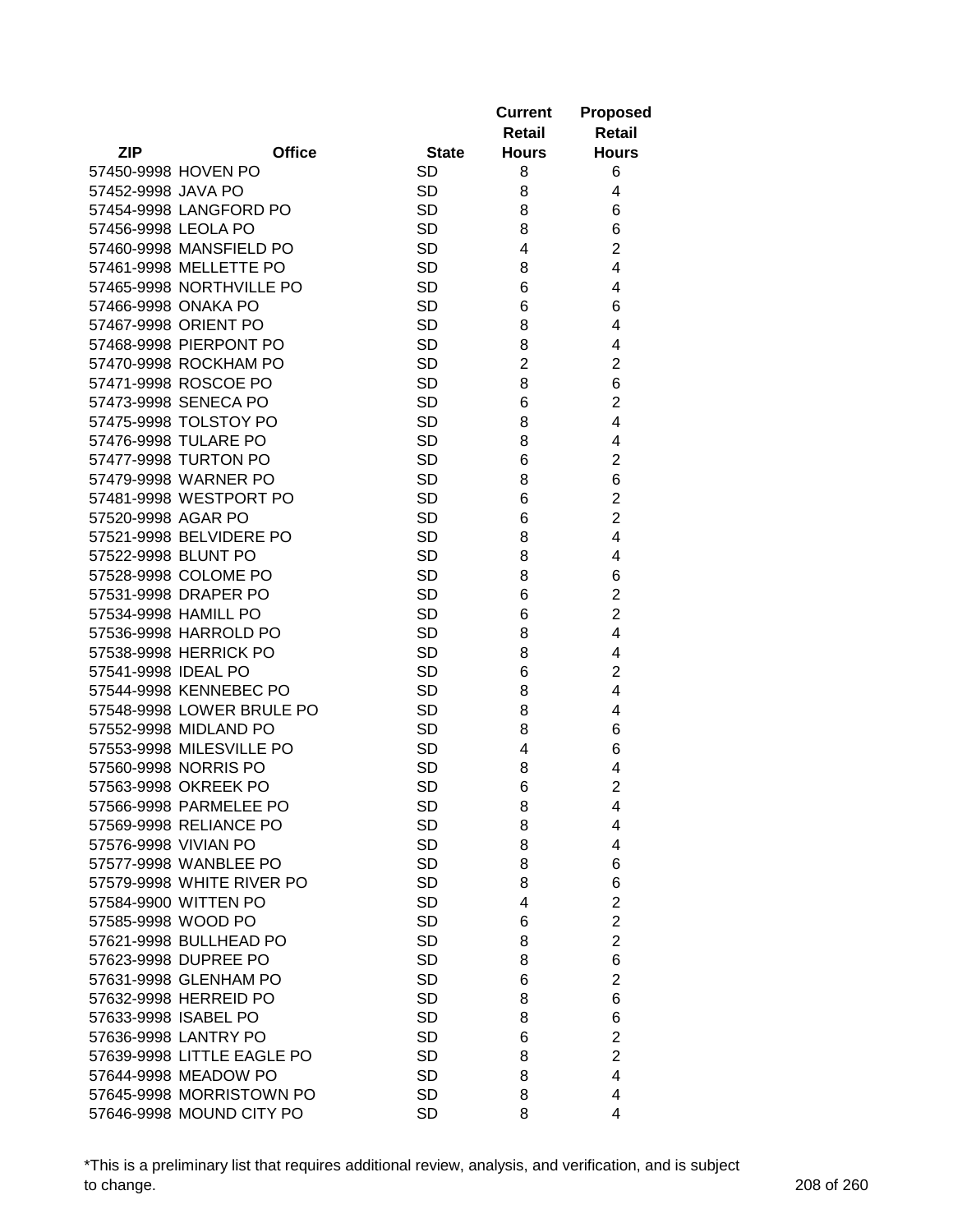|                     |                               |                 | <b>Current</b><br>Retail | <b>Proposed</b><br><b>Retail</b> |
|---------------------|-------------------------------|-----------------|--------------------------|----------------------------------|
| <b>ZIP</b>          | <b>Office</b>                 | <b>State</b>    | <b>Hours</b>             | <b>Hours</b>                     |
|                     | 57648-9998 POLLOCK PO         | <b>SD</b>       | 8                        | 4                                |
| 57651-9998 REVA PO  |                               | <b>SD</b>       | 4                        | $\overline{2}$                   |
|                     | 57652-9998 RIDGEVIEW PO       | <b>SD</b>       | 8                        | $\overline{2}$                   |
|                     | 57657-9998 TRAIL CITY PO      | <b>SD</b>       | 4                        | $\overline{c}$                   |
|                     | 57658-9998 WAKPALA PO         | <b>SD</b>       | 8                        | $\overline{c}$                   |
|                     | 57661-9998 WHITEHORSE PO      | <b>SD</b>       | 4                        | $\overline{2}$                   |
| 57714-9998 ALLEN PO |                               | <b>SD</b>       | 8                        | 4                                |
|                     | 57716-9998 BATESLAND PO       | <b>SD</b>       | 8                        | 4                                |
|                     | 57722-9998 BUFFALO GAP PO     | <b>SD</b>       | 8                        | 4                                |
|                     | 57724-9998 CAMP CROOK PO      | <b>SD</b>       | 8                        | 4                                |
|                     | 57725-9998 CAPUTA PO          | <b>SD</b>       | 6                        | 4                                |
|                     | 57737-9998 ENNING PO          | <b>SD</b>       | 4                        | 6                                |
|                     | 57738-9998 FAIRBURN PO        | <b>SD</b>       | 8                        | 4                                |
|                     | 57741-9998 FORT MEADE PO      | <b>SD</b>       | 8                        | 4                                |
|                     | 57744-9998 HERMOSA PO         | <b>SD</b>       | 8                        | 6                                |
|                     | 57748-9998 HOWES PO           | <b>SD</b>       | 4                        | $\overline{2}$                   |
|                     | 57751-9998 KEYSTONE PO        | <b>SD</b>       | 8                        | 6                                |
|                     | 57756-9998 MANDERSON PO       | <b>SD</b>       | 8                        | 4                                |
| 57759-9998 NEMO PO  |                               | <b>SD</b>       | 8                        | 4                                |
|                     | 57760-9998 NEWELL PO          | <b>SD</b>       | 8                        | 6                                |
|                     | 57761-9998 NEW UNDERWOOD PO   | <b>SD</b>       | 8                        | 6                                |
|                     |                               | <b>SD</b>       |                          | 4                                |
|                     | 57762-9998 NISLAND PO         | <b>SD</b>       | 8<br>8                   |                                  |
|                     | 57763-9998 OELRICHS PO        | <b>SD</b>       | 8                        | 4                                |
|                     | 57764-9998 OGLALA PO          | <b>SD</b>       |                          | 4<br>$\overline{2}$              |
| 57766-9998 ORAL PO  | 57772-9998 PORCUPINE PO       | <b>SD</b>       | 4<br>8                   | 4                                |
|                     | 57773-9998 PRINGLE PO         | <b>SD</b>       | 8                        | 4                                |
| 57775-9998 QUINN PO |                               | <b>SD</b>       | 4                        | $\overline{2}$                   |
| 57776-9998 REDIG PO |                               | <b>SD</b>       | $\overline{2}$           | $\overline{2}$                   |
|                     | 57779-9998 SAINT ONGE PO      | <b>SD</b>       | 8                        | $\overline{2}$                   |
|                     | 57780-9998 SCENIC PO          | <b>SD</b>       |                          | 6                                |
|                     |                               | <b>SD</b>       | 4                        |                                  |
| 57788-9998 VALE PO  | 57787-9998 UNION CENTER PO    | <b>SD</b>       | 8<br>8                   | 4<br>4                           |
|                     | 57791-9998 WASTA PO           |                 |                          | 4                                |
|                     | 57792-9998 WHITE OWL PO       | SD<br><b>SD</b> | 8                        |                                  |
|                     | 57793-9998 WHITEWOOD PO       | <b>SD</b>       | 4<br>8                   | 6<br>6                           |
|                     | 57794-9998 WOUNDED KNEE PO    | <b>SD</b>       | 8                        | 4                                |
|                     | 37010-9998 ADAMS PO           | <b>TN</b>       | 8                        |                                  |
|                     | 37012-9998 ALEXANDRIA PO      | ΤN              | 8                        | 6<br>6                           |
|                     | 37016-9998 AUBURNTOWN PO      | TN              | 8                        | $\overline{2}$                   |
|                     | 37018-9998 BEECHGROVE PO      | <b>TN</b>       | 8                        | 6                                |
|                     | 37019-9998 BELFAST PO         | <b>TN</b>       | 8                        | $\overline{2}$                   |
|                     | 37023-9998 BIG ROCK PO        | <b>TN</b>       | 4                        | $\overline{2}$                   |
|                     | 37025-9998 BON AQUA PO        | <b>TN</b>       | 8                        | 6                                |
|                     | 37026-9998 BRADYVILLE PO      | <b>TN</b>       |                          | 4                                |
|                     | 37028-9998 BUMPUS MILLS PO    | <b>TN</b>       | 8                        |                                  |
|                     | 37035-9998 CHAPMANSBORO PO    | <b>TN</b>       | 8<br>8                   | 4<br>4                           |
|                     | 37046-9998 COLLEGE GROVE PO   | <b>TN</b>       | 8                        | 4                                |
|                     | 37048-9998 COTTONTOWN PO      | ΤN              | 8                        | 4                                |
|                     | 37050-9998 CUMBERLAND CITY PO | <b>TN</b>       | 8                        | 4                                |
|                     |                               |                 |                          |                                  |

\*This is a preliminary list that requires additional review, analysis, and verification, and is subject to change. 209 of 260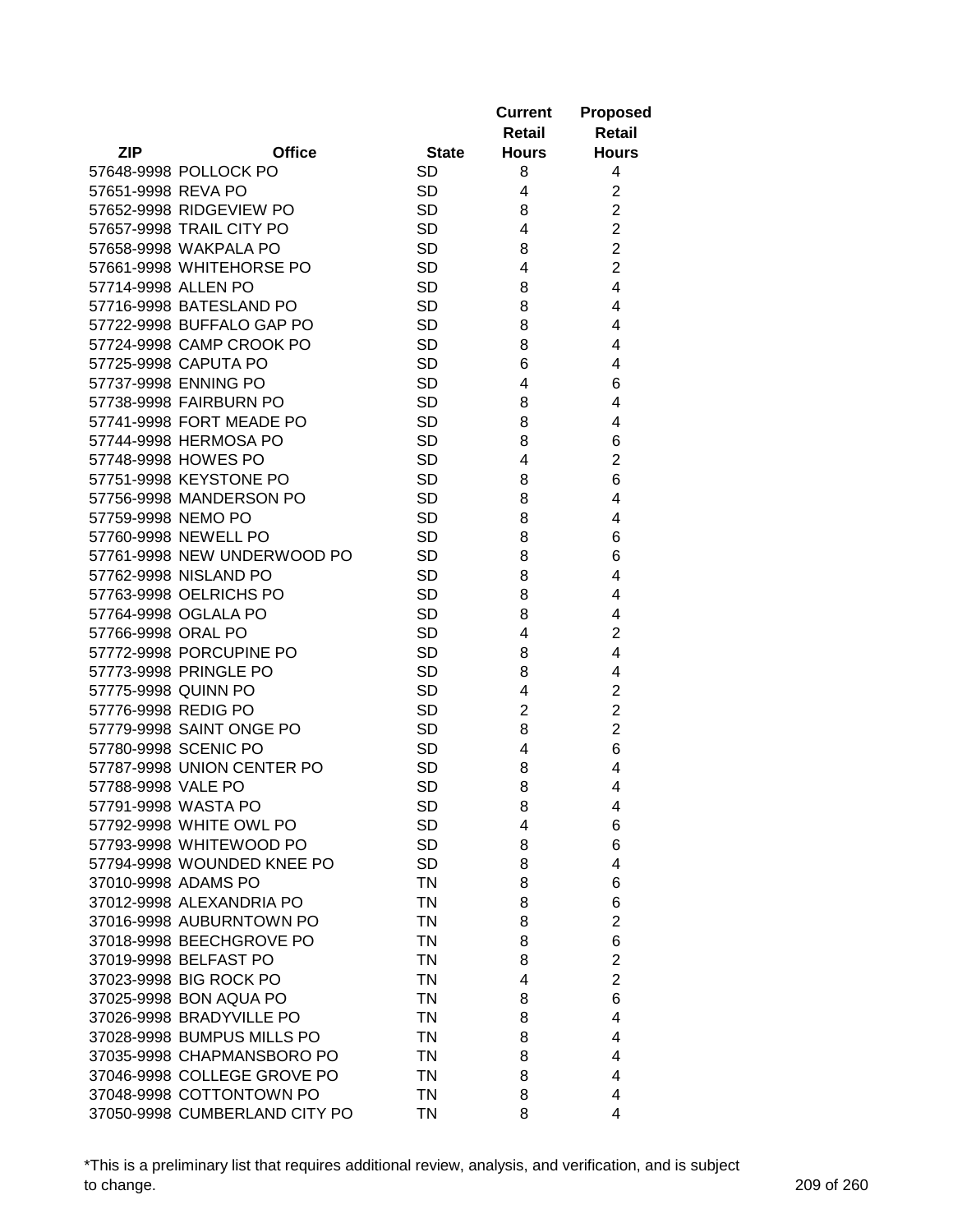|                     |                                                    |                        | <b>Current</b><br>Retail | <b>Proposed</b><br><b>Retail</b> |
|---------------------|----------------------------------------------------|------------------------|--------------------------|----------------------------------|
| <b>ZIP</b>          | <b>Office</b>                                      | <b>State</b>           | <b>Hours</b>             | <b>Hours</b>                     |
|                     | 37051-9998 CUMBERLAND FRNCE PO                     | TN                     | 8                        | 6                                |
|                     | 37057-9998 DIXON SPRINGS PO                        | TN                     | 8                        | 4                                |
|                     | 37059-9998 DOWELLTOWN PO                           | <b>TN</b>              | 8                        | 6                                |
|                     | 37060-9998 EAGLEVILLE PO                           | <b>TN</b>              | 8                        | 6                                |
|                     | 37078-9998 HURRICANE MILLS PO                      | TN                     | 8                        | 4                                |
|                     | 37079-9998 INDIAN MOUND PO                         | <b>TN</b>              | 8                        | 4                                |
|                     | 37090-6710 NORENE PO                               | <b>TN</b>              | 4                        | $\overline{2}$                   |
|                     | 37095-9998 LIBERTY PO                              | <b>TN</b>              | 8                        | 6                                |
|                     | 37118-9998 MILTON PO                               | <b>TN</b>              | 6                        | $\overline{2}$                   |
|                     | 37122-7118 GLADEVILLE PO                           | <b>TN</b>              | 8                        | 6                                |
|                     | 37137-9998 NUNNELLY PO                             | <b>TN</b>              | 8                        | 6                                |
|                     | 37141-9998 ORLINDA PO                              | <b>TN</b>              | 8                        | 4                                |
|                     | 37144-9998 PETERSBURG PO                           | <b>TN</b>              | 8                        | 6                                |
|                     | 37145-9998 PLEASANT SHADE PO                       | <b>TN</b>              | 8                        | 4                                |
|                     | 37149-9998 READYVILLE PO                           | <b>TN</b>              | 8                        | 6                                |
|                     | 37151-9998 RIDDLETON PO                            | <b>TN</b>              | 8                        | 4                                |
|                     | 37152-9998 RIDGETOP PO                             | <b>TN</b>              | 8                        | 6                                |
|                     | 37165-9998 SLAYDEN PO                              | <b>TN</b>              | 8                        | $\overline{c}$                   |
|                     | 37175-9998 STEWART PO                              | TN                     | 8                        | 4                                |
|                     | 37178-9998 TENNESSEE RIDGE PO                      | <b>TN</b>              | 8                        | 6                                |
|                     | 37180-9998 UNIONVILLE PO                           | <b>TN</b>              | 8                        | 6                                |
|                     | 37181-9998 VANLEER PO                              | <b>TN</b>              | 8                        | 6                                |
|                     |                                                    | <b>TN</b>              |                          |                                  |
|                     | 37189-9998 WHITES CREEK PO                         |                        | 8                        | 6                                |
|                     | 37191-9998 WOODLAWN PO                             | <b>TN</b><br><b>TN</b> | 8                        | 6                                |
|                     | 37301-9998 ALTAMONT PO                             | <b>TN</b>              | 8                        | 6                                |
|                     | 37302-9604 APISON PO                               | <b>TN</b>              | 8                        | 6                                |
|                     | 37305-9998 BEERSHEBA SPGS PO                       | <b>TN</b>              | 8                        | 4                                |
|                     | 37306-9998 BELVIDERE PO<br>37308-9998 BIRCHWOOD PO | <b>TN</b>              | 8                        | 4                                |
|                     | 37309-9998 CALHOUN PO                              | <b>TN</b>              | 8                        | 6                                |
|                     |                                                    |                        | 8                        | 6                                |
|                     | 37313-9998 COALMONT PO                             | <b>TN</b>              | 8                        | 6                                |
|                     | 37318-9998 COWAN PO                                | ΤN                     | 8                        | 4                                |
|                     | 37324-9998 DECHERD PO                              | ΤN                     | 8                        | 6                                |
|                     | 37325-9998 DELANO PO                               | ΤN                     | 8                        | 6                                |
|                     | 37326-9998 DUCKTOWN PO                             | TN                     | 8                        | 6                                |
| 37328-9998 ELORA PO |                                                    | TN                     | 8                        | 4                                |
|                     | 37329-9998 ENGLEWOOD PO                            | <b>TN</b>              | 8                        | 6                                |
|                     | 37332-9998 EVENSVILLE PO                           | <b>TN</b>              | 8                        | 6                                |
|                     | 37333-9998 FARNER PO                               | <b>TN</b>              | 8                        | 4                                |
|                     | 37335-9998 FLINTVILLE PO                           | <b>TN</b>              | 8                        | 6                                |
|                     | 37338-9998 GRAYSVILLE PO                           | <b>TN</b>              | 8                        | 6                                |
|                     | 37339-9998 GRUETLI-LAAGER PO                       | <b>TN</b>              | 8                        | 6                                |
| 37340-9998 GUILD PO |                                                    | <b>TN</b>              | 8                        | 4                                |
|                     | 37342-9998 HILLSBORO PO                            | <b>TN</b>              | 8                        | 6                                |
|                     | 37345-9998 HUNTLAND PO                             | <b>TN</b>              | 8                        | 6                                |
| 37348-9998 KELSO PO |                                                    | <b>TN</b>              | 8                        | 4                                |
|                     | 37359-9998 MULBERRY PO                             | <b>TN</b>              | 8                        | 4                                |
|                     | 37360-9998 NORMANDY PO                             | <b>TN</b>              | 6                        | $\overline{2}$                   |
| 37361-9998 OCOEE PO |                                                    | TN                     | 8                        | 4                                |
|                     | 37362-9998 OLDFORT PO                              | <b>TN</b>              | 8                        | 6                                |

\*This is a preliminary list that requires additional review, analysis, and verification, and is subject to change. 210 of 260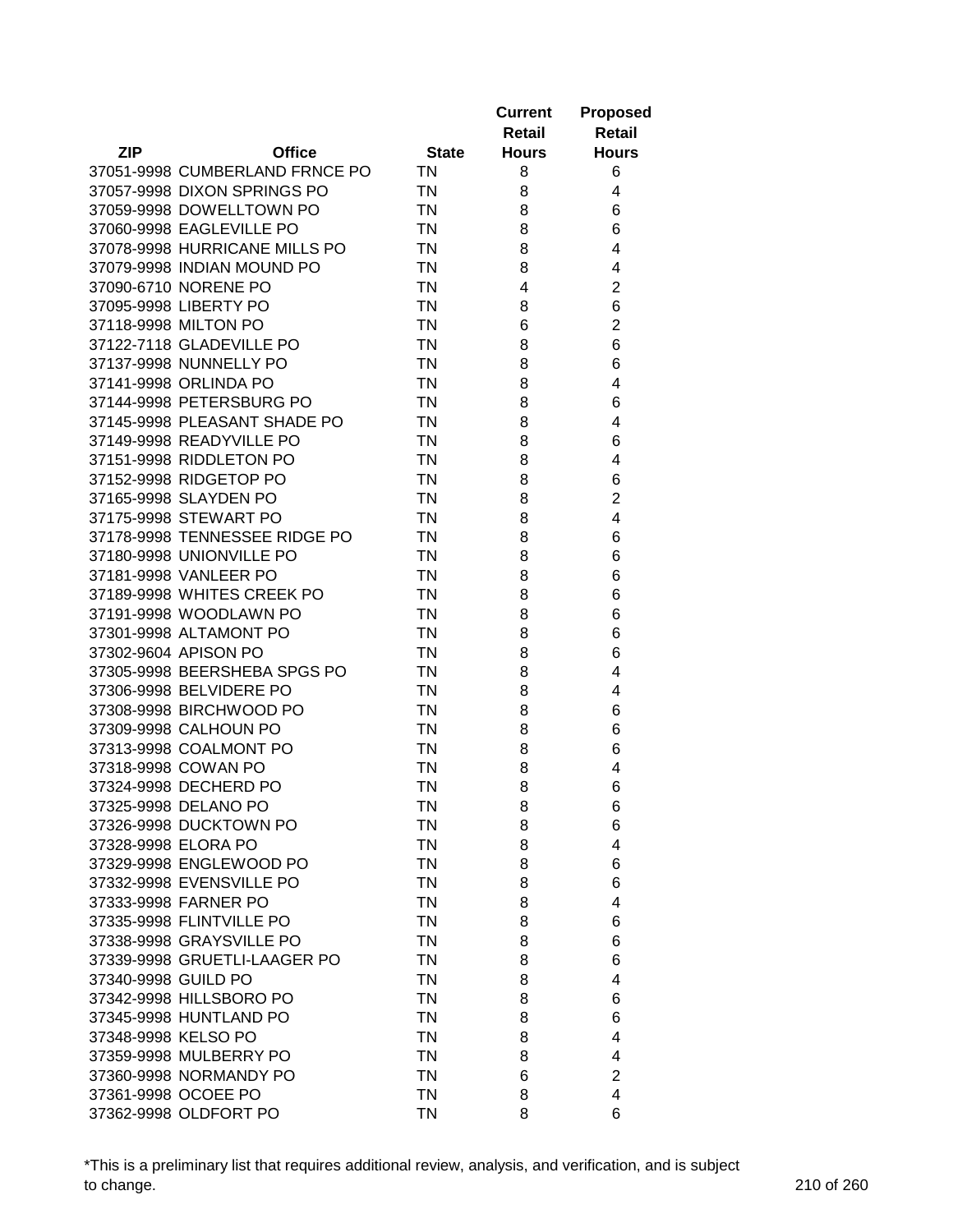|                              |               |              | <b>Current</b> | <b>Proposed</b> |
|------------------------------|---------------|--------------|----------------|-----------------|
|                              |               |              | Retail         | Retail          |
| ZIP                          | <b>Office</b> | <b>State</b> | <b>Hours</b>   | <b>Hours</b>    |
| 37365-9998 PALMER PO         |               | <b>TN</b>    | 8              | 6               |
| 37366-9998 PELHAM PO         |               | <b>TN</b>    | 8              | 4               |
| 37374-9998 SEQUATCHIE PO     |               | <b>TN</b>    | 8              | 6               |
| 37376-9998 SHERWOOD PO       |               | <b>TN</b>    | 8              | $\overline{2}$  |
| 37382-9998 SUMMITVILLE PO    |               | <b>TN</b>    | 8              | 4               |
| 37391-9998 TURTLETOWN PO     |               | <b>TN</b>    | 8              | 4               |
| 37394-9998 VIOLA PO          |               | <b>TN</b>    | 8              | 4               |
| 37396-9998 WHITESIDE PO      |               | <b>TN</b>    | 8              | 4               |
| 37616-9998 AFTON PO          |               | <b>TN</b>    | 8              | 4               |
| 37640-9998 BUTLER PO         |               | <b>TN</b>    | 8              | 6               |
| 37657-9998 FLAG POND PO      |               | <b>TN</b>    | 8              | 4               |
| 37682-9998 MILLIGAN COL PO   |               | <b>TN</b>    | 8              | 6               |
| 37688-9998 SHADY VALLEY PO   |               | <b>TN</b>    | 8              | 4               |
| 37690-9998 TELFORD PO        |               | <b>TN</b>    | 8              | 6               |
| 37691-9998 TRADE PO          |               | <b>TN</b>    | 8              | 4               |
| 37692-9998 UNICOI PO         |               | <b>TN</b>    | 8              | 6               |
| 37694-9998 WATAUGA PO        |               | <b>TN</b>    | 8              | 4               |
| 37710-9998 BRICEVILLE PO     |               | <b>TN</b>    | 8              | 4               |
| 37713-9998 BYBEE PO          |               | <b>TN</b>    | 8              | 4               |
| 37715-9998 CLAIRFIELD PO     |               | <b>TN</b>    | 8              | 4               |
| 37719-9998 COALFIELD PO      |               | <b>TN</b>    | 8              | 4               |
| 37723-9998 CRAB ORCHARD PO   |               | <b>TN</b>    | 8              | 4               |
| 37724-9998 CUMBERLAND GAP PO |               | <b>TN</b>    | 8              | 6               |
| 37726-9998 DEER LODGE PO     |               | <b>TN</b>    | 8              | 4               |
| 37727-9998 DEL RIO PO        |               | <b>TN</b>    | 8              | 6               |
| 37730-9998 EAGAN PO          |               | <b>TN</b>    | 8              | $\overline{2}$  |
| 37731-9998 EIDSON PO         |               | <b>TN</b>    | 8              | 4               |
| 37732-9998 ELGIN PO          |               | <b>TN</b>    | 8              | $\overline{2}$  |
| 37753-9998 HARTFORD PO       |               | <b>TN</b>    | 8              | 4               |
| 37770-9998 LANCING PO        |               | <b>TN</b>    | 8              | 4               |
| 37779-9998 LUTTRELL PO       |               | <b>TN</b>    | 8              | 6               |
| 37806-9998 MASCOT PO         |               | TN           | 8              | 6               |
| 37810-9998 MOHAWK PO         |               | ΤN           | 8              | 4               |
| 37811-9998 MOORESBURG PO     |               | <b>TN</b>    | 8              | 6               |
| 37829-9998 OAKDALE PO        |               | ΤN           | 8              | 4               |
| 37843-9998 PARROTTSVILLE PO  |               | <b>TN</b>    | 8              | 6               |
| 37845-9998 PETROS PO         |               | <b>TN</b>    | 8              | 4               |
| 37846-9998 PHILADELPHIA PO   |               | <b>TN</b>    | 8              | 6               |
| 37847-9998 PIONEER PO        |               | <b>TN</b>    | 8              | 4               |
| 37852-9998 ROBBINS PO        |               | <b>TN</b>    | 8              | 6               |
| 37866-9998 SHARPS CHAPEL PO  |               | <b>TN</b>    | 8              | 6               |
| 37872-9998 SUNBRIGHT PO      |               | <b>TN</b>    | 8              | 6               |
| 37881-9998 THORN HILL PO     |               | <b>TN</b>    | 8              | 4               |
| 37888-9998 WASHBURN PO       |               | <b>TN</b>    | 8              | 6               |
| 37891-9998 WHITESBURG PO     |               | <b>TN</b>    | 8              | 6               |
| 37892-9998 WINFIELD PO       |               | <b>TN</b>    | 8              | 6               |
| 38007-8001 BOGOTA PO         |               | <b>TN</b>    | 8              | $\overline{2}$  |
| 38014-8001 BRUNSWICK PO      |               | <b>TN</b>    | 8              | 6               |
| 38015-7496 BURLISON PO       |               | <b>TN</b>    | 8              | 6               |
| 38021-9998 CROCKETT MILLS PO |               | <b>TN</b>    | 8              | $\overline{2}$  |
|                              |               |              |                |                 |

\*This is a preliminary list that requires additional review, analysis, and verification, and is subject to change. 211 of 260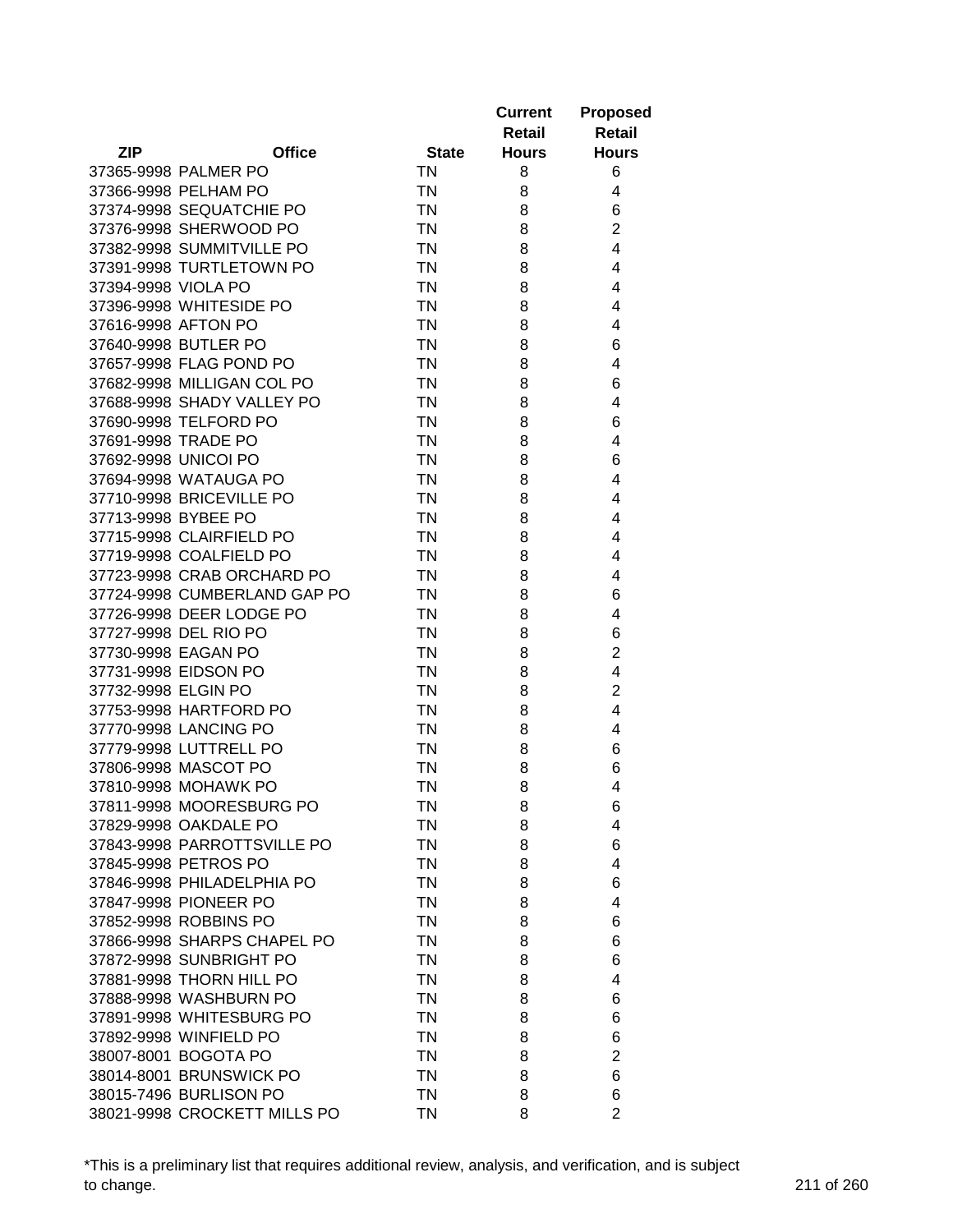|                      |                              |              | <b>Current</b> | <b>Proposed</b> |
|----------------------|------------------------------|--------------|----------------|-----------------|
|                      |                              |              | Retail         | <b>Retail</b>   |
| <b>ZIP</b>           | <b>Office</b>                | <b>State</b> | <b>Hours</b>   | <b>Hours</b>    |
| 38030-4037 FINLEY PO |                              | <b>TN</b>    | 8              | 6               |
|                      | 38034-9998 FRIENDSHIP PO     | <b>TN</b>    | 8              | 6               |
|                      | 38036-8001 GALLAWAY PO       | <b>TN</b>    | 8              | 4               |
| 38037-8001 GATES PO  |                              | <b>TN</b>    | 8              | 4               |
|                      | 38039-9998 GRAND JUNCTION PO | <b>TN</b>    | 8              | 6               |
|                      | 38041-9998 HENNING PO        | <b>TN</b>    | 8              | 4               |
|                      | 38042-9998 HICKORY VALLEY PO | <b>TN</b>    | 8              | 4               |
|                      | 38044-9998 HORNSBY PO        | <b>TN</b>    | 8              | 4               |
|                      | 38045-5000 LACONIA PO        | <b>TN</b>    | 4              | $\overline{2}$  |
|                      | 38046-5000 LA GRANGE PO      | <b>TN</b>    | 8              | $\overline{2}$  |
| 38047-9998 LENOX PO  |                              | <b>TN</b>    | 6              | $\overline{2}$  |
|                      | 38050-5000 MAURY CITY PO     | <b>TN</b>    | 8              | 4               |
|                      | 38061-9998 POCAHONTAS PO     | <b>TN</b>    | 8              | 4               |
|                      | 38067-9998 SAULSBURY PO      | <b>TN</b>    | 8              | 4               |
|                      | 38069-9998 STANTON PO        | <b>TN</b>    | 8              | 6               |
|                      | 38070-9998 TIGRETT PO        | <b>TN</b>    | 8              | $\overline{2}$  |
|                      | 38071-5000 TIPTON PO         | <b>TN</b>    | 8              | 4               |
|                      | 38077-5000 WYNNBURG PO       | <b>TN</b>    | 6              | $\overline{2}$  |
|                      | 38080-1352 RIDGELY PO        | <b>TN</b>    | 8              | 6               |
|                      | 38220-9998 ATWOOD PO         | <b>TN</b>    | 8              | 6               |
|                      | 38222-9998 BUCHANAN PO       | <b>TN</b>    | 8              | 6               |
| 38223-9998 COMO PO   |                              | <b>TN</b>    | 4              | $\overline{2}$  |
|                      | 38224-9998 COTTAGE GROVE PO  | <b>TN</b>    | 8              | 4               |
|                      | 38226-9998 DUKEDOM PO        | <b>TN</b>    | 8              | $\overline{2}$  |
|                      | 38229-9998 GLEASON PO        | <b>TN</b>    | 8              | 6               |
| 38231-9998 HENRY PO  |                              | <b>TN</b>    | 8              | 4               |
|                      | 38232-9998 HORNBEAK PO       | <b>TN</b>    | 8              | 4               |
|                      | 38233-9998 KENTON PO         | <b>TN</b>    | 8              | 6               |
|                      | 38235-9998 MCLEMORESVILLE PO | <b>TN</b>    | 8              | 4               |
|                      | 38236-9998 MANSFIELD PO      | <b>TN</b>    | 8              | $\overline{2}$  |
| 38240-9998 OBION PO  |                              | <b>TN</b>    | 8              | 6               |
|                      | 38241-9998 PALMERSVILLE PO   | <b>TN</b>    | 8              | 4               |
|                      | 38251-9998 PURYEAR PO        | <b>TN</b>    | 8              | 6               |
| 38253-9998 RIVES PO  |                              | <b>TN</b>    | 8              | 4               |
|                      | 38254-9998 SAMBURG PO        | ΤN           | 8              | 4               |
|                      | 38255-9998 SHARON PO         | <b>TN</b>    | 8              | 4               |
|                      | 38256-9998 SPRINGVILLE PO    | <b>TN</b>    | 8              | 6               |
|                      | 38258-9998 TREZEVANT PO      | <b>TN</b>    | 8              | 4               |
|                      | 38259-9998 TRIMBLE PO        | <b>TN</b>    | 8              | 4               |
|                      | 38271-9998 WOODLAND MILLS PO | <b>TN</b>    | 8              | 4               |
|                      | 38311-9998 BATH SPRINGS PO   | <b>TN</b>    | 8              | $\overline{2}$  |
|                      | 38313-9998 BEECH BLUFF PO    | <b>TN</b>    | 8              | 4               |
|                      | 38315-9998 BETHEL SPRINGS PO | <b>TN</b>    | 8              | 6               |
|                      | 38316-9998 BRADFORD PO       | <b>TN</b>    | 8              | 6               |
|                      | 38317-9998 BRUCETON PO       | <b>TN</b>    | 8              | 6               |
|                      | 38318-9998 BUENA VISTA PO    | <b>TN</b>    | 8              | $\overline{2}$  |
|                      | 38321-9998 CEDAR GROVE PO    | <b>TN</b>    | 8              | 4               |
|                      | 38324-9998 CLARKSBURG PO     | <b>TN</b>    | 8              | 4               |
|                      | 38327-9998 CRUMP PO          | <b>TN</b>    | 8              | 4               |
|                      | 38329-9998 DECATURVILLE PO   | <b>TN</b>    | 8              | 6               |
|                      |                              |              |                |                 |

\*This is a preliminary list that requires additional review, analysis, and verification, and is subject to change. 212 of 260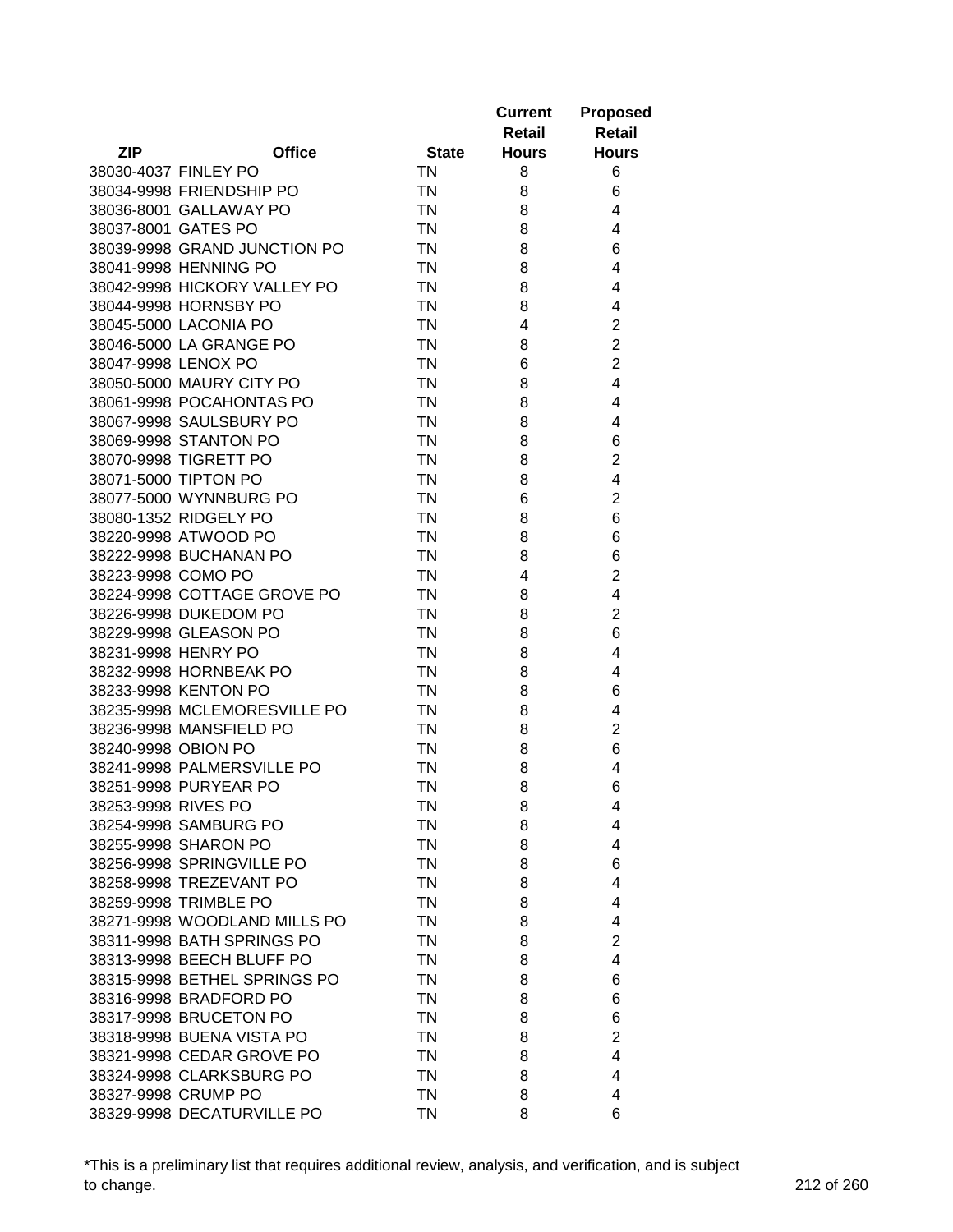|                     |                             |              | <b>Current</b> | <b>Proposed</b> |
|---------------------|-----------------------------|--------------|----------------|-----------------|
|                     |                             |              | Retail         | Retail          |
| <b>ZIP</b>          | <b>Office</b>               | <b>State</b> | <b>Hours</b>   | <b>Hours</b>    |
| 38331-9998 EATON PO |                             | <b>TN</b>    | 6              | 2               |
|                     | 38332-9998 ENVILLE PO       | <b>TN</b>    | 8              | 4               |
| 38333-9998 EVA PO   |                             | <b>TN</b>    | 8              | 4               |
|                     | 38334-9998 FINGER PO        | <b>TN</b>    | 8              | 4               |
|                     | 38337-9998 GADSDEN PO       | <b>TN</b>    | 8              | 4               |
|                     | 38338-9998 GIBSON PO        | <b>TN</b>    | 8              | 4               |
| 38339-9998 GUYS PO  |                             | <b>TN</b>    | 8              | $\overline{2}$  |
|                     | 38341-9998 HOLLADAY PO      | <b>TN</b>    | 8              | 6               |
|                     | 38342-9998 HOLLOW ROCK PO   | <b>TN</b>    | 8              | 4               |
|                     | 38346-9998 IDLEWILD PO      | <b>TN</b>    | 4              | $\overline{2}$  |
|                     | 38347-9998 JACKS CREEK PO   | <b>TN</b>    | 8              | 4               |
|                     | 38348-9998 LAVINIA PO       | <b>TN</b>    | 8              | 4               |
|                     | 38356-9998 MEDON PO         | <b>TN</b>    | 8              | 6               |
|                     | 38357-9998 MICHIE PO        | <b>TN</b>    | 8              | 6               |
|                     | 38359-9998 MILLEDGEVILLE PO | <b>TN</b>    | 8              | $\overline{c}$  |
|                     | 38361-9998 MORRIS CHAPEL PO | <b>TN</b>    | 8              | 4               |
|                     | 38362-9998 OAKFIELD PO      | <b>TN</b>    | 8              | 4               |
|                     | 38365-9998 PICKWICK DAM PO  | <b>TN</b>    | 8              | 4               |
|                     | 38366-9998 PINSON PO        | <b>TN</b>    | 8              | 6               |
|                     | 38367-9998 RAMER PO         | <b>TN</b>    | 8              | 6               |
|                     | 38368-9998 REAGAN PO        | <b>TN</b>    | 8              | 4               |
|                     | 38369-9998 RUTHERFORD PO    | <b>TN</b>    | 8              | 4               |
|                     | 38370-9998 SALTILLO PO      | <b>TN</b>    | 8              | 4               |
|                     | 38371-9998 SARDIS PO        | <b>TN</b>    | 8              | 4               |
|                     | 38374-9998 SCOTTS HILL PO   | <b>TN</b>    | 8              | 6               |
|                     | 38376-9998 SHILOH PO        | <b>TN</b>    | 8              | 4               |
|                     | 38378-9998 SPRING CREEK PO  | <b>TN</b>    | 8              | 4               |
|                     | 38379-9998 STANTONVILLE PO  | <b>TN</b>    | 6              | $\overline{2}$  |
|                     | 38380-9998 SUGAR TREE PO    | <b>TN</b>    | 8              | 4               |
|                     | 38381-9998 TOONE PO         | <b>TN</b>    | 8              | 4               |
|                     | 38387-9998 WESTPORT PO      | <b>TN</b>    | 8              | $\overline{c}$  |
|                     | 38388-9998 WILDERSVILLE PO  | <b>TN</b>    | 8              | 4               |
|                     | 38389-9998 YORKVILLE PO     | <b>TN</b>    | 8              | $\overline{2}$  |
|                     | 38390-9998 YUMA PO          | <b>TN</b>    | 8              | $\overline{c}$  |
|                     | 38391-9998 DENMARK PO       | ΤN           | 8              | 4               |
|                     | 38392-9998 MERCER PO        | <b>TN</b>    | 8              | 4               |
|                     | 38393-9998 CHEWALLA PO      | <b>TN</b>    | 4              | $\overline{2}$  |
|                     | 38452-9998 CYPRESS INN PO   | <b>TN</b>    | 8              | $\overline{4}$  |
|                     | 38454-9998 DUCK RIVER PO    | <b>TN</b>    | 8              | 4               |
|                     | 38455-9998 ELKTON PO        | <b>TN</b>    | 8              | 4               |
|                     | 38459-9998 FRANKEWING PO    | <b>TN</b>    | 8              | 4               |
|                     | 38460-9998 GOODSPRING PO    | <b>TN</b>    | 8              | 4               |
|                     | 38461-9998 HAMPSHIRE PO     | <b>TN</b>    | 8              | 4               |
|                     | 38463-9998 IRON CITY PO     | <b>TN</b>    | 8              | 4               |
| 38471-9998 LUTTS PO |                             | <b>TN</b>    | 8              | 4               |
|                     | 38472-9998 LYNNVILLE PO     | <b>TN</b>    | 8              | 6               |
|                     | 38473-9998 MINOR HILL PO    | <b>TN</b>    | 8              | 4               |
|                     | 38477-9998 PROSPECT PO      | <b>TN</b>    | 8              | 4               |
|                     | 38481-9998 SAINT JOSEPH PO  | <b>TN</b>    | 8              | 4               |
|                     | 38482-9998 SANTA FE PO      | <b>TN</b>    | 8              | 4               |
|                     |                             |              |                |                 |

\*This is a preliminary list that requires additional review, analysis, and verification, and is subject to change. 213 of 260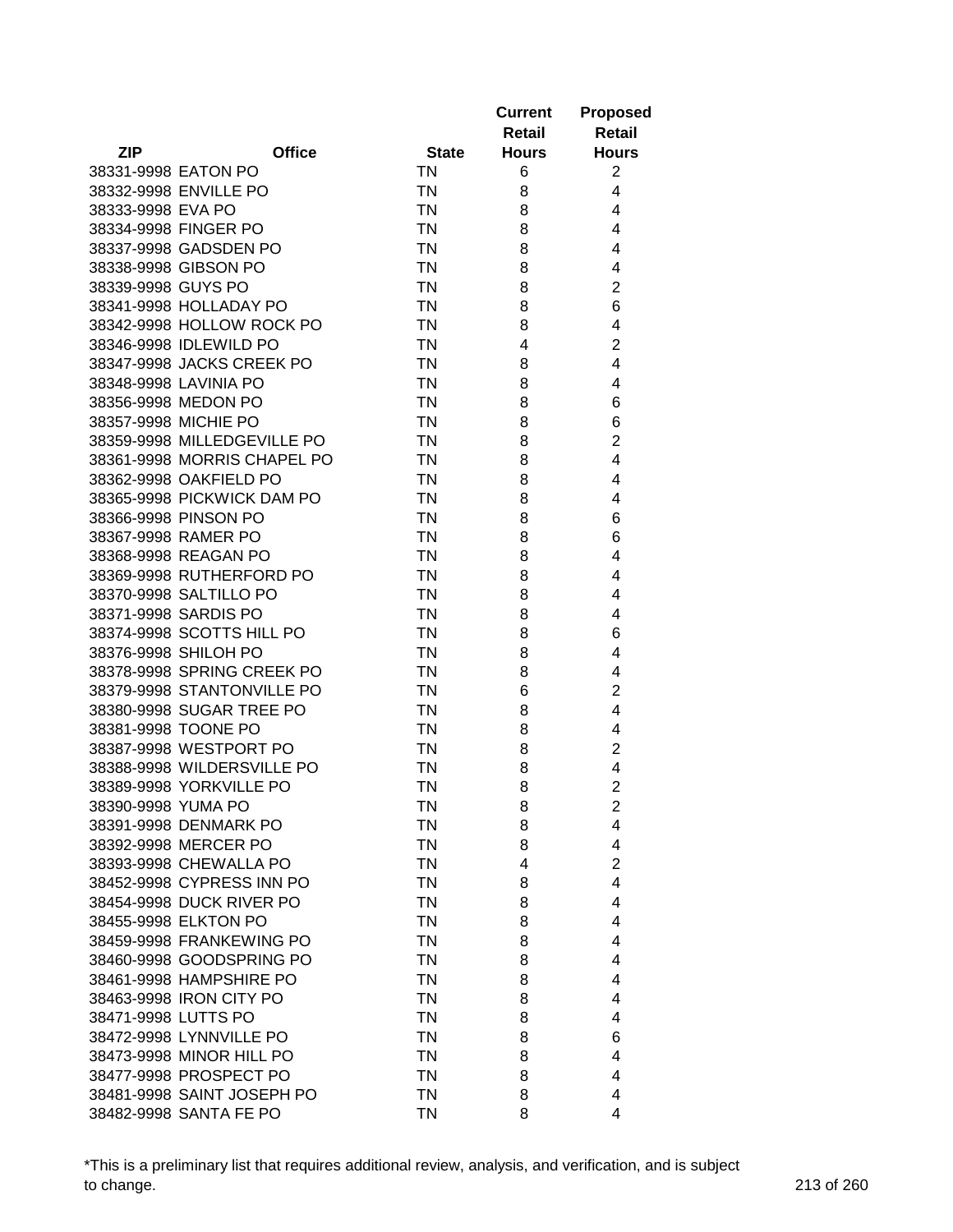|                      |                                |              | <b>Current</b> | <b>Proposed</b> |
|----------------------|--------------------------------|--------------|----------------|-----------------|
|                      |                                |              | Retail         | <b>Retail</b>   |
| <b>ZIP</b>           | <b>Office</b>                  | <b>State</b> | <b>Hours</b>   | <b>Hours</b>    |
|                      | 38486-9998 WESTPOINT PO        | <b>TN</b>    | 8              | 4               |
|                      | 38487-9998 WILLIAMSPORT PO     | <b>TN</b>    | 8              | 6               |
| 38488-9998 TAFT PO   |                                | <b>TN</b>    | 8              | 6               |
|                      | 38504-9998 ALLARDT PO          | <b>TN</b>    | 8              | 6               |
|                      | 38541-9998 ALLONS PO           | <b>TN</b>    | 8              | 4               |
|                      | 38543-9998 ALPINE PO           | <b>TN</b>    | 8              | 4               |
|                      | 38545-9998 BLOOMINGTON SPGS PO | <b>TN</b>    | 8              | 6               |
|                      | 38547-9998 BRUSH CREEK PO      | <b>TN</b>    | 8              | 6               |
|                      | 38548-9998 BUFFALO VALLEY PO   | <b>TN</b>    | 8              | 4               |
|                      | 38550-9998 CAMPAIGN PO         | <b>TN</b>    | 4              | $\overline{2}$  |
|                      | 38552-9998 CHESTNUT MOUND PO   | <b>TN</b>    | 8              | 4               |
|                      | 38554-9998 CRAWFORD PO         | <b>TN</b>    | 6              | $\overline{2}$  |
| 38559-9998 DOYLE PO  |                                | <b>TN</b>    | 8              | 4               |
|                      | 38560-9998 ELMWOOD PO          | <b>TN</b>    | 8              | 4               |
|                      | 38564-9998 GRANVILLE PO        | <b>TN</b>    | 6              | 4               |
|                      | 38565-9998 GRIMSLEY PO         | <b>TN</b>    | 8              | 6               |
|                      | 38567-9998 HICKMAN PO          | <b>TN</b>    | 8              | 4               |
|                      | 38568-9998 HILHAM PO           | <b>TN</b>    | 8              | 6               |
|                      | 38573-9998 MONROE PO           | <b>TN</b>    | 8              | 6               |
| 38575-9998 MOSS PO   |                                | <b>TN</b>    | 8              | 4               |
|                      | 38577-9998 PALL MALL PO        | <b>TN</b>    | 8              | 4               |
|                      | 38578-9998 PLEASANT HILL PO    | <b>TN</b>    | 8              | 6               |
|                      | 38580-9998 RICKMAN PO          | <b>TN</b>    | 8              | 6               |
|                      | 38581-9998 ROCK ISLAND PO      | <b>TN</b>    | 8              | 6               |
|                      | 38582-9998 SILVER POINT PO     | <b>TN</b>    | 8              | 6               |
|                      | 38587-9998 WALLING PO          | <b>TN</b>    | 8              | 6               |
|                      | 38588-9998 WHITLEYVILLE PO     | <b>TN</b>    | 4              | 4               |
|                      | 38589-9998 WILDER PO           | <b>TN</b>    | 6              | $\overline{2}$  |
|                      | 75097-9998 WESTON PO           | ТX           | 8              | 4               |
|                      | 75101-9998 BARDWELL PO         | TX           | 8              | 4               |
| 75102-9998 BARRY PO  |                                | ТX           | 8              | 4               |
|                      | 75105-9998 CHATFIELD PO        | ТX           | 8              | 4               |
| 75118-9998 ELMO PO   |                                | <b>TX</b>    | 8              | 4               |
|                      | 75121-9998 COPEVILLE PO        | <b>TX</b>    | 8              | 4               |
|                      | 75127-9998 FRUITVALE PO        | TХ           | 8              | 6               |
|                      | 75153-8883 POWELL PO           | TX           | 8              | 4               |
|                      | 75157-9998 ROSSER PO           | <b>TX</b>    | 8              | 4               |
|                      | 75163-9998 TRINIDAD PO         | <b>TX</b>    | 8              | 6               |
|                      | 75164-9998 JOSEPHINE PO        | <b>TX</b>    | 8              | 4               |
|                      | 75173-9998 NEVADA PO           | <b>TX</b>    | 8              | 6               |
|                      | 75411-9998 ARTHUR CITY PO      | <b>TX</b>    | 8              | 4               |
|                      | 75412-9998 BAGWELL PO          | <b>TX</b>    | 6              | 4               |
| 75413-9998 BAILEY PO |                                | <b>TX</b>    | 8              | 4               |
|                      | 75415-9998 BEN FRANKLIN PO     | <b>TX</b>    | 8              | $\overline{2}$  |
|                      | 75420-9998 BRASHEAR PO         | <b>TX</b>    | 8              | 4               |
|                      | 75421-9998 BROOKSTON PO        | ТX           | 8              | 4               |
|                      | 75422-9998 CAMPBELL PO         | TX           | 8              | 6               |
|                      | 75425-9998 CHICOTA PO          | ТX           | 8              | 4               |
| 75431-9998 COMO PO   |                                | <b>TX</b>    | 8              | 6               |
|                      | 75434-9998 CUNNINGHAM PO       | TX           | 4              | $\overline{2}$  |

\*This is a preliminary list that requires additional review, analysis, and verification, and is subject to change. 214 of 260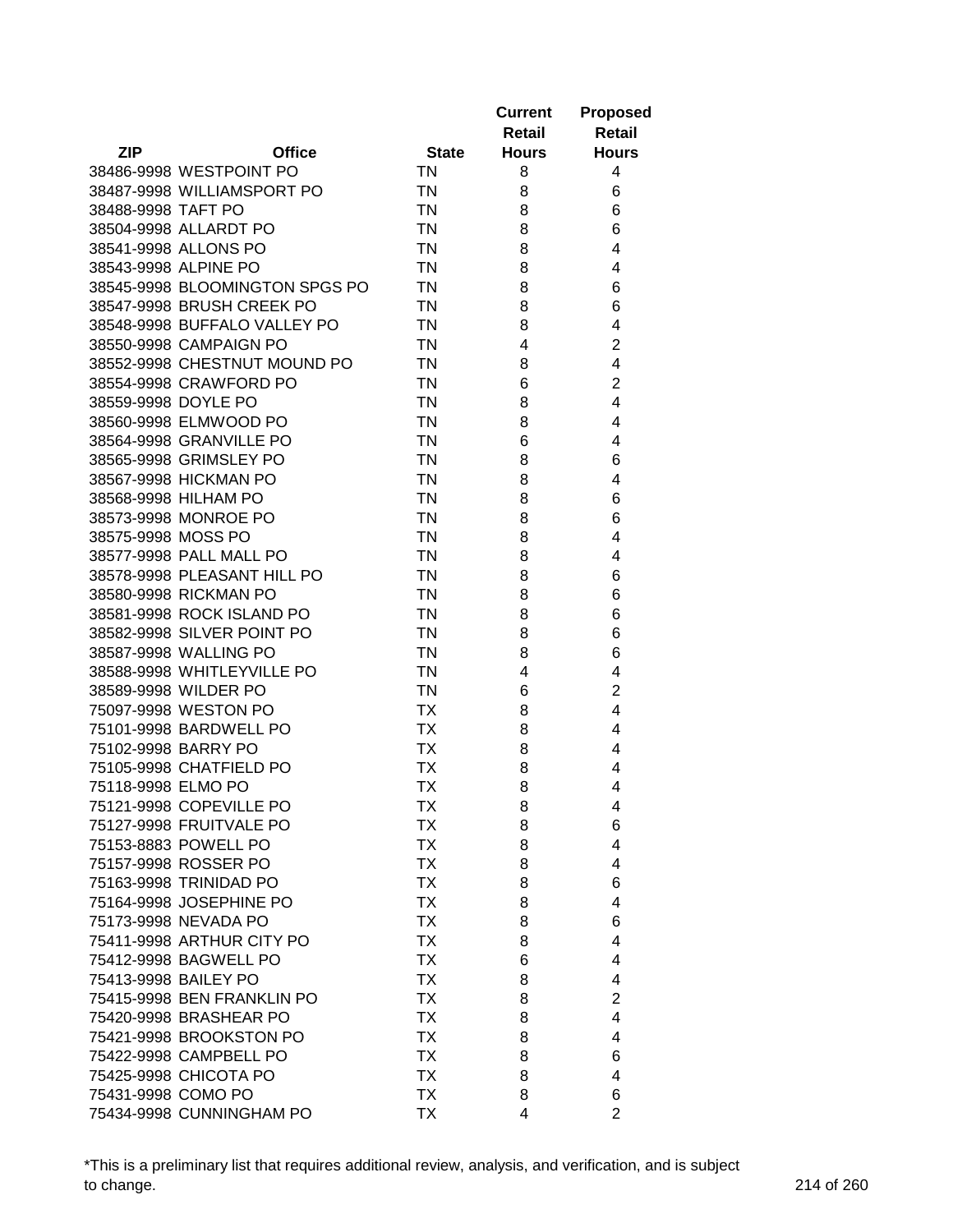|                              |              | <b>Current</b> | <b>Proposed</b>         |
|------------------------------|--------------|----------------|-------------------------|
|                              |              | Retail         | <b>Retail</b>           |
| <b>ZIP</b><br><b>Office</b>  | <b>State</b> | <b>Hours</b>   | <b>Hours</b>            |
| 75435-9998 DEPORT PO         | ТX           | 8              | 4                       |
| 75436-9998 DETROIT PO        | <b>TX</b>    | 8              | 6                       |
| 75437-9998 DIKE PO           | <b>TX</b>    | 8              | 4                       |
| 75438-9998 DODD CITY PO      | <b>TX</b>    | 8              | 4                       |
| 75439-9998 ECTOR PO          | <b>TX</b>    | 8              | 6                       |
| 75441-9998 ENLOE PO          | <b>TX</b>    | 8              | $\overline{c}$          |
| 75443-9998 GOBER PO          | <b>TX</b>    | 6              | 4                       |
| 75444-9998 GOLDEN PO         | <b>TX</b>    | 8              | 6                       |
| 75447-9998 IVANHOE PO        | <b>TX</b>    | 8              | 4                       |
| 75448-9998 KLONDIKE PO       | <b>TX</b>    | 8              | 4                       |
| 75449-9998 LADONIA PO        | <b>TX</b>    | 8              | 4                       |
| 75450-9998 LAKE CREEK PO     | <b>TX</b>    | 8              | $\overline{2}$          |
| 75451-9998 LEESBURG PO       | <b>TX</b>    | 8              | 6                       |
| 75458-9998 MERIT PO          | <b>TX</b>    | 8              | 4                       |
| 75468-9998 PATTONVILLE PO    | <b>TX</b>    | 8              | 4                       |
| 75469-9998 PECAN GAP PO      | TX           | 8              | 4                       |
| 75470-9998 PETTY PO          | TX           | 8              | $\overline{2}$          |
| 75471-9998 PICKTON PO        | TX           | 8              | $\overline{\mathbf{4}}$ |
| 75473-9998 POWDERLY PO       | TX           | 8              | 6                       |
| 75475-9998 RANDOLPH PO       | TX           | 8              | 4                       |
| 75476-9998 RAVENNA PO        | <b>TX</b>    | 6              | 4                       |
| 75477-9998 ROXTON PO         | <b>TX</b>    | 8              | 6                       |
| 75478-9998 SALTILLO PO       | <b>TX</b>    | 8              | 4                       |
| 75479-9998 SAVOY PO          | TX           | 8              | 6                       |
| 75480-9998 SCROGGINS PO      | <b>TX</b>    | 8              | 6                       |
| 75481-9998 SULPHUR BLUFF PO  | <b>TX</b>    | 8              | 4                       |
| 75485-9998 WESTMINSTER PO    | <b>TX</b>    | 8              | 4                       |
| 75486-5541 SUMNER PO         | <b>TX</b>    | 8              | 6                       |
| 75487-9998 TALCO PO          | <b>TX</b>    | 8              | 6                       |
| 75488-9998 TELEPHONE PO      | TX           | 8              | 4                       |
| 75492-9998 WINDOM PO         | TX           | 8              | 4                       |
| 75493-9998 WINFIELD PO       | <b>TX</b>    | 8              | 4                       |
| 75550-9998 ANNONA PO         | <b>TX</b>    | 8              | 4                       |
| 75554-9998 AVERY PO          | <b>TX</b>    | 8              | 6                       |
| 75555-9998 BIVINS PO         | TХ           | 8              | 4                       |
| 75556-9998 BLOOMBURG PO      | TX           | 8              | 4                       |
| 75558-9998 COOKVILLE PO      | TX           | 8              | 4                       |
| 75560-9998 DOUGLASSVILLE PO  | TX           | 8              | 4                       |
| 75562-9998 KILDARE PO        | TX           | 6              | $\overline{2}$          |
| 75564-9998 LODI PO           | TX           | 6              | $\overline{2}$          |
| 75565-9998 MCLEOD PO         | TX           | 8              | 4                       |
| 75566-9998 MARIETTA PO       | <b>TX</b>    | 8              | 4                       |
| 75573-9998 REDWATER PO       | <b>TX</b>    | 8              | 6                       |
| 75574-9997 SIMMS PO          |              |                |                         |
| 75636-9998 CASON PO          | TX           | 8              | 6                       |
|                              | TX           | 8              | 4                       |
| 75637-9998 CLAYTON PO        | TX           | 8              | 4                       |
| 75639-9998 DE BERRY PO       | ТX           | 8              | 6                       |
| 75641-9998 EASTON PO         | ТX           | 8              | 4                       |
| 75642-9998 ELYSIAN FIELDS PO | TX           | 8              | 6                       |
| 75643-9998 GARY PO           | TX           | 8              | 6                       |

\*This is a preliminary list that requires additional review, analysis, and verification, and is subject to change. 215 of 260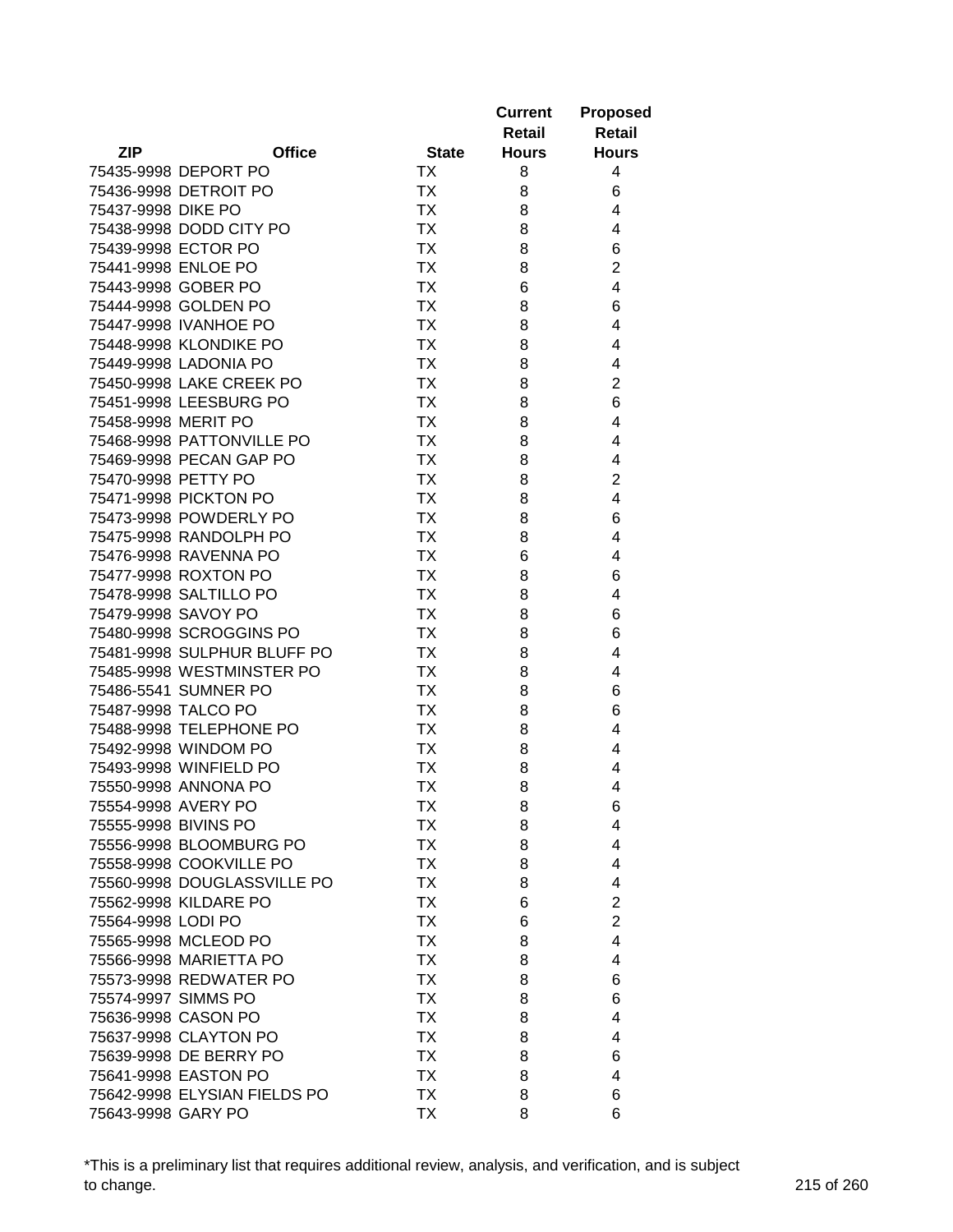|                     |                               |              | <b>Current</b> | <b>Proposed</b> |
|---------------------|-------------------------------|--------------|----------------|-----------------|
|                     |                               |              | Retail         | Retail          |
| <b>ZIP</b>          | <b>Office</b>                 | <b>State</b> | <b>Hours</b>   | <b>Hours</b>    |
|                     | 75658-9998 JOINERVILLE PO     | ТX           | 8              | 4               |
|                     | 75659-9998 JONESVILLE PO      | <b>TX</b>    | 8              | 4               |
|                     | 75661-9998 KARNACK PO         | <b>TX</b>    | 8              | 6               |
|                     | 75666-9998 LAIRD HILL PO      | <b>TX</b>    | 8              | 6               |
|                     | 75667-9998 LANEVILLE PO       | <b>TX</b>    | 8              | 4               |
|                     | 75669-9998 LONG BRANCH PO     | <b>TX</b>    | 4              | 4               |
|                     | 75682-9998 NEW LONDON PO      | <b>TX</b>    | 8              | 6               |
|                     | 75685-9998 PANOLA PO          | <b>TX</b>    | 8              | 4               |
| 75687-9800 PRICE PO |                               | <b>TX</b>    | 8              | 4               |
|                     | 75688-9998 SCOTTSVILLE PO     | <b>TX</b>    | 8              | 6               |
|                     | 75689-9998 SELMAN CITY PO     | <b>TX</b>    | 8              | 4               |
|                     | 75694-9998 WOODLAWN PO        | <b>TX</b>    | 8              | 4               |
|                     | 75759-9998 CUNEY PO           | <b>TX</b>    | 6              | $\overline{c}$  |
|                     | 75764-9998 GALLATIN PO        | <b>TX</b>    | 8              | 4               |
| 75770-9998 LARUE PO |                               | <b>TX</b>    | 8              | 6               |
|                     | 75772-9998 MAYDELLE PO        | <b>TX</b>    | 8              | 4               |
|                     | 75779-9998 NECHES PO          | <b>TX</b>    | 8              | 4               |
|                     | 75780-9998 NEW SUMMERFIELD PO | <b>TX</b>    | 8              | 6               |
|                     | 75782-9998 POYNOR PO          | <b>TX</b>    | 8              | 4               |
|                     | 75784-9998 REKLAW PO          | <b>TX</b>    | 8              | 4               |
| 75788-9998 SACUL PO |                               | <b>TX</b>    | 8              | 4               |
|                     | 75832-9998 CAYUGA PO          | <b>TX</b>    | 8              | 4               |
|                     | 75834-9998 CENTRALIA PO       | <b>TX</b>    | 4              | $\overline{2}$  |
| 75838-9998 DONIE PO |                               | <b>TX</b>    | 8              | 4               |
|                     | 75847-9998 KENNARD PO         | <b>TX</b>    | 8              | 4               |
|                     | 75849-9998 LATEXO PO          | <b>TX</b>    | 8              | 4               |
|                     | 75850-9998 LEONA PO           | <b>TX</b>    | 8              | 4               |
|                     | 75853-9998 MONTALBA PO        | <b>TX</b>    | 8              | 4               |
|                     | 75856-9998 PENNINGTON PO      | <b>TX</b>    | 8              | 4               |
|                     | 75858-9998 RATCLIFF PO        | ТX           | 8              | 4               |
|                     | 75859-9998 STREETMAN PO       | <b>TX</b>    |                | 6               |
|                     | 75865-9998 WOODLAKE PO        | <b>TX</b>    | 8              |                 |
|                     | 75926-9998 APPLE SPRINGS PO   | <b>TX</b>    | 8<br>8         | 4               |
|                     | 75928-9998 BON WIER PO        |              |                | 6               |
|                     |                               | <b>TX</b>    | 8              | 4               |
|                     | 75930-9998 BRONSON PO         | TХ           | 8              | 4               |
|                     | 75932-9998 BURKEVILLE PO      | TX           | 8              | 6               |
| 75933-9998 CALL PO  |                               | <b>TX</b>    | 8              | 4               |
|                     | 75934-9998 CAMDEN PO          | <b>TX</b>    | 8              | 4               |
|                     | 75936-9998 CHESTER PO         | <b>TX</b>    | 8              | 4               |
|                     | 75937-9998 CHIRENO PO         | <b>TX</b>    | 8              | 6               |
|                     | 75942-9998 DOUCETTE PO        | <b>TX</b>    | 8              | 4               |
|                     | 75943-9998 DOUGLASS PO        | <b>TX</b>    | 8              | 6               |
|                     | 75944-9998 ETOILE PO          | <b>TX</b>    | 8              | 6               |
|                     | 75958-9998 MARTINSVILLE PO    | <b>TX</b>    | 8              | 4               |
| 75959-9998 MILAM PO |                               | <b>TX</b>    | 8              | 6               |
|                     | 75960-9998 MOSCOW PO          | <b>TX</b>    | 8              | 4               |
|                     | 75969-9998 POLLOK PO          | <b>TX</b>    | 8              | 6               |
|                     | 75976-9998 WELLS PO           | <b>TX</b>    | 8              | 6               |
|                     | 75977-9998 WIERGATE PO        | TX           | 8              | 4               |
|                     | 75978-9998 WODEN PO           | <b>TX</b>    | 8              | 4               |

\*This is a preliminary list that requires additional review, analysis, and verification, and is subject to change. 216 of 260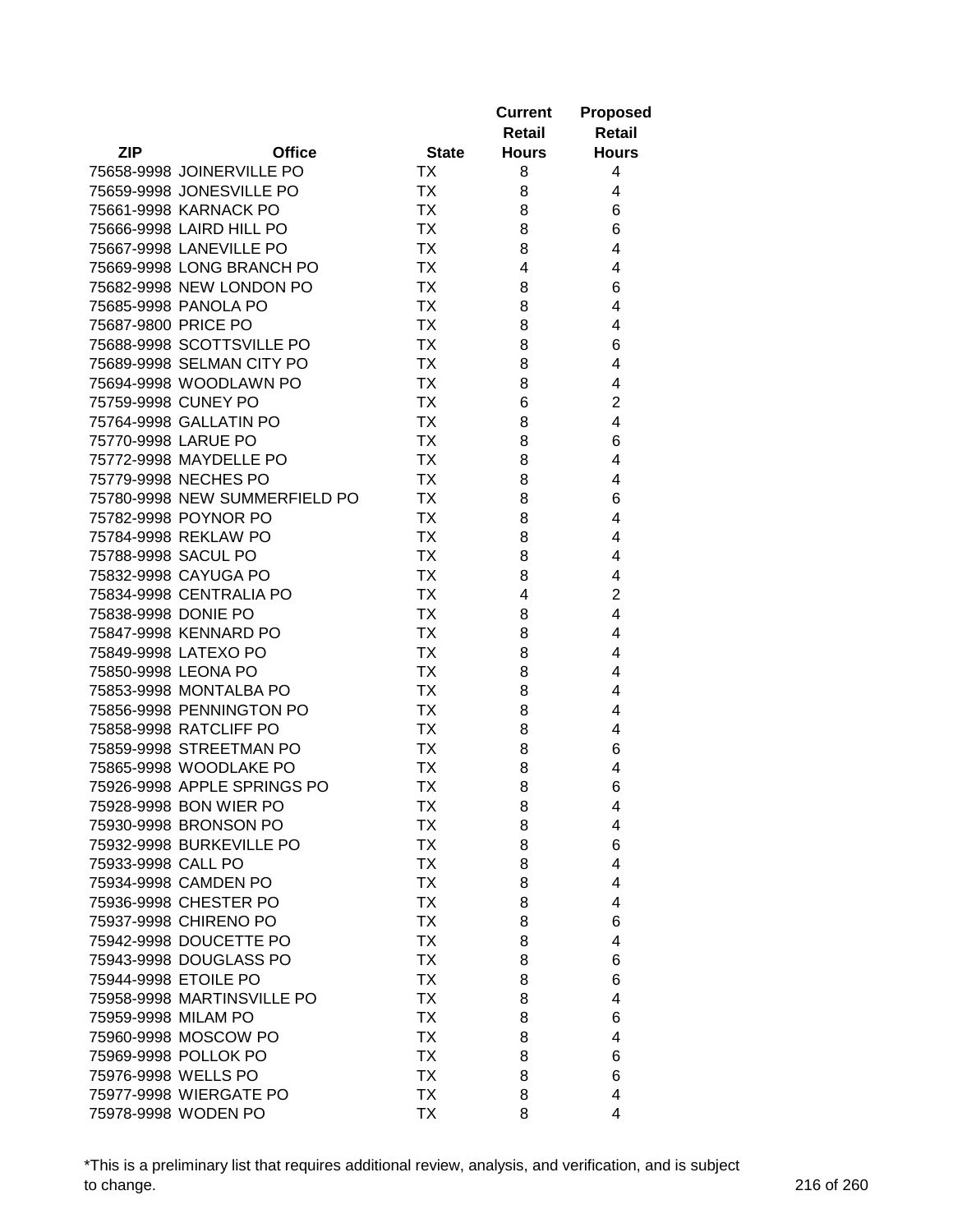|                    |                           |                        | <b>Current</b> | <b>Proposed</b>         |
|--------------------|---------------------------|------------------------|----------------|-------------------------|
|                    |                           |                        | Retail         | <b>Retail</b>           |
| <b>ZIP</b>         | <b>Office</b>             | <b>State</b>           | <b>Hours</b>   | <b>Hours</b>            |
|                    | 76041-1702 FORRESTON PO   | ТX                     | 8              | 4                       |
|                    | 76061-9800 LILLIAN PO     | <b>TX</b>              | 8              | 6                       |
| 76070-9998 NEMO PO |                           | <b>TX</b>              | 8              | 4                       |
|                    | 76077-9998 RAINBOW PO     | <b>TX</b>              | 8              | 4                       |
|                    | 76228-9998 BELLEVUE PO    | <b>TX</b>              | 8              | 4                       |
| 76238-9998 ERA PO  |                           | <b>TX</b>              | 8              | 4                       |
|                    | 76239-9998 FORESTBURG PO  | <b>TX</b>              | 8              | 6                       |
|                    | 76246-9998 GREENWOOD PO   | <b>TX</b>              | 6              | $\overline{2}$          |
|                    | 76251-9998 MONTAGUE PO    | <b>TX</b>              | 8              | 6                       |
| 76253-9998 MYRA PO |                           | <b>TX</b>              | 8              | 4                       |
|                    | 76261-9998 RINGGOLD PO    | <b>TX</b>              | 8              | $\overline{\mathbf{c}}$ |
|                    | 76263-9998 ROSSTON PO     | <b>TX</b>              | 4              | $\overline{2}$          |
|                    | 76264-9998 SADLER PO      | <b>TX</b>              | 8              | 6                       |
|                    | 76267-9998 SLIDELL PO     | <b>TX</b>              | 8              | $\overline{c}$          |
|                    | 76268-9998 SOUTHMAYD PO   | <b>TX</b>              | 8              | 4                       |
|                    | 76270-9998 SUNSET PO      | <b>TX</b>              | 8              | 6                       |
|                    | 76352-9998 BLUEGROVE PO   | <b>TX</b>              | 6              | $\overline{2}$          |
|                    | 76357-9998 BYERS PO       | <b>TX</b>              | 8              | 4                       |
|                    | 76363-9998 GOREE PO       | TX                     | 6              | $\overline{c}$          |
|                    | 76364-9998 HARROLD PO     | <b>TX</b>              | 6              | $\overline{2}$          |
|                    | 76369-9801 KAMAY PO       | <b>TX</b>              | 8              | $\overline{2}$          |
|                    | 76370-9801 MEGARGEL PO    | <b>TX</b>              | 8              | $\overline{4}$          |
|                    | 76372-9802 NEWCASTLE PO   | <b>TX</b>              | 8              | 6                       |
|                    | 76373-9998 OKLAUNION PO   | <b>TX</b>              | 6              | $\overline{2}$          |
|                    | 76377-9852 PETROLIA PO    | <b>TX</b>              | 8              | 6                       |
|                    | 76379-9998 SCOTLAND PO    | <b>TX</b>              | 8              | 6                       |
|                    | 76388-9700 WEINERT PO     | <b>TX</b>              | 8              | $\overline{2}$          |
|                    | 76389-9998 WINDTHORST PO  | <b>TX</b>              | 8              | 6                       |
|                    | 76427-9998 BRYSON PO      | ТX                     | 8              | 4                       |
|                    | 76429-9998 CADDO PO       | <b>TX</b>              | 8              | $\overline{c}$          |
|                    | 76432-9998 BLANKET PO     | ТX                     | 8              | 4                       |
|                    | 76433-9998 BLUFF DALE PO  | <b>TX</b>              | 8              | 6                       |
|                    | 76435-9802 CARBON PO      | <b>TX</b>              | 8              | 4                       |
|                    | 76436-9802 CARLTON PO     | <b>TX</b>              | 8              | $\overline{c}$          |
|                    | 76439-9998 DENNIS PO      | TХ                     | 8              | 4                       |
|                    | 76445-9998 DESDEMONA PO   | <b>TX</b>              | 8              | $\overline{2}$          |
|                    | 76452-9900 ENERGY PO      | <b>TX</b>              | 4              | $\overline{2}$          |
|                    | 76453-9998 GORDON PO      | <b>TX</b>              | 8              | 6                       |
|                    | 76454-9998 GORMAN PO      | <b>TX</b>              | 8              | 6                       |
|                    | 76455-9802 GUSTINE PO     | <b>TX</b>              | 8              | 4                       |
|                    | 76459-9802 JERMYN PO      | <b>TX</b>              | 6              | $\overline{2}$          |
|                    | 76460-3000 LOVING PO      | <b>TX</b>              | 8              | 4                       |
|                    | 76461-9801 LINGLEVILLE PO | <b>TX</b>              | 6              | $\overline{2}$          |
|                    | 76463-9998 MINGUS PO      |                        |                | 4                       |
|                    |                           | <b>TX</b><br><b>TX</b> | 8              |                         |
|                    | 76464-9998 MORAN PO       |                        | 8              | 4                       |
|                    | 76465-9801 MORGAN MILL PO | <b>TX</b>              | 8              | 4                       |
|                    | 76466-2102 OLDEN PO       | TX                     | 8              | 4                       |
|                    | 76467-9801 PALUXY PO      | <b>TX</b>              | 4              | $\overline{c}$          |
|                    | 76468-9801 PROCTOR PO     | <b>TX</b>              | 8              | 4                       |
|                    | 76469-9998 PUTNAM PO      | TX                     | 8              | $\overline{2}$          |

\*This is a preliminary list that requires additional review, analysis, and verification, and is subject to change. 217 of 260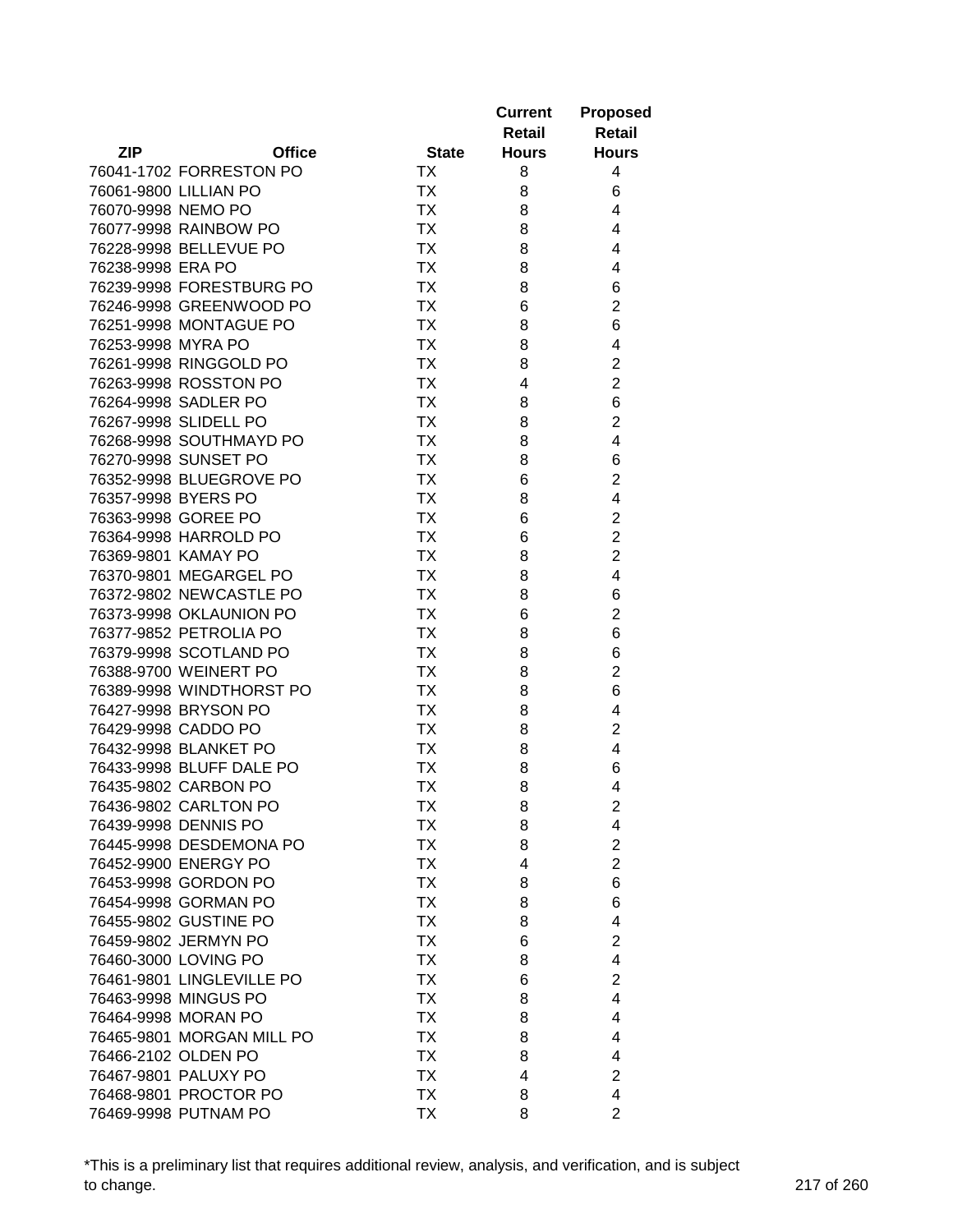|                              |                 | <b>Current</b> | <b>Proposed</b>         |
|------------------------------|-----------------|----------------|-------------------------|
|                              |                 | <b>Retail</b>  | <b>Retail</b>           |
| <b>ZIP</b><br><b>Office</b>  | <b>State</b>    | <b>Hours</b>   | <b>Hours</b>            |
| 76470-9998 RANGER PO         | ТX              | 8              | 6                       |
| 76472-9998 SANTO PO          | <b>TX</b>       | 8              | 6                       |
| 76474-9802 SIDNEY PO         | <b>TX</b>       | 8              | $\overline{2}$          |
| 76475-9998 STRAWN PO         | <b>TX</b>       | 8              | 6                       |
| 76481-9801 SOUTH BEND PO     | <b>TX</b>       | 8              | 4                       |
| 76484-9998 PALO PINTO PO     | <b>TX</b>       | 8              | 6                       |
| 76485-9998 PEASTER PO        | <b>TX</b>       | 8              | 4                       |
| 76486-9998 PERRIN PO         | <b>TX</b>       | 8              | 6                       |
| 76487-9998 POOLVILLE PO      | <b>TX</b>       | 8              | 6                       |
| 76490-9998 WHITT PO          | <b>TX</b>       | 8              | $\overline{2}$          |
| 76491-9998 WOODSON PO        | <b>TX</b>       | 8              | 4                       |
| 76518-9998 BUCKHOLTS PO      | <b>TX</b>       | 8              | 4                       |
| 76519-9998 BURLINGTON PO     | <b>TX</b>       | 4              | $\overline{\mathbf{c}}$ |
| 76523-9800 DAVILLA PO        | <b>TX</b>       | 8              | $\overline{2}$          |
| 76525-9998 EVANT PO          | <b>TX</b>       | 8              | 4                       |
| 76526-9800 FLAT PO           | <b>TX</b>       | 8              | 4                       |
| 76533-9800 HEIDENHEIMER PO   | <b>TX</b>       | 8              | 4                       |
| 76534-9998 HOLLAND PO        | <b>TX</b>       | 8              | 6                       |
| 76538-9998 JONESBORO PO      | <b>TX</b>       | 8              | 4                       |
| 76556-9998 MILANO PO         | <b>TX</b>       | 8              | 4                       |
| 76558-9800 MOUND PO          | <b>TX</b>       | 6              | $\overline{2}$          |
| 76561-9998 OGLESBY PO        | <b>TX</b>       | 8              | 4                       |
| 76564-9800 PENDLETON PO      | <b>TX</b>       | 8              | $\overline{2}$          |
| 76566-9998 PURMELA PO        | <b>TX</b>       | 8              | $\overline{2}$          |
| 76573-9800 SCHWERTNER PO     | <b>TX</b>       | 8              | 4                       |
| 76578-9998 THRALL PO         | <b>TX</b>       | 8              | 6                       |
| 76621-9998 ABBOTT PO         | <b>TX</b>       | 8              | 4                       |
| 76622-9998 AQUILLA PO        | <b>TX</b>       | 8              | 4                       |
| 76623-9800 AVALON PO         | ТX              | 8              | 4                       |
| 76624-9998 AXTELL PO         | ТX              |                | 6                       |
| 76626-9998 BLOOMING GROVE PO | TX              | 8              |                         |
| 76627-9998 BLUM PO           |                 | 8              | 6                       |
| 76628-9800 BRANDON PO        | ТX<br><b>TX</b> | 8              | 4<br>$\overline{2}$     |
|                              |                 | 6              |                         |
| 76631-9998 BYNUM PO          | <b>TX</b>       | 8              | $\overline{c}$          |
| 76632-9998 CHILTON PO        | TХ              | 8              | 4                       |
| 76635-9998 COOLIDGE PO       | <b>TX</b>       | 8              | 4                       |
| 76636-9998 COVINGTON PO      | <b>TX</b>       | 8              | 6                       |
| 76637-9998 CRANFILLS GAP PO  | <b>TX</b>       | 8              | 4                       |
| 76638-9998 CRAWFORD PO       | <b>TX</b>       | 8              | 6                       |
| 76639-9998 DAWSON PO         | <b>TX</b>       | 8              | 4                       |
| 76641-9998 FROST PO          | <b>TX</b>       | 8              | 6                       |
| 76649-9998 IREDELL PO        | <b>TX</b>       | 8              | 4                       |
| 76650-9800 IRENE PO          | <b>TX</b>       | 4              | $\overline{2}$          |
| 76652-9998 KOPPERL PO        | <b>TX</b>       | 8              | 4                       |
| 76653-9998 KOSSE PO          | <b>TX</b>       | 8              | 4                       |
| 76654-9800 LEROY PO          | <b>TX</b>       | 8              | $\overline{c}$          |
| 76656-9998 LOTT PO           | <b>TX</b>       | 8              | 6                       |
| 76660-9998 MALONE PO         | <b>TX</b>       | 8              | 4                       |
| 76666-9998 MERTENS PO        | <b>TX</b>       | 8              | $\overline{2}$          |
| 76670-9998 MILFORD PO        | <b>TX</b>       | 8              | 4                       |

\*This is a preliminary list that requires additional review, analysis, and verification, and is subject to change. 218 of 260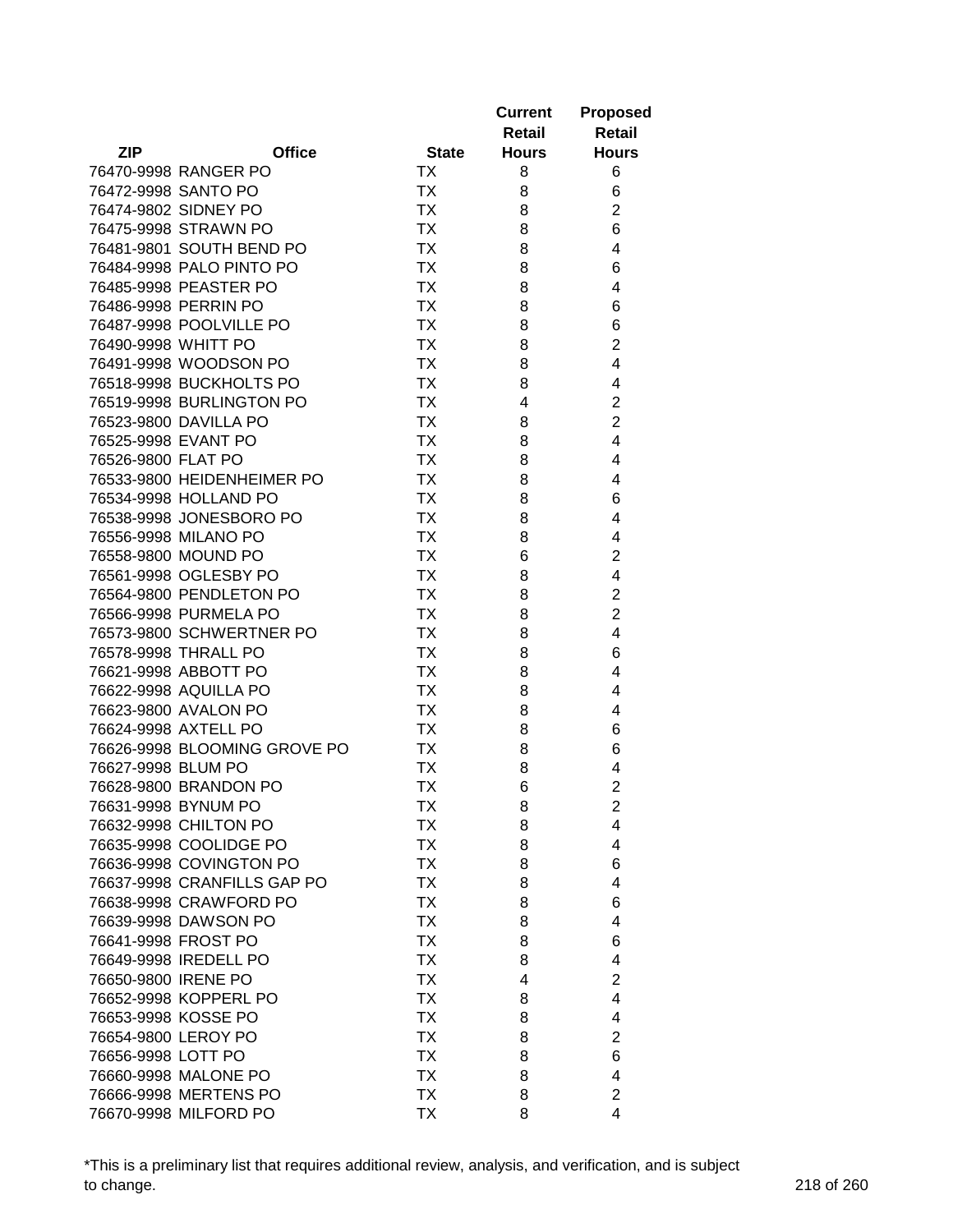|                                            |                        | <b>Current</b> | <b>Proposed</b>     |
|--------------------------------------------|------------------------|----------------|---------------------|
|                                            |                        | Retail         | Retail              |
| <b>ZIP</b><br><b>Office</b>                | <b>State</b>           | <b>Hours</b>   | <b>Hours</b>        |
| 76671-9998 MORGAN PO                       | <b>TX</b>              | 8              | 4                   |
| 76673-9998 MOUNT CALM PO                   | <b>TX</b>              | 8              | 4                   |
| 76676-9998 PENELOPE PO                     | ТX                     | 8              | 4                   |
| 76678-9998 PRAIRIE HILL PO                 | <b>TX</b>              | 8              | $\overline{c}$      |
| 76679-9998 PURDON PO                       | <b>TX</b>              | 8              | 4                   |
| 76680-9998 REAGAN PO                       | <b>TX</b>              | 8              | $\overline{c}$      |
| 76681-9998 RICHLAND PO                     | <b>TX</b>              | 8              | 4                   |
| 76684-9800 ROSS PO                         | <b>TX</b>              | 8              | 4                   |
| 76685-9800 SATIN PO                        | <b>TX</b>              | 4              | $\overline{2}$      |
| 76686-9800 TEHUACANA PO                    | <b>TX</b>              | 8              | 4                   |
| 76687-9998 THORNTON PO                     | <b>TX</b>              | 8              | 4                   |
| 76690-9998 WALNUT SPRINGS PO               | <b>TX</b>              | 8              | 4                   |
| 76693-9998 WORTHAM PO                      | <b>TX</b>              | 8              | 6                   |
| 76820-9817 ART PO                          | <b>TX</b>              | 6              | $\overline{c}$      |
| 76824-3000 BEND PO                         | <b>TX</b>              | 4              | $\overline{2}$      |
| 76827-9998 BROOKESMITH PO                  | <b>TX</b>              | 8              | $\overline{2}$      |
| 76828-9998 BURKETT PO                      | <b>TX</b>              | 8              | $\overline{2}$      |
| 76831-3000 CASTELL PO                      | <b>TX</b>              | 6              | $\overline{2}$      |
| 76832-9998 CHEROKEE PO                     | <b>TX</b>              |                | 4                   |
| 76836-3000 DOOLE PO                        | <b>TX</b>              | 8              | $\overline{2}$      |
| 76841-9700 FORT MCKAVETT PO                | <b>TX</b>              | 4              | $\overline{4}$      |
|                                            |                        | 8              |                     |
| 76842-9998 FREDONIA PO                     | <b>TX</b>              | 6              | 4                   |
| 76845-9998 GOULDBUSK PO                    | <b>TX</b><br><b>TX</b> | 8              | $\overline{c}$<br>4 |
| 76848-9870 HEXT PO                         | <b>TX</b>              | 4              | $\overline{2}$      |
| 76852-9801 LOHN PO<br>76853-9997 LOMETA PO | <b>TX</b>              | 8              |                     |
| 76854-9998 LONDON PO                       | <b>TX</b>              | 8              | 6<br>4              |
| 76855-9801 LOWAKE PO                       | <b>TX</b>              | 8              | $\overline{2}$      |
|                                            |                        | 4              |                     |
| 76857-9998 MAY PO<br>76858-9901 MELVIN PO  | TX                     | 8              | 4                   |
|                                            | ТX                     | 8              | 4                   |
| 76862-9998 MILLERSVIEW PO                  | ТX                     | 8              | 4                   |
| 76864-9998 MULLIN PO                       | ТX                     | 8              | 4                   |
| 76866-9802 PAINT ROCK PO                   | <b>TX</b>              | 8              | 4                   |
| 76869-9814 PONTOTOC PO                     | <b>TX</b>              | 8              | 4                   |
| 76870-9865 PRIDDY PO                       | TХ                     | 8              | 4                   |
| 76871-9802 RICHLAND SPRINGS PO             | <b>TX</b>              | 8              | 4                   |
| 76872-9802 ROCHELLE PO                     | <b>TX</b>              | 8              | 4                   |
| 76873-9998 ROCKWOOD PO                     | <b>TX</b>              | 6              | $\overline{2}$      |
| 76874-8900 ROOSEVELT PO                    | <b>TX</b>              | 6              | $\overline{2}$      |
| 76875-9803 ROWENA PO                       | <b>TX</b>              | 8              | 4                   |
| 76878-9998 SANTA ANNA PO                   | <b>TX</b>              | 8              | 6                   |
| 76880-9801 STAR PO                         | <b>TX</b>              | 6              | $\overline{2}$      |
| 76882-9802 TALPA PO                        | <b>TX</b>              | 8              | $\overline{2}$      |
| 76884-9801 VALERA PO                       | <b>TX</b>              | 8              | 4                   |
| 76885-9998 VALLEY SPRING PO                | <b>TX</b>              | 8              | 4                   |
| 76886-9800 VERIBEST PO                     | ТX                     | 8              | 4                   |
| 76887-9814 VOCA PO                         | <b>TX</b>              | 6              | 4                   |
| 76890-3829 ZEPHYR PO                       | ТX                     | 8              | 4                   |
| 76930-9700 BARNHART PO                     | <b>TX</b>              | 6              | 4                   |
| 76934-9802 CARLSBAD PO                     | TX                     | 8              | 6                   |

\*This is a preliminary list that requires additional review, analysis, and verification, and is subject to change. 219 of 260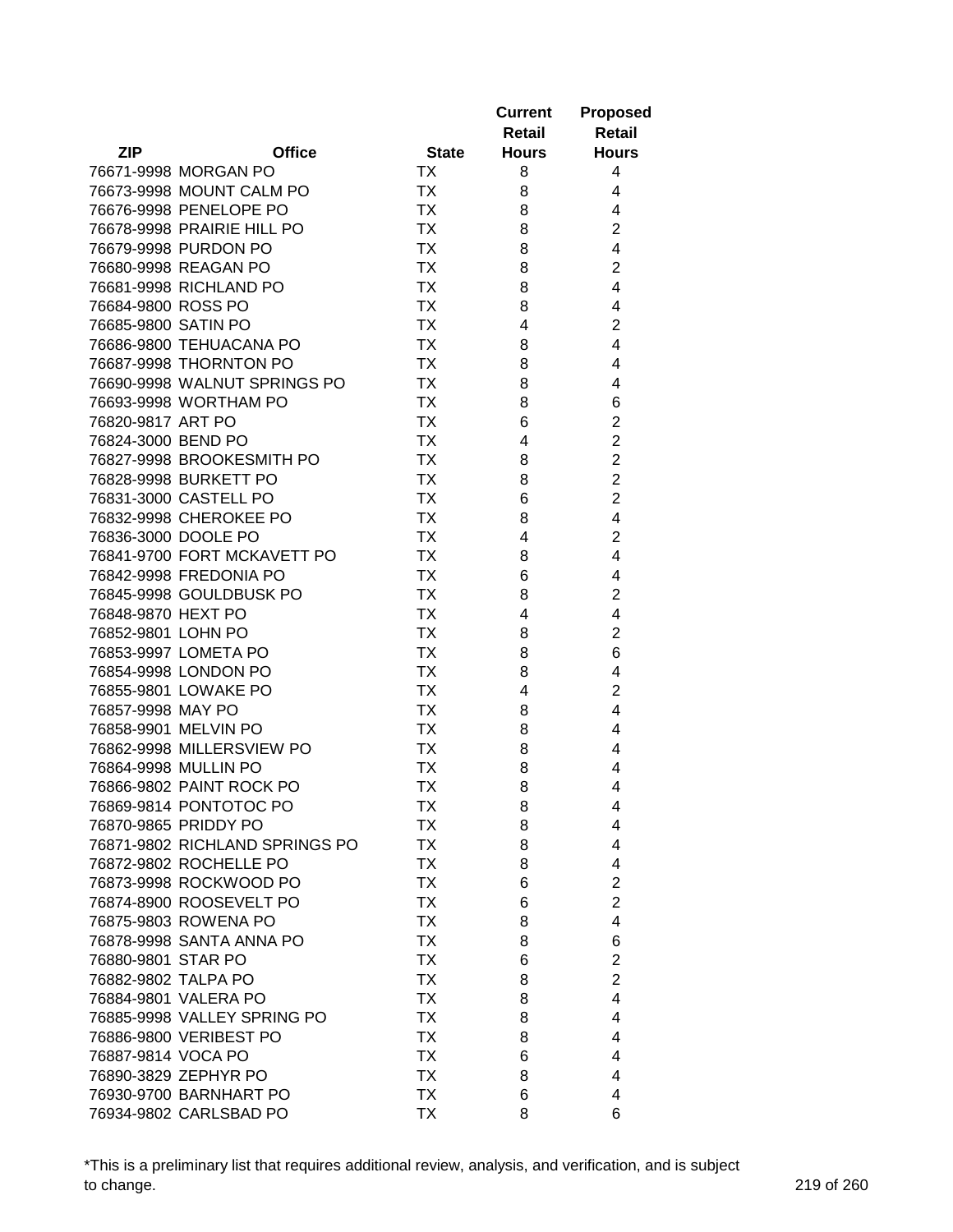|                      |                             |              | <b>Current</b> | <b>Proposed</b> |
|----------------------|-----------------------------|--------------|----------------|-----------------|
|                      |                             |              | Retail         | <b>Retail</b>   |
| <b>ZIP</b>           | <b>Office</b>               | <b>State</b> | <b>Hours</b>   | <b>Hours</b>    |
|                      | 76935-9998 CHRISTOVAL PO    | <b>TX</b>    | 8              | 6               |
| 76937-3010 EOLA PO   |                             | <b>TX</b>    | 8              | $\overline{2}$  |
|                      | 76939-9998 KNICKERBOCKER PO | <b>TX</b>    | 8              | 4               |
|                      | 76940-9802 MERETA PO        | <b>TX</b>    | 6              | $\overline{2}$  |
|                      | 76953-9800 TENNYSON PO      | <b>TX</b>    | 6              | $\overline{2}$  |
|                      | 76955-9800 VANCOURT PO      | <b>TX</b>    | 6              | $\overline{c}$  |
| 76957-9802 WALL PO   |                             | <b>TX</b>    | 8              | 4               |
|                      | 76958-9998 WATER VALLEY PO  | <b>TX</b>    | 8              | 4               |
| 77326-0001 ACE PO    |                             | <b>TX</b>    | 8              | 4               |
|                      | 77332-0015 DALLARDSVILLE PO | <b>TX</b>    | 8              | 4               |
|                      | 77333-0015 DOBBIN PO        | <b>TX</b>    | 8              | 6               |
|                      | 77334-9800 DODGE PO         | <b>TX</b>    | 8              | 4               |
|                      | 77350-0173 LEGGETT PO       | <b>TX</b>    | 8              | 4               |
|                      | 77359-9820 OAKHURST PO      | <b>TX</b>    | 8              | 4               |
|                      | 77368-0561 ROMAYOR PO       | <b>TX</b>    | 8              | 4               |
| 77369-0001 RYE PO    |                             | <b>TX</b>    | 8              | 6               |
|                      | 77374-0237 THICKET PO       | <b>TX</b>    | 8              | 4               |
|                      | 77376-0015 VOTAW PO         | <b>TX</b>    | 8              | $\overline{2}$  |
|                      | 77412-0003 ALTAIR PO        | <b>TX</b>    | 8              | $\overline{4}$  |
|                      | 77415-0177 CEDAR LANE PO    | <b>TX</b>    | 8              | 4               |
|                      | 77417-0079 BEASLEY PO       | <b>TX</b>    | 8              | 4               |
|                      | 77428-0015 COLLEGEPORT PO   | <b>TX</b>    | 4              | $\overline{2}$  |
|                      | 77431-9800 DANCIGER PO      | <b>TX</b>    | $\overline{2}$ | $\overline{2}$  |
|                      | 77432-9800 DANEVANG PO      | <b>TX</b>    | 8              | 4               |
| 77436-0001 EGYPT PO  |                             | <b>TX</b>    | 8              | 4               |
|                      | 77440-0077 ELMATON PO       | <b>TX</b>    | 8              | $\overline{2}$  |
|                      | 77442-9998 GARWOOD PO       | <b>TX</b>    | 8              | 6               |
|                      | 77443-0177 GLEN FLORA PO    | <b>TX</b>    | 8              | 4               |
| 77444-8730 GUY PO    |                             | ТX           | 8              | 4               |
|                      | 77448-0135 HUNGERFORD PO    |              |                |                 |
|                      |                             | TX           | 8              | 6               |
|                      | 77451-9800 KENDLETON PO     | TX           | 8              | 4               |
|                      | 77452-9800 KENNEY PO        | ТX           | 8              | 4               |
|                      | 77453-9800 LANE CITY PO     | <b>TX</b>    | 8              | 4               |
| 77454-9800 LISSIE PO |                             | <b>TX</b>    | 6              | $\overline{c}$  |
|                      | 77456-9800 MARKHAM PO       | TХ           | 8              | 6               |
|                      | 77457-0062 MATAGORDA PO     | <b>TX</b>    | 8              | 6               |
|                      | 77458-9801 MIDFIELD PO      | <b>TX</b>    | 8              | 4               |
| 77460-0015 NADA PO   |                             | <b>TX</b>    | 8              | 4               |
|                      | 77463-9800 OLD OCEAN PO     | <b>TX</b>    | 8              | 4               |
|                      | 77464-0010 ORCHARD PO       | <b>TX</b>    | 8              | 4               |
|                      | 77467-0001 PIERCE PO        | <b>TX</b>    | 6              | $\overline{2}$  |
|                      | 77468-9802 PLEDGER PO       | <b>TX</b>    | 8              | 4               |
|                      | 77470-9800 ROCK ISLAND PO   | <b>TX</b>    | 8              | 4               |
|                      | 77473-9801 SAN FELIPE PO    | <b>TX</b>    | 8              | 4               |
|                      | 77475-9800 SHERIDAN PO      | <b>TX</b>    | 8              | 6               |
|                      | 77481-9800 THOMPSONS PO     | ТX           | 8              | 4               |
|                      | 77483-9800 WADSWORTH PO     | ТX           | 8              | 4               |
|                      | 77519-7938 BATSON PO        | ТX           | 8              | 6               |
|                      | 77533-9700 DAISETTA PO      | <b>TX</b>    | 8              | 6               |
|                      | 77538-9800 DEVERS PO        | TX           | 8              | 4               |

\*This is a preliminary list that requires additional review, analysis, and verification, and is subject to change. 220 of 260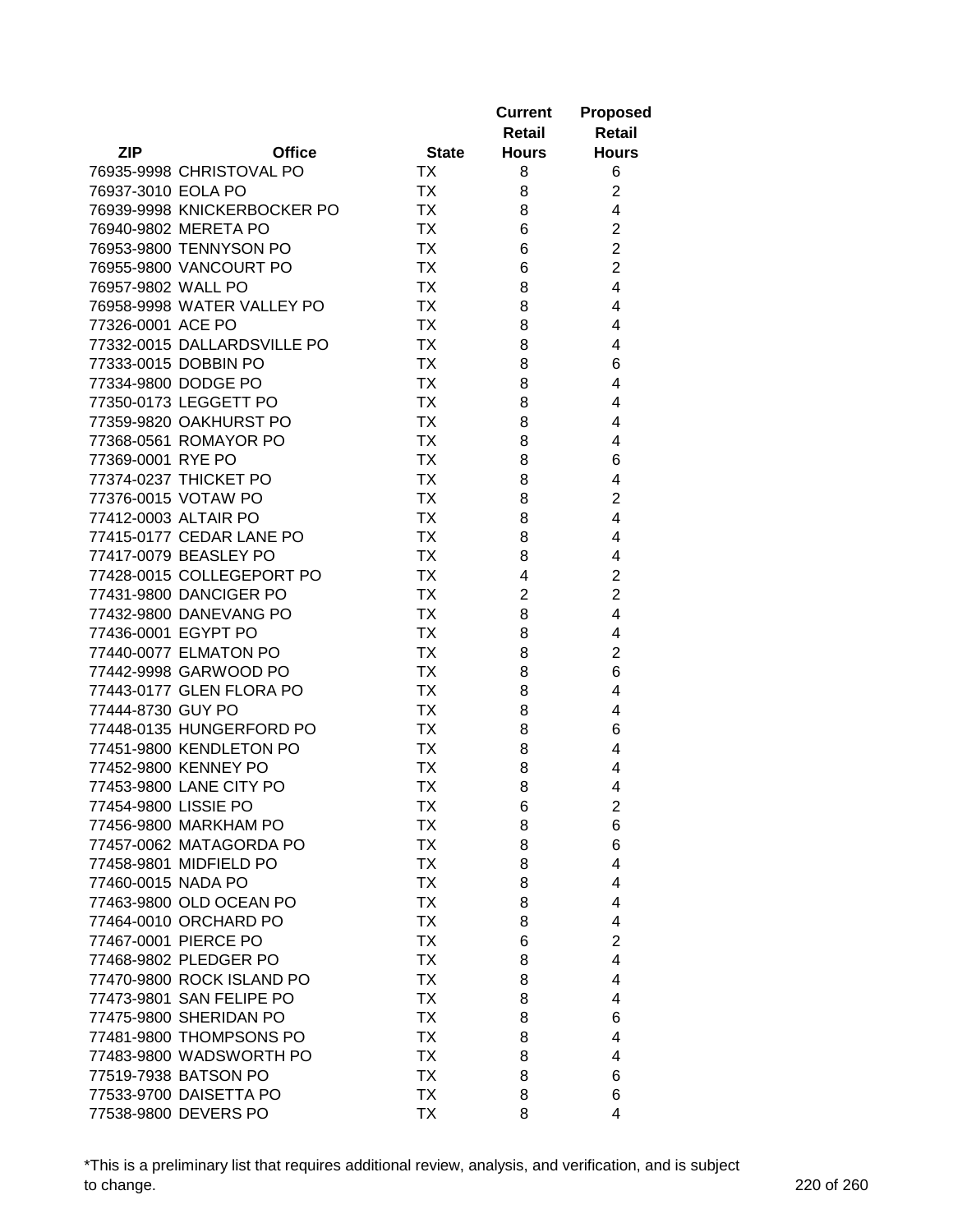|                      |                                                  |                        | <b>Current</b> | <b>Proposed</b>                             |
|----------------------|--------------------------------------------------|------------------------|----------------|---------------------------------------------|
|                      |                                                  |                        | Retail         | <b>Retail</b>                               |
| <b>ZIP</b>           | <b>Office</b>                                    | <b>State</b>           | <b>Hours</b>   | <b>Hours</b>                                |
|                      | 77560-9800 HANKAMER PO                           | <b>TX</b>              | 8              | 6                                           |
| 77564-9800 HULL PO   |                                                  | <b>TX</b>              | 8              | 6                                           |
|                      | 77577-8744 LIVERPOOL PO                          | <b>TX</b>              | 8              | 6                                           |
|                      | 77582-9800 RAYWOOD PO                            | <b>TX</b>              | 8              | 6                                           |
|                      | 77585-9702 SARATOGA PO                           | <b>TX</b>              | 8              | 4                                           |
|                      | 77597-3024 WALLISVILLE PO                        | <b>TX</b>              | 8              | 4                                           |
| 77616-0017 FRED PO   |                                                  | <b>TX</b>              | 8              | 6                                           |
|                      | 77622-0015 HAMSHIRE PO                           | <b>TX</b>              | 8              | 6                                           |
|                      | 77623-0135 HIGH ISLAND PO                        | <b>TX</b>              | 8              | 4                                           |
|                      | 77624-0001 HILLISTER PO                          | <b>TX</b>              | 8              | 6                                           |
| 77629-0010 NOME PO   |                                                  | <b>TX</b>              | 8              | 4                                           |
|                      | 77655-0310 SABINE PASS PO                        | <b>TX</b>              | 8              | 4                                           |
|                      | 77661-0045 STOWELL PO                            | <b>TX</b>              | 8              | 6                                           |
|                      | 77838-5000 CHRIESMAN PO                          | <b>TX</b>              | 6              | $\overline{c}$                              |
|                      | 77850-9801 CONCORD PO                            | <b>TX</b>              | 6              | $\overline{c}$                              |
|                      | 77852-4500 DEANVILLE PO                          | <b>TX</b>              | 8              | 4                                           |
|                      | 77853-5366 DIME BOX PO                           | <b>TX</b>              | 8              | 4                                           |
|                      | 77855-9800 FLYNN PO                              | <b>TX</b>              | 8              | 4                                           |
|                      | 77857-9800 GAUSE PO                              | TX                     | 8              | 4                                           |
|                      | 77862-9700 KURTEN PO                             | <b>TX</b>              |                | 4                                           |
|                      | 77863-9700 LYONS PO                              | <b>TX</b>              | 8              | 6                                           |
|                      |                                                  |                        | 8              |                                             |
|                      | 77865-9998 MARQUEZ PO                            | <b>TX</b>              | 8              | 6                                           |
|                      | 77866-9700 MILLICAN PO                           | <b>TX</b>              | 8              | 4                                           |
|                      | 77867-9700 MUMFORD PO<br>77870-4102 NEW BADEN PO | <b>TX</b><br><b>TX</b> | 6              | $\overline{2}$                              |
|                      | 77872-9800 NORTH ZULCH PO                        | <b>TX</b>              | 8              | 4                                           |
|                      | 77873-2742 RICHARDS PO                           | <b>TX</b>              | 8              | 6                                           |
| 77876-9800 SHIRO PO  |                                                  | <b>TX</b>              | 8              | 6                                           |
|                      | 77880-6037 WASHINGTON PO                         |                        | 8              | 4                                           |
|                      |                                                  | TX                     | 8              | 6                                           |
|                      | 77882-9800 WHEELOCK PO                           | TX                     | 8              | 4                                           |
|                      | 77950-9800 AUSTWELL PO                           | <b>TX</b>              | 8              | 4                                           |
|                      | 77960-9800 FANNIN PO                             | ТX                     | 8              | $\overline{c}$<br>$\overline{2}$            |
|                      | 77961-9800 FRANCITAS PO                          | <b>TX</b>              | 4              |                                             |
| 77968-9998 INEZ PO   |                                                  | <b>TX</b>              | 8              | 6                                           |
|                      | 77969-9800 LA SALLE PO                           | TХ                     | 6              | $\boldsymbol{2}$<br>$\overline{\mathbf{4}}$ |
|                      | 77970-9800 LA WARD PO                            | TX                     | 8              |                                             |
|                      | 77971-9998 LOLITA PO                             | <b>TX</b>              | 8              | 6                                           |
|                      | 77973-9800 MCFADDIN PO                           | <b>TX</b>              | 4              | $\overline{2}$                              |
|                      | 77974-9998 MEYERSVILLE PO                        | <b>TX</b>              | 8              | $\overline{2}$                              |
|                      | 77976-9800 NURSERY PO                            | <b>TX</b>              | 8              | 4                                           |
|                      | 77977-9800 PLACEDO PO                            | <b>TX</b>              | 8              | 4                                           |
|                      | 77978-9800 POINT COMFORT PO                      | <b>TX</b>              | 8              | 6                                           |
|                      | 77986-9800 SUBLIME PO                            | <b>TX</b>              | 4              | $\overline{2}$                              |
|                      | 77987-9800 SWEET HOME PO                         | <b>TX</b>              | 8              | 4                                           |
|                      | 77988-9800 TELFERNER PO                          | <b>TX</b>              | 8              | 6                                           |
|                      | 77989-9800 THOMASTON PO                          | <b>TX</b>              | 6              | $\overline{c}$                              |
| 77990-9998 TIVOLI PO |                                                  | <b>TX</b>              | 8              | 4                                           |
|                      | 77991-9800 VANDERBILT PO                         | <b>TX</b>              | 8              | 4                                           |
|                      | 77993-9800 WEESATCHE PO                          | <b>TX</b>              | 8              | $\overline{2}$                              |
|                      | 77994-9998 WESTHOFF PO                           | <b>TX</b>              | 8              | 4                                           |

\*This is a preliminary list that requires additional review, analysis, and verification, and is subject to change. 221 of 260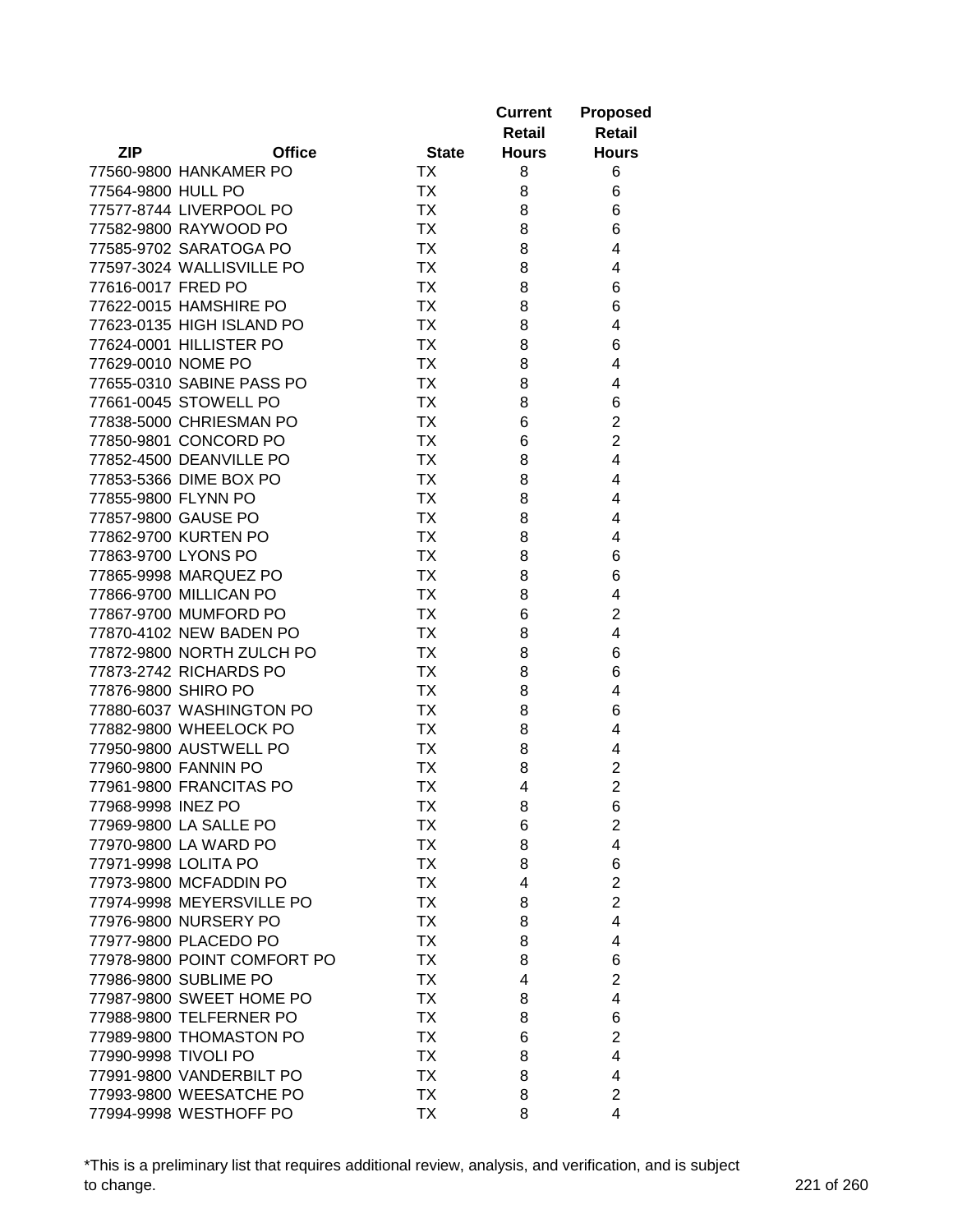| <b>Retail</b><br><b>Retail</b><br><b>ZIP</b><br><b>Office</b><br><b>State</b><br><b>Hours</b><br><b>Hours</b><br>78005-9998 BIGFOOT PO<br>ТX<br>8<br>4<br><b>TX</b><br>$\overline{c}$<br>78007-9998 CALLIHAM PO<br>6<br><b>TX</b><br>4<br>78008-9998 CAMPBELLTON PO<br>8<br><b>TX</b><br>4<br>78012-9998 CHRISTINE PO<br>8<br>78019-9800 ENCINAL PO<br><b>TX</b><br>6<br>8<br>78021-9998 FOWLERTON PO<br><b>TX</b><br>$\overline{c}$<br>6<br><b>TX</b><br>4<br>78027-9998 KENDALIA PO<br>8<br><b>TX</b><br>6<br>78050-9800 LEMING PO<br>8<br>78054-9800 MACDONA PO<br><b>TX</b><br>4<br>8<br>78057-9998 MOORE PO<br><b>TX</b><br>4<br>8<br>78058-9998 MOUNTAIN HOME PO<br><b>TX</b><br>8<br>6<br>$\overline{2}$<br>78062-9800 PEGGY PO<br><b>TX</b><br>4<br>78066-9998 RIO MEDINA PO<br><b>TX</b><br>4<br>8<br>78067-9998 SAN YGNACIO PO<br><b>TX</b><br>4<br>8<br>78072-9998 TILDEN PO<br><b>TX</b><br>6<br>8<br><b>TX</b><br>78074-9800 WARING PO<br>8<br>4<br>78075-9998 WHITSETT PO<br><b>TX</b><br>4<br>6<br>78107-9800 BERCLAIR PO<br><b>TX</b><br>$\overline{2}$<br>8<br>$\overline{4}$<br>78115-9800 GERONIMO PO<br><b>TX</b><br>8<br><b>TX</b><br>4<br>78116-9998 GILLETT PO<br>8<br>$\overline{2}$<br><b>TX</b><br>78117-9998 HOBSON PO<br>8<br>$\overline{4}$<br><b>TX</b><br>78122-9998 LEESVILLE PO<br>8<br>78141-9998 NORDHEIM PO<br><b>TX</b><br>4<br>8<br>78142-9800 NORMANNA PO<br><b>TX</b><br>8<br>4<br>78143-9800 PANDORA PO<br><b>TX</b><br>$\overline{2}$<br>4<br>$\overline{2}$<br>78144-9800 PANNA MARIA PO<br><b>TX</b><br>4<br>78145-9800 PAWNEE PO<br><b>TX</b><br>4<br>8<br>78146-9800 PETTUS PO<br><b>TX</b><br>8<br>4<br>78151-9998 RUNGE PO<br>TX<br>8<br>6<br>78152-9998 SAINT HEDWIG PO<br><b>TX</b><br>8<br>6<br>78159-9998 SMILEY PO<br>6<br>TX<br>8<br>78161-9998 SUTHERLAND SPGS PO<br><b>TX</b><br>8<br>6<br>78162-9800 TULETA PO<br><b>TX</b><br>8<br>4<br>78330-9998 AGUA DULCE PO<br><b>TX</b><br>8<br>6<br>78339-9800 BANQUETE PO<br>TХ<br>8<br>6<br><b>TX</b><br>4<br>78340-3019 BAYSIDE PO<br>8<br><b>TX</b><br>78343-9998 BISHOP PO<br>8<br>6<br>78344-9998 BRUNI PO<br><b>TX</b><br>$\overline{4}$<br>8<br>78347-9800 CHAPMAN RANCH PO<br><b>TX</b><br>4<br>8<br>78349-9998 CONCEPCION PO<br><b>TX</b><br>8<br>4<br>78351-9800 DRISCOLL PO<br><b>TX</b><br>8<br>4<br>78352-9800 EDROY PO<br><b>TX</b><br>8<br>4<br>78353-9998 ENCINO PO<br><b>TX</b><br>4<br>8<br><b>TX</b><br>78369-9998 MIRANDO CITY PO<br>8<br>4<br>78371-9800 OILTON PO<br><b>TX</b><br>$\overline{2}$<br>8<br>78376-9998 REALITOS PO<br>4<br>ТX<br>8<br>78383-9998 SANDIA PO<br><b>TX</b><br>8<br>6<br>78385-9800 SARITA PO<br>ТX<br>8<br>4 |                        |           | <b>Current</b> | <b>Proposed</b> |
|----------------------------------------------------------------------------------------------------------------------------------------------------------------------------------------------------------------------------------------------------------------------------------------------------------------------------------------------------------------------------------------------------------------------------------------------------------------------------------------------------------------------------------------------------------------------------------------------------------------------------------------------------------------------------------------------------------------------------------------------------------------------------------------------------------------------------------------------------------------------------------------------------------------------------------------------------------------------------------------------------------------------------------------------------------------------------------------------------------------------------------------------------------------------------------------------------------------------------------------------------------------------------------------------------------------------------------------------------------------------------------------------------------------------------------------------------------------------------------------------------------------------------------------------------------------------------------------------------------------------------------------------------------------------------------------------------------------------------------------------------------------------------------------------------------------------------------------------------------------------------------------------------------------------------------------------------------------------------------------------------------------------------------------------------------------------------------------------------------------------------------------------------------------------------------------------------------------------------------------------------------------------------------------------------------------------------------------------------------------------------------------------------------------------------------------------------------------------------------------------------------------------------------------------------------------------------------------------------------------------------------------------------------------|------------------------|-----------|----------------|-----------------|
|                                                                                                                                                                                                                                                                                                                                                                                                                                                                                                                                                                                                                                                                                                                                                                                                                                                                                                                                                                                                                                                                                                                                                                                                                                                                                                                                                                                                                                                                                                                                                                                                                                                                                                                                                                                                                                                                                                                                                                                                                                                                                                                                                                                                                                                                                                                                                                                                                                                                                                                                                                                                                                                                |                        |           |                |                 |
|                                                                                                                                                                                                                                                                                                                                                                                                                                                                                                                                                                                                                                                                                                                                                                                                                                                                                                                                                                                                                                                                                                                                                                                                                                                                                                                                                                                                                                                                                                                                                                                                                                                                                                                                                                                                                                                                                                                                                                                                                                                                                                                                                                                                                                                                                                                                                                                                                                                                                                                                                                                                                                                                |                        |           |                |                 |
|                                                                                                                                                                                                                                                                                                                                                                                                                                                                                                                                                                                                                                                                                                                                                                                                                                                                                                                                                                                                                                                                                                                                                                                                                                                                                                                                                                                                                                                                                                                                                                                                                                                                                                                                                                                                                                                                                                                                                                                                                                                                                                                                                                                                                                                                                                                                                                                                                                                                                                                                                                                                                                                                |                        |           |                |                 |
|                                                                                                                                                                                                                                                                                                                                                                                                                                                                                                                                                                                                                                                                                                                                                                                                                                                                                                                                                                                                                                                                                                                                                                                                                                                                                                                                                                                                                                                                                                                                                                                                                                                                                                                                                                                                                                                                                                                                                                                                                                                                                                                                                                                                                                                                                                                                                                                                                                                                                                                                                                                                                                                                |                        |           |                |                 |
|                                                                                                                                                                                                                                                                                                                                                                                                                                                                                                                                                                                                                                                                                                                                                                                                                                                                                                                                                                                                                                                                                                                                                                                                                                                                                                                                                                                                                                                                                                                                                                                                                                                                                                                                                                                                                                                                                                                                                                                                                                                                                                                                                                                                                                                                                                                                                                                                                                                                                                                                                                                                                                                                |                        |           |                |                 |
|                                                                                                                                                                                                                                                                                                                                                                                                                                                                                                                                                                                                                                                                                                                                                                                                                                                                                                                                                                                                                                                                                                                                                                                                                                                                                                                                                                                                                                                                                                                                                                                                                                                                                                                                                                                                                                                                                                                                                                                                                                                                                                                                                                                                                                                                                                                                                                                                                                                                                                                                                                                                                                                                |                        |           |                |                 |
|                                                                                                                                                                                                                                                                                                                                                                                                                                                                                                                                                                                                                                                                                                                                                                                                                                                                                                                                                                                                                                                                                                                                                                                                                                                                                                                                                                                                                                                                                                                                                                                                                                                                                                                                                                                                                                                                                                                                                                                                                                                                                                                                                                                                                                                                                                                                                                                                                                                                                                                                                                                                                                                                |                        |           |                |                 |
|                                                                                                                                                                                                                                                                                                                                                                                                                                                                                                                                                                                                                                                                                                                                                                                                                                                                                                                                                                                                                                                                                                                                                                                                                                                                                                                                                                                                                                                                                                                                                                                                                                                                                                                                                                                                                                                                                                                                                                                                                                                                                                                                                                                                                                                                                                                                                                                                                                                                                                                                                                                                                                                                |                        |           |                |                 |
|                                                                                                                                                                                                                                                                                                                                                                                                                                                                                                                                                                                                                                                                                                                                                                                                                                                                                                                                                                                                                                                                                                                                                                                                                                                                                                                                                                                                                                                                                                                                                                                                                                                                                                                                                                                                                                                                                                                                                                                                                                                                                                                                                                                                                                                                                                                                                                                                                                                                                                                                                                                                                                                                |                        |           |                |                 |
|                                                                                                                                                                                                                                                                                                                                                                                                                                                                                                                                                                                                                                                                                                                                                                                                                                                                                                                                                                                                                                                                                                                                                                                                                                                                                                                                                                                                                                                                                                                                                                                                                                                                                                                                                                                                                                                                                                                                                                                                                                                                                                                                                                                                                                                                                                                                                                                                                                                                                                                                                                                                                                                                |                        |           |                |                 |
|                                                                                                                                                                                                                                                                                                                                                                                                                                                                                                                                                                                                                                                                                                                                                                                                                                                                                                                                                                                                                                                                                                                                                                                                                                                                                                                                                                                                                                                                                                                                                                                                                                                                                                                                                                                                                                                                                                                                                                                                                                                                                                                                                                                                                                                                                                                                                                                                                                                                                                                                                                                                                                                                |                        |           |                |                 |
|                                                                                                                                                                                                                                                                                                                                                                                                                                                                                                                                                                                                                                                                                                                                                                                                                                                                                                                                                                                                                                                                                                                                                                                                                                                                                                                                                                                                                                                                                                                                                                                                                                                                                                                                                                                                                                                                                                                                                                                                                                                                                                                                                                                                                                                                                                                                                                                                                                                                                                                                                                                                                                                                |                        |           |                |                 |
|                                                                                                                                                                                                                                                                                                                                                                                                                                                                                                                                                                                                                                                                                                                                                                                                                                                                                                                                                                                                                                                                                                                                                                                                                                                                                                                                                                                                                                                                                                                                                                                                                                                                                                                                                                                                                                                                                                                                                                                                                                                                                                                                                                                                                                                                                                                                                                                                                                                                                                                                                                                                                                                                |                        |           |                |                 |
|                                                                                                                                                                                                                                                                                                                                                                                                                                                                                                                                                                                                                                                                                                                                                                                                                                                                                                                                                                                                                                                                                                                                                                                                                                                                                                                                                                                                                                                                                                                                                                                                                                                                                                                                                                                                                                                                                                                                                                                                                                                                                                                                                                                                                                                                                                                                                                                                                                                                                                                                                                                                                                                                |                        |           |                |                 |
|                                                                                                                                                                                                                                                                                                                                                                                                                                                                                                                                                                                                                                                                                                                                                                                                                                                                                                                                                                                                                                                                                                                                                                                                                                                                                                                                                                                                                                                                                                                                                                                                                                                                                                                                                                                                                                                                                                                                                                                                                                                                                                                                                                                                                                                                                                                                                                                                                                                                                                                                                                                                                                                                |                        |           |                |                 |
|                                                                                                                                                                                                                                                                                                                                                                                                                                                                                                                                                                                                                                                                                                                                                                                                                                                                                                                                                                                                                                                                                                                                                                                                                                                                                                                                                                                                                                                                                                                                                                                                                                                                                                                                                                                                                                                                                                                                                                                                                                                                                                                                                                                                                                                                                                                                                                                                                                                                                                                                                                                                                                                                |                        |           |                |                 |
|                                                                                                                                                                                                                                                                                                                                                                                                                                                                                                                                                                                                                                                                                                                                                                                                                                                                                                                                                                                                                                                                                                                                                                                                                                                                                                                                                                                                                                                                                                                                                                                                                                                                                                                                                                                                                                                                                                                                                                                                                                                                                                                                                                                                                                                                                                                                                                                                                                                                                                                                                                                                                                                                |                        |           |                |                 |
|                                                                                                                                                                                                                                                                                                                                                                                                                                                                                                                                                                                                                                                                                                                                                                                                                                                                                                                                                                                                                                                                                                                                                                                                                                                                                                                                                                                                                                                                                                                                                                                                                                                                                                                                                                                                                                                                                                                                                                                                                                                                                                                                                                                                                                                                                                                                                                                                                                                                                                                                                                                                                                                                |                        |           |                |                 |
|                                                                                                                                                                                                                                                                                                                                                                                                                                                                                                                                                                                                                                                                                                                                                                                                                                                                                                                                                                                                                                                                                                                                                                                                                                                                                                                                                                                                                                                                                                                                                                                                                                                                                                                                                                                                                                                                                                                                                                                                                                                                                                                                                                                                                                                                                                                                                                                                                                                                                                                                                                                                                                                                |                        |           |                |                 |
|                                                                                                                                                                                                                                                                                                                                                                                                                                                                                                                                                                                                                                                                                                                                                                                                                                                                                                                                                                                                                                                                                                                                                                                                                                                                                                                                                                                                                                                                                                                                                                                                                                                                                                                                                                                                                                                                                                                                                                                                                                                                                                                                                                                                                                                                                                                                                                                                                                                                                                                                                                                                                                                                |                        |           |                |                 |
|                                                                                                                                                                                                                                                                                                                                                                                                                                                                                                                                                                                                                                                                                                                                                                                                                                                                                                                                                                                                                                                                                                                                                                                                                                                                                                                                                                                                                                                                                                                                                                                                                                                                                                                                                                                                                                                                                                                                                                                                                                                                                                                                                                                                                                                                                                                                                                                                                                                                                                                                                                                                                                                                |                        |           |                |                 |
|                                                                                                                                                                                                                                                                                                                                                                                                                                                                                                                                                                                                                                                                                                                                                                                                                                                                                                                                                                                                                                                                                                                                                                                                                                                                                                                                                                                                                                                                                                                                                                                                                                                                                                                                                                                                                                                                                                                                                                                                                                                                                                                                                                                                                                                                                                                                                                                                                                                                                                                                                                                                                                                                |                        |           |                |                 |
|                                                                                                                                                                                                                                                                                                                                                                                                                                                                                                                                                                                                                                                                                                                                                                                                                                                                                                                                                                                                                                                                                                                                                                                                                                                                                                                                                                                                                                                                                                                                                                                                                                                                                                                                                                                                                                                                                                                                                                                                                                                                                                                                                                                                                                                                                                                                                                                                                                                                                                                                                                                                                                                                |                        |           |                |                 |
|                                                                                                                                                                                                                                                                                                                                                                                                                                                                                                                                                                                                                                                                                                                                                                                                                                                                                                                                                                                                                                                                                                                                                                                                                                                                                                                                                                                                                                                                                                                                                                                                                                                                                                                                                                                                                                                                                                                                                                                                                                                                                                                                                                                                                                                                                                                                                                                                                                                                                                                                                                                                                                                                |                        |           |                |                 |
|                                                                                                                                                                                                                                                                                                                                                                                                                                                                                                                                                                                                                                                                                                                                                                                                                                                                                                                                                                                                                                                                                                                                                                                                                                                                                                                                                                                                                                                                                                                                                                                                                                                                                                                                                                                                                                                                                                                                                                                                                                                                                                                                                                                                                                                                                                                                                                                                                                                                                                                                                                                                                                                                |                        |           |                |                 |
|                                                                                                                                                                                                                                                                                                                                                                                                                                                                                                                                                                                                                                                                                                                                                                                                                                                                                                                                                                                                                                                                                                                                                                                                                                                                                                                                                                                                                                                                                                                                                                                                                                                                                                                                                                                                                                                                                                                                                                                                                                                                                                                                                                                                                                                                                                                                                                                                                                                                                                                                                                                                                                                                |                        |           |                |                 |
|                                                                                                                                                                                                                                                                                                                                                                                                                                                                                                                                                                                                                                                                                                                                                                                                                                                                                                                                                                                                                                                                                                                                                                                                                                                                                                                                                                                                                                                                                                                                                                                                                                                                                                                                                                                                                                                                                                                                                                                                                                                                                                                                                                                                                                                                                                                                                                                                                                                                                                                                                                                                                                                                |                        |           |                |                 |
|                                                                                                                                                                                                                                                                                                                                                                                                                                                                                                                                                                                                                                                                                                                                                                                                                                                                                                                                                                                                                                                                                                                                                                                                                                                                                                                                                                                                                                                                                                                                                                                                                                                                                                                                                                                                                                                                                                                                                                                                                                                                                                                                                                                                                                                                                                                                                                                                                                                                                                                                                                                                                                                                |                        |           |                |                 |
|                                                                                                                                                                                                                                                                                                                                                                                                                                                                                                                                                                                                                                                                                                                                                                                                                                                                                                                                                                                                                                                                                                                                                                                                                                                                                                                                                                                                                                                                                                                                                                                                                                                                                                                                                                                                                                                                                                                                                                                                                                                                                                                                                                                                                                                                                                                                                                                                                                                                                                                                                                                                                                                                |                        |           |                |                 |
|                                                                                                                                                                                                                                                                                                                                                                                                                                                                                                                                                                                                                                                                                                                                                                                                                                                                                                                                                                                                                                                                                                                                                                                                                                                                                                                                                                                                                                                                                                                                                                                                                                                                                                                                                                                                                                                                                                                                                                                                                                                                                                                                                                                                                                                                                                                                                                                                                                                                                                                                                                                                                                                                |                        |           |                |                 |
|                                                                                                                                                                                                                                                                                                                                                                                                                                                                                                                                                                                                                                                                                                                                                                                                                                                                                                                                                                                                                                                                                                                                                                                                                                                                                                                                                                                                                                                                                                                                                                                                                                                                                                                                                                                                                                                                                                                                                                                                                                                                                                                                                                                                                                                                                                                                                                                                                                                                                                                                                                                                                                                                |                        |           |                |                 |
|                                                                                                                                                                                                                                                                                                                                                                                                                                                                                                                                                                                                                                                                                                                                                                                                                                                                                                                                                                                                                                                                                                                                                                                                                                                                                                                                                                                                                                                                                                                                                                                                                                                                                                                                                                                                                                                                                                                                                                                                                                                                                                                                                                                                                                                                                                                                                                                                                                                                                                                                                                                                                                                                |                        |           |                |                 |
|                                                                                                                                                                                                                                                                                                                                                                                                                                                                                                                                                                                                                                                                                                                                                                                                                                                                                                                                                                                                                                                                                                                                                                                                                                                                                                                                                                                                                                                                                                                                                                                                                                                                                                                                                                                                                                                                                                                                                                                                                                                                                                                                                                                                                                                                                                                                                                                                                                                                                                                                                                                                                                                                |                        |           |                |                 |
|                                                                                                                                                                                                                                                                                                                                                                                                                                                                                                                                                                                                                                                                                                                                                                                                                                                                                                                                                                                                                                                                                                                                                                                                                                                                                                                                                                                                                                                                                                                                                                                                                                                                                                                                                                                                                                                                                                                                                                                                                                                                                                                                                                                                                                                                                                                                                                                                                                                                                                                                                                                                                                                                |                        |           |                |                 |
|                                                                                                                                                                                                                                                                                                                                                                                                                                                                                                                                                                                                                                                                                                                                                                                                                                                                                                                                                                                                                                                                                                                                                                                                                                                                                                                                                                                                                                                                                                                                                                                                                                                                                                                                                                                                                                                                                                                                                                                                                                                                                                                                                                                                                                                                                                                                                                                                                                                                                                                                                                                                                                                                |                        |           |                |                 |
|                                                                                                                                                                                                                                                                                                                                                                                                                                                                                                                                                                                                                                                                                                                                                                                                                                                                                                                                                                                                                                                                                                                                                                                                                                                                                                                                                                                                                                                                                                                                                                                                                                                                                                                                                                                                                                                                                                                                                                                                                                                                                                                                                                                                                                                                                                                                                                                                                                                                                                                                                                                                                                                                |                        |           |                |                 |
|                                                                                                                                                                                                                                                                                                                                                                                                                                                                                                                                                                                                                                                                                                                                                                                                                                                                                                                                                                                                                                                                                                                                                                                                                                                                                                                                                                                                                                                                                                                                                                                                                                                                                                                                                                                                                                                                                                                                                                                                                                                                                                                                                                                                                                                                                                                                                                                                                                                                                                                                                                                                                                                                |                        |           |                |                 |
|                                                                                                                                                                                                                                                                                                                                                                                                                                                                                                                                                                                                                                                                                                                                                                                                                                                                                                                                                                                                                                                                                                                                                                                                                                                                                                                                                                                                                                                                                                                                                                                                                                                                                                                                                                                                                                                                                                                                                                                                                                                                                                                                                                                                                                                                                                                                                                                                                                                                                                                                                                                                                                                                |                        |           |                |                 |
|                                                                                                                                                                                                                                                                                                                                                                                                                                                                                                                                                                                                                                                                                                                                                                                                                                                                                                                                                                                                                                                                                                                                                                                                                                                                                                                                                                                                                                                                                                                                                                                                                                                                                                                                                                                                                                                                                                                                                                                                                                                                                                                                                                                                                                                                                                                                                                                                                                                                                                                                                                                                                                                                |                        |           |                |                 |
|                                                                                                                                                                                                                                                                                                                                                                                                                                                                                                                                                                                                                                                                                                                                                                                                                                                                                                                                                                                                                                                                                                                                                                                                                                                                                                                                                                                                                                                                                                                                                                                                                                                                                                                                                                                                                                                                                                                                                                                                                                                                                                                                                                                                                                                                                                                                                                                                                                                                                                                                                                                                                                                                |                        |           |                |                 |
|                                                                                                                                                                                                                                                                                                                                                                                                                                                                                                                                                                                                                                                                                                                                                                                                                                                                                                                                                                                                                                                                                                                                                                                                                                                                                                                                                                                                                                                                                                                                                                                                                                                                                                                                                                                                                                                                                                                                                                                                                                                                                                                                                                                                                                                                                                                                                                                                                                                                                                                                                                                                                                                                |                        |           |                |                 |
|                                                                                                                                                                                                                                                                                                                                                                                                                                                                                                                                                                                                                                                                                                                                                                                                                                                                                                                                                                                                                                                                                                                                                                                                                                                                                                                                                                                                                                                                                                                                                                                                                                                                                                                                                                                                                                                                                                                                                                                                                                                                                                                                                                                                                                                                                                                                                                                                                                                                                                                                                                                                                                                                |                        |           |                |                 |
|                                                                                                                                                                                                                                                                                                                                                                                                                                                                                                                                                                                                                                                                                                                                                                                                                                                                                                                                                                                                                                                                                                                                                                                                                                                                                                                                                                                                                                                                                                                                                                                                                                                                                                                                                                                                                                                                                                                                                                                                                                                                                                                                                                                                                                                                                                                                                                                                                                                                                                                                                                                                                                                                |                        |           |                |                 |
|                                                                                                                                                                                                                                                                                                                                                                                                                                                                                                                                                                                                                                                                                                                                                                                                                                                                                                                                                                                                                                                                                                                                                                                                                                                                                                                                                                                                                                                                                                                                                                                                                                                                                                                                                                                                                                                                                                                                                                                                                                                                                                                                                                                                                                                                                                                                                                                                                                                                                                                                                                                                                                                                |                        |           |                |                 |
|                                                                                                                                                                                                                                                                                                                                                                                                                                                                                                                                                                                                                                                                                                                                                                                                                                                                                                                                                                                                                                                                                                                                                                                                                                                                                                                                                                                                                                                                                                                                                                                                                                                                                                                                                                                                                                                                                                                                                                                                                                                                                                                                                                                                                                                                                                                                                                                                                                                                                                                                                                                                                                                                |                        |           |                |                 |
|                                                                                                                                                                                                                                                                                                                                                                                                                                                                                                                                                                                                                                                                                                                                                                                                                                                                                                                                                                                                                                                                                                                                                                                                                                                                                                                                                                                                                                                                                                                                                                                                                                                                                                                                                                                                                                                                                                                                                                                                                                                                                                                                                                                                                                                                                                                                                                                                                                                                                                                                                                                                                                                                |                        |           |                |                 |
|                                                                                                                                                                                                                                                                                                                                                                                                                                                                                                                                                                                                                                                                                                                                                                                                                                                                                                                                                                                                                                                                                                                                                                                                                                                                                                                                                                                                                                                                                                                                                                                                                                                                                                                                                                                                                                                                                                                                                                                                                                                                                                                                                                                                                                                                                                                                                                                                                                                                                                                                                                                                                                                                |                        |           |                |                 |
|                                                                                                                                                                                                                                                                                                                                                                                                                                                                                                                                                                                                                                                                                                                                                                                                                                                                                                                                                                                                                                                                                                                                                                                                                                                                                                                                                                                                                                                                                                                                                                                                                                                                                                                                                                                                                                                                                                                                                                                                                                                                                                                                                                                                                                                                                                                                                                                                                                                                                                                                                                                                                                                                |                        |           |                |                 |
|                                                                                                                                                                                                                                                                                                                                                                                                                                                                                                                                                                                                                                                                                                                                                                                                                                                                                                                                                                                                                                                                                                                                                                                                                                                                                                                                                                                                                                                                                                                                                                                                                                                                                                                                                                                                                                                                                                                                                                                                                                                                                                                                                                                                                                                                                                                                                                                                                                                                                                                                                                                                                                                                |                        |           |                |                 |
|                                                                                                                                                                                                                                                                                                                                                                                                                                                                                                                                                                                                                                                                                                                                                                                                                                                                                                                                                                                                                                                                                                                                                                                                                                                                                                                                                                                                                                                                                                                                                                                                                                                                                                                                                                                                                                                                                                                                                                                                                                                                                                                                                                                                                                                                                                                                                                                                                                                                                                                                                                                                                                                                |                        |           |                |                 |
|                                                                                                                                                                                                                                                                                                                                                                                                                                                                                                                                                                                                                                                                                                                                                                                                                                                                                                                                                                                                                                                                                                                                                                                                                                                                                                                                                                                                                                                                                                                                                                                                                                                                                                                                                                                                                                                                                                                                                                                                                                                                                                                                                                                                                                                                                                                                                                                                                                                                                                                                                                                                                                                                | 78389-9998 SKIDMORE PO | <b>TX</b> | 8              | 6               |
|                                                                                                                                                                                                                                                                                                                                                                                                                                                                                                                                                                                                                                                                                                                                                                                                                                                                                                                                                                                                                                                                                                                                                                                                                                                                                                                                                                                                                                                                                                                                                                                                                                                                                                                                                                                                                                                                                                                                                                                                                                                                                                                                                                                                                                                                                                                                                                                                                                                                                                                                                                                                                                                                | 78391-9998 TYNAN PO    | TX        | 8              | 4               |
|                                                                                                                                                                                                                                                                                                                                                                                                                                                                                                                                                                                                                                                                                                                                                                                                                                                                                                                                                                                                                                                                                                                                                                                                                                                                                                                                                                                                                                                                                                                                                                                                                                                                                                                                                                                                                                                                                                                                                                                                                                                                                                                                                                                                                                                                                                                                                                                                                                                                                                                                                                                                                                                                |                        |           |                |                 |

\*This is a preliminary list that requires additional review, analysis, and verification, and is subject to change. 222 of 260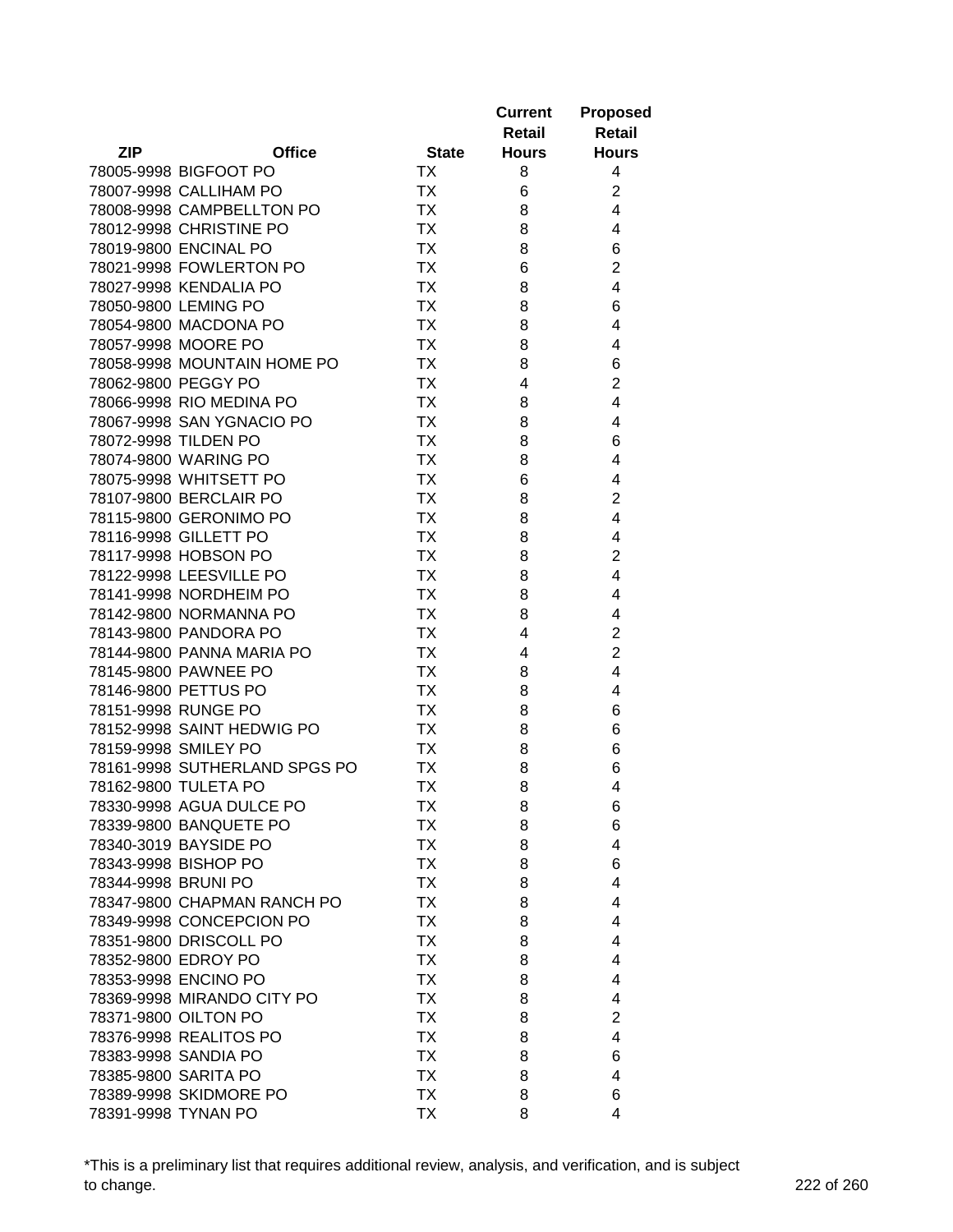| <b>ZIP</b><br><b>Office</b><br><b>Hours</b><br><b>State</b><br><b>Hours</b><br>78536-9998 DELMITA PO<br>ТX<br>6<br>8<br>78545-9800 FALCON HEIGHTS PO<br>ТX<br>6<br>8<br><b>TX</b><br>78547-9800 GARCIASVILLE PO<br>8<br>6<br><b>TX</b><br>4<br>78549-9800 HARGILL PO<br>8<br><b>TX</b><br>78561-9800 LASARA PO<br>8<br>4<br><b>TX</b><br>78562-9800 LA VILLA PO<br>8<br>6<br><b>TX</b><br>4<br>78563-9998 LINN PO<br>8<br><b>TX</b><br>4<br>78564-9998 LOPENO PO<br>8<br>78565-5000 LOS EBANOS PO<br><b>TX</b><br>8<br>4<br><b>TX</b><br>78567-9800 LOS INDIOS PO<br>8<br>6<br><b>TX</b><br>78568-9800 LOZANO PO<br>8<br>4<br>78585-2500 SALINENO PO<br><b>TX</b><br>4<br>8<br>78588-9998 SAN ISIDRO PO<br><b>TX</b><br>8<br>6<br>78590-9800 SAN PERLITA PO<br>ТX<br>8<br>4<br>78591-9998 SANTA ELENA PO<br>ТX<br>8<br>6<br>78592-9800 SANTA MARIA PO<br>ТX<br>8<br>4<br>78594-9800 SEBASTIAN PO<br><b>TX</b><br>6<br>8<br>$\overline{c}$<br>78604-9800 BELMONT PO<br>ТX<br>6<br>78607-9998 BLUFFTON PO<br><b>TX</b><br>4<br>8<br>78608-9998 BRIGGS PO<br><b>TX</b><br>4<br>8<br>78614-4000 COST PO<br><b>TX</b><br>4<br>8<br>78615-9998 COUPLAND PO<br>ТX<br>8<br>4<br>78618-9998 DOSS PO<br>ТX<br>6<br>4<br>78622-9800 FENTRESS PO<br>ТX<br>8<br>4<br><b>TX</b><br>78623-9998 FISCHER PO<br>8<br>6<br><b>TX</b><br>78632-4763 HARWOOD PO<br>8<br>4<br><b>TX</b><br>$\overline{2}$<br>78635-9998 HYE PO<br>6<br>78638-9998 KINGSBURY PO<br><b>TX</b><br>4<br>8<br>78650-9998 MCDADE PO<br><b>TX</b><br>8<br>6<br>78655-9998 MARTINDALE PO<br>ТX<br>8<br>6<br>78656-9998 MAXWELL PO<br>ТX<br>8<br>6<br>78659-9998 PAIGE PO<br>ТX<br>8<br>6<br>78661-9800 PRAIRIE LEA PO<br>8<br>4<br>ТX<br>78662-9998 RED ROCK PO<br>TХ<br>8<br>6<br>78663-9998 ROUND MOUNTAIN PO<br>ТX<br>8<br>4<br>78670-9800 STAPLES PO<br>ТX<br>8<br>4<br>78671-9998 STONEWALL PO<br>TX<br>4<br>8<br>78672-9998 TOW PO<br>TX<br>4<br>8<br>78673-9800 WALBURG PO<br><b>TX</b><br>4<br>8<br>78674-9998 WEIR PO<br><b>TX</b><br>8<br>4<br><b>TX</b><br>$\overline{\mathbf{c}}$<br>78675-9998 WILLOW CITY PO<br>4<br>$\overline{2}$<br>78677-4011 WRIGHTSBORO PO<br><b>TX</b><br>4<br><b>TX</b><br>78827-9998 ASHERTON PO<br>6<br>8<br><b>TX</b><br>78828-9998 BARKSDALE PO<br>4<br>8<br>78829-9998 BATESVILLE PO<br><b>TX</b><br>8<br>6<br>78830-9998 BIG WELLS PO<br><b>TX</b><br>4<br>8<br><b>TX</b><br>78836-9800 CATARINA PO<br>2<br>6<br>78837-9998 COMSTOCK PO<br><b>TX</b><br>8<br>6<br>78838-9998 CONCAN PO<br>TX<br>8<br>4 |                        |    | <b>Current</b><br>Retail | <b>Proposed</b><br><b>Retail</b> |
|------------------------------------------------------------------------------------------------------------------------------------------------------------------------------------------------------------------------------------------------------------------------------------------------------------------------------------------------------------------------------------------------------------------------------------------------------------------------------------------------------------------------------------------------------------------------------------------------------------------------------------------------------------------------------------------------------------------------------------------------------------------------------------------------------------------------------------------------------------------------------------------------------------------------------------------------------------------------------------------------------------------------------------------------------------------------------------------------------------------------------------------------------------------------------------------------------------------------------------------------------------------------------------------------------------------------------------------------------------------------------------------------------------------------------------------------------------------------------------------------------------------------------------------------------------------------------------------------------------------------------------------------------------------------------------------------------------------------------------------------------------------------------------------------------------------------------------------------------------------------------------------------------------------------------------------------------------------------------------------------------------------------------------------------------------------------------------------------------------------------------------------------------------------------------------------------------------------------------------------------------------------------------------------------------------------------------------------------------------------------------------------------------------------------------------------------------------------------------------------------------|------------------------|----|--------------------------|----------------------------------|
|                                                                                                                                                                                                                                                                                                                                                                                                                                                                                                                                                                                                                                                                                                                                                                                                                                                                                                                                                                                                                                                                                                                                                                                                                                                                                                                                                                                                                                                                                                                                                                                                                                                                                                                                                                                                                                                                                                                                                                                                                                                                                                                                                                                                                                                                                                                                                                                                                                                                                                      |                        |    |                          |                                  |
|                                                                                                                                                                                                                                                                                                                                                                                                                                                                                                                                                                                                                                                                                                                                                                                                                                                                                                                                                                                                                                                                                                                                                                                                                                                                                                                                                                                                                                                                                                                                                                                                                                                                                                                                                                                                                                                                                                                                                                                                                                                                                                                                                                                                                                                                                                                                                                                                                                                                                                      |                        |    |                          |                                  |
|                                                                                                                                                                                                                                                                                                                                                                                                                                                                                                                                                                                                                                                                                                                                                                                                                                                                                                                                                                                                                                                                                                                                                                                                                                                                                                                                                                                                                                                                                                                                                                                                                                                                                                                                                                                                                                                                                                                                                                                                                                                                                                                                                                                                                                                                                                                                                                                                                                                                                                      |                        |    |                          |                                  |
|                                                                                                                                                                                                                                                                                                                                                                                                                                                                                                                                                                                                                                                                                                                                                                                                                                                                                                                                                                                                                                                                                                                                                                                                                                                                                                                                                                                                                                                                                                                                                                                                                                                                                                                                                                                                                                                                                                                                                                                                                                                                                                                                                                                                                                                                                                                                                                                                                                                                                                      |                        |    |                          |                                  |
|                                                                                                                                                                                                                                                                                                                                                                                                                                                                                                                                                                                                                                                                                                                                                                                                                                                                                                                                                                                                                                                                                                                                                                                                                                                                                                                                                                                                                                                                                                                                                                                                                                                                                                                                                                                                                                                                                                                                                                                                                                                                                                                                                                                                                                                                                                                                                                                                                                                                                                      |                        |    |                          |                                  |
|                                                                                                                                                                                                                                                                                                                                                                                                                                                                                                                                                                                                                                                                                                                                                                                                                                                                                                                                                                                                                                                                                                                                                                                                                                                                                                                                                                                                                                                                                                                                                                                                                                                                                                                                                                                                                                                                                                                                                                                                                                                                                                                                                                                                                                                                                                                                                                                                                                                                                                      |                        |    |                          |                                  |
|                                                                                                                                                                                                                                                                                                                                                                                                                                                                                                                                                                                                                                                                                                                                                                                                                                                                                                                                                                                                                                                                                                                                                                                                                                                                                                                                                                                                                                                                                                                                                                                                                                                                                                                                                                                                                                                                                                                                                                                                                                                                                                                                                                                                                                                                                                                                                                                                                                                                                                      |                        |    |                          |                                  |
|                                                                                                                                                                                                                                                                                                                                                                                                                                                                                                                                                                                                                                                                                                                                                                                                                                                                                                                                                                                                                                                                                                                                                                                                                                                                                                                                                                                                                                                                                                                                                                                                                                                                                                                                                                                                                                                                                                                                                                                                                                                                                                                                                                                                                                                                                                                                                                                                                                                                                                      |                        |    |                          |                                  |
|                                                                                                                                                                                                                                                                                                                                                                                                                                                                                                                                                                                                                                                                                                                                                                                                                                                                                                                                                                                                                                                                                                                                                                                                                                                                                                                                                                                                                                                                                                                                                                                                                                                                                                                                                                                                                                                                                                                                                                                                                                                                                                                                                                                                                                                                                                                                                                                                                                                                                                      |                        |    |                          |                                  |
|                                                                                                                                                                                                                                                                                                                                                                                                                                                                                                                                                                                                                                                                                                                                                                                                                                                                                                                                                                                                                                                                                                                                                                                                                                                                                                                                                                                                                                                                                                                                                                                                                                                                                                                                                                                                                                                                                                                                                                                                                                                                                                                                                                                                                                                                                                                                                                                                                                                                                                      |                        |    |                          |                                  |
|                                                                                                                                                                                                                                                                                                                                                                                                                                                                                                                                                                                                                                                                                                                                                                                                                                                                                                                                                                                                                                                                                                                                                                                                                                                                                                                                                                                                                                                                                                                                                                                                                                                                                                                                                                                                                                                                                                                                                                                                                                                                                                                                                                                                                                                                                                                                                                                                                                                                                                      |                        |    |                          |                                  |
|                                                                                                                                                                                                                                                                                                                                                                                                                                                                                                                                                                                                                                                                                                                                                                                                                                                                                                                                                                                                                                                                                                                                                                                                                                                                                                                                                                                                                                                                                                                                                                                                                                                                                                                                                                                                                                                                                                                                                                                                                                                                                                                                                                                                                                                                                                                                                                                                                                                                                                      |                        |    |                          |                                  |
|                                                                                                                                                                                                                                                                                                                                                                                                                                                                                                                                                                                                                                                                                                                                                                                                                                                                                                                                                                                                                                                                                                                                                                                                                                                                                                                                                                                                                                                                                                                                                                                                                                                                                                                                                                                                                                                                                                                                                                                                                                                                                                                                                                                                                                                                                                                                                                                                                                                                                                      |                        |    |                          |                                  |
|                                                                                                                                                                                                                                                                                                                                                                                                                                                                                                                                                                                                                                                                                                                                                                                                                                                                                                                                                                                                                                                                                                                                                                                                                                                                                                                                                                                                                                                                                                                                                                                                                                                                                                                                                                                                                                                                                                                                                                                                                                                                                                                                                                                                                                                                                                                                                                                                                                                                                                      |                        |    |                          |                                  |
|                                                                                                                                                                                                                                                                                                                                                                                                                                                                                                                                                                                                                                                                                                                                                                                                                                                                                                                                                                                                                                                                                                                                                                                                                                                                                                                                                                                                                                                                                                                                                                                                                                                                                                                                                                                                                                                                                                                                                                                                                                                                                                                                                                                                                                                                                                                                                                                                                                                                                                      |                        |    |                          |                                  |
|                                                                                                                                                                                                                                                                                                                                                                                                                                                                                                                                                                                                                                                                                                                                                                                                                                                                                                                                                                                                                                                                                                                                                                                                                                                                                                                                                                                                                                                                                                                                                                                                                                                                                                                                                                                                                                                                                                                                                                                                                                                                                                                                                                                                                                                                                                                                                                                                                                                                                                      |                        |    |                          |                                  |
|                                                                                                                                                                                                                                                                                                                                                                                                                                                                                                                                                                                                                                                                                                                                                                                                                                                                                                                                                                                                                                                                                                                                                                                                                                                                                                                                                                                                                                                                                                                                                                                                                                                                                                                                                                                                                                                                                                                                                                                                                                                                                                                                                                                                                                                                                                                                                                                                                                                                                                      |                        |    |                          |                                  |
|                                                                                                                                                                                                                                                                                                                                                                                                                                                                                                                                                                                                                                                                                                                                                                                                                                                                                                                                                                                                                                                                                                                                                                                                                                                                                                                                                                                                                                                                                                                                                                                                                                                                                                                                                                                                                                                                                                                                                                                                                                                                                                                                                                                                                                                                                                                                                                                                                                                                                                      |                        |    |                          |                                  |
|                                                                                                                                                                                                                                                                                                                                                                                                                                                                                                                                                                                                                                                                                                                                                                                                                                                                                                                                                                                                                                                                                                                                                                                                                                                                                                                                                                                                                                                                                                                                                                                                                                                                                                                                                                                                                                                                                                                                                                                                                                                                                                                                                                                                                                                                                                                                                                                                                                                                                                      |                        |    |                          |                                  |
|                                                                                                                                                                                                                                                                                                                                                                                                                                                                                                                                                                                                                                                                                                                                                                                                                                                                                                                                                                                                                                                                                                                                                                                                                                                                                                                                                                                                                                                                                                                                                                                                                                                                                                                                                                                                                                                                                                                                                                                                                                                                                                                                                                                                                                                                                                                                                                                                                                                                                                      |                        |    |                          |                                  |
|                                                                                                                                                                                                                                                                                                                                                                                                                                                                                                                                                                                                                                                                                                                                                                                                                                                                                                                                                                                                                                                                                                                                                                                                                                                                                                                                                                                                                                                                                                                                                                                                                                                                                                                                                                                                                                                                                                                                                                                                                                                                                                                                                                                                                                                                                                                                                                                                                                                                                                      |                        |    |                          |                                  |
|                                                                                                                                                                                                                                                                                                                                                                                                                                                                                                                                                                                                                                                                                                                                                                                                                                                                                                                                                                                                                                                                                                                                                                                                                                                                                                                                                                                                                                                                                                                                                                                                                                                                                                                                                                                                                                                                                                                                                                                                                                                                                                                                                                                                                                                                                                                                                                                                                                                                                                      |                        |    |                          |                                  |
|                                                                                                                                                                                                                                                                                                                                                                                                                                                                                                                                                                                                                                                                                                                                                                                                                                                                                                                                                                                                                                                                                                                                                                                                                                                                                                                                                                                                                                                                                                                                                                                                                                                                                                                                                                                                                                                                                                                                                                                                                                                                                                                                                                                                                                                                                                                                                                                                                                                                                                      |                        |    |                          |                                  |
|                                                                                                                                                                                                                                                                                                                                                                                                                                                                                                                                                                                                                                                                                                                                                                                                                                                                                                                                                                                                                                                                                                                                                                                                                                                                                                                                                                                                                                                                                                                                                                                                                                                                                                                                                                                                                                                                                                                                                                                                                                                                                                                                                                                                                                                                                                                                                                                                                                                                                                      |                        |    |                          |                                  |
|                                                                                                                                                                                                                                                                                                                                                                                                                                                                                                                                                                                                                                                                                                                                                                                                                                                                                                                                                                                                                                                                                                                                                                                                                                                                                                                                                                                                                                                                                                                                                                                                                                                                                                                                                                                                                                                                                                                                                                                                                                                                                                                                                                                                                                                                                                                                                                                                                                                                                                      |                        |    |                          |                                  |
|                                                                                                                                                                                                                                                                                                                                                                                                                                                                                                                                                                                                                                                                                                                                                                                                                                                                                                                                                                                                                                                                                                                                                                                                                                                                                                                                                                                                                                                                                                                                                                                                                                                                                                                                                                                                                                                                                                                                                                                                                                                                                                                                                                                                                                                                                                                                                                                                                                                                                                      |                        |    |                          |                                  |
|                                                                                                                                                                                                                                                                                                                                                                                                                                                                                                                                                                                                                                                                                                                                                                                                                                                                                                                                                                                                                                                                                                                                                                                                                                                                                                                                                                                                                                                                                                                                                                                                                                                                                                                                                                                                                                                                                                                                                                                                                                                                                                                                                                                                                                                                                                                                                                                                                                                                                                      |                        |    |                          |                                  |
|                                                                                                                                                                                                                                                                                                                                                                                                                                                                                                                                                                                                                                                                                                                                                                                                                                                                                                                                                                                                                                                                                                                                                                                                                                                                                                                                                                                                                                                                                                                                                                                                                                                                                                                                                                                                                                                                                                                                                                                                                                                                                                                                                                                                                                                                                                                                                                                                                                                                                                      |                        |    |                          |                                  |
|                                                                                                                                                                                                                                                                                                                                                                                                                                                                                                                                                                                                                                                                                                                                                                                                                                                                                                                                                                                                                                                                                                                                                                                                                                                                                                                                                                                                                                                                                                                                                                                                                                                                                                                                                                                                                                                                                                                                                                                                                                                                                                                                                                                                                                                                                                                                                                                                                                                                                                      |                        |    |                          |                                  |
|                                                                                                                                                                                                                                                                                                                                                                                                                                                                                                                                                                                                                                                                                                                                                                                                                                                                                                                                                                                                                                                                                                                                                                                                                                                                                                                                                                                                                                                                                                                                                                                                                                                                                                                                                                                                                                                                                                                                                                                                                                                                                                                                                                                                                                                                                                                                                                                                                                                                                                      |                        |    |                          |                                  |
|                                                                                                                                                                                                                                                                                                                                                                                                                                                                                                                                                                                                                                                                                                                                                                                                                                                                                                                                                                                                                                                                                                                                                                                                                                                                                                                                                                                                                                                                                                                                                                                                                                                                                                                                                                                                                                                                                                                                                                                                                                                                                                                                                                                                                                                                                                                                                                                                                                                                                                      |                        |    |                          |                                  |
|                                                                                                                                                                                                                                                                                                                                                                                                                                                                                                                                                                                                                                                                                                                                                                                                                                                                                                                                                                                                                                                                                                                                                                                                                                                                                                                                                                                                                                                                                                                                                                                                                                                                                                                                                                                                                                                                                                                                                                                                                                                                                                                                                                                                                                                                                                                                                                                                                                                                                                      |                        |    |                          |                                  |
|                                                                                                                                                                                                                                                                                                                                                                                                                                                                                                                                                                                                                                                                                                                                                                                                                                                                                                                                                                                                                                                                                                                                                                                                                                                                                                                                                                                                                                                                                                                                                                                                                                                                                                                                                                                                                                                                                                                                                                                                                                                                                                                                                                                                                                                                                                                                                                                                                                                                                                      |                        |    |                          |                                  |
|                                                                                                                                                                                                                                                                                                                                                                                                                                                                                                                                                                                                                                                                                                                                                                                                                                                                                                                                                                                                                                                                                                                                                                                                                                                                                                                                                                                                                                                                                                                                                                                                                                                                                                                                                                                                                                                                                                                                                                                                                                                                                                                                                                                                                                                                                                                                                                                                                                                                                                      |                        |    |                          |                                  |
|                                                                                                                                                                                                                                                                                                                                                                                                                                                                                                                                                                                                                                                                                                                                                                                                                                                                                                                                                                                                                                                                                                                                                                                                                                                                                                                                                                                                                                                                                                                                                                                                                                                                                                                                                                                                                                                                                                                                                                                                                                                                                                                                                                                                                                                                                                                                                                                                                                                                                                      |                        |    |                          |                                  |
|                                                                                                                                                                                                                                                                                                                                                                                                                                                                                                                                                                                                                                                                                                                                                                                                                                                                                                                                                                                                                                                                                                                                                                                                                                                                                                                                                                                                                                                                                                                                                                                                                                                                                                                                                                                                                                                                                                                                                                                                                                                                                                                                                                                                                                                                                                                                                                                                                                                                                                      |                        |    |                          |                                  |
|                                                                                                                                                                                                                                                                                                                                                                                                                                                                                                                                                                                                                                                                                                                                                                                                                                                                                                                                                                                                                                                                                                                                                                                                                                                                                                                                                                                                                                                                                                                                                                                                                                                                                                                                                                                                                                                                                                                                                                                                                                                                                                                                                                                                                                                                                                                                                                                                                                                                                                      |                        |    |                          |                                  |
|                                                                                                                                                                                                                                                                                                                                                                                                                                                                                                                                                                                                                                                                                                                                                                                                                                                                                                                                                                                                                                                                                                                                                                                                                                                                                                                                                                                                                                                                                                                                                                                                                                                                                                                                                                                                                                                                                                                                                                                                                                                                                                                                                                                                                                                                                                                                                                                                                                                                                                      |                        |    |                          |                                  |
|                                                                                                                                                                                                                                                                                                                                                                                                                                                                                                                                                                                                                                                                                                                                                                                                                                                                                                                                                                                                                                                                                                                                                                                                                                                                                                                                                                                                                                                                                                                                                                                                                                                                                                                                                                                                                                                                                                                                                                                                                                                                                                                                                                                                                                                                                                                                                                                                                                                                                                      |                        |    |                          |                                  |
|                                                                                                                                                                                                                                                                                                                                                                                                                                                                                                                                                                                                                                                                                                                                                                                                                                                                                                                                                                                                                                                                                                                                                                                                                                                                                                                                                                                                                                                                                                                                                                                                                                                                                                                                                                                                                                                                                                                                                                                                                                                                                                                                                                                                                                                                                                                                                                                                                                                                                                      |                        |    |                          |                                  |
|                                                                                                                                                                                                                                                                                                                                                                                                                                                                                                                                                                                                                                                                                                                                                                                                                                                                                                                                                                                                                                                                                                                                                                                                                                                                                                                                                                                                                                                                                                                                                                                                                                                                                                                                                                                                                                                                                                                                                                                                                                                                                                                                                                                                                                                                                                                                                                                                                                                                                                      |                        |    |                          |                                  |
|                                                                                                                                                                                                                                                                                                                                                                                                                                                                                                                                                                                                                                                                                                                                                                                                                                                                                                                                                                                                                                                                                                                                                                                                                                                                                                                                                                                                                                                                                                                                                                                                                                                                                                                                                                                                                                                                                                                                                                                                                                                                                                                                                                                                                                                                                                                                                                                                                                                                                                      |                        |    |                          |                                  |
|                                                                                                                                                                                                                                                                                                                                                                                                                                                                                                                                                                                                                                                                                                                                                                                                                                                                                                                                                                                                                                                                                                                                                                                                                                                                                                                                                                                                                                                                                                                                                                                                                                                                                                                                                                                                                                                                                                                                                                                                                                                                                                                                                                                                                                                                                                                                                                                                                                                                                                      |                        |    |                          |                                  |
|                                                                                                                                                                                                                                                                                                                                                                                                                                                                                                                                                                                                                                                                                                                                                                                                                                                                                                                                                                                                                                                                                                                                                                                                                                                                                                                                                                                                                                                                                                                                                                                                                                                                                                                                                                                                                                                                                                                                                                                                                                                                                                                                                                                                                                                                                                                                                                                                                                                                                                      |                        |    |                          |                                  |
|                                                                                                                                                                                                                                                                                                                                                                                                                                                                                                                                                                                                                                                                                                                                                                                                                                                                                                                                                                                                                                                                                                                                                                                                                                                                                                                                                                                                                                                                                                                                                                                                                                                                                                                                                                                                                                                                                                                                                                                                                                                                                                                                                                                                                                                                                                                                                                                                                                                                                                      |                        |    |                          |                                  |
|                                                                                                                                                                                                                                                                                                                                                                                                                                                                                                                                                                                                                                                                                                                                                                                                                                                                                                                                                                                                                                                                                                                                                                                                                                                                                                                                                                                                                                                                                                                                                                                                                                                                                                                                                                                                                                                                                                                                                                                                                                                                                                                                                                                                                                                                                                                                                                                                                                                                                                      |                        |    |                          |                                  |
|                                                                                                                                                                                                                                                                                                                                                                                                                                                                                                                                                                                                                                                                                                                                                                                                                                                                                                                                                                                                                                                                                                                                                                                                                                                                                                                                                                                                                                                                                                                                                                                                                                                                                                                                                                                                                                                                                                                                                                                                                                                                                                                                                                                                                                                                                                                                                                                                                                                                                                      |                        |    |                          |                                  |
|                                                                                                                                                                                                                                                                                                                                                                                                                                                                                                                                                                                                                                                                                                                                                                                                                                                                                                                                                                                                                                                                                                                                                                                                                                                                                                                                                                                                                                                                                                                                                                                                                                                                                                                                                                                                                                                                                                                                                                                                                                                                                                                                                                                                                                                                                                                                                                                                                                                                                                      |                        |    |                          |                                  |
|                                                                                                                                                                                                                                                                                                                                                                                                                                                                                                                                                                                                                                                                                                                                                                                                                                                                                                                                                                                                                                                                                                                                                                                                                                                                                                                                                                                                                                                                                                                                                                                                                                                                                                                                                                                                                                                                                                                                                                                                                                                                                                                                                                                                                                                                                                                                                                                                                                                                                                      |                        |    |                          |                                  |
|                                                                                                                                                                                                                                                                                                                                                                                                                                                                                                                                                                                                                                                                                                                                                                                                                                                                                                                                                                                                                                                                                                                                                                                                                                                                                                                                                                                                                                                                                                                                                                                                                                                                                                                                                                                                                                                                                                                                                                                                                                                                                                                                                                                                                                                                                                                                                                                                                                                                                                      |                        |    |                          |                                  |
|                                                                                                                                                                                                                                                                                                                                                                                                                                                                                                                                                                                                                                                                                                                                                                                                                                                                                                                                                                                                                                                                                                                                                                                                                                                                                                                                                                                                                                                                                                                                                                                                                                                                                                                                                                                                                                                                                                                                                                                                                                                                                                                                                                                                                                                                                                                                                                                                                                                                                                      | 78860-9800 EL INDIO PO | TX | 8                        | $\overline{2}$                   |

\*This is a preliminary list that requires additional review, analysis, and verification, and is subject to change. 223 of 260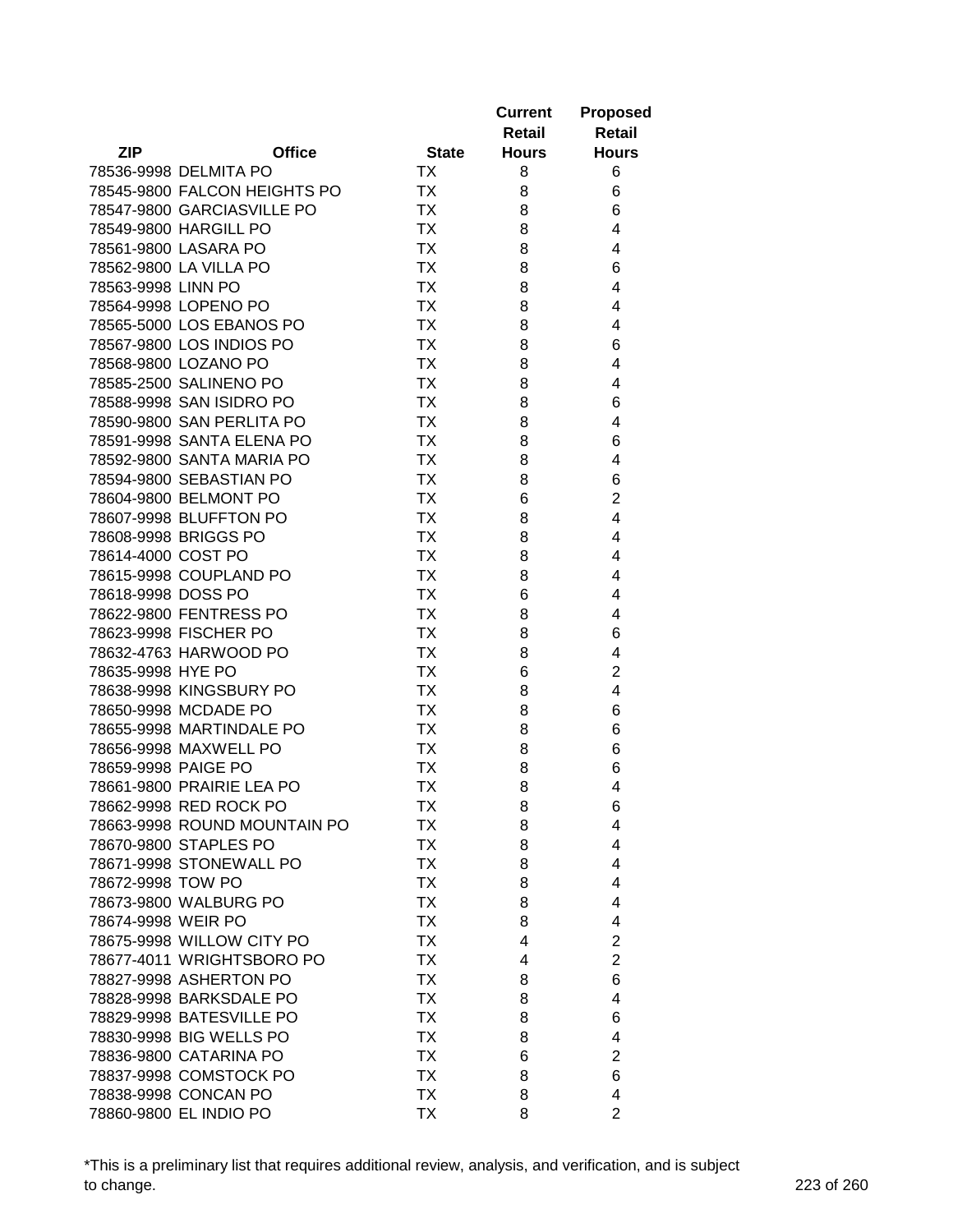|                      |                             |              | <b>Current</b> | <b>Proposed</b> |
|----------------------|-----------------------------|--------------|----------------|-----------------|
|                      |                             |              | Retail         | Retail          |
| <b>ZIP</b>           | <b>Office</b>               | <b>State</b> | <b>Hours</b>   | <b>Hours</b>    |
| 78870-9998 KNIPPA PO |                             | ТX           | 8              | 6               |
|                      | 78871-9800 LANGTRY PO       | <b>TX</b>    | 4              | 6               |
|                      | 78872-9800 LA PRYOR PO      | <b>TX</b>    | 8              | 6               |
|                      | 78877-9998 QUEMADO PO       | <b>TX</b>    | 8              | 6               |
|                      | 78879-9998 RIO FRIO PO      | <b>TX</b>    | 8              | 4               |
|                      | 78883-9998 TARPLEY PO       | <b>TX</b>    | 8              | 4               |
|                      | 78885-9998 VANDERPOOL PO    | <b>TX</b>    | 8              | 4               |
|                      | 78886-9998 YANCEY PO        | <b>TX</b>    | 8              | 4               |
|                      | 78931-9998 BLEIBLERVILLE PO | <b>TX</b>    | 8              | 4               |
|                      | 78932-9998 CARMINE PO       | <b>TX</b>    | 8              | 4               |
|                      | 78933-9998 CAT SPRING PO    | <b>TX</b>    | 8              | 6               |
|                      | 78938-9998 ELLINGER PO      | <b>TX</b>    | 8              | 4               |
|                      | 78940-9998 FAYETTEVILLE PO  | <b>TX</b>    | 8              | 6               |
|                      | 78944-9998 INDUSTRY PO      | <b>TX</b>    | 8              | 6               |
|                      | 78946-9998 LEDBETTER PO     | <b>TX</b>    | 6              | $\overline{c}$  |
|                      | 78948-9998 LINCOLN PO       | <b>TX</b>    | 4              | 4               |
|                      | 78949-9998 MULDOON PO       | <b>TX</b>    | 4              | $\overline{c}$  |
|                      | 78950-9998 NEW ULM PO       | <b>TX</b>    | 8              | 6               |
|                      | 78951-9800 OAKLAND PO       | <b>TX</b>    | 4              | $\overline{2}$  |
| 78952-9800 PLUM PO   |                             | <b>TX</b>    |                | 4               |
|                      |                             | <b>TX</b>    | 8              | 4               |
|                      | 78953-9998 ROSANKY PO       |              | 8              |                 |
|                      | 78959-9998 WAELDER PO       | <b>TX</b>    | 8              | 6               |
| 78960-9800 WARDA PO  |                             | <b>TX</b>    | 8              | 4               |
| 79001-9998 ADRIAN PO |                             | ТX           | 8              | 4               |
|                      | 79003-9800 ALLISON PO       | <b>TX</b>    | 8              | $\overline{2}$  |
|                      | 79011-9802 BRISCOE PO       | <b>TX</b>    | 8              | $\overline{2}$  |
|                      | 79012-9800 BUSHLAND PO      | <b>TX</b>    | 8              | 6               |
|                      | 79018-9802 CHANNING PO      | ТX           | 8              | 4               |
|                      | 79021-9800 COTTON CENTER PO | ТX           | 8              | $\overline{c}$  |
|                      | 79024-9800 DARROUZETT PO    | TX           | 8              | 4               |
| 79025-9801 DAWN PO   |                             | TX           | 6              | $\overline{c}$  |
|                      | 79032-9800 EDMONSON PO      | <b>TX</b>    | 8              | 4               |
|                      | 79033-9998 FARNSWORTH PO    | <b>TX</b>    | 6              | $\overline{2}$  |
|                      | 79034-9802 FOLLETT PO       | <b>TX</b>    | 8              | 6               |
| 79039-9802 GROOM PO  |                             | TХ           | 8              | 6               |
| 79042-9803 HAPPY PO  |                             | <b>TX</b>    | 8              | 6               |
|                      | 79044-9800 HARTLEY PO       | <b>TX</b>    | 8              | 4               |
|                      | 79046-9803 HIGGINS PO       | <b>TX</b>    | 8              | 4               |
| 79052-9804 KRESS PO  |                             | <b>TX</b>    | 8              | 4               |
|                      | 79053-9800 LAZBUDDIE PO     | <b>TX</b>    | 8              | 4               |
|                      | 79054-9800 LEFORS PO        | <b>TX</b>    | 8              | 4               |
|                      | 79056-9802 LIPSCOMB PO      | <b>TX</b>    | 6              | $\overline{2}$  |
|                      | 79057-9805 MCLEAN PO        | <b>TX</b>    | 8              | 6               |
| 79059-9803 MIAMI PO  |                             | <b>TX</b>    | 8              | 6               |
|                      | 79061-9802 MOBEETIE PO      | <b>TX</b>    | 8              | 4               |
| 79062-9800 MORSE PO  |                             | <b>TX</b>    | 8              | 4               |
|                      | 79063-9997 NAZARETH PO      | <b>TX</b>    | 8              | 6               |
|                      | 79078-9800 SANFORD PO       | ТX           | 8              | 4               |
|                      | 79080-9802 SKELLYTOWN PO    | <b>TX</b>    | 8              | 4               |
|                      | 79082-9804 SPRINGLAKE PO    | TX           | 8              | 4               |

\*This is a preliminary list that requires additional review, analysis, and verification, and is subject to change. 224 of 260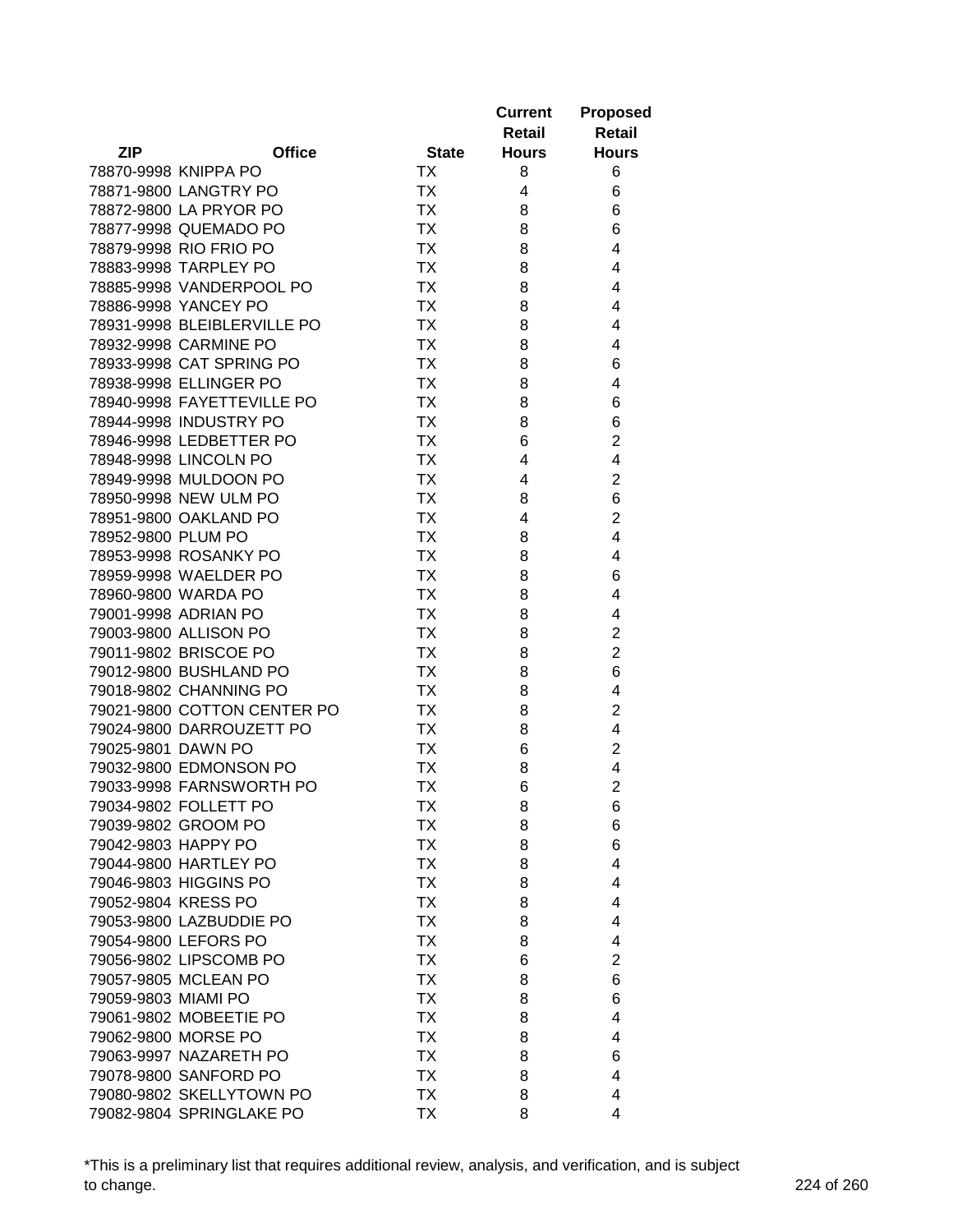|                     |                            |              | <b>Current</b> | <b>Proposed</b>     |
|---------------------|----------------------------|--------------|----------------|---------------------|
|                     |                            |              | Retail         | <b>Retail</b>       |
| <b>ZIP</b>          | <b>Office</b>              | <b>State</b> | <b>Hours</b>   | <b>Hours</b>        |
|                     | 79091-9900 UMBARGER PO     | ТX           | 8              | 2                   |
|                     | 79098-9802 WILDORADO PO    | <b>TX</b>    | 8              | 4                   |
|                     | 79225-9804 CHILLICOTHE PO  | <b>TX</b>    | 8              | 6                   |
|                     | 79229-9803 DICKENS PO      | <b>TX</b>    | 8              | 4                   |
|                     | 79230-9803 DODSON PO       | <b>TX</b>    | 4              | $\overline{c}$      |
|                     | 79231-9800 DOUGHERTY PO    | <b>TX</b>    | 4              | $\overline{c}$      |
|                     | 79233-9800 ESTELLINE PO    | <b>TX</b>    | 6              | $\overline{2}$      |
|                     | 79236-9800 GUTHRIE PO      | <b>TX</b>    | 8              | 6                   |
|                     | 79237-9998 HEDLEY PO       | <b>TX</b>    | 8              | 4                   |
|                     | 79239-9802 LAKEVIEW PO     | <b>TX</b>    | 8              | $\overline{2}$      |
|                     | 79243-9800 MCADOO PO       | <b>TX</b>    | 6              | $\overline{c}$      |
| 79251-4127 QUAIL PO |                            | <b>TX</b>    | 4              | $\overline{2}$      |
|                     | 79255-9803 QUITAQUE PO     | <b>TX</b>    | 8              | 6                   |
|                     | 79258-3000 SOUTH PLAINS PO | <b>TX</b>    | 4              | $\overline{c}$      |
| 79259-3000 TELL PO  |                            | <b>TX</b>    | $\overline{2}$ | $\overline{2}$      |
|                     | 79261-9803 TURKEY PO       | <b>TX</b>    | 8              | 4                   |
|                     | 79312-9802 AMHERST PO      | <b>TX</b>    | 8              | 6                   |
| 79313-9802 ANTON PO |                            | <b>TX</b>    | 8              | 6                   |
|                     | 79324-3000 ENOCHS PO       | <b>TX</b>    | 4              | $\overline{2}$      |
| 79342-9802 LOOP PO  |                            | <b>TX</b>    | 8              | 4                   |
|                     | 79343-2601 LORENZO PO      | <b>TX</b>    | 8              | 6                   |
| 79344-3000 MAPLE PO |                            | <b>TX</b>    | $\overline{2}$ | $\overline{2}$      |
|                     | 79345-9802 MEADOW PO       | <b>TX</b>    |                | 4                   |
|                     |                            | <b>TX</b>    | 8              |                     |
|                     | 79350-9800 NEW DEAL PO     | <b>TX</b>    | 8              | 4                   |
| 79353-9802 PEP PO   | 79351-9800 O DONNELL PO    | <b>TX</b>    | 8<br>4         | 6<br>$\overline{2}$ |
|                     |                            | <b>TX</b>    |                | 4                   |
|                     | 79358-9802 ROPESVILLE PO   | <b>TX</b>    | 8              | 4                   |
| 79367-9800 SMYER PO |                            |              | 8              |                     |
| 79369-9800 SPADE PO |                            | TX           | 6              | $\overline{c}$      |
| 79371-9804 SUDAN PO |                            | TX           | 8              | 6                   |
|                     | 79372-9800 SUNDOWN PO      | ТX           | 8              | 6                   |
|                     | 79377-9802 WELCH PO        | ТX           | 8              | 4                   |
|                     | 79378-9800 WELLMAN PO      | <b>TX</b>    | 8              | $\overline{2}$      |
|                     | 79379-9800 WHITEFACE PO    | <b>TX</b>    | 8              | 4                   |
|                     | 79380-9800 WHITHARRAL PO   | TХ           | 8              | 2                   |
|                     | 79381-9802 WILSON PO       | <b>TX</b>    | 8              | $\overline{4}$      |
|                     | 79505-9998 BENJAMIN PO     | <b>TX</b>    | 8              | 4                   |
|                     | 79506-9998 BLACKWELL PO    | <b>TX</b>    | 8              | 6                   |
|                     | 79508-9998 BUFFALO GAP PO  | <b>TX</b>    | 8              | 6                   |
| 79516-9997 DUNN PO  |                            | <b>TX</b>    | 4              | $\overline{2}$      |
|                     | 79517-9998 FLUVANNA PO     | <b>TX</b>    | 4              | $\overline{2}$      |
|                     | 79518-9998 GIRARD PO       | <b>TX</b>    | 6              | 6                   |
|                     | 79526-9998 HERMLEIGH PO    | <b>TX</b>    | 8              | 4                   |
| 79527-9998 IRA PO   |                            | <b>TX</b>    | 8              | 4                   |
|                     | 79528-9998 JAYTON PO       | <b>TX</b>    | 8              | 6                   |
| 79530-9998 LAWN PO  |                            | ТX           | 8              | 4                   |
|                     | 79532-9998 LORAINE PO      | <b>TX</b>    | 8              | 4                   |
|                     | 79533-9998 LUEDERS PO      | ТX           | 8              | 4                   |
|                     | 79534-9998 MCCAULLEY PO    | <b>TX</b>    | 8              | $\overline{2}$      |
|                     | 79535-9998 MARYNEAL PO     | TX           | 6              | $\overline{2}$      |

\*This is a preliminary list that requires additional review, analysis, and verification, and is subject to change. 225 of 260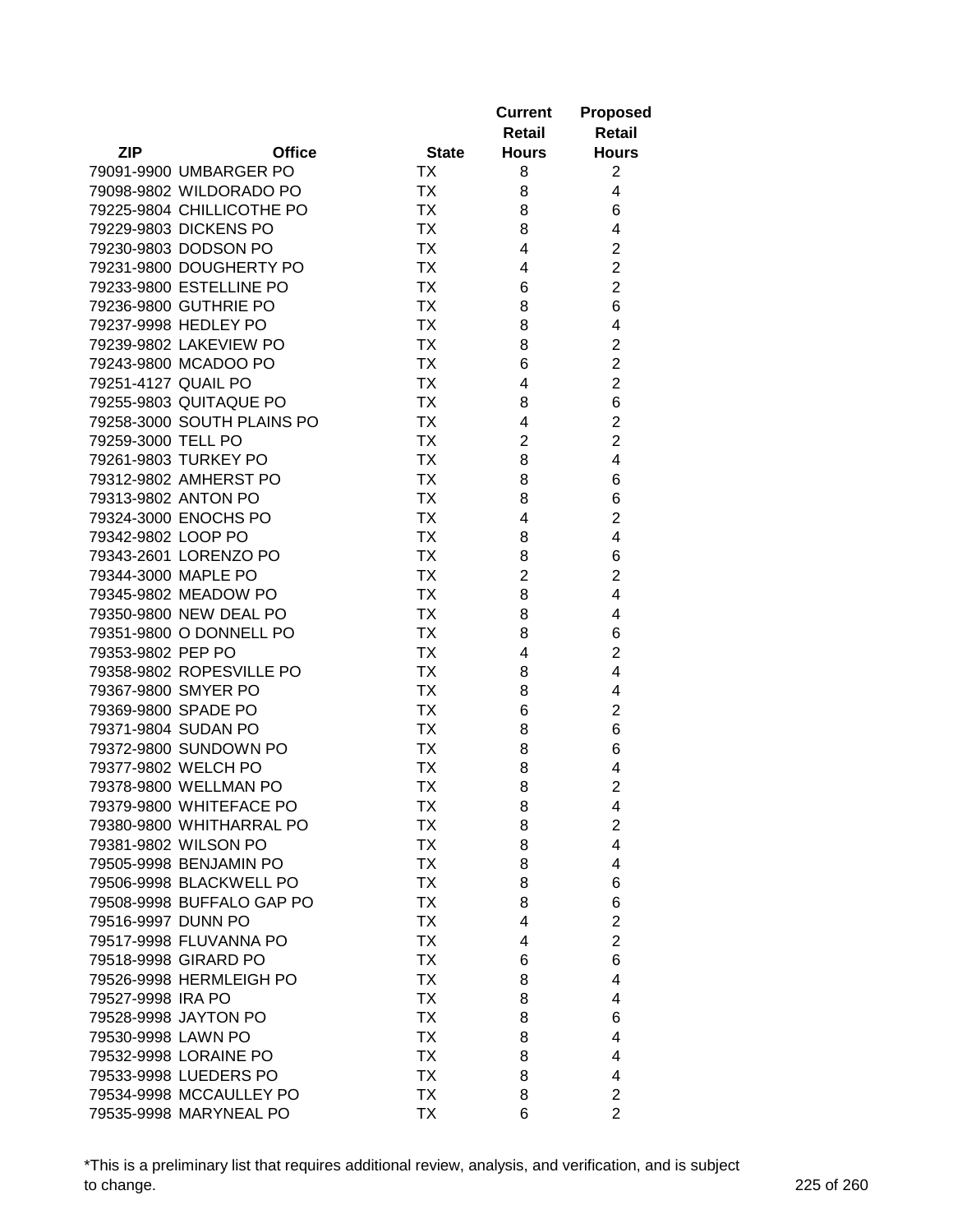|                    |                                  |              | <b>Current</b> | <b>Proposed</b> |
|--------------------|----------------------------------|--------------|----------------|-----------------|
|                    |                                  |              | Retail         | Retail          |
| <b>ZIP</b>         | <b>Office</b>                    | <b>State</b> | <b>Hours</b>   | <b>Hours</b>    |
|                    | 79537-9998 NOLAN PO              | ТX           | 6              | 4               |
|                    | 79538-9704 NOVICE PO             | <b>TX</b>    | 8              | 4               |
|                    | 79539-9998 O BRIEN PO            | <b>TX</b>    | 8              | $\overline{2}$  |
|                    | 79540-9998 OLD GLORY PO          | <b>TX</b>    | 6              | $\overline{2}$  |
|                    | 79541-9998 OVALO PO              | <b>TX</b>    | 8              | 4               |
| 79543-9998 ROBY PO |                                  | <b>TX</b>    | 8              | 6               |
|                    | 79544-9998 ROCHESTER PO          | <b>TX</b>    | 8              | 4               |
|                    | 79545-9998 ROSCOE PO             | <b>TX</b>    | 8              | 6               |
| 79547-9998 RULE PO |                                  | <b>TX</b>    | 8              | 4               |
|                    | 79560-9998 SYLVESTER PO          | <b>TX</b>    | 6              | $\overline{2}$  |
|                    | 79561-9998 TRENT PO              | <b>TX</b>    | 8              | 4               |
| 79563-9998 TYE PO  |                                  | <b>TX</b>    | 8              | 6               |
|                    | 79565-9998 WESTBROOK PO          | <b>TX</b>    | 8              | 4               |
|                    | 79566-9998 WINGATE PO            | <b>TX</b>    | 8              | 4               |
|                    | 79713-9998 ACKERLY PO            | <b>TX</b>    |                | 4               |
|                    | 79718-9998 BALMORHEA PO          | <b>TX</b>    | 8              | 6               |
|                    |                                  |              | 8              | 4               |
|                    | 79719-9800 BARSTOW PO            | <b>TX</b>    | 8              |                 |
|                    | 79730-9998 COYANOSA PO           | <b>TX</b>    | 8              | 4               |
|                    | 79733-9800 FORSAN PO             | TX           | 8              | 4               |
| 79738-9998 GAIL PO |                                  | TX           | 8              | 6               |
|                    | 79741-9997 GOLDSMITH PO          | <b>TX</b>    | 8              | 4               |
|                    | 79742-9800 GRANDFALLS PO         | <b>TX</b>    | 8              | 4               |
|                    | 79743-9997 IMPERIAL PO           | <b>TX</b>    | 8              | 4               |
|                    | 79749-9998 LENORAH PO            | <b>TX</b>    | 8              | 4               |
|                    | 79754-9998 MENTONE PO            | <b>TX</b>    | 6              | $\overline{2}$  |
|                    | 79755-9998 MIDKIFF PO            | <b>TX</b>    | 8              | 6               |
|                    | 79758-9998 GARDENDALE PO         | <b>TX</b>    | 8              | 6               |
|                    | 79759-2002 NOTREES PO            | <b>TX</b>    | $\overline{2}$ | $\overline{2}$  |
| 79770-9800 ORLA PO |                                  | TX           | 4              | 6               |
|                    | 79776-9800 PENWELL PO            | TX           | 4              | $\overline{c}$  |
|                    | 79777-9998 PYOTE PO              | ТX           | 8              | $\overline{2}$  |
|                    | 79780-9998 SARAGOSA PO           | <b>TX</b>    | 8              | 6               |
|                    | 79781-9800 SHEFFIELD PO          | <b>TX</b>    | 8              | 4               |
|                    | 79783-9998 TARZAN PO             | <b>TX</b>    | 6              | 4               |
|                    | 79785-9800 TOYAH PO              | TХ           | 6              | $\overline{c}$  |
|                    | 79788-9998 WICKETT PO            | <b>TX</b>    | 8              | 4               |
| 79789-9800 WINK PO |                                  | <b>TX</b>    | 8              | 6               |
|                    | 79834-1000 BIG BEND NATL PARK PO | <b>TX</b>    | 8              | 6               |
|                    | 79837-9998 DELL CITY PO          | <b>TX</b>    | 8              | 6               |
|                    | 79842-9800 MARATHON PO           | <b>TX</b>    | 8              | 6               |
|                    | 79848-9800 SANDERSON PO          | <b>TX</b>    | 8              | 6               |
|                    | 79851-9800 SIERRA BLANCA PO      | <b>TX</b>    | 8              | 6               |
|                    | 79853-9800 TORNILLO PO           | <b>TX</b>    | 8              | 6               |
|                    | 79854-5400 VALENTINE PO          | TX           | 8              | 6               |
|                    | 84001-8000 ALTAMONT PO           | UT           | 8              | 6               |
|                    | 84006-9998 BINGHAM CANYON PO     | UT           | 8              | 4               |
|                    | 84007-8001 BLUEBELL PO           | UT           | 8              | 4               |
|                    | 84013-9997 CEDAR VALLEY PO       | UT           | 8              | 4               |
|                    | 84023-8002 DUTCH JOHN PO         | UT           | 8              | 6               |
|                    | 84033-8001 HENEFER PO            | UT           | 8              | 6               |

\*This is a preliminary list that requires additional review, analysis, and verification, and is subject to change. 226 of 260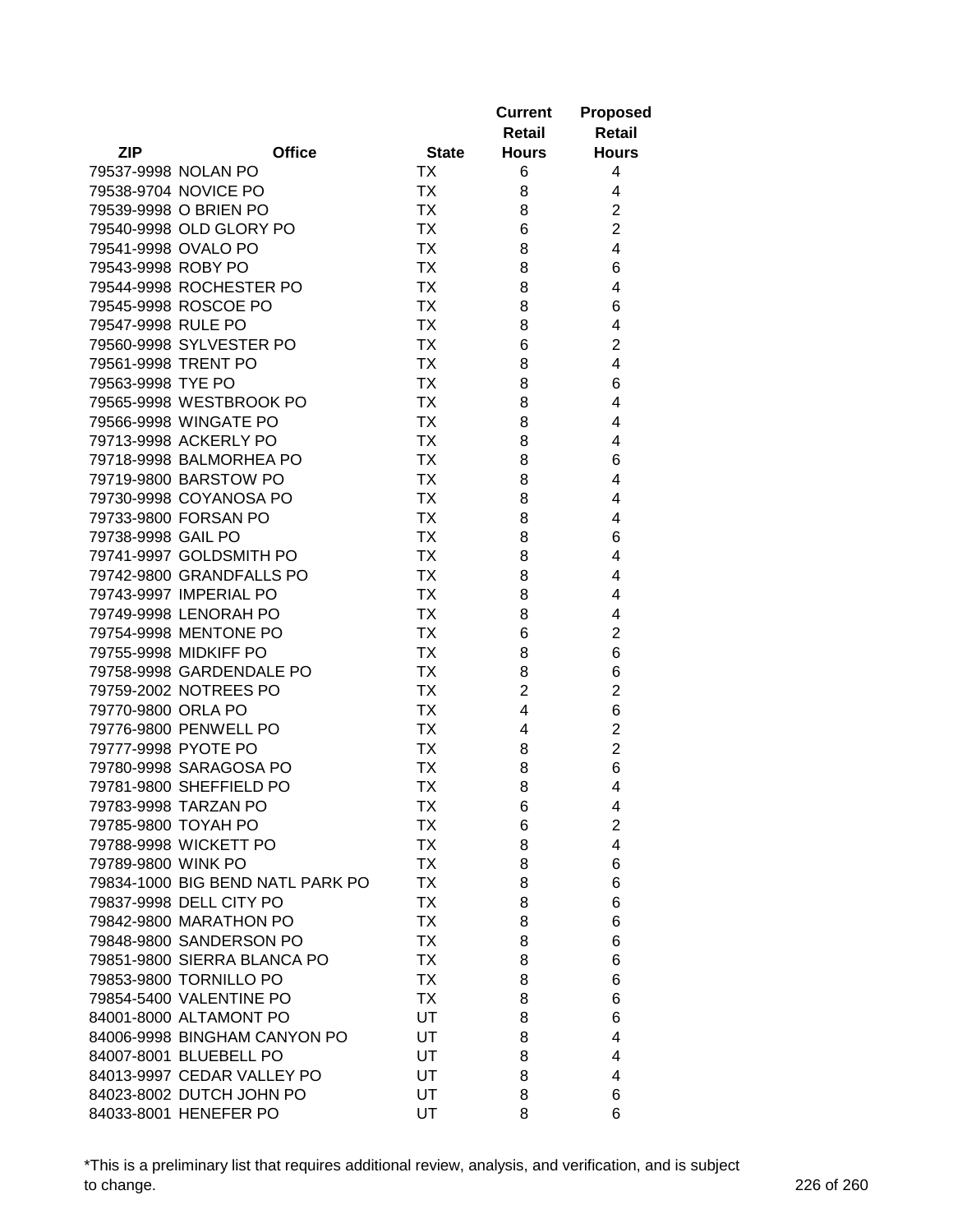|                     |                                                      |              | <b>Current</b><br>Retail | <b>Proposed</b><br><b>Retail</b> |
|---------------------|------------------------------------------------------|--------------|--------------------------|----------------------------------|
| <b>ZIP</b>          | <b>Office</b>                                        | <b>State</b> | <b>Hours</b>             | <b>Hours</b>                     |
|                     | 84035-9712 JENSEN PO                                 | UT           | 8                        | 6                                |
|                     | 84038-8001 LAKETOWN PO                               | UT           | 8                        | 4                                |
|                     | 84039-8001 LAPOINT PO                                | UT           | 8                        | 6                                |
|                     | 84052-8001 MYTON PO                                  | <b>UT</b>    | 8                        | 6                                |
|                     | 84053-8000 NEOLA PO                                  | UT           | 8                        | 4                                |
|                     | 84064-8001 RANDOLPH PO                               | UT           | 8                        | 4                                |
|                     | 84069-8001 RUSH VALLEY PO                            | UT           | 8                        | 4                                |
|                     | 84071-8001 STOCKTON PO                               | UT           | 8                        | 6                                |
|                     | 84072-8001 TABIONA PO                                | UT           | 8                        | 4                                |
|                     | 84080-8001 VERNON PO                                 | UT           | 8                        | 6                                |
|                     | 84082-8001 WALLSBURG PO                              | UT           | 8                        | 4                                |
|                     | 84085-8001 WHITEROCKS PO                             | UT           | 8                        | 4                                |
|                     | 84086-8001 WOODRUFF PO                               | UT           | 8                        | 6                                |
|                     | 84301-8001 BEAR RIVER CTY PO                         | UT           | 8                        | 6                                |
|                     | 84305-8001 CLARKSTON PO                              | UT           | 8                        | 4                                |
|                     | 84307-8001 CORINNE PO                                | UT           | 8                        | 6                                |
|                     | 84311-8001 FIELDING PO                               | UT           | 8                        | 4                                |
|                     | 84314-8001 HONEYVILLE PO                             | UT           | 8                        | 6                                |
|                     | 84320-8001 LEWISTON PO                               | UT           | 8                        | 6                                |
|                     | 84325-8001 MENDON PO                                 | UT           | 8                        | 6                                |
|                     | 84327-8001 NEWTON PO                                 | UT           | 8                        | 4                                |
|                     | 84329-8001 PARK VALLEY PO                            | UT           | 4                        | 6                                |
|                     | 84330-8001 PLYMOUTH PO                               | UT           | 8                        | 4                                |
|                     | 84334-8001 RIVERSIDE PO                              | UT           | 8                        | 4                                |
|                     | 84336-8001 SNOWVILLE PO                              | UT           | 8                        | 6                                |
|                     | 84338-8001 TRENTON PO                                | UT           | 8                        | $\overline{2}$                   |
| 84512-8001 BLUFF PO |                                                      | UT           | 8                        | 6                                |
|                     | 84516-8001 CLAWSON PO                                | UT           | 6                        | $\overline{2}$                   |
|                     | 84518-8001 CLEVELAND PO                              | UT           | 8                        | 4                                |
| 84521-8001 ELMO PO  |                                                      | UT           | 8                        | 4                                |
|                     | 84522-8001 EMERY PO                                  | UT           | 8                        | 4                                |
|                     | 84530-8001 LA SAL PO                                 | UT           | 8                        | 6                                |
|                     | 84539-8001 SUNNYSIDE PO                              |              | 8                        | 4                                |
|                     |                                                      | UT           |                          |                                  |
|                     | 84542-9998 WELLINGTON PO<br>84620-8001 AURORA PO     | UT           | 8                        | 6                                |
|                     |                                                      | UT           | 8                        | 6                                |
|                     | 84626-8001 ELBERTA PO<br>84628-8001 EUREKA PO        | UT           | 8                        | 4                                |
|                     |                                                      | UT           | 8                        | 4                                |
|                     | 84632-8001 FOUNTAIN GREEN PO<br>84633-8001 GOSHEN PO | UT           | 8                        | 4                                |
|                     |                                                      | UT           | 8                        | 4                                |
|                     | 84635-8001 HINCKLEY PO                               | UT           | 8                        | 4                                |
|                     | 84637-8001 KANOSH PO                                 | UT           | 8                        | 4                                |
| 84639-8001 LEVAN PO |                                                      | UT           | 8                        | 4                                |
|                     | 84643-8001 MAYFIELD PO                               | UT           | 8                        | 4                                |
|                     | 84644-8001 MEADOW PO                                 | UT           | 8                        | 4                                |
|                     | 84649-8001 OAK CITY PO                               | UT           | 8                        | 4                                |
|                     | 84652-8001 REDMOND PO                                | UT           | 8                        | 4                                |
|                     | 84662-8001 SPRING CITY PO                            | UT           | 8                        | 6                                |
|                     | 84711-8001 ANNABELLA PO                              | UT           | 8                        | 4                                |
|                     | 84723-8001 CIRCLEVILLE PO                            | UT           | 8                        | 6                                |
|                     | 84724-8001 ELSINORE PO                               | UT           | 8                        | 6                                |

\*This is a preliminary list that requires additional review, analysis, and verification, and is subject to change. 227 of 260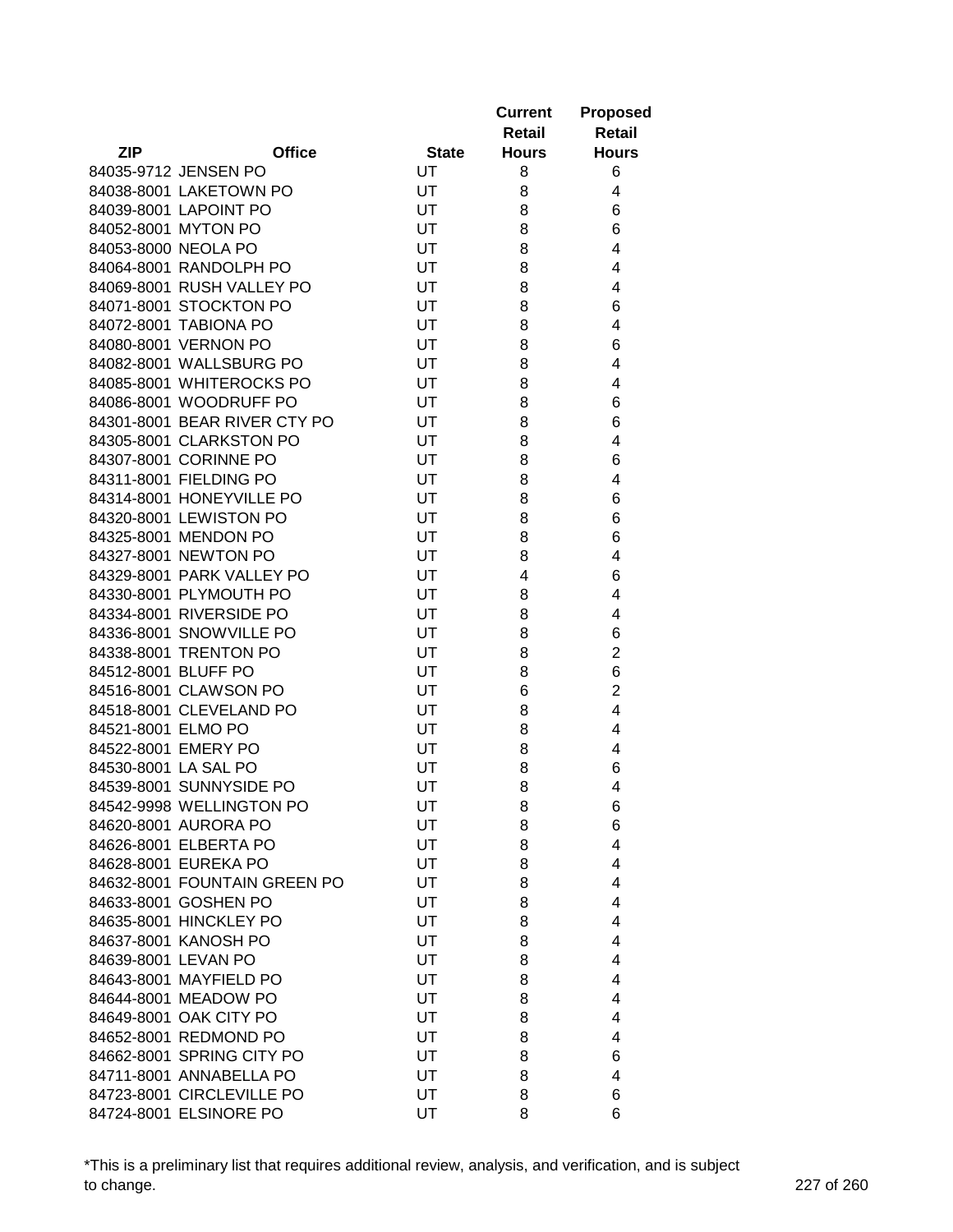|                     |                                  |              | <b>Current</b><br>Retail | <b>Proposed</b><br><b>Retail</b> |
|---------------------|----------------------------------|--------------|--------------------------|----------------------------------|
| <b>ZIP</b>          | <b>Office</b>                    | <b>State</b> | <b>Hours</b>             | <b>Hours</b>                     |
|                     | 84728-8001 GARRISON PO           | UT           | 4                        | 6                                |
|                     | 84729-8001 GLENDALE PO           | UT           | 8                        | 4                                |
|                     | 84734-8001 HANKSVILLE PO         | UT           | 8                        | 6                                |
|                     | 84735-8001 HATCH PO              | <b>UT</b>    | 8                        | 4                                |
|                     | 84736-8001 HENRIEVILLE PO        | UT           | 6                        | 6                                |
|                     | 84740-8001 JUNCTION PO           | <b>UT</b>    | 8                        | 4                                |
| 84749-8001 LYMAN PO |                                  | UT           | 6                        | 6                                |
|                     | 84750-8001 MARYSVALE PO          | UT           | 8                        | 4                                |
|                     | 84752-8001 MINERSVILLE PO        | UT           | 8                        | 6                                |
|                     | 84756-8001 NEWCASTLE PO          | UT           | 8                        | 4                                |
|                     | 84757-8001 NEW HARMONY PO        | UT           | 8                        | 4                                |
|                     | 84758-8001 ORDERVILLE PO         | UT           | 8                        | 4                                |
|                     | 84773-8001 TEASDALE PO           | UT           | 8                        | 6                                |
|                     | 84774-8001 TOQUERVILLE PO        | UT           | 8                        | 6                                |
|                     | 84776-8001 TROPIC PO             | UT           | 8                        | 6                                |
|                     | 20128-9997 ORLEAN PO             | VA           | 8                        | 4                                |
|                     | 20129-9997 PAEONIAN SPRINGS PO   | VA           | 8                        | 4                                |
|                     | 20131-9997 PHILOMONT PO          | <b>VA</b>    | 8                        | 4                                |
|                     | 20135-9997 BLUEMONT PO           | VA           | 8                        | 6                                |
|                     | 20137-1716 BROAD RUN PO          | VA           | 8                        | 6                                |
|                     | 20138-9997 CALVERTON PO          | <b>VA</b>    | 8                        | 4                                |
|                     | 20139-9997 CASANOVA PO           | <b>VA</b>    | 8                        | 4                                |
|                     | 20140-9998 RECTORTOWN PO         | VA           | 8                        | 4                                |
|                     | 20144-9998 DELAPLANE PO          | VA           | 8                        | 6                                |
|                     | 22433-9998 BURR HILL PO          | <b>VA</b>    | 6                        | 4                                |
| 22436-9998 CARET PO |                                  | VA           | 8                        | 4                                |
|                     | 22437-9998 CENTER CROSS PO       | VA           | 8                        | 4                                |
|                     | 22438-9998 CHAMPLAIN PO          | VA           | 8                        | 6                                |
|                     | 22446-9998 CORBIN PO             | VA           | 8                        | 4                                |
|                     | 22451-9998 DOGUE PO              | VA           | 6                        | 4                                |
|                     | 22454-9998 DUNNSVILLE PO         | VA           | 8                        | 6                                |
|                     | 22460-9998 FARNHAM PO            | VA           | 8                        | 6                                |
|                     | 22469-9998 HAGUE PO              | VA           | 8                        | 6                                |
|                     | 22472-9998 HAYNESVILLE PO        | VA           | 8                        |                                  |
|                     | 22481-9998 JERSEY PO             | VA           | 8                        | 6<br>4                           |
|                     | 22507-9998 LIVELY PO             | VA           | 8                        | 6                                |
|                     | 22511-9998 LOTTSBURG PO          | VA           | 8                        | 6                                |
|                     | 22513-9998 MERRY POINT PO        | VA           | 8                        | 4                                |
|                     | 22514-9998 MILFORD PO            | VA           |                          | 6                                |
|                     | 22517-9998 MOLLUSK PO            | VA           | 8<br>8                   | 4                                |
|                     | 22523-9998 MORATTICO PO          |              |                          | $\overline{2}$                   |
|                     |                                  | VA<br>VA     | 6                        | 4                                |
|                     | 22524-9998 MOUNT HOLLY PO        |              | 8                        |                                  |
| 22526-9998 NINDE PO |                                  | VA           | 8                        | 4                                |
|                     | 22529-9998 OLDHAMS PO            | VA           | 8                        | 4                                |
|                     | 22530-9998 OPHELIA PO            | VA           | 8                        | 4                                |
|                     | 22535-9998 PORT ROYAL PO         | VA           | 8                        | 6                                |
|                     | 22538-9998 RAPPAHANNOCK ACDMY PO | VA           | 8                        | 4                                |
|                     | 22542-9998 RHOADESVILLE PO       | VA           | 8                        | 6                                |
| 22545-9998 RUBY PO  |                                  | VA           | 8                        | 4                                |
|                     | 22547-9998 SEALSTON PO           | VA           | 8                        | 6                                |

\*This is a preliminary list that requires additional review, analysis, and verification, and is subject to change. 228 of 260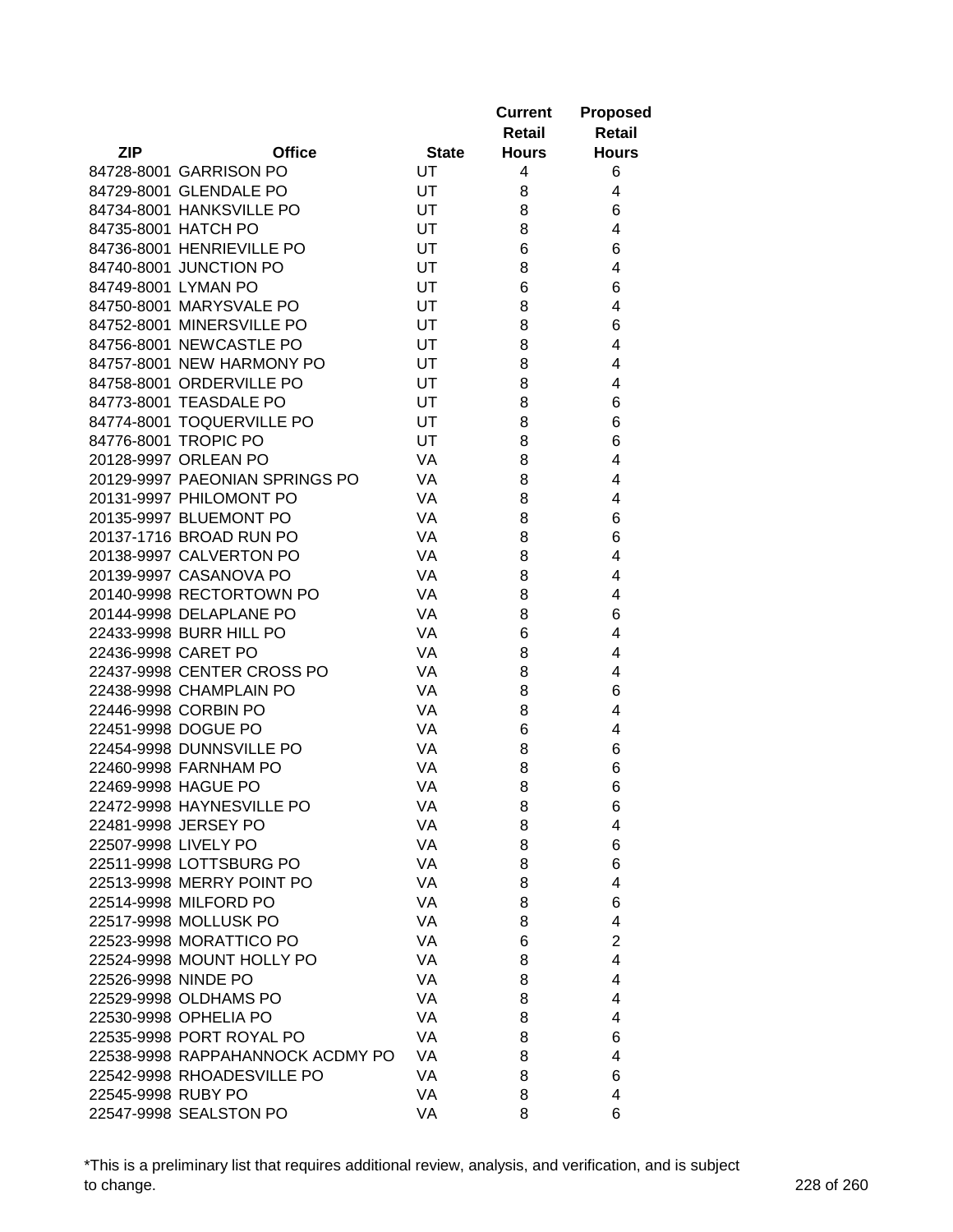|                     |                               |              | <b>Current</b> | <b>Proposed</b> |
|---------------------|-------------------------------|--------------|----------------|-----------------|
|                     |                               |              | Retail         | <b>Retail</b>   |
| <b>ZIP</b>          | <b>Office</b>                 | <b>State</b> | <b>Hours</b>   | <b>Hours</b>    |
|                     | 22548-9998 SHARPS PO          | <b>VA</b>    | 6              | 2               |
|                     | 22552-9998 SPARTA PO          | <b>VA</b>    | 4              | 4               |
|                     | 22576-9998 WEEMS PO           | VA           | 8              | 6               |
|                     | 22577-9998 SANDY POINT PO     | VA           | 6              | $\overline{2}$  |
|                     | 22579-9998 WICOMICO CHURCH PO | VA           | 8              | 6               |
|                     | 22610-2260 BENTONVILLE PO     | VA           | 8              | 6               |
|                     | 22626-9997 FISHERS HILL PO    | VA           | 6              | $\overline{c}$  |
| 22637-9998 GORE PO  |                               | VA           | 8              | 6               |
| 22639-9997 HUME PO  |                               | VA           | 8              | 4               |
|                     | 22643-9998 MARKHAM PO         | VA           | 8              | 4               |
|                     | 22644-2658 MAURERTOWN PO      | VA           | 8              | 6               |
|                     | 22646-9901 MILLWOOD PO        | VA           | 8              | 6               |
|                     | 22650-9998 RILEYVILLE PO      | VA           | 8              | 4               |
|                     | 22652-9998 FORT VALLEY PO     | VA           | 8              | 4               |
|                     | 22654-9998 STAR TANNERY PO    | VA           | 8              | $\overline{c}$  |
|                     | 22660-1713 TOMS BROOK PO      | VA           | 8              | 6               |
|                     | 22663-9997 WHITE POST PO      | VA           | 8              | 6               |
|                     | 22713-9998 BOSTON PO          | VA           | 8              | 6               |
|                     | 22714-9998 BRANDY STATION PO  | VA           | 8              | 6               |
|                     | 22715-9997 BRIGHTWOOD PO      | VA           | 8              | 6               |
|                     | 22718-1720 ELKWOOD PO         | VA           | 8              | 4               |
| 22723-9997 HOOD PO  |                               | VA           | 8              | 4               |
|                     | 22724-9998 JEFFERSONTON PO    | VA           | 8              | 6               |
|                     | 22726-1939 LIGNUM PO          | VA           | 8              | 6               |
|                     | 22728-9998 MIDLAND PO         | VA           | 8              | 4               |
|                     | 22729-9997 MITCHELLS PO       | VA           | 8              | 4               |
|                     | 22730-9997 OAKPARK PO         | VA           | 8              | 4               |
|                     | 22731-9997 PRATTS PO          | VA           | 8              | 4               |
|                     | 22732-9998 RADIANT PO         | VA           | 8              | 4               |
|                     | 22733-9997 RAPIDAN PO         | VA           | 8              | 4               |
| 22735-9998 REVA PO  |                               | VA           | 8              | 4               |
|                     | 22738-9997 ROCHELLE PO        | VA           | 4              | $\overline{2}$  |
|                     | 22740-9998 SPERRYVILLE PO     | VA           | 8              | 6               |
|                     | 22741-1706 STEVENSBURG PO     | VA           | 8              | 4               |
|                     | 22742-9997 SUMERDUCK PO       | VA           | 8              | 6               |
| 22743-9998 SYRIA PO |                               | VA           | 8              | $\overline{2}$  |
|                     | 22748-9997 WOLFTOWN PO        | VA           | 8              | $\overline{2}$  |
|                     | 22811-9998 BERGTON PO         | VA           | 8              | 4               |
|                     | 22820-9998 CRIDERS PO         | VA           | 6              | 4               |
|                     | 22830-9998 FULKS RUN PO       | VA           | 8              | 6               |
|                     | 22831-9998 HINTON PO          | VA           | 8              | 6               |
|                     | 22833-9998 LACEY SPRING PO    | VA           | 8              | 4               |
|                     | 22834-9998 LINVILLE PO        | VA           | 8              | 6               |
|                     | 22841-9998 MOUNT CRAWFORD PO  | VA           | 8              | 6               |
|                     | 22843-9998 MOUNT SOLON PO     | VA           | 8              | 6               |
|                     | 22845-9998 ORKNEY SPRINGS PO  | VA           | 4              | $\overline{c}$  |
|                     | 22847-9998 QUICKSBURG PO      | VA           | 8              | 4               |
|                     | 22850-9998 SINGERS GLEN PO    | VA           | 8              | 4               |
|                     | 22922-9998 ARRINGTON PO       | VA           | 8              | 4               |
|                     | 22923-8325 BARBOURSVILLE PO   | VA           | 8              | 4               |

\*This is a preliminary list that requires additional review, analysis, and verification, and is subject to change. 229 of 260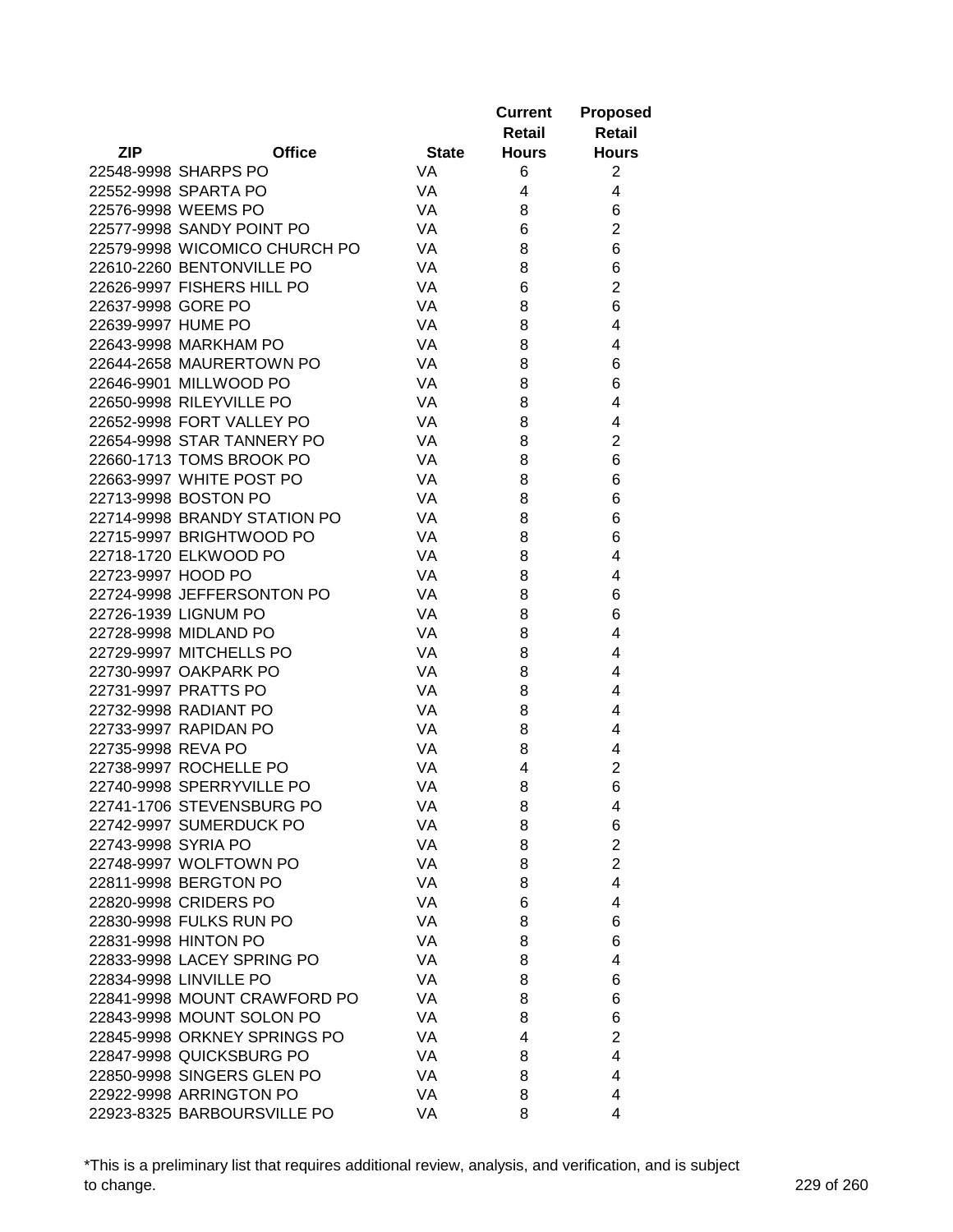|                     |                                  |              | <b>Current</b> | <b>Proposed</b> |
|---------------------|----------------------------------|--------------|----------------|-----------------|
|                     |                                  |              | Retail         | <b>Retail</b>   |
| <b>ZIP</b>          | <b>Office</b>                    | <b>State</b> | <b>Hours</b>   | <b>Hours</b>    |
|                     | 22924-9998 BATESVILLE PO         | <b>VA</b>    | 8              | 4               |
|                     | 22931-9998 COVESVILLE PO         | VA           | 8              | 6               |
| 22935-9998 DYKE PO  |                                  | VA           | 8              | 4               |
|                     | 22937-9998 ESMONT PO             | VA           | 8              | 4               |
| 22938-9998 FABER PO |                                  | VA           | 8              | 4               |
|                     | 22943-9998 GREENWOOD PO          | VA           | 8              | 6               |
| 22946-9998 KEENE PO |                                  | VA           | 8              | 4               |
|                     | 22948-9998 LOCUST DALE PO        | VA           | 8              | 4               |
|                     | 22952-9998 LYNDHURST PO          | VA           | 8              | 6               |
|                     | 22957-9998 MONTPELIER STATION PO | VA           | 8              | $\overline{2}$  |
|                     | 22964-9998 PINEY RIVER PO        | VA           | 8              | 4               |
|                     | 22965-9998 QUINQUE PO            | VA           | 8              | 4               |
|                     | 22969-9998 SCHUYLER PO           | VA           | 8              | 6               |
|                     | 22971-9998 SHIPMAN PO            | VA           | 8              | 4               |
|                     | 22972-9998 SOMERSET PO           | VA           | 8              | 6               |
|                     | 22987-9998 WHITE HALL PO         | VA           | 8              | 4               |
|                     | 23001-9998 ACHILLES PO           | VA           | 8              | 4               |
|                     | 23004-9998 ARVONIA PO            | VA           | 8              | 4               |
|                     | 23011-9998 BARHAMSVILLE PO       | VA           | 8              | 6               |
| 23018-9998 BENA PO  |                                  | VA           | 8              | 6               |
|                     | 23022-9998 BREMO BLUFF PO        | VA           | 8              | 4               |
|                     | 23027-9998 CARTERSVILLE PO       | VA           | 8              | 6               |
|                     | 23032-9998 CHURCH VIEW PO        | VA           | 8              | 4               |
|                     | 23039-9998 CROZIER PO            | VA           | 8              | 6               |
|                     | 23050-9998 DUTTON PO             | VA           | 8              | 6               |
|                     | 23056-9998 FOSTER PO             | VA           | 8              | 4               |
|                     | 23064-9998 GRIMSTEAD PO          | VA           | 8              | 4               |
|                     | 23065-9998 GUM SPRING PO         | VA           | 8              | 6               |
|                     | 23066-9998 GWYNN PO              | VA           | 8              | 4               |
|                     | 23067-9998 HADENSVILLE PO        | VA           | 8              | 4               |
|                     | 23068-9998 HALLIEFORD PO         | VA           | 8              | 4               |
|                     | 23070-9998 HARDYVILLE PO         | VA           | 8              | 4               |
|                     | 23076-9998 HUDGINS PO            | VA           | 8              | 6               |
|                     | 23083-9998 JETERSVILLE PO        | VA           | 8              | 6               |
|                     | 23084-9998 KENTS STORE PO        | VA           | 8              | 4               |
|                     | 23085-9998 KING AND QUEEN C H PO | VA           | 8              | 4               |
|                     | 23086-9998 KING WILLIAM PO       | VA           | 8              | 6               |
|                     | 23092-9998 LOCUST HILL PO        | VA           | 8              | 4               |
|                     | 23105-9998 MANNBORO PO           | VA           | $\overline{2}$ | $\overline{2}$  |
|                     | 23106-9998 MANQUIN PO            | VA           | 8              | 6               |
|                     | 23110-9998 MATTAPONI PO          | VA           | 8              | 4               |
|                     | 23115-9998 MILLERS TAVERN PO     | VA           | 8              | 6               |
| 23119-9998 MOON PO  |                                  | VA           | 8              | 4               |
|                     | 23125-9998 NEW POINT PO          | VA           | 6              | 4               |
|                     | 23126-9998 NEWTOWN PO            | VA           | 8              | 4               |
|                     | 23129-9998 OILVILLE PO           | VA           | 8              | 6               |
|                     | 23130-9998 ONEMO PO              | VA           | 6              | 4               |
|                     | 23131-9998 ORDINARY PO           | VA           | 8              | 4               |
|                     | 23138-9998 PORT HAYWOOD PO       | VA           | 8              | 6               |
|                     | 23147-9998 RUTHVILLE PO          | VA           | 8              | 4               |

\*This is a preliminary list that requires additional review, analysis, and verification, and is subject to change. 230 of 260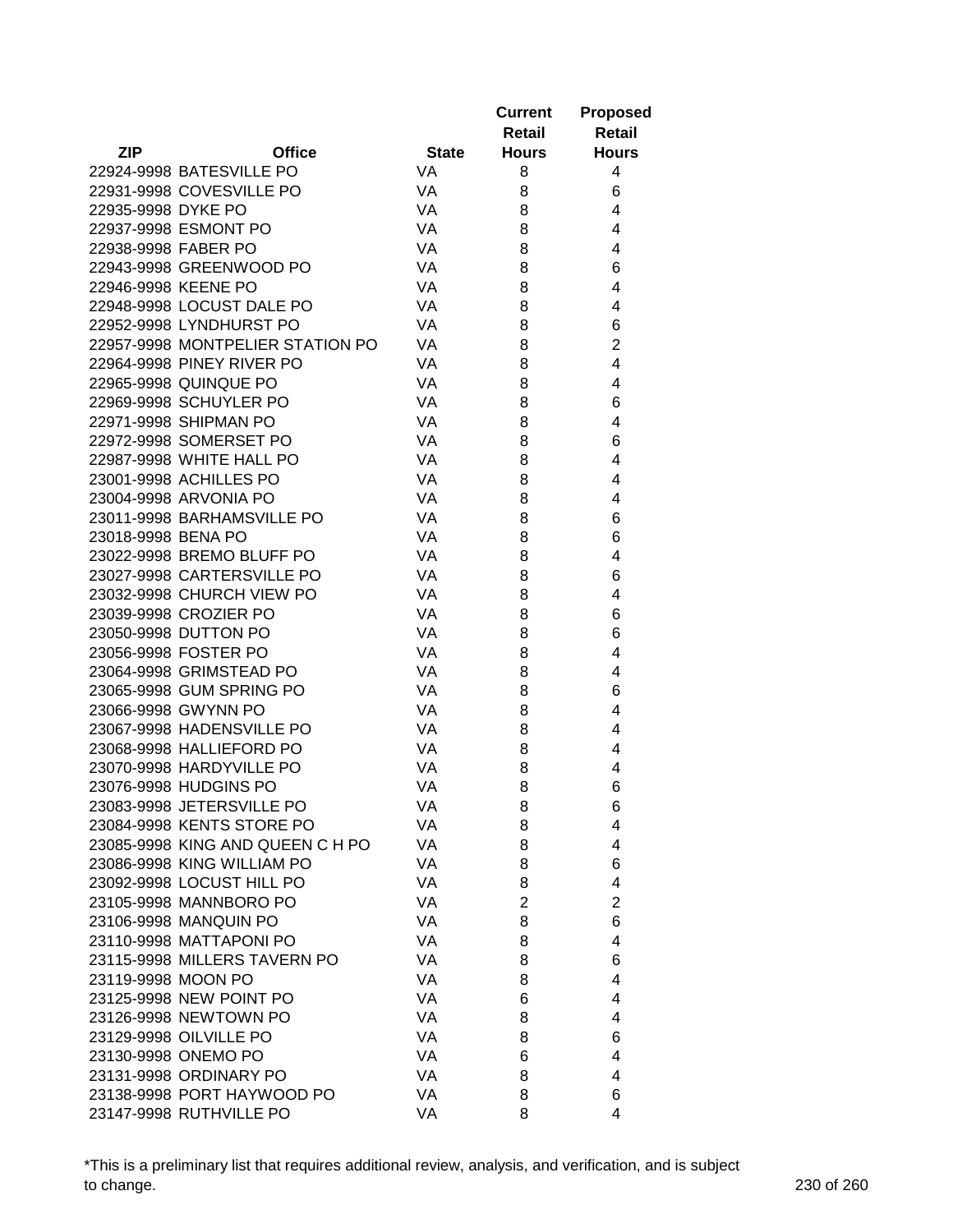|                     |                                 |              | <b>Current</b> | <b>Proposed</b>         |
|---------------------|---------------------------------|--------------|----------------|-------------------------|
|                     |                                 |              | <b>Retail</b>  | <b>Retail</b>           |
| <b>ZIP</b>          | <b>Office</b>                   | <b>State</b> | <b>Hours</b>   | <b>Hours</b>            |
|                     | 23153-9998 SANDY HOOK PO        | <b>VA</b>    | 8              | 4                       |
|                     | 23154-9998 SCHLEY PO            | VA           | 4              | $\overline{\mathbf{c}}$ |
|                     | 23162-9997 STUDLEY PO           | VA           | 8              | 6                       |
| 23163-9998 SUSAN PO |                                 | VA           | 8              | 4                       |
| 23176-9998 WAKE PO  |                                 | VA           | 8              | 4                       |
|                     | 23177-9998 WALKERTON PO         | VA           | 8              | 6                       |
|                     | 23178-9998 WARE NECK PO         | VA           | 8              | 4                       |
|                     | 23184-9998 WICOMICO PO          | VA           | 8              | 6                       |
|                     | 23190-9998 WOODS CROSS ROADS PO | VA           | 6              | 4                       |
|                     | 23302-9997 ASSAWOMAN PO         | VA           | 6              | 4                       |
|                     | 23303-9998 ATLANTIC PO          | VA           | 8              | 6                       |
|                     | 23304-9998 BATTERY PARK PO      | VA           | 8              | 4                       |
|                     | 23313-9998 CAPEVILLE PO         | VA           | 8              | 4                       |
|                     | 23315-9998 CARRSVILLE PO        | VA           | 8              | 4                       |
|                     | 23341-9998 CRADDOCKVILLE PO     | VA           | 8              | 4                       |
|                     | 23354-9998 FRANKTOWN PO         | VA           | 8              | 6                       |
|                     | 23356-9998 GREENBACKVILLE PO    | VA           | 8              | 4                       |
|                     | 23357-9998 GREENBUSH PO         | VA           | 8              | 4                       |
|                     | 23359-9998 HALLWOOD PO          | VA           | 8              | 4                       |
|                     | 23389-9997 HARBORTON PO         | VA           | 8              | 4                       |
|                     | 23395-9998 HORNTOWN PO          | VA           | 8              | 6                       |
|                     | 23397-9998 ISLE OF WIGHT PO     | VA           | 8              | 4                       |
|                     | 23398-9998 JAMESVILLE PO        | VA           | 8              | 4                       |
|                     | 23401-9998 KELLER PO            | VA           | 8              | 4                       |
|                     | 23404-9998 LOCUSTVILLE PO       | VA           | 6              | 4                       |
|                     | 23405-9998 MACHIPONGO PO        | VA           | 8              | 6                       |
|                     | 23407-9998 MAPPSVILLE PO        | VA           | 8              | 4                       |
|                     | 23408-9998 MARIONVILLE PO       | VA           | 4              | $\overline{2}$          |
|                     | 23414-9998 NELSONIA PO          | VA           | 8              | 4                       |
|                     | 23422-9998 PUNGOTEAGUE PO       | VA           | 8              | 4                       |
|                     | 23423-9998 QUINBY PO            | VA           | 8              | 4                       |
|                     | 23424-9998 RESCUE PO            | VA           | 8              | 4                       |
| 23427-9998 SAXIS PO |                                 | VA           | 8              | 4                       |
|                     | 23440-3301 TANGIER PO           | VA           | 8              | 6                       |
|                     | 23441-9900 TASLEY PO            | VA           | 8              | 6                       |
|                     | 23442-9998 TEMPERANCEVILLE PO   | VA           | 8              | 6                       |
|                     | 23443-9998 TOWNSEND PO          | VA           | 8              | 4                       |
|                     | 23480-9998 WACHAPREAGUE PO      | VA           | 8              | 4                       |
|                     | 23486-9998 WILLIS WHARF PO      | VA           | 8              | 4                       |
|                     | 23488-9998 WITHAMS PO           | VA           | 6              | $\overline{2}$          |
|                     | 23694-9800 LACKEY PO            | VA           | 8              | 4                       |
|                     | 23827-9998 BOYKINS PO           | VA           | 8              | 6                       |
|                     | 23828-9998 BRANCHVILLE PO       | VA           | 8              | 4                       |
|                     | 23830-9998 CARSON PO            | VA           | 8              | 6                       |
|                     | 23839-9998 DENDRON PO           | VA           | 8              | 4                       |
|                     | 23840-9998 DEWITT PO            | VA           | 8              | 6                       |
|                     | 23843-9998 DOLPHIN PO           | VA           | 8              | 4                       |
|                     | 23844-9998 DREWRYVILLE PO       | VA           | 8              | 4                       |
| 23845-9998 EBONY PO |                                 | VA           | 8              | 6                       |
| 23850-9998 FORD PO  |                                 | VA           | 8              | 4                       |

\*This is a preliminary list that requires additional review, analysis, and verification, and is subject to change. 231 of 260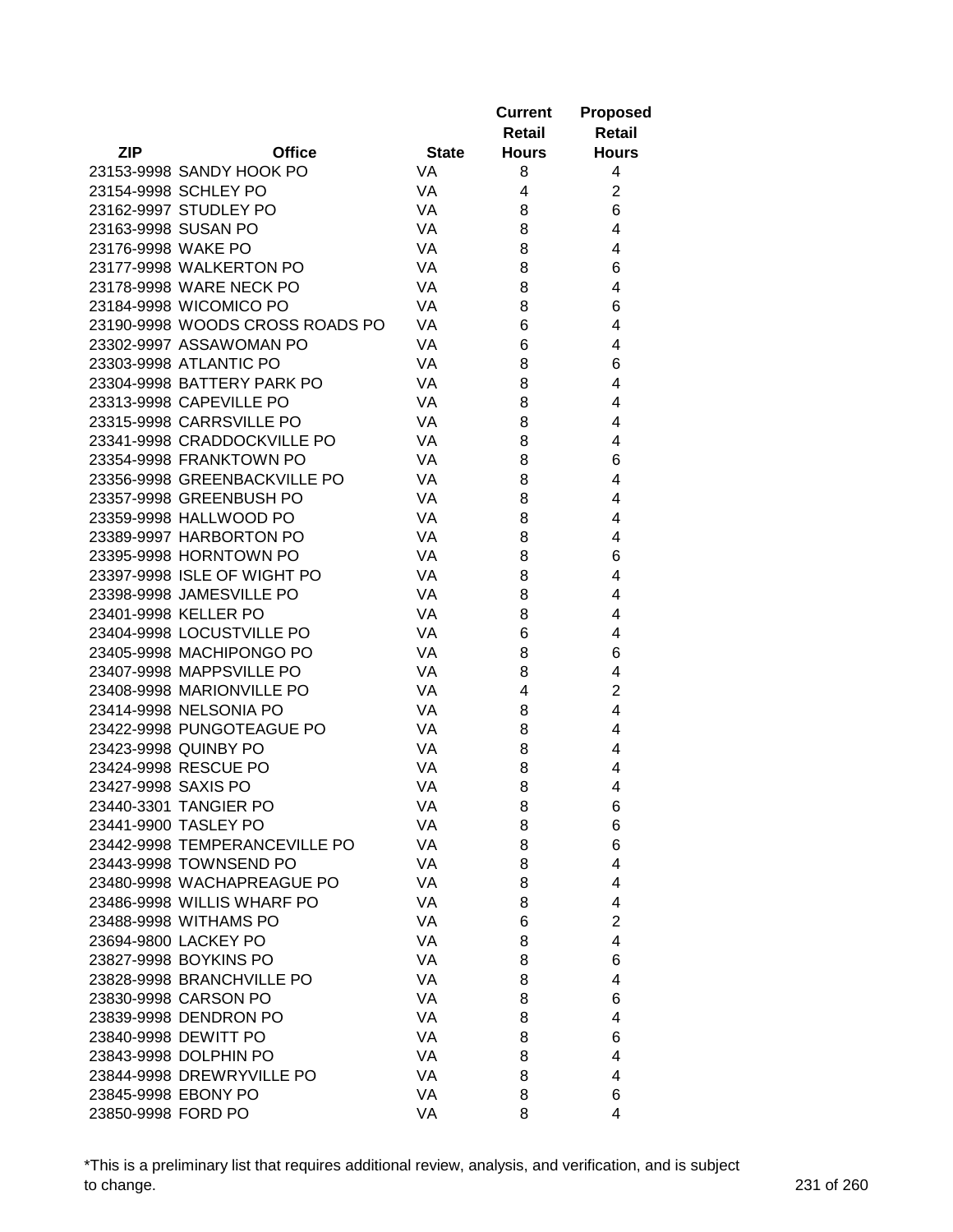|                     |                             |              | <b>Current</b> | <b>Proposed</b> |
|---------------------|-----------------------------|--------------|----------------|-----------------|
|                     |                             |              | Retail         | Retail          |
| <b>ZIP</b>          | <b>Office</b>               | <b>State</b> | <b>Hours</b>   | <b>Hours</b>    |
|                     | 23856-9998 FREEMAN PO       | <b>VA</b>    | 8              | 4               |
|                     | 23857-9998 GASBURG PO       | <b>VA</b>    | 8              | 6               |
|                     | 23873-9998 MEREDITHVILLE PO | VA           | $\overline{2}$ | $\overline{2}$  |
|                     | 23874-9998 NEWSOMS PO       | VA           | 8              | 6               |
|                     | 23876-9998 RAWLINGS PO      | VA           | 8              | 4               |
|                     | 23878-9998 SEDLEY PO        | VA           | 8              | 6               |
|                     | 23879-9998 SKIPPERS PO      | VA           | 8              | 4               |
|                     | 23881-9998 SPRING GROVE PO  | VA           | 4              | 4               |
|                     | 23884-9998 SUSSEX PO        | VA           | 8              | 4               |
|                     | 23887-9998 VALENTINES PO    | VA           | 8              | 4               |
|                     | 23889-9998 WARFIELD PO      | VA           | 8              | 4               |
|                     | 23893-9998 WHITE PLAINS PO  | VA           | 8              | 4               |
|                     | 23894-9998 WILSONS PO       | VA           | 8              | 4               |
| 23897-9998 YALE PO  |                             | VA           | 4              | 4               |
| 23898-9998 ZUNI PO  |                             | VA           | 8              | 6               |
|                     | 23899-9998 CLAREMONT PO     | VA           | 8              | 4               |
|                     | 23915-9998 BASKERVILLE PO   | VA           | 8              | 4               |
|                     | 23934-9998 CULLEN PO        | VA           | 8              | 4               |
|                     | 23937-9998 DRAKES BRANCH PO | VA           | 8              | 6               |
|                     | 23938-9998 DUNDAS PO        | VA           | 8              | 4               |
|                     | 23939-9900 EVERGREEN PO     | VA           | 8              | 4               |
|                     | 23942-9998 GREEN BAY PO     | VA           | 8              | 4               |
|                     | 23952-9998 LUNENBURG PO     | VA           | 8              | 4               |
|                     | 23954-9998 MEHERRIN PO      | VA           | 8              | 6               |
|                     | 23955-3619 NOTTOWAY PO      | VA           | 8              | 4               |
|                     | 23959-9998 PHENIX PO        | VA           | 8              | 4               |
|                     | 23960-9998 PROSPECT PO      | VA           | 8              | 6               |
|                     | 23962-9998 RANDOLPH PO      | VA           | 4              | 4               |
|                     | 23963-9998 RED HOUSE PO     | VA           | 8              | 4               |
|                     | 23964-9998 RED OAK PO       | VA           | 8              | 4               |
| 23966-9998 RICE PO  |                             | VA           | 8              | 6               |
| 23967-9998 SAXE PO  |                             | VA           | 8              | 6               |
|                     | 23968-9998 SKIPWITH PO      | VA           | 8              | 4               |
|                     | 23976-9998 WYLLIESBURG PO   | VA           | 8              | 4               |
|                     | 24058-9998 BELSPRING PO     | VA           | 8              | 4               |
|                     | 24059-9998 BENT MOUNTAIN PO | VA           | 8              | 4               |
|                     | 24067-9998 CALLAWAY PO      | VA           | 8              | 6               |
|                     | 24069-9998 CASCADE PO       | VA           | 8              | 6               |
|                     | 24070-9998 CATAWBA PO       | VA           | 8              | 6               |
| 24072-9998 CHECK PO |                             | VA           | 4              | 4               |
|                     | 24076-9998 CLAUDVILLE PO    | VA           | 8              | 6               |
|                     | 24079-9998 COPPER HILL PO   | VA           | 8              | 6               |
| 24082-9998 CRITZ PO |                             | VA           | 8              | 4               |
|                     | 24085-9998 EAGLE ROCK PO    | VA           | 8              | 4               |
|                     | 24086-9998 EGGLESTON PO     | VA           | 8              | $\overline{c}$  |
|                     | 24092-9998 GLADEHILL PO     | VA           | 8              | 6               |
|                     | 24093-9998 GLEN LYN PO      | VA           | 8              | 4               |
|                     | 24095-9998 GOODVIEW PO      | VA           | 8              | 6               |
| 24102-9998 HENRY PO |                             | VA           | 8              | 4               |
|                     | 24111-9998 MCCOY PO         | VA           | 8              | 4               |
|                     |                             |              |                |                 |

\*This is a preliminary list that requires additional review, analysis, and verification, and is subject to change. 232 of 260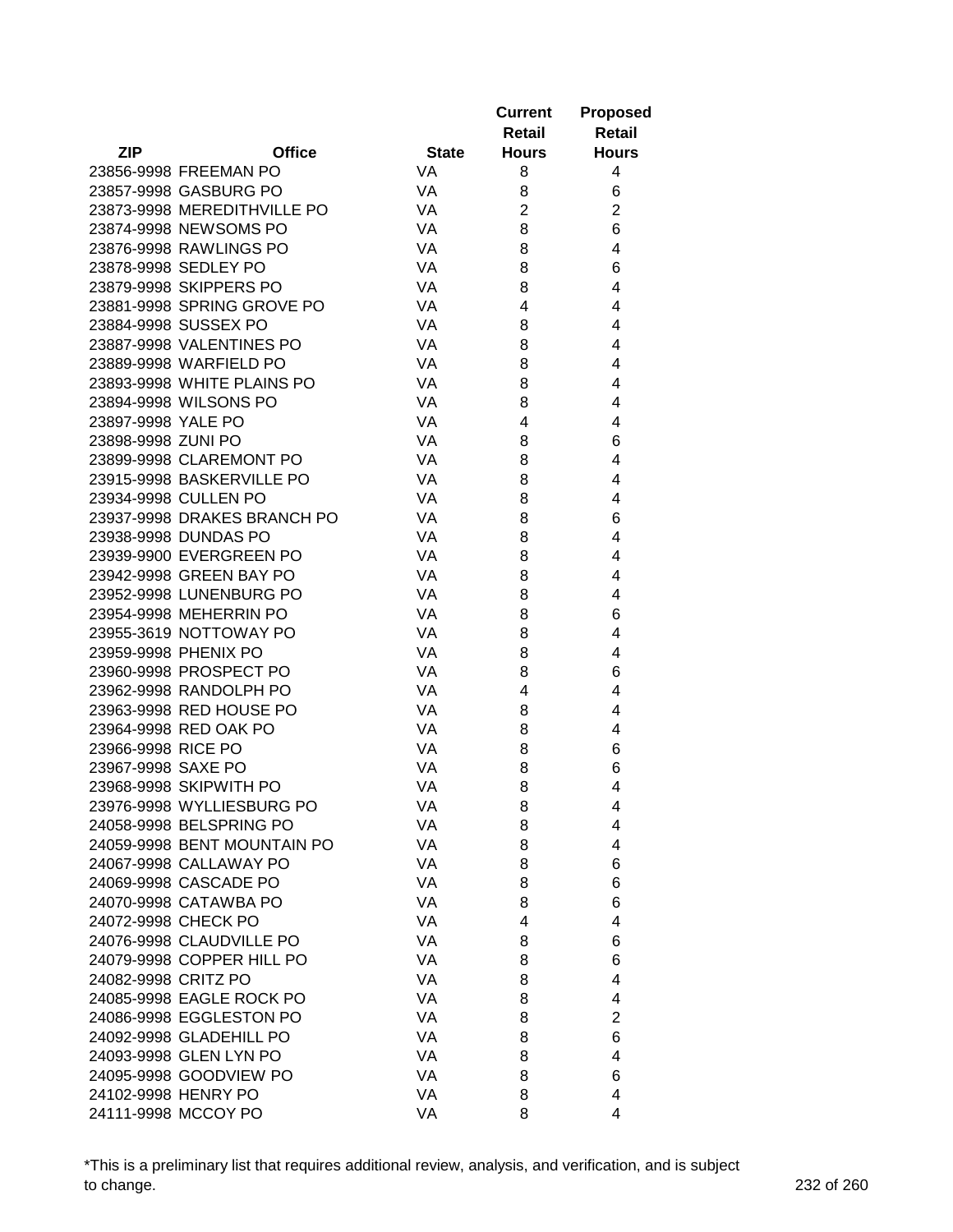|                     |                              |              | <b>Current</b><br>Retail | <b>Proposed</b><br>Retail |
|---------------------|------------------------------|--------------|--------------------------|---------------------------|
| <b>ZIP</b>          | <b>Office</b>                | <b>State</b> | <b>Hours</b>             | <b>Hours</b>              |
|                     | 24120-9998 MEADOWS OF DAN PO | <b>VA</b>    | 8                        | 6                         |
|                     | 24122-9998 MONTVALE PO       | <b>VA</b>    | 8                        | 6                         |
|                     | 24124-9998 NARROWS PO        | VA           | 8                        | 6                         |
|                     | 24126-9998 NEWBERN PO        | VA           | 8                        | 4                         |
|                     | 24128-9998 NEWPORT PO        | VA           | 8                        | 6                         |
|                     | 24129-9998 NEW RIVER PO      | VA           | 8                        | $\overline{2}$            |
|                     | 24130-9998 ORISKANY PO       | VA           | $\overline{2}$           | $\overline{2}$            |
|                     | 24132-9998 PARROTT PO        | VA           | 8                        | 4                         |
| 24138-9998 PILOT PO |                              | <b>VA</b>    | 8                        | 4                         |
|                     | 24139-9998 PITTSVILLE PO     | VA           | 8                        | 4                         |
|                     | 24146-9998 REDWOOD PO        | VA           | 8                        | 4                         |
|                     | 24147-9998 RICH CREEK PO     | VA           | 8                        | 6                         |
|                     | 24150-9998 RIPPLEMEAD PO     | VA           |                          |                           |
|                     |                              |              | 8                        | 4                         |
|                     | 24167-9998 STAFFORDSVILLE PO | VA           | 4                        | $\overline{2}$            |
|                     | 24174-9998 THAXTON PO        | VA           | 8                        | 6                         |
| 24177-9998 VESTA PO |                              | VA           | 6                        | $\overline{c}$            |
|                     | 24185-9998 WOOLWINE PO       | VA           | 8                        | 6                         |
|                     | 24216-9998 APPALACHIA PO     | VA           | 8                        | 6                         |
|                     | 24218-9998 BEN HUR PO        | VA           | 8                        | 4                         |
|                     | 24220-9998 BIRCHLEAF PO      | VA           | 8                        | 4                         |
|                     | 24221-9998 BLACKWATER PO     | <b>VA</b>    | 4                        | $\overline{2}$            |
|                     | 24225-9998 CLEVELAND PO      | VA           | 8                        | 6                         |
|                     | 24226-9998 CLINCHCO PO       | VA           | 8                        | 6                         |
| 24237-9998 DANTE PO |                              | <b>VA</b>    | 8                        | 6                         |
|                     | 24239-9998 DAVENPORT PO      | <b>VA</b>    | 8                        | 6                         |
|                     | 24243-9998 DRYDEN PO         | VA           | 8                        | 6                         |
|                     | 24245-9998 DUNGANNON PO      | VA           | 8                        | 6                         |
|                     | 24246-9998 EAST STONE GAP PO | VA           | 8                        | 4                         |
|                     | 24258-9998 HILTONS PO        | VA           | 8                        | 4                         |
|                     | 24265-9998 KEOKEE PO         | VA           | 8                        | 4                         |
|                     | 24270-9998 MENDOTA PO        | VA           | 6                        | 4                         |
|                     | 24271-9998 NICKELSVILLE PO   | VA           | 8                        | 6                         |
| 24272-9998 NORA PO  |                              | VA           | 8                        | 4                         |
|                     | 24281-9998 ROSE HILL PO      | VA           | 8                        | 6                         |
|                     | 24282-9998 SAINT CHARLES PO  | VA           | 8                        | 4                         |
|                     | 24292-9998 WHITETOP PO       | VA           | 8                        | 4                         |
|                     | 24311-9998 ATKINS PO         | VA           | 8                        | 6                         |
|                     | 24313-3643 BARREN SPRINGS PO | VA           | 8                        | 4                         |
|                     | 24314-9998 BASTIAN PO        | VA           | 8                        | 4                         |
|                     | 24316-9998 BROADFORD PO      | VA           | 4                        | $\overline{2}$            |
| 24318-9998 CERES PO |                              | VA           | 8                        | 4                         |
|                     | 24323-9998 CROCKETT PO       | VA           | 6                        | $\overline{2}$            |
|                     | 24324-9998 DRAPER PO         | VA           | 8                        | 4                         |
|                     | 24325-9998 DUGSPUR PO        | VA           | 8                        | 4                         |
|                     | 24326-9998 ELK CREEK PO      | VA           | 8                        | 6                         |
|                     | 24327-9998 EMORY PO          | VA           | 8                        | 4                         |
|                     | 24328-9998 FANCY GAP PO      | VA           | 8                        | 6                         |
|                     | 24347-9998 HIWASSEE PO       | VA           | 8                        | 4                         |
|                     | 24351-9998 LAMBSBURG PO      | VA           | 8                        | $\overline{2}$            |
|                     | 24352-3699 LAUREL FORK PO    | VA           | 8                        | 4                         |

\*This is a preliminary list that requires additional review, analysis, and verification, and is subject to change. 233 of 260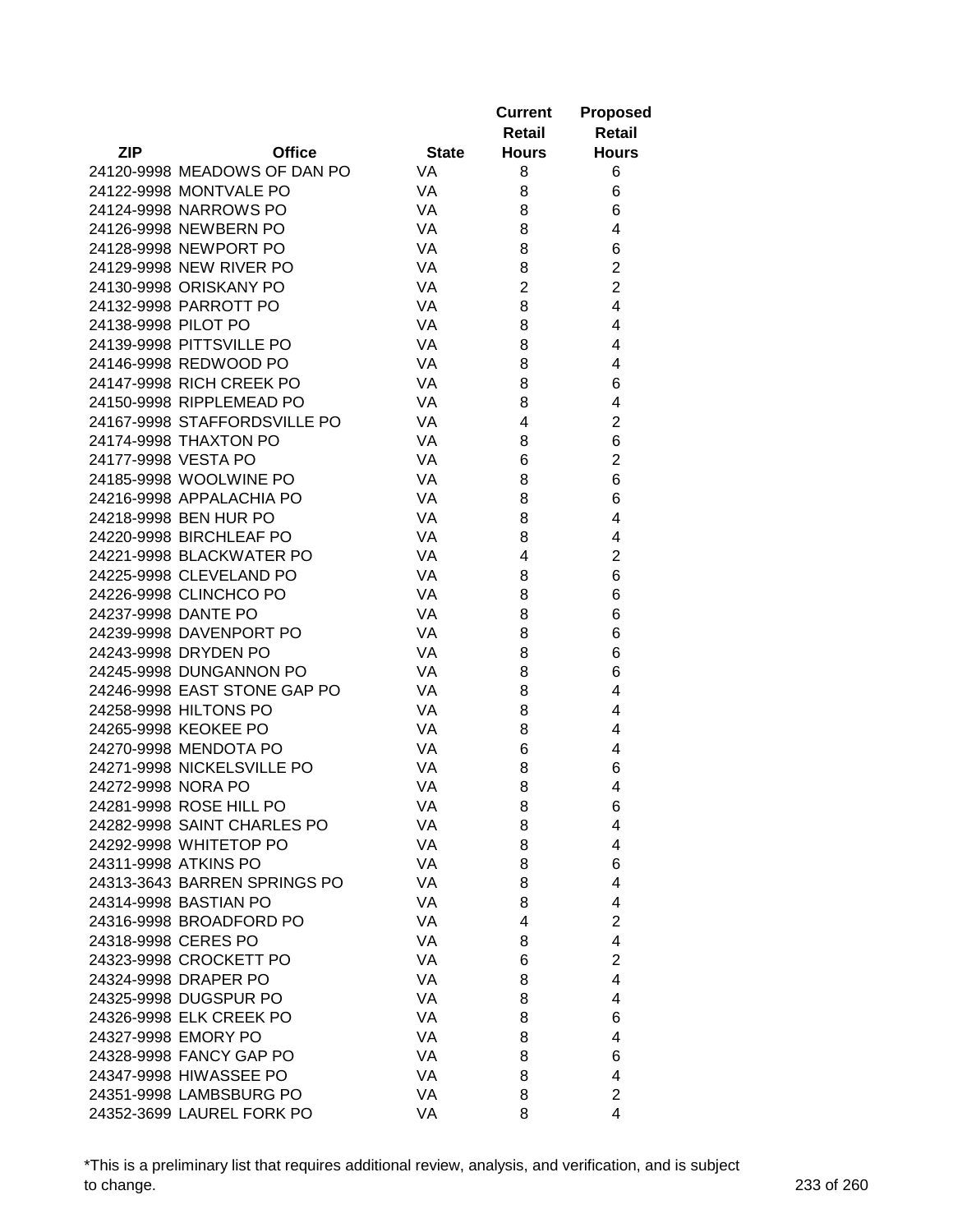|                      |                                |              | <b>Current</b><br>Retail | <b>Proposed</b><br><b>Retail</b> |
|----------------------|--------------------------------|--------------|--------------------------|----------------------------------|
| <b>ZIP</b>           | <b>Office</b>                  | <b>State</b> | <b>Hours</b>             | <b>Hours</b>                     |
|                      | 24363-9998 MOUTH OF WILSON PO  | <b>VA</b>    | 8                        | 4                                |
|                      | 24366-9998 ROCKY GAP PO        | <b>VA</b>    | 8                        | 6                                |
|                      | 24374-9998 SPEEDWELL PO        | VA           | 8                        | 4                                |
|                      | 24375-9998 SUGAR GROVE PO      | VA           | 8                        | 6                                |
|                      | 24377-5000 TANNERSVILLE PO     | VA           | 8                        | $\overline{2}$                   |
|                      | 24378-9998 TROUT DALE PO       | VA           | 8                        | 4                                |
| 24380-9998 WILLIS PO |                                | VA           | 8                        | 6                                |
|                      | 24381-9998 WOODLAWN PO         | VA           | 8                        | 6                                |
|                      | 24411-9998 AUGUSTA SPRINGS PO  | VA           | 6                        | $\overline{2}$                   |
|                      | 24412-9998 BACOVA PO           | <b>VA</b>    | 6                        | 4                                |
|                      | 24413-9998 BLUE GRASS PO       | VA           | 8                        | 4                                |
|                      | 24415-9800 BROWNSBURG PO       | VA           | 8                        | 4                                |
|                      | 24431-9998 CRIMORA PO          | VA           | 8                        | 6                                |
|                      | 24432-9998 DEERFIELD PO        | VA           | 8                        | 4                                |
|                      | 24433-9998 DOE HILL PO         | VA           | 4                        | $\overline{2}$                   |
|                      | 24438-9800 GLEN WILTON PO      | VA           | 4                        | $\overline{2}$                   |
|                      | 24439-9998 GOSHEN PO           | VA           | 8                        | 6                                |
|                      | 24442-9998 HEAD WATERS PO      | VA           | 8                        | 4                                |
|                      | 24448-9998 IRON GATE PO        | VA           | 8                        | 6                                |
|                      | 24457-9998 LOWMOOR PO          | VA           | 8                        | 4                                |
|                      | 24458-9998 MCDOWELL PO         | VA           |                          |                                  |
|                      |                                |              | 8                        | 6                                |
|                      | 24459-9998 MIDDLEBROOK PO      | VA           | 8                        | 6                                |
|                      | 24463-9800 MINT SPRING PO      | VA           | 8                        | 4                                |
|                      | 24464-9998 MONTEBELLO PO       | VA           | 8                        | 4                                |
|                      | 24469-9998 NEW HOPE PO         | <b>VA</b>    | 8                        | 4                                |
|                      | 24471-9998 PORT REPUBLIC PO    | <b>VA</b>    | 8                        | 4                                |
|                      | 24472-9998 RAPHINE PO          | <b>VA</b>    | 8                        | 6                                |
|                      | 24473-9998 ROCKBRIDGE BATHS PO | VA           | 8                        | 6                                |
| 24474-9998 SELMA PO  |                                | VA           | 8                        | 4                                |
|                      | 24476-9998 STEELES TAVERN PO   | VA           | 8                        | 4                                |
|                      | 24479-9998 SWOOPE PO           | VA           | 8                        | 6                                |
|                      | 24483-9998 VESUVIUS PO         | VA           | 6                        | 4                                |
|                      | 24484-9998 WARM SPRINGS PO     | VA           | 8                        | 6                                |
|                      | 24485-9998 WEST AUGUSTA PO     | VA           | 8                        | 4                                |
|                      | 24487-9998 WILLIAMSVILLE PO    | VA           | 8                        | 4                                |
| 24520-9998 ALTON PO  |                                | VA           | 8                        | 4                                |
|                      | 24526-9998 BIG ISLAND PO       | VA           | 8                        | 6                                |
|                      | 24529-4420 BUFFALO JUNCTION PO | VA           | 8                        | 6                                |
|                      | 24530-9998 CALLANDS PO         | VA           | 8                        | 4                                |
|                      | 24533-9998 CLIFFORD PO         | VA           | 8                        | 4                                |
|                      | 24534-9998 CLOVER PO           | VA           | 8                        | 6                                |
|                      | 24535-9998 CLUSTER SPRINGS PO  | VA           | 8                        | $\overline{2}$                   |
|                      | 24536-9998 COLEMAN FALLS PO    | VA           | 4                        | $\overline{2}$                   |
|                      | 24539-9998 CRYSTAL HILL PO     | VA           | 8                        | 4                                |
|                      | 24549-9998 DRY FORK PO         | VA           | 8                        | 6                                |
|                      | 24553-9998 GLADSTONE PO        | VA           | 8                        | 6                                |
| 24565-9998 JAVA PO   |                                | VA           | 8                        | 4                                |
|                      | 24566-9998 KEELING PO          | VA           | 8                        | 4                                |
|                      | 24569-9998 LONG ISLAND PO      | VA           | 4                        | $\overline{\mathbf{c}}$          |
|                      | 24570-9998 LOWRY PO            | VA           | 4                        | $\overline{2}$                   |

\*This is a preliminary list that requires additional review, analysis, and verification, and is subject to change. 234 of 260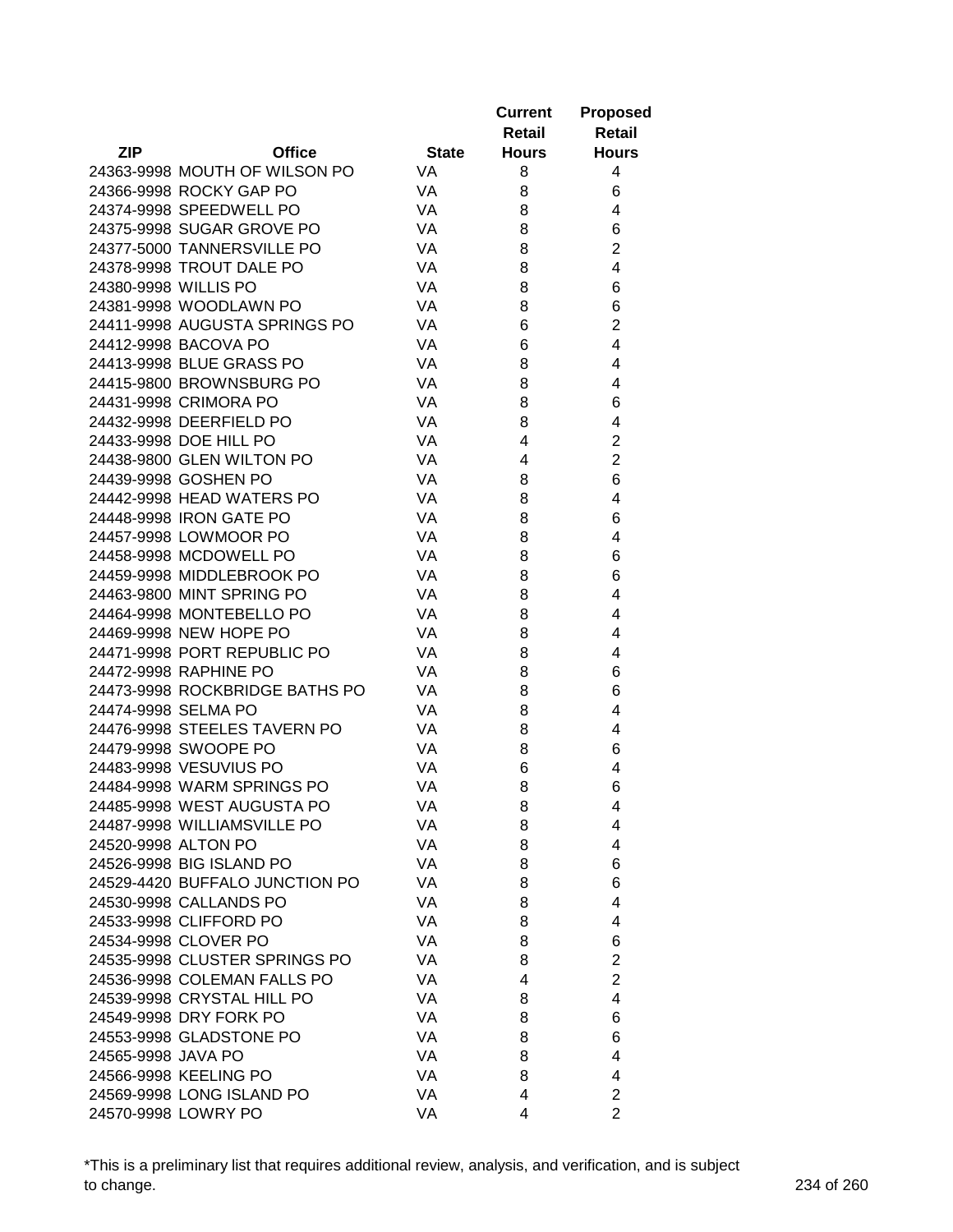|                     |                                  |              | <b>Current</b> | <b>Proposed</b>         |
|---------------------|----------------------------------|--------------|----------------|-------------------------|
|                     |                                  |              | Retail         | Retail                  |
| ZIP                 | <b>Office</b>                    | <b>State</b> | <b>Hours</b>   | <b>Hours</b>            |
|                     | 24571-9998 LYNCH STATION PO      | <b>VA</b>    | 8              | 6                       |
|                     | 24576-9998 NARUNA PO             | VA           | 8              | 4                       |
|                     | 24578-9998 NATURAL BRIDGE PO     | VA           | 8              | 4                       |
|                     | 24579-9998 NATURAL BRIDGE STA PO | VA           | 8              | 6                       |
|                     | 24580-9998 NELSON PO             | VA           | 8              | $\overline{2}$          |
|                     | 24589-9998 SCOTTSBURG PO         | VA           | 8              | 6                       |
|                     | 24593-9998 SPOUT SPRING PO       | VA           | 8              | 6                       |
|                     | 24594-9998 SUTHERLIN PO          | VA           | 8              | 6                       |
|                     | 24597-9998 VERNON HILL PO        | VA           | 8              | 4                       |
|                     | 24598-9998 VIRGILINA PO          | VA           | 8              | 6                       |
|                     | 24599-9998 WINGINA PO            | VA           | 8              | 4                       |
|                     | 24601-9998 AMONATE PO            | VA           | 4              | $\overline{c}$          |
| 24602-9998 BANDY PO |                                  | VA           | 4              | $\overline{2}$          |
|                     | 24603-9998 BIG ROCK PO           | VA           | 8              | 6                       |
|                     | 24604-9998 BISHOP PO             | VA           | 8              | 4                       |
|                     | 24606-9998 BOISSEVAIN PO         | VA           | 8              | 4                       |
|                     | 24607-9998 BREAKS PO             | VA           | 8              | 4                       |
|                     | 24612-9998 DORAN PO              | VA           | 8              | 6                       |
|                     | 24613-9998 FALLS MILLS PO        | VA           | 8              | 4                       |
|                     | 24619-9998 HORSEPEN PO           | VA           | 6              | $\overline{2}$          |
|                     | 24622-9998 JEWELL RIDGE PO       | VA           | 8              | 4                       |
|                     | 24624-9998 KEEN MOUNTAIN PO      | VA           | 8              | 4                       |
|                     | 24627-9998 MAVISDALE PO          | VA           | 8              | 4                       |
| 24628-9998 MAXIE PO |                                  | VA           | 8              | 4                       |
|                     | 24634-9998 PILGRIMS KNOB PO      | VA           | 8              | 4                       |
|                     | 24635-9998 POCAHONTAS PO         | VA           | 8              | 6                       |
| 24646-9998 ROWE PO  |                                  | VA           | 8              | 4                       |
|                     | 24657-9998 WHITEWOOD PO          | VA           | 8              | 4                       |
|                     | 24658-9998 WOLFORD PO            | VA           | 8              | 4                       |
|                     | 05031-9998 BARNARD PO            | VT           | 8              | 6                       |
|                     | 05034-9998 BRIDGEWATER PO        | VT           | 8              | 6                       |
|                     | 05035-9998 BRIDGEWATER CORNER PO | VT           | 8              | 6                       |
|                     | 05036-9998 BROOKFIELD PO         | VT           | 8              | 4                       |
|                     | 05039-9998 CORINTH PO            | VT           | 8              | 4                       |
|                     | 05040-9998 EAST CORINTH PO       | VT           | 8              | 6                       |
|                     | 05041-9998 EAST RANDOLPH PO      | VT           | 8              | 4                       |
|                     | 05042-9998 EAST RYEGATE PO       | VT           | 8              | 4                       |
|                     | 05043-9998 EAST THETFORD PO      | VT           | 8              | 6                       |
|                     | 05046-9998 GROTON PO             | VT           | 8              | 6                       |
|                     | 05047-9998 HARTFORD PO           | VT           | 8              | 6                       |
|                     | 05049-9998 HARTLAND FOUR CORS PO | VT           | 8              | 4                       |
|                     | 05050-9998 MC INDOE FALLS PO     | VT           | 8              | $\overline{2}$          |
|                     | 05051-9998 NEWBURY PO            | VT           | 8              | 6                       |
|                     | 05052-9998 NORTH HARTLAND PO     | VT           | 8              | 4                       |
|                     | 05053-9998 NORTH POMFRET PO      | VT           | 8              | 4                       |
|                     | 05054-9998 NORTH THETFORD PO     | VT           | 6              | $\overline{\mathbf{c}}$ |
|                     | 05056-9998 PLYMOUTH PO           | VT           | 8              | 4                       |
|                     | 05058-9998 POST MILLS PO         | VT           | 8              | 4                       |
|                     | 05061-9998 RANDOLPH CENTER PO    | VT           | 8              | 6                       |
|                     | 05062-9998 READING PO            | VT           | 8              | 6                       |

\*This is a preliminary list that requires additional review, analysis, and verification, and is subject to change. 235 of 260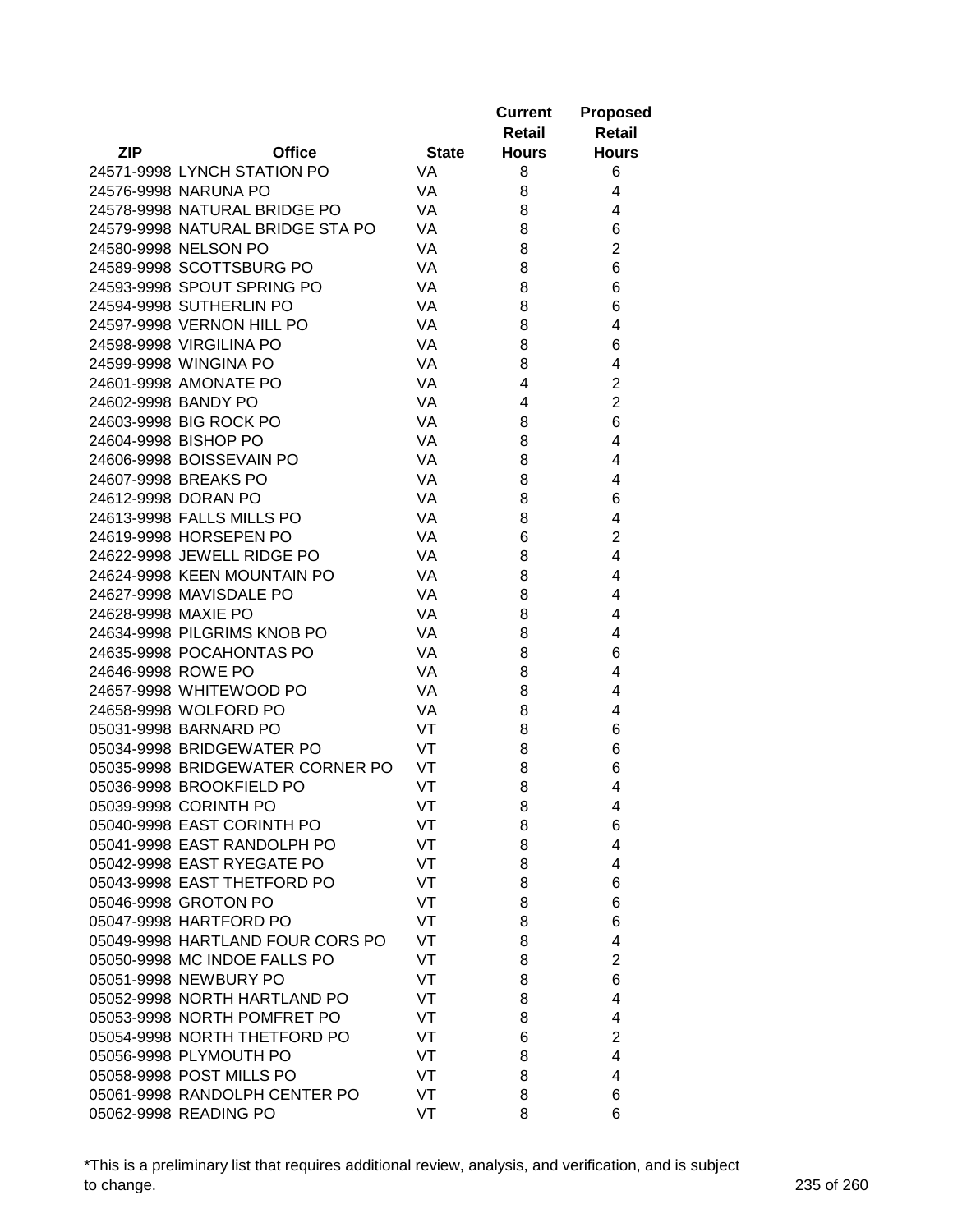|                    |                                 |              | <b>Current</b> | <b>Proposed</b> |
|--------------------|---------------------------------|--------------|----------------|-----------------|
|                    |                                 |              | Retail         | <b>Retail</b>   |
| <b>ZIP</b>         | <b>Office</b>                   | <b>State</b> | <b>Hours</b>   | <b>Hours</b>    |
|                    | 05065-9998 SHARON PO            | VT           | 8              | 6               |
|                    | 05067-9998 SOUTH POMFRET PO     | VT           | 8              | 4               |
|                    | 05069-9998 SOUTH RYEGATE PO     | VT           | 8              | 6               |
|                    | 05070-9998 SOUTH STRAFFORD PO   | VT           | 8              | 6               |
|                    | 05071-9998 SOUTH WOODSTOCK PO   | VT           | 8              | 4               |
|                    | 05072-9998 STRAFFORD PO         | VT           | 8              | 6               |
|                    | 05073-9998 TAFTSVILLE PO        | VT           | 8              | 4               |
|                    | 05074-9998 THETFORD PO          | VT           | 8              | 4               |
|                    | 05075-9998 THETFORD CENTER PO   | VT           | 8              | 6               |
|                    | 05077-9998 TUNBRIDGE PO         | VT           | 8              | 6               |
|                    | 05079-9998 VERSHIRE PO          | VT           | 8              | 4               |
|                    | 05085-9998 WEST NEWBURY PO      | VT           | 8              | 4               |
|                    | 05086-9998 WEST TOPSHAM PO      | VT           | 8              | 4               |
|                    | 05141-9998 CAMBRIDGEPORT PO     | VT           | 6              | $\overline{c}$  |
|                    | 05142-9998 CAVENDISH PO         | VT           | 8              | 4               |
|                    | 05146-9998 GRAFTON PO           | VT           | 8              | 6               |
|                    | 05151-9998 PERKINSVILLE PO      | VT           | 8              | 6               |
| 05152-9998 PERU PO |                                 | VT           | 8              | 4               |
|                    | 05153-9998 PROCTORSVILLE PO     | VT           | 8              | 6               |
|                    | 05159-9998 WESTMINSTER STA PO   | VT           | 8              | 4               |
|                    | 05161-9998 WESTON PO            | VT           | 8              | 6               |
|                    | 05252-9998 EAST ARLINGTON PO    | VT           | 8              | 4               |
|                    | 05253-9998 EAST DORSET PO       | VT           | 8              | 4               |
|                    | 05260-9998 NORTH POWNAL PO      | VT           | 8              | 4               |
|                    | 05341-9998 EAST DOVER PO        | VT           | 8              | 4               |
|                    | 05343-9998 JAMAICA PO           | VT           | 8              | 6               |
|                    | 05344-9998 MARLBORO PO          | VT           | 8              | 6               |
|                    | 05350-9998 READSBORO PO         | VT           | 8              | 4               |
|                    | 05355-9998 WARDSBORO PO         | VT           | 8              | 4               |
|                    | 05357-9998 WEST DUMMERSTON PO   | VT           | 8              | 4               |
|                    | 05358-9998 WEST HALIFAX PO      | VT           | 8              | 4               |
|                    | 05360-9998 WEST WARDSBORO PO    | VT           | 8              | 4               |
|                    | 05361-9998 WHITINGHAM PO        | VT           | 8              | 4               |
|                    | 05362-9998 WILLIAMSVILLE PO     | VT           | 8              | 6               |
|                    | 05441-9998 BAKERSFIELD PO       | VT           |                |                 |
|                    | 05448-9998 EAST FAIRFIELD PO    | VT           | 8<br>8         | 6<br>4          |
|                    |                                 |              |                |                 |
|                    | 05455-9998 FAIRFIELD PO         | VT           | 8              | 4<br>4          |
|                    | 05456-9998 FERRISBURGH PO       | VT           | 8              |                 |
|                    | 05457-9998 FRANKLIN PO          | VT           | 8              | 6               |
|                    | 05460-9998 HIGHGATE SPRINGS PO  | VT           | 8              | 4               |
|                    | 05463-9998 ISLE LA MOTTE PO     | VT           | 8              | 4               |
|                    | 05466-9998 JONESVILLE PO        | VT           | 8              | 4               |
|                    | 05469-9998 MONKTON PO           | VT           | 8              | 4               |
|                    | 05470-9998 MONTGOMERY PO        | VT           | 8              | 4               |
|                    | 05471-9998 MONTGOMERY CENTER PO | VT           | 8              | 6               |
|                    | 05473-9998 NORTH FERRISBURG PO  | VT           | 8              | 6               |
|                    | 05474-9998 NORTH HERO PO        | VT           | 8              | 6               |
|                    | 05481-9998 SAINT ALBANS BAY PO  | VT           | 8              | 6               |
|                    | 05483-9998 SHELDON PO           | VT           | 8              | 4               |
|                    | 05485-9998 SHELDON SPRINGS PO   | VT           | 8              | 4               |

\*This is a preliminary list that requires additional review, analysis, and verification, and is subject to change. 236 of 260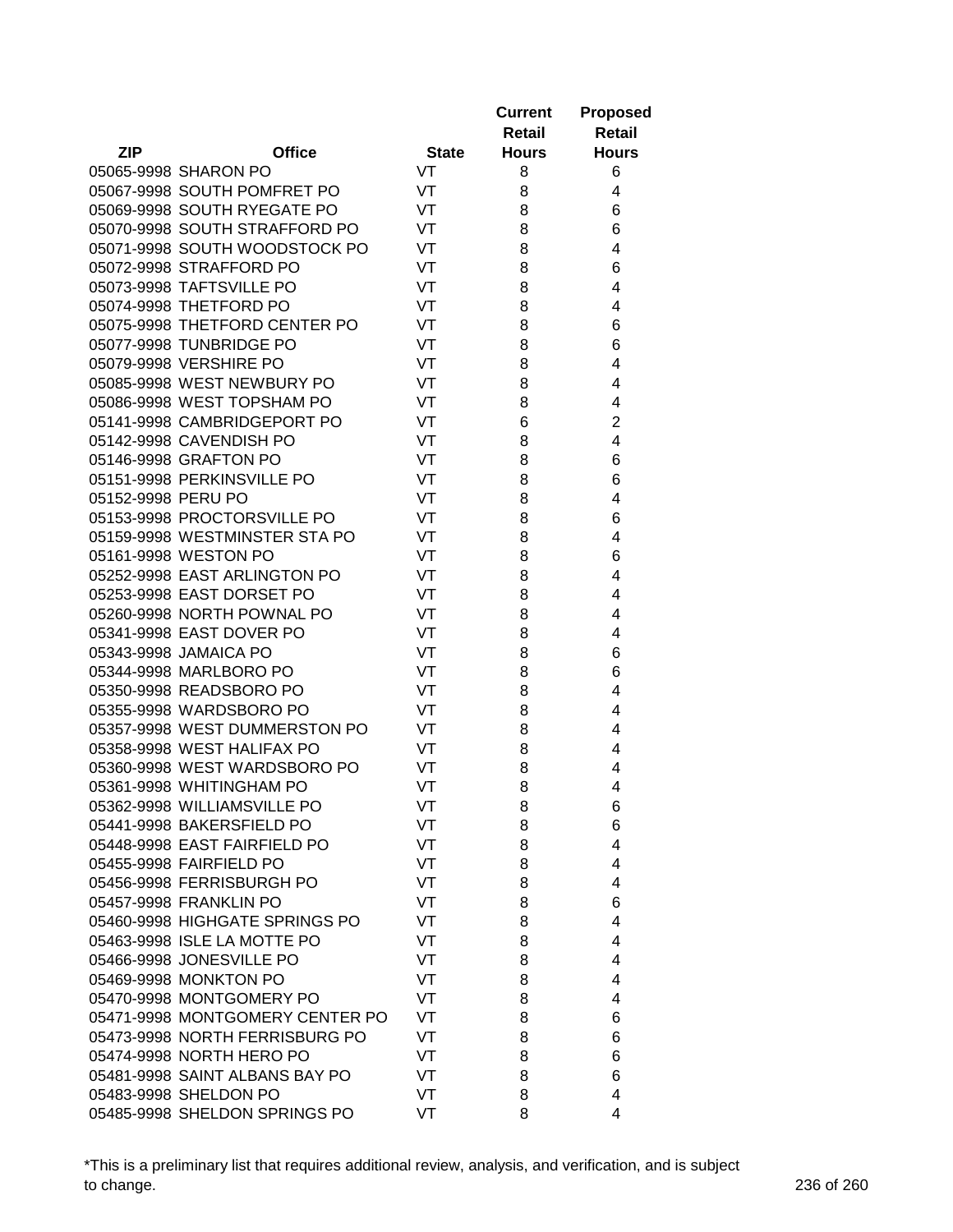|                     |                                                          |              | <b>Current</b><br>Retail | <b>Proposed</b><br><b>Retail</b> |
|---------------------|----------------------------------------------------------|--------------|--------------------------|----------------------------------|
| <b>ZIP</b>          | <b>Office</b>                                            | <b>State</b> | <b>Hours</b>             | <b>Hours</b>                     |
|                     | 05487-9998 STARKSBORO PO                                 | VT           | 8                        | 6                                |
|                     | 05490-9998 UNDERHILL CENTER PO                           | VT           | 8                        | 4                                |
|                     | 05492-9998 WATERVILLE PO                                 | VT           | 8                        | 6                                |
|                     | 05494-9998 WESTFORD PO                                   | <b>VT</b>    | 8                        | 6                                |
| 05647-9998 CABOT PO |                                                          | VT           | 8                        | 6                                |
|                     | 05648-9998 CALAIS PO                                     | VT           | 8                        | 4                                |
|                     | 05650-9998 EAST CALAIS PO                                | VT           | 8                        | 6                                |
| 05652-9998 EDEN PO  |                                                          | VT           | 8                        | 6                                |
|                     | 05654-9998 GRANITEVILLE PO                               | VT           | 8                        | 6                                |
|                     | 05658-9998 MARSHFIELD PO                                 | VT           | 8                        | 6                                |
|                     | 05664-9998 NORTHFIELD FALLS PO                           | VT           | 8                        | 6                                |
|                     | 05665-9998 NORTH HYDE PARK PO                            | VT           | 8                        | 4                                |
|                     | 05669-9998 ROXBURY PO                                    | VT           | 8                        | 4                                |
|                     | 05675-9998 WASHINGTON PO                                 | VT           | 8                        | 6                                |
|                     | 05678-9998 WEBSTERVILLE PO                               | VT           | 8                        | 4                                |
|                     | 05680-9998 WOLCOTT PO                                    | VT           | 8                        | 6                                |
|                     | 05681-9998 WOODBURY PO                                   | VT           | 8                        | 4                                |
|                     | 05682-9998 WORCESTER PO                                  | VT           | 8                        | 6                                |
|                     | 05730-9998 BELMONT PO                                    | VT           | 8                        | 4                                |
|                     | 05734-9998 BRIDPORT PO                                   | VT           | 8                        | 6                                |
|                     | 05737-9998 CHITTENDEN PO                                 | VT           | 8                        | 4                                |
|                     | 05738-9998 CUTTINGSVILLE PO                              | VT           | 8                        | 6                                |
|                     |                                                          |              |                          |                                  |
| 05739-9998 DANBY PO |                                                          | VT           | 8                        | 6                                |
|                     | 05742-9998 EAST WALLINGFORD PO<br>05744-9998 FLORENCE PO | VT<br>VT     | 8                        | 4<br>4                           |
|                     |                                                          | VT           | 8                        | 4                                |
|                     | 05746-9998 GAYSVILLE PO                                  | VT           | 8                        | 4                                |
|                     | 05747-9998 GRANVILLE VT PO                               | VT           | 8                        |                                  |
|                     | 05748-9998 HANCOCK PO                                    | VT           | 8                        | 4<br>4                           |
|                     | 05750-9998 HYDEVILLE PO                                  |              | 8                        |                                  |
|                     | 05757-9998 MIDDLETOWN SPRINGS PO                         | VT           | 8                        | 6                                |
|                     | 05758-9998 MOUNT HOLLY PO<br>05760-9998 ORWELL PO        | VT<br>VT     | 8                        | 4                                |
|                     |                                                          |              | 8                        | 6                                |
|                     | 05761-9998 PAWLET PO                                     | VT           | 8                        | 6                                |
|                     | 05765-9998 PROCTOR PO                                    | VT           | 8                        | 6                                |
|                     | 05768-9998 RUPERT PO                                     | VT           | 6                        | 4                                |
|                     | 05769-9998 SALISBURY PO                                  | VT           | 8                        | 6                                |
|                     | 05770-9998 SHOREHAM PO                                   | VT           | 8                        | 6                                |
|                     | 05775-9998 WEST PAWLET PO                                | VT           | 8                        | 4                                |
|                     | 05776-9998 WEST RUPERT PO                                | VT           | 8                        | 4                                |
|                     | 05778-9998 WHITING PO                                    | VT           | 8                        | 4                                |
|                     | 05820-9998 ALBANY PO                                     | VT           | 8                        | 4                                |
|                     | 05821-9998 BARNET PO                                     | VT           | 8                        | 6                                |
|                     | 05823-9998 BEEBE PLAIN PO                                | VT           | 8                        | 4                                |
|                     | 05824-9998 CONCORD PO                                    | VT           | 8                        | 6                                |
|                     | 05825-9998 COVENTRY PO                                   | VT           | 8                        | 4                                |
|                     | 05826-9998 CRAFTSBURY PO                                 | VT           | 8                        | 6                                |
|                     | 05827-9998 CRAFTSBURY COMMON PO                          | VT           | 8                        | 4                                |
|                     | 05833-9998 EAST CHARLESTON PO                            | VT           | 8                        | 4                                |
|                     | 05836-9998 EAST HARDWICK PO                              | VT           | 8                        | 4                                |
|                     | 05837-9998 EAST HAVEN PO                                 | VT           | 8                        | 4                                |

\*This is a preliminary list that requires additional review, analysis, and verification, and is subject to change. 237 of 260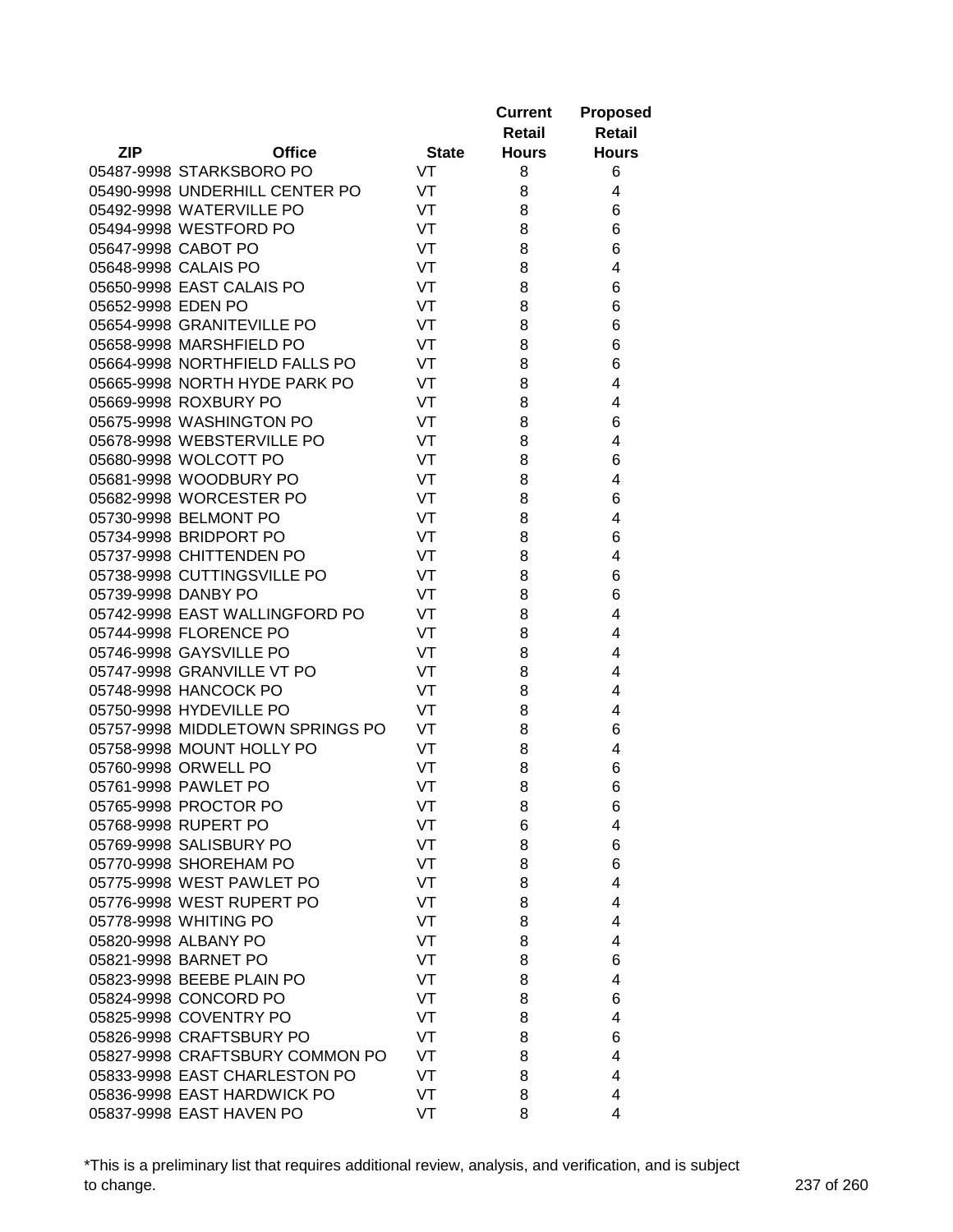|                     |                                 |              | <b>Current</b> | <b>Proposed</b> |
|---------------------|---------------------------------|--------------|----------------|-----------------|
|                     |                                 |              | Retail         | <b>Retail</b>   |
| <b>ZIP</b>          | <b>Office</b>                   | <b>State</b> | <b>Hours</b>   | <b>Hours</b>    |
|                     | 05838-9998 EAST ST JOHNSBURY PO | <b>VT</b>    | 8              | 4               |
|                     | 05841-9998 GREENSBORO PO        | VT           | 8              | 6               |
|                     | 05842-9998 GREENSBORO BEND PO   | VT           | 8              | 4               |
|                     | 05845-9998 IRASBURG PO          | VT           | 8              | 6               |
|                     | 05847-9998 LOWELL PO            | VT           | 8              | 4               |
|                     | 05848-9998 LOWER WATERFORD PO   | VT           | 8              | $\overline{4}$  |
|                     | 05849-9998 LYNDON PO            | VT           | 8              | 4               |
|                     | 05850-9998 LYNDON CENTER PO     | VT           | 8              | 6               |
|                     | 05853-9998 MORGAN PO            | VT           | 8              | 6               |
|                     | 05857-9998 NEWPORT CENTER PO    | VT           | 8              | 6               |
|                     | 05858-9998 NORTH CONCORD PO     | VT           | 8              | 4               |
|                     | 05861-9998 PASSUMPSIC PO        | VT           | 8              | 4               |
|                     | 05862-9998 PEACHAM PO           | VT           | 8              | 4               |
|                     | 05863-9998 ST JOHNSBURY CTR PO  | VT           | 8              | 4               |
|                     | 05866-9998 SHEFFIELD VT PO      | VT           | 8              | 4               |
| 05868-9998 TROY PO  |                                 | VT           | 8              | 6               |
|                     | 05872-9998 WEST CHARLESTON PO   | VT           | 8              | 4               |
|                     | 05873-9998 WEST DANVILLE PO     | VT           | 8              | 4               |
|                     | 05902-9998 BEECHER FALLS PO     | VT           | 8              | $\overline{4}$  |
|                     | 05903-9998 CANAAN PO            | VT           | 8              | 6               |
|                     | 05904-9998 GILMAN PO            | VT           | 8              | 4               |
|                     | 05905-9998 GUILDHALL PO         | VT           | 8              | $\overline{4}$  |
|                     | 05906-9998 LUNENBURG PO         | VT           | 8              | 6               |
|                     | 05907-9998 NORTON PO            | VT           | 8              | 4               |
|                     | 99322-9800 BICKLETON PO         | <b>WA</b>    | 8              | 4               |
| 98220-9635 ACME PO  |                                 | <b>WA</b>    | 8              | 6               |
|                     | 98224-9800 BARING PO            | <b>WA</b>    | 8              | 4               |
|                     | 98238-9800 CONWAY PO            | <b>WA</b>    | 8              | 6               |
|                     | 98243-9800 DEER HARBOR PO       | <b>WA</b>    | 8              | 6               |
|                     | 98255-9800 HAMILTON PO          | <b>WA</b>    | 8              | 4               |
| 98256-9800 INDEX PO |                                 | <b>WA</b>    | 8              | 4               |
|                     | 98262-9998 LUMMI ISLAND PO      | <b>WA</b>    | 8              | 4               |
|                     |                                 |              |                |                 |
| 98263-9800 LYMAN PO | 98267-9990 MARBLEMOUNT PO       | <b>WA</b>    | 8              | 4               |
|                     |                                 | <b>WA</b>    | 8              | 4               |
| 98279-9800 OLGA PO  |                                 | <b>WA</b>    | 8              | 6               |
|                     | 98280-9990 ORCAS PO             | <b>WA</b>    | 8              | 6               |
|                     | 98283-9900 ROCKPORT PO          | <b>WA</b>    | 8              | 4               |
|                     | 98286-9996 SHAW ISLAND PO       | <b>WA</b>    | 8              | 4               |
|                     | 98287-9800 SILVANA PO           | <b>WA</b>    | 8              | 6               |
|                     | 98288-9801 SKYKOMISH PO         | <b>WA</b>    | 8              | 4               |
|                     | 98293-9800 STARTUP PO           | <b>WA</b>    | 8              | 4               |
|                     | 98297-9800 WALDRON PO           | <b>WA</b>    | 8              | $\overline{2}$  |
|                     | 98304-9997 ASHFORD PO           | <b>WA</b>    | 8              | 6               |
|                     | 98305-9997 BEAVER PO            | <b>WA</b>    | 8              | 6               |
|                     | 98323-9997 CARBONADO PO         | <b>WA</b>    | 8              | 6               |
|                     | 98326-9800 CLALLAM BAY PO       | <b>WA</b>    | 8              | 6               |
| 98330-9800 ELBE PO  |                                 | <b>WA</b>    | 8              | 4               |
|                     | 98336-9800 GLENOMA PO           | <b>WA</b>    | 8              | 6               |
| 98343-9800 JOYCE PO |                                 | <b>WA</b>    | 8              | 4               |
|                     | 98344-9990 KAPOWSIN PO          | <b>WA</b>    | 8              | 6               |

\*This is a preliminary list that requires additional review, analysis, and verification, and is subject to change. 238 of 260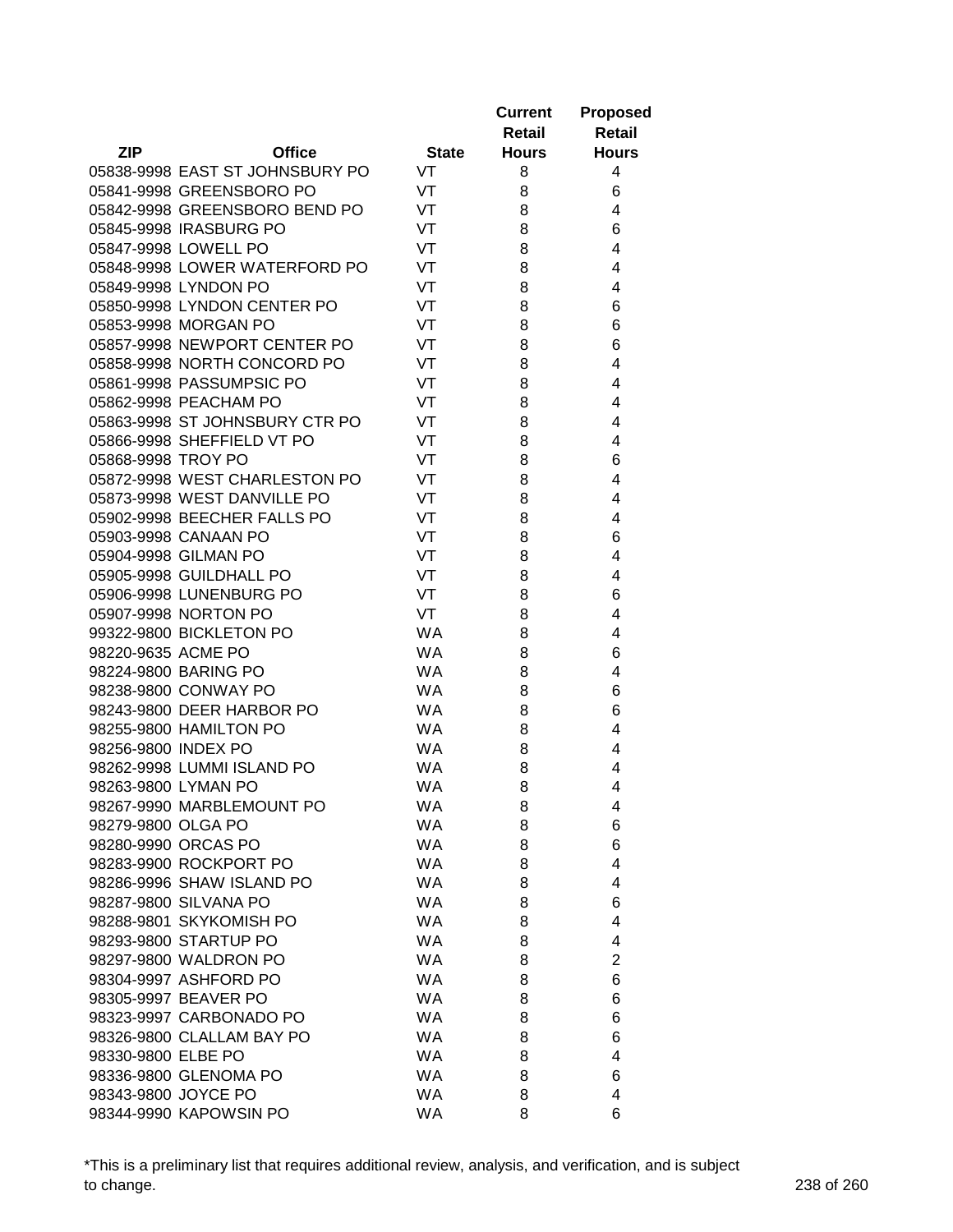|                      |                                |              | <b>Current</b><br>Retail | <b>Proposed</b><br><b>Retail</b> |
|----------------------|--------------------------------|--------------|--------------------------|----------------------------------|
| <b>ZIP</b>           | <b>Office</b>                  | <b>State</b> | <b>Hours</b>             | <b>Hours</b>                     |
|                      | 98348-9800 LA GRANDE PO        | <b>WA</b>    | 2                        | $\overline{2}$                   |
|                      | 98350-9800 LA PUSH PO          | <b>WA</b>    | 8                        | 4                                |
|                      | 98355-9800 MINERAL PO          | <b>WA</b>    | 8                        | 4                                |
|                      | 98358-9800 NORDLAND PO         | <b>WA</b>    | 8                        | 6                                |
|                      | 98364-9800 PORT GAMBLE PO      | <b>WA</b>    | 8                        | 6                                |
| 98381-9800 SEKIU PO  |                                | <b>WA</b>    | 8                        | 4                                |
|                      | 98386-9998 SOUTHWORTH PO       | <b>WA</b>    | 8                        | 6                                |
|                      | 98396-9800 WILKESON PO         | <b>WA</b>    | 8                        | 6                                |
| 98522-9699 ADNA PO   |                                | <b>WA</b>    | 8                        | 6                                |
|                      | 98526-9800 AMANDA PARK PO      | <b>WA</b>    | 8                        | 6                                |
|                      | 98527-9800 BAY CENTER PO       | <b>WA</b>    | 8                        | 4                                |
|                      | 98530-9800 BUCODA PO           | <b>WA</b>    | 8                        | 4                                |
|                      | 98533-9713 CINEBAR PO          | <b>WA</b>    | 8                        | 4                                |
|                      | 98535-9800 COPALIS BEACH PO    | <b>WA</b>    | 8                        | 6                                |
|                      | 98536-9800 COPALIS CROSSING PO | <b>WA</b>    | 8                        | 4                                |
|                      | 98538-9800 CURTIS PO           | <b>WA</b>    | 8                        | 4                                |
| 98539-9800 DOTY PO   |                                | <b>WA</b>    | 8                        | 4                                |
| 98542-9732 ETHEL PO  |                                | <b>WA</b>    | 8                        | 4                                |
|                      | 98544-9800 GALVIN PO           | <b>WA</b>    | 8                        | 6                                |
|                      | 98552-9800 HUMPTULIPS PO       | <b>WA</b>    | 8                        | 4                                |
| 98554-9800 LEBAM PO  |                                | <b>WA</b>    | 8                        | 4                                |
|                      | 98555-9800 LILLIWAUP PO        | <b>WA</b>    | 8                        | 4                                |
|                      | 98560-9900 MATLOCK PO          | <b>WA</b>    | 8                        | 4                                |
| 98561-9900 MENLO PO  |                                | <b>WA</b>    | 8                        | 4                                |
|                      | 98562-9900 MOCLIPS PO          | <b>WA</b>    | 8                        | 4                                |
|                      | 98566-9900 NEILTON PO          | <b>WA</b>    | 8                        | 6                                |
|                      | 98571-9900 PACIFIC BEACH PO    | <b>WA</b>    | 8                        | 4                                |
| 98572-9900 PE ELL PO |                                | <b>WA</b>    | 8                        | 6                                |
|                      | 98575-9901 QUINAULT PO         | <b>WA</b>    | 8                        | 6                                |
|                      | 98581-9998 RYDERWOOD PO        | <b>WA</b>    | 8                        | 4                                |
|                      | 98582-9900 SALKUM PO           | <b>WA</b>    | 8                        | 6                                |
|                      | 98583-9900 SATSOP PO           | <b>WA</b>    | 8                        | 4                                |
|                      | 98585-9901 SILVER CREEK PO     | <b>WA</b>    | 8                        | 6                                |
|                      | 98587-9900 TAHOLAH PO          | <b>WA</b>    | 8                        | 6                                |
|                      | 98588-9998 TAHUYA PO           | <b>WA</b>    | 8                        | 6                                |
|                      | 98590-9900 TOKELAND PO         | <b>WA</b>    | 8                        | 4                                |
| 98593-9900 VADER PO  |                                | <b>WA</b>    | 8                        | 6                                |
|                      | 98602-9798 APPLETON PO         | <b>WA</b>    | 8                        | $\overline{2}$                   |
| 98603-9754 ARIEL PO  |                                | <b>WA</b>    | 8                        | $\overline{2}$                   |
|                      | 98609-9598 CARROLLS PO         | <b>WA</b>    | 8                        | 4                                |
|                      | 98614-0998 CHINOOK PO          | <b>WA</b>    | 8                        | 4                                |
|                      | 98616-9707 COUGAR PO           | <b>WA</b>    | 8                        | 4                                |
|                      | 98617-0998 DALLESPORT PO       | <b>WA</b>    | 8                        | 6                                |
|                      | 98619-9198 GLENWOOD PO         | <b>WA</b>    | 8                        | 4                                |
|                      | 98622-0998 HEISSON PO          | <b>WA</b>    | 8                        | 4                                |
|                      | 98623-0998 HUSUM PO            | WA.          | 8                        | 4                                |
|                      | 98628-9198 KLICKITAT PO        | <b>WA</b>    | 8                        | 4                                |
|                      | 98641-9198 OYSTERVILLE PO      | <b>WA</b>    | 8                        | 4                                |
|                      | 98643-9606 ROSBURG PO          | <b>WA</b>    | 8                        | 4                                |
|                      | 98644-9898 SEAVIEW PO          | <b>WA</b>    | 8                        | 6                                |

\*This is a preliminary list that requires additional review, analysis, and verification, and is subject to change. 239 of 260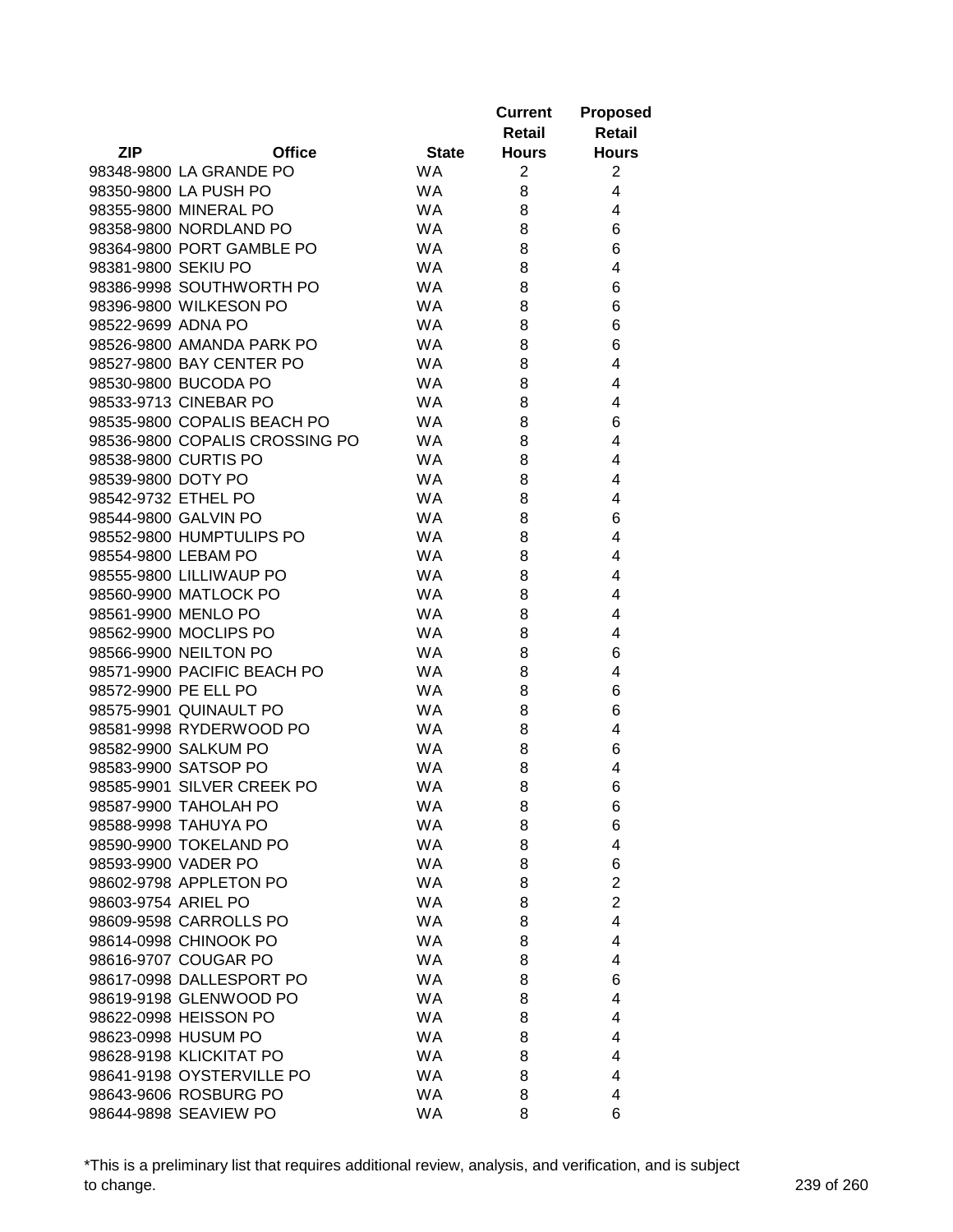|                     |                              |              | <b>Current</b><br>Retail | <b>Proposed</b><br>Retail |
|---------------------|------------------------------|--------------|--------------------------|---------------------------|
| <b>ZIP</b>          | <b>Office</b>                | <b>State</b> | <b>Hours</b>             | <b>Hours</b>              |
|                     | 98647-9740 SKAMOKAWA PO      | <b>WA</b>    | 8                        | 4                         |
|                     | 98649-9891 TOUTLE PO         | <b>WA</b>    | 8                        | 6                         |
|                     | 98650-9735 TROUT LAKE PO     | <b>WA</b>    | 8                        | 6                         |
|                     | 98651-9250 UNDERWOOD PO      | <b>WA</b>    | 8                        | 4                         |
|                     | 98673-9198 WISHRAM PO        | <b>WA</b>    | 8                        | 4                         |
|                     | 98811-9900 ARDENVOIR PO      | <b>WA</b>    | 6                        | 4                         |
|                     | 98814-9900 CARLTON PO        | <b>WA</b>    | 8                        | 4                         |
|                     | 98817-9900 CHELAN FALLS PO   | <b>WA</b>    | 8                        | 4                         |
|                     | 98819-9800 CONCONULLY PO     | <b>WA</b>    | 8                        | 4                         |
|                     | 98821-9800 DRYDEN PO         | <b>WA</b>    | 8                        | 6                         |
|                     | 98827-9726 LOOMIS PO         | <b>WA</b>    | 8                        | 4                         |
|                     | 98829-9800 MALOTT PO         | WA.          | 8                        | 6                         |
|                     | 98830-9800 MANSFIELD PO      | <b>WA</b>    | 8                        | 4                         |
|                     | 98832-9800 MARLIN PO         | <b>WA</b>    | 4                        | $\overline{2}$            |
|                     | 98834-9800 METHOW PO         | <b>WA</b>    | 8                        | 4                         |
|                     | 98836-9800 MONITOR PO        | <b>WA</b>    | 8                        | 6                         |
|                     | 98849-9800 RIVERSIDE PO      | <b>WA</b>    | 8                        | 6                         |
|                     | 98850-9597 ROCK ISLAND PO    | <b>WA</b>    | 8                        | 6                         |
|                     | 98852-9801 STEHEKIN PO       | <b>WA</b>    | 6                        | 6                         |
|                     | 98853-9800 STRATFORD PO      | <b>WA</b>    | 4                        | $\overline{2}$            |
|                     | 98859-9515 WAUCONDA PO       | <b>WA</b>    | 8                        | 4                         |
|                     | 98860-9800 WILSON CREEK PO   | <b>WA</b>    | 8                        | 4                         |
|                     | 98920-9800 BROWNSTOWN PO     | <b>WA</b>    | 8                        | 4                         |
| 98921-9800 BUENA PO |                              | <b>WA</b>    | 8                        | 6                         |
|                     | 98923-9800 COWICHE PO        | <b>WA</b>    | 8                        | 6                         |
|                     | 98925-9800 EASTON PO         | <b>WA</b>    | 8                        | 6                         |
|                     | 98933-9800 HARRAH PO         | <b>WA</b>    | 8                        | 6                         |
|                     | 98938-9546 OUTLOOK PO        | <b>WA</b>    | 8                        | 4                         |
|                     | 98939-9800 PARKER PO         | <b>WA</b>    | 8                        | 4                         |
|                     | 98940-9800 RONALD PO         | <b>WA</b>    | 8                        | 4                         |
|                     | 98943-9800 SOUTH CLE ELUM PO | <b>WA</b>    | 8                        | 6                         |
| 98946-9580 THORP PO |                              | <b>WA</b>    | 8                        | 6                         |
|                     | 98952-9800 WHITE SWAN PO     | <b>WA</b>    | 8                        | 6                         |
|                     | 99008-9998 EDWALL PO         | <b>WA</b>    | 8                        | 4                         |
|                     | 99012-9998 FAIRFIELD PO      | <b>WA</b>    | 8                        | 6                         |
| 99013-9998 FORD PO  |                              | <b>WA</b>    | 8                        | 6                         |
|                     | 99014-9998 FOUR LAKES PO     | <b>WA</b>    | 8                        | 4                         |
| 99018-9998 LATAH PO |                              | <b>WA</b>    | 8                        | 4                         |
|                     | 99020-9998 MARSHALL PO       | <b>WA</b>    | 8                        | 4                         |
|                     | 99031-9998 SPANGLE PO        | <b>WA</b>    | 8                        | 6                         |
|                     | 99032-9998 SPRAGUE PO        | <b>WA</b>    | 8                        | 6                         |
|                     | 99036-9998 VALLEYFORD PO     | <b>WA</b>    | 8                        | 6                         |
|                     | 99039-9998 WAVERLY PO        | <b>WA</b>    | 8                        | 4                         |
|                     | 99040-9998 WELLPINIT PO      | <b>WA</b>    | 8                        | 6                         |
|                     | 99102-9998 ALBION PO         | <b>WA</b>    | 8                        | 4                         |
|                     | 99103-9998 ALMIRA PO         | <b>WA</b>    | 8                        | 4                         |
|                     | 99110-9998 CLAYTON PO        | <b>WA</b>    | 8                        | 6                         |
|                     | 99113-9998 COLTON PO         | <b>WA</b>    | 8                        | 6                         |
|                     | 99116-9998 COULEE DAM PO     | <b>WA</b>    | 8                        | 6                         |
|                     | 99117-9998 CRESTON PO        | WA           | 8                        | 6                         |

\*This is a preliminary list that requires additional review, analysis, and verification, and is subject to change. 240 of 260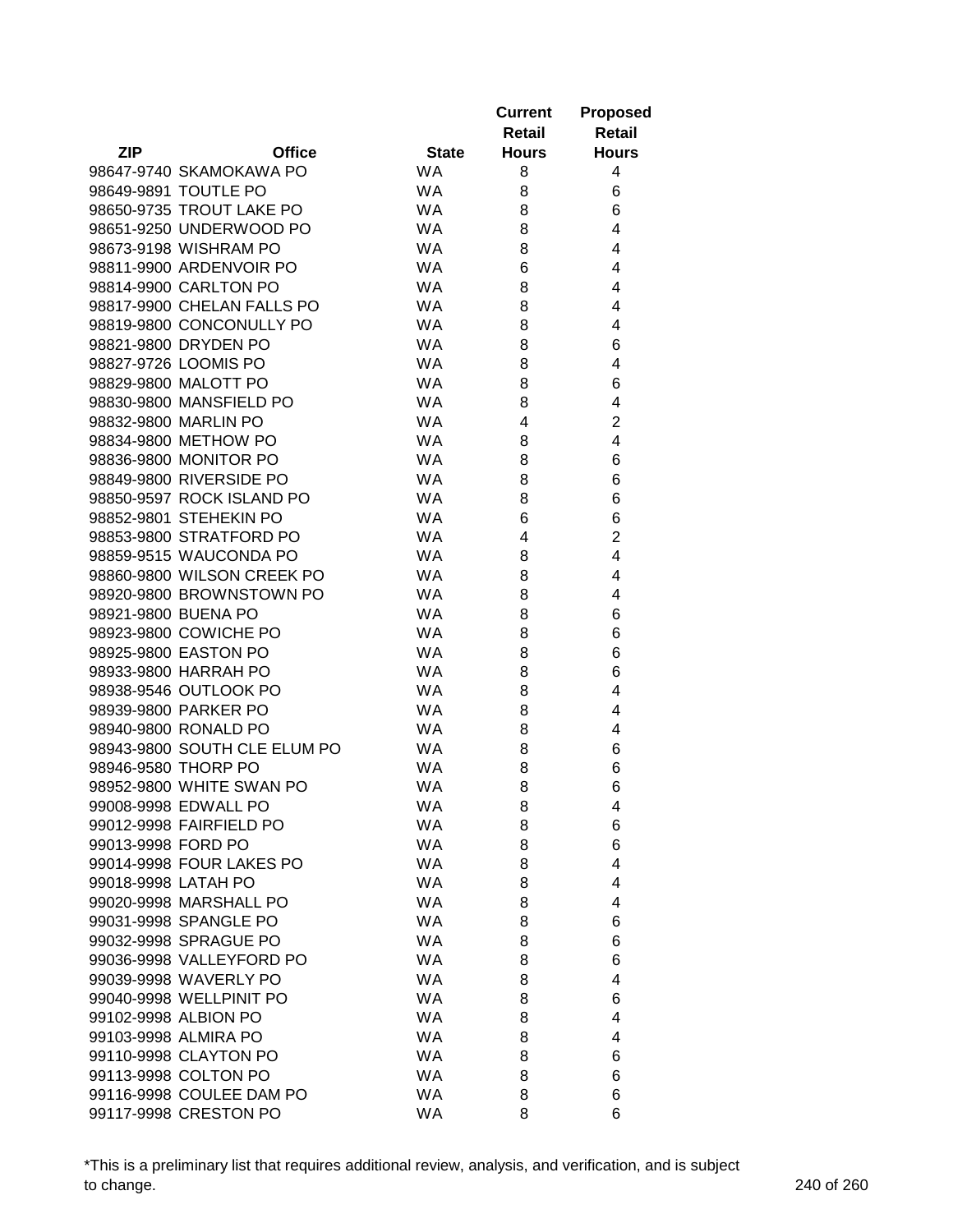|                              |              | <b>Current</b> | <b>Proposed</b> |
|------------------------------|--------------|----------------|-----------------|
|                              |              | Retail         | <b>Retail</b>   |
| <b>ZIP</b><br><b>Office</b>  | <b>State</b> | <b>Hours</b>   | <b>Hours</b>    |
| 99118-9998 CURLEW PO         | <b>WA</b>    | 8              | 6               |
| 99119-9998 CUSICK PO         | <b>WA</b>    | 8              | 4               |
| 99124-9998 ELMER CITY PO     | <b>WA</b>    | 8              | 4               |
| 99125-9998 ENDICOTT PO       | <b>WA</b>    | 8              | 4               |
| 99128-9998 FARMINGTON PO     | <b>WA</b>    | 8              | 4               |
| 99130-9998 GARFIELD PO       | <b>WA</b>    | 8              | 6               |
| 99131-9998 GIFFORD PO        | <b>WA</b>    | 4              | 4               |
| 99134-9998 HARRINGTON PO     | <b>WA</b>    | 8              | 6               |
| 99135-9998 HARTLINE PO       | <b>WA</b>    | 8              | 4               |
| 99137-9998 HUNTERS PO        | <b>WA</b>    | 8              | 6               |
| 99140-9998 KELLER PO         | <b>WA</b>    | 8              | 4               |
| 99146-9998 LAURIER PO        | <b>WA</b>    | 8              | 4               |
| 99149-9998 MALDEN PO         | <b>WA</b>    | 8              | 4               |
| 99150-9998 MALO PO           | <b>WA</b>    | 8              | 4               |
| 99151-9998 MARCUS PO         | <b>WA</b>    | 8              | 4               |
| 99152-9998 METALINE PO       | <b>WA</b>    | 8              | 4               |
| 99153-9998 METALINE FALLS PO | <b>WA</b>    | 8              | 6               |
| 99158-9998 OAKESDALE PO      | <b>WA</b>    | 8              | 6               |
| 99170-9998 ROSALIA PO        | <b>WA</b>    | 8              | 6               |
| 99171-9998 SAINT JOHN PO     | <b>WA</b>    | 8              | 6               |
| 99173-9998 SPRINGDALE PO     | <b>WA</b>    | 8              | 6               |
| 99174-9998 STEPTOE PO        | <b>WA</b>    | 6              | $\overline{2}$  |
| 99179-9998 UNIONTOWN PO      | <b>WA</b>    | 8              | 4               |
| 99181-9998 VALLEY PO         | <b>WA</b>    | 8              | 6               |
| 99321-9998 BEVERLY PO        | <b>WA</b>    | 8              | 4               |
| 99323-9998 BURBANK PO        | <b>WA</b>    | 8              | 6               |
| 99329-9998 DIXIE PO          | <b>WA</b>    | 8              | 4               |
| 99330-9998 ELTOPIA PO        | <b>WA</b>    | 8              | 6               |
| 99333-9998 HOOPER PO         | <b>WA</b>    | 8              | 4               |
| 99335-9998 KAHLOTUS PO       | <b>WA</b>    | 8              | 4               |
| 99341-9998 LIND PO           | <b>WA</b>    | 8              | 6               |
| 99343-9998 MESA PO           | <b>WA</b>    | 8              | 6               |
| 99345-9998 PATERSON PO       | <b>WA</b>    | 8              | 4               |
| 99346-9998 PLYMOUTH PO       | <b>WA</b>    | 8              | 4               |
| 99348-9998 PRESCOTT PO       | <b>WA</b>    | 8              | 4               |
| 99356-9998 ROOSEVELT PO      | <b>WA</b>    | 8              | 4               |
| 99359-9998 STARBUCK PO       | <b>WA</b>    | 8              | 4               |
| 99360-9998 TOUCHET PO        | <b>WA</b>    | 8              | 4               |
| 99363-9998 WALLULA PO        | <b>WA</b>    | 8              | 4               |
| 99401-9998 ANATONE PO        | <b>WA</b>    | 8              | 4               |
| 53001-9800 ADELL PO          | WI           | 8              | 6               |
| 53002-9800 ALLENTON PO       | WI           | 8              | 6               |
| 53003-9800 ASHIPPUN PO       | WI           | 8              | 4               |
| 53011-1602 CASCADE PO        | WI           | 8              | 6               |
| 53013-1338 CEDAR GROVE PO    | WI           | 8              | 6               |
| 53016-9800 CLYMAN PO         | WI           | 8              | 4               |
| 53017-9398 COLGATE PO        | WI           | 8              | 4               |
| 53019-9800 EDEN PO           | WI           | 8              | 6               |
| 53020-2131 ELKHART LAKE PO   | WI           | 8              | 6               |
| 53023-1153 GLENBEULAH PO     | WI           | 8              | 6               |

\*This is a preliminary list that requires additional review, analysis, and verification, and is subject to change. 241 of 260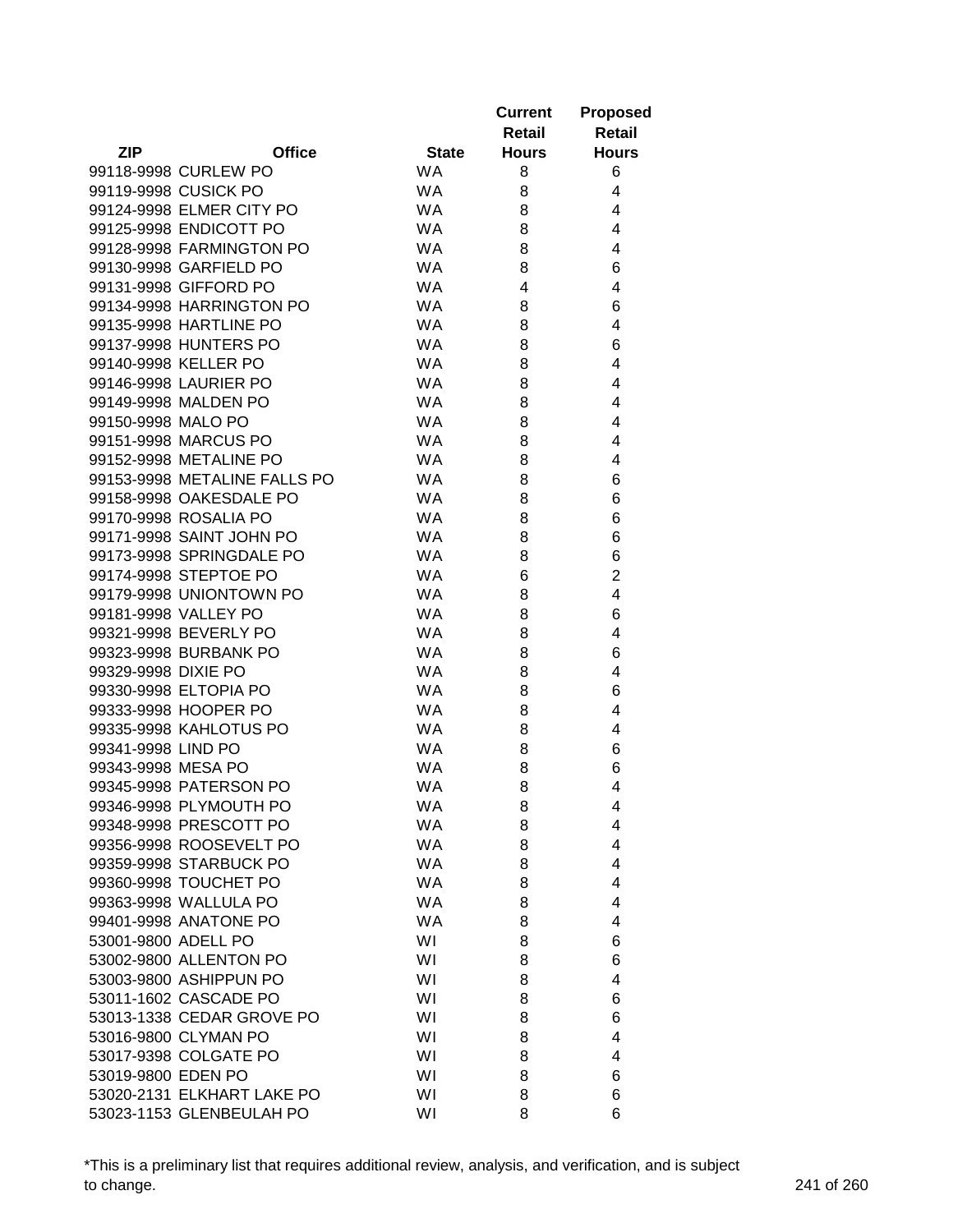|                     |                             |              | <b>Current</b> | <b>Proposed</b> |
|---------------------|-----------------------------|--------------|----------------|-----------------|
|                     |                             |              | <b>Retail</b>  | Retail          |
| <b>ZIP</b>          | <b>Office</b>               | <b>State</b> | <b>Hours</b>   | <b>Hours</b>    |
|                     | 53026-9800 GREENBUSH PO     | WI           | 8              | $\overline{c}$  |
|                     | 53031-9800 HINGHAM PO       | WI           | 8              | 4               |
|                     | 53034-9500 HUSTISFORD PO    | WI           | 8              | 6               |
|                     | 53035-9530 IRON RIDGE PO    | WI           | 8              | 6               |
|                     | 53046-9786 LANNON PO        | WI           | 8              | 6               |
|                     | 53047-9800 LEBANON PO       | WI           | 8              | 4               |
|                     | 53049-9998 MALONE PO        | WI           | 8              | 6               |
|                     | 53056-9800 MERTON PO        | WI           | 8              | 6               |
|                     | 53058-9998 NASHOTAH PO      | WI           | 8              | 4               |
|                     | 53059-9521 NEOSHO PO        | WI           | 8              | 4               |
|                     | 53060-9800 NEWBURG PO       | WI           | 8              | 4               |
|                     | 53063-9601 NEWTON PO        | WI           | 8              | 6               |
|                     | 53064-9800 NORTH LAKE PO    | WI           | 8              | 6               |
|                     | 53069-9763 OKAUCHEE PO      | WI           | 8              | 6               |
|                     | 53076-9998 RICHFIELD PO     | WI           | 8              | 6               |
|                     | 53078-9998 RUBICON PO       | WI           | 8              | 4               |
|                     | 53079-1479 SAINT CLOUD PO   | WI           | 8              | 4               |
|                     | 53088-9800 STOCKBRIDGE PO   | WI           | 8              | 4               |
|                     | 53091-9800 THERESA PO       | WI           | 8              | 4               |
|                     | 53093-9998 WALDO PO         | WI           | 8              | 4               |
|                     | 53101-9800 BASSETT PO       | WI           | 8              | 4               |
|                     | 53108-9998 CALEDONIA PO     | WI           | 8              | 4               |
|                     | 53109-9800 CAMP LAKE PO     | WI           | 8              | 4               |
|                     | 53114-1605 DARIEN PO        | WI           | 8              | 6               |
| 53119-9800 EAGLE PO |                             | WI           | 8              | 6               |
|                     | 53125-1196 FONTANA PO       | WI           | 8              | 6               |
|                     | 53137-9998 HELENVILLE PO    | WI           | 8              | 4               |
|                     | 53138-9800 HONEY CREEK PO   | WI           |                | $\overline{2}$  |
|                     | 53139-9998 KANSASVILLE PO   |              | 8              |                 |
|                     |                             | WI           | 8              | 6               |
| 53148-9800 LYONS PO |                             | WI           | 8              | 4               |
|                     | 53152-9800 NEW MUNSTER PO   | WI           | 8              | 4               |
|                     | 53153-9791 NORTH PRAIRIE PO | WI           | 8              | 6               |
|                     | 53156-9347 PALMYRA PO       | WI           | 8              | 6               |
|                     | 53159-9800 POWERS LAKE PO   | WI           | 8              | 4               |
|                     | 53167-9800 ROCHESTER PO     | WI           | 8              | 6               |
|                     | 53170-1701 SILVER LAKE PO   | WI           | 8              | 6               |
|                     | 53176-9800 SPRINGFIELD PO   | WI           | 8              | 6               |
|                     | 53178-9998 SULLIVAN PO      | WI           | 8              | 4               |
|                     | 53179-9349 TREVOR PO        | WI           | 8              | 4               |
|                     | 53194-9800 WOODWORTH PO     | WI           | 6              | 4               |
| 53195-9801 ZENDA PO |                             | WI           | 8              | 4               |
| 53501-9700 AFTON PO |                             | WI           | 8              | 4               |
|                     | 53502-9300 ALBANY PO        | WI           | 8              | 4               |
| 53503-9707 ARENA PO |                             | WI           | 8              | 6               |
|                     | 53504-9773 ARGYLE PO        | WI           | 8              | 6               |
|                     | 53505-9754 AVALON PO        | WI           | 8              | 4               |
| 53506-9668 AVOCA PO |                             | WI           | 8              | 4               |
|                     | 53507-9534 BARNEVELD PO     | WI           | 8              | 4               |
|                     | 53510-9636 BELMONT PO       | WI           | 8              | 6               |
|                     | 53515-9421 BLACK EARTH PO   | WI           | 8              | 4               |

\*This is a preliminary list that requires additional review, analysis, and verification, and is subject to change. 242 of 260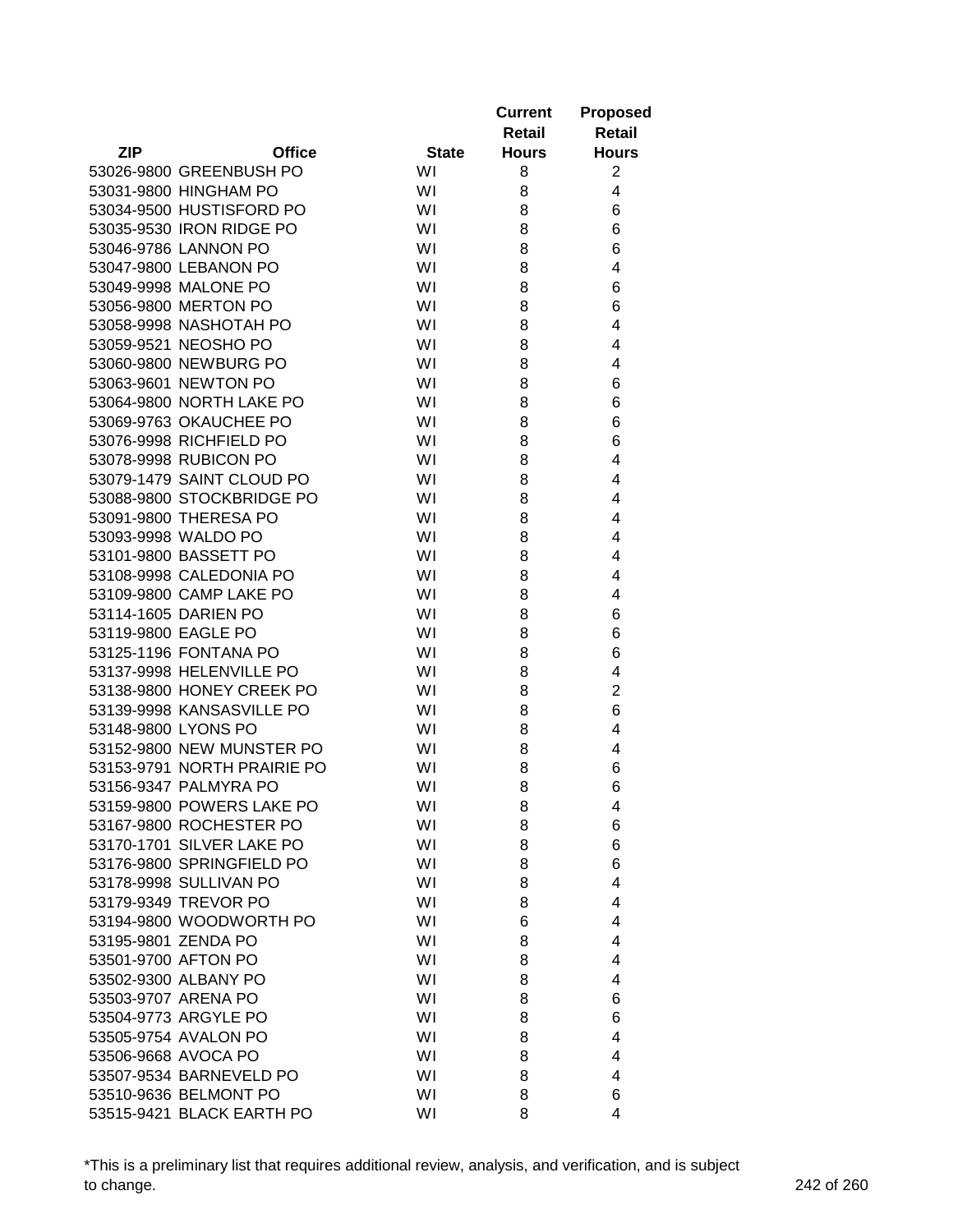|                     |                              |              | <b>Current</b> | <b>Proposed</b> |
|---------------------|------------------------------|--------------|----------------|-----------------|
|                     |                              |              | <b>Retail</b>  | <b>Retail</b>   |
| <b>ZIP</b>          | <b>Office</b>                | <b>State</b> | <b>Hours</b>   | <b>Hours</b>    |
|                     | 53516-9726 BLANCHARDVILLE PO | WI           | 8              | 6               |
|                     | 53517-9699 BLUE MOUNDS PO    | WI           | 8              | 4               |
|                     | 53518-9473 BLUE RIVER PO     | WI           | 8              | 4               |
|                     | 53521-9784 BROOKLYN PO       | WI           | 8              | 4               |
|                     | 53522-9521 BROWNTOWN PO      | WI           | 8              | 4               |
|                     | 53525-9001 CLINTON PO        | WI           | 8              | 6               |
| 53526-9634 COBB PO  |                              | WI           | 8              | 4               |
| 53529-9615 DANE PO  |                              | WI           | 8              | 4               |
|                     | 53531-9669 DEERFIELD PO      | WI           | 8              | 6               |
|                     | 53537-9700 FOOTVILLE PO      | WI           | 8              | 4               |
|                     | 53540-9700 GOTHAM PO         | WI           | 8              | $\overline{c}$  |
|                     | 53541-9674 GRATIOT PO        | WI           | 8              | 4               |
|                     | 53543-9550 HIGHLAND PO       | WI           | 8              | 6               |
|                     | 53544-9473 HOLLANDALE PO     | WI           | 8              | 4               |
| 53550-9517 JUDA PO  |                              | WI           | 8              | 4               |
|                     | 53553-9738 LINDEN PO         | WI           | 8              | 4               |
|                     | 53554-9415 LIVINGSTON PO     | WI           | 8              | 4               |
|                     | 53556-3818 LONE ROCK PO      | WI           | 8              | 6               |
|                     | 53557-9743 LOWELL PO         | WI           | 8              | 4               |
|                     | 53559-8518 MARSHALL PO       | WI           | 8              | 6               |
|                     | 53561-9531 MERRIMAC PO       | WI           | 8              | 6               |
|                     | 53569-9703 MONTFORT PO       | WI           | 8              | 4               |
|                     | 53570-9404 MONTICELLO PO     | WI           | 8              | 6               |
|                     | 53571-9700 MORRISONVILLE PO  | WI           | 8              | 4               |
|                     | 53573-9116 MUSCODA PO        | WI           | 8              | 6               |
|                     | 53576-9464 ORFORDVILLE PO    | WI           | 8              | 6               |
| 53577-9667 PLAIN PO |                              | WI           | 8              | 6               |
|                     | 53579-9667 REESEVILLE PO     | WI           | 8              | 6               |
|                     | 53580-9672 REWEY PO          | WI           | 8              | 4               |
|                     | 53582-9711 RIDGEWAY PO       | WI           | 8              | $\overline{c}$  |
|                     | 53584-9700 SEXTONVILLE PO    | WI           | 8              | $\overline{2}$  |
|                     | 53585-9605 SHARON PO         | WI           | 8              | 6               |
|                     | 53586-9323 SHULLSBURG PO     | WI           | 8              | 4               |
|                     | 53587-9509 SOUTH WAYNE PO    | WI           | 8              | 4               |
|                     | 53598-9600 WINDSOR PO        | WI           | 8              | 4               |
|                     | 53599-9700 WOODFORD PO       | WI           | 6              | $\overline{2}$  |
|                     | 53801-9506 BAGLEY PO         | WI           | 8              | 4               |
|                     | 53802-9701 BEETOWN PO        | WI           | 6              | $\overline{2}$  |
|                     | 53803-9758 BENTON PO         | WI           | 8              | $\overline{4}$  |
|                     | 53804-9620 BLOOMINGTON PO    | WI           | 8              | 6               |
|                     | 53806-9534 CASSVILLE PO      | WI           | 8              | 6               |
|                     | 53808-9700 DICKEYVILLE PO    | WI           | 8              | 6               |
|                     | 53810-9787 GLEN HAVEN PO     | WI           | 8              | $\overline{2}$  |
|                     | 53812-9700 KIELER PO         | WI           | 8              | 4               |
|                     | 53816-9637 MOUNT HOPE PO     | WI           | 8              | 4               |
|                     | 53817-9701 PATCH GROVE PO    | WI           | 8              | $\overline{c}$  |
|                     | 53820-9310 POTOSI PO         | WI           | 8              | 6               |
|                     | 53824-9700 SINSINAWA PO      | WI           | 8              | 4               |
|                     | 53825-9603 STITZER PO        | WI           | 8              | $\overline{2}$  |
|                     | 53826-9682 WAUZEKA PO        | WI           | 8              | 4               |

\*This is a preliminary list that requires additional review, analysis, and verification, and is subject to change. 243 of 260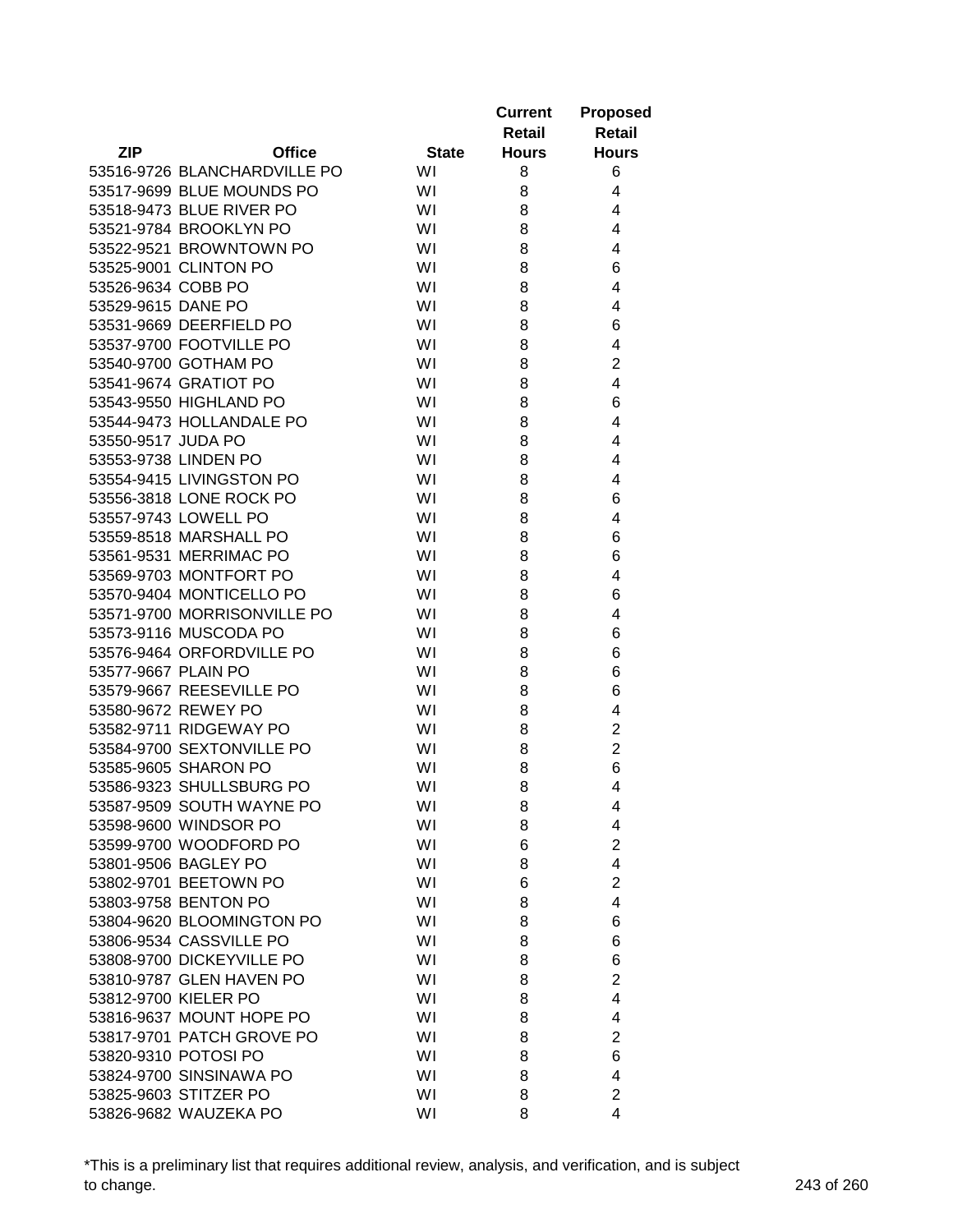|                     |                               |              | <b>Current</b><br>Retail | <b>Proposed</b><br><b>Retail</b> |
|---------------------|-------------------------------|--------------|--------------------------|----------------------------------|
| <b>ZIP</b>          | <b>Office</b>                 | <b>State</b> | <b>Hours</b>             | <b>Hours</b>                     |
|                     | 53911-9783 ARLINGTON PO       | WI           | 8                        | 4                                |
|                     | 53919-9674 BRANDON PO         | WI           | 8                        | 4                                |
|                     | 53920-9701 BRIGGSVILLE PO     | WI           | 8                        | 4                                |
|                     | 53922-9604 BURNETT PO         | WI           | 8                        | 4                                |
|                     | 53923-9772 CAMBRIA PO         | WI           | 8                        | 4                                |
|                     | 53924-9701 CAZENOVIA PO       | WI           | 8                        | 4                                |
|                     | 53926-9346 DALTON PO          | WI           | 8                        | 4                                |
|                     | 53928-9700 DOYLESTOWN PO      | WI           | 6                        | $\overline{2}$                   |
| 53929-9998 ELROY PO |                               | WI           | 8                        | 6                                |
|                     | 53930-9788 ENDEAVOR PO        | WI           | 8                        | 4                                |
|                     | 53931-9700 FAIRWATER PO       | WI           | 8                        | 4                                |
|                     | 53932-9405 FALL RIVER PO      | WI           | 8                        | 6                                |
|                     | 53933-9552 FOX LAKE PO        | WI           | 8                        | 6                                |
|                     | 53935-9701 FRIESLAND PO       | WI           | 8                        | 4                                |
|                     | 53936-9402 GRAND MARSH PO     | WI           | 8                        | 4                                |
|                     | 53937-9516 HILLPOINT PO       | WI           | 8                        | 4                                |
|                     | 53939-9700 KINGSTON PO        | WI           | 8                        | 4                                |
|                     | 53941-9141 LA VALLE PO        | WI           | 8                        | 4                                |
|                     | 53942-9701 LIME RIDGE PO      | WI           | 8                        | $\overline{2}$                   |
|                     | 53943-9696 LOGANVILLE PO      |              |                          | 4                                |
|                     | 53944-9200 LYNDON STATION PO  | WI           | 8                        | 4                                |
|                     |                               | WI           | 8                        |                                  |
|                     | 53947-9700 MARQUETTE PO       | WI           | 8                        | $\overline{2}$                   |
|                     | 53951-9584 NORTH FREEDOM PO   | WI           | 8                        | $\overline{4}$                   |
|                     | 53952-9045 OXFORD PO          | WI           | 8                        | 6                                |
|                     | 53953-9700 PACKWAUKEE PO      | WI           | 8                        | 4                                |
| 53960-9365 RIO PO   |                               | WI           | 8                        | 4                                |
|                     | 53961-8043 ROCK SPRINGS PO    | WI           | 8                        | 4                                |
|                     | 53962-9700 UNION CENTER PO    | WI           | 8                        | $\overline{2}$                   |
|                     | 53968-8918 WONEWOC PO         | WI           | 8                        | 6                                |
|                     | 53969-9700 WYOCENA PO         | WI           | 8                        | 4                                |
|                     | 54003-4702 BELDENVILLE PO     | WI           | 8                        | $\overline{2}$                   |
|                     | 54004-9110 CLAYTON PO         | WI           | 8                        | 6                                |
|                     | 54006-3303 CUSHING PO         | WI           | 8                        | 4                                |
|                     | 54007-9793 DEER PARK PO       | WI           | 8                        | 4                                |
|                     | 54009-9043 DRESSER PO         | WI           | 8                        | 6                                |
|                     | 54014-8000 HAGER CITY PO      | WI           | 8                        | 6                                |
|                     | 54026-9253 STAR PRAIRIE PO    | WI           | 8                        | 6                                |
|                     | 54027-3945 WILSON PO          | WI           | 8                        | 4                                |
|                     | 54101-9543 ABRAMS PO          | WI           | 8                        | 6                                |
|                     | 54102-9800 AMBERG PO          | WI           | 8                        | $\overline{4}$                   |
|                     | 54103-9800 ARMSTRONG CREEK PO | WI           | 8                        | 4                                |
|                     | 54104-9766 ATHELSTANE PO      | WI           | 8                        | 4                                |
|                     | 54106-9742 BLACK CREEK PO     | WI           | 8                        | 4                                |
| 54111-9800 CECIL PO |                               | WI           | 8                        | 6                                |
|                     | 54113-9998 COMBINED LOCKS PO  | WI           | 8                        | 6                                |
| 54120-9800 FENCE PO |                               | WI           | 8                        | 4                                |
|                     | 54123-9800 FOREST JUNCTION PO | WI           | 8                        | 4                                |
|                     | 54124-9021 GILLETT PO         | WI           | 8                        | 6                                |
|                     | 54125-9800 GOODMAN PO         | WI           | 8                        | 4                                |
|                     | 54126-9123 GREENLEAF PO       | WI           | 8                        | 4                                |

\*This is a preliminary list that requires additional review, analysis, and verification, and is subject to change. 244 of 260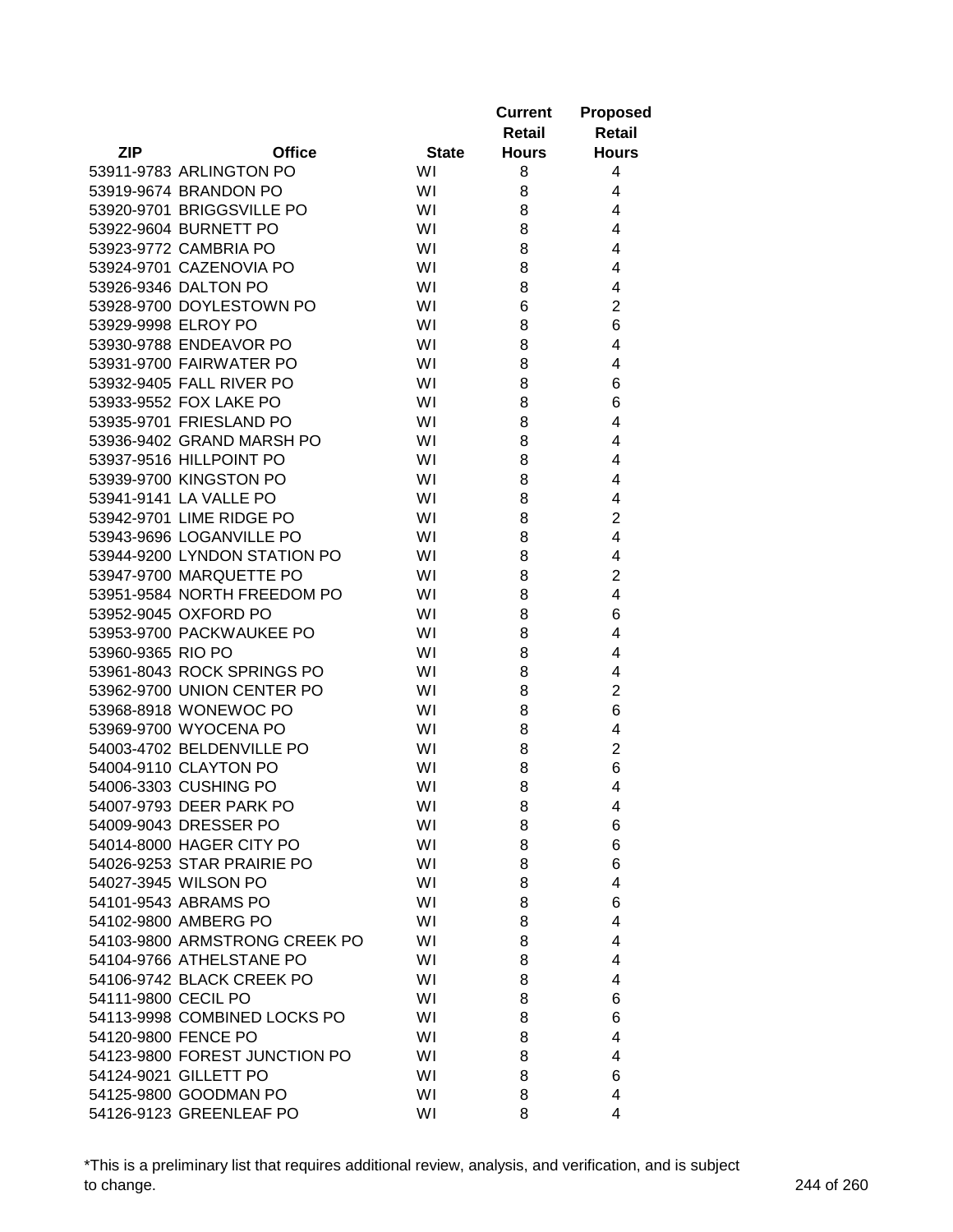|                     |                                 |              | <b>Current</b> | <b>Proposed</b> |
|---------------------|---------------------------------|--------------|----------------|-----------------|
|                     |                                 |              | <b>Retail</b>  | <b>Retail</b>   |
| <b>ZIP</b>          | <b>Office</b>                   | <b>State</b> | <b>Hours</b>   | <b>Hours</b>    |
|                     | 54129-9800 HILBERT PO           | WI           | 8              | 4               |
|                     | 54137-9800 KRAKOW PO            | WI           | 8              | 6               |
| 54139-9409 LENA PO  |                                 | WI           | 8              | 6               |
|                     | 54141-8943 LITTLE SUAMICO PO    | WI           | 8              | 6               |
|                     | 54149-9664 MOUNTAIN PO          | WI           | 8              | 6               |
|                     | 54150-9800 NEOPIT PO            | WI           | 8              | 4               |
|                     | 54152-9800 NICHOLS PO           | WI           | 8              | 4               |
|                     | 54159-9701 PORTERFIELD PO       | WI           | 8              | 4               |
|                     | 54160-9800 POTTER PO            | WI           | 8              | 4               |
|                     | 54161-9736 POUND PO             | WI           | 8              | 4               |
|                     | 54170-8534 SHIOCTON PO          | WI           | 8              | 6               |
|                     | 54175-9000 TOWNSEND PO          | WI           | 8              | 6               |
|                     | 54177-9800 WAUSAUKEE PO         | WI           | 8              | 6               |
|                     | 54180-1058 WRIGHTSTOWN PO       | WI           | 8              | 6               |
|                     | 54204-9485 BRUSSELS PO          | WI           | 8              | 6               |
|                     | 54205-9484 CASCO PO             | WI           | 8              | 6               |
|                     | 54207-9800 COLLINS PO           | WI           | 6              | $\overline{2}$  |
|                     | 54210-9742 ELLISON BAY PO       | WI           | 8              | 6               |
|                     | 54211-9800 EPHRAIM PO           | WI           | 8              | 6               |
|                     | 54213-9997 FORESTVILLE PO       | WI           | 8              | 4               |
|                     | 54214-9800 FRANCIS CREEK PO     | WI           | 8              | 4               |
|                     | 54215-9800 KELLNERSVILLE PO     | WI           | 8              | 4               |
|                     | 54227-9300 MARIBEL PO           | WI           | 8              | 6               |
|                     | 54232-9800 SAINT NAZIANZ PO     | WI           | 8              | 6               |
|                     | 54240-9800 TISCH MILLS PO       | WI           | 6              | $\overline{2}$  |
|                     | 54246-9243 WASHINGTON ISLAND PO | WI           | 8              | 6               |
|                     | 54247-9556 WHITELAW PO          | WI           | 8              | 6               |
|                     | 54407-9545 AMHERST JUNCTION PO  | WI           | 8              | 4               |
| 54408-9800 ANIWA PO |                                 | WI           | 8              | 4               |
| 54410-9607 ARPIN PO |                                 | WI           | 8              | 4               |
|                     | 54412-9800 AUBURNDALE PO        | WI           | 8              | 4               |
|                     | 54413-9800 BABCOCK PO           | WI           | 8              | $\overline{2}$  |
|                     | 54414-9278 BIRNAMWOOD PO        | WI           | 8              | 4               |
|                     | 54415-9800 BLENKER PO           | WI           | 8              | $\overline{2}$  |
|                     | 54416-9737 BOWLER PO            | WI           | 8              | 4               |
|                     | 54417-9800 BROKAW PO            | WI           | 8              | 4               |
| 54420-9201 CHILI PO |                                 | WI           | 8              | 4               |
|                     | 54422-9800 CURTISS PO           | WI           | 8              | 4               |
|                     | 54423-9800 CUSTER PO            | WI           | 8              | 6               |
|                     | 54424-9800 DEERBROOK PO         | WI           |                |                 |
|                     |                                 |              | 8              | 6               |
|                     | 54425-9800 DORCHESTER PO        | WI           | 8              | 4               |
|                     | 54426-9050 EDGAR PO             | WI           | 8              | 6               |
| 54427-9504 ELAND PO |                                 | WI           | 8              | 4               |
| 54428-9413 ELCHO PO |                                 | WI           | 8              | 6               |
|                     | 54433-9800 GILMAN PO            | WI           | 8              | 6               |
|                     | 54435-9401 GLEASON PO           | WI           | 8              | 6               |
|                     | 54436-9800 GRANTON PO           | WI           | 8              | 6               |
|                     | 54440-9800 HATLEY PO            | WI           | 8              | 6               |
| 54442-9800 IRMA PO  |                                 | WI           | 8              | 4               |
|                     | 54443-9800 JUNCTION CITY PO     | WI           | 8              | 6               |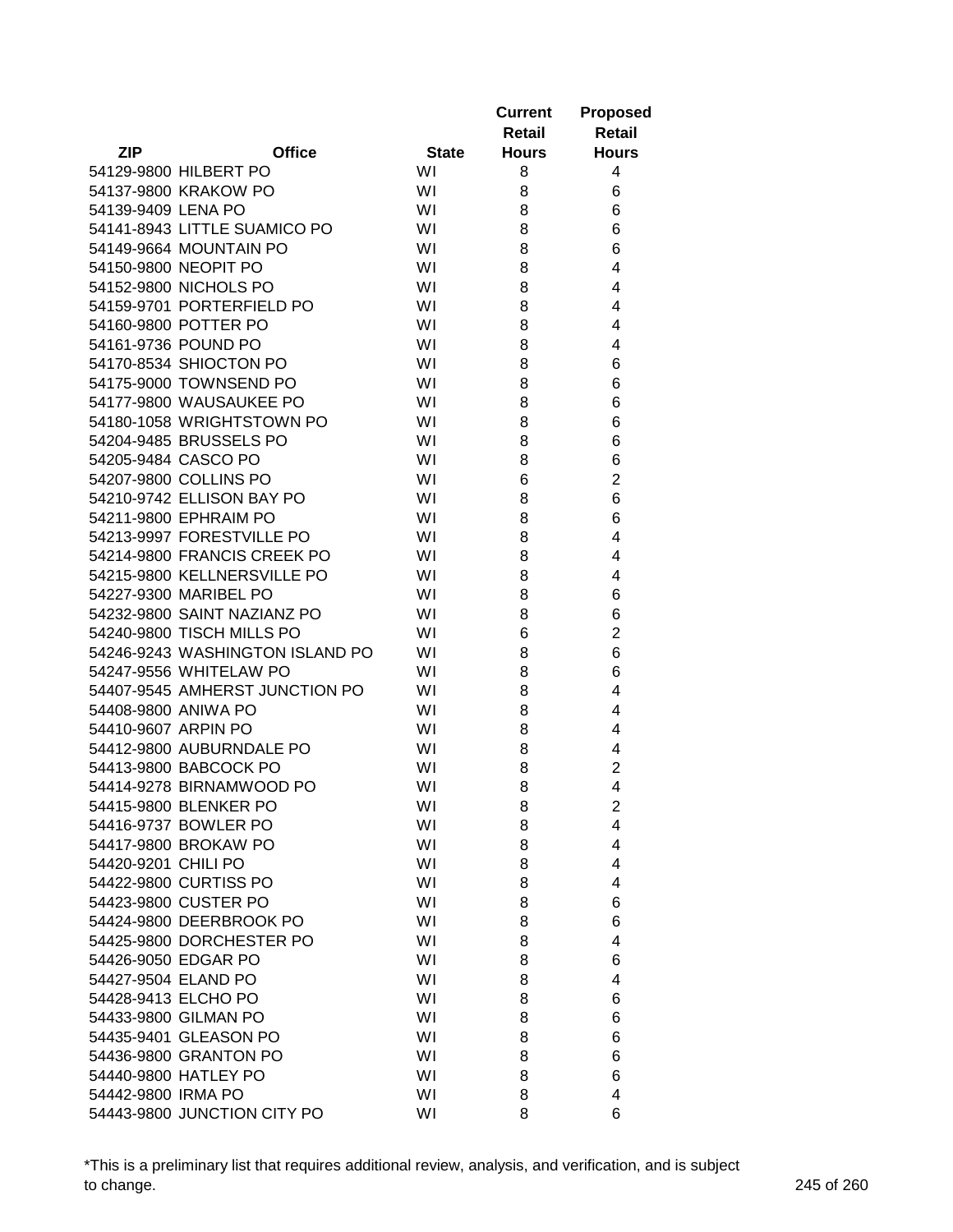| Retail                                                      | <b>Retail</b>  |
|-------------------------------------------------------------|----------------|
| <b>ZIP</b><br><b>Office</b><br><b>State</b><br><b>Hours</b> | <b>Hours</b>   |
| WI<br>54446-9406 LOYAL PO<br>8                              | 6              |
| 54447-9773 LUBLIN PO<br>WI<br>8                             | 4              |
| 54450-9800 MATTOON PO<br>WI<br>8                            | 4              |
| 54454-9800 MILLADORE PO<br>WI<br>8                          | 4              |
| 54458-9800 NELSONVILLE PO<br>WI<br>8                        | $\overline{2}$ |
| 54459-8345 OGEMA PO<br>WI<br>8                              | $\overline{4}$ |
| 8<br>54463-9501 PELICAN LAKE PO<br>WI                       | 4              |
| 54465-9712 PICKEREL PO<br>WI<br>8                           | 4              |
| WI<br>54469-9998 PORT EDWARDS PO<br>8                       | 4              |
| 54470-9800 RIB LAKE PO<br>WI<br>8                           | 6              |
| 54471-9767 RINGLE PO<br>WI<br>8                             | 4              |
| 54473-9800 ROSHOLT PO<br>WI<br>8                            | 6              |
| 54474-9998 ROTHSCHILD PO<br>WI<br>8                         | 6              |
| 54475-9728 RUDOLPH PO<br>WI<br>8                            | 6              |
| 54479-9789 SPENCER PO<br>WI<br>8                            | 6              |
| 54480-9800 STETSONVILLE PO<br>WI<br>8                       | 4              |
| 54484-9697 STRATFORD PO<br>WI<br>8                          | 4              |
| 54485-9800 SUMMIT LAKE PO<br>WI<br>8                        | 4              |
| 54486-9800 TIGERTON PO<br>WI<br>8                           | 6              |
| 54488-9800 UNITY PO<br>WI<br>8                              | 4              |
| WI<br>54489-9458 VESPER PO<br>8                             | 4              |
| 54490-9498 WESTBORO PO<br>WI<br>8                           | 4              |
| 54491-9436 WHITE LAKE PO<br>WI<br>8                         | 6              |
| WI<br>54493-8856 WILLARD PO<br>8                            | 4              |
| WI<br>54498-9800 WITHEE PO<br>8                             | 4              |
| WI<br>54511-9800 ARGONNE PO<br>8                            | 4              |
| 54513-9800 BRANTWOOD PO<br>WI<br>8                          | 4              |
| 54514-9800 BUTTERNUT PO<br>WI<br>8                          | 6              |
| 54515-9800 CATAWBA PO<br>WI<br>8                            | $\overline{2}$ |
| WI<br>54517-9800 CLAM LAKE PO<br>8                          | 6              |
| 54519-9401 CONOVER PO<br>WI<br>8                            | 6              |
| 54524-9800 FIFIELD PO<br>WI<br>8                            | 4              |
| 54526-9800 GLEN FLORA PO<br>WI<br>8                         | 6              |
| 54527-9800 GLIDDEN PO<br>WI<br>8                            | 4              |
| 54529-9712 HARSHAW PO<br>WI<br>8                            | 4              |
| 54530-9578 HAWKINS PO<br>WI<br>8                            | 4              |
| 54531-9800 HAZELHURST PO<br>WI<br>8                         | 6              |
| 54536-9800 IRON BELT PO<br>WI<br>8                          | $\overline{2}$ |
| 54537-8932 KENNAN PO<br>WI<br>8                             | 4              |
| 54539-9201 LAKE TOMAHAWK PO<br>WI<br>8                      | 6              |
| 54541-9800 LAONA PO<br>WI<br>8                              | 4              |
| 54542-9743 LONG LAKE PO<br>WI<br>8                          | 4              |
| 54545-9326 MANITOWISH WATERS PO<br>WI<br>8                  | 6              |
| 54546-9786 MELLEN PO<br>WI<br>8                             | 6              |
| 54550-9800 MONTREAL PO<br>WI<br>8                           | 4              |
| 54554-9800 PHELPS PO<br>WI<br>8                             | 6              |
| 54556-1157 PRENTICE PO<br>WI<br>8                           | 6              |
| 54557-9800 PRESQUE ISLE PO<br>WI<br>8                       | 6              |
|                                                             |                |
| 54558-9800 SAINT GERMAIN PO<br>WI<br>8                      | 6              |

\*This is a preliminary list that requires additional review, analysis, and verification, and is subject to change. 246 of 260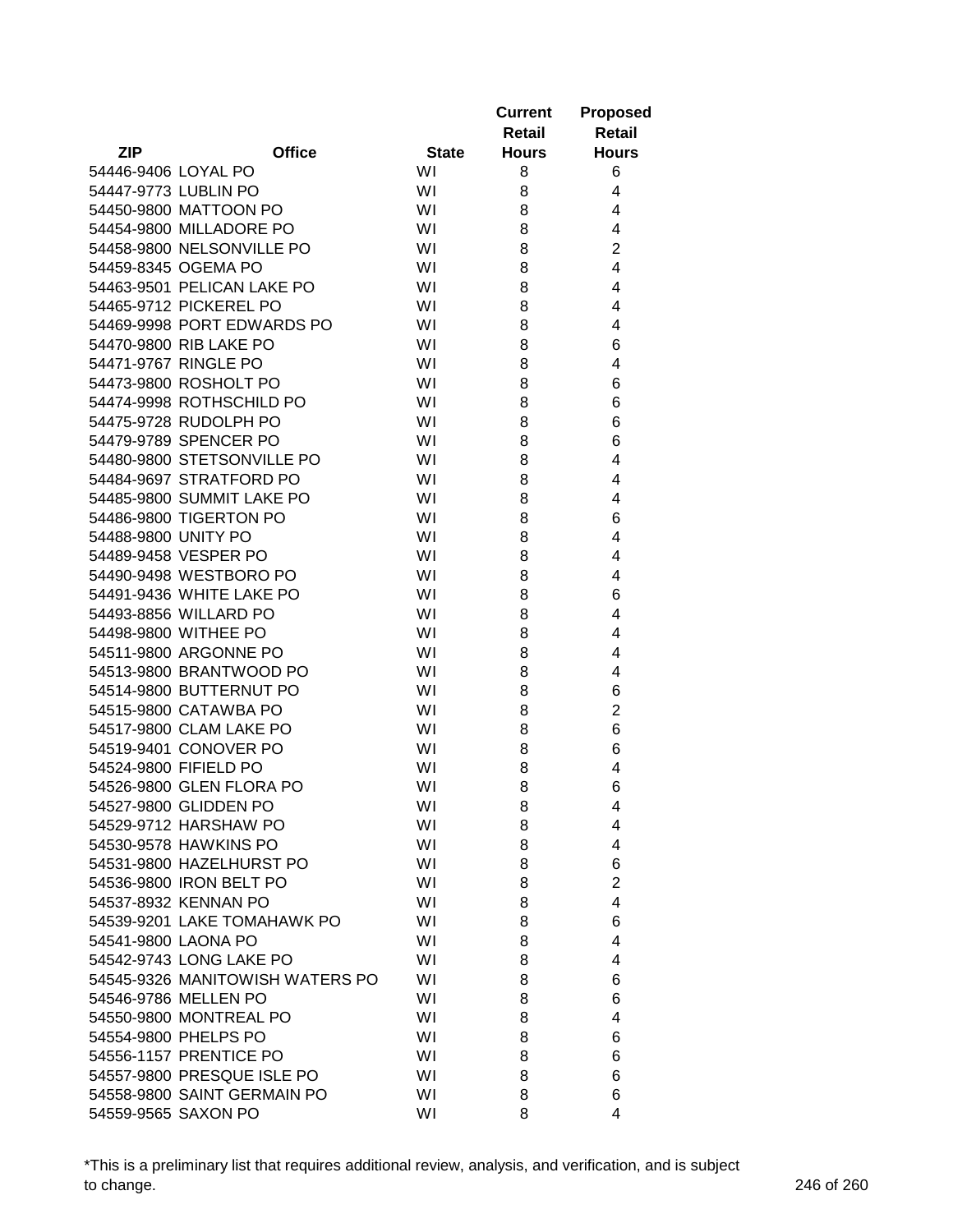|                     |                              |              | <b>Current</b> | <b>Proposed</b> |
|---------------------|------------------------------|--------------|----------------|-----------------|
|                     |                              |              | <b>Retail</b>  | <b>Retail</b>   |
| ZIP                 | <b>Office</b>                | <b>State</b> | <b>Hours</b>   | <b>Hours</b>    |
|                     | 54560-9634 SAYNER PO         | WI           | 8              | 6               |
| 54563-9657 TONY PO  |                              | WI           | 8              | 6               |
|                     | 54564-9416 TRIPOLI PO        | WI           | 8              | 4               |
|                     | 54611-9707 ALMA CENTER PO    | WI           | 8              | 4               |
|                     | 54613-4708 ARKDALE PO        | WI           | 8              | 4               |
|                     | 54618-5005 CAMP DOUGLAS PO   | WI           | 8              | 6               |
|                     | 54621-9797 CHASEBURG PO      | WI           | 8              | 4               |
|                     | 54623-8031 COON VALLEY PO    | WI           | 8              | 6               |
|                     | 54624-3200 DE SOTO PO        | WI           | 8              | 6               |
|                     | 54625-9737 DODGE PO          | WI           | 8              | 4               |
|                     | 54626-7301 EASTMAN PO        | WI           | 8              | 4               |
|                     | 54627-9797 ETTRICK PO        | WI           | 8              | 6               |
|                     | 54628-8177 FERRYVILLE PO     | WI           | 8              | 4               |
|                     | 54631-8307 GAYS MILLS PO     | WI           | 8              | 6               |
|                     | 54632-8905 GENOA PO          | WI           | 8              | 4               |
|                     | 54635-9788 HIXTON PO         | WI           | 8              | 6               |
|                     | 54638-7085 KENDALL PO        | WI           | 8              | 4               |
|                     | 54641-6500 MATHER PO         | WI           | 4              | $\overline{2}$  |
|                     | 54642-7203 MELROSE PO        | WI           | 8              | 6               |
|                     | 54643-6500 MILLSTON PO       | WI           | 6              | $\overline{2}$  |
|                     | 54644-9552 MINDORO PO        | WI           | 8              | 6               |
|                     | 54645-6500 MOUNT STERLING PO | WI           | 6              | $\overline{2}$  |
|                     | 54648-8091 NORWALK PO        | WI           | 8              | 6               |
|                     | 54649-6500 OAKDALE PO        | WI           | 8              | 4               |
|                     | 54651-5001 ONTARIO PO        | WI           | 8              | 4               |
|                     | 54652-7070 READSTOWN PO      | WI           | 8              | 4               |
|                     | 54653-8002 ROCKLAND PO       | WI           | 8              | 6               |
|                     | 54654-6500 SENECA PO         | WI           | 8              | 4               |
|                     | 54655-6534 SOLDIERS GROVE PO | WI           | 8              | 6               |
|                     | 54658-9530 STODDARD PO       | WI           | 8              | 6               |
|                     | 54659-6500 TAYLOR PO         | WI           | 8              | 4               |
|                     | 54662-6500 TUNNEL CITY PO    | WI           | 4              | $\overline{2}$  |
| 54664-5001 VIOLA PO |                              | WI           | 8              | 6               |
|                     | 54666-9602 WARRENS PO        | WI           | 8              | 6               |
|                     | 54670-8561 WILTON PO         | WI           | 8              | 4               |
|                     | 54721-9486 ARKANSAW PO       | WI           | 8              | $\overline{2}$  |
|                     | 54723-8324 BAY CITY PO       | WI           | 8              | $\overline{4}$  |
|                     | 54725-4400 BOYCEVILLE PO     | WI           | 8              | 6               |
| 54726-9059 BOYD PO  |                              | WI           | 8              | 4               |
|                     | 54731-4200 CONRATH PO        | WI           | 4              | $\overline{2}$  |
|                     | 54733-9702 DALLAS PO         | WI           | 8              | 4               |
|                     | 54735-4400 DOWNSVILLE PO     | WI           | 8              | 4               |
|                     | 54737-9504 EAU GALLE PO      | WI           | 4              | $\overline{2}$  |
| 54738-9336 ELEVA PO |                              | WI           | 8              | 6               |
|                     | 54740-8742 ELMWOOD PO        | WI           | 8              | 6               |
|                     | 54741-8260 FAIRCHILD PO      | WI           | 8              | 4               |
|                     | 54743-4400 GILMANTON PO      | WI           | 6              | $\overline{c}$  |
|                     | 54745-4508 HOLCOMBE PO       | WI           | 8              | 6               |
|                     | 54746-8208 HUMBIRD PO        | WI           | 8              | $\overline{2}$  |
|                     | 54748-1654 JIM FALLS PO      | WI           | 8              | 4               |

\*This is a preliminary list that requires additional review, analysis, and verification, and is subject to change. 247 of 260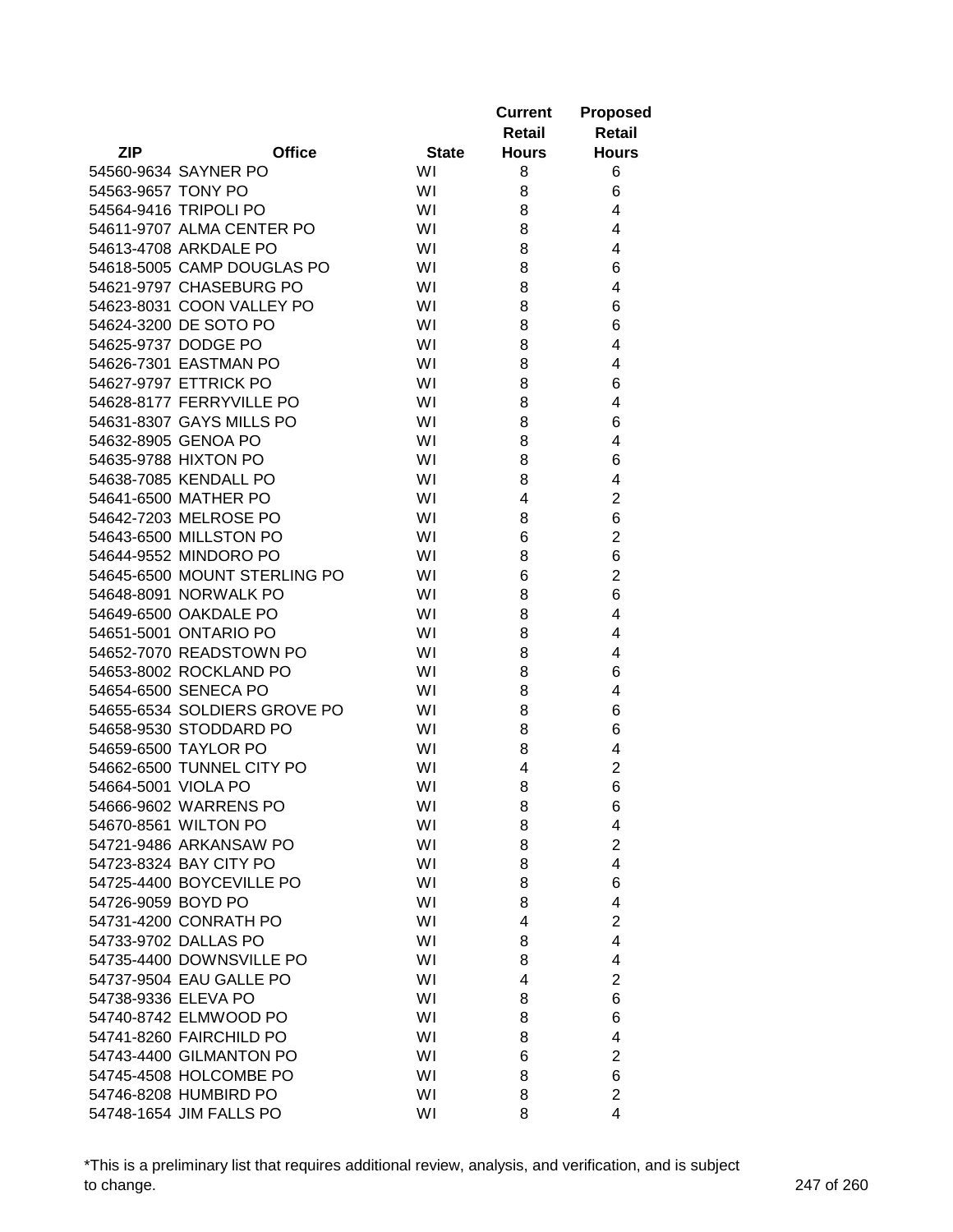|                     |                               |              | <b>Current</b> | <b>Proposed</b>         |
|---------------------|-------------------------------|--------------|----------------|-------------------------|
|                     |                               |              | Retail         | <b>Retail</b>           |
| <b>ZIP</b>          | <b>Office</b>                 | <b>State</b> | <b>Hours</b>   | <b>Hours</b>            |
| 54749-9538 KNAPP PO |                               | WI           | 8              | 4                       |
|                     | 54750-4400 MAIDEN ROCK PO     | WI           | 8              | 4                       |
|                     | 54754-4400 MERRILLAN PO       | WI           | 8              | 6                       |
|                     | 54756-8400 NELSON PO          | WI           | 8              | 4                       |
|                     | 54757-8593 NEW AUBURN PO      | WI           | 8              | 6                       |
| 54759-9702 PEPIN PO |                               | WI           | 8              | 6                       |
|                     | 54760-4400 PIGEON FALLS PO    | WI           | 8              | 4                       |
|                     | 54761-9003 PLUM CITY PO       | WI           | 8              | 4                       |
|                     | 54762-4400 PRAIRIE FARM PO    | WI           | 8              | 4                       |
|                     | 54763-4400 RIDGELAND PO       | WI           | 8              | 4                       |
|                     | 54765-4400 SAND CREEK PO      | WI           | 8              | 4                       |
|                     | 54766-9794 SHELDON PO         | WI           | 8              | 6                       |
|                     | 54769-4400 STOCKHOLM PO       | WI           | 8              | 4                       |
|                     | 54770-9252 STRUM PO           | WI           | 8              | 6                       |
|                     | 54772-8404 WHEELER PO         | WI           | 8              | 4                       |
|                     | 54805-7059 ALMENA PO          | WI           | 8              | 4                       |
|                     | 54813-9464 BARRONETT PO       | WI           | 8              | $\overline{2}$          |
| 54819-9450 BRUCE PO |                               | WI           | 8              | 6                       |
| 54820-9038 BRULE PO |                               | WI           | 8              | 4                       |
|                     | 54824-7470 CENTURIA PO        | WI           | 8              | 6                       |
|                     | 54826-9525 COMSTOCK PO        | WI           | 4              | $\overline{2}$          |
|                     | 54827-9601 CORNUCOPIA PO      | WI           | 8              | $\overline{\mathbf{4}}$ |
|                     | 54828-7180 COUDERAY PO        | WI           | 6              | $\overline{c}$          |
|                     | 54832-3626 DRUMMOND PO        | WI           | 8              | 4                       |
|                     | 54835-4120 EXELAND PO         | WI           | 8              | $\overline{2}$          |
|                     | 54838-9162 GORDON PO          | WI           | 8              | 6                       |
|                     | 54839-4474 GRAND VIEW PO      | WI           | 8              | $\overline{2}$          |
|                     | 54841-4407 HAUGEN PO          | WI           | 8              | 4                       |
|                     | 54842-4400 HAWTHORNE PO       | WI           | 8              | 4                       |
|                     | 54844-4500 HERBSTER PO        | WI           | 6              | 4                       |
|                     | 54846-4400 HIGH BRIDGE PO     | WI           | 8              | 4                       |
|                     | 54850-4400 LA POINTE PO       | WI           | 8              | 4                       |
| 54854-4402 MAPLE PO |                               | WI           | 8              | 4                       |
|                     | 54856-4405 MASON PO           | WI           | 8              | 4                       |
|                     | 54858-9029 MILLTOWN PO        | WI           | 8              | 4                       |
|                     | 54861-4401 ODANAH PO          | WI           | 8              | 4                       |
|                     | 54864-4404 POPLAR PO          | WI           | 8              | 4                       |
|                     | 54865-4400 PORT WING PO       | WI           | 8              | 4                       |
|                     | 54867-7013 RADISSON PO        | WI           | 8              | 6                       |
|                     | 54870-9021 SARONA PO          | WI           | 6              | $\overline{2}$          |
|                     | 54874-8531 SOUTH RANGE PO     | WI           | 8              | 6                       |
|                     | 54875-4400 SPRINGBROOK PO     | WI           | 8              | 4                       |
|                     | 54876-8901 STONE LAKE PO      | WI           | 8              | 6                       |
|                     | 54888-9350 TREGO PO           | WI           | 8              | 4                       |
|                     | 54895-8709 WEYERHAEUSER PO    | WI           | 8              | 4                       |
|                     | 54909-9382 ALMOND PO          | WI           | 8              | 6                       |
|                     | 54921-8811 BANCROFT PO        | WI           | 8              | 4                       |
|                     | 54922-9788 BEAR CREEK PO      | WI           | 8              | 4                       |
|                     | 54926-9700 BIG FALLS PO       | WI           | 6              | $\overline{2}$          |
|                     | 54927-9800 BUTTE DES MORTS PO | WI           | 8              | 4                       |
|                     |                               |              |                |                         |

\*This is a preliminary list that requires additional review, analysis, and verification, and is subject to change. 248 of 260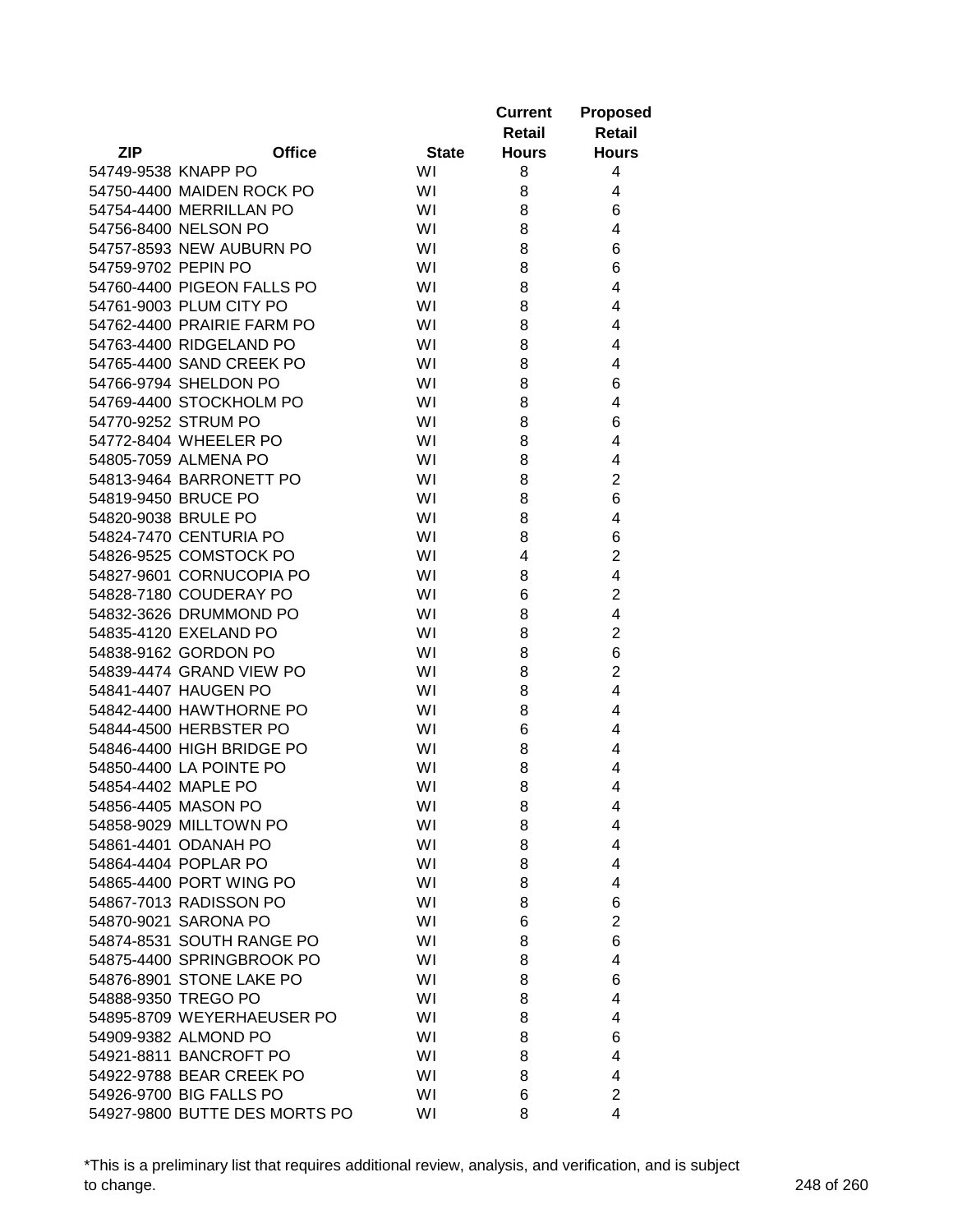|                     |                             |              | <b>Current</b><br>Retail | <b>Proposed</b><br><b>Retail</b> |
|---------------------|-----------------------------|--------------|--------------------------|----------------------------------|
| <b>ZIP</b>          | <b>Office</b>               | <b>State</b> | <b>Hours</b>             | <b>Hours</b>                     |
|                     | 54928-9724 CAROLINE PO      | WI           | 8                        | 4                                |
| 54931-9700 DALE PO  |                             | WI           | 8                        | 4                                |
|                     | 54932-9690 ELDORADO PO      | WI           | 8                        | 4                                |
|                     | 54933-9700 EMBARRASS PO     | WI           | 8                        | 4                                |
|                     | 54934-9701 EUREKA PO        | WI           | 8                        | $\overline{2}$                   |
|                     | 54940-9029 FREMONT PO       | WI           | 8                        | $\overline{4}$                   |
|                     | 54943-9448 HANCOCK WI PO    | WI           | 8                        | 6                                |
| 54946-9701 KING PO  |                             | WI           | 8                        | 4                                |
|                     | 54947-9701 LARSEN PO        | WI           | 8                        | 6                                |
|                     | 54948-9740 LEOPOLIS PO      | WI           | 8                        | 4                                |
|                     | 54950-9707 MARION PO        | WI           | 8                        | 6                                |
|                     | 54960-9574 NESHKORO PO      | WI           | 8                        | 4                                |
|                     | 54962-9319 OGDENSBURG PO    | WI           | 8                        | 4                                |
|                     | 54964-9570 PICKETT PO       | WI           | 8                        | 4                                |
|                     | 54965-9490 PINE RIVER PO    | WI           | 8                        | 4                                |
|                     | 54966-9739 PLAINFIELD PO    | WI           | 8                        | 6                                |
|                     | 54967-8441 POY SIPPI PO     | WI           | 8                        | 4                                |
|                     | 54969-9800 READFIELD PO     | WI           | 8                        | $\overline{2}$                   |
|                     | 54970-9380 REDGRANITE PO    | WI           | 8                        | 6                                |
|                     | 54974-9771 ROSENDALE PO     | WI           |                          | 6                                |
|                     |                             |              | 8                        |                                  |
|                     | 54976-9800 SAXEVILLE PO     | WI           | 6                        | $\overline{2}$                   |
|                     | 54977-9307 SCANDINAVIA PO   | WI           | 8                        | $\overline{4}$                   |
|                     | 54978-9700 TILLEDA PO       | WI           | 6                        | 4                                |
|                     | 54979-9427 VAN DYNE PO      | WI           | 8                        | 4                                |
|                     | 54980-9800 WAUKAU PO        | WI           | 6                        | $\overline{2}$                   |
|                     | 24715-9998 BRAMWELL PO      | <b>WV</b>    | 8                        | 4                                |
| 24716-9998 BUD PO   |                             | <b>WV</b>    | 8                        | 6                                |
| 24719-9998 COVEL PO |                             | <b>WV</b>    | 6                        | $\overline{2}$                   |
|                     | 24729-9998 HIAWATHA PO      | <b>WV</b>    | 4                        | $\overline{2}$                   |
|                     | 24731-9998 KEGLEY PO        | <b>WV</b>    | 8                        | 4                                |
|                     | 24732-9998 KELLYSVILLE PO   | WV           | 6                        | $\overline{2}$                   |
|                     | 24733-9998 LASHMEET PO      | <b>WV</b>    | 8                        | 6                                |
|                     | 24736-9998 MATOAKA PO       | <b>WV</b>    | 8                        | 4                                |
|                     | 24737-9998 MONTCALM PO      | <b>WV</b>    | 8                        | 6                                |
|                     | 24738-9998 NEMOURS PO       | WV           | 8                        | $\overline{2}$                   |
| 24747-9998 ROCK PO  |                             | <b>WV</b>    | 8                        | 4                                |
|                     | 24808-9998 ANAWALT PO       | <b>WV</b>    | 8                        | 4                                |
|                     | 24811-9998 AVONDALE PO      | WV           | 8                        | 4                                |
|                     | 24813-9998 BARTLEY PO       | WV           | 8                        | $\overline{2}$                   |
|                     | 24815-9998 BERWIND PO       | WV           | 8                        | 4                                |
|                     | 24816-9998 BIG SANDY PO     | <b>WV</b>    | 6                        | $\overline{2}$                   |
|                     | 24817-9998 BRADSHAW PO      | <b>WV</b>    | 8                        | 6                                |
|                     | 24818-9998 BRENTON PO       | <b>WV</b>    | 8                        | 6                                |
|                     | 24822-9998 CLEAR FORK PO    | <b>WV</b>    | 8                        | 4                                |
|                     | 24823-9998 COAL MOUNTAIN PO | <b>WV</b>    | 8                        | 4                                |
|                     | 24826-9998 CUCUMBER PO      | WV           | 4                        | 2                                |
|                     | 24827-9998 CYCLONE PO       | WV           | 8                        | 6                                |
| 24828-9998 DAVY PO  |                             | WV           | 8                        | 4                                |
|                     | 24830-9998 ELBERT PO        | <b>WV</b>    | 8                        | 4                                |
| 24836-9998 GARY PO  |                             | WV           | 8                        | 4                                |

\*This is a preliminary list that requires additional review, analysis, and verification, and is subject to change. 249 of 260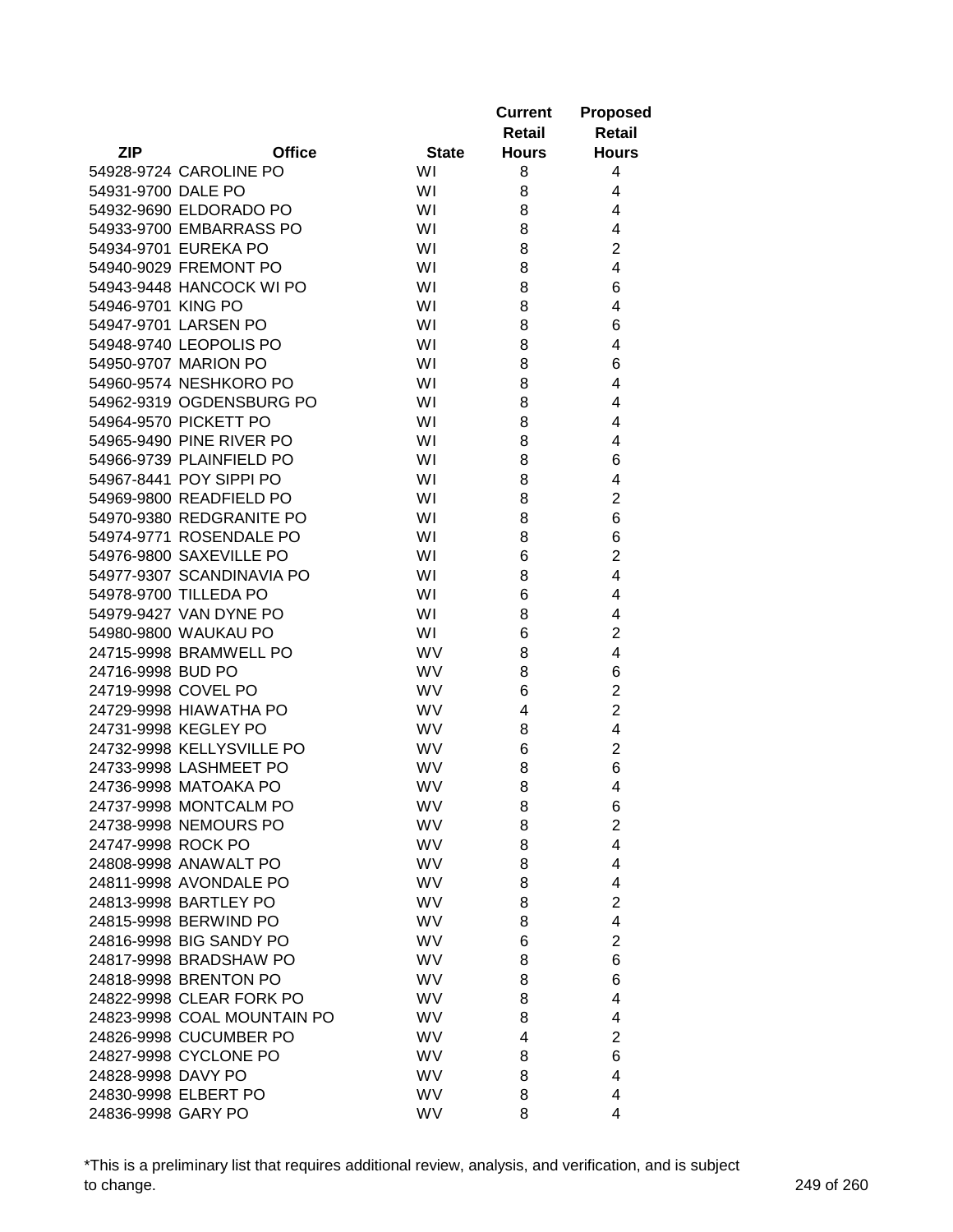|                     |                            |              | <b>Current</b><br>Retail | <b>Proposed</b><br>Retail |
|---------------------|----------------------------|--------------|--------------------------|---------------------------|
| <b>ZIP</b>          | <b>Office</b>              | <b>State</b> | <b>Hours</b>             | <b>Hours</b>              |
|                     | 24839-9998 HANOVER PO      | <b>WV</b>    | 8                        | 6                         |
|                     | 24843-9998 HENSLEY PO      | <b>WV</b>    | 6                        | $\overline{2}$            |
|                     | 24845-9998 IKES FORK PO    | <b>WV</b>    | 8                        | 4                         |
|                     | 24847-9998 ITMANN PO       | <b>WV</b>    | 8                        | $\overline{2}$            |
|                     | 24848-9998 JENKINJONES PO  | <b>WV</b>    | 6                        | $\overline{2}$            |
| 24849-9998 JESSE PO |                            | WV           | 8                        | 4                         |
| 24850-9998 JOLO PO  |                            | <b>WV</b>    | 8                        | 6                         |
|                     | 24851-9998 JUSTICE PO      | WV           | 8                        | 4                         |
|                     | 24853-9998 KIMBALL PO      | WV           | 8                        | 4                         |
| 24855-9998 KYLE PO  |                            | WV           | 4                        | 2                         |
| 24857-9998 LYNCO PO |                            | <b>WV</b>    | 8                        | 4                         |
|                     | 24860-9998 MATHENY PO      | WV           | 8                        | 4                         |
|                     | 24861-9998 MAYBEURY PO     | <b>WV</b>    | 8                        | $\overline{2}$            |
|                     | 24866-9998 NEWHALL PO      | WV           | 8                        | 4                         |
|                     | 24867-9998 NEW RICHMOND PO | WV           | 8                        | $\overline{2}$            |
|                     | 24871-9998 PAGETON PO      | <b>WV</b>    | 8                        | $\overline{2}$            |
|                     | 24872-9998 PANTHER PO      | <b>WV</b>    | 8                        | 6                         |
|                     | 24873-9998 PAYNESVILLE PO  | WV           | 8                        | 4                         |
|                     | 24878-9998 PREMIER PO      | <b>WV</b>    | 8                        | 4                         |
|                     | 24879-9998 RAYSAL PO       | <b>WV</b>    | 8                        | 4                         |
|                     | 24880-9998 ROCK VIEW PO    | WV           | 8                        | 4                         |
|                     | 24881-9998 RODERFIELD PO   | WV           | 8                        | 4                         |
| 24882-9998 SIMON PO |                            | <b>WV</b>    | 8                        | 4                         |
|                     | 24884-9998 SQUIRE PO       | <b>WV</b>    | 8                        | 4                         |
|                     | 24887-9998 SWITCHBACK PO   | <b>WV</b>    | 4                        | $\overline{2}$            |
|                     | 24888-9998 THORPE PO       | <b>WV</b>    | 8                        | 4                         |
|                     | 24894-9998 WARRIORMINE PO  | <b>WV</b>    | 8                        | $\overline{2}$            |
|                     | 24895-9998 WILCOE PO       | <b>WV</b>    | 8                        | $\overline{2}$            |
|                     | 24898-9998 WYOMING PO      | <b>WV</b>    | 8                        | 4                         |
|                     | 24916-9998 ASBURY PO       | WV           | 4                        | $\overline{2}$            |
|                     | 24918-9998 BALLARD PO      | <b>WV</b>    | 8                        | 6                         |
|                     | 24920-9998 BARTOW PO       | <b>WV</b>    | 8                        | 4                         |
|                     | 24924-9998 BUCKEYE PO      | <b>WV</b>    | 8                        | 4                         |
|                     | 24925-9998 CALDWELL PO     | <b>WV</b>    | 8                        | 4                         |
|                     | 24931-9998 CRAWLEY PO      | <b>WV</b>    | 8                        | 6                         |
|                     | 24934-9998 DUNMORE PO      | <b>WV</b>    | 8                        | 4                         |
|                     | 24935-9998 FOREST HILL PO  | <b>WV</b>    | 8                        | 4                         |
|                     | 24938-9998 FRANKFORD PO    | WV           | 8                        | 6                         |
|                     | 24941-9998 GAP MILLS PO    | WV           | 8                        | 6                         |
|                     | 24944-9998 GREEN BANK PO   | <b>WV</b>    | 8                        | 6                         |
|                     | 24945-9998 GREENVILLE PO   | <b>WV</b>    | 8                        | 4                         |
|                     | 24946-9998 HILLSBORO PO    | <b>WV</b>    | 8                        | 6                         |
|                     | 24951-9998 LINDSIDE PO     | <b>WV</b>    | 8                        | 6                         |
|                     | 24957-9998 MAXWELTON PO    | <b>WV</b>    | 8                        | 6                         |
|                     | 24966-9998 RENICK PO       | <b>WV</b>    | 8                        | 6                         |
|                     | 24976-9998 SINKS GROVE PO  | WV           | 6                        | $\overline{2}$            |
|                     | 24977-9998 SMOOT PO        | WV           | 6                        | $\overline{2}$            |
|                     | 24981-9998 TALCOTT PO      | <b>WV</b>    | 8                        | 6                         |
|                     | 24985-9998 WAYSIDE PO      | <b>WV</b>    | 4                        | 4                         |
|                     | 24991-9998 WILLIAMSBURG PO | WV           | 8                        | 4                         |

\*This is a preliminary list that requires additional review, analysis, and verification, and is subject to change. 250 of 260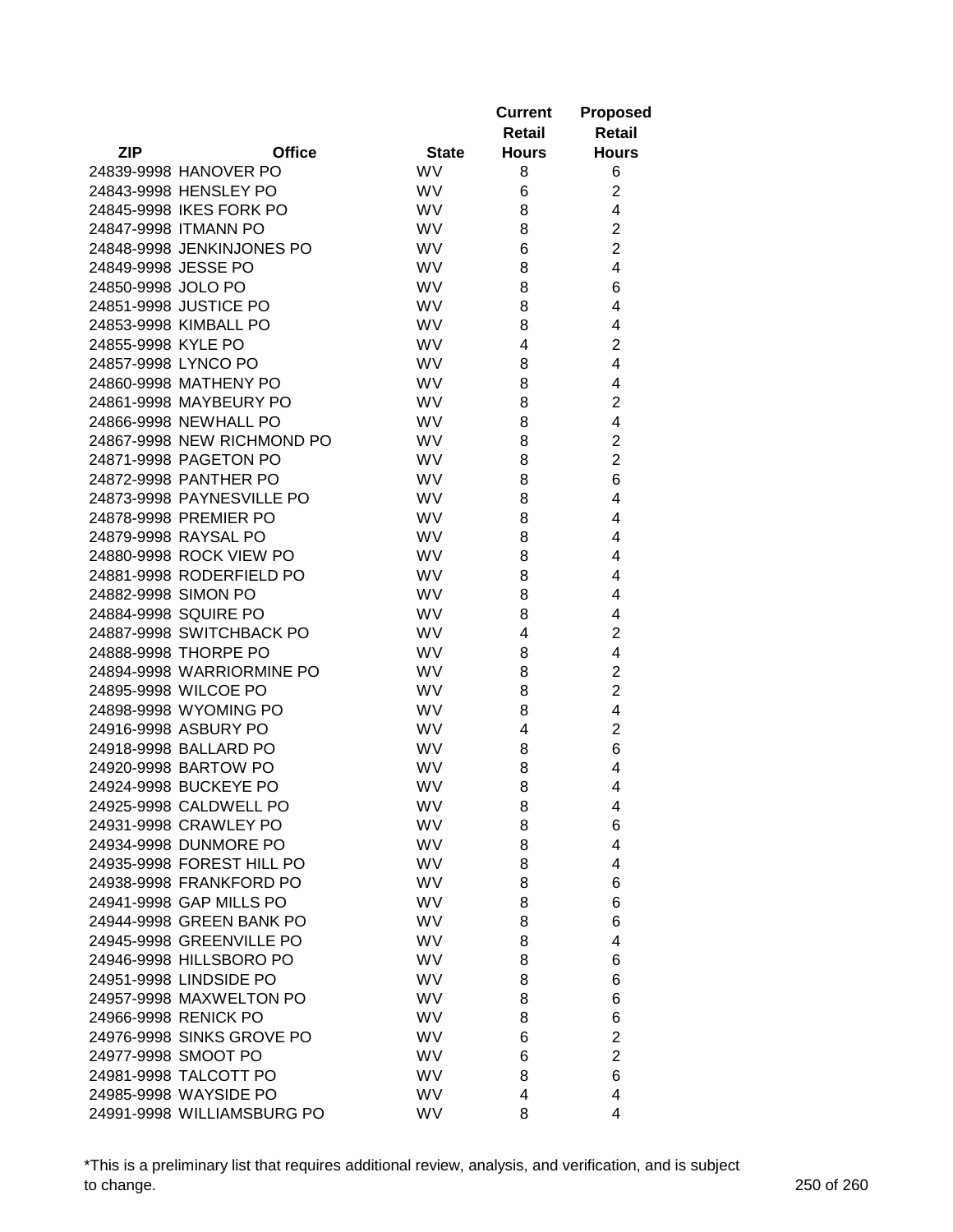|                     |                                |              | <b>Current</b><br>Retail | <b>Proposed</b><br>Retail |
|---------------------|--------------------------------|--------------|--------------------------|---------------------------|
| <b>ZIP</b>          | <b>Office</b>                  | <b>State</b> | <b>Hours</b>             | <b>Hours</b>              |
|                     | 24993-9998 WOLFCREEK PO        | <b>WV</b>    | 4                        | $\overline{2}$            |
| 25002-9998 ALLOY PO |                                | <b>WV</b>    | 8                        | $\overline{2}$            |
| 25005-9998 AMMA PO  |                                | <b>WV</b>    | 8                        | 4                         |
|                     | 25007-9998 ARNETT PO           | <b>WV</b>    | 8                        | 6                         |
|                     | 25011-9998 BANCROFT PO         | <b>WV</b>    | 8                        | 4                         |
| 25015-9998 BELLE PO |                                | WV           | 8                        | 6                         |
|                     | 25019-9998 BICKMORE PO         | <b>WV</b>    | 8                        | 4                         |
| 25021-9998 BIM PO   |                                | WV           | 8                        | 4                         |
| 25022-9998 BLAIR PO |                                | <b>WV</b>    | 6                        | $\overline{2}$            |
|                     | 25024-9998 BLOOMINGROSE PO     | <b>WV</b>    | 8                        | 4                         |
|                     | 25026-9998 BLUE CREEK PO       | <b>WV</b>    | 8                        | $\overline{2}$            |
|                     | 25031-9998 BOOMER PO           | <b>WV</b>    | 8                        | 4                         |
|                     | 25033-9998 BUFFALO PO          | <b>WV</b>    | 8                        | 6                         |
|                     | 25035-9998 CABIN CREEK PO      | <b>WV</b>    | 8                        | 6                         |
|                     | 25036-9998 CANNELTON PO        | <b>WV</b>    | 8                        | 4                         |
|                     | 25039-9998 CEDAR GROVE PO      | <b>WV</b>    | 8                        | 6                         |
|                     | 25040-9998 CHARLTON HEIGHTS PO | <b>WV</b>    | 8                        | 4                         |
|                     | 25044-9998 CLEAR CREEK PO      | <b>WV</b>    | 8                        | 4                         |
|                     | 25047-9998 CLOTHIER PO         | <b>WV</b>    |                          |                           |
|                     |                                |              | 8                        | 4                         |
|                     | 25049-9998 COMFORT PO          | <b>WV</b>    | 8                        | 4                         |
| 25051-9998 COSTA PO |                                | <b>WV</b>    | 6                        | $\overline{2}$            |
|                     | 25054-9998 DAWES PO            | WV           | 8                        | 4                         |
| 25059-9998 DIXIE PO |                                | <b>WV</b>    | 8                        | 4                         |
|                     | 25060-9998 DOROTHY PO          | <b>WV</b>    | 8                        | 4                         |
|                     | 25061-9998 DRYBRANCH PO        | <b>WV</b>    | 8                        | 4                         |
|                     | 25062-9998 DRY CREEK PO        | <b>WV</b>    | 8                        | 4                         |
| 25063-9998 DUCK PO  |                                | <b>WV</b>    | 8                        | 6                         |
|                     | 25067-5000 EAST BANK PO        | <b>WV</b>    | 8                        | 6                         |
|                     | 25075-9998 ESKDALE PO          | <b>WV</b>    | 8                        | 4                         |
| 25076-9998 ETHEL PO |                                | <b>WV</b>    | 8                        | 4                         |
|                     | 25079-4000 FALLING ROCK PO     | <b>WV</b>    | 8                        | 4                         |
|                     | 25081-9998 FOSTER PO           | <b>WV</b>    | 8                        | 4                         |
|                     | 25082-9998 FRAZIERS BOTTOM PO  | <b>WV</b>    | 8                        | 4                         |
|                     | 25083-9998 GALLAGHER PO        | WV.          | 8                        | 4                         |
|                     | 25085-9998 GAULEY BRIDGE PO    | <b>WV</b>    | 8                        | 6                         |
| 25088-9998 GLEN PO  |                                | WV.          | $\overline{2}$           | $\overline{2}$            |
|                     | 25090-9998 GLEN FERRIS PO      | <b>WV</b>    | 6                        | $\overline{2}$            |
|                     | 25093-9998 GORDON PO           | <b>WV</b>    | 8                        | $\overline{4}$            |
|                     | 25102-9998 HANDLEY PO          | <b>WV</b>    | 8                        | 4                         |
|                     | 25103-9998 HANSFORD PO         | <b>WV</b>    | 8                        | 4                         |
|                     | 25106-9998 HENDERSON PO        | <b>WV</b>    | 8                        | 6                         |
|                     | 25107-9998 HERNSHAW PO         | <b>WV</b>    | 8                        | 4                         |
|                     | 25108-9998 HEWETT PO           | <b>WV</b>    | 8                        | 4                         |
|                     | 25109-9998 HOMETOWN PO         | <b>WV</b>    | 8                        | 4                         |
|                     | 25110-9998 HUGHESTON PO        | <b>WV</b>    | 8                        | 4                         |
|                     | 25111-9998 INDORE PO           | <b>WV</b>    | 8                        | 4                         |
|                     | 25112-9998 INSTITUTE PO        | WV.          | 8                        | 6                         |
|                     | 25113-9998 IVYDALE PO          | <b>WV</b>    | 8                        | 6                         |
|                     | 25114-9998 JEFFREY PO          | WV.          | 8                        | 4                         |
|                     | 25118-9998 KIMBERLY PO         | WV           | 8                        | 4                         |

\*This is a preliminary list that requires additional review, analysis, and verification, and is subject to change. 251 of 260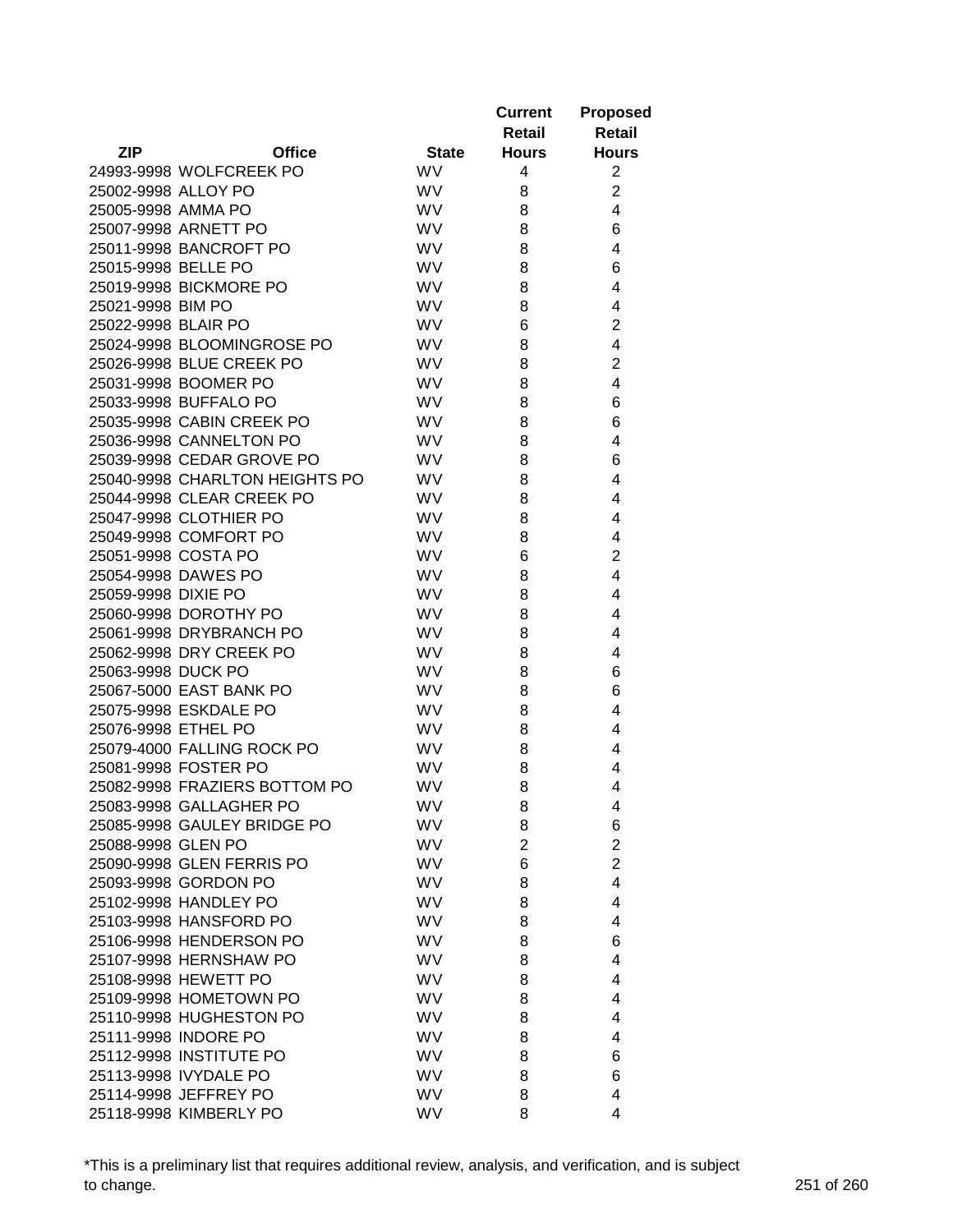|                     |                            |              | <b>Current</b><br>Retail | <b>Proposed</b><br><b>Retail</b> |
|---------------------|----------------------------|--------------|--------------------------|----------------------------------|
| <b>ZIP</b>          | <b>Office</b>              | <b>State</b> | <b>Hours</b>             | <b>Hours</b>                     |
|                     | 25119-9998 KINCAID PO      | <b>WV</b>    | 8                        | 4                                |
| 25121-9998 LAKE PO  |                            | <b>WV</b>    | 8                        | 4                                |
| 25123-9998 LEON PO  |                            | <b>WV</b>    | 8                        | 6                                |
|                     | 25124-9998 LIBERTY PO      | <b>WV</b>    | 8                        | 4                                |
|                     | 25125-9998 LIZEMORES PO    | <b>WV</b>    | 8                        | 4                                |
|                     | 25126-9998 LONDON PO       | <b>WV</b>    | 8                        | 4                                |
|                     | 25132-9998 MAMMOTH PO      | <b>WV</b>    | 8                        | 4                                |
|                     | 25133-9998 MAYSEL PO       | WV           | 8                        | 4                                |
| 25134-9998 MIAMI PO |                            | WV           | 8                        | 4                                |
|                     | 25139-9998 MOUNT CARBON PO | WV           | 8                        | 4                                |
|                     | 25140-5000 NAOMA PO        | <b>WV</b>    | 8                        | 6                                |
| 25141-9998 NEBO PO  |                            | WV           | 6                        | $\overline{2}$                   |
|                     | 25142-9998 NELLIS PO       | <b>WV</b>    | 8                        | 6                                |
|                     | 25148-9998 ORGAS PO        | WV           | 8                        | 4                                |
|                     | 25149-9998 OTTAWA PO       | WV           | 8                        | $\overline{2}$                   |
|                     | 25154-9998 PEYTONA PO      | WV           | 8                        | 4                                |
| 25156-9998 PINCH PO |                            | <b>WV</b>    | 8                        | 6                                |
|                     | 25160-9998 POND GAP PO     | WV           | 4                        | $\overline{c}$                   |
|                     | 25161-9998 POWELLTON PO    | <b>WV</b>    | 8                        | 4                                |
| 25162-4000 PRATT PO |                            | <b>WV</b>    | 8                        | 4                                |
|                     |                            | <b>WV</b>    |                          |                                  |
|                     | 25164-9998 PROCIOUS PO     |              | 8                        | 6                                |
|                     | 25165-9998 RACINE PO       | <b>WV</b>    | 8                        | 4                                |
|                     | 25168-9998 RED HOUSE PO    | <b>WV</b>    | 8                        | 4                                |
|                     | 25173-9998 ROBSON PO       | <b>WV</b>    | 8                        | 4                                |
|                     | 25174-9998 ROCK CREEK PO   | <b>WV</b>    | 8                        | 4                                |
| 25181-9998 SETH PO  |                            | <b>WV</b>    | 8                        | 6                                |
|                     | 25183-9998 SHARPLES PO     | <b>WV</b>    | 6                        | $\overline{2}$                   |
|                     | 25186-9998 SMITHERS PO     | <b>WV</b>    | 8                        | 6                                |
|                     | 25187-9998 SOUTHSIDE PO    | <b>WV</b>    | $\overline{2}$           | $\overline{2}$                   |
|                     | 25193-9998 SYLVESTER PO    | <b>WV</b>    | 8                        | 4                                |
| 25201-9998 TAD PO   |                            | <b>WV</b>    | 8                        | 4                                |
|                     | 25202-9998 TORNADO PO      | <b>WV</b>    | 8                        | 6                                |
|                     | 25203-9998 TURTLE CREEK PO | WV           | 8                        | 4                                |
|                     | 25204-9998 TWILIGHT PO     | <b>WV</b>    | 6                        | 2                                |
|                     | 25205-9998 UNEEDA PO       | <b>WV</b>    | 8                        | 4                                |
| 25206-9998 VAN PO   |                            | <b>WV</b>    | 8                        | 6                                |
|                     | 25208-9998 WHARTON PO      | <b>WV</b>    | 8                        | 6                                |
| 25211-9998 WIDEN PO |                            | WV           | 4                        | $\overline{2}$                   |
|                     | 25214-9998 WINIFREDE PO    | <b>WV</b>    | 8                        | 4                                |
|                     | 25234-9998 ARNOLDSBURG PO  | <b>WV</b>    | 8                        | 6                                |
| 25235-9998 CHLOE PO |                            | <b>WV</b>    | 8                        | 4                                |
|                     | 25239-9998 COTTAGEVILLE PO | <b>WV</b>    | 8                        | 6                                |
|                     | 25243-9998 GANDEEVILLE PO  | <b>WV</b>    | 8                        | 4                                |
| 25244-9998 GAY PO   |                            | <b>WV</b>    | 4                        | $\overline{2}$                   |
| 25245-9998 GIVEN PO |                            | <b>WV</b>    | 2                        | $\overline{2}$                   |
|                     | 25247-9998 HARTFORD PO     | WV           | 8                        | 4                                |
|                     | 25251-9998 LEFT HAND PO    | WV           | 4                        | 2                                |
|                     | 25252-9998 LE ROY PO       | <b>WV</b>    | 8                        | 4                                |
|                     | 25253-9998 LETART PO       | <b>WV</b>    | 4                        | 4                                |
|                     | 25259-9998 LOONEYVILLE PO  | WV           | 8                        | 6                                |

\*This is a preliminary list that requires additional review, analysis, and verification, and is subject to change. 252 of 260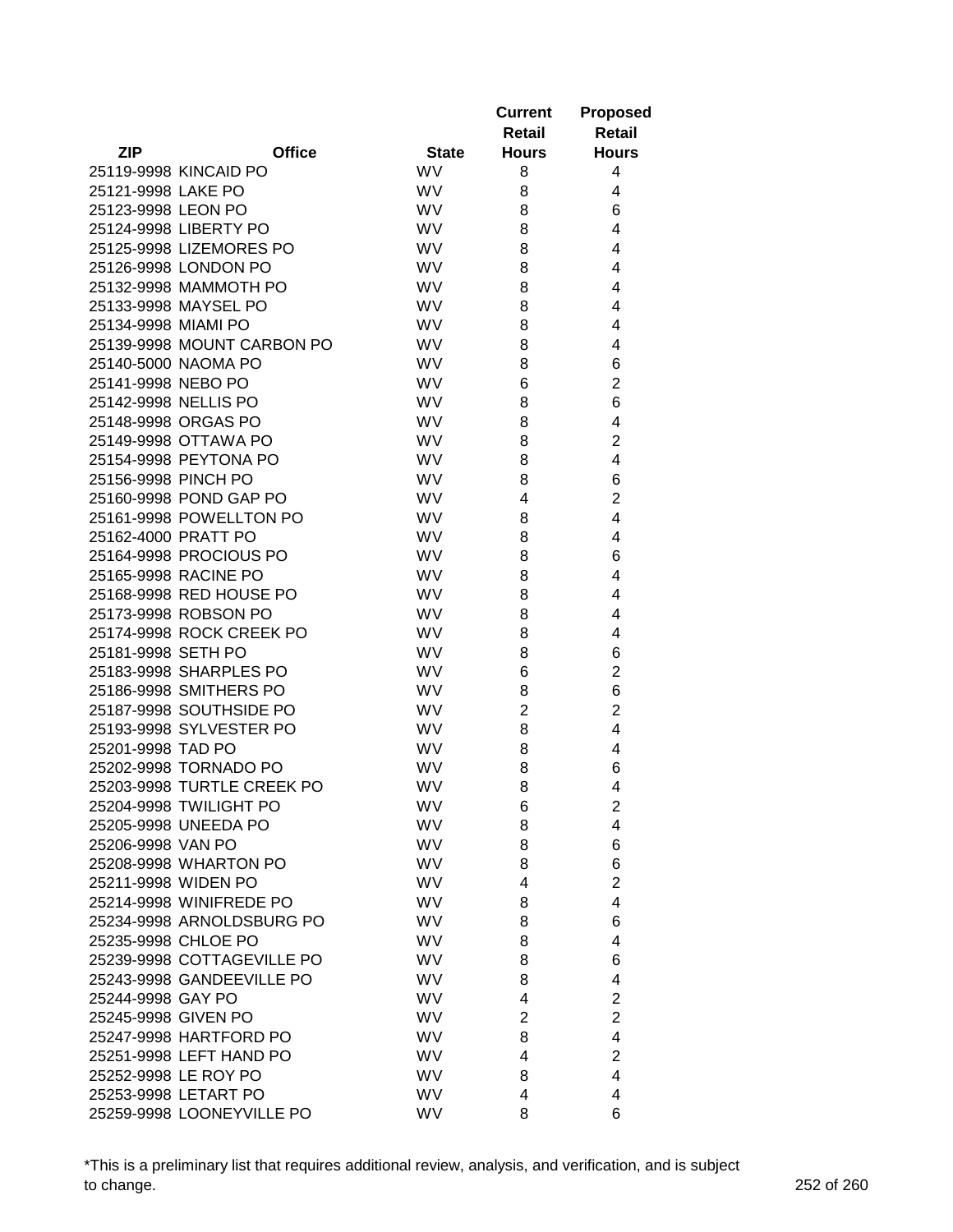|                      |                              |              | <b>Current</b><br>Retail | <b>Proposed</b><br>Retail |
|----------------------|------------------------------|--------------|--------------------------|---------------------------|
| <b>ZIP</b>           | <b>Office</b>                | <b>State</b> | <b>Hours</b>             | <b>Hours</b>              |
|                      | 25261-9998 MILLSTONE PO      | <b>WV</b>    | 4                        | $\overline{2}$            |
|                      | 25262-9998 MILLWOOD PO       | <b>WV</b>    | 8                        | 6                         |
|                      | 25266-9998 NEWTON PO         | <b>WV</b>    | 8                        | 4                         |
|                      | 25267-9998 NORMANTOWN PO     | <b>WV</b>    | 8                        | 6                         |
| 25268-9998 ORMA PO   |                              | <b>WV</b>    | 8                        | 4                         |
|                      | 25275-9998 SANDYVILLE PO     | <b>WV</b>    | 8                        | 6                         |
|                      | 25285-9998 WALLBACK PO       | <b>WV</b>    | 8                        | 4                         |
|                      | 25286-9998 WALTON PO         | <b>WV</b>    | 8                        | 6                         |
|                      | 25287-9998 WEST COLUMBIA PO  | <b>WV</b>    | 6                        | 4                         |
|                      | 25420-9998 GERRARDSTOWN PO   | <b>WV</b>    | 8                        | 6                         |
|                      | 25422-9998 GREAT CACAPON PO  | <b>WV</b>    | 8                        | 6                         |
|                      | 25423-9998 HALLTOWN PO       | <b>WV</b>    | 8                        | 4                         |
|                      | 25434-9998 PAW PAW PO        | <b>WV</b>    | 8                        | 6                         |
|                      | 25437-9998 POINTS PO         | <b>WV</b>    | 4                        | $\overline{2}$            |
|                      | 25441-9998 RIPPON PO         | WV           | 8                        | 4                         |
|                      | 25442-9998 SHENANDOAH JCT PO | <b>WV</b>    | 8                        | 6                         |
|                      | 25444-9998 SLANESVILLE PO    | <b>WV</b>    | 8                        | 6                         |
|                      | 25446-9998 SUMMIT POINT PO   | <b>WV</b>    | 8                        | 6                         |
| 25501-9998 ALKOL PO  |                              | <b>WV</b>    | 8                        | 6                         |
|                      | 25502-9998 APPLE GROVE PO    | <b>WV</b>    | 8                        | 6                         |
|                      | 25503-9998 ASHTON PO         | WV           | 8                        | 4                         |
|                      | 25505-9998 BIG CREEK PO      | <b>WV</b>    | 8                        | 4                         |
|                      | 25511-9998 DUNLOW PO         | <b>WV</b>    | 8                        | 4                         |
|                      | 25512-9998 EAST LYNN PO      | <b>WV</b>    | 8                        | 6                         |
|                      | 25517-9998 GENOA PO          | <b>WV</b>    | 8                        | 4                         |
|                      | 25520-9998 GLENWOOD PO       | <b>WV</b>    | 8                        | 4                         |
|                      | 25521-9998 GRIFFITHSVILLE PO | <b>WV</b>    | 8                        | 4                         |
| 25529-9998 JULIAN PO |                              | <b>WV</b>    | 8                        | 6                         |
|                      | 25534-9998 KIAHSVILLE PO     | <b>WV</b>    | 4                        | $\overline{2}$            |
|                      | 25540-9998 MIDKIFF PO        | WV           | 8                        | 4                         |
| 25545-9998 ONA PO    |                              | <b>WV</b>    | 8                        | 6                         |
|                      | 25547-9998 PECKS MILL PO     | <b>WV</b>    | 8                        | 6                         |
|                      | 25555-9998 PRICHARD PO       | <b>WV</b>    | 8                        | 4                         |
|                      | 25557-5000 RANGER PO         | <b>WV</b>    | 8                        | 6                         |
|                      | 25559-9998 SALT ROCK PO      | WV.          | 8                        | 6                         |
|                      | 25562-9998 SHOALS PO         | <b>WV</b>    | 8                        | 4                         |
| 25564-9998 SOD PO    |                              | <b>WV</b>    | 8                        | 6                         |
|                      | 25565-9998 SPURLOCKVILLE PO  | <b>WV</b>    | 4                        | $\overline{2}$            |
|                      | 25567-9998 SUMERCO PO        | WV           | 8                        | 4                         |
| 25569-9998 TEAYS PO  |                              | <b>WV</b>    | 8                        | 4                         |
|                      | 25606-9998 ACCOVILLE PO      | <b>WV</b>    | 8                        | 4                         |
|                      | 25607-9998 AMHERSTDALE PO    | <b>WV</b>    | 8                        | 6                         |
|                      | 25608-9998 BAISDEN PO        | <b>WV</b>    | 8                        | 4                         |
|                      | 25611-9998 BRUNO PO          | <b>WV</b>    | 8                        | 4                         |
| 25617-9998 DAVIN PO  |                              | <b>WV</b>    | 8                        | 6                         |
|                      | 25624-9998 HENLAWSON PO      | WV           | 8                        | 4                         |
|                      | 25628-9998 KISTLER PO        | <b>WV</b>    | 8                        | 4                         |
|                      | 25630-9998 LORADO PO         | <b>WV</b>    | 8                        | 4                         |
|                      | 25632-9998 LYBURN PO         | <b>WV</b>    | 8                        | 4                         |
|                      | 25634-9998 MALLORY PO        | WV           | 8                        | 4                         |

\*This is a preliminary list that requires additional review, analysis, and verification, and is subject to change. 253 of 260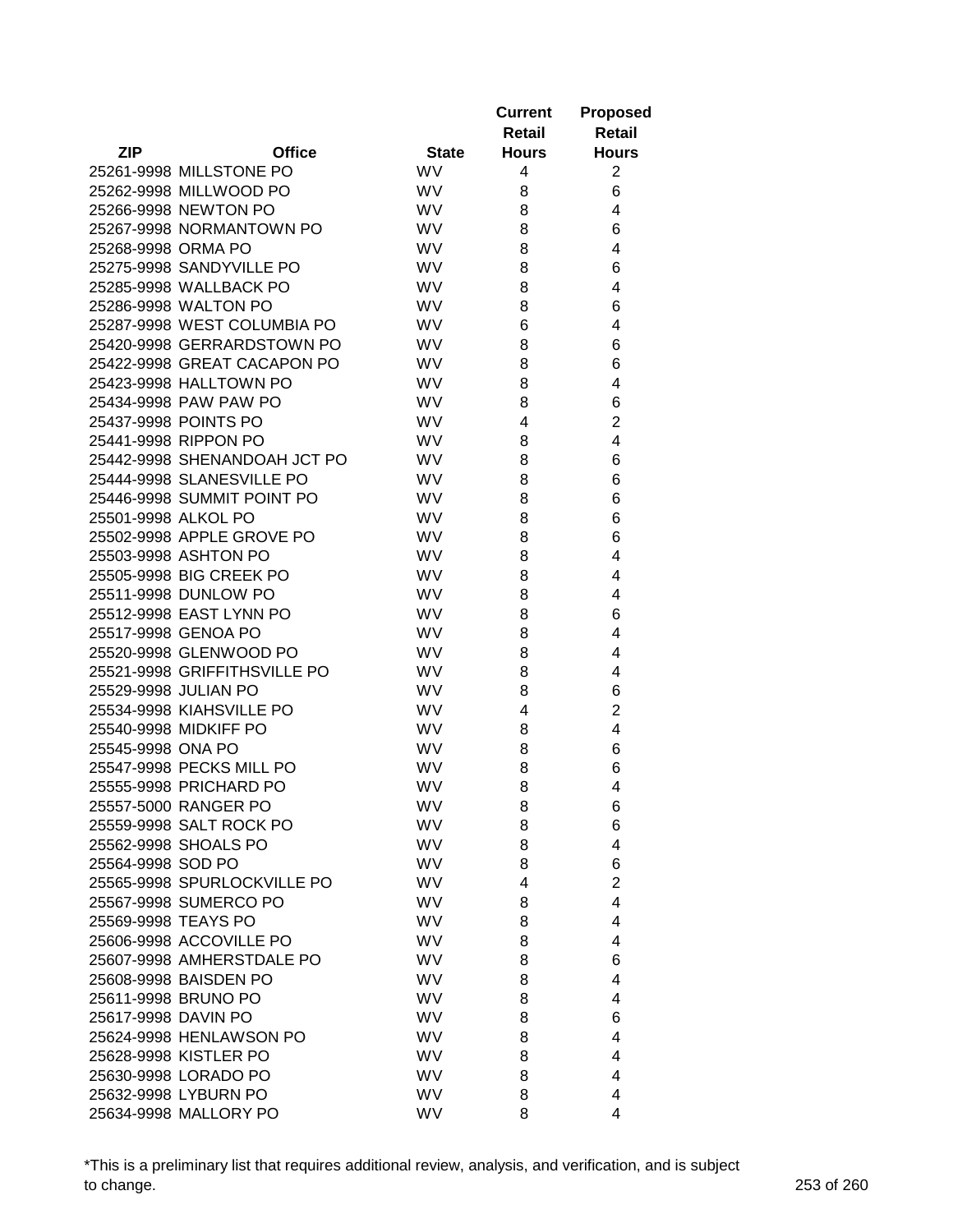|                     |                              |              | <b>Current</b><br>Retail | <b>Proposed</b><br><b>Retail</b> |
|---------------------|------------------------------|--------------|--------------------------|----------------------------------|
| <b>ZIP</b>          | <b>Office</b>                | <b>State</b> | <b>Hours</b>             | <b>Hours</b>                     |
|                     | 25637-9998 MOUNT GAY PO      | <b>WV</b>    | 8                        | 6                                |
| 25638-9998 OMAR PO  |                              | <b>WV</b>    | 8                        | 6                                |
|                     | 25639-9998 PEACH CREEK PO    | <b>WV</b>    | 8                        | 4                                |
|                     | 25644-9998 SARAH ANN PO      | <b>WV</b>    | 8                        | $\overline{2}$                   |
|                     | 25646-9998 STOLLINGS PO      | <b>WV</b>    | 8                        | 6                                |
|                     | 25647-9998 SWITZER PO        | WV           | 8                        | 4                                |
|                     | 25650-9998 VERNER PO         | WV           | 8                        | 4                                |
|                     | 25651-9998 WHARNCLIFFE PO    | WV           | 8                        | 4                                |
|                     | 25652-9998 WHITMAN PO        | WV           | 8                        | 4                                |
|                     | 25653-9998 WILKINSON PO      | WV           | 8                        | 4                                |
|                     | 25666-9998 BREEDEN PO        | <b>WV</b>    | 8                        | 4                                |
|                     | 25667-9998 CHATTAROY PO      | <b>WV</b>    | 8                        | 4                                |
| 25669-9998 CRUM PO  |                              | <b>WV</b>    | 8                        | 4                                |
|                     | 25671-9998 DINGESS PO        | <b>WV</b>    | 8                        | 4                                |
|                     | 25672-9998 EDGARTON PO       | WV           | 8                        | 4                                |
|                     | 25678-9998 MATEWAN PO        | <b>WV</b>    | 8                        | 6                                |
|                     | 25685-9998 NAUGATUCK PO      | <b>WV</b>    | 8                        | 4                                |
|                     | 25686-9998 NEWTOWN PO        | WV           | 8                        | 2                                |
|                     | 25688-9998 NORTH MATEWAN PO  | <b>WV</b>    | 8                        | 4                                |
|                     | 25690-9998 RAGLAND PO        | <b>WV</b>    | 8                        | 4                                |
| 25691-9998 RAWL PO  |                              | <b>WV</b>    | 8                        | 4                                |
|                     | 25692-9998 RED JACKET PO     | <b>WV</b>    | 8                        | 4                                |
|                     | 25696-9998 VARNEY PO         | <b>WV</b>    | 8                        | 4                                |
|                     | 25699-9998 WILSONDALE PO     | <b>WV</b>    | 6                        | 4                                |
|                     | 25810-9998 ALLEN JUNCTION PO | <b>WV</b>    | 8                        | $\overline{2}$                   |
| 25817-9998 BOLT PO  |                              | <b>WV</b>    | 8                        | 4                                |
|                     | 25826-9998 CORINNE PO        | <b>WV</b>    | 8                        | $\overline{2}$                   |
|                     | 25831-9998 DANESE PO         | <b>WV</b>    | 8                        | 6                                |
|                     | 25836-9998 ECCLES PO         | <b>WV</b>    | 8                        | 4                                |
|                     | 25837-9998 EDMOND PO         | WV           | 8                        | 4                                |
|                     | 25839-9998 FAIRDALE PO       | <b>WV</b>    | 8                        | 6                                |
|                     | 25841-9998 FLAT TOP PO       | <b>WV</b>    | 8                        | 4                                |
| 25843-9998 GHENT PO |                              | <b>WV</b>    | 8                        | 6                                |
|                     | 25844-9998 GLEN DANIEL PO    | <b>WV</b>    | 8                        | 6                                |
|                     | 25845-9998 GLEN FORK PO      | <b>WV</b>    | 8                        | 4                                |
|                     | 25846-9998 GLEN JEAN PO      | <b>WV</b>    | 8                        | 6                                |
|                     | 25848-9998 GLEN ROGERS PO    | <b>WV</b>    | 8                        | 4                                |
|                     | 25851-9998 HARPER PO         | WV           | 8                        | 4                                |
| 25853-9998 HELEN PO |                              | WV           | 8                        | $\overline{2}$                   |
| 25854-9998 HICO PO  |                              | <b>WV</b>    | 8                        | 6                                |
|                     | 25855-9998 HILLTOP PO        | <b>WV</b>    | 8                        | 4                                |
|                     | 25857-9998 JOSEPHINE PO      | <b>WV</b>    | 8                        | 4                                |
|                     | 25862-9998 LANSING PO        | <b>WV</b>    | 8                        | 4                                |
|                     | 25864-9998 LAYLAND PO        | <b>WV</b>    | 8                        | 4                                |
|                     | 25865-9998 LESTER PO         | <b>WV</b>    | 8                        | 6                                |
|                     | 25866-9998 LOCHGELLY PO      | WV           | 8                        | 4                                |
|                     | 25868-9998 LOOKOUT PO        | WV           | 8                        | 4                                |
|                     | 25873-9998 MAC ARTHUR PO     | <b>WV</b>    | 8                        | 6                                |
|                     | 25875-9998 MCGRAWS PO        | <b>WV</b>    | 8                        | 4                                |
|                     | 25878-9998 MIDWAY PO         | WV           | 8                        | 4                                |

\*This is a preliminary list that requires additional review, analysis, and verification, and is subject to change. 254 of 260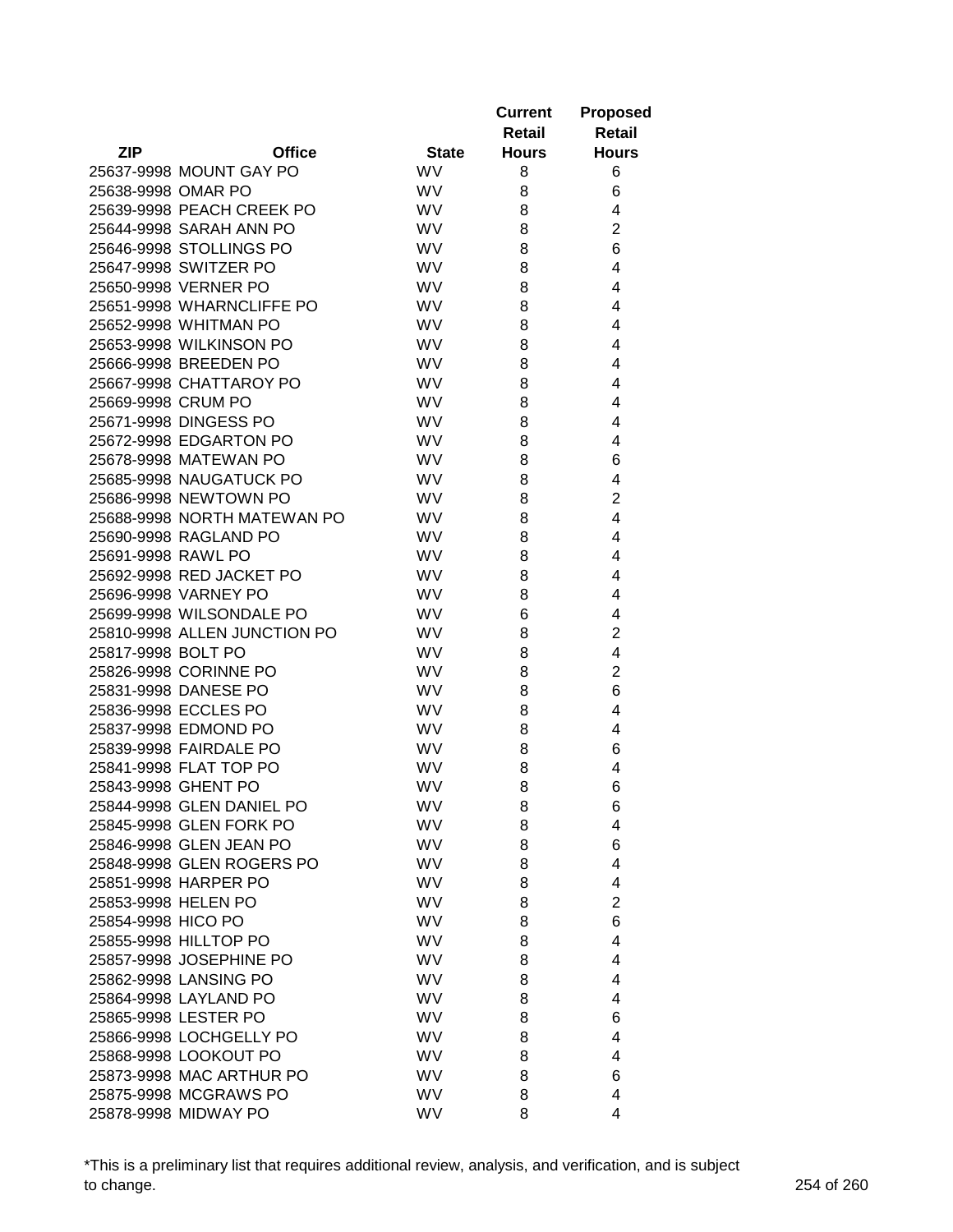|                      |                               |              | <b>Current</b><br>Retail | <b>Proposed</b><br>Retail |
|----------------------|-------------------------------|--------------|--------------------------|---------------------------|
| <b>ZIP</b>           | <b>Office</b>                 | <b>State</b> | <b>Hours</b>             | <b>Hours</b>              |
|                      | 25879-9998 MINDEN PO          | <b>WV</b>    | 8                        | 4                         |
|                      | 25880-9998 MOUNT HOPE PO      | <b>WV</b>    | 8                        | 6                         |
| 25902-9998 ODD PO    |                               | <b>WV</b>    | 8                        | 4                         |
| 25904-9998 PAX PO    |                               | WV           | 8                        | 4                         |
|                      | 25906-9998 PINEY VIEW PO      | <b>WV</b>    | 8                        | 4                         |
|                      | 25907-9998 PRINCE PO          | <b>WV</b>    | 4                        | $\overline{2}$            |
|                      | 25908-9998 PRINCEWICK PO      | <b>WV</b>    | 8                        | 4                         |
|                      | 25909-9998 PROSPERITY PO      | <b>WV</b>    | 8                        | 6                         |
|                      | 25911-9998 RALEIGH PO         | WV           | 8                        | $\overline{2}$            |
|                      | 25913-9998 RAVENCLIFF PO      | WV           | 8                        | 4                         |
|                      | 25915-9998 RHODELL PO         | <b>WV</b>    | 8                        | 4                         |
|                      | 25917-9998 SCARBRO PO         | <b>WV</b>    | 8                        | 6                         |
|                      | 25919-9998 SKELTON PO         | <b>WV</b>    | 8                        | 6                         |
|                      | 25920-9998 SLAB FORK PO       | <b>WV</b>    | 8                        | 4                         |
|                      | 25922-9998 SPANISHBURG PO     | WV           | 8                        | 6                         |
|                      | 25927-9998 STANAFORD PO       | <b>WV</b>    | 8                        | 4                         |
|                      | 25928-9998 STEPHENSON PO      | <b>WV</b>    | 8                        | 4                         |
|                      | 25932-9998 SURVEYOR PO        | <b>WV</b>    | 8                        | 4                         |
|                      | 25938-9998 VICTOR PO          | <b>WV</b>    | 8                        | 6                         |
|                      | 25942-9998 WINONA PO          | <b>WV</b>    | 8                        | $\overline{2}$            |
| 25943-9998 WYCO PO   |                               | WV           | 4                        | $\overline{2}$            |
|                      | 25958-9998 CHARMCO PO         | WV           | 8                        | 4                         |
|                      | 25969-9998 JUMPING BRANCH PO  | <b>WV</b>    | 8                        | 4                         |
|                      | 25971-9998 LERONA PO          | <b>WV</b>    | 8                        | 6                         |
| 25972-9998 LESLIE PO |                               | WV           | 8                        | $\overline{2}$            |
|                      | 25977-9998 MEADOW CREEK PO    | <b>WV</b>    | 6                        | $\overline{2}$            |
| 25978-9998 NIMITZ PO |                               | <b>WV</b>    | 8                        | 4                         |
|                      | 25979-9998 PIPESTEM PO        | <b>WV</b>    | 8                        | 4                         |
|                      | 25981-9998 QUINWOOD PO        | <b>WV</b>    | 8                        | 6                         |
|                      | 25985-9998 SANDSTONE PO       | <b>WV</b>    | 8                        | 4                         |
|                      | 25986-9998 SPRING DALE PO     | <b>WV</b>    | 8                        | $\overline{2}$            |
|                      | 25989-9998 WHITE OAK PO       | <b>WV</b>    | 8                        | 4                         |
|                      | 26030-1001 BEECH BOTTOM PO    | <b>WV</b>    | 8                        | 4                         |
|                      | 26031-9998 BENWOOD PO         | <b>WV</b>    | 8                        | 4                         |
|                      | 26032-3001 BETHANY PO         | <b>WV</b>    | 8                        | 4                         |
|                      | 26035-3001 COLLIERS PO        | <b>WV</b>    | 8                        | 4                         |
|                      | 26036-1001 DALLAS PO          | <b>WV</b>    | 8                        | $\overline{2}$            |
|                      | 26038-9998 GLEN DALE PO       | WV           | 8                        | 6                         |
|                      | 26039-1001 GLEN EASTON PO     | WV           | 8                        | 4                         |
|                      | 26040-9998 MCMECHEN PO        | <b>WV</b>    | 8                        | 4                         |
|                      | 26050-9998 NEWELL PO          | <b>WV</b>    | 8                        | 4                         |
|                      | 26055-1001 PROCTOR PO         | <b>WV</b>    | 8                        | 6                         |
|                      | 26056-1001 NEW MANCHESTER PO  | <b>WV</b>    | 8                        | 6                         |
|                      | 26058-1001 SHORT CREEK PO     | <b>WV</b>    | 6                        | $\overline{2}$            |
|                      | 26059-9998 TRIADELPHIA PO     | <b>WV</b>    | 8                        | 6                         |
|                      | 26060-2901 VALLEY GROVE PO    | <b>WV</b>    | 8                        | 4                         |
|                      | 26075-1000 WINDSOR HEIGHTS PO | <b>WV</b>    | 8                        | 4                         |
|                      | 26133-9998 BELLEVILLE PO      | <b>WV</b>    | 8                        | 4                         |
|                      | 26134-9998 BELMONT PO         | <b>WV</b>    | 8                        | 4                         |
|                      | 26136-9998 BIGBEND PO         | WV           | 8                        | 4                         |

\*This is a preliminary list that requires additional review, analysis, and verification, and is subject to change. 255 of 260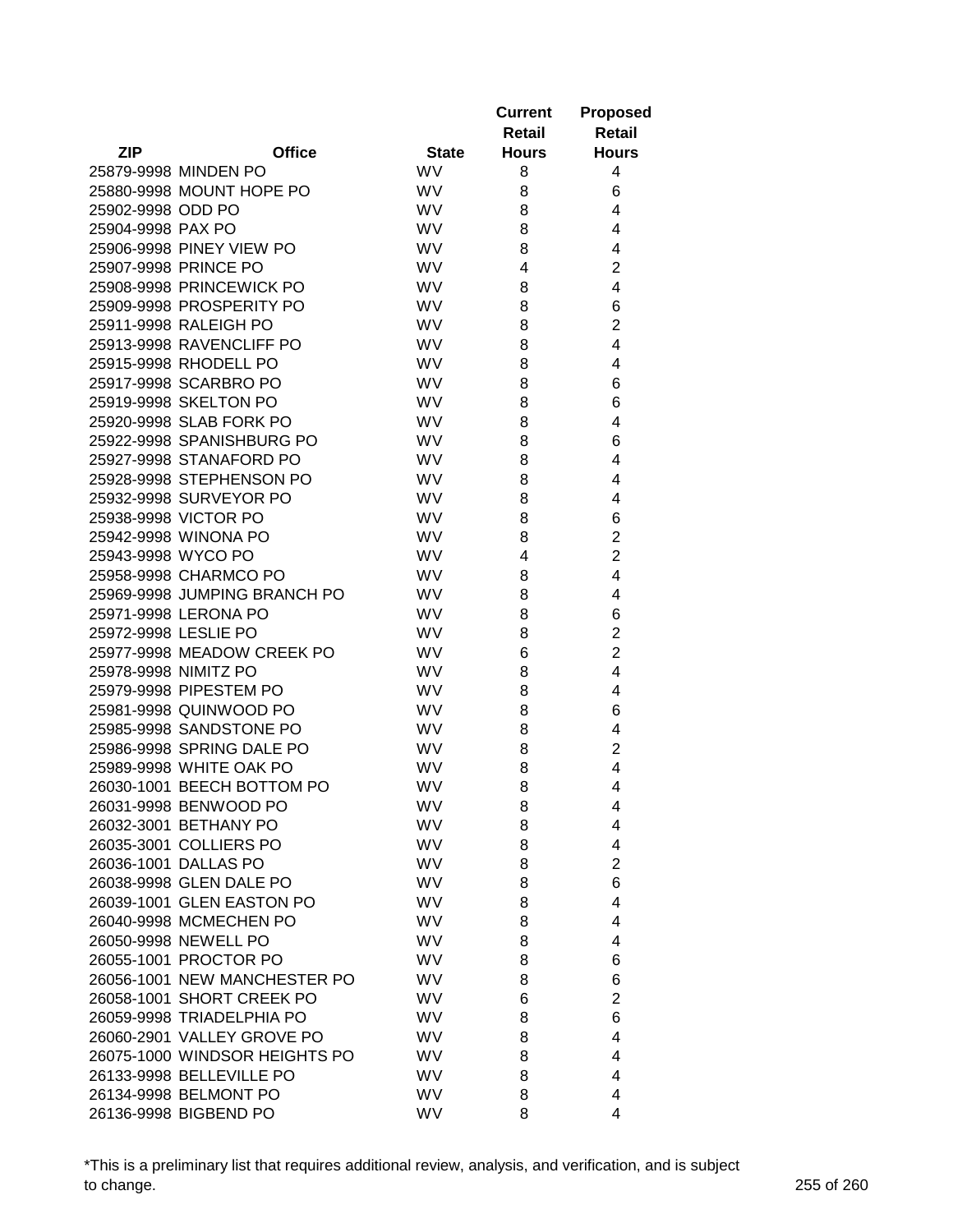|                     |                                |              | <b>Current</b> | <b>Proposed</b> |
|---------------------|--------------------------------|--------------|----------------|-----------------|
|                     |                                |              | Retail         | Retail          |
| <b>ZIP</b>          | <b>Office</b>                  | <b>State</b> | <b>Hours</b>   | <b>Hours</b>    |
|                     | 26137-9998 BIG SPRINGS PO      | <b>WV</b>    | 8              | 4               |
|                     | 26142-9998 DAVISVILLE PO       | <b>WV</b>    | 8              | 6               |
|                     | 26146-9998 FRIENDLY PO         | <b>WV</b>    | 8              | 4               |
|                     | 26148-9998 MACFARLAN PO        | <b>WV</b>    | 8              | 4               |
|                     | 26160-9998 PALESTINE PO        | <b>WV</b>    | 8              | 4               |
|                     | 26167-9998 READER PO           | <b>WV</b>    | 8              | 6               |
|                     | 26178-9998 SMITHVILLE PO       | <b>WV</b>    | 8              | 6               |
|                     | 26180-9998 WALKER PO           | <b>WV</b>    | 8              | 4               |
|                     | 26181-9998 WASHINGTON PO       | <b>WV</b>    | 8              | 6               |
|                     | 26184-9998 WAVERLY PO          | <b>WV</b>    | 8              | 6               |
|                     | 26202-9998 FENWICK PO          | <b>WV</b>    | 8              | 4               |
|                     | 26203-9998 ERBACON PO          | <b>WV</b>    | 8              | 4               |
|                     | 26208-9998 CAMDEN ON GAULEY PO | <b>WV</b>    | 8              | 4               |
|                     | 26210-9998 ADRIAN PO           | <b>WV</b>    | 8              | 4               |
| 26217-9998 DIANA PO |                                | <b>WV</b>    | 8              | 4               |
|                     | 26218-9998 FRENCH CREEK PO     | <b>WV</b>    | 8              | 6               |
|                     | 26224-9998 HELVETIA PO         | <b>WV</b>    | 8              | 4               |
|                     | 26229-9998 LORENTZ PO          | <b>WV</b>    | 4              | $\overline{2}$  |
|                     | 26230-9998 PICKENS PO          | <b>WV</b>    | 8              | 4               |
|                     | 26237-9998 TALLMANSVILLE PO    | <b>WV</b>    | 8              | 4               |
| 26238-9998 VOLGA PO |                                | <b>WV</b>    | 8              | 4               |
|                     | 26254-9998 BOWDEN PO           | <b>WV</b>    | 8              | 4               |
|                     | 26257-9998 COALTON PO          | <b>WV</b>    | 8              | 4               |
|                     | 26259-9998 DAILEY PO           | WV           | 8              | 4               |
|                     | 26263-9998 DRYFORK PO          | <b>WV</b>    | 8              | 4               |
|                     | 26264-9998 DURBIN PO           | <b>WV</b>    | 8              | 4               |
|                     | 26266-9998 UPPERGLADE PO       | <b>WV</b>    | 8              | 4               |
|                     | 26269-9998 HAMBLETON PO        | <b>WV</b>    | 8              | 4               |
|                     | 26270-9998 HARMAN PO           | <b>WV</b>    | 8              | 6               |
|                     | 26271-9998 HENDRICKS PO        | <b>WV</b>    | 8              | 4               |
|                     | 26273-9998 HUTTONSVILLE PO     | <b>WV</b>    | 8              | 6               |
|                     | 26275-9998 JUNIOR PO           | <b>WV</b>    | 8              | 4               |
|                     | 26276-9998 KERENS PO           | <b>WV</b>    | 8              | $\overline{2}$  |
| 26278-9998 MABIE PO |                                | WV           | 8              | 4               |
|                     | 26283-9998 MONTROSE PO         | <b>WV</b>    | 8              | 6               |
|                     | 26289-9998 RED CREEK PO        | WV           | 4              | $\overline{c}$  |
|                     | 26291-9998 SLATYFORK PO        | WV           | 8              | 4               |
|                     | 26293-9998 VALLEY BEND PO      | <b>WV</b>    | 8              | 4               |
|                     | 26294-9998 VALLEY HEAD PO      | <b>WV</b>    | 8              | 6               |
|                     | 26298-9998 BERGOO PO           | WV           | 4              | 6               |
| 26320-9998 ALMA PO  |                                | <b>WV</b>    | 8              | 4               |
|                     | 26321-9998 ALUM BRIDGE PO      | <b>WV</b>    | 8              | 4               |
|                     | 26323-9998 ANMOORE PO          | WV           | 8              | 6               |
|                     | 26325-9998 AUBURN PO           | WV           | 8              | $\overline{c}$  |
| 26337-9998 CAIRO PO |                                | WV           | 8              | 4               |
|                     | 26338-9998 CAMDEN PO           | WV           | 4              | $\overline{c}$  |
|                     | 26347-9998 FLEMINGTON PO       | WV           | 8              | 6               |
|                     | 26348-9998 FOLSOM PO           | WV           | 8              | $\overline{c}$  |
|                     | 26349-9998 GALLOWAY PO         | <b>WV</b>    | 8              | $\overline{2}$  |
| 26361-9998 GYPSY PO |                                | <b>WV</b>    | 8              | 4               |

\*This is a preliminary list that requires additional review, analysis, and verification, and is subject to change. 256 of 260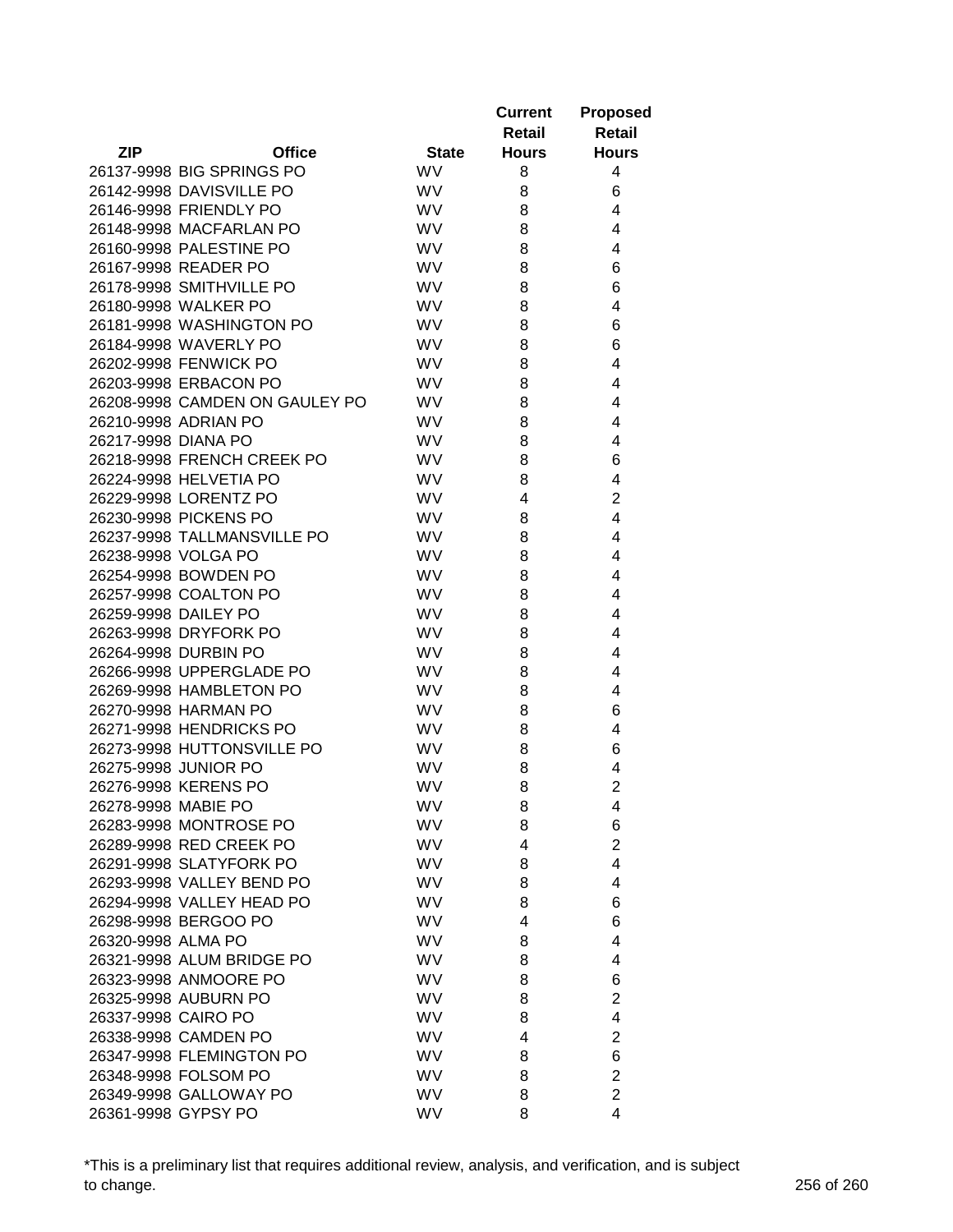|                     |                             |              | <b>Current</b><br>Retail | <b>Proposed</b><br>Retail |
|---------------------|-----------------------------|--------------|--------------------------|---------------------------|
| <b>ZIP</b>          | <b>Office</b>               | <b>State</b> | <b>Hours</b>             | <b>Hours</b>              |
|                     | 26366-9998 HAYWOOD PO       | <b>WV</b>    | 6                        | $\overline{c}$            |
|                     | 26369-9998 HEPZIBAH PO      | <b>WV</b>    | 8                        | 4                         |
|                     | 26372-9998 HORNER PO        | <b>WV</b>    | 8                        | 4                         |
|                     | 26376-9998 IRELAND PO       | WV           | 8                        | 4                         |
|                     | 26377-9998 JACKSONBURG PO   | WV           | 8                        | 4                         |
| 26384-9998 LINN PO  |                             | WV           | 6                        | 4                         |
|                     | 26404-9998 MEADOWBROOK PO   | <b>WV</b>    | 8                        | 4                         |
|                     | 26405-9998 MOATSVILLE PO    | <b>WV</b>    | 8                        | 4                         |
|                     | 26408-9998 MOUNT CLARE PO   | WV           | 8                        | 6                         |
|                     | 26411-9998 NEW MILTON PO    | WV           | 8                        | 4                         |
|                     | 26412-9998 ORLANDO PO       | <b>WV</b>    | $\overline{2}$           | $\overline{2}$            |
|                     | 26419-9998 PINE GROVE PO    | <b>WV</b>    | 8                        | 6                         |
|                     | 26421-9998 PULLMAN PO       | <b>WV</b>    | 8                        | 4                         |
|                     | 26422-9998 REYNOLDSVILLE PO | WV           | 8                        | 4                         |
|                     | 26424-9998 ROSEMONT PO      | WV           | 8                        | 4                         |
|                     | 26425-9998 ROWLESBURG PO    | <b>WV</b>    |                          |                           |
|                     |                             |              | 8                        | 6                         |
|                     | 26430-9998 SAND FORK PO     | <b>WV</b>    | 8                        | 4                         |
|                     | 26434-9998 SHIRLEY PO       | <b>WV</b>    | 6                        | 2                         |
|                     | 26435-9998 SIMPSON PO       | <b>WV</b>    | 8                        | $\overline{2}$            |
|                     | 26436-9998 SMITHBURG PO     | <b>WV</b>    | 8                        | 4                         |
|                     | 26437-9998 SMITHFIELD PO    | WV           | 8                        | 4                         |
|                     | 26438-9998 SPELTER PO       | WV           | 8                        | $\overline{2}$            |
|                     | 26440-9998 THORNTON PO      | <b>WV</b>    | 8                        | 4                         |
| 26443-9998 TROY PO  |                             | <b>WV</b>    | 8                        | 4                         |
|                     | 26444-9998 TUNNELTON PO     | <b>WV</b>    | 8                        | 6                         |
|                     | 26447-9998 WALKERSVILLE PO  | <b>WV</b>    | 8                        | 6                         |
|                     | 26448-9998 WALLACE PO       | <b>WV</b>    | 8                        | 4                         |
|                     | 26451-9998 WEST MILFORD PO  | <b>WV</b>    | 8                        | 6                         |
| 26463-9998 WYATT PO |                             | <b>WV</b>    | 6                        | $\overline{2}$            |
|                     | 26520-9998 ARTHURDALE PO    | WV           | 8                        | 6                         |
|                     | 26521-9998 BLACKSVILLE PO   | <b>WV</b>    | 8                        | 6                         |
|                     | 26527-9998 CASSVILLE PO     | <b>WV</b>    | 8                        | $\overline{2}$            |
|                     | 26534-9998 GRANVILLE PO     | <b>WV</b>    | 8                        | 6                         |
|                     | 26541-9998 MAIDSVILLE PO    | <b>WV</b>    | 8                        | 4                         |
|                     | 26544-9998 PENTRESS PO      | <b>WV</b>    | 8                        | 4                         |
|                     | 26546-9998 PURSGLOVE PO     | <b>WV</b>    | 8                        | 6                         |
|                     | 26563-9998 CAROLINA PO      | <b>WV</b>    | 8                        | 4                         |
|                     | 26566-9998 COLFAX PO        | WV           | 8                        | 4                         |
|                     | 26568-9998 ENTERPRISE PO    | WV           | 8                        | 4                         |
|                     | 26570-9998 FAIRVIEW PO      | <b>WV</b>    | 8                        | 6                         |
|                     | 26571-9998 FARMINGTON PO    | <b>WV</b>    | 8                        | 6                         |
|                     | 26572-9998 FOUR STATES PO   | <b>WV</b>    | 8                        | $\overline{2}$            |
|                     | 26574-9998 GRANT TOWN PO    | <b>WV</b>    | 8                        | 4                         |
|                     | 26575-9998 HUNDRED PO       | <b>WV</b>    | 8                        | 6                         |
|                     | 26576-9998 IDAMAY PO        | <b>WV</b>    | 8                        | 4                         |
|                     | 26578-9998 KINGMONT PO      | WV           | 8                        | 6                         |
|                     | 26581-9998 LITTLETON PO     | <b>WV</b>    | 8                        | 4                         |
|                     | 26586-9998 MONTANA MINES PO | <b>WV</b>    | 6                        | $\overline{2}$            |
|                     | 26587-9998 RACHEL PO        | <b>WV</b>    | 8                        | 4                         |
| 26590-9998 WANA PO  |                             | WV           | 4                        | $\overline{2}$            |

\*This is a preliminary list that requires additional review, analysis, and verification, and is subject to change. 257 of 260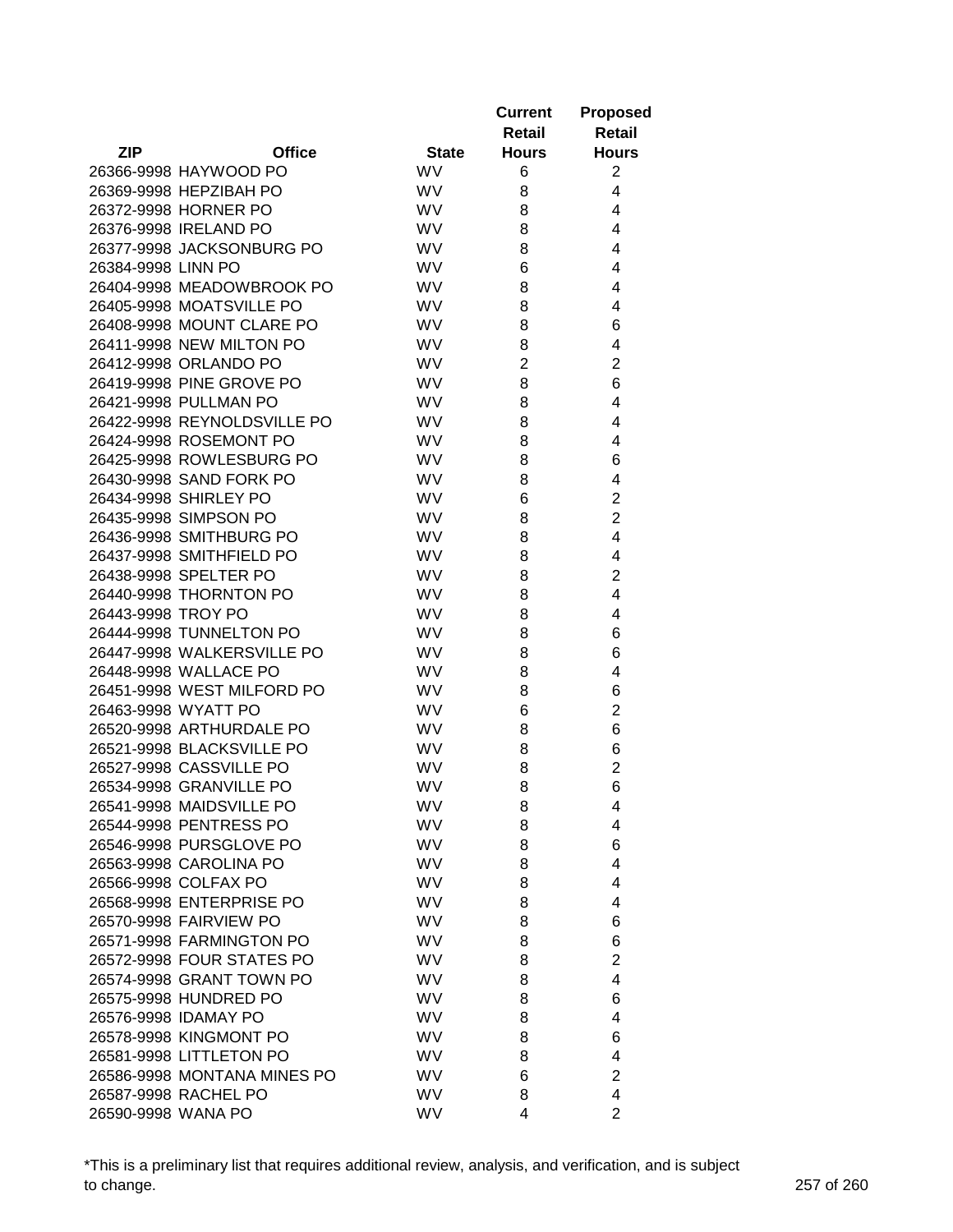|                     |                                |              | <b>Current</b><br>Retail | <b>Proposed</b><br><b>Retail</b> |
|---------------------|--------------------------------|--------------|--------------------------|----------------------------------|
| <b>ZIP</b>          | <b>Office</b>                  | <b>State</b> | <b>Hours</b>             | <b>Hours</b>                     |
|                     | 26591-9998 WORTHINGTON PO      | <b>WV</b>    | 8                        | 4                                |
|                     | 26610-9998 BIRCH RIVER PO      | <b>WV</b>    | 8                        | 6                                |
| 26617-9998 DILLE PO |                                | <b>WV</b>    | 8                        | 4                                |
|                     | 26621-9998 FLATWOODS PO        | <b>WV</b>    | 8                        | 6                                |
|                     | 26623-9998 FRAMETOWN PO        | <b>WV</b>    | 8                        | 6                                |
|                     | 26627-9998 HEATERS PO          | <b>WV</b>    | 6                        | $\overline{2}$                   |
|                     | 26629-9998 LITTLE BIRCH PO     | <b>WV</b>    | 8                        | 4                                |
|                     | 26631-9998 NAPIER PO           | WV           | 4                        | 4                                |
|                     | 26636-9998 ROSEDALE PO         | WV           | 8                        | 4                                |
|                     | 26638-9998 SHOCK PO            | WV           | 4                        | $\overline{2}$                   |
| 26656-9998 BELVA PO |                                | <b>WV</b>    | 8                        | 4                                |
|                     | 26660-9998 CALVIN PO           | WV           | 8                        | 4                                |
|                     | 26662-9998 CANVAS PO           | <b>WV</b>    | 8                        | 6                                |
|                     | 26667-9998 DRENNEN PO          | WV           | 8                        | $\overline{\mathbf{c}}$          |
|                     | 26671-9998 GILBOA PO           | WV           | 8                        | $\overline{2}$                   |
|                     | 26675-9998 KESLERS CROSS LN PO | <b>WV</b>    | 6                        | $\overline{2}$                   |
|                     | 26676-9998 LEIVASY PO          | <b>WV</b>    | 8                        | 4                                |
|                     | 26678-9998 MOUNT LOOKOUT PO    | <b>WV</b>    | 8                        | 6                                |
|                     | 26680-9998 NALLEN PO           | <b>WV</b>    | 8                        | 4                                |
| 26690-9998 SWISS PO |                                | <b>WV</b>    | 6                        | $\overline{2}$                   |
| 26691-9998 TIOGA PO |                                | WV           | 4                        | $\overline{2}$                   |
|                     | 26705-9998 AURORA PO           | WV           | 8                        | $\overline{4}$                   |
|                     | 26707-9998 BAYARD PO           | <b>WV</b>    | 8                        | 4                                |
|                     | 26710-9998 BURLINGTON PO       | <b>WV</b>    | 8                        | 6                                |
|                     | 26714-9998 DELRAY PO           | <b>WV</b>    | 8                        | 4                                |
|                     | 26716-9998 EGLON PO            | <b>WV</b>    | 8                        | 4                                |
|                     | 26717-9998 ELK GARDEN PO       | <b>WV</b>    | 8                        | 4                                |
|                     | 26720-9998 GORMANIA PO         | <b>WV</b>    | 8                        | $\overline{2}$                   |
|                     | 26722-9998 GREEN SPRING PO     | <b>WV</b>    | 8                        | 4                                |
|                     | 26739-9998 MOUNT STORM PO      | <b>WV</b>    | 8                        | 6                                |
|                     | 26743-9998 NEW CREEK PO        | WV           | 8                        | 6                                |
|                     | 26750-9998 PIEDMONT PO         | <b>WV</b>    | 8                        | 4                                |
| 26755-9998 RIO PO   |                                | <b>WV</b>    | 8                        | 4                                |
|                     | 26761-9998 SHANKS PO           | <b>WV</b>    | 8                        | 4                                |
|                     | 26763-9998 SPRINGFIELD PO      | <b>WV</b>    | 8                        | 6                                |
|                     | 26767-9998 WILEY FORD PO       | <b>WV</b>    | 8                        | 4                                |
| 26801-9998 BAKER PO |                                | <b>WV</b>    | 8                        | 6                                |
|                     | 26802-9998 BRANDYWINE PO       | <b>WV</b>    | 8                        | 6                                |
|                     | 26804-9998 CIRCLEVILLE PO      | <b>WV</b>    | 8                        | 4                                |
|                     | 26808-9998 HIGH VIEW PO        | <b>WV</b>    | 8                        | 4                                |
|                     | 26810-9998 LOST CITY PO        | <b>WV</b>    | 8                        | 4                                |
|                     | 26812-9998 MATHIAS PO          | <b>WV</b>    | 8                        | 6                                |
|                     | 26814-9998 RIVERTON PO         | <b>WV</b>    | 8                        | 4                                |
|                     | 26815-9998 SUGAR GROVE PO      | <b>WV</b>    | 8                        | 6                                |
|                     | 26817-9998 BLOOMERY PO         | <b>WV</b>    | 8                        | 4                                |
|                     | 26823-9998 CAPON SPRINGS PO    | <b>WV</b>    | 8                        | $\overline{2}$                   |
|                     | 26845-9998 OLD FIELDS PO       | <b>WV</b>    | 8                        | 6                                |
|                     | 26852-9998 PURGITSVILLE PO     | <b>WV</b>    | 8                        | 4                                |
|                     | 26855-9998 CABINS PO           | <b>WV</b>    | 8                        | 6                                |
|                     | 26865-9998 YELLOW SPRING PO    | <b>WV</b>    | 8                        | 4                                |

\*This is a preliminary list that requires additional review, analysis, and verification, and is subject to change. 258 of 260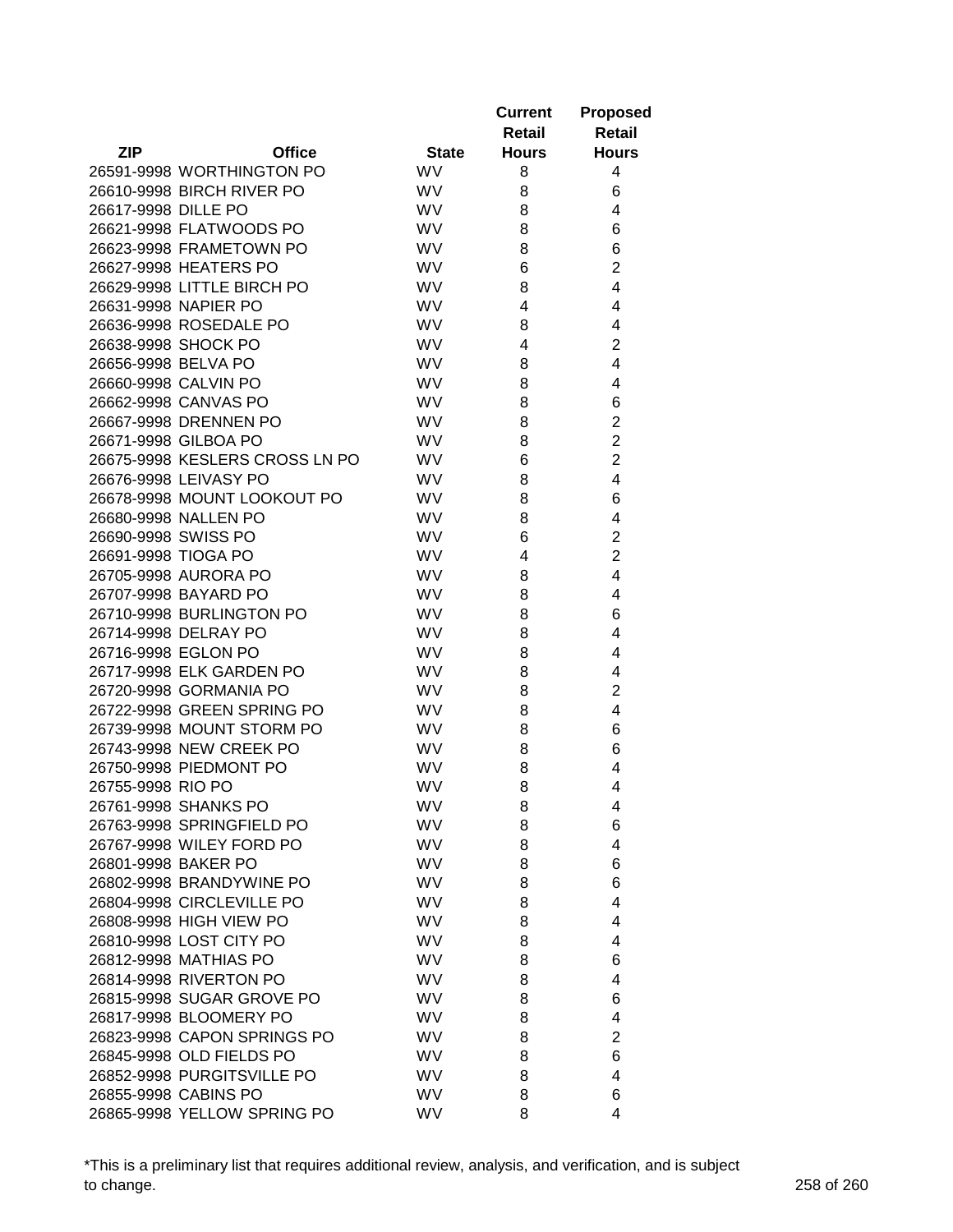|                      |                              |                  | <b>Current</b> | <b>Proposed</b> |
|----------------------|------------------------------|------------------|----------------|-----------------|
|                      |                              |                  | Retail         | Retail          |
| <b>ZIP</b>           | <b>Office</b>                | <b>State</b>     | <b>Hours</b>   | <b>Hours</b>    |
|                      | 26866-9998 UPPER TRACT PO    | <b>WV</b>        | 8              | 4               |
|                      | 26884-9998 SENECA ROCKS PO   | <b>WV</b>        | 8              | 4               |
|                      | 26886-9998 ONEGO PO          | <b>WV</b>        | 4              | $\overline{2}$  |
| 82050-9901 ALBIN PO  |                              | <b>WY</b>        | 8              | 4               |
|                      | 82054-9610 CARPENTER PO      | <b>WY</b>        | 8              | 4               |
|                      | 82055-9900 CENTENNIAL PO     | <b>WY</b>        | 8              | 6               |
|                      | 82060-9900 HILLSDALE PO      | <b>WY</b>        | 8              | 4               |
|                      | 82083-9900 ROCK RIVER PO     | <b>WY</b>        | 8              | 6               |
|                      | 82084-9900 TIE SIDING PO     | WY.              | 6              | $\overline{c}$  |
|                      | 82210-9624 CHUGWATER PO      | WY.              | 8              | 6               |
|                      | 82212-9900 FORT LARAMIE PO   | <b>WY</b>        | 8              | 4               |
|                      | 82215-9901 HARTVILLE PO      | <b>WY</b>        | 6              | $\overline{2}$  |
|                      | 82217-9900 HAWK SPRINGS PO   | <b>WY</b>        | 6              | 4               |
|                      | 82218-9901 HUNTLEY PO        | <b>WY</b>        | 4              | $\overline{2}$  |
|                      | 82219-9900 JAY EM PO         | WY.              | 4              | 4               |
|                      | 82221-9900 LAGRANGE PO       | <b>WY</b>        | 8              | 6               |
|                      | 82222-9900 LANCE CREEK PO    | <b>WY</b>        | 6              | 4               |
|                      | 82224-9900 LOST SPRINGS PO   | <b>WY</b>        | 4              | $\overline{2}$  |
|                      | 82227-9901 MANVILLE PO       | <b>WY</b>        | 8              | 4               |
|                      | 82242-8608 VAN TASSELL PO    | <b>WY</b>        | 4              | $\overline{2}$  |
|                      | 82243-9990 VETERAN PO        | <b>WY</b>        | 6              | $\overline{2}$  |
|                      | 82244-8800 YODER PO          | <b>WY</b>        | 8              | 4               |
|                      | 82322-9900 BAIROIL PO        | <b>WY</b>        | 6              | 6               |
| 82323-9900 DIXON PO  |                              | <b>WY</b>        | 8              | 4               |
|                      | 82324-9900 ELK MOUNTAIN PO   | <b>WY</b>        | 8              | 6               |
|                      | 82329-8117 MEDICINE BOW PO   | WY.              | 8              | 6               |
|                      | 82332-9997 SAVERY PO         | <b>WY</b>        | 6              | 4               |
|                      | 82334-9900 SINCLAIR PO       | <b>WY</b>        | 8              | 4               |
|                      | 82336-9902 WAMSUTTER PO      | <b>WY</b>        | 8              | 6               |
|                      | 82411-9998 BURLINGTON PO     | <b>WY</b>        | 8              |                 |
|                      | 82412-9900 BYRON PO          | <b>WY</b>        | 8              | 6<br>4          |
|                      | 82420-9900 COWLEY PO         |                  |                | 6               |
|                      | 82421-9901 DEAVER PO         | WY.<br><b>WY</b> | 8              |                 |
|                      |                              |                  | 8<br>4         | 4               |
|                      | 82422-9900 EMBLEM PO         | <b>WY</b>        |                | $\overline{c}$  |
|                      | 82423-9900 FRANNIE PO        | <b>WY</b>        | 8              | 4               |
|                      | 82428-9900 HYATTVILLE PO     | <b>WY</b>        | 6              | 4               |
|                      | 82432-9901 MANDERSON PO      | <b>WY</b>        | 8              | 4               |
| 82434-9901 OTTO PO   |                              | <b>WY</b>        | 4              | $\overline{2}$  |
|                      | 82440-9900 RALSTON PO        | <b>WY</b>        | 8              | 4               |
| 82441-9901 SHELL PO  |                              | <b>WY</b>        | 8              | 4               |
| 82450-9900 WAPITI PO |                              | <b>WY</b>        | 8              | 4               |
|                      | 82512-9901 CROWHEART PO      | WY.              | 8              | 6               |
|                      | 82515-9900 HUDSON PO         | <b>WY</b>        | 8              | 4               |
|                      | 82516-8719 KINNEAR PO        | <b>WY</b>        | 8              | 6               |
|                      | 82523-9001 PAVILLION PO      | <b>WY</b>        | 8              | 6               |
|                      | 82524-9900 SAINT STEPHENS PO | WY.              | 8              | 4               |
|                      | 82620-9800 ALCOVA PO         | WY.              | 8              | 6               |
|                      | 82635-9000 EDGERTON PO       | <b>WY</b>        | 8              | 6               |
| 82640-9990 LINCH PO  |                              | WY.              | 4              | 6               |
| 82642-9990 LYSITE PO |                              | WY.              | 6              | 6               |

\*This is a preliminary list that requires additional review, analysis, and verification, and is subject to change. 259 of 260